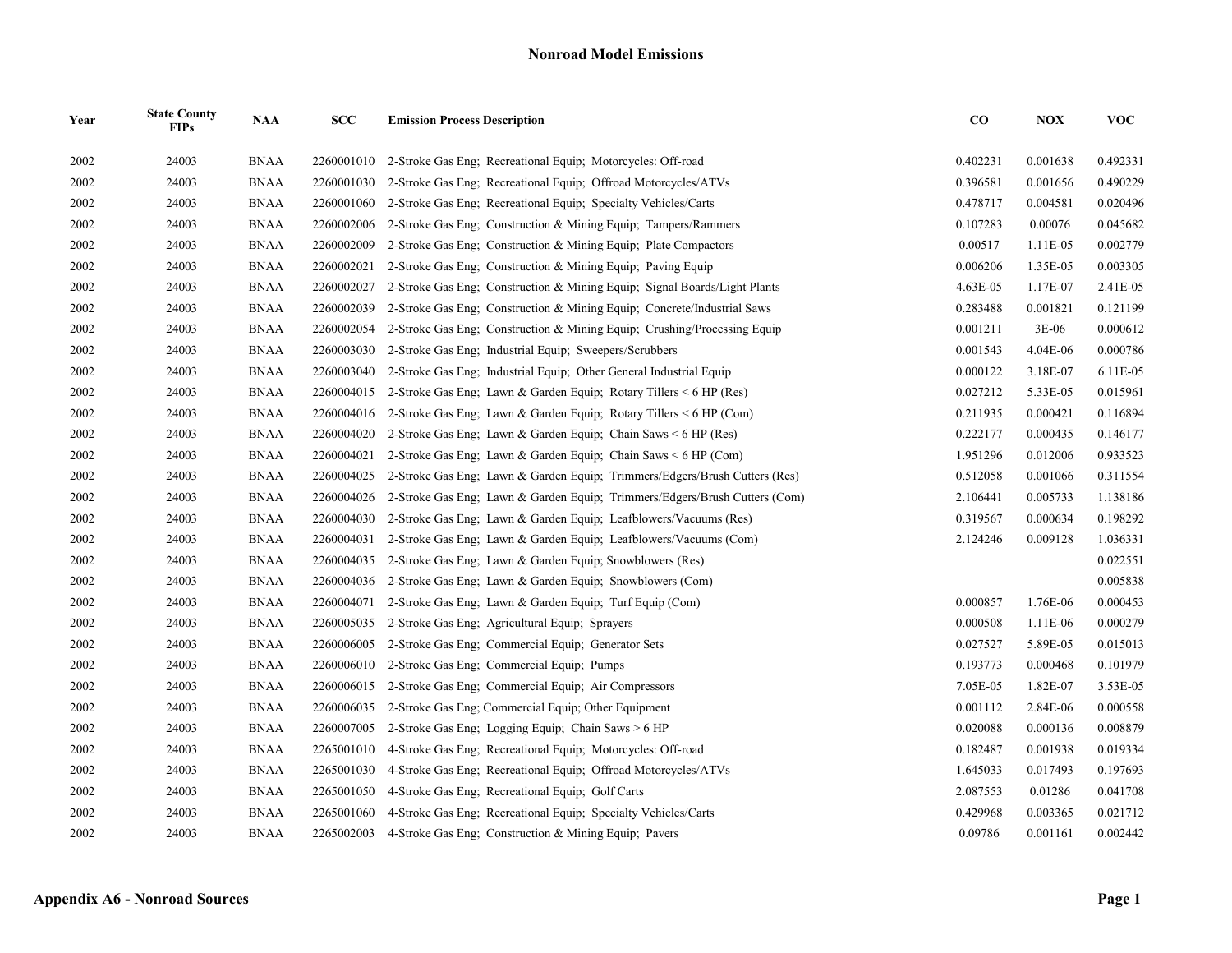| Year | <b>State County</b><br><b>FIPs</b> | <b>NAA</b>  | SCC        | <b>Emission Process Description</b>                                        | $\bf CO$ | <b>NOX</b> | <b>VOC</b> |
|------|------------------------------------|-------------|------------|----------------------------------------------------------------------------|----------|------------|------------|
| 2002 | 24003                              | <b>BNAA</b> | 2265002006 | 4-Stroke Gas Eng: Construction & Mining Equip: Tampers/Rammers             | 0.000768 | 6.42E-06   | 2.19E-05   |
| 2002 | 24003                              | <b>BNAA</b> | 2265002009 | 4-Stroke Gas Eng; Construction & Mining Equip; Plate Compactors            | 0.180865 | 0.001383   | 0.009424   |
| 2002 | 24003                              | <b>BNAA</b> | 2265002015 | 4-Stroke Gas Eng: Construction & Mining Equip: Rollers                     | 0.183801 | 0.002005   | 0.003926   |
| 2002 | 24003                              | <b>BNAA</b> | 2265002021 | 4-Stroke Gas Eng; Construction & Mining Equip; Paving Equip                | 0.354128 | 0.002904   | 0.013939   |
| 2002 | 24003                              | <b>BNAA</b> | 2265002024 | 4-Stroke Gas Eng; Construction & Mining Equip; Surfacing Equip             | 0.160511 | 0.001208   | 0.00483    |
| 2002 | 24003                              | <b>BNAA</b> | 2265002027 | 4-Stroke Gas Eng; Construction & Mining Equip; Signal Boards/Light Plants  | 0.008231 | 5.71E-05   | 0.000333   |
| 2002 | 24003                              | <b>BNAA</b> | 2265002030 | 4-Stroke Gas Eng; Construction & Mining Equip; Trenchers                   | 0.300262 | 0.003514   | 0.009525   |
| 2002 | 24003                              | <b>BNAA</b> | 2265002033 | 4-Stroke Gas Eng; Construction & Mining Equip; Bore/Drill Rigs             | 0.088477 | 0.001105   | 0.005793   |
| 2002 | 24003                              | <b>BNAA</b> | 2265002039 | 4-Stroke Gas Eng; Construction & Mining Equip; Concrete/Industrial Saws    | 0.741247 | 0.005973   | 0.013938   |
| 2002 | 24003                              | <b>BNAA</b> | 2265002042 | 4-Stroke Gas Eng; Construction & Mining Equip; Cement & Mortar Mixers      | 0.31007  | 0.002256   | 0.015515   |
| 2002 | 24003                              | <b>BNAA</b> | 2265002045 | 4-Stroke Gas Eng: Construction & Mining Equip: Cranes                      | 0.012407 | 0.000578   | 0.000493   |
| 2002 | 24003                              | <b>BNAA</b> | 2265002054 | 4-Stroke Gas Eng; Construction & Mining Equip; Crushing/Processing Equip   | 0.043543 | 0.000388   | 0.001269   |
| 2002 | 24003                              | <b>BNAA</b> | 2265002057 | 4-Stroke Gas Eng; Construction & Mining Equip; Rough Terrain Forklifts     | 0.016258 | 0.000998   | 0.000723   |
| 2002 | 24003                              | <b>BNAA</b> | 2265002060 | 4-Stroke Gas Eng. Construction & Mining Equip: Rubber Tire Loaders         | 0.038976 | 0.002476   | 0.001737   |
| 2002 | 24003                              | <b>BNAA</b> | 2265002066 | 4-Stroke Gas Eng; Construction & Mining Equip; Tractors/Loaders/Backhoes   | 0.233438 | 0.001872   | 0.004799   |
| 2002 | 24003                              | <b>BNAA</b> | 2265002072 | 4-Stroke Gas Eng; Construction & Mining Equip; Skid Steer Loaders          | 0.103279 | 0.002628   | 0.003444   |
| 2002 | 24003                              | <b>BNAA</b> | 2265002078 | 4-Stroke Gas Eng: Construction & Mining Equip: Dumpers/Tenders             | 0.04829  | 0.00037    | 0.002285   |
| 2002 | 24003                              | <b>BNAA</b> | 2265002081 | 4-Stroke Gas Eng; Construction & Mining Equip; Other Construction Equip    | 0.013709 | 0.000866   | 0.000633   |
| 2002 | 24003                              | <b>BNAA</b> | 2265003010 | 4-Stroke Gas Eng; Industrial Equip; Aerial Lifts                           | 0.1524   | 0.005118   | 0.005752   |
| 2002 | 24003                              | <b>BNAA</b> | 2265003020 | 4-Stroke Gas Eng; Industrial Equip; Forklifts                              | 0.344276 | 0.021587   | 0.015082   |
| 2002 | 24003                              | <b>BNAA</b> | 2265003030 | 4-Stroke Gas Eng; Industrial Equip; Sweepers/Scrubbers                     | 0.147926 | 0.003839   | 0.00478    |
| 2002 | 24003                              | <b>BNAA</b> | 2265003040 | 4-Stroke Gas Eng: Industrial Equip: Other General Industrial Equip         | 0.377977 | 0.003409   | 0.016603   |
| 2002 | 24003                              | <b>BNAA</b> | 2265003050 | 4-Stroke Gas Eng; Industrial Equip; Other Material H&ling Equip            | 0.01165  | 0.000339   | 0.000411   |
| 2002 | 24003                              | <b>BNAA</b> | 2265003060 | 4-Stroke Gas Eng; Industrial Equip; AC\Refrigeration                       | 0.014583 | 0.000114   | 0.000385   |
| 2002 | 24003                              | <b>BNAA</b> | 2265003070 | 4-Stroke Gas Eng; Industrial Equip; Terminal Tractors                      | 0.036204 | 0.002258   | 0.001577   |
| 2002 | 24003                              | <b>BNAA</b> | 2265004010 | 4-Stroke Gas Eng; Lawn & Garden Equip; Lawn Mowers (Res)                   | 5.459355 | 0.039561   | 0.631533   |
| 2002 | 24003                              | <b>BNAA</b> | 2265004011 | 4-Stroke Gas Eng; Lawn & Garden Equip; Lawn Mowers (Com)                   | 7.685852 | 0.054672   | 0.591051   |
| 2002 | 24003                              | <b>BNAA</b> | 2265004015 | 4-Stroke Gas Eng; Lawn & Garden Equip; Rotary Tillers < 6 HP (Res)         | 0.459861 | 0.003357   | 0.054487   |
| 2002 | 24003                              | <b>BNAA</b> | 2265004016 | 4-Stroke Gas Eng; Lawn & Garden Equip; Rotary Tillers $\leq 6$ HP (Com)    | 3.744429 | 0.027559   | 0.298251   |
| 2002 | 24003                              | <b>BNAA</b> | 2265004025 | 4-Stroke Gas Eng; Lawn & Garden Equip; Trimmers/Edgers/Brush Cutters (Res) | 0.030659 | 0.000227   | 0.003692   |
| 2002 | 24003                              | <b>BNAA</b> | 2265004026 | 4-Stroke Gas Eng, Lawn & Garden Equip; Trimmers/Edgers/Brush Cutters (Com) | 0.190907 | 0.001418   | 0.011253   |
| 2002 | 24003                              | <b>BNAA</b> | 2265004030 | 4-Stroke Gas Eng; Lawn & Garden Equip; Leafblowers/Vacuums (Res)           | 0.058604 | 0.000436   | 0.006519   |
| 2002 | 24003                              | <b>BNAA</b> | 2265004031 | 4-Stroke Gas Eng; Lawn & Garden Equip; Leafblowers/Vacuums (Com)           | 7.639464 | 0.093578   | 0.221969   |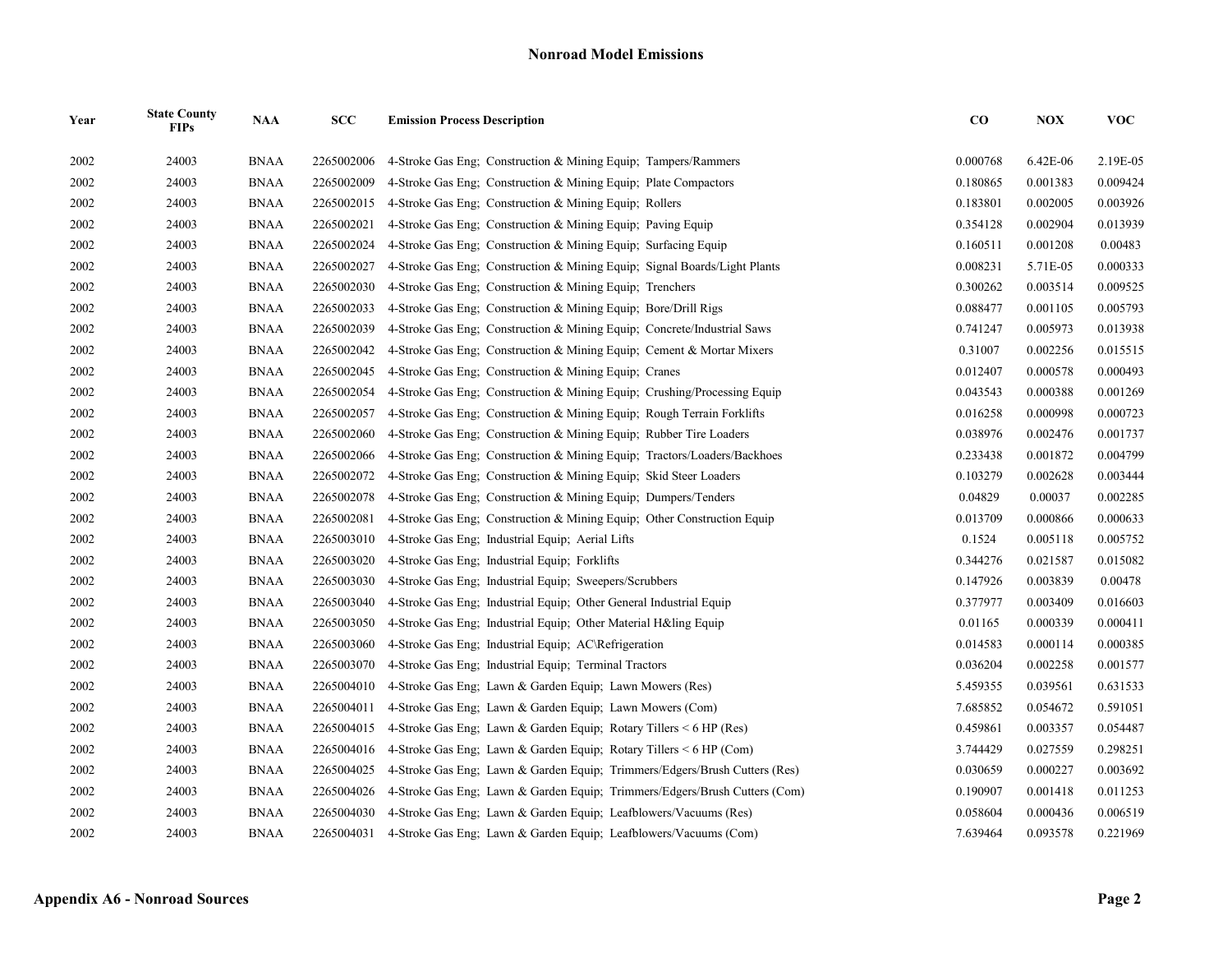| Year | <b>State County</b><br><b>FIPs</b> | <b>NAA</b>  | SCC        | <b>Emission Process Description</b>                                          | $\bf{CO}$ | <b>NOX</b> | <b>VOC</b> |
|------|------------------------------------|-------------|------------|------------------------------------------------------------------------------|-----------|------------|------------|
| 2002 | 24003                              | <b>BNAA</b> | 2265004035 | 4-Stroke Gas Eng: Lawn & Garden Equip: Snowblowers (Res)                     |           |            | 0.044978   |
| 2002 | 24003                              | <b>BNAA</b> | 2265004036 | 4-Stroke Gas Eng: Lawn & Garden Equip: Snowblowers (Com)                     |           |            | 0.012991   |
| 2002 | 24003                              | <b>BNAA</b> | 2265004040 | 4-Stroke Gas Eng; Lawn & Garden Equip; Rear Eng Riding Mowers (Res)          | 1.283911  | 0.010319   | 0.063585   |
| 2002 | 24003                              | <b>BNAA</b> | 2265004041 | 4-Stroke Gas Eng; Lawn & Garden Equip; Rear Eng Riding Mowers (Com)          | 0.989216  | 0.007585   | 0.022428   |
| 2002 | 24003                              | <b>BNAA</b> | 2265004046 | 4-Stroke Gas Eng; Lawn & Garden Equip; Front Mowers (Com)                    | 1.068131  | 0.008002   | 0.039124   |
| 2002 | 24003                              | <b>BNAA</b> | 2265004051 | 4-Stroke Gas Eng; Lawn & Garden Equip; Shredders $\leq 6$ HP (Com)           | 0.42907   | 0.003135   | 0.036763   |
| 2002 | 24003                              | <b>BNAA</b> | 2265004055 | 4-Stroke Gas Eng; Lawn & Garden Equip; Lawn & Garden Tractors (Res)          | 17.07098  | 0.141779   | 0.741691   |
| 2002 | 24003                              | <b>BNAA</b> | 2265004056 | 4-Stroke Gas Eng; Lawn & Garden Equip; Lawn & Garden Tractors (Com)          | 13.30343  | 0.105928   | 0.3003     |
| 2002 | 24003                              | <b>BNAA</b> | 2265004066 | 4-Stroke Gas Eng; Lawn & Garden Equip; Chippers/Stump Grinders (Com)         | 1.766597  | 0.033837   | 0.043252   |
| 2002 | 24003                              | <b>BNAA</b> | 2265004071 | 4-Stroke Gas Eng; Lawn & Garden Equip; Turf Equip (Com)                      | 41.15033  | 0.370984   | 1.048318   |
| 2002 | 24003                              | <b>BNAA</b> | 2265004075 | 4-Stroke Gas Eng; Lawn & Garden Equip; Other Lawn & Garden Equip (Res)       | 0.557224  | 0.003888   | 0.03491    |
| 2002 | 24003                              | <b>BNAA</b> | 2265004076 | 4-Stroke Gas Eng; Lawn & Garden Equip; Other Lawn & Garden Equip (Com)       | 1.163379  | 0.008231   | 0.073402   |
| 2002 | 24003                              | <b>BNAA</b> | 2265005010 | 4-Stroke Gas Eng; Agricultural Equip; 2-Wheel Tractors                       | 0.001855  | 1.4E-05    | 4.07E-05   |
| 2002 | 24003                              | <b>BNAA</b> | 2265005015 | 4-Stroke Gas Eng; Agricultural Equip; Agricultural Tractors                  | 0.00374   | 0.000155   | 0.000129   |
| 2002 | 24003                              | <b>BNAA</b> | 2265005020 | 4-Stroke Gas Eng; Agricultural Equip; Combines                               | 1.58E-05  | 1.03E-06   | 8.17E-07   |
| 2002 | 24003                              | <b>BNAA</b> | 2265005025 | 4-Stroke Gas Eng; Agricultural Equip; Balers                                 | 0.001703  | 0.000111   | 9.92E-05   |
| 2002 | 24003                              | <b>BNAA</b> | 2265005030 | 4-Stroke Gas Eng; Agricultural Equip; Agricultural Mowers                    | 0.001445  | 1.15E-05   | 4.33E-05   |
| 2002 | 24003                              | <b>BNAA</b> | 2265005035 | 4-Stroke Gas Eng; Agricultural Equip; Sprayers                               | 0.012336  | 0.00018    | 0.000619   |
| 2002 | 24003                              | <b>BNAA</b> | 2265005040 | 4-Stroke Gas Eng; Agricultural Equip; Tillers > 6 HP                         | 0.030684  | 0.000173   | 0.00129    |
| 2002 | 24003                              | <b>BNAA</b> | 2265005045 | 4-Stroke Gas Eng; Agricultural Equip; Swathers                               | 0.002702  | 0.000176   | 0.000144   |
| 2002 | 24003                              | <b>BNAA</b> | 2265005055 | 4-Stroke Gas Eng; Agricultural Equip; Other Agricultural Equip               | 0.005601  | 0.00021    | 0.000233   |
| 2002 | 24003                              | <b>BNAA</b> | 2265005060 | 4-Stroke Gas Eng; Agricultural Equip; Irrigation Sets                        | 0.005262  | 0.000307   | 0.000235   |
| 2002 | 24003                              | <b>BNAA</b> | 2265006005 | 4-Stroke Gas Eng; Commercial Equip; Generator Sets                           | 8.153481  | 0.063896   | 0.340344   |
| 2002 | 24003                              | <b>BNAA</b> | 2265006010 | 4-Stroke Gas Eng; Commercial Equip; Pumps                                    | 1.883993  | 0.019334   | 0.089686   |
| 2002 | 24003                              | <b>BNAA</b> | 2265006015 | 4-Stroke Gas Eng; Commercial Equip; Air Compressors                          | 0.935933  | 0.013321   | 0.035312   |
| 2002 | 24003                              | <b>BNAA</b> | 2265006025 | 4-Stroke Gas Eng; Commercial Equip; Welders                                  | 2.351352  | 0.024066   | 0.05998    |
| 2002 | 24003                              | <b>BNAA</b> | 2265006030 | 4-Stroke Gas Eng; Commercial Equip; Pressure Washers                         | 3.570931  | 0.028186   | 0.16469    |
| 2002 | 24003                              | <b>BNAA</b> | 2265006035 | 4-Stroke Gas Eng; Commercial Equip; Other Equipment                          | 0.180738  | 0.001406   | 0.005485   |
| 2002 | 24003                              | <b>BNAA</b> | 2265007010 | 2-Stroke Gas Eng; Logging Equip; Shredders > 6 HP                            | 0.045536  | 0.000327   | 0.001991   |
| 2002 | 24003                              | <b>BNAA</b> | 2265007015 | 2-Stroke Gas Eng; Logging Equip; Feller-Bunch-Skidder                        | 0.000546  | 3.69E-06   | 2.64E-05   |
| 2002 | 24003                              | <b>BNAA</b> | 2265008005 | 4-Stroke Gas Eng; Airport Ground Support Equip; Airport Ground Support Equip | 0.003517  | 0.000121   | 0.000144   |
| 2002 | 24003                              | <b>BNAA</b> | 2267001060 | LPG Eng; Recreational Equip; Specialty Vehicles/Carts                        | 0.004583  | 0.001146   | 0.00031    |
| 2002 | 24003                              | <b>BNAA</b> |            | 2267002003 LPG Eng: Construction & Mining Equip: Pavers                      | 0.002575  | 0.000638   | 0.000174   |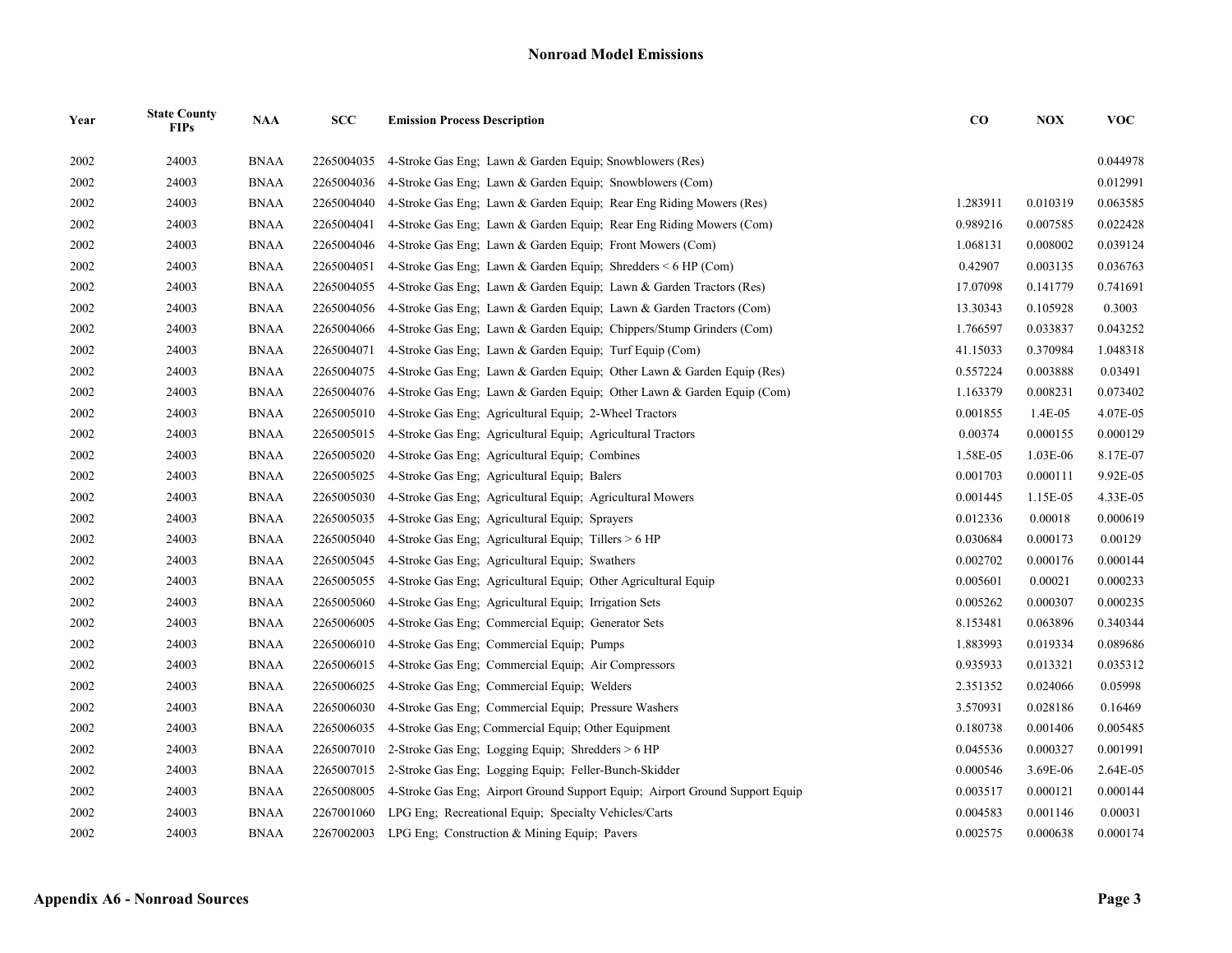| Year | <b>State County</b><br><b>FIPs</b> | <b>NAA</b>  | <b>SCC</b> | <b>Emission Process Description</b>                                  | $\bf CO$ | <b>NOX</b> | <b>VOC</b> |
|------|------------------------------------|-------------|------------|----------------------------------------------------------------------|----------|------------|------------|
| 2002 | 24003                              | <b>BNAA</b> |            | 2267002015 LPG Eng; Construction & Mining Equip; Rollers             | 0.004451 | 0.001093   | 0.0003     |
| 2002 | 24003                              | <b>BNAA</b> | 2267002021 | LPG Eng: Construction & Mining Equip; Paving Equip                   | 0.000674 | 0.000169   | 4.57E-05   |
| 2002 | 24003                              | <b>BNAA</b> | 2267002024 | LPG Eng. Construction & Mining Equip. Surfacing Equip.               | 0.000451 | 0.000112   | 3.05E-05   |
| 2002 | 24003                              | <b>BNAA</b> | 2267002030 | LPG Eng; Construction & Mining Equip; Trenchers                      | 0.007914 | 0.001963   | 0.000535   |
| 2002 | 24003                              | <b>BNAA</b> | 2267002033 | LPG Eng; Construction & Mining Equip; Bore/Drill Rigs                | 0.002561 | 0.000647   | 0.000174   |
| 2002 | 24003                              | <b>BNAA</b> | 2267002039 | LPG Eng: Construction & Mining Equip: Concrete/Industrial Saws       | 0.007696 | 0.001867   | 0.000517   |
| 2002 | 24003                              | <b>BNAA</b> | 2267002045 | LPG Eng; Construction & Mining Equip; Cranes                         | 0.00276  | 0.000691   | 0.000187   |
| 2002 | 24003                              | <b>BNAA</b> | 2267002054 | LPG Eng; Construction & Mining Equip; Crushing/Processing Equip      | 0.000447 | 0.000112   | 3.03E-05   |
| 2002 | 24003                              | <b>BNAA</b> | 2267002057 | LPG Eng. Construction & Mining Equip: Rough Terrain Forklifts        | 0.00502  | 0.001249   | 0.00034    |
| 2002 | 24003                              | <b>BNAA</b> | 2267002060 | LPG Eng; Construction & Mining Equip; Rubber Tire Loaders            | 0.012616 | 0.003117   | 0.000852   |
| 2002 | 24003                              | <b>BNAA</b> | 2267002066 | LPG Eng; Construction & Mining Equip; Tractors/Loaders/Backhoes      | 0.001332 | 0.000328   | 8.98E-05   |
| 2002 | 24003                              | BNAA        | 2267002072 | LPG Eng: Construction & Mining Equip: Skid Steer Loaders             | 0.010262 | 0.002563   | 0.000695   |
| 2002 | 24003                              | <b>BNAA</b> | 2267002081 | LPG Eng; Construction & Mining Equip; Other Construction Equip       | 0.004136 | 0.001038   | 0.00028    |
| 2002 | 24003                              | <b>BNAA</b> | 2267003010 | LPG Eng; Industrial Equip; Aerial Lifts                              | 0.028305 | 0.00713    | 0.00192    |
| 2002 | 24003                              | <b>BNAA</b> | 2267003020 | LPG Eng: Industrial Equip: Forklifts                                 | 2.710365 | 0.671731   | 0.183155   |
| 2002 | 24003                              | <b>BNAA</b> | 2267003030 | LPG Eng: Industrial Equip: Sweepers/Scrubbers                        | 0.020891 | 0.005114   | 0.001407   |
| 2002 | 24003                              | <b>BNAA</b> | 2267003040 | LPG Eng; Industrial Equip; Other General Industrial Equip            | 0.006399 | 0.00158    | 0.000432   |
| 2002 | 24003                              | <b>BNAA</b> | 2267003050 | LPG Eng; Industrial Equip; Other Material H&ling Equip               | 0.001529 | 0.000385   | 0.000104   |
| 2002 | 24003                              | <b>BNAA</b> | 2267003070 | LPG Eng; Industrial Equip; Terminal Tractors                         | 0.012809 | 0.003126   | 0.000862   |
| 2002 | 24003                              | <b>BNAA</b> | 2267004066 | LPG Eng; Lawn & Garden Equip; Chippers/Stump Grinders (Com)          | 0.114375 | 0.028229   | 0.007721   |
| 2002 | 24003                              | <b>BNAA</b> | 2267005055 | LPG Eng; Agri Equip; Other Equip                                     | 1.08E-05 | 2.7E-06    | 7.33E-07   |
| 2002 | 24003                              | <b>BNAA</b> | 2267005060 | LPG Eng; Agricultural Equip; Irrigation Sets                         | 1.7E-05  | 4.16E-06   | 1.14E-06   |
| 2002 | 24003                              | <b>BNAA</b> | 2267006005 | LPG Eng; Commercial Equip; Generator Sets                            | 0.085786 | 0.03219    | 0.006537   |
| 2002 | 24003                              | <b>BNAA</b> | 2267006010 | LPG Eng; Commercial Equip; Pumps                                     | 0.020307 | 0.007492   | 0.001541   |
| 2002 | 24003                              | <b>BNAA</b> | 2267006015 | LPG Eng; Commercial Equip; Air Compressors                           | 0.024788 | 0.009042   | 0.001875   |
| 2002 | 24003                              | <b>BNAA</b> | 2267006025 | LPG Eng; Commercial Equip; Welders                                   | 0.044741 | 0.011275   | 0.003036   |
| 2002 | 24003                              | <b>BNAA</b> | 2267006030 | LPG Eng; Commercial Equip; Pressure Washers                          | 0.00057  | 0.000146   | 3.88E-05   |
| 2002 | 24003                              | <b>BNAA</b> | 2267006035 | LPG Eng; Commercial Equip; Other Equipment                           | 0.000391 | 0.000142   | 2.96E-05   |
| 2002 | 24003                              | <b>BNAA</b> | 2267008005 | LPG Eng; Airport Ground Support Equip; Airport Ground Support Equip  | 0.000623 | 0.000155   | 4.21E-05   |
| 2002 | 24003                              | <b>BNAA</b> | 2268002081 | CNG Eng; Construction & Mining Equip; Other Construction Equip       | 0.000163 | 4.08E-05   | 6.5E-07    |
| 2002 | 24003                              | <b>BNAA</b> | 2268003020 | CNG Eng; Industrial Equip; Forklifts                                 | 0.197639 | 0.048903   | 0.000787   |
| 2002 | 24003                              | <b>BNAA</b> | 2268003030 | CNG Eng; Industrial Equip; Sweepers/Scrubbers                        | 0.000225 | 5.56E-05   | 8.95E-07   |
| 2002 | 24003                              | <b>BNAA</b> |            | 2268003040 CNG Eng; Industrial Equip; Other General Industrial Equip | 0.000122 | 3.03E-05   | 4.87E-07   |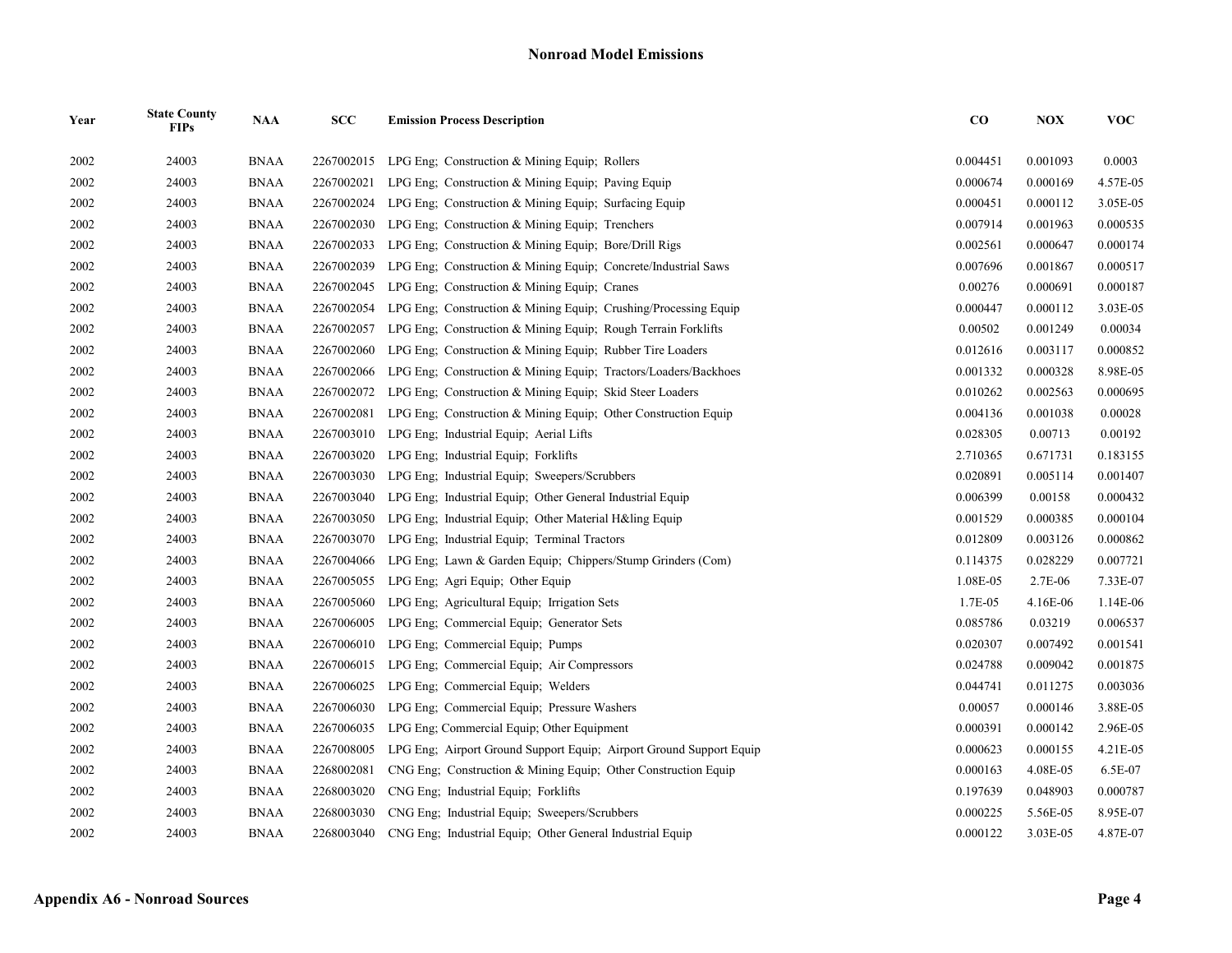| Year | <b>State County</b><br><b>FIPs</b> | <b>NAA</b>  | SCC        | <b>Emission Process Description</b>                                 | $\bf CO$ | <b>NOX</b> | <b>VOC</b> |
|------|------------------------------------|-------------|------------|---------------------------------------------------------------------|----------|------------|------------|
| 2002 | 24003                              | <b>BNAA</b> | 2268003060 | CNG Eng: Industrial Equip: AC\Refrigeration                         | 0.000713 | 0.000175   | 2.83E-06   |
| 2002 | 24003                              | <b>BNAA</b> | 2268003070 | CNG Eng; Industrial Equip; Terminal Tractors                        | 0.000925 | 0.000226   | 3.67E-06   |
| 2002 | 24003                              | <b>BNAA</b> | 2268005055 | CNG Eng; Agri Equip; Other Equip                                    | 1.74E-05 | 3.99E-06   | 6.81E-08   |
| 2002 | 24003                              | <b>BNAA</b> | 2268005060 | CNG Eng. Agricultural Equip: Irrigation Sets                        | 0.001266 | 0.000295   | 4.97E-06   |
| 2002 | 24003                              | <b>BNAA</b> | 2268006005 | CNG Eng; Commercial Equip; Generator Sets                           | 0.028496 | 0.010554   | 0.000128   |
| 2002 | 24003                              | <b>BNAA</b> | 2268006010 | CNG Eng; Commercial Equip; Pumps                                    | 0.00147  | 0.000539   | 6.56E-06   |
| 2002 | 24003                              | <b>BNAA</b> | 2268006015 | CNG Eng; Commercial Equip; Air Compressors                          | 0.002111 | 0.000764   | 9.4E-06    |
| 2002 | 24003                              | <b>BNAA</b> | 2268006020 | CNG Eng: Commercial Equip: Gas Compressors                          | 0.122533 | 0.027386   | 0.000476   |
| 2002 | 24003                              | <b>BNAA</b> | 2270001060 | Diesel Eng; Recreational Equip; Specialty Vehicles/Carts            | 0.014099 | 0.011854   | 0.003788   |
| 2002 | 24003                              | <b>BNAA</b> | 2270002003 | Diesel Eng; Construction & Mining Equip; Pavers                     | 0.026281 | 0.051776   | 0.004993   |
| 2002 | 24003                              | <b>BNAA</b> | 2270002006 | Diesel Eng; Construction & Mining Equip; Tampers/Rammers            | 6.63E-05 | 0.000114   | 1.85E-05   |
| 2002 | 24003                              | <b>BNAA</b> | 2270002009 | Diesel Eng; Construction & Mining Equip; Plate Compactors           | 0.001061 | 0.001774   | 0.00031    |
| 2002 | 24003                              | <b>BNAA</b> | 2270002015 | Diesel Eng; Construction & Mining Equip; Rollers                    | 0.075617 | 0.128465   | 0.014154   |
| 2002 | 24003                              | <b>BNAA</b> | 2270002018 | Diesel Eng; Construction & Mining Equip; Scrapers                   | 0.068361 | 0.148793   | 0.01039    |
| 2002 | 24003                              | <b>BNAA</b> | 2270002021 | Diesel Eng; Construction & Mining Equip; Paving Equip               | 0.004894 | 0.008168   | 0.000911   |
| 2002 | 24003                              | <b>BNAA</b> | 2270002024 | Diesel Eng; Construction & Mining Equip; Surfacing Equip            | 0.003693 | 0.005505   | 0.000629   |
| 2002 | 24003                              | <b>BNAA</b> | 2270002027 | Diesel Eng; Construction & Mining Equip; Signal Boards/Light Plants | 0.009658 | 0.015509   | 0.003059   |
| 2002 | 24003                              | <b>BNAA</b> | 2270002030 | Diesel Eng; Construction & Mining Equip; Trenchers                  | 0.045412 | 0.059785   | 0.00843    |
| 2002 | 24003                              | BNAA        | 2270002033 | Diesel Eng; Construction & Mining Equip; Bore/Drill Rigs            | 0.027258 | 0.070915   | 0.006605   |
| 2002 | 24003                              | <b>BNAA</b> | 2270002036 | Diesel Eng; Construction & Mining Equip; Excavators                 | 0.209712 | 0.513356   | 0.040967   |
| 2002 | 24003                              | <b>BNAA</b> | 2270002039 | Diesel Eng; Construction & Mining Equip; Concrete/Industrial Saws   | 0.003515 | 0.004026   | 0.00068    |
| 2002 | 24003                              | <b>BNAA</b> | 2270002042 | Diesel Eng; Construction & Mining Equip; Cement & Mortar Mixers     | 0.001202 | 0.002658   | 0.000317   |
| 2002 | 24003                              | <b>BNAA</b> | 2270002045 | Diesel Eng; Construction & Mining Equip; Cranes                     | 0.038326 | 0.13993    | 0.010684   |
| 2002 | 24003                              | <b>BNAA</b> | 2270002048 | Diesel Eng; Construction & Mining Equip; Graders                    | 0.04938  | 0.130398   | 0.010198   |
| 2002 | 24003                              | <b>BNAA</b> | 2270002051 | Diesel Eng; Construction & Mining Equip; Off-highway Trucks         | 0.214517 | 0.484693   | 0.035352   |
| 2002 | 24003                              | <b>BNAA</b> | 2270002054 | Diesel Eng; Construction & Mining Equip; Crushing/Processing Equip  | 0.008954 | 0.024511   | 0.002173   |
| 2002 | 24003                              | <b>BNAA</b> | 2270002057 | Diesel Eng; Construction & Mining Equip; Rough Terrain Forklifts    | 0.112898 | 0.164121   | 0.02035    |
| 2002 | 24003                              | <b>BNAA</b> | 2270002060 | Diesel Eng; Construction & Mining Equip; Rubber Tire Loaders        | 0.290399 | 0.628683   | 0.05093    |
| 2002 | 24003                              | <b>BNAA</b> | 2270002066 | Diesel Eng; Construction & Mining Equip; Tractors/Loaders/Backhoes  | 0.354717 | 0.381947   | 0.08792    |
| 2002 | 24003                              | <b>BNAA</b> | 2270002069 | Diesel Eng; Construction & Mining Equip; Crawler Tractor/Dozers     | 0.248584 | 0.552566   | 0.044268   |
| 2002 | 24003                              | <b>BNAA</b> | 2270002072 | Diesel Eng; Construction & Mining Equip; Skid Steer Loaders         | 0.310206 | 0.244896   | 0.084885   |
| 2002 | 24003                              | <b>BNAA</b> | 2270002075 | Diesel Eng; Construction & Mining Equip; Off-highway Tractors       | 0.037619 | 0.066612   | 0.005981   |
| 2002 | 24003                              | <b>BNAA</b> | 2270002078 | Diesel Eng: Construction & Mining Equip: Dumpers/Tenders            | 0.000887 | 0.000787   | 0.000258   |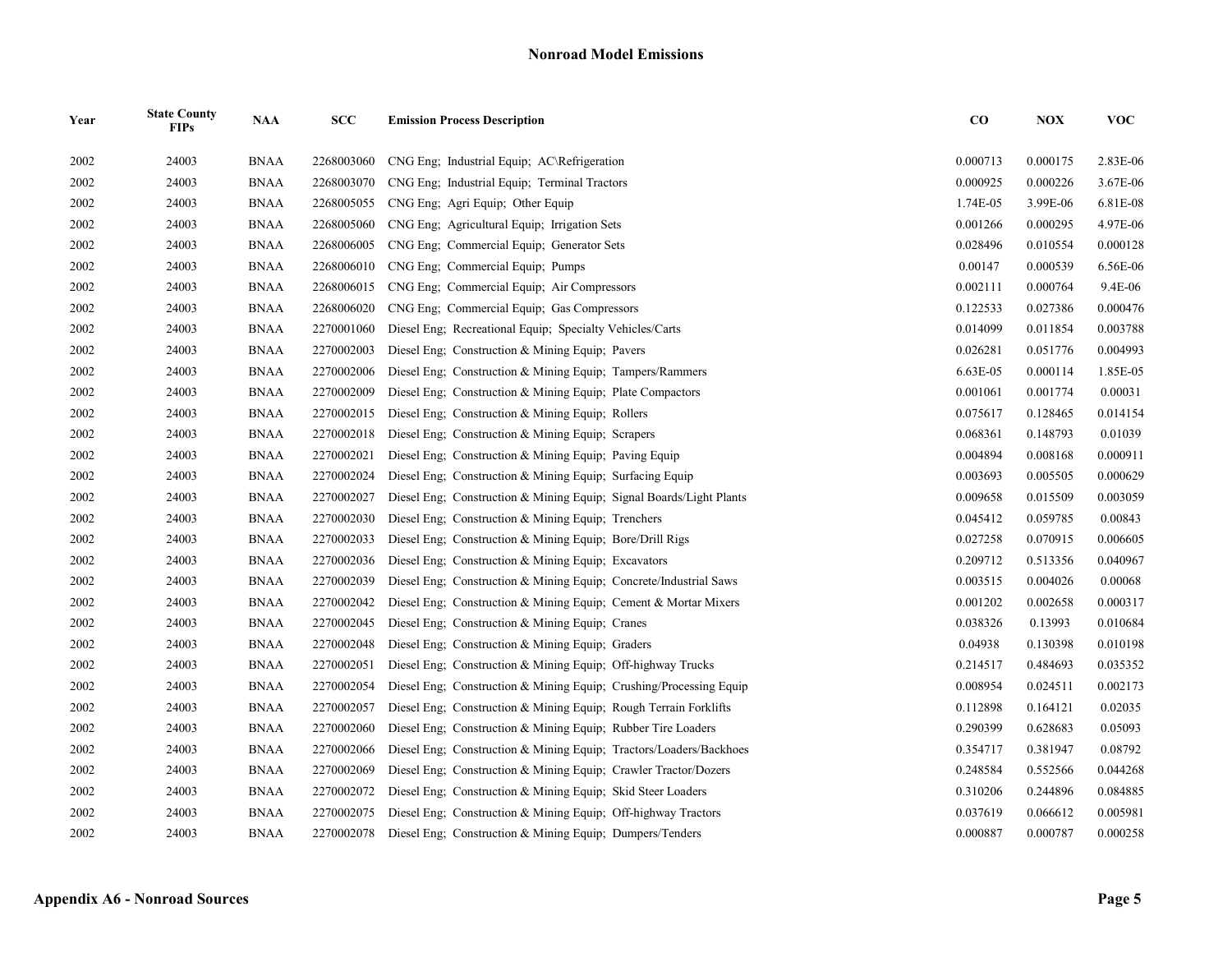| Year | <b>State County</b><br><b>FIPs</b> | <b>NAA</b>  | SCC        | <b>Emission Process Description</b>                                    | $\bf CO$ | <b>NOX</b> | <b>VOC</b> |
|------|------------------------------------|-------------|------------|------------------------------------------------------------------------|----------|------------|------------|
| 2002 | 24003                              | <b>BNAA</b> | 2270002081 | Diesel Eng. Construction & Mining Equip. Other Construction Equip.     | 0.036075 | 0.064744   | 0.005587   |
| 2002 | 24003                              | <b>BNAA</b> | 2270003010 | Diesel Eng; Industrial Equip; Aerial Lifts                             | 0.007514 | 0.007411   | 0.002185   |
| 2002 | 24003                              | <b>BNAA</b> | 2270003020 | Diesel Eng; Industrial Equip; Forklifts                                | 0.04563  | 0.078209   | 0.007714   |
| 2002 | 24003                              | <b>BNAA</b> | 2270003030 | Diesel Eng; Industrial Equip; Sweepers/Scrubbers                       | 0.014039 | 0.041456   | 0.003989   |
| 2002 | 24003                              | <b>BNAA</b> | 2270003040 | Diesel Eng; Industrial Equip; Other General Industrial Equip           | 0.01523  | 0.047223   | 0.004319   |
| 2002 | 24003                              | <b>BNAA</b> | 2270003050 | Diesel Eng; Industrial Equip; Other Material H&ling Equip              | 0.001393 | 0.002181   | 0.000406   |
| 2002 | 24003                              | <b>BNAA</b> | 2270003060 | Diesel Eng; Industrial Equip; AC\Refrigeration                         | 0.100651 | 0.194645   | 0.026378   |
| 2002 | 24003                              | <b>BNAA</b> | 2270003070 | Diesel Eng; Industrial Equip; Terminal Tractors                        | 0.019284 | 0.053472   | 0.004224   |
| 2002 | 24003                              | <b>BNAA</b> | 2270004031 | Diesel Eng; Lawn & Garden Equip; Leafblowers/Vacuums (Com)             | 1.27E-05 | 2.07E-05   | 4.17E-06   |
| 2002 | 24003                              | <b>BNAA</b> | 2270004046 | Diesel Eng; Lawn & Garden Equip; Front Mowers (Com)                    | 0.080848 | 0.128674   | 0.025361   |
| 2002 | 24003                              | <b>BNAA</b> | 2270004056 | Diesel Eng; Lawn & Garden Equip; Lawn & Garden Tractors (Com)          | 0.017667 | 0.028397   | 0.005617   |
| 2002 | 24003                              | <b>BNAA</b> | 2270004066 | Diesel Eng; Lawn & Garden Equip; Chippers/Stump Grinders (Com)         | 0.086212 | 0.192348   | 0.021748   |
| 2002 | 24003                              | <b>BNAA</b> | 2270004071 | Diesel Eng; Lawn & Garden Equip; Turf Equip (Com)                      | 0.009083 | 0.019377   | 0.002619   |
| 2002 | 24003                              | <b>BNAA</b> | 2270004076 | Diesel Eng; Lawn & Garden Equip; Other Lawn & Garden Equip (Com)       | 0.00029  | 0.000508   | 8.12E-05   |
| 2002 | 24003                              | <b>BNAA</b> | 2270005010 | Diesel Eng; Agricultural Equip; 2-Wheel Tractors                       | 2.82E-06 | 2.88E-06   | 5.17E-07   |
| 2002 | 24003                              | <b>BNAA</b> | 2270005015 | Diesel Eng; Agricultural Equip; Agricultural Tractors                  | 0.07392  | 0.121972   | 0.015148   |
| 2002 | 24003                              | <b>BNAA</b> | 2270005020 | Diesel Eng; Agricultural Equip; Combines                               | 0.004604 | 0.012365   | 0.001103   |
| 2002 | 24003                              | <b>BNAA</b> | 2270005025 | Diesel Eng; Agricultural Equip; Balers                                 | 3.82E-05 | 5.27E-05   | 1.11E-05   |
| 2002 | 24003                              | <b>BNAA</b> | 2270005030 | Diesel Eng; Agricultural Equip; Agricultural Mowers                    | 9.13E-06 | 1.17E-05   | 1.86E-06   |
| 2002 | 24003                              | <b>BNAA</b> | 2270005035 | Diesel Eng; Agricultural Equip; Sprayers                               | 0.000519 | 0.000876   | 0.000161   |
| 2002 | 24003                              | <b>BNAA</b> | 2270005040 | Diesel Eng; Agricultural Equip; Tillers > 6HP                          | 1.55E-06 | 2.25E-06   | 2.58E-07   |
| 2002 | 24003                              | <b>BNAA</b> | 2270005045 | Diesel Eng; Agricultural Equip; Swathers                               | 0.000443 | 0.000866   | 9.93E-05   |
| 2002 | 24003                              | <b>BNAA</b> | 2270005055 | Diesel Eng: Agricultural Equip: Other Agricultural Equip               | 0.00147  | 0.002551   | 0.000338   |
| 2002 | 24003                              | <b>BNAA</b> | 2270005060 | Diesel Eng; Agricultural Equip; Irrigation Sets                        | 0.000659 | 0.001601   | 0.000208   |
| 2002 | 24003                              | <b>BNAA</b> | 2270006005 | Diesel Eng; Commercial Equip; Generator Sets                           | 0.075078 | 0.140155   | 0.021271   |
| 2002 | 24003                              | <b>BNAA</b> | 2270006010 | Diesel Eng: Commercial Equip: Pumps                                    | 0.017462 | 0.03337    | 0.004678   |
| 2002 | 24003                              | <b>BNAA</b> | 2270006015 | Diesel Eng; Commercial Equip; Air Compressors                          | 0.039838 | 0.084238   | 0.010545   |
| 2002 | 24003                              | <b>BNAA</b> | 2270006025 | Diesel Eng; Commercial Equip; Welders                                  | 0.05911  | 0.040784   | 0.016052   |
| 2002 | 24003                              | <b>BNAA</b> | 2270006030 | Diesel Eng; Commercial Equip; Pressure Washers                         | 0.002258 | 0.004675   | 0.000668   |
| 2002 | 24003                              | <b>BNAA</b> | 2270006035 | Diesel Eng; Commercial Equip; Other Equipment                          | 0.001797 | 0.003635   | 0.00049    |
| 2002 | 24003                              | <b>BNAA</b> | 2270007015 | Diesel Eng; Logging Equip; Feller-Bunch-Skidder                        | 0.0067   | 0.019457   | 0.001415   |
| 2002 | 24003                              | <b>BNAA</b> | 2270008005 | Diesel Eng; Airport Ground Support Equip; Airport Ground Support Equip | 0.002759 | 0.005953   | 0.000502   |
| 2002 | 24003                              | <b>BNAA</b> | 2282005010 | 2-Stroke Gas Eng; Marine Pleasure Craft; Outboard                      | 8.683044 | 0.113677   | 5.16165    |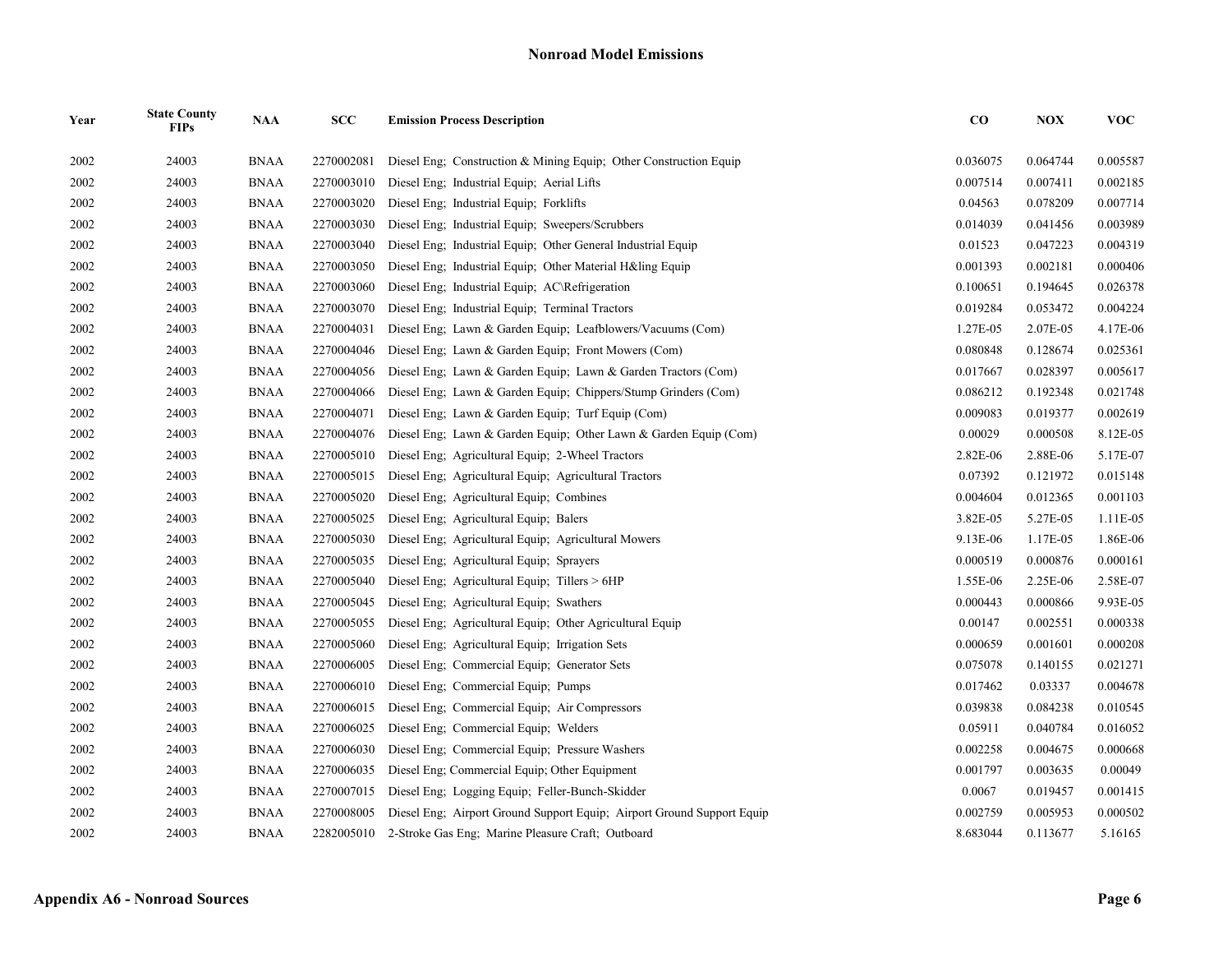| Year | <b>State County</b><br><b>FIPs</b> | <b>NAA</b>  | SCC        | <b>Emission Process Description</b>                                        | $\bf CO$ | <b>NOX</b> | <b>VOC</b> |
|------|------------------------------------|-------------|------------|----------------------------------------------------------------------------|----------|------------|------------|
| 2002 | 24003                              | <b>BNAA</b> | 2282005015 | 2-Stroke Gas Eng; Marine Pleasure Craft; Personal Water Craft              | 3.142237 | 0.031825   | 1.79476    |
| 2002 | 24003                              | <b>BNAA</b> | 2282010005 | 4-Stroke Gas Eng: Marine Pleasure Craft: Inboard-Sterndrive                | 6.001918 | 0.286207   | 0.448702   |
| 2002 | 24003                              | <b>BNAA</b> | 2282020005 | Diesel Eng; Marine Pleasure Craft; Inboard-Sterndrive                      | 0.050416 | 0.318737   | 0.011925   |
| 2002 | 24003                              | <b>BNAA</b> | 2282020010 | Diesel Eng; Marine Pleasure Craft; Outboard                                | 0.000653 | 0.000906   | 0.000226   |
| 2002 | 24003                              | <b>BNAA</b> | 2285002015 | Diesel Eng; Railroad Equip; RR Maintenance                                 | 0.003456 | 0.004185   | 0.000812   |
| 2002 | 24003                              | <b>BNAA</b> | 2285004015 | 4-Stroke Gas Eng; Railroad Equip; RR Maintenance                           | 0.008706 | 7.79E-05   | 0.000269   |
| 2002 | 24003                              | <b>BNAA</b> | 2285006015 | LPG Eng; Railroad Equip; RR Maintenance                                    | 4.13E-05 | 1.03E-05   | 2.79E-06   |
| 2002 | 24005                              | <b>BNAA</b> | 2260001010 | 2-Stroke Gas Eng; Recreational Equip; Motorcycles: Off-road                | 0.201115 | 0.000819   | 0.246165   |
| 2002 | 24005                              | <b>BNAA</b> | 2260001030 | 2-Stroke Gas Eng; Recreational Equip; Offroad Motorcycles/ATVs             | 0.19829  | 0.000828   | 0.245114   |
| 2002 | 24005                              | <b>BNAA</b> | 2260001060 | 2-Stroke Gas Eng; Recreational Equip; Specialty Vehicles/Carts             | 0.239359 | 0.00229    | 0.010248   |
| 2002 | 24005                              | <b>BNAA</b> | 2260002006 | 2-Stroke Gas Eng: Construction & Mining Equip: Tampers/Rammers             | 0.149101 | 0.001056   | 0.063489   |
| 2002 | 24005                              | <b>BNAA</b> | 2260002009 | 2-Stroke Gas Eng; Construction & Mining Equip; Plate Compactors            | 0.007185 | 1.55E-05   | 0.003862   |
| 2002 | 24005                              | <b>BNAA</b> | 2260002021 | 2-Stroke Gas Eng: Construction & Mining Equip: Paving Equip                | 0.008626 | 1.87E-05   | 0.004594   |
| 2002 | 24005                              | <b>BNAA</b> | 2260002027 | 2-Stroke Gas Eng; Construction & Mining Equip; Signal Boards/Light Plants  | 6.44E-05 | 1.62E-07   | 3.35E-05   |
| 2002 | 24005                              | <b>BNAA</b> | 2260002039 | 2-Stroke Gas Eng; Construction & Mining Equip; Concrete/Industrial Saws    | 0.393989 | 0.00253    | 0.168441   |
| 2002 | 24005                              | <b>BNAA</b> | 2260002054 | 2-Stroke Gas Eng: Construction & Mining Equip: Crushing/Processing Equip   | 0.001683 | 4.17E-06   | 0.000851   |
| 2002 | 24005                              | <b>BNAA</b> | 2260003030 | 2-Stroke Gas Eng; Industrial Equip; Sweepers/Scrubbers                     | 0.002824 | 7.39E-06   | 0.001439   |
| 2002 | 24005                              | <b>BNAA</b> | 2260003040 | 2-Stroke Gas Eng; Industrial Equip; Other General Industrial Equip         | 0.000222 | 5.82E-07   | 0.000112   |
| 2002 | 24005                              | <b>BNAA</b> | 2260004015 | 2-Stroke Gas Eng; Lawn & Garden Equip; Rotary Tillers $\leq 6$ HP (Res)    | 0.045087 | 8.82E-05   | 0.026445   |
| 2002 | 24005                              | <b>BNAA</b> | 2260004016 | 2-Stroke Gas Eng; Lawn & Garden Equip; Rotary Tillers < 6 HP (Com)         | 0.254746 | 0.000506   | 0.140507   |
| 2002 | 24005                              | <b>BNAA</b> | 2260004020 | 2-Stroke Gas Eng; Lawn & Garden Equip; Chain Saws < 6 HP (Res)             | 0.368124 | 0.00072    | 0.2422     |
| 2002 | 24005                              | <b>BNAA</b> | 2260004021 | 2-Stroke Gas Eng; Lawn & Garden Equip; Chain Saws $\leq 6$ HP (Com)        | 2.345465 | 0.014431   | 1.122098   |
| 2002 | 24005                              | <b>BNAA</b> | 2260004025 | 2-Stroke Gas Eng; Lawn & Garden Equip; Trimmers/Edgers/Brush Cutters (Res) | 0.848425 | 0.001766   | 0.516211   |
| 2002 | 24005                              | <b>BNAA</b> | 2260004026 | 2-Stroke Gas Eng; Lawn & Garden Equip; Trimmers/Edgers/Brush Cutters (Com) | 2.531949 | 0.006891   | 1.368104   |
| 2002 | 24005                              | <b>BNAA</b> | 2260004030 | 2-Stroke Gas Eng; Lawn & Garden Equip; Leafblowers/Vacuums (Res)           | 0.529487 | 0.001051   | 0.328549   |
| 2002 | 24005                              | <b>BNAA</b> | 2260004031 | 2-Stroke Gas Eng; Lawn & Garden Equip; Leafblowers/Vacuums (Com)           | 2.553351 | 0.010972   | 1.245673   |
| 2002 | 24005                              | <b>BNAA</b> | 2260004035 | 2-Stroke Gas Eng; Lawn & Garden Equip; Snowblowers (Res)                   |          |            | 0.037364   |
| 2002 | 24005                              | <b>BNAA</b> | 2260004036 | 2-Stroke Gas Eng; Lawn & Garden Equip; Snowblowers (Com)                   |          |            | 0.007017   |
| 2002 | 24005                              | <b>BNAA</b> | 2260004071 | 2-Stroke Gas Eng: Lawn & Garden Equip: Turf Equip (Com)                    | 0.00103  | 2.11E-06   | 0.000545   |
| 2002 | 24005                              | <b>BNAA</b> | 2260005035 | 2-Stroke Gas Eng; Agricultural Equip; Sprayers                             | 0.001039 | 2.26E-06   | 0.000571   |
| 2002 | 24005                              | <b>BNAA</b> | 2260006005 | 2-Stroke Gas Eng; Commercial Equip; Generator Sets                         | 0.042105 | 9.01E-05   | 0.022964   |
| 2002 | 24005                              | <b>BNAA</b> | 2260006010 | 2-Stroke Gas Eng; Commercial Equip; Pumps                                  | 0.296393 | 0.000716   | 0.155987   |
| 2002 | 24005                              | <b>BNAA</b> | 2260006015 | 2-Stroke Gas Eng; Commercial Equip; Air Compressors                        | 0.000108 | 2.78E-07   | 5.4E-05    |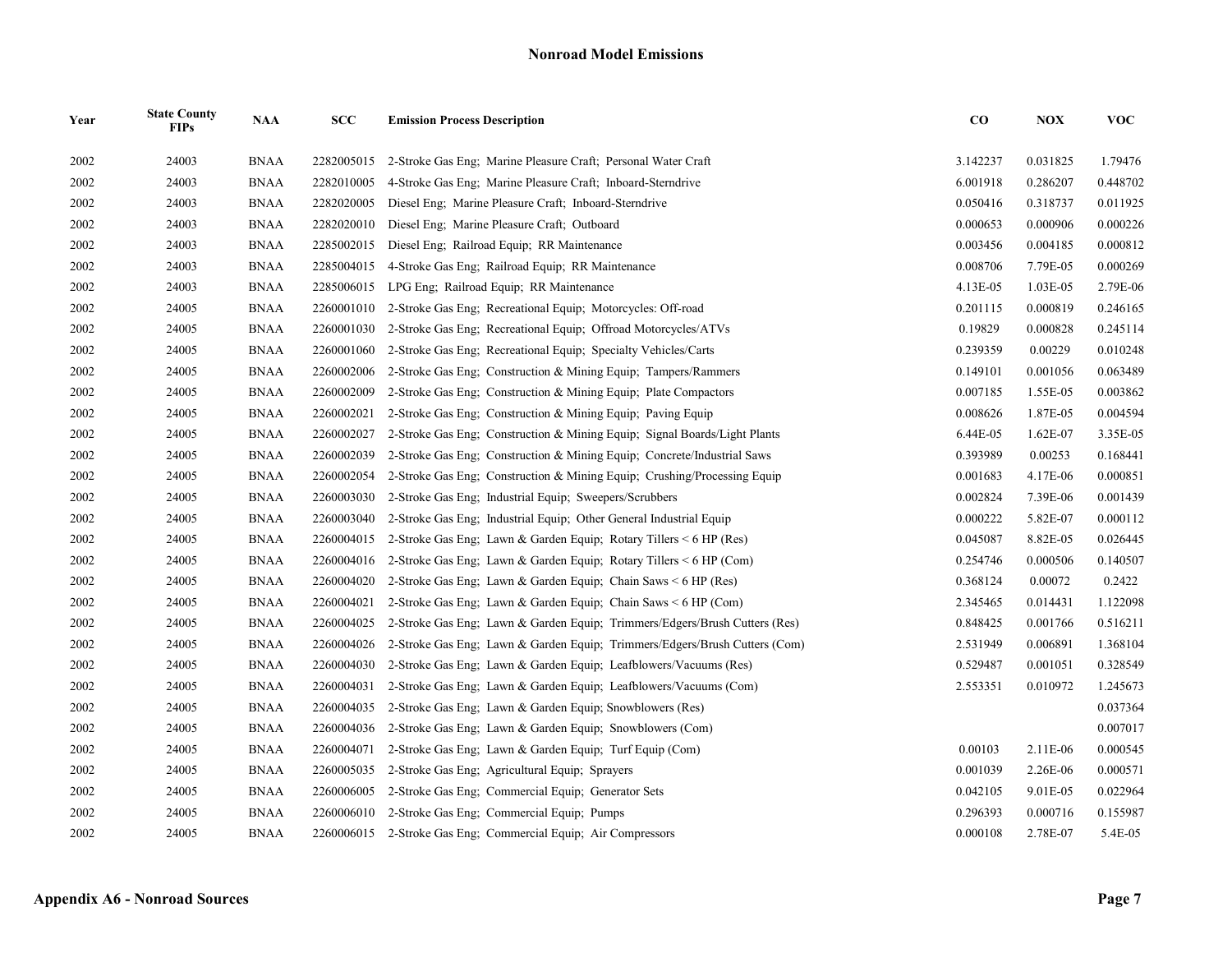| Year | <b>State County</b><br><b>FIPs</b> | <b>NAA</b>  | SCC        | <b>Emission Process Description</b>                                       | $\bf CO$ | <b>NOX</b> | <b>VOC</b> |
|------|------------------------------------|-------------|------------|---------------------------------------------------------------------------|----------|------------|------------|
| 2002 | 24005                              | <b>BNAA</b> | 2260006035 | 2-Stroke Gas Eng; Commercial Equip; Other Equipment                       | 0.001701 | 4.34E-06   | 0.000853   |
| 2002 | 24005                              | <b>BNAA</b> | 2260007005 | 2-Stroke Gas Eng: Logging Equip: Chain Saws > 6 HP                        | 0.011184 | 7.57E-05   | 0.004944   |
| 2002 | 24005                              | <b>BNAA</b> | 2265001010 | 4-Stroke Gas Eng; Recreational Equip; Motorcycles: Off-road               | 0.091243 | 0.000969   | 0.009667   |
| 2002 | 24005                              | <b>BNAA</b> | 2265001030 | 4-Stroke Gas Eng; Recreational Equip; Offroad Motorcycles/ATVs            | 0.822516 | 0.008747   | 0.098846   |
| 2002 | 24005                              | <b>BNAA</b> | 2265001050 | 4-Stroke Gas Eng: Recreational Equip: Golf Carts                          | 4.407056 | 0.027149   | 0.08805    |
| 2002 | 24005                              | <b>BNAA</b> | 2265001060 | 4-Stroke Gas Eng; Recreational Equip; Specialty Vehicles/Carts            | 0.214984 | 0.001682   | 0.010856   |
| 2002 | 24005                              | <b>BNAA</b> | 2265002003 | 4-Stroke Gas Eng: Construction & Mining Equip: Pavers                     | 0.136005 | 0.001614   | 0.003394   |
| 2002 | 24005                              | <b>BNAA</b> | 2265002006 | 4-Stroke Gas Eng; Construction & Mining Equip; Tampers/Rammers            | 0.001068 | 8.92E-06   | 3.05E-05   |
| 2002 | 24005                              | <b>BNAA</b> | 2265002009 | 4-Stroke Gas Eng; Construction & Mining Equip; Plate Compactors           | 0.251364 | 0.001922   | 0.013098   |
| 2002 | 24005                              | <b>BNAA</b> | 2265002015 | 4-Stroke Gas Eng; Construction & Mining Equip; Rollers                    | 0.255444 | 0.002787   | 0.005456   |
| 2002 | 24005                              | <b>BNAA</b> | 2265002021 | 4-Stroke Gas Eng: Construction & Mining Equip: Paving Equip               | 0.492163 | 0.004036   | 0.019372   |
| 2002 | 24005                              | <b>BNAA</b> | 2265002024 | 4-Stroke Gas Eng; Construction & Mining Equip; Surfacing Equip            | 0.223076 | 0.001678   | 0.006712   |
| 2002 | 24005                              | <b>BNAA</b> | 2265002027 | 4-Stroke Gas Eng; Construction & Mining Equip; Signal Boards/Light Plants | 0.01144  | 7.94E-05   | 0.000462   |
| 2002 | 24005                              | <b>BNAA</b> | 2265002030 | 4-Stroke Gas Eng: Construction & Mining Equip: Trenchers                  | 0.4173   | 0.004884   | 0.013238   |
| 2002 | 24005                              | <b>BNAA</b> | 2265002033 | 4-Stroke Gas Eng; Construction & Mining Equip; Bore/Drill Rigs            | 0.122965 | 0.001536   | 0.008051   |
| 2002 | 24005                              | <b>BNAA</b> | 2265002039 | 4-Stroke Gas Eng; Construction & Mining Equip; Concrete/Industrial Saws   | 1.030178 | 0.008301   | 0.01937    |
| 2002 | 24005                              | <b>BNAA</b> | 2265002042 | 4-Stroke Gas Eng; Construction & Mining Equip; Cement & Mortar Mixers     | 0.430931 | 0.003135   | 0.021562   |
| 2002 | 24005                              | <b>BNAA</b> | 2265002045 | 4-Stroke Gas Eng; Construction & Mining Equip; Cranes                     | 0.017243 | 0.000804   | 0.000685   |
| 2002 | 24005                              | <b>BNAA</b> | 2265002054 | 4-Stroke Gas Eng; Construction & Mining Equip; Crushing/Processing Equip  | 0.060515 | 0.00054    | 0.001764   |
| 2002 | 24005                              | <b>BNAA</b> | 2265002057 | 4-Stroke Gas Eng; Construction & Mining Equip; Rough Terrain Forklifts    | 0.022595 | 0.001387   | 0.001005   |
| 2002 | 24005                              | <b>BNAA</b> | 2265002060 | 4-Stroke Gas Eng; Construction & Mining Equip; Rubber Tire Loaders        | 0.054169 | 0.003441   | 0.002414   |
| 2002 | 24005                              | <b>BNAA</b> | 2265002066 | 4-Stroke Gas Eng; Construction & Mining Equip; Tractors/Loaders/Backhoes  | 0.324429 | 0.002602   | 0.006669   |
| 2002 | 24005                              | <b>BNAA</b> | 2265002072 | 4-Stroke Gas Eng; Construction & Mining Equip; Skid Steer Loaders         | 0.143536 | 0.003653   | 0.004787   |
| 2002 | 24005                              | <b>BNAA</b> | 2265002078 | 4-Stroke Gas Eng; Construction & Mining Equip; Dumpers/Tenders            | 0.067113 | 0.000514   | 0.003175   |
| 2002 | 24005                              | <b>BNAA</b> | 2265002081 | 4-Stroke Gas Eng; Construction & Mining Equip; Other Construction Equip   | 0.019053 | 0.001203   | 0.00088    |
| 2002 | 24005                              | <b>BNAA</b> | 2265003010 | 4-Stroke Gas Eng; Industrial Equip; Aerial Lifts                          | 0.278905 | 0.009367   | 0.010526   |
| 2002 | 24005                              | <b>BNAA</b> | 2265003020 | 4-Stroke Gas Eng; Industrial Equip; Forklifts                             | 0.630053 | 0.039505   | 0.0276     |
| 2002 | 24005                              | <b>BNAA</b> | 2265003030 | 4-Stroke Gas Eng; Industrial Equip; Sweepers/Scrubbers                    | 0.270717 | 0.007025   | 0.008748   |
| 2002 | 24005                              | <b>BNAA</b> | 2265003040 | 4-Stroke Gas Eng; Industrial Equip; Other General Industrial Equip        | 0.691727 | 0.006239   | 0.030385   |
| 2002 | 24005                              | <b>BNAA</b> | 2265003050 | 4-Stroke Gas Eng; Industrial Equip; Other Material H&ling Equip           | 0.021321 | 0.00062    | 0.000752   |
| 2002 | 24005                              | <b>BNAA</b> | 2265003060 | 4-Stroke Gas Eng: Industrial Equip: AC\Refrigeration                      | 0.022325 | 0.000175   | 0.00059    |
| 2002 | 24005                              | <b>BNAA</b> | 2265003070 | 4-Stroke Gas Eng; Industrial Equip; Terminal Tractors                     | 0.066255 | 0.004132   | 0.002885   |
| 2002 | 24005                              | <b>BNAA</b> | 2265004010 | 4-Stroke Gas Eng: Lawn & Garden Equip: Lawn Mowers (Res)                  | 9.04556  | 0.065549   | 1.046382   |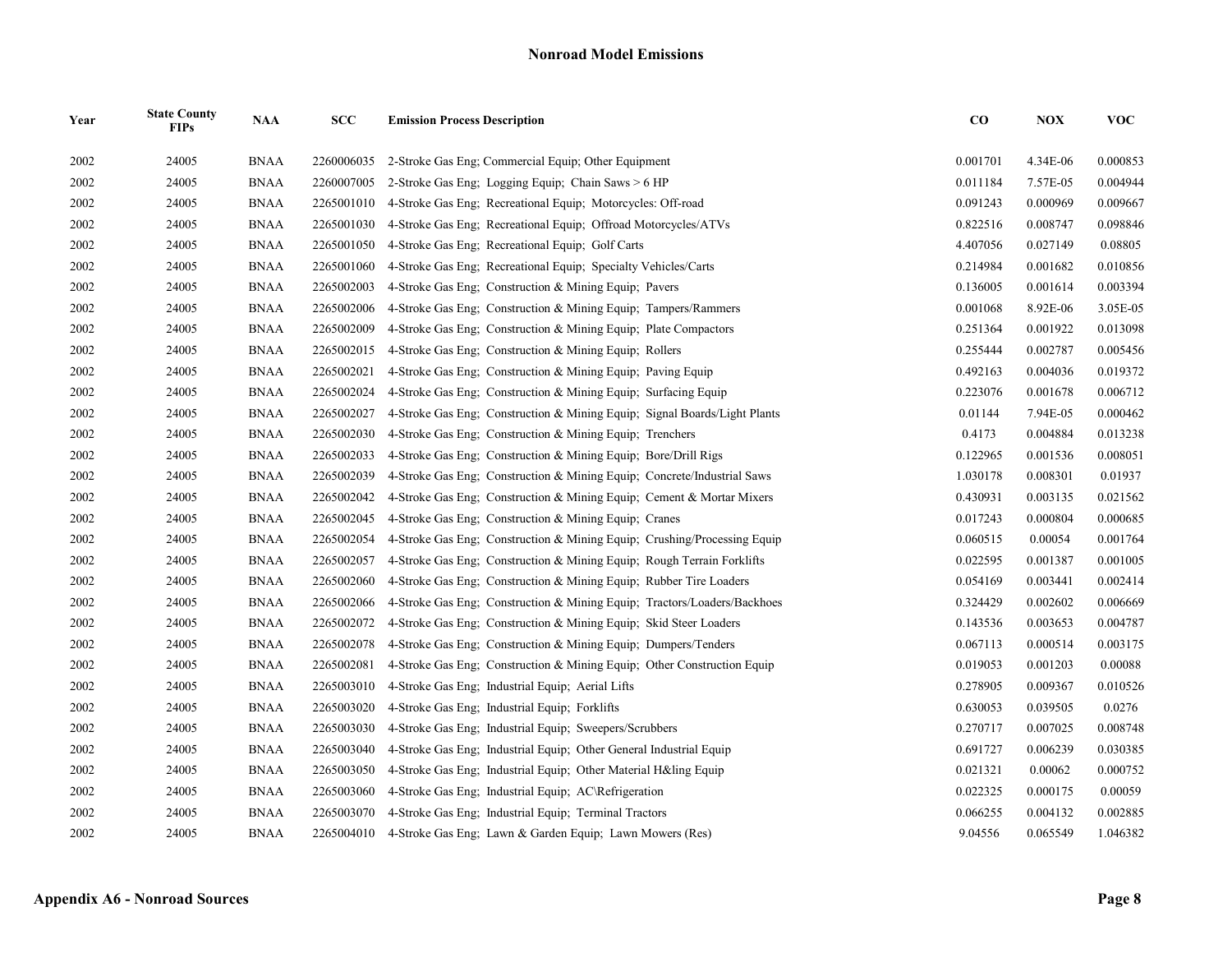| Year | <b>State County</b><br><b>FIPs</b> | <b>NAA</b>  | SCC        | <b>Emission Process Description</b>                                        | $\bf{CO}$ | <b>NOX</b> | <b>VOC</b> |
|------|------------------------------------|-------------|------------|----------------------------------------------------------------------------|-----------|------------|------------|
| 2002 | 24005                              | <b>BNAA</b> | 2265004011 | 4-Stroke Gas Eng: Lawn & Garden Equip: Lawn Mowers (Com)                   | 9.238421  | 0.065716   | 0.710445   |
| 2002 | 24005                              | <b>BNAA</b> | 2265004015 | 4-Stroke Gas Eng; Lawn & Garden Equip; Rotary Tillers $\leq 6$ HP (Res)    | 0.76194   | 0.005563   | 0.090279   |
| 2002 | 24005                              | <b>BNAA</b> | 2265004016 | 4-Stroke Gas Eng; Lawn & Garden Equip; Rotary Tillers $\leq 6$ HP (Com)    | 4.500816  | 0.033126   | 0.358499   |
| 2002 | 24005                              | <b>BNAA</b> | 2265004025 | 4-Stroke Gas Eng; Lawn & Garden Equip; Trimmers/Edgers/Brush Cutters (Res) | 0.050799  | 0.000377   | 0.006117   |
| 2002 | 24005                              | <b>BNAA</b> | 2265004026 | 4-Stroke Gas Eng; Lawn & Garden Equip; Trimmers/Edgers/Brush Cutters (Com) | 0.229471  | 0.001704   | 0.013526   |
| 2002 | 24005                              | <b>BNAA</b> | 2265004030 | 4-Stroke Gas Eng; Lawn & Garden Equip; Leafblowers/Vacuums (Res)           | 0.097101  | 0.000723   | 0.010802   |
| 2002 | 24005                              | <b>BNAA</b> | 2265004031 | 4-Stroke Gas Eng; Lawn & Garden Equip; Leafblowers/Vacuums (Com)           | 9.182662  | 0.112481   | 0.266808   |
| 2002 | 24005                              | <b>BNAA</b> | 2265004035 | 4-Stroke Gas Eng: Lawn & Garden Equip: Snowblowers (Res)                   |           |            | 0.074524   |
| 2002 | 24005                              | <b>BNAA</b> | 2265004036 | 4-Stroke Gas Eng. Lawn & Garden Equip: Snowblowers (Com)                   |           |            | 0.015615   |
| 2002 | 24005                              | <b>BNAA</b> | 2265004040 | 4-Stroke Gas Eng; Lawn & Garden Equip; Rear Eng Riding Mowers (Res)        | 2.127301  | 0.017098   | 0.105353   |
| 2002 | 24005                              | <b>BNAA</b> | 2265004041 | 4-Stroke Gas Eng; Lawn & Garden Equip; Rear Eng Riding Mowers (Com)        | 1.189041  | 0.009117   | 0.026959   |
| 2002 | 24005                              | <b>BNAA</b> | 2265004046 | 4-Stroke Gas Eng: Lawn & Garden Equip: Front Mowers (Com)                  | 1.283897  | 0.009618   | 0.047028   |
| 2002 | 24005                              | <b>BNAA</b> | 2265004051 | 4-Stroke Gas Eng; Lawn & Garden Equip; Shredders $\leq 6$ HP (Com)         | 0.515744  | 0.003768   | 0.044189   |
| 2002 | 24005                              | <b>BNAA</b> | 2265004055 | 4-Stroke Gas Eng; Lawn & Garden Equip; Lawn & Garden Tractors (Res)        | 28.28478  | 0.234913   | 1.228901   |
| 2002 | 24005                              | <b>BNAA</b> | 2265004056 | 4-Stroke Gas Eng; Lawn & Garden Equip; Lawn & Garden Tractors (Com)        | 15.99077  | 0.127326   | 0.360961   |
| 2002 | 24005                              | <b>BNAA</b> | 2265004066 | 4-Stroke Gas Eng; Lawn & Garden Equip; Chippers/Stump Grinders (Com)       | 2.123456  | 0.040673   | 0.051989   |
| 2002 | 24005                              | <b>BNAA</b> | 2265004071 | 4-Stroke Gas Eng; Lawn & Garden Equip; Turf Equip (Com)                    | 49.46283  | 0.445924   | 1.260082   |
| 2002 | 24005                              | <b>BNAA</b> | 2265004075 | 4-Stroke Gas Eng; Lawn & Garden Equip; Other Lawn & Garden Equip (Res)     | 0.92326   | 0.006442   | 0.057843   |
| 2002 | 24005                              | <b>BNAA</b> | 2265004076 | 4-Stroke Gas Eng; Lawn & Garden Equip; Other Lawn & Garden Equip (Com)     | 1.398386  | 0.009894   | 0.088229   |
| 2002 | 24005                              | <b>BNAA</b> | 2265005010 | 4-Stroke Gas Eng; Agricultural Equip; 2-Wheel Tractors                     | 0.003795  | 2.87E-05   | 8.32E-05   |
| 2002 | 24005                              | <b>BNAA</b> | 2265005015 | 4-Stroke Gas Eng; Agricultural Equip; Agricultural Tractors                | 0.007651  | 0.000317   | 0.000263   |
| 2002 | 24005                              | <b>BNAA</b> | 2265005020 | 4-Stroke Gas Eng: Agricultural Equip: Combines                             | 3.23E-05  | $2.1E-06$  | 1.67E-06   |
| 2002 | 24005                              | <b>BNAA</b> | 2265005025 | 4-Stroke Gas Eng; Agricultural Equip; Balers                               | 0.003484  | 0.000227   | 0.000203   |
| 2002 | 24005                              | <b>BNAA</b> | 2265005030 | 4-Stroke Gas Eng; Agricultural Equip; Agricultural Mowers                  | 0.002956  | 2.35E-05   | 8.85E-05   |
| 2002 | 24005                              | <b>BNAA</b> | 2265005035 | 4-Stroke Gas Eng; Agricultural Equip; Sprayers                             | 0.025236  | 0.000369   | 0.001267   |
| 2002 | 24005                              | <b>BNAA</b> | 2265005040 | 4-Stroke Gas Eng; Agricultural Equip; Tillers > 6 HP                       | 0.062772  | 0.000354   | 0.002638   |
| 2002 | 24005                              | <b>BNAA</b> | 2265005045 | 4-Stroke Gas Eng; Agricultural Equip; Swathers                             | 0.005528  | 0.00036    | 0.000294   |
| 2002 | 24005                              | <b>BNAA</b> | 2265005055 | 4-Stroke Gas Eng; Agricultural Equip; Other Agricultural Equip             | 0.011459  | 0.000431   | 0.000476   |
| 2002 | 24005                              | <b>BNAA</b> | 2265005060 | 4-Stroke Gas Eng: Agricultural Equip: Irrigation Sets                      | 0.010765  | 0.000627   | 0.000481   |
| 2002 | 24005                              | <b>BNAA</b> | 2265006005 | 4-Stroke Gas Eng; Commercial Equip; Generator Sets                         | 12.47149  | 0.097735   | 0.520587   |
| 2002 | 24005                              | <b>BNAA</b> | 2265006010 | 4-Stroke Gas Eng; Commercial Equip; Pumps                                  | 2.881737  | 0.029573   | 0.137183   |
| 2002 | 24005                              | <b>BNAA</b> | 2265006015 | 4-Stroke Gas Eng; Commercial Equip; Air Compressors                        | 1.431595  | 0.020376   | 0.054013   |
| 2002 | 24005                              | <b>BNAA</b> | 2265006025 | 4-Stroke Gas Eng: Commercial Equip: Welders                                | 3.596605  | 0.036811   | 0.091745   |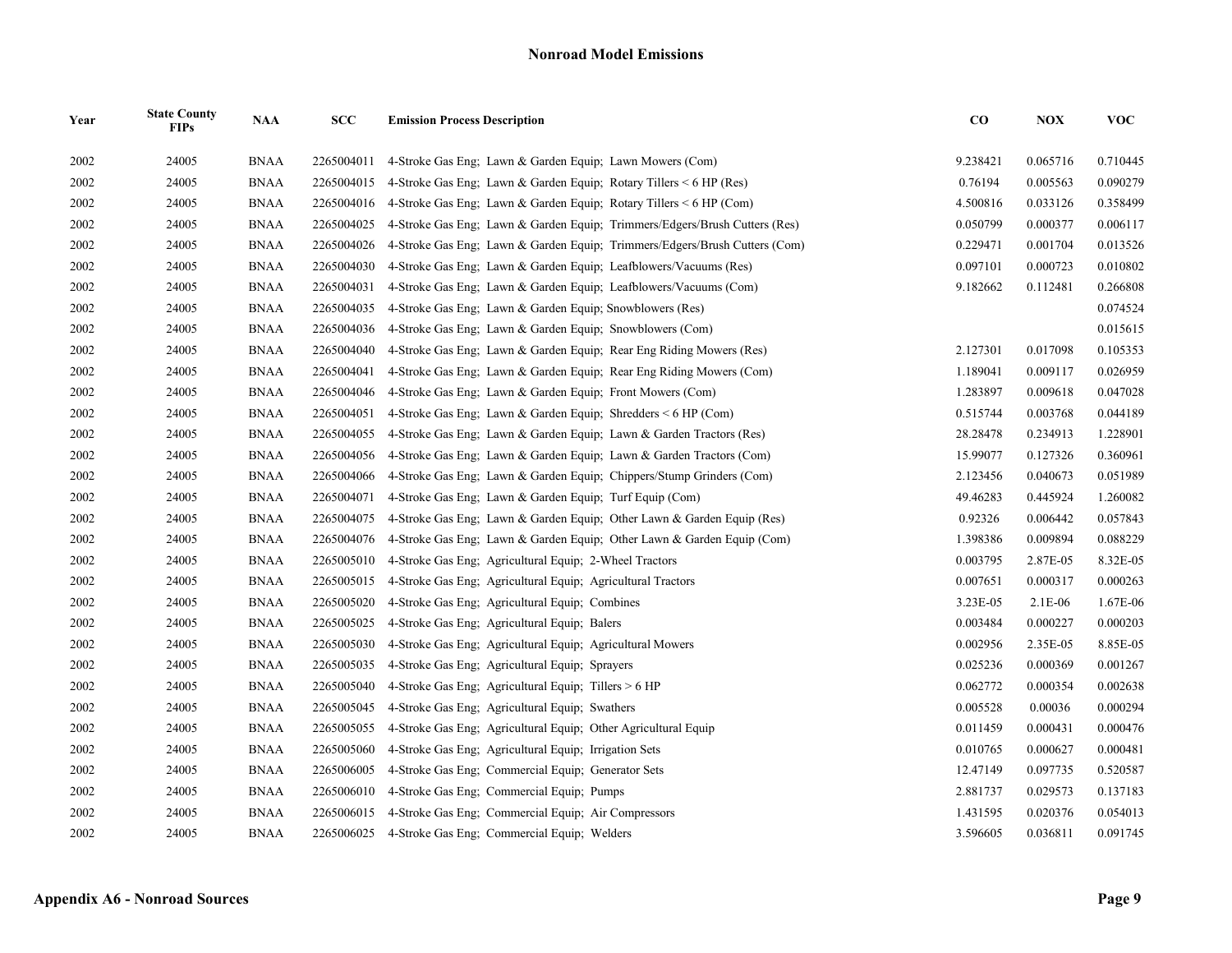| Year | <b>State County</b><br><b>FIPs</b> | <b>NAA</b>  | <b>SCC</b> | <b>Emission Process Description</b>                                          | $\bf CO$ | <b>NOX</b> | <b>VOC</b> |
|------|------------------------------------|-------------|------------|------------------------------------------------------------------------------|----------|------------|------------|
| 2002 | 24005                              | <b>BNAA</b> | 2265006030 | 4-Stroke Gas Eng: Commercial Equip: Pressure Washers                         | 5.462062 | 0.043113   | 0.251908   |
| 2002 | 24005                              | <b>BNAA</b> | 2265006035 | 4-Stroke Gas Eng; Commercial Equip; Other Equipment                          | 0.276455 | 0.002151   | 0.008389   |
| 2002 | 24005                              | <b>BNAA</b> | 2265007010 | 2-Stroke Gas Eng; Logging Equip; Shredders > 6 HP                            | 0.025353 | 0.000182   | 0.001109   |
| 2002 | 24005                              | <b>BNAA</b> | 2265007015 | 2-Stroke Gas Eng; Logging Equip; Feller-Bunch-Skidder                        | 0.000304 | 2.05E-06   | 1.47E-05   |
| 2002 | 24005                              | <b>BNAA</b> | 2265008005 | 4-Stroke Gas Eng; Airport Ground Support Equip; Airport Ground Support Equip | 0.000175 | 6E-06      | 7.14E-06   |
| 2002 | 24005                              | <b>BNAA</b> | 2265010010 | 4-Stroke Gas Eng; Industrial Equip; Other Oil Field Equipment                | 0.044758 | 0.000274   | 0.000731   |
| 2002 | 24005                              | <b>BNAA</b> | 2267001060 | LPG Eng; Recreational Equip; Specialty Vehicles/Carts                        | 0.002292 | 0.000573   | 0.000155   |
| 2002 | 24005                              | <b>BNAA</b> | 2267002003 | LPG Eng. Construction & Mining Equip. Pavers                                 | 0.003579 | 0.000887   | 0.000242   |
| 2002 | 24005                              | <b>BNAA</b> | 2267002015 | LPG Eng: Construction $&$ Mining Equip: Rollers                              | 0.006186 | 0.00152    | 0.000417   |
| 2002 | 24005                              | <b>BNAA</b> | 2267002021 | LPG Eng; Construction & Mining Equip; Paving Equip                           | 0.000937 | 0.000235   | 6.35E-05   |
| 2002 | 24005                              | <b>BNAA</b> | 2267002024 | LPG Eng. Construction & Mining Equip. Surfacing Equip.                       | 0.000627 | 0.000155   | 4.23E-05   |
| 2002 | 24005                              | <b>BNAA</b> | 2267002030 | LPG Eng; Construction $&$ Mining Equip; Trenchers                            | 0.010999 | 0.002728   | 0.000743   |
| 2002 | 24005                              | <b>BNAA</b> | 2267002033 | LPG Eng; Construction $\&$ Mining Equip; Bore/Drill Rigs                     | 0.00356  | 0.0009     | 0.000242   |
| 2002 | 24005                              | <b>BNAA</b> | 2267002039 | LPG Eng; Construction & Mining Equip; Concrete/Industrial Saws               | 0.010696 | 0.002595   | 0.000719   |
| 2002 | 24005                              | <b>BNAA</b> | 2267002045 | LPG Eng; Construction & Mining Equip; Cranes                                 | 0.003835 | 0.00096    | 0.00026    |
| 2002 | 24005                              | <b>BNAA</b> | 2267002054 | LPG Eng; Construction & Mining Equip; Crushing/Processing Equip              | 0.000621 | 0.000155   | 4.21E-05   |
| 2002 | 24005                              | <b>BNAA</b> | 2267002057 | LPG Eng; Construction & Mining Equip; Rough Terrain Forklifts                | 0.006977 | 0.001736   | 0.000472   |
| 2002 | 24005                              | <b>BNAA</b> | 2267002060 | LPG Eng; Construction & Mining Equip; Rubber Tire Loaders                    | 0.017534 | 0.004332   | 0.001184   |
| 2002 | 24005                              | <b>BNAA</b> | 2267002066 | LPG Eng: Construction & Mining Equip: Tractors/Loaders/Backhoes              | 0.001851 | 0.000455   | 0.000125   |
| 2002 | 24005                              | <b>BNAA</b> | 2267002072 | LPG Eng: Construction & Mining Equip: Skid Steer Loaders                     | 0.014262 | 0.003563   | 0.000966   |
| 2002 | 24005                              | <b>BNAA</b> | 2267002081 | LPG Eng: Construction & Mining Equip; Other Construction Equip               | 0.005748 | 0.001443   | 0.00039    |
| 2002 | 24005                              | <b>BNAA</b> | 2267003010 | LPG Eng; Industrial Equip; Aerial Lifts                                      | 0.051799 | 0.013048   | 0.003515   |
| 2002 | 24005                              | <b>BNAA</b> | 2267003020 | LPG Eng; Industrial Equip; Forklifts                                         | 4.960183 | 1.22932    | 0.335189   |
| 2002 | 24005                              | <b>BNAA</b> | 2267003030 | LPG Eng; Industrial Equip; Sweepers/Scrubbers                                | 0.038232 | 0.009359   | 0.002576   |
| 2002 | 24005                              | <b>BNAA</b> | 2267003040 | LPG Eng; Industrial Equip; Other General Industrial Equip                    | 0.011712 | 0.002892   | 0.000791   |
| 2002 | 24005                              | <b>BNAA</b> | 2267003050 | LPG Eng; Industrial Equip; Other Material H&ling Equip                       | 0.002799 | 0.000704   | 0.00019    |
| 2002 | 24005                              | <b>BNAA</b> | 2267003070 | LPG Eng: Industrial Equip: Terminal Tractors                                 | 0.023441 | 0.00572    | 0.001578   |
| 2002 | 24005                              | <b>BNAA</b> | 2267004066 | LPG Eng; Lawn & Garden Equip; Chippers/Stump Grinders (Com)                  | 0.137479 | 0.033932   | 0.009281   |
| 2002 | 24005                              | <b>BNAA</b> | 2267005055 | LPG Eng; Agri Equip; Other Equip                                             | 2.22E-05 | 5.52E-06   | 1.5E-06    |
| 2002 | 24005                              | <b>BNAA</b> | 2267005060 | LPG Eng; Agricultural Equip; Irrigation Sets                                 | 3.47E-05 | 8.52E-06   | 2.34E-06   |
| 2002 | 24005                              | <b>BNAA</b> | 2267006005 | LPG Eng; Commercial Equip; Generator Sets                                    | 0.131217 | 0.049237   | 0.009998   |
| 2002 | 24005                              | <b>BNAA</b> |            | 2267006010 LPG Eng; Commercial Equip; Pumps                                  | 0.031061 | 0.011459   | 0.002357   |
| 2002 | 24005                              | <b>BNAA</b> |            | 2267006015 LPG Eng; Commercial Equip; Air Compressors                        | 0.037916 | 0.01383    | 0.002868   |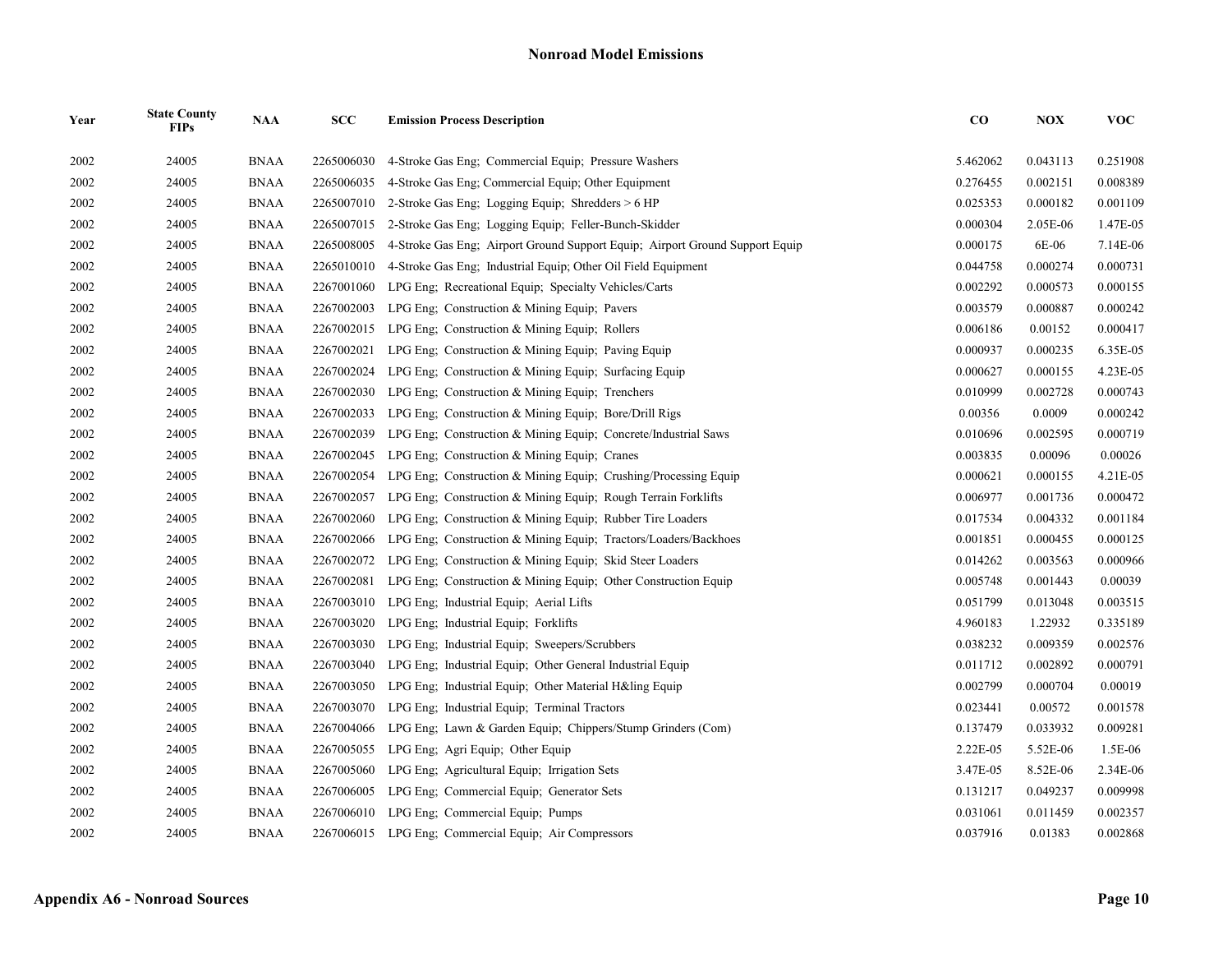| Year | <b>State County</b><br><b>FIPs</b> | <b>NAA</b>  | SCC        | <b>Emission Process Description</b>                                 | $\bf CO$ | <b>NOX</b> | <b>VOC</b> |
|------|------------------------------------|-------------|------------|---------------------------------------------------------------------|----------|------------|------------|
| 2002 | 24005                              | <b>BNAA</b> | 2267006025 | LPG Eng: Commercial Equip: Welders                                  | 0.068435 | 0.017246   | 0.004644   |
| 2002 | 24005                              | <b>BNAA</b> | 2267006030 | LPG Eng; Commercial Equip; Pressure Washers                         | 0.000872 | 0.000223   | 5.94E-05   |
| 2002 | 24005                              | <b>BNAA</b> | 2267006035 | LPG Eng; Commercial Equip; Other Equipment                          | 0.000599 | 0.000217   | 4.52E-05   |
| 2002 | 24005                              | <b>BNAA</b> | 2267008005 | LPG Eng; Airport Ground Support Equip; Airport Ground Support Equip | 3.09E-05 | 7.69E-06   | 2.09E-06   |
| 2002 | 24005                              | <b>BNAA</b> | 2268002081 | CNG Eng; Construction & Mining Equip; Other Construction Equip      | 0.000226 | 5.67E-05   | 9.03E-07   |
| 2002 | 24005                              | <b>BNAA</b> | 2268003020 | CNG Eng; Industrial Equip; Forklifts                                | 0.361696 | 0.089496   | 0.00144    |
| 2002 | 24005                              | <b>BNAA</b> | 2268003030 | CNG Eng; Industrial Equip; Sweepers/Scrubbers                       | 0.000411 | 0.000102   | 1.64E-06   |
| 2002 | 24005                              | <b>BNAA</b> | 2268003040 | CNG Eng: Industrial Equip: Other General Industrial Equip           | 0.000224 | 5.54E-05   | 8.92E-07   |
| 2002 | 24005                              | <b>BNAA</b> | 2268003060 | CNG Eng; Industrial Equip; AC\Refrigeration                         | 0.001091 | 0.000269   | 4.34E-06   |
| 2002 | 24005                              | <b>BNAA</b> | 2268003070 | CNG Eng; Industrial Equip; Terminal Tractors                        | 0.001693 | 0.000413   | 6.72E-06   |
| 2002 | 24005                              | <b>BNAA</b> | 2268005055 | CNG Eng: Agri Equip: Other Equip                                    | 3.57E-05 | 8.16E-06   | 1.39E-07   |
| 2002 | 24005                              | <b>BNAA</b> | 2268005060 | CNG Eng; Agricultural Equip; Irrigation Sets                        | 0.002589 | 0.000603   | 1.02E-05   |
| 2002 | 24005                              | <b>BNAA</b> | 2268006005 | CNG Eng; Commercial Equip; Generator Sets                           | 0.043587 | 0.016144   | 0.000195   |
| 2002 | 24005                              | <b>BNAA</b> | 2268006010 | CNG Eng: Commercial Equip: Pumps                                    | 0.002248 | 0.000824   | $1E-05$    |
| 2002 | 24005                              | <b>BNAA</b> | 2268006015 | CNG Eng; Commercial Equip; Air Compressors                          | 0.003229 | 0.001169   | 1.44E-05   |
| 2002 | 24005                              | <b>BNAA</b> | 2268006020 | CNG Eng; Commercial Equip; Gas Compressors                          | 0.187425 | 0.04189    | 0.000728   |
| 2002 | 24005                              | <b>BNAA</b> | 2268010010 | CNG Eng. Industrial Equip; Other Oil Field Equipment                | 0.005054 | 0.001189   | 1.99E-05   |
| 2002 | 24005                              | <b>BNAA</b> | 2270001060 | Diesel Eng; Recreational Equip; Specialty Vehicles/Carts            | 0.00705  | 0.005927   | 0.001894   |
| 2002 | 24005                              | <b>BNAA</b> | 2270002003 | Diesel Eng: Construction & Mining Equip: Pavers                     | 0.036525 | 0.071957   | 0.006939   |
| 2002 | 24005                              | <b>BNAA</b> | 2270002006 | Diesel Eng; Construction & Mining Equip; Tampers/Rammers            | 0.000154 | 0.000264   | 4.29E-05   |
| 2002 | 24005                              | <b>BNAA</b> | 2270002009 | Diesel Eng; Construction & Mining Equip; Plate Compactors           | 0.001474 | 0.002466   | 0.000431   |
| 2002 | 24005                              | <b>BNAA</b> | 2270002015 | Diesel Eng: Construction & Mining Equip: Rollers                    | 0.105092 | 0.17854    | 0.01967    |
| 2002 | 24005                              | <b>BNAA</b> | 2270002018 | Diesel Eng; Construction & Mining Equip; Scrapers                   | 0.095007 | 0.206791   | 0.01444    |
| 2002 | 24005                              | <b>BNAA</b> | 2270002021 | Diesel Eng; Construction & Mining Equip; Paving Equip               | 0.006802 | 0.011352   | 0.001266   |
| 2002 | 24005                              | <b>BNAA</b> | 2270002024 | Diesel Eng; Construction & Mining Equip; Surfacing Equip            | 0.005133 | 0.007651   | 0.000874   |
| 2002 | 24005                              | <b>BNAA</b> | 2270002027 | Diesel Eng; Construction & Mining Equip; Signal Boards/Light Plants | 0.013423 | 0.021555   | 0.004252   |
| 2002 | 24005                              | <b>BNAA</b> | 2270002030 | Diesel Eng; Construction & Mining Equip; Trenchers                  | 0.063113 | 0.083089   | 0.011716   |
| 2002 | 24005                              | <b>BNAA</b> | 2270002033 | Diesel Eng; Construction & Mining Equip; Bore/Drill Rigs            | 0.037883 | 0.098557   | 0.00918    |
| 2002 | 24005                              | <b>BNAA</b> | 2270002036 | Diesel Eng; Construction & Mining Equip; Excavators                 | 0.291455 | 0.713457   | 0.056935   |
| 2002 | 24005                              | <b>BNAA</b> | 2270002039 | Diesel Eng: Construction & Mining Equip: Concrete/Industrial Saws   | 0.004885 | 0.005596   | 0.000945   |
| 2002 | 24005                              | <b>BNAA</b> | 2270002042 | Diesel Eng; Construction & Mining Equip; Cement & Mortar Mixers     | 0.00167  | 0.003694   | 0.000441   |
| 2002 | 24005                              | <b>BNAA</b> | 2270002045 | Diesel Eng; Construction & Mining Equip; Cranes                     | 0.053264 | 0.194474   | 0.014848   |
| 2002 | 24005                              | <b>BNAA</b> | 2270002048 | Diesel Eng. Construction & Mining Equip. Graders                    | 0.068628 | 0.181226   | 0.014173   |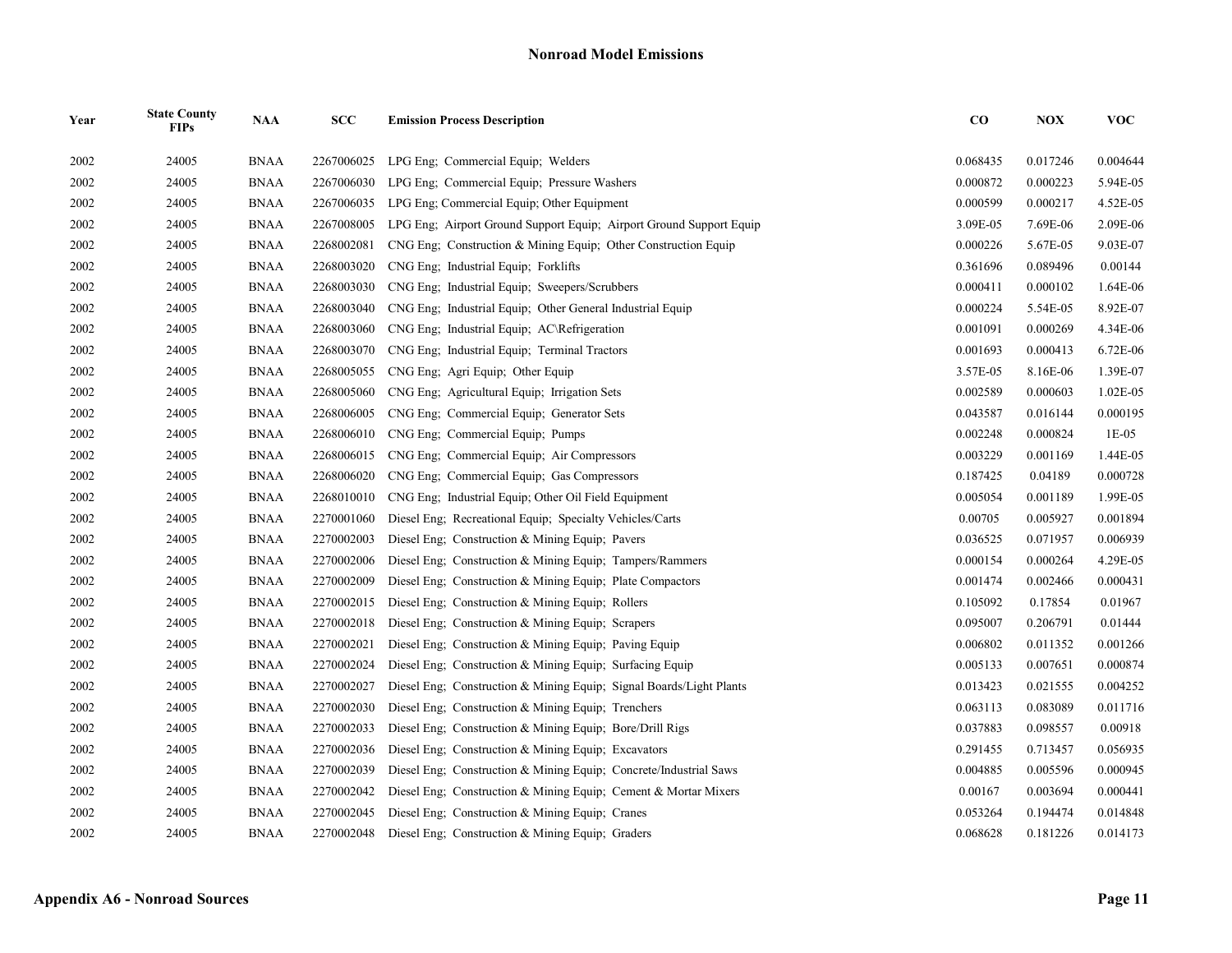| Year | <b>State County</b><br><b>FIPs</b> | <b>NAA</b>  | SCC        | <b>Emission Process Description</b>                                | $\bf CO$ | NOX      | <b>VOC</b> |
|------|------------------------------------|-------------|------------|--------------------------------------------------------------------|----------|----------|------------|
| 2002 | 24005                              | <b>BNAA</b> | 2270002051 | Diesel Eng; Construction & Mining Equip; Off-highway Trucks        | 0.298133 | 0.673621 | 0.049132   |
| 2002 | 24005                              | <b>BNAA</b> | 2270002054 | Diesel Eng: Construction & Mining Equip: Crushing/Processing Equip | 0.012444 | 0.034065 | 0.00302    |
| 2002 | 24005                              | <b>BNAA</b> | 2270002057 | Diesel Eng: Construction & Mining Equip: Rough Terrain Forklifts   | 0.156904 | 0.228094 | 0.028282   |
| 2002 | 24005                              | <b>BNAA</b> | 2270002060 | Diesel Eng; Construction & Mining Equip; Rubber Tire Loaders       | 0.403593 | 0.873736 | 0.070783   |
| 2002 | 24005                              | <b>BNAA</b> | 2270002066 | Diesel Eng; Construction & Mining Equip; Tractors/Loaders/Backhoes | 0.492982 | 0.530826 | 0.12219    |
| 2002 | 24005                              | <b>BNAA</b> | 2270002069 | Diesel Eng: Construction & Mining Equip: Crawler Tractor/Dozers    | 0.345479 | 0.76795  | 0.061523   |
| 2002 | 24005                              | <b>BNAA</b> | 2270002072 | Diesel Eng; Construction & Mining Equip; Skid Steer Loaders        | 0.431121 | 0.340354 | 0.117972   |
| 2002 | 24005                              | <b>BNAA</b> | 2270002075 | Diesel Eng; Construction & Mining Equip; Off-highway Tractors      | 0.052283 | 0.092577 | 0.008312   |
| 2002 | 24005                              | <b>BNAA</b> | 2270002078 | Diesel Eng: Construction & Mining Equip: Dumpers/Tenders           | 0.001232 | 0.001094 | 0.000359   |
| 2002 | 24005                              | <b>BNAA</b> | 2270002081 | Diesel Eng; Construction & Mining Equip; Other Construction Equip  | 0.050136 | 0.089981 | 0.007765   |
| 2002 | 24005                              | <b>BNAA</b> | 2270003010 | Diesel Eng; Industrial Equip; Aerial Lifts                         | 0.013752 | 0.013563 | 0.004      |
| 2002 | 24005                              | <b>BNAA</b> | 2270003020 | Diesel Eng: Industrial Equip: Forklifts                            | 0.083506 | 0.143128 | 0.014117   |
| 2002 | 24005                              | <b>BNAA</b> | 2270003030 | Diesel Eng; Industrial Equip; Sweepers/Scrubbers                   | 0.025692 | 0.075867 | 0.0073     |
| 2002 | 24005                              | <b>BNAA</b> | 2270003040 | Diesel Eng; Industrial Equip; Other General Industrial Equip       | 0.027871 | 0.086421 | 0.007904   |
| 2002 | 24005                              | <b>BNAA</b> | 2270003050 | Diesel Eng: Industrial Equip: Other Material H&ling Equip          | 0.00255  | 0.003991 | 0.000743   |
| 2002 | 24005                              | <b>BNAA</b> | 2270003060 | Diesel Eng; Industrial Equip; AC\Refrigeration                     | 0.154084 | 0.297977 | 0.040382   |
| 2002 | 24005                              | <b>BNAA</b> | 2270003070 | Diesel Eng; Industrial Equip; Terminal Tractors                    | 0.035292 | 0.097857 | 0.00773    |
| 2002 | 24005                              | <b>BNAA</b> | 2270004031 | Diesel Eng; Lawn & Garden Equip; Leafblowers/Vacuums (Com)         | 1.52E-05 | 2.49E-05 | 5.02E-06   |
| 2002 | 24005                              | <b>BNAA</b> | 2270004046 | Diesel Eng; Lawn & Garden Equip; Front Mowers (Com)                | 0.097179 | 0.154667 | 0.030484   |
| 2002 | 24005                              | <b>BNAA</b> | 2270004056 | Diesel Eng; Lawn & Garden Equip; Lawn & Garden Tractors (Com)      | 0.021236 | 0.034133 | 0.006751   |
| 2002 | 24005                              | <b>BNAA</b> | 2270004066 | Diesel Eng; Lawn & Garden Equip; Chippers/Stump Grinders (Com)     | 0.103627 | 0.231203 | 0.026141   |
| 2002 | 24005                              | <b>BNAA</b> | 2270004071 | Diesel Eng; Lawn & Garden Equip; Turf Equip (Com)                  | 0.010918 | 0.023291 | 0.003148   |
| 2002 | 24005                              | <b>BNAA</b> | 2270004076 | Diesel Eng; Lawn & Garden Equip; Other Lawn & Garden Equip (Com)   | 0.000349 | 0.00061  | 9.76E-05   |
| 2002 | 24005                              | <b>BNAA</b> | 2270005010 | Diesel Eng: Agricultural Equip: 2-Wheel Tractors                   | 5.77E-06 | 5.9E-06  | 1.06E-06   |
| 2002 | 24005                              | <b>BNAA</b> | 2270005015 | Diesel Eng; Agricultural Equip; Agricultural Tractors              | 0.151223 | 0.249526 | 0.030989   |
| 2002 | 24005                              | <b>BNAA</b> | 2270005020 | Diesel Eng; Agricultural Equip; Combines                           | 0.009418 | 0.025296 | 0.002257   |
| 2002 | 24005                              | <b>BNAA</b> | 2270005025 | Diesel Eng; Agricultural Equip; Balers                             | 7.81E-05 | 0.000108 | 2.27E-05   |
| 2002 | 24005                              | <b>BNAA</b> | 2270005030 | Diesel Eng; Agricultural Equip; Agricultural Mowers                | 1.87E-05 | 2.39E-05 | 3.8E-06    |
| 2002 | 24005                              | <b>BNAA</b> | 2270005035 | Diesel Eng; Agricultural Equip; Sprayers                           | 0.001061 | 0.001793 | 0.000329   |
| 2002 | 24005                              | <b>BNAA</b> | 2270005040 | Diesel Eng; Agricultural Equip; Tillers > 6HP                      | 3.18E-06 | 4.61E-06 | 5.27E-07   |
| 2002 | 24005                              | <b>BNAA</b> | 2270005045 | Diesel Eng; Agricultural Equip; Swathers                           | 0.000906 | 0.001771 | 0.000203   |
| 2002 | 24005                              | <b>BNAA</b> | 2270005055 | Diesel Eng; Agricultural Equip; Other Agricultural Equip           | 0.003007 | 0.005219 | 0.000692   |
| 2002 | 24005                              | <b>BNAA</b> | 2270005060 | Diesel Eng; Agricultural Equip; Irrigation Sets                    | 0.001348 | 0.003276 | 0.000426   |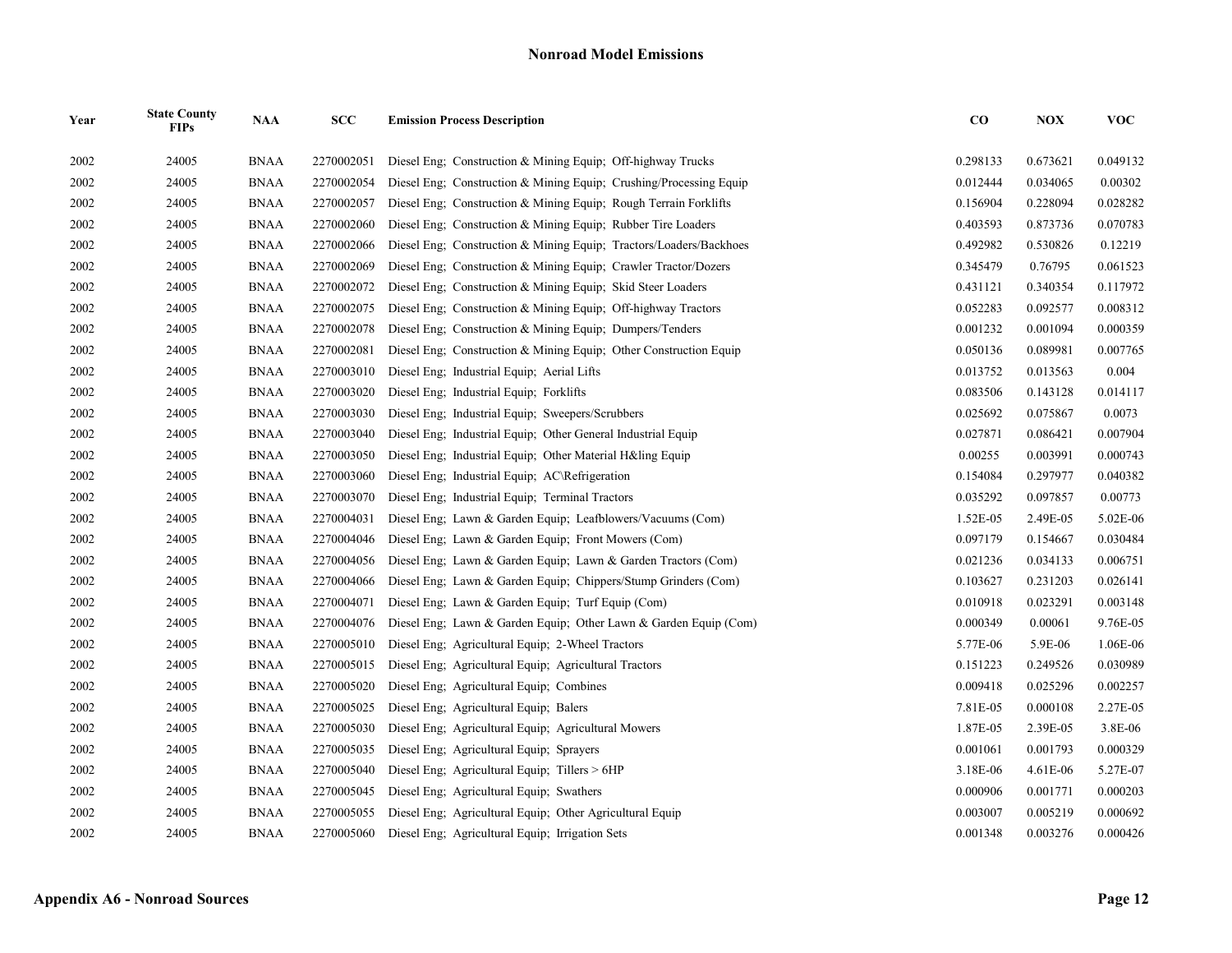| Year | <b>State County</b><br><b>FIPs</b> | <b>NAA</b>  | SCC        | <b>Emission Process Description</b>                                        | $\bf CO$ | NOX      | <b>VOC</b> |
|------|------------------------------------|-------------|------------|----------------------------------------------------------------------------|----------|----------|------------|
| 2002 | 24005                              | <b>BNAA</b> | 2270006005 | Diesel Eng; Commercial Equip; Generator Sets                               | 0.114839 | 0.214379 | 0.032536   |
| 2002 | 24005                              | <b>BNAA</b> | 2270006010 | Diesel Eng: Commercial Equip: Pumps                                        | 0.026709 | 0.051042 | 0.007155   |
| 2002 | 24005                              | <b>BNAA</b> | 2270006015 | Diesel Eng; Commercial Equip; Air Compressors                              | 0.060935 | 0.12885  | 0.01613    |
| 2002 | 24005                              | <b>BNAA</b> | 2270006025 | Diesel Eng; Commercial Equip; Welders                                      | 0.090414 | 0.062383 | 0.024553   |
| 2002 | 24005                              | <b>BNAA</b> | 2270006030 | Diesel Eng: Commercial Equip: Pressure Washers                             | 0.003453 | 0.007151 | 0.001022   |
| 2002 | 24005                              | <b>BNAA</b> | 2270006035 | Diesel Eng; Commercial Equip; Other Equipment                              | 0.002749 | 0.00556  | 0.00075    |
| 2002 | 24005                              | BNAA        | 2270007015 | Diesel Eng; Logging Equip; Feller-Bunch-Skidder                            | 0.00373  | 0.010833 | 0.000788   |
| 2002 | 24005                              | <b>BNAA</b> | 2270008005 | Diesel Eng; Airport Ground Support Equip; Airport Ground Support Equip     | 0.000137 | 0.000296 | 2.49E-05   |
| 2002 | 24005                              | <b>BNAA</b> | 2270010010 | Diesel Eng; Industrial Equip; Other Oil Field Equipment                    | 0.001148 | 0.003379 | 0.000279   |
| 2002 | 24005                              | <b>BNAA</b> | 2282005010 | 2-Stroke Gas Eng: Marine Pleasure Craft; Outboard                          | 6.684566 | 0.087513 | 3.973651   |
| 2002 | 24005                              | <b>BNAA</b> | 2282005015 | 2-Stroke Gas Eng; Marine Pleasure Craft; Personal Water Craft              | 2.419023 | 0.0245   | 1.38168    |
| 2002 | 24005                              | <b>BNAA</b> | 2282010005 | 4-Stroke Gas Eng; Marine Pleasure Craft; Inboard-Sterndrive                | 3.437631 | 0.163927 | 0.256997   |
| 2002 | 24005                              | <b>BNAA</b> | 2282020005 | Diesel Eng; Marine Pleasure Craft; Inboard-Sterndrive                      | 0.028876 | 0.182559 | 0.00683    |
| 2002 | 24005                              | <b>BNAA</b> | 2282020010 | Diesel Eng; Marine Pleasure Craft; Outboard                                | 0.000503 | 0.000697 | 0.000174   |
| 2002 | 24005                              | <b>BNAA</b> | 2285002015 | Diesel Eng; Railroad Equip; RR Maintenance                                 | 0.006673 | 0.008081 | 0.001568   |
| 2002 | 24005                              | <b>BNAA</b> | 2285004015 | 4-Stroke Gas Eng; Railroad Equip; RR Maintenance                           | 0.016811 | 0.00015  | 0.000519   |
| 2002 | 24005                              | <b>BNAA</b> | 2285006015 | LPG Eng: Railroad Equip: RR Maintenance                                    | 7.97E-05 | 1.99E-05 | 5.39E-06   |
| 2002 | 24013                              | <b>BNAA</b> | 2260001010 | 2-Stroke Gas Eng; Recreational Equip; Motorcycles: Off-road                | 0.201115 | 0.000819 | 0.246165   |
| 2002 | 24013                              | <b>BNAA</b> | 2260001030 | 2-Stroke Gas Eng; Recreational Equip; Offroad Motorcycles/ATVs             | 0.19829  | 0.000828 | 0.245114   |
| 2002 | 24013                              | <b>BNAA</b> | 2260001060 | 2-Stroke Gas Eng; Recreational Equip; Specialty Vehicles/Carts             | 0.239359 | 0.00229  | 0.010248   |
| 2002 | 24013                              | <b>BNAA</b> | 2260002006 | 2-Stroke Gas Eng: Construction & Mining Equip: Tampers/Rammers             | 0.031527 | 0.000223 | 0.013425   |
| 2002 | 24013                              | <b>BNAA</b> | 2260002009 | 2-Stroke Gas Eng; Construction & Mining Equip; Plate Compactors            | 0.001519 | 3.27E-06 | 0.000817   |
| 2002 | 24013                              | <b>BNAA</b> | 2260002021 | 2-Stroke Gas Eng; Construction & Mining Equip; Paving Equip                | 0.001824 | 3.96E-06 | 0.000971   |
| 2002 | 24013                              | <b>BNAA</b> | 2260002027 | 2-Stroke Gas Eng; Construction & Mining Equip; Signal Boards/Light Plants  | 1.36E-05 | 3.43E-08 | 7.08E-06   |
| 2002 | 24013                              | <b>BNAA</b> | 2260002039 | 2-Stroke Gas Eng; Construction & Mining Equip; Concrete/Industrial Saws    | 0.083308 | 0.000535 | 0.035617   |
| 2002 | 24013                              | <b>BNAA</b> | 2260002054 | 2-Stroke Gas Eng; Construction & Mining Equip; Crushing/Processing Equip   | 0.000356 | 8.83E-07 | 0.00018    |
| 2002 | 24013                              | <b>BNAA</b> | 2260003030 | 2-Stroke Gas Eng; Industrial Equip; Sweepers/Scrubbers                     | 0.000394 | 1.03E-06 | 0.000201   |
| 2002 | 24013                              | <b>BNAA</b> | 2260003040 | 2-Stroke Gas Eng: Industrial Equip: Other General Industrial Equip         | 3.1E-05  | 8.11E-08 | 1.56E-05   |
| 2002 | 24013                              | <b>BNAA</b> | 2260004015 | 2-Stroke Gas Eng; Lawn & Garden Equip; Rotary Tillers $\leq 6$ HP (Res)    | 0.008039 | 1.57E-05 | 0.004715   |
| 2002 | 24013                              | <b>BNAA</b> | 2260004016 | 2-Stroke Gas Eng; Lawn & Garden Equip; Rotary Tillers $\leq 6$ HP (Com)    | 0.080316 | 0.000159 | 0.044299   |
| 2002 | 24013                              | <b>BNAA</b> | 2260004020 | 2-Stroke Gas Eng; Lawn & Garden Equip; Chain Saws $\leq 6$ HP (Res)        | 0.06564  | 0.000128 | 0.043187   |
| 2002 | 24013                              | <b>BNAA</b> | 2260004021 | 2-Stroke Gas Eng; Lawn & Garden Equip; Chain Saws $\leq 6$ HP (Com)        | 0.739473 | 0.00455  | 0.353773   |
| 2002 | 24013                              | <b>BNAA</b> | 2260004025 | 2-Stroke Gas Eng; Lawn & Garden Equip; Trimmers/Edgers/Brush Cutters (Res) | 0.151282 | 0.000315 | 0.092046   |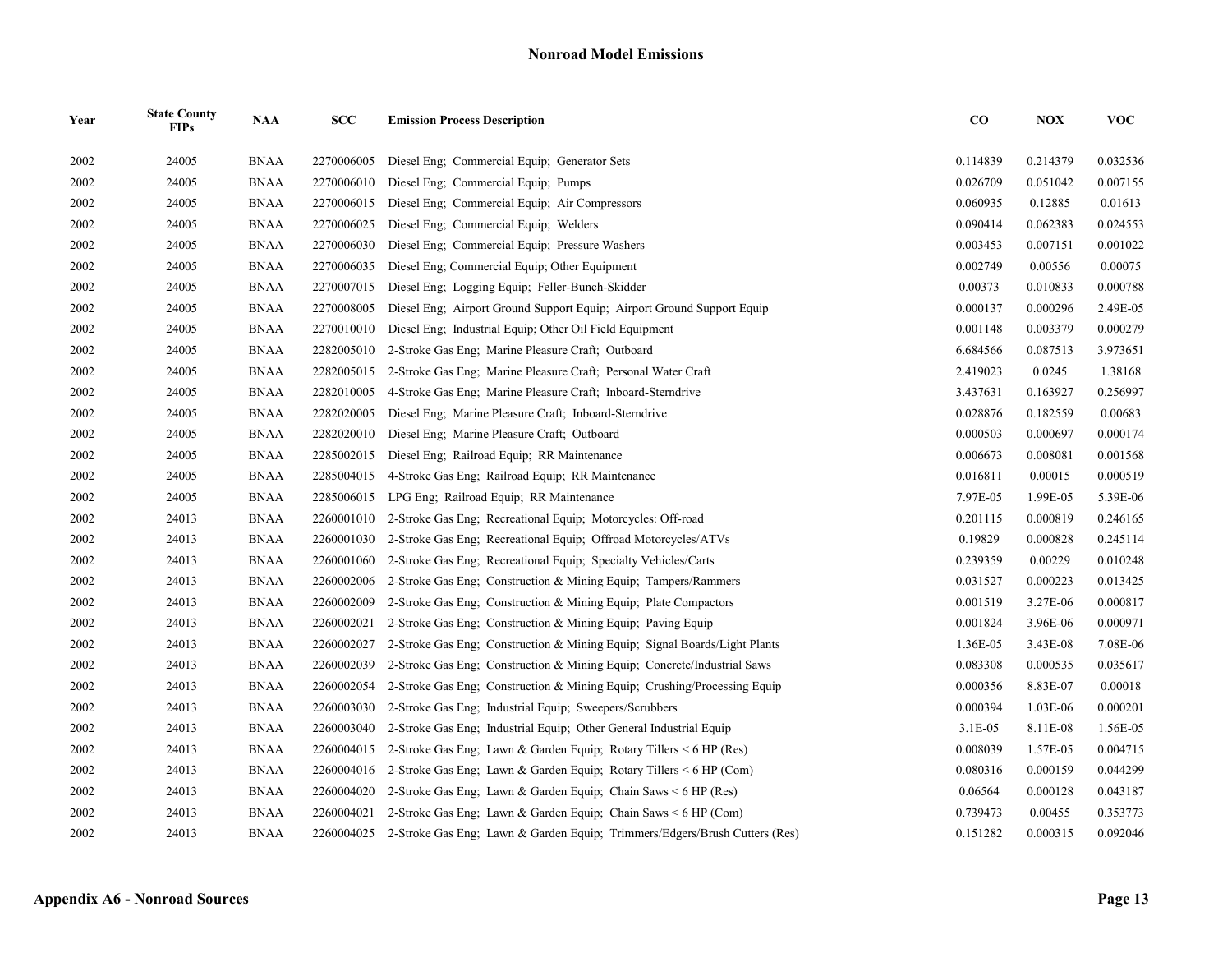| Year | <b>State County</b><br><b>FIPs</b> | <b>NAA</b>  | SCC        | <b>Emission Process Description</b>                                        | $\bf CO$ | <b>NOX</b> | <b>VOC</b> |
|------|------------------------------------|-------------|------------|----------------------------------------------------------------------------|----------|------------|------------|
| 2002 | 24013                              | <b>BNAA</b> | 2260004026 | 2-Stroke Gas Eng; Lawn & Garden Equip; Trimmers/Edgers/Brush Cutters (Com) | 0.798267 | 0.002172   | 0.431333   |
| 2002 | 24013                              | <b>BNAA</b> | 2260004030 | 2-Stroke Gas Eng; Lawn & Garden Equip; Leafblowers/Vacuums (Res)           | 0.094413 | 0.000187   | 0.058583   |
| 2002 | 24013                              | <b>BNAA</b> | 2260004031 | 2-Stroke Gas Eng: Lawn & Garden Equip: Leafblowers/Vacuums (Com)           | 0.805015 | 0.003459   | 0.392733   |
| 2002 | 24013                              | <b>BNAA</b> | 2260004035 | 2-Stroke Gas Eng: Lawn & Garden Equip: Snowblowers (Res)                   |          |            | 0.006662   |
| 2002 | 24013                              | <b>BNAA</b> | 2260004036 | 2-Stroke Gas Eng; Lawn & Garden Equip; Snowblowers (Com)                   |          |            | 0.002212   |
| 2002 | 24013                              | <b>BNAA</b> | 2260004071 | 2-Stroke Gas Eng; Lawn & Garden Equip; Turf Equip (Com)                    | 0.000325 | 6.67E-07   | 0.000172   |
| 2002 | 24013                              | <b>BNAA</b> | 2260005035 | 2-Stroke Gas Eng; Agricultural Equip; Sprayers                             | 0.002693 | 5.87E-06   | 0.001481   |
| 2002 | 24013                              | <b>BNAA</b> | 2260006005 | 2-Stroke Gas Eng; Commercial Equip; Generator Sets                         | 0.006934 | 1.48E-05   | 0.003782   |
| 2002 | 24013                              | <b>BNAA</b> | 2260006010 | 2-Stroke Gas Eng; Commercial Equip; Pumps                                  | 0.048811 | 0.000118   | 0.025688   |
| 2002 | 24013                              | <b>BNAA</b> | 2260006015 | 2-Stroke Gas Eng; Commercial Equip; Air Compressors                        | 1.78E-05 | 4.58E-08   | 8.89E-06   |
| 2002 | 24013                              | <b>BNAA</b> | 2260006035 | 2-Stroke Gas Eng; Commercial Equip; Other Equipment                        | 0.00028  | 7.15E-07   | 0.000141   |
| 2002 | 24013                              | <b>BNAA</b> | 2260007005 | 2-Stroke Gas Eng; Logging Equip; Chain Saws > 6 HP                         | 0.008423 | 5.7E-05    | 0.003723   |
| 2002 | 24013                              | <b>BNAA</b> | 2265001010 | 4-Stroke Gas Eng; Recreational Equip; Motorcycles: Off-road                | 0.091243 | 0.000969   | 0.009667   |
| 2002 | 24013                              | <b>BNAA</b> | 2265001030 | 4-Stroke Gas Eng: Recreational Equip: Offroad Motorcycles/ATVs             | 0.822516 | 0.008747   | 0.098846   |
| 2002 | 24013                              | <b>BNAA</b> | 2265001050 | 4-Stroke Gas Eng; Recreational Equip; Golf Carts                           | 1.623652 | 0.010002   | 0.032439   |
| 2002 | 24013                              | <b>BNAA</b> | 2265001060 | 4-Stroke Gas Eng; Recreational Equip; Specialty Vehicles/Carts             | 0.214984 | 0.001682   | 0.010856   |
| 2002 | 24013                              | <b>BNAA</b> | 2265002003 | 4-Stroke Gas Eng: Construction & Mining Equip: Pavers                      | 0.028758 | 0.000341   | 0.000718   |
| 2002 | 24013                              | <b>BNAA</b> | 2265002006 | 4-Stroke Gas Eng; Construction & Mining Equip; Tampers/Rammers             | 0.000226 | 1.89E-06   | 6.45E-06   |
| 2002 | 24013                              | <b>BNAA</b> | 2265002009 | 4-Stroke Gas Eng; Construction & Mining Equip; Plate Compactors            | 0.05315  | 0.000406   | 0.002769   |
| 2002 | 24013                              | <b>BNAA</b> | 2265002015 | 4-Stroke Gas Eng; Construction & Mining Equip; Rollers                     | 0.054013 | 0.000589   | 0.001154   |
| 2002 | 24013                              | <b>BNAA</b> | 2265002021 | 4-Stroke Gas Eng; Construction & Mining Equip; Paving Equip                | 0.104067 | 0.000853   | 0.004096   |
| 2002 | 24013                              | <b>BNAA</b> | 2265002024 | 4-Stroke Gas Eng: Construction & Mining Equip: Surfacing Equip             | 0.047169 | 0.000355   | 0.001419   |
| 2002 | 24013                              | <b>BNAA</b> | 2265002027 | 4-Stroke Gas Eng; Construction & Mining Equip; Signal Boards/Light Plants  | 0.002419 | 1.68E-05   | 9.78E-05   |
| 2002 | 24013                              | <b>BNAA</b> | 2265002030 | 4-Stroke Gas Eng; Construction & Mining Equip; Trenchers                   | 0.088237 | 0.001033   | 0.002799   |
| 2002 | 24013                              | <b>BNAA</b> | 2265002033 | 4-Stroke Gas Eng. Construction & Mining Equip. Bore/Drill Rigs             | 0.026001 | 0.000325   | 0.001702   |
| 2002 | 24013                              | <b>BNAA</b> | 2265002039 | 4-Stroke Gas Eng; Construction & Mining Equip; Concrete/Industrial Saws    | 0.217829 | 0.001755   | 0.004096   |
| 2002 | 24013                              | BNAA        | 2265002042 | 4-Stroke Gas Eng; Construction & Mining Equip; Cement & Mortar Mixers      | 0.09112  | 0.000663   | 0.004559   |
| 2002 | 24013                              | <b>BNAA</b> | 2265002045 | 4-Stroke Gas Eng: Construction & Mining Equip: Cranes                      | 0.003646 | 0.00017    | 0.000145   |
| 2002 | 24013                              | <b>BNAA</b> | 2265002054 | 4-Stroke Gas Eng, Construction & Mining Equip; Crushing/Processing Equip   | 0.012796 | 0.000114   | 0.000373   |
| 2002 | 24013                              | <b>BNAA</b> | 2265002057 | 4-Stroke Gas Eng: Construction & Mining Equip: Rough Terrain Forklifts     | 0.004778 | 0.000293   | 0.000212   |
| 2002 | 24013                              | <b>BNAA</b> | 2265002060 | 4-Stroke Gas Eng; Construction & Mining Equip; Rubber Tire Loaders         | 0.011454 | 0.000728   | 0.000511   |
| 2002 | 24013                              | <b>BNAA</b> | 2265002066 | 4-Stroke Gas Eng; Construction & Mining Equip; Tractors/Loaders/Backhoes   | 0.0686   | 0.00055    | 0.00141    |
| 2002 | 24013                              | <b>BNAA</b> | 2265002072 | 4-Stroke Gas Eng: Construction & Mining Equip: Skid Steer Loaders          | 0.03035  | 0.000772   | 0.001012   |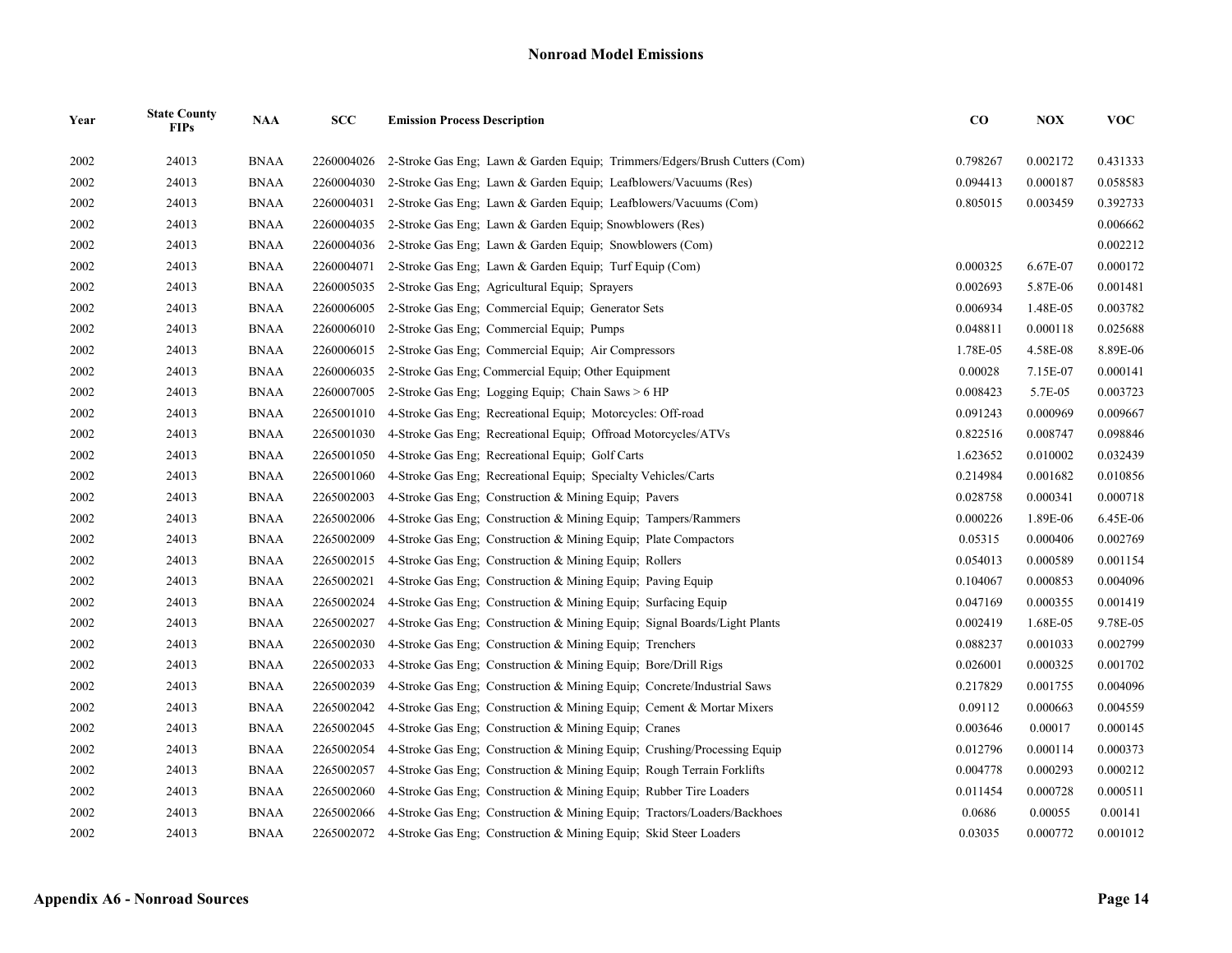| Year | <b>State County</b><br><b>FIPs</b> | <b>NAA</b>  | SCC        | <b>Emission Process Description</b>                                        | $\bf CO$ | <b>NOX</b> | <b>VOC</b> |
|------|------------------------------------|-------------|------------|----------------------------------------------------------------------------|----------|------------|------------|
| 2002 | 24013                              | <b>BNAA</b> | 2265002078 | 4-Stroke Gas Eng: Construction & Mining Equip: Dumpers/Tenders             | 0.014191 | 0.000109   | 0.000671   |
| 2002 | 24013                              | <b>BNAA</b> | 2265002081 | 4-Stroke Gas Eng: Construction & Mining Equip: Other Construction Equip    | 0.004029 | 0.000254   | 0.000186   |
| 2002 | 24013                              | <b>BNAA</b> | 2265003010 | 4-Stroke Gas Eng; Industrial Equip; Aerial Lifts                           | 0.038871 | 0.001305   | 0.001467   |
| 2002 | 24013                              | <b>BNAA</b> | 2265003020 | 4-Stroke Gas Eng; Industrial Equip; Forklifts                              | 0.087811 | 0.005506   | 0.003847   |
| 2002 | 24013                              | <b>BNAA</b> | 2265003030 | 4-Stroke Gas Eng; Industrial Equip; Sweepers/Scrubbers                     | 0.03773  | 0.000979   | 0.001219   |
| 2002 | 24013                              | <b>BNAA</b> | 2265003040 | 4-Stroke Gas Eng; Industrial Equip; Other General Industrial Equip         | 0.096407 | 0.000869   | 0.004235   |
| 2002 | 24013                              | <b>BNAA</b> | 2265003050 | 4-Stroke Gas Eng; Industrial Equip; Other Material H&ling Equip            | 0.002971 | 8.65E-05   | 0.000105   |
| 2002 | 24013                              | <b>BNAA</b> | 2265003060 | 4-Stroke Gas Eng: Industrial Equip: AC\Refrigeration                       | 0.004628 | 3.62E-05   | 0.000122   |
| 2002 | 24013                              | <b>BNAA</b> | 2265003070 | 4-Stroke Gas Eng; Industrial Equip; Terminal Tractors                      | 0.009234 | 0.000576   | 0.000402   |
| 2002 | 24013                              | <b>BNAA</b> | 2265004010 | 4-Stroke Gas Eng; Lawn & Garden Equip; Lawn Mowers (Res)                   | 1.612912 | 0.011688   | 0.18658    |
| 2002 | 24013                              | <b>BNAA</b> | 2265004011 | 4-Stroke Gas Eng; Lawn & Garden Equip; Lawn Mowers (Com)                   | 2.912669 | 0.020719   | 0.223988   |
| 2002 | 24013                              | <b>BNAA</b> | 2265004015 | 4-Stroke Gas Eng; Lawn & Garden Equip; Rotary Tillers $\leq 6$ HP (Res)    | 0.135861 | 0.000992   | 0.016098   |
| 2002 | 24013                              | <b>BNAA</b> | 2265004016 | 4-Stroke Gas Eng; Lawn & Garden Equip; Rotary Tillers < 6 HP (Com)         | 1.419007 | 0.010444   | 0.113027   |
| 2002 | 24013                              | <b>BNAA</b> | 2265004025 | 4-Stroke Gas Eng; Lawn & Garden Equip; Trimmers/Edgers/Brush Cutters (Res) | 0.009058 | 6.72E-05   | 0.001091   |
| 2002 | 24013                              | <b>BNAA</b> | 2265004026 | 4-Stroke Gas Eng; Lawn & Garden Equip; Trimmers/Edgers/Brush Cutters (Com) | 0.072347 | 0.000537   | 0.004265   |
| 2002 | 24013                              | <b>BNAA</b> | 2265004030 | 4-Stroke Gas Eng; Lawn & Garden Equip; Leafblowers/Vacuums (Res)           | 0.017314 | 0.000129   | 0.001926   |
| 2002 | 24013                              | <b>BNAA</b> | 2265004031 | 4-Stroke Gas Eng; Lawn & Garden Equip; Leafblowers/Vacuums (Com)           | 2.895089 | 0.035463   | 0.084119   |
| 2002 | 24013                              | <b>BNAA</b> | 2265004035 | 4-Stroke Gas Eng; Lawn & Garden Equip; Snowblowers (Res)                   |          |            | 0.013288   |
| 2002 | 24013                              | <b>BNAA</b> | 2265004036 | 4-Stroke Gas Eng; Lawn & Garden Equip; Snowblowers (Com)                   |          |            | 0.004923   |
| 2002 | 24013                              | <b>BNAA</b> | 2265004040 | 4-Stroke Gas Eng; Lawn & Garden Equip; Rear Eng Riding Mowers (Res)        | 0.379319 | 0.003049   | 0.018785   |
| 2002 | 24013                              | <b>BNAA</b> | 2265004041 | 4-Stroke Gas Eng; Lawn & Garden Equip; Rear Eng Riding Mowers (Com)        | 0.374878 | 0.002874   | 0.0085     |
| 2002 | 24013                              | <b>BNAA</b> | 2265004046 | 4-Stroke Gas Eng; Lawn & Garden Equip; Front Mowers (Com)                  | 0.404784 | 0.003032   | 0.014827   |
| 2002 | 24013                              | <b>BNAA</b> | 2265004051 | 4-Stroke Gas Eng; Lawn & Garden Equip; Shredders $\leq 6$ HP (Com)         | 0.162603 | 0.001188   | 0.013932   |
| 2002 | 24013                              | <b>BNAA</b> | 2265004055 | 4-Stroke Gas Eng; Lawn & Garden Equip; Lawn & Garden Tractors (Res)        | 5.043452 | 0.041887   | 0.219125   |
| 2002 | 24013                              | <b>BNAA</b> | 2265004056 | 4-Stroke Gas Eng; Lawn & Garden Equip; Lawn & Garden Tractors (Com)        | 5.041533 | 0.040143   | 0.113803   |
| 2002 | 24013                              | <b>BNAA</b> | 2265004066 | 4-Stroke Gas Eng; Lawn & Garden Equip; Chippers/Stump Grinders (Com)       | 0.669478 | 0.012823   | 0.016391   |
| 2002 | 24013                              | <b>BNAA</b> | 2265004071 | 4-Stroke Gas Eng; Lawn & Garden Equip; Turf Equip (Com)                    | 15.59453 | 0.14059    | 0.397276   |
| 2002 | 24013                              | <b>BNAA</b> | 2265004075 | 4-Stroke Gas Eng; Lawn & Garden Equip; Other Lawn & Garden Equip (Res)     | 0.164626 | 0.001149   | 0.010314   |
| 2002 | 24013                              | <b>BNAA</b> | 2265004076 | 4-Stroke Gas Eng; Lawn & Garden Equip; Other Lawn & Garden Equip (Com)     | 0.44088  | 0.003119   | 0.027817   |
| 2002 | 24013                              | <b>BNAA</b> | 2265005010 | 4-Stroke Gas Eng: Agricultural Equip: 2-Wheel Tractors                     | 0.009837 | 7.45E-05   | 0.000216   |
| 2002 | 24013                              | <b>BNAA</b> | 2265005015 | 4-Stroke Gas Eng; Agricultural Equip; Agricultural Tractors                | 0.019832 | 0.000821   | 0.000681   |
| 2002 | 24013                              | <b>BNAA</b> | 2265005020 | 4-Stroke Gas Eng; Agricultural Equip; Combines                             | 8.37E-05 | 5.45E-06   | 4.33E-06   |
| 2002 | 24013                              | <b>BNAA</b> | 2265005025 | 4-Stroke Gas Eng: Agricultural Equip: Balers                               | 0.009031 | 0.000588   | 0.000526   |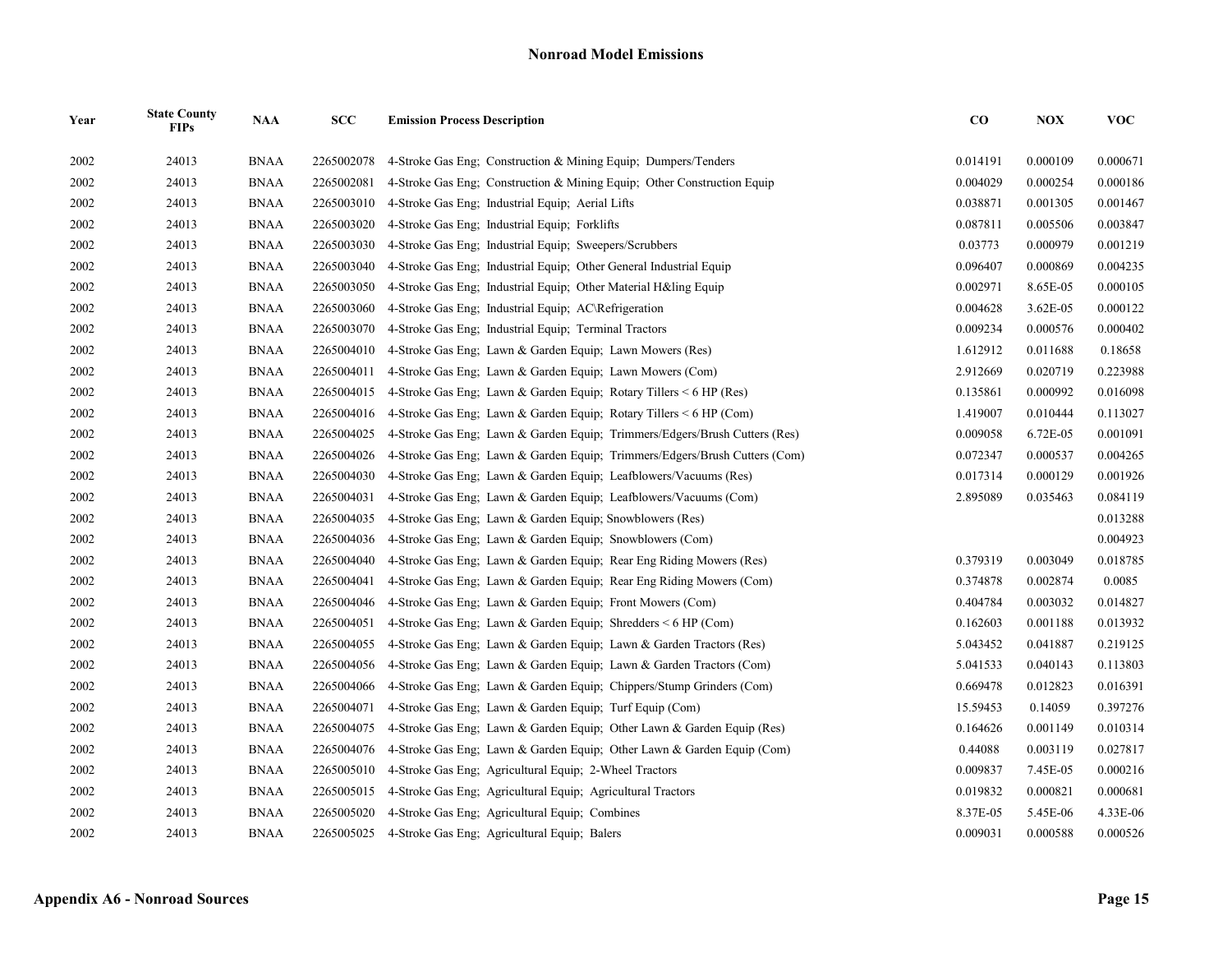| Year | <b>State County</b><br><b>FIPs</b> | <b>NAA</b>  | SCC        | <b>Emission Process Description</b>                                          | $\bf CO$ | <b>NOX</b> | <b>VOC</b> |
|------|------------------------------------|-------------|------------|------------------------------------------------------------------------------|----------|------------|------------|
| 2002 | 24013                              | <b>BNAA</b> | 2265005030 | 4-Stroke Gas Eng; Agricultural Equip; Agricultural Mowers                    | 0.007663 | 6.09E-05   | 0.000229   |
| 2002 | 24013                              | <b>BNAA</b> | 2265005035 | 4-Stroke Gas Eng; Agricultural Equip; Sprayers                               | 0.065418 | 0.000957   | 0.003285   |
| 2002 | 24013                              | <b>BNAA</b> | 2265005040 | 4-Stroke Gas Eng; Agricultural Equip; Tillers > 6 HP                         | 0.162723 | 0.000918   | 0.006839   |
| 2002 | 24013                              | <b>BNAA</b> | 2265005045 | 4-Stroke Gas Eng; Agricultural Equip; Swathers                               | 0.014331 | 0.000934   | 0.000762   |
| 2002 | 24013                              | <b>BNAA</b> | 2265005055 | 4-Stroke Gas Eng; Agricultural Equip; Other Agricultural Equip               | 0.029705 | 0.001116   | 0.001235   |
| 2002 | 24013                              | <b>BNAA</b> | 2265005060 | 4-Stroke Gas Eng: Agricultural Equip: Irrigation Sets                        | 0.027907 | 0.001626   | 0.001247   |
| 2002 | 24013                              | <b>BNAA</b> | 2265006005 | 4-Stroke Gas Eng; Commercial Equip; Generator Sets                           | 2.053836 | 0.016095   | 0.085732   |
| 2002 | 24013                              | <b>BNAA</b> | 2265006010 | 4-Stroke Gas Eng; Commercial Equip; Pumps                                    | 0.474572 | 0.00487    | 0.022592   |
| 2002 | 24013                              | <b>BNAA</b> | 2265006015 | 4-Stroke Gas Eng: Commercial Equip: Air Compressors                          | 0.235759 | 0.003356   | 0.008895   |
| 2002 | 24013                              | <b>BNAA</b> | 2265006025 | 4-Stroke Gas Eng: Commercial Equip: Welders                                  | 0.592298 | 0.006062   | 0.015109   |
| 2002 | 24013                              | <b>BNAA</b> | 2265006030 | 4-Stroke Gas Eng; Commercial Equip; Pressure Washers                         | 0.899506 | 0.0071     | 0.041485   |
| 2002 | 24013                              | <b>BNAA</b> | 2265006035 | 4-Stroke Gas Eng; Commercial Equip; Other Equipment                          | 0.045527 | 0.000354   | 0.001382   |
| 2002 | 24013                              | <b>BNAA</b> | 2265007010 | 2-Stroke Gas Eng; Logging Equip; Shredders > 6 HP                            | 0.019094 | 0.000137   | 0.000835   |
| 2002 | 24013                              | <b>BNAA</b> | 2265007015 | 2-Stroke Gas Eng; Logging Equip; Feller-Bunch-Skidder                        | 0.000229 | 1.55E-06   | 1.11E-05   |
| 2002 | 24013                              | <b>BNAA</b> | 2265008005 | 4-Stroke Gas Eng, Airport Ground Support Equip; Airport Ground Support Equip | 6.59E-05 | 2.26E-06   | 2.7E-06    |
| 2002 | 24013                              | <b>BNAA</b> | 2265010010 | 4-Stroke Gas Eng; Industrial Equip; Other Oil Field Equipment                | 0.044758 | 0.000274   | 0.000731   |
| 2002 | 24013                              | <b>BNAA</b> | 2267001060 | LPG Eng; Recreational Equip; Specialty Vehicles/Carts                        | 0.002292 | 0.000573   | 0.000155   |
| 2002 | 24013                              | <b>BNAA</b> | 2267002003 | LPG Eng: Construction $&$ Mining Equip: Pavers                               | 0.000757 | 0.000188   | 5.11E-05   |
| 2002 | 24013                              | <b>BNAA</b> | 2267002015 | LPG Eng; Construction $&$ Mining Equip; Rollers                              | 0.001308 | 0.000321   | 8.82E-05   |
| 2002 | 24013                              | <b>BNAA</b> | 2267002021 | LPG Eng; Construction & Mining Equip; Paving Equip                           | 0.000198 | 4.96E-05   | 1.34E-05   |
| 2002 | 24013                              | <b>BNAA</b> | 2267002024 | LPG Eng; Construction & Mining Equip; Surfacing Equip                        | 0.000133 | 3.28E-05   | 8.95E-06   |
| 2002 | 24013                              | <b>BNAA</b> | 2267002030 | LPG Eng; Construction & Mining Equip; Trenchers                              | 0.002326 | 0.000577   | 0.000157   |
| 2002 | 24013                              | <b>BNAA</b> | 2267002033 | LPG Eng: Construction & Mining Equip; Bore/Drill Rigs                        | 0.000753 | 0.00019    | 5.11E-05   |
| 2002 | 24013                              | <b>BNAA</b> | 2267002039 | LPG Eng: Construction & Mining Equip: Concrete/Industrial Saws               | 0.002262 | 0.000549   | 0.000152   |
| 2002 | 24013                              | <b>BNAA</b> | 2267002045 | LPG Eng; Construction & Mining Equip; Cranes                                 | 0.000811 | 0.000203   | 5.49E-05   |
| 2002 | 24013                              | <b>BNAA</b> | 2267002054 | LPG Eng; Construction & Mining Equip; Crushing/Processing Equip              | 0.000131 | 3.29E-05   | 8.9E-06    |
| 2002 | 24013                              | <b>BNAA</b> | 2267002057 | LPG Eng; Construction & Mining Equip; Rough Terrain Forklifts                | 0.001475 | 0.000367   | 9.98E-05   |
| 2002 | 24013                              | <b>BNAA</b> | 2267002060 | LPG Eng; Construction & Mining Equip; Rubber Tire Loaders                    | 0.003708 | 0.000916   | 0.00025    |
| 2002 | 24013                              | <b>BNAA</b> | 2267002066 | LPG Eng; Construction & Mining Equip; Tractors/Loaders/Backhoes              | 0.000391 | 9.62E-05   | 2.64E-05   |
| 2002 | 24013                              | <b>BNAA</b> | 2267002072 | LPG Eng: Construction & Mining Equip: Skid Steer Loaders                     | 0.003016 | 0.000753   | 0.000204   |
| 2002 | 24013                              | <b>BNAA</b> | 2267002081 | LPG Eng; Construction & Mining Equip; Other Construction Equip               | 0.001215 | 0.000305   | 8.24E-05   |
| 2002 | 24013                              | <b>BNAA</b> |            | 2267003010 LPG Eng; Industrial Equip; Aerial Lifts                           | 0.007219 | 0.001818   | 0.00049    |
| 2002 | 24013                              | <b>BNAA</b> |            | 2267003020 LPG Eng; Industrial Equip; Forklifts                              | 0.691307 | 0.171332   | 0.046716   |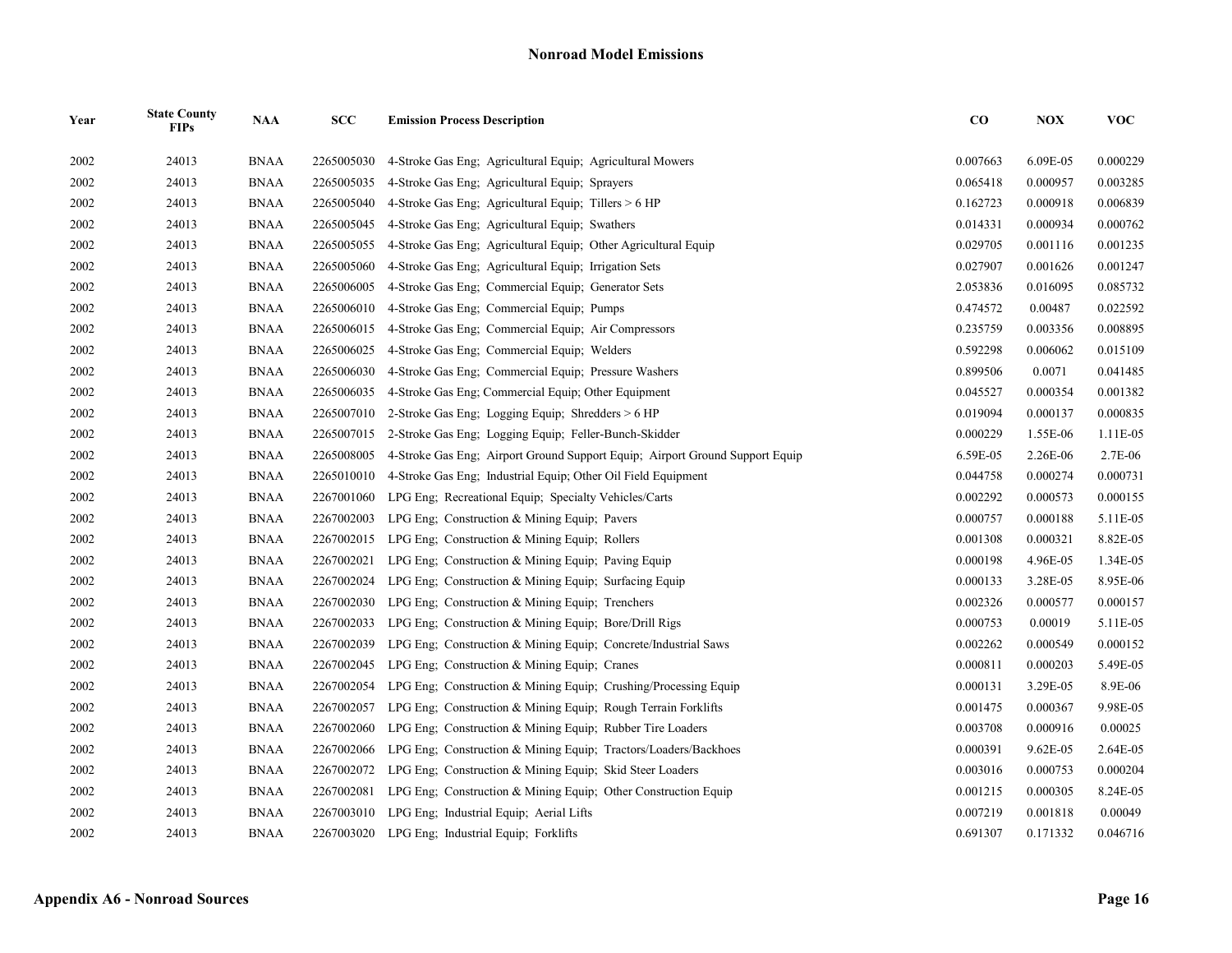| Year | <b>State County</b><br><b>FIPs</b> | <b>NAA</b>  | <b>SCC</b> | <b>Emission Process Description</b>                                 | $\bf CO$ | <b>NOX</b> | <b>VOC</b> |
|------|------------------------------------|-------------|------------|---------------------------------------------------------------------|----------|------------|------------|
| 2002 | 24013                              | <b>BNAA</b> | 2267003030 | LPG Eng; Industrial Equip; Sweepers/Scrubbers                       | 0.005328 | 0.001304   | 0.000359   |
| 2002 | 24013                              | <b>BNAA</b> | 2267003040 | LPG Eng; Industrial Equip; Other General Industrial Equip           | 0.001632 | 0.000403   | 0.00011    |
| 2002 | 24013                              | <b>BNAA</b> | 2267003050 | LPG Eng. Industrial Equip: Other Material H&ling Equip              | 0.00039  | 9.81E-05   | 2.65E-05   |
| 2002 | 24013                              | <b>BNAA</b> | 2267003070 | LPG Eng: Industrial Equip: Terminal Tractors                        | 0.003267 | 0.000797   | 0.00022    |
| 2002 | 24013                              | <b>BNAA</b> | 2267004066 | LPG Eng; Lawn & Garden Equip; Chippers/Stump Grinders (Com)         | 0.043344 | 0.010698   | 0.002926   |
| 2002 | 24013                              | <b>BNAA</b> | 2267005055 | LPG Eng; Agri Equip; Other Equip                                    | 5.75E-05 | 1.43E-05   | 3.89E-06   |
| 2002 | 24013                              | <b>BNAA</b> | 2267005060 | LPG Eng; Agricultural Equip; Irrigation Sets                        | 9E-05    | 2.21E-05   | 6.07E-06   |
| 2002 | 24013                              | <b>BNAA</b> | 2267006005 | LPG Eng; Commercial Equip; Generator Sets                           | 0.021609 | 0.008109   | 0.001647   |
| 2002 | 24013                              | <b>BNAA</b> | 2267006010 | LPG Eng; Commercial Equip; Pumps                                    | 0.005115 | 0.001887   | 0.000388   |
| 2002 | 24013                              | <b>BNAA</b> | 2267006015 | LPG Eng; Commercial Equip; Air Compressors                          | 0.006244 | 0.002278   | 0.000472   |
| 2002 | 24013                              | <b>BNAA</b> | 2267006025 | LPG Eng; Commercial Equip; Welders                                  | 0.01127  | 0.00284    | 0.000765   |
| 2002 | 24013                              | <b>BNAA</b> | 2267006030 | LPG Eng; Commercial Equip; Pressure Washers                         | 0.000144 | 3.67E-05   | 9.78E-06   |
| 2002 | 24013                              | <b>BNAA</b> | 2267006035 | LPG Eng; Commercial Equip; Other Equipment                          | 9.86E-05 | 3.58E-05   | 7.45E-06   |
| 2002 | 24013                              | <b>BNAA</b> | 2267008005 | LPG Eng; Airport Ground Support Equip; Airport Ground Support Equip | 1.17E-05 | 2.9E-06    | 7.89E-07   |
| 2002 | 24013                              | <b>BNAA</b> | 2268002081 | CNG Eng; Construction & Mining Equip; Other Construction Equip      | 4.78E-05 | $1.2E-05$  | 1.91E-07   |
| 2002 | 24013                              | <b>BNAA</b> | 2268003020 | CNG Eng; Industrial Equip; Forklifts                                | 0.05041  | 0.012473   | 0.000201   |
| 2002 | 24013                              | <b>BNAA</b> | 2268003030 | CNG Eng; Industrial Equip; Sweepers/Scrubbers                       | 5.73E-05 | 1.42E-05   | 2.28E-07   |
| 2002 | 24013                              | <b>BNAA</b> | 2268003040 | CNG Eng; Industrial Equip; Other General Industrial Equip           | 3.12E-05 | 7.72E-06   | 1.24E-07   |
| 2002 | 24013                              | <b>BNAA</b> | 2268003060 | CNG Eng: Industrial Equip: AC\Refrigeration                         | 0.000226 | 5.57E-05   | 8.99E-07   |
| 2002 | 24013                              | <b>BNAA</b> | 2268003070 | CNG Eng; Industrial Equip; Terminal Tractors                        | 0.000236 | 5.76E-05   | 9.36E-07   |
| 2002 | 24013                              | <b>BNAA</b> | 2268005055 | CNG Eng; Agri Equip; Other Equip                                    | 9.25E-05 | 2.12E-05   | 3.61E-07   |
| 2002 | 24013                              | <b>BNAA</b> | 2268005060 | CNG Eng; Agricultural Equip; Irrigation Sets                        | 0.006713 | 0.001563   | 2.63E-05   |
| 2002 | 24013                              | <b>BNAA</b> | 2268006005 | CNG Eng; Commercial Equip; Generator Sets                           | 0.007178 | 0.002659   | 3.21E-05   |
| 2002 | 24013                              | <b>BNAA</b> | 2268006010 | CNG Eng; Commercial Equip; Pumps                                    | 0.00037  | 0.000136   | 1.65E-06   |
| 2002 | 24013                              | <b>BNAA</b> | 2268006015 | CNG Eng; Commercial Equip; Air Compressors                          | 0.000532 | 0.000193   | 2.37E-06   |
| 2002 | 24013                              | <b>BNAA</b> | 2268006020 | CNG Eng; Commercial Equip; Gas Compressors                          | 0.030866 | 0.006899   | 0.00012    |
| 2002 | 24013                              | <b>BNAA</b> | 2268010010 | CNG Eng: Industrial Equip; Other Oil Field Equipment                | 0.005054 | 0.001189   | 1.99E-05   |
| 2002 | 24013                              | <b>BNAA</b> | 2270001060 | Diesel Eng; Recreational Equip; Specialty Vehicles/Carts            | 0.00705  | 0.005927   | 0.001894   |
| 2002 | 24013                              | <b>BNAA</b> | 2270002003 | Diesel Eng; Construction & Mining Equip; Pavers                     | 0.007723 | 0.015215   | 0.001467   |
| 2002 | 24013                              | <b>BNAA</b> | 2270002006 | Diesel Eng; Construction & Mining Equip; Tampers/Rammers            | 1.95E-05 | 3.35E-05   | 5.44E-06   |
| 2002 | 24013                              | <b>BNAA</b> | 2270002009 | Diesel Eng; Construction & Mining Equip; Plate Compactors           | 0.000312 | 0.000521   | 9.11E-05   |
| 2002 | 24013                              | <b>BNAA</b> | 2270002015 | Diesel Eng; Construction & Mining Equip; Rollers                    | 0.022222 | 0.037752   | 0.004159   |
| 2002 | 24013                              | <b>BNAA</b> |            | 2270002018 Diesel Eng; Construction & Mining Equip; Scrapers        | 0.020089 | 0.043726   | 0.003053   |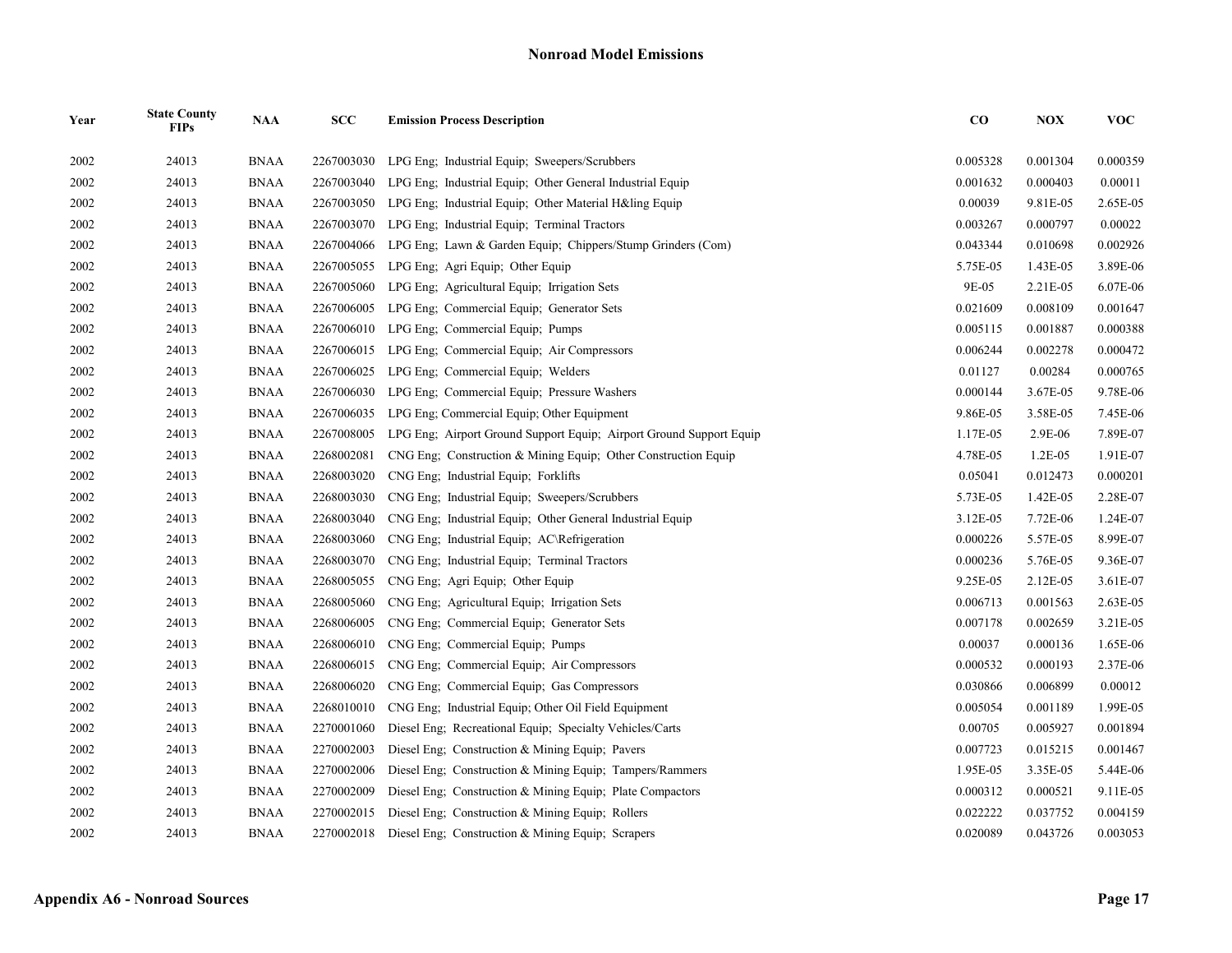| Year | <b>State County</b><br><b>FIPs</b> | <b>NAA</b>  | SCC        | <b>Emission Process Description</b>                                         | $\bf CO$ | <b>NOX</b> | <b>VOC</b> |
|------|------------------------------------|-------------|------------|-----------------------------------------------------------------------------|----------|------------|------------|
| 2002 | 24013                              | <b>BNAA</b> | 2270002021 | Diesel Eng: Construction & Mining Equip: Paving Equip                       | 0.001438 | 0.0024     | 0.000268   |
| 2002 | 24013                              | <b>BNAA</b> | 2270002024 | Diesel Eng: Construction & Mining Equip: Surfacing Equip                    | 0.001085 | 0.001618   | 0.000185   |
| 2002 | 24013                              | <b>BNAA</b> | 2270002027 | Diesel Eng; Construction & Mining Equip; Signal Boards/Light Plants         | 0.002838 | 0.004558   | 0.000899   |
| 2002 | 24013                              | <b>BNAA</b> | 2270002030 | Diesel Eng; Construction & Mining Equip; Trenchers                          | 0.013345 | 0.017569   | 0.002477   |
| 2002 | 24013                              | <b>BNAA</b> | 2270002033 | Diesel Eng; Construction & Mining Equip; Bore/Drill Rigs                    | 0.00801  | 0.02084    | 0.001941   |
| 2002 | 24013                              | <b>BNAA</b> | 2270002036 | Diesel Eng; Construction & Mining Equip; Excavators                         | 0.061628 | 0.150859   | 0.012039   |
| 2002 | 24013                              | <b>BNAA</b> | 2270002039 | Diesel Eng; Construction & Mining Equip; Concrete/Industrial Saws           | 0.001033 | 0.001183   | 0.0002     |
| 2002 | 24013                              | <b>BNAA</b> | 2270002042 | Diesel Eng; Construction & Mining Equip; Cement & Mortar Mixers             | 0.000353 | 0.000781   | 9.32E-05   |
| 2002 | 24013                              | <b>BNAA</b> | 2270002045 | Diesel Eng; Construction & Mining Equip; Cranes                             | 0.011263 | 0.041121   | 0.00314    |
| 2002 | 24013                              | <b>BNAA</b> | 2270002048 | Diesel Eng: Construction & Mining Equip: Graders                            | 0.014511 | 0.03832    | 0.002997   |
| 2002 | 24013                              | <b>BNAA</b> | 2270002051 | Diesel Eng; Construction & Mining Equip; Off-highway Trucks                 | 0.06304  | 0.142436   | 0.010389   |
| 2002 | 24013                              | <b>BNAA</b> | 2270002054 | Diesel Eng; Construction & Mining Equip; Crushing/Processing Equip          | 0.002631 | 0.007203   | 0.000639   |
| 2002 | 24013                              | <b>BNAA</b> | 2270002057 | Diesel Eng: Construction & Mining Equip: Rough Terrain Forklifts            | 0.033177 | 0.04823    | 0.00598    |
| 2002 | 24013                              | <b>BNAA</b> | 2270002060 | Diesel Eng; Construction & Mining Equip; Rubber Tire Loaders                | 0.085339 | 0.18475    | 0.014967   |
| 2002 | 24013                              | <b>BNAA</b> | 2270002066 | Diesel Eng; Construction & Mining Equip; Tractors/Loaders/Backhoes          | 0.10424  | 0.112242   | 0.025837   |
| 2002 | 24013                              | <b>BNAA</b> | 2270002069 | Diesel Eng; Construction & Mining Equip; Crawler Tractor/Dozers             | 0.073051 | 0.162381   | 0.013009   |
| 2002 | 24013                              | <b>BNAA</b> | 2270002072 | Diesel Eng; Construction & Mining Equip; Skid Steer Loaders                 | 0.09116  | 0.071967   | 0.024945   |
| 2002 | 24013                              | <b>BNAA</b> | 2270002075 | Diesel Eng; Construction & Mining Equip; Off-highway Tractors               | 0.011055 | 0.019575   | 0.001758   |
| 2002 | 24013                              | <b>BNAA</b> | 2270002078 | Diesel Eng; Construction & Mining Equip; Dumpers/Tenders                    | 0.000261 | 0.000231   | 7.58E-05   |
| 2002 | 24013                              | <b>BNAA</b> | 2270002081 | Diesel Eng; Construction & Mining Equip; Other Construction Equip           | 0.010601 | 0.019026   | 0.001642   |
| 2002 | 24013                              | <b>BNAA</b> | 2270003010 | Diesel Eng; Industrial Equip; Aerial Lifts                                  | 0.001917 | 0.00189    | 0.000557   |
| 2002 | 24013                              | <b>BNAA</b> | 2270003020 | Diesel Eng; Industrial Equip; Forklifts                                     | 0.011638 | 0.019948   | 0.001968   |
| 2002 | 24013                              | <b>BNAA</b> | 2270003030 | Diesel Eng; Industrial Equip; Sweepers/Scrubbers                            | 0.003581 | 0.010574   | 0.001017   |
| 2002 | 24013                              | <b>BNAA</b> | 2270003040 | Diesel Eng; Industrial Equip; Other General Industrial Equip                | 0.003884 | 0.012045   | 0.001102   |
| 2002 | 24013                              | <b>BNAA</b> | 2270003050 | Diesel Eng; Industrial Equip; Other Material H&ling Equip                   | 0.000355 | 0.000556   | 0.000104   |
| 2002 | 24013                              | <b>BNAA</b> | 2270003060 | Diesel Eng; Industrial Equip; AC\Refrigeration                              | 0.031939 | 0.061766   | 0.008371   |
| 2002 | 24013                              | <b>BNAA</b> | 2270003070 | Diesel Eng; Industrial Equip; Terminal Tractors                             | 0.004919 | 0.013638   | 0.001077   |
| 2002 | 24013                              | <b>BNAA</b> | 2270004031 | Diesel Eng; Lawn & Garden Equip; Leafblowers/Vacuums (Com)                  | 4.8E-06  | 7.86E-06   | 1.58E-06   |
| 2002 | 24013                              | <b>BNAA</b> | 2270004046 | Diesel Eng: Lawn & Garden Equip: Front Mowers (Com)                         | 0.030638 | 0.048763   | 0.009611   |
| 2002 | 24013                              | <b>BNAA</b> | 2270004056 | Diesel Eng; Lawn & Garden Equip; Lawn & Garden Tractors (Com)               | 0.006695 | 0.010762   | 0.002129   |
| 2002 | 24013                              | <b>BNAA</b> | 2270004066 | Diesel Eng; Lawn & Garden Equip; Chippers/Stump Grinders (Com)              | 0.032671 | 0.072893   | 0.008242   |
| 2002 | 24013                              | <b>BNAA</b> | 2270004071 | Diesel Eng; Lawn & Garden Equip; Turf Equip (Com)                           | 0.003442 | 0.007343   | 0.000993   |
| 2002 | 24013                              | <b>BNAA</b> |            | 2270004076 Diesel Eng; Lawn & Garden Equip; Other Lawn & Garden Equip (Com) | 0.00011  | 0.000192   | 3.08E-05   |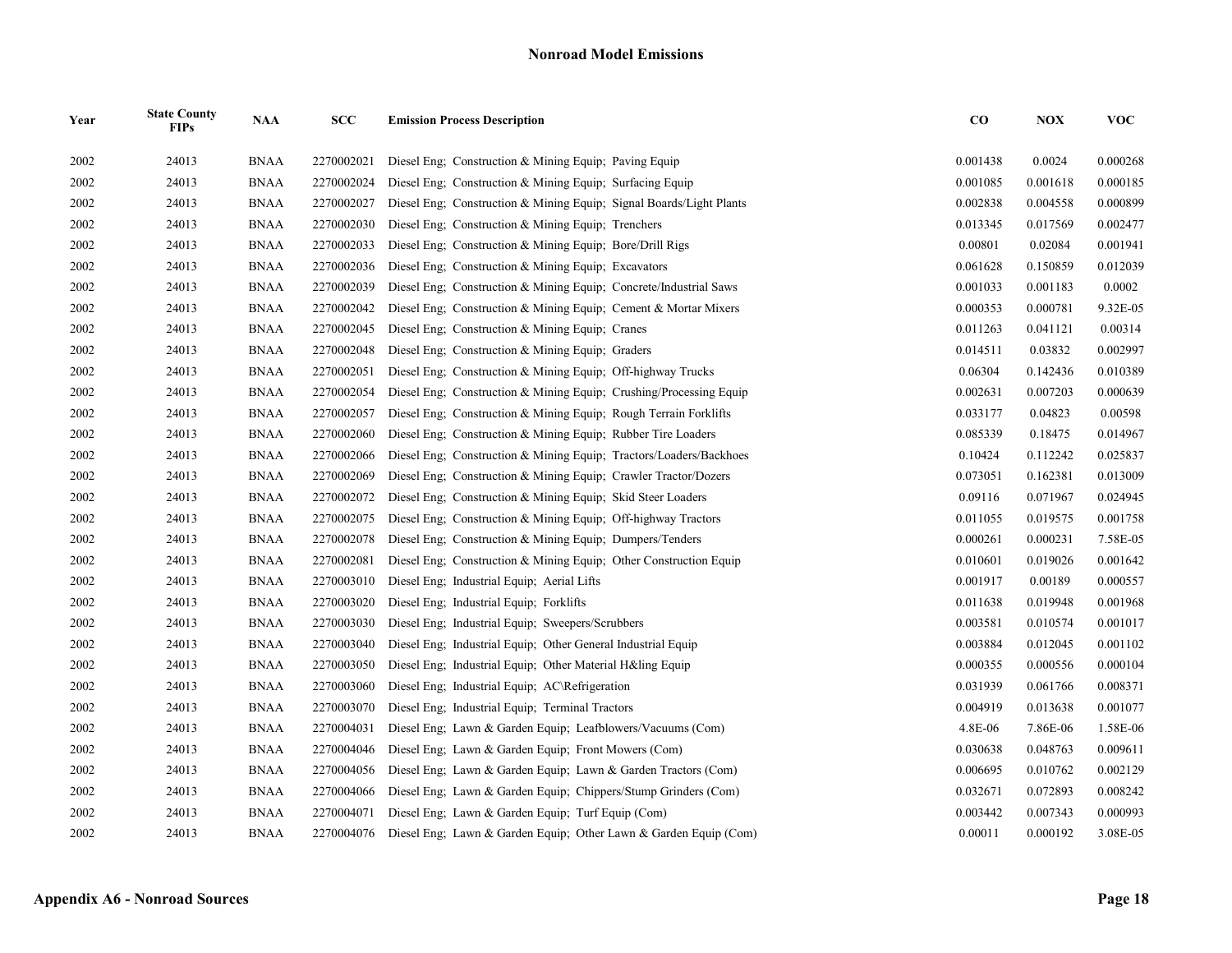| Year | <b>State County</b><br><b>FIPs</b> | <b>NAA</b>  | SCC        | <b>Emission Process Description</b>                                    | $\bf CO$ | <b>NOX</b> | <b>VOC</b> |
|------|------------------------------------|-------------|------------|------------------------------------------------------------------------|----------|------------|------------|
| 2002 | 24013                              | <b>BNAA</b> | 2270005010 | Diesel Eng; Agricultural Equip; 2-Wheel Tractors                       | 1.5E-05  | 1.53E-05   | 2.74E-06   |
| 2002 | 24013                              | <b>BNAA</b> | 2270005015 | Diesel Eng; Agricultural Equip; Agricultural Tractors                  | 0.392012 | 0.646842   | 0.080331   |
| 2002 | 24013                              | <b>BNAA</b> | 2270005020 | Diesel Eng; Agricultural Equip; Combines                               | 0.024414 | 0.065576   | 0.00585    |
| 2002 | 24013                              | <b>BNAA</b> | 2270005025 | Diesel Eng; Agricultural Equip; Balers                                 | 0.000202 | 0.000279   | 5.88E-05   |
| 2002 | 24013                              | <b>BNAA</b> | 2270005030 | Diesel Eng; Agricultural Equip; Agricultural Mowers                    | 4.84E-05 | $6.2E-05$  | 9.86E-06   |
| 2002 | 24013                              | <b>BNAA</b> | 2270005035 | Diesel Eng; Agricultural Equip; Sprayers                               | 0.00275  | 0.004648   | 0.000853   |
| 2002 | 24013                              | <b>BNAA</b> | 2270005040 | Diesel Eng; Agricultural Equip; Tillers > 6HP                          | 8.24E-06 | 1.19E-05   | 1.37E-06   |
| 2002 | 24013                              | <b>BNAA</b> | 2270005045 | Diesel Eng; Agricultural Equip; Swathers                               | 0.002348 | 0.004591   | 0.000527   |
| 2002 | 24013                              | <b>BNAA</b> | 2270005055 | Diesel Eng; Agricultural Equip; Other Agricultural Equip               | 0.007796 | 0.013528   | 0.001793   |
| 2002 | 24013                              | <b>BNAA</b> | 2270005060 | Diesel Eng; Agricultural Equip; Irrigation Sets                        | 0.003494 | 0.008492   | 0.001104   |
| 2002 | 24013                              | <b>BNAA</b> | 2270006005 | Diesel Eng; Commercial Equip; Generator Sets                           | 0.018912 | 0.035305   | 0.005358   |
| 2002 | 24013                              | <b>BNAA</b> | 2270006010 | Diesel Eng; Commercial Equip; Pumps                                    | 0.004399 | 0.008406   | 0.001178   |
| 2002 | 24013                              | <b>BNAA</b> | 2270006015 | Diesel Eng; Commercial Equip; Air Compressors                          | 0.010035 | 0.021219   | 0.002656   |
| 2002 | 24013                              | <b>BNAA</b> | 2270006025 | Diesel Eng; Commercial Equip; Welders                                  | 0.01489  | 0.010273   | 0.004044   |
| 2002 | 24013                              | <b>BNAA</b> | 2270006030 | Diesel Eng; Commercial Equip; Pressure Washers                         | 0.000569 | 0.001178   | 0.000168   |
| 2002 | 24013                              | <b>BNAA</b> | 2270006035 | Diesel Eng; Commercial Equip; Other Equipment                          | 0.000453 | 0.000916   | 0.000124   |
| 2002 | 24013                              | <b>BNAA</b> | 2270007015 | Diesel Eng; Logging Equip; Feller-Bunch-Skidder                        | 0.002809 | 0.008158   | 0.000593   |
| 2002 | 24013                              | <b>BNAA</b> | 2270008005 | Diesel Eng; Airport Ground Support Equip; Airport Ground Support Equip | 5.17E-05 | 0.000112   | 9.41E-06   |
| 2002 | 24013                              | BNAA        | 2270010010 | Diesel Eng; Industrial Equip; Other Oil Field Equipment                | 0.001148 | 0.003379   | 0.000279   |
| 2002 | 24013                              | <b>BNAA</b> | 2282005010 | 2-Stroke Gas Eng; Marine Pleasure Craft; Outboard                      | 0.551304 | 0.007218   | 0.327724   |
| 2002 | 24013                              | <b>BNAA</b> | 2282005015 | 2-Stroke Gas Eng; Marine Pleasure Craft; Personal Water Craft          | 0.199507 | 0.002021   | 0.113953   |
| 2002 | 24013                              | <b>BNAA</b> | 2282010005 | 4-Stroke Gas Eng: Marine Pleasure Craft: Inboard-Sterndrive            | 0.148654 | 0.007089   | 0.011113   |
| 2002 | 24013                              | <b>BNAA</b> | 2282020005 | Diesel Eng; Marine Pleasure Craft; Inboard-Sterndrive                  | 0.001249 | 0.007894   | 0.000295   |
| 2002 | 24013                              | <b>BNAA</b> | 2282020010 | Diesel Eng; Marine Pleasure Craft; Outboard                            | 4.15E-05 | 5.75E-05   | 1.44E-05   |
| 2002 | 24013                              | <b>BNAA</b> | 2285002015 | Diesel Eng; Railroad Equip; RR Maintenance                             | 0.001913 | 0.002317   | 0.00045    |
| 2002 | 24013                              | <b>BNAA</b> | 2285004015 | 4-Stroke Gas Eng; Railroad Equip; RR Maintenance                       | 0.00482  | 4.31E-05   | 0.000149   |
| 2002 | 24013                              | <b>BNAA</b> | 2285006015 | LPG Eng: Railroad Equip: RR Maintenance                                | 2.28E-05 | 5.71E-06   | 1.54E-06   |
| 2002 | 24025                              | <b>BNAA</b> | 2260001010 | 2-Stroke Gas Eng; Recreational Equip; Motorcycles: Off-road            | 0.335192 | 0.001365   | 0.410276   |
| 2002 | 24025                              | <b>BNAA</b> | 2260001030 | 2-Stroke Gas Eng; Recreational Equip; Offroad Motorcycles/ATVs         | 0.330484 | 0.00138    | 0.408524   |
| 2002 | 24025                              | BNAA        | 2260001060 | 2-Stroke Gas Eng: Recreational Equip: Specialty Vehicles/Carts         | 0.398931 | 0.003817   | 0.01708    |
| 2002 | 24025                              | <b>BNAA</b> | 2260002006 | 2-Stroke Gas Eng; Construction & Mining Equip; Tampers/Rammers         | 0.06643  | 0.000471   | 0.028287   |
| 2002 | 24025                              | <b>BNAA</b> | 2260002009 | 2-Stroke Gas Eng; Construction & Mining Equip; Plate Compactors        | 0.003201 | 6.89E-06   | 0.001721   |
| 2002 | 24025                              | <b>BNAA</b> | 2260002021 | 2-Stroke Gas Eng: Construction & Mining Equip: Paving Equip            | 0.003843 | 8.34E-06   | 0.002047   |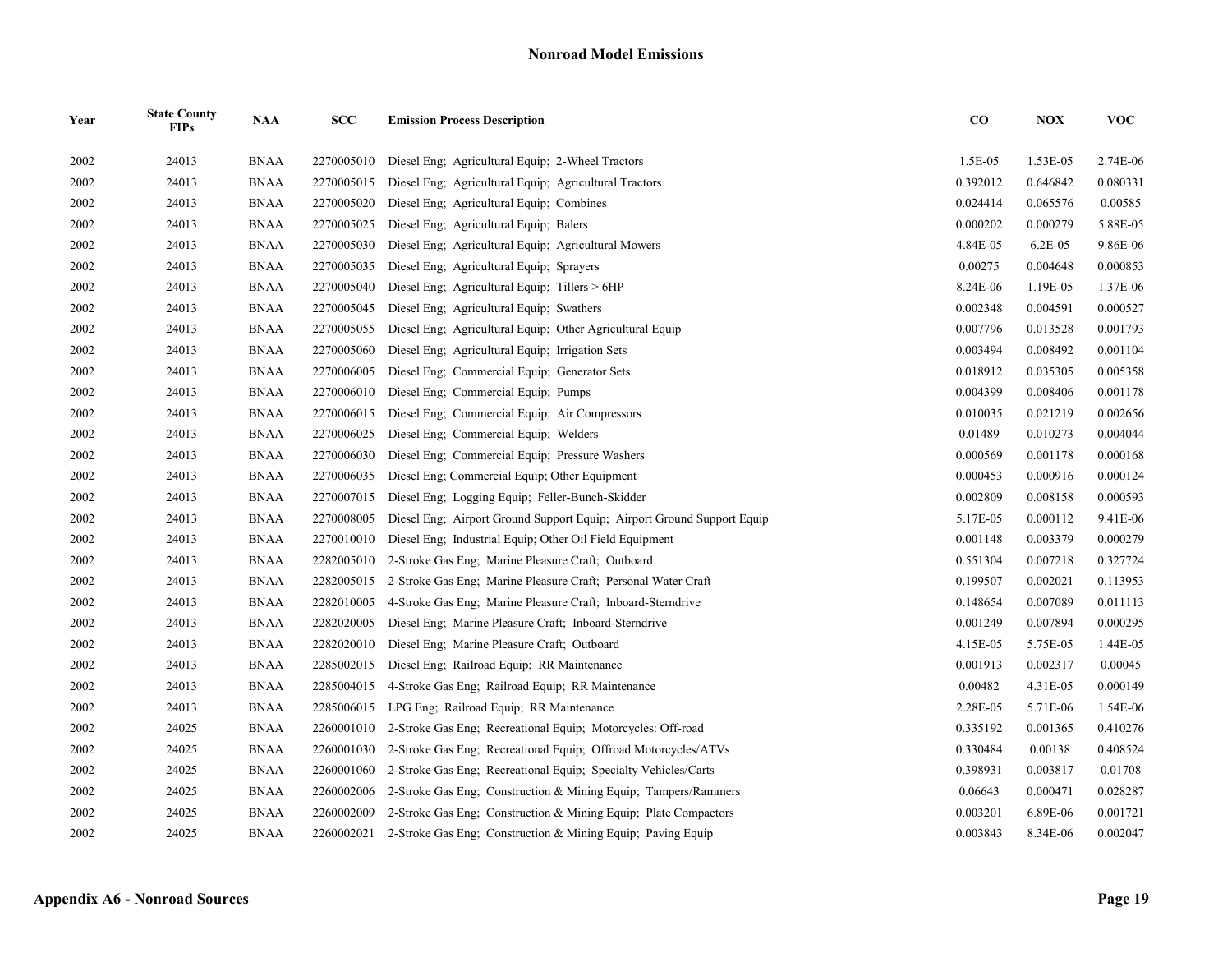| Year | <b>State County</b><br><b>FIPs</b> | <b>NAA</b>  | <b>SCC</b> | <b>Emission Process Description</b>                                        | $\bf{CO}$ | <b>NOX</b> | <b>VOC</b> |
|------|------------------------------------|-------------|------------|----------------------------------------------------------------------------|-----------|------------|------------|
| 2002 | 24025                              | <b>BNAA</b> | 2260002027 | 2-Stroke Gas Eng: Construction & Mining Equip: Signal Boards/Light Plants  | 2.87E-05  | 7.22E-08   | 1.49E-05   |
| 2002 | 24025                              | <b>BNAA</b> | 2260002039 | 2-Stroke Gas Eng; Construction & Mining Equip; Concrete/Industrial Saws    | 0.175537  | 0.001127   | 0.075047   |
| 2002 | 24025                              | <b>BNAA</b> | 2260002054 | 2-Stroke Gas Eng: Construction & Mining Equip; Crushing/Processing Equip   | 0.00075   | 1.86E-06   | 0.000379   |
| 2002 | 24025                              | <b>BNAA</b> | 2260003030 | 2-Stroke Gas Eng: Industrial Equip: Sweepers/Scrubbers                     | 0.000636  | 1.66E-06   | 0.000324   |
| 2002 | 24025                              | <b>BNAA</b> | 2260003040 | 2-Stroke Gas Eng; Industrial Equip; Other General Industrial Equip         | 5.01E-05  | 1.31E-07   | 2.52E-05   |
| 2002 | 24025                              | <b>BNAA</b> | 2260004015 | 2-Stroke Gas Eng; Lawn & Garden Equip; Rotary Tillers < 6 HP (Res)         | 0.012259  | 2.4E-05    | 0.007191   |
| 2002 | 24025                              | <b>BNAA</b> | 2260004016 | 2-Stroke Gas Eng; Lawn & Garden Equip; Rotary Tillers < 6 HP (Com)         | 0.058556  | 0.000116   | 0.032297   |
| 2002 | 24025                              | <b>BNAA</b> | 2260004020 | 2-Stroke Gas Eng; Lawn & Garden Equip; Chain Saws $\leq 6$ HP (Res)        | 0.100097  | 0.000196   | 0.065857   |
| 2002 | 24025                              | <b>BNAA</b> | 2260004021 | 2-Stroke Gas Eng; Lawn & Garden Equip; Chain Saws $\leq 6$ HP (Com)        | 0.539131  | 0.003317   | 0.257927   |
| 2002 | 24025                              | <b>BNAA</b> | 2260004025 | 2-Stroke Gas Eng; Lawn & Garden Equip; Trimmers/Edgers/Brush Cutters (Res) | 0.230696  | 0.00048    | 0.140363   |
| 2002 | 24025                              | <b>BNAA</b> | 2260004026 | 2-Stroke Gas Eng; Lawn & Garden Equip; Trimmers/Edgers/Brush Cutters (Com) | 0.581997  | 0.001584   | 0.314474   |
| 2002 | 24025                              | <b>BNAA</b> | 2260004030 | 2-Stroke Gas Eng; Lawn & Garden Equip; Leafblowers/Vacuums (Res)           | 0.143973  | 0.000286   | 0.089336   |
| 2002 | 24025                              | <b>BNAA</b> | 2260004031 | 2-Stroke Gas Eng; Lawn & Garden Equip; Leafblowers/Vacuums (Com)           | 0.586916  | 0.002522   | 0.286332   |
| 2002 | 24025                              | <b>BNAA</b> | 2260004035 | 2-Stroke Gas Eng; Lawn & Garden Equip; Snowblowers (Res)                   |           |            | 0.01016    |
| 2002 | 24025                              | <b>BNAA</b> | 2260004036 | 2-Stroke Gas Eng: Lawn & Garden Equip: Snowblowers (Com)                   |           |            | 0.001613   |
| 2002 | 24025                              | <b>BNAA</b> | 2260004071 | 2-Stroke Gas Eng; Lawn & Garden Equip; Turf Equip (Com)                    | 0.000237  | 4.86E-07   | 0.000125   |
| 2002 | 24025                              | <b>BNAA</b> | 2260005035 | 2-Stroke Gas Eng; Agricultural Equip; Sprayers                             | 0.001227  | 2.67E-06   | 0.000675   |
| 2002 | 24025                              | <b>BNAA</b> | 2260006005 | 2-Stroke Gas Eng; Commercial Equip; Generator Sets                         | 0.009398  | 2.01E-05   | 0.005126   |
| 2002 | 24025                              | <b>BNAA</b> | 2260006010 | 2-Stroke Gas Eng; Commercial Equip; Pumps                                  | 0.066159  | 0.00016    | 0.034818   |
| 2002 | 24025                              | <b>BNAA</b> | 2260006015 | 2-Stroke Gas Eng; Commercial Equip; Air Compressors                        | 2.41E-05  | 6.21E-08   | 1.21E-05   |
| 2002 | 24025                              | <b>BNAA</b> | 2260006035 | 2-Stroke Gas Eng: Commercial Equip: Other Equipment                        | 0.00038   | 9.69E-07   | 0.00019    |
| 2002 | 24025                              | <b>BNAA</b> | 2260007005 | 2-Stroke Gas Eng; Logging Equip; Chain Saws > 6 HP                         | 0.012724  | 8.62E-05   | 0.005624   |
| 2002 | 24025                              | <b>BNAA</b> | 2265001010 | 4-Stroke Gas Eng; Recreational Equip; Motorcycles: Off-road                | 0.152072  | 0.001615   | 0.016112   |
| 2002 | 24025                              | <b>BNAA</b> | 2265001030 | 4-Stroke Gas Eng: Recreational Equip: Offroad Motorcycles/ATVs             | 1.370861  | 0.014578   | 0.164744   |
| 2002 | 24025                              | <b>BNAA</b> | 2265001050 | 4-Stroke Gas Eng; Recreational Equip; Golf Carts                           | 2.087553  | 0.01286    | 0.041708   |
| 2002 | 24025                              | <b>BNAA</b> | 2265001060 | 4-Stroke Gas Eng; Recreational Equip; Specialty Vehicles/Carts             | 0.358307  | 0.002804   | 0.018094   |
| 2002 | 24025                              | <b>BNAA</b> | 2265002003 | 4-Stroke Gas Eng: Construction & Mining Equip: Pavers                      | 0.060595  | 0.000719   | 0.001512   |
| 2002 | 24025                              | <b>BNAA</b> | 2265002006 | 4-Stroke Gas Eng; Construction & Mining Equip; Tampers/Rammers             | 0.000476  | 3.97E-06   | 1.36E-05   |
| 2002 | 24025                              | <b>BNAA</b> | 2265002009 | 4-Stroke Gas Eng; Construction & Mining Equip; Plate Compactors            | 0.111992  | 0.000856   | 0.005835   |
| 2002 | 24025                              | <b>BNAA</b> | 2265002015 | 4-Stroke Gas Eng: Construction & Mining Equip: Rollers                     | 0.11381   | 0.001242   | 0.002431   |
| 2002 | 24025                              | <b>BNAA</b> | 2265002021 | 4-Stroke Gas Eng; Construction & Mining Equip; Paving Equip                | 0.219277  | 0.001798   | 0.008631   |
| 2002 | 24025                              | <b>BNAA</b> | 2265002024 | 4-Stroke Gas Eng; Construction & Mining Equip; Surfacing Equip             | 0.099389  | 0.000748   | 0.00299    |
| 2002 | 24025                              | <b>BNAA</b> | 2265002027 | 4-Stroke Gas Eng: Construction & Mining Equip: Signal Boards/Light Plants  | 0.005097  | 3.54E-05   | 0.000206   |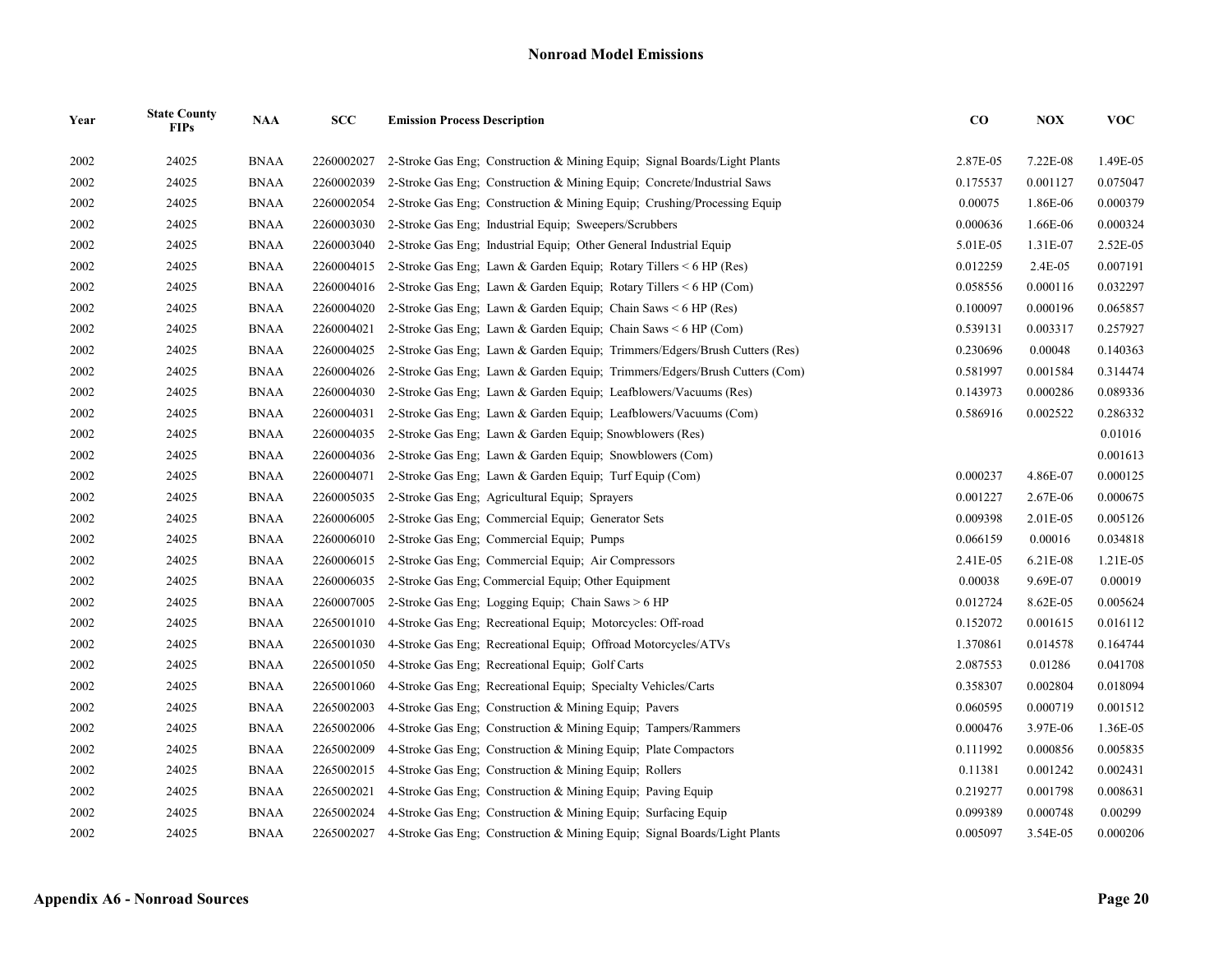| Year | <b>State County</b><br><b>FIPs</b> | <b>NAA</b>  | <b>SCC</b> | <b>Emission Process Description</b>                                        | $\bf{CO}$ | <b>NOX</b> | VOC      |
|------|------------------------------------|-------------|------------|----------------------------------------------------------------------------|-----------|------------|----------|
| 2002 | 24025                              | <b>BNAA</b> | 2265002030 | 4-Stroke Gas Eng: Construction & Mining Equip: Trenchers                   | 0.185923  | 0.002176   | 0.005898 |
| 2002 | 24025                              | <b>BNAA</b> | 2265002033 | 4-Stroke Gas Eng: Construction & Mining Equip: Bore/Drill Rigs             | 0.054785  | 0.000684   | 0.003587 |
| 2002 | 24025                              | <b>BNAA</b> | 2265002039 | 4-Stroke Gas Eng; Construction & Mining Equip; Concrete/Industrial Saws    | 0.458982  | 0.003698   | 0.00863  |
| 2002 | 24025                              | <b>BNAA</b> | 2265002042 | 4-Stroke Gas Eng; Construction & Mining Equip; Cement & Mortar Mixers      | 0.191996  | 0.001397   | 0.009607 |
| 2002 | 24025                              | <b>BNAA</b> | 2265002045 | 4-Stroke Gas Eng; Construction & Mining Equip; Cranes                      | 0.007682  | 0.000358   | 0.000305 |
| 2002 | 24025                              | <b>BNAA</b> | 2265002054 | 4-Stroke Gas Eng; Construction & Mining Equip; Crushing/Processing Equip   | 0.026962  | 0.000241   | 0.000786 |
| 2002 | 24025                              | <b>BNAA</b> | 2265002057 | 4-Stroke Gas Eng; Construction & Mining Equip; Rough Terrain Forklifts     | 0.010067  | 0.000618   | 0.000448 |
| 2002 | 24025                              | <b>BNAA</b> | 2265002060 | 4-Stroke Gas Eng; Construction & Mining Equip; Rubber Tire Loaders         | 0.024134  | 0.001533   | 0.001076 |
| 2002 | 24025                              | <b>BNAA</b> | 2265002066 | 4-Stroke Gas Eng; Construction & Mining Equip; Tractors/Loaders/Backhoes   | 0.144545  | 0.001159   | 0.002971 |
| 2002 | 24025                              | <b>BNAA</b> | 2265002072 | 4-Stroke Gas Eng; Construction & Mining Equip; Skid Steer Loaders          | 0.063951  | 0.001628   | 0.002133 |
| 2002 | 24025                              | <b>BNAA</b> | 2265002078 | 4-Stroke Gas Eng: Construction & Mining Equip: Dumpers/Tenders             | 0.029901  | 0.000229   | 0.001415 |
| 2002 | 24025                              | <b>BNAA</b> | 2265002081 | 4-Stroke Gas Eng; Construction & Mining Equip; Other Construction Equip    | 0.008489  | 0.000536   | 0.000392 |
| 2002 | 24025                              | <b>BNAA</b> | 2265003010 | 4-Stroke Gas Eng; Industrial Equip; Aerial Lifts                           | 0.062773  | 0.002108   | 0.002369 |
| 2002 | 24025                              | <b>BNAA</b> | 2265003020 | 4-Stroke Gas Eng: Industrial Equip: Forklifts                              | 0.141805  | 0.008891   | 0.006212 |
| 2002 | 24025                              | <b>BNAA</b> | 2265003030 | 4-Stroke Gas Eng; Industrial Equip; Sweepers/Scrubbers                     | 0.06093   | 0.001581   | 0.001969 |
| 2002 | 24025                              | <b>BNAA</b> | 2265003040 | 4-Stroke Gas Eng; Industrial Equip; Other General Industrial Equip         | 0.155686  | 0.001404   | 0.006839 |
| 2002 | 24025                              | <b>BNAA</b> | 2265003050 | 4-Stroke Gas Eng: Industrial Equip: Other Material H&ling Equip            | 0.004799  | 0.00014    | 0.000169 |
| 2002 | 24025                              | <b>BNAA</b> | 2265003060 | 4-Stroke Gas Eng; Industrial Equip; AC\Refrigeration                       | 0.006604  | 5.17E-05   | 0.000174 |
| 2002 | 24025                              | <b>BNAA</b> | 2265003070 | 4-Stroke Gas Eng; Industrial Equip; Terminal Tractors                      | 0.014912  | 0.00093    | 0.000649 |
| 2002 | 24025                              | <b>BNAA</b> | 2265004010 | 4-Stroke Gas Eng; Lawn & Garden Equip; Lawn Mowers (Res)                   | 2.459582  | 0.017823   | 0.284522 |
| 2002 | 24025                              | <b>BNAA</b> | 2265004011 | 4-Stroke Gas Eng; Lawn & Garden Equip; Lawn Mowers (Com)                   | 2.123554  | 0.015106   | 0.163304 |
| 2002 | 24025                              | <b>BNAA</b> | 2265004015 | 4-Stroke Gas Eng; Lawn & Garden Equip; Rotary Tillers $\leq 6$ HP (Res)    | 0.207179  | 0.001513   | 0.024548 |
| 2002 | 24025                              | <b>BNAA</b> | 2265004016 | 4-Stroke Gas Eng; Lawn & Garden Equip; Rotary Tillers < 6 HP (Com)         | 1.034563  | 0.007614   | 0.082405 |
| 2002 | 24025                              | <b>BNAA</b> | 2265004025 | 4-Stroke Gas Eng; Lawn & Garden Equip; Trimmers/Edgers/Brush Cutters (Res) | 0.013813  | 0.000102   | 0.001663 |
| 2002 | 24025                              | <b>BNAA</b> | 2265004026 | 4-Stroke Gas Eng; Lawn & Garden Equip; Trimmers/Edgers/Brush Cutters (Com) | 0.052746  | 0.000392   | 0.003109 |
| 2002 | 24025                              | <b>BNAA</b> | 2265004030 | 4-Stroke Gas Eng; Lawn & Garden Equip; Leafblowers/Vacuums (Res)           | 0.026403  | 0.000197   | 0.002937 |
| 2002 | 24025                              | <b>BNAA</b> | 2265004031 | 4-Stroke Gas Eng; Lawn & Garden Equip; Leafblowers/Vacuums (Com)           | 2.110737  | 0.025855   | 0.061329 |
| 2002 | 24025                              | <b>BNAA</b> | 2265004035 | 4-Stroke Gas Eng; Lawn & Garden Equip; Snowblowers (Res)                   |           |            | 0.020264 |
| 2002 | 24025                              | <b>BNAA</b> | 2265004036 | 4-Stroke Gas Eng; Lawn & Garden Equip; Snowblowers (Com)                   |           |            | 0.003589 |
| 2002 | 24025                              | <b>BNAA</b> | 2265004040 | 4-Stroke Gas Eng; Lawn & Garden Equip; Rear Eng Riding Mowers (Res)        | 0.578435  | 0.004649   | 0.028647 |
| 2002 | 24025                              | <b>BNAA</b> | 2265004041 | 4-Stroke Gas Eng; Lawn & Garden Equip; Rear Eng Riding Mowers (Com)        | 0.273314  | 0.002096   | 0.006197 |
| 2002 | 24025                              | <b>BNAA</b> | 2265004046 | 4-Stroke Gas Eng; Lawn & Garden Equip; Front Mowers (Com)                  | 0.295118  | 0.002211   | 0.01081  |
| 2002 | 24025                              | <b>BNAA</b> | 2265004051 | 4-Stroke Gas Eng; Lawn & Garden Equip; Shredders $\leq 6$ HP (Com)         | 0.118549  | 0.000866   | 0.010157 |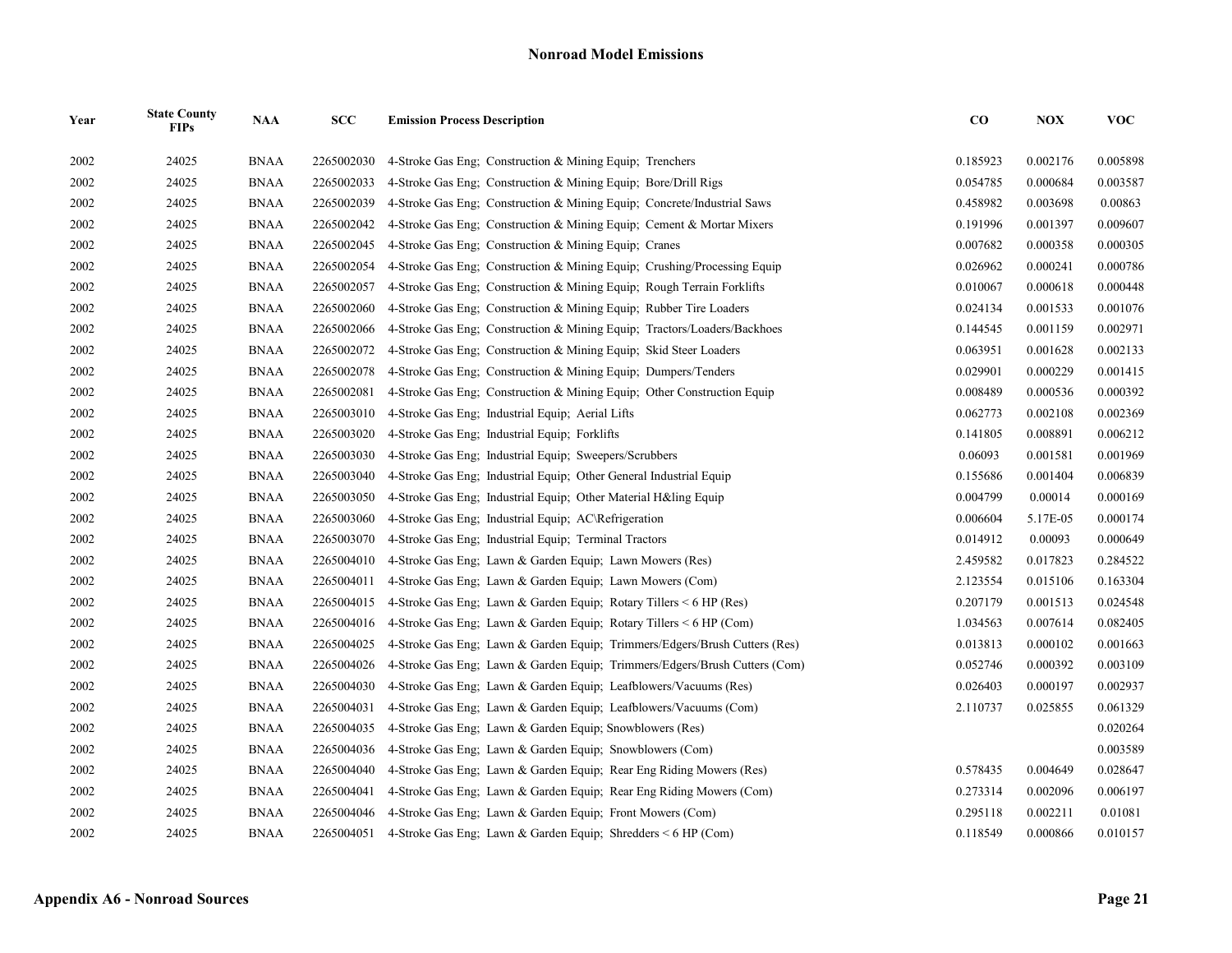| Year | <b>State County</b><br><b>FIPs</b> | <b>NAA</b>  | SCC        | <b>Emission Process Description</b>                                    | $\bf{CO}$ | <b>NOX</b> | <b>VOC</b> |
|------|------------------------------------|-------------|------------|------------------------------------------------------------------------|-----------|------------|------------|
| 2002 | 24025                              | <b>BNAA</b> | 2265004055 | 4-Stroke Gas Eng; Lawn & Garden Equip; Lawn & Garden Tractors (Res)    | 7.690925  | 0.063875   | 0.334151   |
| 2002 | 24025                              | <b>BNAA</b> | 2265004056 | 4-Stroke Gas Eng; Lawn & Garden Equip; Lawn & Garden Tractors (Com)    | 3.675655  | 0.029267   | 0.082971   |
| 2002 | 24025                              | <b>BNAA</b> | 2265004066 | 4-Stroke Gas Eng; Lawn & Garden Equip; Chippers/Stump Grinders (Com)   | 0.4881    | 0.009349   | 0.01195    |
| 2002 | 24025                              | <b>BNAA</b> | 2265004071 | 4-Stroke Gas Eng: Lawn & Garden Equip: Turf Equip (Com)                | 11.36958  | 0.1025     | 0.289644   |
| 2002 | 24025                              | <b>BNAA</b> | 2265004075 | 4-Stroke Gas Eng; Lawn & Garden Equip; Other Lawn & Garden Equip (Res) | 0.251044  | 0.001752   | 0.015728   |
| 2002 | 24025                              | <b>BNAA</b> | 2265004076 | 4-Stroke Gas Eng; Lawn & Garden Equip; Other Lawn & Garden Equip (Com) | 0.321435  | 0.002274   | 0.020281   |
| 2002 | 24025                              | <b>BNAA</b> | 2265005010 | 4-Stroke Gas Eng: Agricultural Equip: 2-Wheel Tractors                 | 0.004481  | 3.39E-05   | 9.83E-05   |
| 2002 | 24025                              | <b>BNAA</b> | 2265005015 | 4-Stroke Gas Eng; Agricultural Equip; Agricultural Tractors            | 0.009034  | 0.000374   | 0.00031    |
| 2002 | 24025                              | <b>BNAA</b> | 2265005020 | 4-Stroke Gas Eng; Agricultural Equip; Combines                         | 3.81E-05  | 2.48E-06   | 1.97E-06   |
| 2002 | 24025                              | <b>BNAA</b> | 2265005025 | 4-Stroke Gas Eng: Agricultural Equip: Balers                           | 0.004114  | 0.000268   | 0.00024    |
| 2002 | 24025                              | <b>BNAA</b> | 2265005030 | 4-Stroke Gas Eng; Agricultural Equip; Agricultural Mowers              | 0.003491  | 2.78E-05   | 0.000105   |
| 2002 | 24025                              | <b>BNAA</b> | 2265005035 | 4-Stroke Gas Eng; Agricultural Equip; Sprayers                         | 0.0298    | 0.000436   | 0.001496   |
| 2002 | 24025                              | <b>BNAA</b> | 2265005040 | 4-Stroke Gas Eng; Agricultural Equip; Tillers > 6 HP                   | 0.074125  | 0.000418   | 0.003115   |
| 2002 | 24025                              | <b>BNAA</b> | 2265005045 | 4-Stroke Gas Eng: Agricultural Equip: Swathers                         | 0.006528  | 0.000425   | 0.000347   |
| 2002 | 24025                              | <b>BNAA</b> | 2265005055 | 4-Stroke Gas Eng, Agricultural Equip; Other Agricultural Equip         | 0.013531  | 0.000508   | 0.000562   |
| 2002 | 24025                              | <b>BNAA</b> | 2265005060 | 4-Stroke Gas Eng; Agricultural Equip; Irrigation Sets                  | 0.012712  | 0.00074    | 0.000568   |
| 2002 | 24025                              | <b>BNAA</b> | 2265006005 | 4-Stroke Gas Eng; Commercial Equip; Generator Sets                     | 2.783814  | 0.021816   | 0.116202   |
| 2002 | 24025                              | <b>BNAA</b> | 2265006010 | 4-Stroke Gas Eng; Commercial Equip; Pumps                              | 0.643245  | 0.006601   | 0.030621   |
| 2002 | 24025                              | <b>BNAA</b> | 2265006015 | 4-Stroke Gas Eng; Commercial Equip; Air Compressors                    | 0.319552  | 0.004548   | 0.012056   |
| 2002 | 24025                              | <b>BNAA</b> | 2265006025 | 4-Stroke Gas Eng: Commercial Equip: Welders                            | 0.802814  | 0.008217   | 0.020479   |
| 2002 | 24025                              | <b>BNAA</b> | 2265006030 | 4-Stroke Gas Eng; Commercial Equip; Pressure Washers                   | 1.21921   | 0.009623   | 0.056229   |
| 2002 | 24025                              | <b>BNAA</b> | 2265006035 | 4-Stroke Gas Eng; Commercial Equip; Other Equipment                    | 0.061709  | 0.00048    | 0.001873   |
| 2002 | 24025                              | <b>BNAA</b> | 2265007010 | 2-Stroke Gas Eng: Logging Equip: Shredders > 6 HP                      | 0.028843  | 0.000207   | 0.001261   |
| 2002 | 24025                              | <b>BNAA</b> | 2265007015 | 2-Stroke Gas Eng; Logging Equip; Feller-Bunch-Skidder                  | 0.000346  | 2.34E-06   | 1.67E-05   |
| 2002 | 24025                              | <b>BNAA</b> | 2265010010 | 4-Stroke Gas Eng; Industrial Equip; Other Oil Field Equipment          | 0.020344  | 0.000124   | 0.000332   |
| 2002 | 24025                              | <b>BNAA</b> | 2267001060 | LPG Eng; Recreational Equip; Specialty Vehicles/Carts                  | 0.00382   | 0.000955   | 0.000259   |
| 2002 | 24025                              | <b>BNAA</b> | 2267002003 | LPG Eng; Construction & Mining Equip; Pavers                           | 0.001595  | 0.000395   | 0.000108   |
| 2002 | 24025                              | <b>BNAA</b> | 2267002015 | LPG Eng; Construction & Mining Equip; Rollers                          | 0.002756  | 0.000677   | 0.000186   |
| 2002 | 24025                              | <b>BNAA</b> | 2267002021 | LPG Eng: Construction & Mining Equip; Paving Equip                     | 0.000418  | 0.000105   | 2.83E-05   |
| 2002 | 24025                              | <b>BNAA</b> | 2267002024 | LPG Eng; Construction & Mining Equip; Surfacing Equip                  | 0.000279  | 6.9E-05    | 1.89E-05   |
| 2002 | 24025                              | <b>BNAA</b> | 2267002030 | LPG Eng; Construction & Mining Equip; Trenchers                        | 0.004901  | 0.001215   | 0.000331   |
| 2002 | 24025                              | <b>BNAA</b> | 2267002033 | LPG Eng; Construction & Mining Equip; Bore/Drill Rigs                  | 0.001586  | 0.000401   | 0.000108   |
| 2002 | 24025                              | <b>BNAA</b> | 2267002039 | LPG Eng: Construction & Mining Equip: Concrete/Industrial Saws         | 0.004765  | 0.001156   | 0.00032    |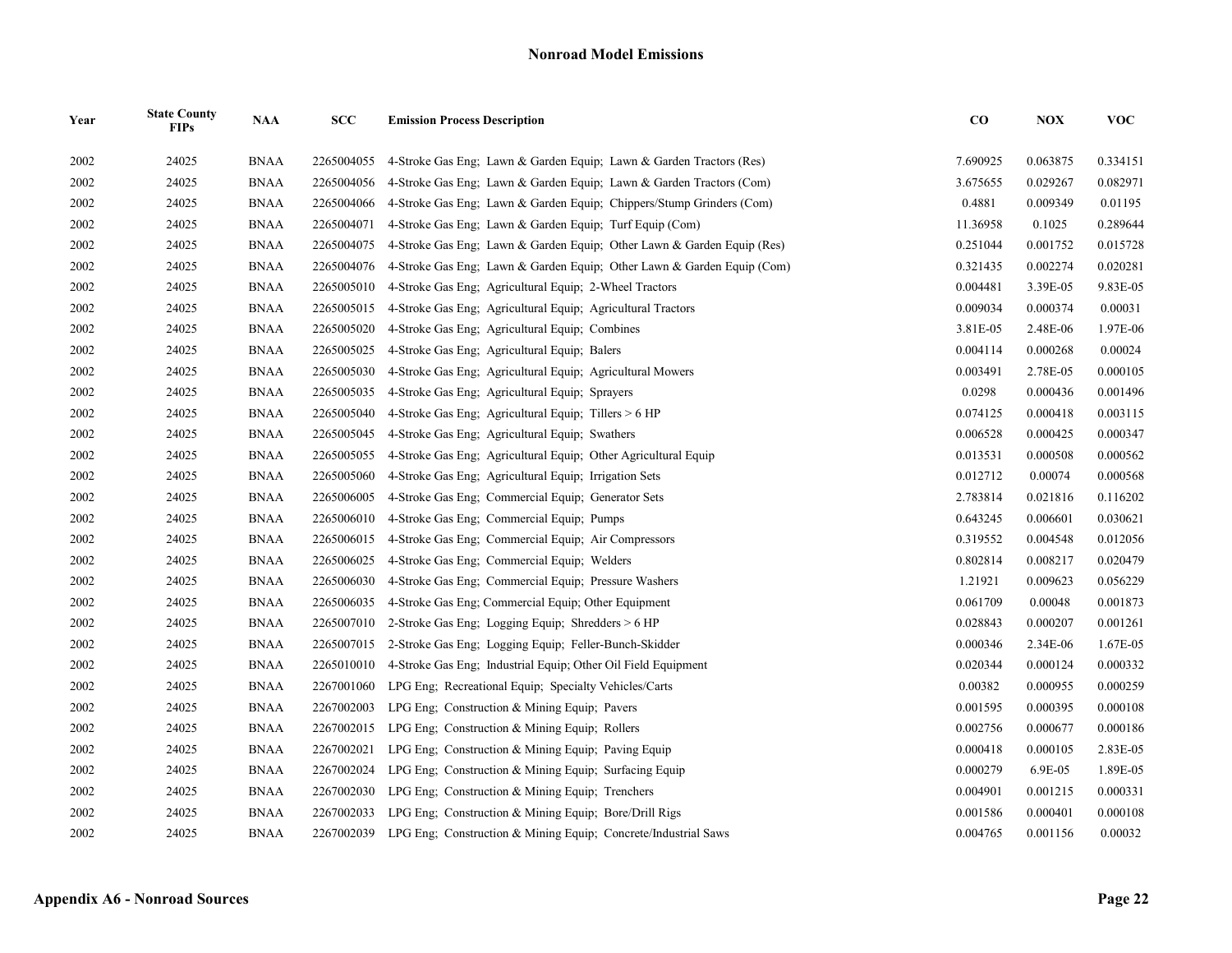| Year | <b>State County</b><br><b>FIPs</b> | <b>NAA</b>  | SCC        | <b>Emission Process Description</b>                             | $\bf CO$ | <b>NOX</b> | <b>VOC</b> |
|------|------------------------------------|-------------|------------|-----------------------------------------------------------------|----------|------------|------------|
| 2002 | 24025                              | <b>BNAA</b> | 2267002045 | LPG Eng: Construction $&$ Mining Equip: Cranes                  | 0.001709 | 0.000428   | 0.000116   |
| 2002 | 24025                              | <b>BNAA</b> | 2267002054 | LPG Eng; Construction & Mining Equip; Crushing/Processing Equip | 0.000277 | 6.92E-05   | 1.87E-05   |
| 2002 | 24025                              | <b>BNAA</b> | 2267002057 | LPG Eng: Construction & Mining Equip: Rough Terrain Forklifts   | 0.003109 | 0.000774   | 0.00021    |
| 2002 | 24025                              | <b>BNAA</b> | 2267002060 | LPG Eng; Construction & Mining Equip; Rubber Tire Loaders       | 0.007812 | 0.00193    | 0.000527   |
| 2002 | 24025                              | <b>BNAA</b> | 2267002066 | LPG Eng; Construction & Mining Equip; Tractors/Loaders/Backhoes | 0.000825 | 0.000203   | 5.56E-05   |
| 2002 | 24025                              | <b>BNAA</b> | 2267002072 | LPG Eng: Construction & Mining Equip: Skid Steer Loaders        | 0.006354 | 0.001587   | 0.00043    |
| 2002 | 24025                              | <b>BNAA</b> | 2267002081 | LPG Eng; Construction & Mining Equip; Other Construction Equip  | 0.002561 | 0.000643   | 0.000174   |
| 2002 | 24025                              | <b>BNAA</b> | 2267003010 | LPG Eng; Industrial Equip; Aerial Lifts                         | 0.011658 | 0.002937   | 0.000791   |
| 2002 | 24025                              | <b>BNAA</b> | 2267003020 | LPG Eng: Industrial Equip: Forklifts                            | 1.116382 | 0.276682   | 0.07544    |
| 2002 | 24025                              | <b>BNAA</b> | 2267003030 | LPG Eng: Industrial Equip: Sweepers/Scrubbers                   | 0.008605 | 0.002106   | 0.00058    |
| 2002 | 24025                              | <b>BNAA</b> | 2267003040 | LPG Eng; Industrial Equip; Other General Industrial Equip       | 0.002636 | 0.000651   | 0.000178   |
| 2002 | 24025                              | <b>BNAA</b> | 2267003050 | LPG Eng; Industrial Equip; Other Material H&ling Equip          | 0.00063  | 0.000158   | 4.27E-05   |
| 2002 | 24025                              | <b>BNAA</b> | 2267003070 | LPG Eng; Industrial Equip; Terminal Tractors                    | 0.005276 | 0.001287   | 0.000355   |
| 2002 | 24025                              | <b>BNAA</b> | 2267004066 | LPG Eng; Lawn & Garden Equip; Chippers/Stump Grinders (Com)     | 0.031601 | 0.0078     | 0.002133   |
| 2002 | 24025                              | <b>BNAA</b> | 2267005055 | LPG Eng; Agri Equip; Other Equip                                | 2.62E-05 | 6.52E-06   | 1.77E-06   |
| 2002 | 24025                              | <b>BNAA</b> | 2267005060 | LPG Eng; Agricultural Equip; Irrigation Sets                    | 4.1E-05  | 1.01E-05   | 2.76E-06   |
| 2002 | 24025                              | <b>BNAA</b> | 2267006005 | LPG Eng; Commercial Equip; Generator Sets                       | 0.029289 | 0.01099    | 0.002232   |
| 2002 | 24025                              | <b>BNAA</b> | 2267006010 | LPG Eng; Commercial Equip; Pumps                                | 0.006933 | 0.002558   | 0.000526   |
| 2002 | 24025                              | <b>BNAA</b> | 2267006015 | LPG Eng; Commercial Equip; Air Compressors                      | 0.008463 | 0.003087   | 0.00064    |
| 2002 | 24025                              | <b>BNAA</b> | 2267006025 | LPG Eng; Commercial Equip; Welders                              | 0.015276 | 0.00385    | 0.001037   |
| 2002 | 24025                              | <b>BNAA</b> | 2267006030 | LPG Eng; Commercial Equip; Pressure Washers                     | 0.000195 | 4.97E-05   | 1.33E-05   |
| 2002 | 24025                              | <b>BNAA</b> | 2267006035 | LPG Eng; Commercial Equip; Other Equipment                      | 0.000134 | 4.85E-05   | 1.01E-05   |
| 2002 | 24025                              | <b>BNAA</b> | 2268002081 | CNG Eng; Construction & Mining Equip; Other Construction Equip  | 0.000101 | 2.53E-05   | 4.02E-07   |
| 2002 | 24025                              | <b>BNAA</b> | 2268003020 | CNG Eng; Industrial Equip; Forklifts                            | 0.081406 | 0.020143   | 0.000324   |
| 2002 | 24025                              | <b>BNAA</b> | 2268003030 | CNG Eng; Industrial Equip; Sweepers/Scrubbers                   | 9.26E-05 | 2.29E-05   | 3.69E-07   |
| 2002 | 24025                              | <b>BNAA</b> | 2268003040 | CNG Eng; Industrial Equip; Other General Industrial Equip       | 5.04E-05 | 1.25E-05   | 2.01E-07   |
| 2002 | 24025                              | <b>BNAA</b> | 2268003060 | CNG Eng; Industrial Equip; AC\Refrigeration                     | 0.000323 | 7.94E-05   | 1.28E-06   |
| 2002 | 24025                              | <b>BNAA</b> | 2268003070 | CNG Eng; Industrial Equip; Terminal Tractors                    | 0.000381 | 9.29E-05   | 1.51E-06   |
| 2002 | 24025                              | <b>BNAA</b> | 2268005055 | CNG Eng; Agri Equip; Other Equip                                | 4.21E-05 | 9.64E-06   | 1.65E-07   |
| 2002 | 24025                              | <b>BNAA</b> | 2268005060 | CNG Eng; Agricultural Equip; Irrigation Sets                    | 0.003058 | 0.000712   | $1.2E-05$  |
| 2002 | 24025                              | <b>BNAA</b> | 2268006005 | CNG Eng; Commercial Equip; Generator Sets                       | 0.009729 | 0.003604   | 4.36E-05   |
| 2002 | 24025                              | <b>BNAA</b> | 2268006010 | CNG Eng; Commercial Equip; Pumps                                | 0.000502 | 0.000184   | 2.24E-06   |
| 2002 | 24025                              | <b>BNAA</b> |            | 2268006015 CNG Eng; Commercial Equip; Air Compressors           | 0.000721 | 0.000261   | 3.21E-06   |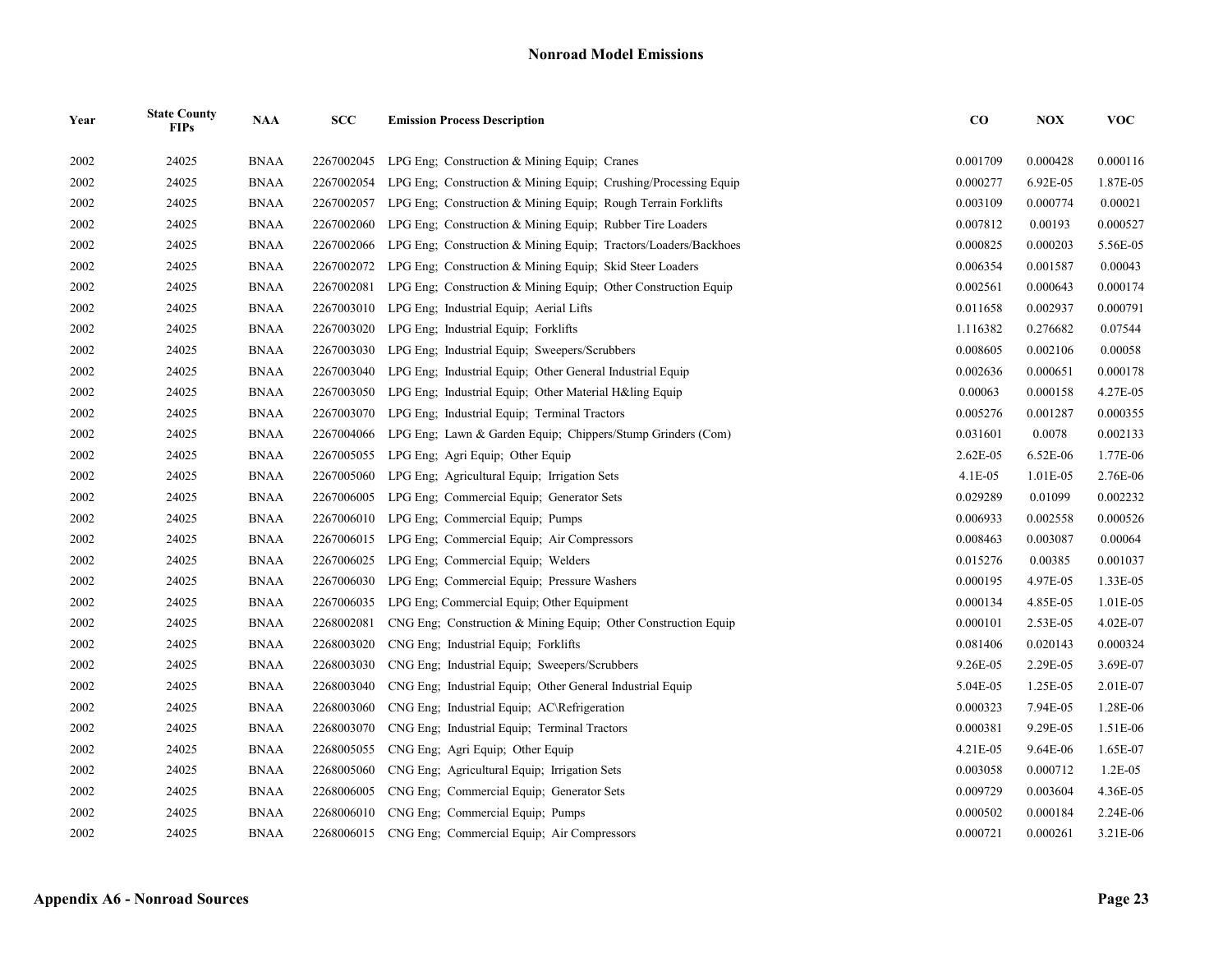| Year | <b>State County</b><br><b>FIPs</b> | <b>NAA</b>  | SCC        | <b>Emission Process Description</b>                                 | ${\bf CO}$ | <b>NOX</b> | <b>VOC</b> |
|------|------------------------------------|-------------|------------|---------------------------------------------------------------------|------------|------------|------------|
| 2002 | 24025                              | <b>BNAA</b> | 2268006020 | CNG Eng: Commercial Equip: Gas Compressors                          | 0.041836   | 0.00935    | 0.000163   |
| 2002 | 24025                              | <b>BNAA</b> | 2268010010 | CNG Eng; Industrial Equip; Other Oil Field Equipment                | 0.002297   | 0.00054    | 9.03E-06   |
| 2002 | 24025                              | <b>BNAA</b> | 2270001060 | Diesel Eng; Recreational Equip; Specialty Vehicles/Carts            | 0.011749   | 0.009878   | 0.003157   |
| 2002 | 24025                              | <b>BNAA</b> | 2270002003 | Diesel Eng: Construction & Mining Equip: Pavers                     | 0.016273   | 0.03206    | 0.003092   |
| 2002 | 24025                              | <b>BNAA</b> | 2270002006 | Diesel Eng; Construction & Mining Equip; Tampers/Rammers            | 4.1E-05    | 7.05E-05   | 1.15E-05   |
| 2002 | 24025                              | <b>BNAA</b> | 2270002009 | Diesel Eng; Construction & Mining Equip; Plate Compactors           | 0.000657   | 0.001099   | 0.000192   |
| 2002 | 24025                              | <b>BNAA</b> | 2270002015 | Diesel Eng; Construction & Mining Equip; Rollers                    | 0.046823   | 0.079546   | 0.008764   |
| 2002 | 24025                              | <b>BNAA</b> | 2270002018 | Diesel Eng; Construction & Mining Equip; Scrapers                   | 0.042329   | 0.092133   | 0.006434   |
| 2002 | 24025                              | <b>BNAA</b> | 2270002021 | Diesel Eng; Construction & Mining Equip; Paving Equip               | 0.00303    | 0.005058   | 0.000564   |
| 2002 | 24025                              | <b>BNAA</b> | 2270002024 | Diesel Eng; Construction & Mining Equip; Surfacing Equip            | 0.002287   | 0.003409   | 0.000389   |
| 2002 | 24025                              | <b>BNAA</b> | 2270002027 | Diesel Eng; Construction & Mining Equip; Signal Boards/Light Plants | 0.00598    | 0.009604   | 0.001894   |
| 2002 | 24025                              | <b>BNAA</b> | 2270002030 | Diesel Eng; Construction & Mining Equip; Trenchers                  | 0.028119   | 0.037019   | 0.00522    |
| 2002 | 24025                              | <b>BNAA</b> | 2270002033 | Diesel Eng; Construction & Mining Equip; Bore/Drill Rigs            | 0.016878   | 0.043911   | 0.00409    |
| 2002 | 24025                              | <b>BNAA</b> | 2270002036 | Diesel Eng; Construction & Mining Equip; Excavators                 | 0.129854   | 0.317872   | 0.025367   |
| 2002 | 24025                              | <b>BNAA</b> | 2270002039 | Diesel Eng; Construction & Mining Equip; Concrete/Industrial Saws   | 0.002176   | 0.002493   | 0.000421   |
| 2002 | 24025                              | <b>BNAA</b> | 2270002042 | Diesel Eng; Construction & Mining Equip; Cement & Mortar Mixers     | 0.000744   | 0.001646   | 0.000196   |
| 2002 | 24025                              | <b>BNAA</b> | 2270002045 | Diesel Eng; Construction & Mining Equip; Cranes                     | 0.023731   | 0.086645   | 0.006615   |
| 2002 | 24025                              | <b>BNAA</b> | 2270002048 | Diesel Eng; Construction & Mining Equip; Graders                    | 0.030577   | 0.080743   | 0.006315   |
| 2002 | 24025                              | <b>BNAA</b> | 2270002051 | Diesel Eng; Construction & Mining Equip; Off-highway Trucks         | 0.132829   | 0.300123   | 0.02189    |
| 2002 | 24025                              | <b>BNAA</b> | 2270002054 | Diesel Eng; Construction & Mining Equip; Crushing/Processing Equip  | 0.005544   | 0.015177   | 0.001345   |
| 2002 | 24025                              | <b>BNAA</b> | 2270002057 | Diesel Eng; Construction & Mining Equip; Rough Terrain Forklifts    | 0.069907   | 0.101624   | 0.012601   |
| 2002 | 24025                              | <b>BNAA</b> | 2270002060 | Diesel Eng; Construction & Mining Equip; Rubber Tire Loaders        | 0.179816   | 0.389282   | 0.031536   |
| 2002 | 24025                              | <b>BNAA</b> | 2270002066 | Diesel Eng; Construction & Mining Equip; Tractors/Loaders/Backhoes  | 0.219642   | 0.236503   | 0.05444    |
| 2002 | 24025                              | <b>BNAA</b> | 2270002069 | Diesel Eng; Construction & Mining Equip; Crawler Tractor/Dozers     | 0.153924   | 0.34215    | 0.027411   |
| 2002 | 24025                              | <b>BNAA</b> | 2270002072 | Diesel Eng; Construction & Mining Equip; Skid Steer Loaders         | 0.192081   | 0.15164    | 0.052561   |
| 2002 | 24025                              | <b>BNAA</b> | 2270002075 | Diesel Eng; Construction & Mining Equip; Off-highway Tractors       | 0.023294   | 0.041246   | 0.003703   |
| 2002 | 24025                              | <b>BNAA</b> | 2270002078 | Diesel Eng; Construction & Mining Equip; Dumpers/Tenders            | 0.000549   | 0.000487   | 0.00016    |
| 2002 | 24025                              | <b>BNAA</b> | 2270002081 | Diesel Eng; Construction & Mining Equip; Other Construction Equip   | 0.022337   | 0.04009    | 0.003459   |
| 2002 | 24025                              | <b>BNAA</b> | 2270003010 | Diesel Eng; Industrial Equip; Aerial Lifts                          | 0.003095   | 0.003053   | 0.0009     |
| 2002 | 24025                              | <b>BNAA</b> | 2270003020 | Diesel Eng; Industrial Equip; Forklifts                             | 0.018795   | 0.032214   | 0.003177   |
| 2002 | 24025                              | <b>BNAA</b> | 2270003030 | Diesel Eng; Industrial Equip; Sweepers/Scrubbers                    | 0.005783   | 0.017075   | 0.001643   |
| 2002 | 24025                              | <b>BNAA</b> | 2270003040 | Diesel Eng; Industrial Equip; Other General Industrial Equip        | 0.006273   | 0.019451   | 0.001779   |
| 2002 | 24025                              | <b>BNAA</b> | 2270003050 | Diesel Eng: Industrial Equip: Other Material H&ling Equip           | 0.000574   | 0.000898   | 0.000167   |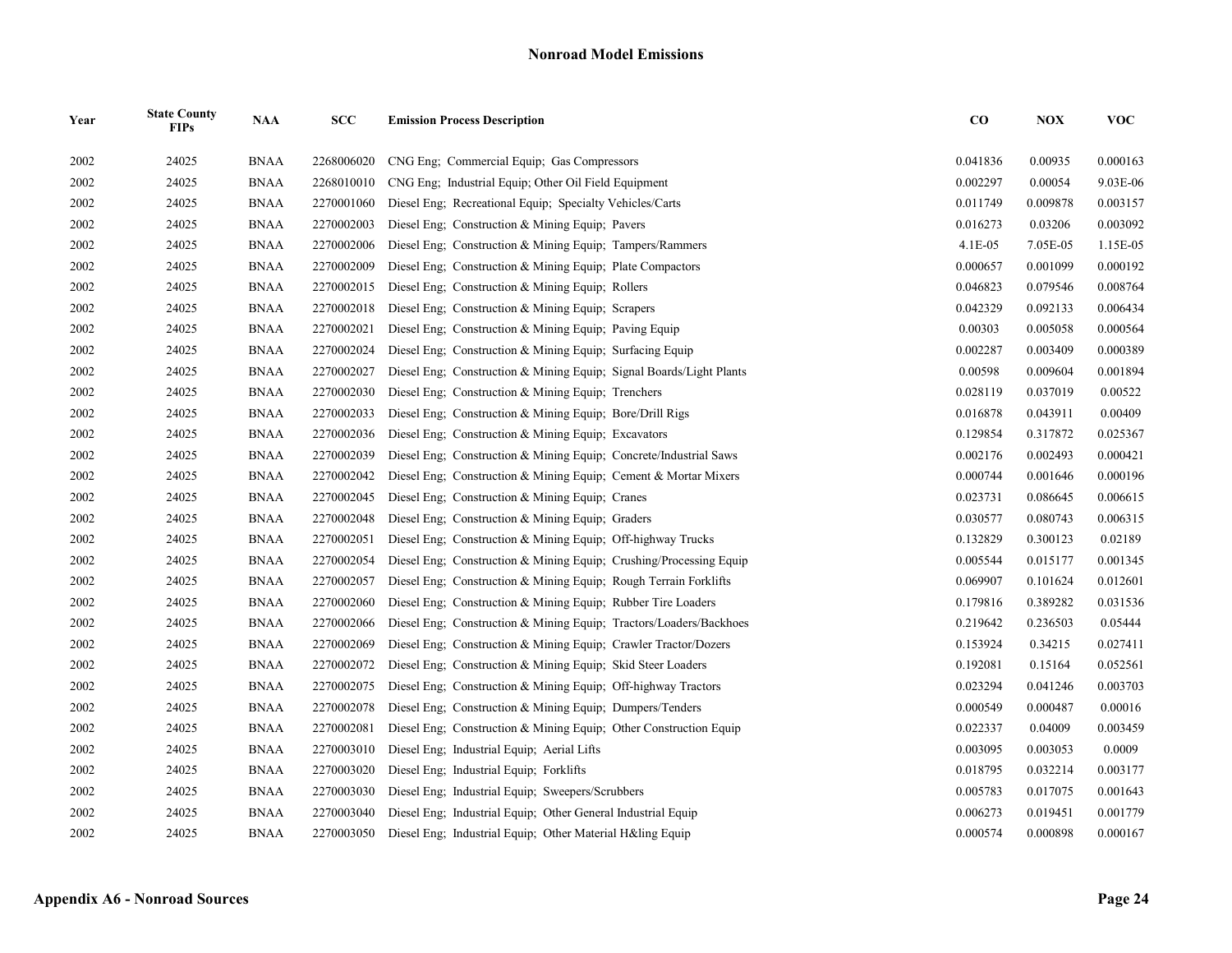| Year | <b>State County</b><br><b>FIPs</b> | <b>NAA</b>  | SCC        | <b>Emission Process Description</b>                              | $\bf CO$ | <b>NOX</b> | <b>VOC</b> |
|------|------------------------------------|-------------|------------|------------------------------------------------------------------|----------|------------|------------|
| 2002 | 24025                              | <b>BNAA</b> | 2270003060 | Diesel Eng; Industrial Equip; AC\Refrigeration                   | 0.045579 | 0.088143   | 0.011945   |
| 2002 | 24025                              | <b>BNAA</b> | 2270003070 | Diesel Eng; Industrial Equip; Terminal Tractors                  | 0.007943 | 0.022025   | 0.00174    |
| 2002 | 24025                              | <b>BNAA</b> | 2270004031 | Diesel Eng; Lawn & Garden Equip; Leafblowers/Vacuums (Com)       | 3.5E-06  | 5.73E-06   | 1.15E-06   |
| 2002 | 24025                              | <b>BNAA</b> | 2270004046 | Diesel Eng; Lawn & Garden Equip; Front Mowers (Com)              | 0.022338 | 0.035552   | 0.007007   |
| 2002 | 24025                              | <b>BNAA</b> | 2270004056 | Diesel Eng; Lawn & Garden Equip; Lawn & Garden Tractors (Com)    | 0.004881 | 0.007846   | 0.001552   |
| 2002 | 24025                              | BNAA        | 2270004066 | Diesel Eng; Lawn & Garden Equip; Chippers/Stump Grinders (Com)   | 0.02382  | 0.053145   | 0.006009   |
| 2002 | 24025                              | <b>BNAA</b> | 2270004071 | Diesel Eng; Lawn & Garden Equip; Turf Equip (Com)                | 0.00251  | 0.005354   | 0.000724   |
| 2002 | 24025                              | <b>BNAA</b> | 2270004076 | Diesel Eng; Lawn & Garden Equip; Other Lawn & Garden Equip (Com) | 8.02E-05 | 0.00014    | 2.24E-05   |
| 2002 | 24025                              | <b>BNAA</b> | 2270005010 | Diesel Eng; Agricultural Equip; 2-Wheel Tractors                 | 6.81E-06 | 6.96E-06   | 1.25E-06   |
| 2002 | 24025                              | <b>BNAA</b> | 2270005015 | Diesel Eng; Agricultural Equip; Agricultural Tractors            | 0.178572 | 0.294654   | 0.036593   |
| 2002 | 24025                              | <b>BNAA</b> | 2270005020 | Diesel Eng; Agricultural Equip; Combines                         | 0.011121 | 0.029871   | 0.002665   |
| 2002 | 24025                              | <b>BNAA</b> | 2270005025 | Diesel Eng; Agricultural Equip; Balers                           | 9.22E-05 | 0.000127   | 2.68E-05   |
| 2002 | 24025                              | BNAA        | 2270005030 | Diesel Eng; Agricultural Equip; Agricultural Mowers              | 2.21E-05 | 2.82E-05   | 4.49E-06   |
| 2002 | 24025                              | <b>BNAA</b> | 2270005035 | Diesel Eng; Agricultural Equip; Sprayers                         | 0.001253 | 0.002117   | 0.000389   |
| 2002 | 24025                              | <b>BNAA</b> | 2270005040 | Diesel Eng; Agricultural Equip; Tillers > 6HP                    | 3.76E-06 | 5.44E-06   | 6.22E-07   |
| 2002 | 24025                              | <b>BNAA</b> | 2270005045 | Diesel Eng: Agricultural Equip: Swathers                         | 0.00107  | 0.002091   | 0.00024    |
| 2002 | 24025                              | <b>BNAA</b> | 2270005055 | Diesel Eng: Agricultural Equip: Other Agricultural Equip         | 0.003551 | 0.006163   | 0.000817   |
| 2002 | 24025                              | <b>BNAA</b> | 2270005060 | Diesel Eng; Agricultural Equip; Irrigation Sets                  | 0.001592 | 0.003868   | 0.000503   |
| 2002 | 24025                              | <b>BNAA</b> | 2270006005 | Diesel Eng; Commercial Equip; Generator Sets                     | 0.025634 | 0.047853   | 0.007262   |
| 2002 | 24025                              | <b>BNAA</b> | 2270006010 | Diesel Eng; Commercial Equip; Pumps                              | 0.005962 | 0.011393   | 0.001597   |
| 2002 | 24025                              | <b>BNAA</b> | 2270006015 | Diesel Eng; Commercial Equip; Air Compressors                    | 0.013602 | 0.028761   | 0.0036     |
| 2002 | 24025                              | <b>BNAA</b> | 2270006025 | Diesel Eng; Commercial Equip; Welders                            | 0.020182 | 0.013925   | 0.005481   |
| 2002 | 24025                              | <b>BNAA</b> | 2270006030 | Diesel Eng; Commercial Equip; Pressure Washers                   | 0.000771 | 0.001596   | 0.000228   |
| 2002 | 24025                              | <b>BNAA</b> | 2270006035 | Diesel Eng; Commercial Equip; Other Equipment                    | 0.000614 | 0.001241   | 0.000167   |
| 2002 | 24025                              | <b>BNAA</b> | 2270007015 | Diesel Eng; Logging Equip; Feller-Bunch-Skidder                  | 0.004244 | 0.012324   | 0.000896   |
| 2002 | 24025                              | <b>BNAA</b> | 2270010010 | Diesel Eng: Industrial Equip: Other Oil Field Equipment          | 0.000522 | 0.001536   | 0.000127   |
| 2002 | 24025                              | <b>BNAA</b> | 2282005010 | 2-Stroke Gas Eng; Marine Pleasure Craft; Outboard                | 5.099565 | 0.066763   | 3.031445   |
| 2002 | 24025                              | <b>BNAA</b> | 2282005015 | 2-Stroke Gas Eng; Marine Pleasure Craft; Personal Water Craft    | 1.845441 | 0.018691   | 1.054065   |
| 2002 | 24025                              | <b>BNAA</b> | 2282010005 | 4-Stroke Gas Eng; Marine Pleasure Craft; Inboard-Sterndrive      | 3.103159 | 0.147977   | 0.231992   |
| 2002 | 24025                              | <b>BNAA</b> | 2282020005 | Diesel Eng; Marine Pleasure Craft; Inboard-Sterndrive            | 0.026067 | 0.164796   | 0.006165   |
| 2002 | 24025                              | <b>BNAA</b> | 2282020010 | Diesel Eng; Marine Pleasure Craft; Outboard                      | 0.000383 | 0.000532   | 0.000133   |
| 2002 | 24025                              | <b>BNAA</b> | 2285002015 | Diesel Eng; Railroad Equip; RR Maintenance                       | 0.003493 | 0.004229   | 0.000821   |
| 2002 | 24025                              | <b>BNAA</b> | 2285004015 | 4-Stroke Gas Eng; Railroad Equip; RR Maintenance                 | 0.008799 | 7.87E-05   | 0.000272   |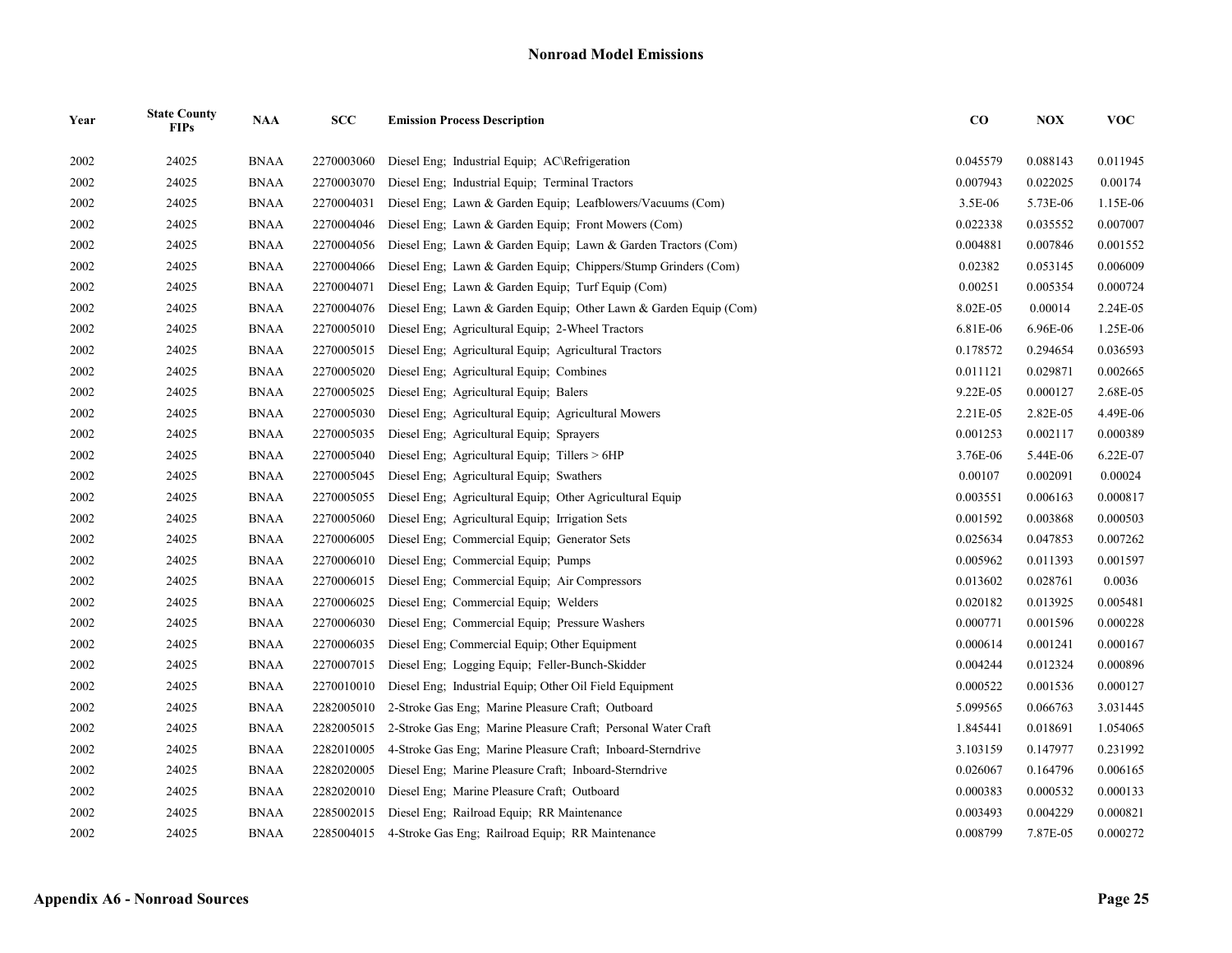| Year | <b>State County</b><br><b>FIPs</b> | <b>NAA</b>  | SCC        | <b>Emission Process Description</b>                                        | $\bf CO$ | <b>NOX</b> | <b>VOC</b> |
|------|------------------------------------|-------------|------------|----------------------------------------------------------------------------|----------|------------|------------|
| 2002 | 24025                              | <b>BNAA</b> | 2285006015 | LPG Eng: Railroad Equip: RR Maintenance                                    | 4.17E-05 | 1.04E-05   | 2.82E-06   |
| 2002 | 24027                              | <b>BNAA</b> | 2260001010 | 2-Stroke Gas Eng: Recreational Equip: Motorcycles: Off-road                | 0.067038 | 0.000273   | 0.082055   |
| 2002 | 24027                              | <b>BNAA</b> | 2260001030 | 2-Stroke Gas Eng; Recreational Equip; Offroad Motorcycles/ATVs             | 0.066097 | 0.000276   | 0.081705   |
| 2002 | 24027                              | <b>BNAA</b> | 2260001060 | 2-Stroke Gas Eng; Recreational Equip; Specialty Vehicles/Carts             | 0.079786 | 0.000763   | 0.003416   |
| 2002 | 24027                              | <b>BNAA</b> | 2260002006 | 2-Stroke Gas Eng; Construction & Mining Equip; Tampers/Rammers             | 0.047683 | 0.000338   | 0.020304   |
| 2002 | 24027                              | <b>BNAA</b> | 2260002009 | 2-Stroke Gas Eng; Construction & Mining Equip; Plate Compactors            | 0.002298 | 4.94E-06   | 0.001235   |
| 2002 | 24027                              | <b>BNAA</b> | 2260002021 | 2-Stroke Gas Eng; Construction & Mining Equip; Paving Equip                | 0.002759 | 5.99E-06   | 0.001469   |
| 2002 | 24027                              | <b>BNAA</b> | 2260002027 | 2-Stroke Gas Eng: Construction & Mining Equip; Signal Boards/Light Plants  | 2.06E-05 | 5.18E-08   | 1.07E-05   |
| 2002 | 24027                              | <b>BNAA</b> | 2260002039 | 2-Stroke Gas Eng; Construction & Mining Equip; Concrete/Industrial Saws    | 0.125998 | 0.000809   | 0.053868   |
| 2002 | 24027                              | <b>BNAA</b> | 2260002054 | 2-Stroke Gas Eng, Construction & Mining Equip; Crushing/Processing Equip   | 0.000538 | 1.33E-06   | 0.000272   |
| 2002 | 24027                              | <b>BNAA</b> | 2260003030 | 2-Stroke Gas Eng; Industrial Equip; Sweepers/Scrubbers                     | 0.000863 | 2.26E-06   | 0.00044    |
| 2002 | 24027                              | <b>BNAA</b> | 2260003040 | 2-Stroke Gas Eng; Industrial Equip; Other General Industrial Equip         | 6.8E-05  | 1.78E-07   | 3.42E-05   |
| 2002 | 24027                              | <b>BNAA</b> | 2260004015 | 2-Stroke Gas Eng; Lawn & Garden Equip; Rotary Tillers $\leq 6$ HP (Res)    | 0.013665 | 2.67E-05   | 0.008015   |
| 2002 | 24027                              | <b>BNAA</b> | 2260004016 | 2-Stroke Gas Eng; Lawn & Garden Equip; Rotary Tillers $\leq 6$ HP (Com)    | 0.172308 | 0.000342   | 0.095037   |
| 2002 | 24027                              | <b>BNAA</b> | 2260004020 | 2-Stroke Gas Eng; Lawn & Garden Equip; Chain Saws $\leq 6$ HP (Res)        | 0.111571 | 0.000218   | 0.073406   |
| 2002 | 24027                              | <b>BNAA</b> | 2260004021 | 2-Stroke Gas Eng; Lawn & Garden Equip; Chain Saws < 6 HP (Com)             | 1.586446 | 0.009761   | 0.758975   |
| 2002 | 24027                              | <b>BNAA</b> | 2260004025 | 2-Stroke Gas Eng; Lawn & Garden Equip; Trimmers/Edgers/Brush Cutters (Res) | 0.25714  | 0.000535   | 0.156453   |
| 2002 | 24027                              | <b>BNAA</b> | 2260004026 | 2-Stroke Gas Eng; Lawn & Garden Equip; Trimmers/Edgers/Brush Cutters (Com) | 1.712583 | 0.004661   | 0.92537    |
| 2002 | 24027                              | <b>BNAA</b> | 2260004030 | 2-Stroke Gas Eng; Lawn & Garden Equip; Leafblowers/Vacuums (Res)           | 0.160477 | 0.000319   | 0.099576   |
| 2002 | 24027                              | <b>BNAA</b> | 2260004031 | 2-Stroke Gas Eng; Lawn & Garden Equip; Leafblowers/Vacuums (Com)           | 1.727058 | 0.007421   | 0.842559   |
| 2002 | 24027                              | <b>BNAA</b> | 2260004035 | 2-Stroke Gas Eng: Lawn & Garden Equip: Snowblowers (Res)                   |          |            | 0.011324   |
| 2002 | 24027                              | <b>BNAA</b> | 2260004036 | 2-Stroke Gas Eng; Lawn & Garden Equip; Snowblowers (Com)                   |          |            | 0.004746   |
| 2002 | 24027                              | <b>BNAA</b> | 2260004071 | 2-Stroke Gas Eng; Lawn & Garden Equip; Turf Equip (Com)                    | 0.000697 | 1.43E-06   | 0.000369   |
| 2002 | 24027                              | <b>BNAA</b> | 2260005035 | 2-Stroke Gas Eng; Agricultural Equip; Sprayers                             | 0.000557 | 1.21E-06   | 0.000306   |
| 2002 | 24027                              | <b>BNAA</b> | 2260006005 | 2-Stroke Gas Eng; Commercial Equip; Generator Sets                         | 0.024979 | 5.35E-05   | 0.013624   |
| 2002 | 24027                              | <b>BNAA</b> | 2260006010 | 2-Stroke Gas Eng: Commercial Equip: Pumps                                  | 0.175836 | 0.000425   | 0.09254    |
| 2002 | 24027                              | <b>BNAA</b> | 2260006015 | 2-Stroke Gas Eng; Commercial Equip; Air Compressors                        | 6.4E-05  | 1.65E-07   | 3.2E-05    |
| 2002 | 24027                              | <b>BNAA</b> | 2260006035 | 2-Stroke Gas Eng; Commercial Equip; Other Equipment                        | 0.001009 | 2.58E-06   | 0.000506   |
| 2002 | 24027                              | <b>BNAA</b> | 2260007005 | 2-Stroke Gas Eng; Logging Equip; Chain Saws > 6 HP                         | 0.005739 | 3.89E-05   | 0.002537   |
| 2002 | 24027                              | <b>BNAA</b> | 2265001010 | 4-Stroke Gas Eng; Recreational Equip; Motorcycles: Off-road                | 0.030414 | 0.000323   | 0.003222   |
| 2002 | 24027                              | <b>BNAA</b> | 2265001030 | 4-Stroke Gas Eng; Recreational Equip; Offroad Motorcycles/ATVs             | 0.274172 | 0.002916   | 0.032949   |
| 2002 | 24027                              | <b>BNAA</b> | 2265001050 | 4-Stroke Gas Eng; Recreational Equip; Golf Carts                           | 1.623652 | 0.010002   | 0.032439   |
| 2002 | 24027                              | <b>BNAA</b> |            | 2265001060 4-Stroke Gas Eng; Recreational Equip; Specialty Vehicles/Carts  | 0.071661 | 0.000561   | 0.003619   |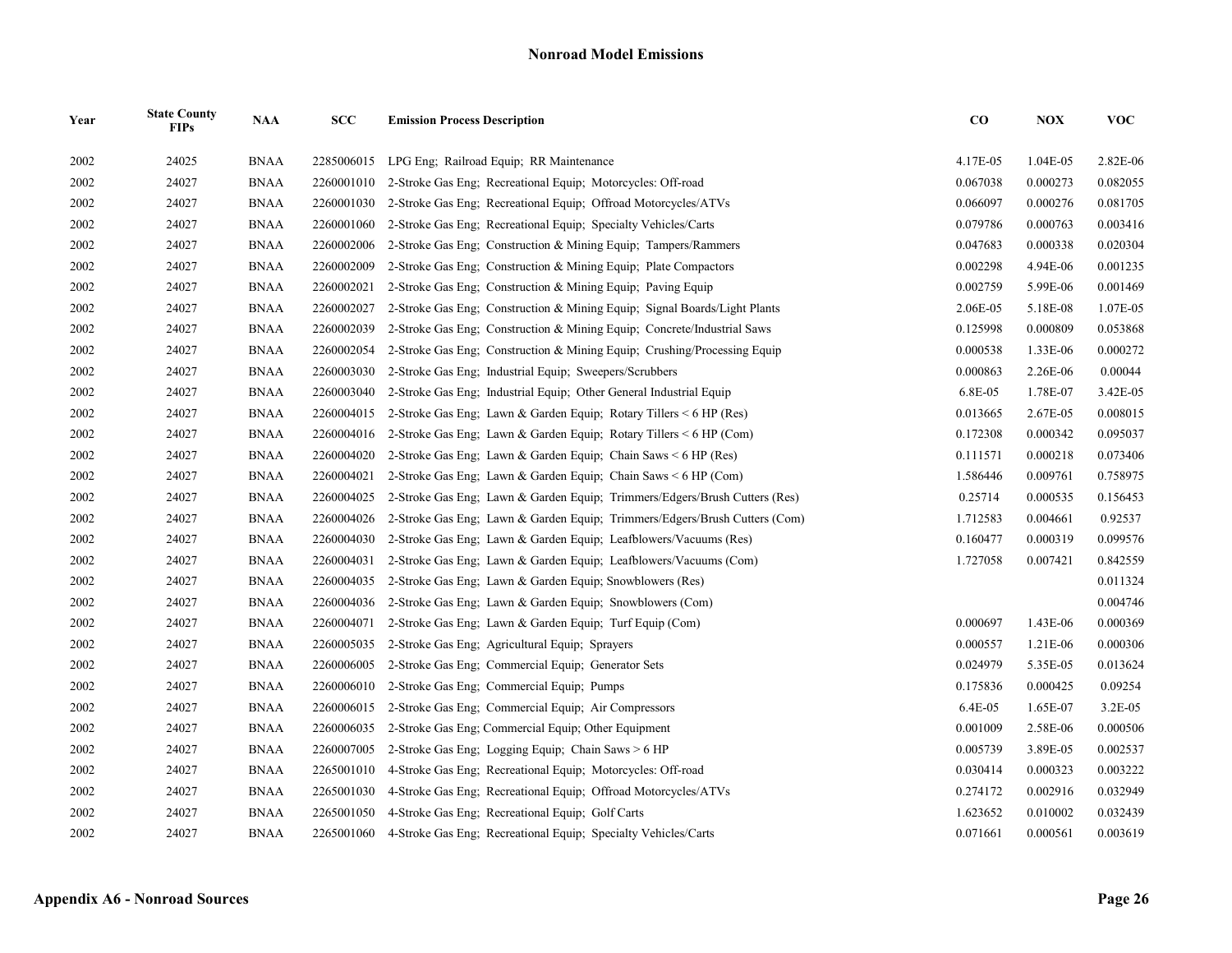| Year | <b>State County</b><br><b>FIPs</b> | <b>NAA</b>  | SCC        | <b>Emission Process Description</b>                                        | $\bf CO$ | <b>NOX</b> | <b>VOC</b> |
|------|------------------------------------|-------------|------------|----------------------------------------------------------------------------|----------|------------|------------|
| 2002 | 24027                              | <b>BNAA</b> | 2265002003 | 4-Stroke Gas Eng: Construction & Mining Equip: Pavers                      | 0.043494 | 0.000516   | 0.001085   |
| 2002 | 24027                              | <b>BNAA</b> | 2265002006 | 4-Stroke Gas Eng; Construction & Mining Equip; Tampers/Rammers             | 0.000342 | 2.85E-06   | 9.75E-06   |
| 2002 | 24027                              | <b>BNAA</b> | 2265002009 | 4-Stroke Gas Eng: Construction & Mining Equip: Plate Compactors            | 0.080386 | 0.000615   | 0.004189   |
| 2002 | 24027                              | <b>BNAA</b> | 2265002015 | 4-Stroke Gas Eng; Construction & Mining Equip; Rollers                     | 0.081691 | 0.000891   | 0.001745   |
| 2002 | 24027                              | <b>BNAA</b> | 2265002021 | 4-Stroke Gas Eng; Construction & Mining Equip; Paving Equip                | 0.157394 | 0.001291   | 0.006195   |
| 2002 | 24027                              | <b>BNAA</b> | 2265002024 | 4-Stroke Gas Eng: Construction & Mining Equip: Surfacing Equip             | 0.07134  | 0.000537   | 0.002147   |
| 2002 | 24027                              | <b>BNAA</b> | 2265002027 | 4-Stroke Gas Eng; Construction & Mining Equip; Signal Boards/Light Plants  | 0.003658 | 2.54E-05   | 0.000148   |
| 2002 | 24027                              | <b>BNAA</b> | 2265002030 | 4-Stroke Gas Eng; Construction & Mining Equip; Trenchers                   | 0.133453 | 0.001562   | 0.004234   |
| 2002 | 24027                              | <b>BNAA</b> | 2265002033 | 4-Stroke Gas Eng: Construction & Mining Equip: Bore/Drill Rigs             | 0.039324 | 0.000491   | 0.002575   |
| 2002 | 24027                              | <b>BNAA</b> | 2265002039 | 4-Stroke Gas Eng; Construction & Mining Equip; Concrete/Industrial Saws    | 0.329451 | 0.002655   | 0.006195   |
| 2002 | 24027                              | <b>BNAA</b> | 2265002042 | 4-Stroke Gas Eng; Construction & Mining Equip; Cement & Mortar Mixers      | 0.137812 | 0.001003   | 0.006895   |
| 2002 | 24027                              | <b>BNAA</b> | 2265002045 | 4-Stroke Gas Eng; Construction & Mining Equip; Cranes                      | 0.005514 | 0.000257   | 0.000219   |
| 2002 | 24027                              | <b>BNAA</b> | 2265002054 | 4-Stroke Gas Eng, Construction & Mining Equip; Crushing/Processing Equip   | 0.019353 | 0.000173   | 0.000564   |
| 2002 | 24027                              | <b>BNAA</b> | 2265002057 | 4-Stroke Gas Eng: Construction & Mining Equip: Rough Terrain Forklifts     | 0.007226 | 0.000444   | 0.000321   |
| 2002 | 24027                              | <b>BNAA</b> | 2265002060 | 4-Stroke Gas Eng; Construction & Mining Equip; Rubber Tire Loaders         | 0.017323 | 0.0011     | 0.000772   |
| 2002 | 24027                              | <b>BNAA</b> | 2265002066 | 4-Stroke Gas Eng; Construction & Mining Equip; Tractors/Loaders/Backhoes   | 0.103752 | 0.000832   | 0.002133   |
| 2002 | 24027                              | <b>BNAA</b> | 2265002072 | 4-Stroke Gas Eng: Construction & Mining Equip: Skid Steer Loaders          | 0.045903 | 0.001168   | 0.001531   |
| 2002 | 24027                              | <b>BNAA</b> | 2265002078 | 4-Stroke Gas Eng; Construction & Mining Equip; Dumpers/Tenders             | 0.021463 | 0.000164   | 0.001015   |
| 2002 | 24027                              | <b>BNAA</b> | 2265002081 | 4-Stroke Gas Eng: Construction & Mining Equip: Other Construction Equip    | 0.006093 | 0.000385   | 0.000282   |
| 2002 | 24027                              | <b>BNAA</b> | 2265003010 | 4-Stroke Gas Eng; Industrial Equip; Aerial Lifts                           | 0.085255 | 0.002863   | 0.003218   |
| 2002 | 24027                              | <b>BNAA</b> | 2265003020 | 4-Stroke Gas Eng; Industrial Equip; Forklifts                              | 0.192593 | 0.012076   | 0.008437   |
| 2002 | 24027                              | <b>BNAA</b> | 2265003030 | 4-Stroke Gas Eng; Industrial Equip; Sweepers/Scrubbers                     | 0.082752 | 0.002147   | 0.002674   |
| 2002 | 24027                              | <b>BNAA</b> | 2265003040 | 4-Stroke Gas Eng; Industrial Equip; Other General Industrial Equip         | 0.211446 | 0.001907   | 0.009288   |
| 2002 | 24027                              | <b>BNAA</b> | 2265003050 | 4-Stroke Gas Eng; Industrial Equip; Other Material H&ling Equip            | 0.006517 | 0.00019    | 0.00023    |
| 2002 | 24027                              | <b>BNAA</b> | 2265003060 | 4-Stroke Gas Eng; Industrial Equip; AC\Refrigeration                       | 0.007549 | 5.91E-05   | 0.000199   |
| 2002 | 24027                              | <b>BNAA</b> | 2265003070 | 4-Stroke Gas Eng; Industrial Equip; Terminal Tractors                      | 0.020253 | 0.001263   | 0.000882   |
| 2002 | 24027                              | <b>BNAA</b> | 2265004010 | 4-Stroke Gas Eng; Lawn & Garden Equip; Lawn Mowers (Res)                   | 2.741522 | 0.019867   | 0.317137   |
| 2002 | 24027                              | <b>BNAA</b> | 2265004011 | 4-Stroke Gas Eng; Lawn & Garden Equip; Lawn Mowers (Com)                   | 6.248765 | 0.04445    | 0.480537   |
| 2002 | 24027                              | <b>BNAA</b> | 2265004015 | 4-Stroke Gas Eng; Lawn & Garden Equip; Rotary Tillers $\leq 6$ HP (Res)    | 0.230928 | 0.001686   | 0.027362   |
| 2002 | 24027                              | <b>BNAA</b> | 2265004016 | 4-Stroke Gas Eng; Lawn & Garden Equip; Rotary Tillers $\leq 6$ HP (Com)    | 3.044302 | 0.022406   | 0.242485   |
| 2002 | 24027                              | <b>BNAA</b> | 2265004025 | 4-Stroke Gas Eng; Lawn & Garden Equip; Trimmers/Edgers/Brush Cutters (Res) | 0.015396 | 0.000114   | 0.001854   |
| 2002 | 24027                              | <b>BNAA</b> | 2265004026 | 4-Stroke Gas Eng; Lawn & Garden Equip; Trimmers/Edgers/Brush Cutters (Com) | 0.155211 | 0.001153   | 0.009149   |
| 2002 | 24027                              | <b>BNAA</b> | 2265004030 | 4-Stroke Gas Eng; Lawn & Garden Equip; Leafblowers/Vacuums (Res)           | 0.029429 | 0.000219   | 0.003274   |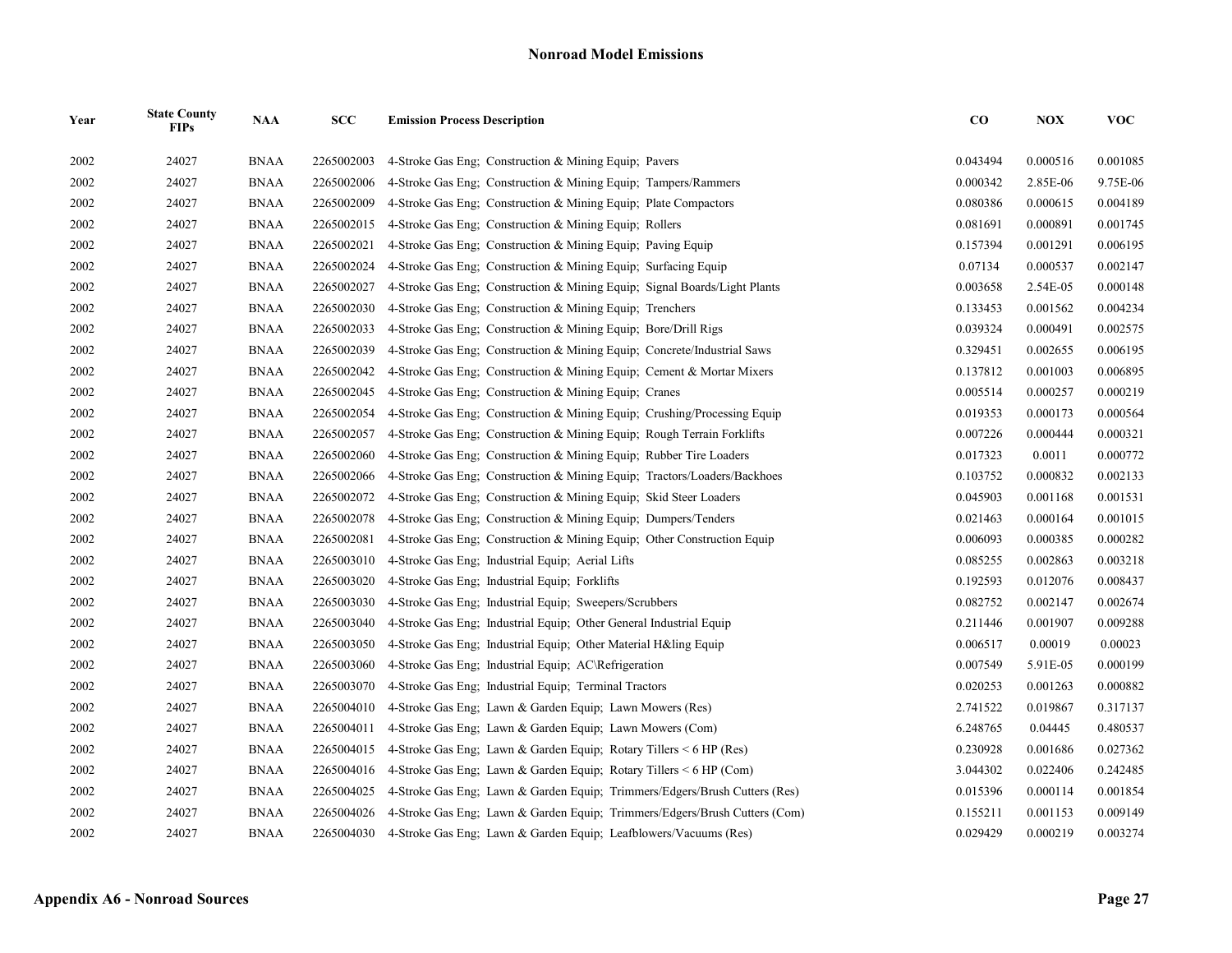| Year | <b>State County</b><br><b>FIPs</b> | <b>NAA</b>  | SCC        | <b>Emission Process Description</b>                                    | $\bf CO$ | <b>NOX</b> | <b>VOC</b> |
|------|------------------------------------|-------------|------------|------------------------------------------------------------------------|----------|------------|------------|
| 2002 | 24027                              | <b>BNAA</b> | 2265004031 | 4-Stroke Gas Eng: Lawn & Garden Equip: Leafblowers/Vacuums (Com)       | 6.211051 | 0.076081   | 0.180466   |
| 2002 | 24027                              | <b>BNAA</b> | 2265004035 | 4-Stroke Gas Eng; Lawn & Garden Equip; Snowblowers (Res)               |          |            | 0.022587   |
| 2002 | 24027                              | <b>BNAA</b> | 2265004036 | 4-Stroke Gas Eng; Lawn & Garden Equip; Snowblowers (Com)               |          |            | 0.010562   |
| 2002 | 24027                              | <b>BNAA</b> | 2265004040 | 4-Stroke Gas Eng; Lawn & Garden Equip; Rear Eng Riding Mowers (Res)    | 0.644741 | 0.005182   | 0.03193    |
| 2002 | 24027                              | <b>BNAA</b> | 2265004041 | 4-Stroke Gas Eng; Lawn & Garden Equip; Rear Eng Riding Mowers (Com)    | 0.804254 | 0.006166   | 0.018235   |
| 2002 | 24027                              | <b>BNAA</b> | 2265004046 | 4-Stroke Gas Eng; Lawn & Garden Equip; Front Mowers (Com)              | 0.868414 | 0.006506   | 0.031809   |
| 2002 | 24027                              | <b>BNAA</b> | 2265004051 | 4-Stroke Gas Eng; Lawn & Garden Equip; Shredders $\leq 6$ HP (Com)     | 0.348843 | 0.002549   | 0.029889   |
| 2002 | 24027                              | <b>BNAA</b> | 2265004055 | 4-Stroke Gas Eng; Lawn & Garden Equip; Lawn & Garden Tractors (Res)    | 8.572529 | 0.071197   | 0.372454   |
| 2002 | 24027                              | <b>BNAA</b> | 2265004056 | 4-Stroke Gas Eng; Lawn & Garden Equip; Lawn & Garden Tractors (Com)    | 10.81598 | 0.086122   | 0.24415    |
| 2002 | 24027                              | <b>BNAA</b> | 2265004066 | 4-Stroke Gas Eng; Lawn & Garden Equip; Chippers/Stump Grinders (Com)   | 1.436282 | 0.027511   | 0.035164   |
| 2002 | 24027                              | <b>BNAA</b> | 2265004071 | 4-Stroke Gas Eng: Lawn & Garden Equip: Turf Equip (Com)                | 33.45611 | 0.301618   | 0.852305   |
| 2002 | 24027                              | <b>BNAA</b> | 2265004075 | 4-Stroke Gas Eng; Lawn & Garden Equip; Other Lawn & Garden Equip (Res) | 0.279821 | 0.001952   | 0.017531   |
| 2002 | 24027                              | <b>BNAA</b> | 2265004076 | 4-Stroke Gas Eng; Lawn & Garden Equip; Other Lawn & Garden Equip (Com) | 0.945853 | 0.006692   | 0.059677   |
| 2002 | 24027                              | <b>BNAA</b> | 2265005010 | 4-Stroke Gas Eng; Agricultural Equip; 2-Wheel Tractors                 | 0.002033 | 1.54E-05   | 4.46E-05   |
| 2002 | 24027                              | <b>BNAA</b> | 2265005015 | 4-Stroke Gas Eng; Agricultural Equip; Agricultural Tractors            | 0.004098 | 0.00017    | 0.000141   |
| 2002 | 24027                              | <b>BNAA</b> | 2265005020 | 4-Stroke Gas Eng; Agricultural Equip; Combines                         | 1.73E-05 | 1.13E-06   | 8.96E-07   |
| 2002 | 24027                              | <b>BNAA</b> | 2265005025 | 4-Stroke Gas Eng; Agricultural Equip; Balers                           | 0.001866 | 0.000122   | 0.000109   |
| 2002 | 24027                              | <b>BNAA</b> | 2265005030 | 4-Stroke Gas Eng: Agricultural Equip: Agricultural Mowers              | 0.001584 | 1.26E-05   | 4.74E-05   |
| 2002 | 24027                              | <b>BNAA</b> | 2265005035 | 4-Stroke Gas Eng; Agricultural Equip; Sprayers                         | 0.013518 | 0.000198   | 0.000679   |
| 2002 | 24027                              | <b>BNAA</b> | 2265005040 | 4-Stroke Gas Eng; Agricultural Equip; Tillers $> 6$ HP                 | 0.033626 | 0.00019    | 0.001413   |
| 2002 | 24027                              | <b>BNAA</b> | 2265005045 | 4-Stroke Gas Eng; Agricultural Equip; Swathers                         | 0.002961 | 0.000193   | 0.000157   |
| 2002 | 24027                              | <b>BNAA</b> | 2265005055 | 4-Stroke Gas Eng. Agricultural Equip. Other Agricultural Equip.        | 0.006138 | 0.000231   | 0.000255   |
| 2002 | 24027                              | <b>BNAA</b> | 2265005060 | 4-Stroke Gas Eng; Agricultural Equip; Irrigation Sets                  | 0.005767 | 0.000336   | 0.000258   |
| 2002 | 24027                              | <b>BNAA</b> | 2265006005 | 4-Stroke Gas Eng; Commercial Equip; Generator Sets                     | 7.398759 | 0.057981   | 0.30884    |
| 2002 | 24027                              | <b>BNAA</b> | 2265006010 | 4-Stroke Gas Eng: Commercial Equip: Pumps                              | 1.709602 | 0.017544   | 0.081385   |
| 2002 | 24027                              | <b>BNAA</b> | 2265006015 | 4-Stroke Gas Eng; Commercial Equip; Air Compressors                    | 0.849299 | 0.012088   | 0.032043   |
| 2002 | 24027                              | <b>BNAA</b> | 2265006025 | 4-Stroke Gas Eng; Commercial Equip; Welders                            | 2.1337   | 0.021838   | 0.054428   |
| 2002 | 24027                              | <b>BNAA</b> | 2265006030 | 4-Stroke Gas Eng; Commercial Equip; Pressure Washers                   | 3.24039  | 0.025577   | 0.149445   |
| 2002 | 24027                              | <b>BNAA</b> | 2265006035 | 4-Stroke Gas Eng; Commercial Equip; Other Equipment                    | 0.164008 | 0.001276   | 0.004977   |
| 2002 | 24027                              | <b>BNAA</b> | 2265007010 | 2-Stroke Gas Eng; Logging Equip; Shredders $> 6$ HP                    | 0.013009 | 9.33E-05   | 0.000569   |
| 2002 | 24027                              | <b>BNAA</b> | 2265007015 | 2-Stroke Gas Eng; Logging Equip; Feller-Bunch-Skidder                  | 0.000156 | 1.05E-06   | 7.55E-06   |
| 2002 | 24027                              | <b>BNAA</b> | 2265010010 | 4-Stroke Gas Eng: Industrial Equip; Other Oil Field Equipment          | 0.016276 | 9.95E-05   | 0.000266   |
| 2002 | 24027                              | <b>BNAA</b> |            | 2267001060 LPG Eng; Recreational Equip; Specialty Vehicles/Carts       | 0.000764 | 0.000191   | 5.17E-05   |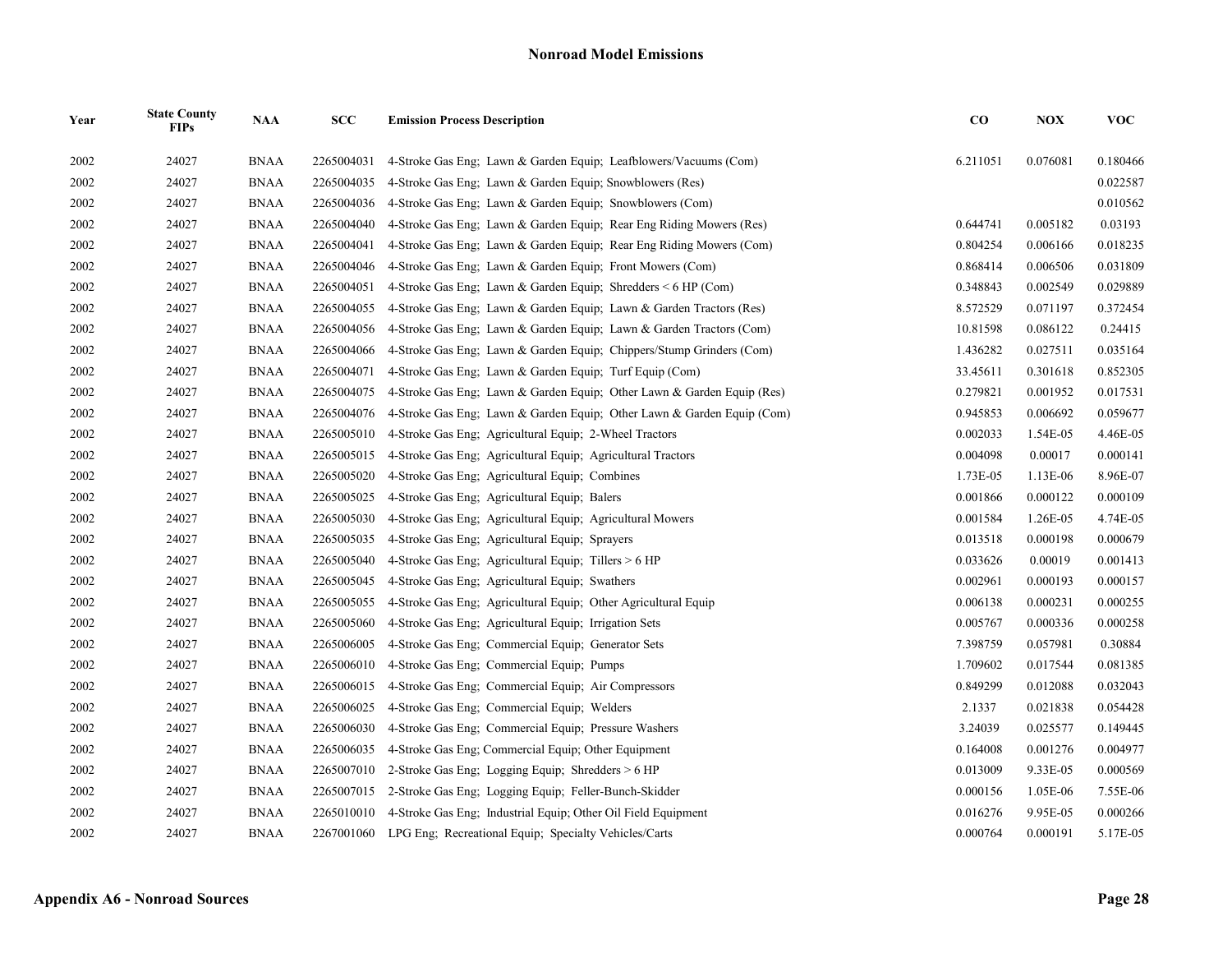| Year | <b>State County</b><br><b>FIPs</b> | <b>NAA</b>  | SCC        | <b>Emission Process Description</b>                             | $\bf CO$ | <b>NOX</b> | <b>VOC</b> |
|------|------------------------------------|-------------|------------|-----------------------------------------------------------------|----------|------------|------------|
| 2002 | 24027                              | <b>BNAA</b> | 2267002003 | LPG Eng: Construction & Mining Equip; Pavers                    | 0.001145 | 0.000284   | 7.74E-05   |
| 2002 | 24027                              | <b>BNAA</b> | 2267002015 | LPG Eng; Construction & Mining Equip; Rollers                   | 0.001978 | 0.000486   | 0.000133   |
| 2002 | 24027                              | <b>BNAA</b> | 2267002021 | LPG Eng; Construction & Mining Equip; Paving Equip              | 0.0003   | 7.51E-05   | 2.03E-05   |
| 2002 | 24027                              | <b>BNAA</b> | 2267002024 | LPG Eng. Construction & Mining Equip: Surfacing Equip           | 0.000201 | 4.96E-05   | 1.35E-05   |
| 2002 | 24027                              | <b>BNAA</b> | 2267002030 | LPG Eng; Construction & Mining Equip; Trenchers                 | 0.003518 | 0.000872   | 0.000238   |
| 2002 | 24027                              | BNAA        | 2267002033 | LPG Eng; Construction & Mining Equip; Bore/Drill Rigs           | 0.001138 | 0.000288   | 7.73E-05   |
| 2002 | 24027                              | <b>BNAA</b> | 2267002039 | LPG Eng; Construction & Mining Equip; Concrete/Industrial Saws  | 0.003421 | 0.00083    | 0.00023    |
| 2002 | 24027                              | <b>BNAA</b> | 2267002045 | LPG Eng; Construction & Mining Equip; Cranes                    | 0.001227 | 0.000307   | 8.31E-05   |
| 2002 | 24027                              | <b>BNAA</b> | 2267002054 | LPG Eng; Construction & Mining Equip; Crushing/Processing Equip | 0.000199 | 4.97E-05   | 1.35E-05   |
| 2002 | 24027                              | <b>BNAA</b> | 2267002057 | LPG Eng; Construction & Mining Equip; Rough Terrain Forklifts   | 0.002231 | 0.000555   | 0.000151   |
| 2002 | 24027                              | <b>BNAA</b> | 2267002060 | LPG Eng: Construction & Mining Equip: Rubber Tire Loaders       | 0.005607 | 0.001385   | 0.000379   |
| 2002 | 24027                              | <b>BNAA</b> | 2267002066 | LPG Eng; Construction & Mining Equip; Tractors/Loaders/Backhoes | 0.000592 | 0.000146   | 3.99E-05   |
| 2002 | 24027                              | BNAA        | 2267002072 | LPG Eng; Construction & Mining Equip; Skid Steer Loaders        | 0.004561 | 0.001139   | 0.000309   |
| 2002 | 24027                              | <b>BNAA</b> | 2267002081 | LPG Eng; Construction & Mining Equip; Other Construction Equip  | 0.001838 | 0.000461   | 0.000125   |
| 2002 | 24027                              | <b>BNAA</b> | 2267003010 | LPG Eng; Industrial Equip; Aerial Lifts                         | 0.015834 | 0.003988   | 0.001074   |
| 2002 | 24027                              | <b>BNAA</b> | 2267003020 | LPG Eng: Industrial Equip: Forklifts                            | 1.516218 | 0.375776   | 0.10246    |
| 2002 | 24027                              | <b>BNAA</b> | 2267003030 | LPG Eng: Industrial Equip: Sweepers/Scrubbers                   | 0.011687 | 0.002861   | 0.000787   |
| 2002 | 24027                              | <b>BNAA</b> | 2267003040 | LPG Eng; Industrial Equip; Other General Industrial Equip       | 0.00358  | 0.000884   | 0.000242   |
| 2002 | 24027                              | <b>BNAA</b> | 2267003050 | LPG Eng; Industrial Equip; Other Material H&ling Equip          | 0.000856 | 0.000215   | 5.8E-05    |
| 2002 | 24027                              | <b>BNAA</b> | 2267003070 | LPG Eng; Industrial Equip; Terminal Tractors                    | 0.007166 | 0.001749   | 0.000482   |
| 2002 | 24027                              | <b>BNAA</b> | 2267004066 | LPG Eng; Lawn & Garden Equip; Chippers/Stump Grinders (Com)     | 0.092989 | 0.022951   | 0.006277   |
| 2002 | 24027                              | <b>BNAA</b> | 2267005055 | LPG Eng; Agri Equip; Other Equip                                | 1.19E-05 | 2.96E-06   | 8.03E-07   |
| 2002 | 24027                              | <b>BNAA</b> | 2267005060 | LPG Eng; Agricultural Equip; Irrigation Sets                    | 1.86E-05 | 4.56E-06   | 1.25E-06   |
| 2002 | 24027                              | <b>BNAA</b> | 2267006005 | LPG Eng; Commercial Equip; Generator Sets                       | 0.077845 | 0.02921    | 0.005931   |
| 2002 | 24027                              | <b>BNAA</b> | 2267006010 | LPG Eng; Commercial Equip; Pumps                                | 0.018427 | 0.006798   | 0.001398   |
| 2002 | 24027                              | <b>BNAA</b> | 2267006015 | LPG Eng; Commercial Equip; Air Compressors                      | 0.022494 | 0.008205   | 0.001702   |
| 2002 | 24027                              | <b>BNAA</b> | 2267006025 | LPG Eng; Commercial Equip; Welders                              | 0.040599 | 0.010231   | 0.002755   |
| 2002 | 24027                              | <b>BNAA</b> | 2267006030 | LPG Eng; Commercial Equip; Pressure Washers                     | 0.000517 | 0.000132   | 3.52E-05   |
| 2002 | 24027                              | <b>BNAA</b> | 2267006035 | LPG Eng; Commercial Equip; Other Equipment                      | 0.000355 | 0.000129   | 2.68E-05   |
| 2002 | 24027                              | <b>BNAA</b> | 2268002081 | CNG Eng; Construction & Mining Equip; Other Construction Equip  | 7.23E-05 | 1.81E-05   | 2.89E-07   |
| 2002 | 24027                              | <b>BNAA</b> | 2268003020 | CNG Eng; Industrial Equip; Forklifts                            | 0.110562 | 0.027357   | 0.00044    |
| 2002 | 24027                              | <b>BNAA</b> | 2268003030 | CNG Eng: Industrial Equip: Sweepers/Scrubbers                   | 0.000126 | 3.11E-05   | 5.01E-07   |
| 2002 | 24027                              | <b>BNAA</b> | 2268003040 | CNG Eng; Industrial Equip; Other General Industrial Equip       | 6.85E-05 | 1.69E-05   | 2.73E-07   |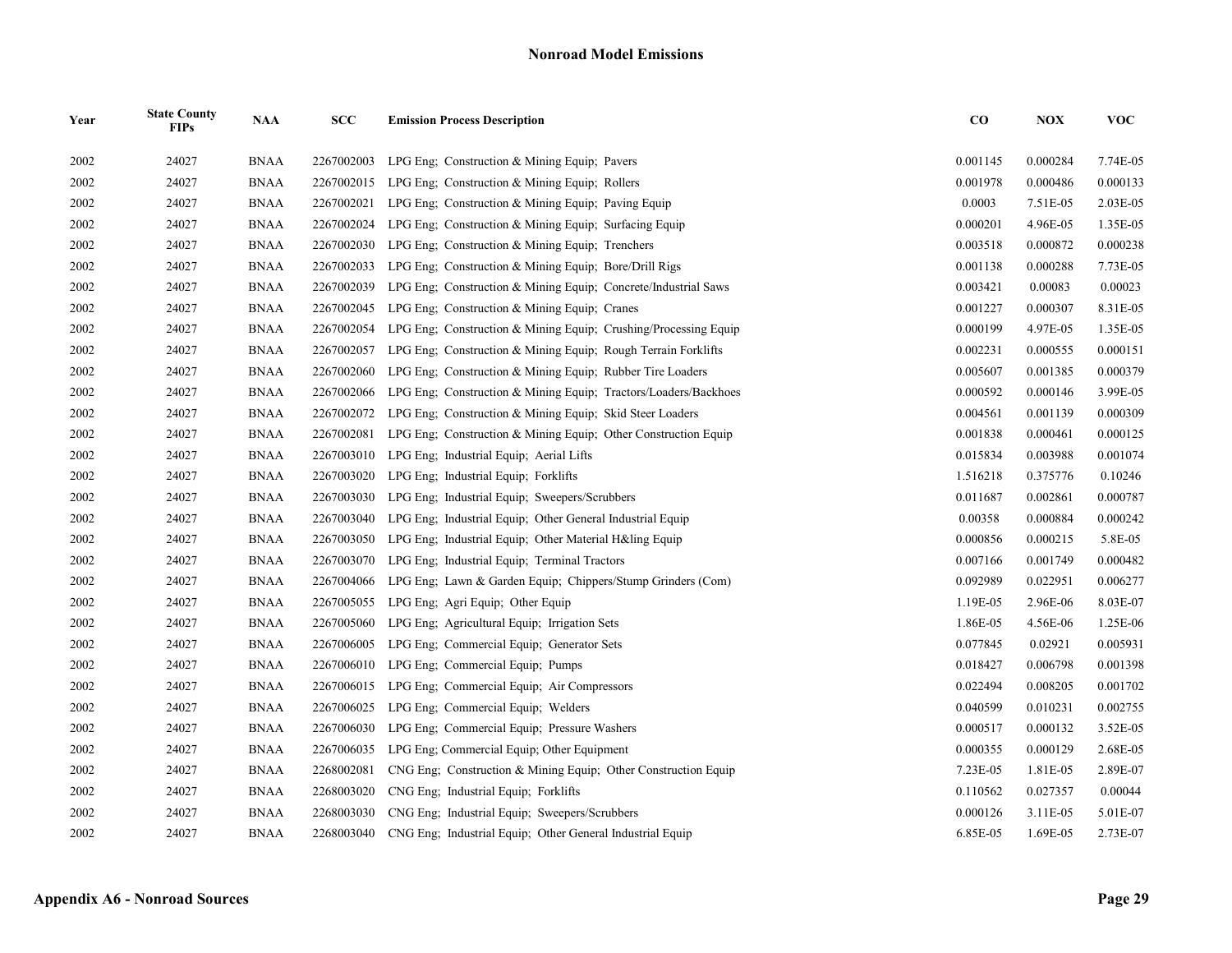| Year | <b>State County</b><br><b>FIPs</b> | <b>NAA</b>  | SCC        | <b>Emission Process Description</b>                                 | $\bf CO$ | <b>NOX</b> | <b>VOC</b> |
|------|------------------------------------|-------------|------------|---------------------------------------------------------------------|----------|------------|------------|
| 2002 | 24027                              | <b>BNAA</b> | 2268003060 | CNG Eng: Industrial Equip: AC\Refrigeration                         | 0.000369 | 9.08E-05   | 1.47E-06   |
| 2002 | 24027                              | <b>BNAA</b> | 2268003070 | CNG Eng; Industrial Equip; Terminal Tractors                        | 0.000518 | 0.000126   | 2.05E-06   |
| 2002 | 24027                              | <b>BNAA</b> | 2268005055 | CNG Eng; Agri Equip; Other Equip                                    | 1.91E-05 | 4.37E-06   | 7.47E-08   |
| 2002 | 24027                              | <b>BNAA</b> | 2268005060 | CNG Eng; Agricultural Equip; Irrigation Sets                        | 0.001387 | 0.000323   | 5.44E-06   |
| 2002 | 24027                              | <b>BNAA</b> | 2268006005 | CNG Eng: Commercial Equip: Generator Sets                           | 0.025858 | 0.009577   | 0.000116   |
| 2002 | 24027                              | <b>BNAA</b> | 2268006010 | CNG Eng; Commercial Equip; Pumps                                    | 0.001334 | 0.000489   | 5.95E-06   |
| 2002 | 24027                              | <b>BNAA</b> | 2268006015 | CNG Eng; Commercial Equip; Air Compressors                          | 0.001915 | 0.000694   | 8.53E-06   |
| 2002 | 24027                              | <b>BNAA</b> | 2268006020 | CNG Eng; Commercial Equip; Gas Compressors                          | 0.11119  | 0.024851   | 0.000432   |
| 2002 | 24027                              | <b>BNAA</b> | 2268010010 | CNG Eng; Industrial Equip; Other Oil Field Equipment                | 0.001838 | 0.000432   | 7.23E-06   |
| 2002 | 24027                              | <b>BNAA</b> | 2270001060 | Diesel Eng; Recreational Equip; Specialty Vehicles/Carts            | 0.00235  | 0.001976   | 0.000631   |
| 2002 | 24027                              | <b>BNAA</b> | 2270002003 | Diesel Eng; Construction & Mining Equip; Pavers                     | 0.011681 | 0.023012   | 0.002219   |
| 2002 | 24027                              | <b>BNAA</b> | 2270002006 | Diesel Eng; Construction & Mining Equip; Tampers/Rammers            | 2.95E-05 | 5.06E-05   | 8.23E-06   |
| 2002 | 24027                              | <b>BNAA</b> | 2270002009 | Diesel Eng; Construction & Mining Equip; Plate Compactors           | 0.000471 | 0.000789   | 0.000138   |
| 2002 | 24027                              | <b>BNAA</b> | 2270002015 | Diesel Eng; Construction & Mining Equip; Rollers                    | 0.033608 | 0.057097   | 0.006291   |
| 2002 | 24027                              | <b>BNAA</b> | 2270002018 | Diesel Eng; Construction & Mining Equip; Scrapers                   | 0.030383 | 0.066132   | 0.004618   |
| 2002 | 24027                              | <b>BNAA</b> | 2270002021 | Diesel Eng; Construction & Mining Equip; Paving Equip               | 0.002175 | 0.00363    | 0.000405   |
| 2002 | 24027                              | <b>BNAA</b> | 2270002024 | Diesel Eng; Construction & Mining Equip; Surfacing Equip            | 0.001642 | 0.002447   | 0.000279   |
| 2002 | 24027                              | <b>BNAA</b> | 2270002027 | Diesel Eng; Construction & Mining Equip; Signal Boards/Light Plants | 0.004293 | 0.006893   | 0.00136    |
| 2002 | 24027                              | <b>BNAA</b> | 2270002030 | Diesel Eng; Construction & Mining Equip; Trenchers                  | 0.020183 | 0.026572   | 0.003747   |
| 2002 | 24027                              | <b>BNAA</b> | 2270002033 | Diesel Eng; Construction & Mining Equip; Bore/Drill Rigs            | 0.012115 | 0.031519   | 0.002936   |
| 2002 | 24027                              | <b>BNAA</b> | 2270002036 | Diesel Eng; Construction & Mining Equip; Excavators                 | 0.093207 | 0.228163   | 0.018208   |
| 2002 | 24027                              | <b>BNAA</b> | 2270002039 | Diesel Eng; Construction & Mining Equip; Concrete/Industrial Saws   | 0.001562 | 0.00179    | 0.000302   |
| 2002 | 24027                              | <b>BNAA</b> | 2270002042 | Diesel Eng; Construction & Mining Equip; Cement & Mortar Mixers     | 0.000534 | 0.001181   | 0.000141   |
| 2002 | 24027                              | <b>BNAA</b> | 2270002045 | Diesel Eng; Construction & Mining Equip; Cranes                     | 0.017034 | 0.062193   | 0.004748   |
| 2002 | 24027                              | <b>BNAA</b> | 2270002048 | Diesel Eng: Construction & Mining Equip: Graders                    | 0.021947 | 0.057956   | 0.004533   |
| 2002 | 24027                              | <b>BNAA</b> | 2270002051 | Diesel Eng; Construction & Mining Equip; Off-highway Trucks         | 0.095343 | 0.215424   | 0.015712   |
| 2002 | 24027                              | <b>BNAA</b> | 2270002054 | Diesel Eng; Construction & Mining Equip; Crushing/Processing Equip  | 0.00398  | 0.010894   | 0.000966   |
| 2002 | 24027                              | <b>BNAA</b> | 2270002057 | Diesel Eng; Construction & Mining Equip; Rough Terrain Forklifts    | 0.050178 | 0.072944   | 0.009045   |
| 2002 | 24027                              | <b>BNAA</b> | 2270002060 | Diesel Eng: Construction & Mining Equip: Rubber Tire Loaders        | 0.129069 | 0.279421   | 0.022636   |
| 2002 | 24027                              | <b>BNAA</b> | 2270002066 | Diesel Eng; Construction & Mining Equip; Tractors/Loaders/Backhoes  | 0.157656 | 0.169758   | 0.039076   |
| 2002 | 24027                              | <b>BNAA</b> | 2270002069 | Diesel Eng; Construction & Mining Equip; Crawler Tractor/Dozers     | 0.110484 | 0.24559    | 0.019675   |
| 2002 | 24027                              | <b>BNAA</b> | 2270002072 | Diesel Eng; Construction & Mining Equip; Skid Steer Loaders         | 0.137872 | 0.108845   | 0.037727   |
| 2002 | 24027                              | <b>BNAA</b> | 2270002075 | Diesel Eng: Construction & Mining Equip: Off-highway Tractors       | 0.01672  | 0.029606   | 0.002658   |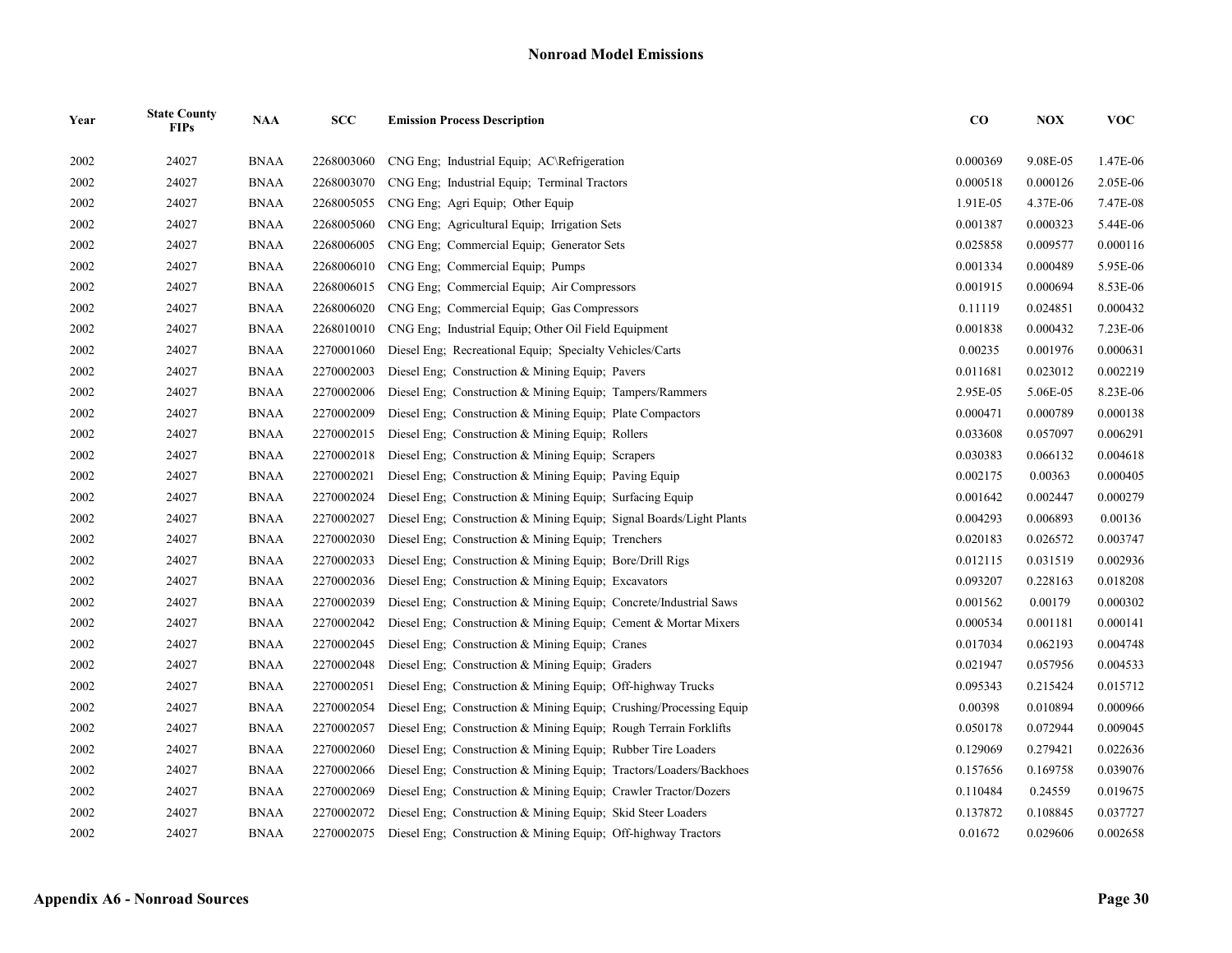| Year | <b>State County</b><br><b>FIPs</b> | <b>NAA</b>  | <b>SCC</b> | <b>Emission Process Description</b>                                | $\bf CO$ | <b>NOX</b> | <b>VOC</b> |
|------|------------------------------------|-------------|------------|--------------------------------------------------------------------|----------|------------|------------|
| 2002 | 24027                              | <b>BNAA</b> | 2270002078 | Diesel Eng; Construction & Mining Equip; Dumpers/Tenders           | 0.000394 | 0.00035    | 0.000115   |
| 2002 | 24027                              | <b>BNAA</b> | 2270002081 | Diesel Eng; Construction & Mining Equip; Other Construction Equip  | 0.016033 | 0.028776   | 0.002483   |
| 2002 | 24027                              | <b>BNAA</b> | 2270003010 | Diesel Eng; Industrial Equip; Aerial Lifts                         | 0.004204 | 0.004146   | 0.001223   |
| 2002 | 24027                              | <b>BNAA</b> | 2270003020 | Diesel Eng; Industrial Equip; Forklifts                            | 0.025526 | 0.043751   | 0.004315   |
| 2002 | 24027                              | <b>BNAA</b> | 2270003030 | Diesel Eng; Industrial Equip; Sweepers/Scrubbers                   | 0.007854 | 0.023191   | 0.002231   |
| 2002 | 24027                              | <b>BNAA</b> | 2270003040 | Diesel Eng; Industrial Equip; Other General Industrial Equip       | 0.00852  | 0.026417   | 0.002416   |
| 2002 | 24027                              | <b>BNAA</b> | 2270003050 | Diesel Eng; Industrial Equip; Other Material H&ling Equip          | 0.000779 | 0.00122    | 0.000227   |
| 2002 | 24027                              | <b>BNAA</b> | 2270003060 | Diesel Eng; Industrial Equip; AC\Refrigeration                     | 0.052102 | 0.100758   | 0.013655   |
| 2002 | 24027                              | <b>BNAA</b> | 2270003070 | Diesel Eng; Industrial Equip; Terminal Tractors                    | 0.010788 | 0.029913   | 0.002363   |
| 2002 | 24027                              | <b>BNAA</b> | 2270004031 | Diesel Eng; Lawn & Garden Equip; Leafblowers/Vacuums (Com)         | 1.03E-05 | 1.69E-05   | 3.39E-06   |
| 2002 | 24027                              | <b>BNAA</b> | 2270004046 | Diesel Eng: Lawn & Garden Equip: Front Mowers (Com)                | 0.065731 | 0.104615   | 0.020619   |
| 2002 | 24027                              | <b>BNAA</b> | 2270004056 | Diesel Eng; Lawn & Garden Equip; Lawn & Garden Tractors (Com)      | 0.014364 | 0.023087   | 0.004567   |
| 2002 | 24027                              | <b>BNAA</b> | 2270004066 | Diesel Eng; Lawn & Garden Equip; Chippers/Stump Grinders (Com)     | 0.070092 | 0.156383   | 0.017682   |
| 2002 | 24027                              | <b>BNAA</b> | 2270004071 | Diesel Eng; Lawn & Garden Equip; Turf Equip (Com)                  | 0.007385 | 0.015754   | 0.00213    |
| 2002 | 24027                              | <b>BNAA</b> | 2270004076 | Diesel Eng; Lawn & Garden Equip; Other Lawn & Garden Equip (Com)   | 0.000236 | 0.000413   | 6.6E-05    |
| 2002 | 24027                              | <b>BNAA</b> | 2270005010 | Diesel Eng; Agricultural Equip; 2-Wheel Tractors                   | 3.09E-06 | 3.16E-06   | 5.67E-07   |
| 2002 | 24027                              | <b>BNAA</b> | 2270005015 | Diesel Eng; Agricultural Equip; Agricultural Tractors              | 0.081007 | 0.133666   | 0.0166     |
| 2002 | 24027                              | <b>BNAA</b> | 2270005020 | Diesel Eng; Agricultural Equip; Combines                           | 0.005045 | 0.013551   | 0.001209   |
| 2002 | 24027                              | <b>BNAA</b> | 2270005025 | Diesel Eng; Agricultural Equip; Balers                             | 4.18E-05 | 5.77E-05   | 1.22E-05   |
| 2002 | 24027                              | <b>BNAA</b> | 2270005030 | Diesel Eng; Agricultural Equip; Agricultural Mowers                | $1E-05$  | 1.28E-05   | 2.04E-06   |
| 2002 | 24027                              | <b>BNAA</b> | 2270005035 | Diesel Eng; Agricultural Equip; Sprayers                           | 0.000568 | 0.000961   | 0.000176   |
| 2002 | 24027                              | <b>BNAA</b> | 2270005040 | Diesel Eng; Agricultural Equip; Tillers > 6HP                      | 1.7E-06  | 2.47E-06   | 2.82E-07   |
| 2002 | 24027                              | <b>BNAA</b> | 2270005045 | Diesel Eng; Agricultural Equip; Swathers                           | 0.000485 | 0.000949   | 0.000109   |
| 2002 | 24027                              | <b>BNAA</b> | 2270005055 | Diesel Eng; Agricultural Equip; Other Agricultural Equip           | 0.001611 | 0.002796   | 0.00037    |
| 2002 | 24027                              | <b>BNAA</b> | 2270005060 | Diesel Eng; Agricultural Equip; Irrigation Sets                    | 0.000722 | 0.001755   | 0.000228   |
| 2002 | 24027                              | <b>BNAA</b> | 2270006005 | Diesel Eng; Commercial Equip; Generator Sets                       | 0.068129 | 0.127181   | 0.019302   |
| 2002 | 24027                              | <b>BNAA</b> | 2270006010 | Diesel Eng; Commercial Equip; Pumps                                | 0.015845 | 0.030281   | 0.004245   |
| 2002 | 24027                              | <b>BNAA</b> | 2270006015 | Diesel Eng; Commercial Equip; Air Compressors                      | 0.03615  | 0.076441   | 0.009569   |
| 2002 | 24027                              | <b>BNAA</b> | 2270006025 | Diesel Eng; Commercial Equip; Welders                              | 0.053639 | 0.037009   | 0.014566   |
| 2002 | 24027                              | <b>BNAA</b> | 2270006030 | Diesel Eng; Commercial Equip; Pressure Washers                     | 0.002049 | 0.004242   | 0.000606   |
| 2002 | 24027                              | <b>BNAA</b> | 2270006035 | Diesel Eng; Commercial Equip; Other Equipment                      | 0.001631 | 0.003298   | 0.000445   |
| 2002 | 24027                              | <b>BNAA</b> | 2270007015 | Diesel Eng; Logging Equip; Feller-Bunch-Skidder                    | 0.001914 | 0.005559   | 0.000404   |
| 2002 | 24027                              | <b>BNAA</b> |            | 2270010010 Diesel Eng; Industrial Equip; Other Oil Field Equipment | 0.000417 | 0.001229   | 0.000101   |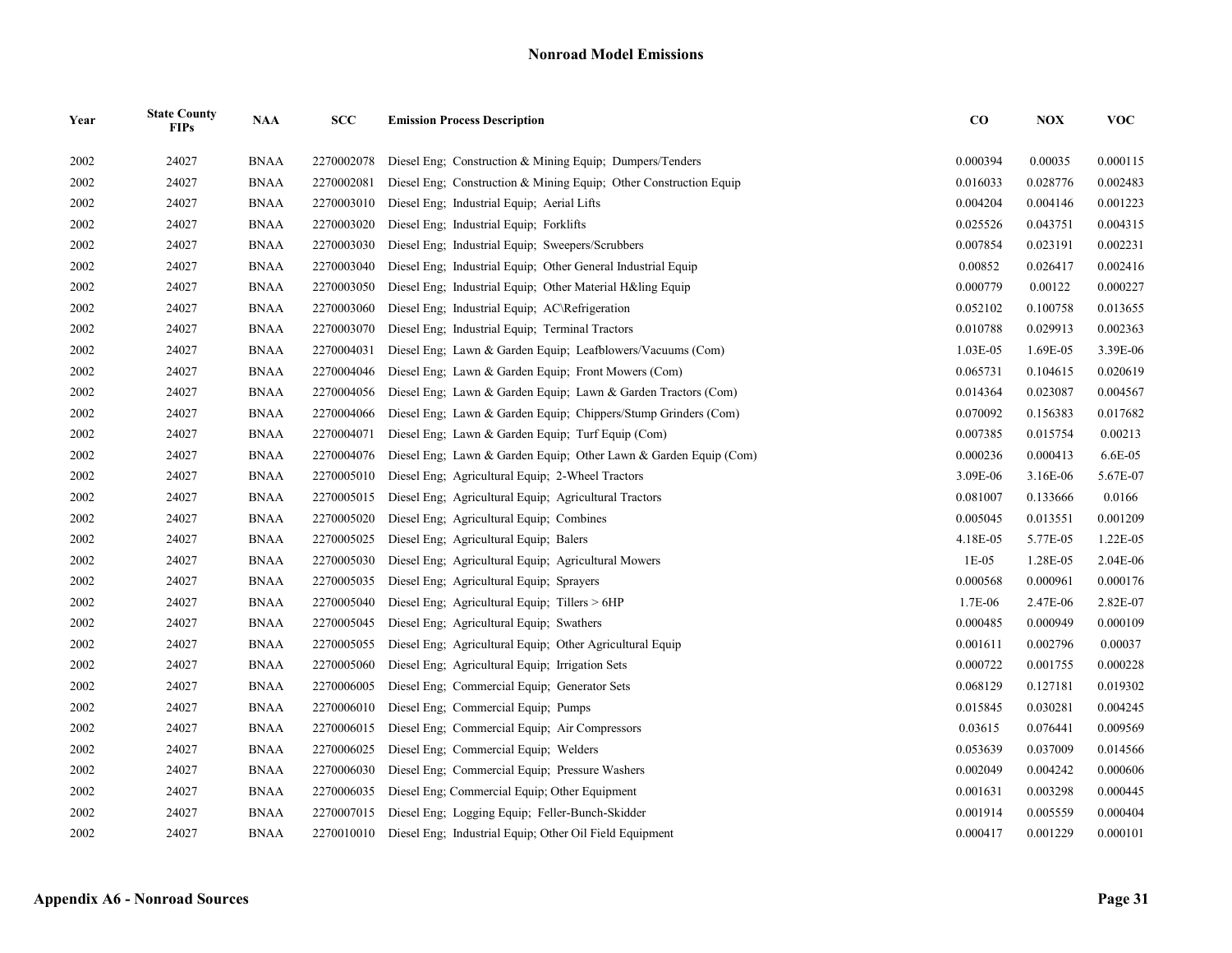| Year | <b>State County</b><br><b>FIPs</b> | <b>NAA</b>  | SCC        | <b>Emission Process Description</b>                                        | $\bf CO$ | <b>NOX</b> | <b>VOC</b> |
|------|------------------------------------|-------------|------------|----------------------------------------------------------------------------|----------|------------|------------|
| 2002 | 24027                              | <b>BNAA</b> | 2282005010 | 2-Stroke Gas Eng; Marine Pleasure Craft; Outboard                          | 0.275652 | 0.003609   | 0.163862   |
| 2002 | 24027                              | <b>BNAA</b> | 2282005015 | 2-Stroke Gas Eng; Marine Pleasure Craft; Personal Water Craft              | 0.099754 | 0.00101    | 0.056977   |
| 2002 | 24027                              | <b>BNAA</b> | 2282010005 | 4-Stroke Gas Eng; Marine Pleasure Craft; Inboard-Sterndrive                | 0.074327 | 0.003544   | 0.005557   |
| 2002 | 24027                              | <b>BNAA</b> | 2282020005 | Diesel Eng; Marine Pleasure Craft; Inboard-Sterndrive                      | 0.000624 | 0.003947   | 0.000148   |
| 2002 | 24027                              | <b>BNAA</b> | 2282020010 | Diesel Eng; Marine Pleasure Craft; Outboard                                | 2.07E-05 | 2.87E-05   | 7.18E-06   |
| 2002 | 24027                              | <b>BNAA</b> | 2285002015 | Diesel Eng; Railroad Equip; RR Maintenance                                 | 0.004386 | 0.005311   | 0.00103    |
| 2002 | 24027                              | <b>BNAA</b> | 2285004015 | 4-Stroke Gas Eng; Railroad Equip; RR Maintenance                           | 0.011049 | 9.89E-05   | 0.000341   |
| 2002 | 24027                              | <b>BNAA</b> | 2285006015 | LPG Eng: Railroad Equip: RR Maintenance                                    | 5.24E-05 | 1.31E-05   | 3.54E-06   |
| 2002 | 24510                              | <b>BNAA</b> | 2260003030 | 2-Stroke Gas Eng; Industrial Equip; Sweepers/Scrubbers                     | 0.002143 | 5.61E-06   | 0.001092   |
| 2002 | 24510                              | <b>BNAA</b> | 2260003040 | 2-Stroke Gas Eng; Industrial Equip; Other General Industrial Equip         | 0.000169 | 4.41E-07   | 8.48E-05   |
| 2002 | 24510                              | <b>BNAA</b> | 2260004015 | 2-Stroke Gas Eng; Lawn & Garden Equip; Rotary Tillers $\leq 6$ HP (Res)    | 0.041894 | 8.2E-05    | 0.024573   |
| 2002 | 24510                              | <b>BNAA</b> | 2260004016 | 2-Stroke Gas Eng; Lawn & Garden Equip; Rotary Tillers $\leq 6$ HP (Com)    | 0.03202  | 6.36E-05   | 0.017661   |
| 2002 | 24510                              | <b>BNAA</b> | 2260004020 | 2-Stroke Gas Eng; Lawn & Garden Equip; Chain Saws $\leq 6$ HP (Res)        | 0.342056 | 0.000669   | 0.225049   |
| 2002 | 24510                              | <b>BNAA</b> | 2260004021 | 2-Stroke Gas Eng; Lawn & Garden Equip; Chain Saws $\leq 6$ HP (Com)        | 0.294812 | 0.001814   | 0.141042   |
| 2002 | 24510                              | <b>BNAA</b> | 2260004025 | 2-Stroke Gas Eng; Lawn & Garden Equip; Trimmers/Edgers/Brush Cutters (Res) | 0.788346 | 0.001641   | 0.479657   |
| 2002 | 24510                              | <b>BNAA</b> | 2260004026 | 2-Stroke Gas Eng, Lawn & Garden Equip; Trimmers/Edgers/Brush Cutters (Com) | 0.318252 | 0.000866   | 0.171963   |
| 2002 | 24510                              | <b>BNAA</b> | 2260004030 | 2-Stroke Gas Eng; Lawn & Garden Equip; Leafblowers/Vacuums (Res)           | 0.491993 | 0.000977   | 0.305283   |
| 2002 | 24510                              | <b>BNAA</b> | 2260004031 | 2-Stroke Gas Eng; Lawn & Garden Equip; Leafblowers/Vacuums (Com)           | 0.320942 | 0.001379   | 0.156574   |
| 2002 | 24510                              | <b>BNAA</b> | 2260004035 | 2-Stroke Gas Eng: Lawn & Garden Equip: Snowblowers (Res)                   |          |            | 0.034718   |
| 2002 | 24510                              | <b>BNAA</b> | 2260004036 | 2-Stroke Gas Eng; Lawn & Garden Equip; Snowblowers (Com)                   |          |            | 0.000882   |
| 2002 | 24510                              | <b>BNAA</b> | 2260004071 | 2-Stroke Gas Eng; Lawn & Garden Equip; Turf Equip (Com)                    | 0.00013  | 2.66E-07   | 6.85E-05   |
| 2002 | 24510                              | <b>BNAA</b> | 2260006005 | 2-Stroke Gas Eng; Commercial Equip; Generator Sets                         | 0.026566 | 5.69E-05   | 0.014489   |
| 2002 | 24510                              | <b>BNAA</b> | 2260006010 | 2-Stroke Gas Eng: Commercial Equip: Pumps                                  | 0.18701  | 0.000452   | 0.09842    |
| 2002 | 24510                              | <b>BNAA</b> | 2260006015 | 2-Stroke Gas Eng; Commercial Equip; Air Compressors                        | 6.8E-05  | 1.76E-07   | 3.41E-05   |
| 2002 | 24510                              | <b>BNAA</b> | 2260006035 | 2-Stroke Gas Eng; Commercial Equip; Other Equipment                        | 0.001073 | 2.74E-06   | 0.000538   |
| 2002 | 24510                              | <b>BNAA</b> | 2265001050 | 4-Stroke Gas Eng; Recreational Equip; Golf Carts                           | 1.159752 | 0.007145   | 0.023171   |
| 2002 | 24510                              | <b>BNAA</b> | 2265003010 | 4-Stroke Gas Eng; Industrial Equip; Aerial Lifts                           | 0.211611 | 0.007107   | 0.007986   |
| 2002 | 24510                              | <b>BNAA</b> | 2265003020 | 4-Stroke Gas Eng; Industrial Equip; Forklifts                              | 0.478036 | 0.029974   | 0.020941   |
| 2002 | 24510                              | <b>BNAA</b> | 2265003030 | 4-Stroke Gas Eng; Industrial Equip; Sweepers/Scrubbers                     | 0.205399 | 0.00533    | 0.006637   |
| 2002 | 24510                              | <b>BNAA</b> | 2265003040 | 4-Stroke Gas Eng: Industrial Equip: Other General Industrial Equip         | 0.524829 | 0.004733   | 0.023054   |
| 2002 | 24510                              | <b>BNAA</b> | 2265003050 | 4-Stroke Gas Eng; Industrial Equip; Other Material H&ling Equip            | 0.016176 | 0.000471   | 0.000571   |
| 2002 | 24510                              | <b>BNAA</b> | 2265003060 | 4-Stroke Gas Eng; Industrial Equip; AC\Refrigeration                       | 0.018477 | 0.000145   | 0.000488   |
| 2002 | 24510                              | <b>BNAA</b> | 2265003070 | 4-Stroke Gas Eng: Industrial Equip: Terminal Tractors                      | 0.050269 | 0.003135   | 0.002189   |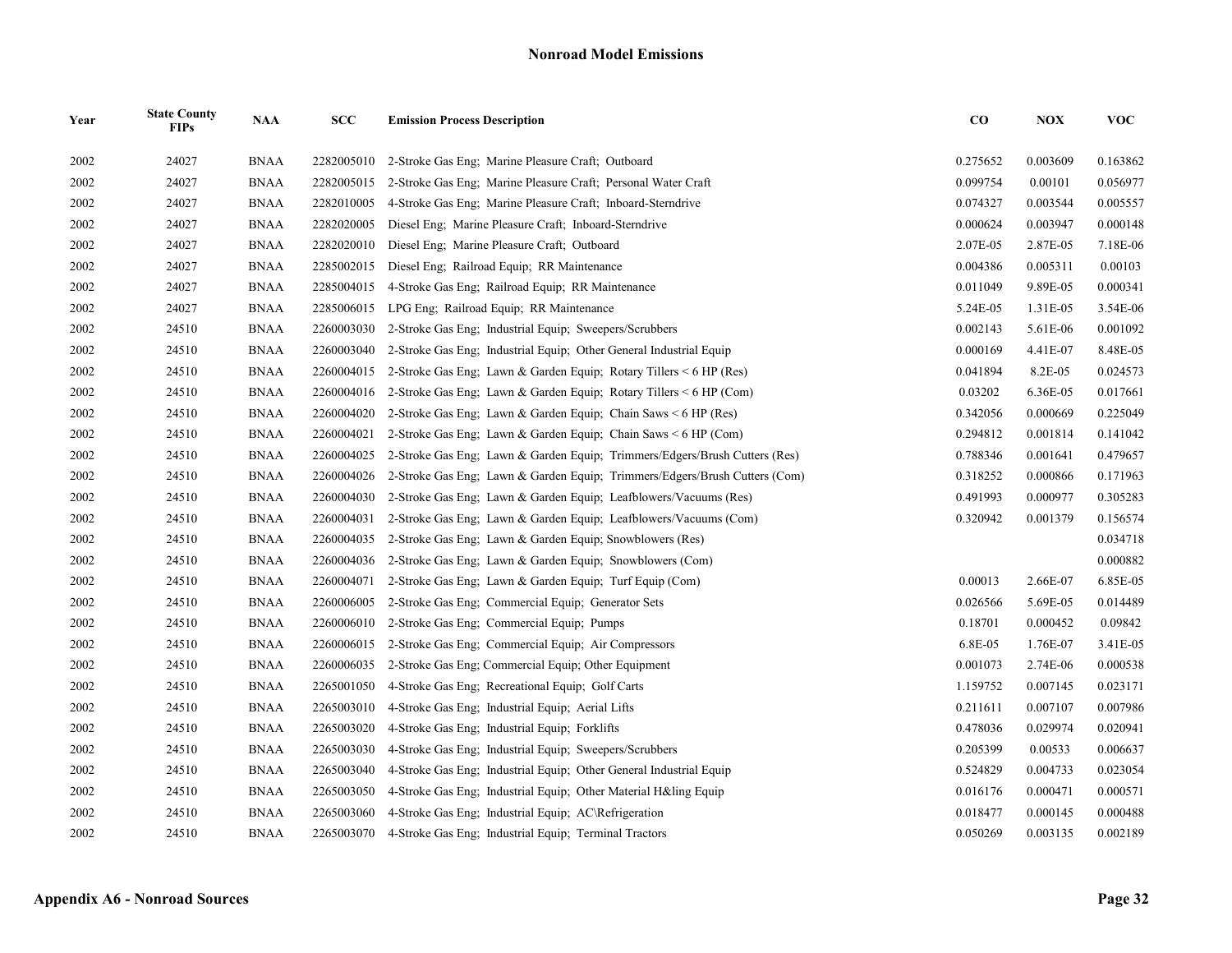| Year | <b>State County</b><br><b>FIPs</b> | <b>NAA</b>  | SCC        | <b>Emission Process Description</b>                                        | $\bf{CO}$ | <b>NOX</b> | <b>VOC</b> |
|------|------------------------------------|-------------|------------|----------------------------------------------------------------------------|-----------|------------|------------|
| 2002 | 24510                              | <b>BNAA</b> | 2265004010 | 4-Stroke Gas Eng: Lawn & Garden Equip: Lawn Mowers (Res)                   | 8.405025  | 0.060907   | 0.972285   |
| 2002 | 24510                              | <b>BNAA</b> | 2265004011 | 4-Stroke Gas Eng: Lawn & Garden Equip: Lawn Mowers (Com)                   | 1.161218  | 0.00826    | 0.089299   |
| 2002 | 24510                              | <b>BNAA</b> | 2265004015 | 4-Stroke Gas Eng; Lawn & Garden Equip; Rotary Tillers $\leq 6$ HP (Res)    | 0.707985  | 0.005169   | 0.083886   |
| 2002 | 24510                              | <b>BNAA</b> | 2265004016 | 4-Stroke Gas Eng; Lawn & Garden Equip; Rotary Tillers $\leq 6$ HP (Com)    | 0.565728  | 0.004164   | 0.045061   |
| 2002 | 24510                              | <b>BNAA</b> | 2265004025 | 4-Stroke Gas Eng; Lawn & Garden Equip; Trimmers/Edgers/Brush Cutters (Res) | 0.047201  | 0.00035    | 0.005684   |
| 2002 | 24510                              | <b>BNAA</b> | 2265004026 | 4-Stroke Gas Eng; Lawn & Garden Equip; Trimmers/Edgers/Brush Cutters (Com) | 0.028843  | 0.000214   | 0.0017     |
| 2002 | 24510                              | <b>BNAA</b> | 2265004030 | 4-Stroke Gas Eng; Lawn & Garden Equip; Leafblowers/Vacuums (Res)           | 0.090225  | 0.000672   | 0.010037   |
| 2002 | 24510                              | <b>BNAA</b> | 2265004031 | 4-Stroke Gas Eng; Lawn & Garden Equip; Leafblowers/Vacuums (Com)           | 1.15421   | 0.014138   | 0.033536   |
| 2002 | 24510                              | <b>BNAA</b> | 2265004035 | 4-Stroke Gas Eng; Lawn & Garden Equip; Snowblowers (Res)                   |           |            | 0.069247   |
| 2002 | 24510                              | <b>BNAA</b> | 2265004036 | 4-Stroke Gas Eng; Lawn & Garden Equip; Snowblowers (Com)                   |           |            | 0.001963   |
| 2002 | 24510                              | <b>BNAA</b> | 2265004040 | 4-Stroke Gas Eng; Lawn & Garden Equip; Rear Eng Riding Mowers (Res)        | 1.976663  | 0.015887   | 0.097892   |
| 2002 | 24510                              | <b>BNAA</b> | 2265004041 | 4-Stroke Gas Eng; Lawn & Garden Equip; Rear Eng Riding Mowers (Com)        | 0.149456  | 0.001146   | 0.003389   |
| 2002 | 24510                              | <b>BNAA</b> | 2265004046 | 4-Stroke Gas Eng; Lawn & Garden Equip; Front Mowers (Com)                  | 0.161379  | 0.001209   | 0.005911   |
| 2002 | 24510                              | <b>BNAA</b> | 2265004051 | 4-Stroke Gas Eng; Lawn & Garden Equip; Shredders $\leq 6$ HP (Com)         | 0.064826  | 0.000474   | 0.005554   |
| 2002 | 24510                              | <b>BNAA</b> | 2265004055 | 4-Stroke Gas Eng; Lawn & Garden Equip; Lawn & Garden Tractors (Res)        | 26.28187  | 0.218278   | 1.14188    |
| 2002 | 24510                              | <b>BNAA</b> | 2265004056 | 4-Stroke Gas Eng; Lawn & Garden Equip; Lawn & Garden Tractors (Com)        | 2.009951  | 0.016004   | 0.045371   |
| 2002 | 24510                              | <b>BNAA</b> | 2265004066 | 4-Stroke Gas Eng; Lawn & Garden Equip; Chippers/Stump Grinders (Com)       | 0.266907  | 0.005112   | 0.006535   |
| 2002 | 24510                              | <b>BNAA</b> | 2265004071 | 4-Stroke Gas Eng; Lawn & Garden Equip; Turf Equip (Com)                    | 6.217203  | 0.05605    | 0.158385   |
| 2002 | 24510                              | <b>BNAA</b> | 2265004075 | 4-Stroke Gas Eng; Lawn & Garden Equip; Other Lawn & Garden Equip (Res)     | 0.857882  | 0.005985   | 0.053747   |
| 2002 | 24510                              | <b>BNAA</b> | 2265004076 | 4-Stroke Gas Eng; Lawn & Garden Equip; Other Lawn & Garden Equip (Com)     | 0.175769  | 0.001244   | 0.01109    |
| 2002 | 24510                              | <b>BNAA</b> | 2265006005 | 4-Stroke Gas Eng; Commercial Equip; Generator Sets                         | 7.868914  | 0.061666   | 0.328465   |
| 2002 | 24510                              | <b>BNAA</b> | 2265006010 | 4-Stroke Gas Eng; Commercial Equip; Pumps                                  | 1.818239  | 0.018659   | 0.086556   |
| 2002 | 24510                              | <b>BNAA</b> | 2265006015 | 4-Stroke Gas Eng: Commercial Equip: Air Compressors                        | 0.903268  | 0.012857   | 0.03408    |
| 2002 | 24510                              | <b>BNAA</b> | 2265006025 | 4-Stroke Gas Eng; Commercial Equip; Welders                                | 2.269287  | 0.023226   | 0.057887   |
| 2002 | 24510                              | <b>BNAA</b> | 2265006030 | 4-Stroke Gas Eng; Commercial Equip; Pressure Washers                       | 3.446301  | 0.027202   | 0.158942   |
| 2002 | 24510                              | <b>BNAA</b> | 2265006035 | 4-Stroke Gas Eng; Commercial Equip; Other Equipment                        | 0.17443   | 0.001357   | 0.005293   |
| 2002 | 24510                              | <b>BNAA</b> | 2265010010 | 4-Stroke Gas Eng; Industrial Equip; Other Oil Field Equipment              | 0.044758  | 0.000274   | 0.000731   |
| 2002 | 24510                              | <b>BNAA</b> | 2267003010 | LPG Eng; Industrial Equip; Aerial Lifts                                    | 0.039301  | 0.0099     | 0.002667   |
| 2002 | 24510                              | <b>BNAA</b> | 2267003020 | LPG Eng: Industrial Equip: Forklifts                                       | 3.763405  | 0.932714   | 0.254315   |
| 2002 | 24510                              | <b>BNAA</b> | 2267003030 | LPG Eng; Industrial Equip; Sweepers/Scrubbers                              | 0.029008  | 0.007101   | 0.001954   |
| 2002 | 24510                              | <b>BNAA</b> | 2267003040 | LPG Eng; Industrial Equip; Other General Industrial Equip                  | 0.008886  | 0.002194   | 0.0006     |
| 2002 | 24510                              | <b>BNAA</b> | 2267003050 | LPG Eng; Industrial Equip; Other Material H&ling Equip                     | 0.002124  | 0.000534   | 0.000144   |
| 2002 | 24510                              | <b>BNAA</b> | 2267003070 | LPG Eng: Industrial Equip: Terminal Tractors                               | 0.017786  | 0.00434    | 0.001197   |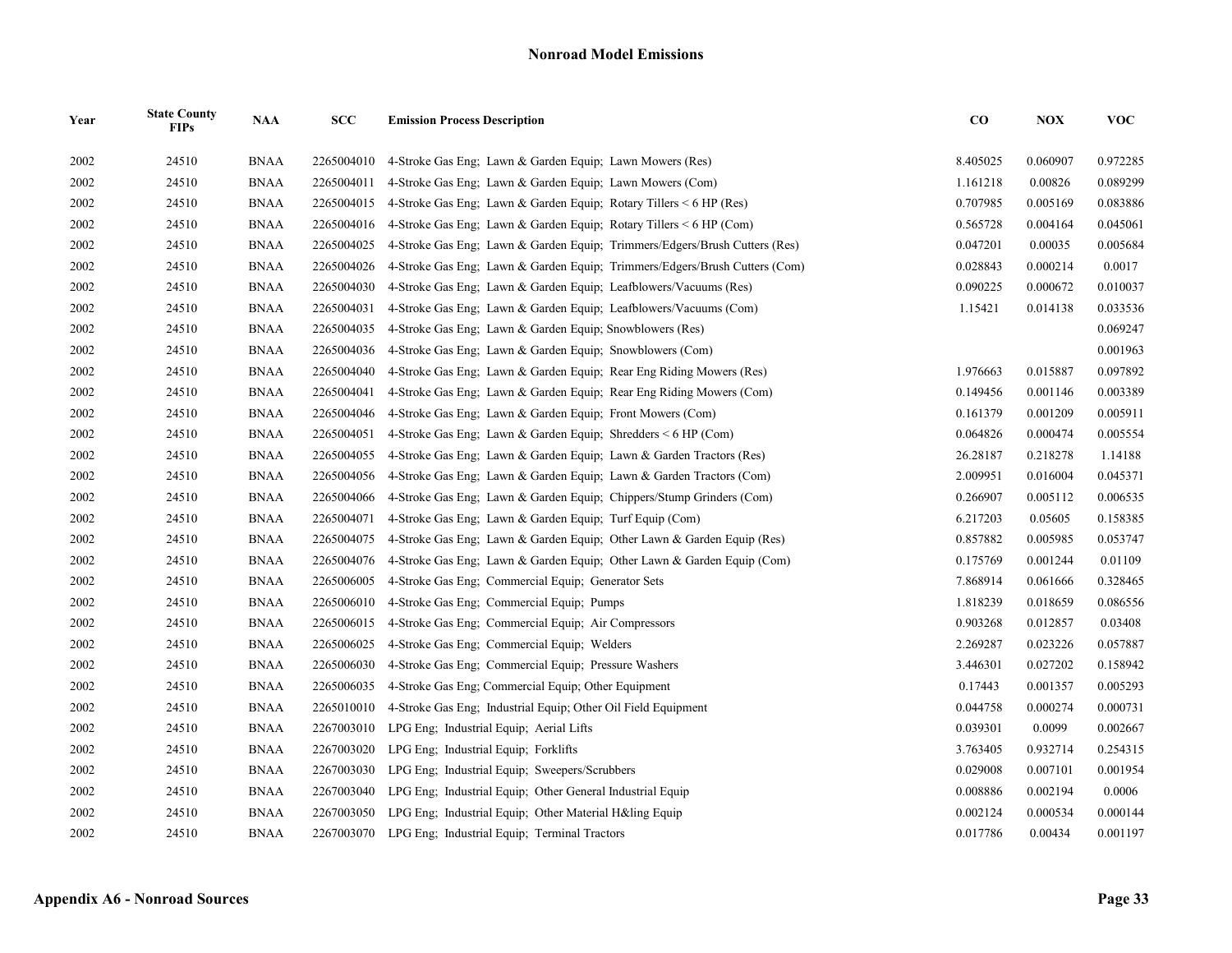| Year | <b>State County</b><br><b>FIPs</b> | <b>NAA</b>  | <b>SCC</b> | <b>Emission Process Description</b>                              | $\bf CO$ | <b>NOX</b> | <b>VOC</b> |
|------|------------------------------------|-------------|------------|------------------------------------------------------------------|----------|------------|------------|
| 2002 | 24510                              | <b>BNAA</b> | 2267004066 | LPG Eng; Lawn & Garden Equip; Chippers/Stump Grinders (Com)      | 0.01728  | 0.004265   | 0.001167   |
| 2002 | 24510                              | <b>BNAA</b> | 2267006005 | LPG Eng; Commercial Equip; Generator Sets                        | 0.082792 | 0.031066   | 0.006308   |
| 2002 | 24510                              | <b>BNAA</b> | 2267006010 | LPG Eng; Commercial Equip; Pumps                                 | 0.019598 | 0.00723    | 0.001487   |
| 2002 | 24510                              | <b>BNAA</b> | 2267006015 | LPG Eng; Commercial Equip; Air Compressors                       | 0.023923 | 0.008726   | 0.00181    |
| 2002 | 24510                              | <b>BNAA</b> | 2267006025 | LPG Eng; Commercial Equip; Welders                               | 0.043179 | 0.010881   | 0.00293    |
| 2002 | 24510                              | <b>BNAA</b> | 2267006030 | LPG Eng; Commercial Equip; Pressure Washers                      | 0.00055  | 0.000141   | 3.75E-05   |
| 2002 | 24510                              | <b>BNAA</b> | 2267006035 | LPG Eng; Commercial Equip; Other Equipment                       | 0.000378 | 0.000137   | 2.85E-05   |
| 2002 | 24510                              | <b>BNAA</b> | 2268003020 | CNG Eng: Industrial Equip: Forklifts                             | 0.274427 | 0.067902   | 0.001093   |
| 2002 | 24510                              | <b>BNAA</b> | 2268003030 | CNG Eng; Industrial Equip; Sweepers/Scrubbers                    | 0.000312 | 7.72E-05   | 1.24E-06   |
| 2002 | 24510                              | <b>BNAA</b> | 2268003040 | CNG Eng; Industrial Equip; Other General Industrial Equip        | 0.00017  | 4.2E-05    | 6.77E-07   |
| 2002 | 24510                              | <b>BNAA</b> | 2268003060 | CNG Eng: Industrial Equip: AC\Refrigeration                      | 0.000903 | 0.000222   | 3.59E-06   |
| 2002 | 24510                              | <b>BNAA</b> | 2268003070 | CNG Eng; Industrial Equip; Terminal Tractors                     | 0.001285 | 0.000313   | 5.1E-06    |
| 2002 | 24510                              | <b>BNAA</b> | 2268006005 | CNG Eng; Commercial Equip; Generator Sets                        | 0.027501 | 0.010186   | 0.000123   |
| 2002 | 24510                              | <b>BNAA</b> | 2268006010 | CNG Eng; Commercial Equip; Pumps                                 | 0.001418 | 0.00052    | 6.33E-06   |
| 2002 | 24510                              | <b>BNAA</b> | 2268006015 | CNG Eng; Commercial Equip; Air Compressors                       | 0.002037 | 0.000738   | 9.07E-06   |
| 2002 | 24510                              | <b>BNAA</b> | 2268006020 | CNG Eng; Commercial Equip; Gas Compressors                       | 0.118256 | 0.02643    | 0.00046    |
| 2002 | 24510                              | <b>BNAA</b> | 2268010010 | CNG Eng; Industrial Equip; Other Oil Field Equipment             | 0.005054 | 0.001189   | 1.99E-05   |
| 2002 | 24510                              | <b>BNAA</b> | 2270003010 | Diesel Eng; Industrial Equip; Aerial Lifts                       | 0.010434 | 0.010291   | 0.003035   |
| 2002 | 24510                              | <b>BNAA</b> | 2270003020 | Diesel Eng; Industrial Equip; Forklifts                          | 0.063358 | 0.108595   | 0.010711   |
| 2002 | 24510                              | <b>BNAA</b> | 2270003030 | Diesel Eng; Industrial Equip; Sweepers/Scrubbers                 | 0.019493 | 0.057562   | 0.005538   |
| 2002 | 24510                              | <b>BNAA</b> | 2270003040 | Diesel Eng; Industrial Equip; Other General Industrial Equip     | 0.021147 | 0.06557    | 0.005997   |
| 2002 | 24510                              | <b>BNAA</b> | 2270003050 | Diesel Eng; Industrial Equip; Other Material H&ling Equip        | 0.001935 | 0.003028   | 0.000564   |
| 2002 | 24510                              | <b>BNAA</b> | 2270003060 | Diesel Eng; Industrial Equip; AC\Refrigeration                   | 0.127526 | 0.246617   | 0.033422   |
| 2002 | 24510                              | <b>BNAA</b> | 2270003070 | Diesel Eng; Industrial Equip; Terminal Tractors                  | 0.026777 | 0.074246   | 0.005865   |
| 2002 | 24510                              | <b>BNAA</b> | 2270004031 | Diesel Eng; Lawn & Garden Equip; Leafblowers/Vacuums (Com)       | 1.91E-06 | 3.14E-06   | 6.31E-07   |
| 2002 | 24510                              | <b>BNAA</b> | 2270004046 | Diesel Eng; Lawn & Garden Equip; Front Mowers (Com)              | 0.012215 | 0.019441   | 0.003832   |
| 2002 | 24510                              | <b>BNAA</b> | 2270004056 | Diesel Eng; Lawn & Garden Equip; Lawn & Garden Tractors (Com)    | 0.002669 | 0.00429    | 0.000849   |
| 2002 | 24510                              | <b>BNAA</b> | 2270004066 | Diesel Eng; Lawn & Garden Equip; Chippers/Stump Grinders (Com)   | 0.013025 | 0.029061   | 0.003286   |
| 2002 | 24510                              | <b>BNAA</b> | 2270004071 | Diesel Eng; Lawn & Garden Equip; Turf Equip (Com)                | 0.001372 | 0.002928   | 0.000396   |
| 2002 | 24510                              | <b>BNAA</b> | 2270004076 | Diesel Eng; Lawn & Garden Equip; Other Lawn & Garden Equip (Com) | 4.38E-05 | 7.67E-05   | 1.23E-05   |
| 2002 | 24510                              | <b>BNAA</b> | 2270006005 | Diesel Eng; Commercial Equip; Generator Sets                     | 0.072458 | 0.135263   | 0.020528   |
| 2002 | 24510                              | <b>BNAA</b> | 2270006010 | Diesel Eng; Commercial Equip; Pumps                              | 0.016852 | 0.032205   | 0.004515   |
| 2002 | 24510                              | <b>BNAA</b> |            | 2270006015 Diesel Eng; Commercial Equip; Air Compressors         | 0.038447 | 0.081298   | 0.010177   |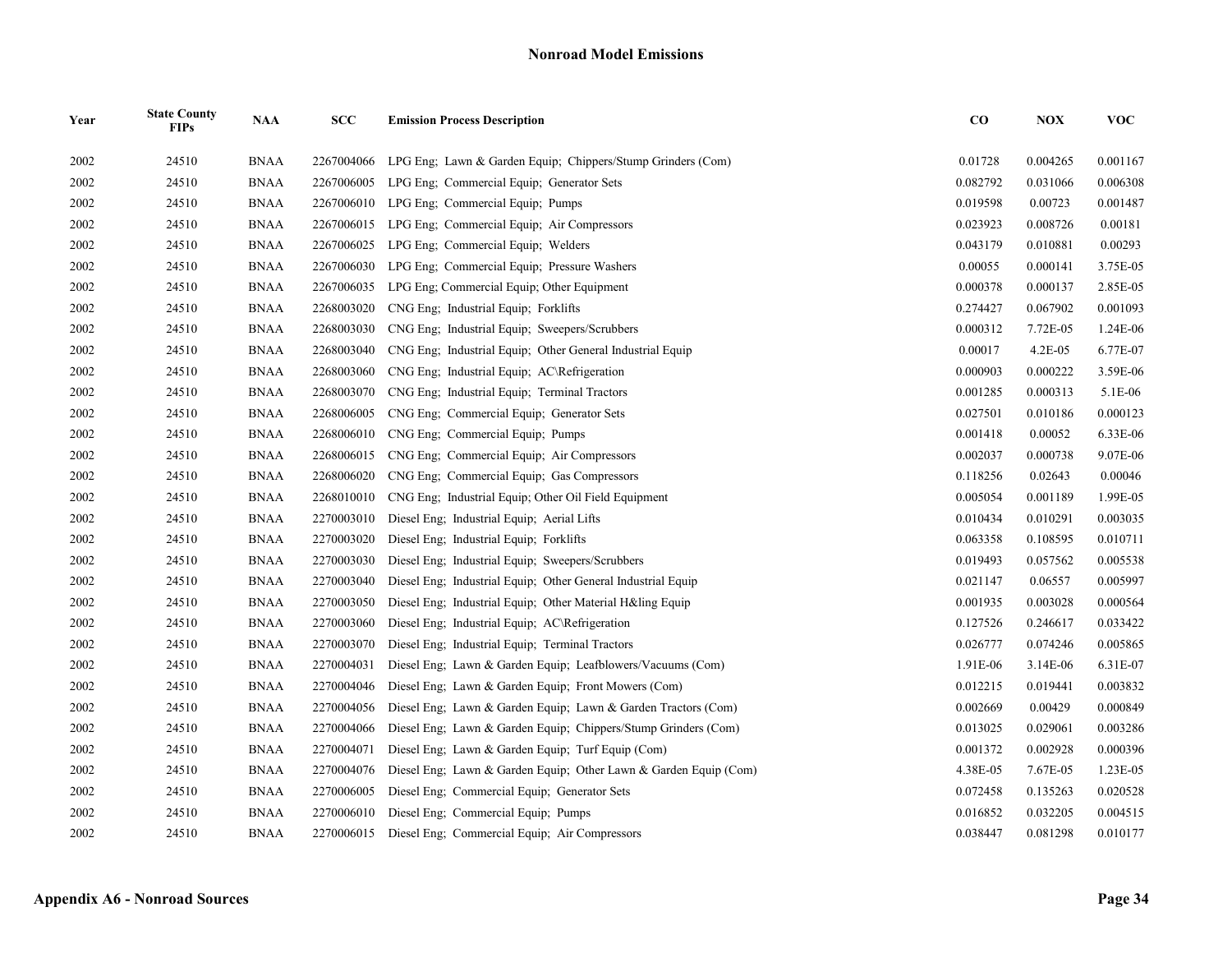| Year | <b>State County</b><br><b>FIPs</b> | <b>NAA</b>  | SCC               | <b>Emission Process Description</b>                           | $\bf{CO}$ | <b>NOX</b> | <b>VOC</b> |
|------|------------------------------------|-------------|-------------------|---------------------------------------------------------------|-----------|------------|------------|
| 2002 | 24510                              | <b>BNAA</b> | 2270006025        | Diesel Eng; Commercial Equip; Welders                         | 0.057047  | 0.039361   | 0.015492   |
| 2002 | 24510                              | <b>BNAA</b> | 2270006030        | Diesel Eng; Commercial Equip; Pressure Washers                | 0.002179  | 0.004512   | 0.000645   |
| 2002 | 24510                              | <b>BNAA</b> | 2270006035        | Diesel Eng; Commercial Equip; Other Equipment                 | 0.001734  | 0.003508   | 0.000473   |
| 2002 | 24510                              | <b>BNAA</b> | 2270010010        | Diesel Eng; Industrial Equip; Other Oil Field Equipment       | 0.001148  | 0.003379   | 0.000279   |
| 2002 | 24510                              | <b>BNAA</b> | 2282005010        | 2-Stroke Gas Eng; Marine Pleasure Craft; Outboard             | 2.136304  | 0.027968   | 1.26993    |
| 2002 | 24510                              | <b>BNAA</b> | 2282005015        | 2-Stroke Gas Eng; Marine Pleasure Craft; Personal Water Craft | 0.77309   | 0.00783    | 0.441568   |
| 2002 | 24510                              | <b>BNAA</b> | 2282010005        | 4-Stroke Gas Eng: Marine Pleasure Craft: Inboard-Sterndrive   | 0.854762  | 0.04076    | 0.063902   |
| 2002 | 24510                              | <b>BNAA</b> | 2282020005        | Diesel Eng; Marine Pleasure Craft; Inboard-Sterndrive         | 0.00718   | 0.045393   | 0.001698   |
| 2002 | 24510                              | <b>BNAA</b> | 2282020010        | Diesel Eng; Marine Pleasure Craft; Outboard                   | 0.000161  | 0.000223   | 5.56E-05   |
| 2002 | 24510                              | <b>BNAA</b> | 2285002015        | Diesel Eng; Railroad Equip; RR Maintenance                    | 0.003399  | 0.004117   | 0.000799   |
| 2002 | 24510                              | <b>BNAA</b> | 2285004015        | 4-Stroke Gas Eng; Railroad Equip; RR Maintenance              | 0.008564  | 7.66E-05   | 0.000264   |
| 2002 | 24510                              | <b>BNAA</b> | 2285006015        | LPG Eng. Railroad Equip. RR Maintenance                       | 4.06E-05  | 1.01E-05   | 2.74E-06   |
| 2002 |                                    |             | <b>BNAA</b> Total |                                                               | 674.3031  | 33.25583   | 68.03692   |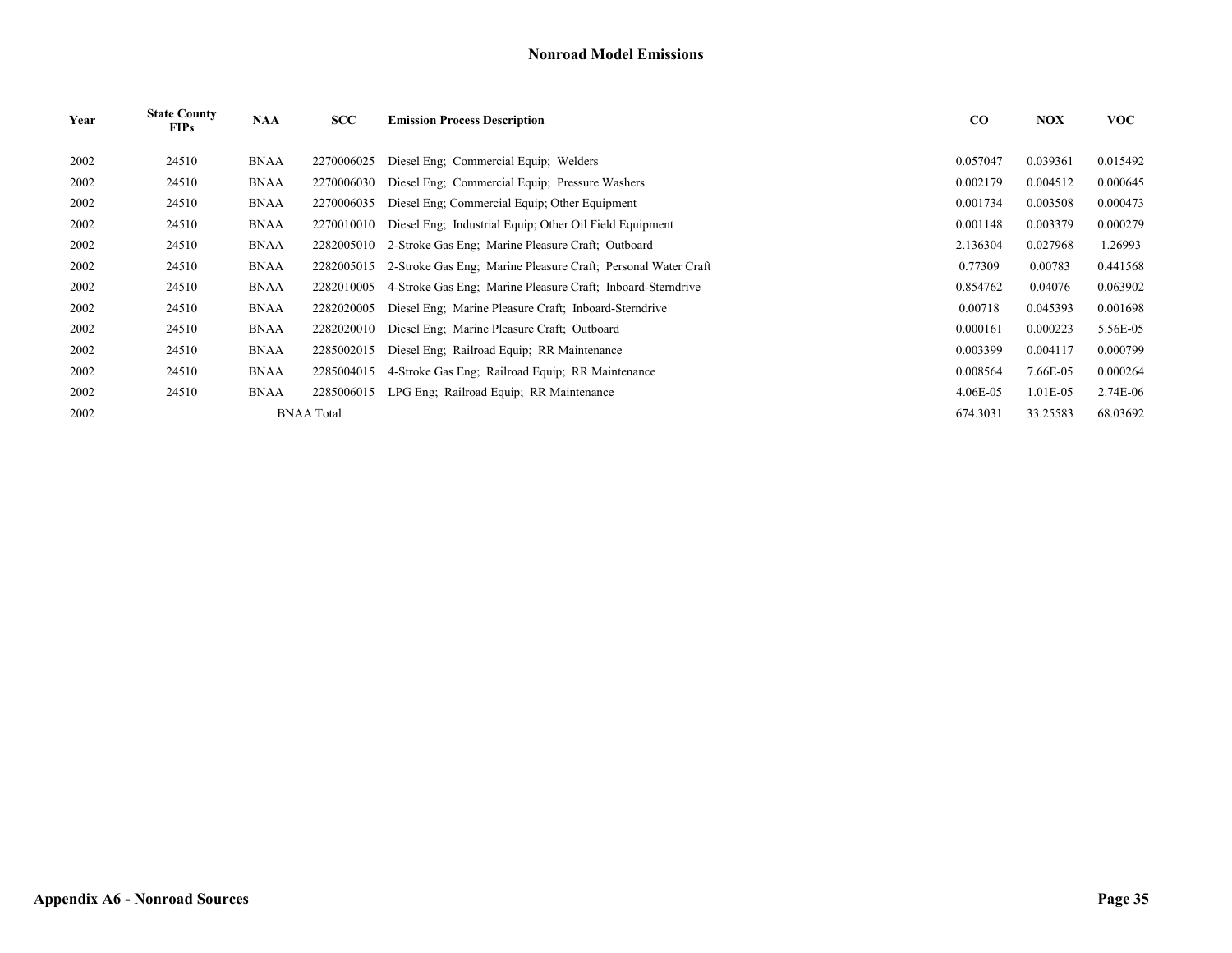| Year              | <b>State</b><br><b>County</b><br><b>FIPs</b> | <b>NAA</b>  | <b>SCC</b> | <b>Emission Process Description</b>                                        | $\bf{CO}$ | <b>NOX</b> | <b>VOC</b> |
|-------------------|----------------------------------------------|-------------|------------|----------------------------------------------------------------------------|-----------|------------|------------|
| 2008 Uncontrolled | 24003                                        | <b>BNAA</b> | 2260001010 | 2-Stroke Gas Eng; Recreational Equip; Motorcycles: Off-road                | 0.6041672 | 0.0024042  | 0.7343664  |
| 2008 Uncontrolled | 24003                                        | <b>BNAA</b> | 2260001030 | 2-Stroke Gas Eng; Recreational Equip; Offroad Motorcycles/ATVs             | 0.8286207 | 0.0033304  | 1.0165783  |
| 2008 Uncontrolled | 24003                                        | <b>BNAA</b> | 2260001060 | 2-Stroke Gas Eng; Recreational Equip; Specialty Vehicles/Carts             | 0.5210043 | 0.004119   | 0.0186691  |
| 2008 Uncontrolled | 24003                                        | <b>BNAA</b> | 2260002006 | 2-Stroke Gas Eng; Construction & Mining Equip; Tampers/Rammers             | 0.1099012 | 0.0007623  | 0.0464748  |
| 2008 Uncontrolled | 24003                                        | <b>BNAA</b> | 2260002009 | 2-Stroke Gas Eng; Construction & Mining Equip; Plate Compactors            | 0.0049963 | 1.329E-05  | 0.0025047  |
| 2008 Uncontrolled | 24003                                        | <b>BNAA</b> | 2260002021 | 2-Stroke Gas Eng; Construction & Mining Equip; Paving Equip                | 0.0060195 | 1.592E-05  | 0.0029991  |
| 2008 Uncontrolled | 24003                                        | <b>BNAA</b> | 2260002027 | 2-Stroke Gas Eng; Construction & Mining Equip; Signal Boards/Light Plants  | 4.698E-05 | 1.203E-07  | 2.4E-05    |
| 2008 Uncontrolled | 24003                                        | <b>BNAA</b> | 2260002039 | 2-Stroke Gas Eng; Construction & Mining Equip; Concrete/Industrial Saws    | 0.2903987 | 0.0018263  | 0.1232999  |
| 2008 Uncontrolled | 24003                                        | <b>BNAA</b> | 2260002054 | 2-Stroke Gas Eng; Construction & Mining Equip; Crushing/Processing Equip   | 0.0012234 | 3.134E-06  | 0.0006048  |
| 2008 Uncontrolled | 24003                                        | <b>BNAA</b> | 2260003030 | 2-Stroke Gas Eng; Industrial Equip; Sweepers/Scrubbers                     | 0.0010687 | 2.738E-06  | 0.0005407  |
| 2008 Uncontrolled | 24003                                        | <b>BNAA</b> | 2260003040 | 2-Stroke Gas Eng; Industrial Equip; Other General Industrial Equip         | 8.417E-05 | 2.156E-07  | 4.201E-05  |
| 2008 Uncontrolled | 24003                                        | <b>BNAA</b> | 2260004015 | 2-Stroke Gas Eng; Lawn & Garden Equip; Rotary Tillers $\leq 6$ HP (Res)    | 0.0263529 | 7.169E-05  | 0.0149575  |
| 2008 Uncontrolled | 24003                                        | <b>BNAA</b> | 2260004016 | 2-Stroke Gas Eng; Lawn & Garden Equip; Rotary Tillers < 6 HP (Com)         | 0.2145086 | 0.0005918  | 0.1095763  |
| 2008 Uncontrolled | 24003                                        | <b>BNAA</b> | 2260004020 | 2-Stroke Gas Eng; Lawn & Garden Equip; Chain Saws < 6 HP (Res)             | 0.2262139 | 0.0006172  | 0.1405576  |
| 2008 Uncontrolled | 24003                                        | <b>BNAA</b> | 2260004021 | 2-Stroke Gas Eng; Lawn & Garden Equip; Chain Saws < 6 HP (Com)             | 2.2067737 | 0.0133871  | 1.0438048  |
| 2008 Uncontrolled | 24003                                        | <b>BNAA</b> | 2260004025 | 2-Stroke Gas Eng; Lawn & Garden Equip; Trimmers/Edgers/Brush Cutters (Res) | 0.5098271 | 0.0014468  | 0.3001755  |
| 2008 Uncontrolled | 24003                                        | <b>BNAA</b> | 2260004026 | 2-Stroke Gas Eng; Lawn & Garden Equip; Trimmers/Edgers/Brush Cutters (Com) | 2.2226794 | 0.0072847  | 1.137878   |
| 2008 Uncontrolled | 24003                                        | <b>BNAA</b> | 2260004030 | 2-Stroke Gas Eng; Lawn & Garden Equip; Leafblowers/Vacuums (Res)           | 0.3244212 | 0.0008952  | 0.1905235  |
| 2008 Uncontrolled | 24003                                        | <b>BNAA</b> | 2260004031 | 2-Stroke Gas Eng; Lawn & Garden Equip; Leafblowers/Vacuums (Com)           | 2.3181369 | 0.0108031  | 1.0683177  |
| 2008 Uncontrolled | 24003                                        | <b>BNAA</b> | 2260004035 | 2-Stroke Gas Eng; Lawn & Garden Equip; Snowblowers (Res)                   |           |            | 0.0253925  |
| 2008 Uncontrolled | 24003                                        | <b>BNAA</b> | 2260004036 | 2-Stroke Gas Eng; Lawn & Garden Equip; Snowblowers (Com)                   |           |            | 0.0065737  |
| 2008 Uncontrolled | 24003                                        | <b>BNAA</b> | 2260004071 | 2-Stroke Gas Eng; Lawn & Garden Equip; Turf Equip (Com)                    | 0.0009048 | 2.444E-06  | 0.0004381  |
| 2008 Uncontrolled | 24003                                        | <b>BNAA</b> | 2260005035 | 2-Stroke Gas Eng; Agricultural Equip; Sprayers                             | 0.0005114 | 1.471E-06  | 0.0002621  |
| 2008 Uncontrolled | 24003                                        | <b>BNAA</b> | 2260006005 | 2-Stroke Gas Eng; Commercial Equip; Generator Sets                         | 0.0311662 | 8.372E-05  | 0.0158194  |
| 2008 Uncontrolled | 24003                                        | <b>BNAA</b> | 2260006010 | 2-Stroke Gas Eng; Commercial Equip; Pumps                                  | 0.2257947 | 0.0005963  | 0.1148873  |
| 2008 Uncontrolled | 24003                                        | <b>BNAA</b> | 2260006015 | 2-Stroke Gas Eng; Commercial Equip; Air Compressors                        | 8.469E-05 | 2.169E-07  | 4.194E-05  |
| 2008 Uncontrolled | 24003                                        | <b>BNAA</b> | 2260006035 | 2-Stroke Gas Eng; Commercial Equip; Other Equipment                        | 0.0013326 | 3.414E-06  | 0.0006587  |
| 2008 Uncontrolled | 24003                                        | <b>BNAA</b> | 2260007005 | 2-Stroke Gas Eng; Logging Equip; Chain Saws > 6 HP                         | 0.0247844 | 0.0001644  | 0.0108795  |
| 2008 Uncontrolled | 24003                                        | <b>BNAA</b> | 2265001010 | 4-Stroke Gas Eng; Recreational Equip; Motorcycles: Off-road                | 0.274116  | 0.0028565  | 0.027504   |
| 2008 Uncontrolled | 24003                                        | <b>BNAA</b> | 2265001030 | 4-Stroke Gas Eng; Recreational Equip; Offroad Motorcycles/ATVs             | 2.6728637 | 0.0279325  | 0.3059689  |
| 2008 Uncontrolled | 24003                                        | <b>BNAA</b> | 2265001050 | 4-Stroke Gas Eng; Recreational Equip; Golf Carts                           | 2.2041334 | 0.0131989  | 0.0433902  |
| 2008 Uncontrolled | 24003                                        | <b>BNAA</b> | 2265001060 | 4-Stroke Gas Eng; Recreational Equip; Specialty Vehicles/Carts             | 0.4420018 | 0.003788   | 0.0201133  |
| 2008 Uncontrolled | 24003                                        | <b>BNAA</b> | 2265002003 | 4-Stroke Gas Eng; Construction & Mining Equip; Pavers                      | 0.1020687 | 0.0011154  | 0.0023272  |
| 2008 Uncontrolled | 24003                                        | <b>BNAA</b> | 2265002006 | 4-Stroke Gas Eng; Construction & Mining Equip; Tampers/Rammers             | 0.0008158 | 5.545E-06  | 1.861E-05  |
| 2008 Uncontrolled | 24003                                        | <b>BNAA</b> | 2265002009 | 4-Stroke Gas Eng; Construction & Mining Equip; Plate Compactors            | 0.1881046 | 0.0013017  | 0.0092629  |
| 2008 Uncontrolled | 24003                                        | <b>BNAA</b> | 2265002015 | 4-Stroke Gas Eng; Construction & Mining Equip; Rollers                     | 0.1901769 | 0.0019636  | 0.0038343  |
| 2008 Uncontrolled | 24003                                        | <b>BNAA</b> | 2265002021 | 4-Stroke Gas Eng; Construction & Mining Equip; Paving Equip                | 0.3707598 | 0.002672   | 0.0127491  |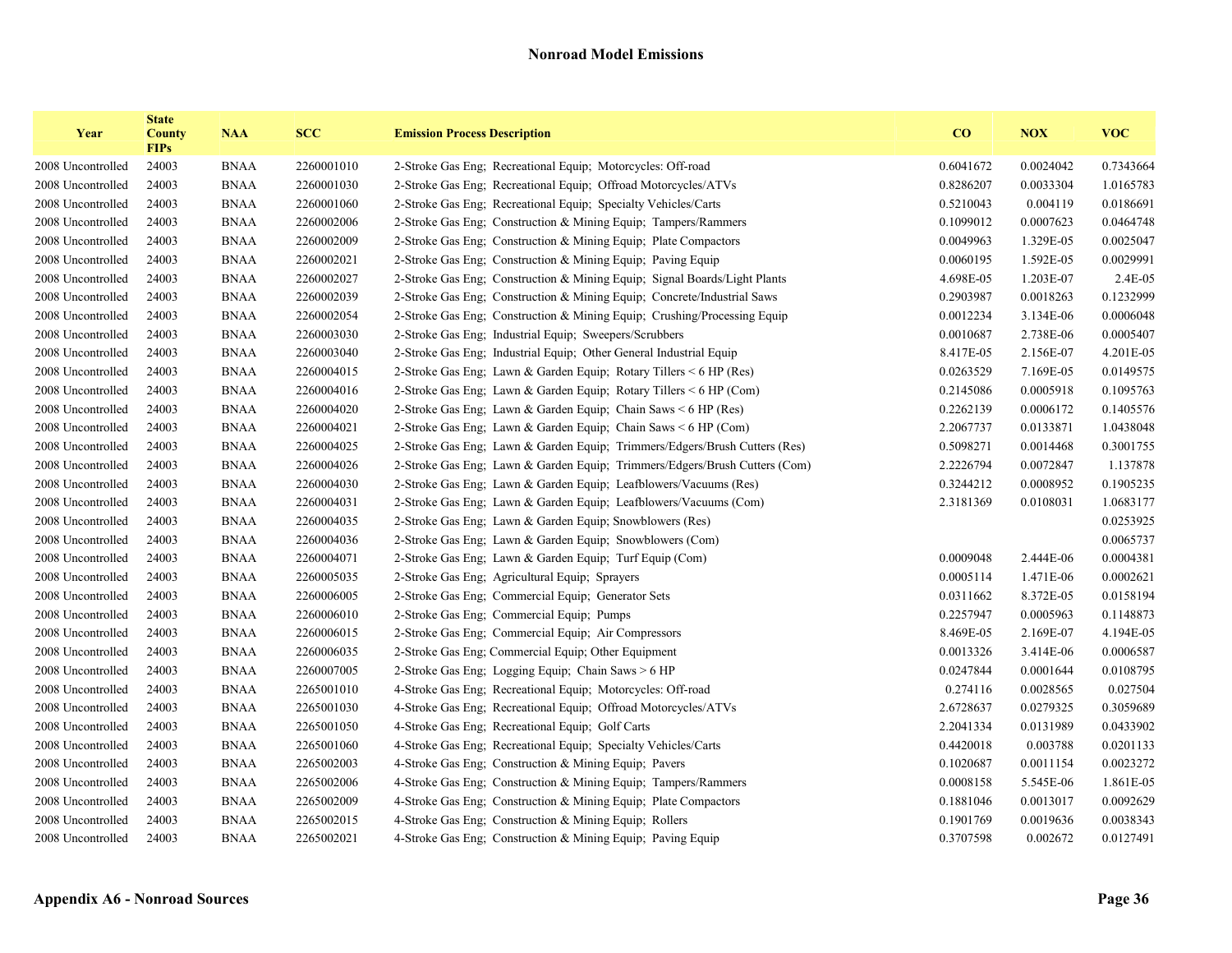| Year              | <b>State</b><br><b>County</b><br><b>FIPs</b> | <b>NAA</b>  | <b>SCC</b> | <b>Emission Process Description</b>                                        | CO        | <b>NOX</b> | <b>VOC</b> |
|-------------------|----------------------------------------------|-------------|------------|----------------------------------------------------------------------------|-----------|------------|------------|
| 2008 Uncontrolled | 24003                                        | <b>BNAA</b> | 2265002024 | 4-Stroke Gas Eng; Construction & Mining Equip; Surfacing Equip             | 0.1666721 | 0.0011494  | 0.0047247  |
| 2008 Uncontrolled | 24003                                        | <b>BNAA</b> | 2265002027 | 4-Stroke Gas Eng; Construction & Mining Equip; Signal Boards/Light Plants  | 0.0085192 | 5.494E-05  | 0.0003316  |
| 2008 Uncontrolled | 24003                                        | <b>BNAA</b> | 2265002030 | 4-Stroke Gas Eng: Construction & Mining Equip: Trenchers                   | 0.3117422 | 0.0034144  | 0.009344   |
| 2008 Uncontrolled | 24003                                        | <b>BNAA</b> | 2265002033 | 4-Stroke Gas Eng; Construction & Mining Equip; Bore/Drill Rigs             | 0.0908701 | 0.0011038  | 0.0058143  |
| 2008 Uncontrolled | 24003                                        | <b>BNAA</b> | 2265002039 | 4-Stroke Gas Eng; Construction & Mining Equip; Concrete/Industrial Saws    | 0.7616657 | 0.0059403  | 0.0139948  |
| 2008 Uncontrolled | 24003                                        | <b>BNAA</b> | 2265002042 | 4-Stroke Gas Eng; Construction & Mining Equip; Cement & Mortar Mixers      | 0.316605  | 0.0022993  | 0.0136237  |
| 2008 Uncontrolled | 24003                                        | <b>BNAA</b> | 2265002045 | 4-Stroke Gas Eng; Construction & Mining Equip; Cranes                      | 0.0128041 | 0.0005792  | 0.0004922  |
| 2008 Uncontrolled | 24003                                        | <b>BNAA</b> | 2265002054 | 4-Stroke Gas Eng; Construction & Mining Equip; Crushing/Processing Equip   | 0.0452778 | 0.0003713  | 0.0012346  |
| 2008 Uncontrolled | 24003                                        | <b>BNAA</b> | 2265002057 | 4-Stroke Gas Eng; Construction & Mining Equip; Rough Terrain Forklifts     | 0.0166611 | 0.0010047  | 0.000735   |
| 2008 Uncontrolled | 24003                                        | <b>BNAA</b> | 2265002060 | 4-Stroke Gas Eng: Construction & Mining Equip: Rubber Tire Loaders         | 0.0399113 | 0.0024938  | 0.0017721  |
| 2008 Uncontrolled | 24003                                        | <b>BNAA</b> | 2265002066 | 4-Stroke Gas Eng; Construction & Mining Equip; Tractors/Loaders/Backhoes   | 0.2426934 | 0.0017808  | 0.0045762  |
| 2008 Uncontrolled | 24003                                        | <b>BNAA</b> | 2265002072 | 4-Stroke Gas Eng; Construction & Mining Equip; Skid Steer Loaders          | 0.1085355 | 0.0025603  | 0.0031948  |
| 2008 Uncontrolled | 24003                                        | <b>BNAA</b> | 2265002078 | 4-Stroke Gas Eng; Construction & Mining Equip; Dumpers/Tenders             | 0.0492776 | 0.0003764  | 0.001969   |
| 2008 Uncontrolled | 24003                                        | <b>BNAA</b> | 2265002081 | 4-Stroke Gas Eng; Construction & Mining Equip; Other Construction Equip    | 0.0140282 | 0.0008718  | 0.0006443  |
| 2008 Uncontrolled | 24003                                        | <b>BNAA</b> | 2265003010 | 4-Stroke Gas Eng; Industrial Equip; Aerial Lifts                           | 0.1084422 | 0.0034248  | 0.0037141  |
| 2008 Uncontrolled | 24003                                        | <b>BNAA</b> | 2265003020 | 4-Stroke Gas Eng; Industrial Equip; Forklifts                              | 0.2398896 | 0.0147095  | 0.0104503  |
| 2008 Uncontrolled | 24003                                        | <b>BNAA</b> | 2265003030 | 4-Stroke Gas Eng; Industrial Equip; Sweepers/Scrubbers                     | 0.1035092 | 0.0025892  | 0.0032248  |
| 2008 Uncontrolled | 24003                                        | <b>BNAA</b> | 2265003040 | 4-Stroke Gas Eng; Industrial Equip; Other General Industrial Equip         | 0.2631219 | 0.0022829  | 0.0113431  |
| 2008 Uncontrolled | 24003                                        | <b>BNAA</b> | 2265003050 | 4-Stroke Gas Eng: Industrial Equip: Other Material H&ling Equip            | 0.008315  | 0.000225   | 0.0002645  |
| 2008 Uncontrolled | 24003                                        | <b>BNAA</b> | 2265003060 | 4-Stroke Gas Eng; Industrial Equip; AC\Refrigeration                       | 0.0104507 | 6.802E-05  | 0.0002366  |
| 2008 Uncontrolled | 24003                                        | <b>BNAA</b> | 2265003070 | 4-Stroke Gas Eng; Industrial Equip; Terminal Tractors                      | 0.0251515 | 0.0015379  | 0.0010901  |
| 2008 Uncontrolled | 24003                                        | <b>BNAA</b> | 2265004010 | 4-Stroke Gas Eng; Lawn & Garden Equip; Lawn Mowers (Res)                   | 6.1387611 | 0.0462812  | 0.670577   |
| 2008 Uncontrolled | 24003                                        | <b>BNAA</b> | 2265004011 | 4-Stroke Gas Eng; Lawn & Garden Equip; Lawn Mowers (Com)                   | 8.7173666 | 0.0609869  | 0.6681754  |
| 2008 Uncontrolled | 24003                                        | <b>BNAA</b> | 2265004015 | 4-Stroke Gas Eng; Lawn & Garden Equip; Rotary Tillers < 6 HP (Res)         | 0.5161905 | 0.0039172  | 0.0583725  |
| 2008 Uncontrolled | 24003                                        | <b>BNAA</b> | 2265004016 | 4-Stroke Gas Eng; Lawn & Garden Equip; Rotary Tillers < 6 HP (Com)         | 4.2415167 | 0.0313259  | 0.321801   |
| 2008 Uncontrolled | 24003                                        | <b>BNAA</b> | 2265004025 | 4-Stroke Gas Eng; Lawn & Garden Equip; Trimmers/Edgers/Brush Cutters (Res) | 0.0346668 | 0.0002573  | 0.0041005  |
| 2008 Uncontrolled | 24003                                        | <b>BNAA</b> | 2265004026 | 4-Stroke Gas Eng; Lawn & Garden Equip; Trimmers/Edgers/Brush Cutters (Com) | 0.2194489 | 0.0014975  | 0.0124369  |
| 2008 Uncontrolled | 24003                                        | <b>BNAA</b> | 2265004030 | 4-Stroke Gas Eng; Lawn & Garden Equip; Leafblowers/Vacuums (Res)           | 0.0662691 | 0.0004935  | 0.0072477  |
| 2008 Uncontrolled | 24003                                        | <b>BNAA</b> | 2265004031 | 4-Stroke Gas Eng; Lawn & Garden Equip; Leafblowers/Vacuums (Com)           | 8.8832421 | 0.0980979  | 0.2301991  |
| 2008 Uncontrolled | 24003                                        | <b>BNAA</b> | 2265004035 | 4-Stroke Gas Eng; Lawn & Garden Equip; Snowblowers (Res)                   |           |            | 0.0506461  |
| 2008 Uncontrolled | 24003                                        | <b>BNAA</b> | 2265004036 | 4-Stroke Gas Eng; Lawn & Garden Equip; Snowblowers (Com)                   |           |            | 0.0146281  |
| 2008 Uncontrolled | 24003                                        | <b>BNAA</b> | 2265004040 | 4-Stroke Gas Eng; Lawn & Garden Equip; Rear Eng Riding Mowers (Res)        | 1.4920293 | 0.0102233  | 0.0655104  |
| 2008 Uncontrolled | 24003                                        | <b>BNAA</b> | 2265004041 | 4-Stroke Gas Eng; Lawn & Garden Equip; Rear Eng Riding Mowers (Com)        | 1.1536581 | 0.0074629  | 0.0223537  |
| 2008 Uncontrolled | 24003                                        | <b>BNAA</b> | 2265004046 | 4-Stroke Gas Eng; Lawn & Garden Equip; Front Mowers (Com)                  | 1.2115302 | 0.0088977  | 0.0372941  |
| 2008 Uncontrolled | 24003                                        | <b>BNAA</b> | 2265004051 | 4-Stroke Gas Eng; Lawn & Garden Equip; Shredders < 6 HP (Com)              | 0.4855062 | 0.0036093  | 0.0385832  |
| 2008 Uncontrolled | 24003                                        | <b>BNAA</b> | 2265004055 | 4-Stroke Gas Eng; Lawn & Garden Equip; Lawn & Garden Tractors (Res)        | 19.912635 | 0.139749   | 0.7430494  |
| 2008 Uncontrolled | 24003                                        | <b>BNAA</b> | 2265004056 | 4-Stroke Gas Eng; Lawn & Garden Equip; Lawn & Garden Tractors (Com)        | 15.599005 | 0.1032474  | 0.2936933  |
| 2008 Uncontrolled | 24003                                        | <b>BNAA</b> | 2265004066 | 4-Stroke Gas Eng; Lawn & Garden Equip; Chippers/Stump Grinders (Com)       | 2.0271723 | 0.0370815  | 0.0468429  |
| 2008 Uncontrolled | 24003                                        | <b>BNAA</b> | 2265004071 | 4-Stroke Gas Eng; Lawn & Garden Equip; Turf Equip (Com)                    | 47.314371 | 0.3899293  | 1.1176059  |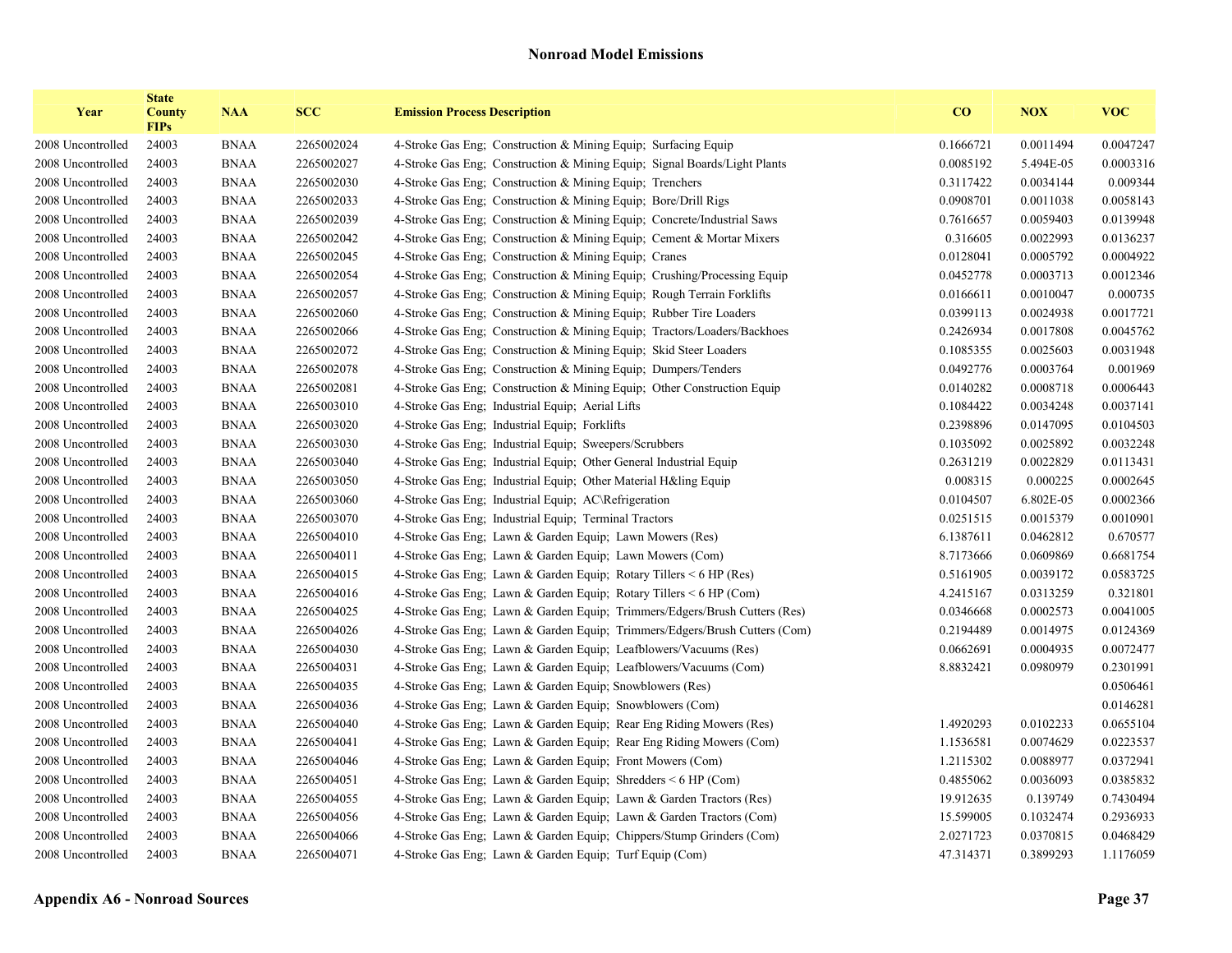| Year              | <b>State</b><br><b>County</b><br><b>FIPs</b> | <b>NAA</b>  | <b>SCC</b> | <b>Emission Process Description</b>                                          | CO        | <b>NOX</b> | <b>VOC</b> |
|-------------------|----------------------------------------------|-------------|------------|------------------------------------------------------------------------------|-----------|------------|------------|
| 2008 Uncontrolled | 24003                                        | <b>BNAA</b> | 2265004075 | 4-Stroke Gas Eng; Lawn & Garden Equip; Other Lawn & Garden Equip (Res)       | 0.6236046 | 0.0046711  | 0.0347895  |
| 2008 Uncontrolled | 24003                                        | <b>BNAA</b> | 2265004076 | 4-Stroke Gas Eng; Lawn & Garden Equip; Other Lawn & Garden Equip (Com)       | 1.302002  | 0.009879   | 0.0732312  |
| 2008 Uncontrolled | 24003                                        | <b>BNAA</b> | 2265005010 | 4-Stroke Gas Eng: Agricultural Equip: 2-Wheel Tractors                       | 0.002111  | 1.364E-05  | 3.987E-05  |
| 2008 Uncontrolled | 24003                                        | <b>BNAA</b> | 2265005015 | 4-Stroke Gas Eng; Agricultural Equip; Agricultural Tractors                  | 0.0041868 | 0.0001673  | 0.0001379  |
| 2008 Uncontrolled | 24003                                        | <b>BNAA</b> | 2265005020 | 4-Stroke Gas Eng; Agricultural Equip; Combines                               | 1.749E-05 | 1.12E-06   | 9.018E-07  |
| 2008 Uncontrolled | 24003                                        | <b>BNAA</b> | 2265005025 | 4-Stroke Gas Eng; Agricultural Equip; Balers                                 | 0.0018881 | 0.0001209  | 0.0001095  |
| 2008 Uncontrolled | 24003                                        | <b>BNAA</b> | 2265005030 | 4-Stroke Gas Eng; Agricultural Equip; Agricultural Mowers                    | 0.0016311 | 1.148E-05  | 3.8E-05    |
| 2008 Uncontrolled | 24003                                        | <b>BNAA</b> | 2265005035 | 4-Stroke Gas Eng; Agricultural Equip; Sprayers                               | 0.0135887 | 0.0001987  | 0.0006138  |
| 2008 Uncontrolled | 24003                                        | <b>BNAA</b> | 2265005040 | 4-Stroke Gas Eng; Agricultural Equip; Tillers > 6 HP                         | 0.0333433 | 0.0002085  | 0.0012753  |
| 2008 Uncontrolled | 24003                                        | <b>BNAA</b> | 2265005045 | 4-Stroke Gas Eng; Agricultural Equip; Swathers                               | 0.0029963 | 0.0001918  | 0.0001586  |
| 2008 Uncontrolled | 24003                                        | <b>BNAA</b> | 2265005055 | 4-Stroke Gas Eng; Agricultural Equip; Other Agricultural Equip               | 0.0062342 | 0.0002283  | 0.0002373  |
| 2008 Uncontrolled | 24003                                        | <b>BNAA</b> | 2265005060 | 4-Stroke Gas Eng; Agricultural Equip; Irrigation Sets                        | 0.005829  | 0.0003339  | 0.0002595  |
| 2008 Uncontrolled | 24003                                        | <b>BNAA</b> | 2265006005 | 4-Stroke Gas Eng; Commercial Equip; Generator Sets                           | 9.9937665 | 0.0703342  | 0.357931   |
| 2008 Uncontrolled | 24003                                        | <b>BNAA</b> | 2265006010 | 4-Stroke Gas Eng; Commercial Equip; Pumps                                    | 2.3062379 | 0.0218496  | 0.1044134  |
| 2008 Uncontrolled | 24003                                        | <b>BNAA</b> | 2265006015 | 4-Stroke Gas Eng; Commercial Equip; Air Compressors                          | 1.1389645 | 0.0154949  | 0.0415048  |
| 2008 Uncontrolled | 24003                                        | <b>BNAA</b> | 2265006025 | 4-Stroke Gas Eng; Commercial Equip; Welders                                  | 2.8755421 | 0.0273698  | 0.0684343  |
| 2008 Uncontrolled | 24003                                        | <b>BNAA</b> | 2265006030 | 4-Stroke Gas Eng; Commercial Equip; Pressure Washers                         | 4.4078166 | 0.0303127  | 0.1856565  |
| 2008 Uncontrolled | 24003                                        | <b>BNAA</b> | 2265006035 | 4-Stroke Gas Eng; Commercial Equip; Other Equipment                          | 0.2218872 | 0.0015527  | 0.0062422  |
| 2008 Uncontrolled | 24003                                        | <b>BNAA</b> | 2265007010 | 2-Stroke Gas Eng; Logging Equip; Shredders > 6 HP                            | 0.055545  | 0.0004163  | 0.0019783  |
| 2008 Uncontrolled | 24003                                        | <b>BNAA</b> | 2265007015 | 2-Stroke Gas Eng; Logging Equip; Feller-Bunch-Skidder                        | 0.0006765 | 4.379E-06  | 3.222E-05  |
| 2008 Uncontrolled | 24003                                        | <b>BNAA</b> | 2265008005 | 4-Stroke Gas Eng; Airport Ground Support Equip; Airport Ground Support Equip | 0.2646424 | 0.008901   | 0.010709   |
| 2008 Uncontrolled | 24003                                        | <b>BNAA</b> | 2267001060 | LPG Eng; Recreational Equip; Specialty Vehicles/Carts                        | 0.0047943 | 0.0012014  | 0.0003249  |
| 2008 Uncontrolled | 24003                                        | <b>BNAA</b> | 2267002003 | LPG Eng; Construction & Mining Equip; Pavers                                 | 0.0028981 | 0.0007182  | 0.0001958  |
| 2008 Uncontrolled | 24003                                        | <b>BNAA</b> | 2267002015 | LPG Eng; Construction & Mining Equip; Rollers                                | 0.0050095 | 0.0012299  | 0.0003377  |
| 2008 Uncontrolled | 24003                                        | <b>BNAA</b> | 2267002021 | LPG Eng; Construction & Mining Equip; Paving Equip                           | 0.0007589 | 0.00019    | 5.141E-05  |
| 2008 Uncontrolled | 24003                                        | <b>BNAA</b> | 2267002024 | LPG Eng; Construction & Mining Equip; Surfacing Equip                        | 0.0005077 | 0.0001254  | 3.428E-05  |
| 2008 Uncontrolled | 24003                                        | <b>BNAA</b> | 2267002030 | LPG Eng; Construction $&$ Mining Equip; Trenchers                            | 0.0089066 | 0.0022077  | 0.0006019  |
| 2008 Uncontrolled | 24003                                        | <b>BNAA</b> | 2267002033 | LPG Eng. Construction $&$ Mining Equip: Bore/Drill Rigs                      | 0.0028841 | 0.0007282  | 0.0001958  |
| 2008 Uncontrolled | 24003                                        | <b>BNAA</b> | 2267002039 | LPG Eng; Construction & Mining Equip; Concrete/Industrial Saws               | 0.0086598 | 0.0021     | 0.0005821  |
| 2008 Uncontrolled | 24003                                        | <b>BNAA</b> | 2267002045 | LPG Eng: Construction & Mining Equip: Cranes                                 | 0.0031061 | 0.0007773  | 0.0002104  |
| 2008 Uncontrolled | 24003                                        | <b>BNAA</b> | 2267002054 | LPG Eng; Construction & Mining Equip; Crushing/Processing Equip              | 0.0005029 | 0.0001258  | 3.406E-05  |
| 2008 Uncontrolled | 24003                                        | <b>BNAA</b> | 2267002057 | LPG Eng; Construction & Mining Equip; Rough Terrain Forklifts                | 0.0056501 | 0.0014052  | 0.0003821  |
| 2008 Uncontrolled | 24003                                        | <b>BNAA</b> | 2267002060 | LPG Eng; Construction & Mining Equip; Rubber Tire Loaders                    | 0.0141996 | 0.0035059  | 0.0009586  |
| 2008 Uncontrolled | 24003                                        | <b>BNAA</b> | 2267002066 | LPG Eng; Construction & Mining Equip; Tractors/Loaders/Backhoes              | 0.0014991 | 0.0003684  | 0.0001011  |
| 2008 Uncontrolled | 24003                                        | <b>BNAA</b> | 2267002072 | LPG Eng; Construction & Mining Equip; Skid Steer Loaders                     | 0.0115501 | 0.0028834  | 0.0007819  |
| 2008 Uncontrolled | 24003                                        | <b>BNAA</b> | 2267002081 | LPG Eng; Construction & Mining Equip; Other Construction Equip               | 0.0046551 | 0.0011675  | 0.0003155  |
| 2008 Uncontrolled | 24003                                        | <b>BNAA</b> | 2267003010 | LPG Eng; Industrial Equip; Aerial Lifts                                      | 0.0334904 | 0.0084081  | 0.0022705  |
| 2008 Uncontrolled | 24003                                        | <b>BNAA</b> | 2267003020 | LPG Eng; Industrial Equip; Forklifts                                         | 3.1993465 | 0.7920028  | 0.2161364  |
| 2008 Uncontrolled | 24003                                        | <b>BNAA</b> | 2267003030 | LPG Eng; Industrial Equip; Sweepers/Scrubbers                                | 0.024649  | 0.0060292  | 0.0016603  |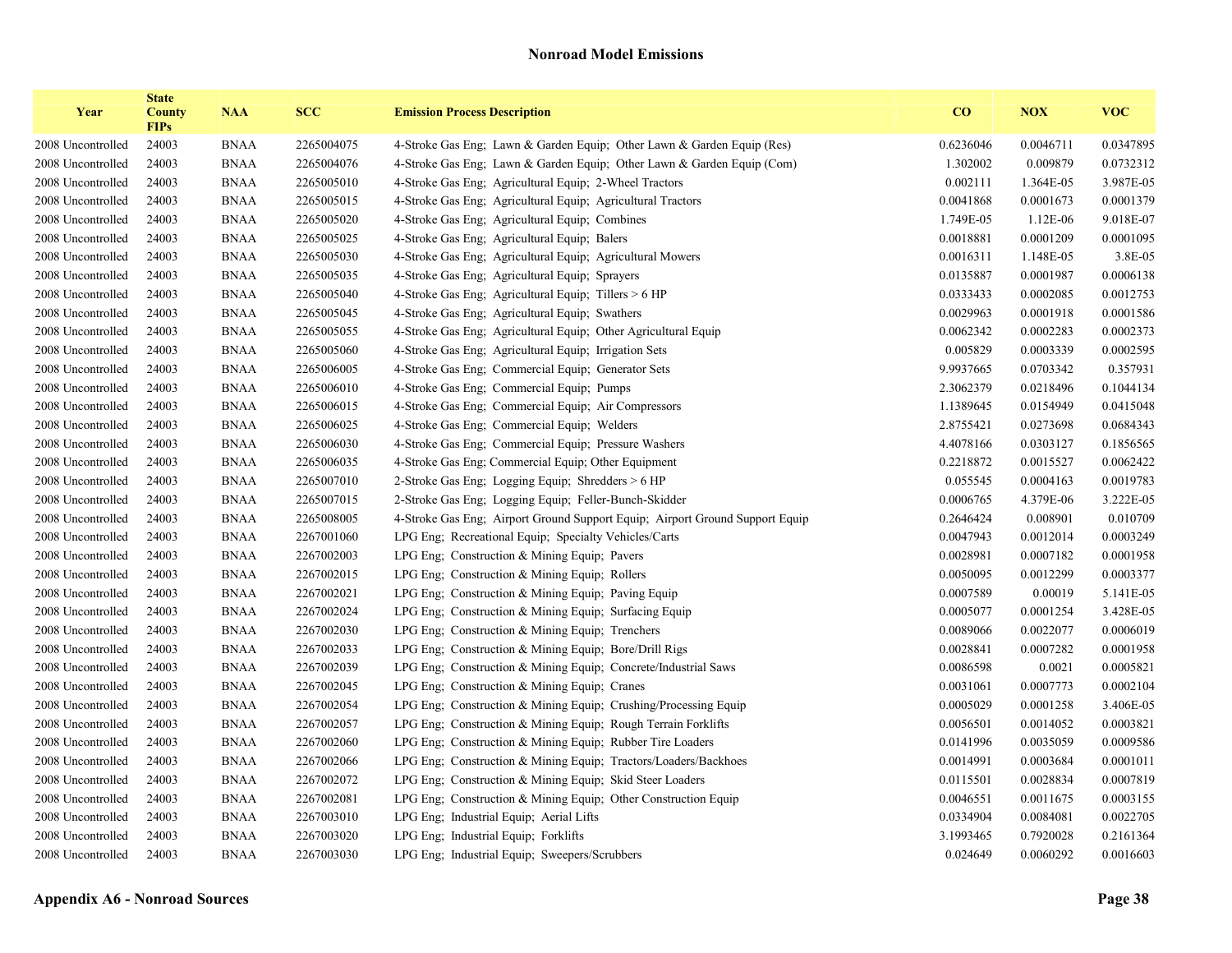| Year              | <b>State</b><br><b>County</b><br><b>FIPs</b> | <b>NAA</b>  | <b>SCC</b> | <b>Emission Process Description</b>                                 | CO        | <b>NOX</b> | <b>VOC</b> |
|-------------------|----------------------------------------------|-------------|------------|---------------------------------------------------------------------|-----------|------------|------------|
| 2008 Uncontrolled | 24003                                        | <b>BNAA</b> | 2267003040 | LPG Eng: Industrial Equip: Other General Industrial Equip           | 0.0075515 | 0.001863   | 0.0005097  |
| 2008 Uncontrolled | 24003                                        | <b>BNAA</b> | 2267003050 | LPG Eng; Industrial Equip; Other Material H&ling Equip              | 0.001809  | 0.0004537  | 0.0001226  |
| 2008 Uncontrolled | 24003                                        | <b>BNAA</b> | 2267003070 | LPG Eng; Industrial Equip; Terminal Tractors                        | 0.0151091 | 0.003685   | 0.001017   |
| 2008 Uncontrolled | 24003                                        | <b>BNAA</b> | 2267004066 | LPG Eng; Lawn & Garden Equip; Chippers/Stump Grinders (Com)         | 0.1290376 | 0.0318291  | 0.0087096  |
| 2008 Uncontrolled | 24003                                        | <b>BNAA</b> | 2267005055 | LPG Eng; Agri Equip; Other Equip                                    | 1.084E-05 | 2.698E-06  | 7.331E-07  |
| 2008 Uncontrolled | 24003                                        | <b>BNAA</b> | 2267005060 | LPG Eng; Agricultural Equip; Irrigation Sets                        | 1.697E-05 | 4.164E-06  | 1.144E-06  |
| 2008 Uncontrolled | 24003                                        | <b>BNAA</b> | 2267006005 | LPG Eng; Commercial Equip; Generator Sets                           | 0.1172535 | 0.0437305  | 0.0089203  |
| 2008 Uncontrolled | 24003                                        | <b>BNAA</b> | 2267006010 | LPG Eng; Commercial Equip; Pumps                                    | 0.0277284 | 0.0101768  | 0.0021009  |
| 2008 Uncontrolled | 24003                                        | <b>BNAA</b> | 2267006015 | LPG Eng; Commercial Equip; Air Compressors                          | 0.0338236 | 0.0122815  | 0.0025558  |
| 2008 Uncontrolled | 24003                                        | <b>BNAA</b> | 2267006025 | LPG Eng; Commercial Equip; Welders                                  | 0.0610489 | 0.0153149  | 0.004138   |
| 2008 Uncontrolled | 24003                                        | <b>BNAA</b> | 2267006030 | LPG Eng; Commercial Equip; Pressure Washers                         | 0.0007791 | 0.0001978  | 5.297E-05  |
| 2008 Uncontrolled | 24003                                        | <b>BNAA</b> | 2267006035 | LPG Eng; Commercial Equip; Other Equipment                          | 0.0005337 | 0.0001929  | 4.028E-05  |
| 2008 Uncontrolled | 24003                                        | <b>BNAA</b> | 2267008005 | LPG Eng; Airport Ground Support Equip; Airport Ground Support Equip | 0.0550939 | 0.0136609  | 0.0037235  |
| 2008 Uncontrolled | 24003                                        | <b>BNAA</b> | 2268002081 | CNG Eng. Construction & Mining Equip. Other Construction Equip.     | 0.000183  | 4.589E-05  | 7.31E-07   |
| 2008 Uncontrolled | 24003                                        | <b>BNAA</b> | 2268003020 | CNG Eng: Industrial Equip: Forklifts                                | 0.2265627 | 0.0560208  | 0.0009019  |
| 2008 Uncontrolled | 24003                                        | <b>BNAA</b> | 2268003030 | CNG Eng; Industrial Equip; Sweepers/Scrubbers                       | 0.0002577 | 6.366E-05  | 1.026E-06  |
| 2008 Uncontrolled | 24003                                        | <b>BNAA</b> | 2268003040 | CNG Eng: Industrial Equip: Other General Industrial Equip           | 0.0001404 | 3.468E-05  | 5.586E-07  |
| 2008 Uncontrolled | 24003                                        | <b>BNAA</b> | 2268003060 | CNG Eng; Industrial Equip; AC\Refrigeration                         | 0.0008167 | 0.000201   | 3.247E-06  |
| 2008 Uncontrolled | 24003                                        | <b>BNAA</b> | 2268003070 | CNG Eng: Industrial Equip: Terminal Tractors                        | 0.0010603 | 0.0002585  | 4.206E-06  |
| 2008 Uncontrolled | 24003                                        | <b>BNAA</b> | 2268005055 | CNG Eng; Agri Equip; Other Equip                                    | 9.175E-06 | 2.067E-06  | 3.572E-08  |
| 2008 Uncontrolled | 24003                                        | <b>BNAA</b> | 2268005060 | CNG Eng; Agricultural Equip; Irrigation Sets                        | 0.0001424 | 3.186E-05  | 5.535E-07  |
| 2008 Uncontrolled | 24003                                        | <b>BNAA</b> | 2268006005 | CNG Eng; Commercial Equip; Generator Sets                           | 0.0345136 | 0.0127427  | 0.0001544  |
| 2008 Uncontrolled | 24003                                        | <b>BNAA</b> | 2268006010 | CNG Eng; Commercial Equip; Pumps                                    | 0.0017781 | 0.0006505  | 7.934E-06  |
| 2008 Uncontrolled | 24003                                        | <b>BNAA</b> | 2268006015 | CNG Eng; Commercial Equip; Air Compressors                          | 0.0025522 | 0.0009229  | 1.136E-05  |
| 2008 Uncontrolled | 24003                                        | <b>BNAA</b> | 2268006020 | CNG Eng; Commercial Equip; Gas Compressors                          | 0.1478863 | 0.0330528  | 0.0005746  |
| 2008 Uncontrolled | 24003                                        | <b>BNAA</b> | 2270001060 | Diesel Eng; Recreational Equip; Specialty Vehicles/Carts            | 0.0129167 | 0.0125684  | 0.0034341  |
| 2008 Uncontrolled | 24003                                        | <b>BNAA</b> | 2270002003 | Diesel Eng; Construction & Mining Equip; Pavers                     | 0.0200465 | 0.0522785  | 0.0041415  |
| 2008 Uncontrolled | 24003                                        | <b>BNAA</b> | 2270002006 | Diesel Eng; Construction & Mining Equip; Tampers/Rammers            | 7.067E-05 | 0.0001051  | 1.69E-05   |
| 2008 Uncontrolled | 24003                                        | <b>BNAA</b> | 2270002009 | Diesel Eng; Construction & Mining Equip; Plate Compactors           | 0.0010581 | 0.0016231  | 0.000264   |
| 2008 Uncontrolled | 24003                                        | <b>BNAA</b> | 2270002015 | Diesel Eng; Construction & Mining Equip; Rollers                    | 0.0599315 | 0.1287723  | 0.0112523  |
| 2008 Uncontrolled | 24003                                        | <b>BNAA</b> | 2270002018 | Diesel Eng; Construction & Mining Equip; Scrapers                   | 0.0538634 | 0.1399459  | 0.0074703  |
| 2008 Uncontrolled | 24003                                        | <b>BNAA</b> | 2270002021 | Diesel Eng; Construction & Mining Equip; Paving Equip               | 0.0038116 | 0.0080515  | 0.0007396  |
| 2008 Uncontrolled | 24003                                        | <b>BNAA</b> | 2270002024 | Diesel Eng; Construction & Mining Equip; Surfacing Equip            | 0.0030133 | 0.0053302  | 0.0004781  |
| 2008 Uncontrolled | 24003                                        | <b>BNAA</b> | 2270002027 | Diesel Eng; Construction & Mining Equip; Signal Boards/Light Plants | 0.0078756 | 0.0144795  | 0.0021567  |
| 2008 Uncontrolled | 24003                                        | <b>BNAA</b> | 2270002030 | Diesel Eng; Construction & Mining Equip; Trenchers                  | 0.0382219 | 0.0606297  | 0.0065265  |
| 2008 Uncontrolled | 24003                                        | <b>BNAA</b> | 2270002033 | Diesel Eng; Construction & Mining Equip; Bore/Drill Rigs            | 0.0235983 | 0.0705533  | 0.0058391  |
| 2008 Uncontrolled | 24003                                        | <b>BNAA</b> | 2270002036 | Diesel Eng; Construction & Mining Equip; Excavators                 | 0.1637062 | 0.526413   | 0.035925   |
| 2008 Uncontrolled | 24003                                        | <b>BNAA</b> | 2270002039 | Diesel Eng; Construction & Mining Equip; Concrete/Industrial Saws   | 0.0029207 | 0.0040544  | 0.0004909  |
| 2008 Uncontrolled | 24003                                        | <b>BNAA</b> | 2270002042 | Diesel Eng; Construction & Mining Equip; Cement & Mortar Mixers     | 0.0011722 | 0.0026685  | 0.0003017  |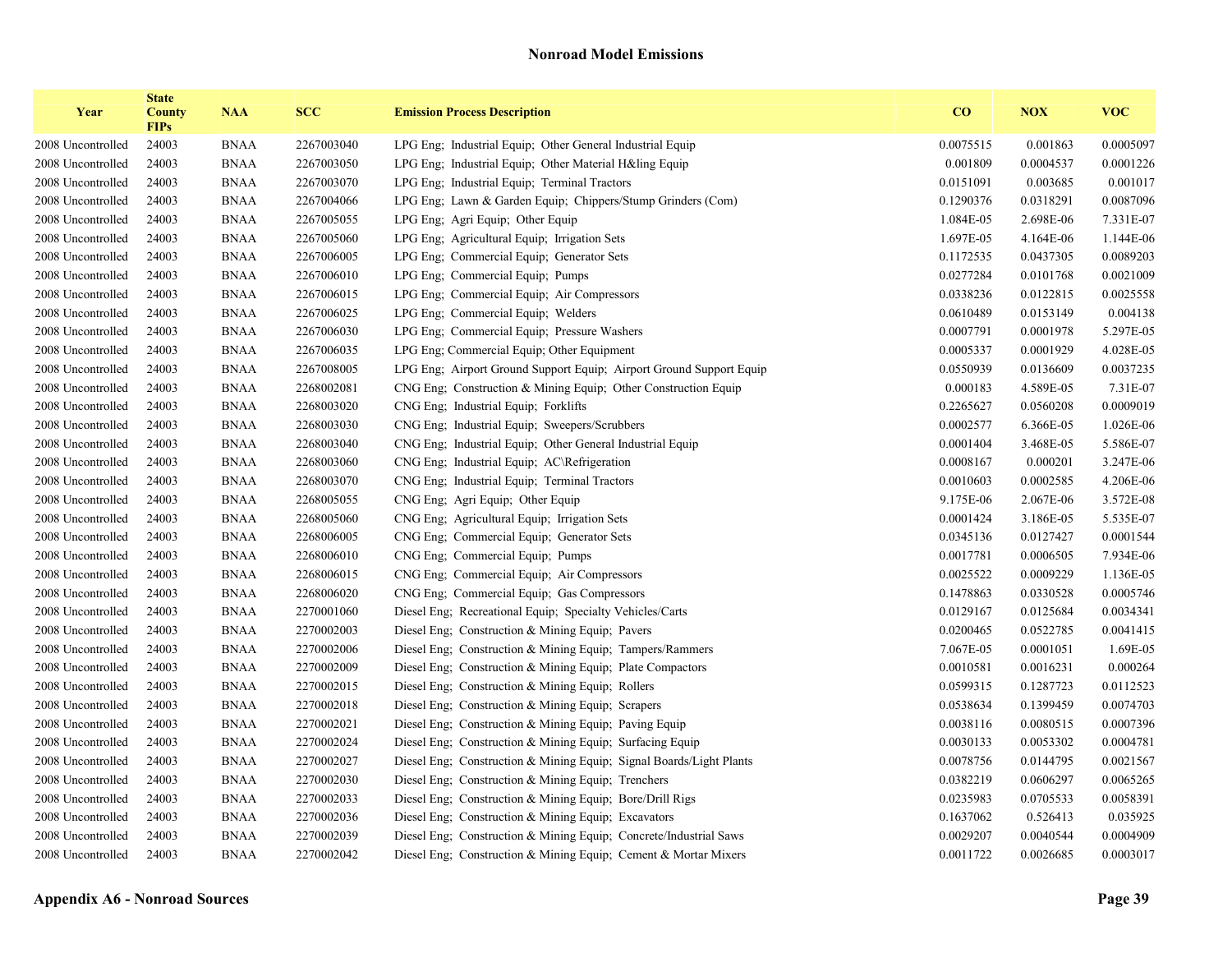| Year              | <b>State</b><br><b>County</b><br><b>FIPs</b> | <b>NAA</b>  | <b>SCC</b> | <b>Emission Process Description</b>                                | $\bf CO$  | <b>NOX</b> | <b>VOC</b> |
|-------------------|----------------------------------------------|-------------|------------|--------------------------------------------------------------------|-----------|------------|------------|
| 2008 Uncontrolled | 24003                                        | <b>BNAA</b> | 2270002045 | Diesel Eng; Construction & Mining Equip; Cranes                    | 0.0297913 | 0.1360885  | 0.008599   |
| 2008 Uncontrolled | 24003                                        | <b>BNAA</b> | 2270002048 | Diesel Eng; Construction & Mining Equip; Graders                   | 0.035876  | 0.1332039  | 0.0088535  |
| 2008 Uncontrolled | 24003                                        | <b>BNAA</b> | 2270002051 | Diesel Eng, Construction & Mining Equip; Off-highway Trucks        | 0.1349964 | 0.4662204  | 0.0254211  |
| 2008 Uncontrolled | 24003                                        | <b>BNAA</b> | 2270002054 | Diesel Eng; Construction & Mining Equip; Crushing/Processing Equip | 0.0071739 | 0.023703   | 0.0017243  |
| 2008 Uncontrolled | 24003                                        | <b>BNAA</b> | 2270002057 | Diesel Eng; Construction & Mining Equip; Rough Terrain Forklifts   | 0.0948211 | 0.1684189  | 0.0168798  |
| 2008 Uncontrolled | 24003                                        | <b>BNAA</b> | 2270002060 | Diesel Eng; Construction & Mining Equip; Rubber Tire Loaders       | 0.2267282 | 0.6134925  | 0.0418753  |
| 2008 Uncontrolled | 24003                                        | <b>BNAA</b> | 2270002066 | Diesel Eng; Construction & Mining Equip; Tractors/Loaders/Backhoes | 0.3417382 | 0.3866655  | 0.0825203  |
| 2008 Uncontrolled | 24003                                        | <b>BNAA</b> | 2270002069 | Diesel Eng; Construction & Mining Equip; Crawler Tractor/Dozers    | 0.1906962 | 0.5402804  | 0.0347833  |
| 2008 Uncontrolled | 24003                                        | <b>BNAA</b> | 2270002072 | Diesel Eng; Construction & Mining Equip; Skid Steer Loaders        | 0.301947  | 0.2538938  | 0.0756227  |
| 2008 Uncontrolled | 24003                                        | <b>BNAA</b> | 2270002075 | Diesel Eng; Construction & Mining Equip; Off-highway Tractors      | 0.0272919 | 0.063522   | 0.0042045  |
| 2008 Uncontrolled | 24003                                        | <b>BNAA</b> | 2270002078 | Diesel Eng; Construction & Mining Equip; Dumpers/Tenders           | 0.0009143 | 0.0008137  | 0.0002445  |
| 2008 Uncontrolled | 24003                                        | <b>BNAA</b> | 2270002081 | Diesel Eng; Construction & Mining Equip; Other Construction Equip  | 0.0281836 | 0.0614416  | 0.0043448  |
| 2008 Uncontrolled | 24003                                        | <b>BNAA</b> | 2270003010 | Diesel Eng; Industrial Equip; Aerial Lifts                         | 0.0079779 | 0.0075115  | 0.0021298  |
| 2008 Uncontrolled | 24003                                        | <b>BNAA</b> | 2270003020 | Diesel Eng; Industrial Equip; Forklifts                            | 0.0493521 | 0.0887176  | 0.0082455  |
| 2008 Uncontrolled | 24003                                        | <b>BNAA</b> | 2270003030 | Diesel Eng; Industrial Equip; Sweepers/Scrubbers                   | 0.0115884 | 0.0433847  | 0.0034142  |
| 2008 Uncontrolled | 24003                                        | <b>BNAA</b> | 2270003040 | Diesel Eng; Industrial Equip; Other General Industrial Equip       | 0.012494  | 0.0470526  | 0.0037071  |
| 2008 Uncontrolled | 24003                                        | <b>BNAA</b> | 2270003050 | Diesel Eng; Industrial Equip; Other Material H&ling Equip          | 0.0013567 | 0.0021586  | 0.0003833  |
| 2008 Uncontrolled | 24003                                        | <b>BNAA</b> | 2270003060 | Diesel Eng; Industrial Equip; AC\Refrigeration                     | 0.0938616 | 0.2093289  | 0.0216675  |
| 2008 Uncontrolled | 24003                                        | <b>BNAA</b> | 2270003070 | Diesel Eng; Industrial Equip; Terminal Tractors                    | 0.0178618 | 0.0596418  | 0.0042827  |
| 2008 Uncontrolled | 24003                                        | <b>BNAA</b> | 2270004031 | Diesel Eng; Lawn & Garden Equip; Leafblowers/Vacuums (Com)         | 1.442E-05 | 2.396E-05  | 4.323E-06  |
| 2008 Uncontrolled | 24003                                        | <b>BNAA</b> | 2270004046 | Diesel Eng; Lawn & Garden Equip; Front Mowers (Com)                | 0.0770703 | 0.1415703  | 0.0212358  |
| 2008 Uncontrolled | 24003                                        | <b>BNAA</b> | 2270004056 | Diesel Eng; Lawn & Garden Equip; Lawn & Garden Tractors (Com)      | 0.0162365 | 0.0286106  | 0.0044164  |
| 2008 Uncontrolled | 24003                                        | <b>BNAA</b> | 2270004066 | Diesel Eng; Lawn & Garden Equip; Chippers/Stump Grinders (Com)     | 0.0866788 | 0.2260596  | 0.0217227  |
| 2008 Uncontrolled | 24003                                        | <b>BNAA</b> | 2270004071 | Diesel Eng; Lawn & Garden Equip; Turf Equip (Com)                  | 0.0078545 | 0.0218416  | 0.0020274  |
| 2008 Uncontrolled | 24003                                        | <b>BNAA</b> | 2270004076 | Diesel Eng; Lawn & Garden Equip; Other Lawn & Garden Equip (Com)   | 0.0003093 | 0.0005883  | 8.111E-05  |
| 2008 Uncontrolled | 24003                                        | <b>BNAA</b> | 2270005010 | Diesel Eng; Agricultural Equip; 2-Wheel Tractors                   | 2.843E-06 | 2.377E-06  | 4.192E-07  |
| 2008 Uncontrolled | 24003                                        | <b>BNAA</b> | 2270005015 | Diesel Eng; Agricultural Equip; Agricultural Tractors              | 0.0591044 | 0.1181523  | 0.0115252  |
| 2008 Uncontrolled | 24003                                        | <b>BNAA</b> | 2270005020 | Diesel Eng; Agricultural Equip; Combines                           | 0.004364  | 0.0122149  | 0.0010228  |
| 2008 Uncontrolled | 24003                                        | <b>BNAA</b> | 2270005025 | Diesel Eng; Agricultural Equip; Balers                             | 3.768E-05 | 5.612E-05  | 9.329E-06  |
| 2008 Uncontrolled | 24003                                        | <b>BNAA</b> | 2270005030 | Diesel Eng; Agricultural Equip; Agricultural Mowers                | 8.978E-06 | 1.147E-05  | 1.648E-06  |
| 2008 Uncontrolled | 24003                                        | <b>BNAA</b> | 2270005035 | Diesel Eng; Agricultural Equip; Sprayers                           | 0.0004583 | 0.0009228  | 0.0001265  |
| 2008 Uncontrolled | 24003                                        | <b>BNAA</b> | 2270005040 | Diesel Eng; Agricultural Equip; Tillers > 6HP                      | 1.313E-06 | 2.285E-06  | 2.094E-07  |
| 2008 Uncontrolled | 24003                                        | <b>BNAA</b> | 2270005045 | Diesel Eng; Agricultural Equip; Swathers                           | 0.0004874 | 0.0008586  | 9.896E-05  |
| 2008 Uncontrolled | 24003                                        | <b>BNAA</b> | 2270005055 | Diesel Eng; Agricultural Equip; Other Agricultural Equip           | 0.0012054 | 0.0024731  | 0.0002556  |
| 2008 Uncontrolled | 24003                                        | <b>BNAA</b> | 2270005060 | Diesel Eng; Agricultural Equip; Irrigation Sets                    | 0.0005694 | 0.0016397  | 0.0001632  |
| 2008 Uncontrolled | 24003                                        | <b>BNAA</b> | 2270006005 | Diesel Eng; Commercial Equip; Generator Sets                       | 0.072714  | 0.1541349  | 0.0197941  |
| 2008 Uncontrolled | 24003                                        | <b>BNAA</b> | 2270006010 | Diesel Eng; Commercial Equip; Pumps                                | 0.017122  | 0.0368378  | 0.0044584  |
| 2008 Uncontrolled | 24003                                        | <b>BNAA</b> | 2270006015 | Diesel Eng; Commercial Equip; Air Compressors                      | 0.037247  | 0.0921041  | 0.0093593  |
| 2008 Uncontrolled | 24003                                        | <b>BNAA</b> | 2270006025 | Diesel Eng; Commercial Equip; Welders                              | 0.0585338 | 0.0449854  | 0.0148384  |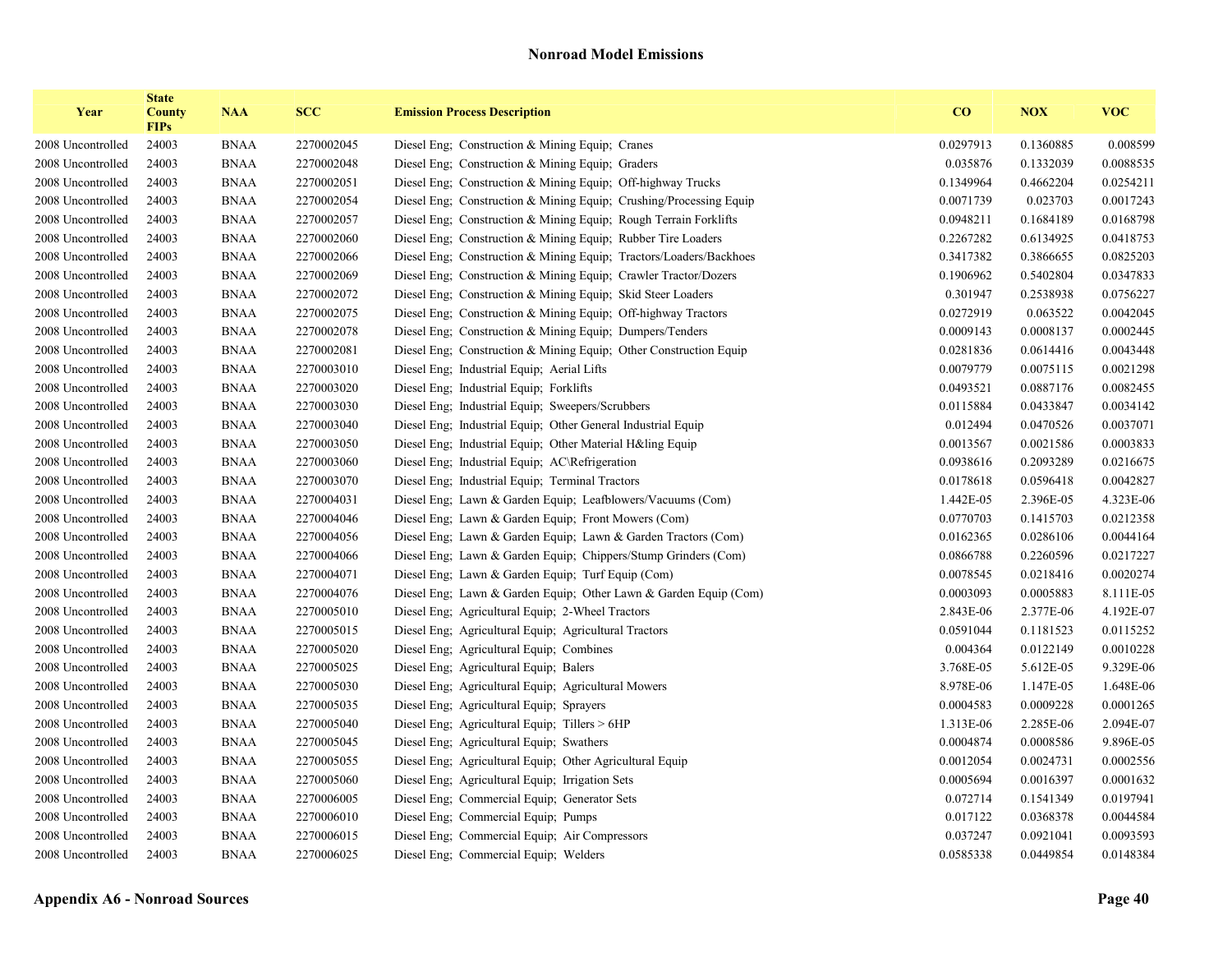| Year              | <b>State</b><br><b>County</b><br><b>FIPs</b> | <b>NAA</b>  | <b>SCC</b> | <b>Emission Process Description</b>                                        | $\bf CO$  | <b>NOX</b> | <b>VOC</b> |
|-------------------|----------------------------------------------|-------------|------------|----------------------------------------------------------------------------|-----------|------------|------------|
| 2008 Uncontrolled | 24003                                        | <b>BNAA</b> | 2270006030 | Diesel Eng; Commercial Equip; Pressure Washers                             | 0.002164  | 0.005157   | 0.0006339  |
| 2008 Uncontrolled | 24003                                        | <b>BNAA</b> | 2270006035 | Diesel Eng; Commercial Equip; Other Equipment                              | 0.0016403 | 0.0039291  | 0.0004145  |
| 2008 Uncontrolled | 24003                                        | <b>BNAA</b> | 2270007015 | Diesel Eng; Logging Equip; Feller-Bunch-Skidder                            | 0.0045743 | 0.0167523  | 0.0010895  |
| 2008 Uncontrolled | 24003                                        | <b>BNAA</b> | 2270008005 | Diesel Eng; Airport Ground Support Equip; Airport Ground Support Equip     | 0.1683637 | 0.4377805  | 0.0307468  |
| 2008 Uncontrolled | 24003                                        | <b>BNAA</b> | 2282005010 | 2-Stroke Gas Eng; Marine Pleasure Craft; Outboard                          | 7.9412203 | 0.1669743  | 4.3871538  |
| 2008 Uncontrolled | 24003                                        | <b>BNAA</b> | 2282005015 | 2-Stroke Gas Eng; Marine Pleasure Craft; Personal Water Craft              | 3.0471817 | 0.0484271  | 1.4250066  |
| 2008 Uncontrolled | 24003                                        | <b>BNAA</b> | 2282010005 | 4-Stroke Gas Eng; Marine Pleasure Craft; Inboard-Sterndrive                | 5.7106053 | 0.3244302  | 0.4503086  |
| 2008 Uncontrolled | 24003                                        | <b>BNAA</b> | 2282020005 | Diesel Eng; Marine Pleasure Craft; Inboard-Sterndrive                      | 0.0587348 | 0.3726667  | 0.0137935  |
| 2008 Uncontrolled | 24003                                        | <b>BNAA</b> | 2282020010 | Diesel Eng; Marine Pleasure Craft; Outboard                                | 0.0006013 | 0.0009643  | 0.000192   |
| 2008 Uncontrolled | 24003                                        | <b>BNAA</b> | 2285002015 | Diesel Eng; Railroad Equip; RR Maintenance                                 | 0.003153  | 0.0044079  | 0.0007687  |
| 2008 Uncontrolled | 24003                                        | <b>BNAA</b> | 2285004015 | 4-Stroke Gas Eng; Railroad Equip; RR Maintenance                           | 0.0096554 | 7.319E-05  | 0.0002548  |
| 2008 Uncontrolled | 24003                                        | <b>BNAA</b> | 2285006015 | LPG Eng; Railroad Equip; RR Maintenance                                    | 4.665E-05 | 1.164E-05  | 3.154E-06  |
| 2008 Uncontrolled | 24005                                        | <b>BNAA</b> | 2260001010 | 2-Stroke Gas Eng; Recreational Equip; Motorcycles: Off-road                | 0.3020836 | 0.0012021  | 0.3671832  |
| 2008 Uncontrolled | 24005                                        | <b>BNAA</b> | 2260001030 | 2-Stroke Gas Eng; Recreational Equip; Offroad Motorcycles/ATVs             | 0.4143103 | 0.0016652  | 0.5082891  |
| 2008 Uncontrolled | 24005                                        | <b>BNAA</b> | 2260001060 | 2-Stroke Gas Eng; Recreational Equip; Specialty Vehicles/Carts             | 0.2605021 | 0.0020595  | 0.0093346  |
| 2008 Uncontrolled | 24005                                        | <b>BNAA</b> | 2260002006 | 2-Stroke Gas Eng; Construction & Mining Equip; Tampers/Rammers             | 0.2545657 | 0.0017657  | 0.1076503  |
| 2008 Uncontrolled | 24005                                        | <b>BNAA</b> | 2260002009 | 2-Stroke Gas Eng; Construction & Mining Equip; Plate Compactors            | 0.0115731 | 3.079E-05  | 0.0058017  |
| 2008 Uncontrolled | 24005                                        | <b>BNAA</b> | 2260002021 | 2-Stroke Gas Eng; Construction & Mining Equip; Paving Equip                | 0.013943  | 3.688E-05  | 0.0069469  |
| 2008 Uncontrolled | 24005                                        | <b>BNAA</b> | 2260002027 | 2-Stroke Gas Eng; Construction & Mining Equip; Signal Boards/Light Plants  | 0.0001088 | 2.788E-07  | 5.558E-05  |
| 2008 Uncontrolled | 24005                                        | <b>BNAA</b> | 2260002039 | 2-Stroke Gas Eng; Construction & Mining Equip; Concrete/Industrial Saws    | 0.6726548 | 0.0042302  | 0.2856015  |
| 2008 Uncontrolled | 24005                                        | <b>BNAA</b> | 2260002054 | 2-Stroke Gas Eng; Construction & Mining Equip; Crushing/Processing Equip   | 0.0028337 | 7.259E-06  | 0.001401   |
| 2008 Uncontrolled | 24005                                        | <b>BNAA</b> | 2260003030 | 2-Stroke Gas Eng; Industrial Equip; Sweepers/Scrubbers                     | 0.0019559 | 5.01E-06   | 0.0009895  |
| 2008 Uncontrolled | 24005                                        | <b>BNAA</b> | 2260003040 | 2-Stroke Gas Eng; Industrial Equip; Other General Industrial Equip         | 0.000154  | 3.946E-07  | 7.688E-05  |
| 2008 Uncontrolled | 24005                                        | <b>BNAA</b> | 2260004015 | 2-Stroke Gas Eng; Lawn & Garden Equip; Rotary Tillers < 6 HP (Res)         | 0.043664  | 0.0001188  | 0.0247829  |
| 2008 Uncontrolled | 24005                                        | <b>BNAA</b> | 2260004016 | 2-Stroke Gas Eng; Lawn & Garden Equip; Rotary Tillers < 6 HP (Com)         | 0.25784   | 0.0007113  | 0.1317111  |
| 2008 Uncontrolled | 24005                                        | <b>BNAA</b> | 2260004020 | 2-Stroke Gas Eng; Lawn & Garden Equip; Chain Saws < 6 HP (Res)             | 0.374812  | 0.0010227  | 0.2328887  |
| 2008 Uncontrolled | 24005                                        | <b>BNAA</b> | 2260004021 | 2-Stroke Gas Eng; Lawn & Garden Equip; Chain Saws < 6 HP (Com)             | 2.6525495 | 0.0160914  | 1.2546569  |
| 2008 Uncontrolled | 24005                                        | <b>BNAA</b> | 2260004025 | 2-Stroke Gas Eng; Lawn & Garden Equip; Trimmers/Edgers/Brush Cutters (Res) | 0.8447284 | 0.0023972  | 0.4973583  |
| 2008 Uncontrolled | 24005                                        | <b>BNAA</b> | 2260004026 | 2-Stroke Gas Eng; Lawn & Garden Equip; Trimmers/Edgers/Brush Cutters (Com) | 2.6716682 | 0.0087562  | 1.3677332  |
| 2008 Uncontrolled | 24005                                        | <b>BNAA</b> | 2260004030 | 2-Stroke Gas Eng; Lawn & Garden Equip; Leafblowers/Vacuums (Res)           | 0.5375309 | 0.0014832  | 0.3156768  |
| 2008 Uncontrolled | 24005                                        | <b>BNAA</b> | 2260004031 | 2-Stroke Gas Eng; Lawn & Garden Equip; Leafblowers/Vacuums (Com)           | 2.7864086 | 0.0129853  | 1.2841216  |
| 2008 Uncontrolled | 24005                                        | <b>BNAA</b> | 2260004035 | 2-Stroke Gas Eng; Lawn & Garden Equip; Snowblowers (Res)                   |           |            | 0.0420726  |
| 2008 Uncontrolled | 24005                                        | <b>BNAA</b> | 2260004036 | 2-Stroke Gas Eng; Lawn & Garden Equip; Snowblowers (Com)                   |           |            | 0.0079017  |
| 2008 Uncontrolled | 24005                                        | <b>BNAA</b> | 2260004071 | 2-Stroke Gas Eng; Lawn & Garden Equip; Turf Equip (Com)                    | 0.0010876 | 2.937E-06  | 0.0005265  |
| 2008 Uncontrolled | 24005                                        | <b>BNAA</b> | 2260005035 | 2-Stroke Gas Eng; Agricultural Equip; Sprayers                             | 0.0010462 | 3.01E-06   | 0.0005363  |
| 2008 Uncontrolled | 24005                                        | <b>BNAA</b> | 2260006005 | 2-Stroke Gas Eng; Commercial Equip; Generator Sets                         | 0.0476716 | 0.0001281  | 0.0241972  |
| 2008 Uncontrolled | 24005                                        | <b>BNAA</b> | 2260006010 | 2-Stroke Gas Eng; Commercial Equip; Pumps                                  | 0.3453734 | 0.0009121  | 0.1757305  |
| 2008 Uncontrolled | 24005                                        | <b>BNAA</b> | 2260006015 | 2-Stroke Gas Eng; Commercial Equip; Air Compressors                        | 0.0001295 | 3.318E-07  | 6.415E-05  |
| 2008 Uncontrolled | 24005                                        | <b>BNAA</b> | 2260006035 | 2-Stroke Gas Eng; Commercial Equip; Other Equipment                        | 0.0020384 | 5.221E-06  | 0.0010076  |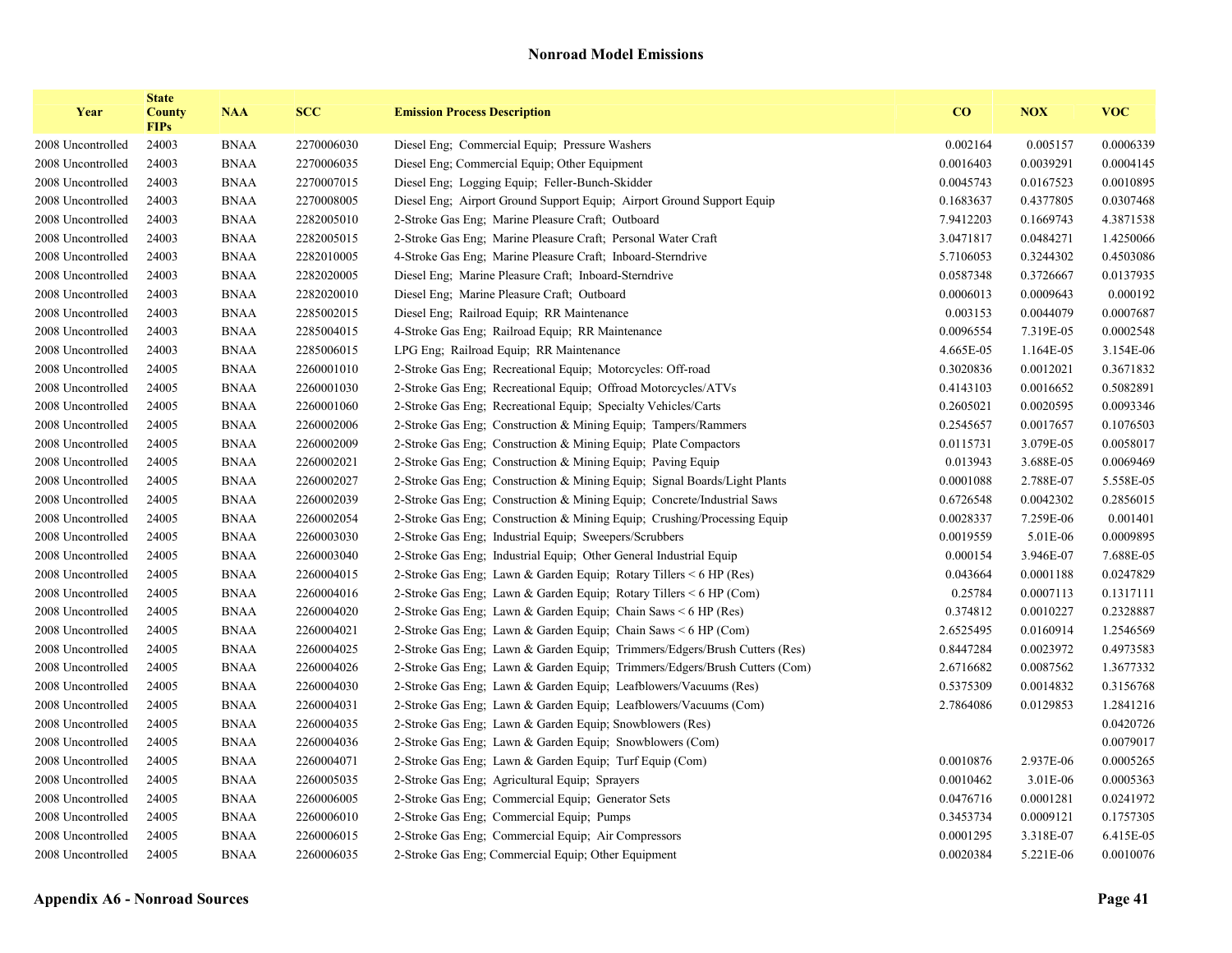| Year              | <b>State</b><br><b>County</b><br><b>FIPs</b> | <b>NAA</b>  | <b>SCC</b> | <b>Emission Process Description</b>                                        | $\bf{CO}$ | <b>NOX</b> | <b>VOC</b> |
|-------------------|----------------------------------------------|-------------|------------|----------------------------------------------------------------------------|-----------|------------|------------|
| 2008 Uncontrolled | 24005                                        | <b>BNAA</b> | 2260007005 | 2-Stroke Gas Eng; Logging Equip; Chain Saws > 6 HP                         | 0.0137989 | 9.151E-05  | 0.0060573  |
| 2008 Uncontrolled | 24005                                        | <b>BNAA</b> | 2265001010 | 4-Stroke Gas Eng; Recreational Equip; Motorcycles: Off-road                | 0.137058  | 0.0014283  | 0.013752   |
| 2008 Uncontrolled | 24005                                        | <b>BNAA</b> | 2265001030 | 4-Stroke Gas Eng; Recreational Equip; Offroad Motorcycles/ATVs             | 1.3364318 | 0.0139663  | 0.1529844  |
| 2008 Uncontrolled | 24005                                        | <b>BNAA</b> | 2265001050 | 4-Stroke Gas Eng; Recreational Equip; Golf Carts                           | 4.6531711 | 0.0278643  | 0.0916014  |
| 2008 Uncontrolled | 24005                                        | <b>BNAA</b> | 2265001060 | 4-Stroke Gas Eng; Recreational Equip; Specialty Vehicles/Carts             | 0.2210009 | 0.001894   | 0.0100567  |
| 2008 Uncontrolled | 24005                                        | <b>BNAA</b> | 2265002003 | 4-Stroke Gas Eng; Construction & Mining Equip; Pavers                      | 0.2364234 | 0.0025837  | 0.0053906  |
| 2008 Uncontrolled | 24005                                        | <b>BNAA</b> | 2265002006 | 4-Stroke Gas Eng; Construction & Mining Equip; Tampers/Rammers             | 0.0018896 | 1.284E-05  | 4.31E-05   |
| 2008 Uncontrolled | 24005                                        | <b>BNAA</b> | 2265002009 | 4-Stroke Gas Eng; Construction & Mining Equip; Plate Compactors            | 0.4357095 | 0.0030152  | 0.0214557  |
| 2008 Uncontrolled | 24005                                        | <b>BNAA</b> | 2265002015 | 4-Stroke Gas Eng; Construction & Mining Equip; Rollers                     | 0.4405095 | 0.0045483  | 0.0088815  |
| 2008 Uncontrolled | 24005                                        | <b>BNAA</b> | 2265002021 | 4-Stroke Gas Eng; Construction & Mining Equip; Paving Equip                | 0.8587965 | 0.0061891  | 0.029531   |
| 2008 Uncontrolled | 24005                                        | <b>BNAA</b> | 2265002024 | 4-Stroke Gas Eng; Construction & Mining Equip; Surfacing Equip             | 0.3860651 | 0.0026623  | 0.010944   |
| 2008 Uncontrolled | 24005                                        | <b>BNAA</b> | 2265002027 | 4-Stroke Gas Eng; Construction & Mining Equip; Signal Boards/Light Plants  | 0.0197332 | 0.0001273  | 0.0007682  |
| 2008 Uncontrolled | 24005                                        | <b>BNAA</b> | 2265002030 | 4-Stroke Gas Eng; Construction & Mining Equip; Trenchers                   | 0.722093  | 0.0079089  | 0.0216436  |
| 2008 Uncontrolled | 24005                                        | <b>BNAA</b> | 2265002033 | 4-Stroke Gas Eng; Construction & Mining Equip; Bore/Drill Rigs             | 0.2104837 | 0.0025568  | 0.0134678  |
| 2008 Uncontrolled | 24005                                        | <b>BNAA</b> | 2265002039 | 4-Stroke Gas Eng; Construction & Mining Equip; Concrete/Industrial Saws    | 1.7642577 | 0.0137596  | 0.0324164  |
| 2008 Uncontrolled | 24005                                        | <b>BNAA</b> | 2265002042 | 4-Stroke Gas Eng; Construction & Mining Equip; Cement & Mortar Mixers      | 0.7333569 | 0.005326   | 0.0315568  |
| 2008 Uncontrolled | 24005                                        | <b>BNAA</b> | 2265002045 | 4-Stroke Gas Eng; Construction & Mining Equip; Cranes                      | 0.0296583 | 0.0013417  | 0.00114    |
| 2008 Uncontrolled | 24005                                        | <b>BNAA</b> | 2265002054 | 4-Stroke Gas Eng; Construction & Mining Equip; Crushing/Processing Equip   | 0.1048775 | 0.0008602  | 0.0028597  |
| 2008 Uncontrolled | 24005                                        | <b>BNAA</b> | 2265002057 | 4-Stroke Gas Eng; Construction & Mining Equip; Rough Terrain Forklifts     | 0.0385923 | 0.0023272  | 0.0017024  |
| 2008 Uncontrolled | 24005                                        | <b>BNAA</b> | 2265002060 | 4-Stroke Gas Eng; Construction & Mining Equip; Rubber Tire Loaders         | 0.0924471 | 0.0057764  | 0.0041048  |
| 2008 Uncontrolled | 24005                                        | <b>BNAA</b> | 2265002066 | 4-Stroke Gas Eng; Construction & Mining Equip; Tractors/Loaders/Backhoes   | 0.5621544 | 0.004125   | 0.0106     |
| 2008 Uncontrolled | 24005                                        | <b>BNAA</b> | 2265002072 | 4-Stroke Gas Eng; Construction & Mining Equip; Skid Steer Loaders          | 0.2514023 | 0.0059305  | 0.0074001  |
| 2008 Uncontrolled | 24005                                        | <b>BNAA</b> | 2265002078 | 4-Stroke Gas Eng; Construction & Mining Equip; Dumpers/Tenders             | 0.1141425 | 0.0008718  | 0.0045607  |
| 2008 Uncontrolled | 24005                                        | <b>BNAA</b> | 2265002081 | 4-Stroke Gas Eng; Construction & Mining Equip; Other Construction Equip    | 0.0324937 | 0.0020193  | 0.0014923  |
| 2008 Uncontrolled | 24005                                        | <b>BNAA</b> | 2265003010 | 4-Stroke Gas Eng; Industrial Equip; Aerial Lifts                           | 0.1984578 | 0.0062676  | 0.0067971  |
| 2008 Uncontrolled | 24005                                        | <b>BNAA</b> | 2265003020 | 4-Stroke Gas Eng; Industrial Equip; Forklifts                              | 0.4390169 | 0.0269196  | 0.0191248  |
| 2008 Uncontrolled | 24005                                        | <b>BNAA</b> | 2265003030 | 4-Stroke Gas Eng; Industrial Equip; Sweepers/Scrubbers                     | 0.18943   | 0.0047385  | 0.0059016  |
| 2008 Uncontrolled | 24005                                        | <b>BNAA</b> | 2265003040 | 4-Stroke Gas Eng; Industrial Equip; Other General Industrial Equip         | 0.481534  | 0.0041779  | 0.0207588  |
| 2008 Uncontrolled | 24005                                        | <b>BNAA</b> | 2265003050 | 4-Stroke Gas Eng; Industrial Equip; Other Material H&ling Equip            | 0.015217  | 0.0004118  | 0.0004841  |
| 2008 Uncontrolled | 24005                                        | <b>BNAA</b> | 2265003060 | 4-Stroke Gas Eng; Industrial Equip; AC\Refrigeration                       | 0.0159987 | 0.0001041  | 0.0003622  |
| 2008 Uncontrolled | 24005                                        | <b>BNAA</b> | 2265003070 | 4-Stroke Gas Eng; Industrial Equip; Terminal Tractors                      | 0.0460292 | 0.0028145  | 0.0019949  |
| 2008 Uncontrolled | 24005                                        | <b>BNAA</b> | 2265004010 | 4-Stroke Gas Eng; Lawn & Garden Equip; Lawn Mowers (Res)                   | 10.171264 | 0.0766829  | 1.1110736  |
| 2008 Uncontrolled | 24005                                        | <b>BNAA</b> | 2265004011 | 4-Stroke Gas Eng; Lawn & Garden Equip; Lawn Mowers (Com)                   | 10.478304 | 0.0733064  | 0.8031491  |
| 2008 Uncontrolled | 24005                                        | <b>BNAA</b> | 2265004015 | 4-Stroke Gas Eng; Lawn & Garden Equip; Rotary Tillers < 6 HP (Res)         | 0.8552719 | 0.0064903  | 0.096717   |
| 2008 Uncontrolled | 24005                                        | <b>BNAA</b> | 2265004016 | 4-Stroke Gas Eng; Lawn & Garden Equip; Rotary Tillers < 6 HP (Com)         | 5.0983174 | 0.0376538  | 0.3868059  |
| 2008 Uncontrolled | 24005                                        | <b>BNAA</b> | 2265004025 | 4-Stroke Gas Eng; Lawn & Garden Equip; Trimmers/Edgers/Brush Cutters (Res) | 0.0574391 | 0.0004263  | 0.0067941  |
| 2008 Uncontrolled | 24005                                        | <b>BNAA</b> | 2265004026 | 4-Stroke Gas Eng; Lawn & Garden Equip; Trimmers/Edgers/Brush Cutters (Com) | 0.2637783 | 0.0018     | 0.0149492  |
| 2008 Uncontrolled | 24005                                        | <b>BNAA</b> | 2265004030 | 4-Stroke Gas Eng; Lawn & Garden Equip; Leafblowers/Vacuums (Res)           | 0.1098008 | 0.0008177  | 0.0120087  |
| 2008 Uncontrolled | 24005                                        | <b>BNAA</b> | 2265004031 | 4-Stroke Gas Eng; Lawn & Garden Equip; Leafblowers/Vacuums (Com)           | 10.677687 | 0.117914   | 0.2767001  |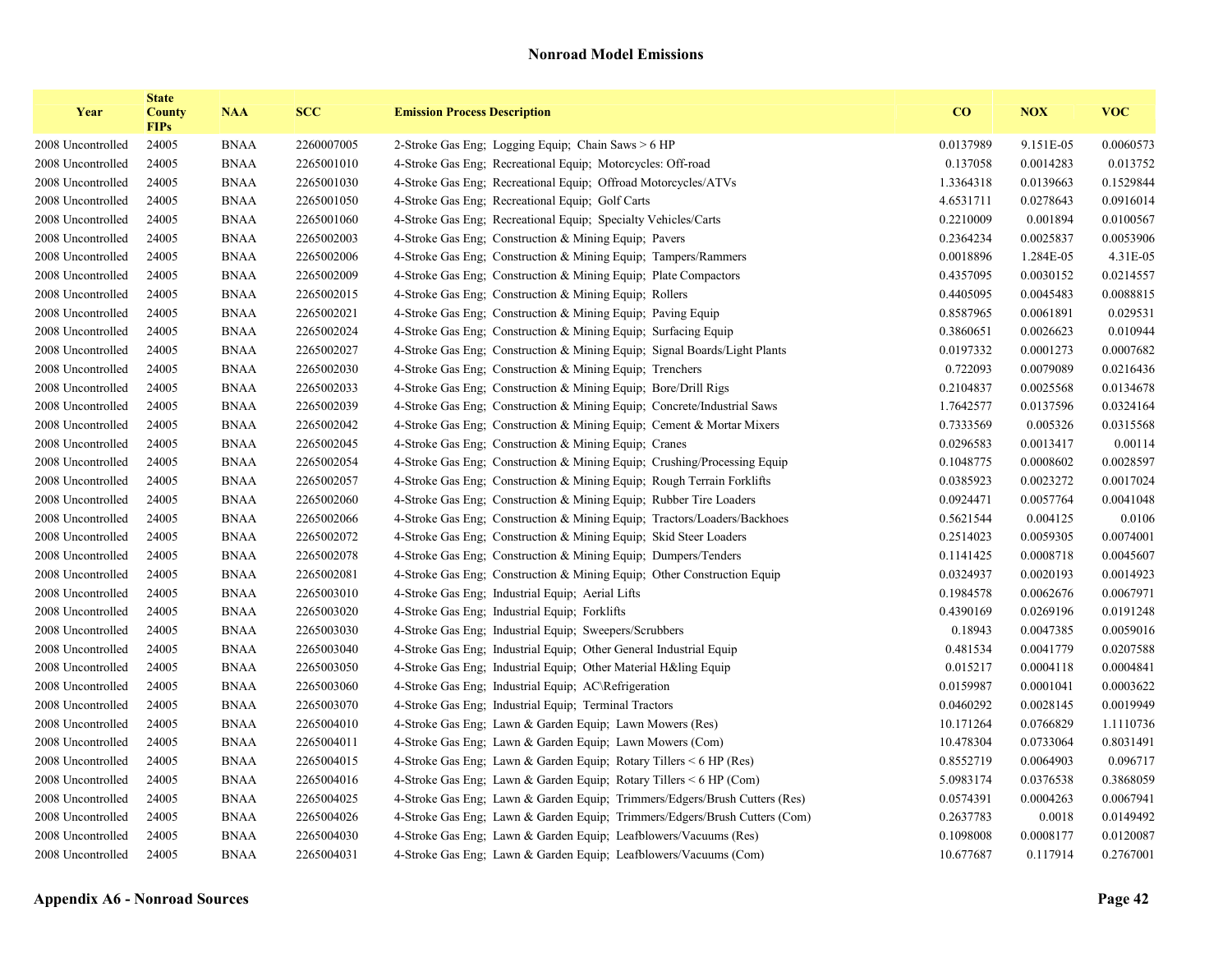| Year              | <b>State</b><br><b>County</b><br><b>FIPs</b> | <b>NAA</b>  | <b>SCC</b> | <b>Emission Process Description</b>                                          | CO        | <b>NOX</b> | <b>VOC</b> |
|-------------------|----------------------------------------------|-------------|------------|------------------------------------------------------------------------------|-----------|------------|------------|
| 2008 Uncontrolled | 24005                                        | <b>BNAA</b> | 2265004035 | 4-Stroke Gas Eng: Lawn & Garden Equip: Snowblowers (Res)                     |           |            | 0.0839151  |
| 2008 Uncontrolled | 24005                                        | <b>BNAA</b> | 2265004036 | 4-Stroke Gas Eng; Lawn & Garden Equip; Snowblowers (Com)                     |           |            | 0.017583   |
| 2008 Uncontrolled | 24005                                        | <b>BNAA</b> | 2265004040 | 4-Stroke Gas Eng; Lawn & Garden Equip; Rear Eng Riding Mowers (Res)          | 2.4721312 | 0.0169389  | 0.1085436  |
| 2008 Uncontrolled | 24005                                        | <b>BNAA</b> | 2265004041 | 4-Stroke Gas Eng; Lawn & Garden Equip; Rear Eng Riding Mowers (Com)          | 1.386701  | 0.0089705  | 0.0268693  |
| 2008 Uncontrolled | 24005                                        | <b>BNAA</b> | 2265004046 | 4-Stroke Gas Eng; Lawn & Garden Equip; Front Mowers (Com)                    | 1.4562634 | 0.0106951  | 0.0448276  |
| 2008 Uncontrolled | 24005                                        | <b>BNAA</b> | 2265004051 | 4-Stroke Gas Eng; Lawn & Garden Equip; Shredders < 6 HP (Com)                | 0.5835801 | 0.0043384  | 0.0463771  |
| 2008 Uncontrolled | 24005                                        | <b>BNAA</b> | 2265004055 | 4-Stroke Gas Eng; Lawn & Garden Equip; Lawn & Garden Tractors (Res)          | 32.993081 | 0.231549   | 1.2311525  |
| 2008 Uncontrolled | 24005                                        | <b>BNAA</b> | 2265004056 | 4-Stroke Gas Eng; Lawn & Garden Equip; Lawn & Garden Tractors (Com)          | 18.750057 | 0.1241037  | 0.3530204  |
| 2008 Uncontrolled | 24005                                        | <b>BNAA</b> | 2265004066 | 4-Stroke Gas Eng; Lawn & Garden Equip; Chippers/Stump Grinders (Com)         | 2.4366679 | 0.0445721  | 0.0563053  |
| 2008 Uncontrolled | 24005                                        | <b>BNAA</b> | 2265004071 | 4-Stroke Gas Eng; Lawn & Garden Equip; Turf Equip (Com)                      | 56.872033 | 0.4686963  | 1.343366   |
| 2008 Uncontrolled | 24005                                        | <b>BNAA</b> | 2265004075 | 4-Stroke Gas Eng; Lawn & Garden Equip; Other Lawn & Garden Equip (Res)       | 1.0332455 | 0.0077395  | 0.0576425  |
| 2008 Uncontrolled | 24005                                        | <b>BNAA</b> | 2265004076 | 4-Stroke Gas Eng; Lawn & Garden Equip; Other Lawn & Garden Equip (Com)       | 1.5650107 | 0.0118745  | 0.0880241  |
| 2008 Uncontrolled | 24005                                        | <b>BNAA</b> | 2265005010 | 4-Stroke Gas Eng; Agricultural Equip; 2-Wheel Tractors                       | 0.0043185 | 2.791E-05  | 8.156E-05  |
| 2008 Uncontrolled | 24005                                        | <b>BNAA</b> | 2265005015 | 4-Stroke Gas Eng; Agricultural Equip; Agricultural Tractors                  | 0.0085653 | 0.0003423  | 0.0002821  |
| 2008 Uncontrolled | 24005                                        | <b>BNAA</b> | 2265005020 | 4-Stroke Gas Eng; Agricultural Equip; Combines                               | 3.578E-05 | 2.291E-06  | 1.845E-06  |
| 2008 Uncontrolled | 24005                                        | <b>BNAA</b> | 2265005025 | 4-Stroke Gas Eng; Agricultural Equip; Balers                                 | 0.0038627 | 0.0002473  | 0.0002239  |
| 2008 Uncontrolled | 24005                                        | <b>BNAA</b> | 2265005030 | 4-Stroke Gas Eng; Agricultural Equip; Agricultural Mowers                    | 0.0033368 | 2.349E-05  | 7.774E-05  |
| 2008 Uncontrolled | 24005                                        | <b>BNAA</b> | 2265005035 | 4-Stroke Gas Eng; Agricultural Equip; Sprayers                               | 0.0277993 | 0.0004065  | 0.0012556  |
| 2008 Uncontrolled | 24005                                        | <b>BNAA</b> | 2265005040 | 4-Stroke Gas Eng; Agricultural Equip; Tillers > 6 HP                         | 0.0682123 | 0.0004266  | 0.002609   |
| 2008 Uncontrolled | 24005                                        | <b>BNAA</b> | 2265005045 | 4-Stroke Gas Eng; Agricultural Equip; Swathers                               | 0.0061297 | 0.0003924  | 0.0003244  |
| 2008 Uncontrolled | 24005                                        | <b>BNAA</b> | 2265005055 | 4-Stroke Gas Eng; Agricultural Equip; Other Agricultural Equip               | 0.0127536 | 0.0004669  | 0.0004854  |
| 2008 Uncontrolled | 24005                                        | <b>BNAA</b> | 2265005060 | 4-Stroke Gas Eng; Agricultural Equip; Irrigation Sets                        | 0.0119247 | 0.000683   | 0.0005308  |
| 2008 Uncontrolled | 24005                                        | <b>BNAA</b> | 2265006005 | 4-Stroke Gas Eng; Commercial Equip; Generator Sets                           | 15.286369 | 0.1075826  | 0.5474879  |
| 2008 Uncontrolled | 24005                                        | <b>BNAA</b> | 2265006010 | 4-Stroke Gas Eng; Commercial Equip; Pumps                                    | 3.5275993 | 0.033421   | 0.1597097  |
| 2008 Uncontrolled | 24005                                        | <b>BNAA</b> | 2265006015 | 4-Stroke Gas Eng; Commercial Equip; Air Compressors                          | 1.742149  | 0.0237008  | 0.0634854  |
| 2008 Uncontrolled | 24005                                        | <b>BNAA</b> | 2265006025 | 4-Stroke Gas Eng; Commercial Equip; Welders                                  | 4.3984013 | 0.0418646  | 0.1046764  |
| 2008 Uncontrolled | 24005                                        | <b>BNAA</b> | 2265006030 | 4-Stroke Gas Eng; Commercial Equip; Pressure Washers                         | 6.7421538 | 0.046366   | 0.2839783  |
| 2008 Uncontrolled | 24005                                        | <b>BNAA</b> | 2265006035 | 4-Stroke Gas Eng; Commercial Equip; Other Equipment                          | 0.3393965 | 0.002375   | 0.009548   |
| 2008 Uncontrolled | 24005                                        | <b>BNAA</b> | 2265007010 | 2-Stroke Gas Eng; Logging Equip; Shredders > 6 HP                            | 0.0309251 | 0.0002318  | 0.0011014  |
| 2008 Uncontrolled | 24005                                        | <b>BNAA</b> | 2265007015 | 2-Stroke Gas Eng: Logging Equip: Feller-Bunch-Skidder                        | 0.0003767 | 2.438E-06  | 1.794E-05  |
| 2008 Uncontrolled | 24005                                        | <b>BNAA</b> | 2265008005 | 4-Stroke Gas Eng; Airport Ground Support Equip; Airport Ground Support Equip | 0.00019   | 6.391E-06  | 7.689E-06  |
| 2008 Uncontrolled | 24005                                        | <b>BNAA</b> | 2265010010 | 4-Stroke Gas Eng; Industrial Equip; Other Oil Field Equipment                | 0.0449256 | 0.000269   | 0.0007285  |
| 2008 Uncontrolled | 24005                                        | <b>BNAA</b> | 2267001060 | LPG Eng; Recreational Equip; Specialty Vehicles/Carts                        | 0.0023972 | 0.0006007  | 0.0001624  |
| 2008 Uncontrolled | 24005                                        | <b>BNAA</b> | 2267002003 | LPG Eng; Construction & Mining Equip; Pavers                                 | 0.006713  | 0.0016635  | 0.0004536  |
| 2008 Uncontrolled | 24005                                        | <b>BNAA</b> | 2267002015 | LPG Eng; Construction & Mining Equip; Rollers                                | 0.0116035 | 0.0028488  | 0.0007823  |
| 2008 Uncontrolled | 24005                                        | <b>BNAA</b> | 2267002021 | LPG Eng; Construction & Mining Equip; Paving Equip                           | 0.0017578 | 0.0004402  | 0.0001191  |
| 2008 Uncontrolled | 24005                                        | <b>BNAA</b> | 2267002024 | LPG Eng; Construction & Mining Equip; Surfacing Equip                        | 0.0011759 | 0.0002905  | 7.94E-05   |
| 2008 Uncontrolled | 24005                                        | <b>BNAA</b> | 2267002030 | LPG Eng; Construction $&$ Mining Equip; Trenchers                            | 0.0206305 | 0.0051137  | 0.0013942  |
| 2008 Uncontrolled | 24005                                        | <b>BNAA</b> | 2267002033 | LPG Eng; Construction & Mining Equip; Bore/Drill Rigs                        | 0.0066805 | 0.0016867  | 0.0004535  |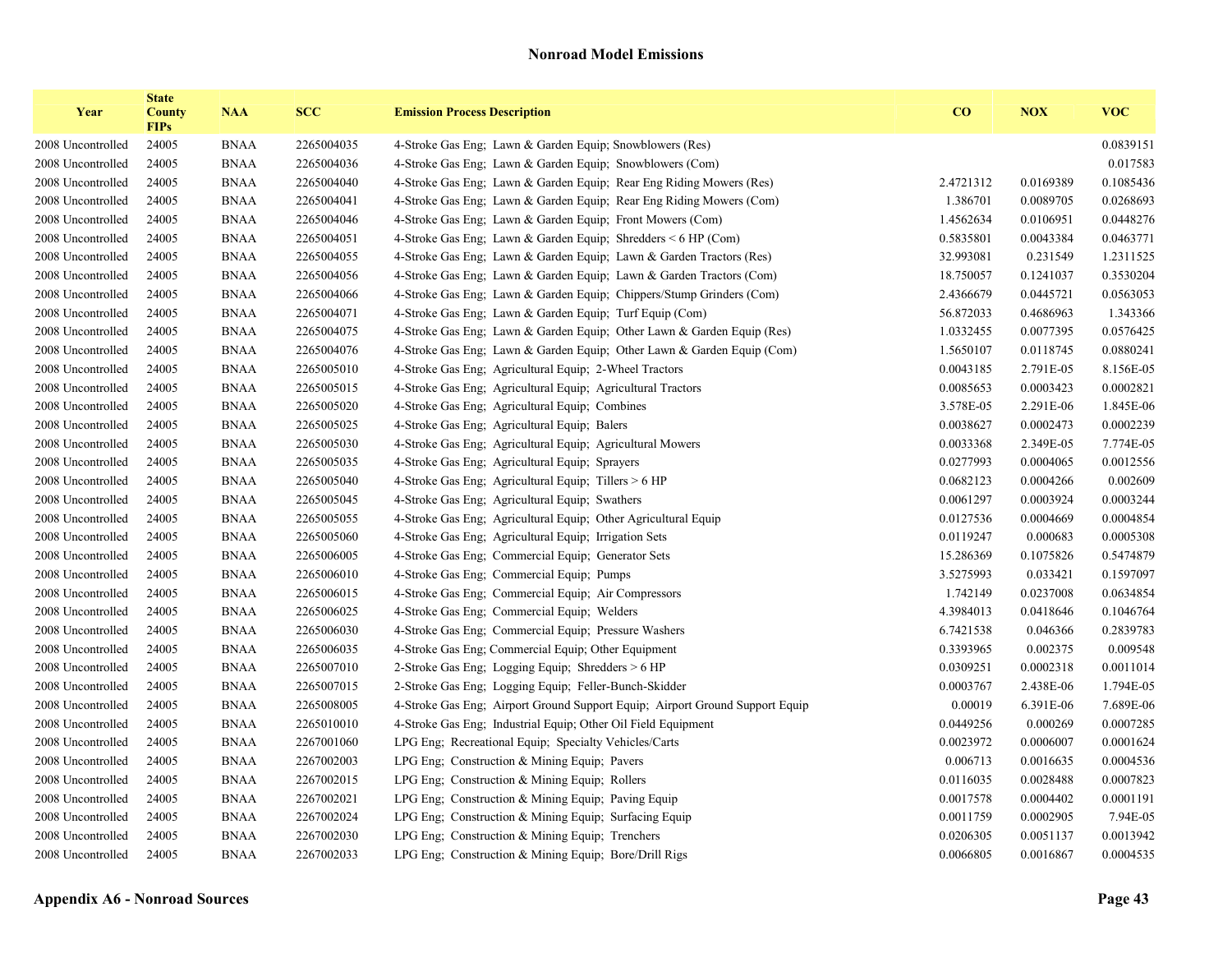| Year              | <b>State</b><br><b>County</b><br><b>FIPs</b> | <b>NAA</b>  | <b>SCC</b> | <b>Emission Process Description</b>                                 | CO        | <b>NOX</b> | <b>VOC</b> |
|-------------------|----------------------------------------------|-------------|------------|---------------------------------------------------------------------|-----------|------------|------------|
| 2008 Uncontrolled | 24005                                        | <b>BNAA</b> | 2267002039 | LPG Eng: Construction & Mining Equip: Concrete/Industrial Saws      | 0.0200588 | 0.0048642  | 0.0013482  |
| 2008 Uncontrolled | 24005                                        | <b>BNAA</b> | 2267002045 | LPG Eng; Construction & Mining Equip; Cranes                        | 0.0071947 | 0.0018005  | 0.0004874  |
| 2008 Uncontrolled | 24005                                        | <b>BNAA</b> | 2267002054 | LPG Eng. Construction & Mining Equip. Crushing/Processing Equip.    | 0.001165  | 0.0002914  | 7.89E-05   |
| 2008 Uncontrolled | 24005                                        | <b>BNAA</b> | 2267002057 | LPG Eng; Construction & Mining Equip; Rough Terrain Forklifts       | 0.0130874 | 0.003255   | 0.0008852  |
| 2008 Uncontrolled | 24005                                        | <b>BNAA</b> | 2267002060 | LPG Eng; Construction & Mining Equip; Rubber Tire Loaders           | 0.0328906 | 0.0081209  | 0.0022205  |
| 2008 Uncontrolled | 24005                                        | <b>BNAA</b> | 2267002066 | LPG Eng; Construction & Mining Equip; Tractors/Loaders/Backhoes     | 0.0034725 | 0.0008533  | 0.0002342  |
| 2008 Uncontrolled | 24005                                        | <b>BNAA</b> | 2267002072 | LPG Eng; Construction & Mining Equip; Skid Steer Loaders            | 0.0267536 | 0.006679   | 0.0018112  |
| 2008 Uncontrolled | 24005                                        | <b>BNAA</b> | 2267002081 | LPG Eng; Construction & Mining Equip; Other Construction Equip      | 0.0107827 | 0.0027043  | 0.0007308  |
| 2008 Uncontrolled | 24005                                        | <b>BNAA</b> | 2267003010 | LPG Eng; Industrial Equip; Aerial Lifts                             | 0.0612901 | 0.0153876  | 0.0041551  |
| 2008 Uncontrolled | 24005                                        | <b>BNAA</b> | 2267003020 | LPG Eng; Industrial Equip; Forklifts                                | 5.8550576 | 1.4494278  | 0.3955468  |
| 2008 Uncontrolled | 24005                                        | <b>BNAA</b> | 2267003030 | LPG Eng; Industrial Equip; Sweepers/Scrubbers                       | 0.0451096 | 0.0110339  | 0.0030384  |
| 2008 Uncontrolled | 24005                                        | <b>BNAA</b> | 2267003040 | LPG Eng; Industrial Equip; Other General Industrial Equip           | 0.0138198 | 0.0034095  | 0.0009328  |
| 2008 Uncontrolled | 24005                                        | <b>BNAA</b> | 2267003050 | LPG Eng: Industrial Equip: Other Material H&ling Equip              | 0.0033106 | 0.0008303  | 0.0002244  |
| 2008 Uncontrolled | 24005                                        | <b>BNAA</b> | 2267003070 | LPG Eng; Industrial Equip; Terminal Tractors                        | 0.0276508 | 0.0067438  | 0.0018611  |
| 2008 Uncontrolled | 24005                                        | <b>BNAA</b> | 2267004066 | LPG Eng; Lawn & Garden Equip; Chippers/Stump Grinders (Com)         | 0.1551037 | 0.0382587  | 0.0104689  |
| 2008 Uncontrolled | 24005                                        | <b>BNAA</b> | 2267005055 | LPG Eng; Agri Equip; Other Equip                                    | 2.217E-05 | 5.52E-06   | 1.5E-06    |
| 2008 Uncontrolled | 24005                                        | <b>BNAA</b> | 2267005060 | LPG Eng; Agricultural Equip; Irrigation Sets                        | 3.472E-05 | 8.519E-06  | 2.34E-06   |
| 2008 Uncontrolled | 24005                                        | <b>BNAA</b> | 2267006005 | LPG Eng; Commercial Equip; Generator Sets                           | 0.1793499 | 0.0668897  | 0.0136444  |
| 2008 Uncontrolled | 24005                                        | <b>BNAA</b> | 2267006010 | LPG Eng; Commercial Equip; Pumps                                    | 0.0424132 | 0.0155663  | 0.0032135  |
| 2008 Uncontrolled | 24005                                        | <b>BNAA</b> | 2267006015 | LPG Eng: Commercial Equip: Air Compressors                          | 0.0517362 | 0.0187856  | 0.0039094  |
| 2008 Uncontrolled | 24005                                        | <b>BNAA</b> | 2267006025 | LPG Eng; Commercial Equip; Welders                                  | 0.0933797 | 0.0234255  | 0.0063294  |
| 2008 Uncontrolled | 24005                                        | <b>BNAA</b> | 2267006030 | LPG Eng; Commercial Equip; Pressure Washers                         | 0.0011917 | 0.0003026  | 8.102E-05  |
| 2008 Uncontrolled | 24005                                        | <b>BNAA</b> | 2267006035 | LPG Eng; Commercial Equip; Other Equipment                          | 0.0008163 | 0.0002951  | 6.162E-05  |
| 2008 Uncontrolled | 24005                                        | <b>BNAA</b> | 2267008005 | LPG Eng; Airport Ground Support Equip; Airport Ground Support Equip | 3.956E-05 | 9.809E-06  | 2.674E-06  |
| 2008 Uncontrolled | 24005                                        | <b>BNAA</b> | 2268002081 | CNG Eng; Construction & Mining Equip; Other Construction Equip      | 0.0004238 | 0.0001063  | 1.693E-06  |
| 2008 Uncontrolled | 24005                                        | <b>BNAA</b> | 2268003020 | CNG Eng; Industrial Equip; Forklifts                                | 0.4146277 | 0.1025225  | 0.0016505  |
| 2008 Uncontrolled | 24005                                        | <b>BNAA</b> | 2268003030 | CNG Eng; Industrial Equip; Sweepers/Scrubbers                       | 0.0004716 | 0.0001165  | 1.877E-06  |
| 2008 Uncontrolled | 24005                                        | <b>BNAA</b> | 2268003040 | CNG Eng; Industrial Equip; Other General Industrial Equip           | 0.0002569 | 6.348E-05  | 1.022E-06  |
| 2008 Uncontrolled | 24005                                        | <b>BNAA</b> | 2268003060 | CNG Eng; Industrial Equip; AC\Refrigeration                         | 0.0012503 | 0.0003077  | 4.971E-06  |
| 2008 Uncontrolled | 24005                                        | <b>BNAA</b> | 2268003070 | CNG Eng; Industrial Equip; Terminal Tractors                        | 0.0019404 | 0.0004731  | 7.697E-06  |
| 2008 Uncontrolled | 24005                                        | <b>BNAA</b> | 2268005055 | CNG Eng; Agri Equip; Other Equip                                    | 1.877E-05 | 4.228E-06  | 7.306E-08  |
| 2008 Uncontrolled | 24005                                        | <b>BNAA</b> | 2268005060 | CNG Eng; Agricultural Equip; Irrigation Sets                        | 0.0002913 | 6.518E-05  | 1.132E-06  |
| 2008 Uncontrolled | 24005                                        | <b>BNAA</b> | 2268006005 | CNG Eng; Commercial Equip; Generator Sets                           | 0.0527917 | 0.0194911  | 0.0002361  |
| 2008 Uncontrolled | 24005                                        | <b>BNAA</b> | 2268006010 | CNG Eng; Commercial Equip; Pumps                                    | 0.0027197 | 0.000995   | 1.214E-05  |
| 2008 Uncontrolled | 24005                                        | <b>BNAA</b> | 2268006015 | CNG Eng; Commercial Equip; Air Compressors                          | 0.0039038 | 0.0014116  | 1.737E-05  |
| 2008 Uncontrolled | 24005                                        | <b>BNAA</b> | 2268006020 | CNG Eng; Commercial Equip; Gas Compressors                          | 0.2262054 | 0.0505573  | 0.000879   |
| 2008 Uncontrolled | 24005                                        | <b>BNAA</b> | 2268010010 | CNG Eng; Industrial Equip; Other Oil Field Equipment                | 0.0050325 | 0.0011836  | 1.979E-05  |
| 2008 Uncontrolled | 24005                                        | <b>BNAA</b> | 2270001060 | Diesel Eng; Recreational Equip; Specialty Vehicles/Carts            | 0.0064584 | 0.0062842  | 0.0017171  |
| 2008 Uncontrolled | 24005                                        | <b>BNAA</b> | 2270002003 | Diesel Eng; Construction & Mining Equip; Pavers                     | 0.0464341 | 0.1210935  | 0.009593   |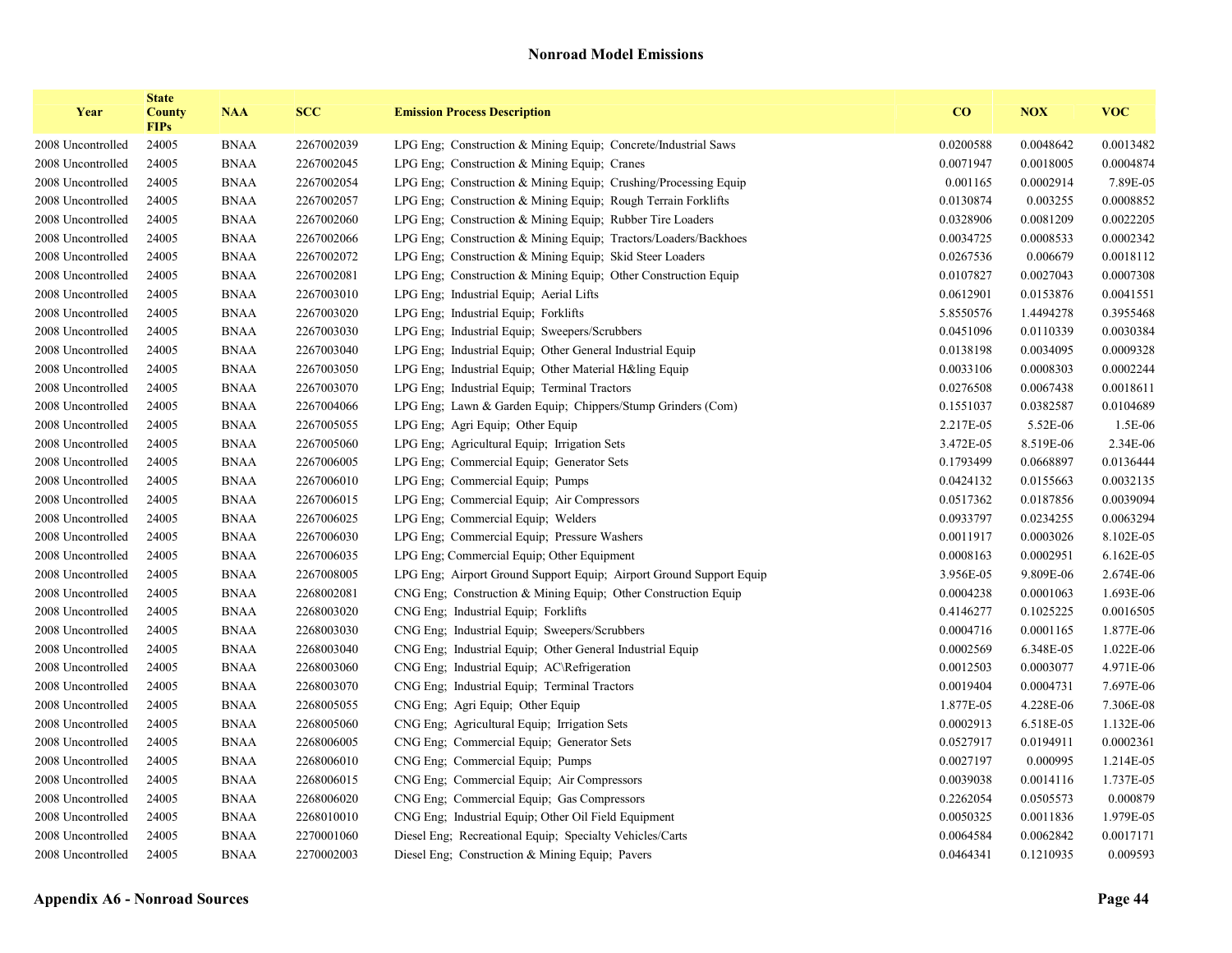| Year              | <b>State</b><br><b>County</b><br><b>FIPs</b> | <b>NAA</b>  | <b>SCC</b> | <b>Emission Process Description</b>                                   | CO        | <b>NOX</b> | <b>VOC</b> |
|-------------------|----------------------------------------------|-------------|------------|-----------------------------------------------------------------------|-----------|------------|------------|
| 2008 Uncontrolled | 24005                                        | <b>BNAA</b> | 2270002006 | Diesel Eng; Construction & Mining Equip; Tampers/Rammers              | 0.0001637 | 0.0002434  | 3.915E-05  |
| 2008 Uncontrolled | 24005                                        | <b>BNAA</b> | 2270002009 | Diesel Eng; Construction & Mining Equip; Plate Compactors             | 0.002451  | 0.0037596  | 0.0006114  |
| 2008 Uncontrolled | 24005                                        | <b>BNAA</b> | 2270002015 | Diesel Eng: Construction & Mining Equip: Rollers                      | 0.1388203 | 0.2982772  | 0.0260638  |
| 2008 Uncontrolled | 24005                                        | <b>BNAA</b> | 2270002018 | Diesel Eng; Construction & Mining Equip; Scrapers                     | 0.1247645 | 0.3241587  | 0.0173035  |
| 2008 Uncontrolled | 24005                                        | <b>BNAA</b> | 2270002021 | Diesel Eng; Construction & Mining Equip; Paving Equip                 | 0.0088289 | 0.0186497  | 0.0017131  |
| 2008 Uncontrolled | 24005                                        | <b>BNAA</b> | 2270002024 | Diesel Eng; Construction & Mining Equip; Surfacing Equip              | 0.0069798 | 0.0123465  | 0.0011074  |
| 2008 Uncontrolled | 24005                                        | <b>BNAA</b> | 2270002027 | Diesel Eng., Construction & Mining Equip., Signal Boards/Light Plants | 0.0182424 | 0.0335391  | 0.0049955  |
| 2008 Uncontrolled | 24005                                        | <b>BNAA</b> | 2270002030 | Diesel Eng: Construction & Mining Equip: Trenchers                    | 0.0885339 | 0.1404376  | 0.0151175  |
| 2008 Uncontrolled | 24005                                        | <b>BNAA</b> | 2270002033 | Diesel Eng; Construction & Mining Equip; Bore/Drill Rigs              | 0.054661  | 0.1634238  | 0.0135252  |
| 2008 Uncontrolled | 24005                                        | <b>BNAA</b> | 2270002036 | Diesel Eng; Construction & Mining Equip; Excavators                   | 0.3791952 | 1.2193382  | 0.0832136  |
| 2008 Uncontrolled | 24005                                        | <b>BNAA</b> | 2270002039 | Diesel Eng; Construction & Mining Equip; Concrete/Industrial Saws     | 0.0067654 | 0.0093913  | 0.0011371  |
| 2008 Uncontrolled | 24005                                        | <b>BNAA</b> | 2270002042 | Diesel Eng; Construction & Mining Equip; Cement & Mortar Mixers       | 0.0027151 | 0.0061812  | 0.0006988  |
| 2008 Uncontrolled | 24005                                        | <b>BNAA</b> | 2270002045 | Diesel Eng; Construction & Mining Equip; Cranes                       | 0.069006  | 0.3152237  | 0.019918   |
| 2008 Uncontrolled | 24005                                        | <b>BNAA</b> | 2270002048 | Diesel Eng: Construction & Mining Equip: Graders                      | 0.0831001 | 0.3085421  | 0.0205076  |
| 2008 Uncontrolled | 24005                                        | <b>BNAA</b> | 2270002051 | Diesel Eng. Construction & Mining Equip: Off-highway Trucks           | 0.3126942 | 1.0799134  | 0.0588832  |
| 2008 Uncontrolled | 24005                                        | <b>BNAA</b> | 2270002054 | Diesel Eng; Construction & Mining Equip; Crushing/Processing Equip    | 0.0166169 | 0.0549036  | 0.0039941  |
| 2008 Uncontrolled | 24005                                        | <b>BNAA</b> | 2270002057 | Diesel Eng. Construction & Mining Equip. Rough Terrain Forklifts      | 0.2196355 | 0.3901113  | 0.039099   |
| 2008 Uncontrolled | 24005                                        | <b>BNAA</b> | 2270002060 | Diesel Eng: Construction & Mining Equip: Rubber Tire Loaders          | 0.525174  | 1.4210419  | 0.0969964  |
| 2008 Uncontrolled | 24005                                        | <b>BNAA</b> | 2270002066 | Diesel Eng. Construction & Mining Equip. Tractors/Loaders/Backhoes    | 0.7915731 | 0.8956391  | 0.1911431  |
| 2008 Uncontrolled | 24005                                        | <b>BNAA</b> | 2270002069 | Diesel Eng. Construction & Mining Equip: Crawler Tractor/Dozers       | 0.4417124 | 1.2514595  | 0.0805691  |
| 2008 Uncontrolled | 24005                                        | <b>BNAA</b> | 2270002072 | Diesel Eng; Construction & Mining Equip; Skid Steer Loaders           | 0.6994043 | 0.588098   | 0.175166   |
| 2008 Uncontrolled | 24005                                        | <b>BNAA</b> | 2270002075 | Diesel Eng; Construction & Mining Equip; Off-highway Tractors         | 0.0632166 | 0.147137   | 0.009739   |
| 2008 Uncontrolled | 24005                                        | <b>BNAA</b> | 2270002078 | Diesel Eng; Construction & Mining Equip; Dumpers/Tenders              | 0.0021177 | 0.0018848  | 0.0005663  |
| 2008 Uncontrolled | 24005                                        | <b>BNAA</b> | 2270002081 | Diesel Eng; Construction & Mining Equip; Other Construction Equip     | 0.0652821 | 0.1423181  | 0.0100639  |
| 2008 Uncontrolled | 24005                                        | <b>BNAA</b> | 2270003010 | Diesel Eng; Industrial Equip; Aerial Lifts                            | 0.0146002 | 0.0137467  | 0.0038977  |
| 2008 Uncontrolled | 24005                                        | <b>BNAA</b> | 2270003020 | Diesel Eng; Industrial Equip; Forklifts                               | 0.0903182 | 0.1623602  | 0.0150898  |
| 2008 Uncontrolled | 24005                                        | <b>BNAA</b> | 2270003030 | Diesel Eng; Industrial Equip; Sweepers/Scrubbers                      | 0.0212077 | 0.0793974  | 0.0062482  |
| 2008 Uncontrolled | 24005                                        | <b>BNAA</b> | 2270003040 | Diesel Eng; Industrial Equip; Other General Industrial Equip          | 0.022865  | 0.08611    | 0.0067843  |
| 2008 Uncontrolled | 24005                                        | <b>BNAA</b> | 2270003050 | Diesel Eng; Industrial Equip; Other Material H&ling Equip             | 0.0024829 | 0.0039503  | 0.0007015  |
| 2008 Uncontrolled | 24005                                        | <b>BNAA</b> | 2270003060 | Diesel Eng; Industrial Equip; AC\Refrigeration                        | 0.1436903 | 0.3204563  | 0.0331703  |
| 2008 Uncontrolled | 24005                                        | <b>BNAA</b> | 2270003070 | Diesel Eng; Industrial Equip; Terminal Tractors                       | 0.0326886 | 0.1091493  | 0.0078376  |
| 2008 Uncontrolled | 24005                                        | <b>BNAA</b> | 2270004031 | Diesel Eng; Lawn & Garden Equip; Leafblowers/Vacuums (Com)            | 1.733E-05 | 2.88E-05   | 5.196E-06  |
| 2008 Uncontrolled | 24005                                        | <b>BNAA</b> | 2270004046 | Diesel Eng; Lawn & Garden Equip; Front Mowers (Com)                   | 0.0926388 | 0.170168   | 0.0255255  |
| 2008 Uncontrolled | 24005                                        | <b>BNAA</b> | 2270004056 | Diesel Eng; Lawn & Garden Equip; Lawn & Garden Tractors (Com)         | 0.0195163 | 0.03439    | 0.0053085  |
| 2008 Uncontrolled | 24005                                        | <b>BNAA</b> | 2270004066 | Diesel Eng; Lawn & Garden Equip; Chippers/Stump Grinders (Com)        | 0.1041882 | 0.2717244  | 0.0261108  |
| 2008 Uncontrolled | 24005                                        | <b>BNAA</b> | 2270004071 | Diesel Eng; Lawn & Garden Equip; Turf Equip (Com)                     | 0.0094412 | 0.0262537  | 0.002437   |
| 2008 Uncontrolled | 24005                                        | <b>BNAA</b> | 2270004076 | Diesel Eng; Lawn & Garden Equip; Other Lawn & Garden Equip (Com)      | 0.0003718 | 0.0007071  | 9.749E-05  |
| 2008 Uncontrolled | 24005                                        | <b>BNAA</b> | 2270005010 | Diesel Eng; Agricultural Equip; 2-Wheel Tractors                      | 5.816E-06 | 4.863E-06  | 8.576E-07  |
| 2008 Uncontrolled | 24005                                        | <b>BNAA</b> | 2270005015 | Diesel Eng; Agricultural Equip; Agricultural Tractors                 | 0.1209131 | 0.2417109  | 0.0235778  |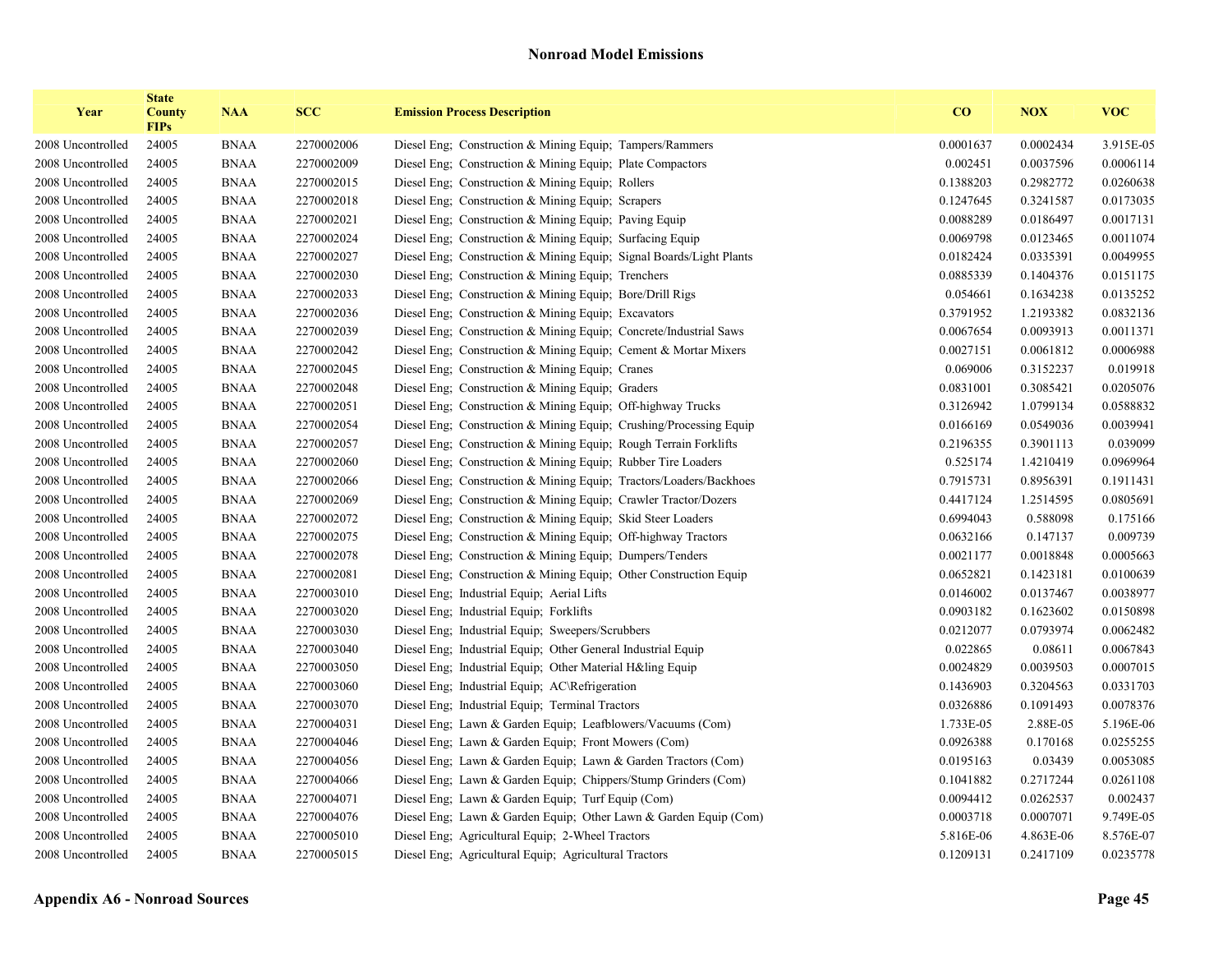| Year              | <b>State</b><br><b>County</b><br><b>FIPs</b> | <b>NAA</b>  | <b>SCC</b> | <b>Emission Process Description</b>                                       | $\bf CO$  | <b>NOX</b> | <b>VOC</b> |
|-------------------|----------------------------------------------|-------------|------------|---------------------------------------------------------------------------|-----------|------------|------------|
| 2008 Uncontrolled | 24005                                        | <b>BNAA</b> | 2270005020 | Diesel Eng; Agricultural Equip; Combines                                  | 0.0089277 | 0.0249887  | 0.0020923  |
| 2008 Uncontrolled | 24005                                        | <b>BNAA</b> | 2270005025 | Diesel Eng; Agricultural Equip; Balers                                    | 7.708E-05 | 0.0001148  | 1.909E-05  |
| 2008 Uncontrolled | 24005                                        | <b>BNAA</b> | 2270005030 | Diesel Eng; Agricultural Equip; Agricultural Mowers                       | 1.837E-05 | 2.346E-05  | 3.371E-06  |
| 2008 Uncontrolled | 24005                                        | <b>BNAA</b> | 2270005035 | Diesel Eng; Agricultural Equip; Sprayers                                  | 0.0009375 | 0.0018879  | 0.0002587  |
| 2008 Uncontrolled | 24005                                        | <b>BNAA</b> | 2270005040 | Diesel Eng; Agricultural Equip; Tillers > 6HP                             | 2.685E-06 | 4.675E-06  | 4.284E-07  |
| 2008 Uncontrolled | 24005                                        | <b>BNAA</b> | 2270005045 | Diesel Eng; Agricultural Equip; Swathers                                  | 0.0009971 | 0.0017566  | 0.0002025  |
| 2008 Uncontrolled | 24005                                        | <b>BNAA</b> | 2270005055 | Diesel Eng; Agricultural Equip; Other Agricultural Equip                  | 0.002466  | 0.0050594  | 0.000523   |
| 2008 Uncontrolled | 24005                                        | <b>BNAA</b> | 2270005060 | Diesel Eng; Agricultural Equip; Irrigation Sets                           | 0.0011649 | 0.0033545  | 0.0003339  |
| 2008 Uncontrolled | 24005                                        | <b>BNAA</b> | 2270006005 | Diesel Eng; Commercial Equip; Generator Sets                              | 0.1112227 | 0.2357633  | 0.0302769  |
| 2008 Uncontrolled | 24005                                        | <b>BNAA</b> | 2270006010 | Diesel Eng; Commercial Equip; Pumps                                       | 0.0261897 | 0.0563467  | 0.0068195  |
| 2008 Uncontrolled | 24005                                        | <b>BNAA</b> | 2270006015 | Diesel Eng; Commercial Equip; Air Compressors                             | 0.0569726 | 0.1408816  | 0.0143159  |
| 2008 Uncontrolled | 24005                                        | <b>BNAA</b> | 2270006025 | Diesel Eng; Commercial Equip; Welders                                     | 0.0895327 | 0.0688092  | 0.0226967  |
| 2008 Uncontrolled | 24005                                        | <b>BNAA</b> | 2270006030 | Diesel Eng; Commercial Equip; Pressure Washers                            | 0.0033101 | 0.007888   | 0.0009696  |
| 2008 Uncontrolled | 24005                                        | <b>BNAA</b> | 2270006035 | Diesel Eng; Commercial Equip; Other Equipment                             | 0.002509  | 0.0060099  | 0.000634   |
| 2008 Uncontrolled | 24005                                        | <b>BNAA</b> | 2270007015 | Diesel Eng; Logging Equip; Feller-Bunch-Skidder                           | 0.0025468 | 0.009327   | 0.0006066  |
| 2008 Uncontrolled | 24005                                        | <b>BNAA</b> | 2270008005 | Diesel Eng; Airport Ground Support Equip; Airport Ground Support Equip    | 0.0001209 | 0.0003143  | 2.208E-05  |
| 2008 Uncontrolled | 24005                                        | <b>BNAA</b> | 2270010010 | Diesel Eng; Industrial Equip; Other Oil Field Equipment                   | 0.0007275 | 0.0028586  | 0.0001798  |
| 2008 Uncontrolled | 24005                                        | <b>BNAA</b> | 2282005010 | 2-Stroke Gas Eng; Marine Pleasure Craft; Outboard                         | 6.1134791 | 0.1285437  | 3.3774121  |
| 2008 Uncontrolled | 24005                                        | <b>BNAA</b> | 2282005015 | 2-Stroke Gas Eng; Marine Pleasure Craft; Personal Water Craft             | 2.3458463 | 0.0372812  | 1.0970289  |
| 2008 Uncontrolled | 24005                                        | <b>BNAA</b> | 2282010005 | 4-Stroke Gas Eng; Marine Pleasure Craft; Inboard-Sterndrive               | 3.27078   | 0.1858191  | 0.2579167  |
| 2008 Uncontrolled | 24005                                        | <b>BNAA</b> | 2282020005 | Diesel Eng; Marine Pleasure Craft; Inboard-Sterndrive                     | 0.0336407 | 0.2134469  | 0.0079003  |
| 2008 Uncontrolled | 24005                                        | <b>BNAA</b> | 2282020010 | Diesel Eng; Marine Pleasure Craft; Outboard                               | 0.0004629 | 0.0007423  | 0.0001478  |
| 2008 Uncontrolled | 24005                                        | <b>BNAA</b> | 2285002015 | Diesel Eng; Railroad Equip; RR Maintenance                                | 0.0060882 | 0.0085115  | 0.0014843  |
| 2008 Uncontrolled | 24005                                        | <b>BNAA</b> | 2285004015 | 4-Stroke Gas Eng; Railroad Equip; RR Maintenance                          | 0.018644  | 0.0001413  | 0.0004919  |
| 2008 Uncontrolled | 24005                                        | <b>BNAA</b> | 2285006015 | LPG Eng; Railroad Equip; RR Maintenance                                   | 9.008E-05 | 2.248E-05  | 6.09E-06   |
| 2008 Uncontrolled | 24013                                        | <b>BNAA</b> | 2260001010 | 2-Stroke Gas Eng; Recreational Equip; Motorcycles: Off-road               | 0.3020836 | 0.0012021  | 0.3671832  |
| 2008 Uncontrolled | 24013                                        | <b>BNAA</b> | 2260001030 | 2-Stroke Gas Eng; Recreational Equip; Offroad Motorcycles/ATVs            | 0.4143103 | 0.0016652  | 0.5082891  |
| 2008 Uncontrolled | 24013                                        | <b>BNAA</b> | 2260001060 | 2-Stroke Gas Eng; Recreational Equip; Specialty Vehicles/Carts            | 0.2605021 | 0.0020595  | 0.0093346  |
| 2008 Uncontrolled | 24013                                        | <b>BNAA</b> | 2260002006 | 2-Stroke Gas Eng; Construction & Mining Equip; Tampers/Rammers            | 0.0322964 | 0.000224   | 0.0136575  |
| 2008 Uncontrolled | 24013                                        | <b>BNAA</b> | 2260002009 | 2-Stroke Gas Eng; Construction & Mining Equip; Plate Compactors           | 0.0014683 | 3.907E-06  | 0.0007361  |
| 2008 Uncontrolled | 24013                                        | <b>BNAA</b> | 2260002021 | 2-Stroke Gas Eng; Construction & Mining Equip; Paving Equip               | 0.0017689 | 4.678E-06  | 0.0008813  |
| 2008 Uncontrolled | 24013                                        | <b>BNAA</b> | 2260002027 | 2-Stroke Gas Eng; Construction & Mining Equip; Signal Boards/Light Plants | 1.381E-05 | 3.537E-08  | 7.052E-06  |
| 2008 Uncontrolled | 24013                                        | <b>BNAA</b> | 2260002039 | 2-Stroke Gas Eng; Construction & Mining Equip; Concrete/Industrial Saws   | 0.0853389 | 0.0005367  | 0.0362339  |
| 2008 Uncontrolled | 24013                                        | <b>BNAA</b> | 2260002054 | 2-Stroke Gas Eng; Construction & Mining Equip; Crushing/Processing Equip  | 0.0003595 | 9.209E-07  | 0.0001777  |
| 2008 Uncontrolled | 24013                                        | <b>BNAA</b> | 2260003030 | 2-Stroke Gas Eng; Industrial Equip; Sweepers/Scrubbers                    | 0.0002726 | 6.983E-07  | 0.0001379  |
| 2008 Uncontrolled | 24013                                        | <b>BNAA</b> | 2260003040 | 2-Stroke Gas Eng; Industrial Equip; Other General Industrial Equip        | 2.147E-05 | 5.499E-08  | 1.071E-05  |
| 2008 Uncontrolled | 24013                                        | <b>BNAA</b> | 2260004015 | 2-Stroke Gas Eng; Lawn & Garden Equip; Rotary Tillers < 6 HP (Res)        | 0.0077857 | 2.118E-05  | 0.004419   |
| 2008 Uncontrolled | 24013                                        | <b>BNAA</b> | 2260004016 | 2-Stroke Gas Eng; Lawn & Garden Equip; Rotary Tillers < 6 HP (Com)        | 0.0812912 | 0.0002243  | 0.0415256  |
| 2008 Uncontrolled | 24013                                        | <b>BNAA</b> | 2260004020 | 2-Stroke Gas Eng; Lawn & Garden Equip; Chain Saws < 6 HP (Res)            | 0.0668326 | 0.0001824  | 0.0415263  |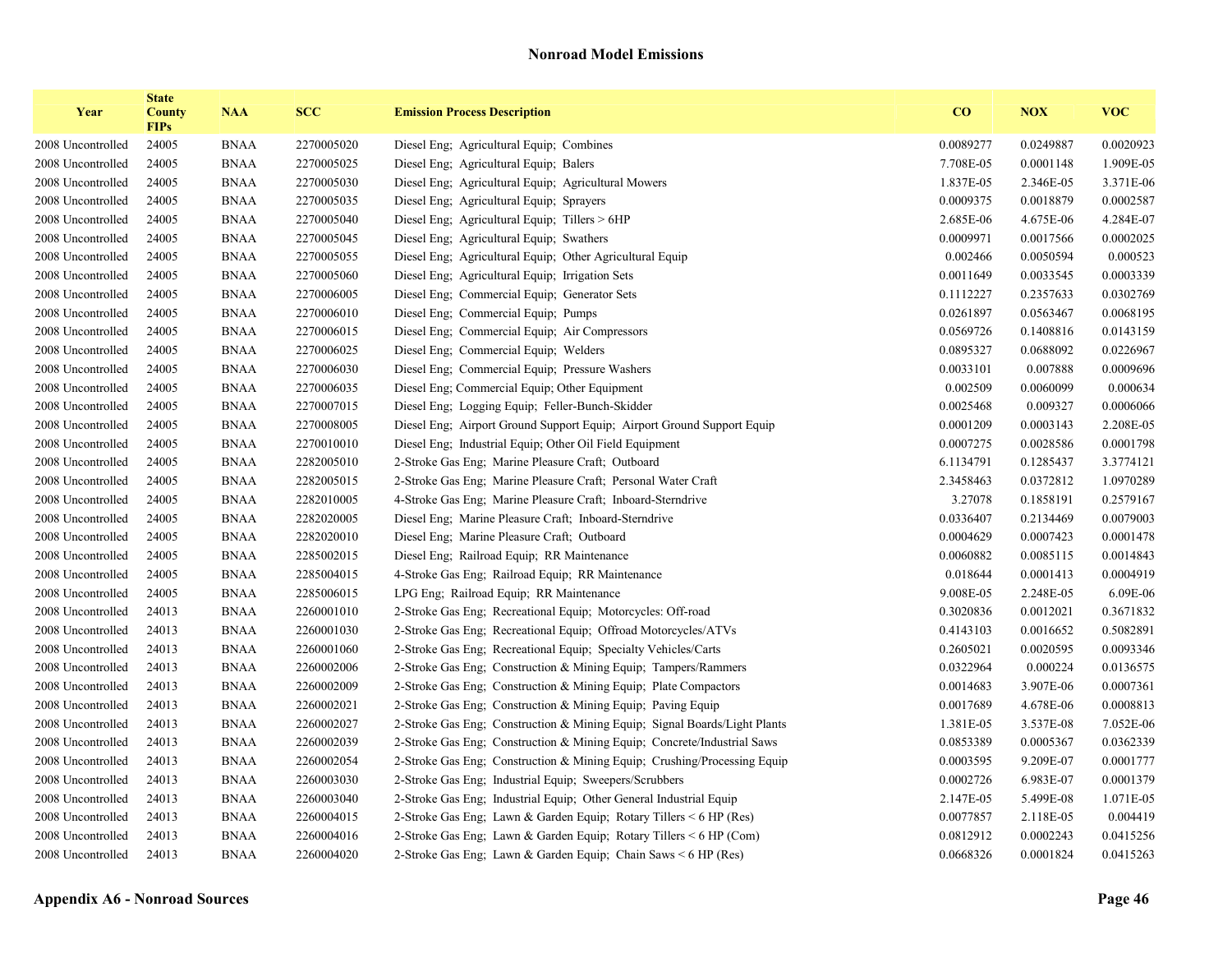| Year              | <b>State</b><br><b>County</b><br><b>FIPs</b> | <b>NAA</b>  | <b>SCC</b> | <b>Emission Process Description</b>                                        | $\bf{CO}$ | <b>NOX</b> | <b>VOC</b> |
|-------------------|----------------------------------------------|-------------|------------|----------------------------------------------------------------------------|-----------|------------|------------|
| 2008 Uncontrolled | 24013                                        | <b>BNAA</b> | 2260004021 | 2-Stroke Gas Eng; Lawn & Garden Equip; Chain Saws < 6 HP (Com)             | 0.8362898 | 0.0050732  | 0.3955654  |
| 2008 Uncontrolled | 24013                                        | <b>BNAA</b> | 2260004025 | 2-Stroke Gas Eng; Lawn & Garden Equip; Trimmers/Edgers/Brush Cutters (Res) | 0.1506233 | 0.0004274  | 0.0886838  |
| 2008 Uncontrolled | 24013                                        | <b>BNAA</b> | 2260004026 | 2-Stroke Gas Eng; Lawn & Garden Equip; Trimmers/Edgers/Brush Cutters (Com) | 0.8423175 | 0.0027606  | 0.4312159  |
| 2008 Uncontrolled | 24013                                        | <b>BNAA</b> | 2260004030 | 2-Stroke Gas Eng; Lawn & Garden Equip; Leafblowers/Vacuums (Res)           | 0.095847  | 0.0002645  | 0.0562883  |
| 2008 Uncontrolled | 24013                                        | <b>BNAA</b> | 2260004031 | 2-Stroke Gas Eng; Lawn & Garden Equip; Leafblowers/Vacuums (Com)           | 0.8784927 | 0.004094   | 0.404855   |
| 2008 Uncontrolled | 24013                                        | <b>BNAA</b> | 2260004035 | 2-Stroke Gas Eng; Lawn & Garden Equip; Snowblowers (Res)                   |           |            | 0.007502   |
| 2008 Uncontrolled | 24013                                        | <b>BNAA</b> | 2260004036 | 2-Stroke Gas Eng; Lawn & Garden Equip; Snowblowers (Com)                   |           |            | 0.0024912  |
| 2008 Uncontrolled | 24013                                        | <b>BNAA</b> | 2260004071 | 2-Stroke Gas Eng; Lawn & Garden Equip; Turf Equip (Com)                    | 0.0003429 | 9.261E-07  | 0.000166   |
| 2008 Uncontrolled | 24013                                        | <b>BNAA</b> | 2260005035 | 2-Stroke Gas Eng; Agricultural Equip; Sprayers                             | 0.002712  | 7.802E-06  | 0.0013901  |
| 2008 Uncontrolled | 24013                                        | <b>BNAA</b> | 2260006005 | 2-Stroke Gas Eng; Commercial Equip; Generator Sets                         | 0.0078507 | 2.109E-05  | 0.0039849  |
| 2008 Uncontrolled | 24013                                        | <b>BNAA</b> | 2260006010 | 2-Stroke Gas Eng; Commercial Equip; Pumps                                  | 0.056877  | 0.0001502  | 0.0289397  |
| 2008 Uncontrolled | 24013                                        | <b>BNAA</b> | 2260006015 | 2-Stroke Gas Eng; Commercial Equip; Air Compressors                        | 2.133E-05 | 5.465E-08  | 1.056E-05  |
| 2008 Uncontrolled | 24013                                        | <b>BNAA</b> | 2260006035 | 2-Stroke Gas Eng; Commercial Equip; Other Equipment                        | 0.0003357 | 8.599E-07  | 0.0001659  |
| 2008 Uncontrolled | 24013                                        | <b>BNAA</b> | 2260007005 | 2-Stroke Gas Eng; Logging Equip; Chain Saws > 6 HP                         | 0.0103924 | 6.892E-05  | 0.0045619  |
| 2008 Uncontrolled | 24013                                        | <b>BNAA</b> | 2265001010 | 4-Stroke Gas Eng; Recreational Equip; Motorcycles: Off-road                | 0.137058  | 0.0014283  | 0.013752   |
| 2008 Uncontrolled | 24013                                        | <b>BNAA</b> | 2265001030 | 4-Stroke Gas Eng; Recreational Equip; Offroad Motorcycles/ATVs             | 1.3364318 | 0.0139663  | 0.1529844  |
| 2008 Uncontrolled | 24013                                        | <b>BNAA</b> | 2265001050 | 4-Stroke Gas Eng; Recreational Equip; Golf Carts                           | 1.7143261 | 0.0102658  | 0.0337479  |
| 2008 Uncontrolled | 24013                                        | <b>BNAA</b> | 2265001060 | 4-Stroke Gas Eng; Recreational Equip; Specialty Vehicles/Carts             | 0.2210009 | 0.001894   | 0.0100567  |
| 2008 Uncontrolled | 24013                                        | <b>BNAA</b> | 2265002003 | 4-Stroke Gas Eng; Construction & Mining Equip; Pavers                      | 0.0299947 | 0.0003278  | 0.0006839  |
| 2008 Uncontrolled | 24013                                        | <b>BNAA</b> | 2265002006 | 4-Stroke Gas Eng; Construction & Mining Equip; Tampers/Rammers             | 0.0002397 | 1.63E-06   | 5.468E-06  |
| 2008 Uncontrolled | 24013                                        | <b>BNAA</b> | 2265002009 | 4-Stroke Gas Eng; Construction & Mining Equip; Plate Compactors            | 0.0552779 | 0.0003825  | 0.0027221  |
| 2008 Uncontrolled | 24013                                        | <b>BNAA</b> | 2265002015 | 4-Stroke Gas Eng; Construction & Mining Equip; Rollers                     | 0.0558869 | 0.000577   | 0.0011268  |
| 2008 Uncontrolled | 24013                                        | <b>BNAA</b> | 2265002021 | 4-Stroke Gas Eng; Construction & Mining Equip; Paving Equip                | 0.1089544 | 0.0007852  | 0.0037466  |
| 2008 Uncontrolled | 24013                                        | <b>BNAA</b> | 2265002024 | 4-Stroke Gas Eng; Construction & Mining Equip; Surfacing Equip             | 0.0489796 | 0.0003378  | 0.0013884  |
| 2008 Uncontrolled | 24013                                        | <b>BNAA</b> | 2265002027 | 4-Stroke Gas Eng; Construction & Mining Equip; Signal Boards/Light Plants  | 0.0025035 | 1.615E-05  | 9.746E-05  |
| 2008 Uncontrolled | 24013                                        | <b>BNAA</b> | 2265002030 | 4-Stroke Gas Eng; Construction & Mining Equip; Trenchers                   | 0.091611  | 0.0010034  | 0.0027459  |
| 2008 Uncontrolled | 24013                                        | <b>BNAA</b> | 2265002033 | 4-Stroke Gas Eng; Construction & Mining Equip; Bore/Drill Rigs             | 0.0267038 | 0.0003244  | 0.0017086  |
| 2008 Uncontrolled | 24013                                        | <b>BNAA</b> | 2265002039 | 4-Stroke Gas Eng; Construction & Mining Equip; Concrete/Industrial Saws    | 0.2238291 | 0.0017457  | 0.0041126  |
| 2008 Uncontrolled | 24013                                        | <b>BNAA</b> | 2265002042 | 4-Stroke Gas Eng; Construction & Mining Equip; Cement & Mortar Mixers      | 0.0930401 | 0.0006757  | 0.0040036  |
| 2008 Uncontrolled | 24013                                        | <b>BNAA</b> | 2265002045 | 4-Stroke Gas Eng; Construction & Mining Equip; Cranes                      | 0.0037627 | 0.0001702  | 0.0001446  |
| 2008 Uncontrolled | 24013                                        | <b>BNAA</b> | 2265002054 | 4-Stroke Gas Eng; Construction & Mining Equip; Crushing/Processing Equip   | 0.0133057 | 0.0001091  | 0.0003628  |
| 2008 Uncontrolled | 24013                                        | <b>BNAA</b> | 2265002057 | 4-Stroke Gas Eng; Construction & Mining Equip; Rough Terrain Forklifts     | 0.0048962 | 0.0002952  | 0.000216   |
| 2008 Uncontrolled | 24013                                        | <b>BNAA</b> | 2265002060 | 4-Stroke Gas Eng; Construction & Mining Equip; Rubber Tire Loaders         | 0.0117286 | 0.0007328  | 0.0005208  |
| 2008 Uncontrolled | 24013                                        | <b>BNAA</b> | 2265002066 | 4-Stroke Gas Eng; Construction & Mining Equip; Tractors/Loaders/Backhoes   | 0.0713198 | 0.0005233  | 0.0013448  |
| 2008 Uncontrolled | 24013                                        | <b>BNAA</b> | 2265002072 | 4-Stroke Gas Eng; Construction & Mining Equip; Skid Steer Loaders          | 0.0318951 | 0.0007524  | 0.0009388  |
| 2008 Uncontrolled | 24013                                        | <b>BNAA</b> | 2265002078 | 4-Stroke Gas Eng; Construction & Mining Equip; Dumpers/Tenders             | 0.0144811 | 0.0001106  | 0.0005786  |
| 2008 Uncontrolled | 24013                                        | <b>BNAA</b> | 2265002081 | 4-Stroke Gas Eng; Construction & Mining Equip; Other Construction Equip    | 0.0041224 | 0.0002562  | 0.0001893  |
| 2008 Uncontrolled | 24013                                        | <b>BNAA</b> | 2265003010 | 4-Stroke Gas Eng; Industrial Equip; Aerial Lifts                           | 0.0276593 | 0.0008735  | 0.0009473  |
| 2008 Uncontrolled | 24013                                        | <b>BNAA</b> | 2265003020 | 4-Stroke Gas Eng; Industrial Equip; Forklifts                              | 0.0611864 | 0.0037518  | 0.0026655  |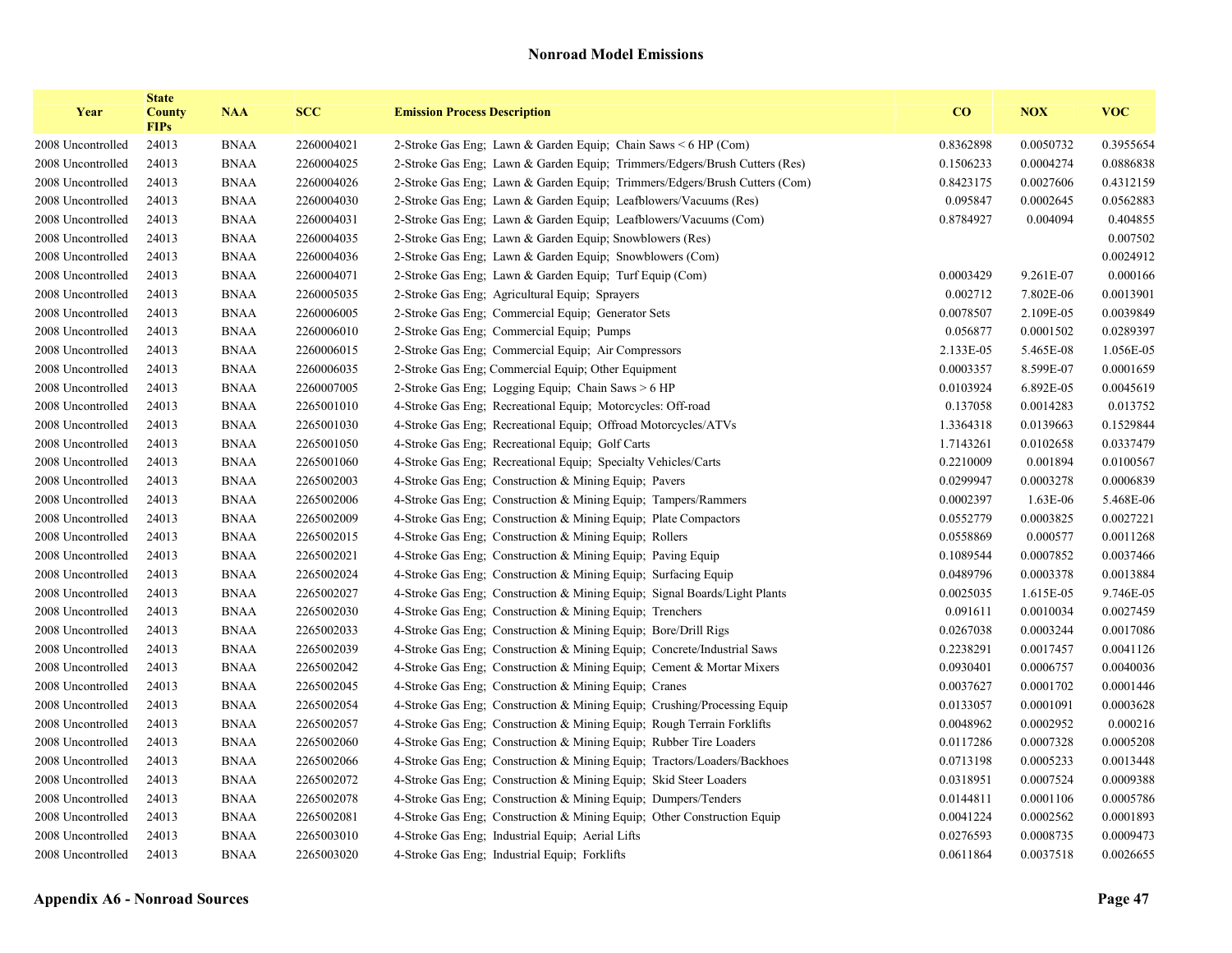| Year              | <b>State</b><br><b>County</b><br><b>FIPs</b> | <b>NAA</b>  | <b>SCC</b> | <b>Emission Process Description</b>                                        | CO        | <b>NOX</b> | <b>VOC</b> |
|-------------------|----------------------------------------------|-------------|------------|----------------------------------------------------------------------------|-----------|------------|------------|
| 2008 Uncontrolled | 24013                                        | <b>BNAA</b> | 2265003030 | 4-Stroke Gas Eng; Industrial Equip; Sweepers/Scrubbers                     | 0.0264011 | 0.0006604  | 0.0008225  |
| 2008 Uncontrolled | 24013                                        | <b>BNAA</b> | 2265003040 | 4-Stroke Gas Eng; Industrial Equip; Other General Industrial Equip         | 0.067112  | 0.0005823  | 0.0028932  |
| 2008 Uncontrolled | 24013                                        | <b>BNAA</b> | 2265003050 | 4-Stroke Gas Eng; Industrial Equip; Other Material H&ling Equip            | 0.0021208 | 5.74E-05   | 6.747E-05  |
| 2008 Uncontrolled | 24013                                        | <b>BNAA</b> | 2265003060 | 4-Stroke Gas Eng. Industrial Equip: AC\Refrigeration                       | 0.0033163 | 2.159E-05  | 7.508E-05  |
| 2008 Uncontrolled | 24013                                        | <b>BNAA</b> | 2265003070 | 4-Stroke Gas Eng; Industrial Equip; Terminal Tractors                      | 0.0064151 | 0.0003923  | 0.000278   |
| 2008 Uncontrolled | 24013                                        | <b>BNAA</b> | 2265004010 | 4-Stroke Gas Eng; Lawn & Garden Equip; Lawn Mowers (Res)                   | 1.8136357 | 0.0136733  | 0.1981153  |
| 2008 Uncontrolled | 24013                                        | <b>BNAA</b> | 2265004011 | 4-Stroke Gas Eng; Lawn & Garden Equip; Lawn Mowers (Com)                   | 3.3035764 | 0.0231119  | 0.2532151  |
| 2008 Uncontrolled | 24013                                        | <b>BNAA</b> | 2265004015 | 4-Stroke Gas Eng; Lawn & Garden Equip; Rotary Tillers $\leq 6$ HP (Res)    | 0.1525033 | 0.0011573  | 0.0172456  |
| 2008 Uncontrolled | 24013                                        | <b>BNAA</b> | 2265004016 | 4-Stroke Gas Eng; Lawn & Garden Equip; Rotary Tillers < 6 HP (Com)         | 1.6073861 | 0.0118714  | 0.1219513  |
| 2008 Uncontrolled | 24013                                        | <b>BNAA</b> | 2265004025 | 4-Stroke Gas Eng; Lawn & Garden Equip; Trimmers/Edgers/Brush Cutters (Res) | 0.010242  | 7.601E-05  | 0.0012115  |
| 2008 Uncontrolled | 24013                                        | <b>BNAA</b> | 2265004026 | 4-Stroke Gas Eng; Lawn & Garden Equip; Trimmers/Edgers/Brush Cutters (Com) | 0.0831634 | 0.0005675  | 0.0047132  |
| 2008 Uncontrolled | 24013                                        | <b>BNAA</b> | 2265004030 | 4-Stroke Gas Eng; Lawn & Garden Equip; Leafblowers/Vacuums (Res)           | 0.0195786 | 0.0001458  | 0.0021413  |
| 2008 Uncontrolled | 24013                                        | <b>BNAA</b> | 2265004031 | 4-Stroke Gas Eng; Lawn & Garden Equip; Leafblowers/Vacuums (Com)           | 3.3664372 | 0.0371757  | 0.0872374  |
| 2008 Uncontrolled | 24013                                        | <b>BNAA</b> | 2265004035 | 4-Stroke Gas Eng: Lawn & Garden Equip: Snowblowers (Res)                   |           |            | 0.0149629  |
| 2008 Uncontrolled | 24013                                        | <b>BNAA</b> | 2265004036 | 4-Stroke Gas Eng; Lawn & Garden Equip; Snowblowers (Com)                   |           |            | 0.0055435  |
| 2008 Uncontrolled | 24013                                        | <b>BNAA</b> | 2265004040 | 4-Stroke Gas Eng; Lawn & Garden Equip; Rear Eng Riding Mowers (Res)        | 0.4408052 | 0.0030204  | 0.0193544  |
| 2008 Uncontrolled | 24013                                        | <b>BNAA</b> | 2265004041 | 4-Stroke Gas Eng; Lawn & Garden Equip; Rear Eng Riding Mowers (Com)        | 0.437196  | 0.0028282  | 0.0084713  |
| 2008 Uncontrolled | 24013                                        | <b>BNAA</b> | 2265004046 | 4-Stroke Gas Eng; Lawn & Garden Equip; Front Mowers (Com)                  | 0.4591275 | 0.0033719  | 0.0141331  |
| 2008 Uncontrolled | 24013                                        | <b>BNAA</b> | 2265004051 | 4-Stroke Gas Eng; Lawn & Garden Equip; Shredders $\leq 6$ HP (Com)         | 0.1839898 | 0.0013678  | 0.0146217  |
| 2008 Uncontrolled | 24013                                        | <b>BNAA</b> | 2265004055 | 4-Stroke Gas Eng; Lawn & Garden Equip; Lawn & Garden Tractors (Res)        | 5.8829888 | 0.0412874  | 0.2195265  |
| 2008 Uncontrolled | 24013                                        | <b>BNAA</b> | 2265004056 | 4-Stroke Gas Eng; Lawn & Garden Equip; Lawn & Garden Tractors (Com)        | 5.9114763 | 0.0391271  | 0.1112995  |
| 2008 Uncontrolled | 24013                                        | <b>BNAA</b> | 2265004066 | 4-Stroke Gas Eng; Lawn & Garden Equip; Chippers/Stump Grinders (Com)       | 0.7682273 | 0.0140526  | 0.0177518  |
| 2008 Uncontrolled | 24013                                        | <b>BNAA</b> | 2265004071 | 4-Stroke Gas Eng; Lawn & Garden Equip; Turf Equip (Com)                    | 17.930487 | 0.1477695  | 0.4235334  |
| 2008 Uncontrolled | 24013                                        | <b>BNAA</b> | 2265004075 | 4-Stroke Gas Eng; Lawn & Garden Equip; Other Lawn & Garden Equip (Res)     | 0.1842378 | 0.00138    | 0.0102782  |
| 2008 Uncontrolled | 24013                                        | <b>BNAA</b> | 2265004076 | 4-Stroke Gas Eng; Lawn & Garden Equip; Other Lawn & Garden Equip (Com)     | 0.4934131 | 0.0037438  | 0.027752   |
| 2008 Uncontrolled | 24013                                        | <b>BNAA</b> | 2265005010 | 4-Stroke Gas Eng; Agricultural Equip; 2-Wheel Tractors                     | 0.0111948 | 7.234E-05  | 0.0002114  |
| 2008 Uncontrolled | 24013                                        | <b>BNAA</b> | 2265005015 | 4-Stroke Gas Eng; Agricultural Equip; Agricultural Tractors                | 0.0222036 | 0.0008873  | 0.0007312  |
| 2008 Uncontrolled | 24013                                        | <b>BNAA</b> | 2265005020 | 4-Stroke Gas Eng; Agricultural Equip; Combines                             | 9.276E-05 | 5.939E-06  | 4.783E-06  |
| 2008 Uncontrolled | 24013                                        | <b>BNAA</b> | 2265005025 | 4-Stroke Gas Eng; Agricultural Equip; Balers                               | 0.0100132 | 0.000641   | 0.0005805  |
| 2008 Uncontrolled | 24013                                        | <b>BNAA</b> | 2265005030 | 4-Stroke Gas Eng; Agricultural Equip; Agricultural Mowers                  | 0.00865   | 6.089E-05  | 0.0002015  |
| 2008 Uncontrolled | 24013                                        | <b>BNAA</b> | 2265005035 | 4-Stroke Gas Eng; Agricultural Equip; Sprayers                             | 0.0720636 | 0.0010536  | 0.0032548  |
| 2008 Uncontrolled | 24013                                        | <b>BNAA</b> | 2265005040 | 4-Stroke Gas Eng; Agricultural Equip; Tillers > 6 HP                       | 0.1768257 | 0.0011059  | 0.0067632  |
| 2008 Uncontrolled | 24013                                        | <b>BNAA</b> | 2265005045 | 4-Stroke Gas Eng; Agricultural Equip; Swathers                             | 0.0158899 | 0.0010172  | 0.0008408  |
| 2008 Uncontrolled | 24013                                        | <b>BNAA</b> | 2265005055 | 4-Stroke Gas Eng; Agricultural Equip; Other Agricultural Equip             | 0.033061  | 0.0012105  | 0.0012583  |
| 2008 Uncontrolled | 24013                                        | <b>BNAA</b> | 2265005060 | 4-Stroke Gas Eng; Agricultural Equip; Irrigation Sets                      | 0.0309123 | 0.0017705  | 0.0013761  |
| 2008 Uncontrolled | 24013                                        | <b>BNAA</b> | 2265006005 | 4-Stroke Gas Eng; Commercial Equip; Generator Sets                         | 2.5173981 | 0.017717   | 0.0901617  |
| 2008 Uncontrolled | 24013                                        | <b>BNAA</b> | 2265006010 | 4-Stroke Gas Eng; Commercial Equip; Pumps                                  | 0.580934  | 0.0055039  | 0.0263014  |
| 2008 Uncontrolled | 24013                                        | <b>BNAA</b> | 2265006015 | 4-Stroke Gas Eng; Commercial Equip; Air Compressors                        | 0.2869015 | 0.0039031  | 0.0104549  |
| 2008 Uncontrolled | 24013                                        | <b>BNAA</b> | 2265006025 | 4-Stroke Gas Eng; Commercial Equip; Welders                                | 0.7243399 | 0.0068944  | 0.0172384  |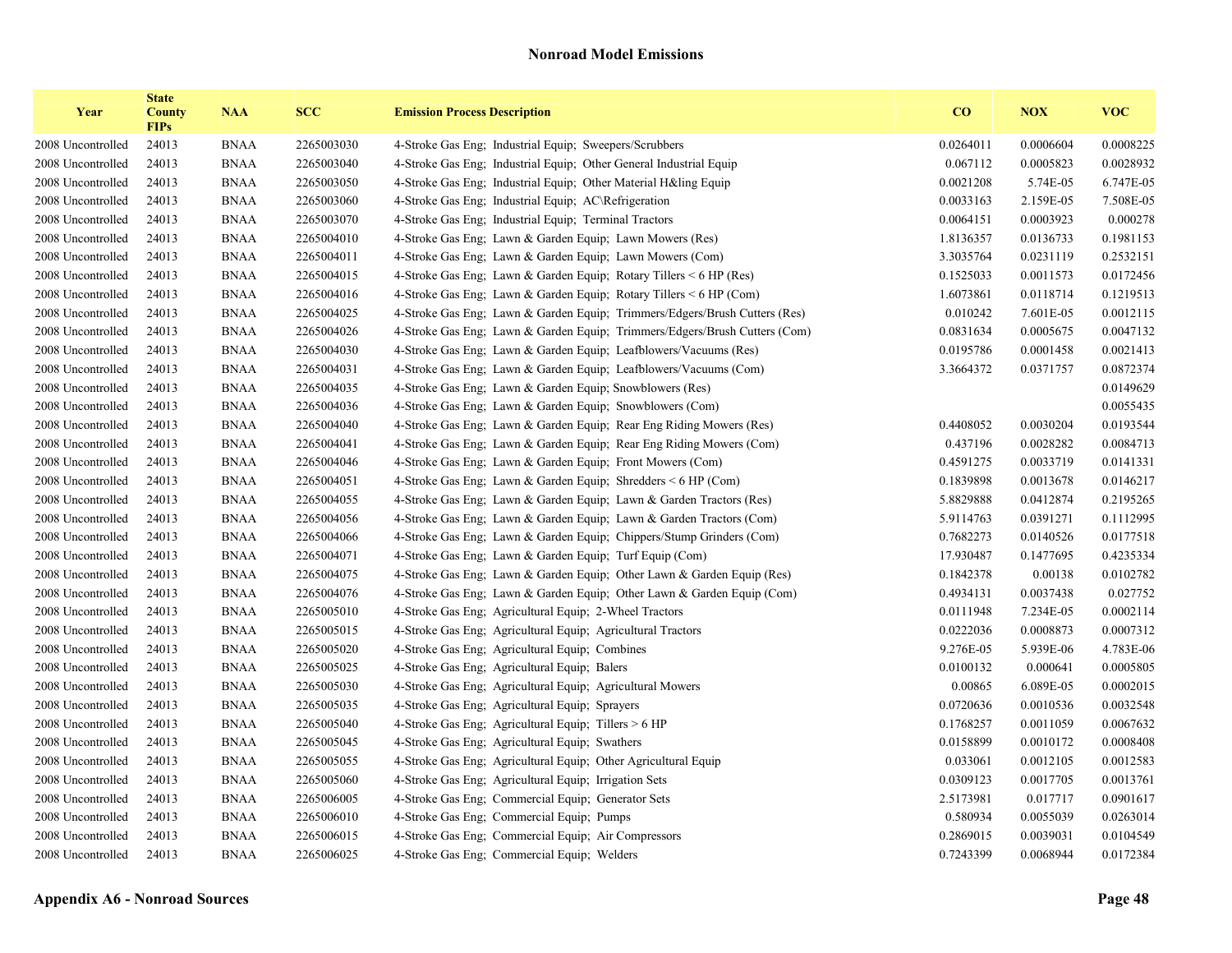| Year              | <b>State</b><br><b>County</b><br><b>FIPs</b> | <b>NAA</b>  | <b>SCC</b> | <b>Emission Process Description</b>                                          | CO        | <b>NOX</b> | <b>VOC</b> |
|-------------------|----------------------------------------------|-------------|------------|------------------------------------------------------------------------------|-----------|------------|------------|
| 2008 Uncontrolled | 24013                                        | <b>BNAA</b> | 2265006030 | 4-Stroke Gas Eng; Commercial Equip; Pressure Washers                         | 1.110315  | 0.0076357  | 0.0467663  |
| 2008 Uncontrolled | 24013                                        | <b>BNAA</b> | 2265006035 | 4-Stroke Gas Eng; Commercial Equip; Other Equipment                          | 0.0558927 | 0.0003911  | 0.0015724  |
| 2008 Uncontrolled | 24013                                        | <b>BNAA</b> | 2265007010 | 2-Stroke Gas Eng; Logging Equip; Shredders > 6 HP                            | 0.0232908 | 0.0001746  | 0.0008295  |
| 2008 Uncontrolled | 24013                                        | <b>BNAA</b> | 2265007015 | 2-Stroke Gas Eng; Logging Equip; Feller-Bunch-Skidder                        | 0.0002837 | 1.836E-06  | 1.351E-05  |
| 2008 Uncontrolled | 24013                                        | <b>BNAA</b> | 2265008005 | 4-Stroke Gas Eng; Airport Ground Support Equip; Airport Ground Support Equip | 7.171E-05 | 2.412E-06  | 2.902E-06  |
| 2008 Uncontrolled | 24013                                        | <b>BNAA</b> | 2265010010 | 4-Stroke Gas Eng; Industrial Equip; Other Oil Field Equipment                | 0.0449256 | 0.000269   | 0.0007285  |
| 2008 Uncontrolled | 24013                                        | <b>BNAA</b> | 2267001060 | LPG Eng; Recreational Equip; Specialty Vehicles/Carts                        | 0.0023972 | 0.0006007  | 0.0001624  |
| 2008 Uncontrolled | 24013                                        | <b>BNAA</b> | 2267002003 | LPG Eng; Construction & Mining Equip; Pavers                                 | 0.0008517 | 0.000211   | 5.755E-05  |
| 2008 Uncontrolled | 24013                                        | <b>BNAA</b> | 2267002015 | LPG Eng; Construction & Mining Equip; Rollers                                | 0.0014721 | 0.0003614  | 9.925E-05  |
| 2008 Uncontrolled | 24013                                        | <b>BNAA</b> | 2267002021 | LPG Eng; Construction & Mining Equip; Paving Equip                           | 0.000223  | 5.584E-05  | 1.511E-05  |
| 2008 Uncontrolled | 24013                                        | <b>BNAA</b> | 2267002024 | LPG Eng; Construction & Mining Equip; Surfacing Equip                        | 0.0001492 | 3.686E-05  | 1.007E-05  |
| 2008 Uncontrolled | 24013                                        | <b>BNAA</b> | 2267002030 | LPG Eng; Construction & Mining Equip; Trenchers                              | 0.0026174 | 0.0006488  | 0.0001769  |
| 2008 Uncontrolled | 24013                                        | <b>BNAA</b> | 2267002033 | LPG Eng; Construction & Mining Equip; Bore/Drill Rigs                        | 0.0008475 | 0.000214   | 5.754E-05  |
| 2008 Uncontrolled | 24013                                        | <b>BNAA</b> | 2267002039 | LPG Eng; Construction & Mining Equip; Concrete/Industrial Saws               | 0.0025448 | 0.0006171  | 0.000171   |
| 2008 Uncontrolled | 24013                                        | <b>BNAA</b> | 2267002045 | LPG Eng; Construction & Mining Equip; Cranes                                 | 0.0009128 | 0.0002284  | 6.183E-05  |
| 2008 Uncontrolled | 24013                                        | <b>BNAA</b> | 2267002054 | LPG Eng; Construction & Mining Equip; Crushing/Processing Equip              | 0.0001478 | 3.697E-05  | 1.001E-05  |
| 2008 Uncontrolled | 24013                                        | <b>BNAA</b> | 2267002057 | LPG Eng; Construction & Mining Equip; Rough Terrain Forklifts                | 0.0016604 | 0.000413   | 0.0001123  |
| 2008 Uncontrolled | 24013                                        | <b>BNAA</b> | 2267002060 | LPG Eng; Construction & Mining Equip; Rubber Tire Loaders                    | 0.0041728 | 0.0010303  | 0.0002817  |
| 2008 Uncontrolled | 24013                                        | <b>BNAA</b> | 2267002066 | LPG Eng; Construction & Mining Equip; Tractors/Loaders/Backhoes              | 0.0004405 | 0.0001083  | 2.971E-05  |
| 2008 Uncontrolled | 24013                                        | <b>BNAA</b> | 2267002072 | LPG Eng; Construction & Mining Equip; Skid Steer Loaders                     | 0.0033942 | 0.0008474  | 0.0002298  |
| 2008 Uncontrolled | 24013                                        | <b>BNAA</b> | 2267002081 | LPG Eng; Construction & Mining Equip; Other Construction Equip               | 0.001368  | 0.0003431  | 9.272E-05  |
| 2008 Uncontrolled | 24013                                        | <b>BNAA</b> | 2267003010 | LPG Eng; Industrial Equip; Aerial Lifts                                      | 0.0085421 | 0.0021446  | 0.0005791  |
| 2008 Uncontrolled | 24013                                        | <b>BNAA</b> | 2267003020 | LPG Eng; Industrial Equip; Forklifts                                         | 0.8160271 | 0.2020087  | 0.0551279  |
| 2008 Uncontrolled | 24013                                        | <b>BNAA</b> | 2267003030 | LPG Eng; Industrial Equip; Sweepers/Scrubbers                                | 0.006287  | 0.0015378  | 0.0004235  |
| 2008 Uncontrolled | 24013                                        | <b>BNAA</b> | 2267003040 | LPG Eng; Industrial Equip; Other General Industrial Equip                    | 0.0019261 | 0.0004752  | 0.00013    |
| 2008 Uncontrolled | 24013                                        | <b>BNAA</b> | 2267003050 | LPG Eng; Industrial Equip; Other Material H&ling Equip                       | 0.0004614 | 0.0001157  | 3.127E-05  |
| 2008 Uncontrolled | 24013                                        | <b>BNAA</b> | 2267003070 | LPG Eng; Industrial Equip; Terminal Tractors                                 | 0.0038537 | 0.0009399  | 0.0002594  |
| 2008 Uncontrolled | 24013                                        | <b>BNAA</b> | 2267004066 | LPG Eng; Lawn & Garden Equip; Chippers/Stump Grinders (Com)                  | 0.0489007 | 0.0120621  | 0.0033006  |
| 2008 Uncontrolled | 24013                                        | <b>BNAA</b> | 2267005055 | LPG Eng; Agri Equip; Other Equip                                             | 5.747E-05 | 1.431E-05  | 3.888E-06  |
| 2008 Uncontrolled | 24013                                        | <b>BNAA</b> | 2267005060 | LPG Eng; Agricultural Equip; Irrigation Sets                                 | 9E-05     | 2.208E-05  | 6.067E-06  |
| 2008 Uncontrolled | 24013                                        | <b>BNAA</b> | 2267006005 | LPG Eng; Commercial Equip; Generator Sets                                    | 0.0295358 | 0.0110156  | 0.002247   |
| 2008 Uncontrolled | 24013                                        | <b>BNAA</b> | 2267006010 | LPG Eng; Commercial Equip; Pumps                                             | 0.0069847 | 0.0025635  | 0.0005292  |
| 2008 Uncontrolled | 24013                                        | <b>BNAA</b> | 2267006015 | LPG Eng; Commercial Equip; Air Compressors                                   | 0.0085201 | 0.0030937  | 0.0006438  |
| 2008 Uncontrolled | 24013                                        | <b>BNAA</b> | 2267006025 | LPG Eng; Commercial Equip; Welders                                           | 0.015378  | 0.0038578  | 0.0010423  |
| 2008 Uncontrolled | 24013                                        | <b>BNAA</b> | 2267006030 | LPG Eng; Commercial Equip; Pressure Washers                                  | 0.0001963 | 4.984E-05  | 1.334E-05  |
| 2008 Uncontrolled | 24013                                        | <b>BNAA</b> | 2267006035 | LPG Eng; Commercial Equip; Other Equipment                                   | 0.0001344 | 4.86E-05   | 1.015E-05  |
| 2008 Uncontrolled | 24013                                        | <b>BNAA</b> | 2267008005 | LPG Eng; Airport Ground Support Equip; Airport Ground Support Equip          | 1.493E-05 | 3.702E-06  | 1.009E-06  |
| 2008 Uncontrolled | 24013                                        | <b>BNAA</b> | 2268002081 | CNG Eng; Construction & Mining Equip; Other Construction Equip               | 5.377E-05 | 1.349E-05  | 2.148E-07  |
| 2008 Uncontrolled | 24013                                        | <b>BNAA</b> | 2268003020 | CNG Eng; Industrial Equip; Forklifts                                         | 0.0577872 | 0.0142887  | 0.00023    |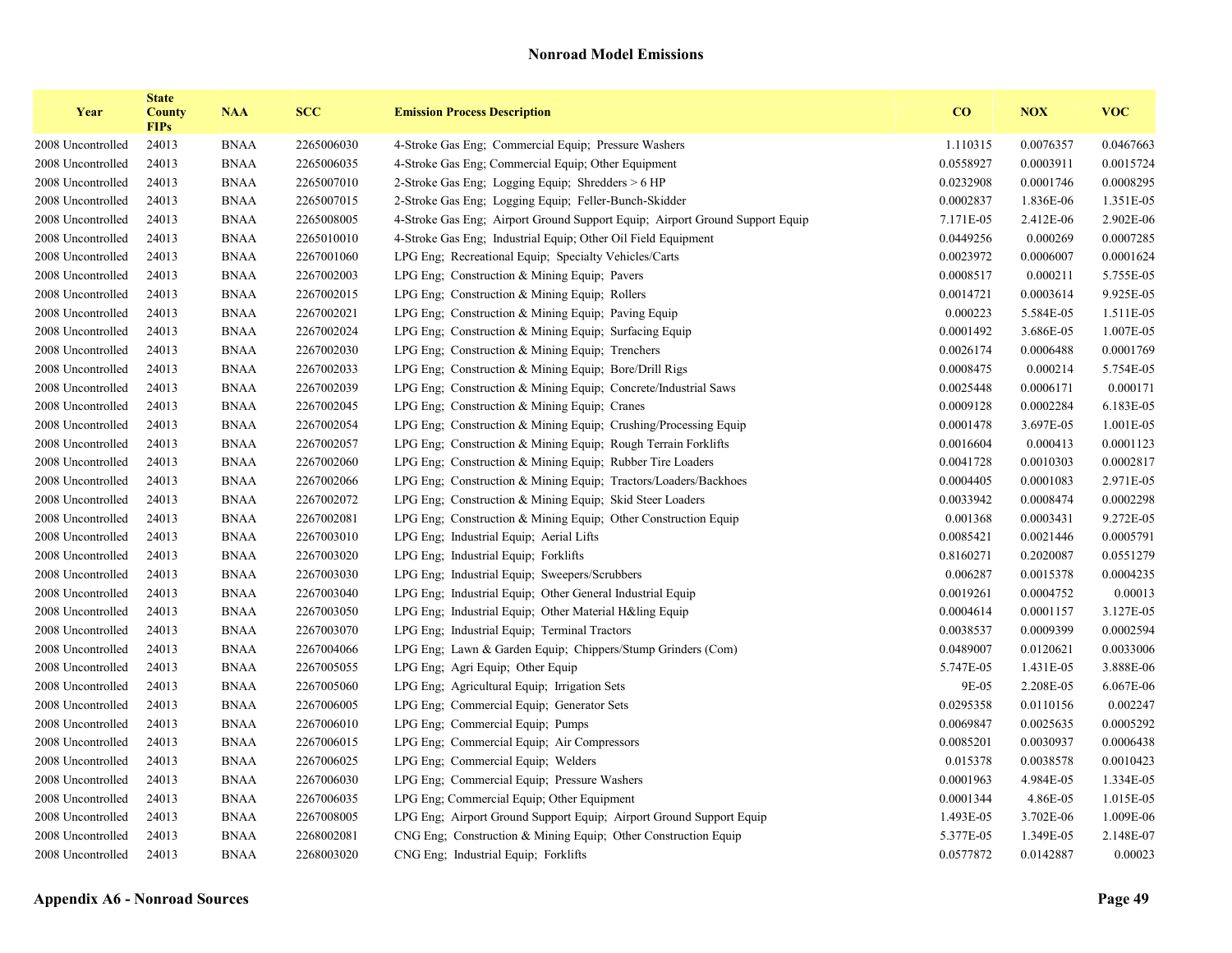| Year              | <b>State</b><br><b>County</b><br><b>FIPs</b> | <b>NAA</b>  | <b>SCC</b> | <b>Emission Process Description</b>                                 | CO        | <b>NOX</b> | <b>VOC</b> |
|-------------------|----------------------------------------------|-------------|------------|---------------------------------------------------------------------|-----------|------------|------------|
| 2008 Uncontrolled | 24013                                        | <b>BNAA</b> | 2268003030 | CNG Eng; Industrial Equip; Sweepers/Scrubbers                       | 6.572E-05 | 1.624E-05  | 2.616E-07  |
| 2008 Uncontrolled | 24013                                        | <b>BNAA</b> | 2268003040 | CNG Eng; Industrial Equip; Other General Industrial Equip           | 3.58E-05  | 8.847E-06  | 1.425E-07  |
| 2008 Uncontrolled | 24013                                        | <b>BNAA</b> | 2268003060 | CNG Eng; Industrial Equip; AC\Refrigeration                         | 0.0002592 | 6.377E-05  | 1.03E-06   |
| 2008 Uncontrolled | 24013                                        | <b>BNAA</b> | 2268003070 | CNG Eng; Industrial Equip; Terminal Tractors                        | 0.0002704 | 6.593E-05  | 1.073E-06  |
| 2008 Uncontrolled | 24013                                        | <b>BNAA</b> | 2268005055 | CNG Eng; Agri Equip; Other Equip                                    | 4.865E-05 | 1.096E-05  | 1.894E-07  |
| 2008 Uncontrolled | 24013                                        | <b>BNAA</b> | 2268005060 | CNG Eng; Agricultural Equip; Irrigation Sets                        | 0.0007552 | 0.000169   | 2.935E-06  |
| 2008 Uncontrolled | 24013                                        | <b>BNAA</b> | 2268006005 | CNG Eng; Commercial Equip; Generator Sets                           | 0.0086939 | 0.0032098  | 3.889E-05  |
| 2008 Uncontrolled | 24013                                        | <b>BNAA</b> | 2268006010 | CNG Eng; Commercial Equip; Pumps                                    | 0.0004479 | 0.0001639  | 1.999E-06  |
| 2008 Uncontrolled | 24013                                        | <b>BNAA</b> | 2268006015 | CNG Eng; Commercial Equip; Air Compressors                          | 0.0006429 | 0.0002325  | 2.86E-06   |
| 2008 Uncontrolled | 24013                                        | <b>BNAA</b> | 2268006020 | CNG Eng; Commercial Equip; Gas Compressors                          | 0.0372521 | 0.0083259  | 0.0001447  |
| 2008 Uncontrolled | 24013                                        | <b>BNAA</b> | 2268010010 | CNG Eng; Industrial Equip; Other Oil Field Equipment                | 0.0050325 | 0.0011836  | 1.979E-05  |
| 2008 Uncontrolled | 24013                                        | <b>BNAA</b> | 2270001060 | Diesel Eng; Recreational Equip; Specialty Vehicles/Carts            | 0.0064584 | 0.0062842  | 0.0017171  |
| 2008 Uncontrolled | 24013                                        | <b>BNAA</b> | 2270002003 | Diesel Eng; Construction & Mining Equip; Pavers                     | 0.005891  | 0.015363   | 0.001217   |
| 2008 Uncontrolled | 24013                                        | <b>BNAA</b> | 2270002006 | Diesel Eng; Construction & Mining Equip; Tampers/Rammers            | 2.077E-05 | 3.088E-05  | 4.967E-06  |
| 2008 Uncontrolled | 24013                                        | <b>BNAA</b> | 2270002009 | Diesel Eng; Construction & Mining Equip; Plate Compactors           | 0.0003109 | 0.000477   | 7.757E-05  |
| 2008 Uncontrolled | 24013                                        | <b>BNAA</b> | 2270002015 | Diesel Eng; Construction & Mining Equip; Rollers                    | 0.017612  | 0.037842   | 0.0033067  |
| 2008 Uncontrolled | 24013                                        | <b>BNAA</b> | 2270002018 | Diesel Eng; Construction & Mining Equip; Scrapers                   | 0.0158287 | 0.0411256  | 0.0021953  |
| 2008 Uncontrolled | 24013                                        | <b>BNAA</b> | 2270002021 | Diesel Eng; Construction & Mining Equip; Paving Equip               | 0.0011201 | 0.0023661  | 0.0002173  |
| 2008 Uncontrolled | 24013                                        | <b>BNAA</b> | 2270002024 | Diesel Eng; Construction & Mining Equip; Surfacing Equip            | 0.0008855 | 0.0015664  | 0.0001405  |
| 2008 Uncontrolled | 24013                                        | <b>BNAA</b> | 2270002027 | Diesel Eng; Construction & Mining Equip; Signal Boards/Light Plants | 0.0023144 | 0.0042551  | 0.0006338  |
| 2008 Uncontrolled | 24013                                        | <b>BNAA</b> | 2270002030 | Diesel Eng; Construction & Mining Equip; Trenchers                  | 0.0112322 | 0.0178171  | 0.0019179  |
| 2008 Uncontrolled | 24013                                        | <b>BNAA</b> | 2270002033 | Diesel Eng; Construction & Mining Equip; Bore/Drill Rigs            | 0.0069348 | 0.0207334  | 0.0017159  |
| 2008 Uncontrolled | 24013                                        | <b>BNAA</b> | 2270002036 | Diesel Eng; Construction & Mining Equip; Excavators                 | 0.048108  | 0.1546959  | 0.0105572  |
| 2008 Uncontrolled | 24013                                        | <b>BNAA</b> | 2270002039 | Diesel Eng; Construction & Mining Equip; Concrete/Industrial Saws   | 0.0008583 | 0.0011915  | 0.0001443  |
| 2008 Uncontrolled | 24013                                        | <b>BNAA</b> | 2270002042 | Diesel Eng; Construction & Mining Equip; Cement & Mortar Mixers     | 0.0003445 | 0.0007842  | 8.866E-05  |
| 2008 Uncontrolled | 24013                                        | <b>BNAA</b> | 2270002045 | Diesel Eng; Construction & Mining Equip; Cranes                     | 0.0087547 | 0.039992   | 0.002527   |
| 2008 Uncontrolled | 24013                                        | <b>BNAA</b> | 2270002048 | Diesel Eng; Construction & Mining Equip; Graders                    | 0.0105428 | 0.0391443  | 0.0026018  |
| 2008 Uncontrolled | 24013                                        | <b>BNAA</b> | 2270002051 | Diesel Eng; Construction & Mining Equip; Off-highway Trucks         | 0.0396711 | 0.1370072  | 0.0074704  |
| 2008 Uncontrolled | 24013                                        | <b>BNAA</b> | 2270002054 | Diesel Eng; Construction & Mining Equip; Crushing/Processing Equip  | 0.0021082 | 0.0069655  | 0.0005067  |
| 2008 Uncontrolled | 24013                                        | <b>BNAA</b> | 2270002057 | Diesel Eng; Construction & Mining Equip; Rough Terrain Forklifts    | 0.0278649 | 0.0494929  | 0.0049604  |
| 2008 Uncontrolled | 24013                                        | <b>BNAA</b> | 2270002060 | Diesel Eng; Construction & Mining Equip; Rubber Tire Loaders        | 0.0666282 | 0.1802858  | 0.0123058  |
| 2008 Uncontrolled | 24013                                        | <b>BNAA</b> | 2270002066 | Diesel Eng; Construction & Mining Equip; Tractors/Loaders/Backhoes  | 0.1004259 | 0.1136286  | 0.0242501  |
| 2008 Uncontrolled | 24013                                        | <b>BNAA</b> | 2270002069 | Diesel Eng; Construction & Mining Equip; Crawler Tractor/Dozers     | 0.0560395 | 0.1587711  | 0.0102217  |
| 2008 Uncontrolled | 24013                                        | <b>BNAA</b> | 2270002072 | Diesel Eng; Construction & Mining Equip; Skid Steer Loaders         | 0.0887325 | 0.0746112  | 0.0222231  |
| 2008 Uncontrolled | 24013                                        | <b>BNAA</b> | 2270002075 | Diesel Eng; Construction & Mining Equip; Off-highway Tractors       | 0.0080202 | 0.0186671  | 0.0012356  |
| 2008 Uncontrolled | 24013                                        | <b>BNAA</b> | 2270002078 | Diesel Eng; Construction & Mining Equip; Dumpers/Tenders            | 0.0002687 | 0.0002391  | 7.184E-05  |
| 2008 Uncontrolled | 24013                                        | <b>BNAA</b> | 2270002081 | Diesel Eng; Construction & Mining Equip; Other Construction Equip   | 0.0082823 | 0.0180557  | 0.0012768  |
| 2008 Uncontrolled | 24013                                        | <b>BNAA</b> | 2270003010 | Diesel Eng; Industrial Equip; Aerial Lifts                          | 0.0020348 | 0.0019159  | 0.0005432  |
| 2008 Uncontrolled | 24013                                        | <b>BNAA</b> | 2270003020 | Diesel Eng; Industrial Equip; Forklifts                             | 0.0125878 | 0.0226284  | 0.0021031  |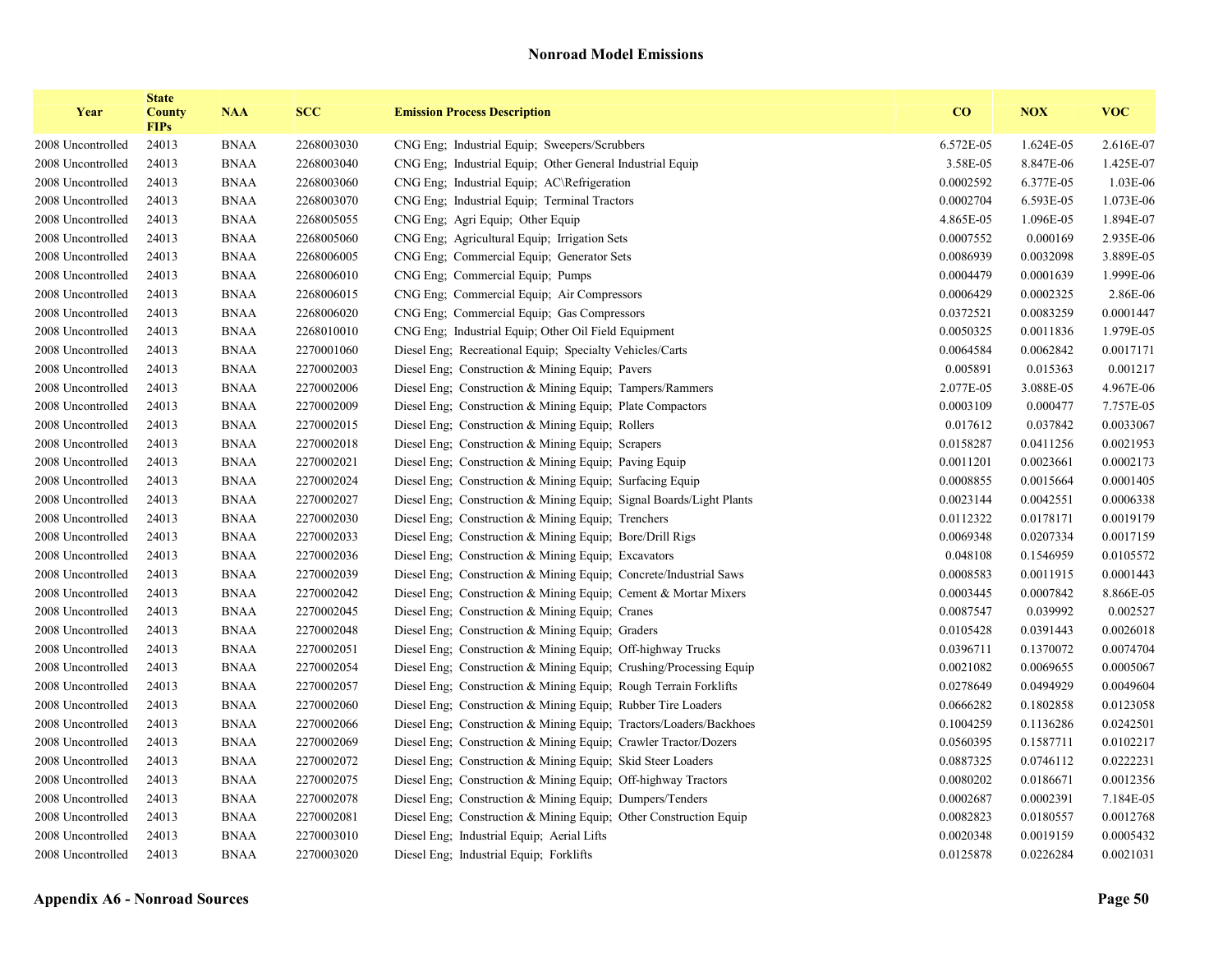| Year              | <b>State</b><br><b>County</b><br><b>FIPs</b> | <b>NAA</b>  | <b>SCC</b> | <b>Emission Process Description</b>                                    | CO        | <b>NOX</b> | <b>VOC</b> |
|-------------------|----------------------------------------------|-------------|------------|------------------------------------------------------------------------|-----------|------------|------------|
| 2008 Uncontrolled | 24013                                        | <b>BNAA</b> | 2270003030 | Diesel Eng; Industrial Equip; Sweepers/Scrubbers                       | 0.0029558 | 0.0110657  | 0.0008708  |
| 2008 Uncontrolled | 24013                                        | <b>BNAA</b> | 2270003040 | Diesel Eng; Industrial Equip; Other General Industrial Equip           | 0.0031867 | 0.0120013  | 0.0009455  |
| 2008 Uncontrolled | 24013                                        | <b>BNAA</b> | 2270003050 | Diesel Eng; Industrial Equip; Other Material H&ling Equip              | 0.000346  | 0.0005506  | 9.777E-05  |
| 2008 Uncontrolled | 24013                                        | <b>BNAA</b> | 2270003060 | Diesel Eng; Industrial Equip; AC\Refrigeration                         | 0.0297847 | 0.0664254  | 0.0068757  |
| 2008 Uncontrolled | 24013                                        | <b>BNAA</b> | 2270003070 | Diesel Eng; Industrial Equip; Terminal Tractors                        | 0.0045559 | 0.0152123  | 0.0010923  |
| 2008 Uncontrolled | 24013                                        | <b>BNAA</b> | 2270004031 | Diesel Eng; Lawn & Garden Equip; Leafblowers/Vacuums (Com)             | 5.463E-06 | 9.08E-06   | 1.638E-06  |
| 2008 Uncontrolled | 24013                                        | <b>BNAA</b> | 2270004046 | Diesel Eng; Lawn & Garden Equip; Front Mowers (Com)                    | 0.029207  | 0.0536502  | 0.0080476  |
| 2008 Uncontrolled | 24013                                        | <b>BNAA</b> | 2270004056 | Diesel Eng; Lawn & Garden Equip; Lawn & Garden Tractors (Com)          | 0.0061531 | 0.0108424  | 0.0016737  |
| 2008 Uncontrolled | 24013                                        | <b>BNAA</b> | 2270004066 | Diesel Eng; Lawn & Garden Equip; Chippers/Stump Grinders (Com)         | 0.0328482 | 0.0856687  | 0.0082321  |
| 2008 Uncontrolled | 24013                                        | <b>BNAA</b> | 2270004071 | Diesel Eng; Lawn & Garden Equip; Turf Equip (Com)                      | 0.0029766 | 0.0082772  | 0.0007683  |
| 2008 Uncontrolled | 24013                                        | <b>BNAA</b> | 2270004076 | Diesel Eng; Lawn & Garden Equip; Other Lawn & Garden Equip (Com)       | 0.0001172 | 0.0002229  | 3.074E-05  |
| 2008 Uncontrolled | 24013                                        | <b>BNAA</b> | 2270005010 | Diesel Eng; Agricultural Equip; 2-Wheel Tractors                       | 1.508E-05 | 1.261E-05  | 2.223E-06  |
| 2008 Uncontrolled | 24013                                        | <b>BNAA</b> | 2270005015 | Diesel Eng; Agricultural Equip; Agricultural Tractors                  | 0.3134412 | 0.6265835  | 0.0611204  |
| 2008 Uncontrolled | 24013                                        | <b>BNAA</b> | 2270005020 | Diesel Eng; Agricultural Equip; Combines                               | 0.0231432 | 0.0647779  | 0.0054239  |
| 2008 Uncontrolled | 24013                                        | <b>BNAA</b> | 2270005025 | Diesel Eng; Agricultural Equip; Balers                                 | 0.0001998 | 0.0002976  | 4.948E-05  |
| 2008 Uncontrolled | 24013                                        | <b>BNAA</b> | 2270005030 | Diesel Eng; Agricultural Equip; Agricultural Mowers                    | 4.761E-05 | 6.082E-05  | 8.738E-06  |
| 2008 Uncontrolled | 24013                                        | <b>BNAA</b> | 2270005035 | Diesel Eng; Agricultural Equip; Sprayers                               | 0.0024303 | 0.0048939  | 0.0006708  |
| 2008 Uncontrolled | 24013                                        | <b>BNAA</b> | 2270005040 | Diesel Eng; Agricultural Equip; Tillers > 6HP                          | 6.961E-06 | 1.212E-05  | 1.111E-06  |
| 2008 Uncontrolled | 24013                                        | <b>BNAA</b> | 2270005045 | Diesel Eng; Agricultural Equip; Swathers                               | 0.0025847 | 0.0045535  | 0.0005248  |
| 2008 Uncontrolled | 24013                                        | <b>BNAA</b> | 2270005055 | Diesel Eng. Agricultural Equip. Other Agricultural Equip               | 0.0063925 | 0.0131154  | 0.0013557  |
| 2008 Uncontrolled | 24013                                        | <b>BNAA</b> | 2270005060 | Diesel Eng; Agricultural Equip; Irrigation Sets                        | 0.0030198 | 0.0086959  | 0.0008655  |
| 2008 Uncontrolled | 24013                                        | <b>BNAA</b> | 2270006005 | Diesel Eng; Commercial Equip; Generator Sets                           | 0.0183164 | 0.0388261  | 0.0049861  |
| 2008 Uncontrolled | 24013                                        | <b>BNAA</b> | 2270006010 | Diesel Eng; Commercial Equip; Pumps                                    | 0.004313  | 0.0092793  | 0.001123   |
| 2008 Uncontrolled | 24013                                        | <b>BNAA</b> | 2270006015 | Diesel Eng; Commercial Equip; Air Compressors                          | 0.0093824 | 0.0232007  | 0.0023576  |
| 2008 Uncontrolled | 24013                                        | <b>BNAA</b> | 2270006025 | Diesel Eng; Commercial Equip; Welders                                  | 0.0147445 | 0.0113317  | 0.0037378  |
| 2008 Uncontrolled | 24013                                        | <b>BNAA</b> | 2270006030 | Diesel Eng; Commercial Equip; Pressure Washers                         | 0.0005451 | 0.001299   | 0.0001597  |
| 2008 Uncontrolled | 24013                                        | <b>BNAA</b> | 2270006035 | Diesel Eng; Commercial Equip; Other Equipment                          | 0.0004132 | 0.0009897  | 0.0001044  |
| 2008 Uncontrolled | 24013                                        | <b>BNAA</b> | 2270007015 | Diesel Eng; Logging Equip; Feller-Bunch-Skidder                        | 0.0019181 | 0.0070245  | 0.0004568  |
| 2008 Uncontrolled | 24013                                        | <b>BNAA</b> | 2270008005 | Diesel Eng; Airport Ground Support Equip; Airport Ground Support Equip | 4.562E-05 | 0.0001186  | 8.331E-06  |
| 2008 Uncontrolled | 24013                                        | <b>BNAA</b> | 2270010010 | Diesel Eng; Industrial Equip; Other Oil Field Equipment                | 0.0007275 | 0.0028586  | 0.0001798  |
| 2008 Uncontrolled | 24013                                        | <b>BNAA</b> | 2282005010 | 2-Stroke Gas Eng; Marine Pleasure Craft; Outboard                      | 0.5042045 | 0.0106015  | 0.2785494  |
| 2008 Uncontrolled | 24013                                        | <b>BNAA</b> | 2282005015 | 2-Stroke Gas Eng; Marine Pleasure Craft; Personal Water Craft          | 0.1934719 | 0.0030747  | 0.0904766  |
| 2008 Uncontrolled | 24013                                        | <b>BNAA</b> | 2282010005 | 4-Stroke Gas Eng; Marine Pleasure Craft; Inboard-Sterndrive            | 0.1414391 | 0.0080354  | 0.0111532  |
| 2008 Uncontrolled | 24013                                        | <b>BNAA</b> | 2282020005 | Diesel Eng; Marine Pleasure Craft; Inboard-Sterndrive                  | 0.0014547 | 0.0092301  | 0.0003416  |
| 2008 Uncontrolled | 24013                                        | <b>BNAA</b> | 2282020010 | Diesel Eng; Marine Pleasure Craft; Outboard                            | 3.818E-05 | 6.122E-05  | 1.219E-05  |
| 2008 Uncontrolled | 24013                                        | <b>BNAA</b> | 2285002015 | Diesel Eng; Railroad Equip; RR Maintenance                             | 0.0017456 | 0.0024404  | 0.0004256  |
| 2008 Uncontrolled | 24013                                        | <b>BNAA</b> | 2285004015 | 4-Stroke Gas Eng; Railroad Equip; RR Maintenance                       | 0.0053457 | 4.052E-05  | 0.000141   |
| 2008 Uncontrolled | 24013                                        | <b>BNAA</b> | 2285006015 | LPG Eng; Railroad Equip; RR Maintenance                                | 2.583E-05 | 6.445E-06  | 1.746E-06  |
| 2008 Uncontrolled | 24025                                        | <b>BNAA</b> | 2260001010 | 2-Stroke Gas Eng; Recreational Equip; Motorcycles: Off-road            | 0.5034727 | 0.0020035  | 0.611972   |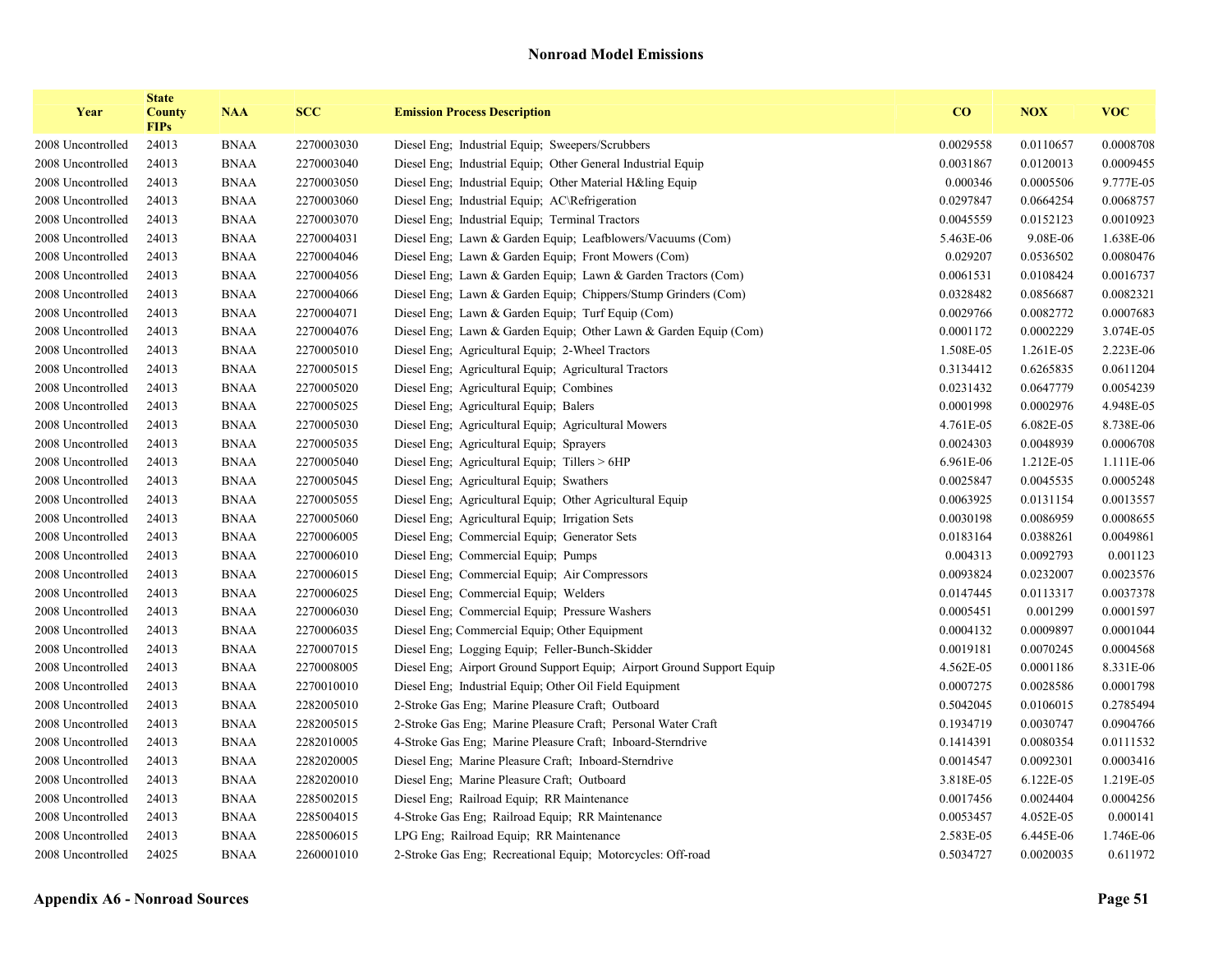| Year              | <b>State</b><br><b>County</b><br><b>FIPs</b> | <b>NAA</b>  | <b>SCC</b> | <b>Emission Process Description</b>                                        | CO        | <b>NOX</b> | <b>VOC</b> |
|-------------------|----------------------------------------------|-------------|------------|----------------------------------------------------------------------------|-----------|------------|------------|
| 2008 Uncontrolled | 24025                                        | <b>BNAA</b> | 2260001030 | 2-Stroke Gas Eng; Recreational Equip; Offroad Motorcycles/ATVs             | 0.6905173 | 0.0027754  | 0.8471486  |
| 2008 Uncontrolled | 24025                                        | <b>BNAA</b> | 2260001060 | 2-Stroke Gas Eng; Recreational Equip; Specialty Vehicles/Carts             | 0.4341702 | 0.0034325  | 0.0155576  |
| 2008 Uncontrolled | 24025                                        | <b>BNAA</b> | 2260002006 | 2-Stroke Gas Eng: Construction & Mining Equip: Tampers/Rammers             | 0.0680511 | 0.000472   | 0.0287773  |
| 2008 Uncontrolled | 24025                                        | <b>BNAA</b> | 2260002009 | 2-Stroke Gas Eng; Construction & Mining Equip; Plate Compactors            | 0.0030937 | 8.232E-06  | 0.0015509  |
| 2008 Uncontrolled | 24025                                        | <b>BNAA</b> | 2260002021 | 2-Stroke Gas Eng; Construction & Mining Equip; Paving Equip                | 0.0037273 | 9.858E-06  | 0.0018571  |
| 2008 Uncontrolled | 24025                                        | <b>BNAA</b> | 2260002027 | 2-Stroke Gas Eng; Construction & Mining Equip; Signal Boards/Light Plants  | 2.909E-05 | 7.452E-08  | 1.486E-05  |
| 2008 Uncontrolled | 24025                                        | <b>BNAA</b> | 2260002039 | 2-Stroke Gas Eng; Construction & Mining Equip; Concrete/Industrial Saws    | 0.1798157 | 0.0011308  | 0.0763477  |
| 2008 Uncontrolled | 24025                                        | <b>BNAA</b> | 2260002054 | 2-Stroke Gas Eng; Construction & Mining Equip; Crushing/Processing Equip   | 0.0007575 | 1.94E-06   | 0.0003745  |
| 2008 Uncontrolled | 24025                                        | <b>BNAA</b> | 2260003030 | 2-Stroke Gas Eng; Industrial Equip; Sweepers/Scrubbers                     | 0.0004402 | 1.128E-06  | 0.0002227  |
| 2008 Uncontrolled | 24025                                        | <b>BNAA</b> | 2260003040 | 2-Stroke Gas Eng; Industrial Equip; Other General Industrial Equip         | 3.467E-05 | 8.881E-08  | 1.73E-05   |
| 2008 Uncontrolled | 24025                                        | <b>BNAA</b> | 2260004015 | 2-Stroke Gas Eng; Lawn & Garden Equip; Rotary Tillers $\leq 6$ HP (Res)    | 0.0118727 | 3.23E-05   | 0.0067387  |
| 2008 Uncontrolled | 24025                                        | <b>BNAA</b> | 2260004016 | 2-Stroke Gas Eng; Lawn & Garden Equip; Rotary Tillers < 6 HP (Com)         | 0.0592674 | 0.0001635  | 0.0302753  |
| 2008 Uncontrolled | 24025                                        | <b>BNAA</b> | 2260004020 | 2-Stroke Gas Eng; Lawn & Garden Equip; Chain Saws $\leq 6$ HP (Res)        | 0.1019153 | 0.0002781  | 0.0633249  |
| 2008 Uncontrolled | 24025                                        | <b>BNAA</b> | 2260004021 | 2-Stroke Gas Eng; Lawn & Garden Equip; Chain Saws < 6 HP (Com)             | 0.609718  | 0.0036988  | 0.2883968  |
| 2008 Uncontrolled | 24025                                        | <b>BNAA</b> | 2260004025 | 2-Stroke Gas Eng; Lawn & Garden Equip; Trimmers/Edgers/Brush Cutters (Res) | 0.2296905 | 0.0006518  | 0.1352369  |
| 2008 Uncontrolled | 24025                                        | <b>BNAA</b> | 2260004026 | 2-Stroke Gas Eng; Lawn & Garden Equip; Trimmers/Edgers/Brush Cutters (Com) | 0.6141126 | 0.0020127  | 0.3143887  |
| 2008 Uncontrolled | 24025                                        | <b>BNAA</b> | 2260004030 | 2-Stroke Gas Eng; Lawn & Garden Equip; Leafblowers/Vacuums (Res)           | 0.1461602 | 0.0004033  | 0.0858358  |
| 2008 Uncontrolled | 24025                                        | <b>BNAA</b> | 2260004031 | 2-Stroke Gas Eng; Lawn & Garden Equip; Leafblowers/Vacuums (Com)           | 0.640487  | 0.0029848  | 0.2951696  |
| 2008 Uncontrolled | 24025                                        | <b>BNAA</b> | 2260004035 | 2-Stroke Gas Eng: Lawn & Garden Equip: Snowblowers (Res)                   |           |            | 0.01144    |
| 2008 Uncontrolled | 24025                                        | <b>BNAA</b> | 2260004036 | 2-Stroke Gas Eng; Lawn & Garden Equip; Snowblowers (Com)                   |           |            | 0.0018163  |
| 2008 Uncontrolled | 24025                                        | <b>BNAA</b> | 2260004071 | 2-Stroke Gas Eng; Lawn & Garden Equip; Turf Equip (Com)                    | 0.00025   | 6.752E-07  | 0.000121   |
| 2008 Uncontrolled | 24025                                        | <b>BNAA</b> | 2260005035 | 2-Stroke Gas Eng; Agricultural Equip; Sprayers                             | 0.0012354 | 3.554E-06  | 0.0006332  |
| 2008 Uncontrolled | 24025                                        | <b>BNAA</b> | 2260006005 | 2-Stroke Gas Eng; Commercial Equip; Generator Sets                         | 0.010641  | 2.858E-05  | 0.0054012  |
| 2008 Uncontrolled | 24025                                        | <b>BNAA</b> | 2260006010 | 2-Stroke Gas Eng; Commercial Equip; Pumps                                  | 0.0770923 | 0.0002036  | 0.0392256  |
| 2008 Uncontrolled | 24025                                        | <b>BNAA</b> | 2260006015 | 2-Stroke Gas Eng; Commercial Equip; Air Compressors                        | 2.892E-05 | 7.407E-08  | 1.432E-05  |
| 2008 Uncontrolled | 24025                                        | <b>BNAA</b> | 2260006035 | 2-Stroke Gas Eng; Commercial Equip; Other Equipment                        | 0.000455  | 1.166E-06  | 0.0002249  |
| 2008 Uncontrolled | 24025                                        | <b>BNAA</b> | 2260007005 | 2-Stroke Gas Eng; Logging Equip; Chain Saws > 6 HP                         | 0.0156984 | 0.0001041  | 0.0068911  |
| 2008 Uncontrolled | 24025                                        | <b>BNAA</b> | 2265001010 | 4-Stroke Gas Eng; Recreational Equip; Motorcycles: Off-road                | 0.22843   | 0.0023804  | 0.02292    |
| 2008 Uncontrolled | 24025                                        | <b>BNAA</b> | 2265001030 | 4-Stroke Gas Eng; Recreational Equip; Offroad Motorcycles/ATVs             | 2.2273865 | 0.0232771  | 0.2549741  |
| 2008 Uncontrolled | 24025                                        | <b>BNAA</b> | 2265001050 | 4-Stroke Gas Eng; Recreational Equip; Golf Carts                           | 2.2041334 | 0.0131989  | 0.0433902  |
| 2008 Uncontrolled | 24025                                        | <b>BNAA</b> | 2265001060 | 4-Stroke Gas Eng; Recreational Equip; Specialty Vehicles/Carts             | 0.3683348 | 0.0031566  | 0.0167611  |
| 2008 Uncontrolled | 24025                                        | <b>BNAA</b> | 2265002003 | 4-Stroke Gas Eng; Construction & Mining Equip; Pavers                      | 0.0632012 | 0.0006907  | 0.001441   |
| 2008 Uncontrolled | 24025                                        | <b>BNAA</b> | 2265002006 | 4-Stroke Gas Eng; Construction & Mining Equip; Tampers/Rammers             | 0.0005051 | 3.434E-06  | 1.152E-05  |
| 2008 Uncontrolled | 24025                                        | <b>BNAA</b> | 2265002009 | 4-Stroke Gas Eng; Construction & Mining Equip; Plate Compactors            | 0.1164749 | 0.000806   | 0.0057356  |
| 2008 Uncontrolled | 24025                                        | <b>BNAA</b> | 2265002015 | 4-Stroke Gas Eng; Construction & Mining Equip; Rollers                     | 0.117758  | 0.0012159  | 0.0023742  |
| 2008 Uncontrolled | 24025                                        | <b>BNAA</b> | 2265002021 | 4-Stroke Gas Eng; Construction & Mining Equip; Paving Equip                | 0.2295755 | 0.0016545  | 0.0078943  |
| 2008 Uncontrolled | 24025                                        | <b>BNAA</b> | 2265002024 | 4-Stroke Gas Eng; Construction & Mining Equip; Surfacing Equip             | 0.1032038 | 0.0007117  | 0.0029256  |
| 2008 Uncontrolled | 24025                                        | <b>BNAA</b> | 2265002027 | 4-Stroke Gas Eng; Construction & Mining Equip; Signal Boards/Light Plants  | 0.0052751 | 3.402E-05  | 0.0002054  |
| 2008 Uncontrolled | 24025                                        | <b>BNAA</b> | 2265002030 | 4-Stroke Gas Eng; Construction & Mining Equip; Trenchers                   | 0.1930316 | 0.0021142  | 0.0057858  |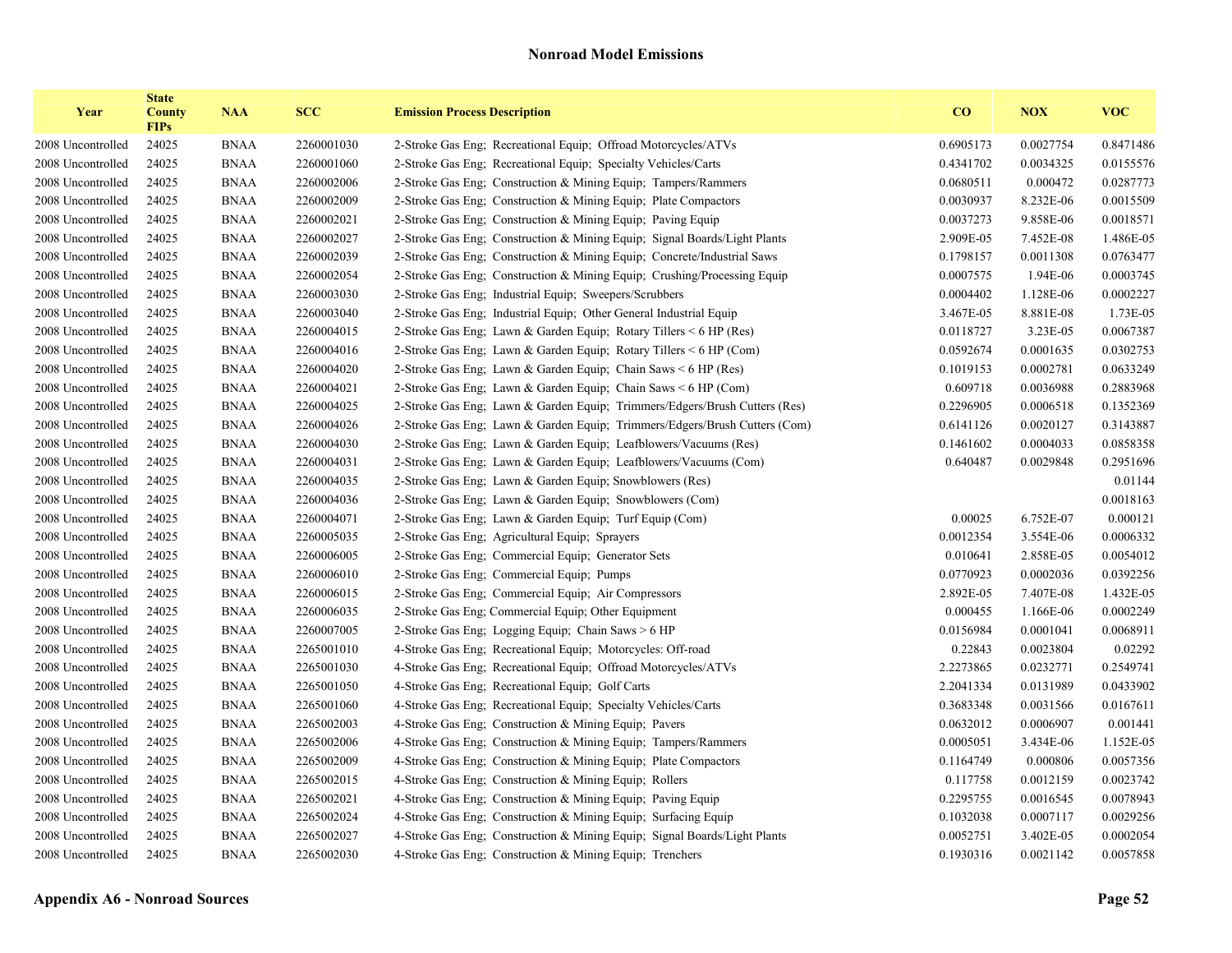| Year              | <b>State</b><br><b>County</b><br><b>FIPs</b> | <b>NAA</b>  | <b>SCC</b> | <b>Emission Process Description</b>                                        | CO        | <b>NOX</b> | <b>VOC</b> |
|-------------------|----------------------------------------------|-------------|------------|----------------------------------------------------------------------------|-----------|------------|------------|
| 2008 Uncontrolled | 24025                                        | <b>BNAA</b> | 2265002033 | 4-Stroke Gas Eng: Construction & Mining Equip: Bore/Drill Rigs             | 0.056267  | 0.0006835  | 0.0036003  |
| 2008 Uncontrolled | 24025                                        | <b>BNAA</b> | 2265002039 | 4-Stroke Gas Eng; Construction & Mining Equip; Concrete/Industrial Saws    | 0.4716255 | 0.0036783  | 0.0086656  |
| 2008 Uncontrolled | 24025                                        | <b>BNAA</b> | 2265002042 | 4-Stroke Gas Eng: Construction & Mining Equip: Cement & Mortar Mixers      | 0.1960427 | 0.0014237  | 0.0084358  |
| 2008 Uncontrolled | 24025                                        | <b>BNAA</b> | 2265002045 | 4-Stroke Gas Eng; Construction & Mining Equip; Cranes                      | 0.0079283 | 0.0003587  | 0.0003048  |
| 2008 Uncontrolled | 24025                                        | <b>BNAA</b> | 2265002054 | 4-Stroke Gas Eng. Construction & Mining Equip. Crushing/Processing Equip   | 0.0280361 | 0.0002299  | 0.0007645  |
| 2008 Uncontrolled | 24025                                        | <b>BNAA</b> | 2265002057 | 4-Stroke Gas Eng: Construction & Mining Equip: Rough Terrain Forklifts     | 0.0103166 | 0.0006221  | 0.0004551  |
| 2008 Uncontrolled | 24025                                        | <b>BNAA</b> | 2265002060 | 4-Stroke Gas Eng; Construction & Mining Equip; Rubber Tire Loaders         | 0.0247132 | 0.0015442  | 0.0010973  |
| 2008 Uncontrolled | 24025                                        | <b>BNAA</b> | 2265002066 | 4-Stroke Gas Eng; Construction & Mining Equip; Tractors/Loaders/Backhoes   | 0.1502764 | 0.0011027  | 0.0028336  |
| 2008 Uncontrolled | 24025                                        | <b>BNAA</b> | 2265002072 | 4-Stroke Gas Eng; Construction & Mining Equip; Skid Steer Loaders          | 0.0672055 | 0.0015854  | 0.0019782  |
| 2008 Uncontrolled | 24025                                        | <b>BNAA</b> | 2265002078 | 4-Stroke Gas Eng; Construction & Mining Equip; Dumpers/Tenders             | 0.0305128 | 0.0002331  | 0.0012192  |
| 2008 Uncontrolled | 24025                                        | <b>BNAA</b> | 2265002081 | 4-Stroke Gas Eng; Construction & Mining Equip; Other Construction Equip    | 0.0086863 | 0.0005398  | 0.0003989  |
| 2008 Uncontrolled | 24025                                        | <b>BNAA</b> | 2265003010 | 4-Stroke Gas Eng; Industrial Equip; Aerial Lifts                           | 0.0446667 | 0.0014106  | 0.0015298  |
| 2008 Uncontrolled | 24025                                        | <b>BNAA</b> | 2265003020 | 4-Stroke Gas Eng; Industrial Equip; Forklifts                              | 0.098809  | 0.0060588  | 0.0043044  |
| 2008 Uncontrolled | 24025                                        | <b>BNAA</b> | 2265003030 | 4-Stroke Gas Eng; Industrial Equip; Sweepers/Scrubbers                     | 0.0426348 | 0.0010665  | 0.0013283  |
| 2008 Uncontrolled | 24025                                        | <b>BNAA</b> | 2265003040 | 4-Stroke Gas Eng; Industrial Equip; Other General Industrial Equip         | 0.1083783 | 0.0009403  | 0.0046722  |
| 2008 Uncontrolled | 24025                                        | <b>BNAA</b> | 2265003050 | 4-Stroke Gas Eng; Industrial Equip; Other Material H&ling Equip            | 0.0034249 | 9.269E-05  | 0.0001089  |
| 2008 Uncontrolled | 24025                                        | <b>BNAA</b> | 2265003060 | 4-Stroke Gas Eng; Industrial Equip; AC\Refrigeration                       | 0.0047325 | 3.08E-05   | 0.0001071  |
| 2008 Uncontrolled | 24025                                        | <b>BNAA</b> | 2265003070 | 4-Stroke Gas Eng; Industrial Equip; Terminal Tractors                      | 0.0103597 | 0.0006334  | 0.000449   |
| 2008 Uncontrolled | 24025                                        | <b>BNAA</b> | 2265004010 | 4-Stroke Gas Eng; Lawn & Garden Equip; Lawn Mowers (Res)                   | 2.7656725 | 0.0208509  | 0.3021125  |
| 2008 Uncontrolled | 24025                                        | <b>BNAA</b> | 2265004011 | 4-Stroke Gas Eng; Lawn & Garden Equip; Lawn Mowers (Com)                   | 2.4085548 | 0.0168503  | 0.1846128  |
| 2008 Uncontrolled | 24025                                        | <b>BNAA</b> | 2265004015 | 4-Stroke Gas Eng; Lawn & Garden Equip; Rotary Tillers < 6 HP (Res)         | 0.2325573 | 0.0017648  | 0.0262984  |
| 2008 Uncontrolled | 24025                                        | <b>BNAA</b> | 2265004016 | 4-Stroke Gas Eng; Lawn & Garden Equip; Rotary Tillers < 6 HP (Com)         | 1.1719049 | 0.0086552  | 0.0889116  |
| 2008 Uncontrolled | 24025                                        | <b>BNAA</b> | 2265004025 | 4-Stroke Gas Eng; Lawn & Garden Equip; Trimmers/Edgers/Brush Cutters (Res) | 0.0156183 | 0.0001159  | 0.0018474  |
| 2008 Uncontrolled | 24025                                        | <b>BNAA</b> | 2265004026 | 4-Stroke Gas Eng; Lawn & Garden Equip; Trimmers/Edgers/Brush Cutters (Com) | 0.0606324 | 0.0004138  | 0.0034363  |
| 2008 Uncontrolled | 24025                                        | <b>BNAA</b> | 2265004030 | 4-Stroke Gas Eng; Lawn & Garden Equip; Leafblowers/Vacuums (Res)           | 0.029856  | 0.0002223  | 0.0032653  |
| 2008 Uncontrolled | 24025                                        | <b>BNAA</b> | 2265004031 | 4-Stroke Gas Eng; Lawn & Garden Equip; Leafblowers/Vacuums (Com)           | 2.454385  | 0.0271038  | 0.0636026  |
| 2008 Uncontrolled | 24025                                        | <b>BNAA</b> | 2265004035 | 4-Stroke Gas Eng: Lawn & Garden Equip: Snowblowers (Res)                   |           |            | 0.0228174  |
| 2008 Uncontrolled | 24025                                        | <b>BNAA</b> | 2265004036 | 4-Stroke Gas Eng; Lawn & Garden Equip; Snowblowers (Com)                   |           |            | 0.0040416  |
| 2008 Uncontrolled | 24025                                        | <b>BNAA</b> | 2265004040 | 4-Stroke Gas Eng; Lawn & Garden Equip; Rear Eng Riding Mowers (Res)        | 0.6721982 | 0.0046059  | 0.0295141  |
| 2008 Uncontrolled | 24025                                        | <b>BNAA</b> | 2265004041 | 4-Stroke Gas Eng; Lawn & Garden Equip; Rear Eng Riding Mowers (Com)        | 0.3187486 | 0.002062   | 0.0061762  |
| 2008 Uncontrolled | 24025                                        | <b>BNAA</b> | 2265004046 | 4-Stroke Gas Eng; Lawn & Garden Equip; Front Mowers (Com)                  | 0.3347383 | 0.0024584  | 0.0103041  |
| 2008 Uncontrolled | 24025                                        | <b>BNAA</b> | 2265004051 | 4-Stroke Gas Eng; Lawn & Garden Equip; Shredders < 6 HP (Com)              | 0.1341424 | 0.0009972  | 0.0106603  |
| 2008 Uncontrolled | 24025                                        | <b>BNAA</b> | 2265004055 | 4-Stroke Gas Eng; Lawn & Garden Equip; Lawn & Garden Tractors (Res)        | 8.9711622 | 0.0629606  | 0.3347632  |
| 2008 Uncontrolled | 24025                                        | <b>BNAA</b> | 2265004056 | 4-Stroke Gas Eng; Lawn & Garden Equip; Lawn & Garden Tractors (Com)        | 4.3099086 | 0.0285266  | 0.0811457  |
| 2008 Uncontrolled | 24025                                        | <b>BNAA</b> | 2265004066 | 4-Stroke Gas Eng; Lawn & Garden Equip; Chippers/Stump Grinders (Com)       | 0.5600952 | 0.0102454  | 0.0129424  |
| 2008 Uncontrolled | 24025                                        | <b>BNAA</b> | 2265004071 | 4-Stroke Gas Eng; Lawn & Garden Equip; Turf Equip (Com)                    | 13.072668 | 0.107735   | 0.3087876  |
| 2008 Uncontrolled | 24025                                        | <b>BNAA</b> | 2265004075 | 4-Stroke Gas Eng; Lawn & Garden Equip; Other Lawn & Garden Equip (Res)     | 0.2809502 | 0.0021045  | 0.0156736  |
| 2008 Uncontrolled | 24025                                        | <b>BNAA</b> | 2265004076 | 4-Stroke Gas Eng; Lawn & Garden Equip; Other Lawn & Garden Equip (Com)     | 0.3597351 | 0.0027295  | 0.0202333  |
| 2008 Uncontrolled | 24025                                        | <b>BNAA</b> | 2265005010 | 4-Stroke Gas Eng; Agricultural Equip; 2-Wheel Tractors                     | 0.0050996 | 3.295E-05  | 9.631E-05  |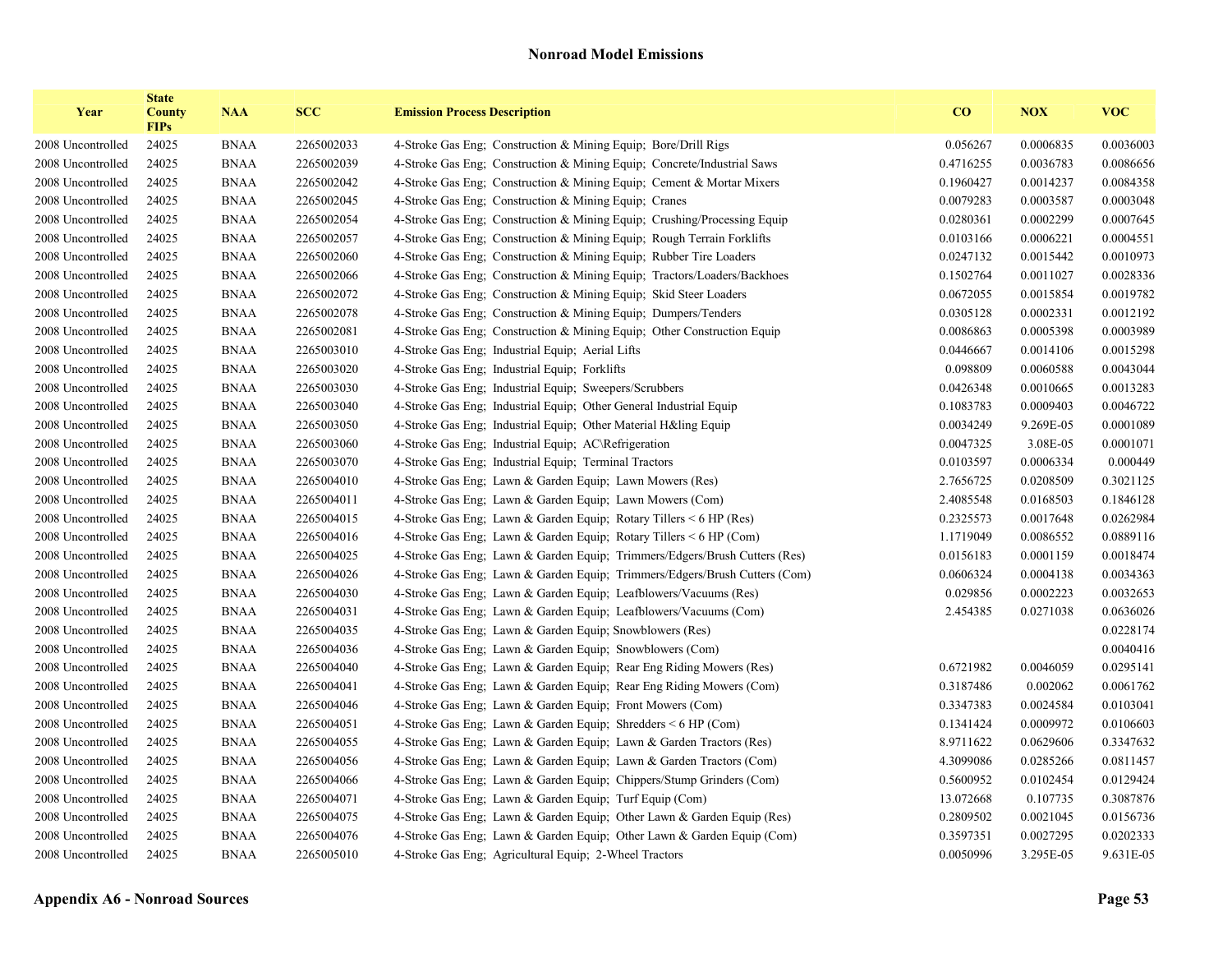| Year              | <b>State</b><br><b>County</b><br><b>FIPs</b> | <b>NAA</b>  | <b>SCC</b> | <b>Emission Process Description</b>                             | CO        | <b>NOX</b> | <b>VOC</b> |
|-------------------|----------------------------------------------|-------------|------------|-----------------------------------------------------------------|-----------|------------|------------|
| 2008 Uncontrolled | 24025                                        | <b>BNAA</b> | 2265005015 | 4-Stroke Gas Eng; Agricultural Equip; Agricultural Tractors     | 0.0101143 | 0.0004042  | 0.0003331  |
| 2008 Uncontrolled | 24025                                        | <b>BNAA</b> | 2265005020 | 4-Stroke Gas Eng; Agricultural Equip; Combines                  | 4.225E-05 | 2.705E-06  | 2.179E-06  |
| 2008 Uncontrolled | 24025                                        | <b>BNAA</b> | 2265005025 | 4-Stroke Gas Eng; Agricultural Equip; Balers                    | 0.0045613 | 0.000292   | 0.0002644  |
| 2008 Uncontrolled | 24025                                        | <b>BNAA</b> | 2265005030 | 4-Stroke Gas Eng; Agricultural Equip; Agricultural Mowers       | 0.0039403 | 2.774E-05  | 9.18E-05   |
| 2008 Uncontrolled | 24025                                        | <b>BNAA</b> | 2265005035 | 4-Stroke Gas Eng; Agricultural Equip; Sprayers                  | 0.0328269 | 0.00048    | 0.0014827  |
| 2008 Uncontrolled | 24025                                        | <b>BNAA</b> | 2265005040 | 4-Stroke Gas Eng; Agricultural Equip; Tillers > 6 HP            | 0.0805488 | 0.0005038  | 0.0030808  |
| 2008 Uncontrolled | 24025                                        | <b>BNAA</b> | 2265005045 | 4-Stroke Gas Eng; Agricultural Equip; Swathers                  | 0.0072383 | 0.0004634  | 0.000383   |
| 2008 Uncontrolled | 24025                                        | <b>BNAA</b> | 2265005055 | 4-Stroke Gas Eng; Agricultural Equip; Other Agricultural Equip  | 0.0150601 | 0.0005514  | 0.0005732  |
| 2008 Uncontrolled | 24025                                        | <b>BNAA</b> | 2265005060 | 4-Stroke Gas Eng; Agricultural Equip; Irrigation Sets           | 0.0140814 | 0.0008065  | 0.0006268  |
| 2008 Uncontrolled | 24025                                        | <b>BNAA</b> | 2265006005 | 4-Stroke Gas Eng; Commercial Equip; Generator Sets              | 3.4121361 | 0.024014   | 0.1222071  |
| 2008 Uncontrolled | 24025                                        | <b>BNAA</b> | 2265006010 | 4-Stroke Gas Eng; Commercial Equip; Pumps                       | 0.7874106 | 0.00746    | 0.0356495  |
| 2008 Uncontrolled | 24025                                        | <b>BNAA</b> | 2265006015 | 4-Stroke Gas Eng; Commercial Equip; Air Compressors             | 0.3888726 | 0.0052904  | 0.0141709  |
| 2008 Uncontrolled | 24025                                        | <b>BNAA</b> | 2265006025 | 4-Stroke Gas Eng; Commercial Equip; Welders                     | 0.9817861 | 0.0093448  | 0.0233653  |
| 2008 Uncontrolled | 24025                                        | <b>BNAA</b> | 2265006030 | 4-Stroke Gas Eng; Commercial Equip; Pressure Washers            | 1.5049452 | 0.0103495  | 0.063388   |
| 2008 Uncontrolled | 24025                                        | <b>BNAA</b> | 2265006035 | 4-Stroke Gas Eng; Commercial Equip; Other Equipment             | 0.0757581 | 0.0005301  | 0.0021312  |
| 2008 Uncontrolled | 24025                                        | <b>BNAA</b> | 2265007010 | 2-Stroke Gas Eng; Logging Equip; Shredders > 6 HP               | 0.0351822 | 0.0002637  | 0.0012531  |
| 2008 Uncontrolled | 24025                                        | <b>BNAA</b> | 2265007015 | 2-Stroke Gas Eng; Logging Equip; Feller-Bunch-Skidder           | 0.0004285 | 2.773E-06  | 2.041E-05  |
| 2008 Uncontrolled | 24025                                        | <b>BNAA</b> | 2265010010 | 4-Stroke Gas Eng; Industrial Equip; Other Oil Field Equipment   | 0.0204207 | 0.0001223  | 0.0003312  |
| 2008 Uncontrolled | 24025                                        | <b>BNAA</b> | 2267001060 | LPG Eng; Recreational Equip; Specialty Vehicles/Carts           | 0.0039953 | 0.0010012  | 0.0002707  |
| 2008 Uncontrolled | 24025                                        | <b>BNAA</b> | 2267002003 | LPG Eng; Construction & Mining Equip; Pavers                    | 0.0017945 | 0.0004447  | 0.0001213  |
| 2008 Uncontrolled | 24025                                        | <b>BNAA</b> | 2267002015 | LPG Eng; Construction & Mining Equip; Rollers                   | 0.0031019 | 0.0007615  | 0.0002091  |
| 2008 Uncontrolled | 24025                                        | <b>BNAA</b> | 2267002021 | LPG Eng; Construction & Mining Equip; Paving Equip              | 0.0004699 | 0.0001177  | 3.184E-05  |
| 2008 Uncontrolled | 24025                                        | <b>BNAA</b> | 2267002024 | LPG Eng; Construction & Mining Equip; Surfacing Equip           | 0.0003144 | 7.766E-05  | 2.123E-05  |
| 2008 Uncontrolled | 24025                                        | <b>BNAA</b> | 2267002030 | LPG Eng; Construction & Mining Equip; Trenchers                 | 0.005515  | 0.001367   | 0.0003727  |
| 2008 Uncontrolled | 24025                                        | <b>BNAA</b> | 2267002033 | LPG Eng; Construction & Mining Equip; Bore/Drill Rigs           | 0.0017858 | 0.0004509  | 0.0001212  |
| 2008 Uncontrolled | 24025                                        | <b>BNAA</b> | 2267002039 | LPG Eng; Construction & Mining Equip; Concrete/Industrial Saws  | 0.0053622 | 0.0013003  | 0.0003604  |
| 2008 Uncontrolled | 24025                                        | <b>BNAA</b> | 2267002045 | LPG Eng; Construction & Mining Equip; Cranes                    | 0.0019233 | 0.0004813  | 0.0001303  |
| 2008 Uncontrolled | 24025                                        | <b>BNAA</b> | 2267002054 | LPG Eng; Construction & Mining Equip; Crushing/Processing Equip | 0.0003114 | 7.789E-05  | 2.109E-05  |
| 2008 Uncontrolled | 24025                                        | <b>BNAA</b> | 2267002057 | LPG Eng; Construction & Mining Equip; Rough Terrain Forklifts   | 0.0034986 | 0.0008701  | 0.0002366  |
| 2008 Uncontrolled | 24025                                        | <b>BNAA</b> | 2267002060 | LPG Eng; Construction & Mining Equip; Rubber Tire Loaders       | 0.0087924 | 0.0021709  | 0.0005936  |
| 2008 Uncontrolled | 24025                                        | <b>BNAA</b> | 2267002066 | LPG Eng; Construction & Mining Equip; Tractors/Loaders/Backhoes | 0.0009283 | 0.0002281  | 6.26E-05   |
| 2008 Uncontrolled | 24025                                        | <b>BNAA</b> | 2267002072 | LPG Eng; Construction & Mining Equip; Skid Steer Loaders        | 0.0071518 | 0.0017854  | 0.0004842  |
| 2008 Uncontrolled | 24025                                        | <b>BNAA</b> | 2267002081 | LPG Eng; Construction & Mining Equip; Other Construction Equip  | 0.0028824 | 0.0007229  | 0.0001954  |
| 2008 Uncontrolled | 24025                                        | <b>BNAA</b> | 2267003010 | LPG Eng; Industrial Equip; Aerial Lifts                         | 0.0137945 | 0.0034633  | 0.0009352  |
| 2008 Uncontrolled | 24025                                        | <b>BNAA</b> | 2267003020 | LPG Eng; Industrial Equip; Forklifts                            | 1.3177906 | 0.3262209  | 0.0890252  |
| 2008 Uncontrolled | 24025                                        | <b>BNAA</b> | 2267003030 | LPG Eng; Industrial Equip; Sweepers/Scrubbers                   | 0.0101528 | 0.0024834  | 0.0006839  |
| 2008 Uncontrolled | 24025                                        | <b>BNAA</b> | 2267003040 | LPG Eng; Industrial Equip; Other General Industrial Equip       | 0.0031104 | 0.0007674  | 0.00021    |
| 2008 Uncontrolled | 24025                                        | <b>BNAA</b> | 2267003050 | LPG Eng; Industrial Equip; Other Material H&ling Equip          | 0.0007451 | 0.0001869  | 5.05E-05   |
| 2008 Uncontrolled | 24025                                        | <b>BNAA</b> | 2267003070 | LPG Eng; Industrial Equip; Terminal Tractors                    | 0.0062233 | 0.0015178  | 0.0004189  |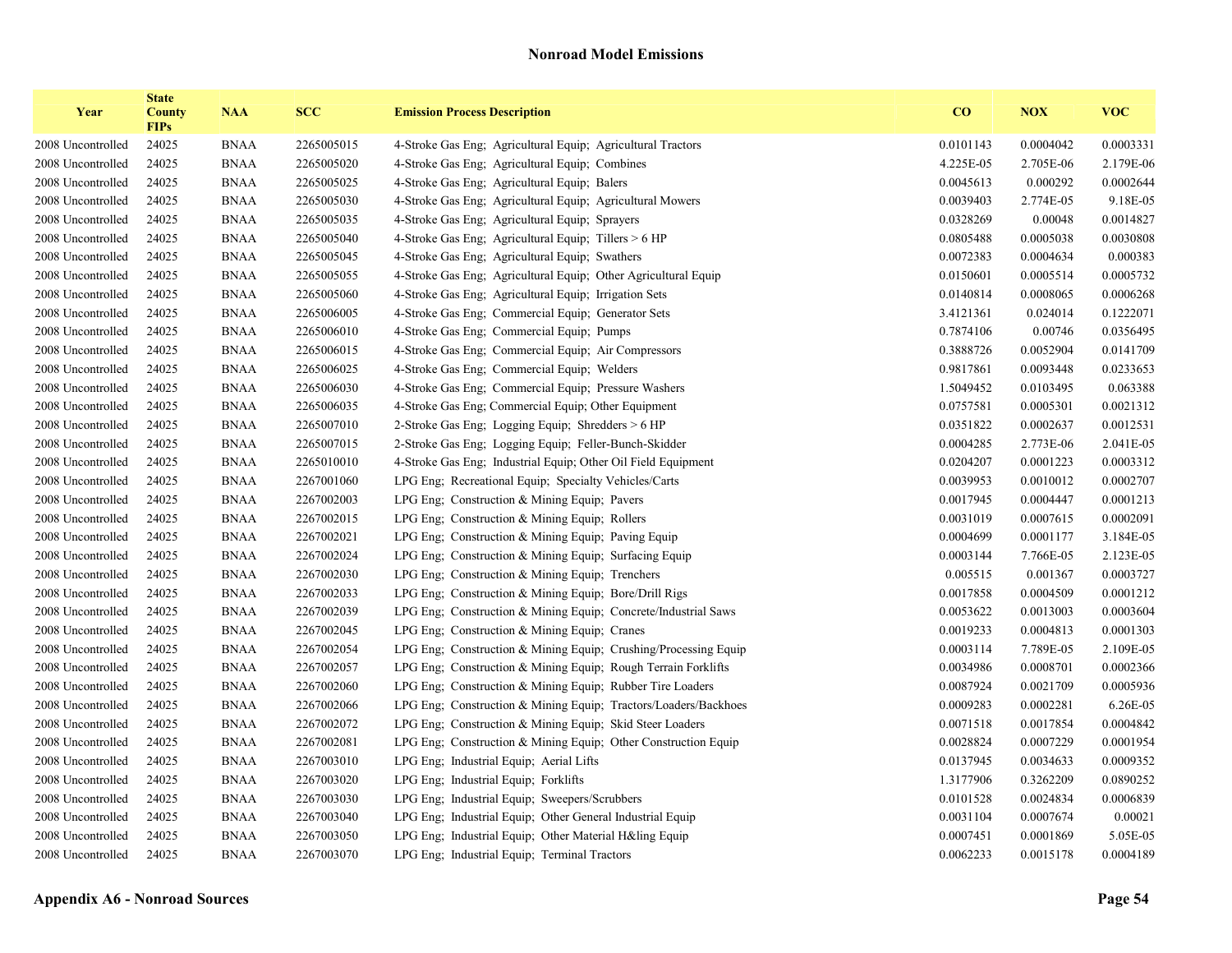| Year              | <b>State</b><br><b>County</b><br><b>FIPs</b> | <b>NAA</b>  | <b>SCC</b> | <b>Emission Process Description</b>                                 | CO        | <b>NOX</b> | <b>VOC</b> |
|-------------------|----------------------------------------------|-------------|------------|---------------------------------------------------------------------|-----------|------------|------------|
| 2008 Uncontrolled | 24025                                        | <b>BNAA</b> | 2267004066 | LPG Eng; Lawn & Garden Equip; Chippers/Stump Grinders (Com)         | 0.0356523 | 0.0087942  | 0.0024064  |
| 2008 Uncontrolled | 24025                                        | <b>BNAA</b> | 2267005055 | LPG Eng: Agri Equip: Other Equip                                    | 2.618E-05 | 6.518E-06  | 1.771E-06  |
| 2008 Uncontrolled | 24025                                        | <b>BNAA</b> | 2267005060 | LPG Eng; Agricultural Equip; Irrigation Sets                        | $4.1E-05$ | 1.006E-05  | 2.764E-06  |
| 2008 Uncontrolled | 24025                                        | <b>BNAA</b> | 2267006005 | LPG Eng: Commercial Equip: Generator Sets                           | 0.0400335 | 0.0149307  | 0.0030456  |
| 2008 Uncontrolled | 24025                                        | <b>BNAA</b> | 2267006010 | LPG Eng; Commercial Equip; Pumps                                    | 0.0094672 | 0.0034746  | 0.0007173  |
| 2008 Uncontrolled | 24025                                        | <b>BNAA</b> | 2267006015 | LPG Eng: Commercial Equip: Air Compressors                          | 0.0115483 | 0.0041932  | 0.0008726  |
| 2008 Uncontrolled | 24025                                        | <b>BNAA</b> | 2267006025 | LPG Eng; Commercial Equip; Welders                                  | 0.0208437 | 0.0052289  | 0.0014128  |
| 2008 Uncontrolled | 24025                                        | <b>BNAA</b> | 2267006030 | LPG Eng; Commercial Equip; Pressure Washers                         | 0.000266  | 6.755E-05  | 1.809E-05  |
| 2008 Uncontrolled | 24025                                        | <b>BNAA</b> | 2267006035 | LPG Eng; Commercial Equip; Other Equipment                          | 0.0001822 | 6.587E-05  | 1.375E-05  |
| 2008 Uncontrolled | 24025                                        | <b>BNAA</b> | 2268002081 | CNG Eng; Construction & Mining Equip; Other Construction Equip      | 0.0001133 | 2.842E-05  | 4.526E-07  |
| 2008 Uncontrolled | 24025                                        | <b>BNAA</b> | 2268003020 | CNG Eng; Industrial Equip; Forklifts                                | 0.0933197 | 0.0230746  | 0.0003715  |
| 2008 Uncontrolled | 24025                                        | <b>BNAA</b> | 2268003030 | CNG Eng; Industrial Equip; Sweepers/Scrubbers                       | 0.0001061 | 2.622E-05  | 4.224E-07  |
| 2008 Uncontrolled | 24025                                        | <b>BNAA</b> | 2268003040 | CNG Eng; Industrial Equip; Other General Industrial Equip           | 5.781E-05 | 1.429E-05  | 2.301E-07  |
| 2008 Uncontrolled | 24025                                        | <b>BNAA</b> | 2268003060 | CNG Eng; Industrial Equip; AC\Refrigeration                         | 0.0003699 | 9.101E-05  | 1.47E-06   |
| 2008 Uncontrolled | 24025                                        | <b>BNAA</b> | 2268003070 | CNG Eng; Industrial Equip; Terminal Tractors                        | 0.0004367 | 0.0001065  | 1.732E-06  |
| 2008 Uncontrolled | 24025                                        | <b>BNAA</b> | 2268005055 | CNG Eng; Agri Equip; Other Equip                                    | 2.216E-05 | 4.993E-06  | 8.628E-08  |
| 2008 Uncontrolled | 24025                                        | <b>BNAA</b> | 2268005060 | CNG Eng; Agricultural Equip; Irrigation Sets                        | 0.000344  | 7.697E-05  | 1.337E-06  |
| 2008 Uncontrolled | 24025                                        | <b>BNAA</b> | 2268006005 | CNG Eng; Commercial Equip; Generator Sets                           | 0.0117839 | 0.0043507  | 5.271E-05  |
| 2008 Uncontrolled | 24025                                        | <b>BNAA</b> | 2268006010 | CNG Eng; Commercial Equip; Pumps                                    | 0.0006071 | 0.0002221  | 2.709E-06  |
| 2008 Uncontrolled | 24025                                        | <b>BNAA</b> | 2268006015 | CNG Eng; Commercial Equip; Air Compressors                          | 0.0008714 | 0.0003151  | 3.877E-06  |
| 2008 Uncontrolled | 24025                                        | <b>BNAA</b> | 2268006020 | CNG Eng; Commercial Equip; Gas Compressors                          | 0.0504923 | 0.0112851  | 0.0001962  |
| 2008 Uncontrolled | 24025                                        | <b>BNAA</b> | 2268010010 | CNG Eng, Industrial Equip; Other Oil Field Equipment                | 0.0022875 | 0.000538   | 8.995E-06  |
| 2008 Uncontrolled | 24025                                        | <b>BNAA</b> | 2270001060 | Diesel Eng; Recreational Equip; Specialty Vehicles/Carts            | 0.010764  | 0.0104737  | 0.0028618  |
| 2008 Uncontrolled | 24025                                        | <b>BNAA</b> | 2270002003 | Diesel Eng; Construction & Mining Equip; Pavers                     | 0.0124129 | 0.032371   | 0.0025644  |
| 2008 Uncontrolled | 24025                                        | <b>BNAA</b> | 2270002006 | Diesel Eng; Construction & Mining Equip; Tampers/Rammers            | 4.376E-05 | 6.506E-05  | 1.047E-05  |
| 2008 Uncontrolled | 24025                                        | <b>BNAA</b> | 2270002009 | Diesel Eng; Construction & Mining Equip; Plate Compactors           | 0.0006552 | 0.001005   | 0.0001634  |
| 2008 Uncontrolled | 24025                                        | <b>BNAA</b> | 2270002015 | Diesel Eng; Construction $\&$ Mining Equip; Rollers                 | 0.0371098 | 0.0797362  | 0.0069674  |
| 2008 Uncontrolled | 24025                                        | <b>BNAA</b> | 2270002018 | Diesel Eng; Construction & Mining Equip; Scrapers                   | 0.0333523 | 0.0866549  | 0.0046256  |
| 2008 Uncontrolled | 24025                                        | <b>BNAA</b> | 2270002021 | Diesel Eng; Construction & Mining Equip; Paving Equip               | 0.0023602 | 0.0049855  | 0.0004579  |
| 2008 Uncontrolled | 24025                                        | <b>BNAA</b> | 2270002024 | Diesel Eng: Construction & Mining Equip: Surfacing Equip            | 0.0018659 | 0.0033005  | 0.000296   |
| 2008 Uncontrolled | 24025                                        | <b>BNAA</b> | 2270002027 | Diesel Eng; Construction & Mining Equip; Signal Boards/Light Plants | 0.0048766 | 0.0089658  | 0.0013354  |
| 2008 Uncontrolled | 24025                                        | <b>BNAA</b> | 2270002030 | Diesel Eng; Construction $&$ Mining Equip; Trenchers                | 0.0236671 | 0.0375421  | 0.0040412  |
| 2008 Uncontrolled | 24025                                        | <b>BNAA</b> | 2270002033 | Diesel Eng; Construction & Mining Equip; Bore/Drill Rigs            | 0.0146121 | 0.0436868  | 0.0036156  |
| 2008 Uncontrolled | 24025                                        | <b>BNAA</b> | 2270002036 | Diesel Eng; Construction & Mining Equip; Excavators                 | 0.1013674 | 0.3259564  | 0.0222449  |
| 2008 Uncontrolled | 24025                                        | <b>BNAA</b> | 2270002039 | Diesel Eng; Construction & Mining Equip; Concrete/Industrial Saws   | 0.0018085 | 0.0025105  | 0.000304   |
| 2008 Uncontrolled | 24025                                        | <b>BNAA</b> | 2270002042 | Diesel Eng; Construction & Mining Equip; Cement & Mortar Mixers     | 0.0007258 | 0.0016524  | 0.0001868  |
| 2008 Uncontrolled | 24025                                        | <b>BNAA</b> | 2270002045 | Diesel Eng; Construction & Mining Equip; Cranes                     | 0.0184469 | 0.0842663  | 0.0053245  |
| 2008 Uncontrolled | 24025                                        | <b>BNAA</b> | 2270002048 | Diesel Eng; Construction & Mining Equip; Graders                    | 0.0222145 | 0.0824802  | 0.0054821  |
| 2008 Uncontrolled | 24025                                        | <b>BNAA</b> | 2270002051 | Diesel Eng; Construction & Mining Equip; Off-highway Trucks         | 0.0835901 | 0.288685   | 0.0157408  |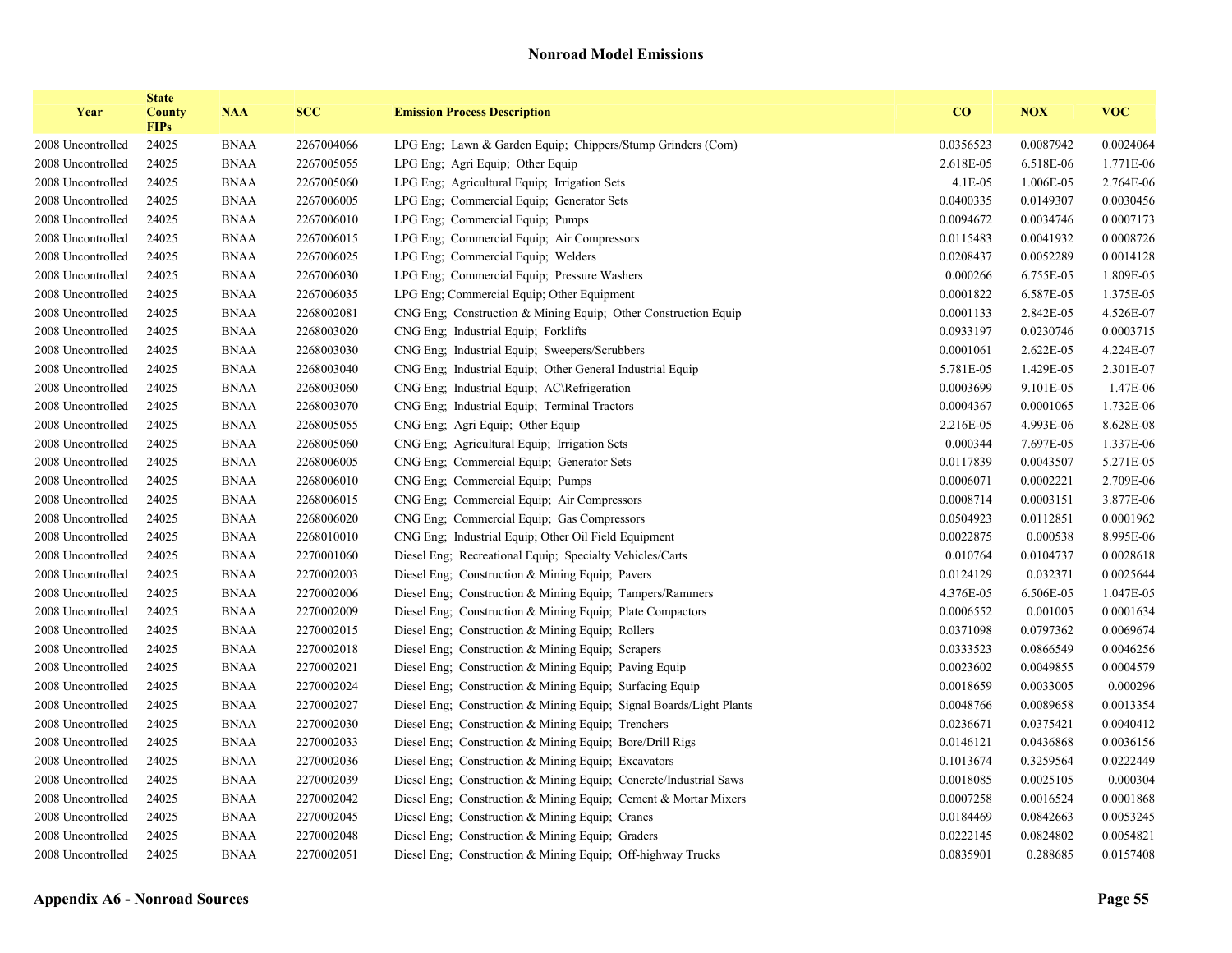| Year              | <b>State</b><br><b>County</b><br><b>FIPs</b> | <b>NAA</b>  | <b>SCC</b> | <b>Emission Process Description</b>                                 | CO        | <b>NOX</b> | <b>VOC</b> |
|-------------------|----------------------------------------------|-------------|------------|---------------------------------------------------------------------|-----------|------------|------------|
| 2008 Uncontrolled | 24025                                        | <b>BNAA</b> | 2270002054 | Diesel Eng. Construction & Mining Equip. Crushing/Processing Equip. | 0.0044421 | 0.014677   | 0.0010677  |
| 2008 Uncontrolled | 24025                                        | <b>BNAA</b> | 2270002057 | Diesel Eng; Construction & Mining Equip; Rough Terrain Forklifts    | 0.0587135 | 0.1042855  | 0.010452   |
| 2008 Uncontrolled | 24025                                        | <b>BNAA</b> | 2270002060 | Diesel Eng. Construction & Mining Equip: Rubber Tire Loaders        | 0.1403908 | 0.3798763  | 0.0259293  |
| 2008 Uncontrolled | 24025                                        | <b>BNAA</b> | 2270002066 | Diesel Eng; Construction & Mining Equip; Tractors/Loaders/Backhoes  | 0.2116052 | 0.2394243  | 0.0510968  |
| 2008 Uncontrolled | 24025                                        | <b>BNAA</b> | 2270002069 | Diesel Eng; Construction & Mining Equip; Crawler Tractor/Dozers     | 0.1180796 | 0.3345431  | 0.0215379  |
| 2008 Uncontrolled | 24025                                        | <b>BNAA</b> | 2270002072 | Diesel Eng; Construction & Mining Equip; Skid Steer Loaders         | 0.1869664 | 0.1572117  | 0.0468258  |
| 2008 Uncontrolled | 24025                                        | <b>BNAA</b> | 2270002075 | Diesel Eng. Construction & Mining Equip. Off-highway Tractors       | 0.0168992 | 0.039333   | 0.0026034  |
| 2008 Uncontrolled | 24025                                        | <b>BNAA</b> | 2270002078 | Diesel Eng: Construction & Mining Equip: Dumpers/Tenders            | 0.0005661 | 0.0005039  | 0.0001514  |
| 2008 Uncontrolled | 24025                                        | <b>BNAA</b> | 2270002081 | Diesel Eng; Construction & Mining Equip; Other Construction Equip   | 0.0174514 | 0.0380448  | 0.0026903  |
| 2008 Uncontrolled | 24025                                        | <b>BNAA</b> | 2270003010 | Diesel Eng; Industrial Equip; Aerial Lifts                          | 0.003286  | 0.003094   | 0.0008772  |
| 2008 Uncontrolled | 24025                                        | <b>BNAA</b> | 2270003020 | Diesel Eng; Industrial Equip; Forklifts                             | 0.0203278 | 0.0365422  | 0.0033963  |
| 2008 Uncontrolled | 24025                                        | <b>BNAA</b> | 2270003030 | Diesel Eng; Industrial Equip; Sweepers/Scrubbers                    | 0.0047732 | 0.0178699  | 0.0014063  |
| 2008 Uncontrolled | 24025                                        | <b>BNAA</b> | 2270003040 | Diesel Eng; Industrial Equip; Other General Industrial Equip        | 0.0051462 | 0.0193807  | 0.0015269  |
| 2008 Uncontrolled | 24025                                        | <b>BNAA</b> | 2270003050 | Diesel Eng; Industrial Equip; Other Material H&ling Equip           | 0.0005588 | 0.0008891  | 0.0001579  |
| 2008 Uncontrolled | 24025                                        | <b>BNAA</b> | 2270003060 | Diesel Eng. Industrial Equip. AC\Refrigeration                      | 0.042504  | 0.0947919  | 0.0098119  |
| 2008 Uncontrolled | 24025                                        | <b>BNAA</b> | 2270003070 | Diesel Eng; Industrial Equip; Terminal Tractors                     | 0.0073572 | 0.0245661  | 0.001764   |
| 2008 Uncontrolled | 24025                                        | <b>BNAA</b> | 2270004031 | Diesel Eng. Lawn & Garden Equip: Leafblowers/Vacuums (Com)          | 3.983E-06 | 6.62E-06   | 1.194E-06  |
| 2008 Uncontrolled | 24025                                        | <b>BNAA</b> | 2270004046 | Diesel Eng; Lawn & Garden Equip; Front Mowers (Com)                 | 0.0212941 | 0.039115   | 0.0058673  |
| 2008 Uncontrolled | 24025                                        | <b>BNAA</b> | 2270004056 | Diesel Eng; Lawn & Garden Equip; Lawn & Garden Tractors (Com)       | 0.004486  | 0.0079049  | 0.0012202  |
| 2008 Uncontrolled | 24025                                        | <b>BNAA</b> | 2270004066 | Diesel Eng; Lawn & Garden Equip; Chippers/Stump Grinders (Com)      | 0.0239488 | 0.0624589  | 0.0060019  |
| 2008 Uncontrolled | 24025                                        | <b>BNAA</b> | 2270004071 | Diesel Eng; Lawn & Garden Equip; Turf Equip (Com)                   | 0.0021702 | 0.0060347  | 0.0005602  |
| 2008 Uncontrolled | 24025                                        | <b>BNAA</b> | 2270004076 | Diesel Eng; Lawn & Garden Equip; Other Lawn & Garden Equip (Com)    | 8.547E-05 | 0.0001625  | 2.241E-05  |
| 2008 Uncontrolled | 24025                                        | <b>BNAA</b> | 2270005010 | Diesel Eng; Agricultural Equip; 2-Wheel Tractors                    | 6.868E-06 | 5.742E-06  | 1.013E-06  |
| 2008 Uncontrolled | 24025                                        | <b>BNAA</b> | 2270005015 | Diesel Eng; Agricultural Equip; Agricultural Tractors               | 0.1427808 | 0.2854254  | 0.027842   |
| 2008 Uncontrolled | 24025                                        | <b>BNAA</b> | 2270005020 | Diesel Eng; Agricultural Equip; Combines                            | 0.0105423 | 0.0295081  | 0.0024707  |
| 2008 Uncontrolled | 24025                                        | <b>BNAA</b> | 2270005025 | Diesel Eng; Agricultural Equip; Balers                              | 9.102E-05 | 0.0001356  | 2.254E-05  |
| 2008 Uncontrolled | 24025                                        | <b>BNAA</b> | 2270005030 | Diesel Eng; Agricultural Equip; Agricultural Mowers                 | 2.169E-05 | 2.77E-05   | 3.98E-06   |
| 2008 Uncontrolled | 24025                                        | <b>BNAA</b> | 2270005035 | Diesel Eng; Agricultural Equip; Sprayers                            | 0.0011071 | 0.0022293  | 0.0003055  |
| 2008 Uncontrolled | 24025                                        | <b>BNAA</b> | 2270005040 | Diesel Eng; Agricultural Equip; Tillers > 6HP                       | 3.171E-06 | 5.52E-06   | 5.059E-07  |
| 2008 Uncontrolled | 24025                                        | <b>BNAA</b> | 2270005045 | Diesel Eng; Agricultural Equip; Swathers                            | 0.0011774 | 0.0020742  | 0.0002391  |
| 2008 Uncontrolled | 24025                                        | <b>BNAA</b> | 2270005055 | Diesel Eng; Agricultural Equip; Other Agricultural Equip            | 0.002912  | 0.0059744  | 0.0006175  |
| 2008 Uncontrolled | 24025                                        | <b>BNAA</b> | 2270005060 | Diesel Eng; Agricultural Equip; Irrigation Sets                     | 0.0013756 | 0.0039612  | 0.0003943  |
| 2008 Uncontrolled | 24025                                        | <b>BNAA</b> | 2270006005 | Diesel Eng; Commercial Equip; Generator Sets                        | 0.0248265 | 0.0526257  | 0.0067582  |
| 2008 Uncontrolled | 24025                                        | <b>BNAA</b> | 2270006010 | Diesel Eng; Commercial Equip; Pumps                                 | 0.0058459 | 0.0125774  | 0.0015222  |
| 2008 Uncontrolled | 24025                                        | <b>BNAA</b> | 2270006015 | Diesel Eng; Commercial Equip; Air Compressors                       | 0.0127171 | 0.0314468  | 0.0031955  |
| 2008 Uncontrolled | 24025                                        | <b>BNAA</b> | 2270006025 | Diesel Eng; Commercial Equip; Welders                               | 0.019985  | 0.0153592  | 0.0050662  |
| 2008 Uncontrolled | 24025                                        | <b>BNAA</b> | 2270006030 | Diesel Eng; Commercial Equip; Pressure Washers                      | 0.0007389 | 0.0017607  | 0.0002164  |
| 2008 Uncontrolled | 24025                                        | <b>BNAA</b> | 2270006035 | Diesel Eng; Commercial Equip; Other Equipment                       | 0.00056   | 0.0013415  | 0.0001415  |
| 2008 Uncontrolled | 24025                                        | <b>BNAA</b> | 2270007015 | Diesel Eng; Logging Equip; Feller-Bunch-Skidder                     | 0.0028974 | 0.0106109  | 0.0006901  |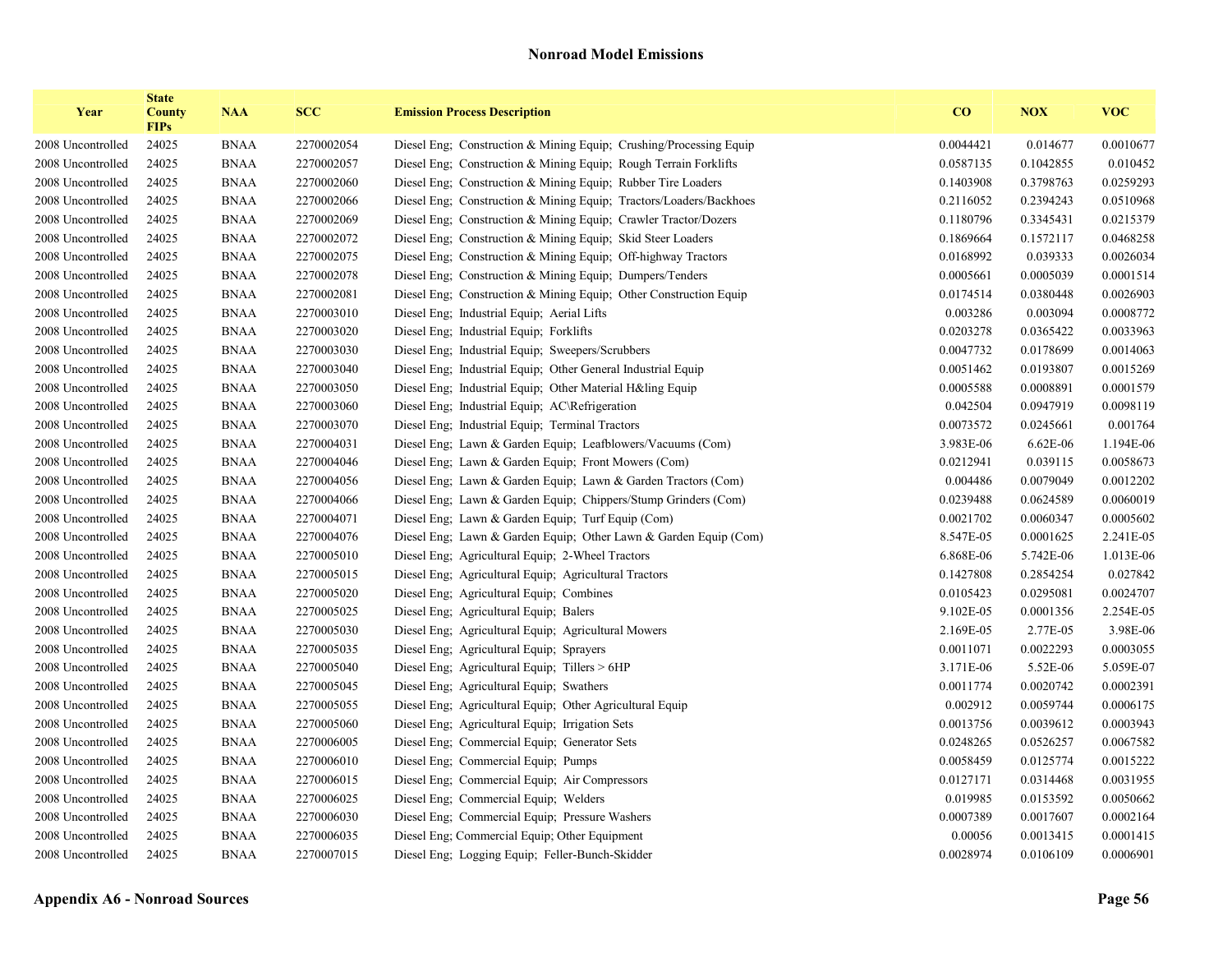| Year              | <b>State</b><br><b>County</b><br><b>FIPs</b> | <b>NAA</b>  | <b>SCC</b> | <b>Emission Process Description</b>                                        | $\bf{CO}$ | <b>NOX</b> | <b>VOC</b> |
|-------------------|----------------------------------------------|-------------|------------|----------------------------------------------------------------------------|-----------|------------|------------|
| 2008 Uncontrolled | 24025                                        | <b>BNAA</b> | 2270010010 | Diesel Eng; Industrial Equip; Other Oil Field Equipment                    | 0.0003307 | 0.0012994  | 8.174E-05  |
| 2008 Uncontrolled | 24025                                        | <b>BNAA</b> | 2282005010 | 2-Stroke Gas Eng; Marine Pleasure Craft; Outboard                          | 4.6638913 | 0.0980642  | 2.5765824  |
| 2008 Uncontrolled | 24025                                        | <b>BNAA</b> | 2282005015 | 2-Stroke Gas Eng; Marine Pleasure Craft; Personal Water Craft              | 1.7896147 | 0.0284413  | 0.8369086  |
| 2008 Uncontrolled | 24025                                        | <b>BNAA</b> | 2282010005 | 4-Stroke Gas Eng; Marine Pleasure Craft; Inboard-Sterndrive                | 2.952542  | 0.1677394  | 0.2328221  |
| 2008 Uncontrolled | 24025                                        | <b>BNAA</b> | 2282020005 | Diesel Eng; Marine Pleasure Craft; Inboard-Sterndrive                      | 0.0303675 | 0.192679   | 0.0071316  |
| 2008 Uncontrolled | 24025                                        | <b>BNAA</b> | 2282020010 | Diesel Eng; Marine Pleasure Craft; Outboard                                | 0.0003532 | 0.0005663  | 0.0001128  |
| 2008 Uncontrolled | 24025                                        | <b>BNAA</b> | 2285002015 | Diesel Eng; Railroad Equip; RR Maintenance                                 | 0.0031866 | 0.004455   | 0.0007769  |
| 2008 Uncontrolled | 24025                                        | <b>BNAA</b> | 2285004015 | 4-Stroke Gas Eng; Railroad Equip; RR Maintenance                           | 0.0097584 | 7.397E-05  | 0.0002575  |
| 2008 Uncontrolled | 24025                                        | <b>BNAA</b> | 2285006015 | LPG Eng; Railroad Equip; RR Maintenance                                    | 4.715E-05 | 1.176E-05  | 3.187E-06  |
| 2008 Uncontrolled | 24027                                        | <b>BNAA</b> | 2260001010 | 2-Stroke Gas Eng; Recreational Equip; Motorcycles: Off-road                | 0.1006945 | 0.0004007  | 0.1223944  |
| 2008 Uncontrolled | 24027                                        | <b>BNAA</b> | 2260001030 | 2-Stroke Gas Eng; Recreational Equip; Offroad Motorcycles/ATVs             | 0.1381034 | 0.0005551  | 0.1694297  |
| 2008 Uncontrolled | 24027                                        | <b>BNAA</b> | 2260001060 | 2-Stroke Gas Eng; Recreational Equip; Specialty Vehicles/Carts             | 0.086834  | 0.0006865  | 0.0031115  |
| 2008 Uncontrolled | 24027                                        | <b>BNAA</b> | 2260002006 | 2-Stroke Gas Eng; Construction & Mining Equip; Tampers/Rammers             | 0.0488461 | 0.0003388  | 0.0206559  |
| 2008 Uncontrolled | 24027                                        | <b>BNAA</b> | 2260002009 | 2-Stroke Gas Eng; Construction & Mining Equip; Plate Compactors            | 0.0022206 | 5.909E-06  | 0.0011132  |
| 2008 Uncontrolled | 24027                                        | <b>BNAA</b> | 2260002021 | 2-Stroke Gas Eng; Construction & Mining Equip; Paving Equip                | 0.0026754 | 7.076E-06  | 0.001333   |
| 2008 Uncontrolled | 24027                                        | <b>BNAA</b> | 2260002027 | 2-Stroke Gas Eng; Construction & Mining Equip; Signal Boards/Light Plants  | 2.088E-05 | 5.349E-08  | 1.067E-05  |
| 2008 Uncontrolled | 24027                                        | <b>BNAA</b> | 2260002039 | 2-Stroke Gas Eng; Construction & Mining Equip; Concrete/Industrial Saws    | 0.1290689 | 0.0008117  | 0.0548012  |
| 2008 Uncontrolled | 24027                                        | <b>BNAA</b> | 2260002054 | 2-Stroke Gas Eng; Construction & Mining Equip; Crushing/Processing Equip   | 0.0005437 | 1.393E-06  | 0.0002688  |
| 2008 Uncontrolled | 24027                                        | <b>BNAA</b> | 2260003030 | 2-Stroke Gas Eng; Industrial Equip; Sweepers/Scrubbers                     | 0.0005979 | 1.531E-06  | 0.0003025  |
| 2008 Uncontrolled | 24027                                        | <b>BNAA</b> | 2260003040 | 2-Stroke Gas Eng; Industrial Equip; Other General Industrial Equip         | 4.709E-05 | 1.206E-07  | 2.35E-05   |
| 2008 Uncontrolled | 24027                                        | <b>BNAA</b> | 2260004015 | 2-Stroke Gas Eng; Lawn & Garden Equip; Rotary Tillers < 6 HP (Res)         | 0.0132336 | 3.6E-05    | 0.0075112  |
| 2008 Uncontrolled | 24027                                        | <b>BNAA</b> | 2260004016 | 2-Stroke Gas Eng; Lawn & Garden Equip; Rotary Tillers < 6 HP (Com)         | 0.1744001 | 0.0004811  | 0.0890879  |
| 2008 Uncontrolled | 24027                                        | <b>BNAA</b> | 2260004020 | 2-Stroke Gas Eng; Lawn & Garden Equip; Chain Saws < 6 HP (Res)             | 0.1135977 | 0.0003099  | 0.0705837  |
| 2008 Uncontrolled | 24027                                        | <b>BNAA</b> | 2260004021 | 2-Stroke Gas Eng; Lawn & Garden Equip; Chain Saws < 6 HP (Com)             | 1.7941549 | 0.010884   | 0.848636   |
| 2008 Uncontrolled | 24027                                        | <b>BNAA</b> | 2260004025 | 2-Stroke Gas Eng; Lawn & Garden Equip; Trimmers/Edgers/Brush Cutters (Res) | 0.2560197 | 0.0007265  | 0.150739   |
| 2008 Uncontrolled | 24027                                        | <b>BNAA</b> | 2260004026 | 2-Stroke Gas Eng, Lawn & Garden Equip; Trimmers/Edgers/Brush Cutters (Com) | 1.8070867 | 0.0059226  | 0.9251195  |
| 2008 Uncontrolled | 24027                                        | <b>BNAA</b> | 2260004030 | 2-Stroke Gas Eng; Lawn & Garden Equip; Leafblowers/Vacuums (Res)           | 0.1629145 | 0.0004495  | 0.0956751  |
| 2008 Uncontrolled | 24027                                        | <b>BNAA</b> | 2260004031 | 2-Stroke Gas Eng; Lawn & Garden Equip; Leafblowers/Vacuums (Com)           | 1.8846958 | 0.0087831  | 0.8685655  |
| 2008 Uncontrolled | 24027                                        | <b>BNAA</b> | 2260004035 | 2-Stroke Gas Eng; Lawn & Garden Equip; Snowblowers (Res)                   |           |            | 0.0127513  |
| 2008 Uncontrolled | 24027                                        | <b>BNAA</b> | 2260004036 | 2-Stroke Gas Eng; Lawn & Garden Equip; Snowblowers (Com)                   |           |            | 0.0053446  |
| 2008 Uncontrolled | 24027                                        | <b>BNAA</b> | 2260004071 | 2-Stroke Gas Eng; Lawn & Garden Equip; Turf Equip (Com)                    | 0.0007356 | 1.987E-06  | 0.0003561  |
| 2008 Uncontrolled | 24027                                        | <b>BNAA</b> | 2260005035 | 2-Stroke Gas Eng; Agricultural Equip; Sprayers                             | 0.0005604 | 1.612E-06  | 0.0002873  |
| 2008 Uncontrolled | 24027                                        | <b>BNAA</b> | 2260006005 | 2-Stroke Gas Eng; Commercial Equip; Generator Sets                         | 0.0282813 | 7.597E-05  | 0.0143551  |
| 2008 Uncontrolled | 24027                                        | <b>BNAA</b> | 2260006010 | 2-Stroke Gas Eng; Commercial Equip; Pumps                                  | 0.2048941 | 0.0005411  | 0.1042528  |
| 2008 Uncontrolled | 24027                                        | <b>BNAA</b> | 2260006015 | 2-Stroke Gas Eng; Commercial Equip; Air Compressors                        | 7.685E-05 | 1.969E-07  | 3.806E-05  |
| 2008 Uncontrolled | 24027                                        | <b>BNAA</b> | 2260006035 | 2-Stroke Gas Eng; Commercial Equip; Other Equipment                        | 0.0012093 | 3.098E-06  | 0.0005978  |
| 2008 Uncontrolled | 24027                                        | <b>BNAA</b> | 2260007005 | 2-Stroke Gas Eng; Logging Equip; Chain Saws > 6 HP                         | 0.0070807 | 4.696E-05  | 0.0031082  |
| 2008 Uncontrolled | 24027                                        | <b>BNAA</b> | 2265001010 | 4-Stroke Gas Eng; Recreational Equip; Motorcycles: Off-road                | 0.045686  | 0.0004761  | 0.004584   |
| 2008 Uncontrolled | 24027                                        | <b>BNAA</b> | 2265001030 | 4-Stroke Gas Eng; Recreational Equip; Offroad Motorcycles/ATVs             | 0.4454772 | 0.0046554  | 0.0509948  |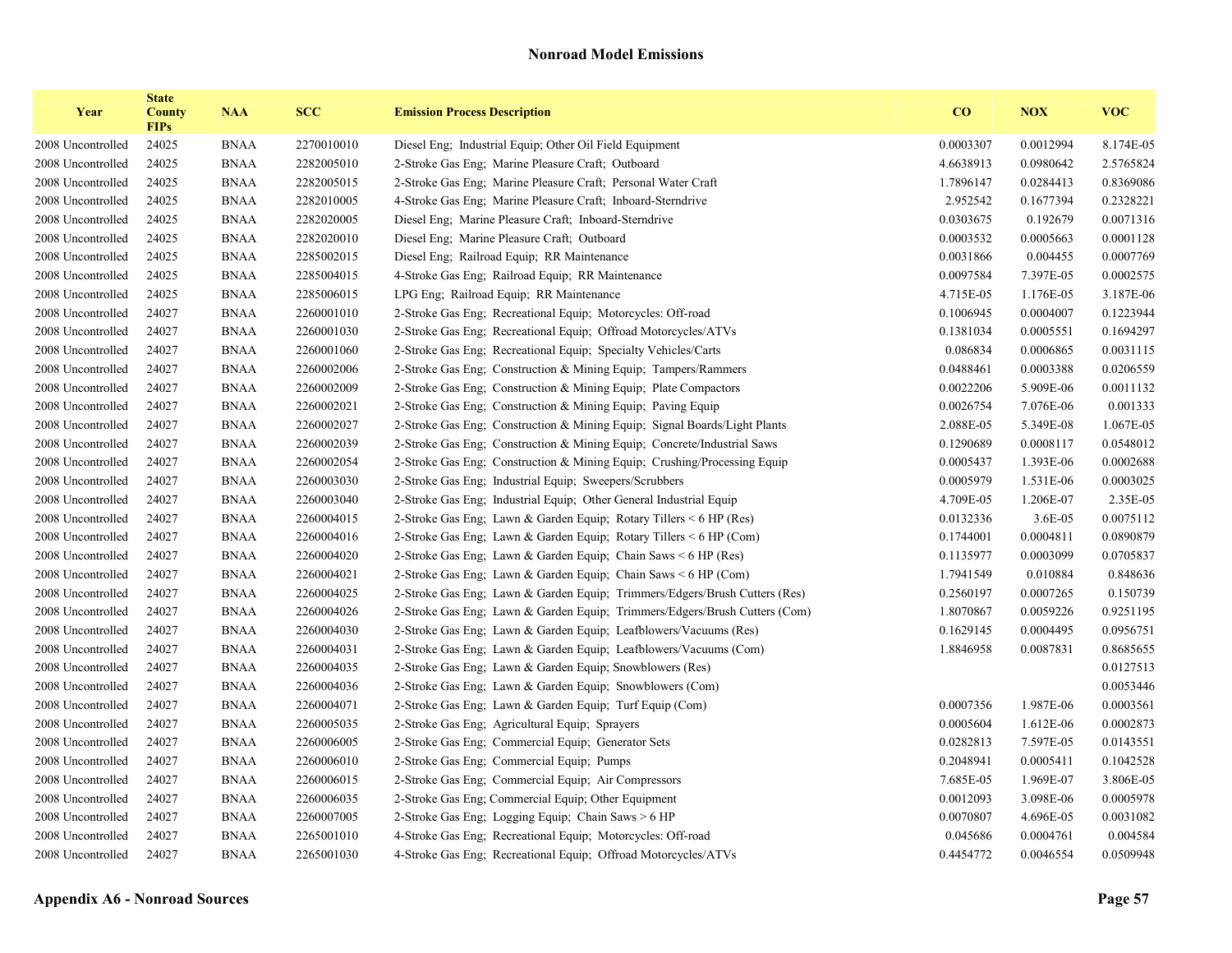| Year              | <b>State</b><br><b>County</b><br><b>FIPs</b> | <b>NAA</b>  | <b>SCC</b> | <b>Emission Process Description</b>                                        | $\bf{CO}$ | <b>NOX</b> | <b>VOC</b> |
|-------------------|----------------------------------------------|-------------|------------|----------------------------------------------------------------------------|-----------|------------|------------|
| 2008 Uncontrolled | 24027                                        | <b>BNAA</b> | 2265001050 | 4-Stroke Gas Eng; Recreational Equip; Golf Carts                           | 1.7143261 | 0.0102658  | 0.0337479  |
| 2008 Uncontrolled | 24027                                        | <b>BNAA</b> | 2265001060 | 4-Stroke Gas Eng; Recreational Equip; Specialty Vehicles/Carts             | 0.073667  | 0.0006313  | 0.0033522  |
| 2008 Uncontrolled | 24027                                        | <b>BNAA</b> | 2265002003 | 4-Stroke Gas Eng; Construction & Mining Equip; Pavers                      | 0.0453649 | 0.0004958  | 0.0010343  |
| 2008 Uncontrolled | 24027                                        | <b>BNAA</b> | 2265002006 | 4-Stroke Gas Eng; Construction & Mining Equip; Tampers/Rammers             | 0.0003626 | 2.465E-06  | 8.27E-06   |
| 2008 Uncontrolled | 24027                                        | <b>BNAA</b> | 2265002009 | 4-Stroke Gas Eng; Construction & Mining Equip; Plate Compactors            | 0.0836039 | 0.0005786  | 0.0041169  |
| 2008 Uncontrolled | 24027                                        | <b>BNAA</b> | 2265002015 | 4-Stroke Gas Eng; Construction & Mining Equip; Rollers                     | 0.0845249 | 0.0008727  | 0.0017042  |
| 2008 Uncontrolled | 24027                                        | <b>BNAA</b> | 2265002021 | 4-Stroke Gas Eng; Construction & Mining Equip; Paving Equip                | 0.1647858 | 0.0011876  | 0.0056664  |
| 2008 Uncontrolled | 24027                                        | <b>BNAA</b> | 2265002024 | 4-Stroke Gas Eng; Construction & Mining Equip; Surfacing Equip             | 0.0740781 | 0.0005108  | 0.0020999  |
| 2008 Uncontrolled | 24027                                        | <b>BNAA</b> | 2265002027 | 4-Stroke Gas Eng; Construction & Mining Equip; Signal Boards/Light Plants  | 0.0037864 | 2.442E-05  | 0.0001474  |
| 2008 Uncontrolled | 24027                                        | <b>BNAA</b> | 2265002030 | 4-Stroke Gas Eng; Construction & Mining Equip; Trenchers                   | 0.1385551 | 0.0015175  | 0.004153   |
| 2008 Uncontrolled | 24027                                        | <b>BNAA</b> | 2265002033 | 4-Stroke Gas Eng; Construction & Mining Equip; Bore/Drill Rigs             | 0.0403876 | 0.0004906  | 0.0025842  |
| 2008 Uncontrolled | 24027                                        | <b>BNAA</b> | 2265002039 | 4-Stroke Gas Eng; Construction & Mining Equip; Concrete/Industrial Saws    | 0.3385256 | 0.0026402  | 0.0062201  |
| 2008 Uncontrolled | 24027                                        | <b>BNAA</b> | 2265002042 | 4-Stroke Gas Eng; Construction & Mining Equip; Cement & Mortar Mixers      | 0.1407164 | 0.0010219  | 0.0060551  |
| 2008 Uncontrolled | 24027                                        | <b>BNAA</b> | 2265002045 | 4-Stroke Gas Eng; Construction & Mining Equip; Cranes                      | 0.0056908 | 0.0002574  | 0.0002187  |
| 2008 Uncontrolled | 24027                                        | <b>BNAA</b> | 2265002054 | 4-Stroke Gas Eng; Construction & Mining Equip; Crushing/Processing Equip   | 0.0201239 | 0.000165   | 0.0005487  |
| 2008 Uncontrolled | 24027                                        | <b>BNAA</b> | 2265002057 | 4-Stroke Gas Eng; Construction & Mining Equip; Rough Terrain Forklifts     | 0.0074051 | 0.0004465  | 0.0003267  |
| 2008 Uncontrolled | 24027                                        | <b>BNAA</b> | 2265002060 | 4-Stroke Gas Eng; Construction & Mining Equip; Rubber Tire Loaders         | 0.0177387 | 0.0011084  | 0.0007876  |
| 2008 Uncontrolled | 24027                                        | <b>BNAA</b> | 2265002066 | 4-Stroke Gas Eng; Construction & Mining Equip; Tractors/Loaders/Backhoes   | 0.1078661 | 0.0007915  | 0.0020339  |
| 2008 Uncontrolled | 24027                                        | <b>BNAA</b> | 2265002072 | 4-Stroke Gas Eng; Construction & Mining Equip; Skid Steer Loaders          | 0.0482391 | 0.0011379  | 0.0014199  |
| 2008 Uncontrolled | 24027                                        | <b>BNAA</b> | 2265002078 | 4-Stroke Gas Eng; Construction & Mining Equip; Dumpers/Tenders             | 0.0219017 | 0.0001673  | 0.0008751  |
| 2008 Uncontrolled | 24027                                        | <b>BNAA</b> | 2265002081 | 4-Stroke Gas Eng; Construction & Mining Equip; Other Construction Equip    | 0.0062349 | 0.0003875  | 0.0002864  |
| 2008 Uncontrolled | 24027                                        | <b>BNAA</b> | 2265003010 | 4-Stroke Gas Eng; Industrial Equip; Aerial Lifts                           | 0.0606641 | 0.0019159  | 0.0020777  |
| 2008 Uncontrolled | 24027                                        | <b>BNAA</b> | 2265003020 | 4-Stroke Gas Eng; Industrial Equip; Forklifts                              | 0.1341977 | 0.0082287  | 0.005846   |
| 2008 Uncontrolled | 24027                                        | <b>BNAA</b> | 2265003030 | 4-Stroke Gas Eng; Industrial Equip; Sweepers/Scrubbers                     | 0.0579045 | 0.0014485  | 0.001804   |
| 2008 Uncontrolled | 24027                                        | <b>BNAA</b> | 2265003040 | 4-Stroke Gas Eng; Industrial Equip; Other General Industrial Equip         | 0.1471942 | 0.0012771  | 0.0063455  |
| 2008 Uncontrolled | 24027                                        | <b>BNAA</b> | 2265003050 | 4-Stroke Gas Eng; Industrial Equip; Other Material H&ling Equip            | 0.0046515 | 0.0001259  | 0.000148   |
| 2008 Uncontrolled | 24027                                        | <b>BNAA</b> | 2265003060 | 4-Stroke Gas Eng; Industrial Equip; AC\Refrigeration                       | 0.0054098 | 3.521E-05  | 0.0001225  |
| 2008 Uncontrolled | 24027                                        | <b>BNAA</b> | 2265003070 | 4-Stroke Gas Eng; Industrial Equip; Terminal Tractors                      | 0.0140701 | 0.0008603  | 0.0006098  |
| 2008 Uncontrolled | 24027                                        | <b>BNAA</b> | 2265004010 | 4-Stroke Gas Eng; Lawn & Garden Equip; Lawn Mowers (Res)                   | 3.0826992 | 0.023241   | 0.3367434  |
| 2008 Uncontrolled | 24027                                        | <b>BNAA</b> | 2265004011 | 4-Stroke Gas Eng; Lawn & Garden Equip; Lawn Mowers (Com)                   | 7.0874083 | 0.0495836  | 0.5432411  |
| 2008 Uncontrolled | 24027                                        | <b>BNAA</b> | 2265004015 | 4-Stroke Gas Eng; Lawn & Garden Equip; Rotary Tillers < 6 HP (Res)         | 0.2592152 | 0.0019671  | 0.0293129  |
| 2008 Uncontrolled | 24027                                        | <b>BNAA</b> | 2265004016 | 4-Stroke Gas Eng; Lawn & Garden Equip; Rotary Tillers < 6 HP (Com)         | 3.4484452 | 0.0254686  | 0.2616312  |
| 2008 Uncontrolled | 24027                                        | <b>BNAA</b> | 2265004025 | 4-Stroke Gas Eng; Lawn & Garden Equip; Trimmers/Edgers/Brush Cutters (Res) | 0.0174086 | 0.0001292  | 0.0020592  |
| 2008 Uncontrolled | 24027                                        | <b>BNAA</b> | 2265004026 | 4-Stroke Gas Eng, Lawn & Garden Equip; Trimmers/Edgers/Brush Cutters (Com) | 0.1784167 | 0.0012175  | 0.0101115  |
| 2008 Uncontrolled | 24027                                        | <b>BNAA</b> | 2265004030 | 4-Stroke Gas Eng; Lawn & Garden Equip; Leafblowers/Vacuums (Res)           | 0.0332783 | 0.0002478  | 0.0036396  |
| 2008 Uncontrolled | 24027                                        | <b>BNAA</b> | 2265004031 | 4-Stroke Gas Eng; Lawn & Garden Equip; Leafblowers/Vacuums (Com)           | 7.2222687 | 0.0797557  | 0.1871568  |
| 2008 Uncontrolled | 24027                                        | <b>BNAA</b> | 2265004035 | 4-Stroke Gas Eng; Lawn & Garden Equip; Snowblowers (Res)                   |           |            | 0.0254329  |
| 2008 Uncontrolled | 24027                                        | <b>BNAA</b> | 2265004036 | 4-Stroke Gas Eng; Lawn & Garden Equip; Snowblowers (Com)                   |           |            | 0.0118929  |
| 2008 Uncontrolled | 24027                                        | <b>BNAA</b> | 2265004040 | 4-Stroke Gas Eng; Lawn & Garden Equip; Rear Eng Riding Mowers (Res)        | 0.7492517 | 0.0051338  | 0.0328973  |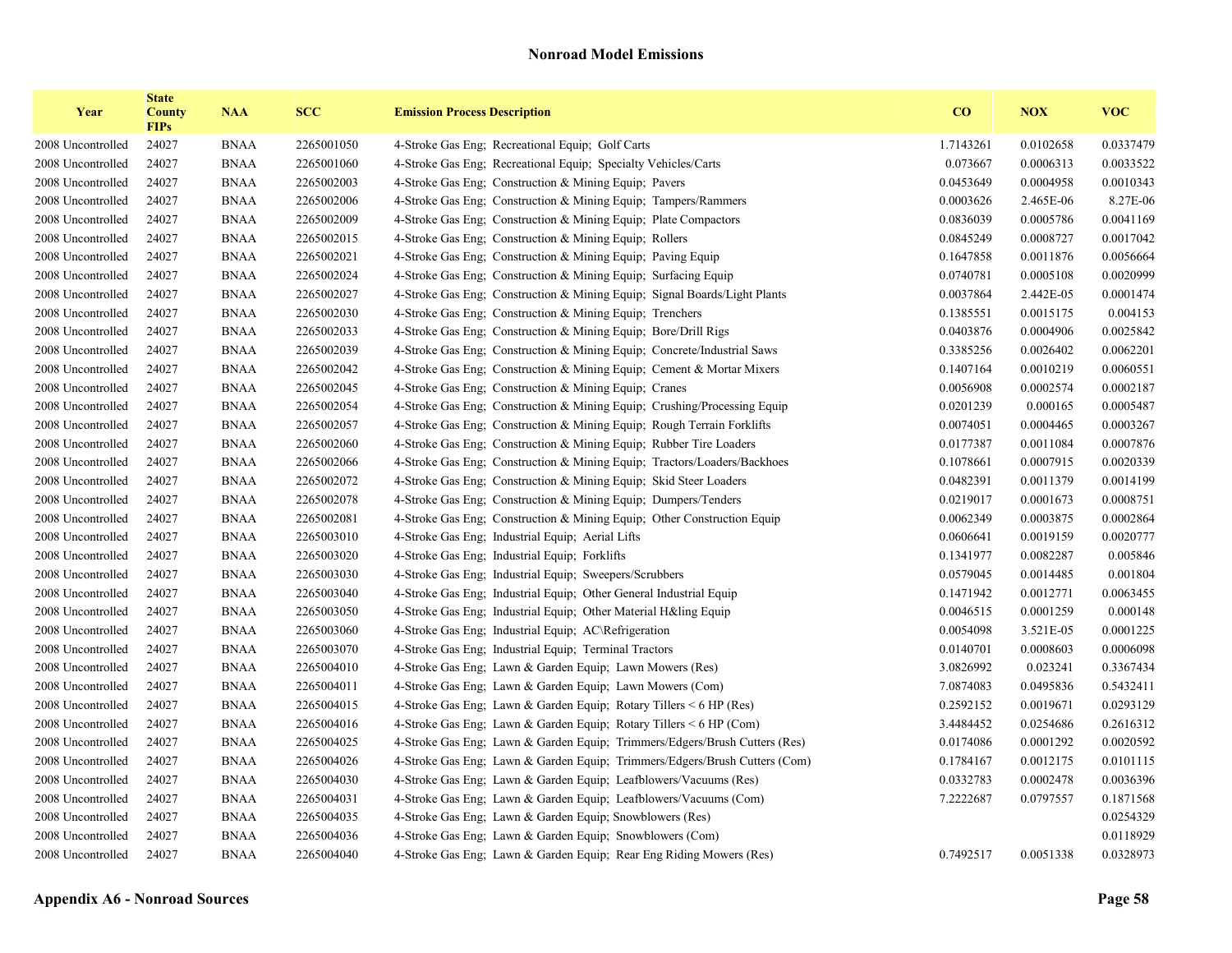| Year              | <b>State</b><br><b>County</b><br><b>FIPs</b> | <b>NAA</b>  | <b>SCC</b> | <b>Emission Process Description</b>                                    | CO        | <b>NOX</b> | <b>VOC</b> |
|-------------------|----------------------------------------------|-------------|------------|------------------------------------------------------------------------|-----------|------------|------------|
| 2008 Uncontrolled | 24027                                        | <b>BNAA</b> | 2265004041 | 4-Stroke Gas Eng; Lawn & Garden Equip; Rear Eng Riding Mowers (Com)    | 0.9379491 | 0.0060675  | 0.0181741  |
| 2008 Uncontrolled | 24027                                        | <b>BNAA</b> | 2265004046 | 4-Stroke Gas Eng; Lawn & Garden Equip; Front Mowers (Com)              | 0.9850004 | 0.007234   | 0.0303209  |
| 2008 Uncontrolled | 24027                                        | <b>BNAA</b> | 2265004051 | 4-Stroke Gas Eng; Lawn & Garden Equip; Shredders $\leq 6$ HP (Com)     | 0.3947271 | 0.0029344  | 0.031369   |
| 2008 Uncontrolled | 24027                                        | <b>BNAA</b> | 2265004055 | 4-Stroke Gas Eng; Lawn & Garden Equip; Lawn & Garden Tractors (Res)    | 9.9995182 | 0.0701777  | 0.3731368  |
| 2008 Uncontrolled | 24027                                        | <b>BNAA</b> | 2265004056 | 4-Stroke Gas Eng; Lawn & Garden Equip; Lawn & Garden Tractors (Com)    | 12.68233  | 0.0839424  | 0.2387791  |
| 2008 Uncontrolled | 24027                                        | <b>BNAA</b> | 2265004066 | 4-Stroke Gas Eng; Lawn & Garden Equip; Chippers/Stump Grinders (Com)   | 1.6481351 | 0.0301481  | 0.0380843  |
| 2008 Uncontrolled | 24027                                        | <b>BNAA</b> | 2265004071 | 4-Stroke Gas Eng; Lawn & Garden Equip; Turf Equip (Com)                | 38.467611 | 0.317021   | 0.9086378  |
| 2008 Uncontrolled | 24027                                        | <b>BNAA</b> | 2265004075 | 4-Stroke Gas Eng; Lawn & Garden Equip; Other Lawn & Garden Equip (Res) | 0.3131553 | 0.0023457  | 0.0174702  |
| 2008 Uncontrolled | 24027                                        | <b>BNAA</b> | 2265004076 | 4-Stroke Gas Eng; Lawn & Garden Equip; Other Lawn & Garden Equip (Com) | 1.0585558 | 0.0080318  | 0.0595385  |
| 2008 Uncontrolled | 24027                                        | <b>BNAA</b> | 2265005010 | 4-Stroke Gas Eng; Agricultural Equip; 2-Wheel Tractors                 | 0.0023133 | 1.495E-05  | 4.369E-05  |
| 2008 Uncontrolled | 24027                                        | <b>BNAA</b> | 2265005015 | 4-Stroke Gas Eng; Agricultural Equip; Agricultural Tractors            | 0.0045882 | 0.0001834  | 0.0001511  |
| 2008 Uncontrolled | 24027                                        | <b>BNAA</b> | 2265005020 | 4-Stroke Gas Eng; Agricultural Equip; Combines                         | 1.917E-05 | 1.227E-06  | 9.883E-07  |
| 2008 Uncontrolled | 24027                                        | <b>BNAA</b> | 2265005025 | 4-Stroke Gas Eng; Agricultural Equip; Balers                           | 0.0020692 | 0.0001325  | 0.00012    |
| 2008 Uncontrolled | 24027                                        | <b>BNAA</b> | 2265005030 | 4-Stroke Gas Eng: Agricultural Equip: Agricultural Mowers              | 0.0017875 | 1.258E-05  | 4.165E-05  |
| 2008 Uncontrolled | 24027                                        | <b>BNAA</b> | 2265005035 | 4-Stroke Gas Eng; Agricultural Equip; Sprayers                         | 0.0148915 | 0.0002177  | 0.0006726  |
| 2008 Uncontrolled | 24027                                        | <b>BNAA</b> | 2265005040 | 4-Stroke Gas Eng; Agricultural Equip; Tillers > 6 HP                   | 0.03654   | 0.0002285  | 0.0013976  |
| 2008 Uncontrolled | 24027                                        | <b>BNAA</b> | 2265005045 | 4-Stroke Gas Eng; Agricultural Equip; Swathers                         | 0.0032836 | 0.0002102  | 0.0001738  |
| 2008 Uncontrolled | 24027                                        | <b>BNAA</b> | 2265005055 | 4-Stroke Gas Eng; Agricultural Equip; Other Agricultural Equip         | 0.0068318 | 0.0002501  | 0.00026    |
| 2008 Uncontrolled | 24027                                        | <b>BNAA</b> | 2265005060 | 4-Stroke Gas Eng: Agricultural Equip: Irrigation Sets                  | 0.0063878 | 0.0003659  | 0.0002844  |
| 2008 Uncontrolled | 24027                                        | <b>BNAA</b> | 2265006005 | 4-Stroke Gas Eng; Commercial Equip; Generator Sets                     | 9.0686995 | 0.0638238  | 0.3247994  |
| 2008 Uncontrolled | 24027                                        | <b>BNAA</b> | 2265006010 | 4-Stroke Gas Eng; Commercial Equip; Pumps                              | 2.0927624 | 0.0198271  | 0.0947484  |
| 2008 Uncontrolled | 24027                                        | <b>BNAA</b> | 2265006015 | 4-Stroke Gas Eng; Commercial Equip; Air Compressors                    | 1.0335369 | 0.0140606  | 0.037663   |
| 2008 Uncontrolled | 24027                                        | <b>BNAA</b> | 2265006025 | 4-Stroke Gas Eng; Commercial Equip; Welders                            | 2.6093691 | 0.0248364  | 0.0620997  |
| 2008 Uncontrolled | 24027                                        | <b>BNAA</b> | 2265006030 | 4-Stroke Gas Eng; Commercial Equip; Pressure Washers                   | 3.9998097 | 0.0275068  | 0.1684713  |
| 2008 Uncontrolled | 24027                                        | <b>BNAA</b> | 2265006035 | 4-Stroke Gas Eng; Commercial Equip; Other Equipment                    | 0.2013483 | 0.001409   | 0.0056644  |
| 2008 Uncontrolled | 24027                                        | <b>BNAA</b> | 2265007010 | 2-Stroke Gas Eng; Logging Equip; Shredders > 6 HP                      | 0.0158689 | 0.0001189  | 0.0005652  |
| 2008 Uncontrolled | 24027                                        | <b>BNAA</b> | 2265007015 | 2-Stroke Gas Eng; Logging Equip; Feller-Bunch-Skidder                  | 0.0001933 | 1.251E-06  | 9.205E-06  |
| 2008 Uncontrolled | 24027                                        | <b>BNAA</b> | 2265010010 | 4-Stroke Gas Eng; Industrial Equip; Other Oil Field Equipment          | 0.0163366 | 9.783E-05  | 0.0002649  |
| 2008 Uncontrolled | 24027                                        | <b>BNAA</b> | 2267001060 | LPG Eng; Recreational Equip; Specialty Vehicles/Carts                  | 0.0007991 | 0.0002002  | 5.415E-05  |
| 2008 Uncontrolled | 24027                                        | <b>BNAA</b> | 2267002003 | LPG Eng; Construction & Mining Equip; Pavers                           | 0.0012881 | 0.0003192  | 8.704E-05  |
| 2008 Uncontrolled | 24027                                        | <b>BNAA</b> | 2267002015 | LPG Eng; Construction & Mining Equip; Rollers                          | 0.0022265 | 0.0005466  | 0.0001501  |
| 2008 Uncontrolled | 24027                                        | <b>BNAA</b> | 2267002021 | LPG Eng; Construction & Mining Equip; Paving Equip                     | 0.0003373 | 8.446E-05  | 2.285E-05  |
| 2008 Uncontrolled | 24027                                        | <b>BNAA</b> | 2267002024 | LPG Eng; Construction & Mining Equip; Surfacing Equip                  | 0.0002256 | 5.575E-05  | 1.524E-05  |
| 2008 Uncontrolled | 24027                                        | <b>BNAA</b> | 2267002030 | LPG Eng; Construction & Mining Equip; Trenchers                        | 0.0039586 | 0.0009812  | 0.0002675  |
| 2008 Uncontrolled | 24027                                        | <b>BNAA</b> | 2267002033 | LPG Eng; Construction & Mining Equip; Bore/Drill Rigs                  | 0.0012819 | 0.0003236  | 8.703E-05  |
| 2008 Uncontrolled | 24027                                        | <b>BNAA</b> | 2267002039 | LPG Eng; Construction & Mining Equip; Concrete/Industrial Saws         | 0.0038489 | 0.0009333  | 0.0002587  |
| 2008 Uncontrolled | 24027                                        | <b>BNAA</b> | 2267002045 | LPG Eng; Construction & Mining Equip; Cranes                           | 0.0013805 | 0.0003455  | 9.352E-05  |
| 2008 Uncontrolled | 24027                                        | <b>BNAA</b> | 2267002054 | LPG Eng; Construction & Mining Equip; Crushing/Processing Equip        | 0.0002235 | 5.591E-05  | 1.514E-05  |
| 2008 Uncontrolled | 24027                                        | <b>BNAA</b> | 2267002057 | LPG Eng; Construction & Mining Equip; Rough Terrain Forklifts          | 0.0025112 | 0.0006246  | 0.0001698  |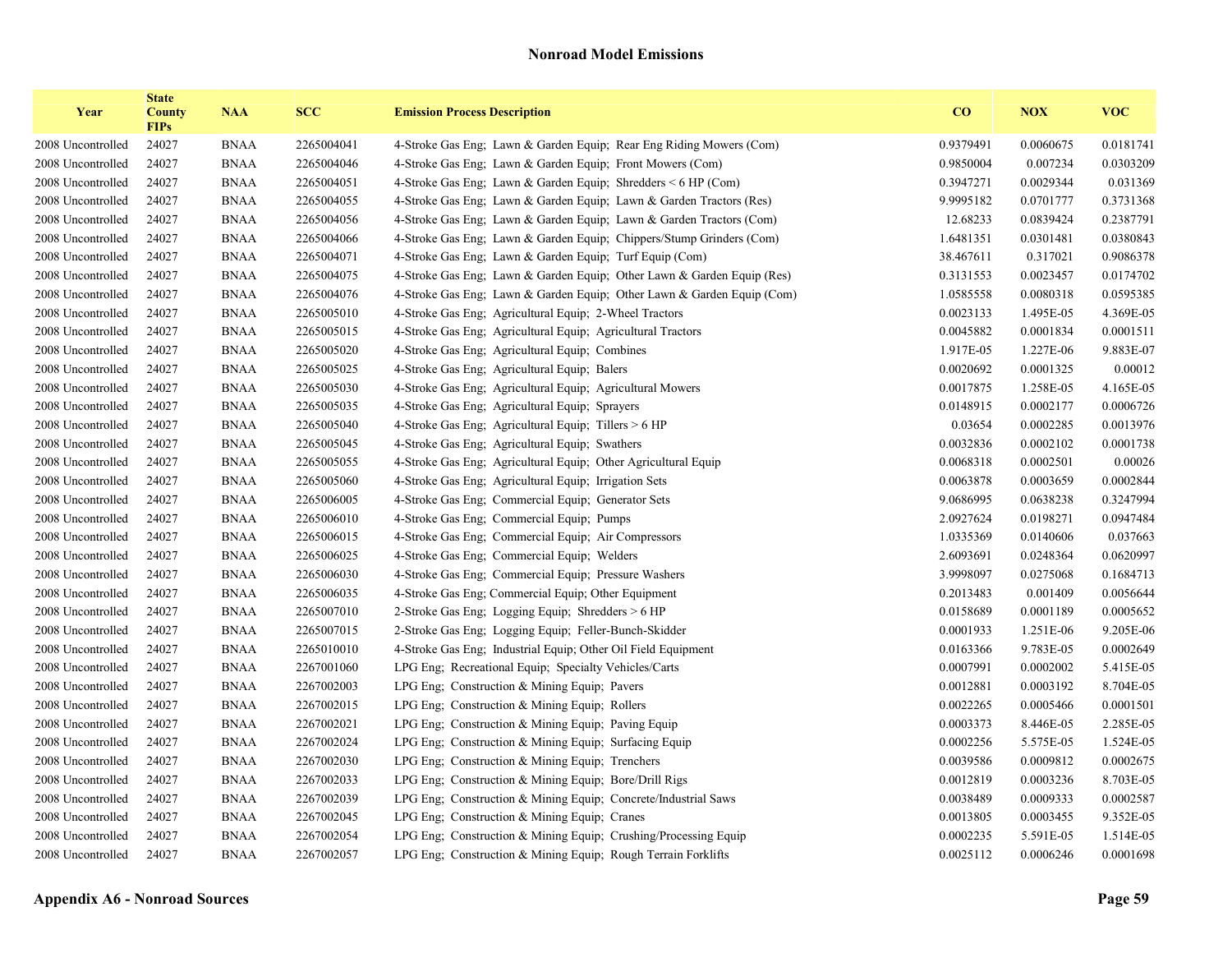| Year              | <b>State</b><br><b>County</b><br><b>FIPs</b> | <b>NAA</b>  | <b>SCC</b> | <b>Emission Process Description</b>                             | CO        | <b>NOX</b> | <b>VOC</b> |
|-------------------|----------------------------------------------|-------------|------------|-----------------------------------------------------------------|-----------|------------|------------|
| 2008 Uncontrolled | 24027                                        | <b>BNAA</b> | 2267002060 | LPG Eng; Construction & Mining Equip; Rubber Tire Loaders       | 0.0063111 | 0.0015582  | 0.0004261  |
| 2008 Uncontrolled | 24027                                        | <b>BNAA</b> | 2267002066 | LPG Eng; Construction & Mining Equip; Tractors/Loaders/Backhoes | 0.0006663 | 0.0001637  | 4.493E-05  |
| 2008 Uncontrolled | 24027                                        | <b>BNAA</b> | 2267002072 | LPG Eng; Construction & Mining Equip; Skid Steer Loaders        | 0.0051335 | 0.0012816  | 0.0003475  |
| 2008 Uncontrolled | 24027                                        | <b>BNAA</b> | 2267002081 | LPG Eng; Construction & Mining Equip; Other Construction Equip  | 0.002069  | 0.0005189  | 0.0001402  |
| 2008 Uncontrolled | 24027                                        | <b>BNAA</b> | 2267003010 | LPG Eng; Industrial Equip; Aerial Lifts                         | 0.018735  | 0.0047036  | 0.0012701  |
| 2008 Uncontrolled | 24027                                        | <b>BNAA</b> | 2267003020 | LPG Eng; Industrial Equip; Forklifts                            | 1.7897612 | 0.4430579  | 0.1209099  |
| 2008 Uncontrolled | 24027                                        | <b>BNAA</b> | 2267003030 | LPG Eng; Industrial Equip; Sweepers/Scrubbers                   | 0.013789  | 0.0033728  | 0.0009288  |
| 2008 Uncontrolled | 24027                                        | <b>BNAA</b> | 2267003040 | LPG Eng; Industrial Equip; Other General Industrial Equip       | 0.0042244 | 0.0010422  | 0.0002851  |
| 2008 Uncontrolled | 24027                                        | <b>BNAA</b> | 2267003050 | LPG Eng; Industrial Equip; Other Material H&ling Equip          | 0.001012  | 0.0002538  | 6.859E-05  |
| 2008 Uncontrolled | 24027                                        | <b>BNAA</b> | 2267003070 | LPG Eng; Industrial Equip; Terminal Tractors                    | 0.0084522 | 0.0020614  | 0.0005689  |
| 2008 Uncontrolled | 24027                                        | <b>BNAA</b> | 2267004066 | LPG Eng; Lawn & Garden Equip; Chippers/Stump Grinders (Com)     | 0.1049104 | 0.0258777  | 0.0070811  |
| 2008 Uncontrolled | 24027                                        | <b>BNAA</b> | 2267005055 | LPG Eng; Agri Equip; Other Equip                                | 1.187E-05 | 2.957E-06  | 8.034E-07  |
| 2008 Uncontrolled | 24027                                        | <b>BNAA</b> | 2267005060 | LPG Eng; Agricultural Equip; Irrigation Sets                    | 1.86E-05  | 4.563E-06  | 1.254E-06  |
| 2008 Uncontrolled | 24027                                        | <b>BNAA</b> | 2267006005 | LPG Eng; Commercial Equip; Generator Sets                       | 0.1064    | 0.0396826  | 0.0080946  |
| 2008 Uncontrolled | 24027                                        | <b>BNAA</b> | 2267006010 | LPG Eng; Commercial Equip; Pumps                                | 0.0251618 | 0.0092348  | 0.0019064  |
| 2008 Uncontrolled | 24027                                        | <b>BNAA</b> | 2267006015 | LPG Eng; Commercial Equip; Air Compressors                      | 0.0306927 | 0.0111446  | 0.0023192  |
| 2008 Uncontrolled | 24027                                        | <b>BNAA</b> | 2267006025 | LPG Eng; Commercial Equip; Welders                              | 0.0553979 | 0.0138973  | 0.0037549  |
| 2008 Uncontrolled | 24027                                        | <b>BNAA</b> | 2267006030 | LPG Eng; Commercial Equip; Pressure Washers                     | 0.000707  | 0.0001795  | 4.807E-05  |
| 2008 Uncontrolled | 24027                                        | <b>BNAA</b> | 2267006035 | LPG Eng; Commercial Equip; Other Equipment                      | 0.0004843 | 0.0001751  | 3.655E-05  |
| 2008 Uncontrolled | 24027                                        | <b>BNAA</b> | 2268002081 | CNG Eng. Construction & Mining Equip. Other Construction Equip. | 8.133E-05 | 2.04E-05   | 3.249E-07  |
| 2008 Uncontrolled | 24027                                        | <b>BNAA</b> | 2268003020 | CNG Eng; Industrial Equip; Forklifts                            | 0.1267425 | 0.0313389  | 0.0005045  |
| 2008 Uncontrolled | 24027                                        | <b>BNAA</b> | 2268003030 | CNG Eng; Industrial Equip; Sweepers/Scrubbers                   | 0.0001442 | 3.561E-05  | 5.737E-07  |
| 2008 Uncontrolled | 24027                                        | <b>BNAA</b> | 2268003040 | CNG Eng; Industrial Equip; Other General Industrial Equip       | 7.852E-05 | 1.94E-05   | 3.125E-07  |
| 2008 Uncontrolled | 24027                                        | <b>BNAA</b> | 2268003060 | CNG Eng; Industrial Equip; AC\Refrigeration                     | 0.0004228 | 0.000104   | 1.681E-06  |
| 2008 Uncontrolled | 24027                                        | <b>BNAA</b> | 2268003070 | CNG Eng; Industrial Equip; Terminal Tractors                    | 0.0005932 | 0.0001446  | 2.353E-06  |
| 2008 Uncontrolled | 24027                                        | <b>BNAA</b> | 2268005055 | CNG Eng; Agri Equip; Other Equip                                | 1.005E-05 | 2.265E-06  | 3.914E-08  |
| 2008 Uncontrolled | 24027                                        | <b>BNAA</b> | 2268005060 | CNG Eng; Agricultural Equip; Irrigation Sets                    | 0.0001561 | 3.491E-05  | 6.065E-07  |
| 2008 Uncontrolled | 24027                                        | <b>BNAA</b> | 2268006005 | CNG Eng; Commercial Equip; Generator Sets                       | 0.0313189 | 0.0115632  | 0.0001401  |
| 2008 Uncontrolled | 24027                                        | <b>BNAA</b> | 2268006010 | CNG Eng; Commercial Equip; Pumps                                | 0.0016135 | 0.0005903  | 7.2E-06    |
| 2008 Uncontrolled | 24027                                        | <b>BNAA</b> | 2268006015 | CNG Eng; Commercial Equip; Air Compressors                      | 0.002316  | 0.0008374  | 1.03E-05   |
| 2008 Uncontrolled | 24027                                        | <b>BNAA</b> | 2268006020 | CNG Eng; Commercial Equip; Gas Compressors                      | 0.1341973 | 0.0299933  | 0.0005214  |
| 2008 Uncontrolled | 24027                                        | <b>BNAA</b> | 2268010010 | CNG Eng; Industrial Equip; Other Oil Field Equipment            | 0.00183   | 0.0004304  | 7.196E-06  |
| 2008 Uncontrolled | 24027                                        | <b>BNAA</b> | 2270001060 | Diesel Eng; Recreational Equip; Specialty Vehicles/Carts        | 0.0021528 | 0.0020947  | 0.0005724  |
| 2008 Uncontrolled | 24027                                        | <b>BNAA</b> | 2270002003 | Diesel Eng; Construction & Mining Equip; Pavers                 | 0.0089098 | 0.0232354  | 0.0018407  |
| 2008 Uncontrolled | 24027                                        | <b>BNAA</b> | 2270002006 | Diesel Eng; Construction & Mining Equip; Tampers/Rammers        | 3.141E-05 | 4.67E-05   | 7.512E-06  |
| 2008 Uncontrolled | 24027                                        | <b>BNAA</b> | 2270002009 | Diesel Eng; Construction & Mining Equip; Plate Compactors       | 0.0004703 | 0.0007214  | 0.0001173  |
| 2008 Uncontrolled | 24027                                        | <b>BNAA</b> | 2270002015 | Diesel Eng; Construction & Mining Equip; Rollers                | 0.0266368 | 0.0572334  | 0.0050011  |
| 2008 Uncontrolled | 24027                                        | <b>BNAA</b> | 2270002018 | Diesel Eng; Construction & Mining Equip; Scrapers               | 0.0239398 | 0.0621995  | 0.0033202  |
| 2008 Uncontrolled | 24027                                        | <b>BNAA</b> | 2270002021 | Diesel Eng; Construction & Mining Equip; Paving Equip           | 0.0016941 | 0.0035785  | 0.0003287  |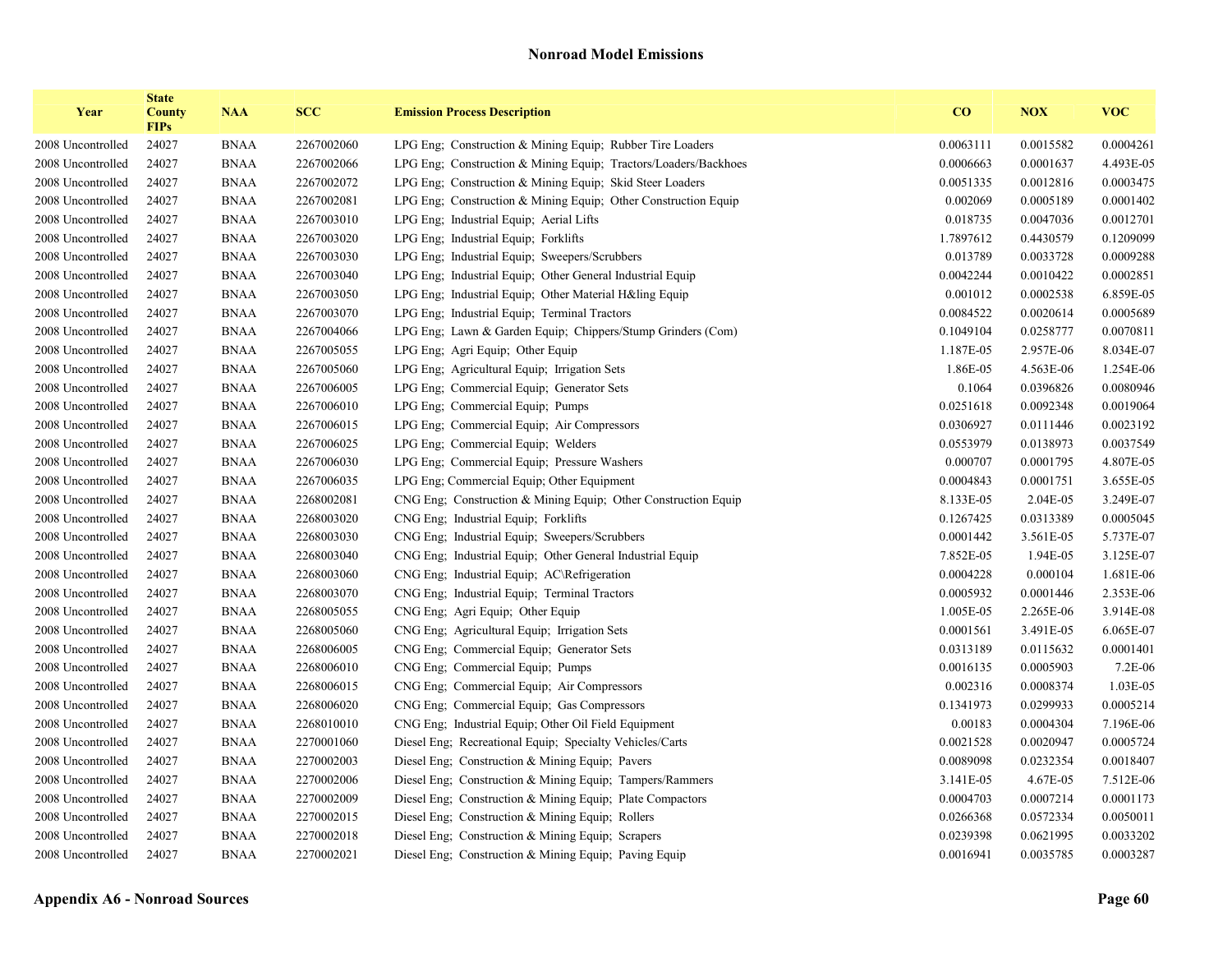| Year              | <b>State</b><br><b>County</b><br><b>FIPs</b> | <b>NAA</b>  | <b>SCC</b> | <b>Emission Process Description</b>                                   | CO        | <b>NOX</b> | <b>VOC</b> |
|-------------------|----------------------------------------------|-------------|------------|-----------------------------------------------------------------------|-----------|------------|------------|
| 2008 Uncontrolled | 24027                                        | <b>BNAA</b> | 2270002024 | Diesel Eng: Construction & Mining Equip: Surfacing Equip              | 0.0013393 | 0.002369   | 0.0002125  |
| 2008 Uncontrolled | 24027                                        | <b>BNAA</b> | 2270002027 | Diesel Eng; Construction & Mining Equip; Signal Boards/Light Plants   | 0.0035004 | 0.0064355  | 0.0009585  |
| 2008 Uncontrolled | 24027                                        | <b>BNAA</b> | 2270002030 | Diesel Eng; Construction & Mining Equip; Trenchers                    | 0.0169879 | 0.0269471  | 0.0029007  |
| 2008 Uncontrolled | 24027                                        | <b>BNAA</b> | 2270002033 | Diesel Eng. Construction & Mining Equip: Bore/Drill Rigs              | 0.0104884 | 0.0313577  | 0.0025952  |
| 2008 Uncontrolled | 24027                                        | <b>BNAA</b> | 2270002036 | Diesel Eng; Construction & Mining Equip; Excavators                   | 0.0727599 | 0.2339665  | 0.015967   |
| 2008 Uncontrolled | 24027                                        | <b>BNAA</b> | 2270002039 | Diesel Eng; Construction & Mining Equip; Concrete/Industrial Saws     | 0.0012981 | 0.001802   | 0.0002182  |
| 2008 Uncontrolled | 24027                                        | <b>BNAA</b> | 2270002042 | Diesel Eng. Construction & Mining Equip. Cement & Mortar Mixers       | 0.000521  | 0.001186   | 0.0001341  |
| 2008 Uncontrolled | 24027                                        | <b>BNAA</b> | 2270002045 | Diesel Eng: Construction & Mining Equip: Cranes                       | 0.0132409 | 0.0604851  | 0.0038219  |
| 2008 Uncontrolled | 24027                                        | <b>BNAA</b> | 2270002048 | Diesel Eng: Construction & Mining Equip; Graders                      | 0.0159452 | 0.059203   | 0.003935   |
| 2008 Uncontrolled | 24027                                        | <b>BNAA</b> | 2270002051 | Diesel Eng; Construction & Mining Equip; Off-highway Trucks           | 0.0599997 | 0.2072137  | 0.0112985  |
| 2008 Uncontrolled | 24027                                        | <b>BNAA</b> | 2270002054 | Diesel Eng., Construction & Mining Equip., Crushing/Processing Equip. | 0.0031884 | 0.0105349  | 0.0007664  |
| 2008 Uncontrolled | 24027                                        | <b>BNAA</b> | 2270002057 | Diesel Eng. Construction & Mining Equip. Rough Terrain Forklifts      | 0.0421436 | 0.0748545  | 0.0075023  |
| 2008 Uncontrolled | 24027                                        | <b>BNAA</b> | 2270002060 | Diesel Eng; Construction & Mining Equip; Rubber Tire Loaders          | 0.1007703 | 0.2726694  | 0.0186117  |
| 2008 Uncontrolled | 24027                                        | <b>BNAA</b> | 2270002066 | Diesel Eng; Construction & Mining Equip; Tractors/Loaders/Backhoes    | 0.151887  | 0.1718551  | 0.0366765  |
| 2008 Uncontrolled | 24027                                        | <b>BNAA</b> | 2270002069 | Diesel Eng; Construction & Mining Equip; Crawler Tractor/Dozers       | 0.0847557 | 0.2401299  | 0.0154596  |
| 2008 Uncontrolled | 24027                                        | <b>BNAA</b> | 2270002072 | Diesel Eng; Construction & Mining Equip; Skid Steer Loaders           | 0.1342016 | 0.1128442  | 0.0336108  |
| 2008 Uncontrolled | 24027                                        | <b>BNAA</b> | 2270002075 | Diesel Eng. Construction & Mining Equip. Off-highway Tractors         | 0.01213   | 0.0282326  | 0.0018687  |
| 2008 Uncontrolled | 24027                                        | <b>BNAA</b> | 2270002078 | Diesel Eng: Construction & Mining Equip: Dumpers/Tenders              | 0.0004063 | 0.0003617  | 0.0001087  |
| 2008 Uncontrolled | 24027                                        | <b>BNAA</b> | 2270002081 | Diesel Eng. Construction & Mining Equip: Other Construction Equip     | 0.0125263 | 0.027308   | 0.0019311  |
| 2008 Uncontrolled | 24027                                        | <b>BNAA</b> | 2270003010 | Diesel Eng; Industrial Equip; Aerial Lifts                            | 0.0044629 | 0.0042021  | 0.0011914  |
| 2008 Uncontrolled | 24027                                        | <b>BNAA</b> | 2270003020 | Diesel Eng; Industrial Equip; Forklifts                               | 0.0276083 | 0.0496299  | 0.0046126  |
| 2008 Uncontrolled | 24027                                        | <b>BNAA</b> | 2270003030 | Diesel Eng; Industrial Equip; Sweepers/Scrubbers                      | 0.0064827 | 0.02427    | 0.0019099  |
| 2008 Uncontrolled | 24027                                        | <b>BNAA</b> | 2270003040 | Diesel Eng; Industrial Equip; Other General Industrial Equip          | 0.0069893 | 0.0263219  | 0.0020738  |
| 2008 Uncontrolled | 24027                                        | <b>BNAA</b> | 2270003050 | Diesel Eng; Industrial Equip; Other Material H&ling Equip             | 0.000759  | 0.0012075  | 0.0002144  |
| 2008 Uncontrolled | 24027                                        | <b>BNAA</b> | 2270003060 | Diesel Eng; Industrial Equip; AC\Refrigeration                        | 0.0485872 | 0.1083586  | 0.0112161  |
| 2008 Uncontrolled | 24027                                        | <b>BNAA</b> | 2270003070 | Diesel Eng; Industrial Equip; Terminal Tractors                       | 0.0099922 | 0.0333645  | 0.0023958  |
| 2008 Uncontrolled | 24027                                        | <b>BNAA</b> | 2270004031 | Diesel Eng; Lawn & Garden Equip; Leafblowers/Vacuums (Com)            | 1.172E-05 | 1.948E-05  | 3.514E-06  |
| 2008 Uncontrolled | 24027                                        | <b>BNAA</b> | 2270004046 | Diesel Eng; Lawn & Garden Equip; Front Mowers (Com)                   | 0.0626598 | 0.1150998  | 0.0172652  |
| 2008 Uncontrolled | 24027                                        | <b>BNAA</b> | 2270004056 | Diesel Eng; Lawn & Garden Equip; Lawn & Garden Tractors (Com)         | 0.0132006 | 0.023261   | 0.0035906  |
| 2008 Uncontrolled | 24027                                        | <b>BNAA</b> | 2270004066 | Diesel Eng; Lawn & Garden Equip; Chippers/Stump Grinders (Com)        | 0.0704717 | 0.1837914  | 0.017661   |
| 2008 Uncontrolled | 24027                                        | <b>BNAA</b> | 2270004071 | Diesel Eng; Lawn & Garden Equip; Turf Equip (Com)                     | 0.0063859 | 0.0177577  | 0.0016483  |
| 2008 Uncontrolled | 24027                                        | <b>BNAA</b> | 2270004076 | Diesel Eng; Lawn & Garden Equip; Other Lawn & Garden Equip (Com)      | 0.0002515 | 0.0004783  | 6.594E-05  |
| 2008 Uncontrolled | 24027                                        | <b>BNAA</b> | 2270005010 | Diesel Eng; Agricultural Equip; 2-Wheel Tractors                      | 3.116E-06 | 2.605E-06  | 4.594E-07  |
| 2008 Uncontrolled | 24027                                        | <b>BNAA</b> | 2270005015 | Diesel Eng; Agricultural Equip; Agricultural Tractors                 | 0.0647707 | 0.1294797  | 0.0126302  |
| 2008 Uncontrolled | 24027                                        | <b>BNAA</b> | 2270005020 | Diesel Eng; Agricultural Equip; Combines                              | 0.0047824 | 0.013386   | 0.0011208  |
| 2008 Uncontrolled | 24027                                        | <b>BNAA</b> | 2270005025 | Diesel Eng; Agricultural Equip; Balers                                | 4.129E-05 | 6.15E-05   | 1.022E-05  |
| 2008 Uncontrolled | 24027                                        | <b>BNAA</b> | 2270005030 | Diesel Eng; Agricultural Equip; Agricultural Mowers                   | 9.839E-06 | 1.257E-05  | 1.806E-06  |
| 2008 Uncontrolled | 24027                                        | <b>BNAA</b> | 2270005035 | Diesel Eng; Agricultural Equip; Sprayers                              | 0.0005022 | 0.0010113  | 0.0001386  |
| 2008 Uncontrolled | 24027                                        | <b>BNAA</b> | 2270005040 | Diesel Eng; Agricultural Equip; Tillers > 6HP                         | 1.438E-06 | 2.504E-06  | 2.295E-07  |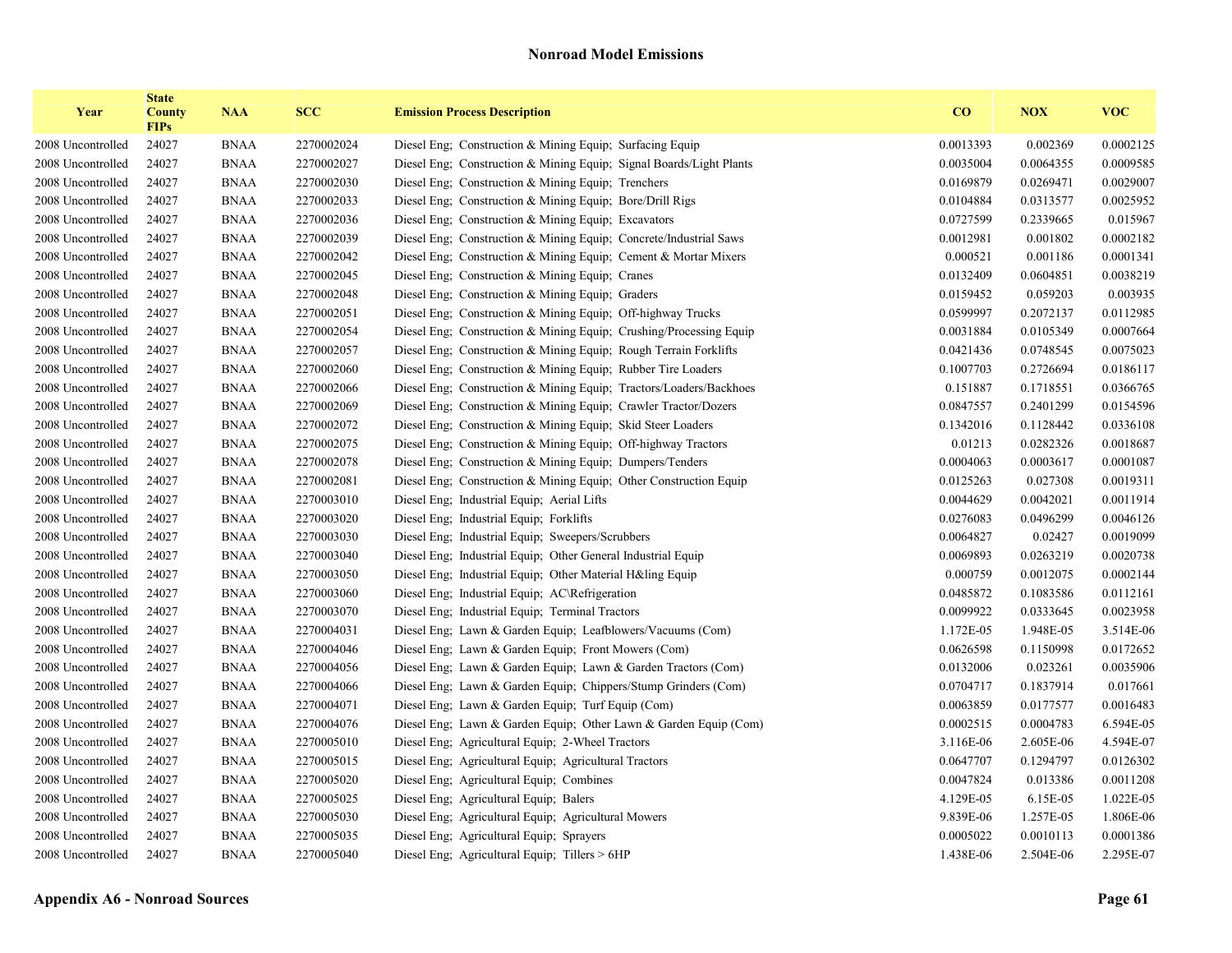| Year              | <b>State</b><br><b>County</b><br><b>FIPs</b> | <b>NAA</b>  | <b>SCC</b> | <b>Emission Process Description</b>                                        | $\bf{CO}$ | <b>NOX</b> | <b>VOC</b> |
|-------------------|----------------------------------------------|-------------|------------|----------------------------------------------------------------------------|-----------|------------|------------|
| 2008 Uncontrolled | 24027                                        | <b>BNAA</b> | 2270005045 | Diesel Eng; Agricultural Equip; Swathers                                   | 0.0005341 | 0.000941   | 0.0001085  |
| 2008 Uncontrolled | 24027                                        | <b>BNAA</b> | 2270005055 | Diesel Eng; Agricultural Equip; Other Agricultural Equip                   | 0.001321  | 0.0027102  | 0.0002801  |
| 2008 Uncontrolled | 24027                                        | <b>BNAA</b> | 2270005060 | Diesel Eng; Agricultural Equip; Irrigation Sets                            | 0.000624  | 0.001797   | 0.0001789  |
| 2008 Uncontrolled | 24027                                        | <b>BNAA</b> | 2270006005 | Diesel Eng; Commercial Equip; Generator Sets                               | 0.0659833 | 0.1398675  | 0.0179619  |
| 2008 Uncontrolled | 24027                                        | <b>BNAA</b> | 2270006010 | Diesel Eng; Commercial Equip; Pumps                                        | 0.0155371 | 0.0334279  | 0.0040457  |
| 2008 Uncontrolled | 24027                                        | <b>BNAA</b> | 2270006015 | Diesel Eng; Commercial Equip; Air Compressors                              | 0.0337992 | 0.0835785  | 0.0084929  |
| 2008 Uncontrolled | 24027                                        | <b>BNAA</b> | 2270006025 | Diesel Eng; Commercial Equip; Welders                                      | 0.0531156 | 0.0408213  | 0.0134649  |
| 2008 Uncontrolled | 24027                                        | <b>BNAA</b> | 2270006030 | Diesel Eng; Commercial Equip; Pressure Washers                             | 0.0019637 | 0.0046796  | 0.0005752  |
| 2008 Uncontrolled | 24027                                        | <b>BNAA</b> | 2270006035 | Diesel Eng; Commercial Equip; Other Equipment                              | 0.0014885 | 0.0035654  | 0.0003761  |
| 2008 Uncontrolled | 24027                                        | <b>BNAA</b> | 2270007015 | Diesel Eng; Logging Equip; Feller-Bunch-Skidder                            | 0.0013068 | 0.004786   | 0.0003113  |
| 2008 Uncontrolled | 24027                                        | <b>BNAA</b> | 2270010010 | Diesel Eng. Industrial Equip: Other Oil Field Equipment                    | 0.0002645 | 0.0010395  | 6.539E-05  |
| 2008 Uncontrolled | 24027                                        | <b>BNAA</b> | 2282005010 | 2-Stroke Gas Eng; Marine Pleasure Craft; Outboard                          | 0.2521022 | 0.0053008  | 0.1392747  |
| 2008 Uncontrolled | 24027                                        | <b>BNAA</b> | 2282005015 | 2-Stroke Gas Eng; Marine Pleasure Craft; Personal Water Craft              | 0.0967359 | 0.0015374  | 0.0452383  |
| 2008 Uncontrolled | 24027                                        | <b>BNAA</b> | 2282010005 | 4-Stroke Gas Eng; Marine Pleasure Craft; Inboard-Sterndrive                | 0.0707196 | 0.0040177  | 0.0055766  |
| 2008 Uncontrolled | 24027                                        | <b>BNAA</b> | 2282020005 | Diesel Eng; Marine Pleasure Craft; Inboard-Sterndrive                      | 0.0007274 | 0.0046151  | 0.0001708  |
| 2008 Uncontrolled | 24027                                        | <b>BNAA</b> | 2282020010 | Diesel Eng; Marine Pleasure Craft; Outboard                                | 1.909E-05 | 3.061E-05  | 6.095E-06  |
| 2008 Uncontrolled | 24027                                        | <b>BNAA</b> | 2285002015 | Diesel Eng; Railroad Equip; RR Maintenance                                 | 0.0040015 | 0.0055943  | 0.0009756  |
| 2008 Uncontrolled | 24027                                        | <b>BNAA</b> | 2285004015 | 4-Stroke Gas Eng; Railroad Equip; RR Maintenance                           | 0.0122541 | 9.288E-05  | 0.0003233  |
| 2008 Uncontrolled | 24027                                        | <b>BNAA</b> | 2285006015 | LPG Eng; Railroad Equip; RR Maintenance                                    | 5.921E-05 | 1.477E-05  | 4.003E-06  |
| 2008 Uncontrolled | 24510                                        | <b>BNAA</b> | 2260003030 | 2-Stroke Gas Eng; Industrial Equip; Sweepers/Scrubbers                     | 0.001484  | 3.801E-06  | 0.0007507  |
| 2008 Uncontrolled | 24510                                        | <b>BNAA</b> | 2260003040 | 2-Stroke Gas Eng; Industrial Equip; Other General Industrial Equip         | 0.0001169 | 2.994E-07  | 5.833E-05  |
| 2008 Uncontrolled | 24510                                        | <b>BNAA</b> | 2260004015 | 2-Stroke Gas Eng; Lawn & Garden Equip; Rotary Tillers < 6 HP (Res)         | 0.040572  | 0.0001104  | 0.023028   |
| 2008 Uncontrolled | 24510                                        | <b>BNAA</b> | 2260004016 | 2-Stroke Gas Eng; Lawn & Garden Equip; Rotary Tillers < 6 HP (Com)         | 0.0324091 | 8.941E-05  | 0.0165554  |
| 2008 Uncontrolled | 24510                                        | <b>BNAA</b> | 2260004020 | 2-Stroke Gas Eng; Lawn & Garden Equip; Chain Saws < 6 HP (Res)             | 0.3482708 | 0.0009502  | 0.2163974  |
| 2008 Uncontrolled | 24510                                        | <b>BNAA</b> | 2260004021 | 2-Stroke Gas Eng; Lawn & Garden Equip; Chain Saws < 6 HP (Com)             | 0.3334107 | 0.0020226  | 0.1577034  |
| 2008 Uncontrolled | 24510                                        | <b>BNAA</b> | 2260004025 | 2-Stroke Gas Eng; Lawn & Garden Equip; Trimmers/Edgers/Brush Cutters (Res) | 0.7849114 | 0.0022274  | 0.4621393  |
| 2008 Uncontrolled | 24510                                        | <b>BNAA</b> | 2260004026 | 2-Stroke Gas Eng; Lawn & Garden Equip; Trimmers/Edgers/Brush Cutters (Com) | 0.3358138 | 0.0011006  | 0.1719165  |
| 2008 Uncontrolled | 24510                                        | <b>BNAA</b> | 2260004030 | 2-Stroke Gas Eng; Lawn & Garden Equip; Leafblowers/Vacuums (Res)           | 0.4994672 | 0.0013781  | 0.2933231  |
| 2008 Uncontrolled | 24510                                        | <b>BNAA</b> | 2260004031 | 2-Stroke Gas Eng; Lawn & Garden Equip; Leafblowers/Vacuums (Com)           | 0.3502361 | 0.0016322  | 0.1614069  |
| 2008 Uncontrolled | 24510                                        | <b>BNAA</b> | 2260004035 | 2-Stroke Gas Eng; Lawn & Garden Equip; Snowblowers (Res)                   |           |            | 0.0390934  |
| 2008 Uncontrolled | 24510                                        | <b>BNAA</b> | 2260004036 | 2-Stroke Gas Eng; Lawn & Garden Equip; Snowblowers (Com)                   |           |            | 0.0009932  |
| 2008 Uncontrolled | 24510                                        | <b>BNAA</b> | 2260004071 | 2-Stroke Gas Eng; Lawn & Garden Equip; Turf Equip (Com)                    | 0.0001367 | 3.692E-07  | 6.618E-05  |
| 2008 Uncontrolled | 24510                                        | <b>BNAA</b> | 2260006005 | 2-Stroke Gas Eng; Commercial Equip; Generator Sets                         | 0.0300785 | 8.08E-05   | 0.0152673  |
| 2008 Uncontrolled | 24510                                        | <b>BNAA</b> | 2260006010 | 2-Stroke Gas Eng; Commercial Equip; Pumps                                  | 0.2179141 | 0.0005755  | 0.1108776  |
| 2008 Uncontrolled | 24510                                        | <b>BNAA</b> | 2260006015 | 2-Stroke Gas Eng; Commercial Equip; Air Compressors                        | 8.174E-05 | 2.094E-07  | 4.048E-05  |
| 2008 Uncontrolled | 24510                                        | <b>BNAA</b> | 2260006035 | 2-Stroke Gas Eng; Commercial Equip; Other Equipment                        | 0.0012861 | 3.295E-06  | 0.0006357  |
| 2008 Uncontrolled | 24510                                        | <b>BNAA</b> | 2265001050 | 4-Stroke Gas Eng; Recreational Equip; Golf Carts                           | 1.2245187 | 0.0073327  | 0.0241056  |
| 2008 Uncontrolled | 24510                                        | <b>BNAA</b> | 2265003010 | 4-Stroke Gas Eng; Industrial Equip; Aerial Lifts                           | 0.1505745 | 0.0047554  | 0.0051571  |
| 2008 Uncontrolled | 24510                                        | <b>BNAA</b> | 2265003020 | 4-Stroke Gas Eng; Industrial Equip; Forklifts                              | 0.3330922 | 0.0204245  | 0.0145105  |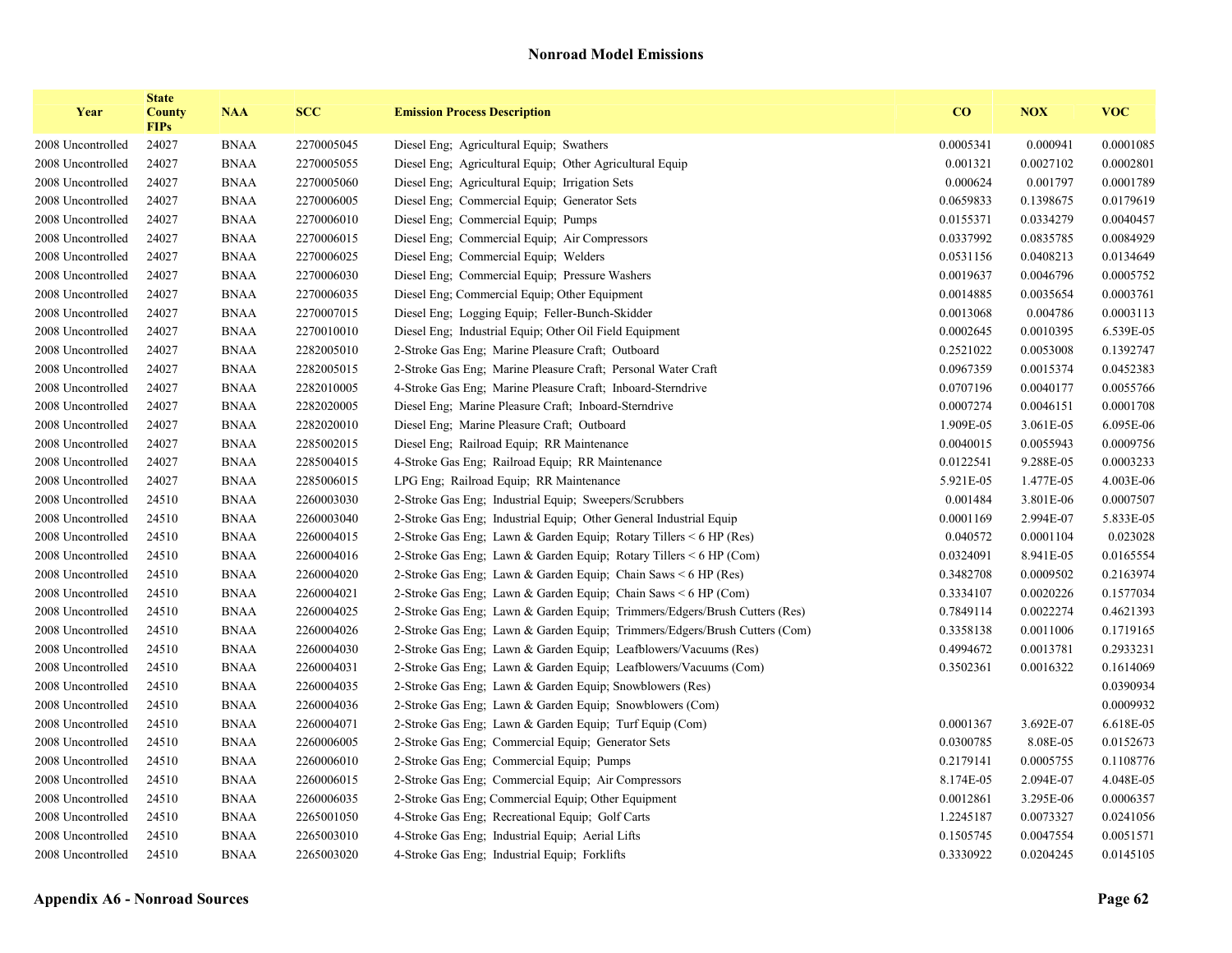| Year              | <b>State</b><br><b>County</b><br><b>FIPs</b> | <b>NAA</b>  | <b>SCC</b> | <b>Emission Process Description</b>                                        | $\bf{CO}$ | <b>NOX</b> | <b>VOC</b> |
|-------------------|----------------------------------------------|-------------|------------|----------------------------------------------------------------------------|-----------|------------|------------|
| 2008 Uncontrolled | 24510                                        | <b>BNAA</b> | 2265003030 | 4-Stroke Gas Eng; Industrial Equip; Sweepers/Scrubbers                     | 0.1437249 | 0.0035952  | 0.0044777  |
| 2008 Uncontrolled | 24510                                        | <b>BNAA</b> | 2265003040 | 4-Stroke Gas Eng; Industrial Equip; Other General Industrial Equip         | 0.3653509 | 0.0031699  | 0.0157502  |
| 2008 Uncontrolled | 24510                                        | <b>BNAA</b> | 2265003050 | 4-Stroke Gas Eng; Industrial Equip; Other Material H&ling Equip            | 0.0115455 | 0.0003125  | 0.0003673  |
| 2008 Uncontrolled | 24510                                        | <b>BNAA</b> | 2265003060 | 4-Stroke Gas Eng; Industrial Equip; AC\Refrigeration                       | 0.0132411 | 8.619E-05  | 0.0002998  |
| 2008 Uncontrolled | 24510                                        | <b>BNAA</b> | 2265003070 | 4-Stroke Gas Eng; Industrial Equip; Terminal Tractors                      | 0.0349234 | 0.0021354  | 0.0015136  |
| 2008 Uncontrolled | 24510                                        | <b>BNAA</b> | 2265004010 | 4-Stroke Gas Eng; Lawn & Garden Equip; Lawn Mowers (Res)                   | 9.4510157 | 0.0712529  | 1.0323962  |
| 2008 Uncontrolled | 24510                                        | <b>BNAA</b> | 2265004011 | 4-Stroke Gas Eng; Lawn & Garden Equip; Lawn Mowers (Com)                   | 1.3170646 | 0.0092142  | 0.1009514  |
| 2008 Uncontrolled | 24510                                        | <b>BNAA</b> | 2265004015 | 4-Stroke Gas Eng; Lawn & Garden Equip; Rotary Tillers < 6 HP (Res)         | 0.7947083 | 0.0060307  | 0.0898683  |
| 2008 Uncontrolled | 24510                                        | <b>BNAA</b> | 2265004016 | 4-Stroke Gas Eng; Lawn & Garden Equip; Rotary Tillers < 6 HP (Com)         | 0.6408302 | 0.0047329  | 0.0486193  |
| 2008 Uncontrolled | 24510                                        | <b>BNAA</b> | 2265004025 | 4-Stroke Gas Eng; Lawn & Garden Equip; Trimmers/Edgers/Brush Cutters (Res) | 0.0533718 | 0.0003961  | 0.006313   |
| 2008 Uncontrolled | 24510                                        | <b>BNAA</b> | 2265004026 | 4-Stroke Gas Eng; Lawn & Garden Equip; Trimmers/Edgers/Brush Cutters (Com) | 0.0331555 | 0.0002263  | 0.001879   |
| 2008 Uncontrolled | 24510                                        | <b>BNAA</b> | 2265004030 | 4-Stroke Gas Eng; Lawn & Garden Equip; Leafblowers/Vacuums (Res)           | 0.1020256 | 0.0007598  | 0.0111584  |
| 2008 Uncontrolled | 24510                                        | <b>BNAA</b> | 2265004031 | 4-Stroke Gas Eng; Lawn & Garden Equip; Leafblowers/Vacuums (Com)           | 1.3421259 | 0.0148211  | 0.0347797  |
| 2008 Uncontrolled | 24510                                        | <b>BNAA</b> | 2265004035 | 4-Stroke Gas Eng: Lawn & Garden Equip: Snowblowers (Res)                   |           |            | 0.0779729  |
| 2008 Uncontrolled | 24510                                        | <b>BNAA</b> | 2265004036 | 4-Stroke Gas Eng; Lawn & Garden Equip; Snowblowers (Com)                   |           |            | 0.0022101  |
| 2008 Uncontrolled | 24510                                        | <b>BNAA</b> | 2265004040 | 4-Stroke Gas Eng; Lawn & Garden Equip; Rear Eng Riding Mowers (Res)        | 2.2970745 | 0.0157395  | 0.1008574  |
| 2008 Uncontrolled | 24510                                        | <b>BNAA</b> | 2265004041 | 4-Stroke Gas Eng; Lawn & Garden Equip; Rear Eng Riding Mowers (Com)        | 0.1743006 | 0.0011275  | 0.0033773  |
| 2008 Uncontrolled | 24510                                        | <b>BNAA</b> | 2265004046 | 4-Stroke Gas Eng; Lawn & Garden Equip; Front Mowers (Com)                  | 0.1830442 | 0.0013443  | 0.0056346  |
| 2008 Uncontrolled | 24510                                        | <b>BNAA</b> | 2265004051 | 4-Stroke Gas Eng; Lawn & Garden Equip; Shredders $\leq 6$ HP (Com)         | 0.0733528 | 0.0005453  | 0.0058293  |
| 2008 Uncontrolled | 24510                                        | <b>BNAA</b> | 2265004055 | 4-Stroke Gas Eng; Lawn & Garden Equip; Lawn & Garden Tractors (Res)        | 30.656773 | 0.2151525  | 1.143972   |
| 2008 Uncontrolled | 24510                                        | <b>BNAA</b> | 2265004056 | 4-Stroke Gas Eng; Lawn & Garden Equip; Lawn & Garden Tractors (Com)        | 2.356778  | 0.0155991  | 0.0443727  |
| 2008 Uncontrolled | 24510                                        | <b>BNAA</b> | 2265004066 | 4-Stroke Gas Eng; Lawn & Garden Equip; Chippers/Stump Grinders (Com)       | 0.3062756 | 0.0056025  | 0.0070773  |
| 2008 Uncontrolled | 24510                                        | <b>BNAA</b> | 2265004071 | 4-Stroke Gas Eng; Lawn & Garden Equip; Turf Equip (Com)                    | 7.1484985 | 0.0589125  | 0.1688536  |
| 2008 Uncontrolled | 24510                                        | <b>BNAA</b> | 2265004075 | 4-Stroke Gas Eng; Lawn & Garden Equip; Other Lawn & Garden Equip (Res)     | 0.9600792 | 0.0071915  | 0.0535607  |
| 2008 Uncontrolled | 24510                                        | <b>BNAA</b> | 2265004076 | 4-Stroke Gas Eng; Lawn & Garden Equip; Other Lawn & Garden Equip (Com)     | 0.1967131 | 0.0014926  | 0.0110641  |
| 2008 Uncontrolled | 24510                                        | <b>BNAA</b> | 2265006005 | 4-Stroke Gas Eng; Commercial Equip; Generator Sets                         | 9.6449709 | 0.0678795  | 0.3454388  |
| 2008 Uncontrolled | 24510                                        | <b>BNAA</b> | 2265006010 | 4-Stroke Gas Eng; Commercial Equip; Pumps                                  | 2.2257472 | 0.021087   | 0.1007692  |
| 2008 Uncontrolled | 24510                                        | <b>BNAA</b> | 2265006015 | 4-Stroke Gas Eng; Commercial Equip; Air Compressors                        | 1.0992131 | 0.0149541  | 0.0400563  |
| 2008 Uncontrolled | 24510                                        | <b>BNAA</b> | 2265006025 | 4-Stroke Gas Eng; Commercial Equip; Welders                                | 2.7751819 | 0.0264146  | 0.0660458  |
| 2008 Uncontrolled | 24510                                        | <b>BNAA</b> | 2265006030 | 4-Stroke Gas Eng; Commercial Equip; Pressure Washers                       | 4.2539781 | 0.0292547  | 0.1791768  |
| 2008 Uncontrolled | 24510                                        | <b>BNAA</b> | 2265006035 | 4-Stroke Gas Eng; Commercial Equip; Other Equipment                        | 0.214143  | 0.0014985  | 0.0060243  |
| 2008 Uncontrolled | 24510                                        | <b>BNAA</b> | 2265010010 | 4-Stroke Gas Eng; Industrial Equip; Other Oil Field Equipment              | 0.0449256 | 0.000269   | 0.0007285  |
| 2008 Uncontrolled | 24510                                        | <b>BNAA</b> | 2267003010 | LPG Eng; Industrial Equip; Aerial Lifts                                    | 0.0465022 | 0.0116749  | 0.0031526  |
| 2008 Uncontrolled | 24510                                        | <b>BNAA</b> | 2267003020 | LPG Eng; Industrial Equip; Forklifts                                       | 4.4423674 | 1.0997143  | 0.3001105  |
| 2008 Uncontrolled | 24510                                        | <b>BNAA</b> | 2267003030 | LPG Eng; Industrial Equip; Sweepers/Scrubbers                              | 0.0342257 | 0.0083717  | 0.0023053  |
| 2008 Uncontrolled | 24510                                        | <b>BNAA</b> | 2267003040 | LPG Eng; Industrial Equip; Other General Industrial Equip                  | 0.0104854 | 0.0025868  | 0.0007078  |
| 2008 Uncontrolled | 24510                                        | <b>BNAA</b> | 2267003050 | LPG Eng; Industrial Equip; Other Material H&ling Equip                     | 0.0025118 | 0.0006299  | 0.0001702  |
| 2008 Uncontrolled | 24510                                        | <b>BNAA</b> | 2267003070 | LPG Eng; Industrial Equip; Terminal Tractors                               | 0.0209793 | 0.0051167  | 0.0014121  |
| 2008 Uncontrolled | 24510                                        | <b>BNAA</b> | 2267004066 | LPG Eng; Lawn & Garden Equip; Chippers/Stump Grinders (Com)                | 0.0194957 | 0.0048089  | 0.0013159  |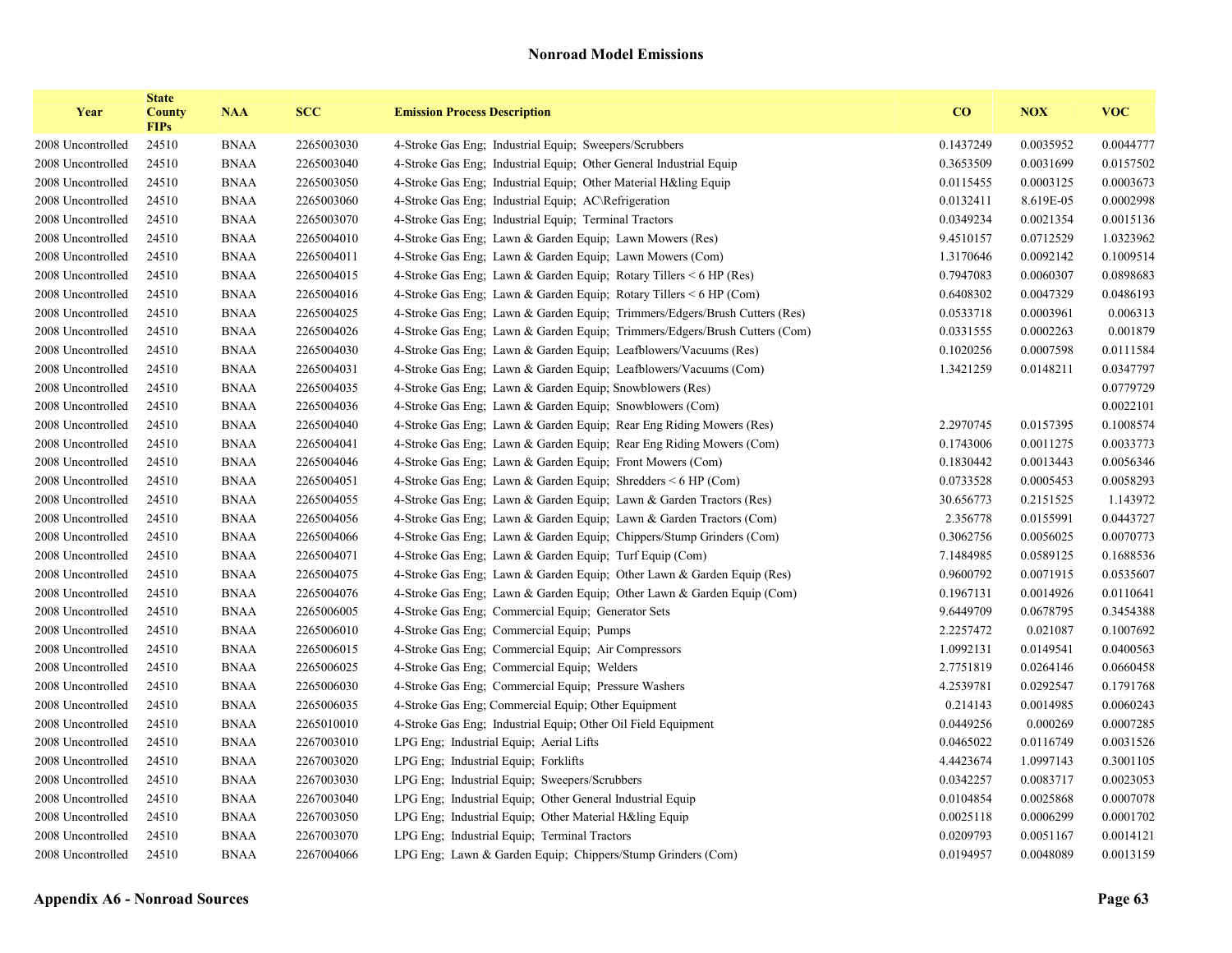| Year              | <b>State</b><br><b>County</b><br><b>FIPs</b> | <b>NAA</b>  | <b>SCC</b> | <b>Emission Process Description</b>                              | CO        | <b>NOX</b> | <b>VOC</b> |
|-------------------|----------------------------------------------|-------------|------------|------------------------------------------------------------------|-----------|------------|------------|
| 2008 Uncontrolled | 24510                                        | <b>BNAA</b> | 2267006005 | LPG Eng: Commercial Equip: Generator Sets                        | 0.1131612 | 0.0422042  | 0.008609   |
| 2008 Uncontrolled | 24510                                        | <b>BNAA</b> | 2267006010 | LPG Eng; Commercial Equip; Pumps                                 | 0.0267607 | 0.0098216  | 0.0020276  |
| 2008 Uncontrolled | 24510                                        | <b>BNAA</b> | 2267006015 | LPG Eng; Commercial Equip; Air Compressors                       | 0.0326431 | 0.0118528  | 0.0024666  |
| 2008 Uncontrolled | 24510                                        | <b>BNAA</b> | 2267006025 | LPG Eng; Commercial Equip; Welders                               | 0.0589182 | 0.0147804  | 0.0039935  |
| 2008 Uncontrolled | 24510                                        | <b>BNAA</b> | 2267006030 | LPG Eng; Commercial Equip; Pressure Washers                      | 0.0007519 | 0.0001909  | 5.112E-05  |
| 2008 Uncontrolled | 24510                                        | <b>BNAA</b> | 2267006035 | LPG Eng; Commercial Equip; Other Equipment                       | 0.0005151 | 0.0001862  | 3.888E-05  |
| 2008 Uncontrolled | 24510                                        | <b>BNAA</b> | 2268003020 | CNG Eng; Industrial Equip; Forklifts                             | 0.3145876 | 0.0777862  | 0.0012523  |
| 2008 Uncontrolled | 24510                                        | <b>BNAA</b> | 2268003030 | CNG Eng: Industrial Equip: Sweepers/Scrubbers                    | 0.0003578 | 8.84E-05   | 1.424E-06  |
| 2008 Uncontrolled | 24510                                        | <b>BNAA</b> | 2268003040 | CNG Eng: Industrial Equip; Other General Industrial Equip        | 0.0001949 | 4.816E-05  | 7.757E-07  |
| 2008 Uncontrolled | 24510                                        | <b>BNAA</b> | 2268003060 | CNG Eng; Industrial Equip; AC\Refrigeration                      | 0.0010348 | 0.0002546  | 4.114E-06  |
| 2008 Uncontrolled | 24510                                        | <b>BNAA</b> | 2268003070 | CNG Eng: Industrial Equip: Terminal Tractors                     | 0.0014723 | 0.0003589  | 5.84E-06   |
| 2008 Uncontrolled | 24510                                        | <b>BNAA</b> | 2268006005 | CNG Eng; Commercial Equip; Generator Sets                        | 0.033309  | 0.0122979  | 0.000149   |
| 2008 Uncontrolled | 24510                                        | <b>BNAA</b> | 2268006010 | CNG Eng: Commercial Equip: Pumps                                 | 0.001716  | 0.0006278  | 7.657E-06  |
| 2008 Uncontrolled | 24510                                        | <b>BNAA</b> | 2268006015 | CNG Eng: Commercial Equip: Air Compressors                       | 0.0024631 | 0.0008906  | 1.096E-05  |
| 2008 Uncontrolled | 24510                                        | <b>BNAA</b> | 2268006020 | CNG Eng: Commercial Equip: Gas Compressors                       | 0.1427248 | 0.0318992  | 0.0005546  |
| 2008 Uncontrolled | 24510                                        | <b>BNAA</b> | 2268010010 | CNG Eng: Industrial Equip; Other Oil Field Equipment             | 0.0050325 | 0.0011836  | 1.979E-05  |
| 2008 Uncontrolled | 24510                                        | <b>BNAA</b> | 2270003010 | Diesel Eng; Industrial Equip; Aerial Lifts                       | 0.0110775 | 0.0104299  | 0.0029572  |
| 2008 Uncontrolled | 24510                                        | <b>BNAA</b> | 2270003020 | Diesel Eng; Industrial Equip; Forklifts                          | 0.0685265 | 0.1231864  | 0.011449   |
| 2008 Uncontrolled | 24510                                        | <b>BNAA</b> | 2270003030 | Diesel Eng: Industrial Equip: Sweepers/Scrubbers                 | 0.0160908 | 0.0602406  | 0.0047407  |
| 2008 Uncontrolled | 24510                                        | <b>BNAA</b> | 2270003040 | Diesel Eng; Industrial Equip; Other General Industrial Equip     | 0.0173482 | 0.0653336  | 0.0051474  |
| 2008 Uncontrolled | 24510                                        | <b>BNAA</b> | 2270003050 | Diesel Eng; Industrial Equip; Other Material H&ling Equip        | 0.0018838 | 0.0029972  | 0.0005323  |
| 2008 Uncontrolled | 24510                                        | <b>BNAA</b> | 2270003060 | Diesel Eng; Industrial Equip; AC\Refrigeration                   | 0.1189235 | 0.2652216  | 0.0274529  |
| 2008 Uncontrolled | 24510                                        | <b>BNAA</b> | 2270003070 | Diesel Eng; Industrial Equip; Terminal Tractors                  | 0.0248016 | 0.0828141  | 0.0059466  |
| 2008 Uncontrolled | 24510                                        | <b>BNAA</b> | 2270004031 | Diesel Eng; Lawn & Garden Equip; Leafblowers/Vacuums (Com)       | 2.178E-06 | 3.62E-06   | 6.531E-07  |
| 2008 Uncontrolled | 24510                                        | <b>BNAA</b> | 2270004046 | Diesel Eng; Lawn & Garden Equip; Front Mowers (Com)              | 0.0116442 | 0.0213892  | 0.0032084  |
| 2008 Uncontrolled | 24510                                        | <b>BNAA</b> | 2270004056 | Diesel Eng; Lawn & Garden Equip; Lawn & Garden Tractors (Com)    | 0.0024531 | 0.0043226  | 0.0006673  |
| 2008 Uncontrolled | 24510                                        | <b>BNAA</b> | 2270004066 | Diesel Eng; Lawn & Garden Equip; Chippers/Stump Grinders (Com)   | 0.0130959 | 0.0341542  | 0.003282   |
| 2008 Uncontrolled | 24510                                        | <b>BNAA</b> | 2270004071 | Diesel Eng; Lawn & Garden Equip; Turf Equip (Com)                | 0.0011867 | 0.0032999  | 0.0003063  |
| 2008 Uncontrolled | 24510                                        | <b>BNAA</b> | 2270004076 | Diesel Eng; Lawn & Garden Equip; Other Lawn & Garden Equip (Com) | 4.674E-05 | 8.888E-05  | 1.225E-05  |
| 2008 Uncontrolled | 24510                                        | <b>BNAA</b> | 2270006005 | Diesel Eng; Commercial Equip; Generator Sets                     | 0.0701762 | 0.1487554  | 0.0191033  |
| 2008 Uncontrolled | 24510                                        | <b>BNAA</b> | 2270006010 | Diesel Eng; Commercial Equip; Pumps                              | 0.0165245 | 0.0355521  | 0.0043028  |
| 2008 Uncontrolled | 24510                                        | <b>BNAA</b> | 2270006015 | Diesel Eng; Commercial Equip; Air Compressors                    | 0.035947  | 0.0888896  | 0.0090326  |
| 2008 Uncontrolled | 24510                                        | <b>BNAA</b> | 2270006025 | Diesel Eng; Commercial Equip; Welders                            | 0.0564909 | 0.0434153  | 0.0143205  |
| 2008 Uncontrolled | 24510                                        | <b>BNAA</b> | 2270006030 | Diesel Eng; Commercial Equip; Pressure Washers                   | 0.0020885 | 0.004977   | 0.0006118  |
| 2008 Uncontrolled | 24510                                        | <b>BNAA</b> | 2270006035 | Diesel Eng; Commercial Equip; Other Equipment                    | 0.0015831 | 0.003792   | 0.0004     |
| 2008 Uncontrolled | 24510                                        | <b>BNAA</b> | 2270010010 | Diesel Eng; Industrial Equip; Other Oil Field Equipment          | 0.0007275 | 0.0028586  | 0.0001798  |
| 2008 Uncontrolled | 24510                                        | <b>BNAA</b> | 2282005010 | 2-Stroke Gas Eng; Marine Pleasure Craft; Outboard                | 1.9537922 | 0.041081   | 1.0793791  |
| 2008 Uncontrolled | 24510                                        | <b>BNAA</b> | 2282005015 | 2-Stroke Gas Eng; Marine Pleasure Craft; Personal Water Craft    | 0.7497034 | 0.0119146  | 0.3505968  |
| 2008 Uncontrolled | 24510                                        | <b>BNAA</b> | 2282010005 | 4-Stroke Gas Eng; Marine Pleasure Craft; Inboard-Sterndrive      | 0.813275  | 0.0462037  | 0.0641306  |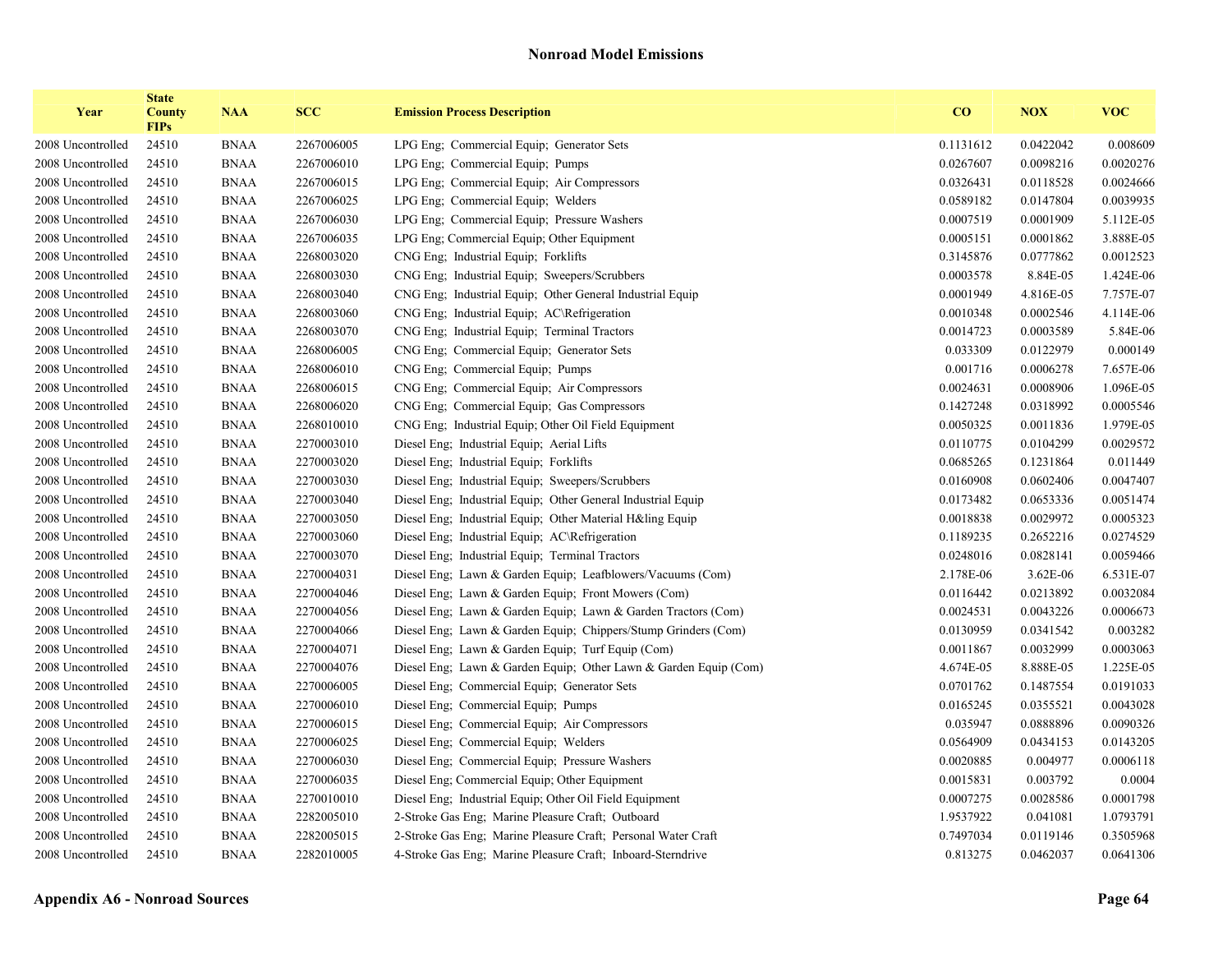| Year              | <b>State</b><br><b>County</b><br><b>FIPs</b> | <b>NAA</b>        | <b>SCC</b> | <b>Emission Process Description</b>                   | CO        | <b>NOX</b> | <b>VOC</b> |
|-------------------|----------------------------------------------|-------------------|------------|-------------------------------------------------------|-----------|------------|------------|
| 2008 Uncontrolled | 24510                                        | <b>BNAA</b>       | 2282020005 | Diesel Eng: Marine Pleasure Craft: Inboard-Sterndrive | 0.0083647 | 0.0530733  | 0.0019644  |
| 2008 Uncontrolled | 24510                                        | <b>BNAA</b>       | 2282020010 | Diesel Eng: Marine Pleasure Craft: Outboard           | 0.0001479 | 0.0002372  | 4.724E-05  |
| 2008 Uncontrolled | 24510                                        | <b>BNAA</b>       | 2285002015 | Diesel Eng; Railroad Equip; RR Maintenance            | 0.0031015 | 0.004336   | 0.0007562  |
| 2008 Uncontrolled | 24510                                        | <b>BNAA</b>       | 2285004015 | 4-Stroke Gas Eng: Railroad Equip: RR Maintenance      | 0.0094979 | 7.199E-05  | 0.0002506  |
| 2008 Uncontrolled | 24510                                        | <b>BNAA</b>       | 2285006015 | LPG Eng; Railroad Equip; RR Maintenance               | 4.589E-05 | $.145E-05$ | 3.102E-06  |
| 2008 Uncontrolled |                                              | <b>BNAA Total</b> |            |                                                       | 772.13744 | 39.213622  | 69.786184  |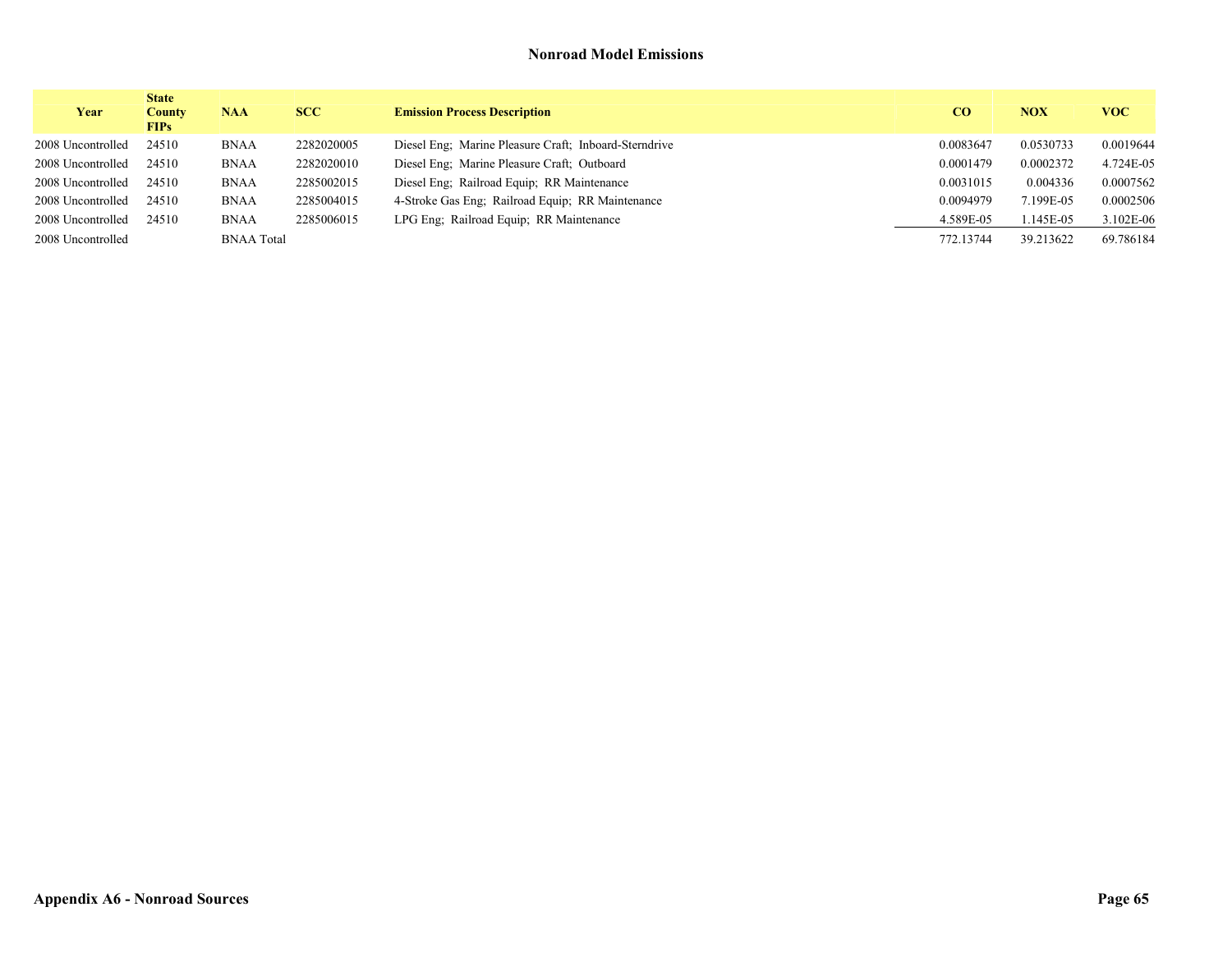| Year            | <b>State</b><br><b>County</b><br><b>FIPs</b> | <b>NAA</b>  | <b>SCC</b> | <b>Emission Process Description</b>                                        | $\overline{\mathbf{C}}$ | <b>NOX</b> | <b>VOC</b> |
|-----------------|----------------------------------------------|-------------|------------|----------------------------------------------------------------------------|-------------------------|------------|------------|
| 2008 Controlled | 24003                                        | <b>BNAA</b> | 2260001010 | 2-Stroke Gas Eng; Recreational Equip; Motorcycles: Off-road                | 0.5747618               | 0.0027851  | 0.6535289  |
| 2008 Controlled | 24003                                        | <b>BNAA</b> | 2260001010 | 2-Stroke Gas Eng; Recreational Equip; Motorcycles: Off-road                | 0.5747618               | 0.0027851  | 0.6535289  |
| 2008 Controlled | 24003                                        | <b>BNAA</b> | 2260001030 | 2-Stroke Gas Eng; Recreational Equip; Offroad Motorcycles/ATVs             | 0.8000157               | 0.0038248  | 0.8352794  |
| 2008 Controlled | 24003                                        | <b>BNAA</b> | 2260001060 | 2-Stroke Gas Eng; Recreational Equip; Specialty Vehicles/Carts             | 0.531437                | 0.003525   | 0.0170837  |
| 2008 Controlled | 24003                                        | <b>BNAA</b> | 2260002006 | 2-Stroke Gas Eng; Construction & Mining Equip; Tampers/Rammers             | 0.0910492               | 0.0004216  | 0.0222697  |
| 2008 Controlled | 24003                                        | <b>BNAA</b> | 2260002009 | 2-Stroke Gas Eng; Construction & Mining Equip; Plate Compactors            | 0.0033264               | 2.55E-05   | 0.0007241  |
| 2008 Controlled | 24003                                        | <b>BNAA</b> | 2260002021 | 2-Stroke Gas Eng; Construction & Mining Equip; Paving Equip                | 0.0040137               | 3.054E-05  | 0.0008561  |
| 2008 Controlled | 24003                                        | <b>BNAA</b> | 2260002027 | 2-Stroke Gas Eng; Construction & Mining Equip; Signal Boards/Light Plants  | 3.148E-05               | 2.308E-07  | 7.33E-06   |
| 2008 Controlled | 24003                                        | <b>BNAA</b> | 2260002039 | 2-Stroke Gas Eng; Construction & Mining Equip; Concrete/Industrial Saws    | 0.2311083               | 0.0010035  | 0.0485385  |
| 2008 Controlled | 24003                                        | <b>BNAA</b> | 2260002054 | 2-Stroke Gas Eng; Construction & Mining Equip; Crushing/Processing Equip   | 0.0008196               | 6.011E-06  | 0.0001708  |
| 2008 Controlled | 24003                                        | <b>BNAA</b> | 2260003030 | 2-Stroke Gas Eng; Industrial Equip; Sweepers/Scrubbers                     | 0.000716                | 5.251E-06  | 0.0001589  |
| 2008 Controlled | 24003                                        | <b>BNAA</b> | 2260003040 | 2-Stroke Gas Eng; Industrial Equip; Other General Industrial Equip         | 5.639E-05               | 4.136E-07  | 1.203E-05  |
| 2008 Controlled | 24003                                        | <b>BNAA</b> | 2260004015 | 2-Stroke Gas Eng; Lawn & Garden Equip; Rotary Tillers $\leq 6$ HP (Res)    | 0.0193819               | 0.000121   | 0.0078734  |
| 2008 Controlled | 24003                                        | <b>BNAA</b> | 2260004016 | 2-Stroke Gas Eng; Lawn & Garden Equip; Rotary Tillers < 6 HP (Com)         | 0.1481555               | 0.0010564  | 0.0415898  |
| 2008 Controlled | 24003                                        | <b>BNAA</b> | 2260004020 | 2-Stroke Gas Eng; Lawn & Garden Equip; Chain Saws < 6 HP (Res)             | 0.1589609               | 0.0011179  | 0.0655228  |
| 2008 Controlled | 24003                                        | <b>BNAA</b> | 2260004021 | 2-Stroke Gas Eng; Lawn & Garden Equip; Chain Saws < 6 HP (Com)             | 1.7396431               | 0.0078174  | 0.4331978  |
| 2008 Controlled | 24003                                        | <b>BNAA</b> | 2260004025 | 2-Stroke Gas Eng; Lawn & Garden Equip; Trimmers/Edgers/Brush Cutters (Res) | 0.3321575               | 0.0025127  | 0.1324125  |
| 2008 Controlled | 24003                                        | <b>BNAA</b> | 2260004026 | 2-Stroke Gas Eng; Lawn & Garden Equip; Trimmers/Edgers/Brush Cutters (Com) | 1.5287978               | 0.011048   | 0.3695039  |
| 2008 Controlled | 24003                                        | <b>BNAA</b> | 2260004030 | 2-Stroke Gas Eng; Lawn & Garden Equip; Leafblowers/Vacuums (Res)           | 0.2232619               | 0.0016029  | 0.0878718  |
| 2008 Controlled | 24003                                        | <b>BNAA</b> | 2260004031 | 2-Stroke Gas Eng; Lawn & Garden Equip; Leafblowers/Vacuums (Com)           | 1.7173105               | 0.0105346  | 0.3845879  |
| 2008 Controlled | 24003                                        | <b>BNAA</b> | 2260004035 | 2-Stroke Gas Eng; Lawn & Garden Equip; Snowblowers (Res)                   |                         |            | 0.0253925  |
| 2008 Controlled | 24003                                        | <b>BNAA</b> | 2260004036 | 2-Stroke Gas Eng: Lawn & Garden Equip: Snowblowers (Com)                   |                         |            | 0.0065737  |
| 2008 Controlled | 24003                                        | <b>BNAA</b> | 2260004071 | 2-Stroke Gas Eng; Lawn & Garden Equip; Turf Equip (Com)                    | 0.0006022               | 4.671E-06  | 0.000117   |
| 2008 Controlled | 24003                                        | <b>BNAA</b> | 2260005035 | 2-Stroke Gas Eng; Agricultural Equip; Sprayers                             | 0.0002994               | 2.621E-06  | 7.588E-05  |
| 2008 Controlled | 24003                                        | <b>BNAA</b> | 2260006005 | 2-Stroke Gas Eng; Commercial Equip; Generator Sets                         | 0.0205164               | 0.0001598  | 0.0046045  |
| 2008 Controlled | 24003                                        | <b>BNAA</b> | 2260006010 | 2-Stroke Gas Eng; Commercial Equip; Pumps                                  | 0.1351152               | 0.0010879  | 0.0323844  |
| 2008 Controlled | 24003                                        | <b>BNAA</b> | 2260006015 | 2-Stroke Gas Eng; Commercial Equip; Air Compressors                        | 5.674E-05               | 4.161E-07  | 1.178E-05  |
| 2008 Controlled | 24003                                        | <b>BNAA</b> | 2260006035 | 2-Stroke Gas Eng; Commercial Equip; Other Equipment                        | 0.0008928               | 6.548E-06  | 0.0001843  |
| 2008 Controlled | 24003                                        | <b>BNAA</b> | 2260007005 | 2-Stroke Gas Eng; Logging Equip; Chain Saws > 6 HP                         | 0.0200111               | 8.232E-05  | 0.0045496  |
| 2008 Controlled | 24003                                        | <b>BNAA</b> | 2265001010 | 4-Stroke Gas Eng; Recreational Equip; Motorcycles: Off-road                | 0.2517287               | 0.0027435  | 0.0256795  |
| 2008 Controlled | 24003                                        | <b>BNAA</b> | 2265001030 | 4-Stroke Gas Eng; Recreational Equip; Offroad Motorcycles/ATVs             | 2.5969493               | 0.025305   | 0.2819043  |
| 2008 Controlled | 24003                                        | <b>BNAA</b> | 2265001050 | 4-Stroke Gas Eng; Recreational Equip; Golf Carts                           | 2.2905612               | 0.0107242  | 0.0358181  |
| 2008 Controlled | 24003                                        | <b>BNAA</b> | 2265001060 | 4-Stroke Gas Eng; Recreational Equip; Specialty Vehicles/Carts             | 0.4404391               | 0.0034506  | 0.0197155  |
| 2008 Controlled | 24003                                        | <b>BNAA</b> | 2265002003 | 4-Stroke Gas Eng; Construction & Mining Equip; Pavers                      | 0.1020074               | 0.0007859  | 0.001741   |
| 2008 Controlled | 24003                                        | <b>BNAA</b> | 2265002006 | 4-Stroke Gas Eng: Construction & Mining Equip: Tampers/Rammers             | 0.0008357               | 4.659E-06  | 1.642E-05  |
| 2008 Controlled | 24003                                        | <b>BNAA</b> | 2265002009 | 4-Stroke Gas Eng: Construction & Mining Equip: Plate Compactors            | 0.1888385               | 0.0010338  | 0.0073314  |
| 2008 Controlled | 24003                                        | <b>BNAA</b> | 2265002015 | 4-Stroke Gas Eng; Construction & Mining Equip; Rollers                     | 0.1894936               | 0.0012732  | 0.0028934  |
| 2008 Controlled | 24003                                        | <b>BNAA</b> | 2265002021 | 4-Stroke Gas Eng; Construction & Mining Equip; Paving Equip                | 0.3758024               | 0.0021795  | 0.0104277  |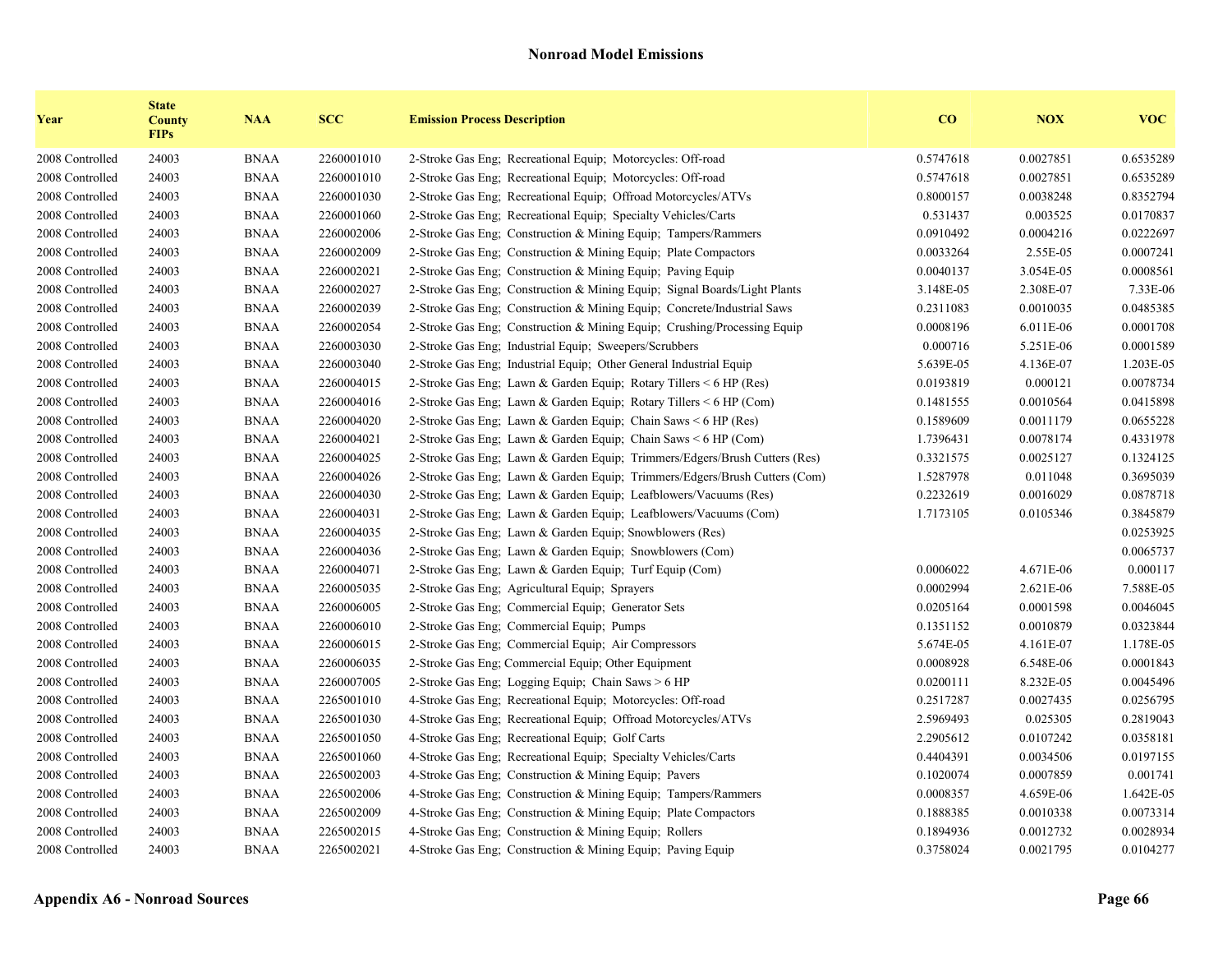| 2008 Controlled | 24003 | <b>BNAA</b> | 2265002024 | 4-Stroke Gas Eng; Construction & Mining Equip; Surfacing Equip             | 0.1700661 | 0.0008647 | 0.0032281 |
|-----------------|-------|-------------|------------|----------------------------------------------------------------------------|-----------|-----------|-----------|
| 2008 Controlled | 24003 | <b>BNAA</b> | 2265002027 | 4-Stroke Gas Eng; Construction & Mining Equip; Signal Boards/Light Plants  | 0.0086286 | 3.979E-05 | 0.0002071 |
| 2008 Controlled | 24003 | <b>BNAA</b> | 2265002030 | 4-Stroke Gas Eng: Construction & Mining Equip: Trenchers                   | 0.3093495 | 0.0023576 | 0.0061094 |
| 2008 Controlled | 24003 | <b>BNAA</b> | 2265002033 | 4-Stroke Gas Eng; Construction & Mining Equip; Bore/Drill Rigs             | 0.0892432 | 0.0008925 | 0.0047247 |
| 2008 Controlled | 24003 | <b>BNAA</b> | 2265002039 | 4-Stroke Gas Eng; Construction & Mining Equip; Concrete/Industrial Saws    | 0.7747852 | 0.0041024 | 0.0107454 |
| 2008 Controlled | 24003 | <b>BNAA</b> | 2265002042 | 4-Stroke Gas Eng; Construction & Mining Equip; Cement & Mortar Mixers      | 0.3185459 | 0.0020468 | 0.012666  |
| 2008 Controlled | 24003 | <b>BNAA</b> | 2265002045 | 4-Stroke Gas Eng; Construction & Mining Equip; Cranes                      | 0.0110379 | 0.0004341 | 0.0003828 |
| 2008 Controlled | 24003 | <b>BNAA</b> | 2265002054 | 4-Stroke Gas Eng; Construction & Mining Equip; Crushing/Processing Equip   | 0.0460766 | 0.000285  | 0.0008721 |
| 2008 Controlled | 24003 | <b>BNAA</b> | 2265002057 | 4-Stroke Gas Eng; Construction & Mining Equip; Rough Terrain Forklifts     | 0.0119353 | 0.0006622 | 0.0004966 |
| 2008 Controlled | 24003 | <b>BNAA</b> | 2265002060 | 4-Stroke Gas Eng; Construction & Mining Equip; Rubber Tire Loaders         | 0.0242827 | 0.0013975 | 0.0010106 |
| 2008 Controlled | 24003 | <b>BNAA</b> | 2265002066 | 4-Stroke Gas Eng; Construction & Mining Equip; Tractors/Loaders/Backhoes   | 0.2490955 | 0.0013613 | 0.0036901 |
| 2008 Controlled | 24003 | <b>BNAA</b> | 2265002072 | 4-Stroke Gas Eng; Construction & Mining Equip; Skid Steer Loaders          | 0.1022499 | 0.0018737 | 0.0025621 |
| 2008 Controlled | 24003 | <b>BNAA</b> | 2265002078 | 4-Stroke Gas Eng; Construction & Mining Equip; Dumpers/Tenders             | 0.0496123 | 0.0003365 | 0.0018642 |
| 2008 Controlled | 24003 | <b>BNAA</b> | 2265002081 | 4-Stroke Gas Eng; Construction & Mining Equip; Other Construction Equip    | 0.0112992 | 0.0006683 | 0.0005045 |
| 2008 Controlled | 24003 | <b>BNAA</b> | 2265003010 | 4-Stroke Gas Eng; Industrial Equip; Aerial Lifts                           | 0.1047939 | 0.0029906 | 0.0032964 |
| 2008 Controlled | 24003 | <b>BNAA</b> | 2265003020 | 4-Stroke Gas Eng; Industrial Equip; Forklifts                              | 0.1682996 | 0.0096789 | 0.0069581 |
| 2008 Controlled | 24003 | <b>BNAA</b> | 2265003030 | 4-Stroke Gas Eng; Industrial Equip; Sweepers/Scrubbers                     | 0.0877671 | 0.001325  | 0.0018789 |
| 2008 Controlled | 24003 | <b>BNAA</b> | 2265003040 | 4-Stroke Gas Eng; Industrial Equip; Other General Industrial Equip         | 0.2602743 | 0.0014588 | 0.0060147 |
| 2008 Controlled | 24003 | <b>BNAA</b> | 2265003050 | 4-Stroke Gas Eng; Industrial Equip; Other Material H&ling Equip            | 0.0081142 | 0.0001933 | 0.0002307 |
| 2008 Controlled | 24003 | <b>BNAA</b> | 2265003060 | 4-Stroke Gas Eng; Industrial Equip; AC\Refrigeration                       | 0.0107921 | 5.554E-05 | 0.0002032 |
| 2008 Controlled | 24003 | <b>BNAA</b> | 2265003070 | 4-Stroke Gas Eng; Industrial Equip; Terminal Tractors                      | 0.0092775 | 0.0005047 | 0.0003418 |
| 2008 Controlled | 24003 | <b>BNAA</b> | 2265004010 | 4-Stroke Gas Eng; Lawn & Garden Equip; Lawn Mowers (Res)                   | 6.1114032 | 0.0409519 | 0.633227  |
| 2008 Controlled | 24003 | <b>BNAA</b> | 2265004011 | 4-Stroke Gas Eng; Lawn & Garden Equip; Lawn Mowers (Com)                   | 8.5942363 | 0.04478   | 0.4982164 |
| 2008 Controlled | 24003 | <b>BNAA</b> | 2265004015 | 4-Stroke Gas Eng; Lawn & Garden Equip; Rotary Tillers < 6 HP (Res)         | 0.5135467 | 0.0034576 | 0.0548009 |
| 2008 Controlled | 24003 | <b>BNAA</b> | 2265004016 | 4-Stroke Gas Eng; Lawn & Garden Equip; Rotary Tillers $\leq 6$ HP (Com)    | 4.2181901 | 0.0268974 | 0.2886209 |
| 2008 Controlled | 24003 | <b>BNAA</b> | 2265004025 | 4-Stroke Gas Eng; Lawn & Garden Equip; Trimmers/Edgers/Brush Cutters (Res) | 0.0344408 | 0.0002198 | 0.0037792 |
| 2008 Controlled | 24003 | <b>BNAA</b> | 2265004026 | 4-Stroke Gas Eng; Lawn & Garden Equip; Trimmers/Edgers/Brush Cutters (Com) | 0.2215247 | 0.0011749 | 0.0099095 |
| 2008 Controlled | 24003 | <b>BNAA</b> | 2265004030 | 4-Stroke Gas Eng; Lawn & Garden Equip; Leafblowers/Vacuums (Res)           | 0.0658016 | 0.0004208 | 0.0066414 |
| 2008 Controlled | 24003 | <b>BNAA</b> | 2265004031 | 4-Stroke Gas Eng; Lawn & Garden Equip; Leafblowers/Vacuums (Com)           | 8.925486  | 0.0718267 | 0.1848542 |
| 2008 Controlled | 24003 | <b>BNAA</b> | 2265004035 | 4-Stroke Gas Eng: Lawn & Garden Equip: Snowblowers (Res)                   |           |           | 0.0506461 |
| 2008 Controlled | 24003 | <b>BNAA</b> | 2265004036 | 4-Stroke Gas Eng: Lawn & Garden Equip: Snowblowers (Com)                   |           |           | 0.0146281 |
| 2008 Controlled | 24003 | <b>BNAA</b> | 2265004040 | 4-Stroke Gas Eng; Lawn & Garden Equip; Rear Eng Riding Mowers (Res)        | 1.5155107 | 0.0089073 | 0.0624753 |
| 2008 Controlled | 24003 | <b>BNAA</b> | 2265004041 | 4-Stroke Gas Eng; Lawn & Garden Equip; Rear Eng Riding Mowers (Com)        | 1.1841739 | 0.006192  | 0.0189474 |
| 2008 Controlled | 24003 | <b>BNAA</b> | 2265004046 | 4-Stroke Gas Eng; Lawn & Garden Equip; Front Mowers (Com)                  | 1.2235604 | 0.0079854 | 0.0354369 |
| 2008 Controlled | 24003 | <b>BNAA</b> | 2265004051 | 4-Stroke Gas Eng; Lawn & Garden Equip; Shredders $\leq 6$ HP (Com)         | 0.4831944 | 0.0031482 | 0.0353069 |
| 2008 Controlled | 24003 | <b>BNAA</b> | 2265004055 | 4-Stroke Gas Eng; Lawn & Garden Equip; Lawn & Garden Tractors (Res)        | 20.289877 | 0.1202404 | 0.6973983 |
| 2008 Controlled | 24003 | <b>BNAA</b> | 2265004056 | 4-Stroke Gas Eng; Lawn & Garden Equip; Lawn & Garden Tractors (Com)        | 16.094745 | 0.0842322 | 0.2424164 |
| 2008 Controlled | 24003 | <b>BNAA</b> | 2265004066 | 4-Stroke Gas Eng; Lawn & Garden Equip; Chippers/Stump Grinders (Com)       | 1.8882173 | 0.0216145 | 0.0319531 |
| 2008 Controlled | 24003 | <b>BNAA</b> | 2265004071 | 4-Stroke Gas Eng; Lawn & Garden Equip; Turf Equip (Com)                    | 46.774181 | 0.2640464 | 0.8952901 |
| 2008 Controlled | 24003 | <b>BNAA</b> | 2265004075 | 4-Stroke Gas Eng; Lawn & Garden Equip; Other Lawn & Garden Equip (Res)     | 0.6240996 | 0.0042179 | 0.0327291 |
| 2008 Controlled | 24003 | <b>BNAA</b> | 2265004076 | 4-Stroke Gas Eng; Lawn & Garden Equip; Other Lawn & Garden Equip (Com)     | 1.3026707 | 0.0089069 | 0.0689176 |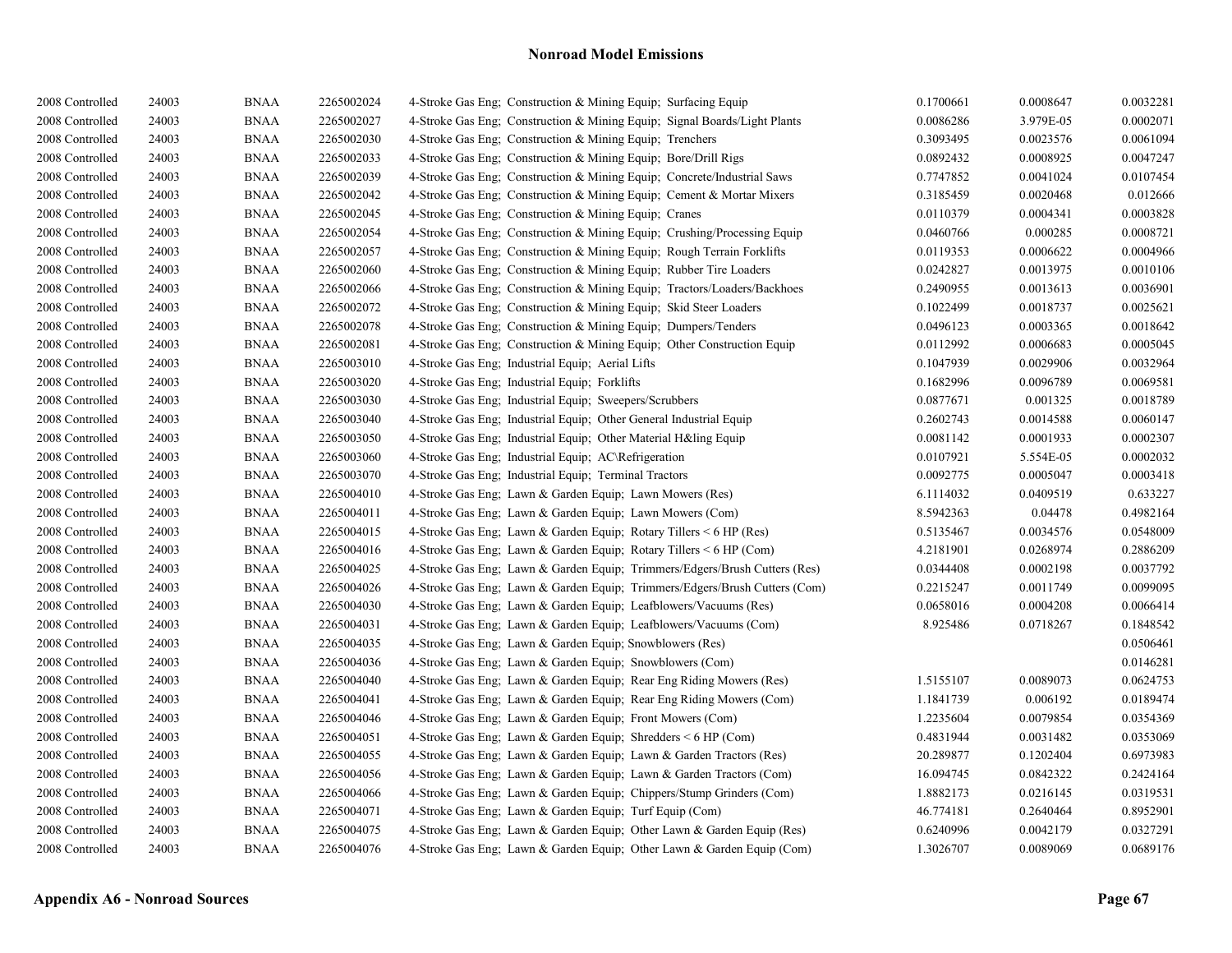| 2008 Controlled | 24003 | <b>BNAA</b> | 2265005010 | 4-Stroke Gas Eng; Agricultural Equip; 2-Wheel Tractors                       | 0.0021825 | 1.11E-05  | 3.294E-05 |
|-----------------|-------|-------------|------------|------------------------------------------------------------------------------|-----------|-----------|-----------|
| 2008 Controlled | 24003 | <b>BNAA</b> | 2265005015 | 4-Stroke Gas Eng; Agricultural Equip; Agricultural Tractors                  | 0.0032628 | 9.611E-05 | 8.497E-05 |
| 2008 Controlled | 24003 | <b>BNAA</b> | 2265005020 | 4-Stroke Gas Eng: Agricultural Equip: Combines                               | 1.477E-05 | 9.14E-07  | 7.55E-07  |
| 2008 Controlled | 24003 | <b>BNAA</b> | 2265005025 | 4-Stroke Gas Eng; Agricultural Equip; Balers                                 | 0.0015946 | 9.868E-05 | 9.254E-05 |
| 2008 Controlled | 24003 | <b>BNAA</b> | 2265005030 | 4-Stroke Gas Eng; Agricultural Equip; Agricultural Mowers                    | 0.0016607 | 9.938E-06 | 3.435E-05 |
| 2008 Controlled | 24003 | <b>BNAA</b> | 2265005035 | 4-Stroke Gas Eng; Agricultural Equip; Sprayers                               | 0.0133523 | 0.0001683 | 0.0005555 |
| 2008 Controlled | 24003 | <b>BNAA</b> | 2265005040 | 4-Stroke Gas Eng; Agricultural Equip; Tillers > 6 HP                         | 0.0333581 | 0.0001982 | 0.0012605 |
| 2008 Controlled | 24003 | <b>BNAA</b> | 2265005045 | 4-Stroke Gas Eng; Agricultural Equip; Swathers                               | 0.0025304 | 0.0001566 | 0.0001331 |
| 2008 Controlled | 24003 | <b>BNAA</b> | 2265005055 | 4-Stroke Gas Eng; Agricultural Equip; Other Agricultural Equip               | 0.0057716 | 0.0001877 | 0.000205  |
| 2008 Controlled | 24003 | <b>BNAA</b> | 2265005060 | 4-Stroke Gas Eng; Agricultural Equip; Irrigation Sets                        | 0.0033165 | 0.0001594 | 0.0001248 |
| 2008 Controlled | 24003 | <b>BNAA</b> | 2265006005 | 4-Stroke Gas Eng; Commercial Equip; Generator Sets                           | 10.125477 | 0.0608256 | 0.3240791 |
| 2008 Controlled | 24003 | <b>BNAA</b> | 2265006010 | 4-Stroke Gas Eng; Commercial Equip; Pumps                                    | 2.2984957 | 0.0158074 | 0.0706694 |
| 2008 Controlled | 24003 | <b>BNAA</b> | 2265006015 | 4-Stroke Gas Eng; Commercial Equip; Air Compressors                          | 1.1238457 | 0.0101392 | 0.0263922 |
| 2008 Controlled | 24003 | <b>BNAA</b> | 2265006025 | 4-Stroke Gas Eng; Commercial Equip; Welders                                  | 2.9143439 | 0.0201954 | 0.0549655 |
| 2008 Controlled | 24003 | <b>BNAA</b> | 2265006030 | 4-Stroke Gas Eng; Commercial Equip; Pressure Washers                         | 4.4604545 | 0.0243633 | 0.1504383 |
| 2008 Controlled | 24003 | <b>BNAA</b> | 2265006035 | 4-Stroke Gas Eng; Commercial Equip; Other Equipment                          | 0.2269474 | 0.0011759 | 0.0045333 |
| 2008 Controlled | 24003 | <b>BNAA</b> | 2265007010 | 2-Stroke Gas Eng; Logging Equip; Shredders > 6 HP                            | 0.0559621 | 0.0003792 | 0.0019033 |
| 2008 Controlled | 24003 | <b>BNAA</b> | 2265007015 | 2-Stroke Gas Eng; Logging Equip; Feller-Bunch-Skidder                        | 0.0006753 | 2.89E-06  | 1.689E-05 |
| 2008 Controlled | 24003 | <b>BNAA</b> | 2265008005 | 4-Stroke Gas Eng; Airport Ground Support Equip; Airport Ground Support Equip | 0.2118464 | 0.0048398 | 0.0058094 |
| 2008 Controlled | 24003 | <b>BNAA</b> | 2267001060 | LPG Eng; Recreational Equip; Specialty Vehicles/Carts                        | 0.0043933 | 0.0009919 | 0.000272  |
| 2008 Controlled | 24003 | <b>BNAA</b> | 2267002003 | LPG Eng; Construction & Mining Equip; Pavers                                 | 0.0022563 | 0.0004092 | 0.0001148 |
| 2008 Controlled | 24003 | <b>BNAA</b> | 2267002015 | LPG Eng; Construction & Mining Equip; Rollers                                | 0.0034524 | 0.0005307 | 0.0001506 |
| 2008 Controlled | 24003 | <b>BNAA</b> | 2267002021 | LPG Eng; Construction & Mining Equip; Paving Equip                           | 0.0006553 | 0.0001376 | 3.801E-05 |
| 2008 Controlled | 24003 | <b>BNAA</b> | 2267002024 | LPG Eng; Construction & Mining Equip; Surfacing Equip                        | 0.0003868 | 6.768E-05 | 1.907E-05 |
| 2008 Controlled | 24003 | <b>BNAA</b> | 2267002030 | LPG Eng; Construction & Mining Equip; Trenchers                              | 0.0070314 | 0.0012991 | 0.0003644 |
| 2008 Controlled | 24003 | <b>BNAA</b> | 2267002033 | LPG Eng; Construction & Mining Equip; Bore/Drill Rigs                        | 0.0026053 | 0.0005842 | 0.0001594 |
| 2008 Controlled | 24003 | <b>BNAA</b> | 2267002039 | LPG Eng; Construction & Mining Equip; Concrete/Industrial Saws               | 0.0052075 | 0.0006718 | 0.0001917 |
| 2008 Controlled | 24003 | <b>BNAA</b> | 2267002045 | LPG Eng; Construction & Mining Equip; Cranes                                 | 0.0026798 | 0.0005613 | 0.0001552 |
| 2008 Controlled | 24003 | <b>BNAA</b> | 2267002054 | LPG Eng: Construction & Mining Equip: Crushing/Processing Equip              | 0.0004311 | 8.95E-05  | 2.478E-05 |
| 2008 Controlled | 24003 | <b>BNAA</b> | 2267002057 | LPG Eng; Construction & Mining Equip; Rough Terrain Forklifts                | 0.0046189 | 0.0008958 | 0.0002503 |
| 2008 Controlled | 24003 | <b>BNAA</b> | 2267002060 | LPG Eng; Construction & Mining Equip; Rubber Tire Loaders                    | 0.010885  | 0.0019047 | 0.0005391 |
| 2008 Controlled | 24003 | <b>BNAA</b> | 2267002066 | LPG Eng; Construction & Mining Equip; Tractors/Loaders/Backhoes              | 0.0010806 | 0.0001737 | 4.943E-05 |
| 2008 Controlled | 24003 | <b>BNAA</b> | 2267002072 | LPG Eng; Construction & Mining Equip; Skid Steer Loaders                     | 0.0097203 | 0.0019715 | 0.0005469 |
| 2008 Controlled | 24003 | <b>BNAA</b> | 2267002081 | LPG Eng; Construction & Mining Equip; Other Construction Equip               | 0.0040623 | 0.0008658 | 0.0002387 |
| 2008 Controlled | 24003 | <b>BNAA</b> | 2267003010 | LPG Eng; Industrial Equip; Aerial Lifts                                      | 0.0286585 | 0.005991  | 0.0016514 |
| 2008 Controlled | 24003 | <b>BNAA</b> | 2267003020 | LPG Eng; Industrial Equip; Forklifts                                         | 2.4420584 | 0.4277501 | 0.1208315 |
| 2008 Controlled | 24003 | <b>BNAA</b> | 2267003030 | LPG Eng; Industrial Equip; Sweepers/Scrubbers                                | 0.0163453 | 0.0023276 | 0.000662  |
| 2008 Controlled | 24003 | <b>BNAA</b> | 2267003040 | LPG Eng; Industrial Equip; Other General Industrial Equip                    | 0.0054114 | 0.000876  | 0.000248  |
| 2008 Controlled | 24003 | <b>BNAA</b> | 2267003050 | LPG Eng; Industrial Equip; Other Material H&ling Equip                       | 0.00154   | 0.0003187 | 8.809E-05 |
| 2008 Controlled | 24003 | <b>BNAA</b> | 2267003070 | LPG Eng; Industrial Equip; Terminal Tractors                                 | 0.0091421 | 0.0010439 | 0.000299  |
| 2008 Controlled | 24003 | <b>BNAA</b> | 2267004066 | LPG Eng; Lawn & Garden Equip; Chippers/Stump Grinders (Com)                  | 0.0952114 | 0.015884  | 0.0045003 |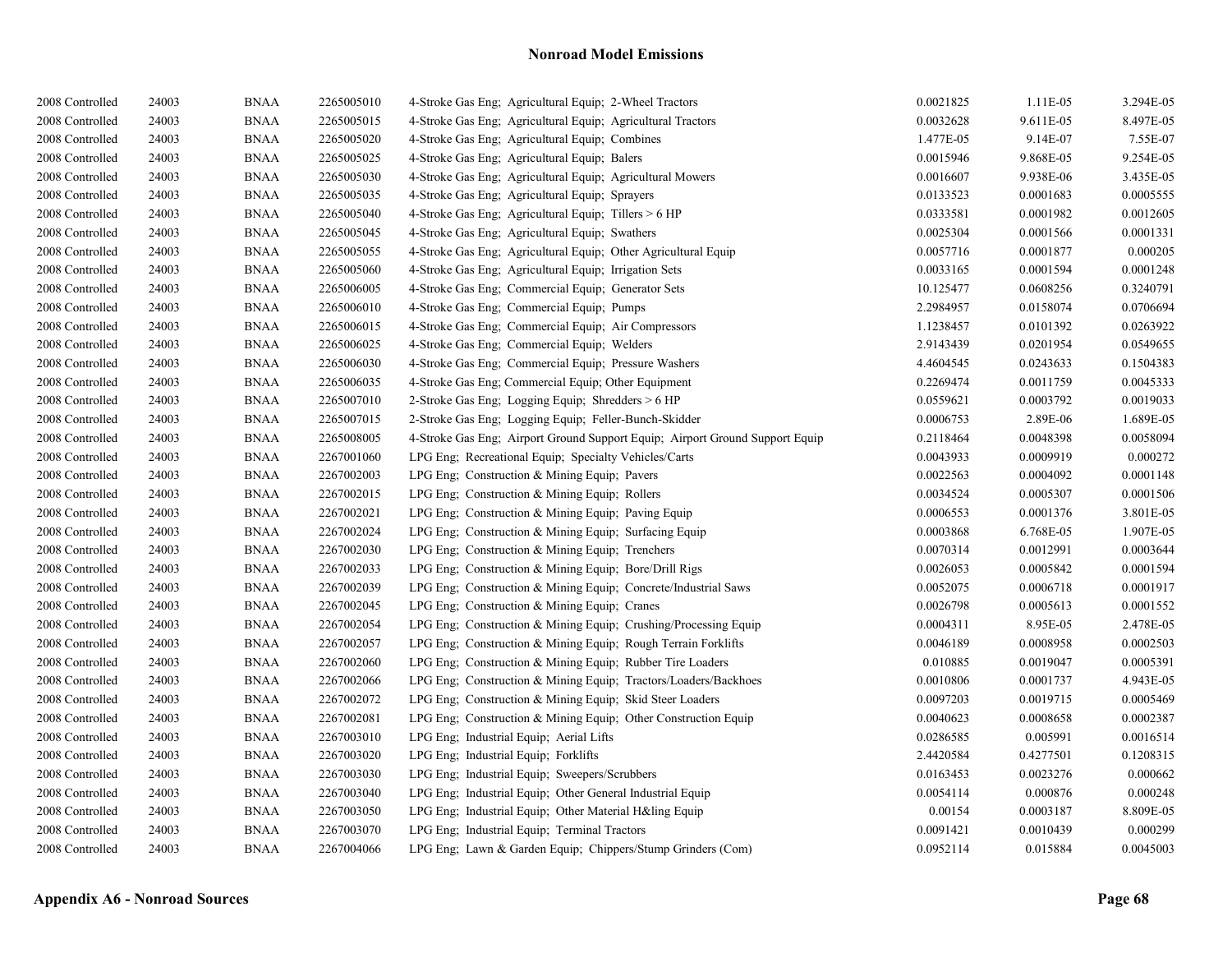| 2008 Controlled | 24003 | <b>BNAA</b> | 2267005055 | LPG Eng; Agri Equip; Other Equip                                    | 1.004E-05 | 2.282E-06 | 6.279E-07 |
|-----------------|-------|-------------|------------|---------------------------------------------------------------------|-----------|-----------|-----------|
| 2008 Controlled | 24003 | <b>BNAA</b> | 2267005060 | LPG Eng; Agricultural Equip; Irrigation Sets                        | 1.258E-05 | 2.05E-06  | 5.85E-07  |
| 2008 Controlled | 24003 | <b>BNAA</b> | 2267006005 | LPG Eng: Commercial Equip: Generator Sets                           | 0.1027487 | 0.0318169 | 0.0065275 |
| 2008 Controlled | 24003 | <b>BNAA</b> | 2267006010 | LPG Eng; Commercial Equip; Pumps                                    | 0.0229566 | 0.0063918 | 0.0013251 |
| 2008 Controlled | 24003 | <b>BNAA</b> | 2267006015 | LPG Eng; Commercial Equip; Air Compressors                          | 0.0269336 | 0.006913  | 0.0014437 |
| 2008 Controlled | 24003 | <b>BNAA</b> | 2267006025 | LPG Eng; Commercial Equip; Welders                                  | 0.0483449 | 0.0091167 | 0.0025358 |
| 2008 Controlled | 24003 | <b>BNAA</b> | 2267006030 | LPG Eng; Commercial Equip; Pressure Washers                         | 0.0006557 | 0.000136  | 3.72E-05  |
| 2008 Controlled | 24003 | <b>BNAA</b> | 2267006035 | LPG Eng; Commercial Equip; Other Equipment                          | 0.0004013 | 9.289E-05 | 1.921E-05 |
| 2008 Controlled | 24003 | <b>BNAA</b> | 2267008005 | LPG Eng; Airport Ground Support Equip; Airport Ground Support Equip | 0.0405109 | 0.0067752 | 0.0019135 |
| 2008 Controlled | 24003 | <b>BNAA</b> | 2268002081 | CNG Eng; Construction & Mining Equip; Other Construction Equip      | 0.0001597 | 3.405E-05 | 5.534E-07 |
| 2008 Controlled | 24003 | <b>BNAA</b> | 2268003020 | CNG Eng; Industrial Equip; Forklifts                                | 0.1739453 | 0.0306198 | 0.0005104 |
| 2008 Controlled | 24003 | <b>BNAA</b> | 2268003030 | CNG Eng; Industrial Equip; Sweepers/Scrubbers                       | 0.0001971 | 3.45E-05  | 5.757E-07 |
| 2008 Controlled | 24003 | <b>BNAA</b> | 2268003040 | CNG Eng; Industrial Equip; Other General Industrial Equip           | 0.0001054 | 1.794E-05 | 2.996E-07 |
| 2008 Controlled | 24003 | <b>BNAA</b> | 2268003060 | CNG Eng; Industrial Equip; AC\Refrigeration                         | 0.0005815 | 9.183E-05 | 1.534E-06 |
| 2008 Controlled | 24003 | <b>BNAA</b> | 2268003070 | CNG Eng; Industrial Equip; Terminal Tractors                        | 0.0006446 | 7.421E-05 | 1.256E-06 |
| 2008 Controlled | 24003 | <b>BNAA</b> | 2268005055 | CNG Eng; Agri Equip; Other Equip                                    | 9.175E-06 | 2.067E-06 | 3.572E-08 |
| 2008 Controlled | 24003 | <b>BNAA</b> | 2268005060 | CNG Eng; Agricultural Equip; Irrigation Sets                        | 0.0001413 | 3.146E-05 | 5.468E-07 |
| 2008 Controlled | 24003 | <b>BNAA</b> | 2268006005 | CNG Eng; Commercial Equip; Generator Sets                           | 0.0310394 | 0.0098731 | 0.0001205 |
| 2008 Controlled | 24003 | BNAA        | 2268006010 | CNG Eng; Commercial Equip; Pumps                                    | 0.001539  | 0.0004573 | 5.619E-06 |
| 2008 Controlled | 24003 | <b>BNAA</b> | 2268006015 | CNG Eng; Commercial Equip; Air Compressors                          | 0.0020904 | 0.0005572 | 6.911E-06 |
| 2008 Controlled | 24003 | <b>BNAA</b> | 2268006020 | CNG Eng; Commercial Equip; Gas Compressors                          | 0.0142685 | 0.0027393 | 2.756E-05 |
| 2008 Controlled | 24003 | BNAA        | 2270001060 | Diesel Eng; Recreational Equip; Specialty Vehicles/Carts            | 0.0127052 | 0.0119638 | 0.0033422 |
| 2008 Controlled | 24003 | <b>BNAA</b> | 2270002003 | Diesel Eng; Construction & Mining Equip; Pavers                     | 0.019727  | 0.0438147 | 0.0036682 |
| 2008 Controlled | 24003 | <b>BNAA</b> | 2270002006 | Diesel Eng; Construction & Mining Equip; Tampers/Rammers            | 7.033E-05 | 9.877E-05 | 1.55E-05  |
| 2008 Controlled | 24003 | <b>BNAA</b> | 2270002009 | Diesel Eng; Construction & Mining Equip; Plate Compactors           | 0.001048  | 0.0015423 | 0.0002451 |
| 2008 Controlled | 24003 | <b>BNAA</b> | 2270002015 | Diesel Eng; Construction & Mining Equip; Rollers                    | 0.0585163 | 0.1121594 | 0.0099655 |
| 2008 Controlled | 24003 | <b>BNAA</b> | 2270002018 | Diesel Eng; Construction & Mining Equip; Scrapers                   | 0.0533857 | 0.123931  | 0.0071947 |
| 2008 Controlled | 24003 | BNAA        | 2270002021 | Diesel Eng; Construction & Mining Equip; Paving Equip               | 0.0037411 | 0.0070831 | 0.0006715 |
| 2008 Controlled | 24003 | BNAA        | 2270002024 | Diesel Eng; Construction & Mining Equip; Surfacing Equip            | 0.0029552 | 0.0050565 | 0.0004533 |
| 2008 Controlled | 24003 | <b>BNAA</b> | 2270002027 | Diesel Eng; Construction & Mining Equip; Signal Boards/Light Plants | 0.0076626 | 0.01406   | 0.0020381 |
| 2008 Controlled | 24003 | <b>BNAA</b> | 2270002030 | Diesel Eng; Construction & Mining Equip; Trenchers                  | 0.0370385 | 0.0560765 | 0.0058661 |
| 2008 Controlled | 24003 | <b>BNAA</b> | 2270002033 | Diesel Eng; Construction & Mining Equip; Bore/Drill Rigs            | 0.0235056 | 0.06637   | 0.0056739 |
| 2008 Controlled | 24003 | BNAA        | 2270002036 | Diesel Eng; Construction & Mining Equip; Excavators                 | 0.1614609 | 0.4179558 | 0.0314577 |
| 2008 Controlled | 24003 | <b>BNAA</b> | 2270002039 | Diesel Eng; Construction & Mining Equip; Concrete/Industrial Saws   | 0.0027946 | 0.003821  | 0.0004334 |
| 2008 Controlled | 24003 | <b>BNAA</b> | 2270002042 | Diesel Eng; Construction & Mining Equip; Cement & Mortar Mixers     | 0.0011683 | 0.0025472 | 0.0002903 |
| 2008 Controlled | 24003 | <b>BNAA</b> | 2270002045 | Diesel Eng; Construction & Mining Equip; Cranes                     | 0.0295872 | 0.1174716 | 0.00807   |
| 2008 Controlled | 24003 | <b>BNAA</b> | 2270002048 | Diesel Eng; Construction & Mining Equip; Graders                    | 0.0358342 | 0.1050335 | 0.0078709 |
| 2008 Controlled | 24003 | <b>BNAA</b> | 2270002051 | Diesel Eng; Construction & Mining Equip; Off-highway Trucks         | 0.1341447 | 0.4084997 | 0.0229526 |
| 2008 Controlled | 24003 | BNAA        | 2270002054 | Diesel Eng; Construction & Mining Equip; Crushing/Processing Equip  | 0.0071212 | 0.0213602 | 0.0016107 |
| 2008 Controlled | 24003 | <b>BNAA</b> | 2270002057 | Diesel Eng; Construction & Mining Equip; Rough Terrain Forklifts    | 0.0941145 | 0.150767  | 0.0151642 |
| 2008 Controlled | 24003 | <b>BNAA</b> | 2270002060 | Diesel Eng; Construction & Mining Equip; Rubber Tire Loaders        | 0.2249459 | 0.5422065 | 0.0393205 |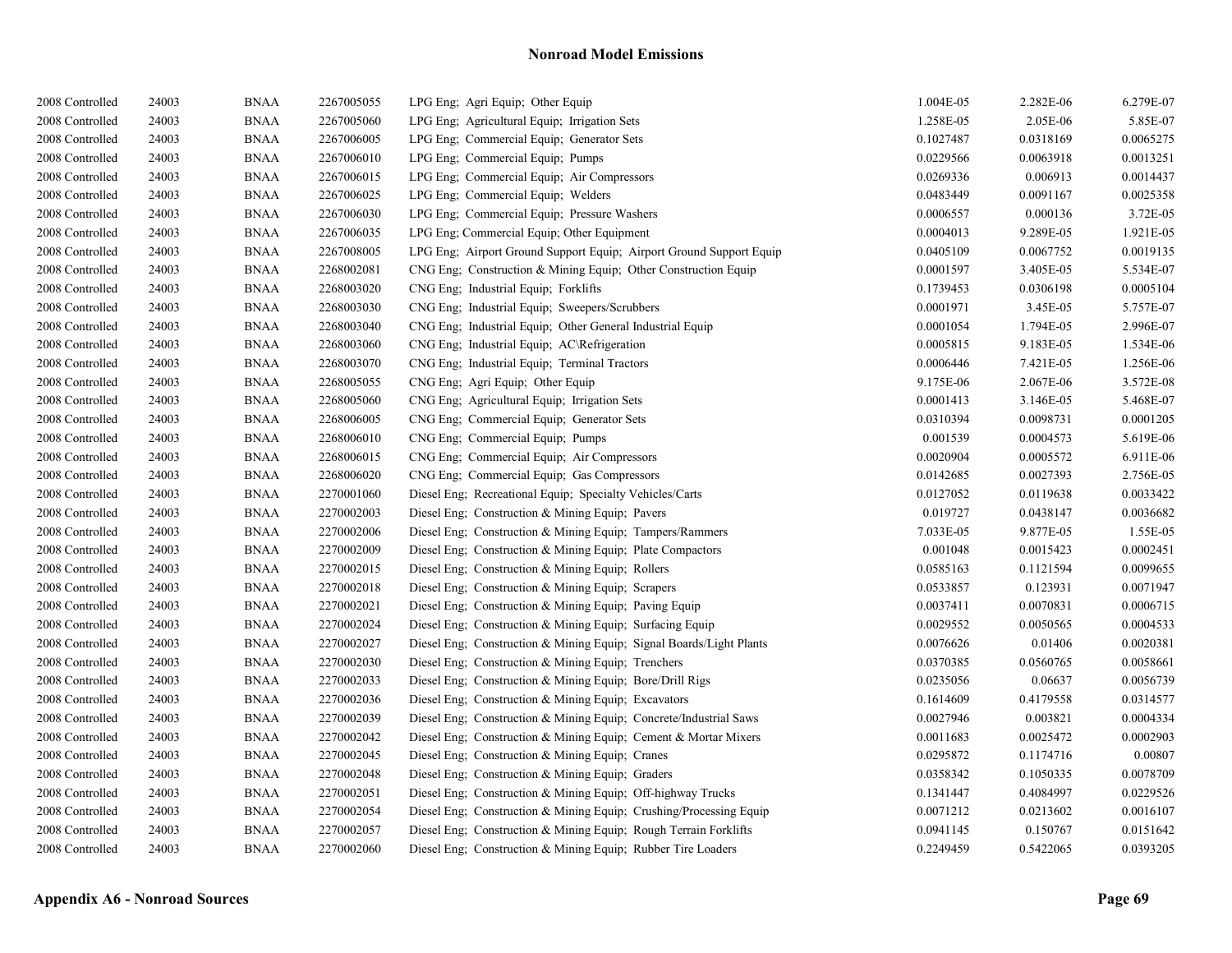| 2008 Controlled | 24003 | <b>BNAA</b> | 2270002066 | Diesel Eng; Construction & Mining Equip; Tractors/Loaders/Backhoes     | 0.3404071 | 0.3603948 | 0.0776814 |
|-----------------|-------|-------------|------------|------------------------------------------------------------------------|-----------|-----------|-----------|
| 2008 Controlled | 24003 | <b>BNAA</b> | 2270002069 | Diesel Eng; Construction & Mining Equip; Crawler Tractor/Dozers        | 0.1898428 | 0.4644602 | 0.032083  |
| 2008 Controlled | 24003 | <b>BNAA</b> | 2270002072 | Diesel Eng; Construction & Mining Equip; Skid Steer Loaders            | 0.2961682 | 0.2446126 | 0.07161   |
| 2008 Controlled | 24003 | <b>BNAA</b> | 2270002075 | Diesel Eng: Construction & Mining Equip: Off-highway Tractors          | 0.0272603 | 0.0593109 | 0.0040705 |
| 2008 Controlled | 24003 | <b>BNAA</b> | 2270002078 | Diesel Eng; Construction & Mining Equip; Dumpers/Tenders               | 0.0008943 | 0.0007865 | 0.0002337 |
| 2008 Controlled | 24003 | <b>BNAA</b> | 2270002081 | Diesel Eng; Construction & Mining Equip; Other Construction Equip      | 0.0279718 | 0.0570001 | 0.004253  |
| 2008 Controlled | 24003 | <b>BNAA</b> | 2270003010 | Diesel Eng; Industrial Equip; Aerial Lifts                             | 0.0078112 | 0.0072748 | 0.0020261 |
| 2008 Controlled | 24003 | <b>BNAA</b> | 2270003020 | Diesel Eng; Industrial Equip; Forklifts                                | 0.0482039 | 0.0696356 | 0.006114  |
| 2008 Controlled | 24003 | <b>BNAA</b> | 2270003030 | Diesel Eng; Industrial Equip; Sweepers/Scrubbers                       | 0.0114207 | 0.0358673 | 0.0029352 |
| 2008 Controlled | 24003 | <b>BNAA</b> | 2270003040 | Diesel Eng; Industrial Equip; Other General Industrial Equip           | 0.012469  | 0.0407248 | 0.0033863 |
| 2008 Controlled | 24003 | <b>BNAA</b> | 2270003050 | Diesel Eng; Industrial Equip; Other Material H&ling Equip              | 0.0013478 | 0.0020243 | 0.0003696 |
| 2008 Controlled | 24003 | <b>BNAA</b> | 2270003060 | Diesel Eng; Industrial Equip; AC\Refrigeration                         | 0.0915521 | 0.1880495 | 0.0175254 |
| 2008 Controlled | 24003 | <b>BNAA</b> | 2270003070 | Diesel Eng; Industrial Equip; Terminal Tractors                        | 0.0178299 | 0.0440006 | 0.0035772 |
| 2008 Controlled | 24003 | <b>BNAA</b> | 2270004031 | Diesel Eng; Lawn & Garden Equip; Leafblowers/Vacuums (Com)             | 1.424E-05 | 2.339E-05 | 4.145E-06 |
| 2008 Controlled | 24003 | <b>BNAA</b> | 2270004046 | Diesel Eng; Lawn & Garden Equip; Front Mowers (Com)                    | 0.0750933 | 0.1377003 | 0.019997  |
| 2008 Controlled | 24003 | <b>BNAA</b> | 2270004056 | Diesel Eng; Lawn & Garden Equip; Lawn & Garden Tractors (Com)          | 0.0157923 | 0.0278892 | 0.0041889 |
| 2008 Controlled | 24003 | <b>BNAA</b> | 2270004066 | Diesel Eng; Lawn & Garden Equip; Chippers/Stump Grinders (Com)         | 0.0864562 | 0.2102288 | 0.0208169 |
| 2008 Controlled | 24003 | <b>BNAA</b> | 2270004071 | Diesel Eng; Lawn & Garden Equip; Turf Equip (Com)                      | 0.007449  | 0.0195723 | 0.0017062 |
| 2008 Controlled | 24003 | <b>BNAA</b> | 2270004076 | Diesel Eng; Lawn & Garden Equip; Other Lawn & Garden Equip (Com)       | 0.0003073 | 0.0005625 | 7.686E-05 |
| 2008 Controlled | 24003 | <b>BNAA</b> | 2270005010 | Diesel Eng; Agricultural Equip; 2-Wheel Tractors                       | 2.703E-06 | 2.141E-06 | 3.573E-07 |
| 2008 Controlled | 24003 | <b>BNAA</b> | 2270005015 | Diesel Eng; Agricultural Equip; Agricultural Tractors                  | 0.0583959 | 0.1089771 | 0.0110127 |
| 2008 Controlled | 24003 | BNAA        | 2270005020 | Diesel Eng; Agricultural Equip; Combines                               | 0.0043622 | 0.0113512 | 0.0009924 |
| 2008 Controlled | 24003 | <b>BNAA</b> | 2270005025 | Diesel Eng; Agricultural Equip; Balers                                 | 3.743E-05 | 5.325E-05 | 9.008E-06 |
| 2008 Controlled | 24003 | <b>BNAA</b> | 2270005030 | Diesel Eng; Agricultural Equip; Agricultural Mowers                    | 8.979E-06 | 1.099E-05 | 1.558E-06 |
| 2008 Controlled | 24003 | <b>BNAA</b> | 2270005035 | Diesel Eng; Agricultural Equip; Sprayers                               | 0.0004572 | 0.000859  | 0.000124  |
| 2008 Controlled | 24003 | <b>BNAA</b> | 2270005040 | Diesel Eng; Agricultural Equip; Tillers > 6HP                          | 1.302E-06 | 2.183E-06 | 2.085E-07 |
| 2008 Controlled | 24003 | <b>BNAA</b> | 2270005045 | Diesel Eng; Agricultural Equip; Swathers                               | 0.0004866 | 0.0008218 | 9.408E-05 |
| 2008 Controlled | 24003 | <b>BNAA</b> | 2270005055 | Diesel Eng; Agricultural Equip; Other Agricultural Equip               | 0.0012008 | 0.0022958 | 0.0002486 |
| 2008 Controlled | 24003 | <b>BNAA</b> | 2270005060 | Diesel Eng; Agricultural Equip; Irrigation Sets                        | 0.0005678 | 0.0014774 | 0.0001511 |
| 2008 Controlled | 24003 | <b>BNAA</b> | 2270006005 | Diesel Eng; Commercial Equip; Generator Sets                           | 0.0721343 | 0.1464327 | 0.0189784 |
| 2008 Controlled | 24003 | <b>BNAA</b> | 2270006010 | Diesel Eng; Commercial Equip; Pumps                                    | 0.0170482 | 0.0347726 | 0.0042496 |
| 2008 Controlled | 24003 | <b>BNAA</b> | 2270006015 | Diesel Eng; Commercial Equip; Air Compressors                          | 0.0370592 | 0.0837394 | 0.0084199 |
| 2008 Controlled | 24003 | <b>BNAA</b> | 2270006025 | Diesel Eng: Commercial Equip: Welders                                  | 0.0568564 | 0.0435537 | 0.0140667 |
| 2008 Controlled | 24003 | <b>BNAA</b> | 2270006030 | Diesel Eng; Commercial Equip; Pressure Washers                         | 0.0021503 | 0.0048596 | 0.0006152 |
| 2008 Controlled | 24003 | <b>BNAA</b> | 2270006035 | Diesel Eng; Commercial Equip; Other Equipment                          | 0.0016216 | 0.0036011 | 0.0003724 |
| 2008 Controlled | 24003 | <b>BNAA</b> | 2270007015 | Diesel Eng; Logging Equip; Feller-Bunch-Skidder                        | 0.0045753 | 0.0126519 | 0.0009474 |
| 2008 Controlled | 24003 | <b>BNAA</b> | 2270008005 | Diesel Eng; Airport Ground Support Equip; Airport Ground Support Equip | 0.1668408 | 0.3822551 | 0.0286788 |
| 2008 Controlled | 24003 | <b>BNAA</b> | 2282005010 | 2-Stroke Gas Eng; Marine Pleasure Craft; Outboard                      | 7.5898997 | 0.1861775 | 4.0202574 |
| 2008 Controlled | 24003 | <b>BNAA</b> | 2282005015 | 2-Stroke Gas Eng; Marine Pleasure Craft; Personal Water Craft          | 2.9185299 | 0.0604585 | 1.1649784 |
| 2008 Controlled | 24003 | <b>BNAA</b> | 2282010005 | 4-Stroke Gas Eng; Marine Pleasure Craft; Inboard-Sterndrive            | 5.5465029 | 0.3326624 | 0.4447582 |
| 2008 Controlled | 24003 | <b>BNAA</b> | 2282020005 | Diesel Eng; Marine Pleasure Craft; Inboard-Sterndrive                  | 0.0587163 | 0.3564971 | 0.0130189 |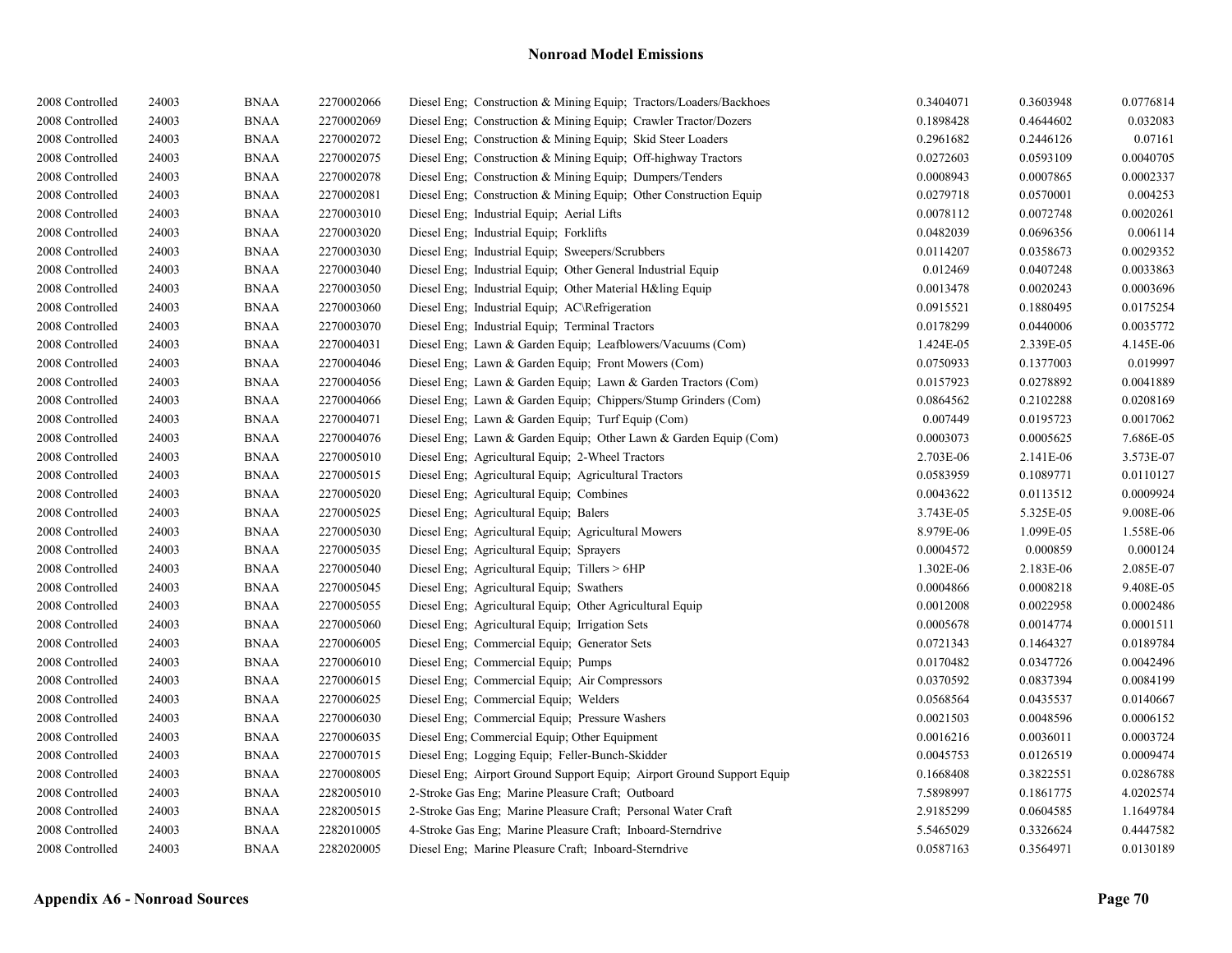| 2008 Controlled | 24003 | <b>BNAA</b> | 2282020010 | Diesel Eng; Marine Pleasure Craft; Outboard                                | 0.0005909 | 0.0009574 | 0.0001872 |
|-----------------|-------|-------------|------------|----------------------------------------------------------------------------|-----------|-----------|-----------|
| 2008 Controlled | 24003 | <b>BNAA</b> | 2285002015 | Diesel Eng; Railroad Equip; RR Maintenance                                 | 0.003136  | 0.0040952 | 0.0007403 |
| 2008 Controlled | 24003 | <b>BNAA</b> | 2285004015 | 4-Stroke Gas Eng; Railroad Equip; RR Maintenance                           | 0.0098412 | 5.86E-05  | 0.0002067 |
| 2008 Controlled | 24003 | <b>BNAA</b> | 2285006015 | LPG Eng; Railroad Equip; RR Maintenance                                    | 3.942E-05 | 8.016E-06 | 2.227E-06 |
| 2008 Controlled | 24005 | <b>BNAA</b> | 2260001010 | 2-Stroke Gas Eng; Recreational Equip; Motorcycles: Off-road                | 0.2873809 | 0.0013925 | 0.3267644 |
| 2008 Controlled | 24005 | <b>BNAA</b> | 2260001030 | 2-Stroke Gas Eng; Recreational Equip; Offroad Motorcycles/ATVs             | 0.4000078 | 0.0019124 | 0.4176397 |
| 2008 Controlled | 24005 | <b>BNAA</b> | 2260001060 | 2-Stroke Gas Eng; Recreational Equip; Specialty Vehicles/Carts             | 0.2657185 | 0.0017625 | 0.0085419 |
| 2008 Controlled | 24005 | <b>BNAA</b> | 2260002006 | 2-Stroke Gas Eng; Construction & Mining Equip; Tampers/Rammers             | 0.2108986 | 0.0009765 | 0.0515836 |
| 2008 Controlled | 24005 | <b>BNAA</b> | 2260002009 | 2-Stroke Gas Eng; Construction & Mining Equip; Plate Compactors            | 0.0077049 | 5.907E-05 | 0.0016773 |
| 2008 Controlled | 24005 | <b>BNAA</b> | 2260002021 | 2-Stroke Gas Eng; Construction & Mining Equip; Paving Equip                | 0.009297  | 7.073E-05 | 0.001983  |
| 2008 Controlled | 24005 | <b>BNAA</b> | 2260002027 | 2-Stroke Gas Eng; Construction & Mining Equip; Signal Boards/Light Plants  | 7.291E-05 | 5.347E-07 | 1.698E-05 |
| 2008 Controlled | 24005 | <b>BNAA</b> | 2260002039 | 2-Stroke Gas Eng; Construction & Mining Equip; Concrete/Industrial Saws    | 0.5353196 | 0.0023243 | 0.1124305 |
| 2008 Controlled | 24005 | <b>BNAA</b> | 2260002054 | 2-Stroke Gas Eng; Construction & Mining Equip; Crushing/Processing Equip   | 0.0018986 | 1.392E-05 | 0.0003957 |
| 2008 Controlled | 24005 | <b>BNAA</b> | 2260003030 | 2-Stroke Gas Eng; Industrial Equip; Sweepers/Scrubbers                     | 0.0013104 | 9.61E-06  | 0.0002908 |
| 2008 Controlled | 24005 | <b>BNAA</b> | 2260003040 | 2-Stroke Gas Eng; Industrial Equip; Other General Industrial Equip         | 0.0001032 | 7.569E-07 | 2.202E-05 |
| 2008 Controlled | 24005 | <b>BNAA</b> | 2260004015 | 2-Stroke Gas Eng; Lawn & Garden Equip; Rotary Tillers $\leq 6$ HP (Res)    | 0.0321137 | 0.0002005 | 0.0130453 |
| 2008 Controlled | 24005 | <b>BNAA</b> | 2260004016 | 2-Stroke Gas Eng; Lawn & Garden Equip; Rotary Tillers < 6 HP (Com)         | 0.1780835 | 0.0012698 | 0.0499911 |
| 2008 Controlled | 24005 | <b>BNAA</b> | 2260004020 | 2-Stroke Gas Eng; Lawn & Garden Equip; Chain Saws < 6 HP (Res)             | 0.263381  | 0.0018523 | 0.1085641 |
| 2008 Controlled | 24005 | <b>BNAA</b> | 2260004021 | 2-Stroke Gas Eng; Lawn & Garden Equip; Chain Saws < 6 HP (Com)             | 2.091057  | 0.0093966 | 0.5207052 |
| 2008 Controlled | 24005 | <b>BNAA</b> | 2260004025 | 2-Stroke Gas Eng; Lawn & Garden Equip; Trimmers/Edgers/Brush Cutters (Res) | 0.5503491 | 0.0041632 | 0.2193932 |
| 2008 Controlled | 24005 | <b>BNAA</b> | 2260004026 | 2-Stroke Gas Eng; Lawn & Garden Equip; Trimmers/Edgers/Brush Cutters (Com) | 1.8376201 | 0.0132798 | 0.4441449 |
| 2008 Controlled | 24005 | <b>BNAA</b> | 2260004030 | 2-Stroke Gas Eng; Lawn & Garden Equip; Leafblowers/Vacuums (Res)           | 0.3699208 | 0.0026558 | 0.1455941 |
| 2008 Controlled | 24005 | <b>BNAA</b> | 2260004031 | 2-Stroke Gas Eng; Lawn & Garden Equip; Leafblowers/Vacuums (Com)           | 2.0642131 | 0.0126626 | 0.4622759 |
| 2008 Controlled | 24005 | <b>BNAA</b> | 2260004035 | 2-Stroke Gas Eng; Lawn & Garden Equip; Snowblowers (Res)                   |           |           | 0.0420726 |
| 2008 Controlled | 24005 | <b>BNAA</b> | 2260004036 | 2-Stroke Gas Eng: Lawn & Garden Equip: Snowblowers (Com)                   |           |           | 0.0079017 |
| 2008 Controlled | 24005 | <b>BNAA</b> | 2260004071 | 2-Stroke Gas Eng; Lawn & Garden Equip; Turf Equip (Com)                    | 0.0007239 | 5.614E-06 | 0.0001407 |
| 2008 Controlled | 24005 | <b>BNAA</b> | 2260005035 | 2-Stroke Gas Eng; Agricultural Equip; Sprayers                             | 0.0006125 | 5.362E-06 | 0.0001552 |
| 2008 Controlled | 24005 | <b>BNAA</b> | 2260006005 | 2-Stroke Gas Eng; Commercial Equip; Generator Sets                         | 0.0313817 | 0.0002445 | 0.007043  |
| 2008 Controlled | 24005 | <b>BNAA</b> | 2260006010 | 2-Stroke Gas Eng; Commercial Equip; Pumps                                  | 0.206671  | 0.001664  | 0.0495349 |
| 2008 Controlled | 24005 | <b>BNAA</b> | 2260006015 | 2-Stroke Gas Eng; Commercial Equip; Air Compressors                        | 8.679E-05 | 6.365E-07 | 1.803E-05 |
| 2008 Controlled | 24005 | <b>BNAA</b> | 2260006035 | 2-Stroke Gas Eng; Commercial Equip; Other Equipment                        | 0.0013657 | 1.002E-05 | 0.0002818 |
| 2008 Controlled | 24005 | <b>BNAA</b> | 2260007005 | 2-Stroke Gas Eng; Logging Equip; Chain Saws > 6 HP                         | 0.0111413 | 4.583E-05 | 0.002533  |
| 2008 Controlled | 24005 | <b>BNAA</b> | 2265001010 | 4-Stroke Gas Eng; Recreational Equip; Motorcycles: Off-road                | 0.1258644 | 0.0013718 | 0.0128398 |
| 2008 Controlled | 24005 | <b>BNAA</b> | 2265001030 | 4-Stroke Gas Eng; Recreational Equip; Offroad Motorcycles/ATVs             | 1.2984747 | 0.0126525 | 0.1409522 |
| 2008 Controlled | 24005 | <b>BNAA</b> | 2265001050 | 4-Stroke Gas Eng; Recreational Equip; Golf Carts                           | 4.8356293 | 0.0226399 | 0.075616  |
| 2008 Controlled | 24005 | <b>BNAA</b> | 2265001060 | 4-Stroke Gas Eng; Recreational Equip; Specialty Vehicles/Carts             | 0.2202195 | 0.0017253 | 0.0098577 |
| 2008 Controlled | 24005 | <b>BNAA</b> | 2265002003 | 4-Stroke Gas Eng; Construction & Mining Equip; Pavers                      | 0.2362813 | 0.0018205 | 0.0040326 |
| 2008 Controlled | 24005 | <b>BNAA</b> | 2265002006 | 4-Stroke Gas Eng; Construction & Mining Equip; Tampers/Rammers             | 0.0019358 | 1.079E-05 | 3.803E-05 |
| 2008 Controlled | 24005 | <b>BNAA</b> | 2265002009 | 4-Stroke Gas Eng; Construction & Mining Equip; Plate Compactors            | 0.4374094 | 0.0023946 | 0.0169818 |
| 2008 Controlled | 24005 | <b>BNAA</b> | 2265002015 | 4-Stroke Gas Eng; Construction & Mining Equip; Rollers                     | 0.4389269 | 0.0029491 | 0.006702  |
| 2008 Controlled | 24005 | <b>BNAA</b> | 2265002021 | 4-Stroke Gas Eng; Construction & Mining Equip; Paving Equip                | 0.8704767 | 0.0050484 | 0.0241538 |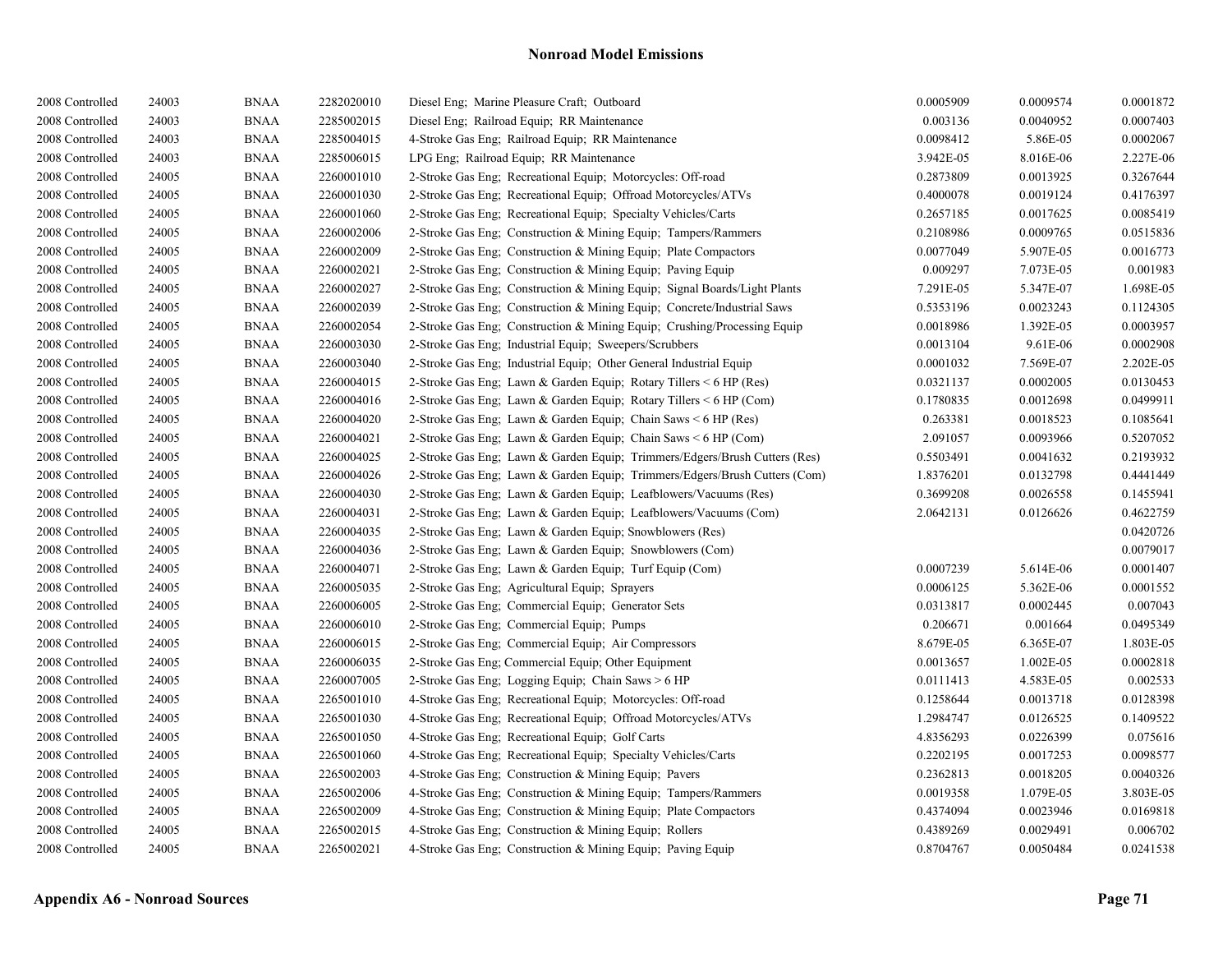| 2008 Controlled | 24005 | <b>BNAA</b> | 2265002024 | 4-Stroke Gas Eng; Construction & Mining Equip; Surfacing Equip             | 0.3939267 | 0.002003  | 0.0074772 |
|-----------------|-------|-------------|------------|----------------------------------------------------------------------------|-----------|-----------|-----------|
| 2008 Controlled | 24005 | <b>BNAA</b> | 2265002027 | 4-Stroke Gas Eng: Construction & Mining Equip: Signal Boards/Light Plants  | 0.0199865 | 9.217E-05 | 0.0004798 |
| 2008 Controlled | 24005 | <b>BNAA</b> | 2265002030 | 4-Stroke Gas Eng: Construction & Mining Equip: Trenchers                   | 0.7165509 | 0.0054609 | 0.0141512 |
| 2008 Controlled | 24005 | <b>BNAA</b> | 2265002033 | 4-Stroke Gas Eng; Construction & Mining Equip; Bore/Drill Rigs             | 0.2067153 | 0.0020673 | 0.0109439 |
| 2008 Controlled | 24005 | <b>BNAA</b> | 2265002039 | 4-Stroke Gas Eng; Construction & Mining Equip; Concrete/Industrial Saws    | 1.7946465 | 0.0095023 | 0.0248898 |
| 2008 Controlled | 24005 | <b>BNAA</b> | 2265002042 | 4-Stroke Gas Eng; Construction & Mining Equip; Cement & Mortar Mixers      | 0.7378526 | 0.004741  | 0.0293384 |
| 2008 Controlled | 24005 | <b>BNAA</b> | 2265002045 | 4-Stroke Gas Eng; Construction & Mining Equip; Cranes                      | 0.0255672 | 0.0010056 | 0.0008866 |
| 2008 Controlled | 24005 | <b>BNAA</b> | 2265002054 | 4-Stroke Gas Eng; Construction & Mining Equip; Crushing/Processing Equip   | 0.1067279 | 0.0006601 | 0.0020201 |
| 2008 Controlled | 24005 | <b>BNAA</b> | 2265002057 | 4-Stroke Gas Eng; Construction & Mining Equip; Rough Terrain Forklifts     | 0.0276458 | 0.0015339 | 0.0011503 |
| 2008 Controlled | 24005 | <b>BNAA</b> | 2265002060 | 4-Stroke Gas Eng: Construction & Mining Equip: Rubber Tire Loaders         | 0.0562465 | 0.0032371 | 0.0023408 |
| 2008 Controlled | 24005 | <b>BNAA</b> | 2265002066 | 4-Stroke Gas Eng; Construction & Mining Equip; Tractors/Loaders/Backhoes   | 0.5769837 | 0.0031532 | 0.0085475 |
| 2008 Controlled | 24005 | <b>BNAA</b> | 2265002072 | 4-Stroke Gas Eng; Construction & Mining Equip; Skid Steer Loaders          | 0.236843  | 0.0043402 | 0.0059347 |
| 2008 Controlled | 24005 | <b>BNAA</b> | 2265002078 | 4-Stroke Gas Eng; Construction & Mining Equip; Dumpers/Tenders             | 0.1149176 | 0.0007794 | 0.0043181 |
| 2008 Controlled | 24005 | <b>BNAA</b> | 2265002081 | 4-Stroke Gas Eng: Construction & Mining Equip: Other Construction Equip    | 0.0261725 | 0.0015481 | 0.0011686 |
| 2008 Controlled | 24005 | <b>BNAA</b> | 2265003010 | 4-Stroke Gas Eng; Industrial Equip; Aerial Lifts                           | 0.1917812 | 0.0054731 | 0.0060327 |
| 2008 Controlled | 24005 | <b>BNAA</b> | 2265003020 | 4-Stroke Gas Eng; Industrial Equip; Forklifts                              | 0.3080016 | 0.0177131 | 0.0127338 |
| 2008 Controlled | 24005 | <b>BNAA</b> | 2265003030 | 4-Stroke Gas Eng; Industrial Equip; Sweepers/Scrubbers                     | 0.1606208 | 0.0024248 | 0.0034385 |
| 2008 Controlled | 24005 | <b>BNAA</b> | 2265003040 | 4-Stroke Gas Eng: Industrial Equip: Other General Industrial Equip         | 0.4763227 | 0.0026696 | 0.0110074 |
| 2008 Controlled | 24005 | <b>BNAA</b> | 2265003050 | 4-Stroke Gas Eng; Industrial Equip; Other Material H&ling Equip            | 0.0148497 | 0.0003538 | 0.0004222 |
| 2008 Controlled | 24005 | <b>BNAA</b> | 2265003060 | 4-Stroke Gas Eng; Industrial Equip; AC\Refrigeration                       | 0.0165214 | 8.503E-05 | 0.0003111 |
| 2008 Controlled | 24005 | <b>BNAA</b> | 2265003070 | 4-Stroke Gas Eng; Industrial Equip; Terminal Tractors                      | 0.0169785 | 0.0009236 | 0.0006256 |
| 2008 Controlled | 24005 | <b>BNAA</b> | 2265004010 | 4-Stroke Gas Eng; Lawn & Garden Equip; Lawn Mowers (Res)                   | 10.125934 | 0.0678529 | 1.0491887 |
| 2008 Controlled | 24005 | <b>BNAA</b> | 2265004011 | 4-Stroke Gas Eng; Lawn & Garden Equip; Lawn Mowers (Com)                   | 10.330301 | 0.0538257 | 0.5988578 |
| 2008 Controlled | 24005 | <b>BNAA</b> | 2265004015 | 4-Stroke Gas Eng; Lawn & Garden Equip; Rotary Tillers < 6 HP (Res)         | 0.8508914 | 0.0057289 | 0.0907991 |
| 2008 Controlled | 24005 | <b>BNAA</b> | 2265004016 | 4-Stroke Gas Eng; Lawn & Garden Equip; Rotary Tillers < 6 HP (Com)         | 5.0702787 | 0.0323308 | 0.3469232 |
| 2008 Controlled | 24005 | <b>BNAA</b> | 2265004025 | 4-Stroke Gas Eng; Lawn & Garden Equip; Trimmers/Edgers/Brush Cutters (Res) | 0.0570647 | 0.0003642 | 0.0062617 |
| 2008 Controlled | 24005 | <b>BNAA</b> | 2265004026 | 4-Stroke Gas Eng; Lawn & Garden Equip; Trimmers/Edgers/Brush Cutters (Com) | 0.2662735 | 0.0014122 | 0.0119112 |
| 2008 Controlled | 24005 | <b>BNAA</b> | 2265004030 | 4-Stroke Gas Eng; Lawn & Garden Equip; Leafblowers/Vacuums (Res)           | 0.1090261 | 0.0006973 | 0.0110041 |
| 2008 Controlled | 24005 | <b>BNAA</b> | 2265004031 | 4-Stroke Gas Eng; Lawn & Garden Equip; Leafblowers/Vacuums (Com)           | 10.728465 | 0.0863359 | 0.2221953 |
| 2008 Controlled | 24005 | <b>BNAA</b> | 2265004035 | 4-Stroke Gas Eng; Lawn & Garden Equip; Snowblowers (Res)                   |           |           | 0.0839151 |
| 2008 Controlled | 24005 | <b>BNAA</b> | 2265004036 | 4-Stroke Gas Eng: Lawn & Garden Equip: Snowblowers (Com)                   |           |           | 0.017583  |
| 2008 Controlled | 24005 | <b>BNAA</b> | 2265004040 | 4-Stroke Gas Eng; Lawn & Garden Equip; Rear Eng Riding Mowers (Res)        | 2.5110373 | 0.0147584 | 0.1035149 |
| 2008 Controlled | 24005 | <b>BNAA</b> | 2265004041 | 4-Stroke Gas Eng; Lawn & Garden Equip; Rear Eng Riding Mowers (Com)        | 1.423381  | 0.0074428 | 0.0227748 |
| 2008 Controlled | 24005 | <b>BNAA</b> | 2265004046 | 4-Stroke Gas Eng; Lawn & Garden Equip; Front Mowers (Com)                  | 1.4707236 | 0.0095985 | 0.0425953 |
| 2008 Controlled | 24005 | <b>BNAA</b> | 2265004051 | 4-Stroke Gas Eng; Lawn & Garden Equip; Shredders $\leq 6$ HP (Com)         | 0.5808013 | 0.0037842 | 0.042439  |
| 2008 Controlled | 24005 | <b>BNAA</b> | 2265004055 | 4-Stroke Gas Eng; Lawn & Garden Equip; Lawn & Garden Tractors (Res)        | 33.618131 | 0.1992254 | 1.1555135 |
| 2008 Controlled | 24005 | <b>BNAA</b> | 2265004056 | 4-Stroke Gas Eng; Lawn & Garden Equip; Lawn & Garden Tractors (Com)        | 19.345939 | 0.1012474 | 0.2913854 |
| 2008 Controlled | 24005 | <b>BNAA</b> | 2265004066 | 4-Stroke Gas Eng; Lawn & Garden Equip; Chippers/Stump Grinders (Com)       | 2.2696436 | 0.0259807 | 0.0384077 |
| 2008 Controlled | 24005 | <b>BNAA</b> | 2265004071 | 4-Stroke Gas Eng; Lawn & Garden Equip; Turf Equip (Com)                    | 56.222728 | 0.3173847 | 1.0761418 |
| 2008 Controlled | 24005 | <b>BNAA</b> | 2265004075 | 4-Stroke Gas Eng; Lawn & Garden Equip; Other Lawn & Garden Equip (Res)     | 1.0340655 | 0.0069886 | 0.0542286 |
| 2008 Controlled | 24005 | <b>BNAA</b> | 2265004076 | 4-Stroke Gas Eng; Lawn & Garden Equip; Other Lawn & Garden Equip (Com)     | 1.5658147 | 0.0107061 | 0.0828392 |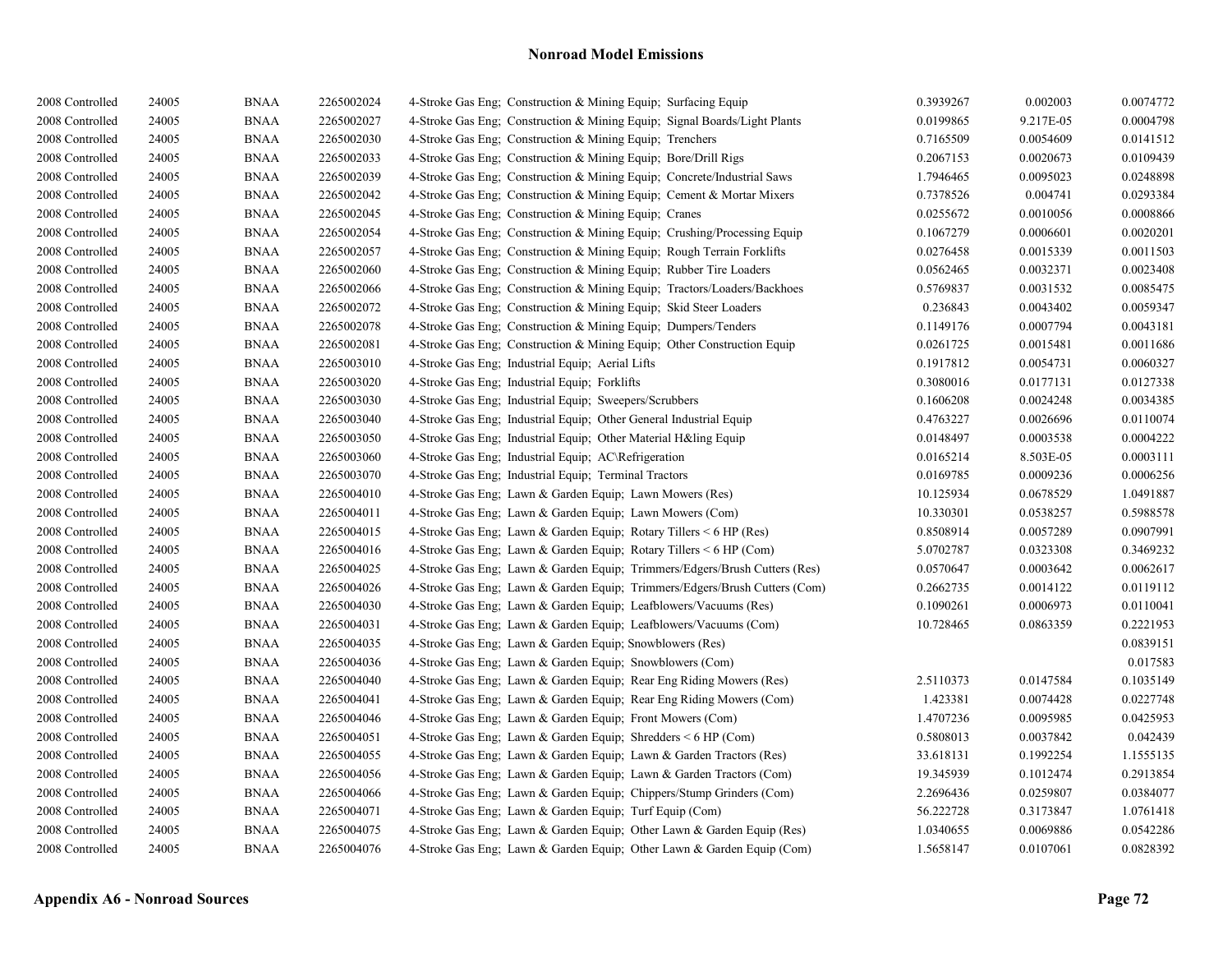| 2008 Controlled | 24005 | <b>BNAA</b> | 2265005010 | 4-Stroke Gas Eng; Agricultural Equip; 2-Wheel Tractors                       | 0.0044648 | 2.27E-05  | 6.738E-05 |
|-----------------|-------|-------------|------------|------------------------------------------------------------------------------|-----------|-----------|-----------|
| 2008 Controlled | 24005 | <b>BNAA</b> | 2265005015 | 4-Stroke Gas Eng; Agricultural Equip; Agricultural Tractors                  | 0.006675  | 0.0001966 | 0.0001738 |
| 2008 Controlled | 24005 | <b>BNAA</b> | 2265005020 | 4-Stroke Gas Eng: Agricultural Equip: Combines                               | 3.021E-05 | 1.87E-06  | 1.545E-06 |
| 2008 Controlled | 24005 | <b>BNAA</b> | 2265005025 | 4-Stroke Gas Eng; Agricultural Equip; Balers                                 | 0.0032621 | 0.0002019 | 0.0001893 |
| 2008 Controlled | 24005 | <b>BNAA</b> | 2265005030 | 4-Stroke Gas Eng; Agricultural Equip; Agricultural Mowers                    | 0.0033974 | 2.033E-05 | 7.028E-05 |
| 2008 Controlled | 24005 | <b>BNAA</b> | 2265005035 | 4-Stroke Gas Eng; Agricultural Equip; Sprayers                               | 0.0273156 | 0.0003442 | 0.0011364 |
| 2008 Controlled | 24005 | <b>BNAA</b> | 2265005040 | 4-Stroke Gas Eng; Agricultural Equip; Tillers > 6 HP                         | 0.0682427 | 0.0004055 | 0.0025787 |
| 2008 Controlled | 24005 | <b>BNAA</b> | 2265005045 | 4-Stroke Gas Eng; Agricultural Equip; Swathers                               | 0.0051766 | 0.0003204 | 0.0002722 |
| 2008 Controlled | 24005 | <b>BNAA</b> | 2265005055 | 4-Stroke Gas Eng; Agricultural Equip; Other Agricultural Equip               | 0.0118073 | 0.000384  | 0.0004194 |
| 2008 Controlled | 24005 | <b>BNAA</b> | 2265005060 | 4-Stroke Gas Eng; Agricultural Equip; Irrigation Sets                        | 0.0067848 | 0.000326  | 0.0002554 |
| 2008 Controlled | 24005 | <b>BNAA</b> | 2265006005 | 4-Stroke Gas Eng; Commercial Equip; Generator Sets                           | 15.487831 | 0.0930382 | 0.4957083 |
| 2008 Controlled | 24005 | <b>BNAA</b> | 2265006010 | 4-Stroke Gas Eng; Commercial Equip; Pumps                                    | 3.5157568 | 0.0241788 | 0.1080952 |
| 2008 Controlled | 24005 | <b>BNAA</b> | 2265006015 | 4-Stroke Gas Eng; Commercial Equip; Air Compressors                          | 1.7190236 | 0.0155089 | 0.0403693 |
| 2008 Controlled | 24005 | <b>BNAA</b> | 2265006025 | 4-Stroke Gas Eng; Commercial Equip; Welders                                  | 4.4577521 | 0.0308907 | 0.0840747 |
| 2008 Controlled | 24005 | <b>BNAA</b> | 2265006030 | 4-Stroke Gas Eng; Commercial Equip; Pressure Washers                         | 6.8226681 | 0.0372658 | 0.230109  |
| 2008 Controlled | 24005 | <b>BNAA</b> | 2265006035 | 4-Stroke Gas Eng; Commercial Equip; Other Equipment                          | 0.3471366 | 0.0017987 | 0.0069341 |
| 2008 Controlled | 24005 | <b>BNAA</b> | 2265007010 | 2-Stroke Gas Eng; Logging Equip; Shredders > 6 HP                            | 0.0311573 | 0.0002111 | 0.0010597 |
| 2008 Controlled | 24005 | <b>BNAA</b> | 2265007015 | 2-Stroke Gas Eng; Logging Equip; Feller-Bunch-Skidder                        | 0.000376  | 1.609E-06 | 9.404E-06 |
| 2008 Controlled | 24005 | <b>BNAA</b> | 2265008005 | 4-Stroke Gas Eng; Airport Ground Support Equip; Airport Ground Support Equip | 0.0001521 | 3.475E-06 | 4.171E-06 |
| 2008 Controlled | 24005 | <b>BNAA</b> | 2265010010 | 4-Stroke Gas Eng; Industrial Equip; Other Oil Field Equipment                | 0.0466872 | 0.0002186 | 0.0005743 |
| 2008 Controlled | 24005 | <b>BNAA</b> | 2267001060 | LPG Eng; Recreational Equip; Specialty Vehicles/Carts                        | 0.0021966 | 0.000496  | 0.000136  |
| 2008 Controlled | 24005 | <b>BNAA</b> | 2267002003 | LPG Eng; Construction & Mining Equip; Pavers                                 | 0.0052263 | 0.0009478 | 0.000266  |
| 2008 Controlled | 24005 | <b>BNAA</b> | 2267002015 | LPG Eng; Construction & Mining Equip; Rollers                                | 0.0079969 | 0.0012294 | 0.0003488 |
| 2008 Controlled | 24005 | <b>BNAA</b> | 2267002021 | LPG Eng; Construction & Mining Equip; Paving Equip                           | 0.0015178 | 0.0003187 | 8.805E-05 |
| 2008 Controlled | 24005 | <b>BNAA</b> | 2267002024 | LPG Eng; Construction & Mining Equip; Surfacing Equip                        | 0.0008959 | 0.0001568 | 4.418E-05 |
| 2008 Controlled | 24005 | <b>BNAA</b> | 2267002030 | LPG Eng; Construction & Mining Equip; Trenchers                              | 0.016287  | 0.003009  | 0.000844  |
| 2008 Controlled | 24005 | <b>BNAA</b> | 2267002033 | LPG Eng; Construction & Mining Equip; Bore/Drill Rigs                        | 0.0060347 | 0.0013532 | 0.0003693 |
| 2008 Controlled | 24005 | <b>BNAA</b> | 2267002039 | LPG Eng; Construction & Mining Equip; Concrete/Industrial Saws               | 0.0120622 | 0.001556  | 0.0004441 |
| 2008 Controlled | 24005 | <b>BNAA</b> | 2267002045 | LPG Eng: Construction $&$ Mining Equip: Cranes                               | 0.0062073 | 0.0013003 | 0.0003596 |
| 2008 Controlled | 24005 | <b>BNAA</b> | 2267002054 | LPG Eng; Construction & Mining Equip; Crushing/Processing Equip              | 0.0009986 | 0.0002073 | 5.741E-05 |
| 2008 Controlled | 24005 | <b>BNAA</b> | 2267002057 | LPG Eng; Construction & Mining Equip; Rough Terrain Forklifts                | 0.0106989 | 0.002075  | 0.0005799 |
| 2008 Controlled | 24005 | <b>BNAA</b> | 2267002060 | LPG Eng; Construction & Mining Equip; Rubber Tire Loaders                    | 0.025213  | 0.0044118 | 0.0012486 |
| 2008 Controlled | 24005 | <b>BNAA</b> | 2267002066 | LPG Eng; Construction & Mining Equip; Tractors/Loaders/Backhoes              | 0.0025031 | 0.0004023 | 0.0001145 |
| 2008 Controlled | 24005 | <b>BNAA</b> | 2267002072 | LPG Eng; Construction & Mining Equip; Skid Steer Loaders                     | 0.0225152 | 0.0045666 | 0.0012669 |
| 2008 Controlled | 24005 | <b>BNAA</b> | 2267002081 | LPG Eng; Construction & Mining Equip; Other Construction Equip               | 0.0094097 | 0.0020054 | 0.0005528 |
| 2008 Controlled | 24005 | <b>BNAA</b> | 2267003010 | LPG Eng; Industrial Equip; Aerial Lifts                                      | 0.0524474 | 0.010964  | 0.0030223 |
| 2008 Controlled | 24005 | <b>BNAA</b> | 2267003020 | LPG Eng; Industrial Equip; Forklifts                                         | 4.4691605 | 0.7828167 | 0.2211312 |
| 2008 Controlled | 24005 | <b>BNAA</b> | 2267003030 | LPG Eng; Industrial Equip; Sweepers/Scrubbers                                | 0.0299133 | 0.0042597 | 0.0012115 |
| 2008 Controlled | 24005 | <b>BNAA</b> | 2267003040 | LPG Eng: Industrial Equip: Other General Industrial Equip                    | 0.0099032 | 0.0016031 | 0.0004539 |
| 2008 Controlled | 24005 | <b>BNAA</b> | 2267003050 | LPG Eng; Industrial Equip; Other Material H&ling Equip                       | 0.0028183 | 0.0005833 | 0.0001612 |
| 2008 Controlled | 24005 | <b>BNAA</b> | 2267003070 | LPG Eng; Industrial Equip; Terminal Tractors                                 | 0.0167308 | 0.0019104 | 0.0005472 |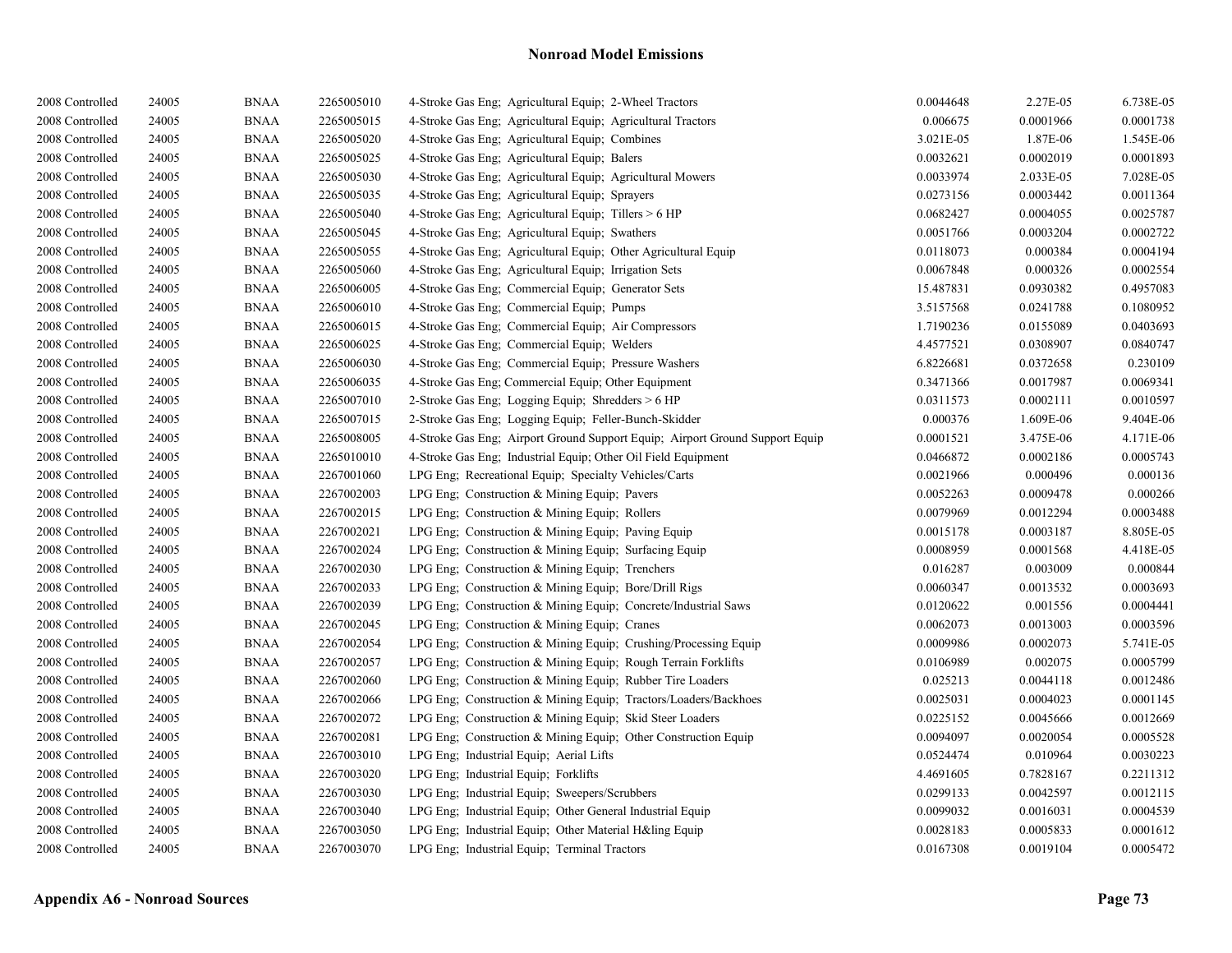| 2008 Controlled | 24005 | <b>BNAA</b> | 2267004066 | LPG Eng; Lawn & Garden Equip; Chippers/Stump Grinders (Com)         | 0.1144444 | 0.0190927 | 0.0054094 |
|-----------------|-------|-------------|------------|---------------------------------------------------------------------|-----------|-----------|-----------|
| 2008 Controlled | 24005 | <b>BNAA</b> | 2267005055 | LPG Eng; Agri Equip; Other Equip                                    | 2.054E-05 | 4.667E-06 | 1.285E-06 |
| 2008 Controlled | 24005 | <b>BNAA</b> | 2267005060 | LPG Eng; Agricultural Equip; Irrigation Sets                        | 2.574E-05 | 4.194E-06 | 1.197E-06 |
| 2008 Controlled | 24005 | <b>BNAA</b> | 2267006005 | LPG Eng; Commercial Equip; Generator Sets                           | 0.1571634 | 0.0486668 | 0.0099843 |
| 2008 Controlled | 24005 | <b>BNAA</b> | 2267006010 | LPG Eng; Commercial Equip; Pumps                                    | 0.0351142 | 0.0097769 | 0.0020269 |
| 2008 Controlled | 24005 | <b>BNAA</b> | 2267006015 | LPG Eng; Commercial Equip; Air Compressors                          | 0.0411973 | 0.010574  | 0.0022082 |
| 2008 Controlled | 24005 | <b>BNAA</b> | 2267006025 | LPG Eng; Commercial Equip; Welders                                  | 0.0739479 | 0.0139449 | 0.0038787 |
| 2008 Controlled | 24005 | <b>BNAA</b> | 2267006030 | LPG Eng; Commercial Equip; Pressure Washers                         | 0.001003  | 0.0002081 | 5.69E-05  |
| 2008 Controlled | 24005 | <b>BNAA</b> | 2267006035 | LPG Eng; Commercial Equip; Other Equipment                          | 0.0006139 | 0.0001421 | 2.938E-05 |
| 2008 Controlled | 24005 | <b>BNAA</b> | 2267008005 | LPG Eng; Airport Ground Support Equip; Airport Ground Support Equip | 2.909E-05 | 4.865E-06 | 1.374E-06 |
| 2008 Controlled | 24005 | <b>BNAA</b> | 2268002081 | CNG Eng; Construction & Mining Equip; Other Construction Equip      | 0.0003699 | 7.887E-05 | 1.282E-06 |
| 2008 Controlled | 24005 | <b>BNAA</b> | 2268003020 | CNG Eng; Industrial Equip; Forklifts                                | 0.3183338 | 0.0560367 | 0.0009342 |
| 2008 Controlled | 24005 | <b>BNAA</b> | 2268003030 | CNG Eng; Industrial Equip; Sweepers/Scrubbers                       | 0.0003607 | 6.314E-05 | 1.054E-06 |
| 2008 Controlled | 24005 | <b>BNAA</b> | 2268003040 | CNG Eng; Industrial Equip; Other General Industrial Equip           | 0.0001929 | 3.283E-05 | 5.483E-07 |
| 2008 Controlled | 24005 | <b>BNAA</b> | 2268003060 | CNG Eng; Industrial Equip; AC\Refrigeration                         | 0.0008903 | 0.0001406 | 2.349E-06 |
| 2008 Controlled | 24005 | <b>BNAA</b> | 2268003070 | CNG Eng; Industrial Equip; Terminal Tractors                        | 0.0011798 | 0.0001358 | 2.299E-06 |
| 2008 Controlled | 24005 | <b>BNAA</b> | 2268005055 | CNG Eng; Agri Equip; Other Equip                                    | 1.877E-05 | 4.228E-06 | 7.306E-08 |
| 2008 Controlled | 24005 | <b>BNAA</b> | 2268005060 | CNG Eng; Agricultural Equip; Irrigation Sets                        | 0.0002891 | 6.435E-05 | 1.119E-06 |
| 2008 Controlled | 24005 | <b>BNAA</b> | 2268006005 | CNG Eng; Commercial Equip; Generator Sets                           | 0.0474775 | 0.0151017 | 0.0001843 |
| 2008 Controlled | 24005 | <b>BNAA</b> | 2268006010 | CNG Eng; Commercial Equip; Pumps                                    | 0.002354  | 0.0006995 | 8.595E-06 |
| 2008 Controlled | 24005 | <b>BNAA</b> | 2268006015 | CNG Eng; Commercial Equip; Air Compressors                          | 0.0031974 | 0.0008523 | 1.057E-05 |
| 2008 Controlled | 24005 | <b>BNAA</b> | 2268006020 | CNG Eng: Commercial Equip: Gas Compressors                          | 0.0218249 | 0.00419   | 4.216E-05 |
| 2008 Controlled | 24005 | <b>BNAA</b> | 2268010010 | CNG Eng; Industrial Equip; Other Oil Field Equipment                | 0.0015284 | 0.0001664 | 2.484E-06 |
| 2008 Controlled | 24005 | <b>BNAA</b> | 2270001060 | Diesel Eng; Recreational Equip; Specialty Vehicles/Carts            | 0.0063526 | 0.0059819 | 0.0016711 |
| 2008 Controlled | 24005 | <b>BNAA</b> | 2270002003 | Diesel Eng; Construction & Mining Equip; Pavers                     | 0.045694  | 0.1014887 | 0.0084967 |
| 2008 Controlled | 24005 | <b>BNAA</b> | 2270002006 | Diesel Eng; Construction & Mining Equip; Tampers/Rammers            | 0.0001629 | 0.0002288 | 3.591E-05 |
| 2008 Controlled | 24005 | <b>BNAA</b> | 2270002009 | Diesel Eng; Construction & Mining Equip; Plate Compactors           | 0.0024276 | 0.0035725 | 0.0005677 |
| 2008 Controlled | 24005 | <b>BNAA</b> | 2270002015 | Diesel Eng; Construction & Mining Equip; Rollers                    | 0.1355423 | 0.2597965 | 0.0230832 |
| 2008 Controlled | 24005 | <b>BNAA</b> | 2270002018 | Diesel Eng; Construction & Mining Equip; Scrapers                   | 0.1236582 | 0.2870632 | 0.0166652 |
| 2008 Controlled | 24005 | <b>BNAA</b> | 2270002021 | Diesel Eng; Construction & Mining Equip; Paving Equip               | 0.0086655 | 0.0164067 | 0.0015555 |
| 2008 Controlled | 24005 | <b>BNAA</b> | 2270002024 | Diesel Eng; Construction & Mining Equip; Surfacing Equip            | 0.0068451 | 0.0117124 | 0.00105   |
| 2008 Controlled | 24005 | <b>BNAA</b> | 2270002027 | Diesel Eng; Construction & Mining Equip; Signal Boards/Light Plants | 0.017749  | 0.0325673 | 0.0047208 |
| 2008 Controlled | 24005 | <b>BNAA</b> | 2270002030 | Diesel Eng; Construction & Mining Equip; Trenchers                  | 0.0857928 | 0.1298909 | 0.0135876 |
| 2008 Controlled | 24005 | <b>BNAA</b> | 2270002033 | Diesel Eng; Construction & Mining Equip; Bore/Drill Rigs            | 0.0544464 | 0.1537339 | 0.0131425 |
| 2008 Controlled | 24005 | <b>BNAA</b> | 2270002036 | Diesel Eng; Construction & Mining Equip; Excavators                 | 0.3739943 | 0.9681171 | 0.0728659 |
| 2008 Controlled | 24005 | <b>BNAA</b> | 2270002039 | Diesel Eng; Construction & Mining Equip; Concrete/Industrial Saws   | 0.0064732 | 0.0088506 | 0.0010039 |
| 2008 Controlled | 24005 | <b>BNAA</b> | 2270002042 | Diesel Eng; Construction & Mining Equip; Cement & Mortar Mixers     | 0.0027062 | 0.0059001 | 0.0006724 |
| 2008 Controlled | 24005 | <b>BNAA</b> | 2270002045 | Diesel Eng; Construction & Mining Equip; Cranes                     | 0.0685333 | 0.2721013 | 0.0186927 |
| 2008 Controlled | 24005 | <b>BNAA</b> | 2270002048 | Diesel Eng: Construction & Mining Equip: Graders                    | 0.0830033 | 0.2432907 | 0.0182315 |
| 2008 Controlled | 24005 | <b>BNAA</b> | 2270002051 | Diesel Eng; Construction & Mining Equip; Off-highway Trucks         | 0.3107213 | 0.946214  | 0.0531654 |
| 2008 Controlled | 24005 | <b>BNAA</b> | 2270002054 | Diesel Eng; Construction & Mining Equip; Crushing/Processing Equip  | 0.016495  | 0.049477  | 0.0037308 |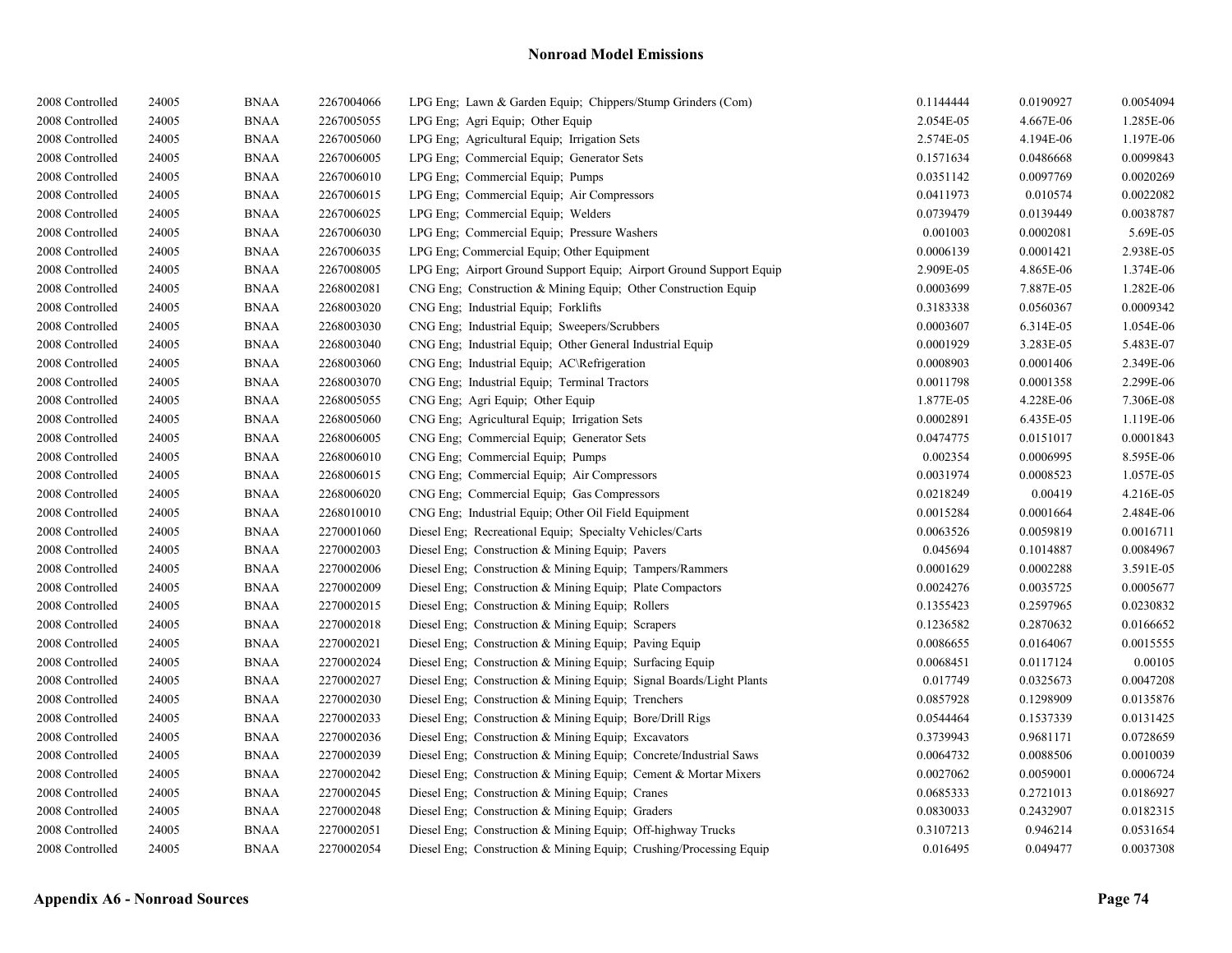| 2008 Controlled | 24005 | <b>BNAA</b> | 2270002057 | Diesel Eng; Construction & Mining Equip; Rough Terrain Forklifts       | 0.2179988 | 0.3492239 | 0.035125  |
|-----------------|-------|-------------|------------|------------------------------------------------------------------------|-----------|-----------|-----------|
| 2008 Controlled | 24005 | <b>BNAA</b> | 2270002060 | Diesel Eng; Construction & Mining Equip; Rubber Tire Loaders           | 0.5210456 | 1.2559209 | 0.0910787 |
| 2008 Controlled | 24005 | <b>BNAA</b> | 2270002066 | Diesel Eng; Construction & Mining Equip; Tractors/Loaders/Backhoes     | 0.78849   | 0.8347879 | 0.1799345 |
| 2008 Controlled | 24005 | <b>BNAA</b> | 2270002069 | Diesel Eng; Construction & Mining Equip; Crawler Tractor/Dozers        | 0.4397357 | 1.0758362 | 0.0743144 |
| 2008 Controlled | 24005 | <b>BNAA</b> | 2270002072 | Diesel Eng; Construction & Mining Equip; Skid Steer Loaders            | 0.6860189 | 0.5665998 | 0.1658712 |
| 2008 Controlled | 24005 | <b>BNAA</b> | 2270002075 | Diesel Eng. Construction & Mining Equip: Off-highway Tractors          | 0.0631435 | 0.1373828 | 0.0094286 |
| 2008 Controlled | 24005 | <b>BNAA</b> | 2270002078 | Diesel Eng; Construction & Mining Equip; Dumpers/Tenders               | 0.0020716 | 0.0018219 | 0.0005414 |
| 2008 Controlled | 24005 | <b>BNAA</b> | 2270002081 | Diesel Eng; Construction & Mining Equip; Other Construction Equip      | 0.0647916 | 0.1320301 | 0.0098512 |
| 2008 Controlled | 24005 | <b>BNAA</b> | 2270003010 | Diesel Eng; Industrial Equip; Aerial Lifts                             | 0.0142952 | 0.0133134 | 0.0037078 |
| 2008 Controlled | 24005 | <b>BNAA</b> | 2270003020 | Diesel Eng; Industrial Equip; Forklifts                                | 0.0882169 | 0.1274387 | 0.011189  |
| 2008 Controlled | 24005 | <b>BNAA</b> | 2270003030 | Diesel Eng; Industrial Equip; Sweepers/Scrubbers                       | 0.0209007 | 0.06564   | 0.0053716 |
| 2008 Controlled | 24005 | <b>BNAA</b> | 2270003040 | Diesel Eng; Industrial Equip; Other General Industrial Equip           | 0.0228193 | 0.0745296 | 0.0061973 |
| 2008 Controlled | 24005 | <b>BNAA</b> | 2270003050 | Diesel Eng; Industrial Equip; Other Material H&ling Equip              | 0.0024666 | 0.0037046 | 0.0006763 |
| 2008 Controlled | 24005 | <b>BNAA</b> | 2270003060 | Diesel Eng; Industrial Equip; AC\Refrigeration                         | 0.1401547 | 0.2878801 | 0.0268292 |
| 2008 Controlled | 24005 | <b>BNAA</b> | 2270003070 | Diesel Eng; Industrial Equip; Terminal Tractors                        | 0.0326302 | 0.0805247 | 0.0065466 |
| 2008 Controlled | 24005 | <b>BNAA</b> | 2270004031 | Diesel Eng; Lawn & Garden Equip; Leafblowers/Vacuums (Com)             | 1.711E-05 | 2.812E-05 | 4.983E-06 |
| 2008 Controlled | 24005 | <b>BNAA</b> | 2270004046 | Diesel Eng; Lawn & Garden Equip; Front Mowers (Com)                    | 0.0902624 | 0.1655163 | 0.0240365 |
| 2008 Controlled | 24005 | <b>BNAA</b> | 2270004056 | Diesel Eng; Lawn & Garden Equip; Lawn & Garden Tractors (Com)          | 0.0189824 | 0.033523  | 0.005035  |
| 2008 Controlled | 24005 | <b>BNAA</b> | 2270004066 | Diesel Eng; Lawn & Garden Equip; Chippers/Stump Grinders (Com)         | 0.1039207 | 0.2526957 | 0.025022  |
| 2008 Controlled | 24005 | <b>BNAA</b> | 2270004071 | Diesel Eng; Lawn & Garden Equip; Turf Equip (Com)                      | 0.0089538 | 0.023526  | 0.0020508 |
| 2008 Controlled | 24005 | <b>BNAA</b> | 2270004076 | Diesel Eng; Lawn & Garden Equip; Other Lawn & Garden Equip (Com)       | 0.0003693 | 0.0006761 | 9.239E-05 |
| 2008 Controlled | 24005 | <b>BNAA</b> | 2270005010 | Diesel Eng; Agricultural Equip; 2-Wheel Tractors                       | 5.53E-06  | 4.38E-06  | 7.308E-07 |
| 2008 Controlled | 24005 | <b>BNAA</b> | 2270005015 | Diesel Eng; Agricultural Equip; Agricultural Tractors                  | 0.1194638 | 0.2229407 | 0.0225294 |
| 2008 Controlled | 24005 | <b>BNAA</b> | 2270005020 | Diesel Eng; Agricultural Equip; Combines                               | 0.008924  | 0.0232218 | 0.0020303 |
| 2008 Controlled | 24005 | <b>BNAA</b> | 2270005025 | Diesel Eng; Agricultural Equip; Balers                                 | 7.658E-05 | 0.0001089 | 1.843E-05 |
| 2008 Controlled | 24005 | <b>BNAA</b> | 2270005030 | Diesel Eng; Agricultural Equip; Agricultural Mowers                    | 1.837E-05 | 2.249E-05 | 3.187E-06 |
| 2008 Controlled | 24005 | <b>BNAA</b> | 2270005035 | Diesel Eng; Agricultural Equip; Sprayers                               | 0.0009353 | 0.0017573 | 0.0002536 |
| 2008 Controlled | 24005 | <b>BNAA</b> | 2270005040 | Diesel Eng; Agricultural Equip; Tillers > 6HP                          | 2.663E-06 | 4.466E-06 | 4.265E-07 |
| 2008 Controlled | 24005 | <b>BNAA</b> | 2270005045 | Diesel Eng; Agricultural Equip; Swathers                               | 0.0009954 | 0.0016812 | 0.0001925 |
| 2008 Controlled | 24005 | <b>BNAA</b> | 2270005055 | Diesel Eng; Agricultural Equip; Other Agricultural Equip               | 0.0024565 | 0.0046967 | 0.0005087 |
| 2008 Controlled | 24005 | <b>BNAA</b> | 2270005060 | Diesel Eng; Agricultural Equip; Irrigation Sets                        | 0.0011615 | 0.0030223 | 0.0003092 |
| 2008 Controlled | 24005 | <b>BNAA</b> | 2270006005 | Diesel Eng; Commercial Equip; Generator Sets                           | 0.1103359 | 0.223982  | 0.0290292 |
| 2008 Controlled | 24005 | <b>BNAA</b> | 2270006010 | Diesel Eng; Commercial Equip; Pumps                                    | 0.0260768 | 0.0531878 | 0.0065001 |
| 2008 Controlled | 24005 | <b>BNAA</b> | 2270006015 | Diesel Eng; Commercial Equip; Air Compressors                          | 0.0566854 | 0.128087  | 0.012879  |
| 2008 Controlled | 24005 | <b>BNAA</b> | 2270006025 | Diesel Eng; Commercial Equip; Welders                                  | 0.0869671 | 0.0666193 | 0.0215162 |
| 2008 Controlled | 24005 | <b>BNAA</b> | 2270006030 | Diesel Eng; Commercial Equip; Pressure Washers                         | 0.0032891 | 0.0074332 | 0.000941  |
| 2008 Controlled | 24005 | <b>BNAA</b> | 2270006035 | Diesel Eng; Commercial Equip; Other Equipment                          | 0.0024804 | 0.0055082 | 0.0005696 |
| 2008 Controlled | 24005 | <b>BNAA</b> | 2270007015 | Diesel Eng; Logging Equip; Feller-Bunch-Skidder                        | 0.0025473 | 0.007044  | 0.0005275 |
| 2008 Controlled | 24005 | <b>BNAA</b> | 2270008005 | Diesel Eng; Airport Ground Support Equip; Airport Ground Support Equip | 0.0001198 | 0.0002745 | 2.059E-05 |
| 2008 Controlled | 24005 | <b>BNAA</b> | 2270010010 | Diesel Eng; Industrial Equip; Other Oil Field Equipment                | 0.0007251 | 0.002609  | 0.0001719 |
| 2008 Controlled | 24005 | <b>BNAA</b> | 2282005010 | 2-Stroke Gas Eng; Marine Pleasure Craft; Outboard                      | 5.8430179 | 0.1433272 | 3.0949599 |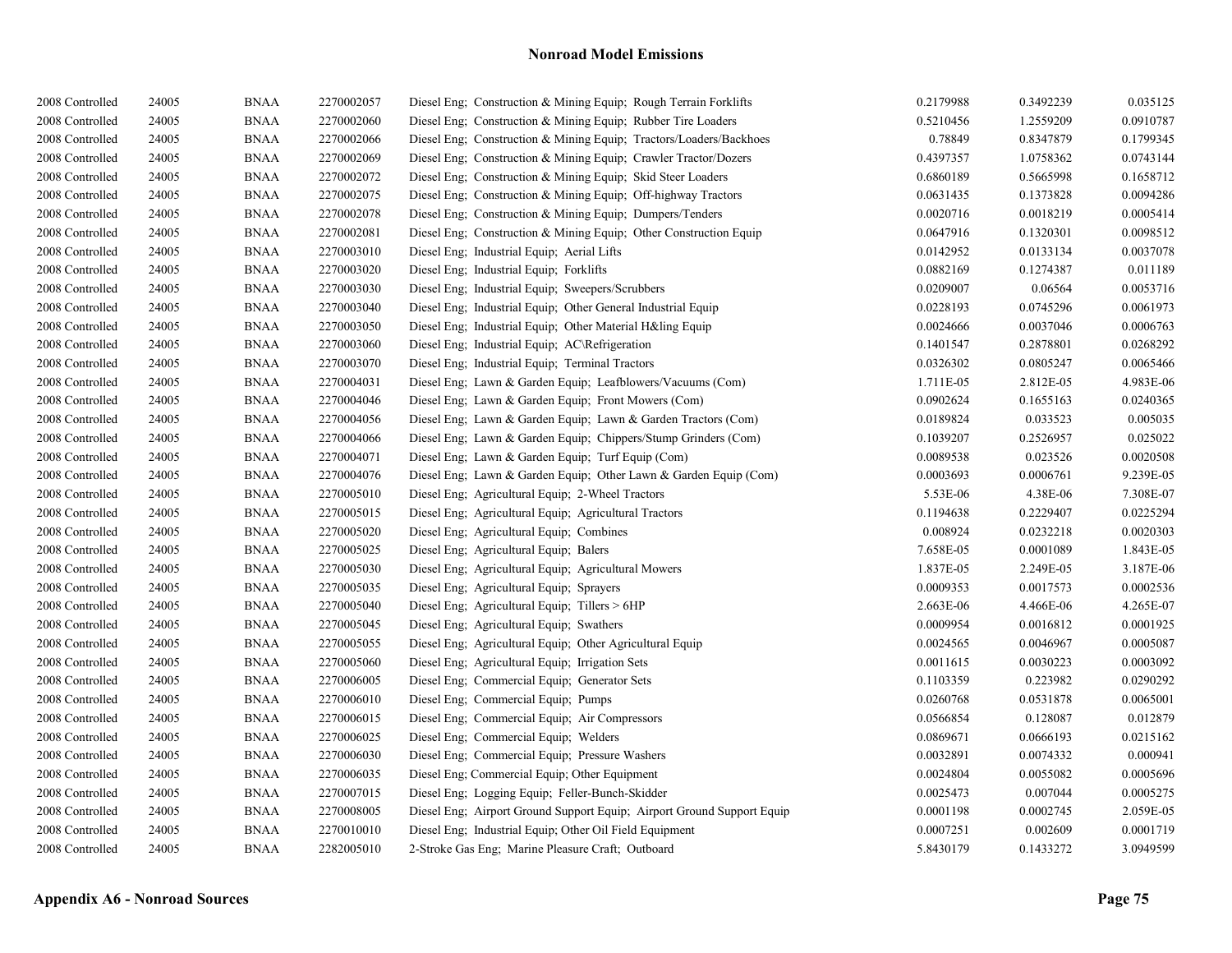| 2008 Controlled | 24005 | <b>BNAA</b> | 2282005015 | 2-Stroke Gas Eng; Marine Pleasure Craft; Personal Water Craft              | 2.2468048 | 0.0465435 | 0.8968485 |
|-----------------|-------|-------------|------------|----------------------------------------------------------------------------|-----------|-----------|-----------|
| 2008 Controlled | 24005 | <b>BNAA</b> | 2282010005 | 4-Stroke Gas Eng; Marine Pleasure Craft; Inboard-Sterndrive                | 3.1767895 | 0.1905342 | 0.2547377 |
| 2008 Controlled | 24005 | <b>BNAA</b> | 2282020005 | Diesel Eng; Marine Pleasure Craft; Inboard-Sterndrive                      | 0.0336301 | 0.2041856 | 0.0074567 |
| 2008 Controlled | 24005 | <b>BNAA</b> | 2282020010 | Diesel Eng; Marine Pleasure Craft; Outboard                                | 0.0004549 | 0.0007371 | 0.0001441 |
| 2008 Controlled | 24005 | <b>BNAA</b> | 2285002015 | Diesel Eng; Railroad Equip; RR Maintenance                                 | 0.0060555 | 0.0079077 | 0.0014294 |
| 2008 Controlled | 24005 | <b>BNAA</b> | 2285004015 | 4-Stroke Gas Eng; Railroad Equip; RR Maintenance                           | 0.0190027 | 0.0001131 | 0.0003992 |
| 2008 Controlled | 24005 | <b>BNAA</b> | 2285006015 | LPG Eng; Railroad Equip; RR Maintenance                                    | 7.611E-05 | 1.548E-05 | 4.3E-06   |
| 2008 Controlled | 24013 | <b>BNAA</b> | 2260001010 | 2-Stroke Gas Eng; Recreational Equip; Motorcycles: Off-road                | 0.2873809 | 0.0013925 | 0.3267644 |
| 2008 Controlled | 24013 | <b>BNAA</b> | 2260001030 | 2-Stroke Gas Eng; Recreational Equip; Offroad Motorcycles/ATVs             | 0.4000078 | 0.0019124 | 0.4176397 |
| 2008 Controlled | 24013 | <b>BNAA</b> | 2260001060 | 2-Stroke Gas Eng; Recreational Equip; Specialty Vehicles/Carts             | 0.2657185 | 0.0017625 | 0.0085419 |
| 2008 Controlled | 24013 | <b>BNAA</b> | 2260002006 | 2-Stroke Gas Eng; Construction & Mining Equip; Tampers/Rammers             | 0.0267564 | 0.0001239 | 0.0065443 |
| 2008 Controlled | 24013 | <b>BNAA</b> | 2260002009 | 2-Stroke Gas Eng; Construction & Mining Equip; Plate Compactors            | 0.0009775 | 7.494E-06 | 0.0002128 |
| 2008 Controlled | 24013 | <b>BNAA</b> | 2260002021 | 2-Stroke Gas Eng; Construction & Mining Equip; Paving Equip                | 0.0011795 | 8.974E-06 | 0.0002516 |
| 2008 Controlled | 24013 | <b>BNAA</b> | 2260002027 | 2-Stroke Gas Eng; Construction & Mining Equip; Signal Boards/Light Plants  | 9.25E-06  | 6.784E-08 | 2.154E-06 |
| 2008 Controlled | 24013 | <b>BNAA</b> | 2260002039 | 2-Stroke Gas Eng; Construction & Mining Equip; Concrete/Industrial Saws    | 0.0679153 | 0.0002949 | 0.0142639 |
| 2008 Controlled | 24013 | <b>BNAA</b> | 2260002054 | 2-Stroke Gas Eng; Construction & Mining Equip; Crushing/Processing Equip   | 0.0002409 | 1.766E-06 | 5.02E-05  |
| 2008 Controlled | 24013 | <b>BNAA</b> | 2260003030 | 2-Stroke Gas Eng; Industrial Equip; Sweepers/Scrubbers                     | 0.0001826 | 1.339E-06 | 4.053E-05 |
| 2008 Controlled | 24013 | <b>BNAA</b> | 2260003040 | 2-Stroke Gas Eng; Industrial Equip; Other General Industrial Equip         | 1.438E-05 | 1.055E-07 | 3.068E-06 |
| 2008 Controlled | 24013 | <b>BNAA</b> | 2260004015 | 2-Stroke Gas Eng; Lawn & Garden Equip; Rotary Tillers < 6 HP (Res)         | 0.0057262 | 3.575E-05 | 0.0023261 |
| 2008 Controlled | 24013 | <b>BNAA</b> | 2260004016 | 2-Stroke Gas Eng; Lawn & Garden Equip; Rotary Tillers < 6 HP (Com)         | 0.0561458 | 0.0004004 | 0.0157611 |
| 2008 Controlled | 24013 | <b>BNAA</b> | 2260004020 | 2-Stroke Gas Eng; Lawn & Garden Equip; Chain Saws $\leq 6$ HP (Res)        | 0.0469634 | 0.0003303 | 0.019358  |
| 2008 Controlled | 24013 | <b>BNAA</b> | 2260004021 | 2-Stroke Gas Eng; Lawn & Garden Equip; Chain Saws < 6 HP (Com)             | 0.6592637 | 0.0029625 | 0.1641668 |
| 2008 Controlled | 24013 | <b>BNAA</b> | 2260004025 | 2-Stroke Gas Eng; Lawn & Garden Equip; Trimmers/Edgers/Brush Cutters (Res) | 0.0981326 | 0.0007423 | 0.03912   |
| 2008 Controlled | 24013 | <b>BNAA</b> | 2260004026 | 2-Stroke Gas Eng; Lawn & Garden Equip; Trimmers/Edgers/Brush Cutters (Com) | 0.5793608 | 0.0041868 | 0.140029  |
| 2008 Controlled | 24013 | <b>BNAA</b> | 2260004030 | 2-Stroke Gas Eng: Lawn & Garden Equip: Leafblowers/Vacuums (Res)           | 0.0659605 | 0.0004736 | 0.0259609 |
| 2008 Controlled | 24013 | <b>BNAA</b> | 2260004031 | 2-Stroke Gas Eng; Lawn & Garden Equip; Leafblowers/Vacuums (Com)           | 0.6508005 | 0.0039922 | 0.1457453 |
| 2008 Controlled | 24013 | <b>BNAA</b> | 2260004035 | 2-Stroke Gas Eng; Lawn & Garden Equip; Snowblowers (Res)                   |           |           | 0.007502  |
| 2008 Controlled | 24013 | <b>BNAA</b> | 2260004036 | 2-Stroke Gas Eng; Lawn & Garden Equip; Snowblowers (Com)                   |           |           | 0.0024912 |
| 2008 Controlled | 24013 | <b>BNAA</b> | 2260004071 | 2-Stroke Gas Eng: Lawn & Garden Equip: Turf Equip (Com)                    | 0.0002282 | 1.77E-06  | 4.436E-05 |
| 2008 Controlled | 24013 | <b>BNAA</b> | 2260005035 | 2-Stroke Gas Eng; Agricultural Equip; Sprayers                             | 0.0015877 | 1.39E-05  | 0.0004024 |
| 2008 Controlled | 24013 | <b>BNAA</b> | 2260006005 | 2-Stroke Gas Eng; Commercial Equip; Generator Sets                         | 0.005168  | 4.026E-05 | 0.0011599 |
| 2008 Controlled | 24013 | <b>BNAA</b> | 2260006010 | 2-Stroke Gas Eng; Commercial Equip; Pumps                                  | 0.0340351 | 0.000274  | 0.0081575 |
| 2008 Controlled | 24013 | <b>BNAA</b> | 2260006015 | 2-Stroke Gas Eng; Commercial Equip; Air Compressors                        | 1.429E-05 | 1.048E-07 | 2.969E-06 |
| 2008 Controlled | 24013 | <b>BNAA</b> | 2260006035 | 2-Stroke Gas Eng; Commercial Equip; Other Equipment                        | 0.0002249 | 1.649E-06 | 4.642E-05 |
| 2008 Controlled | 24013 | <b>BNAA</b> | 2260007005 | 2-Stroke Gas Eng; Logging Equip; Chain Saws > 6 HP                         | 0.0083909 | 3.452E-05 | 0.0019077 |
| 2008 Controlled | 24013 | <b>BNAA</b> | 2265001010 | 4-Stroke Gas Eng; Recreational Equip; Motorcycles: Off-road                | 0.1258644 | 0.0013718 | 0.0128398 |
| 2008 Controlled | 24013 | <b>BNAA</b> | 2265001030 | 4-Stroke Gas Eng; Recreational Equip; Offroad Motorcycles/ATVs             | 1.2984747 | 0.0126525 | 0.1409522 |
| 2008 Controlled | 24013 | <b>BNAA</b> | 2265001050 | 4-Stroke Gas Eng; Recreational Equip; Golf Carts                           | 1.7815477 | 0.008341  | 0.0278585 |
| 2008 Controlled | 24013 | <b>BNAA</b> | 2265001060 | 4-Stroke Gas Eng; Recreational Equip; Specialty Vehicles/Carts             | 0.2202195 | 0.0017253 | 0.0098577 |
| 2008 Controlled | 24013 | <b>BNAA</b> | 2265002003 | 4-Stroke Gas Eng; Construction & Mining Equip; Pavers                      | 0.0299767 | 0.000231  | 0.0005116 |
| 2008 Controlled | 24013 | <b>BNAA</b> | 2265002006 | 4-Stroke Gas Eng; Construction & Mining Equip; Tampers/Rammers             | 0.0002456 | 1.369E-06 | 4.825E-06 |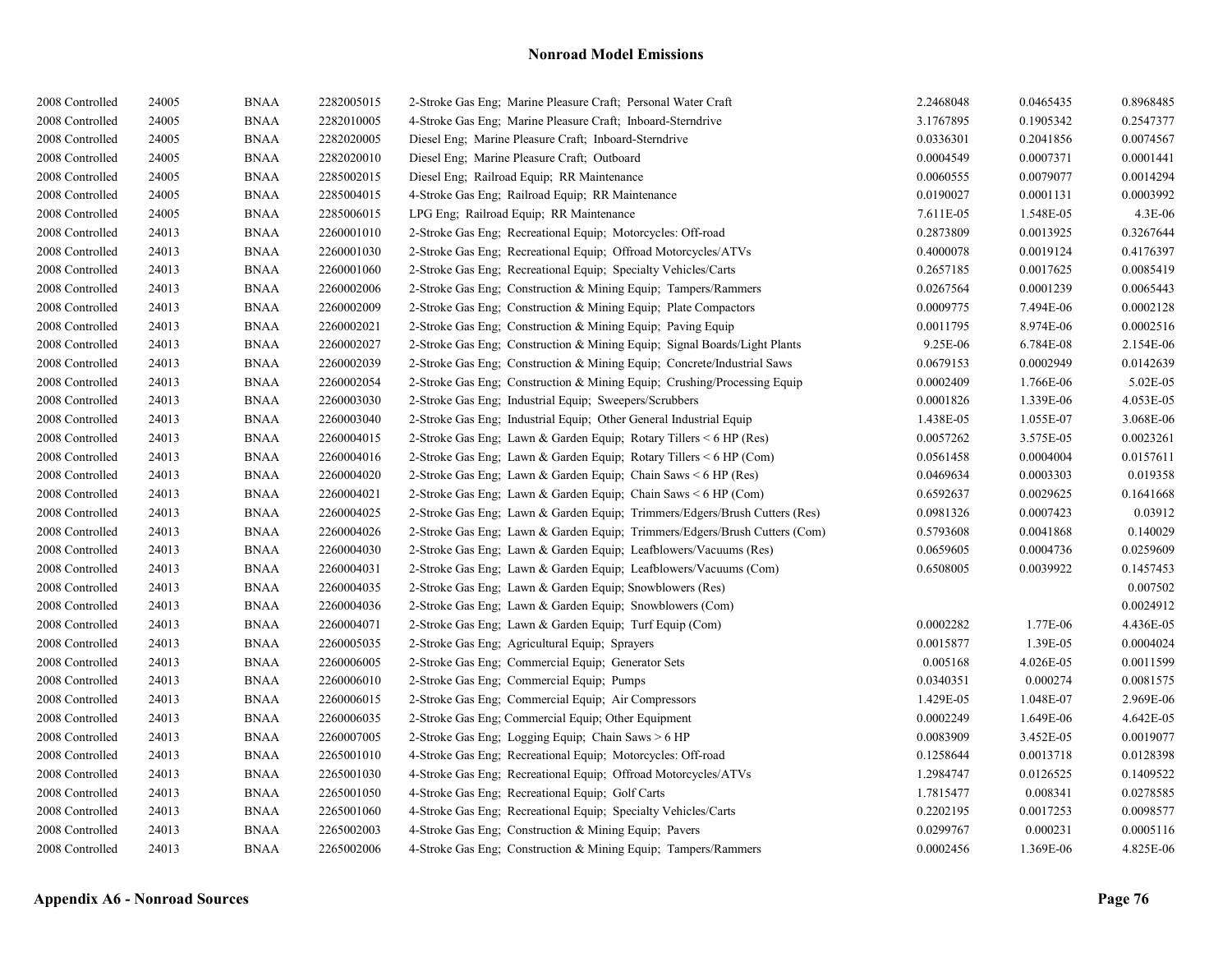| 2008 Controlled | 24013 | <b>BNAA</b> | 2265002009 | 4-Stroke Gas Eng; Construction & Mining Equip; Plate Compactors            | 0.0554936 | 0.0003038 | 0.0021545 |
|-----------------|-------|-------------|------------|----------------------------------------------------------------------------|-----------|-----------|-----------|
| 2008 Controlled | 24013 | <b>BNAA</b> | 2265002015 | 4-Stroke Gas Eng; Construction & Mining Equip; Rollers                     | 0.0556861 | 0.0003741 | 0.0008503 |
| 2008 Controlled | 24013 | <b>BNAA</b> | 2265002021 | 4-Stroke Gas Eng: Construction & Mining Equip: Paving Equip                | 0.1104363 | 0.0006405 | 0.0030644 |
| 2008 Controlled | 24013 | <b>BNAA</b> | 2265002024 | 4-Stroke Gas Eng; Construction & Mining Equip; Surfacing Equip             | 0.049977  | 0.0002541 | 0.0009486 |
| 2008 Controlled | 24013 | <b>BNAA</b> | 2265002027 | 4-Stroke Gas Eng; Construction & Mining Equip; Signal Boards/Light Plants  | 0.0025357 | 1.169E-05 | 6.087E-05 |
| 2008 Controlled | 24013 | <b>BNAA</b> | 2265002030 | 4-Stroke Gas Eng; Construction & Mining Equip; Trenchers                   | 0.0909079 | 0.0006928 | 0.0017954 |
| 2008 Controlled | 24013 | <b>BNAA</b> | 2265002033 | 4-Stroke Gas Eng: Construction & Mining Equip: Bore/Drill Rigs             | 0.0262257 | 0.0002623 | 0.0013884 |
| 2008 Controlled | 24013 | <b>BNAA</b> | 2265002039 | 4-Stroke Gas Eng; Construction & Mining Equip; Concrete/Industrial Saws    | 0.2276845 | 0.0012055 | 0.0031577 |
| 2008 Controlled | 24013 | <b>BNAA</b> | 2265002042 | 4-Stroke Gas Eng; Construction & Mining Equip; Cement & Mortar Mixers      | 0.0936104 | 0.0006015 | 0.0037221 |
| 2008 Controlled | 24013 | <b>BNAA</b> | 2265002045 | 4-Stroke Gas Eng; Construction & Mining Equip; Cranes                      | 0.0032437 | 0.0001276 | 0.0001125 |
| 2008 Controlled | 24013 | <b>BNAA</b> | 2265002054 | 4-Stroke Gas Eng; Construction & Mining Equip; Crushing/Processing Equip   | 0.0135404 | 8.374E-05 | 0.0002563 |
| 2008 Controlled | 24013 | <b>BNAA</b> | 2265002057 | 4-Stroke Gas Eng; Construction & Mining Equip; Rough Terrain Forklifts     | 0.0035074 | 0.0001946 | 0.0001459 |
| 2008 Controlled | 24013 | <b>BNAA</b> | 2265002060 | 4-Stroke Gas Eng; Construction & Mining Equip; Rubber Tire Loaders         | 0.0071359 | 0.0004107 | 0.000297  |
| 2008 Controlled | 24013 | <b>BNAA</b> | 2265002066 | 4-Stroke Gas Eng; Construction & Mining Equip; Tractors/Loaders/Backhoes   | 0.0732012 | 0.0004    | 0.0010844 |
| 2008 Controlled | 24013 | <b>BNAA</b> | 2265002072 | 4-Stroke Gas Eng; Construction & Mining Equip; Skid Steer Loaders          | 0.030048  | 0.0005506 | 0.0007529 |
| 2008 Controlled | 24013 | <b>BNAA</b> | 2265002078 | 4-Stroke Gas Eng: Construction & Mining Equip: Dumpers/Tenders             | 0.0145795 | 9.888E-05 | 0.0005478 |
| 2008 Controlled | 24013 | <b>BNAA</b> | 2265002081 | 4-Stroke Gas Eng; Construction & Mining Equip; Other Construction Equip    | 0.0033205 | 0.0001964 | 0.0001483 |
| 2008 Controlled | 24013 | <b>BNAA</b> | 2265003010 | 4-Stroke Gas Eng; Industrial Equip; Aerial Lifts                           | 0.0267288 | 0.0007628 | 0.0008408 |
| 2008 Controlled | 24013 | <b>BNAA</b> | 2265003020 | 4-Stroke Gas Eng; Industrial Equip; Forklifts                              | 0.0429266 | 0.0024687 | 0.0017747 |
| 2008 Controlled | 24013 | <b>BNAA</b> | 2265003030 | 4-Stroke Gas Eng; Industrial Equip; Sweepers/Scrubbers                     | 0.0223859 | 0.0003379 | 0.0004792 |
| 2008 Controlled | 24013 | <b>BNAA</b> | 2265003040 | 4-Stroke Gas Eng; Industrial Equip; Other General Industrial Equip         | 0.0663857 | 0.0003721 | 0.0015341 |
| 2008 Controlled | 24013 | <b>BNAA</b> | 2265003050 | 4-Stroke Gas Eng; Industrial Equip; Other Material H&ling Equip            | 0.0020696 | 4.931E-05 | 5.884E-05 |
| 2008 Controlled | 24013 | <b>BNAA</b> | 2265003060 | 4-Stroke Gas Eng; Industrial Equip; AC\Refrigeration                       | 0.0034246 | 1.763E-05 | 6.448E-05 |
| 2008 Controlled | 24013 | <b>BNAA</b> | 2265003070 | 4-Stroke Gas Eng; Industrial Equip; Terminal Tractors                      | 0.0023663 | 0.0001287 | 8.718E-05 |
| 2008 Controlled | 24013 | <b>BNAA</b> | 2265004010 | 4-Stroke Gas Eng; Lawn & Garden Equip; Lawn Mowers (Res)                   | 1.8055529 | 0.0120988 | 0.1870806 |
| 2008 Controlled | 24013 | <b>BNAA</b> | 2265004011 | 4-Stroke Gas Eng; Lawn & Garden Equip; Lawn Mowers (Com)                   | 3.2569143 | 0.01697   | 0.1888065 |
| 2008 Controlled | 24013 | <b>BNAA</b> | 2265004015 | 4-Stroke Gas Eng; Lawn & Garden Equip; Rotary Tillers < 6 HP (Res)         | 0.1517223 | 0.0010215 | 0.0161904 |
| 2008 Controlled | 24013 | <b>BNAA</b> | 2265004016 | 4-Stroke Gas Eng; Lawn & Garden Equip; Rotary Tillers < 6 HP (Com)         | 1.5985462 | 0.0101932 | 0.1093772 |
| 2008 Controlled | 24013 | <b>BNAA</b> | 2265004025 | 4-Stroke Gas Eng; Lawn & Garden Equip; Trimmers/Edgers/Brush Cutters (Res) | 0.0101752 | 6.494E-05 | 0.0011165 |
| 2008 Controlled | 24013 | <b>BNAA</b> | 2265004026 | 4-Stroke Gas Eng; Lawn & Garden Equip; Trimmers/Edgers/Brush Cutters (Com) | 0.0839501 | 0.0004452 | 0.0037554 |
| 2008 Controlled | 24013 | <b>BNAA</b> | 2265004030 | 4-Stroke Gas Eng: Lawn & Garden Equip: Leafblowers/Vacuums (Res)           | 0.0194404 | 0.0001243 | 0.0019621 |
| 2008 Controlled | 24013 | <b>BNAA</b> | 2265004031 | 4-Stroke Gas Eng; Lawn & Garden Equip; Leafblowers/Vacuums (Com)           | 3.3824462 | 0.0272198 | 0.0700533 |
| 2008 Controlled | 24013 | <b>BNAA</b> | 2265004035 | 4-Stroke Gas Eng; Lawn & Garden Equip; Snowblowers (Res)                   |           |           | 0.0149629 |
| 2008 Controlled | 24013 | <b>BNAA</b> | 2265004036 | 4-Stroke Gas Eng: Lawn & Garden Equip: Snowblowers (Com)                   |           |           | 0.0055435 |
| 2008 Controlled | 24013 | <b>BNAA</b> | 2265004040 | 4-Stroke Gas Eng; Lawn & Garden Equip; Rear Eng Riding Mowers (Res)        | 0.4477425 | 0.0026316 | 0.0184577 |
| 2008 Controlled | 24013 | <b>BNAA</b> | 2265004041 | 4-Stroke Gas Eng; Lawn & Garden Equip; Rear Eng Riding Mowers (Com)        | 0.4487604 | 0.0023465 | 0.0071804 |
| 2008 Controlled | 24013 | <b>BNAA</b> | 2265004046 | 4-Stroke Gas Eng; Lawn & Garden Equip; Front Mowers (Com)                  | 0.4636865 | 0.0030262 | 0.0134293 |
| 2008 Controlled | 24013 | <b>BNAA</b> | 2265004051 | 4-Stroke Gas Eng; Lawn & Garden Equip; Shredders < 6 HP (Com)              | 0.1831137 | 0.0011931 | 0.0133801 |
| 2008 Controlled | 24013 | <b>BNAA</b> | 2265004055 | 4-Stroke Gas Eng; Lawn & Garden Equip; Lawn & Garden Tractors (Res)        | 5.9944416 | 0.0355238 | 0.2060394 |
| 2008 Controlled | 24013 | <b>BNAA</b> | 2265004056 | 4-Stroke Gas Eng; Lawn & Garden Equip; Lawn & Garden Tractors (Com)        | 6.0993444 | 0.031921  | 0.0918673 |
| 2008 Controlled | 24013 | <b>BNAA</b> | 2265004066 | 4-Stroke Gas Eng; Lawn & Garden Equip; Chippers/Stump Grinders (Com)       | 0.7155681 | 0.0081911 | 0.0121091 |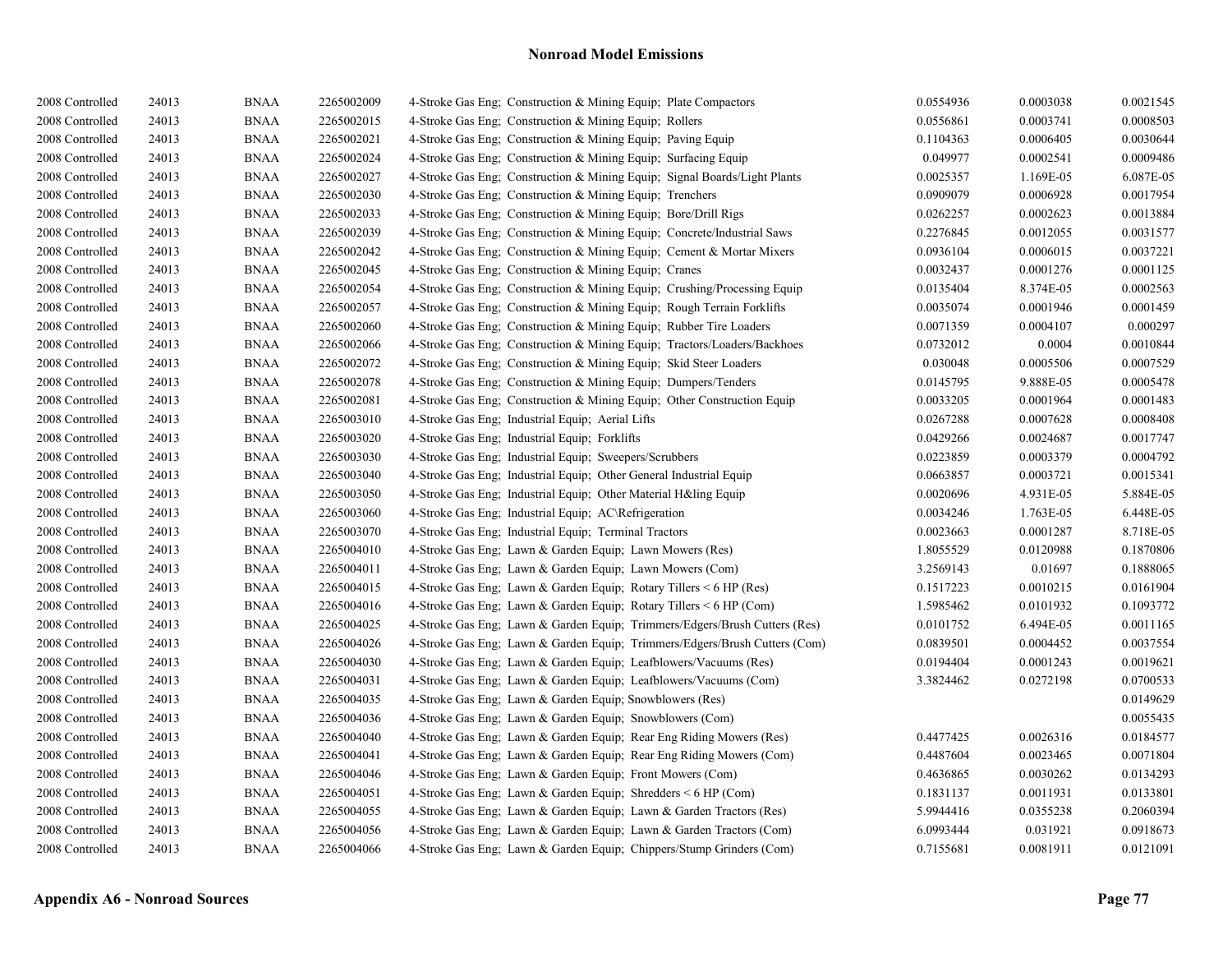| 2008 Controlled | 24013 | <b>BNAA</b> | 2265004071 | 4-Stroke Gas Eng; Lawn & Garden Equip; Turf Equip (Com)                      | 17.725776 | 0.1000643 | 0.3392836 |
|-----------------|-------|-------------|------------|------------------------------------------------------------------------------|-----------|-----------|-----------|
| 2008 Controlled | 24013 | <b>BNAA</b> | 2265004075 | 4-Stroke Gas Eng; Lawn & Garden Equip; Other Lawn & Garden Equip (Res)       | 0.184384  | 0.0012461 | 0.0096695 |
| 2008 Controlled | 24013 | <b>BNAA</b> | 2265004076 | 4-Stroke Gas Eng; Lawn & Garden Equip; Other Lawn & Garden Equip (Com)       | 0.4936665 | 0.0033754 | 0.0261174 |
| 2008 Controlled | 24013 | <b>BNAA</b> | 2265005010 | 4-Stroke Gas Eng; Agricultural Equip; 2-Wheel Tractors                       | 0.0115741 | 5.884E-05 | 0.0001747 |
| 2008 Controlled | 24013 | <b>BNAA</b> | 2265005015 | 4-Stroke Gas Eng; Agricultural Equip; Agricultural Tractors                  | 0.0173035 | 0.0005097 | 0.0004506 |
| 2008 Controlled | 24013 | <b>BNAA</b> | 2265005020 | 4-Stroke Gas Eng: Agricultural Equip: Combines                               | 7.832E-05 | 4.847E-06 | 4.004E-06 |
| 2008 Controlled | 24013 | <b>BNAA</b> | 2265005025 | 4-Stroke Gas Eng; Agricultural Equip; Balers                                 | 0.0084563 | 0.0005233 | 0.0004908 |
| 2008 Controlled | 24013 | <b>BNAA</b> | 2265005030 | 4-Stroke Gas Eng; Agricultural Equip; Agricultural Mowers                    | 0.0088071 | 5.27E-05  | 0.0001822 |
| 2008 Controlled | 24013 | <b>BNAA</b> | 2265005035 | 4-Stroke Gas Eng; Agricultural Equip; Sprayers                               | 0.0708098 | 0.0008924 | 0.0029459 |
| 2008 Controlled | 24013 | <b>BNAA</b> | 2265005040 | 4-Stroke Gas Eng; Agricultural Equip; Tillers > 6 HP                         | 0.1769044 | 0.0010512 | 0.0066846 |
| 2008 Controlled | 24013 | <b>BNAA</b> | 2265005045 | 4-Stroke Gas Eng; Agricultural Equip; Swathers                               | 0.0134192 | 0.0008305 | 0.0007056 |
| 2008 Controlled | 24013 | <b>BNAA</b> | 2265005055 | 4-Stroke Gas Eng; Agricultural Equip; Other Agricultural Equip               | 0.0306079 | 0.0009954 | 0.0010872 |
| 2008 Controlled | 24013 | <b>BNAA</b> | 2265005060 | 4-Stroke Gas Eng; Agricultural Equip; Irrigation Sets                        | 0.0175881 | 0.0008451 | 0.0006621 |
| 2008 Controlled | 24013 | <b>BNAA</b> | 2265006005 | 4-Stroke Gas Eng; Commercial Equip; Generator Sets                           | 2.5505754 | 0.0153218 | 0.0816345 |
| 2008 Controlled | 24013 | <b>BNAA</b> | 2265006010 | 4-Stroke Gas Eng; Commercial Equip; Pumps                                    | 0.5789838 | 0.0039818 | 0.0178014 |
| 2008 Controlled | 24013 | <b>BNAA</b> | 2265006015 | 4-Stroke Gas Eng; Commercial Equip; Air Compressors                          | 0.2830932 | 0.002554  | 0.0066481 |
| 2008 Controlled | 24013 | <b>BNAA</b> | 2265006025 | 4-Stroke Gas Eng; Commercial Equip; Welders                                  | 0.734114  | 0.0050872 | 0.0138456 |
| 2008 Controlled | 24013 | <b>BNAA</b> | 2265006030 | 4-Stroke Gas Eng; Commercial Equip; Pressure Washers                         | 1.1235743 | 0.006137  | 0.0378949 |
| 2008 Controlled | 24013 | <b>BNAA</b> | 2265006035 | 4-Stroke Gas Eng; Commercial Equip; Other Equipment                          | 0.0571673 | 0.0002962 | 0.0011419 |
| 2008 Controlled | 24013 | <b>BNAA</b> | 2265007010 | 2-Stroke Gas Eng; Logging Equip; Shredders > 6 HP                            | 0.0234657 | 0.000159  | 0.0007981 |
| 2008 Controlled | 24013 | <b>BNAA</b> | 2265007015 | 2-Stroke Gas Eng; Logging Equip; Feller-Bunch-Skidder                        | 0.0002832 | 1.212E-06 | 7.083E-06 |
| 2008 Controlled | 24013 | <b>BNAA</b> | 2265008005 | 4-Stroke Gas Eng; Airport Ground Support Equip; Airport Ground Support Equip | 5.74E-05  | 1.311E-06 | 1.574E-06 |
| 2008 Controlled | 24013 | <b>BNAA</b> | 2265010010 | 4-Stroke Gas Eng; Industrial Equip; Other Oil Field Equipment                | 0.0466872 | 0.0002186 | 0.0005743 |
| 2008 Controlled | 24013 | <b>BNAA</b> | 2267001060 | LPG Eng; Recreational Equip; Specialty Vehicles/Carts                        | 0.0021966 | 0.000496  | 0.000136  |
| 2008 Controlled | 24013 | <b>BNAA</b> | 2267002003 | LPG Eng; Construction & Mining Equip; Pavers                                 | 0.0006631 | 0.0001203 | 3.375E-05 |
| 2008 Controlled | 24013 | <b>BNAA</b> | 2267002015 | LPG Eng; Construction & Mining Equip; Rollers                                | 0.0010146 | 0.000156  | 4.426E-05 |
| 2008 Controlled | 24013 | <b>BNAA</b> | 2267002021 | LPG Eng; Construction & Mining Equip; Paving Equip                           | 0.0001926 | 4.043E-05 | 1.117E-05 |
| 2008 Controlled | 24013 | <b>BNAA</b> | 2267002024 | LPG Eng; Construction & Mining Equip; Surfacing Equip                        | 0.0001137 | 1.989E-05 | 5.605E-06 |
| 2008 Controlled | 24013 | <b>BNAA</b> | 2267002030 | LPG Eng; Construction $&$ Mining Equip; Trenchers                            | 0.0020663 | 0.0003818 | 0.0001071 |
| 2008 Controlled | 24013 | <b>BNAA</b> | 2267002033 | LPG Eng; Construction & Mining Equip; Bore/Drill Rigs                        | 0.0007656 | 0.0001717 | 4.685E-05 |
| 2008 Controlled | 24013 | <b>BNAA</b> | 2267002039 | LPG Eng; Construction & Mining Equip; Concrete/Industrial Saws               | 0.0015303 | 0.0001974 | 5.635E-05 |
| 2008 Controlled | 24013 | <b>BNAA</b> | 2267002045 | LPG Eng; Construction & Mining Equip; Cranes                                 | 0.0007875 | 0.000165  | 4.562E-05 |
| 2008 Controlled | 24013 | <b>BNAA</b> | 2267002054 | LPG Eng; Construction & Mining Equip; Crushing/Processing Equip              | 0.0001267 | 2.63E-05  | 7.283E-06 |
| 2008 Controlled | 24013 | <b>BNAA</b> | 2267002057 | LPG Eng; Construction & Mining Equip; Rough Terrain Forklifts                | 0.0013574 | 0.0002633 | 7.357E-05 |
| 2008 Controlled | 24013 | <b>BNAA</b> | 2267002060 | LPG Eng; Construction & Mining Equip; Rubber Tire Loaders                    | 0.0031987 | 0.0005597 | 0.0001584 |
| 2008 Controlled | 24013 | <b>BNAA</b> | 2267002066 | LPG Eng; Construction & Mining Equip; Tractors/Loaders/Backhoes              | 0.0003176 | 5.104E-05 | 1.452E-05 |
| 2008 Controlled | 24013 | <b>BNAA</b> | 2267002072 | LPG Eng; Construction & Mining Equip; Skid Steer Loaders                     | 0.0028565 | 0.0005794 | 0.0001607 |
| 2008 Controlled | 24013 | <b>BNAA</b> | 2267002081 | LPG Eng; Construction & Mining Equip; Other Construction Equip               | 0.0011938 | 0.0002544 | 7.013E-05 |
| 2008 Controlled | 24013 | <b>BNAA</b> | 2267003010 | LPG Eng; Industrial Equip; Aerial Lifts                                      | 0.0073097 | 0.0015281 | 0.0004212 |
| 2008 Controlled | 24013 | <b>BNAA</b> | 2267003020 | LPG Eng; Industrial Equip; Forklifts                                         | 0.6228728 | 0.1091022 | 0.0308194 |
| 2008 Controlled | 24013 | <b>BNAA</b> | 2267003030 | LPG Eng; Industrial Equip; Sweepers/Scrubbers                                | 0.0041691 | 0.0005937 | 0.0001688 |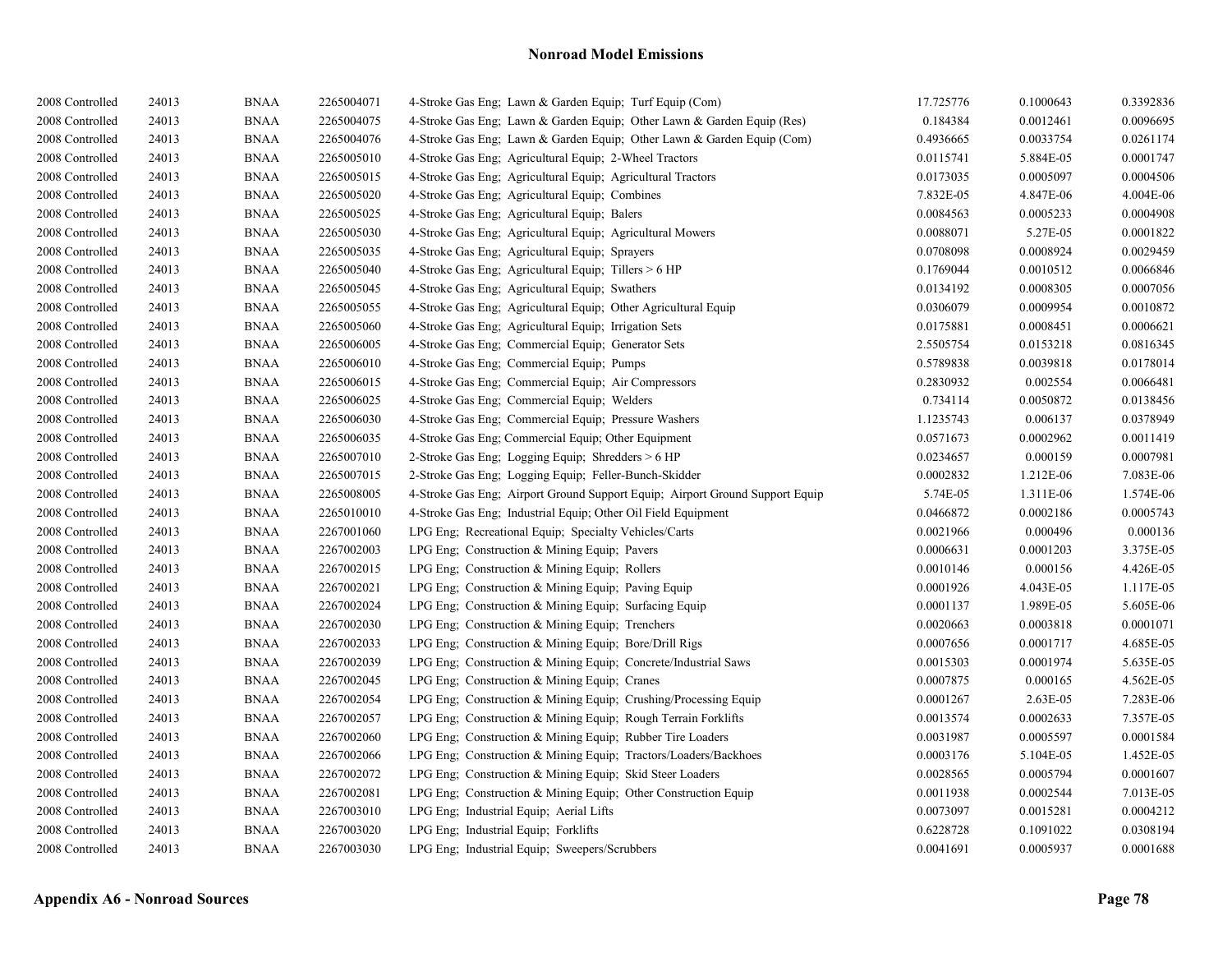| 2008 Controlled | 24013 | <b>BNAA</b> | 2267003040 | LPG Eng; Industrial Equip; Other General Industrial Equip           | 0.0013802 | 0.0002234 | 6.326E-05 |
|-----------------|-------|-------------|------------|---------------------------------------------------------------------|-----------|-----------|-----------|
| 2008 Controlled | 24013 | <b>BNAA</b> | 2267003050 | LPG Eng: Industrial Equip: Other Material H&ling Equip              | 0.0003928 | 8.129E-05 | 2.247E-05 |
| 2008 Controlled | 24013 | <b>BNAA</b> | 2267003070 | LPG Eng; Industrial Equip; Terminal Tractors                        | 0.0023318 | 0.0002663 | 7.627E-05 |
| 2008 Controlled | 24013 | <b>BNAA</b> | 2267004066 | LPG Eng; Lawn & Garden Equip; Chippers/Stump Grinders (Com)         | 0.0360818 | 0.0060195 | 0.0017055 |
| 2008 Controlled | 24013 | <b>BNAA</b> | 2267005055 | LPG Eng; Agri Equip; Other Equip                                    | 5.325E-05 | 1.21E-05  | 3.33E-06  |
| 2008 Controlled | 24013 | <b>BNAA</b> | 2267005060 | LPG Eng; Agricultural Equip; Irrigation Sets                        | 6.674E-05 | 1.087E-05 | 3.103E-06 |
| 2008 Controlled | 24013 | <b>BNAA</b> | 2267006005 | LPG Eng; Commercial Equip; Generator Sets                           | 0.0258821 | 0.0080146 | 0.0016442 |
| 2008 Controlled | 24013 | <b>BNAA</b> | 2267006010 | LPG Eng; Commercial Equip; Pumps                                    | 0.0057827 | 0.0016101 | 0.0003338 |
| 2008 Controlled | 24013 | <b>BNAA</b> | 2267006015 | LPG Eng; Commercial Equip; Air Compressors                          | 0.0067845 | 0.0017414 | 0.0003637 |
| 2008 Controlled | 24013 | <b>BNAA</b> | 2267006025 | LPG Eng: Commercial Equip: Welders                                  | 0.0121779 | 0.0022965 | 0.0006387 |
| 2008 Controlled | 24013 | <b>BNAA</b> | 2267006030 | LPG Eng; Commercial Equip; Pressure Washers                         | 0.0001652 | 3.426E-05 | 9.37E-06  |
| 2008 Controlled | 24013 | <b>BNAA</b> | 2267006035 | LPG Eng; Commercial Equip; Other Equipment                          | 0.0001011 | 2.34E-05  | 4.839E-06 |
| 2008 Controlled | 24013 | <b>BNAA</b> | 2267008005 | LPG Eng; Airport Ground Support Equip; Airport Ground Support Equip | 1.098E-05 | 1.836E-06 | 5.185E-07 |
| 2008 Controlled | 24013 | <b>BNAA</b> | 2268002081 | CNG Eng. Construction $\&$ Mining Equip. Other Construction Equip.  | 4.693E-05 | 1.001E-05 | 1.626E-07 |
| 2008 Controlled | 24013 | <b>BNAA</b> | 2268003020 | CNG Eng; Industrial Equip; Forklifts                                | 0.0443666 | 0.0078099 | 0.0001302 |
| 2008 Controlled | 24013 | <b>BNAA</b> | 2268003030 | CNG Eng; Industrial Equip; Sweepers/Scrubbers                       | 5.028E-05 | 8.799E-06 | 1.468E-07 |
| 2008 Controlled | 24013 | <b>BNAA</b> | 2268003040 | CNG Eng; Industrial Equip; Other General Industrial Equip           | 2.688E-05 | 4.575E-06 | 7.642E-08 |
| 2008 Controlled | 24013 | <b>BNAA</b> | 2268003060 | CNG Eng; Industrial Equip; AC\Refrigeration                         | 0.0001845 | 2.914E-05 | 4.869E-07 |
| 2008 Controlled | 24013 | <b>BNAA</b> | 2268003070 | CNG Eng; Industrial Equip; Terminal Tractors                        | 0.0001644 | 1.893E-05 | 3.205E-07 |
| 2008 Controlled | 24013 | <b>BNAA</b> | 2268005055 | CNG Eng; Agri Equip; Other Equip                                    | 4.865E-05 | 1.096E-05 | 1.894E-07 |
| 2008 Controlled | 24013 | <b>BNAA</b> | 2268005060 | CNG Eng; Agricultural Equip; Irrigation Sets                        | 0.0007495 | 0.0001668 | 2.9E-06   |
| 2008 Controlled | 24013 | <b>BNAA</b> | 2268006005 | CNG Eng; Commercial Equip; Generator Sets                           | 0.0078187 | 0.002487  | 3.034E-05 |
| 2008 Controlled | 24013 | <b>BNAA</b> | 2268006010 | CNG Eng; Commercial Equip; Pumps                                    | 0.0003877 | 0.0001152 | 1.415E-06 |
| 2008 Controlled | 24013 | <b>BNAA</b> | 2268006015 | CNG Eng; Commercial Equip; Air Compressors                          | 0.0005266 | 0.0001404 | 1.741E-06 |
| 2008 Controlled | 24013 | <b>BNAA</b> | 2268006020 | CNG Eng; Commercial Equip; Gas Compressors                          | 0.0035942 | 0.00069   | 6.944E-06 |
| 2008 Controlled | 24013 | <b>BNAA</b> | 2268010010 | CNG Eng; Industrial Equip; Other Oil Field Equipment                | 0.0015284 | 0.0001664 | 2.484E-06 |
| 2008 Controlled | 24013 | <b>BNAA</b> | 2270001060 | Diesel Eng; Recreational Equip; Specialty Vehicles/Carts            | 0.0063526 | 0.0059819 | 0.0016711 |
| 2008 Controlled | 24013 | <b>BNAA</b> | 2270002003 | Diesel Eng; Construction & Mining Equip; Pavers                     | 0.0057971 | 0.0128757 | 0.001078  |
| 2008 Controlled | 24013 | <b>BNAA</b> | 2270002006 | Diesel Eng; Construction & Mining Equip; Tampers/Rammers            | 2.067E-05 | 2.903E-05 | 4.556E-06 |
| 2008 Controlled | 24013 | <b>BNAA</b> | 2270002009 | Diesel Eng; Construction & Mining Equip; Plate Compactors           | 0.000308  | 0.0004532 | 7.202E-05 |
| 2008 Controlled | 24013 | <b>BNAA</b> | 2270002015 | Diesel Eng; Construction & Mining Equip; Rollers                    | 0.0171961 | 0.0329601 | 0.0029285 |
| 2008 Controlled | 24013 | <b>BNAA</b> | 2270002018 | Diesel Eng; Construction & Mining Equip; Scrapers                   | 0.0156884 | 0.0364193 | 0.0021143 |
| 2008 Controlled | 24013 | <b>BNAA</b> | 2270002021 | Diesel Eng; Construction & Mining Equip; Paving Equip               | 0.0010994 | 0.0020815 | 0.0001973 |
| 2008 Controlled | 24013 | <b>BNAA</b> | 2270002024 | Diesel Eng; Construction & Mining Equip; Surfacing Equip            | 0.0008684 | 0.0014859 | 0.0001332 |
| 2008 Controlled | 24013 | <b>BNAA</b> | 2270002027 | Diesel Eng; Construction & Mining Equip; Signal Boards/Light Plants | 0.0022518 | 0.0041318 | 0.0005989 |
| 2008 Controlled | 24013 | <b>BNAA</b> | 2270002030 | Diesel Eng; Construction & Mining Equip; Trenchers                  | 0.0108844 | 0.0164791 | 0.0017238 |
| 2008 Controlled | 24013 | <b>BNAA</b> | 2270002033 | Diesel Eng; Construction & Mining Equip; Bore/Drill Rigs            | 0.0069075 | 0.019504  | 0.0016674 |
| 2008 Controlled | 24013 | <b>BNAA</b> | 2270002036 | Diesel Eng; Construction & Mining Equip; Excavators                 | 0.0474482 | 0.1228238 | 0.0092444 |
| 2008 Controlled | 24013 | <b>BNAA</b> | 2270002039 | Diesel Eng; Construction & Mining Equip; Concrete/Industrial Saws   | 0.0008212 | 0.0011229 | 0.0001274 |
| 2008 Controlled | 24013 | <b>BNAA</b> | 2270002042 | Diesel Eng; Construction & Mining Equip; Cement & Mortar Mixers     | 0.0003433 | 0.0007485 | 8.53E-05  |
| 2008 Controlled | 24013 | <b>BNAA</b> | 2270002045 | Diesel Eng; Construction & Mining Equip; Cranes                     | 0.0086947 | 0.0345211 | 0.0023715 |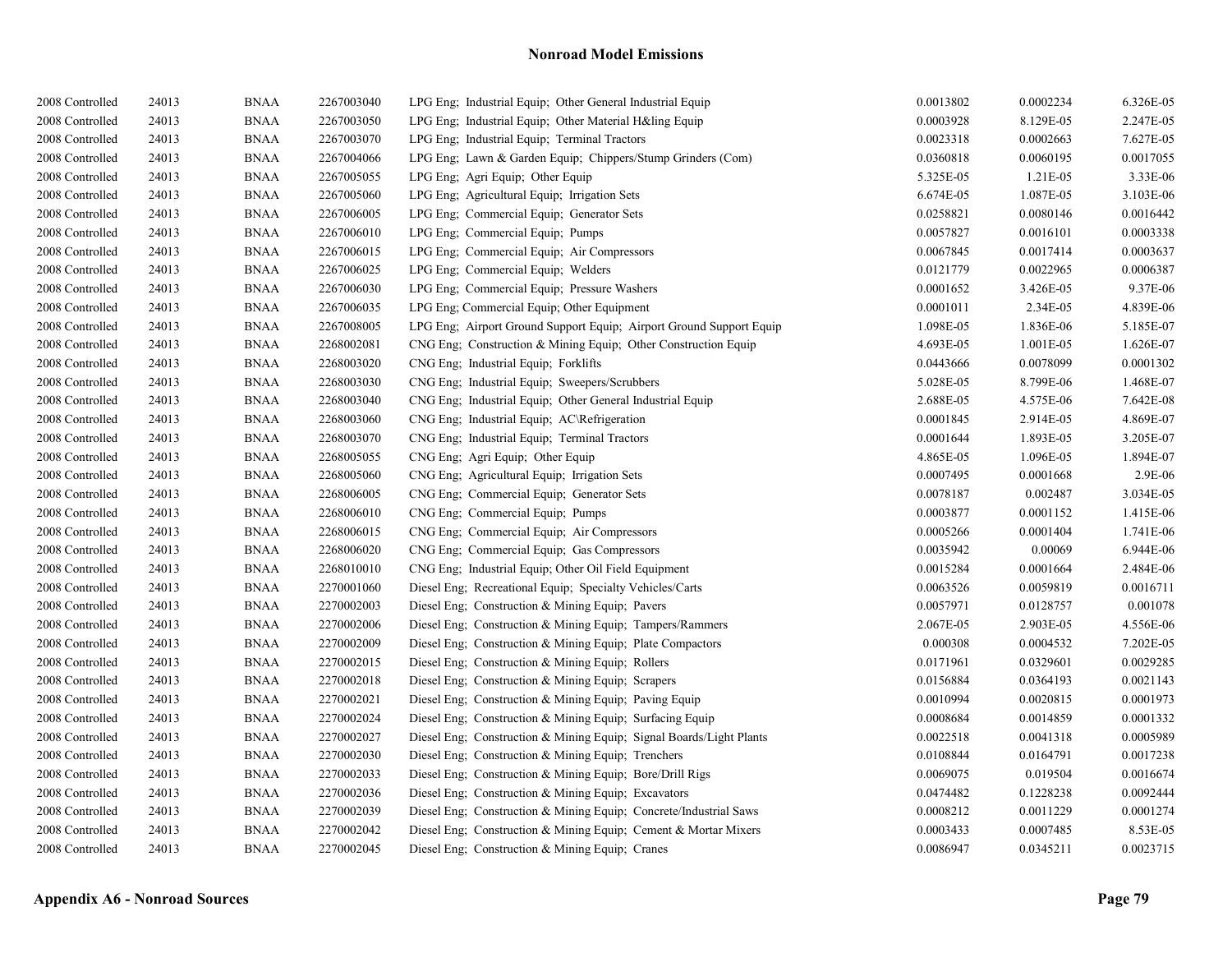| 2008 Controlled | 24013 | <b>BNAA</b>           | 2270002048 | Diesel Eng; Construction & Mining Equip; Graders                    | 0.0105305 | 0.030866  | 0.002313  |
|-----------------|-------|-----------------------|------------|---------------------------------------------------------------------|-----------|-----------|-----------|
| 2008 Controlled | 24013 | <b>BNAA</b>           | 2270002051 | Diesel Eng; Construction & Mining Equip; Off-highway Trucks         | 0.0394208 | 0.120045  | 0.006745  |
| 2008 Controlled | 24013 | <b>BNAA</b>           | 2270002054 | Diesel Eng. Construction & Mining Equip. Crushing/Processing Equip. | 0.0020927 | 0.0062771 | 0.0004733 |
| 2008 Controlled | 24013 | <b>BNAA</b>           | 2270002057 | Diesel Eng; Construction & Mining Equip; Rough Terrain Forklifts    | 0.0276572 | 0.0443056 | 0.0044563 |
| 2008 Controlled | 24013 | <b>BNAA</b>           | 2270002060 | Diesel Eng; Construction & Mining Equip; Rubber Tire Loaders        | 0.0661044 | 0.1593371 | 0.011555  |
| 2008 Controlled | 24013 | <b>BNAA</b>           | 2270002066 | Diesel Eng; Construction & Mining Equip; Tractors/Loaders/Backhoes  | 0.1000347 | 0.1059085 | 0.0228281 |
| 2008 Controlled | 24013 | <b>BNAA</b>           | 2270002069 | Diesel Eng; Construction & Mining Equip; Crawler Tractor/Dozers     | 0.0557887 | 0.13649   | 0.0094282 |
| 2008 Controlled | 24013 | <b>BNAA</b>           | 2270002072 | Diesel Eng; Construction & Mining Equip; Skid Steer Loaders         | 0.0870343 | 0.0718838 | 0.0210439 |
| 2008 Controlled | 24013 | <b>BNAA</b>           | 2270002075 | Diesel Eng. Construction & Mining Equip. Off-highway Tractors       | 0.0080109 | 0.0174296 | 0.0011962 |
| 2008 Controlled | 24013 | <b>BNAA</b>           | 2270002078 | Diesel Eng; Construction & Mining Equip; Dumpers/Tenders            | 0.0002628 | 0.0002311 | 6.868E-05 |
| 2008 Controlled | 24013 | <b>BNAA</b>           | 2270002081 | Diesel Eng; Construction & Mining Equip; Other Construction Equip   | 0.00822   | 0.0167505 | 0.0012498 |
| 2008 Controlled | 24013 | $\operatorname{BNAA}$ | 2270003010 | Diesel Eng; Industrial Equip; Aerial Lifts                          | 0.0019923 | 0.0018555 | 0.0005168 |
| 2008 Controlled | 24013 | <b>BNAA</b>           | 2270003020 | Diesel Eng; Industrial Equip; Forklifts                             | 0.0122949 | 0.0177613 | 0.0015594 |
| 2008 Controlled | 24013 | <b>BNAA</b>           | 2270003030 | Diesel Eng; Industrial Equip; Sweepers/Scrubbers                    | 0.002913  | 0.0091483 | 0.0007486 |
| 2008 Controlled | 24013 | <b>BNAA</b>           | 2270003040 | Diesel Eng; Industrial Equip; Other General Industrial Equip        | 0.0031804 | 0.0103873 | 0.0008637 |
| 2008 Controlled | 24013 | <b>BNAA</b>           | 2270003050 | Diesel Eng; Industrial Equip; Other Material H&ling Equip           | 0.0003438 | 0.0005163 | 9.426E-05 |
| 2008 Controlled | 24013 | <b>BNAA</b>           | 2270003060 | Diesel Eng; Industrial Equip; AC\Refrigeration                      | 0.0290518 | 0.0596729 | 0.0055613 |
| 2008 Controlled | 24013 | <b>BNAA</b>           | 2270003070 | Diesel Eng; Industrial Equip; Terminal Tractors                     | 0.0045477 | 0.0112228 | 0.0009124 |
| 2008 Controlled | 24013 | <b>BNAA</b>           | 2270004031 | Diesel Eng; Lawn & Garden Equip; Leafblowers/Vacuums (Com)          | 5.395E-06 | 8.865E-06 | 1.571E-06 |
| 2008 Controlled | 24013 | <b>BNAA</b>           | 2270004046 | Diesel Eng; Lawn & Garden Equip; Front Mowers (Com)                 | 0.0284577 | 0.0521836 | 0.0075782 |
| 2008 Controlled | 24013 | <b>BNAA</b>           | 2270004056 | Diesel Eng; Lawn & Garden Equip; Lawn & Garden Tractors (Com)       | 0.0059847 | 0.010569  | 0.0015874 |
| 2008 Controlled | 24013 | <b>BNAA</b>           | 2270004066 | Diesel Eng; Lawn & Garden Equip; Chippers/Stump Grinders (Com)      | 0.0327639 | 0.0796693 | 0.0078889 |
| 2008 Controlled | 24013 | <b>BNAA</b>           | 2270004071 | Diesel Eng; Lawn & Garden Equip; Turf Equip (Com)                   | 0.0028229 | 0.0074172 | 0.0006466 |
| 2008 Controlled | 24013 | <b>BNAA</b>           | 2270004076 | Diesel Eng; Lawn & Garden Equip; Other Lawn & Garden Equip (Com)    | 0.0001164 | 0.0002132 | 2.913E-05 |
| 2008 Controlled | 24013 | <b>BNAA</b>           | 2270005010 | Diesel Eng; Agricultural Equip; 2-Wheel Tractors                    | 1.433E-05 | 1.135E-05 | 1.895E-06 |
| 2008 Controlled | 24013 | <b>BNAA</b>           | 2270005015 | Diesel Eng; Agricultural Equip; Agricultural Tractors               | 0.3096841 | 0.5779257 | 0.0584025 |
| 2008 Controlled | 24013 | <b>BNAA</b>           | 2270005020 | Diesel Eng; Agricultural Equip; Combines                            | 0.0231334 | 0.0601974 | 0.0052631 |
| 2008 Controlled | 24013 | <b>BNAA</b>           | 2270005025 | Diesel Eng; Agricultural Equip; Balers                              | 0.0001985 | 0.0002824 | 4.777E-05 |
| 2008 Controlled | 24013 | <b>BNAA</b>           | 2270005030 | Diesel Eng; Agricultural Equip; Agricultural Mowers                 | 4.762E-05 | 5.829E-05 | 8.261E-06 |
| 2008 Controlled | 24013 | <b>BNAA</b>           | 2270005035 | Diesel Eng; Agricultural Equip; Sprayers                            | 0.0024247 | 0.0045555 | 0.0006575 |
| 2008 Controlled | 24013 | <b>BNAA</b>           | 2270005040 | Diesel Eng; Agricultural Equip; Tillers > 6HP                       | 6.904E-06 | 1.158E-05 | 1.106E-06 |
| 2008 Controlled | 24013 | <b>BNAA</b>           | 2270005045 | Diesel Eng; Agricultural Equip; Swathers                            | 0.0025803 | 0.0043582 | 0.0004989 |
| 2008 Controlled | 24013 | <b>BNAA</b>           | 2270005055 | Diesel Eng; Agricultural Equip; Other Agricultural Equip            | 0.006368  | 0.0121752 | 0.0013186 |
| 2008 Controlled | 24013 | <b>BNAA</b>           | 2270005060 | Diesel Eng; Agricultural Equip; Irrigation Sets                     | 0.0030109 | 0.0078348 | 0.0008015 |
| 2008 Controlled | 24013 | <b>BNAA</b>           | 2270006005 | Diesel Eng; Commercial Equip; Generator Sets                        | 0.0181704 | 0.0368859 | 0.0047806 |
| 2008 Controlled | 24013 | <b>BNAA</b>           | 2270006010 | Diesel Eng; Commercial Equip; Pumps                                 | 0.0042944 | 0.0087591 | 0.0010705 |
| 2008 Controlled | 24013 | <b>BNAA</b>           | 2270006015 | Diesel Eng; Commercial Equip; Air Compressors                       | 0.0093351 | 0.0210937 | 0.0021209 |
| 2008 Controlled | 24013 | <b>BNAA</b>           | 2270006025 | Diesel Eng; Commercial Equip; Welders                               | 0.014322  | 0.010971  | 0.0035433 |
| 2008 Controlled | 24013 | <b>BNAA</b>           | 2270006030 | Diesel Eng; Commercial Equip; Pressure Washers                      | 0.0005417 | 0.0012241 | 0.000155  |
| 2008 Controlled | 24013 | <b>BNAA</b>           | 2270006035 | Diesel Eng; Commercial Equip; Other Equipment                       | 0.0004085 | 0.0009071 | 9.38E-05  |
| 2008 Controlled | 24013 | <b>BNAA</b>           | 2270007015 | Diesel Eng; Logging Equip; Feller-Bunch-Skidder                     | 0.0019185 | 0.0053051 | 0.0003973 |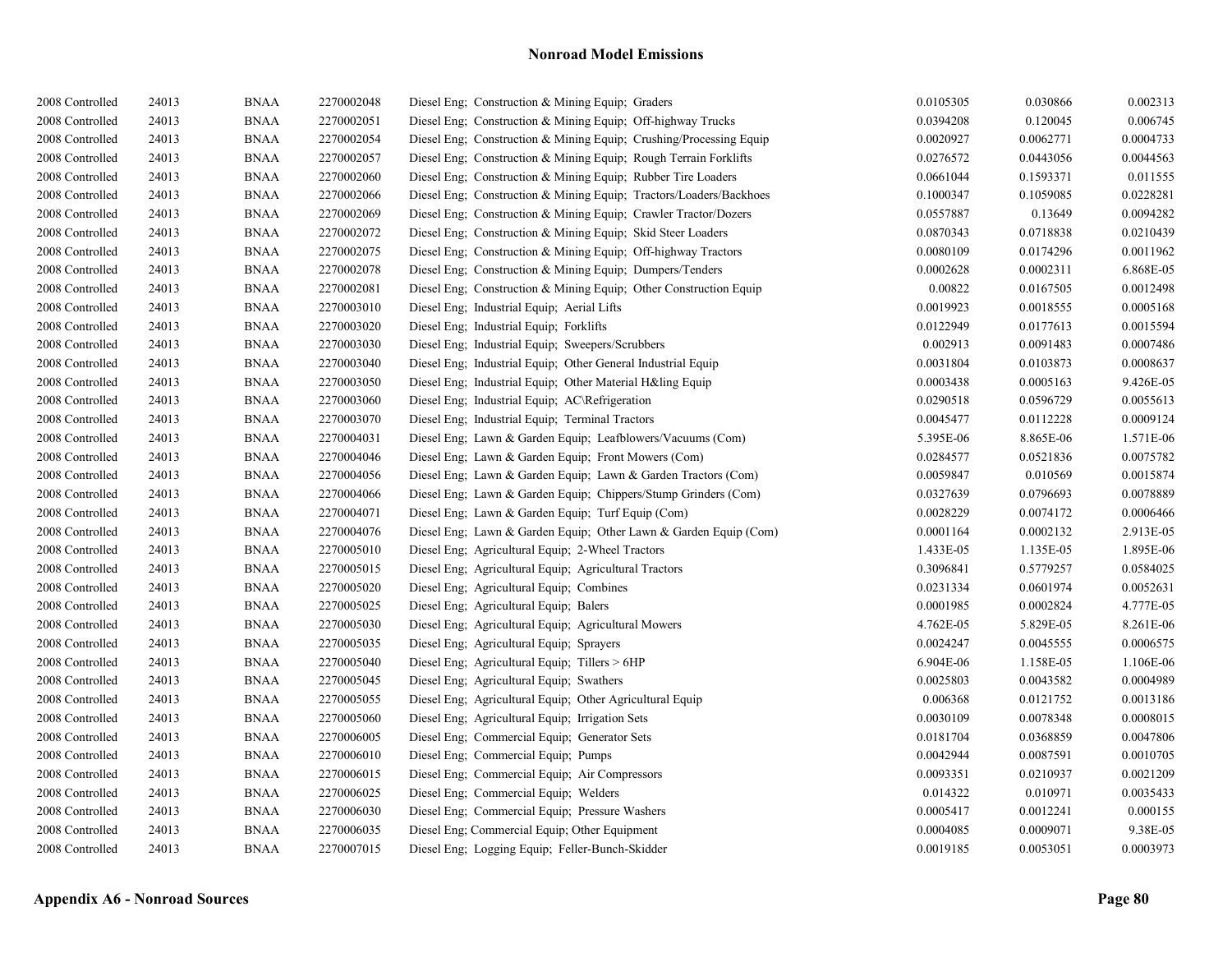| 2008 Controlled | 24013 | <b>BNAA</b> | 2270008005 | Diesel Eng; Airport Ground Support Equip; Airport Ground Support Equip     | 4.521E-05 | 0.0001036 | 7.771E-06 |
|-----------------|-------|-------------|------------|----------------------------------------------------------------------------|-----------|-----------|-----------|
| 2008 Controlled | 24013 | <b>BNAA</b> | 2270010010 | Diesel Eng; Industrial Equip; Other Oil Field Equipment                    | 0.0007251 | 0.002609  | 0.0001719 |
| 2008 Controlled | 24013 | <b>BNAA</b> | 2282005010 | 2-Stroke Gas Eng; Marine Pleasure Craft; Outboard                          | 0.4818984 | 0.0118208 | 0.2552544 |
| 2008 Controlled | 24013 | <b>BNAA</b> | 2282005015 | 2-Stroke Gas Eng; Marine Pleasure Craft; Personal Water Craft              | 0.1853035 | 0.0038386 | 0.0739669 |
| 2008 Controlled | 24013 | <b>BNAA</b> | 2282010005 | 4-Stroke Gas Eng; Marine Pleasure Craft; Inboard-Sterndrive                | 0.1373747 | 0.0082393 | 0.0110157 |
| 2008 Controlled | 24013 | <b>BNAA</b> | 2282020005 | Diesel Eng; Marine Pleasure Craft; Inboard-Sterndrive                      | 0.0014543 | 0.0088296 | 0.0003225 |
| 2008 Controlled | 24013 | <b>BNAA</b> | 2282020010 | Diesel Eng; Marine Pleasure Craft; Outboard                                | 3.752E-05 | 6.079E-05 | 1.188E-05 |
| 2008 Controlled | 24013 | <b>BNAA</b> | 2285002015 | Diesel Eng; Railroad Equip; RR Maintenance                                 | 0.0017363 | 0.0022673 | 0.0004098 |
| 2008 Controlled | 24013 | <b>BNAA</b> | 2285004015 | 4-Stroke Gas Eng; Railroad Equip; RR Maintenance                           | 0.0054485 | 3.244E-05 | 0.0001145 |
| 2008 Controlled | 24013 | <b>BNAA</b> | 2285006015 | LPG Eng; Railroad Equip; RR Maintenance                                    | 2.182E-05 | 4.438E-06 | 1.233E-06 |
| 2008 Controlled | 24025 | <b>BNAA</b> | 2260001010 | 2-Stroke Gas Eng; Recreational Equip; Motorcycles: Off-road                | 0.4789681 | 0.0023209 | 0.5446074 |
| 2008 Controlled | 24025 | <b>BNAA</b> | 2260001030 | 2-Stroke Gas Eng; Recreational Equip; Offroad Motorcycles/ATVs             | 0.6666798 | 0.0031873 | 0.6960662 |
| 2008 Controlled | 24025 | <b>BNAA</b> | 2260001060 | 2-Stroke Gas Eng; Recreational Equip; Specialty Vehicles/Carts             | 0.4428642 | 0.0029375 | 0.0142365 |
| 2008 Controlled | 24025 | <b>BNAA</b> | 2260002006 | 2-Stroke Gas Eng; Construction & Mining Equip; Tampers/Rammers             | 0.0563779 | 0.000261  | 0.0137895 |
| 2008 Controlled | 24025 | <b>BNAA</b> | 2260002009 | 2-Stroke Gas Eng; Construction & Mining Equip; Plate Compactors            | 0.0020597 | 1.579E-05 | 0.0004484 |
| 2008 Controlled | 24025 | <b>BNAA</b> | 2260002021 | 2-Stroke Gas Eng: Construction & Mining Equip: Paving Equip                | 0.0024853 | 1.891E-05 | 0.0005301 |
| 2008 Controlled | 24025 | <b>BNAA</b> | 2260002027 | 2-Stroke Gas Eng; Construction & Mining Equip; Signal Boards/Light Plants  | 1.949E-05 | 1.429E-07 | 4.539E-06 |
| 2008 Controlled | 24025 | <b>BNAA</b> | 2260002039 | 2-Stroke Gas Eng; Construction & Mining Equip; Concrete/Industrial Saws    | 0.1431029 | 0.0006213 | 0.0300552 |
| 2008 Controlled | 24025 | <b>BNAA</b> | 2260002054 | 2-Stroke Gas Eng; Construction & Mining Equip; Crushing/Processing Equip   | 0.0005075 | 3.722E-06 | 0.0001058 |
| 2008 Controlled | 24025 | <b>BNAA</b> | 2260003030 | 2-Stroke Gas Eng; Industrial Equip; Sweepers/Scrubbers                     | 0.0002949 | 2.163E-06 | 6.545E-05 |
| 2008 Controlled | 24025 | <b>BNAA</b> | 2260003040 | 2-Stroke Gas Eng; Industrial Equip; Other General Industrial Equip         | 2.323E-05 | 1.704E-07 | 4.955E-06 |
| 2008 Controlled | 24025 | <b>BNAA</b> | 2260004015 | 2-Stroke Gas Eng; Lawn & Garden Equip; Rotary Tillers < 6 HP (Res)         | 0.008732  | 5.452E-05 | 0.0035472 |
| 2008 Controlled | 24025 | <b>BNAA</b> | 2260004016 | 2-Stroke Gas Eng; Lawn & Garden Equip; Rotary Tillers < 6 HP (Com)         | 0.0409345 | 0.0002919 | 0.011491  |
| 2008 Controlled | 24025 | <b>BNAA</b> | 2260004020 | 2-Stroke Gas Eng; Lawn & Garden Equip; Chain Saws < 6 HP (Res)             | 0.071616  | 0.0005037 | 0.0295197 |
| 2008 Controlled | 24025 | <b>BNAA</b> | 2260004021 | 2-Stroke Gas Eng; Lawn & Garden Equip; Chain Saws < 6 HP (Com)             | 0.4806526 | 0.0021599 | 0.1196899 |
| 2008 Controlled | 24025 | <b>BNAA</b> | 2260004025 | 2-Stroke Gas Eng; Lawn & Garden Equip; Trimmers/Edgers/Brush Cutters (Res) | 0.1496457 | 0.001132  | 0.0596553 |
| 2008 Controlled | 24025 | <b>BNAA</b> | 2260004026 | 2-Stroke Gas Eng; Lawn & Garden Equip; Trimmers/Edgers/Brush Cutters (Com) | 0.4223974 | 0.0030525 | 0.1020916 |
| 2008 Controlled | 24025 | <b>BNAA</b> | 2260004030 | 2-Stroke Gas Eng; Lawn & Garden Equip; Leafblowers/Vacuums (Res)           | 0.1005853 | 0.0007222 | 0.0395886 |
| 2008 Controlled | 24025 | <b>BNAA</b> | 2260004031 | 2-Stroke Gas Eng; Lawn & Garden Equip; Leafblowers/Vacuums (Com)           | 0.4744823 | 0.0029106 | 0.1062593 |
| 2008 Controlled | 24025 | <b>BNAA</b> | 2260004035 | 2-Stroke Gas Eng: Lawn & Garden Equip: Snowblowers (Res)                   |           |           | 0.01144   |
| 2008 Controlled | 24025 | <b>BNAA</b> | 2260004036 | 2-Stroke Gas Eng; Lawn & Garden Equip; Snowblowers (Com)                   |           |           | 0.0018163 |
| 2008 Controlled | 24025 | <b>BNAA</b> | 2260004071 | 2-Stroke Gas Eng; Lawn & Garden Equip; Turf Equip (Com)                    | 0.0001664 | 1.29E-06  | 3.234E-05 |
| 2008 Controlled | 24025 | <b>BNAA</b> | 2260005035 | 2-Stroke Gas Eng; Agricultural Equip; Sprayers                             | 0.0007232 | 6.332E-06 | 0.0001833 |
| 2008 Controlled | 24025 | <b>BNAA</b> | 2260006005 | 2-Stroke Gas Eng; Commercial Equip; Generator Sets                         | 0.0070048 | 5.457E-05 | 0.0015721 |
| 2008 Controlled | 24025 | <b>BNAA</b> | 2260006010 | 2-Stroke Gas Eng; Commercial Equip; Pumps                                  | 0.0461319 | 0.0003714 | 0.0110569 |
| 2008 Controlled | 24025 | <b>BNAA</b> | 2260006015 | 2-Stroke Gas Eng; Commercial Equip; Air Compressors                        | 1.937E-05 | 1.421E-07 | 4.024E-06 |
| 2008 Controlled | 24025 | <b>BNAA</b> | 2260006035 | 2-Stroke Gas Eng; Commercial Equip; Other Equipment                        | 0.0003048 | 2.236E-06 | 6.291E-05 |
| 2008 Controlled | 24025 | <b>BNAA</b> | 2260007005 | 2-Stroke Gas Eng; Logging Equip; Chain Saws > 6 HP                         | 0.012675  | 5.214E-05 | 0.0028817 |
| 2008 Controlled | 24025 | <b>BNAA</b> | 2265001010 | 4-Stroke Gas Eng; Recreational Equip; Motorcycles: Off-road                | 0.2097739 | 0.0022863 | 0.0213996 |
| 2008 Controlled | 24025 | <b>BNAA</b> | 2265001030 | 4-Stroke Gas Eng; Recreational Equip; Offroad Motorcycles/ATVs             | 2.1641246 | 0.0210875 | 0.2349203 |
| 2008 Controlled | 24025 | <b>BNAA</b> | 2265001050 | 4-Stroke Gas Eng; Recreational Equip; Golf Carts                           | 2.2905612 | 0.0107242 | 0.0358181 |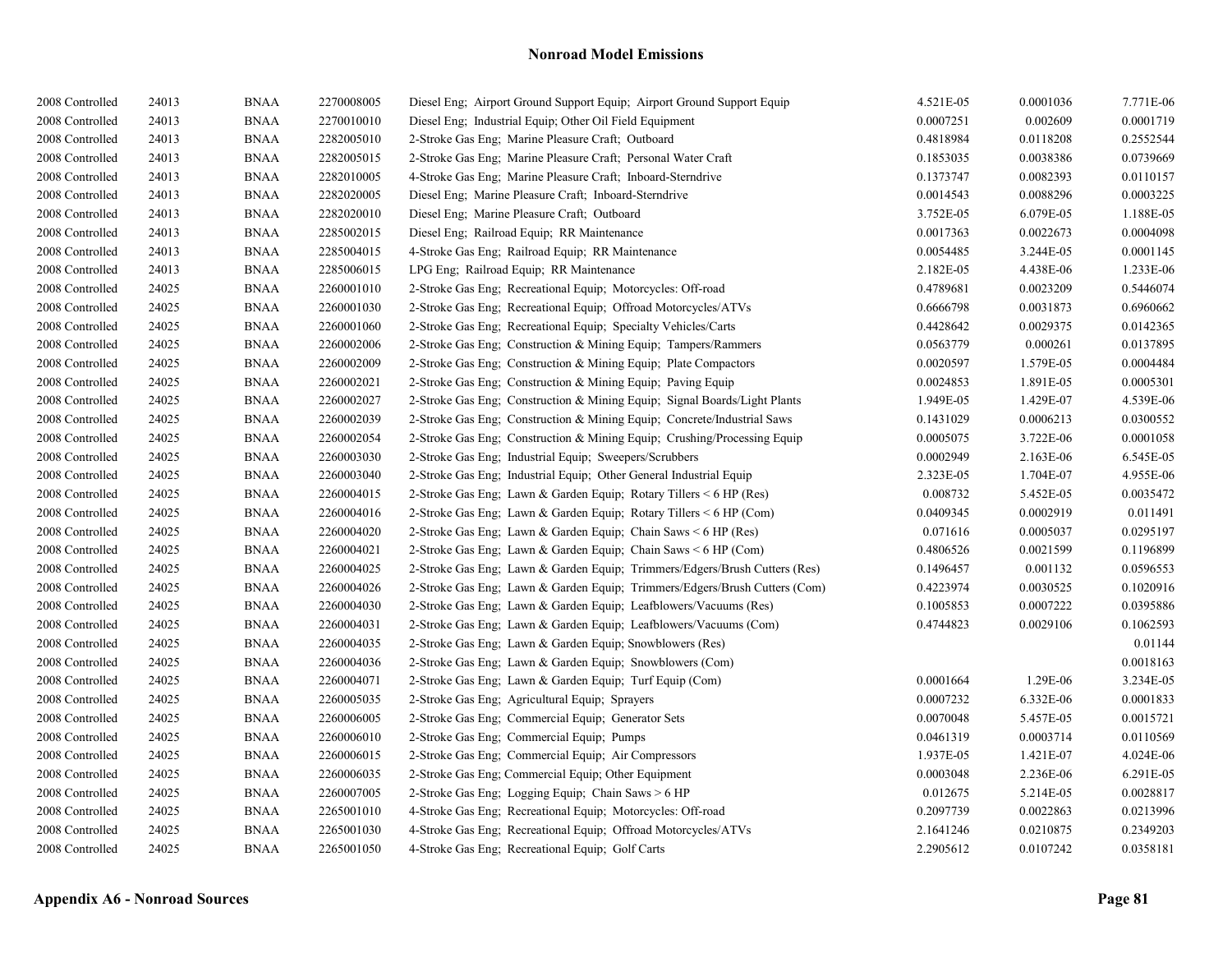| 2008 Controlled | 24025 | <b>BNAA</b> | 2265001060 | 4-Stroke Gas Eng; Recreational Equip; Specialty Vehicles/Carts             | 0.3670326 | 0.0028755 | 0.0164296 |
|-----------------|-------|-------------|------------|----------------------------------------------------------------------------|-----------|-----------|-----------|
| 2008 Controlled | 24025 | <b>BNAA</b> | 2265002003 | 4-Stroke Gas Eng; Construction & Mining Equip; Pavers                      | 0.0631633 | 0.0004867 | 0.001078  |
| 2008 Controlled | 24025 | <b>BNAA</b> | 2265002006 | 4-Stroke Gas Eng: Construction & Mining Equip: Tampers/Rammers             | 0.0005175 | 2.885E-06 | 1.017E-05 |
| 2008 Controlled | 24025 | <b>BNAA</b> | 2265002009 | 4-Stroke Gas Eng; Construction & Mining Equip; Plate Compactors            | 0.1169293 | 0.0006401 | 0.0045396 |
| 2008 Controlled | 24025 | <b>BNAA</b> | 2265002015 | 4-Stroke Gas Eng; Construction & Mining Equip; Rollers                     | 0.117335  | 0.0007883 | 0.0017916 |
| 2008 Controlled | 24025 | <b>BNAA</b> | 2265002021 | 4-Stroke Gas Eng; Construction & Mining Equip; Paving Equip                | 0.2326979 | 0.0013496 | 0.0064569 |
| 2008 Controlled | 24025 | <b>BNAA</b> | 2265002024 | 4-Stroke Gas Eng; Construction & Mining Equip; Surfacing Equip             | 0.1053054 | 0.0005354 | 0.0019988 |
| 2008 Controlled | 24025 | <b>BNAA</b> | 2265002027 | 4-Stroke Gas Eng; Construction & Mining Equip; Signal Boards/Light Plants  | 0.0053428 | 2.464E-05 | 0.0001283 |
| 2008 Controlled | 24025 | <b>BNAA</b> | 2265002030 | 4-Stroke Gas Eng; Construction & Mining Equip; Trenchers                   | 0.1915501 | 0.0014598 | 0.0037829 |
| 2008 Controlled | 24025 | <b>BNAA</b> | 2265002033 | 4-Stroke Gas Eng; Construction & Mining Equip; Bore/Drill Rigs             | 0.0552596 | 0.0005526 | 0.0029256 |
| 2008 Controlled | 24025 | <b>BNAA</b> | 2265002039 | 4-Stroke Gas Eng; Construction & Mining Equip; Concrete/Industrial Saws    | 0.4797491 | 0.0025402 | 0.0066536 |
| 2008 Controlled | 24025 | <b>BNAA</b> | 2265002042 | 4-Stroke Gas Eng; Construction & Mining Equip; Cement & Mortar Mixers      | 0.1972445 | 0.0012674 | 0.0078428 |
| 2008 Controlled | 24025 | <b>BNAA</b> | 2265002045 | 4-Stroke Gas Eng; Construction & Mining Equip; Cranes                      | 0.0068347 | 0.0002688 | 0.000237  |
| 2008 Controlled | 24025 | <b>BNAA</b> | 2265002054 | 4-Stroke Gas Eng; Construction & Mining Equip; Crushing/Processing Equip   | 0.0285308 | 0.0001765 | 0.00054   |
| 2008 Controlled | 24025 | <b>BNAA</b> | 2265002057 | 4-Stroke Gas Eng; Construction & Mining Equip; Rough Terrain Forklifts     | 0.0073903 | 0.00041   | 0.0003075 |
| 2008 Controlled | 24025 | <b>BNAA</b> | 2265002060 | 4-Stroke Gas Eng: Construction & Mining Equip: Rubber Tire Loaders         | 0.0150359 | 0.0008653 | 0.0006258 |
| 2008 Controlled | 24025 | <b>BNAA</b> | 2265002066 | 4-Stroke Gas Eng; Construction & Mining Equip; Tractors/Loaders/Backhoes   | 0.1542406 | 0.0008429 | 0.0022849 |
| 2008 Controlled | 24025 | <b>BNAA</b> | 2265002072 | 4-Stroke Gas Eng; Construction & Mining Equip; Skid Steer Loaders          | 0.0633134 | 0.0011602 | 0.0015865 |
| 2008 Controlled | 24025 | <b>BNAA</b> | 2265002078 | 4-Stroke Gas Eng; Construction & Mining Equip; Dumpers/Tenders             | 0.03072   | 0.0002083 | 0.0011543 |
| 2008 Controlled | 24025 | <b>BNAA</b> | 2265002081 | 4-Stroke Gas Eng; Construction & Mining Equip; Other Construction Equip    | 0.0069965 | 0.0004138 | 0.0003124 |
| 2008 Controlled | 24025 | <b>BNAA</b> | 2265003010 | 4-Stroke Gas Eng; Industrial Equip; Aerial Lifts                           | 0.043164  | 0.0012318 | 0.0013578 |
| 2008 Controlled | 24025 | <b>BNAA</b> | 2265003020 | 4-Stroke Gas Eng; Industrial Equip; Forklifts                              | 0.0693216 | 0.0039867 | 0.002866  |
| 2008 Controlled | 24025 | <b>BNAA</b> | 2265003030 | 4-Stroke Gas Eng; Industrial Equip; Sweepers/Scrubbers                     | 0.0361507 | 0.0005457 | 0.0007739 |
| 2008 Controlled | 24025 | <b>BNAA</b> | 2265003040 | 4-Stroke Gas Eng; Industrial Equip; Other General Industrial Equip         | 0.1072054 | 0.0006009 | 0.0024774 |
| 2008 Controlled | 24025 | <b>BNAA</b> | 2265003050 | 4-Stroke Gas Eng: Industrial Equip: Other Material H&ling Equip            | 0.0033422 | 7.963E-05 | 9.502E-05 |
| 2008 Controlled | 24025 | <b>BNAA</b> | 2265003060 | 4-Stroke Gas Eng; Industrial Equip; AC\Refrigeration                       | 0.0048871 | 2.515E-05 | 9.202E-05 |
| 2008 Controlled | 24025 | <b>BNAA</b> | 2265003070 | 4-Stroke Gas Eng; Industrial Equip; Terminal Tractors                      | 0.0038213 | 0.0002079 | 0.0001408 |
| 2008 Controlled | 24025 | <b>BNAA</b> | 2265004010 | 4-Stroke Gas Eng; Lawn & Garden Equip; Lawn Mowers (Res)                   | 2.7533469 | 0.0184499 | 0.2852853 |
| 2008 Controlled | 24025 | <b>BNAA</b> | 2265004011 | 4-Stroke Gas Eng: Lawn & Garden Equip: Lawn Mowers (Com)                   | 2.3745346 | 0.0123724 | 0.1376541 |
| 2008 Controlled | 24025 | <b>BNAA</b> | 2265004015 | 4-Stroke Gas Eng; Lawn & Garden Equip; Rotary Tillers $\leq 6$ HP (Res)    | 0.2313662 | 0.0015577 | 0.0246892 |
| 2008 Controlled | 24025 | <b>BNAA</b> | 2265004016 | 4-Stroke Gas Eng; Lawn & Garden Equip; Rotary Tillers < 6 HP (Com)         | 1.1654599 | 0.0074316 | 0.0797442 |
| 2008 Controlled | 24025 | <b>BNAA</b> | 2265004025 | 4-Stroke Gas Eng; Lawn & Garden Equip; Trimmers/Edgers/Brush Cutters (Res) | 0.0155165 | 9.903E-05 | 0.0017026 |
| 2008 Controlled | 24025 | <b>BNAA</b> | 2265004026 | 4-Stroke Gas Eng; Lawn & Garden Equip; Trimmers/Edgers/Brush Cutters (Com) | 0.0612059 | 0.0003246 | 0.0027379 |
| 2008 Controlled | 24025 | <b>BNAA</b> | 2265004030 | 4-Stroke Gas Eng; Lawn & Garden Equip; Leafblowers/Vacuums (Res)           | 0.0296453 | 0.0001896 | 0.0029921 |
| 2008 Controlled | 24025 | <b>BNAA</b> | 2265004031 | 4-Stroke Gas Eng; Lawn & Garden Equip; Leafblowers/Vacuums (Com)           | 2.4660567 | 0.0198453 | 0.0510741 |
| 2008 Controlled | 24025 | <b>BNAA</b> | 2265004035 | 4-Stroke Gas Eng; Lawn & Garden Equip; Snowblowers (Res)                   |           |           | 0.0228174 |
| 2008 Controlled | 24025 | <b>BNAA</b> | 2265004036 | 4-Stroke Gas Eng; Lawn & Garden Equip; Snowblowers (Com)                   |           |           | 0.0040416 |
| 2008 Controlled | 24025 | <b>BNAA</b> | 2265004040 | 4-Stroke Gas Eng; Lawn & Garden Equip; Rear Eng Riding Mowers (Res)        | 0.6827772 | 0.004013  | 0.0281468 |
| 2008 Controlled | 24025 | <b>BNAA</b> | 2265004041 | 4-Stroke Gas Eng; Lawn & Garden Equip; Rear Eng Riding Mowers (Com)        | 0.3271799 | 0.0017108 | 0.005235  |
| 2008 Controlled | 24025 | <b>BNAA</b> | 2265004046 | 4-Stroke Gas Eng; Lawn & Garden Equip; Front Mowers (Com)                  | 0.3380622 | 0.0022063 | 0.009791  |
| 2008 Controlled | 24025 | <b>BNAA</b> | 2265004051 | 4-Stroke Gas Eng; Lawn & Garden Equip; Shredders < 6 HP (Com)              | 0.1335036 | 0.0008698 | 0.0097551 |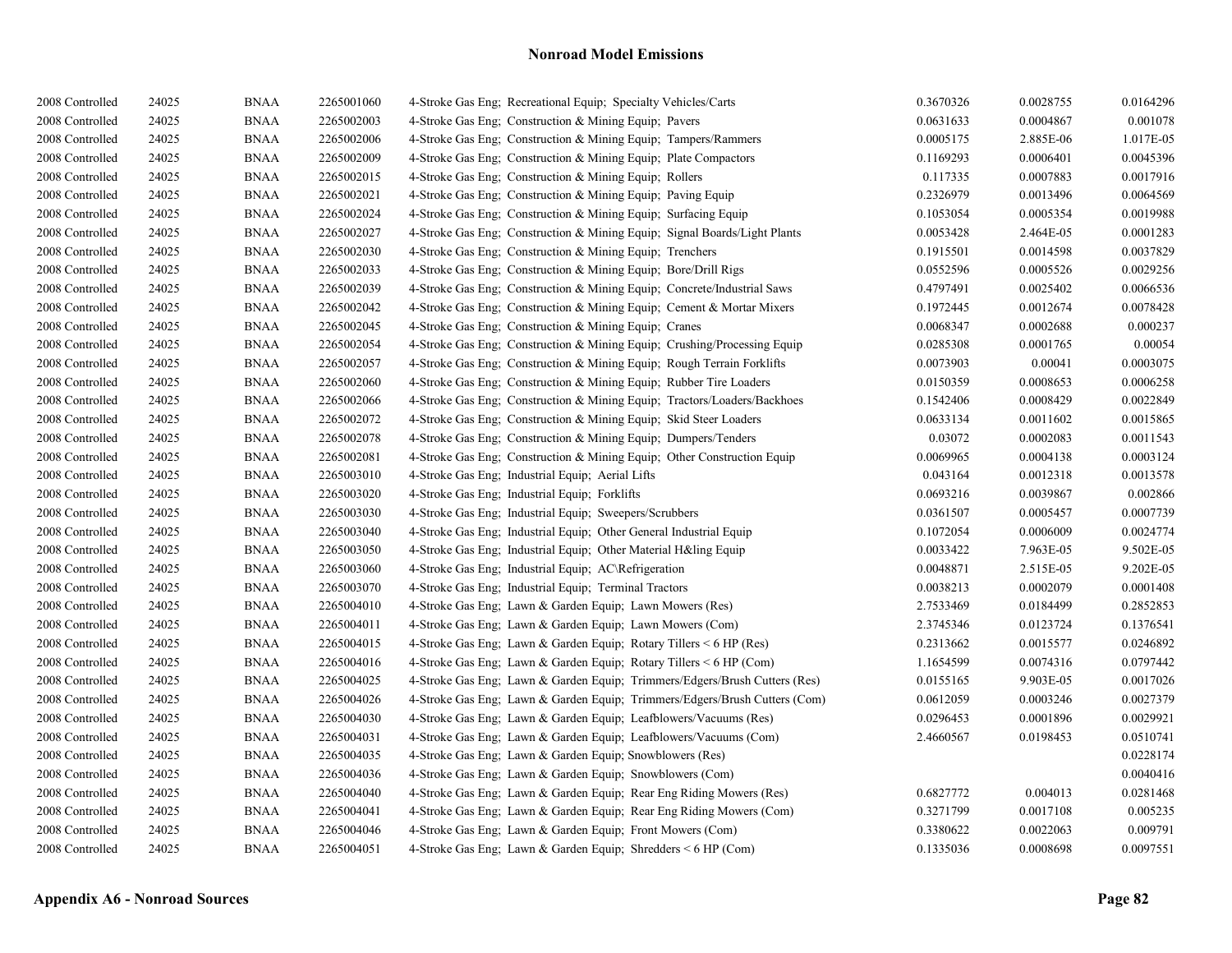| 2008 Controlled | 24025 | <b>BNAA</b> | 2265004055 | 4-Stroke Gas Eng; Lawn & Garden Equip; Lawn & Garden Tractors (Res)    | 9.1411198 | 0.0541715 | 0.3141962 |
|-----------------|-------|-------------|------------|------------------------------------------------------------------------|-----------|-----------|-----------|
| 2008 Controlled | 24025 | <b>BNAA</b> | 2265004056 | 4-Stroke Gas Eng; Lawn & Garden Equip; Lawn & Garden Tractors (Com)    | 4.4468788 | 0.0232728 | 0.0669782 |
| 2008 Controlled | 24025 | <b>BNAA</b> | 2265004066 | 4-Stroke Gas Eng; Lawn & Garden Equip; Chippers/Stump Grinders (Com)   | 0.5217028 | 0.0059719 | 0.0088284 |
| 2008 Controlled | 24025 | <b>BNAA</b> | 2265004071 | 4-Stroke Gas Eng; Lawn & Garden Equip; Turf Equip (Com)                | 12.923418 | 0.0729544 | 0.2473631 |
| 2008 Controlled | 24025 | <b>BNAA</b> | 2265004075 | 4-Stroke Gas Eng; Lawn & Garden Equip; Other Lawn & Garden Equip (Res) | 0.2811732 | 0.0019003 | 0.0147453 |
| 2008 Controlled | 24025 | <b>BNAA</b> | 2265004076 | 4-Stroke Gas Eng; Lawn & Garden Equip; Other Lawn & Garden Equip (Com) | 0.3599199 | 0.0024609 | 0.0190415 |
| 2008 Controlled | 24025 | <b>BNAA</b> | 2265005010 | 4-Stroke Gas Eng; Agricultural Equip; 2-Wheel Tractors                 | 0.0052723 | 2.681E-05 | 7.957E-05 |
| 2008 Controlled | 24025 | <b>BNAA</b> | 2265005015 | 4-Stroke Gas Eng; Agricultural Equip; Agricultural Tractors            | 0.0078822 | 0.0002322 | 0.0002053 |
| 2008 Controlled | 24025 | <b>BNAA</b> | 2265005020 | 4-Stroke Gas Eng; Agricultural Equip; Combines                         | 3.568E-05 | 2.208E-06 | 1.824E-06 |
| 2008 Controlled | 24025 | <b>BNAA</b> | 2265005025 | 4-Stroke Gas Eng; Agricultural Equip; Balers                           | 0.0038521 | 0.0002384 | 0.0002236 |
| 2008 Controlled | 24025 | <b>BNAA</b> | 2265005030 | 4-Stroke Gas Eng; Agricultural Equip; Agricultural Mowers              | 0.0040119 | 2.401E-05 | 8.299E-05 |
| 2008 Controlled | 24025 | <b>BNAA</b> | 2265005035 | 4-Stroke Gas Eng; Agricultural Equip; Sprayers                         | 0.0322557 | 0.0004065 | 0.0013419 |
| 2008 Controlled | 24025 | <b>BNAA</b> | 2265005040 | 4-Stroke Gas Eng; Agricultural Equip; Tillers > 6 HP                   | 0.0805847 | 0.0004789 | 0.003045  |
| 2008 Controlled | 24025 | <b>BNAA</b> | 2265005045 | 4-Stroke Gas Eng; Agricultural Equip; Swathers                         | 0.0061128 | 0.0003783 | 0.0003214 |
| 2008 Controlled | 24025 | <b>BNAA</b> | 2265005055 | 4-Stroke Gas Eng; Agricultural Equip; Other Agricultural Equip         | 0.0139427 | 0.0004534 | 0.0004952 |
| 2008 Controlled | 24025 | <b>BNAA</b> | 2265005060 | 4-Stroke Gas Eng; Agricultural Equip; Irrigation Sets                  | 0.0080118 | 0.000385  | 0.0003016 |
| 2008 Controlled | 24025 | <b>BNAA</b> | 2265006005 | 4-Stroke Gas Eng; Commercial Equip; Generator Sets                     | 3.4571053 | 0.0207675 | 0.1106492 |
| 2008 Controlled | 24025 | <b>BNAA</b> | 2265006010 | 4-Stroke Gas Eng: Commercial Equip: Pumps                              | 0.7847672 | 0.0053971 | 0.0241284 |
| 2008 Controlled | 24025 | <b>BNAA</b> | 2265006015 | 4-Stroke Gas Eng; Commercial Equip; Air Compressors                    | 0.3837106 | 0.0034618 | 0.009011  |
| 2008 Controlled | 24025 | <b>BNAA</b> | 2265006025 | 4-Stroke Gas Eng; Commercial Equip; Welders                            | 0.9950341 | 0.0068952 | 0.0187667 |
| 2008 Controlled | 24025 | <b>BNAA</b> | 2265006030 | 4-Stroke Gas Eng; Commercial Equip; Pressure Washers                   | 1.522917  | 0.0083183 | 0.0513636 |
| 2008 Controlled | 24025 | <b>BNAA</b> | 2265006035 | 4-Stroke Gas Eng; Commercial Equip; Other Equipment                    | 0.0774858 | 0.0004015 | 0.0015478 |
| 2008 Controlled | 24025 | <b>BNAA</b> | 2265007010 | 2-Stroke Gas Eng; Logging Equip; Shredders > 6 HP                      | 0.0354464 | 0.0002402 | 0.0012055 |
| 2008 Controlled | 24025 | <b>BNAA</b> | 2265007015 | 2-Stroke Gas Eng; Logging Equip; Feller-Bunch-Skidder                  | 0.0004277 | 1.83E-06  | 1.07E-05  |
| 2008 Controlled | 24025 | <b>BNAA</b> | 2265010010 | 4-Stroke Gas Eng; Industrial Equip; Other Oil Field Equipment          | 0.0212215 | 9.936E-05 | 0.0002611 |
| 2008 Controlled | 24025 | <b>BNAA</b> | 2267001060 | LPG Eng; Recreational Equip; Specialty Vehicles/Carts                  | 0.0036611 | 0.0008266 | 0.0002267 |
| 2008 Controlled | 24025 | <b>BNAA</b> | 2267002003 | LPG Eng; Construction & Mining Equip; Pavers                           | 0.0013971 | 0.0002534 | 7.111E-05 |
| 2008 Controlled | 24025 | <b>BNAA</b> | 2267002015 | LPG Eng; Construction & Mining Equip; Rollers                          | 0.0021377 | 0.0003286 | 9.325E-05 |
| 2008 Controlled | 24025 | <b>BNAA</b> | 2267002021 | LPG Eng; Construction & Mining Equip; Paving Equip                     | 0.0004057 | 8.519E-05 | 2.354E-05 |
| 2008 Controlled | 24025 | <b>BNAA</b> | 2267002024 | LPG Eng; Construction & Mining Equip; Surfacing Equip                  | 0.0002395 | 4.191E-05 | 1.181E-05 |
| 2008 Controlled | 24025 | <b>BNAA</b> | 2267002030 | LPG Eng; Construction & Mining Equip; Trenchers                        | 0.0043539 | 0.0008044 | 0.0002256 |
| 2008 Controlled | 24025 | <b>BNAA</b> | 2267002033 | LPG Eng; Construction & Mining Equip; Bore/Drill Rigs                  | 0.0016132 | 0.0003617 | 9.871E-05 |
| 2008 Controlled | 24025 | <b>BNAA</b> | 2267002039 | LPG Eng; Construction & Mining Equip; Concrete/Industrial Saws         | 0.0032245 | 0.000416  | 0.0001187 |
| 2008 Controlled | 24025 | <b>BNAA</b> | 2267002045 | LPG Eng; Construction & Mining Equip; Cranes                           | 0.0016594 | 0.0003476 | 9.613E-05 |
| 2008 Controlled | 24025 | <b>BNAA</b> | 2267002054 | LPG Eng; Construction & Mining Equip; Crushing/Processing Equip        | 0.000267  | 5.542E-05 | 1.535E-05 |
| 2008 Controlled | 24025 | <b>BNAA</b> | 2267002057 | LPG Eng; Construction & Mining Equip; Rough Terrain Forklifts          | 0.0028601 | 0.0005547 | 0.000155  |
| 2008 Controlled | 24025 | <b>BNAA</b> | 2267002060 | LPG Eng; Construction & Mining Equip; Rubber Tire Loaders              | 0.00674   | 0.0011794 | 0.0003338 |
| 2008 Controlled | 24025 | <b>BNAA</b> | 2267002066 | LPG Eng; Construction & Mining Equip; Tractors/Loaders/Backhoes        | 0.0006691 | 0.0001075 | 3.06E-05  |
| 2008 Controlled | 24025 | <b>BNAA</b> | 2267002072 | LPG Eng: Construction & Mining Equip: Skid Steer Loaders               | 0.0060188 | 0.0012208 | 0.0003387 |
| 2008 Controlled | 24025 | <b>BNAA</b> | 2267002081 | LPG Eng; Construction & Mining Equip; Other Construction Equip         | 0.0025154 | 0.0005361 | 0.0001478 |
| 2008 Controlled | 24025 | <b>BNAA</b> | 2267003010 | LPG Eng; Industrial Equip; Aerial Lifts                                | 0.0118043 | 0.0024677 | 0.0006802 |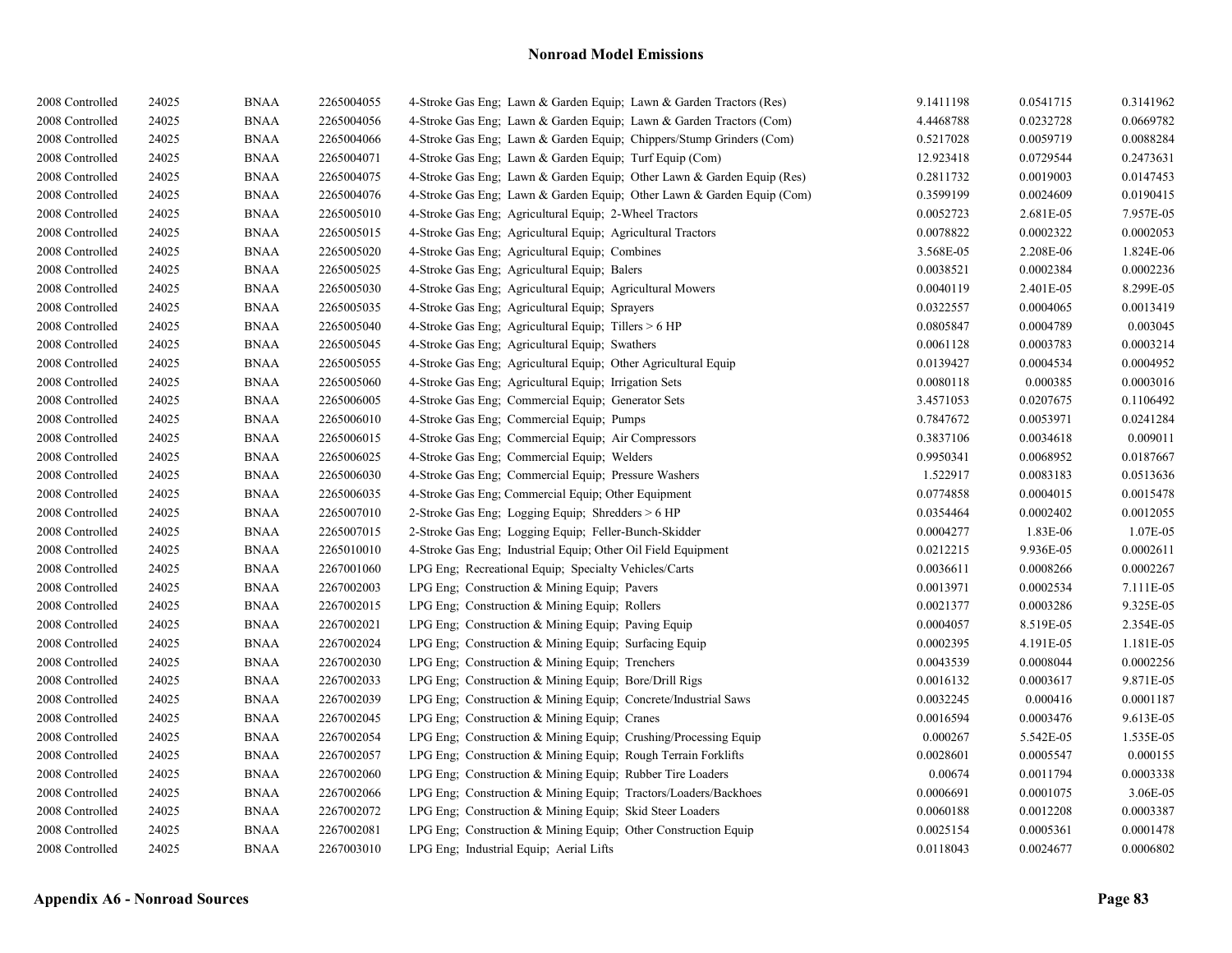| 2008 Controlled | 24025 | <b>BNAA</b> | 2267003020 | LPG Eng; Industrial Equip; Forklifts                                | 1.0058685 | 0.1761876 | 0.0497697 |
|-----------------|-------|-------------|------------|---------------------------------------------------------------------|-----------|-----------|-----------|
| 2008 Controlled | 24025 | <b>BNAA</b> | 2267003030 | LPG Eng; Industrial Equip; Sweepers/Scrubbers                       | 0.0067325 | 0.0009587 | 0.0002727 |
| 2008 Controlled | 24025 | <b>BNAA</b> | 2267003040 | LPG Eng: Industrial Equip: Other General Industrial Equip           | 0.0022289 | 0.0003608 | 0.0001022 |
| 2008 Controlled | 24025 | <b>BNAA</b> | 2267003050 | LPG Eng; Industrial Equip; Other Material H&ling Equip              | 0.0006343 | 0.0001313 | 3.629E-05 |
| 2008 Controlled | 24025 | <b>BNAA</b> | 2267003070 | LPG Eng; Industrial Equip; Terminal Tractors                        | 0.0037656 | 0.00043   | 0.0001232 |
| 2008 Controlled | 24025 | <b>BNAA</b> | 2267004066 | LPG Eng; Lawn & Garden Equip; Chippers/Stump Grinders (Com)         | 0.0263063 | 0.0043887 | 0.0012434 |
| 2008 Controlled | 24025 | <b>BNAA</b> | 2267005055 | LPG Eng: Agri Equip: Other Equip                                    | 2.426E-05 | 5.512E-06 | 1.517E-06 |
| 2008 Controlled | 24025 | <b>BNAA</b> | 2267005060 | LPG Eng; Agricultural Equip; Irrigation Sets                        | 3.04E-05  | 4.952E-06 | 1.413E-06 |
| 2008 Controlled | 24025 | <b>BNAA</b> | 2267006005 | LPG Eng; Commercial Equip; Generator Sets                           | 0.0350811 | 0.0108631 | 0.0022286 |
| 2008 Controlled | 24025 | <b>BNAA</b> | 2267006010 | LPG Eng; Commercial Equip; Pumps                                    | 0.007838  | 0.0021823 | 0.0004524 |
| 2008 Controlled | 24025 | <b>BNAA</b> | 2267006015 | LPG Eng; Commercial Equip; Air Compressors                          | 0.0091958 | 0.0023603 | 0.0004929 |
| 2008 Controlled | 24025 | <b>BNAA</b> | 2267006025 | LPG Eng; Commercial Equip; Welders                                  | 0.0165062 | 0.0031127 | 0.0008658 |
| 2008 Controlled | 24025 | <b>BNAA</b> | 2267006030 | LPG Eng; Commercial Equip; Pressure Washers                         | 0.0002239 | 4.644E-05 | 1.27E-05  |
| 2008 Controlled | 24025 | <b>BNAA</b> | 2267006035 | LPG Eng; Commercial Equip; Other Equipment                          | 0.000137  | 3.171E-05 | 6.558E-06 |
| 2008 Controlled | 24025 | <b>BNAA</b> | 2268002081 | CNG Eng; Construction & Mining Equip; Other Construction Equip      | 9.888E-05 | 2.108E-05 | 3.426E-07 |
| 2008 Controlled | 24025 | <b>BNAA</b> | 2268003020 | CNG Eng: Industrial Equip: Forklifts                                | 0.071647  | 0.0126121 | 0.0002103 |
| 2008 Controlled | 24025 | <b>BNAA</b> | 2268003030 | CNG Eng; Industrial Equip; Sweepers/Scrubbers                       | 8.119E-05 | 1.421E-05 | 2.371E-07 |
| 2008 Controlled | 24025 | <b>BNAA</b> | 2268003040 | CNG Eng; Industrial Equip; Other General Industrial Equip           | 4.341E-05 | 7.388E-06 | 1.234E-07 |
| 2008 Controlled | 24025 | <b>BNAA</b> | 2268003060 | CNG Eng; Industrial Equip; AC\Refrigeration                         | 0.0002633 | 4.158E-05 | 6.948E-07 |
| 2008 Controlled | 24025 | <b>BNAA</b> | 2268003070 | CNG Eng; Industrial Equip; Terminal Tractors                        | 0.0002655 | 3.057E-05 | 5.175E-07 |
| 2008 Controlled | 24025 | <b>BNAA</b> | 2268005055 | CNG Eng; Agri Equip; Other Equip                                    | 2.216E-05 | 4.993E-06 | 8.628E-08 |
| 2008 Controlled | 24025 | <b>BNAA</b> | 2268005060 | CNG Eng; Agricultural Equip; Irrigation Sets                        | 0.0003414 | 7.599E-05 | 1.321E-06 |
| 2008 Controlled | 24025 | <b>BNAA</b> | 2268006005 | CNG Eng; Commercial Equip; Generator Sets                           | 0.0105977 | 0.0033709 | 4.113E-05 |
| 2008 Controlled | 24025 | <b>BNAA</b> | 2268006010 | CNG Eng; Commercial Equip; Pumps                                    | 0.0005255 | 0.0001561 | 1.919E-06 |
| 2008 Controlled | 24025 | <b>BNAA</b> | 2268006015 | CNG Eng; Commercial Equip; Air Compressors                          | 0.0007137 | 0.0001903 | 2.36E-06  |
| 2008 Controlled | 24025 | <b>BNAA</b> | 2268006020 | CNG Eng; Commercial Equip; Gas Compressors                          | 0.0048716 | 0.0009353 | 9.411E-06 |
| 2008 Controlled | 24025 | <b>BNAA</b> | 2268010010 | CNG Eng; Industrial Equip; Other Oil Field Equipment                | 0.0006947 | 7.565E-05 | 1.129E-06 |
| 2008 Controlled | 24025 | <b>BNAA</b> | 2270001060 | Diesel Eng; Recreational Equip; Specialty Vehicles/Carts            | 0.0105876 | 0.0099699 | 0.0027852 |
| 2008 Controlled | 24025 | <b>BNAA</b> | 2270002003 | Diesel Eng; Construction & Mining Equip; Pavers                     | 0.012215  | 0.0271302 | 0.0022714 |
| 2008 Controlled | 24025 | <b>BNAA</b> | 2270002006 | Diesel Eng; Construction & Mining Equip; Tampers/Rammers            | 4.355E-05 | 6.116E-05 | 9.599E-06 |
| 2008 Controlled | 24025 | <b>BNAA</b> | 2270002009 | Diesel Eng; Construction & Mining Equip; Plate Compactors           | 0.000649  | 0.000955  | 0.0001517 |
| 2008 Controlled | 24025 | <b>BNAA</b> | 2270002015 | Diesel Eng; Construction & Mining Equip; Rollers                    | 0.0362335 | 0.0694494 | 0.0061706 |
| 2008 Controlled | 24025 | <b>BNAA</b> | 2270002018 | Diesel Eng; Construction & Mining Equip; Scrapers                   | 0.0330566 | 0.0767384 | 0.004455  |
| 2008 Controlled | 24025 | <b>BNAA</b> | 2270002021 | Diesel Eng; Construction & Mining Equip; Paving Equip               | 0.0023165 | 0.0043859 | 0.0004158 |
| 2008 Controlled | 24025 | <b>BNAA</b> | 2270002024 | Diesel Eng; Construction & Mining Equip; Surfacing Equip            | 0.0018298 | 0.003131  | 0.0002807 |
| 2008 Controlled | 24025 | <b>BNAA</b> | 2270002027 | Diesel Eng; Construction & Mining Equip; Signal Boards/Light Plants | 0.0047447 | 0.008706  | 0.001262  |
| 2008 Controlled | 24025 | <b>BNAA</b> | 2270002030 | Diesel Eng; Construction & Mining Equip; Trenchers                  | 0.0229343 | 0.0347227 | 0.0036323 |
| 2008 Controlled | 24025 | <b>BNAA</b> | 2270002033 | Diesel Eng; Construction & Mining Equip; Bore/Drill Rigs            | 0.0145547 | 0.0410965 | 0.0035133 |
| 2008 Controlled | 24025 | <b>BNAA</b> | 2270002036 | Diesel Eng; Construction & Mining Equip; Excavators                 | 0.099977  | 0.2587994 | 0.0194787 |
| 2008 Controlled | 24025 | <b>BNAA</b> | 2270002039 | Diesel Eng; Construction & Mining Equip; Concrete/Industrial Saws   | 0.0017304 | 0.002366  | 0.0002684 |
| 2008 Controlled | 24025 | <b>BNAA</b> | 2270002042 | Diesel Eng; Construction & Mining Equip; Cement & Mortar Mixers     | 0.0007234 | 0.0015772 | 0.0001797 |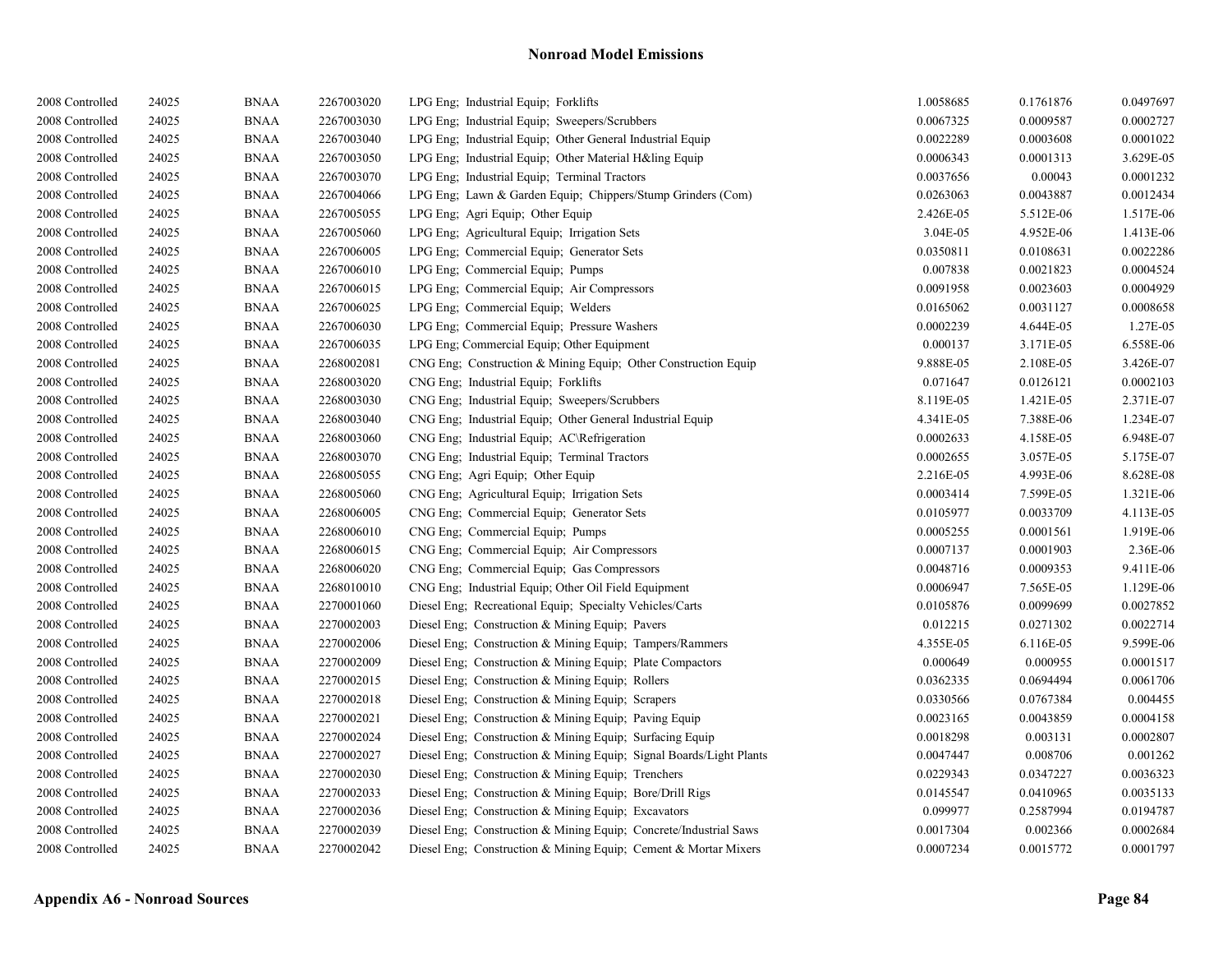| 2008 Controlled | 24025 | <b>BNAA</b> | 2270002045 | Diesel Eng; Construction & Mining Equip; Cranes                     | 0.0183205 | 0.0727387 | 0.004997  |
|-----------------|-------|-------------|------------|---------------------------------------------------------------------|-----------|-----------|-----------|
| 2008 Controlled | 24025 | <b>BNAA</b> | 2270002048 | Diesel Eng; Construction & Mining Equip; Graders                    | 0.0221886 | 0.065037  | 0.0048737 |
| 2008 Controlled | 24025 | <b>BNAA</b> | 2270002051 | Diesel Eng: Construction & Mining Equip: Off-highway Trucks         | 0.0830627 | 0.2529442 | 0.0142123 |
| 2008 Controlled | 24025 | <b>BNAA</b> | 2270002054 | Diesel Eng. Construction & Mining Equip. Crushing/Processing Equip. | 0.0044095 | 0.0132263 | 0.0009973 |
| 2008 Controlled | 24025 | <b>BNAA</b> | 2270002057 | Diesel Eng; Construction & Mining Equip; Rough Terrain Forklifts    | 0.0582759 | 0.0933554 | 0.0093897 |
| 2008 Controlled | 24025 | <b>BNAA</b> | 2270002060 | Diesel Eng; Construction & Mining Equip; Rubber Tire Loaders        | 0.1392871 | 0.3357357 | 0.0243474 |
| 2008 Controlled | 24025 | <b>BNAA</b> | 2270002066 | Diesel Eng; Construction & Mining Equip; Tractors/Loaders/Backhoes  | 0.210781  | 0.2231575 | 0.0481005 |
| 2008 Controlled | 24025 | <b>BNAA</b> | 2270002069 | Diesel Eng; Construction & Mining Equip; Crawler Tractor/Dozers     | 0.1175512 | 0.2875951 | 0.0198659 |
| 2008 Controlled | 24025 | <b>BNAA</b> | 2270002072 | Diesel Eng; Construction & Mining Equip; Skid Steer Loaders         | 0.1833882 | 0.1514648 | 0.0443411 |
| 2008 Controlled | 24025 | <b>BNAA</b> | 2270002075 | Diesel Eng; Construction & Mining Equip; Off-highway Tractors       | 0.0168797 | 0.0367255 | 0.0025205 |
| 2008 Controlled | 24025 | <b>BNAA</b> | 2270002078 | Diesel Eng; Construction & Mining Equip; Dumpers/Tenders            | 0.0005538 | 0.000487  | 0.0001447 |
| 2008 Controlled | 24025 | <b>BNAA</b> | 2270002081 | Diesel Eng; Construction & Mining Equip; Other Construction Equip   | 0.0173202 | 0.0352946 | 0.0026335 |
| 2008 Controlled | 24025 | <b>BNAA</b> | 2270003010 | Diesel Eng; Industrial Equip; Aerial Lifts                          | 0.0032174 | 0.0029964 | 0.0008345 |
| 2008 Controlled | 24025 | <b>BNAA</b> | 2270003020 | Diesel Eng; Industrial Equip; Forklifts                             | 0.0198549 | 0.0286825 | 0.0025183 |
| 2008 Controlled | 24025 | <b>BNAA</b> | 2270003030 | Diesel Eng; Industrial Equip; Sweepers/Scrubbers                    | 0.0047041 | 0.0147735 | 0.001209  |
| 2008 Controlled | 24025 | <b>BNAA</b> | 2270003040 | Diesel Eng; Industrial Equip; Other General Industrial Equip        | 0.0051359 | 0.0167743 | 0.0013948 |
| 2008 Controlled | 24025 | <b>BNAA</b> | 2270003050 | Diesel Eng; Industrial Equip; Other Material H&ling Equip           | 0.0005552 | 0.0008338 | 0.0001522 |
| 2008 Controlled | 24025 | <b>BNAA</b> | 2270003060 | Diesel Eng; Industrial Equip; AC\Refrigeration                      | 0.0414582 | 0.0851558 | 0.0079362 |
| 2008 Controlled | 24025 | <b>BNAA</b> | 2270003070 | Diesel Eng; Industrial Equip; Terminal Tractors                     | 0.007344  | 0.0181236 | 0.0014734 |
| 2008 Controlled | 24025 | <b>BNAA</b> | 2270004031 | Diesel Eng; Lawn & Garden Equip; Leafblowers/Vacuums (Com)          | 3.934E-06 | 6.463E-06 | 1.145E-06 |
| 2008 Controlled | 24025 | <b>BNAA</b> | 2270004046 | Diesel Eng; Lawn & Garden Equip; Front Mowers (Com)                 | 0.0207478 | 0.0380458 | 0.0055251 |
| 2008 Controlled | 24025 | <b>BNAA</b> | 2270004056 | Diesel Eng; Lawn & Garden Equip; Lawn & Garden Tractors (Com)       | 0.0043633 | 0.0077056 | 0.0011574 |
| 2008 Controlled | 24025 | <b>BNAA</b> | 2270004066 | Diesel Eng; Lawn & Garden Equip; Chippers/Stump Grinders (Com)      | 0.0238873 | 0.0580849 | 0.0057516 |
| 2008 Controlled | 24025 | <b>BNAA</b> | 2270004071 | Diesel Eng; Lawn & Garden Equip; Turf Equip (Com)                   | 0.0020581 | 0.0054077 | 0.0004714 |
| 2008 Controlled | 24025 | <b>BNAA</b> | 2270004076 | Diesel Eng; Lawn & Garden Equip; Other Lawn & Garden Equip (Com)    | 8.49E-05  | 0.0001554 | 2.124E-05 |
| 2008 Controlled | 24025 | <b>BNAA</b> | 2270005010 | Diesel Eng; Agricultural Equip; 2-Wheel Tractors                    | 6.53E-06  | 5.172E-06 | 8.63E-07  |
| 2008 Controlled | 24025 | <b>BNAA</b> | 2270005015 | Diesel Eng; Agricultural Equip; Agricultural Tractors               | 0.1410693 | 0.2632605 | 0.0266039 |
| 2008 Controlled | 24025 | <b>BNAA</b> | 2270005020 | Diesel Eng; Agricultural Equip; Combines                            | 0.0105379 | 0.0274215 | 0.0023975 |
| 2008 Controlled | 24025 | <b>BNAA</b> | 2270005025 | Diesel Eng; Agricultural Equip; Balers                              | 9.043E-05 | 0.0001286 | 2.176E-05 |
| 2008 Controlled | 24025 | <b>BNAA</b> | 2270005030 | Diesel Eng; Agricultural Equip; Agricultural Mowers                 | 2.169E-05 | 2.655E-05 | 3.763E-06 |
| 2008 Controlled | 24025 | <b>BNAA</b> | 2270005035 | Diesel Eng; Agricultural Equip; Sprayers                            | 0.0011045 | 0.0020752 | 0.0002995 |
| 2008 Controlled | 24025 | <b>BNAA</b> | 2270005040 | Diesel Eng; Agricultural Equip; Tillers > 6HP                       | 3.145E-06 | 5.273E-06 | 5.037E-07 |
| 2008 Controlled | 24025 | <b>BNAA</b> | 2270005045 | Diesel Eng; Agricultural Equip; Swathers                            | 0.0011754 | 0.0019853 | 0.0002273 |
| 2008 Controlled | 24025 | <b>BNAA</b> | 2270005055 | Diesel Eng; Agricultural Equip; Other Agricultural Equip            | 0.0029008 | 0.0055461 | 0.0006007 |
| 2008 Controlled | 24025 | <b>BNAA</b> | 2270005060 | Diesel Eng; Agricultural Equip; Irrigation Sets                     | 0.0013715 | 0.003569  | 0.0003651 |
| 2008 Controlled | 24025 | <b>BNAA</b> | 2270006005 | Diesel Eng; Commercial Equip; Generator Sets                        | 0.0246285 | 0.049996  | 0.0064797 |
| 2008 Controlled | 24025 | <b>BNAA</b> | 2270006010 | Diesel Eng; Commercial Equip; Pumps                                 | 0.0058207 | 0.0118723 | 0.0014509 |
| 2008 Controlled | 24025 | <b>BNAA</b> | 2270006015 | Diesel Eng; Commercial Equip; Air Compressors                       | 0.012653  | 0.0285909 | 0.0028748 |
| 2008 Controlled | 24025 | <b>BNAA</b> | 2270006025 | Diesel Eng; Commercial Equip; Welders                               | 0.0194123 | 0.0148704 | 0.0048027 |
| 2008 Controlled | 24025 | <b>BNAA</b> | 2270006030 | Diesel Eng; Commercial Equip; Pressure Washers                      | 0.0007342 | 0.0016592 | 0.00021   |
| 2008 Controlled | 24025 | <b>BNAA</b> | 2270006035 | Diesel Eng; Commercial Equip; Other Equipment                       | 0.0005537 | 0.0012295 | 0.0001271 |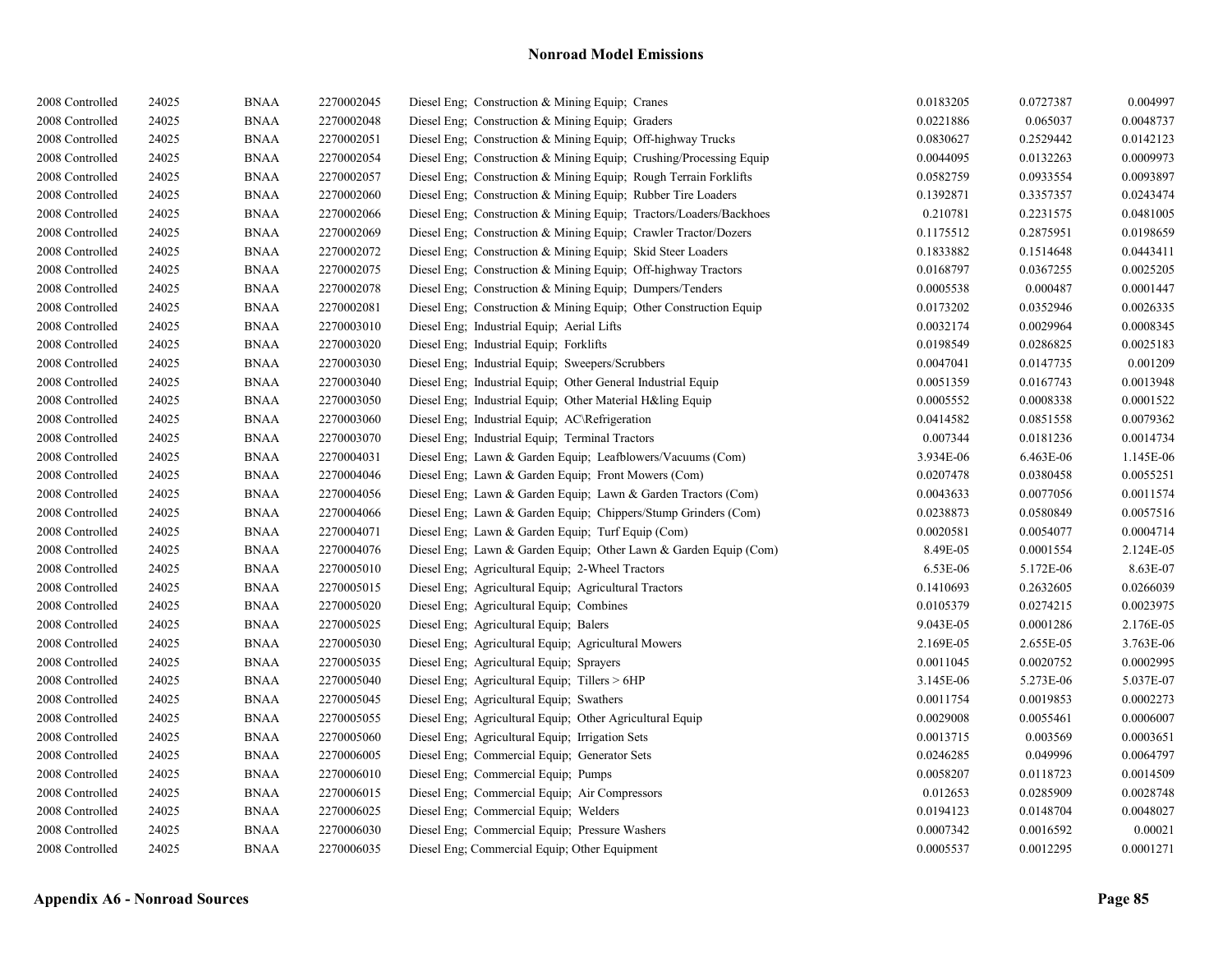| 2008 Controlled | 24025 | <b>BNAA</b> | 2270007015 | Diesel Eng; Logging Equip; Feller-Bunch-Skidder                            | 0.002898  | 0.0080137 | 0.0006001 |
|-----------------|-------|-------------|------------|----------------------------------------------------------------------------|-----------|-----------|-----------|
| 2008 Controlled | 24025 | <b>BNAA</b> | 2270010010 | Diesel Eng; Industrial Equip; Other Oil Field Equipment                    | 0.0003296 | 0.0011859 | 7.812E-05 |
| 2008 Controlled | 24025 | <b>BNAA</b> | 2282005010 | 2-Stroke Gas Eng; Marine Pleasure Craft; Outboard                          | 4.4575601 | 0.1093424 | 2.3611035 |
| 2008 Controlled | 24025 | <b>BNAA</b> | 2282005015 | 2-Stroke Gas Eng; Marine Pleasure Craft; Personal Water Craft              | 1.7140572 | 0.0355074 | 0.6841937 |
| 2008 Controlled | 24025 | BNAA        | 2282010005 | 4-Stroke Gas Eng; Marine Pleasure Craft; Inboard-Sterndrive                | 2.8676964 | 0.1719957 | 0.2299524 |
| 2008 Controlled | 24025 | BNAA        | 2282020005 | Diesel Eng; Marine Pleasure Craft; Inboard-Sterndrive                      | 0.030358  | 0.1843189 | 0.0067311 |
| 2008 Controlled | 24025 | <b>BNAA</b> | 2282020010 | Diesel Eng; Marine Pleasure Craft; Outboard                                | 0.000347  | 0.0005623 | 0.0001099 |
| 2008 Controlled | 24025 | <b>BNAA</b> | 2285002015 | Diesel Eng; Railroad Equip; RR Maintenance                                 | 0.0031695 | 0.0041389 | 0.0007482 |
| 2008 Controlled | 24025 | <b>BNAA</b> | 2285004015 | 4-Stroke Gas Eng; Railroad Equip; RR Maintenance                           | 0.0099462 | 5.922E-05 | 0.0002089 |
| 2008 Controlled | 24025 | <b>BNAA</b> | 2285006015 | LPG Eng; Railroad Equip; RR Maintenance                                    | 3.984E-05 | 8.101E-06 | 2.251E-06 |
| 2008 Controlled | 24027 | <b>BNAA</b> | 2260001010 | 2-Stroke Gas Eng; Recreational Equip; Motorcycles: Off-road                | 0.0957936 | 0.0004642 | 0.1089215 |
| 2008 Controlled | 24027 | <b>BNAA</b> | 2260001030 | 2-Stroke Gas Eng; Recreational Equip; Offroad Motorcycles/ATVs             | 0.1333359 | 0.0006375 | 0.1392132 |
| 2008 Controlled | 24027 | BNAA        | 2260001060 | 2-Stroke Gas Eng; Recreational Equip; Specialty Vehicles/Carts             | 0.0885728 | 0.0005875 | 0.0028473 |
| 2008 Controlled | 24027 | <b>BNAA</b> | 2260002006 | 2-Stroke Gas Eng; Construction & Mining Equip; Tampers/Rammers             | 0.0404672 | 0.0001874 | 0.0098979 |
| 2008 Controlled | 24027 | <b>BNAA</b> | 2260002009 | 2-Stroke Gas Eng; Construction & Mining Equip; Plate Compactors            | 0.0014784 | 1.133E-05 | 0.0003218 |
| 2008 Controlled | 24027 | <b>BNAA</b> | 2260002021 | 2-Stroke Gas Eng; Construction & Mining Equip; Paving Equip                | 0.0017839 | 1.357E-05 | 0.0003805 |
| 2008 Controlled | 24027 | <b>BNAA</b> | 2260002027 | 2-Stroke Gas Eng; Construction & Mining Equip; Signal Boards/Light Plants  | 1.399E-05 | 1.026E-07 | 3.258E-06 |
| 2008 Controlled | 24027 | <b>BNAA</b> | 2260002039 | 2-Stroke Gas Eng; Construction & Mining Equip; Concrete/Industrial Saws    | 0.1027171 | 0.000446  | 0.0215731 |
| 2008 Controlled | 24027 | <b>BNAA</b> | 2260002054 | 2-Stroke Gas Eng; Construction & Mining Equip; Crushing/Processing Equip   | 0.0003643 | 2.672E-06 | 7.592E-05 |
| 2008 Controlled | 24027 | <b>BNAA</b> | 2260003030 | 2-Stroke Gas Eng: Industrial Equip: Sweepers/Scrubbers                     | 0.0004006 | 2.938E-06 | 8.889E-05 |
| 2008 Controlled | 24027 | <b>BNAA</b> | 2260003040 | 2-Stroke Gas Eng; Industrial Equip; Other General Industrial Equip         | 3.155E-05 | 2.314E-07 | 6.73E-06  |
| 2008 Controlled | 24027 | <b>BNAA</b> | 2260004015 | 2-Stroke Gas Eng; Lawn & Garden Equip; Rotary Tillers < 6 HP (Res)         | 0.009733  | 6.077E-05 | 0.0039538 |
| 2008 Controlled | 24027 | <b>BNAA</b> | 2260004016 | 2-Stroke Gas Eng; Lawn & Garden Equip; Rotary Tillers < 6 HP (Com)         | 0.1204537 | 0.0008589 | 0.0338134 |
| 2008 Controlled | 24027 | <b>BNAA</b> | 2260004020 | 2-Stroke Gas Eng; Lawn & Garden Equip; Chain Saws < 6 HP (Res)             | 0.0798253 | 0.0005614 | 0.0329035 |
| 2008 Controlled | 24027 | <b>BNAA</b> | 2260004021 | 2-Stroke Gas Eng; Lawn & Garden Equip; Chain Saws < 6 HP (Com)             | 1.4143676 | 0.0063557 | 0.3521992 |
| 2008 Controlled | 24027 | <b>BNAA</b> | 2260004025 | 2-Stroke Gas Eng; Lawn & Garden Equip; Trimmers/Edgers/Brush Cutters (Res) | 0.1667994 | 0.0012618 | 0.0664935 |
| 2008 Controlled | 24027 | <b>BNAA</b> | 2260004026 | 2-Stroke Gas Eng; Lawn & Garden Equip; Trimmers/Edgers/Brush Cutters (Com) | 1.2429459 | 0.0089823 | 0.3004147 |
| 2008 Controlled | 24027 | BNAA        | 2260004030 | 2-Stroke Gas Eng; Lawn & Garden Equip; Leafblowers/Vacuums (Res)           | 0.1121153 | 0.0008049 | 0.0441266 |
| 2008 Controlled | 24027 | <b>BNAA</b> | 2260004031 | 2-Stroke Gas Eng; Lawn & Garden Equip; Leafblowers/Vacuums (Com)           | 1.3962108 | 0.0085648 | 0.3126783 |
| 2008 Controlled | 24027 | <b>BNAA</b> | 2260004035 | 2-Stroke Gas Eng; Lawn & Garden Equip; Snowblowers (Res)                   |           |           | 0.0127513 |
| 2008 Controlled | 24027 | <b>BNAA</b> | 2260004036 | 2-Stroke Gas Eng; Lawn & Garden Equip; Snowblowers (Com)                   |           |           | 0.0053446 |
| 2008 Controlled | 24027 | <b>BNAA</b> | 2260004071 | 2-Stroke Gas Eng; Lawn & Garden Equip; Turf Equip (Com)                    | 0.0004896 | 3.797E-06 | 9.516E-05 |
| 2008 Controlled | 24027 | <b>BNAA</b> | 2260005035 | 2-Stroke Gas Eng; Agricultural Equip; Sprayers                             | 0.0003281 | 2.872E-06 | 8.315E-05 |
| 2008 Controlled | 24027 | <b>BNAA</b> | 2260006005 | 2-Stroke Gas Eng; Commercial Equip; Generator Sets                         | 0.0186173 | 0.000145  | 0.0041783 |
| 2008 Controlled | 24027 | BNAA        | 2260006010 | 2-Stroke Gas Eng; Commercial Equip; Pumps                                  | 0.1226084 | 0.0009872 | 0.0293868 |
| 2008 Controlled | 24027 | <b>BNAA</b> | 2260006015 | 2-Stroke Gas Eng; Commercial Equip; Air Compressors                        | 5.149E-05 | 3.776E-07 | 1.069E-05 |
| 2008 Controlled | 24027 | <b>BNAA</b> | 2260006035 | 2-Stroke Gas Eng; Commercial Equip; Other Equipment                        | 0.0008102 | 5.942E-06 | 0.0001672 |
| 2008 Controlled | 24027 | <b>BNAA</b> | 2260007005 | 2-Stroke Gas Eng; Logging Equip; Chain Saws > 6 HP                         | 0.005717  | 2.352E-05 | 0.0012998 |
| 2008 Controlled | 24027 | <b>BNAA</b> | 2265001010 | 4-Stroke Gas Eng; Recreational Equip; Motorcycles: Off-road                | 0.0419548 | 0.0004573 | 0.0042799 |
| 2008 Controlled | 24027 | <b>BNAA</b> | 2265001030 | 4-Stroke Gas Eng; Recreational Equip; Offroad Motorcycles/ATVs             | 0.4328248 | 0.0042175 | 0.0469841 |
| 2008 Controlled | 24027 | BNAA        | 2265001050 | 4-Stroke Gas Eng; Recreational Equip; Golf Carts                           | 1.7815477 | 0.008341  | 0.0278585 |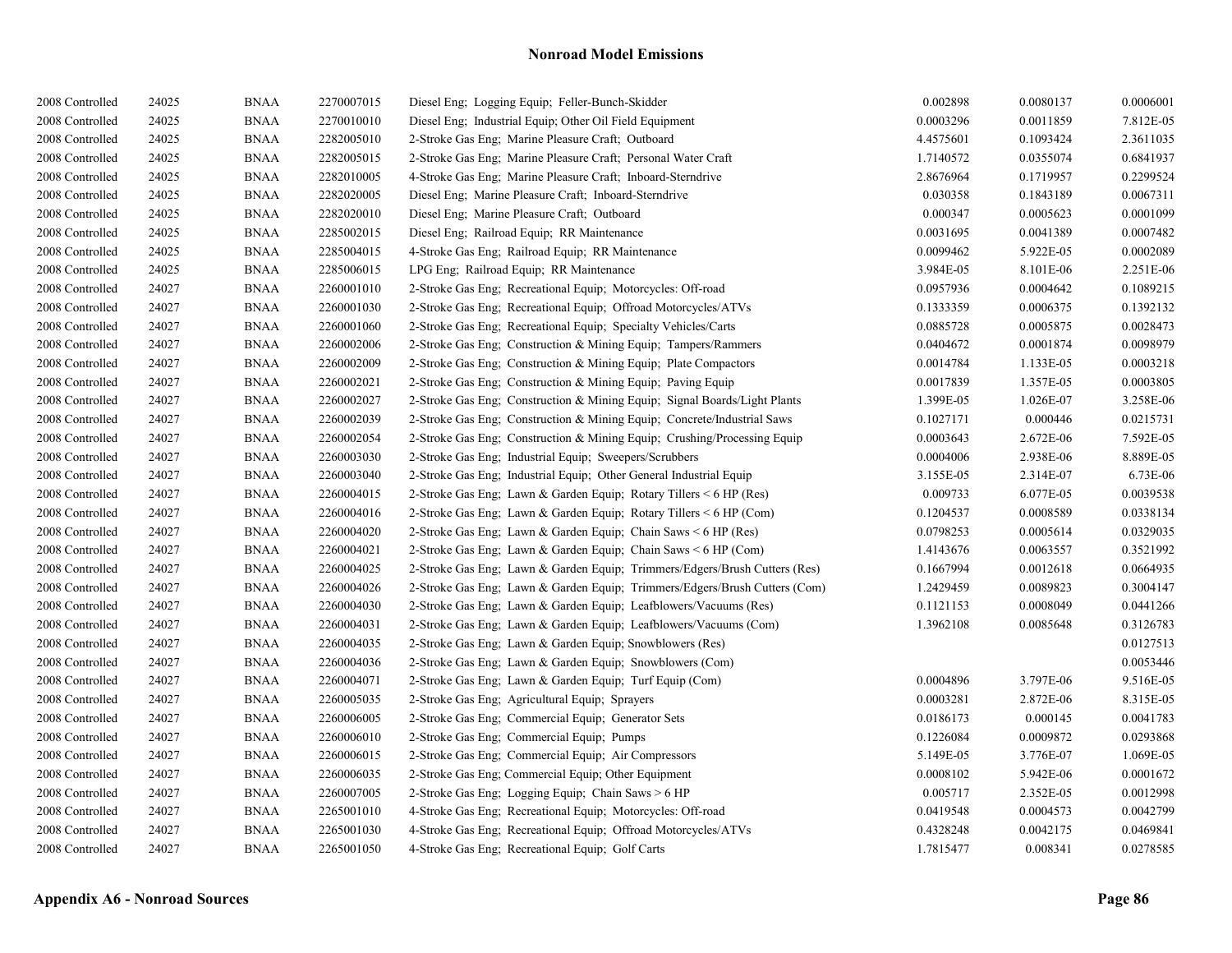| 2008 Controlled | 24027 | <b>BNAA</b> | 2265001060 | 4-Stroke Gas Eng; Recreational Equip; Specialty Vehicles/Carts             | 0.0734065 | 0.0005751 | 0.0032859 |
|-----------------|-------|-------------|------------|----------------------------------------------------------------------------|-----------|-----------|-----------|
| 2008 Controlled | 24027 | <b>BNAA</b> | 2265002003 | 4-Stroke Gas Eng; Construction & Mining Equip; Pavers                      | 0.0453376 | 0.0003493 | 0.0007738 |
| 2008 Controlled | 24027 | <b>BNAA</b> | 2265002006 | 4-Stroke Gas Eng: Construction & Mining Equip: Tampers/Rammers             | 0.0003715 | 2.071E-06 | 7.297E-06 |
| 2008 Controlled | 24027 | <b>BNAA</b> | 2265002009 | 4-Stroke Gas Eng; Construction & Mining Equip; Plate Compactors            | 0.0839301 | 0.0004595 | 0.0032585 |
| 2008 Controlled | 24027 | <b>BNAA</b> | 2265002015 | 4-Stroke Gas Eng; Construction & Mining Equip; Rollers                     | 0.0842212 | 0.0005659 | 0.001286  |
| 2008 Controlled | 24027 | <b>BNAA</b> | 2265002021 | 4-Stroke Gas Eng; Construction & Mining Equip; Paving Equip                | 0.167027  | 0.0009687 | 0.0046346 |
| 2008 Controlled | 24027 | <b>BNAA</b> | 2265002024 | 4-Stroke Gas Eng; Construction & Mining Equip; Surfacing Equip             | 0.0755866 | 0.0003843 | 0.0014347 |
| 2008 Controlled | 24027 | <b>BNAA</b> | 2265002027 | 4-Stroke Gas Eng; Construction & Mining Equip; Signal Boards/Light Plants  | 0.003835  | 1.769E-05 | 9.207E-05 |
| 2008 Controlled | 24027 | <b>BNAA</b> | 2265002030 | 4-Stroke Gas Eng; Construction & Mining Equip; Trenchers                   | 0.1374917 | 0.0010478 | 0.0027153 |
| 2008 Controlled | 24027 | <b>BNAA</b> | 2265002033 | 4-Stroke Gas Eng; Construction & Mining Equip; Bore/Drill Rigs             | 0.0396645 | 0.0003967 | 0.0020999 |
| 2008 Controlled | 24027 | <b>BNAA</b> | 2265002039 | 4-Stroke Gas Eng; Construction & Mining Equip; Concrete/Industrial Saws    | 0.3443566 | 0.0018233 | 0.0047758 |
| 2008 Controlled | 24027 | <b>BNAA</b> | 2265002042 | 4-Stroke Gas Eng; Construction & Mining Equip; Cement & Mortar Mixers      | 0.1415791 | 0.0009097 | 0.0056295 |
| 2008 Controlled | 24027 | <b>BNAA</b> | 2265002045 | 4-Stroke Gas Eng; Construction & Mining Equip; Cranes                      | 0.0049058 | 0.0001929 | 0.0001701 |
| 2008 Controlled | 24027 | <b>BNAA</b> | 2265002054 | 4-Stroke Gas Eng; Construction & Mining Equip; Crushing/Processing Equip   | 0.0204789 | 0.0001267 | 0.0003876 |
| 2008 Controlled | 24027 | <b>BNAA</b> | 2265002057 | 4-Stroke Gas Eng; Construction & Mining Equip; Rough Terrain Forklifts     | 0.0053047 | 0.0002943 | 0.0002207 |
| 2008 Controlled | 24027 | <b>BNAA</b> | 2265002060 | 4-Stroke Gas Eng: Construction & Mining Equip: Rubber Tire Loaders         | 0.0107926 | 0.0006211 | 0.0004492 |
| 2008 Controlled | 24027 | <b>BNAA</b> | 2265002066 | 4-Stroke Gas Eng; Construction & Mining Equip; Tractors/Loaders/Backhoes   | 0.1107116 | 0.000605  | 0.0016401 |
| 2008 Controlled | 24027 | <b>BNAA</b> | 2265002072 | 4-Stroke Gas Eng; Construction & Mining Equip; Skid Steer Loaders          | 0.0454454 | 0.0008328 | 0.0011388 |
| 2008 Controlled | 24027 | <b>BNAA</b> | 2265002078 | 4-Stroke Gas Eng; Construction & Mining Equip; Dumpers/Tenders             | 0.0220504 | 0.0001495 | 0.0008286 |
| 2008 Controlled | 24027 | <b>BNAA</b> | 2265002081 | 4-Stroke Gas Eng; Construction & Mining Equip; Other Construction Equip    | 0.005022  | 0.000297  | 0.0002242 |
| 2008 Controlled | 24027 | <b>BNAA</b> | 2265003010 | 4-Stroke Gas Eng; Industrial Equip; Aerial Lifts                           | 0.0586233 | 0.001673  | 0.0018441 |
| 2008 Controlled | 24027 | <b>BNAA</b> | 2265003020 | 4-Stroke Gas Eng; Industrial Equip; Forklifts                              | 0.0941493 | 0.0054145 | 0.0038924 |
| 2008 Controlled | 24027 | <b>BNAA</b> | 2265003030 | 4-Stroke Gas Eng; Industrial Equip; Sweepers/Scrubbers                     | 0.0490982 | 0.0007412 | 0.0010511 |
| 2008 Controlled | 24027 | <b>BNAA</b> | 2265003040 | 4-Stroke Gas Eng; Industrial Equip; Other General Industrial Equip         | 0.1456013 | 0.000816  | 0.0033647 |
| 2008 Controlled | 24027 | <b>BNAA</b> | 2265003050 | 4-Stroke Gas Eng: Industrial Equip: Other Material H&ling Equip            | 0.0045392 | 0.0001081 | 0.0001291 |
| 2008 Controlled | 24027 | <b>BNAA</b> | 2265003060 | 4-Stroke Gas Eng; Industrial Equip; AC\Refrigeration                       | 0.0055865 | 2.875E-05 | 0.0001052 |
| 2008 Controlled | 24027 | <b>BNAA</b> | 2265003070 | 4-Stroke Gas Eng; Industrial Equip; Terminal Tractors                      | 0.00519   | 0.0002823 | 0.0001912 |
| 2008 Controlled | 24027 | <b>BNAA</b> | 2265004010 | 4-Stroke Gas Eng; Lawn & Garden Equip; Lawn Mowers (Res)                   | 3.0689604 | 0.0205648 | 0.3179873 |
| 2008 Controlled | 24027 | <b>BNAA</b> | 2265004011 | 4-Stroke Gas Eng; Lawn & Garden Equip; Lawn Mowers (Com)                   | 6.9873006 | 0.0364071 | 0.4050608 |
| 2008 Controlled | 24027 | <b>BNAA</b> | 2265004015 | 4-Stroke Gas Eng; Lawn & Garden Equip; Rotary Tillers $\leq 6$ HP (Res)    | 0.2578875 | 0.0017363 | 0.0275193 |
| 2008 Controlled | 24027 | <b>BNAA</b> | 2265004016 | 4-Stroke Gas Eng; Lawn & Garden Equip; Rotary Tillers < 6 HP (Com)         | 3.4294802 | 0.0218682 | 0.234655  |
| 2008 Controlled | 24027 | <b>BNAA</b> | 2265004025 | 4-Stroke Gas Eng; Lawn & Garden Equip; Trimmers/Edgers/Brush Cutters (Res) | 0.0172951 | 0.0001104 | 0.0018978 |
| 2008 Controlled | 24027 | <b>BNAA</b> | 2265004026 | 4-Stroke Gas Eng; Lawn & Garden Equip; Trimmers/Edgers/Brush Cutters (Com) | 0.1801044 | 0.0009552 | 0.0080566 |
| 2008 Controlled | 24027 | <b>BNAA</b> | 2265004030 | 4-Stroke Gas Eng; Lawn & Garden Equip; Leafblowers/Vacuums (Res)           | 0.0330435 | 0.0002113 | 0.0033351 |
| 2008 Controlled | 24027 | <b>BNAA</b> | 2265004031 | 4-Stroke Gas Eng; Lawn & Garden Equip; Leafblowers/Vacuums (Com)           | 7.2566143 | 0.0583967 | 0.1502905 |
| 2008 Controlled | 24027 | <b>BNAA</b> | 2265004035 | 4-Stroke Gas Eng; Lawn & Garden Equip; Snowblowers (Res)                   |           |           | 0.0254329 |
| 2008 Controlled | 24027 | <b>BNAA</b> | 2265004036 | 4-Stroke Gas Eng; Lawn & Garden Equip; Snowblowers (Com)                   |           |           | 0.0118929 |
| 2008 Controlled | 24027 | <b>BNAA</b> | 2265004040 | 4-Stroke Gas Eng; Lawn & Garden Equip; Rear Eng Riding Mowers (Res)        | 0.7610433 | 0.004473  | 0.0313732 |
| 2008 Controlled | 24027 | <b>BNAA</b> | 2265004041 | 4-Stroke Gas Eng; Lawn & Garden Equip; Rear Eng Riding Mowers (Com)        | 0.9627591 | 0.0050342 | 0.0154046 |
| 2008 Controlled | 24027 | <b>BNAA</b> | 2265004046 | 4-Stroke Gas Eng; Lawn & Garden Equip; Front Mowers (Com)                  | 0.9947811 | 0.0064923 | 0.028811  |
| 2008 Controlled | 24027 | <b>BNAA</b> | 2265004051 | 4-Stroke Gas Eng; Lawn & Garden Equip; Shredders < 6 HP (Com)              | 0.3928475 | 0.0025596 | 0.0287053 |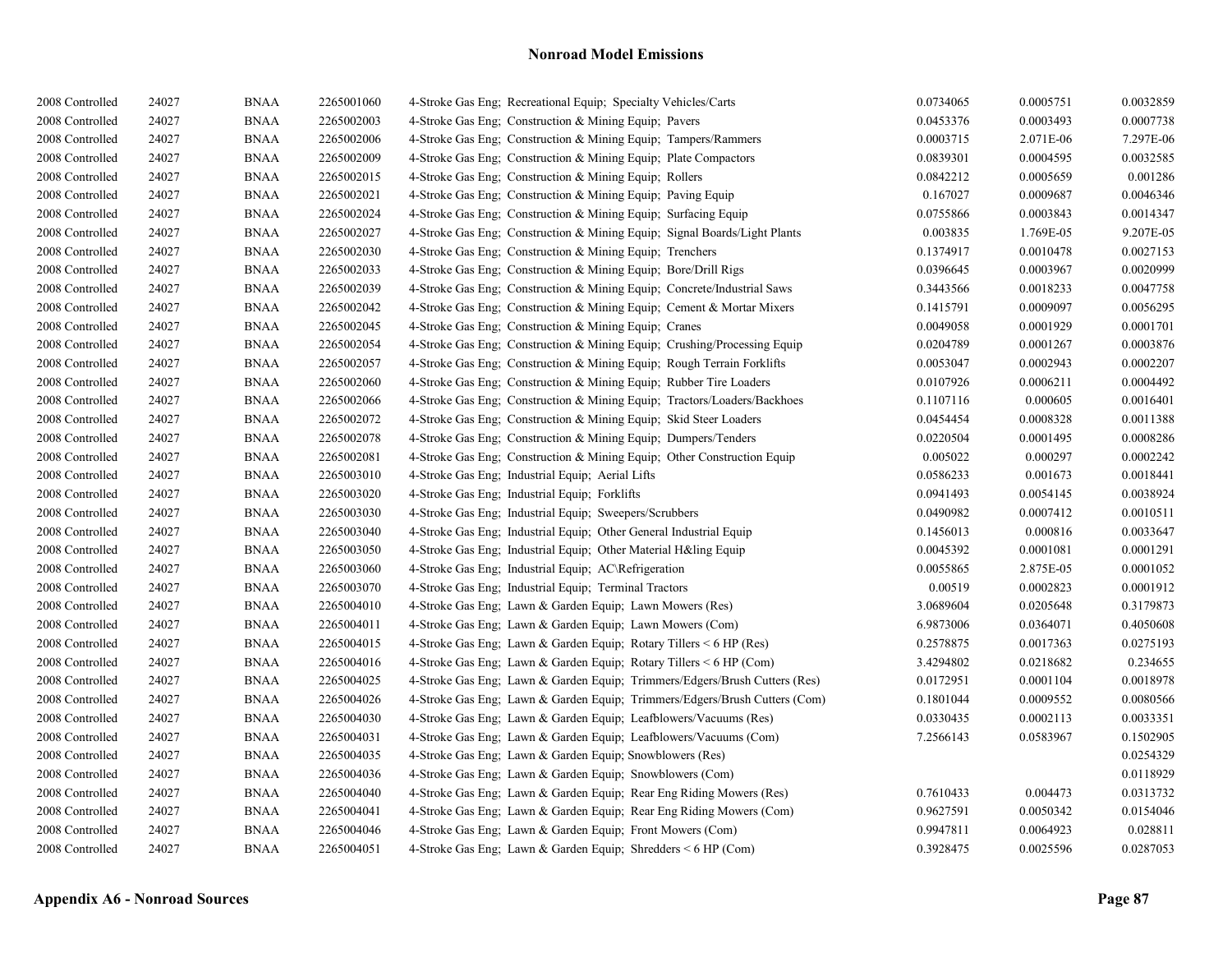| 2008 Controlled | 24027 | <b>BNAA</b> | 2265004055 | 4-Stroke Gas Eng; Lawn & Garden Equip; Lawn & Garden Tractors (Res)    | 10.188958 | 0.0603811 | 0.3502122 |
|-----------------|-------|-------------|------------|------------------------------------------------------------------------|-----------|-----------|-----------|
| 2008 Controlled | 24027 | <b>BNAA</b> | 2265004056 | 4-Stroke Gas Eng; Lawn & Garden Equip; Lawn & Garden Tractors (Com)    | 13.085378 | 0.0684826 | 0.1970898 |
| 2008 Controlled | 24027 | <b>BNAA</b> | 2265004066 | 4-Stroke Gas Eng; Lawn & Garden Equip; Chippers/Stump Grinders (Com)   | 1.5351617 | 0.017573  | 0.0259786 |
| 2008 Controlled | 24027 | <b>BNAA</b> | 2265004071 | 4-Stroke Gas Eng; Lawn & Garden Equip; Turf Equip (Com)                | 38.028427 | 0.2146755 | 0.7278903 |
| 2008 Controlled | 24027 | <b>BNAA</b> | 2265004075 | 4-Stroke Gas Eng; Lawn & Garden Equip; Other Lawn & Garden Equip (Res) | 0.3134038 | 0.0021181 | 0.0164356 |
| 2008 Controlled | 24027 | <b>BNAA</b> | 2265004076 | 4-Stroke Gas Eng; Lawn & Garden Equip; Other Lawn & Garden Equip (Com) | 1.0590996 | 0.0072415 | 0.0560315 |
| 2008 Controlled | 24027 | <b>BNAA</b> | 2265005010 | 4-Stroke Gas Eng; Agricultural Equip; 2-Wheel Tractors                 | 0.0023917 | 1.216E-05 | 3.61E-05  |
| 2008 Controlled | 24027 | <b>BNAA</b> | 2265005015 | 4-Stroke Gas Eng; Agricultural Equip; Agricultural Tractors            | 0.0035757 | 0.0001053 | 9.312E-05 |
| 2008 Controlled | 24027 | <b>BNAA</b> | 2265005020 | 4-Stroke Gas Eng; Agricultural Equip; Combines                         | 1.618E-05 | 1.002E-06 | 8.274E-07 |
| 2008 Controlled | 24027 | <b>BNAA</b> | 2265005025 | 4-Stroke Gas Eng; Agricultural Equip; Balers                           | 0.0017474 | 0.0001081 | 0.0001014 |
| 2008 Controlled | 24027 | <b>BNAA</b> | 2265005030 | 4-Stroke Gas Eng; Agricultural Equip; Agricultural Mowers              | 0.0018199 | 1.089E-05 | 3.765E-05 |
| 2008 Controlled | 24027 | <b>BNAA</b> | 2265005035 | 4-Stroke Gas Eng; Agricultural Equip; Sprayers                         | 0.0146324 | 0.0001844 | 0.0006088 |
| 2008 Controlled | 24027 | <b>BNAA</b> | 2265005040 | 4-Stroke Gas Eng; Agricultural Equip; Tillers > 6 HP                   | 0.0365562 | 0.0002172 | 0.0013813 |
| 2008 Controlled | 24027 | <b>BNAA</b> | 2265005045 | 4-Stroke Gas Eng; Agricultural Equip; Swathers                         | 0.002773  | 0.0001716 | 0.0001458 |
| 2008 Controlled | 24027 | <b>BNAA</b> | 2265005055 | 4-Stroke Gas Eng; Agricultural Equip; Other Agricultural Equip         | 0.0063249 | 0.0002057 | 0.0002247 |
| 2008 Controlled | 24027 | <b>BNAA</b> | 2265005060 | 4-Stroke Gas Eng; Agricultural Equip; Irrigation Sets                  | 0.0036345 | 0.0001746 | 0.0001368 |
| 2008 Controlled | 24027 | <b>BNAA</b> | 2265006005 | 4-Stroke Gas Eng; Commercial Equip; Generator Sets                     | 9.1882177 | 0.0551953 | 0.2940809 |
| 2008 Controlled | 24027 | <b>BNAA</b> | 2265006010 | 4-Stroke Gas Eng; Commercial Equip; Pumps                              | 2.0857368 | 0.0143442 | 0.0641279 |
| 2008 Controlled | 24027 | <b>BNAA</b> | 2265006015 | 4-Stroke Gas Eng; Commercial Equip; Air Compressors                    | 1.0198176 | 0.0092007 | 0.0239492 |
| 2008 Controlled | 24027 | <b>BNAA</b> | 2265006025 | 4-Stroke Gas Eng: Commercial Equip: Welders                            | 2.6445794 | 0.018326  | 0.0498777 |
| 2008 Controlled | 24027 | <b>BNAA</b> | 2265006030 | 4-Stroke Gas Eng; Commercial Equip; Pressure Washers                   | 4.0475751 | 0.0221081 | 0.1365131 |
| 2008 Controlled | 24027 | <b>BNAA</b> | 2265006035 | 4-Stroke Gas Eng; Commercial Equip; Other Equipment                    | 0.2059401 | 0.0010671 | 0.0041137 |
| 2008 Controlled | 24027 | <b>BNAA</b> | 2265007010 | 2-Stroke Gas Eng; Logging Equip; Shredders > 6 HP                      | 0.015988  | 0.0001083 | 0.0005438 |
| 2008 Controlled | 24027 | <b>BNAA</b> | 2265007015 | 2-Stroke Gas Eng; Logging Equip; Feller-Bunch-Skidder                  | 0.0001929 | 8.255E-07 | 4.826E-06 |
| 2008 Controlled | 24027 | <b>BNAA</b> | 2265010010 | 4-Stroke Gas Eng; Industrial Equip; Other Oil Field Equipment          | 0.0169772 | 7.949E-05 | 0.0002089 |
| 2008 Controlled | 24027 | <b>BNAA</b> | 2267001060 | LPG Eng; Recreational Equip; Specialty Vehicles/Carts                  | 0.0007322 | 0.0001653 | 4.533E-05 |
| 2008 Controlled | 24027 | <b>BNAA</b> | 2267002003 | LPG Eng; Construction & Mining Equip; Pavers                           | 0.0010028 | 0.0001819 | 5.104E-05 |
| 2008 Controlled | 24027 | <b>BNAA</b> | 2267002015 | LPG Eng; Construction & Mining Equip; Rollers                          | 0.0015344 | 0.0002359 | 6.694E-05 |
| 2008 Controlled | 24027 | <b>BNAA</b> | 2267002021 | LPG Eng; Construction & Mining Equip; Paving Equip                     | 0.0002912 | 6.114E-05 | 1.689E-05 |
| 2008 Controlled | 24027 | <b>BNAA</b> | 2267002024 | LPG Eng; Construction & Mining Equip; Surfacing Equip                  | 0.0001719 | 3.008E-05 | 8.477E-06 |
| 2008 Controlled | 24027 | <b>BNAA</b> | 2267002030 | LPG Eng; Construction $&$ Mining Equip; Trenchers                      | 0.0031251 | 0.0005774 | 0.0001619 |
| 2008 Controlled | 24027 | <b>BNAA</b> | 2267002033 | LPG Eng; Construction & Mining Equip; Bore/Drill Rigs                  | 0.0011579 | 0.0002597 | 7.085E-05 |
| 2008 Controlled | 24027 | <b>BNAA</b> | 2267002039 | LPG Eng; Construction & Mining Equip; Concrete/Industrial Saws         | 0.0023145 | 0.0002986 | 8.522E-05 |
| 2008 Controlled | 24027 | <b>BNAA</b> | 2267002045 | LPG Eng; Construction & Mining Equip; Cranes                           | 0.0011911 | 0.0002495 | 6.9E-05   |
| 2008 Controlled | 24027 | <b>BNAA</b> | 2267002054 | LPG Eng: Construction & Mining Equip: Crushing/Processing Equip        | 0.0001916 | 3.978E-05 | 1.102E-05 |
| 2008 Controlled | 24027 | <b>BNAA</b> | 2267002057 | LPG Eng; Construction & Mining Equip; Rough Terrain Forklifts          | 0.0020529 | 0.0003982 | 0.0001113 |
| 2008 Controlled | 24027 | <b>BNAA</b> | 2267002060 | LPG Eng; Construction & Mining Equip; Rubber Tire Loaders              | 0.0048379 | 0.0008465 | 0.0002396 |
| 2008 Controlled | 24027 | <b>BNAA</b> | 2267002066 | LPG Eng; Construction & Mining Equip; Tractors/Loaders/Backhoes        | 0.0004803 | 7.719E-05 | 2.197E-05 |
| 2008 Controlled | 24027 | <b>BNAA</b> | 2267002072 | LPG Eng: Construction & Mining Equip: Skid Steer Loaders               | 0.0043202 | 0.0008762 | 0.0002431 |
| 2008 Controlled | 24027 | <b>BNAA</b> | 2267002081 | LPG Eng; Construction & Mining Equip; Other Construction Equip         | 0.0018055 | 0.0003848 | 0.0001061 |
| 2008 Controlled | 24027 | <b>BNAA</b> | 2267003010 | LPG Eng; Industrial Equip; Aerial Lifts                                | 0.016032  | 0.0033515 | 0.0009238 |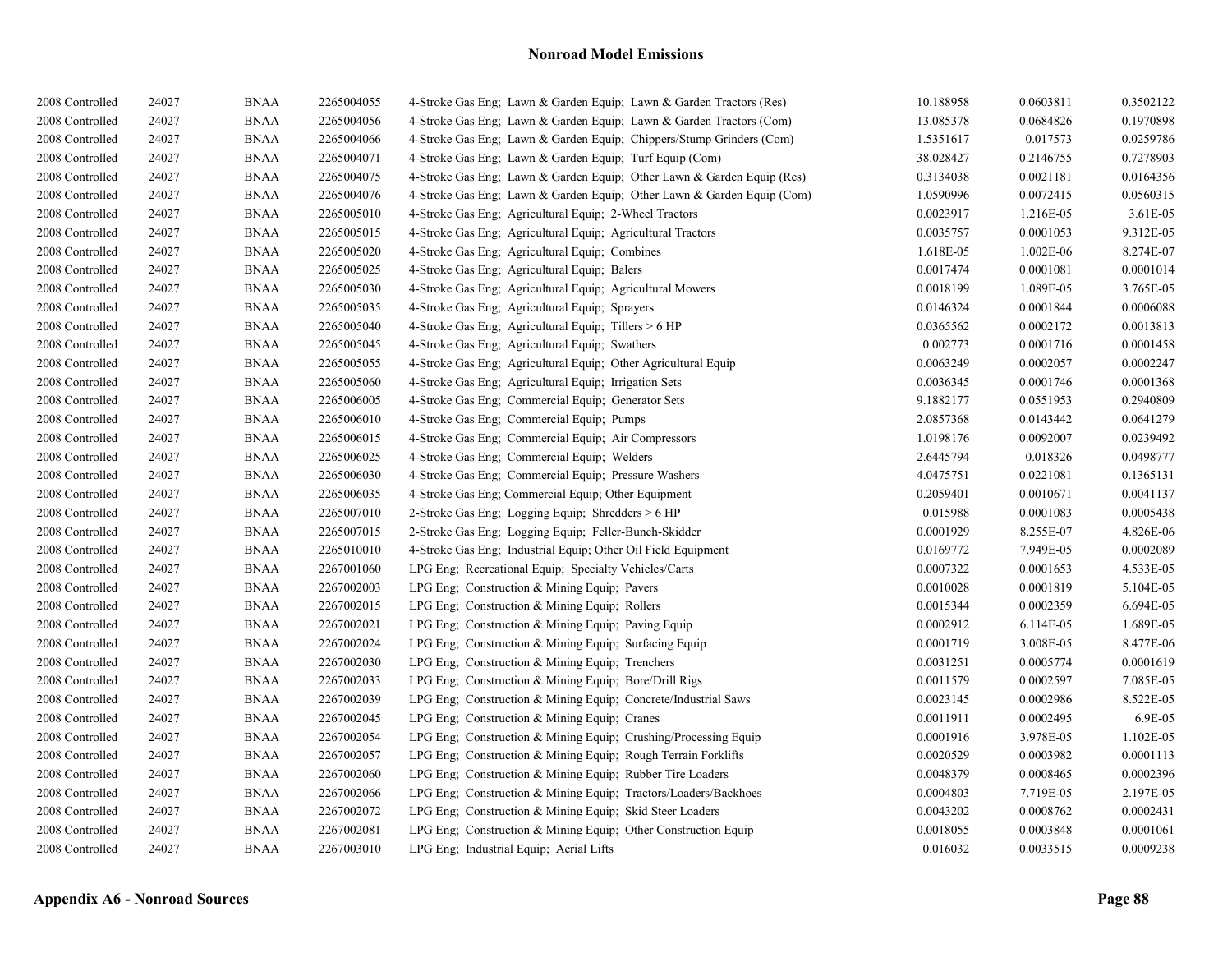| 2008 Controlled | 24027 | <b>BNAA</b> | 2267003020 | LPG Eng; Industrial Equip; Forklifts                                | 1.3661233 | 0.2392897 | 0.0675949 |
|-----------------|-------|-------------|------------|---------------------------------------------------------------------|-----------|-----------|-----------|
| 2008 Controlled | 24027 | <b>BNAA</b> | 2267003030 | LPG Eng; Industrial Equip; Sweepers/Scrubbers                       | 0.0091438 | 0.0013021 | 0.0003703 |
| 2008 Controlled | 24027 | <b>BNAA</b> | 2267003040 | LPG Eng: Industrial Equip: Other General Industrial Equip           | 0.0030272 | 0.00049   | 0.0001388 |
| 2008 Controlled | 24027 | <b>BNAA</b> | 2267003050 | LPG Eng; Industrial Equip; Other Material H&ling Equip              | 0.0008615 | 0.0001783 | 4.928E-05 |
| 2008 Controlled | 24027 | <b>BNAA</b> | 2267003070 | LPG Eng; Industrial Equip; Terminal Tractors                        | 0.0051142 | 0.000584  | 0.0001673 |
| 2008 Controlled | 24027 | <b>BNAA</b> | 2267004066 | LPG Eng; Lawn & Garden Equip; Chippers/Stump Grinders (Com)         | 0.0774089 | 0.0129141 | 0.0036588 |
| 2008 Controlled | 24027 | <b>BNAA</b> | 2267005055 | LPG Eng: Agri Equip: Other Equip                                    | $1.1E-05$ | 2.5E-06   | 6.881E-07 |
| 2008 Controlled | 24027 | <b>BNAA</b> | 2267005060 | LPG Eng; Agricultural Equip; Irrigation Sets                        | 1.379E-05 | 2.247E-06 | 6.411E-07 |
| 2008 Controlled | 24027 | <b>BNAA</b> | 2267006005 | LPG Eng; Commercial Equip; Generator Sets                           | 0.0932378 | 0.0288718 | 0.0059232 |
| 2008 Controlled | 24027 | <b>BNAA</b> | 2267006010 | LPG Eng; Commercial Equip; Pumps                                    | 0.0208316 | 0.0058002 | 0.0012025 |
| 2008 Controlled | 24027 | <b>BNAA</b> | 2267006015 | LPG Eng; Commercial Equip; Air Compressors                          | 0.0244405 | 0.0062731 | 0.0013101 |
| 2008 Controlled | 24027 | <b>BNAA</b> | 2267006025 | LPG Eng; Commercial Equip; Welders                                  | 0.0438699 | 0.0082728 | 0.002301  |
| 2008 Controlled | 24027 | <b>BNAA</b> | 2267006030 | LPG Eng; Commercial Equip; Pressure Washers                         | 0.000595  | 0.0001234 | 3.375E-05 |
| 2008 Controlled | 24027 | <b>BNAA</b> | 2267006035 | LPG Eng; Commercial Equip; Other Equipment                          | 0.0003642 | 8.429E-05 | 1.743E-05 |
| 2008 Controlled | 24027 | <b>BNAA</b> | 2268002081 | CNG Eng; Construction & Mining Equip; Other Construction Equip      | 7.097E-05 | 1.513E-05 | 2.459E-07 |
| 2008 Controlled | 24027 | <b>BNAA</b> | 2268003020 | CNG Eng: Industrial Equip: Forklifts                                | 0.0973076 | 0.0171292 | 0.0002856 |
| 2008 Controlled | 24027 | <b>BNAA</b> | 2268003030 | CNG Eng; Industrial Equip; Sweepers/Scrubbers                       | 0.0001103 | 1.93E-05  | 3.221E-07 |
| 2008 Controlled | 24027 | <b>BNAA</b> | 2268003040 | CNG Eng; Industrial Equip; Other General Industrial Equip           | 5.896E-05 | 1.003E-05 | 1.676E-07 |
| 2008 Controlled | 24027 | <b>BNAA</b> | 2268003060 | CNG Eng; Industrial Equip; AC\Refrigeration                         | 0.000301  | 4.754E-05 | 7.943E-07 |
| 2008 Controlled | 24027 | <b>BNAA</b> | 2268003070 | CNG Eng; Industrial Equip; Terminal Tractors                        | 0.0003606 | 4.152E-05 | 7.029E-07 |
| 2008 Controlled | 24027 | <b>BNAA</b> | 2268005055 | CNG Eng; Agri Equip; Other Equip                                    | 1.005E-05 | 2.265E-06 | 3.914E-08 |
| 2008 Controlled | 24027 | <b>BNAA</b> | 2268005060 | CNG Eng; Agricultural Equip; Irrigation Sets                        | 0.0001549 | 3.447E-05 | 5.992E-07 |
| 2008 Controlled | 24027 | <b>BNAA</b> | 2268006005 | CNG Eng; Commercial Equip; Generator Sets                           | 0.0281662 | 0.0089592 | 0.0001093 |
| 2008 Controlled | 24027 | <b>BNAA</b> | 2268006010 | CNG Eng; Commercial Equip; Pumps                                    | 0.0013965 | 0.000415  | 5.099E-06 |
| 2008 Controlled | 24027 | <b>BNAA</b> | 2268006015 | CNG Eng; Commercial Equip; Air Compressors                          | 0.0018969 | 0.0005056 | 6.271E-06 |
| 2008 Controlled | 24027 | <b>BNAA</b> | 2268006020 | CNG Eng; Commercial Equip; Gas Compressors                          | 0.0129477 | 0.0024857 | 2.501E-05 |
| 2008 Controlled | 24027 | <b>BNAA</b> | 2268010010 | CNG Eng; Industrial Equip; Other Oil Field Equipment                | 0.0005558 | 6.052E-05 | 9.032E-07 |
| 2008 Controlled | 24027 | <b>BNAA</b> | 2270001060 | Diesel Eng; Recreational Equip; Specialty Vehicles/Carts            | 0.0021175 | 0.001994  | 0.000557  |
| 2008 Controlled | 24027 | <b>BNAA</b> | 2270002003 | Diesel Eng; Construction & Mining Equip; Pavers                     | 0.0087678 | 0.0194736 | 0.0016303 |
| 2008 Controlled | 24027 | <b>BNAA</b> | 2270002006 | Diesel Eng; Construction & Mining Equip; Tampers/Rammers            | 3.126E-05 | 4.39E-05  | 6.89E-06  |
| 2008 Controlled | 24027 | <b>BNAA</b> | 2270002009 | Diesel Eng; Construction & Mining Equip; Plate Compactors           | 0.0004658 | 0.0006855 | 0.0001089 |
| 2008 Controlled | 24027 | <b>BNAA</b> | 2270002015 | Diesel Eng; Construction & Mining Equip; Rollers                    | 0.0260078 | 0.0498497 | 0.0044292 |
| 2008 Controlled | 24027 | <b>BNAA</b> | 2270002018 | Diesel Eng; Construction & Mining Equip; Scrapers                   | 0.0237275 | 0.0550817 | 0.0031977 |
| 2008 Controlled | 24027 | <b>BNAA</b> | 2270002021 | Diesel Eng; Construction & Mining Equip; Paving Equip               | 0.0016627 | 0.0031481 | 0.0002985 |
| 2008 Controlled | 24027 | <b>BNAA</b> | 2270002024 | Diesel Eng; Construction & Mining Equip; Surfacing Equip            | 0.0013134 | 0.0022474 | 0.0002015 |
| 2008 Controlled | 24027 | <b>BNAA</b> | 2270002027 | Diesel Eng; Construction & Mining Equip; Signal Boards/Light Plants | 0.0034057 | 0.006249  | 0.0009058 |
| 2008 Controlled | 24027 | <b>BNAA</b> | 2270002030 | Diesel Eng; Construction & Mining Equip; Trenchers                  | 0.0164619 | 0.0249235 | 0.0026072 |
| 2008 Controlled | 24027 | <b>BNAA</b> | 2270002033 | Diesel Eng; Construction & Mining Equip; Bore/Drill Rigs            | 0.0104472 | 0.0294984 | 0.0025218 |
| 2008 Controlled | 24027 | <b>BNAA</b> | 2270002036 | Diesel Eng; Construction & Mining Equip; Excavators                 | 0.071762  | 0.1857622 | 0.0139815 |
| 2008 Controlled | 24027 | <b>BNAA</b> | 2270002039 | Diesel Eng; Construction & Mining Equip; Concrete/Industrial Saws   | 0.0012421 | 0.0016983 | 0.0001926 |
| 2008 Controlled | 24027 | <b>BNAA</b> | 2270002042 | Diesel Eng; Construction & Mining Equip; Cement & Mortar Mixers     | 0.0005193 | 0.0011321 | 0.000129  |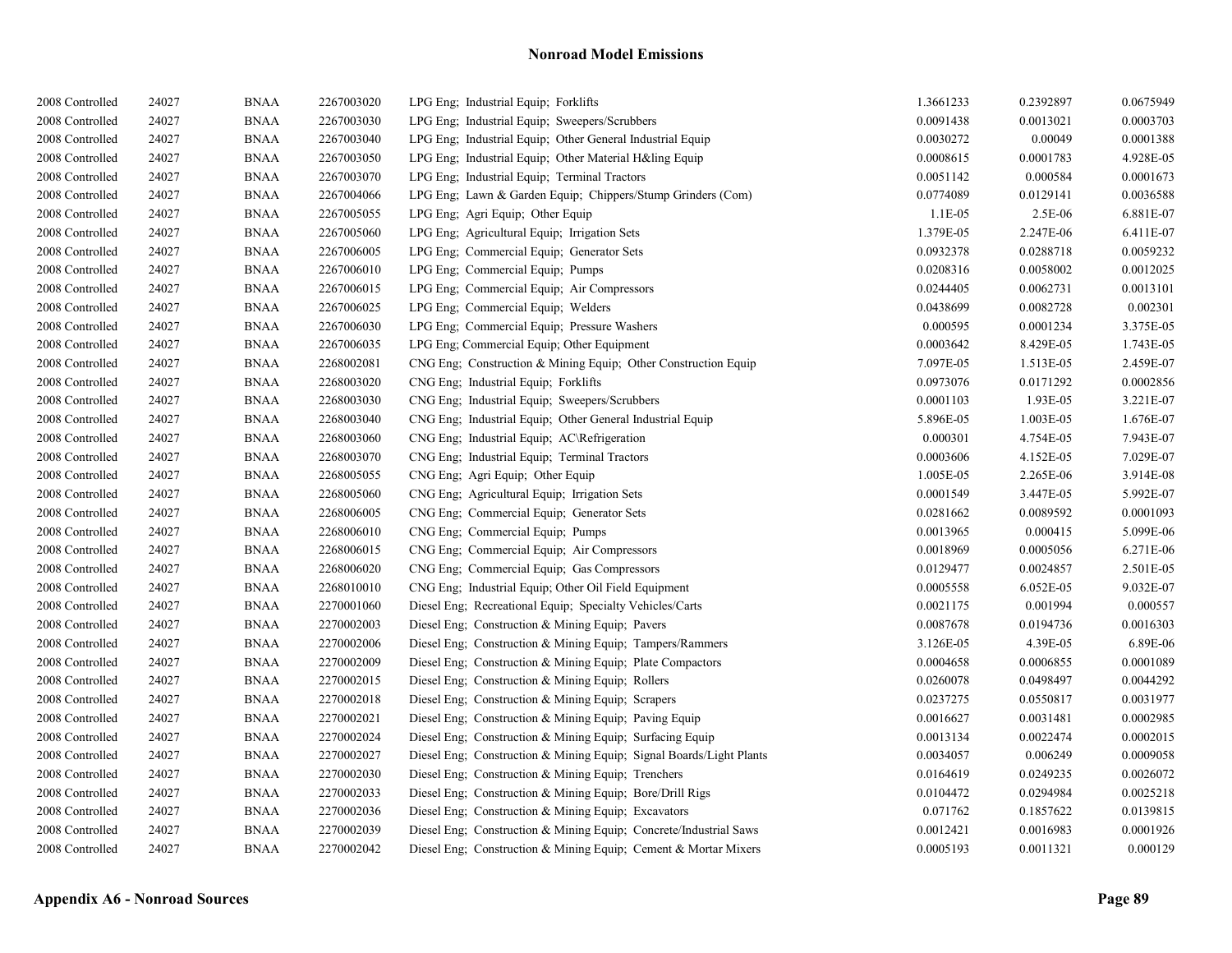| 2008 Controlled | 24027 | <b>BNAA</b> | 2270002045 | Diesel Eng; Construction & Mining Equip; Cranes                    | 0.0131502 | 0.0522108 | 0.0035867 |
|-----------------|-------|-------------|------------|--------------------------------------------------------------------|-----------|-----------|-----------|
| 2008 Controlled | 24027 | <b>BNAA</b> | 2270002048 | Diesel Eng: Construction & Mining Equip: Graders                   | 0.0159267 | 0.0466826 | 0.0034983 |
| 2008 Controlled | 24027 | <b>BNAA</b> | 2270002051 | Diesel Eng; Construction & Mining Equip; Off-highway Trucks        | 0.0596212 | 0.1815595 | 0.0102014 |
| 2008 Controlled | 24027 | <b>BNAA</b> | 2270002054 | Diesel Eng; Construction & Mining Equip; Crushing/Processing Equip | 0.0031651 | 0.0094936 | 0.0007159 |
| 2008 Controlled | 24027 | <b>BNAA</b> | 2270002057 | Diesel Eng; Construction & Mining Equip; Rough Terrain Forklifts   | 0.0418296 | 0.067009  | 0.0067398 |
| 2008 Controlled | 24027 | <b>BNAA</b> | 2270002060 | Diesel Eng: Construction & Mining Equip: Rubber Tire Loaders       | 0.0999782 | 0.240986  | 0.0174762 |
| 2008 Controlled | 24027 | <b>BNAA</b> | 2270002066 | Diesel Eng; Construction & Mining Equip; Tractors/Loaders/Backhoes | 0.1512954 | 0.160179  | 0.0345258 |
| 2008 Controlled | 24027 | <b>BNAA</b> | 2270002069 | Diesel Eng; Construction & Mining Equip; Crawler Tractor/Dozers    | 0.0843764 | 0.2064313 | 0.0142594 |
| 2008 Controlled | 24027 | <b>BNAA</b> | 2270002072 | Diesel Eng; Construction & Mining Equip; Skid Steer Loaders        | 0.1316332 | 0.1087191 | 0.0318274 |
| 2008 Controlled | 24027 | <b>BNAA</b> | 2270002075 | Diesel Eng. Construction & Mining Equip: Off-highway Tractors      | 0.012116  | 0.026361  | 0.0018092 |
| 2008 Controlled | 24027 | <b>BNAA</b> | 2270002078 | Diesel Eng; Construction & Mining Equip; Dumpers/Tenders           | 0.0003975 | 0.0003496 | 0.0001039 |
| 2008 Controlled | 24027 | <b>BNAA</b> | 2270002081 | Diesel Eng; Construction & Mining Equip; Other Construction Equip  | 0.0124322 | 0.0253339 | 0.0018903 |
| 2008 Controlled | 24027 | <b>BNAA</b> | 2270003010 | Diesel Eng; Industrial Equip; Aerial Lifts                         | 0.0043697 | 0.0040696 | 0.0011334 |
| 2008 Controlled | 24027 | <b>BNAA</b> | 2270003020 | Diesel Eng; Industrial Equip; Forklifts                            | 0.0269659 | 0.0389552 | 0.0034202 |
| 2008 Controlled | 24027 | <b>BNAA</b> | 2270003030 | Diesel Eng; Industrial Equip; Sweepers/Scrubbers                   | 0.0063889 | 0.0200647 | 0.001642  |
| 2008 Controlled | 24027 | <b>BNAA</b> | 2270003040 | Diesel Eng; Industrial Equip; Other General Industrial Equip       | 0.0069754 | 0.022782  | 0.0018944 |
| 2008 Controlled | 24027 | <b>BNAA</b> | 2270003050 | Diesel Eng; Industrial Equip; Other Material H&ling Equip          | 0.000754  | 0.0011324 | 0.0002067 |
| 2008 Controlled | 24027 | <b>BNAA</b> | 2270003060 | Diesel Eng; Industrial Equip; AC\Refrigeration                     | 0.0473917 | 0.0973433 | 0.009072  |
| 2008 Controlled | 24027 | <b>BNAA</b> | 2270003070 | Diesel Eng; Industrial Equip; Terminal Tractors                    | 0.0099743 | 0.0246146 | 0.0020012 |
| 2008 Controlled | 24027 | <b>BNAA</b> | 2270004031 | Diesel Eng; Lawn & Garden Equip; Leafblowers/Vacuums (Com)         | 1.157E-05 | 1.902E-05 | 3.37E-06  |
| 2008 Controlled | 24027 | <b>BNAA</b> | 2270004046 | Diesel Eng; Lawn & Garden Equip; Front Mowers (Com)                | 0.0610525 | 0.1119534 | 0.016258  |
| 2008 Controlled | 24027 | <b>BNAA</b> | 2270004056 | Diesel Eng; Lawn & Garden Equip; Lawn & Garden Tractors (Com)      | 0.0128395 | 0.0226746 | 0.0034056 |
| 2008 Controlled | 24027 | <b>BNAA</b> | 2270004066 | Diesel Eng; Lawn & Garden Equip; Chippers/Stump Grinders (Com)     | 0.0702908 | 0.1709205 | 0.0169246 |
| 2008 Controlled | 24027 | <b>BNAA</b> | 2270004071 | Diesel Eng; Lawn & Garden Equip; Turf Equip (Com)                  | 0.0060562 | 0.0159127 | 0.0013872 |
| 2008 Controlled | 24027 | <b>BNAA</b> | 2270004076 | Diesel Eng; Lawn & Garden Equip; Other Lawn & Garden Equip (Com)   | 0.0002498 | 0.0004573 | 6.249E-05 |
| 2008 Controlled | 24027 | <b>BNAA</b> | 2270005010 | Diesel Eng; Agricultural Equip; 2-Wheel Tractors                   | 2.962E-06 | 2.346E-06 | 3.915E-07 |
| 2008 Controlled | 24027 | <b>BNAA</b> | 2270005015 | Diesel Eng; Agricultural Equip; Agricultural Tractors              | 0.0639943 | 0.1194249 | 0.0120685 |
| 2008 Controlled | 24027 | <b>BNAA</b> | 2270005020 | Diesel Eng; Agricultural Equip; Combines                           | 0.0047804 | 0.0124394 | 0.0010876 |
| 2008 Controlled | 24027 | <b>BNAA</b> | 2270005025 | Diesel Eng; Agricultural Equip; Balers                             | 4.102E-05 | 5.835E-05 | 9.872E-06 |
| 2008 Controlled | 24027 | <b>BNAA</b> | 2270005030 | Diesel Eng; Agricultural Equip; Agricultural Mowers                | 9.84E-06  | 1.205E-05 | 1.707E-06 |
| 2008 Controlled | 24027 | <b>BNAA</b> | 2270005035 | Diesel Eng; Agricultural Equip; Sprayers                           | 0.000501  | 0.0009414 | 0.0001359 |
| 2008 Controlled | 24027 | <b>BNAA</b> | 2270005040 | Diesel Eng; Agricultural Equip; Tillers > 6HP                      | 1.427E-06 | 2.392E-06 | 2.285E-07 |
| 2008 Controlled | 24027 | <b>BNAA</b> | 2270005045 | Diesel Eng; Agricultural Equip; Swathers                           | 0.0005332 | 0.0009006 | 0.0001031 |
| 2008 Controlled | 24027 | <b>BNAA</b> | 2270005055 | Diesel Eng; Agricultural Equip; Other Agricultural Equip           | 0.0013159 | 0.0025159 | 0.0002725 |
| 2008 Controlled | 24027 | <b>BNAA</b> | 2270005060 | Diesel Eng; Agricultural Equip; Irrigation Sets                    | 0.0006222 | 0.001619  | 0.0001656 |
| 2008 Controlled | 24027 | <b>BNAA</b> | 2270006005 | Diesel Eng; Commercial Equip; Generator Sets                       | 0.0654572 | 0.1328782 | 0.0172217 |
| 2008 Controlled | 24027 | <b>BNAA</b> | 2270006010 | Diesel Eng; Commercial Equip; Pumps                                | 0.0154702 | 0.0315539 | 0.0038562 |
| 2008 Controlled | 24027 | <b>BNAA</b> | 2270006015 | Diesel Eng; Commercial Equip; Air Compressors                      | 0.0336288 | 0.0759881 | 0.0076405 |
| 2008 Controlled | 24027 | <b>BNAA</b> | 2270006025 | Diesel Eng; Commercial Equip; Welders                              | 0.0515936 | 0.0395222 | 0.0127646 |
| 2008 Controlled | 24027 | <b>BNAA</b> | 2270006030 | Diesel Eng; Commercial Equip; Pressure Washers                     | 0.0019513 | 0.0044098 | 0.0005583 |
| 2008 Controlled | 24027 | <b>BNAA</b> | 2270006035 | Diesel Eng; Commercial Equip; Other Equipment                      | 0.0014715 | 0.0032678 | 0.0003379 |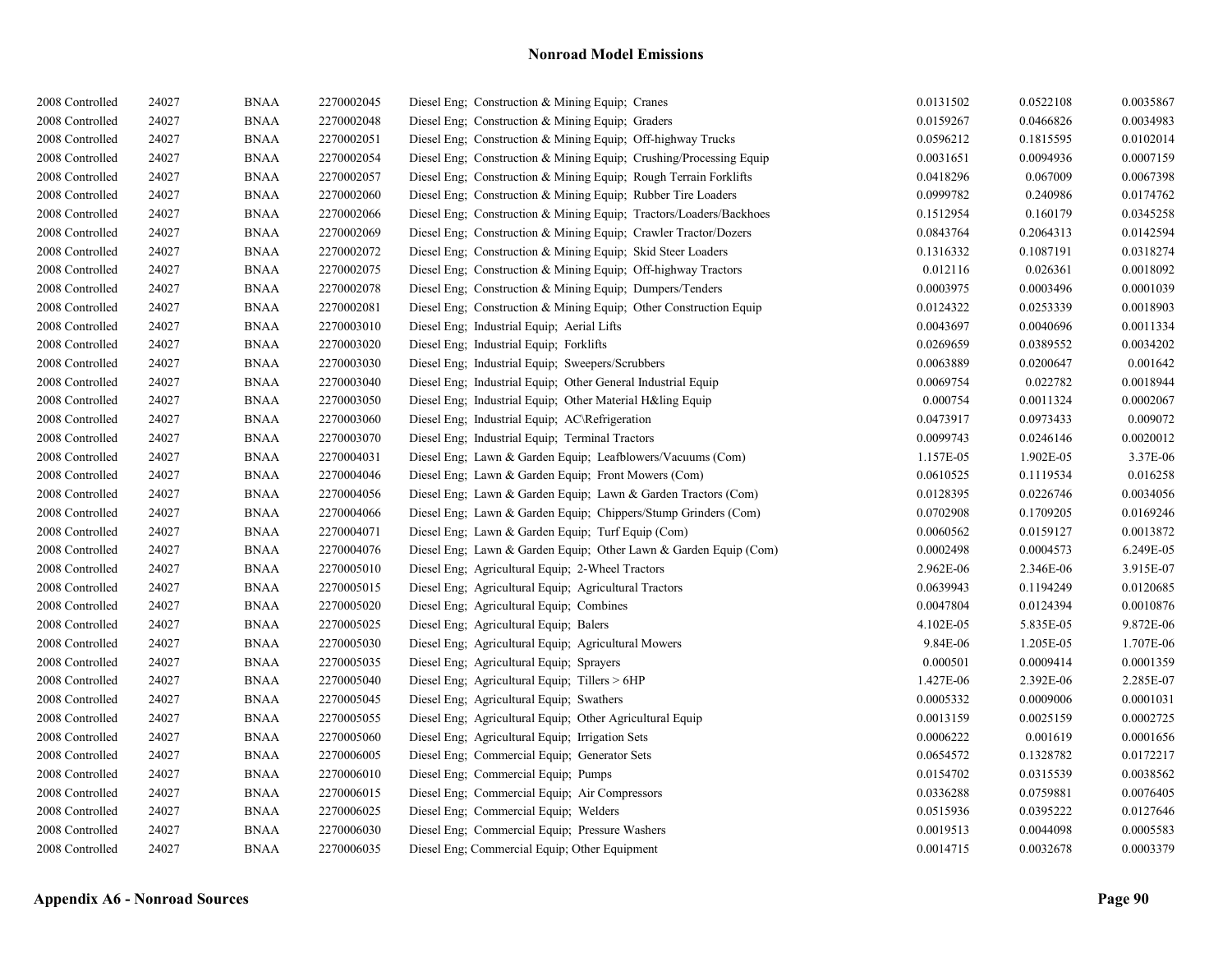| 2008 Controlled | 24027 | <b>BNAA</b> | 2270007015 | Diesel Eng; Logging Equip; Feller-Bunch-Skidder                            | 0.0013071 | 0.0036146 | 0.0002707 |
|-----------------|-------|-------------|------------|----------------------------------------------------------------------------|-----------|-----------|-----------|
| 2008 Controlled | 24027 | <b>BNAA</b> | 2270010010 | Diesel Eng; Industrial Equip; Other Oil Field Equipment                    | 0.0002637 | 0.0009487 | 6.25E-05  |
| 2008 Controlled | 24027 | <b>BNAA</b> | 2282005010 | 2-Stroke Gas Eng; Marine Pleasure Craft; Outboard                          | 0.2409492 | 0.0059104 | 0.1276272 |
| 2008 Controlled | 24027 | <b>BNAA</b> | 2282005015 | 2-Stroke Gas Eng: Marine Pleasure Craft: Personal Water Craft              | 0.0926517 | 0.0019193 | 0.0369834 |
| 2008 Controlled | 24027 | <b>BNAA</b> | 2282010005 | 4-Stroke Gas Eng; Marine Pleasure Craft; Inboard-Sterndrive                | 0.0686873 | 0.0041197 | 0.0055078 |
| 2008 Controlled | 24027 | <b>BNAA</b> | 2282020005 | Diesel Eng; Marine Pleasure Craft; Inboard-Sterndrive                      | 0.0007271 | 0.0044148 | 0.0001612 |
| 2008 Controlled | 24027 | <b>BNAA</b> | 2282020010 | Diesel Eng; Marine Pleasure Craft; Outboard                                | 1.876E-05 | 3.039E-05 | 5.942E-06 |
| 2008 Controlled | 24027 | <b>BNAA</b> | 2285002015 | Diesel Eng; Railroad Equip; RR Maintenance                                 | 0.0039801 | 0.0051974 | 0.0009395 |
| 2008 Controlled | 24027 | <b>BNAA</b> | 2285004015 | 4-Stroke Gas Eng; Railroad Equip; RR Maintenance                           | 0.0124898 | 7.437E-05 | 0.0002624 |
| 2008 Controlled | 24027 | <b>BNAA</b> | 2285006015 | LPG Eng; Railroad Equip; RR Maintenance                                    | 5.003E-05 | 1.017E-05 | 2.826E-06 |
| 2008 Controlled | 24510 | <b>BNAA</b> | 2260003030 | 2-Stroke Gas Eng; Industrial Equip; Sweepers/Scrubbers                     | 0.0009942 | 7.291E-06 | 0.0002206 |
| 2008 Controlled | 24510 | <b>BNAA</b> | 2260003040 | 2-Stroke Gas Eng; Industrial Equip; Other General Industrial Equip         | 7.83E-05  | 5.743E-07 | 1.67E-05  |
| 2008 Controlled | 24510 | <b>BNAA</b> | 2260004015 | 2-Stroke Gas Eng; Lawn & Garden Equip; Rotary Tillers $\leq 6$ HP (Res)    | 0.0298397 | 0.0001863 | 0.0121216 |
| 2008 Controlled | 24510 | <b>BNAA</b> | 2260004016 | 2-Stroke Gas Eng; Lawn & Garden Equip; Rotary Tillers < 6 HP (Com)         | 0.0223841 | 0.0001596 | 0.0062836 |
| 2008 Controlled | 24510 | <b>BNAA</b> | 2260004020 | 2-Stroke Gas Eng; Lawn & Garden Equip; Chain Saws < 6 HP (Res)             | 0.2447304 | 0.0017212 | 0.1008765 |
| 2008 Controlled | 24510 | <b>BNAA</b> | 2260004021 | 2-Stroke Gas Eng; Lawn & Garden Equip; Chain Saws < 6 HP (Com)             | 0.2628342 | 0.0011811 | 0.0654497 |
| 2008 Controlled | 24510 | <b>BNAA</b> | 2260004025 | 2-Stroke Gas Eng; Lawn & Garden Equip; Trimmers/Edgers/Brush Cutters (Res) | 0.5113777 | 0.0038684 | 0.2038575 |
| 2008 Controlled | 24510 | <b>BNAA</b> | 2260004026 | 2-Stroke Gas Eng; Lawn & Garden Equip; Trimmers/Edgers/Brush Cutters (Com) | 0.2309786 | 0.0016692 | 0.0558265 |
| 2008 Controlled | 24510 | <b>BNAA</b> | 2260004030 | 2-Stroke Gas Eng; Lawn & Garden Equip; Leafblowers/Vacuums (Res)           | 0.343726  | 0.0024678 | 0.1352843 |
| 2008 Controlled | 24510 | <b>BNAA</b> | 2260004031 | 2-Stroke Gas Eng; Lawn & Garden Equip; Leafblowers/Vacuums (Com)           | 0.2594601 | 0.0015916 | 0.0581055 |
| 2008 Controlled | 24510 | <b>BNAA</b> | 2260004035 | 2-Stroke Gas Eng; Lawn & Garden Equip; Snowblowers (Res)                   |           |           | 0.0390934 |
| 2008 Controlled | 24510 | <b>BNAA</b> | 2260004036 | 2-Stroke Gas Eng; Lawn & Garden Equip; Snowblowers (Com)                   |           |           | 0.0009932 |
| 2008 Controlled | 24510 | <b>BNAA</b> | 2260004071 | 2-Stroke Gas Eng; Lawn & Garden Equip; Turf Equip (Com)                    | 9.099E-05 | 7.057E-07 | 1.768E-05 |
| 2008 Controlled | 24510 | <b>BNAA</b> | 2260006005 | 2-Stroke Gas Eng; Commercial Equip; Generator Sets                         | 0.0198003 | 0.0001543 | 0.0044438 |
| 2008 Controlled | 24510 | <b>BNAA</b> | 2260006010 | 2-Stroke Gas Eng; Commercial Equip; Pumps                                  | 0.1303995 | 0.0010499 | 0.0312542 |
| 2008 Controlled | 24510 | <b>BNAA</b> | 2260006015 | 2-Stroke Gas Eng; Commercial Equip; Air Compressors                        | 5.476E-05 | 4.016E-07 | 1.137E-05 |
| 2008 Controlled | 24510 | <b>BNAA</b> | 2260006035 | 2-Stroke Gas Eng; Commercial Equip; Other Equipment                        | 0.0008617 | 6.319E-06 | 0.0001778 |
| 2008 Controlled | 24510 | <b>BNAA</b> | 2265001050 | 4-Stroke Gas Eng; Recreational Equip; Golf Carts                           | 1.2725341 | 0.0059579 | 0.019899  |
| 2008 Controlled | 24510 | <b>BNAA</b> | 2265003010 | 4-Stroke Gas Eng; Industrial Equip; Aerial Lifts                           | 0.1455088 | 0.0041526 | 0.0045772 |
| 2008 Controlled | 24510 | <b>BNAA</b> | 2265003020 | 4-Stroke Gas Eng; Industrial Equip; Forklifts                              | 0.2336879 | 0.0134394 | 0.0096615 |
| 2008 Controlled | 24510 | <b>BNAA</b> | 2265003030 | 4-Stroke Gas Eng; Industrial Equip; Sweepers/Scrubbers                     | 0.1218667 | 0.0018398 | 0.0026089 |
| 2008 Controlled | 24510 | <b>BNAA</b> | 2265003040 | 4-Stroke Gas Eng; Industrial Equip; Other General Industrial Equip         | 0.361397  | 0.0020255 | 0.0083516 |
| 2008 Controlled | 24510 | <b>BNAA</b> | 2265003050 | 4-Stroke Gas Eng; Industrial Equip; Other Material H&ling Equip            | 0.0112668 | 0.0002684 | 0.0003203 |
| 2008 Controlled | 24510 | <b>BNAA</b> | 2265003060 | 4-Stroke Gas Eng; Industrial Equip; AC\Refrigeration                       | 0.0136737 | 7.037E-05 | 0.0002575 |
| 2008 Controlled | 24510 | <b>BNAA</b> | 2265003070 | 4-Stroke Gas Eng; Industrial Equip; Terminal Tractors                      | 0.012882  | 0.0007007 | 0.0004746 |
| 2008 Controlled | 24510 | <b>BNAA</b> | 2265004010 | 4-Stroke Gas Eng; Lawn & Garden Equip; Lawn Mowers (Res)                   | 9.4088952 | 0.0630481 | 0.9748935 |
| 2008 Controlled | 24510 | <b>BNAA</b> | 2265004011 | 4-Stroke Gas Eng; Lawn & Garden Equip; Lawn Mowers (Com)                   | 1.2984614 | 0.0067656 | 0.0752731 |
| 2008 Controlled | 24510 | <b>BNAA</b> | 2265004015 | 4-Stroke Gas Eng; Lawn & Garden Equip; Rotary Tillers < 6 HP (Res)         | 0.7906381 | 0.0053232 | 0.0843694 |
| 2008 Controlled | 24510 | <b>BNAA</b> | 2265004016 | 4-Stroke Gas Eng; Lawn & Garden Equip; Rotary Tillers $\leq 6$ HP (Com)    | 0.6373059 | 0.0040638 | 0.0436063 |
| 2008 Controlled | 24510 | <b>BNAA</b> | 2265004025 | 4-Stroke Gas Eng; Lawn & Garden Equip; Trimmers/Edgers/Brush Cutters (Res) | 0.0530239 | 0.0003384 | 0.0058183 |
| 2008 Controlled | 24510 | <b>BNAA</b> | 2265004026 | 4-Stroke Gas Eng; Lawn & Garden Equip; Trimmers/Edgers/Brush Cutters (Com) | 0.0334691 | 0.0001775 | 0.0014972 |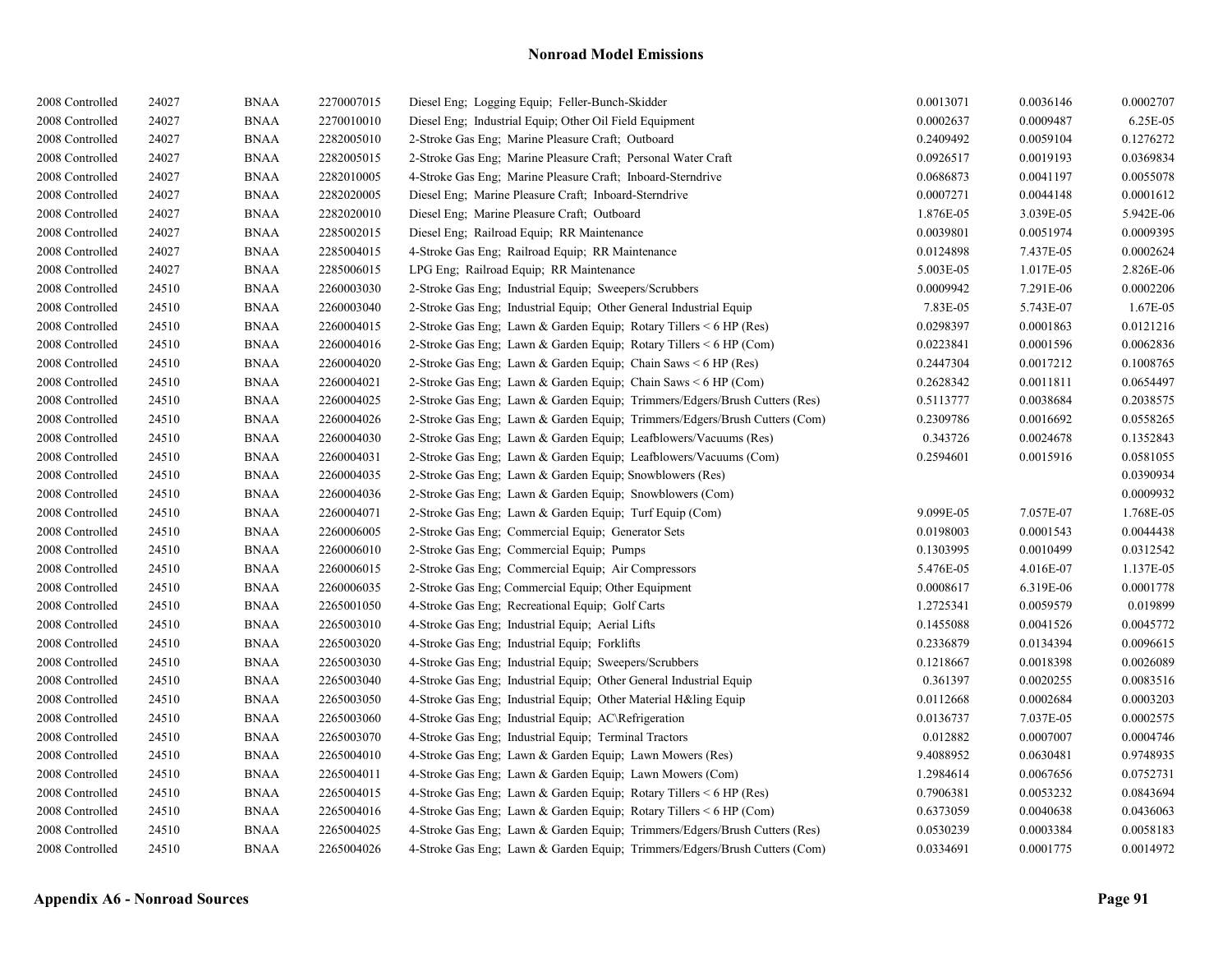| 2008 Controlled | 24510 | <b>BNAA</b> | 2265004030 | 4-Stroke Gas Eng; Lawn & Garden Equip; Leafblowers/Vacuums (Res)       | 0.1013057 | 0.0006479 | 0.0102248 |
|-----------------|-------|-------------|------------|------------------------------------------------------------------------|-----------|-----------|-----------|
| 2008 Controlled | 24510 | <b>BNAA</b> | 2265004031 | 4-Stroke Gas Eng; Lawn & Garden Equip; Leafblowers/Vacuums (Com)       | 1.3485083 | 0.0108519 | 0.0279287 |
| 2008 Controlled | 24510 | <b>BNAA</b> | 2265004035 | 4-Stroke Gas Eng: Lawn & Garden Equip: Snowblowers (Res)               |           |           | 0.0779729 |
| 2008 Controlled | 24510 | <b>BNAA</b> | 2265004036 | 4-Stroke Gas Eng; Lawn & Garden Equip; Snowblowers (Com)               |           |           | 0.0022101 |
| 2008 Controlled | 24510 | <b>BNAA</b> | 2265004040 | 4-Stroke Gas Eng; Lawn & Garden Equip; Rear Eng Riding Mowers (Res)    | 2.3332257 | 0.0137134 | 0.0961848 |
| 2008 Controlled | 24510 | <b>BNAA</b> | 2265004041 | 4-Stroke Gas Eng; Lawn & Garden Equip; Rear Eng Riding Mowers (Com)    | 0.1789111 | 0.0009355 | 0.0028627 |
| 2008 Controlled | 24510 | <b>BNAA</b> | 2265004046 | 4-Stroke Gas Eng; Lawn & Garden Equip; Front Mowers (Com)              | 0.1848618 | 0.0012065 | 0.005354  |
| 2008 Controlled | 24510 | <b>BNAA</b> | 2265004051 | 4-Stroke Gas Eng; Lawn & Garden Equip; Shredders $\leq 6$ HP (Com)     | 0.0730035 | 0.0004756 | 0.0053344 |
| 2008 Controlled | 24510 | <b>BNAA</b> | 2265004055 | 4-Stroke Gas Eng; Lawn & Garden Equip; Lawn & Garden Tractors (Res)    | 31.237563 | 0.1851178 | 1.0736892 |
| 2008 Controlled | 24510 | <b>BNAA</b> | 2265004056 | 4-Stroke Gas Eng; Lawn & Garden Equip; Lawn & Garden Tractors (Com)    | 2.431677  | 0.0127262 | 0.0366255 |
| 2008 Controlled | 24510 | <b>BNAA</b> | 2265004066 | 4-Stroke Gas Eng; Lawn & Garden Equip; Chippers/Stump Grinders (Com)   | 0.2852816 | 0.0032656 | 0.0048276 |
| 2008 Controlled | 24510 | <b>BNAA</b> | 2265004071 | 4-Stroke Gas Eng; Lawn & Garden Equip; Turf Equip (Com)                | 7.066884  | 0.0398935 | 0.135265  |
| 2008 Controlled | 24510 | <b>BNAA</b> | 2265004075 | 4-Stroke Gas Eng; Lawn & Garden Equip; Other Lawn & Garden Equip (Res) | 0.9608412 | 0.0064937 | 0.0503886 |
| 2008 Controlled | 24510 | <b>BNAA</b> | 2265004076 | 4-Stroke Gas Eng; Lawn & Garden Equip; Other Lawn & Garden Equip (Com) | 0.1968142 | 0.0013457 | 0.0104124 |
| 2008 Controlled | 24510 | <b>BNAA</b> | 2265006005 | 4-Stroke Gas Eng; Commercial Equip; Generator Sets                     | 9.7720839 | 0.0587027 | 0.3127683 |
| 2008 Controlled | 24510 | <b>BNAA</b> | 2265006010 | 4-Stroke Gas Eng; Commercial Equip; Pumps                              | 2.2182752 | 0.0152557 | 0.0682029 |
| 2008 Controlled | 24510 | <b>BNAA</b> | 2265006015 | 4-Stroke Gas Eng; Commercial Equip; Air Compressors                    | 1.084622  | 0.0097854 | 0.0254711 |
| 2008 Controlled | 24510 | <b>BNAA</b> | 2265006025 | 4-Stroke Gas Eng; Commercial Equip; Welders                            | 2.8126295 | 0.0194906 | 0.0530471 |
| 2008 Controlled | 24510 | <b>BNAA</b> | 2265006030 | 4-Stroke Gas Eng; Commercial Equip; Pressure Washers                   | 4.3047787 | 0.0235129 | 0.1451878 |
| 2008 Controlled | 24510 | <b>BNAA</b> | 2265006035 | 4-Stroke Gas Eng; Commercial Equip; Other Equipment                    | 0.2190267 | 0.0011349 | 0.0043751 |
| 2008 Controlled | 24510 | <b>BNAA</b> | 2265010010 | 4-Stroke Gas Eng; Industrial Equip; Other Oil Field Equipment          | 0.0466872 | 0.0002186 | 0.0005743 |
| 2008 Controlled | 24510 | <b>BNAA</b> | 2267003010 | LPG Eng; Industrial Equip; Aerial Lifts                                | 0.0397931 | 0.0083186 | 0.0022931 |
| 2008 Controlled | 24510 | <b>BNAA</b> | 2267003020 | LPG Eng; Industrial Equip; Forklifts                                   | 3.3908552 | 0.5939411 | 0.1677774 |
| 2008 Controlled | 24510 | <b>BNAA</b> | 2267003030 | LPG Eng; Industrial Equip; Sweepers/Scrubbers                          | 0.0226959 | 0.0032319 | 0.0009192 |
| 2008 Controlled | 24510 | <b>BNAA</b> | 2267003040 | LPG Eng; Industrial Equip; Other General Industrial Equip              | 0.0075138 | 0.0012163 | 0.0003444 |
| 2008 Controlled | 24510 | <b>BNAA</b> | 2267003050 | LPG Eng; Industrial Equip; Other Material H&ling Equip                 | 0.0021383 | 0.0004425 | 0.0001223 |
| 2008 Controlled | 24510 | <b>BNAA</b> | 2267003070 | LPG Eng; Industrial Equip; Terminal Tractors                           | 0.0126941 | 0.0014494 | 0.0004152 |
| 2008 Controlled | 24510 | <b>BNAA</b> | 2267004066 | LPG Eng; Lawn & Garden Equip; Chippers/Stump Grinders (Com)            | 0.014385  | 0.0023998 | 0.0006799 |
| 2008 Controlled | 24510 | <b>BNAA</b> | 2267006005 | LPG Eng: Commercial Equip: Generator Sets                              | 0.0991626 | 0.0307064 | 0.0062996 |
| 2008 Controlled | 24510 | <b>BNAA</b> | 2267006010 | LPG Eng; Commercial Equip; Pumps                                       | 0.0221554 | 0.0061687 | 0.0012789 |
| 2008 Controlled | 24510 | <b>BNAA</b> | 2267006015 | LPG Eng; Commercial Equip; Air Compressors                             | 0.0259935 | 0.0066717 | 0.0013933 |
| 2008 Controlled | 24510 | <b>BNAA</b> | 2267006025 | LPG Eng; Commercial Equip; Welders                                     | 0.0466576 | 0.0087985 | 0.0024473 |
| 2008 Controlled | 24510 | <b>BNAA</b> | 2267006030 | LPG Eng; Commercial Equip; Pressure Washers                            | 0.0006328 | 0.0001313 | 3.59E-05  |
| 2008 Controlled | 24510 | <b>BNAA</b> | 2267006035 | LPG Eng; Commercial Equip; Other Equipment                             | 0.0003873 | 8.965E-05 | 1.854E-05 |
| 2008 Controlled | 24510 | <b>BNAA</b> | 2268003020 | CNG Eng; Industrial Equip; Forklifts                                   | 0.2415272 | 0.0425164 | 0.0007088 |
| 2008 Controlled | 24510 | <b>BNAA</b> | 2268003030 | CNG Eng; Industrial Equip; Sweepers/Scrubbers                          | 0.0002737 | 4.79E-05  | 7.994E-07 |
| 2008 Controlled | 24510 | <b>BNAA</b> | 2268003040 | CNG Eng; Industrial Equip; Other General Industrial Equip              | 0.0001463 | 2.491E-05 | 4.16E-07  |
| 2008 Controlled | 24510 | <b>BNAA</b> | 2268003060 | CNG Eng; Industrial Equip; AC\Refrigeration                            | 0.0007368 | 0.0001163 | 1.944E-06 |
| 2008 Controlled | 24510 | <b>BNAA</b> | 2268003070 | CNG Eng; Industrial Equip; Terminal Tractors                           | 0.0008951 | 0.000103  | 1.745E-06 |
| 2008 Controlled | 24510 | <b>BNAA</b> | 2268006005 | CNG Eng; Commercial Equip; Generator Sets                              | 0.029956  | 0.0095285 | 0.0001163 |
| 2008 Controlled | 24510 | <b>BNAA</b> | 2268006010 | CNG Eng; Commercial Equip; Pumps                                       | 0.0014853 | 0.0004414 | 5.423E-06 |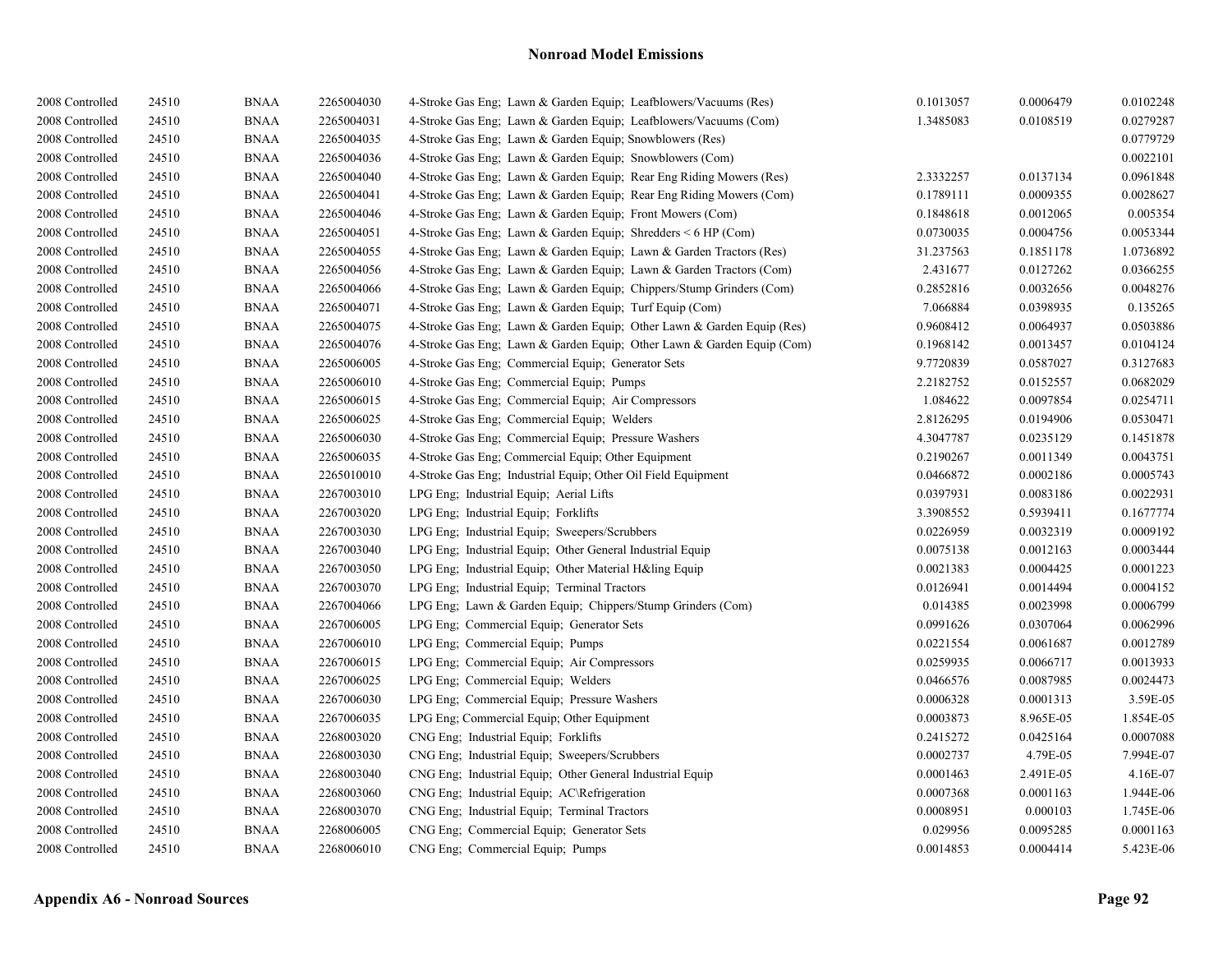|                 |       |                   |            |                                                                  | 2008 Benefits | 15.787    | 6.751     | 17.905    |
|-----------------|-------|-------------------|------------|------------------------------------------------------------------|---------------|-----------|-----------|-----------|
| 2008 Controlled |       | <b>BNAA</b> Total |            |                                                                  |               | 756.35009 | 32.462798 | 51.881577 |
| 2008 Controlled | 24510 | <b>BNAA</b>       | 2285006015 | LPG Eng; Railroad Equip; RR Maintenance                          |               | 3.877E-05 | 7.885E-06 | 2.191E-06 |
| 2008 Controlled | 24510 | <b>BNAA</b>       | 2285004015 | 4-Stroke Gas Eng; Railroad Equip; RR Maintenance                 |               | 0.0096806 | 5.764E-05 | 0.0002034 |
| 2008 Controlled | 24510 | <b>BNAA</b>       | 2285002015 | Diesel Eng; Railroad Equip; RR Maintenance                       |               | 0.0030849 | 0.0040284 | 0.0007282 |
| 2008 Controlled | 24510 | <b>BNAA</b>       | 2282020010 | Diesel Eng; Marine Pleasure Craft; Outboard                      |               | 0.0001454 | 0.0002356 | 4.605E-05 |
| 2008 Controlled | 24510 | <b>BNAA</b>       | 2282020005 | Diesel Eng; Marine Pleasure Craft; Inboard-Sterndrive            |               | 0.0083621 | 0.0507705 | 0.0018541 |
| 2008 Controlled | 24510 | <b>BNAA</b>       | 2282010005 | 4-Stroke Gas Eng; Marine Pleasure Craft; Inboard-Sterndrive      |               | 0.7899043 | 0.0473761 | 0.0633402 |
| 2008 Controlled | 24510 | <b>BNAA</b>       | 2282005015 | 2-Stroke Gas Eng; Marine Pleasure Craft; Personal Water Craft    |               | 0.718051  | 0.0148747 | 0.2866217 |
| 2008 Controlled | 24510 | <b>BNAA</b>       | 2282005010 | 2-Stroke Gas Eng; Marine Pleasure Craft; Outboard                |               | 1.8673562 | 0.0458056 | 0.9891109 |
| 2008 Controlled | 24510 | <b>BNAA</b>       | 2270010010 | Diesel Eng; Industrial Equip; Other Oil Field Equipment          |               | 0.0007251 | 0.002609  | 0.0001719 |
| 2008 Controlled | 24510 | <b>BNAA</b>       | 2270006035 | Diesel Eng; Commercial Equip; Other Equipment                    |               | 0.001565  | 0.0034754 | 0.0003594 |
| 2008 Controlled | 24510 | <b>BNAA</b>       | 2270006030 | Diesel Eng; Commercial Equip; Pressure Washers                   |               | 0.0020752 | 0.00469   | 0.0005937 |
| 2008 Controlled | 24510 | <b>BNAA</b>       | 2270006025 | Diesel Eng; Commercial Equip; Welders                            |               | 0.0548721 | 0.0420336 | 0.0135757 |
| 2008 Controlled | 24510 | <b>BNAA</b>       | 2270006015 | Diesel Eng; Commercial Equip; Air Compressors                    |               | 0.0357658 | 0.0808168 | 0.008126  |
| 2008 Controlled | 24510 | <b>BNAA</b>       | 2270006010 | Diesel Eng; Commercial Equip; Pumps                              |               | 0.0164532 | 0.033559  | 0.0041013 |
| 2008 Controlled | 24510 | <b>BNAA</b>       | 2270006005 | Diesel Eng; Commercial Equip; Generator Sets                     |               | 0.0696167 | 0.141322  | 0.018316  |
| 2008 Controlled | 24510 | <b>BNAA</b>       | 2270004076 | Diesel Eng; Lawn & Garden Equip; Other Lawn & Garden Equip (Com) |               | 4.642E-05 | 8.498E-05 | 1.161E-05 |
| 2008 Controlled | 24510 | <b>BNAA</b>       | 2270004071 | Diesel Eng; Lawn & Garden Equip; Turf Equip (Com)                |               | 0.0011254 | 0.0029571 | 0.0002578 |
| 2008 Controlled | 24510 | <b>BNAA</b>       | 2270004066 | Diesel Eng; Lawn & Garden Equip; Chippers/Stump Grinders (Com)   |               | 0.0130623 | 0.0317624 | 0.0031451 |
| 2008 Controlled | 24510 | <b>BNAA</b>       | 2270004056 | Diesel Eng; Lawn & Garden Equip; Lawn & Garden Tractors (Com)    |               | 0.002386  | 0.0042136 | 0.0006329 |
| 2008 Controlled | 24510 | <b>BNAA</b>       | 2270004046 | Diesel Eng; Lawn & Garden Equip; Front Mowers (Com)              |               | 0.0113455 | 0.0208045 | 0.0030213 |
| 2008 Controlled | 24510 | <b>BNAA</b>       | 2270004031 | Diesel Eng; Lawn & Garden Equip; Leafblowers/Vacuums (Com)       |               | 2.151E-06 | 3.534E-06 | 6.263E-07 |
| 2008 Controlled | 24510 | <b>BNAA</b>       | 2270003070 | Diesel Eng; Industrial Equip; Terminal Tractors                  |               | 0.0247573 | 0.0610959 | 0.0049671 |
| 2008 Controlled | 24510 | <b>BNAA</b>       | 2270003060 | Diesel Eng; Industrial Equip; AC\Refrigeration                   |               | 0.1159973 | 0.2382603 | 0.0222048 |
| 2008 Controlled | 24510 | <b>BNAA</b>       | 2270003050 | Diesel Eng; Industrial Equip; Other Material H&ling Equip        |               | 0.0018715 | 0.0028107 | 0.0005131 |
| 2008 Controlled | 24510 | <b>BNAA</b>       | 2270003040 | Diesel Eng; Industrial Equip; Other General Industrial Equip     |               | 0.0173135 | 0.0565473 | 0.004702  |
| 2008 Controlled | 24510 | <b>BNAA</b>       | 2270003030 | Diesel Eng; Industrial Equip; Sweepers/Scrubbers                 |               | 0.0158579 | 0.0498026 | 0.0040755 |
| 2008 Controlled | 24510 | <b>BNAA</b>       | 2270003020 | Diesel Eng; Industrial Equip; Forklifts                          |               | 0.0669322 | 0.0966907 | 0.0084894 |
| 2008 Controlled | 24510 | <b>BNAA</b>       | 2270003010 | Diesel Eng; Industrial Equip; Aerial Lifts                       |               | 0.0108461 | 0.0101012 | 0.0028132 |
| 2008 Controlled | 24510 | <b>BNAA</b>       | 2268010010 | CNG Eng; Industrial Equip; Other Oil Field Equipment             |               | 0.0015284 | 0.0001664 | 2.484E-06 |
| 2008 Controlled | 24510 | <b>BNAA</b>       | 2268006020 | CNG Eng; Commercial Equip; Gas Compressors                       |               | 0.0137705 | 0.0026437 | 2.66E-05  |
| 2008 Controlled | 24510 | <b>BNAA</b>       | 2268006015 | CNG Eng; Commercial Equip; Air Compressors                       |               | 0.0020174 | 0.0005378 | 6.67E-06  |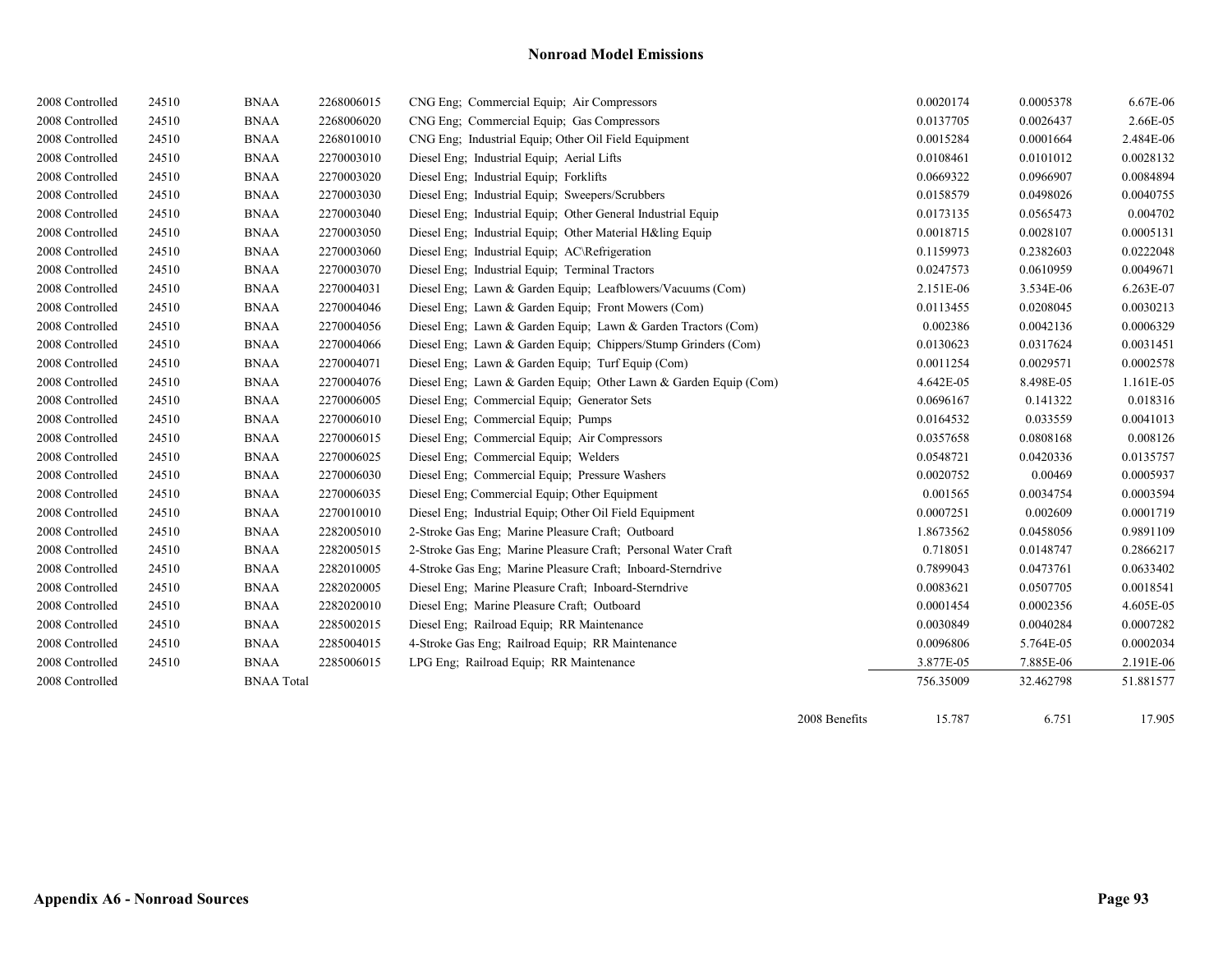| Year            | <b>State County FIPS</b> | <b>NAA</b>  | <b>SCC</b> | <b>Source Subcategory</b> | CO       | <b>NOX</b> | <b>VOC</b> |
|-----------------|--------------------------|-------------|------------|---------------------------|----------|------------|------------|
| 2009 Controlled | 24003                    | <b>BNAA</b> | 2260001010 | Recreational              | 0.593801 | 0.003075   | 0.65577    |
| 2009 Controlled | 24003                    | <b>BNAA</b> | 2260001030 | Recreational              | 0.841051 | 0.004268   | 0.813381   |
| 2009 Controlled | 24003                    | <b>BNAA</b> | 2260001060 | Recreational              | 0.538211 | 0.003451   | 0.016865   |
| 2009 Controlled | 24003                    | <b>BNAA</b> | 2260002006 | Construction and Mining   | 0.08946  | 0.000391   | 0.019954   |
| 2009 Controlled | 24003                    | <b>BNAA</b> | 2260002009 | Construction and Mining   | 0.003335 | 2.56E-05   | 0.000726   |
| 2009 Controlled | 24003                    | <b>BNAA</b> | 2260002021 | Construction and Mining   | 0.004025 | 3.06E-05   | 0.000858   |
| 2009 Controlled | 24003                    | <b>BNAA</b> | 2260002027 | Construction and Mining   | 3.16E-05 | 2.31E-07   | 7.35E-06   |
| 2009 Controlled | 24003                    | <b>BNAA</b> | 2260002039 | Construction and Mining   | 0.231742 | 0.001006   | 0.048672   |
| 2009 Controlled | 24003                    | <b>BNAA</b> | 2260002054 | Construction and Mining   | 0.000822 | 6.03E-06   | 0.000171   |
| 2009 Controlled | 24003                    | <b>BNAA</b> | 2260003030 | Industrial                | 0.000662 | 4.85E-06   | 0.000147   |
| 2009 Controlled | 24003                    | <b>BNAA</b> | 2260003040 | Industrial                | 5.21E-05 | 3.82E-07   | 1.11E-05   |
| 2009 Controlled | 24003                    | <b>BNAA</b> | 2260004015 | Lawn and Garden           | 0.018651 | 0.000131   | 0.006878   |
| 2009 Controlled | 24003                    | <b>BNAA</b> | 2260004016 | Lawn and Garden           | 0.144645 | 0.001118   | 0.0358     |
| 2009 Controlled | 24003                    | <b>BNAA</b> | 2260004020 | Lawn and Garden           | 0.155828 | 0.001182   | 0.059791   |
| 2009 Controlled | 24003                    | <b>BNAA</b> | 2260004021 | Lawn and Garden           | 1.771954 | 0.007963   | 0.441244   |
| 2009 Controlled | 24003                    | <b>BNAA</b> | 2260004025 | Lawn and Garden           | 0.321941 | 0.002651   | 0.119389   |
| 2009 Controlled | 24003                    | <b>BNAA</b> | 2260004026 | Lawn and Garden           | 1.548373 | 0.011191   | 0.365388   |
| 2009 Controlled | 24003                    | <b>BNAA</b> | 2260004030 | Lawn and Garden           | 0.218223 | 0.001694   | 0.079969   |
| 2009 Controlled | 24003                    | <b>BNAA</b> | 2260004031 | Lawn and Garden           | 1.72874  | 0.010436   | 0.365535   |
| 2009 Controlled | 24003                    | <b>BNAA</b> | 2260004035 | Lawn and Garden           |          |            | 0.025864   |
| 2009 Controlled | 24003                    | <b>BNAA</b> | 2260004036 | Lawn and Garden           |          |            | 0.006696   |
| 2009 Controlled | 24003                    | <b>BNAA</b> | 2260004071 | Lawn and Garden           | 0.000611 | 4.77E-06   | 0.000117   |
| 2009 Controlled | 24003                    | <b>BNAA</b> | 2260005035 | Agricultural              | 0.0003   | 2.68E-06   | 7.33E-05   |
| 2009 Controlled | 24003                    | <b>BNAA</b> | 2260006005 | Commercial                | 0.021081 | 0.000164   | 0.004731   |
| 2009 Controlled | 24003                    | <b>BNAA</b> | 2260006010 | Commercial                | 0.138486 | 0.001118   | 0.033116   |
| 2009 Controlled | 24003                    | <b>BNAA</b> | 2260006015 | Commercial                | 5.83E-05 | 4.28E-07   | 1.21E-05   |
| 2009 Controlled | 24003                    | <b>BNAA</b> | 2260006035 | Commercial                | 0.000917 | 6.73E-06   | 0.000189   |
| 2009 Controlled | 24003                    | <b>BNAA</b> | 2260007005 | Logging                   | 0.020624 | 8.48E-05   | 0.004689   |
| 2009 Controlled | 24003                    | <b>BNAA</b> | 2265001010 | Recreational              | 0.25612  | 0.00284    | 0.026067   |
| 2009 Controlled | 24003                    | <b>BNAA</b> | 2265001030 | Recreational              | 2.719675 | 0.025837   | 0.287465   |
| 2009 Controlled | 24003                    | <b>BNAA</b> | 2265001050 | Recreational              | 2.307206 | 0.010802   | 0.036078   |
| 2009 Controlled | 24003                    | <b>BNAA</b> | 2265001060 | Recreational              | 0.442402 | 0.003443   | 0.019346   |
| 2009 Controlled | 24003                    | <b>BNAA</b> | 2265002003 | Construction and Mining   | 0.101603 | 0.000743   | 0.001698   |
| 2009 Controlled | 24003                    | <b>BNAA</b> | 2265002006 | Construction and Mining   | 0.000842 | 4.57E-06   | 1.62E-05   |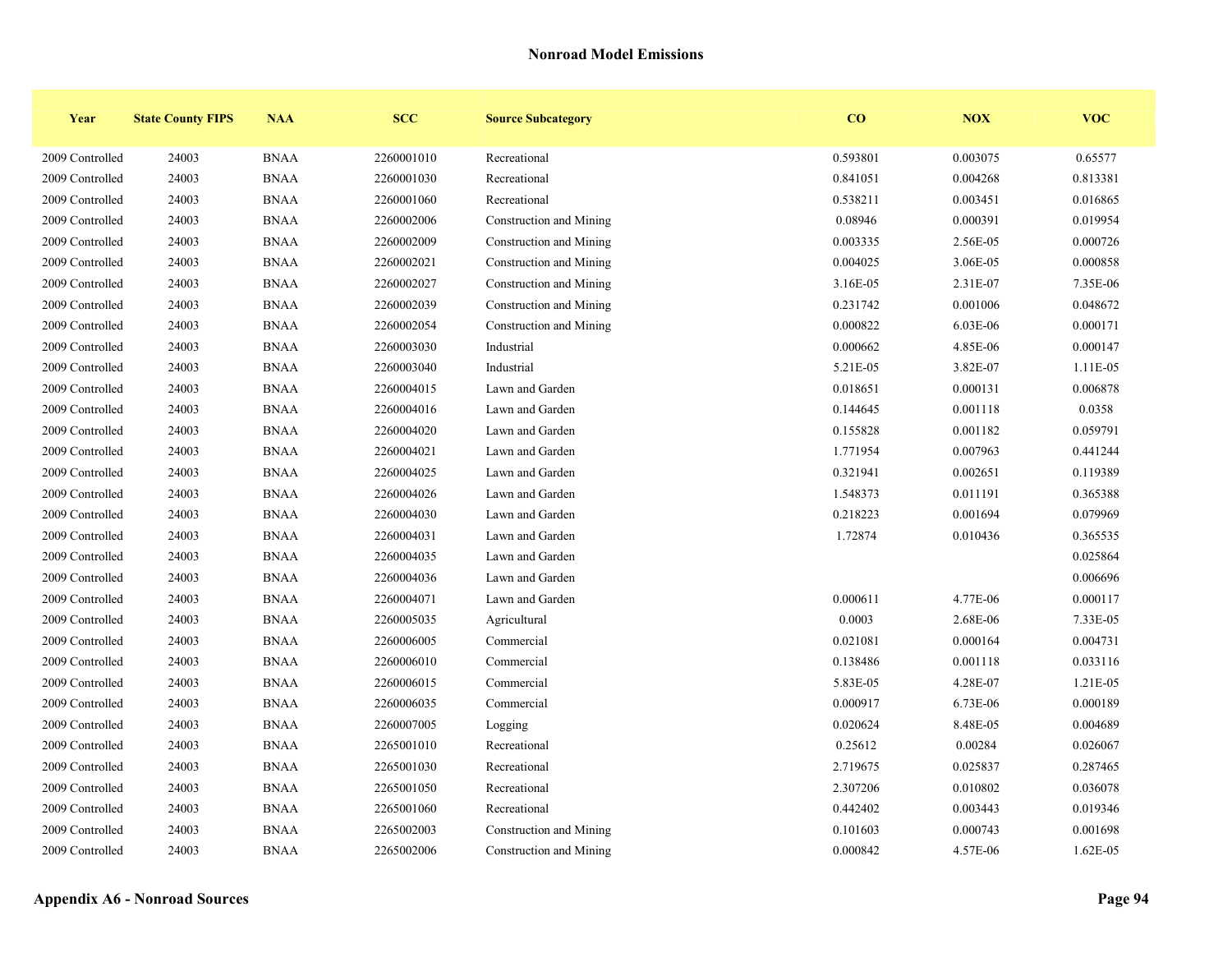| Year            | <b>State County FIPS</b> | <b>NAA</b>  | <b>SCC</b> | <b>Source Subcategory</b> | CO       | <b>NOX</b> | <b>VOC</b> |
|-----------------|--------------------------|-------------|------------|---------------------------|----------|------------|------------|
| 2009 Controlled | 24003                    | <b>BNAA</b> | 2265002009 | Construction and Mining   | 0.188712 | 0.000919   | 0.00602    |
| 2009 Controlled | 24003                    | <b>BNAA</b> | 2265002015 | Construction and Mining   | 0.188675 | 0.0012     | 0.002846   |
| 2009 Controlled | 24003                    | <b>BNAA</b> | 2265002021 | Construction and Mining   | 0.377031 | 0.002071   | 0.009402   |
| 2009 Controlled | 24003                    | <b>BNAA</b> | 2265002024 | Construction and Mining   | 0.17033  | 0.000849   | 0.003114   |
| 2009 Controlled | 24003                    | <b>BNAA</b> | 2265002027 | Construction and Mining   | 0.008643 | 3.88E-05   | 0.000194   |
| 2009 Controlled | 24003                    | <b>BNAA</b> | 2265002030 | Construction and Mining   | 0.308066 | 0.002221   | 0.005849   |
| 2009 Controlled | 24003                    | <b>BNAA</b> | 2265002033 | Construction and Mining   | 0.088714 | 0.000806   | 0.003927   |
| 2009 Controlled | 24003                    | <b>BNAA</b> | 2265002039 | Construction and Mining   | 0.77453  | 0.003987   | 0.010683   |
| 2009 Controlled | 24003                    | <b>BNAA</b> | 2265002042 | Construction and Mining   | 0.320772 | 0.001943   | 0.011908   |
| 2009 Controlled | 24003                    | <b>BNAA</b> | 2265002045 | Construction and Mining   | 0.010613 | 0.000405   | 0.000362   |
| 2009 Controlled | 24003                    | <b>BNAA</b> | 2265002054 | Construction and Mining   | 0.046095 | 0.000277   | 0.00083    |
| 2009 Controlled | 24003                    | <b>BNAA</b> | 2265002057 | Construction and Mining   | 0.010832 | 0.000592   | 0.000446   |
| 2009 Controlled | 24003                    | <b>BNAA</b> | 2265002060 | Construction and Mining   | 0.020636 | 0.001176   | 0.000851   |
| 2009 Controlled | 24003                    | <b>BNAA</b> | 2265002066 | Construction and Mining   | 0.249338 | 0.001339   | 0.003682   |
| 2009 Controlled | 24003                    | <b>BNAA</b> | 2265002072 | Construction and Mining   | 0.100793 | 0.001744   | 0.002453   |
| 2009 Controlled | 24003                    | <b>BNAA</b> | 2265002078 | Construction and Mining   | 0.049902 | 0.000327   | 0.001788   |
| 2009 Controlled | 24003                    | <b>BNAA</b> | 2265002081 | Construction and Mining   | 0.010673 | 0.000626   | 0.000475   |
| 2009 Controlled | 24003                    | <b>BNAA</b> | 2265003010 | Industrial                | 0.096193 | 0.002687   | 0.002976   |
| 2009 Controlled | 24003                    | <b>BNAA</b> | 2265003020 | Industrial                | 0.137764 | 0.00784    | 0.005641   |
| 2009 Controlled | 24003                    | <b>BNAA</b> | 2265003030 | Industrial                | 0.078387 | 0.00107    | 0.001618   |
| 2009 Controlled | 24003                    | <b>BNAA</b> | 2265003040 | Industrial                | 0.23954  | 0.001289   | 0.005476   |
| 2009 Controlled | 24003                    | <b>BNAA</b> | 2265003050 | Industrial                | 0.007444 | 0.000173   | 0.000209   |
| 2009 Controlled | 24003                    | <b>BNAA</b> | 2265003060 | Industrial                | 0.009985 | 5.11E-05   | 0.000187   |
| 2009 Controlled | 24003                    | <b>BNAA</b> | 2265003070 | Industrial                | 0.006491 | 0.000355   | 0.000237   |
| 2009 Controlled | 24003                    | <b>BNAA</b> | 2265004010 | Lawn and Garden           | 6.201707 | 0.038121   | 0.612687   |
| 2009 Controlled | 24003                    | <b>BNAA</b> | 2265004011 | Lawn and Garden           | 8.673223 | 0.036888   | 0.395812   |
| 2009 Controlled | 24003                    | <b>BNAA</b> | 2265004015 | Lawn and Garden           | 0.520919 | 0.003215   | 0.052821   |
| 2009 Controlled | 24003                    | <b>BNAA</b> | 2265004016 | Lawn and Garden           | 4.276359 | 0.024437   | 0.26506    |
| 2009 Controlled | 24003                    | <b>BNAA</b> | 2265004025 | Lawn and Garden           | 0.034893 | 0.000199   | 0.00358    |
| 2009 Controlled | 24003                    | <b>BNAA</b> | 2265004026 | Lawn and Garden           | 0.224554 | 0.001078   | 0.008518   |
| 2009 Controlled | 24003                    | <b>BNAA</b> | 2265004030 | Lawn and Garden           | 0.066642 | 0.000381   | 0.006254   |
| 2009 Controlled | 24003                    | <b>BNAA</b> | 2265004031 | Lawn and Garden           | 9.037994 | 0.069483   | 0.181934   |
| 2009 Controlled | 24003                    | <b>BNAA</b> | 2265004035 | Lawn and Garden           |          |            | 0.051587   |
| 2009 Controlled | 24003                    | <b>BNAA</b> | 2265004036 | Lawn and Garden           |          |            | 0.0149     |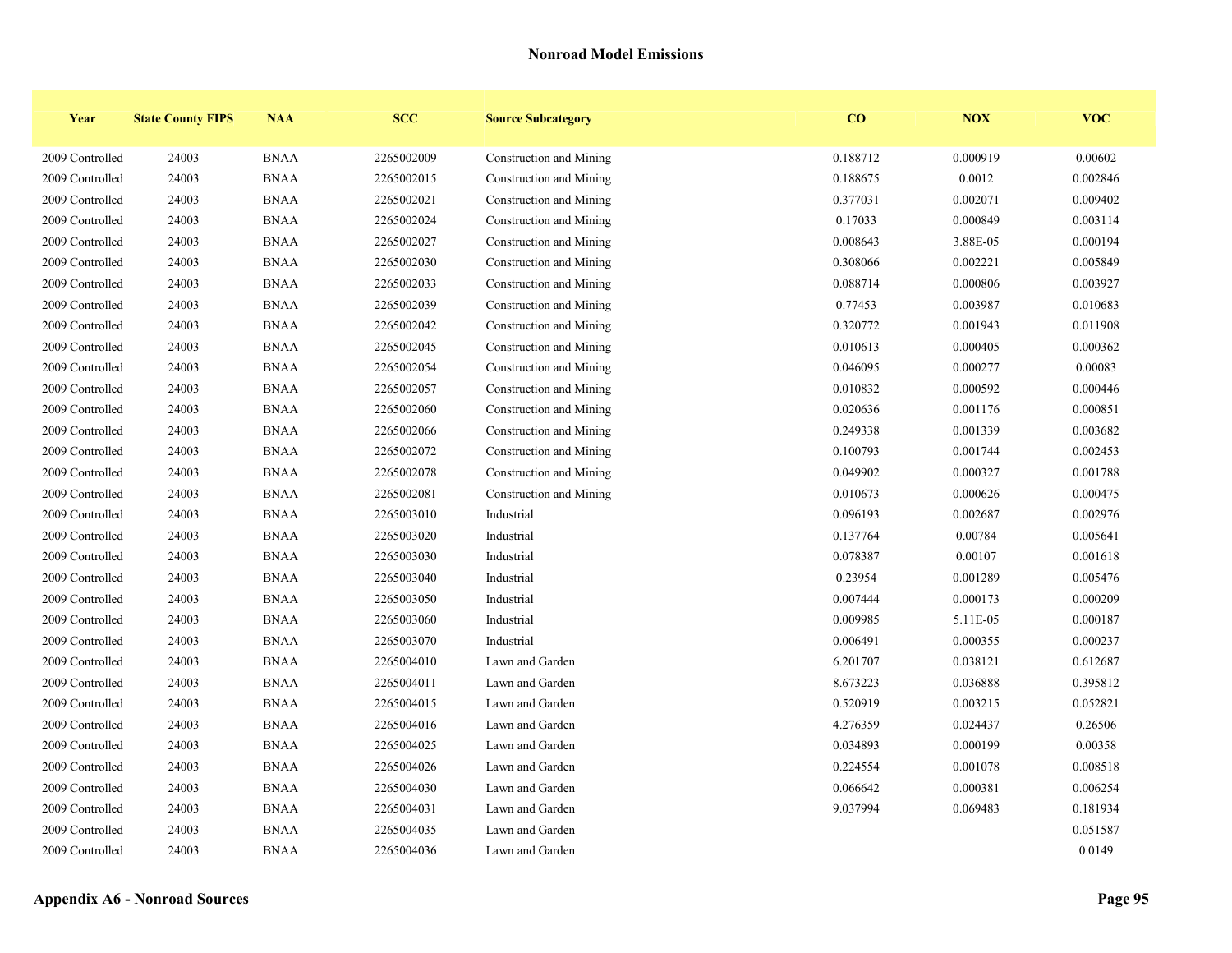| Year            | <b>State County FIPS</b> | <b>NAA</b>  | <b>SCC</b> | <b>Source Subcategory</b> | CO       | <b>NOX</b> | <b>VOC</b> |
|-----------------|--------------------------|-------------|------------|---------------------------|----------|------------|------------|
| 2009 Controlled | 24003                    | <b>BNAA</b> | 2265004040 | Lawn and Garden           | 1.551412 | 0.008828   | 0.062889   |
| 2009 Controlled | 24003                    | <b>BNAA</b> | 2265004041 | Lawn and Garden           | 1.207027 | 0.006281   | 0.019214   |
| 2009 Controlled | 24003                    | <b>BNAA</b> | 2265004046 | Lawn and Garden           | 1.251556 | 0.007959   | 0.035085   |
| 2009 Controlled | 24003                    | <b>BNAA</b> | 2265004051 | Lawn and Garden           | 0.490161 | 0.002896   | 0.033091   |
| 2009 Controlled | 24003                    | <b>BNAA</b> | 2265004055 | Lawn and Garden           | 20.79101 | 0.11885    | 0.699205   |
| 2009 Controlled | 24003                    | <b>BNAA</b> | 2265004056 | Lawn and Garden           | 16.40751 | 0.085427   | 0.245757   |
| 2009 Controlled | 24003                    | <b>BNAA</b> | 2265004066 | Lawn and Garden           | 1.880366 | 0.019472   | 0.030725   |
| 2009 Controlled | 24003                    | <b>BNAA</b> | 2265004071 | Lawn and Garden           | 47.46751 | 0.254845   | 0.837874   |
| 2009 Controlled | 24003                    | <b>BNAA</b> | 2265004075 | Lawn and Garden           | 0.635898 | 0.004063   | 0.03152    |
| 2009 Controlled | 24003                    | <b>BNAA</b> | 2265004076 | Lawn and Garden           | 1.327213 | 0.008581   | 0.066407   |
| 2009 Controlled | 24003                    | <b>BNAA</b> | 2265005010 | Agricultural              | 0.002216 | 1.13E-05   | 3.34E-05   |
| 2009 Controlled | 24003                    | <b>BNAA</b> | 2265005015 | Agricultural              | 0.003086 | 8.37E-05   | 7.66E-05   |
| 2009 Controlled | 24003                    | <b>BNAA</b> | 2265005020 | Agricultural              | 1.44E-05 | 8.84E-07   | 7.32E-07   |
| 2009 Controlled | 24003                    | <b>BNAA</b> | 2265005025 | Agricultural              | 0.00155  | 9.54E-05   | 8.97E-05   |
| 2009 Controlled | 24003                    | <b>BNAA</b> | 2265005030 | Agricultural              | 0.001695 | 9.81E-06   | 3.37E-05   |
| 2009 Controlled | 24003                    | <b>BNAA</b> | 2265005035 | Agricultural              | 0.013491 | 0.000163   | 0.000522   |
| 2009 Controlled | 24003                    | <b>BNAA</b> | 2265005040 | Agricultural              | 0.033793 | 0.000202   | 0.001252   |
| 2009 Controlled | 24003                    | <b>BNAA</b> | 2265005045 | Agricultural              | 0.002459 | 0.000151   | 0.000129   |
| 2009 Controlled | 24003                    | <b>BNAA</b> | 2265005055 | Agricultural              | 0.005757 | 0.000182   | 0.000199   |
| 2009 Controlled | 24003                    | <b>BNAA</b> | 2265005060 | Agricultural              | 0.002779 | 0.000127   | 0.000102   |
| 2009 Controlled | 24003                    | <b>BNAA</b> | 2265006005 | Commercial                | 10.44667 | 0.060008   | 0.315068   |
| 2009 Controlled | 24003                    | <b>BNAA</b> | 2265006010 | Commercial                | 2.350589 | 0.014944   | 0.061915   |
| 2009 Controlled | 24003                    | <b>BNAA</b> | 2265006015 | Commercial                | 1.147035 | 0.00967    | 0.025846   |
| 2009 Controlled | 24003                    | <b>BNAA</b> | 2265006025 | Commercial                | 2.982507 | 0.019947   | 0.055743   |
| 2009 Controlled | 24003                    | <b>BNAA</b> | 2265006030 | Commercial                | 4.579034 | 0.023165   | 0.134114   |
| 2009 Controlled | 24003                    | <b>BNAA</b> | 2265006035 | Commercial                | 0.233061 | 0.001186   | 0.00454    |
| 2009 Controlled | 24003                    | <b>BNAA</b> | 2265007010 | Logging                   | 0.058017 | 0.00038    | 0.001902   |
| 2009 Controlled | 24003                    | <b>BNAA</b> | 2265007015 | Logging                   | 0.000695 | 2.85E-06   | 1.59E-05   |
| 2009 Controlled | 24003                    | <b>BNAA</b> | 2265008005 | Airport                   | 0.201293 | 0.004113   | 0.005286   |
| 2009 Controlled | 24003                    | <b>BNAA</b> | 2267001060 | Recreational              | 0.004262 | 0.000954   | 0.000262   |
| 2009 Controlled | 24003                    | <b>BNAA</b> | 2267002003 | Construction and Mining   | 0.002034 | 0.000354   | 9.93E-05   |
| 2009 Controlled | 24003                    | <b>BNAA</b> | 2267002015 | Construction and Mining   | 0.00289  | 0.000429   | 0.00012    |
| 2009 Controlled | 24003                    | <b>BNAA</b> | 2267002021 | Construction and Mining   | 0.000625 | 0.000129   | 3.57E-05   |
| 2009 Controlled | 24003                    | <b>BNAA</b> | 2267002024 | Construction and Mining   | 0.000344 | 5.73E-05   | 1.61E-05   |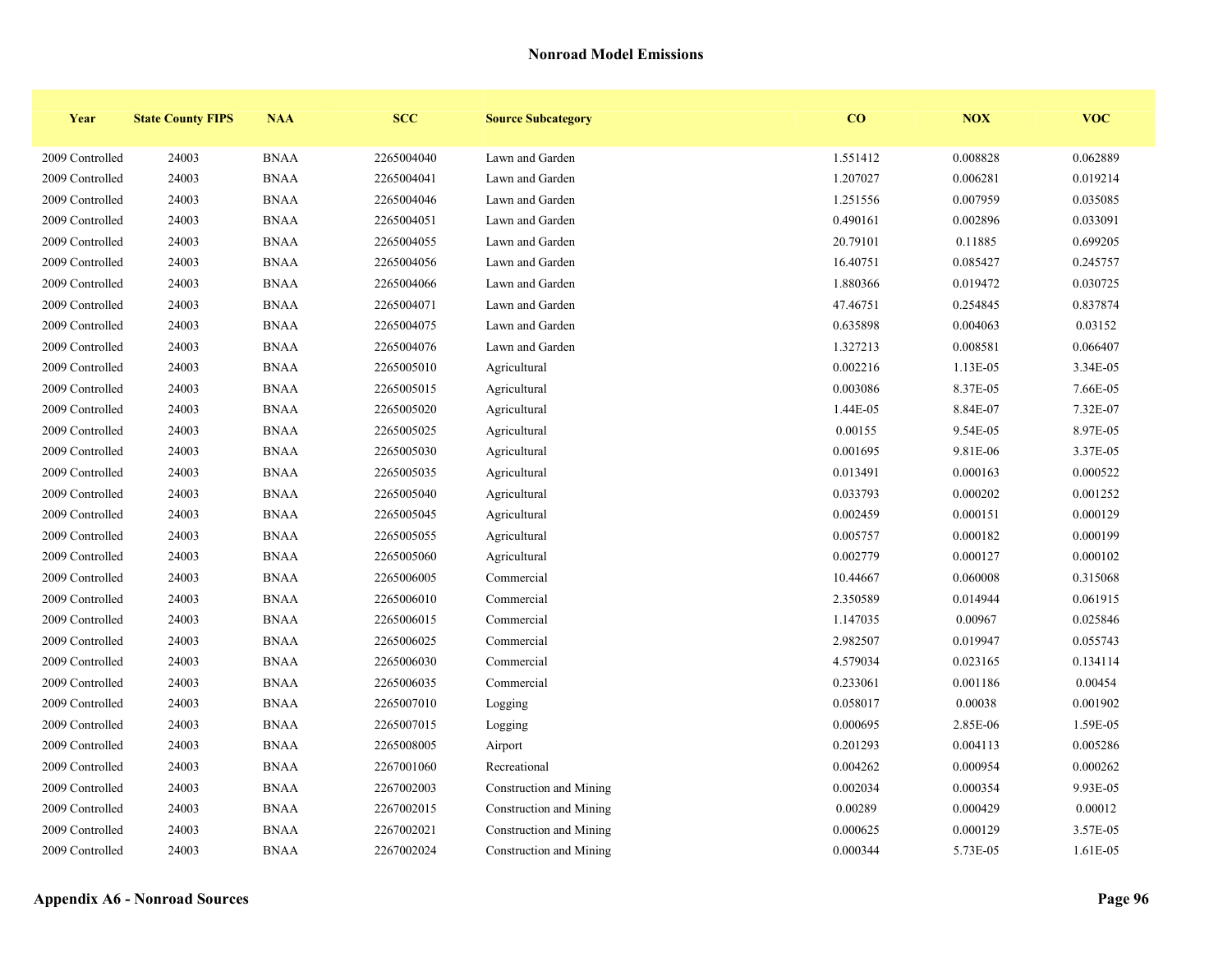| Year            | <b>State County FIPS</b> | <b>NAA</b>  | <b>SCC</b> | <b>Source Subcategory</b> | CO       | <b>NOX</b> | <b>VOC</b> |
|-----------------|--------------------------|-------------|------------|---------------------------|----------|------------|------------|
| 2009 Controlled | 24003                    | <b>BNAA</b> | 2267002030 | Construction and Mining   | 0.006389 | 0.001138   | 0.000319   |
| 2009 Controlled | 24003                    | <b>BNAA</b> | 2267002033 | Construction and Mining   | 0.00254  | 0.000564   | 0.000154   |
| 2009 Controlled | 24003                    | <b>BNAA</b> | 2267002039 | Construction and Mining   | 0.003936 | 0.000499   | 0.000137   |
| 2009 Controlled | 24003                    | <b>BNAA</b> | 2267002045 | Construction and Mining   | 0.002555 | 0.000526   | 0.000146   |
| 2009 Controlled | 24003                    | <b>BNAA</b> | 2267002054 | Construction and Mining   | 0.00041  | 8.34E-05   | 2.32E-05   |
| 2009 Controlled | 24003                    | <b>BNAA</b> | 2267002057 | Construction and Mining   | 0.004281 | 0.000806   | 0.000226   |
| 2009 Controlled | 24003                    | <b>BNAA</b> | 2267002060 | Construction and Mining   | 0.009714 | 0.001613   | 0.000457   |
| 2009 Controlled | 24003                    | <b>BNAA</b> | 2267002066 | Construction and Mining   | 0.000928 | 0.00014    | 3.97E-05   |
| 2009 Controlled | 24003                    | <b>BNAA</b> | 2267002072 | Construction and Mining   | 0.009148 | 0.001816   | 0.000505   |
| 2009 Controlled | 24003                    | <b>BNAA</b> | 2267002081 | Construction and Mining   | 0.003896 | 0.000817   | 0.000226   |
| 2009 Controlled | 24003                    | <b>BNAA</b> | 2267003010 | Industrial                | 0.027418 | 0.005634   | 0.001557   |
| 2009 Controlled | 24003                    | <b>BNAA</b> | 2267003020 | Industrial                | 2.190701 | 0.364151   | 0.102863   |
| 2009 Controlled | 24003                    | <b>BNAA</b> | 2267003030 | Industrial                | 0.013514 | 0.001893   | 0.00053    |
| 2009 Controlled | 24003                    | <b>BNAA</b> | 2267003040 | Industrial                | 0.004684 | 0.000722   | 0.000203   |
| 2009 Controlled | 24003                    | <b>BNAA</b> | 2267003050 | Industrial                | 0.001469 | 0.000298   | 8.27E-05   |
| 2009 Controlled | 24003                    | <b>BNAA</b> | 2267003070 | Industrial                | 0.007095 | 0.000789   | 0.000218   |
| 2009 Controlled | 24003                    | <b>BNAA</b> | 2267004066 | Lawn and Garden           | 0.083106 | 0.013132   | 0.00371    |
| 2009 Controlled | 24003                    | <b>BNAA</b> | 2267005055 | Agricultural              | 9.71E-06 | 2.19E-06   | 6.04E-07   |
| 2009 Controlled | 24003                    | <b>BNAA</b> | 2267005060 | Agricultural              | 1.07E-05 | 1.61E-06   | 4.59E-07   |
| 2009 Controlled | 24003                    | <b>BNAA</b> | 2267006005 | Commercial                | 0.101798 | 0.031057   | 0.00639    |
| 2009 Controlled | 24003                    | <b>BNAA</b> | 2267006010 | Commercial                | 0.02211  | 0.005986   | 0.001242   |
| 2009 Controlled | 24003                    | <b>BNAA</b> | 2267006015 | Commercial                | 0.025412 | 0.006253   | 0.001304   |
| 2009 Controlled | 24003                    | <b>BNAA</b> | 2267006025 | Commercial                | 0.04542  | 0.008294   | 0.002312   |
| 2009 Controlled | 24003                    | <b>BNAA</b> | 2267006030 | Commercial                | 0.000636 | 0.00013    | 3.56E-05   |
| 2009 Controlled | 24003                    | <b>BNAA</b> | 2267006035 | Commercial                | 0.000366 | 7.95E-05   | 1.62E-05   |
| 2009 Controlled | 24003                    | <b>BNAA</b> | 2267008005 | Airport                   | 0.036025 | 0.005678   | 0.0016     |
| 2009 Controlled | 24003                    | <b>BNAA</b> | 2268002081 | Construction and Mining   | 0.000153 | 3.22E-05   | 5.24E-07   |
| 2009 Controlled | 24003                    | <b>BNAA</b> | 2268003020 | Industrial                | 0.155913 | 0.026085   | 0.000435   |
| 2009 Controlled | 24003                    | <b>BNAA</b> | 2268003030 | Industrial                | 0.000176 | 2.93E-05   | 4.88E-07   |
| 2009 Controlled | 24003                    | <b>BNAA</b> | 2268003040 | Industrial                | 9.31E-05 | 1.49E-05   | 2.49E-07   |
| 2009 Controlled | 24003                    | <b>BNAA</b> | 2268003060 | Industrial                | 0.000498 | 7.32E-05   | 1.21E-06   |
| 2009 Controlled | 24003                    | <b>BNAA</b> | 2268003070 | Industrial                | 0.0005   | 5.61E-05   | 9.17E-07   |
| 2009 Controlled | 24003                    | <b>BNAA</b> | 2268005055 | Agricultural              | 8.11E-06 | 1.82E-06   | 3.15E-08   |
| 2009 Controlled | 24003                    | <b>BNAA</b> | 2268005060 | Agricultural              | 8.59E-05 | 1.91E-05   | 3.32E-07   |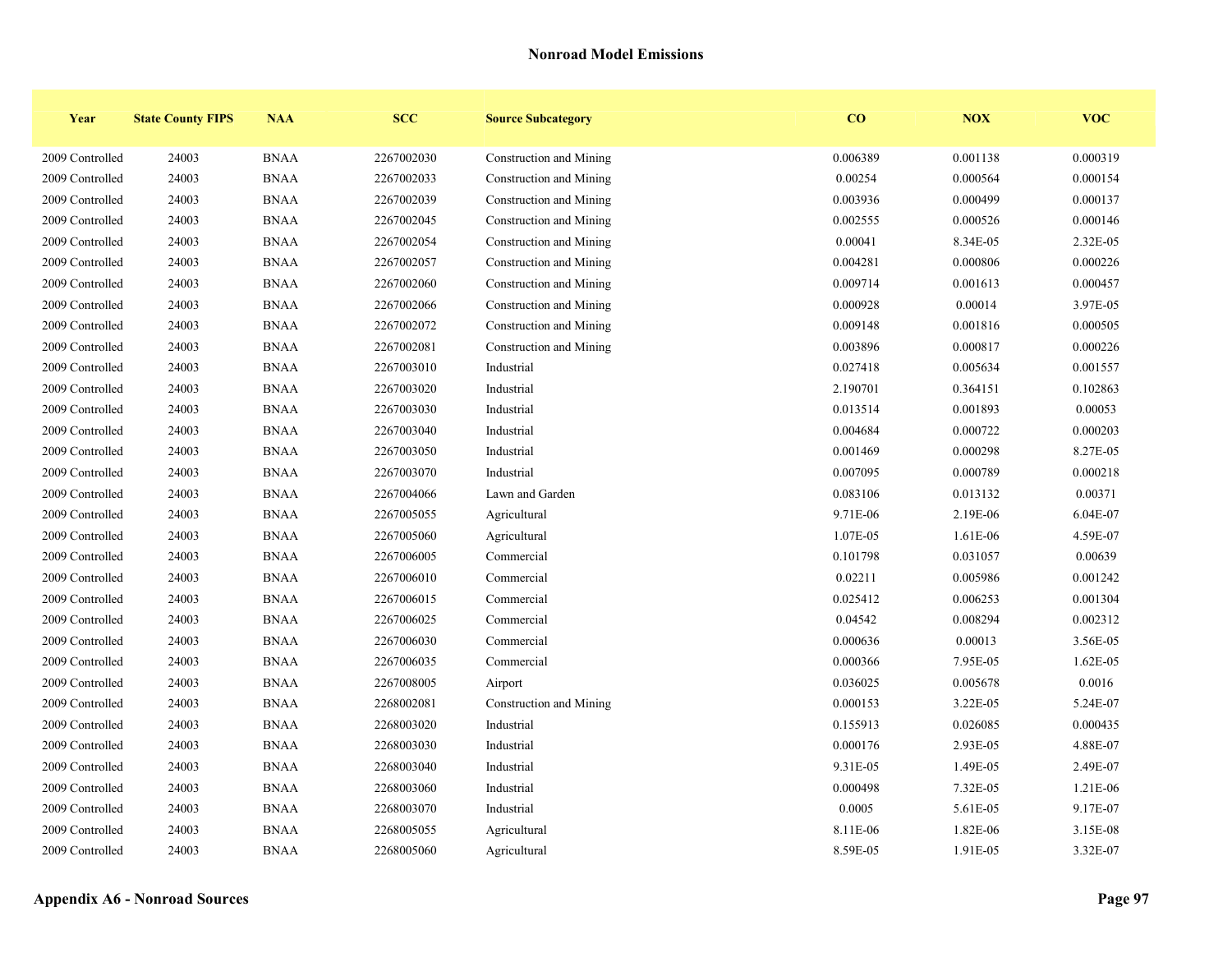| Year            | <b>State County FIPS</b> | <b>NAA</b>  | <b>SCC</b> | <b>Source Subcategory</b> | CO       | <b>NOX</b> | <b>VOC</b> |
|-----------------|--------------------------|-------------|------------|---------------------------|----------|------------|------------|
| 2009 Controlled | 24003                    | <b>BNAA</b> | 2268006005 | Commercial                | 0.030561 | 0.009599   | 0.000117   |
| 2009 Controlled | 24003                    | <b>BNAA</b> | 2268006010 | Commercial                | 0.001488 | 0.000433   | 5.33E-06   |
| 2009 Controlled | 24003                    | <b>BNAA</b> | 2268006015 | Commercial                | 0.001964 | 0.000504   | 6.25E-06   |
| 2009 Controlled | 24003                    | <b>BNAA</b> | 2268006020 | Commercial                | 0.014675 | 0.002817   | 2.84E-05   |
| 2009 Controlled | 24003                    | <b>BNAA</b> | 2270001060 | Recreational              | 0.012339 | 0.011888   | 0.003232   |
| 2009 Controlled | 24003                    | <b>BNAA</b> | 2270002003 | Construction and Mining   | 0.019443 | 0.042174   | 0.003486   |
| 2009 Controlled | 24003                    | <b>BNAA</b> | 2270002006 | Construction and Mining   | 7.08E-05 | 9.55E-05   | 1.48E-05   |
| 2009 Controlled | 24003                    | <b>BNAA</b> | 2270002009 | Construction and Mining   | 0.001042 | 0.001494   | 0.000232   |
| 2009 Controlled | 24003                    | <b>BNAA</b> | 2270002015 | Construction and Mining   | 0.057576 | 0.108916   | 0.009445   |
| 2009 Controlled | 24003                    | <b>BNAA</b> | 2270002018 | Construction and Mining   | 0.052315 | 0.118944   | 0.006887   |
| 2009 Controlled | 24003                    | <b>BNAA</b> | 2270002021 | Construction and Mining   | 0.00359  | 0.006845   | 0.000631   |
| 2009 Controlled | 24003                    | <b>BNAA</b> | 2270002024 | Construction and Mining   | 0.002849 | 0.004954   | 0.000429   |
| 2009 Controlled | 24003                    | <b>BNAA</b> | 2270002027 | Construction and Mining   | 0.007302 | 0.01377    | 0.001858   |
| 2009 Controlled | 24003                    | <b>BNAA</b> | 2270002030 | Construction and Mining   | 0.035768 | 0.054982   | 0.005488   |
| 2009 Controlled | 24003                    | <b>BNAA</b> | 2270002033 | Construction and Mining   | 0.022806 | 0.064931   | 0.00547    |
| 2009 Controlled | 24003                    | <b>BNAA</b> | 2270002036 | Construction and Mining   | 0.160943 | 0.396905   | 0.029968   |
| 2009 Controlled | 24003                    | <b>BNAA</b> | 2270002039 | Construction and Mining   | 0.002703 | 0.00378    | 0.000404   |
| 2009 Controlled | 24003                    | <b>BNAA</b> | 2270002042 | Construction and Mining   | 0.00116  | 0.002505   | 0.000283   |
| 2009 Controlled | 24003                    | <b>BNAA</b> | 2270002045 | Construction and Mining   | 0.028871 | 0.112739   | 0.007693   |
| 2009 Controlled | 24003                    | <b>BNAA</b> | 2270002048 | Construction and Mining   | 0.035767 | 0.099882   | 0.00754    |
| 2009 Controlled | 24003                    | <b>BNAA</b> | 2270002051 | Construction and Mining   | 0.132567 | 0.39251    | 0.021862   |
| 2009 Controlled | 24003                    | <b>BNAA</b> | 2270002054 | Construction and Mining   | 0.006941 | 0.020607   | 0.001517   |
| 2009 Controlled | 24003                    | <b>BNAA</b> | 2270002057 | Construction and Mining   | 0.092283 | 0.146494   | 0.014168   |
| 2009 Controlled | 24003                    | <b>BNAA</b> | 2270002060 | Construction and Mining   | 0.218641 | 0.523624   | 0.037432   |
| 2009 Controlled | 24003                    | <b>BNAA</b> | 2270002066 | Construction and Mining   | 0.336853 | 0.353884   | 0.074874   |
| 2009 Controlled | 24003                    | <b>BNAA</b> | 2270002069 | Construction and Mining   | 0.18668  | 0.445805   | 0.030552   |
| 2009 Controlled | 24003                    | <b>BNAA</b> | 2270002072 | Construction and Mining   | 0.289717 | 0.24177    | 0.068243   |
| 2009 Controlled | 24003                    | <b>BNAA</b> | 2270002075 | Construction and Mining   | 0.025868 | 0.057362   | 0.003776   |
| 2009 Controlled | 24003                    | <b>BNAA</b> | 2270002078 | Construction and Mining   | 0.000883 | 0.00078    | 0.000226   |
| 2009 Controlled | 24003                    | <b>BNAA</b> | 2270002081 | Construction and Mining   | 0.026952 | 0.055349   | 0.004052   |
| 2009 Controlled | 24003                    | <b>BNAA</b> | 2270003010 | Industrial                | 0.007741 | 0.007172   | 0.001967   |
| 2009 Controlled | 24003                    | <b>BNAA</b> | 2270003020 | Industrial                | 0.048513 | 0.066368   | 0.005619   |
| 2009 Controlled | 24003                    | <b>BNAA</b> | 2270003030 | Industrial                | 0.011503 | 0.034434   | 0.002784   |
| 2009 Controlled | 24003                    | <b>BNAA</b> | 2270003040 | Industrial                | 0.012176 | 0.039105   | 0.003194   |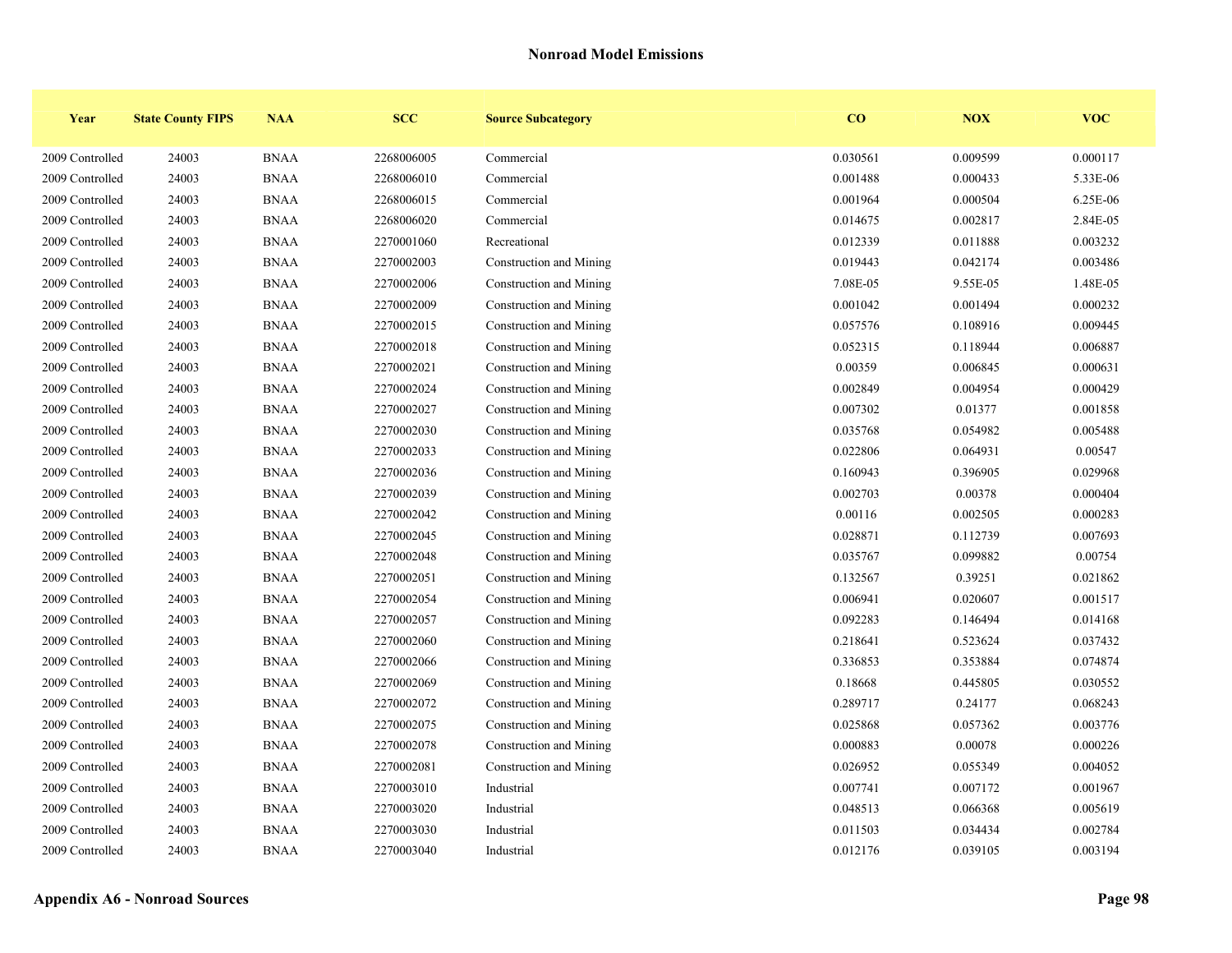| Year            | <b>State County FIPS</b> | <b>NAA</b>  | <b>SCC</b> | <b>Source Subcategory</b> | CO       | <b>NOX</b> | <b>VOC</b> |
|-----------------|--------------------------|-------------|------------|---------------------------|----------|------------|------------|
| 2009 Controlled | 24003                    | <b>BNAA</b> | 2270003050 | Industrial                | 0.001331 | 0.001977   | 0.000359   |
| 2009 Controlled | 24003                    | <b>BNAA</b> | 2270003060 | Industrial                | 0.092962 | 0.183947   | 0.016412   |
| 2009 Controlled | 24003                    | <b>BNAA</b> | 2270003070 | Industrial                | 0.018204 | 0.041498   | 0.003393   |
| 2009 Controlled | 24003                    | <b>BNAA</b> | 2270004031 | Lawn and Garden           | 1.45E-05 | 2.37E-05   | 4.11E-06   |
| 2009 Controlled | 24003                    | <b>BNAA</b> | 2270004046 | Lawn and Garden           | 0.073488 | 0.138167   | 0.018811   |
| 2009 Controlled | 24003                    | <b>BNAA</b> | 2270004056 | Lawn and Garden           | 0.01533  | 0.027638   | 0.003895   |
| 2009 Controlled | 24003                    | <b>BNAA</b> | 2270004066 | Lawn and Garden           | 0.086052 | 0.21008    | 0.020355   |
| 2009 Controlled | 24003                    | <b>BNAA</b> | 2270004071 | Lawn and Garden           | 0.007538 | 0.019523   | 0.001638   |
| 2009 Controlled | 24003                    | <b>BNAA</b> | 2270004076 | Lawn and Garden           | 0.000309 | 0.000564   | 7.49E-05   |
| 2009 Controlled | 24003                    | <b>BNAA</b> | 2270005010 | Agricultural              | 2.61E-06 | 2.08E-06   | 3.37E-07   |
| 2009 Controlled | 24003                    | <b>BNAA</b> | 2270005015 | Agricultural              | 0.056054 | 0.1061     | 0.010396   |
| 2009 Controlled | 24003                    | <b>BNAA</b> | 2270005020 | Agricultural              | 0.004313 | 0.011086   | 0.000965   |
| 2009 Controlled | 24003                    | <b>BNAA</b> | 2270005025 | Agricultural              | 3.71E-05 | 5.28E-05   | 8.57E-06   |
| 2009 Controlled | 24003                    | <b>BNAA</b> | 2270005030 | Agricultural              | 8.95E-06 | 1.08E-05   | 1.49E-06   |
| 2009 Controlled | 24003                    | <b>BNAA</b> | 2270005035 | Agricultural              | 0.000446 | 0.000848   | 0.000117   |
| 2009 Controlled | 24003                    | <b>BNAA</b> | 2270005040 | Agricultural              | 1.26E-06 | 2.15E-06   | 2E-07      |
| 2009 Controlled | 24003                    | <b>BNAA</b> | 2270005045 | Agricultural              | 0.000493 | 0.000806   | 9.2E-05    |
| 2009 Controlled | 24003                    | <b>BNAA</b> | 2270005055 | Agricultural              | 0.00116  | 0.00224    | 0.000236   |
| 2009 Controlled | 24003                    | <b>BNAA</b> | 2270005060 | Agricultural              | 0.000554 | 0.001431   | 0.000141   |
| 2009 Controlled | 24003                    | <b>BNAA</b> | 2270006005 | Commercial                | 0.071336 | 0.145948   | 0.018378   |
| 2009 Controlled | 24003                    | <b>BNAA</b> | 2270006010 | Commercial                | 0.016916 | 0.034583   | 0.004122   |
| 2009 Controlled | 24003                    | <b>BNAA</b> | 2270006015 | Commercial                | 0.036793 | 0.081996   | 0.007937   |
| 2009 Controlled | 24003                    | <b>BNAA</b> | 2270006025 | Commercial                | 0.055391 | 0.043546   | 0.013477   |
| 2009 Controlled | 24003                    | <b>BNAA</b> | 2270006030 | Commercial                | 0.002124 | 0.004844   | 0.000601   |
| 2009 Controlled | 24003                    | <b>BNAA</b> | 2270006035 | Commercial                | 0.001608 | 0.003538   | 0.000351   |
| 2009 Controlled | 24003                    | <b>BNAA</b> | 2270007015 | Logging                   | 0.0045   | 0.011518   | 0.000876   |
| 2009 Controlled | 24003                    | <b>BNAA</b> | 2270008005 | Airport                   | 0.165566 | 0.373382   | 0.027646   |
| 2009 Controlled | 24003                    | <b>BNAA</b> | 2282005010 | Pleasure Craft            | 7.399184 | 0.198537   | 3.831829   |
| 2009 Controlled | 24003                    | <b>BNAA</b> | 2282005015 | Pleasure Craft            | 2.885695 | 0.064839   | 1.066864   |
| 2009 Controlled | 24003                    | <b>BNAA</b> | 2282010005 | Pleasure Craft            | 5.445941 | 0.341469   | 0.443353   |
| 2009 Controlled | 24003                    | <b>BNAA</b> | 2282020005 | Pleasure Craft            | 0.060094 | 0.359071   | 0.013022   |
| 2009 Controlled | 24003                    | <b>BNAA</b> | 2282020010 | Pleasure Craft            | 0.000577 | 0.000964   | 0.000179   |
| 2009 Controlled | 24003                    | <b>BNAA</b> | 2285002015 | Railroad                  | 0.003063 | 0.004035   | 0.000718   |
| 2009 Controlled | 24003                    | <b>BNAA</b> | 2285004015 | Railroad                  | 0.009947 | 5.72E-05   | 0.000195   |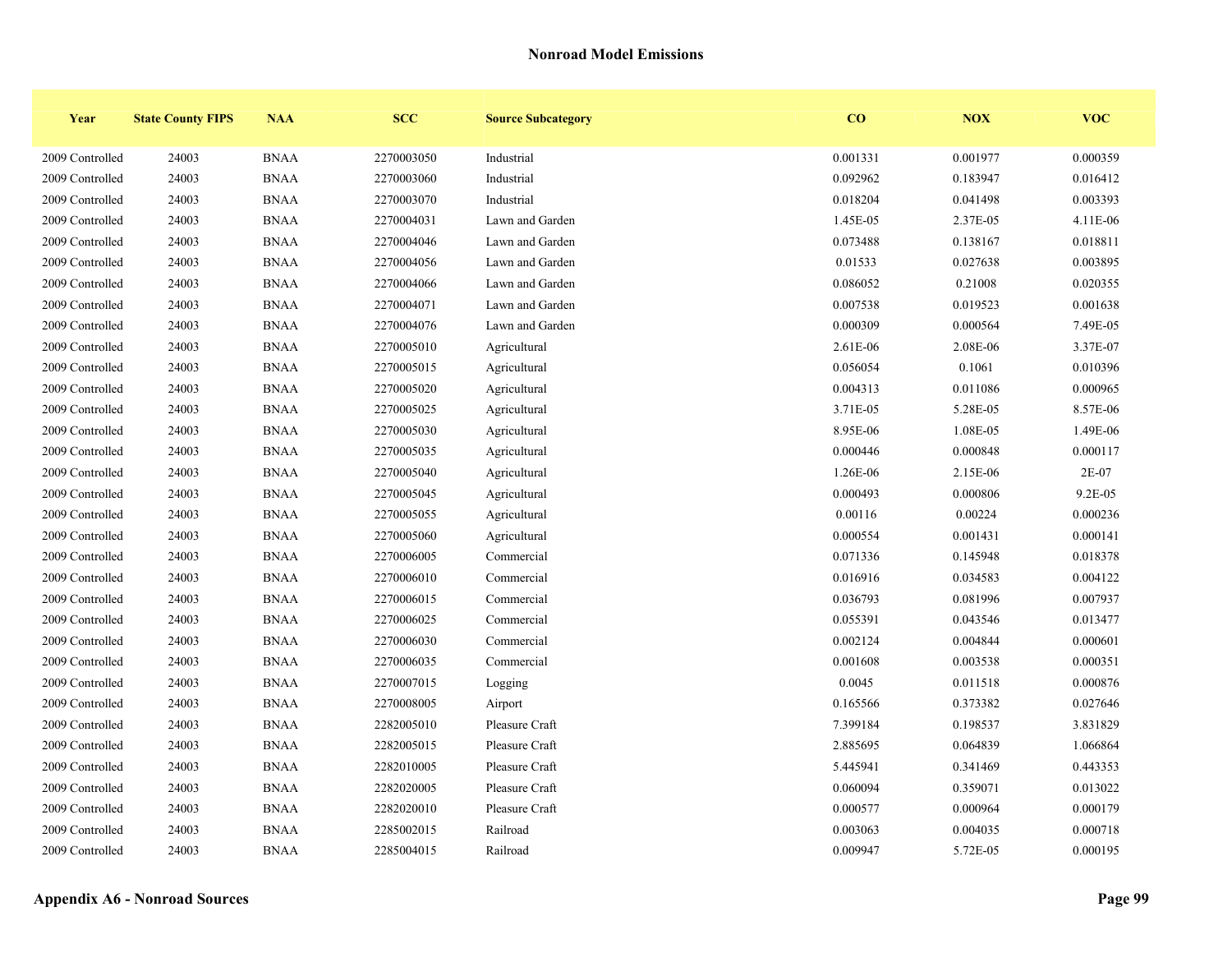| Year            | <b>State County FIPS</b> | <b>NAA</b>            | <b>SCC</b> | <b>Source Subcategory</b> | $\bf{CO}$ | <b>NOX</b> | <b>VOC</b> |
|-----------------|--------------------------|-----------------------|------------|---------------------------|-----------|------------|------------|
| 2009 Controlled | 24003                    | <b>BNAA</b>           | 2285006015 | Railroad                  | 3.72E-05  | 7.39E-06   | 2.06E-06   |
| 2009 Controlled | 24005                    | <b>BNAA</b>           | 2260001010 | Recreational              | 0.296901  | 0.001538   | 0.327885   |
| 2009 Controlled | 24005                    | <b>BNAA</b>           | 2260001030 | Recreational              | 0.420526  | 0.002134   | 0.406691   |
| 2009 Controlled | 24005                    | <b>BNAA</b>           | 2260001060 | Recreational              | 0.269105  | 0.001725   | 0.008433   |
| 2009 Controlled | 24005                    | $\operatorname{BNAA}$ | 2260002006 | Construction and Mining   | 0.207217  | 0.000906   | 0.04622    |
| 2009 Controlled | 24005                    | <b>BNAA</b>           | 2260002009 | Construction and Mining   | 0.007726  | 5.92E-05   | 0.001682   |
| 2009 Controlled | 24005                    | <b>BNAA</b>           | 2260002021 | Construction and Mining   | 0.009322  | 7.09E-05   | 0.001988   |
| 2009 Controlled | 24005                    | <b>BNAA</b>           | 2260002027 | Construction and Mining   | 7.31E-05  | 5.36E-07   | 1.7E-05    |
| 2009 Controlled | 24005                    | <b>BNAA</b>           | 2260002039 | Construction and Mining   | 0.536787  | 0.002331   | 0.112739   |
| 2009 Controlled | 24005                    | <b>BNAA</b>           | 2260002054 | Construction and Mining   | 0.001904  | 1.4E-05    | 0.000397   |
| 2009 Controlled | 24005                    | <b>BNAA</b>           | 2260003030 | Industrial                | 0.001211  | 8.88E-06   | 0.000269   |
| 2009 Controlled | 24005                    | <b>BNAA</b>           | 2260003040 | Industrial                | 9.54E-05  | 6.99E-07   | 2.03E-05   |
| 2009 Controlled | 24005                    | <b>BNAA</b>           | 2260004015 | Lawn and Garden           | 0.030902  | 0.000216   | 0.011396   |
| 2009 Controlled | 24005                    | <b>BNAA</b>           | 2260004016 | Lawn and Garden           | 0.173864  | 0.001344   | 0.043031   |
| 2009 Controlled | 24005                    | <b>BNAA</b>           | 2260004020 | Lawn and Garden           | 0.25819   | 0.001959   | 0.099067   |
| 2009 Controlled | 24005                    | <b>BNAA</b>           | 2260004021 | Lawn and Garden           | 2.129895  | 0.009571   | 0.530376   |
| 2009 Controlled | 24005                    | <b>BNAA</b>           | 2260004025 | Lawn and Garden           | 0.533422  | 0.004393   | 0.197814   |
| 2009 Controlled | 24005                    | <b>BNAA</b>           | 2260004026 | Lawn and Garden           | 1.86115   | 0.013451   | 0.439197   |
| 2009 Controlled | 24005                    | <b>BNAA</b>           | 2260004030 | Lawn and Garden           | 0.361571  | 0.002807   | 0.132501   |
| 2009 Controlled | 24005                    | <b>BNAA</b>           | 2260004031 | Lawn and Garden           | 2.077951  | 0.012544   | 0.439374   |
| 2009 Controlled | 24005                    | <b>BNAA</b>           | 2260004035 | Lawn and Garden           |           |            | 0.042854   |
| 2009 Controlled | 24005                    | <b>BNAA</b>           | 2260004036 | Lawn and Garden           |           |            | 0.008048   |
| 2009 Controlled | 24005                    | <b>BNAA</b>           | 2260004071 | Lawn and Garden           | 0.000734  | 5.74E-06   | 0.00014    |
| 2009 Controlled | 24005                    | <b>BNAA</b>           | 2260005035 | Agricultural              | 0.000613  | 5.49E-06   | 0.00015    |
| 2009 Controlled | 24005                    | <b>BNAA</b>           | 2260006005 | Commercial                | 0.032245  | 0.000251   | 0.007237   |
| 2009 Controlled | 24005                    | <b>BNAA</b>           | 2260006010 | Commercial                | 0.211826  | 0.00171    | 0.050654   |
| 2009 Controlled | 24005                    | <b>BNAA</b>           | 2260006015 | Commercial                | 8.92E-05  | 6.54E-07   | 1.85E-05   |
| 2009 Controlled | 24005                    | <b>BNAA</b>           | 2260006035 | Commercial                | 0.001403  | 1.03E-05   | 0.00029    |
| 2009 Controlled | 24005                    | <b>BNAA</b>           | 2260007005 | Logging                   | 0.011483  | 4.72E-05   | 0.002611   |
| 2009 Controlled | 24005                    | <b>BNAA</b>           | 2265001010 | Recreational              | 0.12806   | 0.00142    | 0.013034   |
| 2009 Controlled | 24005                    | <b>BNAA</b>           | 2265001030 | Recreational              | 1.359837  | 0.012919   | 0.143732   |
| 2009 Controlled | 24005                    | <b>BNAA</b>           | 2265001050 | Recreational              | 4.870768  | 0.022804   | 0.076165   |
| 2009 Controlled | 24005                    | <b>BNAA</b>           | 2265001060 | Recreational              | 0.221201  | 0.001722   | 0.009673   |
| 2009 Controlled | 24005                    | <b>BNAA</b>           | 2265002003 | Construction and Mining   | 0.235345  | 0.001722   | 0.003933   |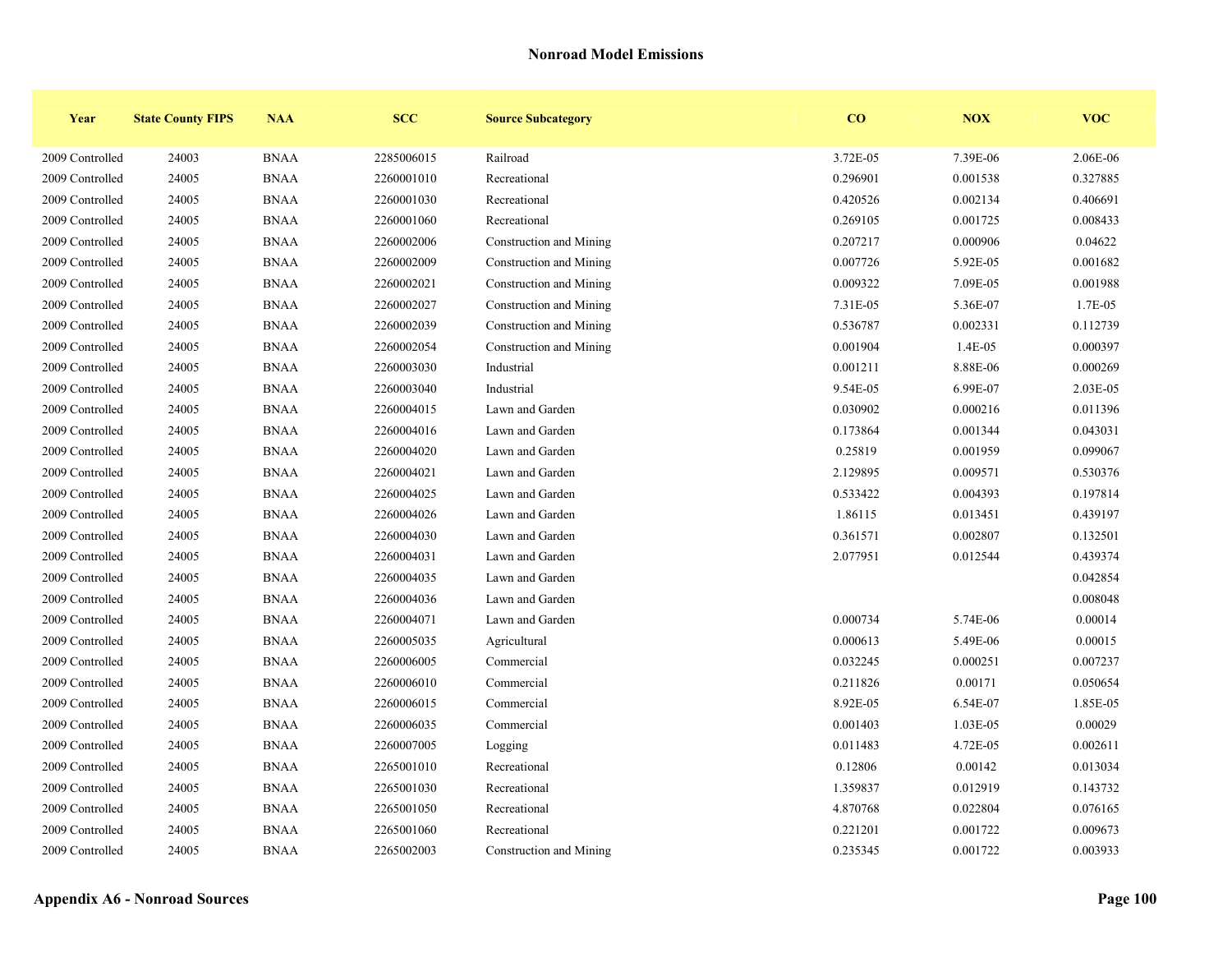| Year            | <b>State County FIPS</b> | <b>NAA</b>  | <b>SCC</b> | <b>Source Subcategory</b> | $\bf{CO}$ | <b>NOX</b> | <b>VOC</b> |
|-----------------|--------------------------|-------------|------------|---------------------------|-----------|------------|------------|
| 2009 Controlled | 24005                    | <b>BNAA</b> | 2265002006 | Construction and Mining   | 0.001949  | 1.06E-05   | 3.74E-05   |
| 2009 Controlled | 24005                    | <b>BNAA</b> | 2265002009 | Construction and Mining   | 0.437117  | 0.002128   | 0.013944   |
| 2009 Controlled | 24005                    | <b>BNAA</b> | 2265002015 | Construction and Mining   | 0.43703   | 0.00278    | 0.006592   |
| 2009 Controlled | 24005                    | <b>BNAA</b> | 2265002021 | Construction and Mining   | 0.873322  | 0.004798   | 0.021777   |
| 2009 Controlled | 24005                    | <b>BNAA</b> | 2265002024 | Construction and Mining   | 0.394537  | 0.001967   | 0.007213   |
| 2009 Controlled | 24005                    | <b>BNAA</b> | 2265002027 | Construction and Mining   | 0.020019  | 8.98E-05   | 0.00045    |
| 2009 Controlled | 24005                    | <b>BNAA</b> | 2265002030 | Construction and Mining   | 0.713578  | 0.005145   | 0.013547   |
| 2009 Controlled | 24005                    | <b>BNAA</b> | 2265002033 | Construction and Mining   | 0.20549   | 0.001867   | 0.009095   |
| 2009 Controlled | 24005                    | <b>BNAA</b> | 2265002039 | Construction and Mining   | 1.794056  | 0.009236   | 0.024746   |
| 2009 Controlled | 24005                    | <b>BNAA</b> | 2265002042 | Construction and Mining   | 0.743009  | 0.004502   | 0.027582   |
| 2009 Controlled | 24005                    | <b>BNAA</b> | 2265002045 | Construction and Mining   | 0.024583  | 0.000938   | 0.000839   |
| 2009 Controlled | 24005                    | <b>BNAA</b> | 2265002054 | Construction and Mining   | 0.106771  | 0.000642   | 0.001923   |
| 2009 Controlled | 24005                    | <b>BNAA</b> | 2265002057 | Construction and Mining   | 0.025091  | 0.001372   | 0.001034   |
| 2009 Controlled | 24005                    | <b>BNAA</b> | 2265002060 | Construction and Mining   | 0.0478    | 0.002725   | 0.001971   |
| 2009 Controlled | 24005                    | <b>BNAA</b> | 2265002066 | Construction and Mining   | 0.577546  | 0.003103   | 0.008528   |
| 2009 Controlled | 24005                    | <b>BNAA</b> | 2265002072 | Construction and Mining   | 0.233468  | 0.004039   | 0.005682   |
| 2009 Controlled | 24005                    | <b>BNAA</b> | 2265002078 | Construction and Mining   | 0.115588  | 0.000756   | 0.004141   |
| 2009 Controlled | 24005                    | <b>BNAA</b> | 2265002081 | Construction and Mining   | 0.024722  | 0.001451   | 0.001099   |
| 2009 Controlled | 24005                    | <b>BNAA</b> | 2265003010 | Industrial                | 0.17604   | 0.004917   | 0.005446   |
| 2009 Controlled | 24005                    | <b>BNAA</b> | 2265003020 | Industrial                | 0.252119  | 0.014347   | 0.010324   |
| 2009 Controlled | 24005                    | <b>BNAA</b> | 2265003030 | Industrial                | 0.143454  | 0.001959   | 0.002961   |
| 2009 Controlled | 24005                    | <b>BNAA</b> | 2265003040 | Industrial                | 0.438378  | 0.002358   | 0.010022   |
| 2009 Controlled | 24005                    | <b>BNAA</b> | 2265003050 | Industrial                | 0.013624  | 0.000317   | 0.000382   |
| 2009 Controlled | 24005                    | <b>BNAA</b> | 2265003060 | Industrial                | 0.015286  | 7.83E-05   | 0.000287   |
| 2009 Controlled | 24005                    | <b>BNAA</b> | 2265003070 | Industrial                | 0.011879  | 0.00065    | 0.000434   |
| 2009 Controlled | 24005                    | <b>BNAA</b> | 2265004010 | Lawn and Garden           | 10.27556  | 0.063163   | 1.015156   |
| 2009 Controlled | 24005                    | <b>BNAA</b> | 2265004011 | Lawn and Garden           | 10.42524  | 0.04434    | 0.475768   |
| 2009 Controlled | 24005                    | <b>BNAA</b> | 2265004015 | Lawn and Garden           | 0.863106  | 0.005326   | 0.087519   |
| 2009 Controlled | 24005                    | <b>BNAA</b> | 2265004016 | Lawn and Garden           | 5.140198  | 0.029373   | 0.318603   |
| 2009 Controlled | 24005                    | <b>BNAA</b> | 2265004025 | Lawn and Garden           | 0.057813  | 0.00033    | 0.005931   |
| 2009 Controlled | 24005                    | <b>BNAA</b> | 2265004026 | Lawn and Garden           | 0.269915  | 0.001296   | 0.010239   |
| 2009 Controlled | 24005                    | <b>BNAA</b> | 2265004030 | Lawn and Garden           | 0.110419  | 0.000631   | 0.010362   |
| 2009 Controlled | 24005                    | <b>BNAA</b> | 2265004031 | Lawn and Garden           | 10.8637   | 0.083519   | 0.218685   |
| 2009 Controlled | 24005                    | <b>BNAA</b> | 2265004035 | Lawn and Garden           |           |            | 0.085474   |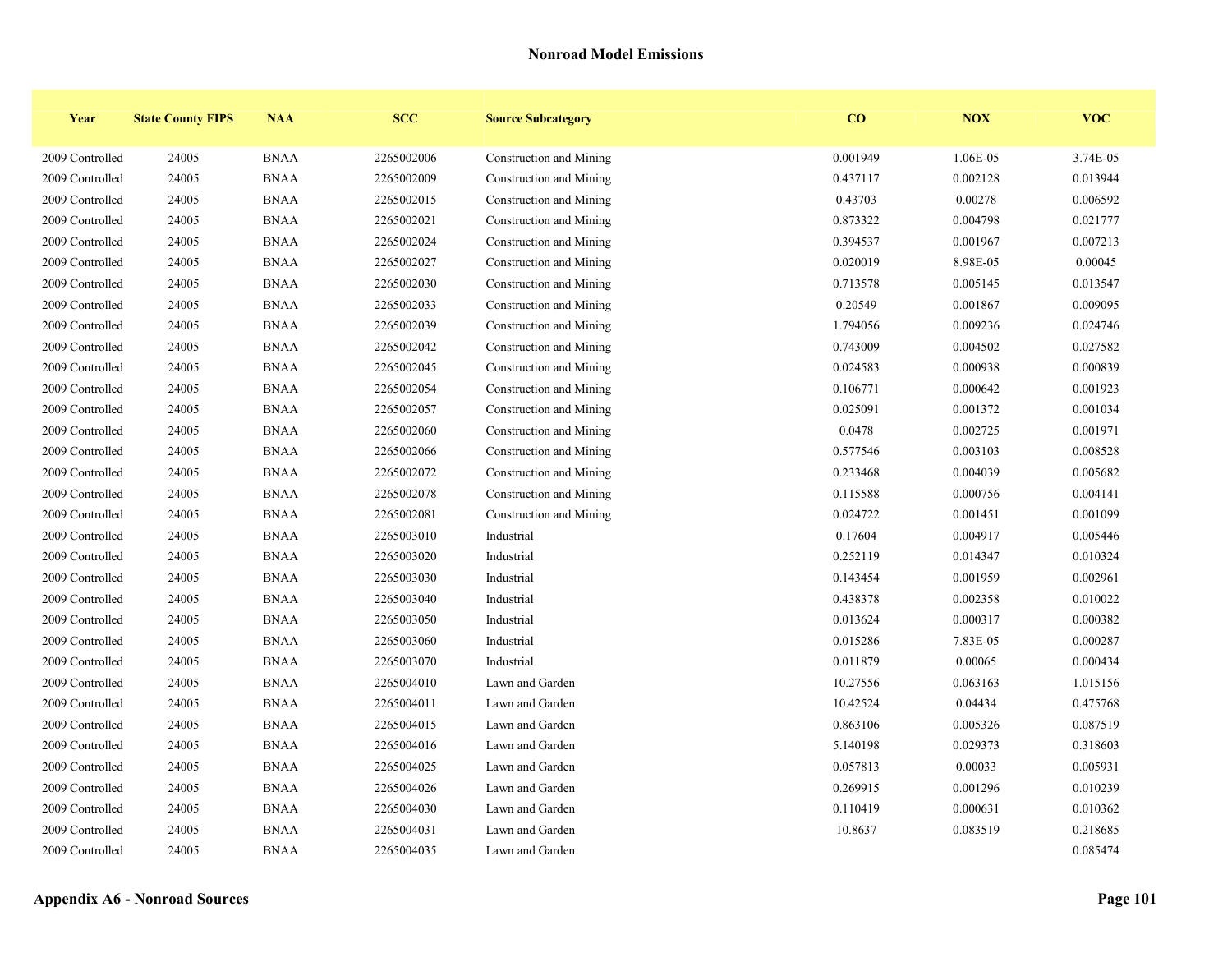| Year            | <b>State County FIPS</b> | <b>NAA</b>  | <b>SCC</b> | <b>Source Subcategory</b> | $\bf{CO}$ | <b>NOX</b> | <b>VOC</b> |
|-----------------|--------------------------|-------------|------------|---------------------------|-----------|------------|------------|
| 2009 Controlled | 24005                    | <b>BNAA</b> | 2265004036 | Lawn and Garden           |           |            | 0.01791    |
| 2009 Controlled | 24005                    | <b>BNAA</b> | 2265004040 | Lawn and Garden           | 2.570522  | 0.014626   | 0.104201   |
| 2009 Controlled | 24005                    | <b>BNAA</b> | 2265004041 | Lawn and Garden           | 1.45085   | 0.00755    | 0.023095   |
| 2009 Controlled | 24005                    | <b>BNAA</b> | 2265004046 | Lawn and Garden           | 1.504375  | 0.009567   | 0.042172   |
| 2009 Controlled | 24005                    | <b>BNAA</b> | 2265004051 | Lawn and Garden           | 0.589175  | 0.003481   | 0.039775   |
| 2009 Controlled | 24005                    | <b>BNAA</b> | 2265004055 | Lawn and Garden           | 34.44845  | 0.196921   | 1.158507   |
| 2009 Controlled | 24005                    | <b>BNAA</b> | 2265004056 | Lawn and Garden           | 19.72189  | 0.102683   | 0.295401   |
| 2009 Controlled | 24005                    | <b>BNAA</b> | 2265004066 | Lawn and Garden           | 2.260207  | 0.023405   | 0.036931   |
| 2009 Controlled | 24005                    | <b>BNAA</b> | 2265004071 | Lawn and Garden           | 57.05611  | 0.306324   | 1.007128   |
| 2009 Controlled | 24005                    | <b>BNAA</b> | 2265004075 | Lawn and Garden           | 1.053614  | 0.006733   | 0.052225   |
| 2009 Controlled | 24005                    | <b>BNAA</b> | 2265004076 | Lawn and Garden           | 1.595314  | 0.010315   | 0.079821   |
| 2009 Controlled | 24005                    | <b>BNAA</b> | 2265005010 | Agricultural              | 0.004533  | $2.3E-05$  | 6.83E-05   |
| 2009 Controlled | 24005                    | <b>BNAA</b> | 2265005015 | Agricultural              | 0.006312  | 0.000171   | 0.000157   |
| 2009 Controlled | 24005                    | <b>BNAA</b> | 2265005020 | Agricultural              | 2.94E-05  | 1.81E-06   | 1.5E-06    |
| 2009 Controlled | 24005                    | <b>BNAA</b> | 2265005025 | Agricultural              | 0.003171  | 0.000195   | 0.000184   |
| 2009 Controlled | 24005                    | <b>BNAA</b> | 2265005030 | Agricultural              | 0.003467  | 2.01E-05   | 6.9E-05    |
| 2009 Controlled | 24005                    | <b>BNAA</b> | 2265005035 | Agricultural              | 0.0276    | 0.000333   | 0.001068   |
| 2009 Controlled | 24005                    | <b>BNAA</b> | 2265005040 | Agricultural              | 0.069132  | 0.000414   | 0.002561   |
| 2009 Controlled | 24005                    | <b>BNAA</b> | 2265005045 | Agricultural              | 0.005031  | 0.00031    | 0.000264   |
| 2009 Controlled | 24005                    | <b>BNAA</b> | 2265005055 | Agricultural              | 0.011777  | 0.000372   | 0.000407   |
| 2009 Controlled | 24005                    | <b>BNAA</b> | 2265005060 | Agricultural              | 0.005685  | 0.000261   | 0.000208   |
| 2009 Controlled | 24005                    | <b>BNAA</b> | 2265006005 | Commercial                | 15.97912  | 0.091788   | 0.481925   |
| 2009 Controlled | 24005                    | <b>BNAA</b> | 2265006010 | Commercial                | 3.595438  | 0.022858   | 0.094705   |
| 2009 Controlled | 24005                    | <b>BNAA</b> | 2265006015 | Commercial                | 1.754493  | 0.01479    | 0.039534   |
| 2009 Controlled | 24005                    | <b>BNAA</b> | 2265006025 | Commercial                | 4.562014  | 0.030511   | 0.085264   |
| 2009 Controlled | 24005                    | <b>BNAA</b> | 2265006030 | Commercial                | 7.004046  | 0.035433   | 0.20514    |
| 2009 Controlled | 24005                    | <b>BNAA</b> | 2265006035 | Commercial                | 0.356487  | 0.001815   | 0.006944   |
| 2009 Controlled | 24005                    | <b>BNAA</b> | 2265007010 | Logging                   | 0.032301  | 0.000211   | 0.001059   |
| 2009 Controlled | 24005                    | <b>BNAA</b> | 2265007015 | Logging                   | 0.000387  | 1.59E-06   | 8.83E-06   |
| 2009 Controlled | 24005                    | <b>BNAA</b> | 2265008005 | Airport                   | 0.000145  | 2.95E-06   | 3.8E-06    |
| 2009 Controlled | 24005                    | <b>BNAA</b> | 2265010010 | Industrial                | 0.046687  | 0.000219   | 0.000574   |
| 2009 Controlled | 24005                    | <b>BNAA</b> | 2267001060 | Recreational              | 0.002131  | 0.000477   | 0.000131   |
| 2009 Controlled | 24005                    | <b>BNAA</b> | 2267002003 | Construction and Mining   | 0.004711  | 0.000821   | 0.00023    |
| 2009 Controlled | 24005                    | <b>BNAA</b> | 2267002015 | Construction and Mining   | 0.006694  | 0.000995   | 0.000279   |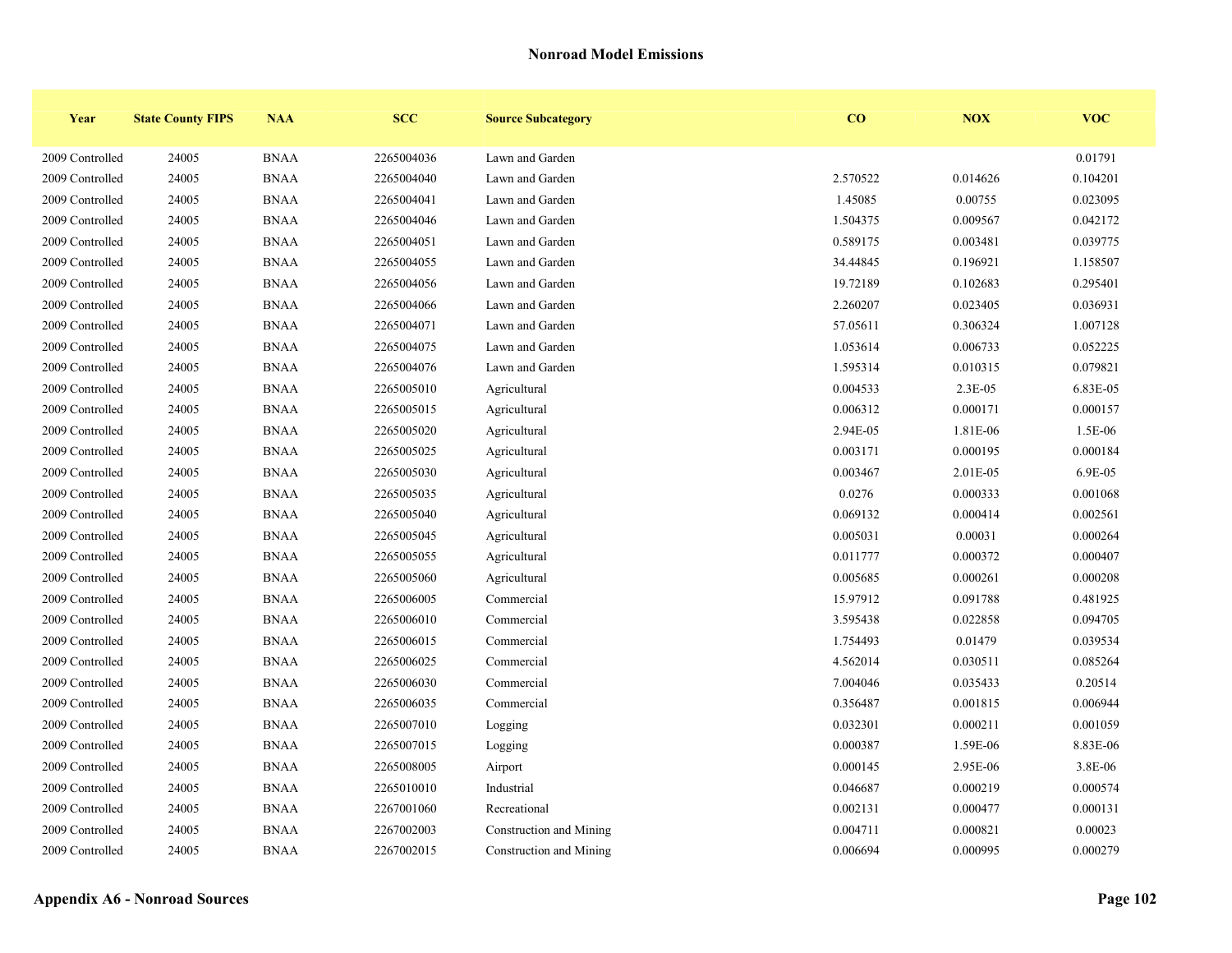| Year            | <b>State County FIPS</b> | <b>NAA</b>  | <b>SCC</b> | <b>Source Subcategory</b> | CO       | NOX      | <b>VOC</b> |
|-----------------|--------------------------|-------------|------------|---------------------------|----------|----------|------------|
| 2009 Controlled | 24005                    | <b>BNAA</b> | 2267002021 | Construction and Mining   | 0.001448 | 0.000299 | 8.28E-05   |
| 2009 Controlled | 24005                    | <b>BNAA</b> | 2267002024 | Construction and Mining   | 0.000797 | 0.000133 | 3.73E-05   |
| 2009 Controlled | 24005                    | <b>BNAA</b> | 2267002030 | Construction and Mining   | 0.014799 | 0.002636 | 0.000739   |
| 2009 Controlled | 24005                    | <b>BNAA</b> | 2267002033 | Construction and Mining   | 0.005884 | 0.001307 | 0.000357   |
| 2009 Controlled | 24005                    | <b>BNAA</b> | 2267002039 | Construction and Mining   | 0.009116 | 0.001157 | 0.000317   |
| 2009 Controlled | 24005                    | <b>BNAA</b> | 2267002045 | Construction and Mining   | 0.005918 | 0.001218 | 0.000338   |
| 2009 Controlled | 24005                    | <b>BNAA</b> | 2267002054 | Construction and Mining   | 0.000949 | 0.000193 | 5.37E-05   |
| 2009 Controlled | 24005                    | <b>BNAA</b> | 2267002057 | Construction and Mining   | 0.009917 | 0.001867 | 0.000523   |
| 2009 Controlled | 24005                    | <b>BNAA</b> | 2267002060 | Construction and Mining   | 0.0225   | 0.003737 | 0.001058   |
| 2009 Controlled | 24005                    | <b>BNAA</b> | 2267002066 | Construction and Mining   | 0.002151 | 0.000325 | 9.19E-05   |
| 2009 Controlled | 24005                    | <b>BNAA</b> | 2267002072 | Construction and Mining   | 0.02119  | 0.004206 | 0.001169   |
| 2009 Controlled | 24005                    | <b>BNAA</b> | 2267002081 | Construction and Mining   | 0.009023 | 0.001893 | 0.000523   |
| 2009 Controlled | 24005                    | <b>BNAA</b> | 2267003010 | Industrial                | 0.050177 | 0.010311 | 0.002849   |
| 2009 Controlled | 24005                    | <b>BNAA</b> | 2267003020 | Industrial                | 4.009156 | 0.666425 | 0.188248   |
| 2009 Controlled | 24005                    | <b>BNAA</b> | 2267003030 | Industrial                | 0.024732 | 0.003465 | 0.000969   |
| 2009 Controlled | 24005                    | <b>BNAA</b> | 2267003040 | Industrial                | 0.008571 | 0.00132  | 0.000372   |
| 2009 Controlled | 24005                    | <b>BNAA</b> | 2267003050 | Industrial                | 0.002689 | 0.000546 | 0.000151   |
| 2009 Controlled | 24005                    | <b>BNAA</b> | 2267003070 | Industrial                | 0.012985 | 0.001443 | 0.000399   |
| 2009 Controlled | 24005                    | <b>BNAA</b> | 2267004066 | Lawn and Garden           | 0.099894 | 0.015785 | 0.004459   |
| 2009 Controlled | 24005                    | <b>BNAA</b> | 2267005055 | Agricultural              | 1.99E-05 | 4.48E-06 | 1.23E-06   |
| 2009 Controlled | 24005                    | <b>BNAA</b> | 2267005060 | Agricultural              | 2.2E-05  | 3.3E-06  | 9.38E-07   |
| 2009 Controlled | 24005                    | <b>BNAA</b> | 2267006005 | Commercial                | 0.155709 | 0.047505 | 0.009774   |
| 2009 Controlled | 24005                    | <b>BNAA</b> | 2267006010 | Commercial                | 0.033819 | 0.009155 | 0.001899   |
| 2009 Controlled | 24005                    | <b>BNAA</b> | 2267006015 | Commercial                | 0.038869 | 0.009564 | 0.001995   |
| 2009 Controlled | 24005                    | <b>BNAA</b> | 2267006025 | Commercial                | 0.069475 | 0.012687 | 0.003537   |
| 2009 Controlled | 24005                    | <b>BNAA</b> | 2267006030 | Commercial                | 0.000973 | 0.000198 | 5.44E-05   |
| 2009 Controlled | 24005                    | <b>BNAA</b> | 2267006035 | Commercial                | 0.00056  | 0.000122 | 2.49E-05   |
| 2009 Controlled | 24005                    | <b>BNAA</b> | 2267008005 | Airport                   | 2.59E-05 | 4.08E-06 | 1.15E-06   |
| 2009 Controlled | 24005                    | <b>BNAA</b> | 2268002081 | Construction and Mining   | 0.000355 | 7.45E-05 | 1.21E-06   |
| 2009 Controlled | 24005                    | <b>BNAA</b> | 2268003020 | Industrial                | 0.285334 | 0.047737 | 0.000796   |
| 2009 Controlled | 24005                    | <b>BNAA</b> | 2268003030 | Industrial                | 0.000322 | 5.35E-05 | 8.94E-07   |
| 2009 Controlled | 24005                    | <b>BNAA</b> | 2268003040 | Industrial                | 0.00017  | 2.73E-05 | 4.55E-07   |
| 2009 Controlled | 24005                    | <b>BNAA</b> | 2268003060 | Industrial                | 0.000762 | 0.000112 | 1.86E-06   |
| 2009 Controlled | 24005                    | <b>BNAA</b> | 2268003070 | Industrial                | 0.000914 | 0.000103 | 1.68E-06   |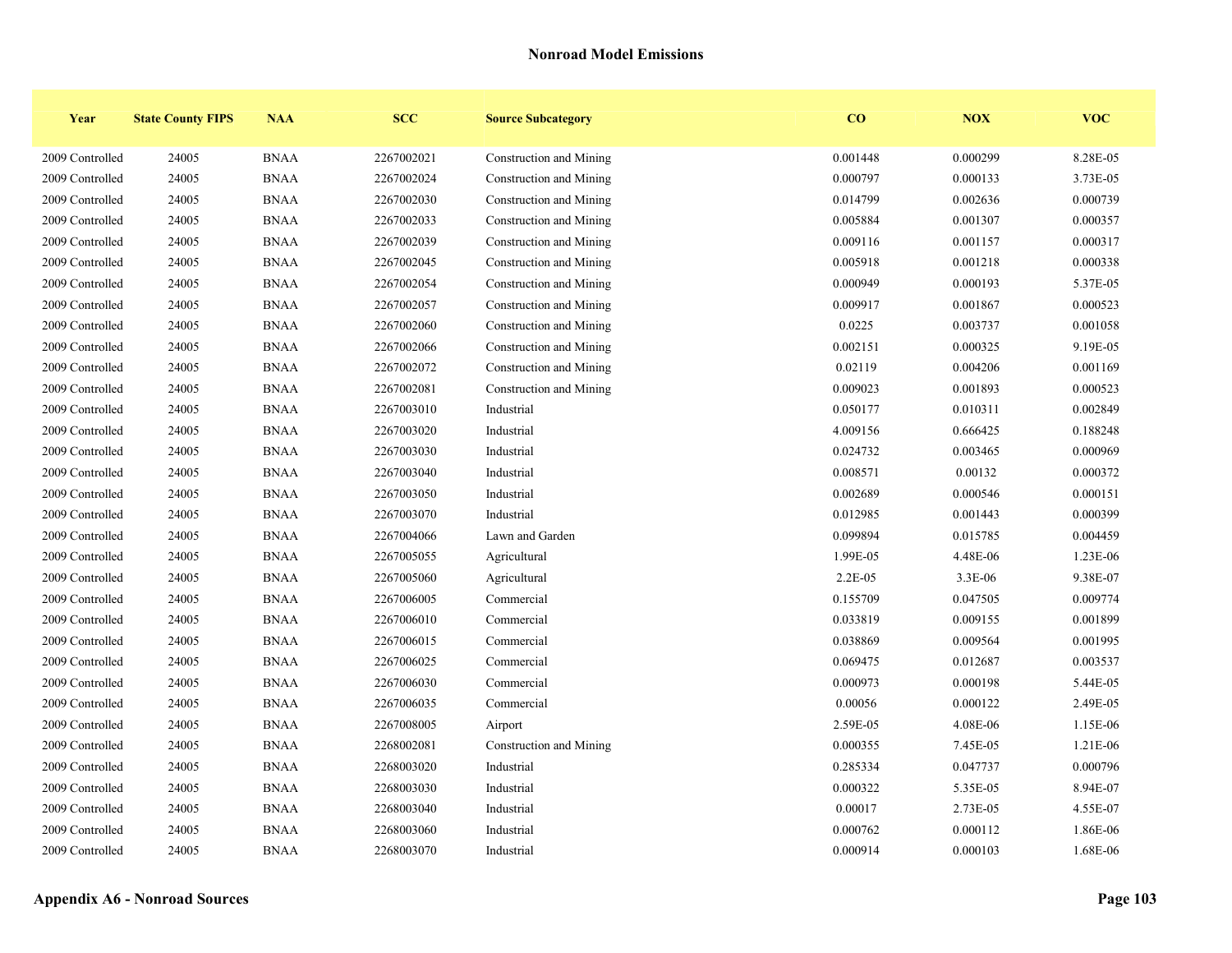| Year            | <b>State County FIPS</b> | <b>NAA</b>  | <b>SCC</b> | <b>Source Subcategory</b> | CO       | <b>NOX</b> | <b>VOC</b> |
|-----------------|--------------------------|-------------|------------|---------------------------|----------|------------|------------|
| 2009 Controlled | 24005                    | <b>BNAA</b> | 2268005055 | Agricultural              | 1.66E-05 | 3.73E-06   | 6.45E-08   |
| 2009 Controlled | 24005                    | <b>BNAA</b> | 2268005060 | Agricultural              | 0.000176 | 3.9E-05    | 6.79E-07   |
| 2009 Controlled | 24005                    | <b>BNAA</b> | 2268006005 | Commercial                | 0.046746 | 0.014683   | 0.00018    |
| 2009 Controlled | 24005                    | <b>BNAA</b> | 2268006010 | Commercial                | 0.002276 | 0.000663   | 8.16E-06   |
| 2009 Controlled | 24005                    | <b>BNAA</b> | 2268006015 | Commercial                | 0.003004 | 0.00077    | 9.56E-06   |
| 2009 Controlled | 24005                    | <b>BNAA</b> | 2268006020 | Commercial                | 0.022447 | 0.004309   | 4.34E-05   |
| 2009 Controlled | 24005                    | <b>BNAA</b> | 2268010010 | Industrial                | 0.000911 | 0.000122   | 1.51E-06   |
| 2009 Controlled | 24005                    | <b>BNAA</b> | 2270001060 | Recreational              | 0.00617  | 0.005944   | 0.001616   |
| 2009 Controlled | 24005                    | <b>BNAA</b> | 2270002003 | Construction and Mining   | 0.045035 | 0.097689   | 0.008074   |
| 2009 Controlled | 24005                    | <b>BNAA</b> | 2270002006 | Construction and Mining   | 0.000164 | 0.000221   | 3.43E-05   |
| 2009 Controlled | 24005                    | <b>BNAA</b> | 2270002009 | Construction and Mining   | 0.002415 | 0.00346    | 0.000537   |
| 2009 Controlled | 24005                    | <b>BNAA</b> | 2270002015 | Construction and Mining   | 0.133364 | 0.252284   | 0.021878   |
| 2009 Controlled | 24005                    | <b>BNAA</b> | 2270002018 | Construction and Mining   | 0.121178 | 0.275512   | 0.015952   |
| 2009 Controlled | 24005                    | <b>BNAA</b> | 2270002021 | Construction and Mining   | 0.008315 | 0.015855   | 0.001462   |
| 2009 Controlled | 24005                    | <b>BNAA</b> | 2270002024 | Construction and Mining   | 0.006599 | 0.011474   | 0.000994   |
| 2009 Controlled | 24005                    | <b>BNAA</b> | 2270002027 | Construction and Mining   | 0.016914 | 0.031895   | 0.004303   |
| 2009 Controlled | 24005                    | <b>BNAA</b> | 2270002030 | Construction and Mining   | 0.082851 | 0.127356   | 0.012711   |
| 2009 Controlled | 24005                    | <b>BNAA</b> | 2270002033 | Construction and Mining   | 0.052826 | 0.1504     | 0.012671   |
| 2009 Controlled | 24005                    | <b>BNAA</b> | 2270002036 | Construction and Mining   | 0.372796 | 0.919356   | 0.069416   |
| 2009 Controlled | 24005                    | <b>BNAA</b> | 2270002039 | Construction and Mining   | 0.006262 | 0.008756   | 0.000936   |
| 2009 Controlled | 24005                    | <b>BNAA</b> | 2270002042 | Construction and Mining   | 0.002687 | 0.005801   | 0.000656   |
| 2009 Controlled | 24005                    | <b>BNAA</b> | 2270002045 | Construction and Mining   | 0.066875 | 0.261138   | 0.01782    |
| 2009 Controlled | 24005                    | <b>BNAA</b> | 2270002048 | Construction and Mining   | 0.082848 | 0.231359   | 0.017466   |
| 2009 Controlled | 24005                    | <b>BNAA</b> | 2270002051 | Construction and Mining   | 0.307067 | 0.909178   | 0.050639   |
| 2009 Controlled | 24005                    | <b>BNAA</b> | 2270002054 | Construction and Mining   | 0.016077 | 0.047731   | 0.003515   |
| 2009 Controlled | 24005                    | <b>BNAA</b> | 2270002057 | Construction and Mining   | 0.213756 | 0.339326   | 0.032817   |
| 2009 Controlled | 24005                    | <b>BNAA</b> | 2270002060 | Construction and Mining   | 0.506442 | 1.212879   | 0.086705   |
| 2009 Controlled | 24005                    | <b>BNAA</b> | 2270002066 | Construction and Mining   | 0.780258 | 0.819707   | 0.173431   |
| 2009 Controlled | 24005                    | <b>BNAA</b> | 2270002069 | Construction and Mining   | 0.43241  | 1.032625   | 0.070767   |
| 2009 Controlled | 24005                    | <b>BNAA</b> | 2270002072 | Construction and Mining   | 0.671077 | 0.560016   | 0.158073   |
| 2009 Controlled | 24005                    | <b>BNAA</b> | 2270002075 | Construction and Mining   | 0.059917 | 0.132869   | 0.008747   |
| 2009 Controlled | 24005                    | <b>BNAA</b> | 2270002078 | Construction and Mining   | 0.002046 | 0.001806   | 0.000524   |
| 2009 Controlled | 24005                    | <b>BNAA</b> | 2270002081 | Construction and Mining   | 0.062429 | 0.128207   | 0.009386   |
| 2009 Controlled | 24005                    | <b>BNAA</b> | 2270003010 | Industrial                | 0.014166 | 0.013126   | 0.0036     |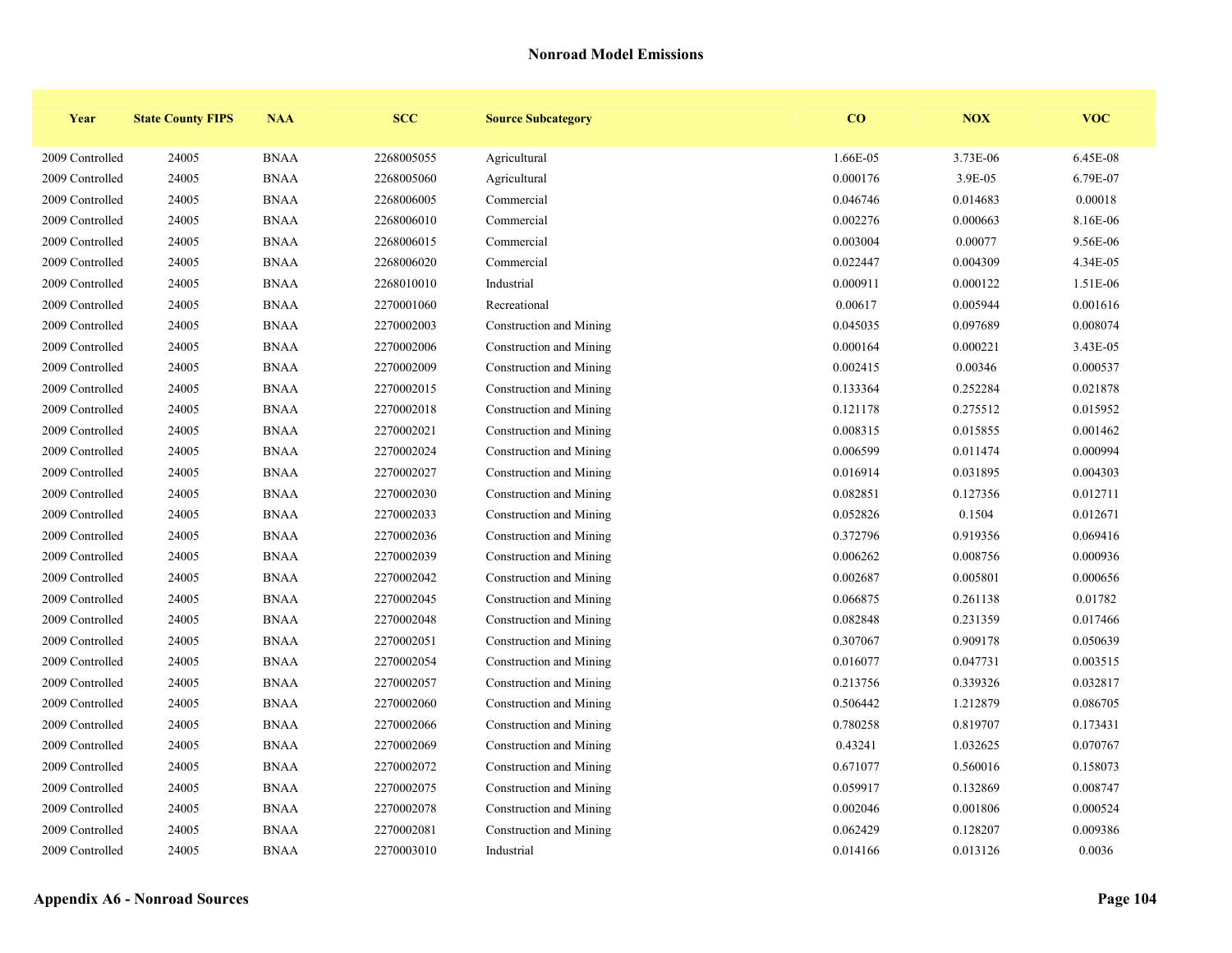| Year            | <b>State County FIPS</b> | <b>NAA</b>  | <b>SCC</b> | <b>Source Subcategory</b> | CO       | <b>NOX</b> | <b>VOC</b> |
|-----------------|--------------------------|-------------|------------|---------------------------|----------|------------|------------|
| 2009 Controlled | 24005                    | <b>BNAA</b> | 2270003020 | Industrial                | 0.088783 | 0.121459   | 0.010284   |
| 2009 Controlled | 24005                    | <b>BNAA</b> | 2270003030 | Industrial                | 0.021051 | 0.063018   | 0.005095   |
| 2009 Controlled | 24005                    | <b>BNAA</b> | 2270003040 | Industrial                | 0.022282 | 0.071565   | 0.005846   |
| 2009 Controlled | 24005                    | <b>BNAA</b> | 2270003050 | Industrial                | 0.002435 | 0.003618   | 0.000657   |
| 2009 Controlled | 24005                    | <b>BNAA</b> | 2270003060 | Industrial                | 0.142314 | 0.281599   | 0.025125   |
| 2009 Controlled | 24005                    | <b>BNAA</b> | 2270003070 | Industrial                | 0.033314 | 0.075945   | 0.00621    |
| 2009 Controlled | 24005                    | <b>BNAA</b> | 2270004031 | Lawn and Garden           | 1.74E-05 | 2.85E-05   | 4.94E-06   |
| 2009 Controlled | 24005                    | <b>BNAA</b> | 2270004046 | Lawn and Garden           | 0.088333 | 0.166078   | 0.022611   |
| 2009 Controlled | 24005                    | <b>BNAA</b> | 2270004056 | Lawn and Garden           | 0.018427 | 0.033221   | 0.004682   |
| 2009 Controlled | 24005                    | <b>BNAA</b> | 2270004066 | Lawn and Garden           | 0.103435 | 0.252517   | 0.024467   |
| 2009 Controlled | 24005                    | <b>BNAA</b> | 2270004071 | Lawn and Garden           | 0.009061 | 0.023467   | 0.001968   |
| 2009 Controlled | 24005                    | <b>BNAA</b> | 2270004076 | Lawn and Garden           | 0.000371 | 0.000678   | 9E-05      |
| 2009 Controlled | 24005                    | <b>BNAA</b> | 2270005010 | Agricultural              | 5.34E-06 | 4.25E-06   | 6.9E-07    |
| 2009 Controlled | 24005                    | <b>BNAA</b> | 2270005015 | Agricultural              | 0.114673 | 0.217054   | 0.021268   |
| 2009 Controlled | 24005                    | <b>BNAA</b> | 2270005020 | Agricultural              | 0.008823 | 0.022679   | 0.001973   |
| 2009 Controlled | 24005                    | <b>BNAA</b> | 2270005025 | Agricultural              | 7.58E-05 | 0.000108   | 1.75E-05   |
| 2009 Controlled | 24005                    | <b>BNAA</b> | 2270005030 | Agricultural              | 1.83E-05 | 2.2E-05    | 3.04E-06   |
| 2009 Controlled | 24005                    | <b>BNAA</b> | 2270005035 | Agricultural              | 0.000912 | 0.001735   | 0.000239   |
| 2009 Controlled | 24005                    | <b>BNAA</b> | 2270005040 | Agricultural              | 2.57E-06 | 4.4E-06    | 4.09E-07   |
| 2009 Controlled | 24005                    | <b>BNAA</b> | 2270005045 | Agricultural              | 0.001008 | 0.00165    | 0.000188   |
| 2009 Controlled | 24005                    | <b>BNAA</b> | 2270005055 | Agricultural              | 0.002374 | 0.004582   | 0.000482   |
| 2009 Controlled | 24005                    | <b>BNAA</b> | 2270005060 | Agricultural              | 0.001134 | 0.002927   | 0.000289   |
| 2009 Controlled | 24005                    | <b>BNAA</b> | 2270006005 | Commercial                | 0.109115 | 0.22324    | 0.028111   |
| 2009 Controlled | 24005                    | <b>BNAA</b> | 2270006010 | Commercial                | 0.025874 | 0.052898   | 0.006305   |
| 2009 Controlled | 24005                    | <b>BNAA</b> | 2270006015 | Commercial                | 0.056278 | 0.125421   | 0.01214    |
| 2009 Controlled | 24005                    | <b>BNAA</b> | 2270006025 | Commercial                | 0.084726 | 0.066607   | 0.020614   |
| 2009 Controlled | 24005                    | <b>BNAA</b> | 2270006030 | Commercial                | 0.003249 | 0.007409   | 0.000919   |
| 2009 Controlled | 24005                    | <b>BNAA</b> | 2270006035 | Commercial                | 0.00246  | 0.005411   | 0.000537   |
| 2009 Controlled | 24005                    | <b>BNAA</b> | 2270007015 | Logging                   | 0.002505 | 0.006413   | 0.000488   |
| 2009 Controlled | 24005                    | <b>BNAA</b> | 2270008005 | Airport                   | 0.000119 | 0.000268   | 1.99E-05   |
| 2009 Controlled | 24005                    | <b>BNAA</b> | 2270010010 | Industrial                | 0.000675 | 0.002461   | 0.000157   |
| 2009 Controlled | 24005                    | <b>BNAA</b> | 2282005010 | Pleasure Craft            | 5.696197 | 0.152842   | 2.9499     |
| 2009 Controlled | 24005                    | <b>BNAA</b> | 2282005015 | Pleasure Craft            | 2.221527 | 0.049916   | 0.821316   |
| 2009 Controlled | 24005                    | <b>BNAA</b> | 2282010005 | Pleasure Craft            | 3.119192 | 0.195578   | 0.253933   |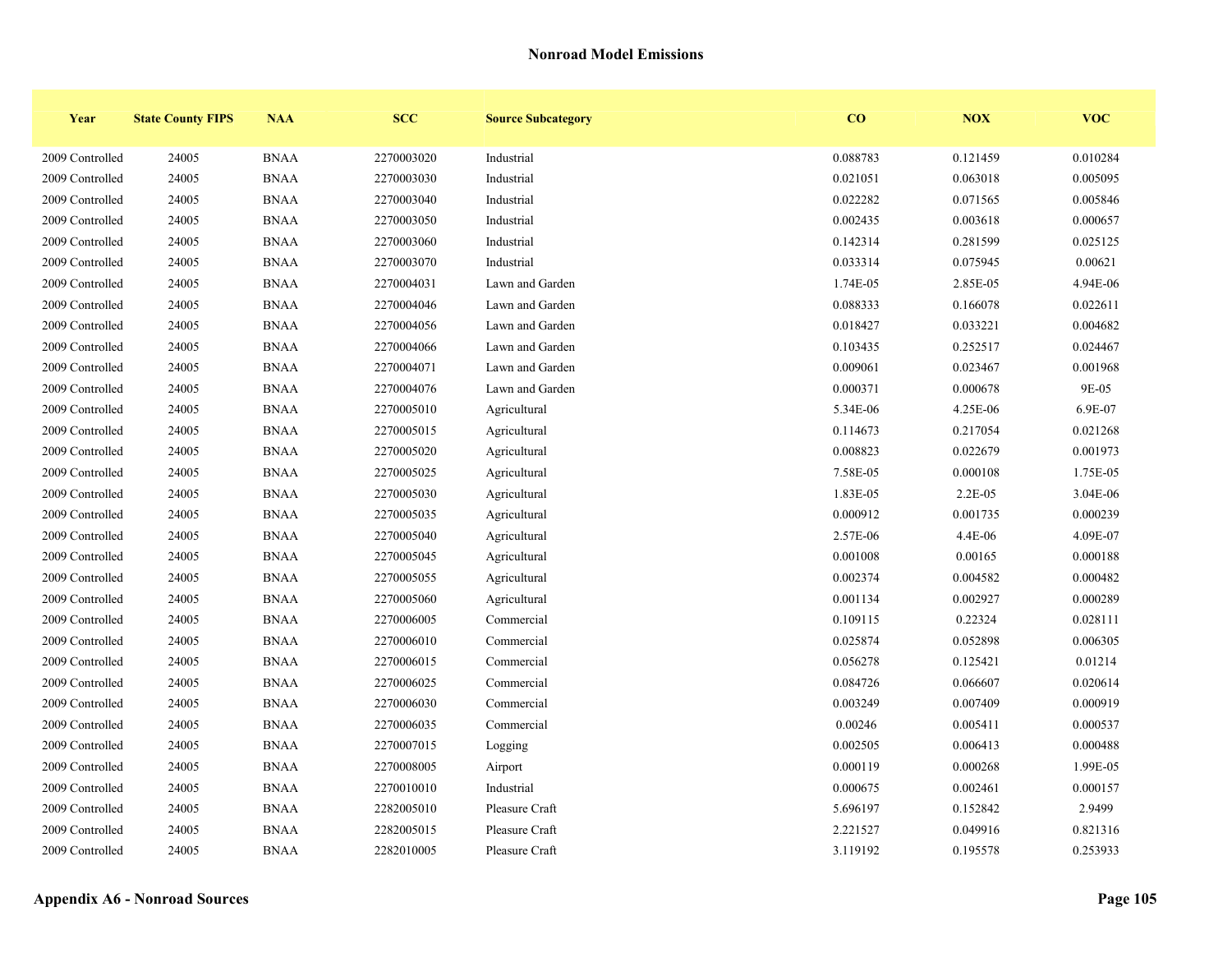| Year            | <b>State County FIPS</b> | <b>NAA</b>  | <b>SCC</b> | <b>Source Subcategory</b> | CO       | NOX      | <b>VOC</b> |
|-----------------|--------------------------|-------------|------------|---------------------------|----------|----------|------------|
| 2009 Controlled | 24005                    | <b>BNAA</b> | 2282020005 | Pleasure Craft            | 0.034419 | 0.20566  | 0.007458   |
| 2009 Controlled | 24005                    | <b>BNAA</b> | 2282020010 | Pleasure Craft            | 0.000444 | 0.000742 | 0.000138   |
| 2009 Controlled | 24005                    | <b>BNAA</b> | 2285002015 | Railroad                  | 0.005914 | 0.007791 | 0.001387   |
| 2009 Controlled | 24005                    | <b>BNAA</b> | 2285004015 | Railroad                  | 0.019206 | 0.00011  | 0.000377   |
| 2009 Controlled | 24005                    | <b>BNAA</b> | 2285006015 | Railroad                  | 7.18E-05 | 1.43E-05 | 3.98E-06   |
| 2009 Controlled | 24013                    | <b>BNAA</b> | 2260001010 | Recreational              | 0.296901 | 0.001538 | 0.327885   |
| 2009 Controlled | 24013                    | <b>BNAA</b> | 2260001030 | Recreational              | 0.420526 | 0.002134 | 0.406691   |
| 2009 Controlled | 24013                    | <b>BNAA</b> | 2260001060 | Recreational              | 0.269105 | 0.001725 | 0.008433   |
| 2009 Controlled | 24013                    | <b>BNAA</b> | 2260002006 | Construction and Mining   | 0.026289 | 0.000115 | 0.005864   |
| 2009 Controlled | 24013                    | <b>BNAA</b> | 2260002009 | Construction and Mining   | 0.00098  | 7.51E-06 | 0.000213   |
| 2009 Controlled | 24013                    | <b>BNAA</b> | 2260002021 | Construction and Mining   | 0.001183 | 9E-06    | 0.000252   |
| 2009 Controlled | 24013                    | <b>BNAA</b> | 2260002027 | Construction and Mining   | 9.28E-06 | 6.8E-08  | 2.16E-06   |
| 2009 Controlled | 24013                    | <b>BNAA</b> | 2260002039 | Construction and Mining   | 0.068101 | 0.000296 | 0.014303   |
| 2009 Controlled | 24013                    | <b>BNAA</b> | 2260002054 | Construction and Mining   | 0.000242 | 1.77E-06 | 5.03E-05   |
| 2009 Controlled | 24013                    | <b>BNAA</b> | 2260003030 | Industrial                | 0.000169 | 1.24E-06 | 3.74E-05   |
| 2009 Controlled | 24013                    | <b>BNAA</b> | 2260003040 | Industrial                | 1.33E-05 | 9.75E-08 | 2.84E-06   |
| 2009 Controlled | 24013                    | <b>BNAA</b> | 2260004015 | Lawn and Garden           | 0.00551  | 3.86E-05 | 0.002032   |
| 2009 Controlled | 24013                    | <b>BNAA</b> | 2260004016 | Lawn and Garden           | 0.054815 | 0.000424 | 0.013567   |
| 2009 Controlled | 24013                    | <b>BNAA</b> | 2260004020 | Lawn and Garden           | 0.046038 | 0.000349 | 0.017665   |
| 2009 Controlled | 24013                    | <b>BNAA</b> | 2260004021 | Lawn and Garden           | 0.671509 | 0.003018 | 0.167216   |
| 2009 Controlled | 24013                    | <b>BNAA</b> | 2260004025 | Lawn and Garden           | 0.095114 | 0.000783 | 0.035272   |
| 2009 Controlled | 24013                    | <b>BNAA</b> | 2260004026 | Lawn and Garden           | 0.586779 | 0.004241 | 0.138469   |
| 2009 Controlled | 24013                    | <b>BNAA</b> | 2260004030 | Lawn and Garden           | 0.064472 | 0.0005   | 0.023626   |
| 2009 Controlled | 24013                    | <b>BNAA</b> | 2260004031 | Lawn and Garden           | 0.655132 | 0.003955 | 0.138525   |
| 2009 Controlled | 24013                    | <b>BNAA</b> | 2260004035 | Lawn and Garden           |          |          | 0.007641   |
| 2009 Controlled | 24013                    | <b>BNAA</b> | 2260004036 | Lawn and Garden           |          |          | 0.002537   |
| 2009 Controlled | 24013                    | <b>BNAA</b> | 2260004071 | Lawn and Garden           | 0.000232 | 1.81E-06 | 4.42E-05   |
| 2009 Controlled | 24013                    | <b>BNAA</b> | 2260005035 | Agricultural              | 0.001589 | 1.42E-05 | 0.000389   |
| 2009 Controlled | 24013                    | <b>BNAA</b> | 2260006005 | Commercial                | 0.00531  | 4.14E-05 | 0.001192   |
| 2009 Controlled | 24013                    | <b>BNAA</b> | 2260006010 | Commercial                | 0.034884 | 0.000282 | 0.008342   |
| 2009 Controlled | 24013                    | <b>BNAA</b> | 2260006015 | Commercial                | 1.47E-05 | 1.08E-07 | 3.05E-06   |
| 2009 Controlled | 24013                    | <b>BNAA</b> | 2260006035 | Commercial                | 0.000231 | 1.69E-06 | 4.77E-05   |
| 2009 Controlled | 24013                    | <b>BNAA</b> | 2260007005 | Logging                   | 0.008648 | 3.56E-05 | 0.001966   |
| 2009 Controlled | 24013                    | <b>BNAA</b> | 2265001010 | Recreational              | 0.12806  | 0.00142  | 0.013034   |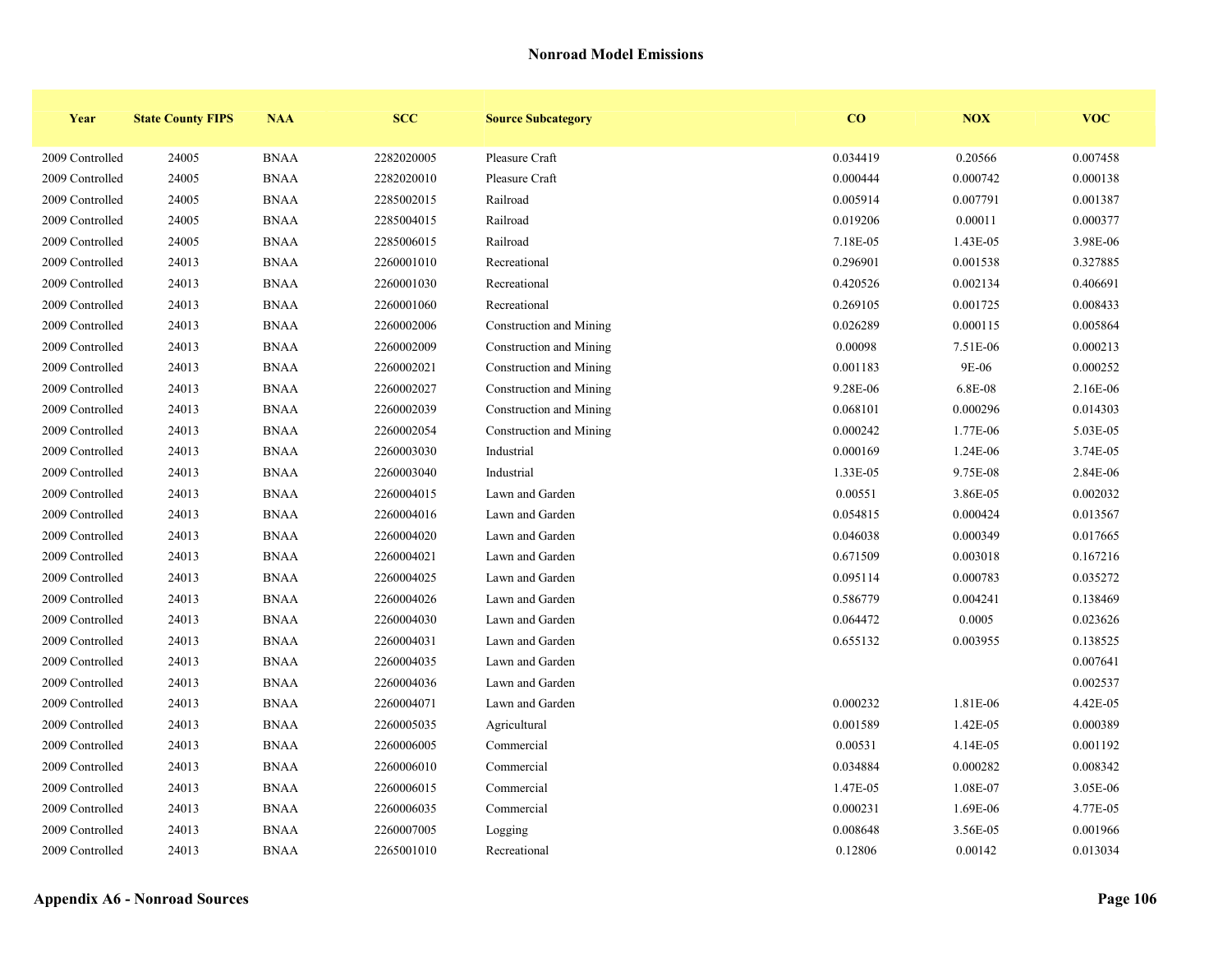| Year            | <b>State County FIPS</b> | <b>NAA</b>  | <b>SCC</b> | <b>Source Subcategory</b> | CO       | <b>NOX</b> | <b>VOC</b> |
|-----------------|--------------------------|-------------|------------|---------------------------|----------|------------|------------|
| 2009 Controlled | 24013                    | <b>BNAA</b> | 2265001030 | Recreational              | 1.359837 | 0.012919   | 0.143732   |
| 2009 Controlled | 24013                    | <b>BNAA</b> | 2265001050 | Recreational              | 1.794493 | 0.008402   | 0.028061   |
| 2009 Controlled | 24013                    | <b>BNAA</b> | 2265001060 | Recreational              | 0.221201 | 0.001722   | 0.009673   |
| 2009 Controlled | 24013                    | <b>BNAA</b> | 2265002003 | Construction and Mining   | 0.029858 | 0.000218   | 0.000499   |
| 2009 Controlled | 24013                    | <b>BNAA</b> | 2265002006 | Construction and Mining   | 0.000247 | 1.34E-06   | 4.75E-06   |
| 2009 Controlled | 24013                    | <b>BNAA</b> | 2265002009 | Construction and Mining   | 0.055456 | 0.00027    | 0.001769   |
| 2009 Controlled | 24013                    | <b>BNAA</b> | 2265002015 | Construction and Mining   | 0.055445 | 0.000353   | 0.000836   |
| 2009 Controlled | 24013                    | <b>BNAA</b> | 2265002021 | Construction and Mining   | 0.110797 | 0.000609   | 0.002763   |
| 2009 Controlled | 24013                    | <b>BNAA</b> | 2265002024 | Construction and Mining   | 0.050054 | 0.00025    | 0.000915   |
| 2009 Controlled | 24013                    | <b>BNAA</b> | 2265002027 | Construction and Mining   | 0.00254  | 1.14E-05   | 5.7E-05    |
| 2009 Controlled | 24013                    | <b>BNAA</b> | 2265002030 | Construction and Mining   | 0.090531 | 0.000653   | 0.001719   |
| 2009 Controlled | 24013                    | <b>BNAA</b> | 2265002033 | Construction and Mining   | 0.02607  | 0.000237   | 0.001154   |
| 2009 Controlled | 24013                    | <b>BNAA</b> | 2265002039 | Construction and Mining   | 0.22761  | 0.001172   | 0.00314    |
| 2009 Controlled | 24013                    | <b>BNAA</b> | 2265002042 | Construction and Mining   | 0.094265 | 0.000571   | 0.003499   |
| 2009 Controlled | 24013                    | <b>BNAA</b> | 2265002045 | Construction and Mining   | 0.003119 | 0.000119   | 0.000106   |
| 2009 Controlled | 24013                    | <b>BNAA</b> | 2265002054 | Construction and Mining   | 0.013546 | 8.15E-05   | 0.000244   |
| 2009 Controlled | 24013                    | <b>BNAA</b> | 2265002057 | Construction and Mining   | 0.003183 | 0.000174   | 0.000131   |
| 2009 Controlled | 24013                    | <b>BNAA</b> | 2265002060 | Construction and Mining   | 0.006064 | 0.000346   | 0.00025    |
| 2009 Controlled | 24013                    | <b>BNAA</b> | 2265002066 | Construction and Mining   | 0.073273 | 0.000394   | 0.001082   |
| 2009 Controlled | 24013                    | <b>BNAA</b> | 2265002072 | Construction and Mining   | 0.02962  | 0.000512   | 0.000721   |
| 2009 Controlled | 24013                    | <b>BNAA</b> | 2265002078 | Construction and Mining   | 0.014665 | 9.6E-05    | 0.000525   |
| 2009 Controlled | 24013                    | <b>BNAA</b> | 2265002081 | Construction and Mining   | 0.003136 | 0.000184   | 0.000139   |
| 2009 Controlled | 24013                    | <b>BNAA</b> | 2265003010 | Industrial                | 0.024535 | 0.000685   | 0.000759   |
| 2009 Controlled | 24013                    | <b>BNAA</b> | 2265003020 | Industrial                | 0.035138 | 0.002      | 0.001439   |
| 2009 Controlled | 24013                    | <b>BNAA</b> | 2265003030 | Industrial                | 0.019993 | 0.000273   | 0.000413   |
| 2009 Controlled | 24013                    | <b>BNAA</b> | 2265003040 | Industrial                | 0.061097 | 0.000329   | 0.001397   |
| 2009 Controlled | 24013                    | <b>BNAA</b> | 2265003050 | Industrial                | 0.001899 | 4.42E-05   | 5.32E-05   |
| 2009 Controlled | 24013                    | <b>BNAA</b> | 2265003060 | Industrial                | 0.003169 | 1.62E-05   | 5.94E-05   |
| 2009 Controlled | 24013                    | <b>BNAA</b> | 2265003070 | Industrial                | 0.001656 | 9.05E-05   | 6.05E-05   |
| 2009 Controlled | 24013                    | <b>BNAA</b> | 2265004010 | Lawn and Garden           | 1.832232 | 0.011263   | 0.181012   |
| 2009 Controlled | 24013                    | <b>BNAA</b> | 2265004011 | Lawn and Garden           | 3.286847 | 0.013979   | 0.149999   |
| 2009 Controlled | 24013                    | <b>BNAA</b> | 2265004015 | Lawn and Garden           | 0.1539   | 0.00095    | 0.015606   |
| 2009 Controlled | 24013                    | <b>BNAA</b> | 2265004016 | Lawn and Garden           | 1.62059  | 0.009261   | 0.100449   |
| 2009 Controlled | 24013                    | <b>BNAA</b> | 2265004025 | Lawn and Garden           | 0.010309 | 5.88E-05   | 0.001058   |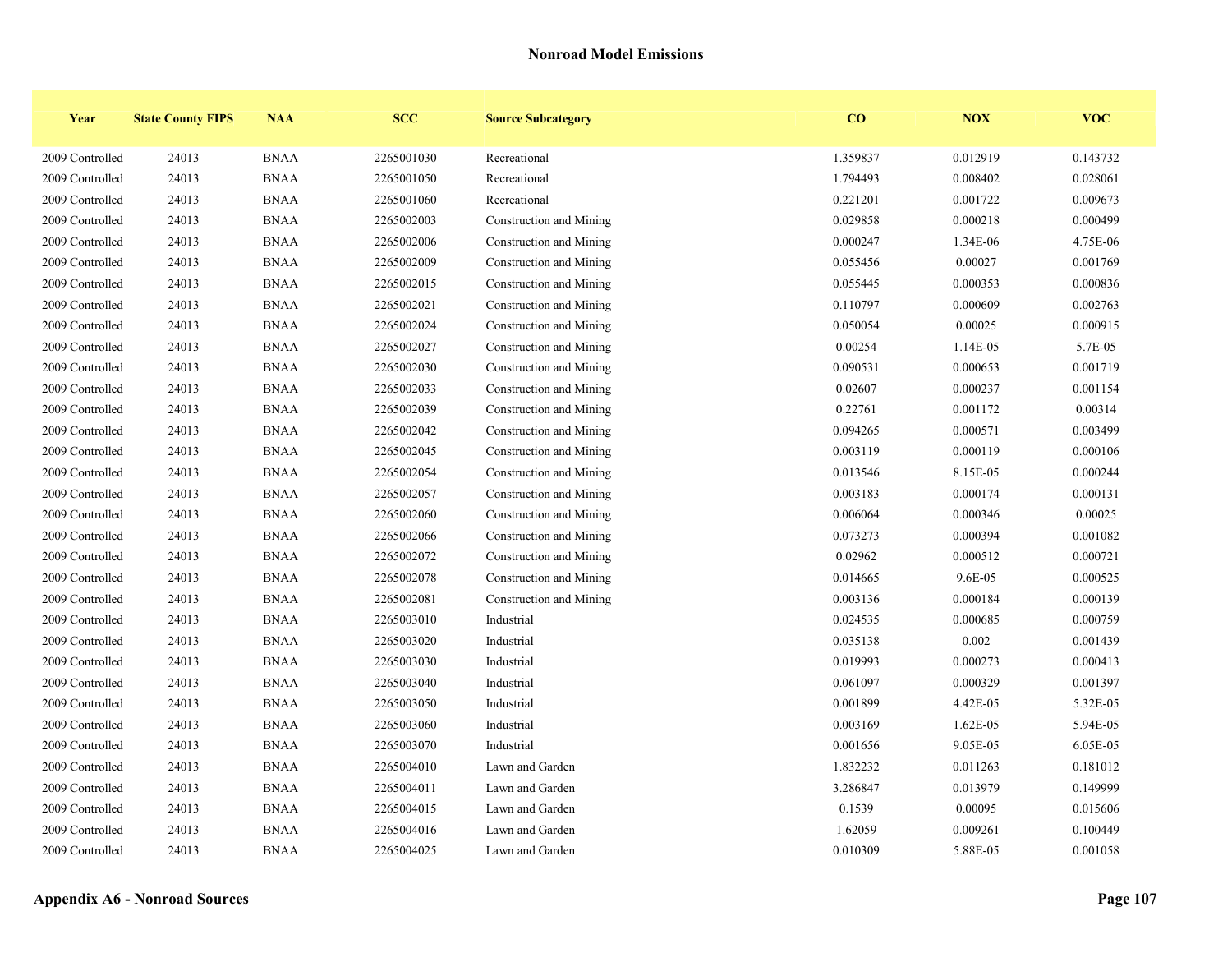| Year            | <b>State County FIPS</b> | <b>NAA</b>  | <b>SCC</b> | <b>Source Subcategory</b> | CO       | NOX       | <b>VOC</b> |
|-----------------|--------------------------|-------------|------------|---------------------------|----------|-----------|------------|
| 2009 Controlled | 24013                    | <b>BNAA</b> | 2265004026 | Lawn and Garden           | 0.085098 | 0.000409  | 0.003228   |
| 2009 Controlled | 24013                    | <b>BNAA</b> | 2265004030 | Lawn and Garden           | 0.019689 | 0.000112  | 0.001848   |
| 2009 Controlled | 24013                    | <b>BNAA</b> | 2265004031 | Lawn and Garden           | 3.425083 | 0.026332  | 0.068947   |
| 2009 Controlled | 24013                    | <b>BNAA</b> | 2265004035 | Lawn and Garden           |          |           | 0.015241   |
| 2009 Controlled | 24013                    | <b>BNAA</b> | 2265004036 | Lawn and Garden           |          |           | 0.005646   |
| 2009 Controlled | 24013                    | <b>BNAA</b> | 2265004040 | Lawn and Garden           | 0.458349 | 0.002608  | 0.01858    |
| 2009 Controlled | 24013                    | <b>BNAA</b> | 2265004041 | Lawn and Garden           | 0.457421 | 0.00238   | 0.007281   |
| 2009 Controlled | 24013                    | <b>BNAA</b> | 2265004046 | Lawn and Garden           | 0.474296 | 0.003016  | 0.013296   |
| 2009 Controlled | 24013                    | <b>BNAA</b> | 2265004051 | Lawn and Garden           | 0.185754 | 0.001097  | 0.01254    |
| 2009 Controlled | 24013                    | <b>BNAA</b> | 2265004055 | Lawn and Garden           | 6.142495 | 0.035113  | 0.206573   |
| 2009 Controlled | 24013                    | <b>BNAA</b> | 2265004056 | Lawn and Garden           | 6.217873 | 0.032374  | 0.093133   |
| 2009 Controlled | 24013                    | <b>BNAA</b> | 2265004066 | Lawn and Garden           | 0.712593 | 0.007379  | 0.011644   |
| 2009 Controlled | 24013                    | <b>BNAA</b> | 2265004071 | Lawn and Garden           | 17.98852 | 0.096577  | 0.317525   |
| 2009 Controlled | 24013                    | <b>BNAA</b> | 2265004075 | Lawn and Garden           | 0.18787  | 0.0012    | 0.009312   |
| 2009 Controlled | 24013                    | <b>BNAA</b> | 2265004076 | Lawn and Garden           | 0.502967 | 0.003252  | 0.025166   |
| 2009 Controlled | 24013                    | <b>BNAA</b> | 2265005010 | Agricultural              | 0.011751 | 5.97E-05  | 0.000177   |
| 2009 Controlled | 24013                    | <b>BNAA</b> | 2265005015 | Agricultural              | 0.016363 | 0.000444  | 0.000406   |
| 2009 Controlled | 24013                    | <b>BNAA</b> | 2265005020 | Agricultural              | 7.61E-05 | 4.69E-06  | 3.88E-06   |
| 2009 Controlled | 24013                    | <b>BNAA</b> | 2265005025 | Agricultural              | 0.008219 | 0.000506  | 0.000476   |
| 2009 Controlled | 24013                    | <b>BNAA</b> | 2265005030 | Agricultural              | 0.008988 | 5.2E-05   | 0.000179   |
| 2009 Controlled | 24013                    | <b>BNAA</b> | 2265005035 | Agricultural              | 0.071548 | 0.000862  | 0.002769   |
| 2009 Controlled | 24013                    | <b>BNAA</b> | 2265005040 | Agricultural              | 0.179209 | 0.001073  | 0.006638   |
| 2009 Controlled | 24013                    | <b>BNAA</b> | 2265005045 | Agricultural              | 0.013043 | 0.000803  | 0.000684   |
| 2009 Controlled | 24013                    | <b>BNAA</b> | 2265005055 | Agricultural              | 0.030528 | 0.000964  | 0.001056   |
| 2009 Controlled | 24013                    | <b>BNAA</b> | 2265005060 | Agricultural              | 0.014736 | 0.000675  | 0.00054    |
| 2009 Controlled | 24013                    | <b>BNAA</b> | 2265006005 | Commercial                | 2.631482 | 0.015116  | 0.079365   |
| 2009 Controlled | 24013                    | <b>BNAA</b> | 2265006010 | Commercial                | 0.592106 | 0.003764  | 0.015596   |
| 2009 Controlled | 24013                    | <b>BNAA</b> | 2265006015 | Commercial                | 0.288934 | 0.002436  | 0.00651    |
| 2009 Controlled | 24013                    | <b>BNAA</b> | 2265006025 | Commercial                | 0.751284 | 0.005025  | 0.014041   |
| 2009 Controlled | 24013                    | <b>BNAA</b> | 2265006030 | Commercial                | 1.153444 | 0.005835  | 0.033783   |
| 2009 Controlled | 24013                    | <b>BNAA</b> | 2265006035 | Commercial                | 0.058707 | 0.000299  | 0.001144   |
| 2009 Controlled | 24013                    | <b>BNAA</b> | 2265007010 | Logging                   | 0.024327 | 0.000159  | 0.000798   |
| 2009 Controlled | 24013                    | <b>BNAA</b> | 2265007015 | Logging                   | 0.000291 | $1.2E-06$ | 6.65E-06   |
| 2009 Controlled | 24013                    | <b>BNAA</b> | 2265008005 | Airport                   | 5.45E-05 | 1.11E-06  | 1.43E-06   |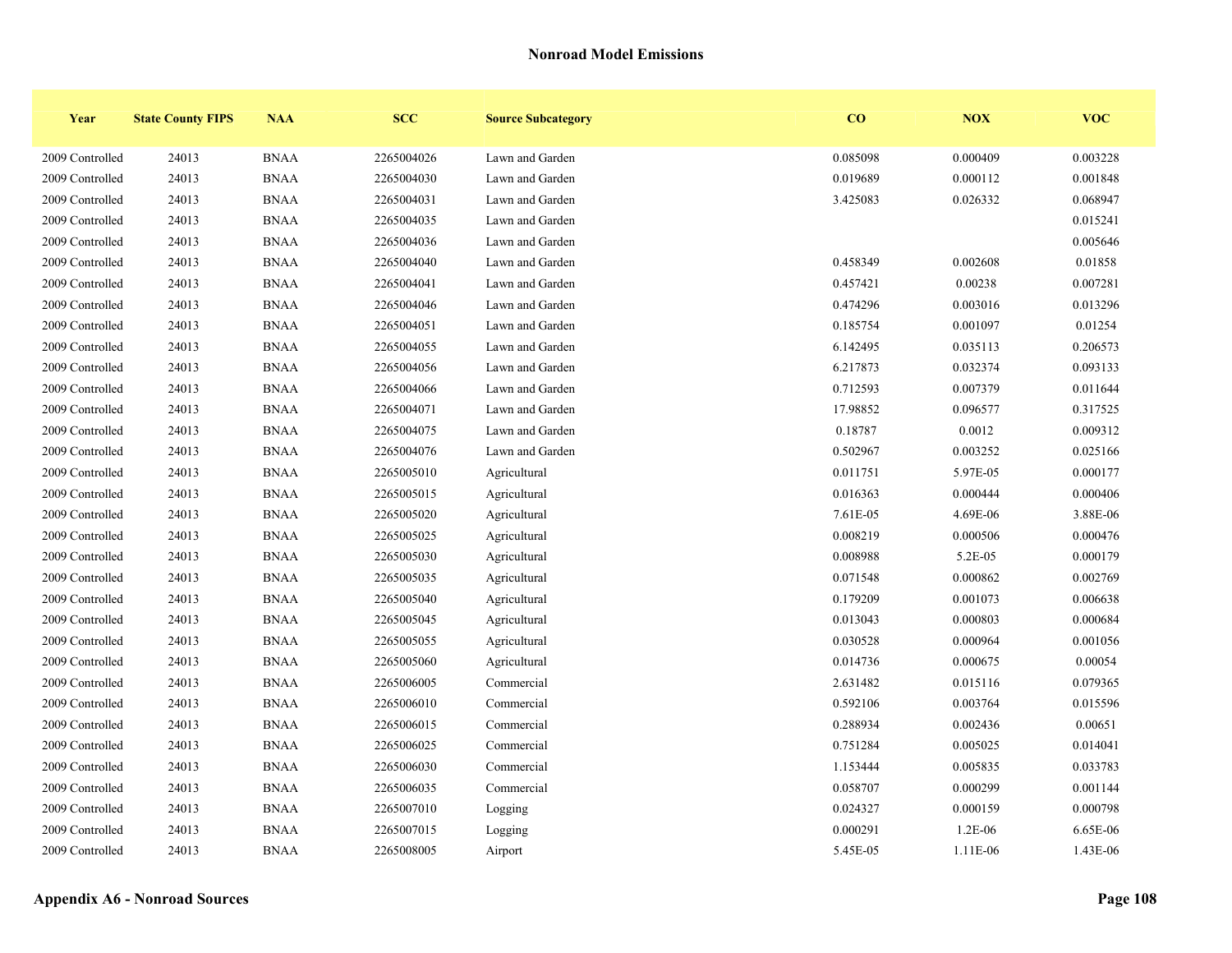| Year            | <b>State County FIPS</b> | <b>NAA</b>  | <b>SCC</b> | <b>Source Subcategory</b> | CO       | NOX      | <b>VOC</b> |
|-----------------|--------------------------|-------------|------------|---------------------------|----------|----------|------------|
| 2009 Controlled | 24013                    | <b>BNAA</b> | 2265010010 | Industrial                | 0.046687 | 0.000219 | 0.000574   |
| 2009 Controlled | 24013                    | <b>BNAA</b> | 2267001060 | Recreational              | 0.002131 | 0.000477 | 0.000131   |
| 2009 Controlled | 24013                    | <b>BNAA</b> | 2267002003 | Construction and Mining   | 0.000598 | 0.000104 | 2.92E-05   |
| 2009 Controlled | 24013                    | <b>BNAA</b> | 2267002015 | Construction and Mining   | 0.000849 | 0.000126 | 3.54E-05   |
| 2009 Controlled | 24013                    | <b>BNAA</b> | 2267002021 | Construction and Mining   | 0.000184 | 3.79E-05 | 1.05E-05   |
| 2009 Controlled | 24013                    | <b>BNAA</b> | 2267002024 | Construction and Mining   | 0.000101 | 1.68E-05 | 4.73E-06   |
| 2009 Controlled | 24013                    | <b>BNAA</b> | 2267002030 | Construction and Mining   | 0.001878 | 0.000334 | 9.38E-05   |
| 2009 Controlled | 24013                    | <b>BNAA</b> | 2267002033 | Construction and Mining   | 0.000747 | 0.000166 | 4.53E-05   |
| 2009 Controlled | 24013                    | <b>BNAA</b> | 2267002039 | Construction and Mining   | 0.001157 | 0.000147 | 4.02E-05   |
| 2009 Controlled | 24013                    | <b>BNAA</b> | 2267002045 | Construction and Mining   | 0.000751 | 0.000154 | 4.28E-05   |
| 2009 Controlled | 24013                    | <b>BNAA</b> | 2267002054 | Construction and Mining   | 0.00012  | 2.45E-05 | 6.81E-06   |
| 2009 Controlled | 24013                    | <b>BNAA</b> | 2267002057 | Construction and Mining   | 0.001258 | 0.000237 | 6.63E-05   |
| 2009 Controlled | 24013                    | <b>BNAA</b> | 2267002060 | Construction and Mining   | 0.002855 | 0.000474 | 0.000134   |
| 2009 Controlled | 24013                    | <b>BNAA</b> | 2267002066 | Construction and Mining   | 0.000273 | 4.12E-05 | 1.17E-05   |
| 2009 Controlled | 24013                    | <b>BNAA</b> | 2267002072 | Construction and Mining   | 0.002688 | 0.000534 | 0.000148   |
| 2009 Controlled | 24013                    | <b>BNAA</b> | 2267002081 | Construction and Mining   | 0.001145 | 0.00024  | 6.64E-05   |
| 2009 Controlled | 24013                    | <b>BNAA</b> | 2267003010 | Industrial                | 0.006993 | 0.001437 | 0.000397   |
| 2009 Controlled | 24013                    | <b>BNAA</b> | 2267003020 | Industrial                | 0.558761 | 0.092881 | 0.026236   |
| 2009 Controlled | 24013                    | <b>BNAA</b> | 2267003030 | Industrial                | 0.003447 | 0.000483 | 0.000135   |
| 2009 Controlled | 24013                    | <b>BNAA</b> | 2267003040 | Industrial                | 0.001195 | 0.000184 | 5.18E-05   |
| 2009 Controlled | 24013                    | <b>BNAA</b> | 2267003050 | Industrial                | 0.000375 | 7.61E-05 | 2.11E-05   |
| 2009 Controlled | 24013                    | <b>BNAA</b> | 2267003070 | Industrial                | 0.00181  | 0.000201 | 5.56E-05   |
| 2009 Controlled | 24013                    | <b>BNAA</b> | 2267004066 | Lawn and Garden           | 0.031494 | 0.004977 | 0.001406   |
| 2009 Controlled | 24013                    | <b>BNAA</b> | 2267005055 | Agricultural              | 5.15E-05 | 1.16E-05 | 3.2E-06    |
| 2009 Controlled | 24013                    | <b>BNAA</b> | 2267005060 | Agricultural              | 5.7E-05  | 8.55E-06 | 2.43E-06   |
| 2009 Controlled | 24013                    | <b>BNAA</b> | 2267006005 | Commercial                | 0.025643 | 0.007823 | 0.00161    |
| 2009 Controlled | 24013                    | <b>BNAA</b> | 2267006010 | Commercial                | 0.005569 | 0.001508 | 0.000313   |
| 2009 Controlled | 24013                    | <b>BNAA</b> | 2267006015 | Commercial                | 0.006401 | 0.001575 | 0.000329   |
| 2009 Controlled | 24013                    | <b>BNAA</b> | 2267006025 | Commercial                | 0.011441 | 0.002089 | 0.000582   |
| 2009 Controlled | 24013                    | <b>BNAA</b> | 2267006030 | Commercial                | 0.00016  | 3.27E-05 | 8.96E-06   |
| 2009 Controlled | 24013                    | <b>BNAA</b> | 2267006035 | Commercial                | 9.23E-05 | $2E-05$  | 4.09E-06   |
| 2009 Controlled | 24013                    | <b>BNAA</b> | 2267008005 | Airport                   | 9.76E-06 | 1.54E-06 | 4.34E-07   |
| 2009 Controlled | 24013                    | <b>BNAA</b> | 2268002081 | Construction and Mining   | 4.5E-05  | 9.45E-06 | 1.54E-07   |
| 2009 Controlled | 24013                    | <b>BNAA</b> | 2268003020 | Industrial                | 0.039767 | 0.006653 | 0.000111   |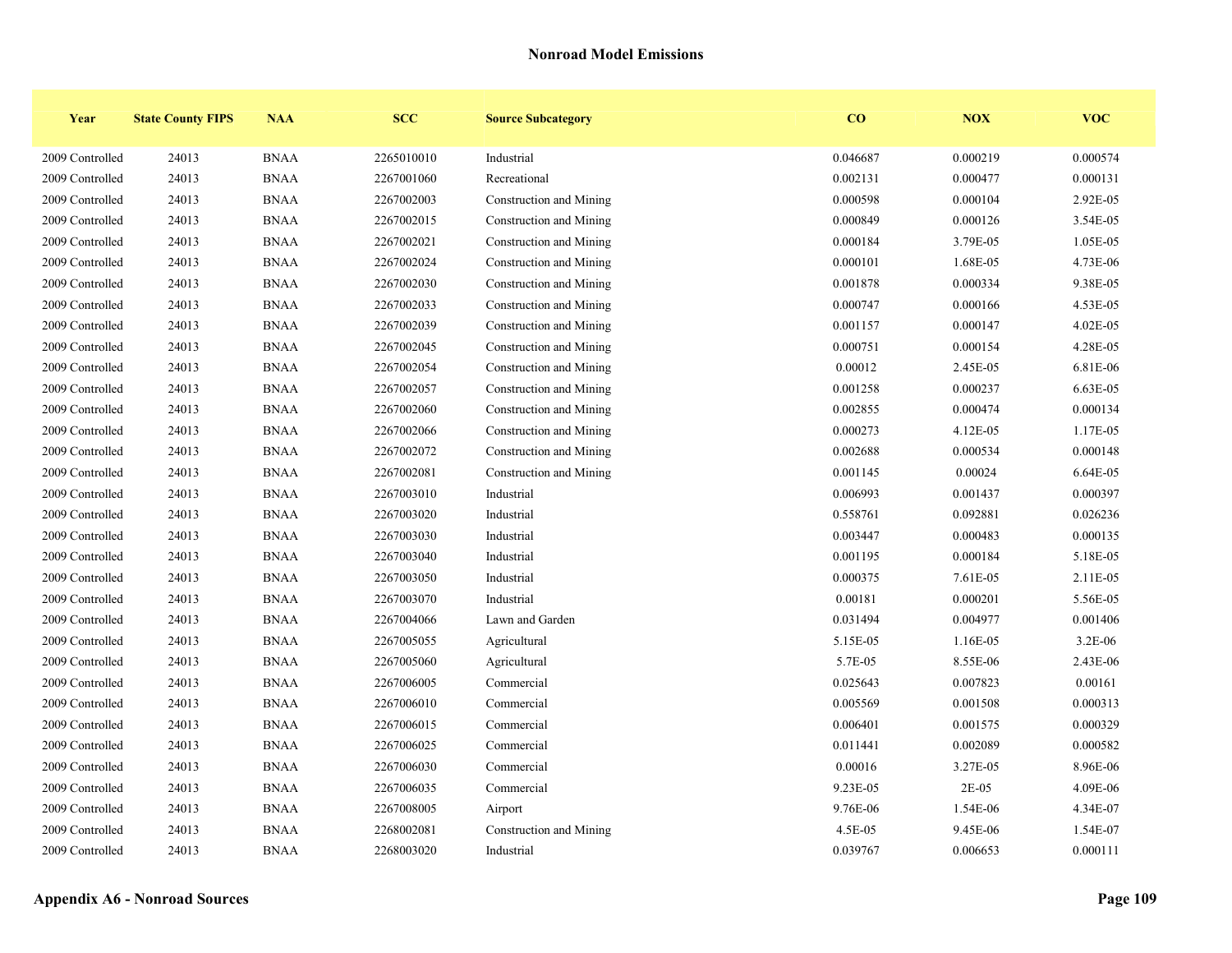| Year            | <b>State County FIPS</b> | <b>NAA</b>  | <b>SCC</b> | <b>Source Subcategory</b> | $\bf{CO}$ | NOX      | <b>VOC</b> |
|-----------------|--------------------------|-------------|------------|---------------------------|-----------|----------|------------|
| 2009 Controlled | 24013                    | <b>BNAA</b> | 2268003030 | Industrial                | 4.49E-05  | 7.46E-06 | 1.25E-07   |
| 2009 Controlled | 24013                    | <b>BNAA</b> | 2268003040 | Industrial                | 2.38E-05  | 3.8E-06  | 6.34E-08   |
| 2009 Controlled | 24013                    | <b>BNAA</b> | 2268003060 | Industrial                | 0.000158  | 2.32E-05 | 3.85E-07   |
| 2009 Controlled | 24013                    | <b>BNAA</b> | 2268003070 | Industrial                | 0.000127  | 1.43E-05 | 2.34E-07   |
| 2009 Controlled | 24013                    | <b>BNAA</b> | 2268005055 | Agricultural              | $4.3E-05$ | 9.67E-06 | 1.67E-07   |
| 2009 Controlled | 24013                    | <b>BNAA</b> | 2268005060 | Agricultural              | 0.000456  | 0.000101 | 1.76E-06   |
| 2009 Controlled | 24013                    | <b>BNAA</b> | 2268006005 | Commercial                | 0.007698  | 0.002418 | 2.96E-05   |
| 2009 Controlled | 24013                    | <b>BNAA</b> | 2268006010 | Commercial                | 0.000375  | 0.000109 | 1.34E-06   |
| 2009 Controlled | 24013                    | <b>BNAA</b> | 2268006015 | Commercial                | 0.000495  | 0.000127 | 1.57E-06   |
| 2009 Controlled | 24013                    | <b>BNAA</b> | 2268006020 | Commercial                | 0.003697  | 0.00071  | 7.14E-06   |
| 2009 Controlled | 24013                    | <b>BNAA</b> | 2268010010 | Industrial                | 0.000911  | 0.000122 | 1.51E-06   |
| 2009 Controlled | 24013                    | <b>BNAA</b> | 2270001060 | Recreational              | 0.00617   | 0.005944 | 0.001616   |
| 2009 Controlled | 24013                    | <b>BNAA</b> | 2270002003 | Construction and Mining   | 0.005714  | 0.012394 | 0.001024   |
| 2009 Controlled | 24013                    | <b>BNAA</b> | 2270002006 | Construction and Mining   | 2.08E-05  | 2.81E-05 | 4.36E-06   |
| 2009 Controlled | 24013                    | <b>BNAA</b> | 2270002009 | Construction and Mining   | 0.000306  | 0.000439 | 6.81E-05   |
| 2009 Controlled | 24013                    | <b>BNAA</b> | 2270002015 | Construction and Mining   | 0.01692   | 0.032007 | 0.002776   |
| 2009 Controlled | 24013                    | <b>BNAA</b> | 2270002018 | Construction and Mining   | 0.015374  | 0.034954 | 0.002024   |
| 2009 Controlled | 24013                    | <b>BNAA</b> | 2270002021 | Construction and Mining   | 0.001055  | 0.002011 | 0.000185   |
| 2009 Controlled | 24013                    | <b>BNAA</b> | 2270002024 | Construction and Mining   | 0.000837  | 0.001456 | 0.000126   |
| 2009 Controlled | 24013                    | <b>BNAA</b> | 2270002027 | Construction and Mining   | 0.002146  | 0.004046 | 0.000546   |
| 2009 Controlled | 24013                    | <b>BNAA</b> | 2270002030 | Construction and Mining   | 0.010511  | 0.016158 | 0.001613   |
| 2009 Controlled | 24013                    | <b>BNAA</b> | 2270002033 | Construction and Mining   | 0.006702  | 0.019081 | 0.001608   |
| 2009 Controlled | 24013                    | <b>BNAA</b> | 2270002036 | Construction and Mining   | 0.047296  | 0.116638 | 0.008807   |
| 2009 Controlled | 24013                    | <b>BNAA</b> | 2270002039 | Construction and Mining   | 0.000794  | 0.001111 | 0.000119   |
| 2009 Controlled | 24013                    | <b>BNAA</b> | 2270002042 | Construction and Mining   | 0.000341  | 0.000736 | 8.32E-05   |
| 2009 Controlled | 24013                    | <b>BNAA</b> | 2270002045 | Construction and Mining   | 0.008484  | 0.03313  | 0.002261   |
| 2009 Controlled | 24013                    | <b>BNAA</b> | 2270002048 | Construction and Mining   | 0.010511  | 0.029352 | 0.002216   |
| 2009 Controlled | 24013                    | <b>BNAA</b> | 2270002051 | Construction and Mining   | 0.038957  | 0.115346 | 0.006424   |
| 2009 Controlled | 24013                    | <b>BNAA</b> | 2270002054 | Construction and Mining   | 0.00204   | 0.006056 | 0.000446   |
| 2009 Controlled | 24013                    | <b>BNAA</b> | 2270002057 | Construction and Mining   | 0.027119  | 0.04305  | 0.004163   |
| 2009 Controlled | 24013                    | <b>BNAA</b> | 2270002060 | Construction and Mining   | 0.064252  | 0.153876 | 0.011      |
| 2009 Controlled | 24013                    | <b>BNAA</b> | 2270002066 | Construction and Mining   | 0.09899   | 0.103995 | 0.022003   |
| 2009 Controlled | 24013                    | <b>BNAA</b> | 2270002069 | Construction and Mining   | 0.054859  | 0.131008 | 0.008978   |
| 2009 Controlled | 24013                    | <b>BNAA</b> | 2270002072 | Construction and Mining   | 0.085139  | 0.071049 | 0.020054   |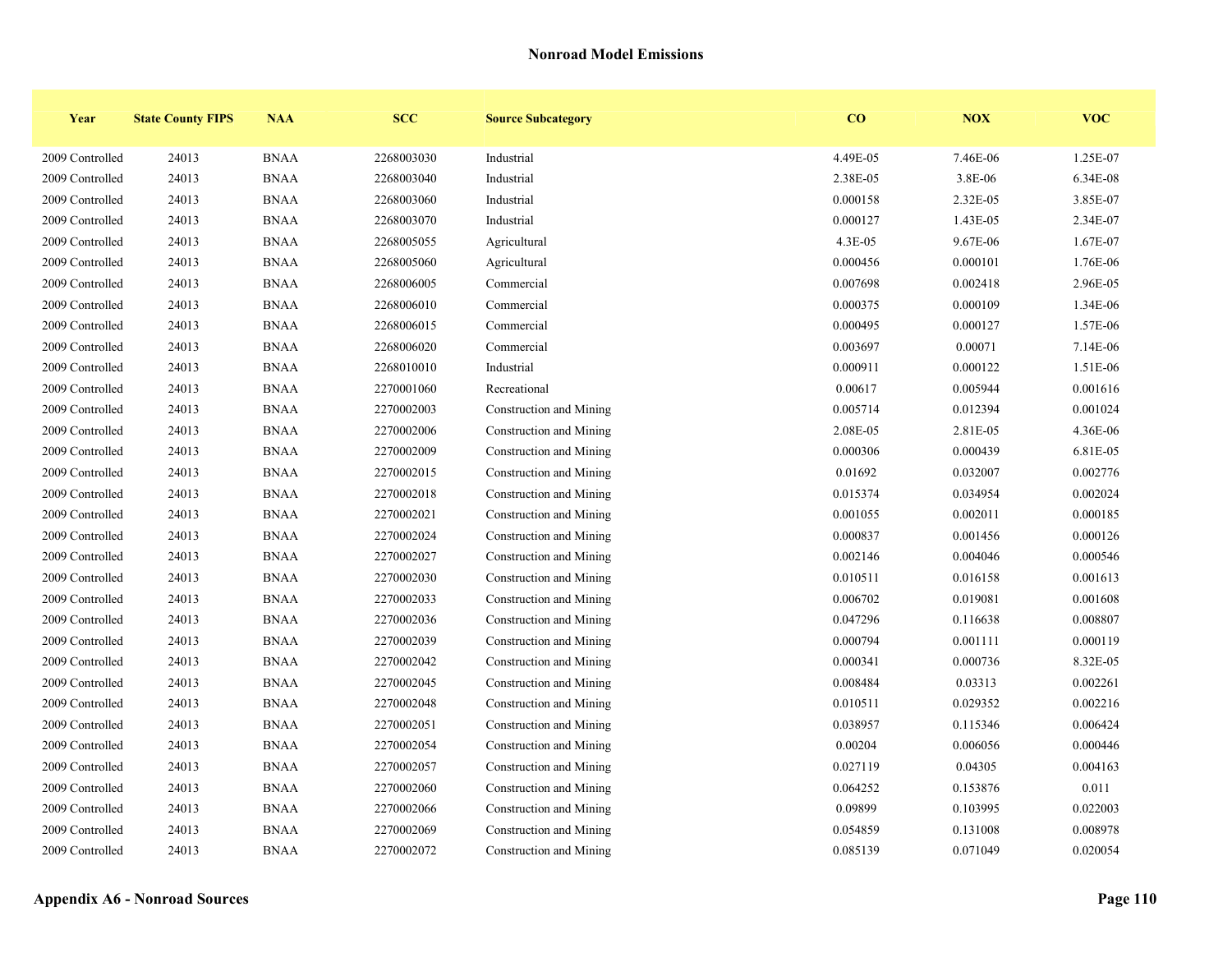| Year            | <b>State County FIPS</b> | <b>NAA</b>  | <b>SCC</b> | <b>Source Subcategory</b> | $\bf{CO}$ | <b>NOX</b> | <b>VOC</b> |
|-----------------|--------------------------|-------------|------------|---------------------------|-----------|------------|------------|
| 2009 Controlled | 24013                    | <b>BNAA</b> | 2270002075 | Construction and Mining   | 0.007602  | 0.016857   | 0.00111    |
| 2009 Controlled | 24013                    | <b>BNAA</b> | 2270002078 | Construction and Mining   | 0.00026   | 0.000229   | 6.65E-05   |
| 2009 Controlled | 24013                    | <b>BNAA</b> | 2270002081 | Construction and Mining   | 0.00792   | 0.016265   | 0.001191   |
| 2009 Controlled | 24013                    | <b>BNAA</b> | 2270003010 | Industrial                | 0.001974  | 0.001829   | 0.000502   |
| 2009 Controlled | 24013                    | <b>BNAA</b> | 2270003020 | Industrial                | 0.012374  | 0.016928   | 0.001433   |
| 2009 Controlled | 24013                    | <b>BNAA</b> | 2270003030 | Industrial                | 0.002934  | 0.008783   | 0.00071    |
| 2009 Controlled | 24013                    | <b>BNAA</b> | 2270003040 | Industrial                | 0.003106  | 0.009974   | 0.000815   |
| 2009 Controlled | 24013                    | <b>BNAA</b> | 2270003050 | Industrial                | 0.000339  | 0.000504   | 9.15E-05   |
| 2009 Controlled | 24013                    | <b>BNAA</b> | 2270003060 | Industrial                | 0.029499  | 0.058371   | 0.005208   |
| 2009 Controlled | 24013                    | <b>BNAA</b> | 2270003070 | Industrial                | 0.004643  | 0.010585   | 0.000866   |
| 2009 Controlled | 24013                    | <b>BNAA</b> | 2270004031 | Lawn and Garden           | 5.48E-06  | 8.99E-06   | 1.56E-06   |
| 2009 Controlled | 24013                    | <b>BNAA</b> | 2270004046 | Lawn and Garden           | 0.027849  | 0.052361   | 0.007129   |
| 2009 Controlled | 24013                    | <b>BNAA</b> | 2270004056 | Lawn and Garden           | 0.00581   | 0.010474   | 0.001476   |
| 2009 Controlled | 24013                    | <b>BNAA</b> | 2270004066 | Lawn and Garden           | 0.032611  | 0.079613   | 0.007714   |
| 2009 Controlled | 24013                    | <b>BNAA</b> | 2270004071 | Lawn and Garden           | 0.002857  | 0.007399   | 0.000621   |
| 2009 Controlled | 24013                    | <b>BNAA</b> | 2270004076 | Lawn and Garden           | 0.000117  | 0.000214   | 2.84E-05   |
| 2009 Controlled | 24013                    | <b>BNAA</b> | 2270005010 | Agricultural              | 1.39E-05  | $1.1E-05$  | 1.79E-06   |
| 2009 Controlled | 24013                    | <b>BNAA</b> | 2270005015 | Agricultural              | 0.297264  | 0.562665   | 0.055132   |
| 2009 Controlled | 24013                    | <b>BNAA</b> | 2270005020 | Agricultural              | 0.022873  | 0.058789   | 0.005116   |
| 2009 Controlled | 24013                    | <b>BNAA</b> | 2270005025 | Agricultural              | 0.000197  | 0.00028    | 4.55E-05   |
| 2009 Controlled | 24013                    | <b>BNAA</b> | 2270005030 | Agricultural              | 4.74E-05  | 5.71E-05   | 7.89E-06   |
| 2009 Controlled | 24013                    | <b>BNAA</b> | 2270005035 | Agricultural              | 0.002365  | 0.004498   | 0.00062    |
| 2009 Controlled | 24013                    | <b>BNAA</b> | 2270005040 | Agricultural              | 6.66E-06  | 1.14E-05   | 1.06E-06   |
| 2009 Controlled | 24013                    | <b>BNAA</b> | 2270005045 | Agricultural              | 0.002613  | 0.004277   | 0.000488   |
| 2009 Controlled | 24013                    | <b>BNAA</b> | 2270005055 | Agricultural              | 0.006153  | 0.011879   | 0.00125    |
| 2009 Controlled | 24013                    | <b>BNAA</b> | 2270005060 | Agricultural              | 0.00294   | 0.007589   | 0.000748   |
| 2009 Controlled | 24013                    | <b>BNAA</b> | 2270006005 | Commercial                | 0.017969  | 0.036764   | 0.004629   |
| 2009 Controlled | 24013                    | <b>BNAA</b> | 2270006010 | Commercial                | 0.004261  | 0.008711   | 0.001038   |
| 2009 Controlled | 24013                    | <b>BNAA</b> | 2270006015 | Commercial                | 0.009268  | 0.020655   | 0.001999   |
| 2009 Controlled | 24013                    | <b>BNAA</b> | 2270006025 | Commercial                | 0.013953  | 0.010969   | 0.003395   |
| 2009 Controlled | 24013                    | <b>BNAA</b> | 2270006030 | Commercial                | 0.000535  | 0.00122    | 0.000151   |
| 2009 Controlled | 24013                    | <b>BNAA</b> | 2270006035 | Commercial                | 0.000405  | 0.000891   | 8.85E-05   |
| 2009 Controlled | 24013                    | <b>BNAA</b> | 2270007015 | Logging                   | 0.001887  | 0.004829   | 0.000367   |
| 2009 Controlled | 24013                    | <b>BNAA</b> | 2270008005 | Airport                   | 4.49E-05  | 0.000101   | 7.49E-06   |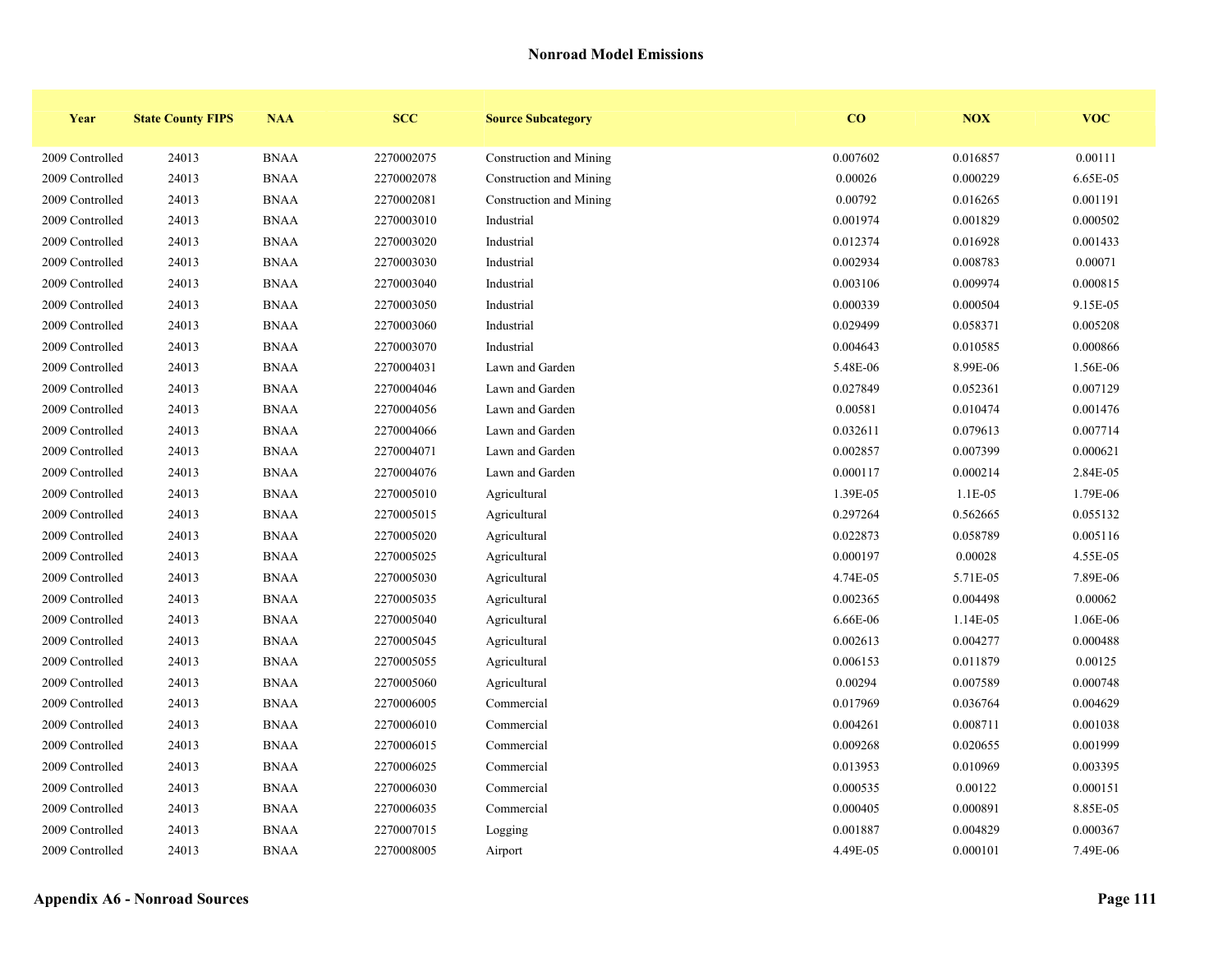| Year            | <b>State County FIPS</b> | <b>NAA</b>  | <b>SCC</b> | <b>Source Subcategory</b> | CO       | <b>NOX</b> | <b>VOC</b> |
|-----------------|--------------------------|-------------|------------|---------------------------|----------|------------|------------|
| 2009 Controlled | 24013                    | <b>BNAA</b> | 2270010010 | Industrial                | 0.000675 | 0.002461   | 0.000157   |
| 2009 Controlled | 24013                    | <b>BNAA</b> | 2282005010 | Pleasure Craft            | 0.469789 | 0.012606   | 0.243291   |
| 2009 Controlled | 24013                    | <b>BNAA</b> | 2282005015 | Pleasure Craft            | 0.183219 | 0.004117   | 0.067737   |
| 2009 Controlled | 24013                    | <b>BNAA</b> | 2282010005 | Pleasure Craft            | 0.134884 | 0.008457   | 0.010981   |
| 2009 Controlled | 24013                    | <b>BNAA</b> | 2282020005 | Pleasure Craft            | 0.001488 | 0.008893   | 0.000323   |
| 2009 Controlled | 24013                    | <b>BNAA</b> | 2282020010 | Pleasure Craft            | 3.66E-05 | 6.12E-05   | 1.14E-05   |
| 2009 Controlled | 24013                    | <b>BNAA</b> | 2285002015 | Railroad                  | 0.001696 | 0.002234   | 0.000398   |
| 2009 Controlled | 24013                    | <b>BNAA</b> | 2285004015 | Railroad                  | 0.005507 | 3.17E-05   | 0.000108   |
| 2009 Controlled | 24013                    | <b>BNAA</b> | 2285006015 | Railroad                  | 2.06E-05 | 4.09E-06   | 1.14E-06   |
| 2009 Controlled | 24025                    | <b>BNAA</b> | 2260001010 | Recreational              | 0.494834 | 0.002563   | 0.546475   |
| 2009 Controlled | 24025                    | <b>BNAA</b> | 2260001030 | Recreational              | 0.700876 | 0.003556   | 0.677818   |
| 2009 Controlled | 24025                    | <b>BNAA</b> | 2260001060 | Recreational              | 0.448509 | 0.002876   | 0.014054   |
| 2009 Controlled | 24025                    | <b>BNAA</b> | 2260002006 | Construction and Mining   | 0.055394 | 0.000242   | 0.012356   |
| 2009 Controlled | 24025                    | <b>BNAA</b> | 2260002009 | Construction and Mining   | 0.002065 | 1.58E-05   | 0.00045    |
| 2009 Controlled | 24025                    | <b>BNAA</b> | 2260002021 | Construction and Mining   | 0.002492 | 1.9E-05    | 0.000532   |
| 2009 Controlled | 24025                    | <b>BNAA</b> | 2260002027 | Construction and Mining   | 1.95E-05 | 1.43E-07   | 4.55E-06   |
| 2009 Controlled | 24025                    | <b>BNAA</b> | 2260002039 | Construction and Mining   | 0.143495 | 0.000623   | 0.030138   |
| 2009 Controlled | 24025                    | <b>BNAA</b> | 2260002054 | Construction and Mining   | 0.000509 | 3.73E-06   | 0.000106   |
| 2009 Controlled | 24025                    | <b>BNAA</b> | 2260003030 | Industrial                | 0.000273 | $2E-06$    | 6.05E-05   |
| 2009 Controlled | 24025                    | <b>BNAA</b> | 2260003040 | Industrial                | 2.15E-05 | 1.57E-07   | 4.58E-06   |
| 2009 Controlled | 24025                    | <b>BNAA</b> | 2260004015 | Lawn and Garden           | 0.008403 | 5.88E-05   | 0.003099   |
| 2009 Controlled | 24025                    | <b>BNAA</b> | 2260004016 | Lawn and Garden           | 0.039965 | 0.000309   | 0.009891   |
| 2009 Controlled | 24025                    | <b>BNAA</b> | 2260004020 | Lawn and Garden           | 0.070204 | 0.000533   | 0.026937   |
| 2009 Controlled | 24025                    | <b>BNAA</b> | 2260004021 | Lawn and Garden           | 0.48958  | 0.0022     | 0.121913   |
| 2009 Controlled | 24025                    | <b>BNAA</b> | 2260004025 | Lawn and Garden           | 0.145043 | 0.001194   | 0.053788   |
| 2009 Controlled | 24025                    | <b>BNAA</b> | 2260004026 | Lawn and Garden           | 0.427806 | 0.003092   | 0.100954   |
| 2009 Controlled | 24025                    | <b>BNAA</b> | 2260004030 | Lawn and Garden           | 0.098315 | 0.000763   | 0.036028   |
| 2009 Controlled | 24025                    | <b>BNAA</b> | 2260004031 | Lawn and Garden           | 0.47764  | 0.002883   | 0.100995   |
| 2009 Controlled | 24025                    | <b>BNAA</b> | 2260004035 | Lawn and Garden           |          |            | 0.011652   |
| 2009 Controlled | 24025                    | <b>BNAA</b> | 2260004036 | Lawn and Garden           |          |            | 0.00185    |
| 2009 Controlled | 24025                    | <b>BNAA</b> | 2260004071 | Lawn and Garden           | 0.000169 | 1.32E-06   | 3.22E-05   |
| 2009 Controlled | 24025                    | <b>BNAA</b> | 2260005035 | Agricultural              | 0.000724 | 6.48E-06   | 0.000177   |
| 2009 Controlled | 24025                    | <b>BNAA</b> | 2260006005 | Commercial                | 0.007198 | 5.61E-05   | 0.001615   |
| 2009 Controlled | 24025                    | <b>BNAA</b> | 2260006010 | Commercial                | 0.047283 | 0.000382   | 0.011307   |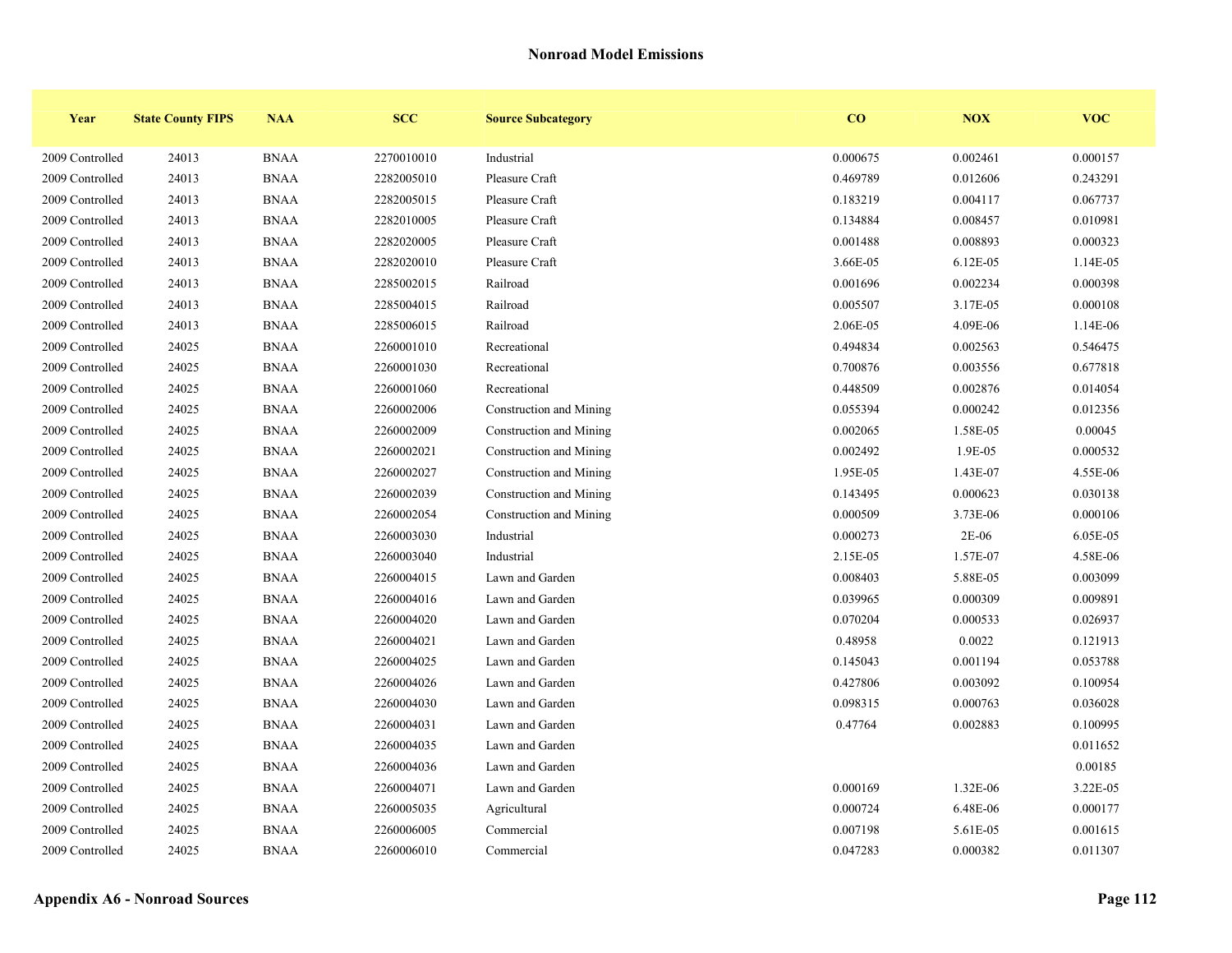| Year            | <b>State County FIPS</b> | <b>NAA</b>  | <b>SCC</b> | <b>Source Subcategory</b> | CO       | NOX      | <b>VOC</b> |
|-----------------|--------------------------|-------------|------------|---------------------------|----------|----------|------------|
| 2009 Controlled | 24025                    | <b>BNAA</b> | 2260006015 | Commercial                | 1.99E-05 | 1.46E-07 | 4.13E-06   |
| 2009 Controlled | 24025                    | <b>BNAA</b> | 2260006035 | Commercial                | 0.000313 | 2.3E-06  | 6.46E-05   |
| 2009 Controlled | 24025                    | <b>BNAA</b> | 2260007005 | Logging                   | 0.013063 | 5.37E-05 | 0.00297    |
| 2009 Controlled | 24025                    | <b>BNAA</b> | 2265001010 | Recreational              | 0.213433 | 0.002367 | 0.021723   |
| 2009 Controlled | 24025                    | <b>BNAA</b> | 2265001030 | Recreational              | 2.266396 | 0.021531 | 0.239554   |
| 2009 Controlled | 24025                    | <b>BNAA</b> | 2265001050 | Recreational              | 2.307206 | 0.010802 | 0.036078   |
| 2009 Controlled | 24025                    | <b>BNAA</b> | 2265001060 | Recreational              | 0.368669 | 0.002869 | 0.016122   |
| 2009 Controlled | 24025                    | <b>BNAA</b> | 2265002003 | Construction and Mining   | 0.062913 | 0.00046  | 0.001051   |
| 2009 Controlled | 24025                    | <b>BNAA</b> | 2265002006 | Construction and Mining   | 0.000521 | 2.83E-06 | $1E-05$    |
| 2009 Controlled | 24025                    | <b>BNAA</b> | 2265002009 | Construction and Mining   | 0.116851 | 0.000569 | 0.003728   |
| 2009 Controlled | 24025                    | <b>BNAA</b> | 2265002015 | Construction and Mining   | 0.116828 | 0.000743 | 0.001762   |
| 2009 Controlled | 24025                    | <b>BNAA</b> | 2265002021 | Construction and Mining   | 0.233459 | 0.001283 | 0.005822   |
| 2009 Controlled | 24025                    | <b>BNAA</b> | 2265002024 | Construction and Mining   | 0.105469 | 0.000526 | 0.001928   |
| 2009 Controlled | 24025                    | <b>BNAA</b> | 2265002027 | Construction and Mining   | 0.005352 | 2.4E-05  | 0.00012    |
| 2009 Controlled | 24025                    | <b>BNAA</b> | 2265002030 | Construction and Mining   | 0.190755 | 0.001375 | 0.003622   |
| 2009 Controlled | 24025                    | <b>BNAA</b> | 2265002033 | Construction and Mining   | 0.054932 | 0.000499 | 0.002431   |
| 2009 Controlled | 24025                    | <b>BNAA</b> | 2265002039 | Construction and Mining   | 0.479591 | 0.002469 | 0.006615   |
| 2009 Controlled | 24025                    | <b>BNAA</b> | 2265002042 | Construction and Mining   | 0.198623 | 0.001203 | 0.007373   |
| 2009 Controlled | 24025                    | <b>BNAA</b> | 2265002045 | Construction and Mining   | 0.006572 | 0.000251 | 0.000224   |
| 2009 Controlled | 24025                    | <b>BNAA</b> | 2265002054 | Construction and Mining   | 0.028542 | 0.000172 | 0.000514   |
| 2009 Controlled | 24025                    | <b>BNAA</b> | 2265002057 | Construction and Mining   | 0.006707 | 0.000367 | 0.000276   |
| 2009 Controlled | 24025                    | <b>BNAA</b> | 2265002060 | Construction and Mining   | 0.012778 | 0.000728 | 0.000527   |
| 2009 Controlled | 24025                    | <b>BNAA</b> | 2265002066 | Construction and Mining   | 0.154391 | 0.000829 | 0.00228    |
| 2009 Controlled | 24025                    | <b>BNAA</b> | 2265002072 | Construction and Mining   | 0.062411 | 0.00108  | 0.001519   |
| 2009 Controlled | 24025                    | <b>BNAA</b> | 2265002078 | Construction and Mining   | 0.030899 | 0.000202 | 0.001107   |
| 2009 Controlled | 24025                    | <b>BNAA</b> | 2265002081 | Construction and Mining   | 0.006609 | 0.000388 | 0.000294   |
| 2009 Controlled | 24025                    | <b>BNAA</b> | 2265003010 | Industrial                | 0.039621 | 0.001107 | 0.001226   |
| 2009 Controlled | 24025                    | <b>BNAA</b> | 2265003020 | Industrial                | 0.056744 | 0.003229 | 0.002324   |
| 2009 Controlled | 24025                    | <b>BNAA</b> | 2265003030 | Industrial                | 0.032287 | 0.000441 | 0.000666   |
| 2009 Controlled | 24025                    | <b>BNAA</b> | 2265003040 | Industrial                | 0.098665 | 0.000531 | 0.002256   |
| 2009 Controlled | 24025                    | <b>BNAA</b> | 2265003050 | Industrial                | 0.003066 | 7.14E-05 | 8.6E-05    |
| 2009 Controlled | 24025                    | <b>BNAA</b> | 2265003060 | Industrial                | 0.004522 | 2.31E-05 | 8.48E-05   |
| 2009 Controlled | 24025                    | <b>BNAA</b> | 2265003070 | Industrial                | 0.002674 | 0.000146 | 9.77E-05   |
| 2009 Controlled | 24025                    | <b>BNAA</b> | 2265004010 | Lawn and Garden           | 2.794031 | 0.017175 | 0.276031   |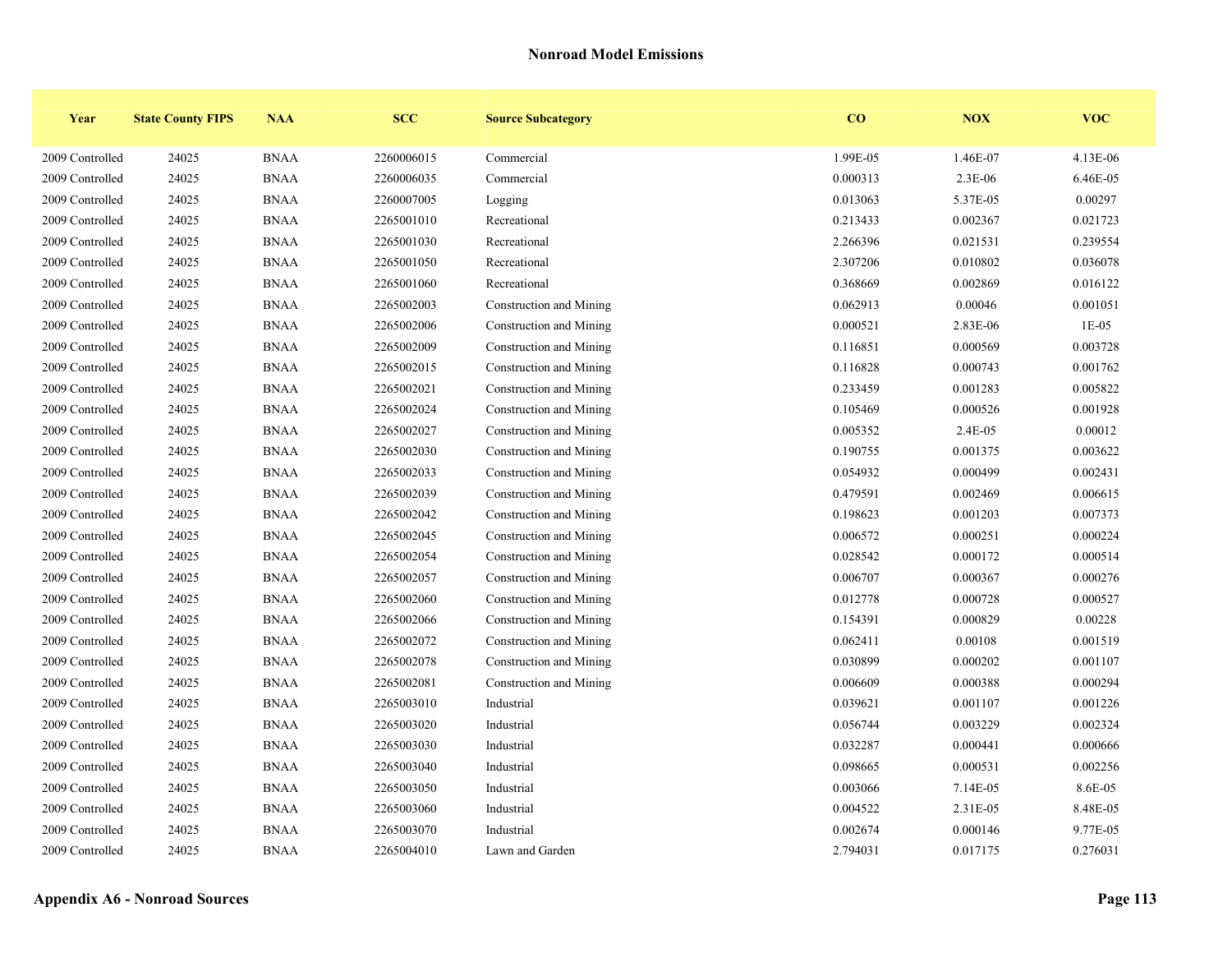| Year            | <b>State County FIPS</b> | <b>NAA</b>  | <b>SCC</b> | <b>Source Subcategory</b> | $\bf{CO}$ | <b>NOX</b> | <b>VOC</b> |
|-----------------|--------------------------|-------------|------------|---------------------------|-----------|------------|------------|
| 2009 Controlled | 24025                    | <b>BNAA</b> | 2265004011 | Lawn and Garden           | 2.396358  | 0.010192   | 0.10936    |
| 2009 Controlled | 24025                    | <b>BNAA</b> | 2265004015 | Lawn and Garden           | 0.234687  | 0.001448   | 0.023797   |
| 2009 Controlled | 24025                    | <b>BNAA</b> | 2265004016 | Lawn and Garden           | 1.181532  | 0.006752   | 0.073234   |
| 2009 Controlled | 24025                    | <b>BNAA</b> | 2265004025 | Lawn and Garden           | 0.01572   | 8.97E-05   | 0.001613   |
| 2009 Controlled | 24025                    | <b>BNAA</b> | 2265004026 | Lawn and Garden           | 0.062043  | 0.000298   | 0.002354   |
| 2009 Controlled | 24025                    | <b>BNAA</b> | 2265004030 | Lawn and Garden           | 0.030024  | 0.000172   | 0.002817   |
| 2009 Controlled | 24025                    | <b>BNAA</b> | 2265004031 | Lawn and Garden           | 2.497142  | 0.019198   | 0.050267   |
| 2009 Controlled | 24025                    | <b>BNAA</b> | 2265004035 | Lawn and Garden           |           |            | 0.023241   |
| 2009 Controlled | 24025                    | <b>BNAA</b> | 2265004036 | Lawn and Garden           |           |            | 0.004117   |
| 2009 Controlled | 24025                    | <b>BNAA</b> | 2265004040 | Lawn and Garden           | 0.698952  | 0.003977   | 0.028333   |
| 2009 Controlled | 24025                    | <b>BNAA</b> | 2265004041 | Lawn and Garden           | 0.333494  | 0.001736   | 0.005309   |
| 2009 Controlled | 24025                    | <b>BNAA</b> | 2265004046 | Lawn and Garden           | 0.345797  | 0.002199   | 0.009694   |
| 2009 Controlled | 24025                    | <b>BNAA</b> | 2265004051 | Lawn and Garden           | 0.135428  | 0.0008     | 0.009143   |
| 2009 Controlled | 24025                    | <b>BNAA</b> | 2265004055 | Lawn and Garden           | 9.366892  | 0.053545   | 0.31501    |
| 2009 Controlled | 24025                    | <b>BNAA</b> | 2265004056 | Lawn and Garden           | 4.533295  | 0.023603   | 0.067901   |
| 2009 Controlled | 24025                    | <b>BNAA</b> | 2265004066 | Lawn and Garden           | 0.519534  | 0.00538    | 0.008489   |
| 2009 Controlled | 24025                    | <b>BNAA</b> | 2265004071 | Lawn and Garden           | 13.11498  | 0.070412   | 0.231499   |
| 2009 Controlled | 24025                    | <b>BNAA</b> | 2265004075 | Lawn and Garden           | 0.286489  | 0.001831   | 0.014201   |
| 2009 Controlled | 24025                    | <b>BNAA</b> | 2265004076 | Lawn and Garden           | 0.366701  | 0.002371   | 0.018348   |
| 2009 Controlled | 24025                    | <b>BNAA</b> | 2265005010 | Agricultural              | 0.005353  | 2.72E-05   | 8.07E-05   |
| 2009 Controlled | 24025                    | <b>BNAA</b> | 2265005015 | Agricultural              | 0.007454  | 0.000202   | 0.000185   |
| 2009 Controlled | 24025                    | <b>BNAA</b> | 2265005020 | Agricultural              | 3.47E-05  | 2.13E-06   | 1.77E-06   |
| 2009 Controlled | 24025                    | <b>BNAA</b> | 2265005025 | Agricultural              | 0.003744  | 0.000231   | 0.000217   |
| 2009 Controlled | 24025                    | <b>BNAA</b> | 2265005030 | Agricultural              | 0.004094  | 2.37E-05   | 8.14E-05   |
| 2009 Controlled | 24025                    | <b>BNAA</b> | 2265005035 | Agricultural              | 0.032592  | 0.000393   | 0.001261   |
| 2009 Controlled | 24025                    | <b>BNAA</b> | 2265005040 | Agricultural              | 0.081634  | 0.000489   | 0.003024   |
| 2009 Controlled | 24025                    | <b>BNAA</b> | 2265005045 | Agricultural              | 0.005941  | 0.000366   | 0.000312   |
| 2009 Controlled | 24025                    | <b>BNAA</b> | 2265005055 | Agricultural              | 0.013906  | 0.000439   | 0.000481   |
| 2009 Controlled | 24025                    | <b>BNAA</b> | 2265005060 | Agricultural              | 0.006713  | 0.000308   | 0.000246   |
| 2009 Controlled | 24025                    | <b>BNAA</b> | 2265006005 | Commercial                | 3.566768  | 0.020488   | 0.107573   |
| 2009 Controlled | 24025                    | <b>BNAA</b> | 2265006010 | Commercial                | 0.802553  | 0.005102   | 0.021139   |
| 2009 Controlled | 24025                    | <b>BNAA</b> | 2265006015 | Commercial                | 0.391628  | 0.003301   | 0.008824   |
| 2009 Controlled | 24025                    | <b>BNAA</b> | 2265006025 | Commercial                | 1.018307  | 0.006811   | 0.019032   |
| 2009 Controlled | 24025                    | <b>BNAA</b> | 2265006030 | Commercial                | 1.563403  | 0.007909   | 0.04579    |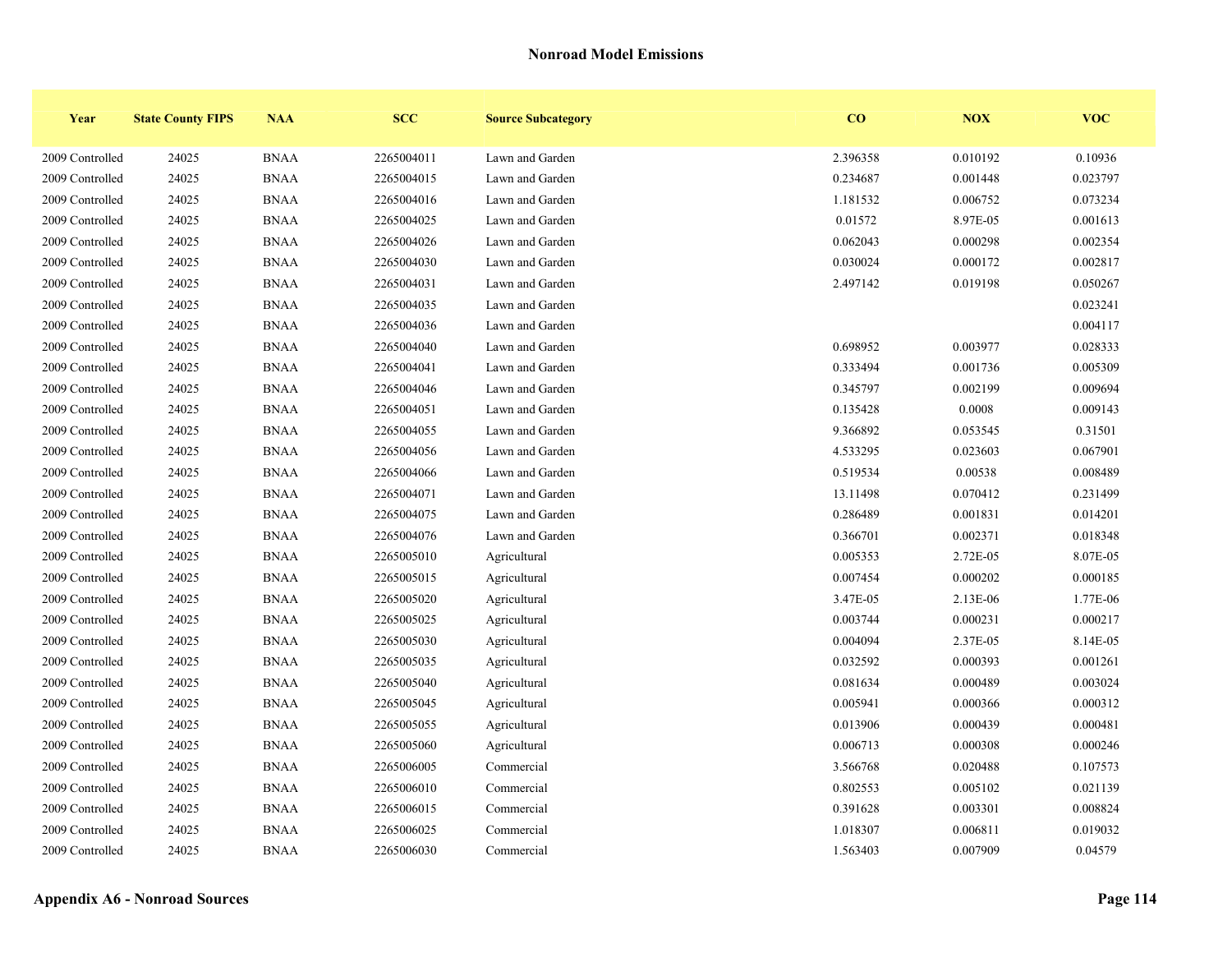| Year            | <b>State County FIPS</b> | <b>NAA</b>  | <b>SCC</b> | <b>Source Subcategory</b> | CO       | <b>NOX</b> | <b>VOC</b> |
|-----------------|--------------------------|-------------|------------|---------------------------|----------|------------|------------|
| 2009 Controlled | 24025                    | <b>BNAA</b> | 2265006035 | Commercial                | 0.079573 | 0.000405   | 0.00155    |
| 2009 Controlled | 24025                    | <b>BNAA</b> | 2265007010 | Logging                   | 0.036748 | 0.000241   | 0.001205   |
| 2009 Controlled | 24025                    | <b>BNAA</b> | 2265007015 | Logging                   | 0.00044  | 1.81E-06   | $1E-05$    |
| 2009 Controlled | 24025                    | <b>BNAA</b> | 2265010010 | Industrial                | 0.021221 | 9.94E-05   | 0.000261   |
| 2009 Controlled | 24025                    | <b>BNAA</b> | 2267001060 | Recreational              | 0.003551 | 0.000795   | 0.000218   |
| 2009 Controlled | 24025                    | <b>BNAA</b> | 2267002003 | Construction and Mining   | 0.001259 | 0.000219   | 6.15E-05   |
| 2009 Controlled | 24025                    | <b>BNAA</b> | 2267002015 | Construction and Mining   | 0.001789 | 0.000266   | 7.46E-05   |
| 2009 Controlled | 24025                    | <b>BNAA</b> | 2267002021 | Construction and Mining   | 0.000387 | 7.98E-05   | 2.21E-05   |
| 2009 Controlled | 24025                    | <b>BNAA</b> | 2267002024 | Construction and Mining   | 0.000213 | 3.55E-05   | 9.97E-06   |
| 2009 Controlled | 24025                    | <b>BNAA</b> | 2267002030 | Construction and Mining   | 0.003956 | 0.000705   | 0.000198   |
| 2009 Controlled | 24025                    | <b>BNAA</b> | 2267002033 | Construction and Mining   | 0.001573 | 0.000349   | 9.55E-05   |
| 2009 Controlled | 24025                    | <b>BNAA</b> | 2267002039 | Construction and Mining   | 0.002437 | 0.000309   | 8.47E-05   |
| 2009 Controlled | 24025                    | <b>BNAA</b> | 2267002045 | Construction and Mining   | 0.001582 | 0.000326   | 9.03E-05   |
| 2009 Controlled | 24025                    | <b>BNAA</b> | 2267002054 | Construction and Mining   | 0.000254 | 5.17E-05   | 1.43E-05   |
| 2009 Controlled | 24025                    | <b>BNAA</b> | 2267002057 | Construction and Mining   | 0.002651 | 0.000499   | 0.00014    |
| 2009 Controlled | 24025                    | <b>BNAA</b> | 2267002060 | Construction and Mining   | 0.006015 | 0.000999   | 0.000283   |
| 2009 Controlled | 24025                    | <b>BNAA</b> | 2267002066 | Construction and Mining   | 0.000575 | 8.68E-05   | 2.46E-05   |
| 2009 Controlled | 24025                    | <b>BNAA</b> | 2267002072 | Construction and Mining   | 0.005665 | 0.001124   | 0.000313   |
| 2009 Controlled | 24025                    | <b>BNAA</b> | 2267002081 | Construction and Mining   | 0.002412 | 0.000506   | 0.00014    |
| 2009 Controlled | 24025                    | <b>BNAA</b> | 2267003010 | Industrial                | 0.011293 | 0.002321   | 0.000641   |
| 2009 Controlled | 24025                    | <b>BNAA</b> | 2267003020 | Industrial                | 0.902336 | 0.149992   | 0.042369   |
| 2009 Controlled | 24025                    | <b>BNAA</b> | 2267003030 | Industrial                | 0.005566 | 0.00078    | 0.000218   |
| 2009 Controlled | 24025                    | <b>BNAA</b> | 2267003040 | Industrial                | 0.001929 | 0.000297   | 8.37E-05   |
| 2009 Controlled | 24025                    | <b>BNAA</b> | 2267003050 | Industrial                | 0.000605 | 0.000123   | 3.4E-05    |
| 2009 Controlled | 24025                    | <b>BNAA</b> | 2267003070 | Industrial                | 0.002922 | 0.000325   | 8.97E-05   |
| 2009 Controlled | 24025                    | <b>BNAA</b> | 2267004066 | Lawn and Garden           | 0.022962 | 0.003628   | 0.001025   |
| 2009 Controlled | 24025                    | <b>BNAA</b> | 2267005055 | Agricultural              | 2.35E-05 | 5.29E-06   | 1.46E-06   |
| 2009 Controlled | 24025                    | <b>BNAA</b> | 2267005060 | Agricultural              | 2.6E-05  | 3.89E-06   | 1.11E-06   |
| 2009 Controlled | 24025                    | <b>BNAA</b> | 2267006005 | Commercial                | 0.034757 | 0.010604   | 0.002182   |
| 2009 Controlled | 24025                    | <b>BNAA</b> | 2267006010 | Commercial                | 0.007549 | 0.002044   | 0.000424   |
| 2009 Controlled | 24025                    | <b>BNAA</b> | 2267006015 | Commercial                | 0.008676 | 0.002135   | 0.000445   |
| 2009 Controlled | 24025                    | <b>BNAA</b> | 2267006025 | Commercial                | 0.015508 | 0.002832   | 0.000789   |
| 2009 Controlled | 24025                    | <b>BNAA</b> | 2267006030 | Commercial                | 0.000217 | 4.43E-05   | 1.22E-05   |
| 2009 Controlled | 24025                    | <b>BNAA</b> | 2267006035 | Commercial                | 0.000125 | 2.71E-05   | 5.55E-06   |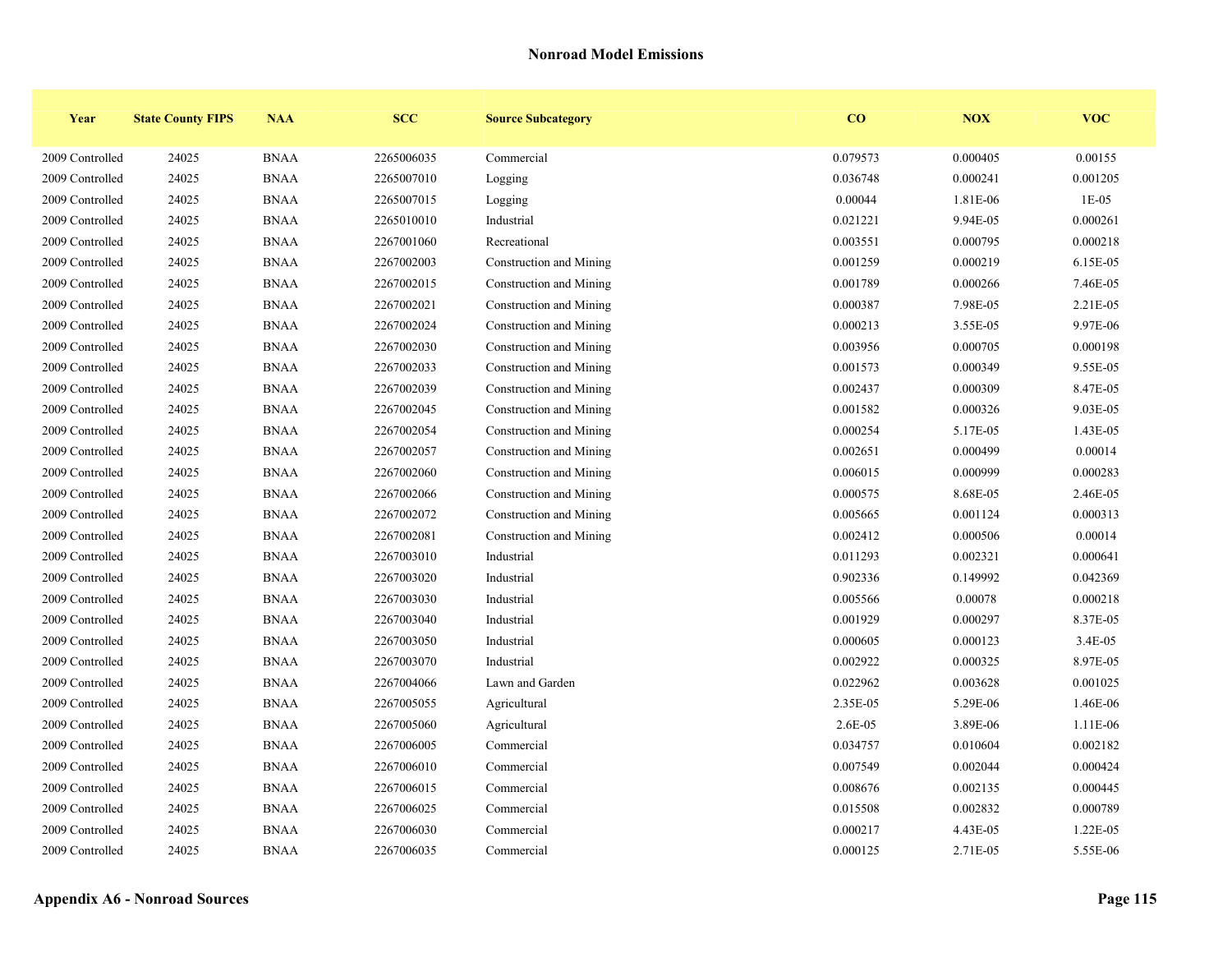| Year            | <b>State County FIPS</b> | <b>NAA</b>  | <b>SCC</b> | <b>Source Subcategory</b> | CO       | NOX      | <b>VOC</b> |
|-----------------|--------------------------|-------------|------------|---------------------------|----------|----------|------------|
| 2009 Controlled | 24025                    | <b>BNAA</b> | 2268002081 | Construction and Mining   | 9.48E-05 | 1.99E-05 | 3.24E-07   |
| 2009 Controlled | 24025                    | <b>BNAA</b> | 2268003020 | Industrial                | 0.06422  | 0.010744 | 0.000179   |
| 2009 Controlled | 24025                    | <b>BNAA</b> | 2268003030 | Industrial                | 7.26E-05 | 1.21E-05 | 2.01E-07   |
| 2009 Controlled | 24025                    | <b>BNAA</b> | 2268003040 | Industrial                | 3.84E-05 | 6.14E-06 | 1.02E-07   |
| 2009 Controlled | 24025                    | <b>BNAA</b> | 2268003060 | Industrial                | 0.000225 | 3.32E-05 | 5.49E-07   |
| 2009 Controlled | 24025                    | <b>BNAA</b> | 2268003070 | Industrial                | 0.000206 | 2.31E-05 | 3.78E-07   |
| 2009 Controlled | 24025                    | <b>BNAA</b> | 2268005055 | Agricultural              | 1.96E-05 | 4.4E-06  | 7.62E-08   |
| 2009 Controlled | 24025                    | <b>BNAA</b> | 2268005060 | Agricultural              | 0.000208 | 4.61E-05 | 8.01E-07   |
| 2009 Controlled | 24025                    | <b>BNAA</b> | 2268006005 | Commercial                | 0.010434 | 0.003278 | 4.01E-05   |
| 2009 Controlled | 24025                    | <b>BNAA</b> | 2268006010 | Commercial                | 0.000508 | 0.000148 | 1.82E-06   |
| 2009 Controlled | 24025                    | <b>BNAA</b> | 2268006015 | Commercial                | 0.000671 | 0.000172 | 2.13E-06   |
| 2009 Controlled | 24025                    | <b>BNAA</b> | 2268006020 | Commercial                | 0.005011 | 0.000962 | 9.68E-06   |
| 2009 Controlled | 24025                    | <b>BNAA</b> | 2268010010 | Industrial                | 0.000414 | 5.55E-05 | 6.87E-07   |
| 2009 Controlled | 24025                    | <b>BNAA</b> | 2270001060 | Recreational              | 0.010283 | 0.009907 | 0.002693   |
| 2009 Controlled | 24025                    | <b>BNAA</b> | 2270002003 | Construction and Mining   | 0.012039 | 0.026114 | 0.002158   |
| 2009 Controlled | 24025                    | <b>BNAA</b> | 2270002006 | Construction and Mining   | 4.39E-05 | 5.91E-05 | 9.18E-06   |
| 2009 Controlled | 24025                    | <b>BNAA</b> | 2270002009 | Construction and Mining   | 0.000646 | 0.000925 | 0.000143   |
| 2009 Controlled | 24025                    | <b>BNAA</b> | 2270002015 | Construction and Mining   | 0.035651 | 0.067441 | 0.005848   |
| 2009 Controlled | 24025                    | <b>BNAA</b> | 2270002018 | Construction and Mining   | 0.032394 | 0.073651 | 0.004264   |
| 2009 Controlled | 24025                    | <b>BNAA</b> | 2270002021 | Construction and Mining   | 0.002223 | 0.004238 | 0.000391   |
| 2009 Controlled | 24025                    | <b>BNAA</b> | 2270002024 | Construction and Mining   | 0.001764 | 0.003067 | 0.000266   |
| 2009 Controlled | 24025                    | <b>BNAA</b> | 2270002027 | Construction and Mining   | 0.004521 | 0.008526 | 0.00115    |
| 2009 Controlled | 24025                    | <b>BNAA</b> | 2270002030 | Construction and Mining   | 0.022148 | 0.034045 | 0.003398   |
| 2009 Controlled | 24025                    | <b>BNAA</b> | 2270002033 | Construction and Mining   | 0.014122 | 0.040205 | 0.003387   |
| 2009 Controlled | 24025                    | <b>BNAA</b> | 2270002036 | Construction and Mining   | 0.099657 | 0.245764 | 0.018556   |
| 2009 Controlled | 24025                    | <b>BNAA</b> | 2270002039 | Construction and Mining   | 0.001674 | 0.002341 | 0.00025    |
| 2009 Controlled | 24025                    | <b>BNAA</b> | 2270002042 | Construction and Mining   | 0.000718 | 0.001551 | 0.000175   |
| 2009 Controlled | 24025                    | <b>BNAA</b> | 2270002045 | Construction and Mining   | 0.017877 | 0.069808 | 0.004764   |
| 2009 Controlled | 24025                    | <b>BNAA</b> | 2270002048 | Construction and Mining   | 0.022147 | 0.061847 | 0.004669   |
| 2009 Controlled | 24025                    | <b>BNAA</b> | 2270002051 | Construction and Mining   | 0.082086 | 0.243044 | 0.013537   |
| 2009 Controlled | 24025                    | <b>BNAA</b> | 2270002054 | Construction and Mining   | 0.004298 | 0.01276  | 0.00094    |
| 2009 Controlled | 24025                    | <b>BNAA</b> | 2270002057 | Construction and Mining   | 0.057142 | 0.090709 | 0.008773   |
| 2009 Controlled | 24025                    | <b>BNAA</b> | 2270002060 | Construction and Mining   | 0.135383 | 0.32423  | 0.023178   |
| 2009 Controlled | 24025                    | <b>BNAA</b> | 2270002066 | Construction and Mining   | 0.208581 | 0.219126 | 0.046362   |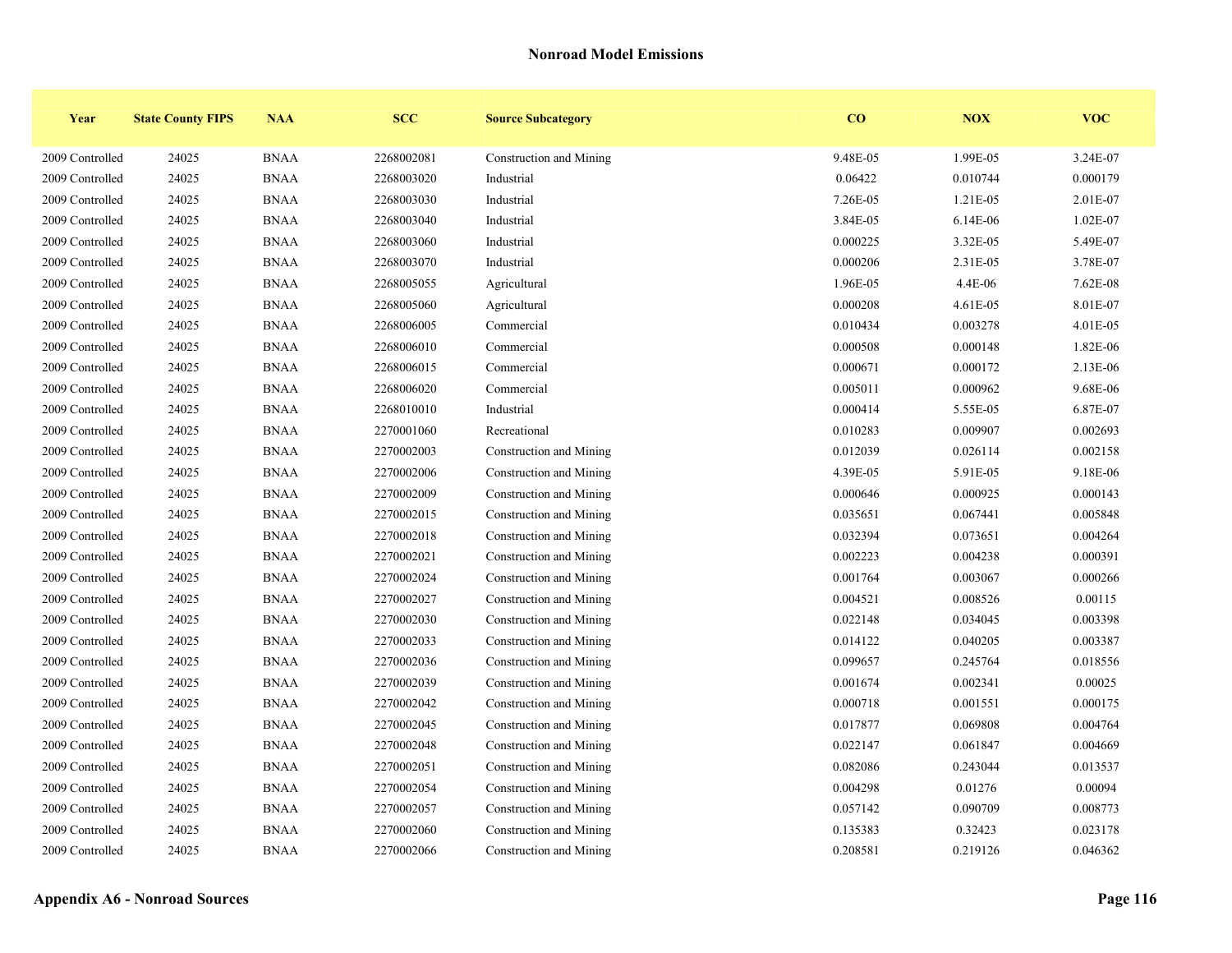| Year            | <b>State County FIPS</b> | <b>NAA</b>  | <b>SCC</b> | <b>Source Subcategory</b> | $\bf{CO}$ | <b>NOX</b> | <b>VOC</b> |
|-----------------|--------------------------|-------------|------------|---------------------------|-----------|------------|------------|
| 2009 Controlled | 24025                    | <b>BNAA</b> | 2270002069 | Construction and Mining   | 0.115593  | 0.276044   | 0.018918   |
| 2009 Controlled | 24025                    | <b>BNAA</b> | 2270002072 | Construction and Mining   | 0.179394  | 0.149705   | 0.042256   |
| 2009 Controlled | 24025                    | <b>BNAA</b> | 2270002075 | Construction and Mining   | 0.016017  | 0.035519   | 0.002338   |
| 2009 Controlled | 24025                    | <b>BNAA</b> | 2270002078 | Construction and Mining   | 0.000547  | 0.000483   | 0.00014    |
| 2009 Controlled | 24025                    | <b>BNAA</b> | 2270002081 | Construction and Mining   | 0.016689  | 0.034273   | 0.002509   |
| 2009 Controlled | 24025                    | <b>BNAA</b> | 2270003010 | Industrial                | 0.003188  | 0.002954   | 0.00081    |
| 2009 Controlled | 24025                    | <b>BNAA</b> | 2270003020 | Industrial                | 0.019982  | 0.027337   | 0.002315   |
| 2009 Controlled | 24025                    | <b>BNAA</b> | 2270003030 | Industrial                | 0.004738  | 0.014183   | 0.001147   |
| 2009 Controlled | 24025                    | <b>BNAA</b> | 2270003040 | Industrial                | 0.005015  | 0.016107   | 0.001316   |
| 2009 Controlled | 24025                    | <b>BNAA</b> | 2270003050 | Industrial                | 0.000548  | 0.000814   | 0.000148   |
| 2009 Controlled | 24025                    | <b>BNAA</b> | 2270003060 | Industrial                | 0.042097  | 0.083298   | 0.007432   |
| 2009 Controlled | 24025                    | <b>BNAA</b> | 2270003070 | Industrial                | 0.007498  | 0.017093   | 0.001398   |
| 2009 Controlled | 24025                    | <b>BNAA</b> | 2270004031 | Lawn and Garden           | 3.99E-06  | 6.56E-06   | 1.13E-06   |
| 2009 Controlled | 24025                    | <b>BNAA</b> | 2270004046 | Lawn and Garden           | 0.020304  | 0.038175   | 0.005197   |
| 2009 Controlled | 24025                    | <b>BNAA</b> | 2270004056 | Lawn and Garden           | 0.004236  | 0.007636   | 0.001076   |
| 2009 Controlled | 24025                    | <b>BNAA</b> | 2270004066 | Lawn and Garden           | 0.023776  | 0.058044   | 0.005624   |
| 2009 Controlled | 24025                    | <b>BNAA</b> | 2270004071 | Lawn and Garden           | 0.002083  | 0.005394   | 0.000452   |
| 2009 Controlled | 24025                    | <b>BNAA</b> | 2270004076 | Lawn and Garden           | 8.52E-05  | 0.000156   | 2.07E-05   |
| 2009 Controlled | 24025                    | <b>BNAA</b> | 2270005010 | Agricultural              | 6.31E-06  | 5.02E-06   | 8.14E-07   |
| 2009 Controlled | 24025                    | <b>BNAA</b> | 2270005015 | Agricultural              | 0.135412  | 0.256309   | 0.025114   |
| 2009 Controlled | 24025                    | <b>BNAA</b> | 2270005020 | Agricultural              | 0.010419  | 0.02678    | 0.00233    |
| 2009 Controlled | 24025                    | <b>BNAA</b> | 2270005025 | Agricultural              | 8.96E-05  | 0.000127   | 2.07E-05   |
| 2009 Controlled | 24025                    | <b>BNAA</b> | 2270005030 | Agricultural              | 2.16E-05  | 2.6E-05    | 3.6E-06    |
| 2009 Controlled | 24025                    | <b>BNAA</b> | 2270005035 | Agricultural              | 0.001077  | 0.002049   | 0.000283   |
| 2009 Controlled | 24025                    | <b>BNAA</b> | 2270005040 | Agricultural              | 3.03E-06  | 5.2E-06    | 4.83E-07   |
| 2009 Controlled | 24025                    | <b>BNAA</b> | 2270005045 | Agricultural              | 0.00119   | 0.001948   | 0.000222   |
| 2009 Controlled | 24025                    | <b>BNAA</b> | 2270005055 | Agricultural              | 0.002803  | 0.005411   | 0.000569   |
| 2009 Controlled | 24025                    | <b>BNAA</b> | 2270005060 | Agricultural              | 0.001339  | 0.003457   | 0.000341   |
| 2009 Controlled | 24025                    | <b>BNAA</b> | 2270006005 | Commercial                | 0.024356  | 0.04983    | 0.006275   |
| 2009 Controlled | 24025                    | <b>BNAA</b> | 2270006010 | Commercial                | 0.005775  | 0.011808   | 0.001407   |
| 2009 Controlled | 24025                    | <b>BNAA</b> | 2270006015 | Commercial                | 0.012562  | 0.027996   | 0.00271    |
| 2009 Controlled | 24025                    | <b>BNAA</b> | 2270006025 | Commercial                | 0.018912  | 0.014868   | 0.004601   |
| 2009 Controlled | 24025                    | <b>BNAA</b> | 2270006030 | Commercial                | 0.000725  | 0.001654   | 0.000205   |
| 2009 Controlled | 24025                    | <b>BNAA</b> | 2270006035 | Commercial                | 0.000549  | 0.001208   | 0.00012    |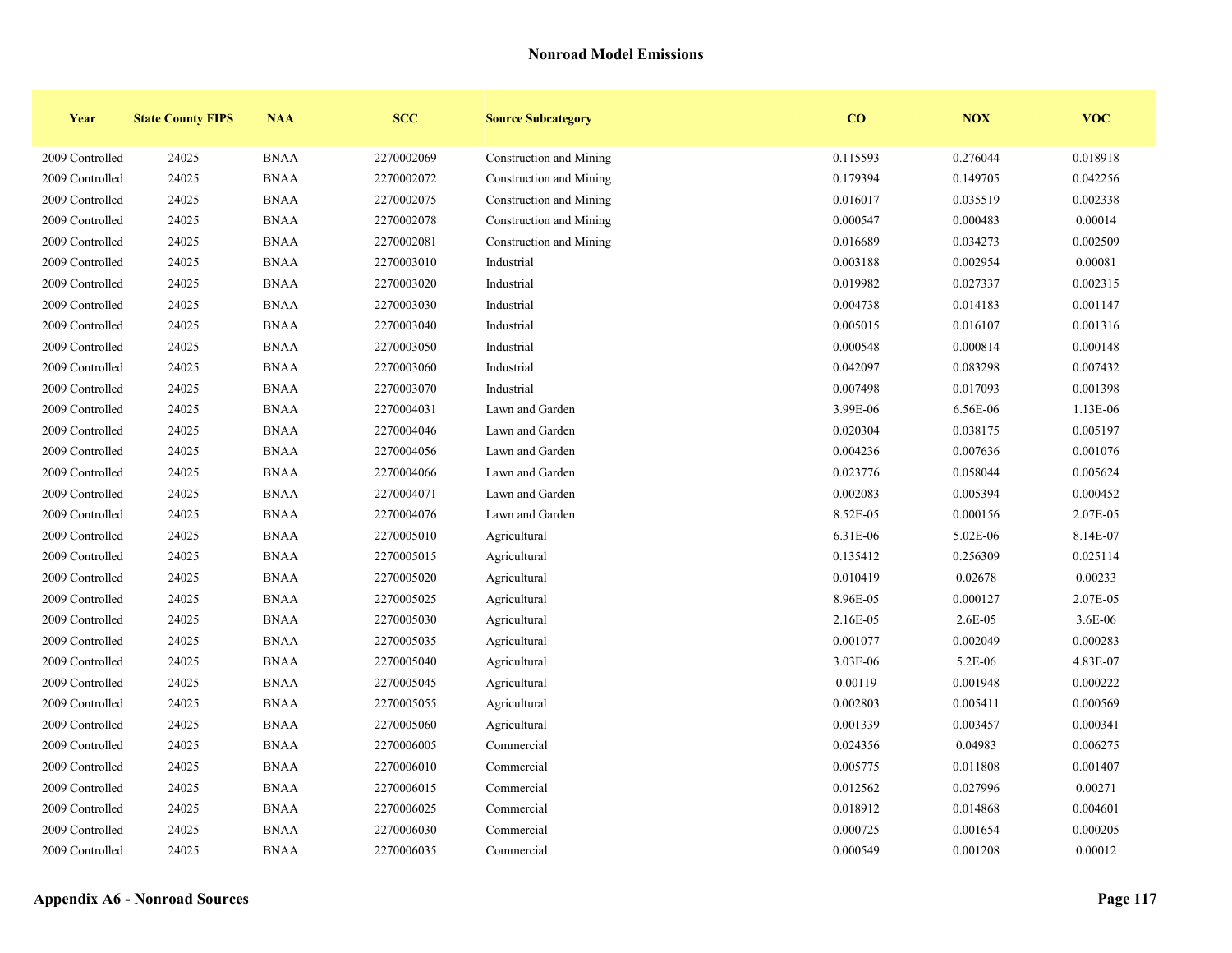| Year            | <b>State County FIPS</b> | <b>NAA</b>  | <b>SCC</b> | <b>Source Subcategory</b> | CO       | NOX      | <b>VOC</b> |
|-----------------|--------------------------|-------------|------------|---------------------------|----------|----------|------------|
| 2009 Controlled | 24025                    | <b>BNAA</b> | 2270007015 | Logging                   | 0.00285  | 0.007295 | 0.000555   |
| 2009 Controlled | 24025                    | <b>BNAA</b> | 2270010010 | Industrial                | 0.000307 | 0.001119 | 7.13E-05   |
| 2009 Controlled | 24025                    | <b>BNAA</b> | 2282005010 | Pleasure Craft            | 4.345552 | 0.116601 | 2.250439   |
| 2009 Controlled | 24025                    | <b>BNAA</b> | 2282005015 | Pleasure Craft            | 1.694773 | 0.03808  | 0.626571   |
| 2009 Controlled | 24025                    | <b>BNAA</b> | 2282010005 | Pleasure Craft            | 2.815703 | 0.176549 | 0.229226   |
| 2009 Controlled | 24025                    | <b>BNAA</b> | 2282020005 | Pleasure Craft            | 0.03107  | 0.18565  | 0.006732   |
| 2009 Controlled | 24025                    | <b>BNAA</b> | 2282020010 | Pleasure Craft            | 0.000339 | 0.000566 | 0.000105   |
| 2009 Controlled | 24025                    | <b>BNAA</b> | 2285002015 | Railroad                  | 0.003095 | 0.004078 | 0.000726   |
| 2009 Controlled | 24025                    | <b>BNAA</b> | 2285004015 | Railroad                  | 0.010053 | 5.78E-05 | 0.000198   |
| 2009 Controlled | 24025                    | <b>BNAA</b> | 2285006015 | Railroad                  | 3.76E-05 | 7.47E-06 | 2.08E-06   |
| 2009 Controlled | 24027                    | <b>BNAA</b> | 2260001010 | Recreational              | 0.098967 | 0.000513 | 0.109295   |
| 2009 Controlled | 24027                    | <b>BNAA</b> | 2260001030 | Recreational              | 0.140175 | 0.000711 | 0.135564   |
| 2009 Controlled | 24027                    | <b>BNAA</b> | 2260001060 | Recreational              | 0.089702 | 0.000575 | 0.002811   |
| 2009 Controlled | 24027                    | <b>BNAA</b> | 2260002006 | Construction and Mining   | 0.039761 | 0.000174 | 0.008869   |
| 2009 Controlled | 24027                    | <b>BNAA</b> | 2260002009 | Construction and Mining   | 0.001482 | 1.14E-05 | 0.000323   |
| 2009 Controlled | 24027                    | <b>BNAA</b> | 2260002021 | Construction and Mining   | 0.001789 | 1.36E-05 | 0.000382   |
| 2009 Controlled | 24027                    | <b>BNAA</b> | 2260002027 | Construction and Mining   | 1.4E-05  | 1.03E-07 | 3.27E-06   |
| 2009 Controlled | 24027                    | <b>BNAA</b> | 2260002039 | Construction and Mining   | 0.102999 | 0.000447 | 0.021632   |
| 2009 Controlled | 24027                    | <b>BNAA</b> | 2260002054 | Construction and Mining   | 0.000365 | 2.68E-06 | 7.61E-05   |
| 2009 Controlled | 24027                    | <b>BNAA</b> | 2260003030 | Industrial                | 0.00037  | 2.71E-06 | 8.21E-05   |
| 2009 Controlled | 24027                    | <b>BNAA</b> | 2260003040 | Industrial                | 2.91E-05 | 2.14E-07 | 6.22E-06   |
| 2009 Controlled | 24027                    | <b>BNAA</b> | 2260004015 | Lawn and Garden           | 0.009366 | 6.56E-05 | 0.003454   |
| 2009 Controlled | 24027                    | <b>BNAA</b> | 2260004016 | Lawn and Garden           | 0.1176   | 0.000909 | 0.029106   |
| 2009 Controlled | 24027                    | <b>BNAA</b> | 2260004020 | Lawn and Garden           | 0.078252 | 0.000594 | 0.030025   |
| 2009 Controlled | 24027                    | <b>BNAA</b> | 2260004021 | Lawn and Garden           | 1.440637 | 0.006474 | 0.358741   |
| 2009 Controlled | 24027                    | <b>BNAA</b> | 2260004025 | Lawn and Garden           | 0.161669 | 0.001331 | 0.059953   |
| 2009 Controlled | 24027                    | <b>BNAA</b> | 2260004026 | Lawn and Garden           | 1.258861 | 0.009098 | 0.297068   |
| 2009 Controlled | 24027                    | <b>BNAA</b> | 2260004030 | Lawn and Garden           | 0.109585 | 0.000851 | 0.040158   |
| 2009 Controlled | 24027                    | <b>BNAA</b> | 2260004031 | Lawn and Garden           | 1.405503 | 0.008485 | 0.297188   |
| 2009 Controlled | 24027                    | <b>BNAA</b> | 2260004035 | Lawn and Garden           |          |          | 0.012988   |
| 2009 Controlled | 24027                    | <b>BNAA</b> | 2260004036 | Lawn and Garden           |          |          | 0.005444   |
| 2009 Controlled | 24027                    | <b>BNAA</b> | 2260004071 | Lawn and Garden           | 0.000497 | 3.88E-06 | 9.48E-05   |
| 2009 Controlled | 24027                    | <b>BNAA</b> | 2260005035 | Agricultural              | 0.000328 | 2.94E-06 | 8.03E-05   |
| 2009 Controlled | 24027                    | <b>BNAA</b> | 2260006005 | Commercial                | 0.01913  | 0.000149 | 0.004293   |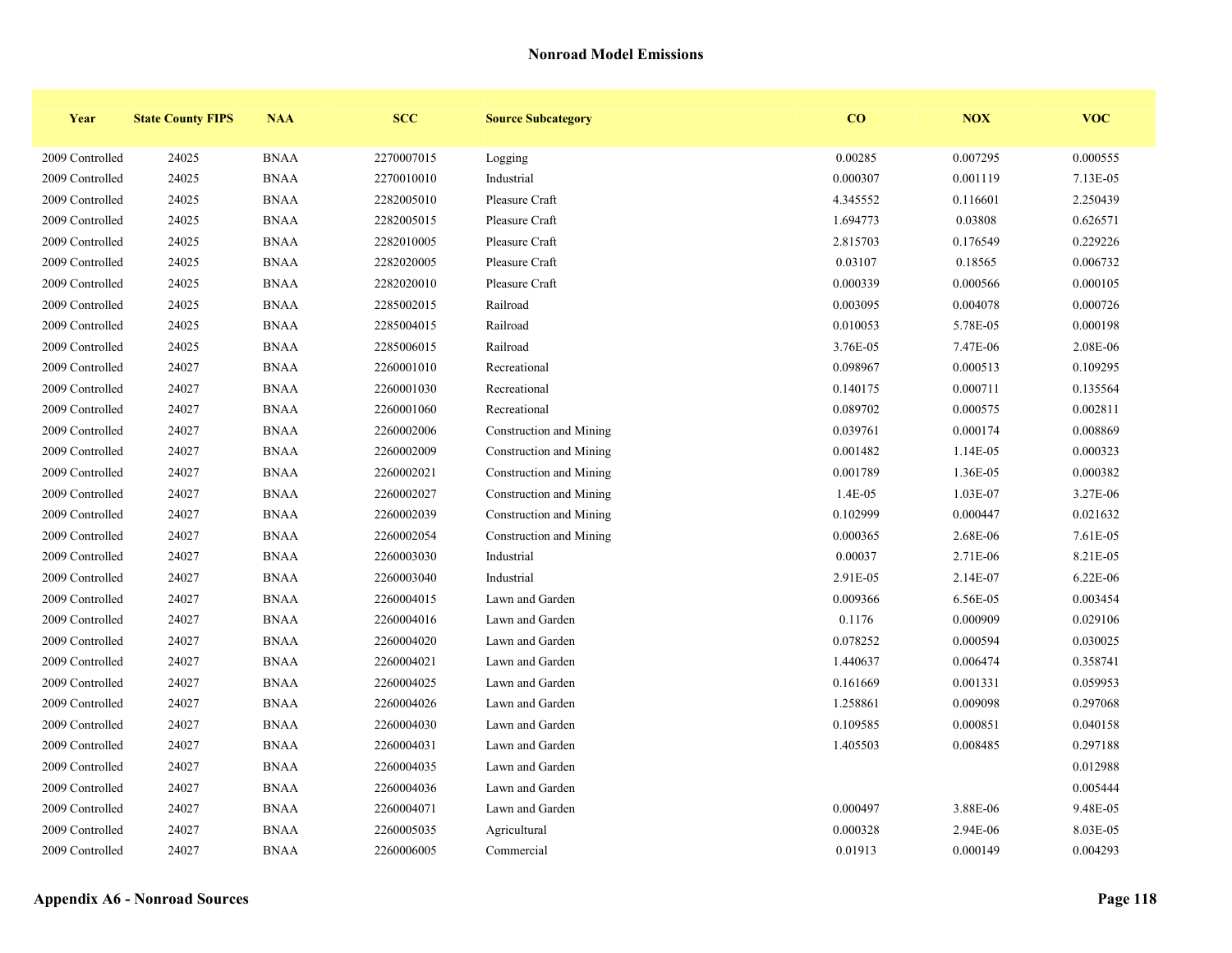| Year            | <b>State County FIPS</b> | <b>NAA</b>  | <b>SCC</b> | <b>Source Subcategory</b> | $\bf{CO}$ | <b>NOX</b> | <b>VOC</b> |
|-----------------|--------------------------|-------------|------------|---------------------------|-----------|------------|------------|
| 2009 Controlled | 24027                    | <b>BNAA</b> | 2260006010 | Commercial                | 0.125667  | 0.001014   | 0.030051   |
| 2009 Controlled | 24027                    | <b>BNAA</b> | 2260006015 | Commercial                | 5.29E-05  | 3.88E-07   | 1.1E-05    |
| 2009 Controlled | 24027                    | <b>BNAA</b> | 2260006035 | Commercial                | 0.000832  | 6.11E-06   | 0.000172   |
| 2009 Controlled | 24027                    | <b>BNAA</b> | 2260007005 | Logging                   | 0.005892  | 2.42E-05   | 0.00134    |
| 2009 Controlled | 24027                    | <b>BNAA</b> | 2265001010 | Recreational              | 0.042687  | 0.000473   | 0.004345   |
| 2009 Controlled | 24027                    | <b>BNAA</b> | 2265001030 | Recreational              | 0.453279  | 0.004306   | 0.047911   |
| 2009 Controlled | 24027                    | <b>BNAA</b> | 2265001050 | Recreational              | 1.794493  | 0.008402   | 0.028061   |
| 2009 Controlled | 24027                    | <b>BNAA</b> | 2265001060 | Recreational              | 0.073734  | 0.000574   | 0.003224   |
| 2009 Controlled | 24027                    | <b>BNAA</b> | 2265002003 | Construction and Mining   | 0.045158  | 0.00033    | 0.000755   |
| 2009 Controlled | 24027                    | <b>BNAA</b> | 2265002006 | Construction and Mining   | 0.000374  | 2.03E-06   | 7.18E-06   |
| 2009 Controlled | 24027                    | <b>BNAA</b> | 2265002009 | Construction and Mining   | 0.083874  | 0.000408   | 0.002676   |
| 2009 Controlled | 24027                    | <b>BNAA</b> | 2265002015 | Construction and Mining   | 0.083857  | 0.000533   | 0.001265   |
| 2009 Controlled | 24027                    | <b>BNAA</b> | 2265002021 | Construction and Mining   | 0.167573  | 0.000921   | 0.004179   |
| 2009 Controlled | 24027                    | <b>BNAA</b> | 2265002024 | Construction and Mining   | 0.075704  | 0.000377   | 0.001384   |
| 2009 Controlled | 24027                    | <b>BNAA</b> | 2265002027 | Construction and Mining   | 0.003841  | 1.72E-05   | 8.63E-05   |
| 2009 Controlled | 24027                    | <b>BNAA</b> | 2265002030 | Construction and Mining   | 0.136921  | 0.000987   | 0.002599   |
| 2009 Controlled | 24027                    | <b>BNAA</b> | 2265002033 | Construction and Mining   | 0.039429  | 0.000358   | 0.001745   |
| 2009 Controlled | 24027                    | <b>BNAA</b> | 2265002039 | Construction and Mining   | 0.344243  | 0.001772   | 0.004748   |
| 2009 Controlled | 24027                    | <b>BNAA</b> | 2265002042 | Construction and Mining   | 0.142569  | 0.000864   | 0.005292   |
| 2009 Controlled | 24027                    | <b>BNAA</b> | 2265002045 | Construction and Mining   | 0.004717  | 0.00018    | 0.000161   |
| 2009 Controlled | 24027                    | <b>BNAA</b> | 2265002054 | Construction and Mining   | 0.020487  | 0.000123   | 0.000369   |
| 2009 Controlled | 24027                    | <b>BNAA</b> | 2265002057 | Construction and Mining   | 0.004814  | 0.000263   | 0.000198   |
| 2009 Controlled | 24027                    | <b>BNAA</b> | 2265002060 | Construction and Mining   | 0.009172  | 0.000523   | 0.000378   |
| 2009 Controlled | 24027                    | <b>BNAA</b> | 2265002066 | Construction and Mining   | 0.11082   | 0.000595   | 0.001636   |
| 2009 Controlled | 24027                    | <b>BNAA</b> | 2265002072 | Construction and Mining   | 0.044798  | 0.000775   | 0.00109    |
| 2009 Controlled | 24027                    | <b>BNAA</b> | 2265002078 | Construction and Mining   | 0.022179  | 0.000145   | 0.000795   |
| 2009 Controlled | 24027                    | <b>BNAA</b> | 2265002081 | Construction and Mining   | 0.004744  | 0.000278   | 0.000211   |
| 2009 Controlled | 24027                    | <b>BNAA</b> | 2265003010 | Industrial                | 0.053812  | 0.001503   | 0.001665   |
| 2009 Controlled | 24027                    | <b>BNAA</b> | 2265003020 | Industrial                | 0.077067  | 0.004386   | 0.003156   |
| 2009 Controlled | 24027                    | <b>BNAA</b> | 2265003030 | Industrial                | 0.043851  | 0.000599   | 0.000905   |
| 2009 Controlled | 24027                    | <b>BNAA</b> | 2265003040 | Industrial                | 0.134002  | 0.000721   | 0.003063   |
| 2009 Controlled | 24027                    | <b>BNAA</b> | 2265003050 | Industrial                | 0.004165  | 9.7E-05    | 0.000117   |
| 2009 Controlled | 24027                    | <b>BNAA</b> | 2265003060 | Industrial                | 0.005169  | 2.65E-05   | 9.69E-05   |
| 2009 Controlled | 24027                    | <b>BNAA</b> | 2265003070 | Industrial                | 0.003631  | 0.000199   | 0.000133   |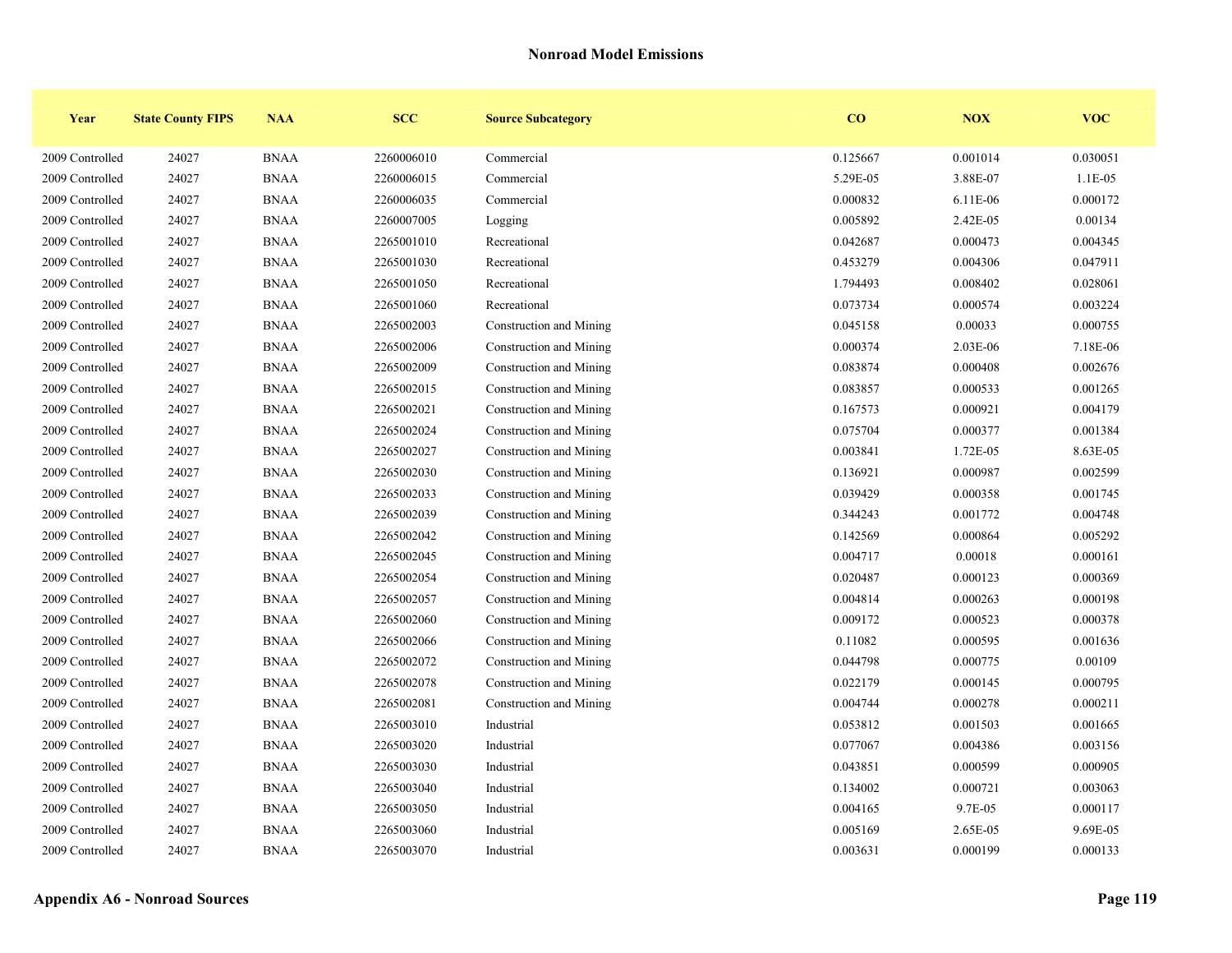| Year            | <b>State County FIPS</b> | <b>NAA</b>  | <b>SCC</b> | <b>Source Subcategory</b> | CO       | <b>NOX</b> | <b>VOC</b> |
|-----------------|--------------------------|-------------|------------|---------------------------|----------|------------|------------|
| 2009 Controlled | 24027                    | <b>BNAA</b> | 2265004010 | Lawn and Garden           | 3.114308 | 0.019143   | 0.307673   |
| 2009 Controlled | 24027                    | <b>BNAA</b> | 2265004011 | Lawn and Garden           | 7.051519 | 0.029991   | 0.321804   |
| 2009 Controlled | 24027                    | <b>BNAA</b> | 2265004015 | Lawn and Garden           | 0.26159  | 0.001614   | 0.026525   |
| 2009 Controlled | 24027                    | <b>BNAA</b> | 2265004016 | Lawn and Garden           | 3.476773 | 0.019868   | 0.2155     |
| 2009 Controlled | 24027                    | <b>BNAA</b> | 2265004025 | Lawn and Garden           | 0.017522 | $1E-04$    | 0.001798   |
| 2009 Controlled | 24027                    | <b>BNAA</b> | 2265004026 | Lawn and Garden           | 0.182567 | 0.000877   | 0.006925   |
| 2009 Controlled | 24027                    | <b>BNAA</b> | 2265004030 | Lawn and Garden           | 0.033466 | 0.000191   | 0.00314    |
| 2009 Controlled | 24027                    | <b>BNAA</b> | 2265004031 | Lawn and Garden           | 7.348085 | 0.056491   | 0.147916   |
| 2009 Controlled | 24027                    | <b>BNAA</b> | 2265004035 | Lawn and Garden           |          |            | 0.025905   |
| 2009 Controlled | 24027                    | <b>BNAA</b> | 2265004036 | Lawn and Garden           |          |            | 0.012114   |
| 2009 Controlled | 24027                    | <b>BNAA</b> | 2265004040 | Lawn and Garden           | 0.779072 | 0.004433   | 0.031581   |
| 2009 Controlled | 24027                    | <b>BNAA</b> | 2265004041 | Lawn and Garden           | 0.981339 | 0.005107   | 0.015621   |
| 2009 Controlled | 24027                    | <b>BNAA</b> | 2265004046 | Lawn and Garden           | 1.017542 | 0.006471   | 0.028525   |
| 2009 Controlled | 24027                    | <b>BNAA</b> | 2265004051 | Lawn and Garden           | 0.398512 | 0.002355   | 0.026904   |
| 2009 Controlled | 24027                    | <b>BNAA</b> | 2265004055 | Lawn and Garden           | 10.44061 | 0.059683   | 0.351119   |
| 2009 Controlled | 24027                    | <b>BNAA</b> | 2265004056 | Lawn and Garden           | 13.33967 | 0.069454   | 0.199806   |
| 2009 Controlled | 24027                    | <b>BNAA</b> | 2265004066 | Lawn and Garden           | 1.528779 | 0.015831   | 0.02498    |
| 2009 Controlled | 24027                    | <b>BNAA</b> | 2265004071 | Lawn and Garden           | 38.59212 | 0.207194   | 0.68121    |
| 2009 Controlled | 24027                    | <b>BNAA</b> | 2265004075 | Lawn and Garden           | 0.319329 | 0.002041   | 0.015828   |
| 2009 Controlled | 24027                    | <b>BNAA</b> | 2265004076 | Lawn and Garden           | 1.079053 | 0.006977   | 0.05399    |
| 2009 Controlled | 24027                    | <b>BNAA</b> | 2265005010 | Agricultural              | 0.002428 | 1.23E-05   | 3.66E-05   |
| 2009 Controlled | 24027                    | <b>BNAA</b> | 2265005015 | Agricultural              | 0.003381 | 9.18E-05   | 8.39E-05   |
| 2009 Controlled | 24027                    | <b>BNAA</b> | 2265005020 | Agricultural              | 1.57E-05 | 9.69E-07   | 8.02E-07   |
| 2009 Controlled | 24027                    | <b>BNAA</b> | 2265005025 | Agricultural              | 0.001698 | 0.000105   | 9.83E-05   |
| 2009 Controlled | 24027                    | <b>BNAA</b> | 2265005030 | Agricultural              | 0.001857 | 1.07E-05   | 3.69E-05   |
| 2009 Controlled | 24027                    | <b>BNAA</b> | 2265005035 | Agricultural              | 0.014785 | 0.000178   | 0.000572   |
| 2009 Controlled | 24027                    | <b>BNAA</b> | 2265005040 | Agricultural              | 0.037032 | 0.000222   | 0.001372   |
| 2009 Controlled | 24027                    | <b>BNAA</b> | 2265005045 | Agricultural              | 0.002695 | 0.000166   | 0.000141   |
| 2009 Controlled | 24027                    | <b>BNAA</b> | 2265005055 | Agricultural              | 0.006308 | 0.000199   | 0.000218   |
| 2009 Controlled | 24027                    | <b>BNAA</b> | 2265005060 | Agricultural              | 0.003045 | 0.00014    | 0.000112   |
| 2009 Controlled | 24027                    | <b>BNAA</b> | 2265006005 | Commercial                | 9.479676 | 0.054454   | 0.285904   |
| 2009 Controlled | 24027                    | <b>BNAA</b> | 2265006010 | Commercial                | 2.133008 | 0.01356    | 0.056184   |
| 2009 Controlled | 24027                    | <b>BNAA</b> | 2265006015 | Commercial                | 1.04086  | 0.008774   | 0.023453   |
| 2009 Controlled | 24027                    | <b>BNAA</b> | 2265006025 | Commercial                | 2.706433 | 0.018101   | 0.050583   |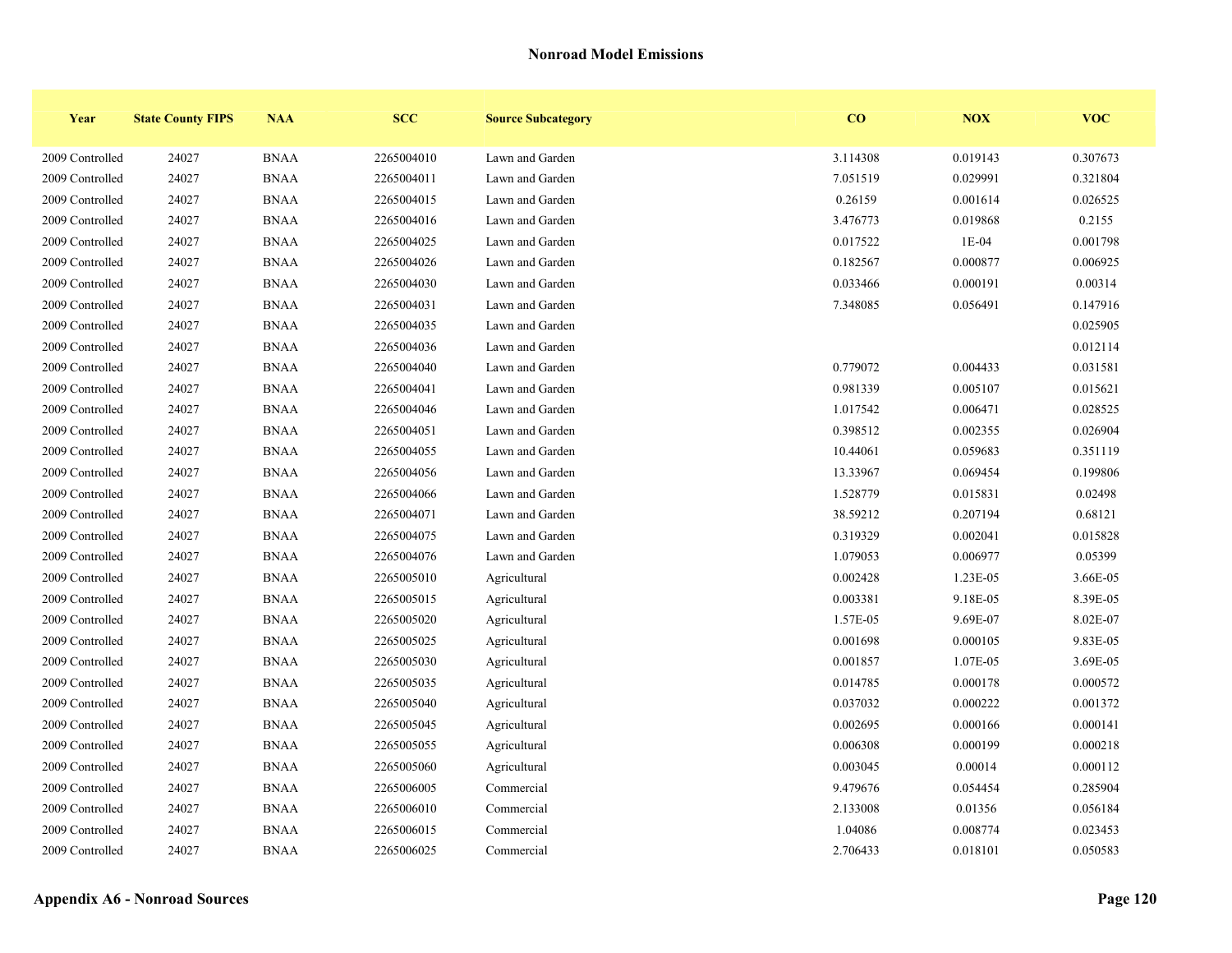| Year            | <b>State County FIPS</b> | <b>NAA</b>  | <b>SCC</b> | <b>Source Subcategory</b> | $\bf{CO}$ | <b>NOX</b> | <b>VOC</b> |
|-----------------|--------------------------|-------------|------------|---------------------------|-----------|------------|------------|
| 2009 Controlled | 24027                    | <b>BNAA</b> | 2265006030 | Commercial                | 4.155178  | 0.021021   | 0.1217     |
| 2009 Controlled | 24027                    | <b>BNAA</b> | 2265006035 | Commercial                | 0.211487  | 0.001077   | 0.004119   |
| 2009 Controlled | 24027                    | <b>BNAA</b> | 2265007010 | Logging                   | 0.016575  | 0.000108   | 0.000543   |
| 2009 Controlled | 24027                    | <b>BNAA</b> | 2265007015 | Logging                   | 0.000199  | 8.15E-07   | 4.53E-06   |
| 2009 Controlled | 24027                    | <b>BNAA</b> | 2265010010 | Industrial                | 0.016977  | 7.95E-05   | 0.000209   |
| 2009 Controlled | 24027                    | <b>BNAA</b> | 2267001060 | Recreational              | 0.00071   | 0.000159   | 4.37E-05   |
| 2009 Controlled | 24027                    | <b>BNAA</b> | 2267002003 | Construction and Mining   | 0.000904  | 0.000157   | 4.41E-05   |
| 2009 Controlled | 24027                    | <b>BNAA</b> | 2267002015 | Construction and Mining   | 0.001284  | 0.000191   | 5.35E-05   |
| 2009 Controlled | 24027                    | <b>BNAA</b> | 2267002021 | Construction and Mining   | 0.000278  | 5.73E-05   | 1.59E-05   |
| 2009 Controlled | 24027                    | <b>BNAA</b> | 2267002024 | Construction and Mining   | 0.000153  | 2.55E-05   | 7.16E-06   |
| 2009 Controlled | 24027                    | <b>BNAA</b> | 2267002030 | Construction and Mining   | 0.00284   | 0.000506   | 0.000142   |
| 2009 Controlled | 24027                    | <b>BNAA</b> | 2267002033 | Construction and Mining   | 0.001129  | 0.000251   | 6.86E-05   |
| 2009 Controlled | 24027                    | <b>BNAA</b> | 2267002039 | Construction and Mining   | 0.001749  | 0.000222   | 6.08E-05   |
| 2009 Controlled | 24027                    | <b>BNAA</b> | 2267002045 | Construction and Mining   | 0.001136  | 0.000234   | 6.48E-05   |
| 2009 Controlled | 24027                    | <b>BNAA</b> | 2267002054 | Construction and Mining   | 0.000182  | 3.71E-05   | 1.03E-05   |
| 2009 Controlled | 24027                    | <b>BNAA</b> | 2267002057 | Construction and Mining   | 0.001903  | 0.000358   | 0.0001     |
| 2009 Controlled | 24027                    | <b>BNAA</b> | 2267002060 | Construction and Mining   | 0.004317  | 0.000717   | 0.000203   |
| 2009 Controlled | 24027                    | <b>BNAA</b> | 2267002066 | Construction and Mining   | 0.000413  | 6.23E-05   | 1.76E-05   |
| 2009 Controlled | 24027                    | <b>BNAA</b> | 2267002072 | Construction and Mining   | 0.004066  | 0.000807   | 0.000224   |
| 2009 Controlled | 24027                    | <b>BNAA</b> | 2267002081 | Construction and Mining   | 0.001731  | 0.000363   | 0.0001     |
| 2009 Controlled | 24027                    | <b>BNAA</b> | 2267003010 | Industrial                | 0.015338  | 0.003152   | 0.000871   |
| 2009 Controlled | 24027                    | <b>BNAA</b> | 2267003020 | Industrial                | 1.22551   | 0.203711   | 0.057543   |
| 2009 Controlled | 24027                    | <b>BNAA</b> | 2267003030 | Industrial                | 0.00756   | 0.001059   | 0.000296   |
| 2009 Controlled | 24027                    | <b>BNAA</b> | 2267003040 | Industrial                | 0.00262   | 0.000404   | 0.000114   |
| 2009 Controlled | 24027                    | <b>BNAA</b> | 2267003050 | Industrial                | 0.000822  | 0.000167   | 4.62E-05   |
| 2009 Controlled | 24027                    | <b>BNAA</b> | 2267003070 | Industrial                | 0.003969  | 0.000441   | 0.000122   |
| 2009 Controlled | 24027                    | <b>BNAA</b> | 2267004066 | Lawn and Garden           | 0.067567  | 0.010677   | 0.003016   |
| 2009 Controlled | 24027                    | <b>BNAA</b> | 2267005055 | Agricultural              | 1.06E-05  | 2.4E-06    | 6.61E-07   |
| 2009 Controlled | 24027                    | <b>BNAA</b> | 2267005060 | Agricultural              | 1.18E-05  | 1.77E-06   | 5.03E-07   |
| 2009 Controlled | 24027                    | <b>BNAA</b> | 2267006005 | Commercial                | 0.092375  | 0.028182   | 0.005798   |
| 2009 Controlled | 24027                    | <b>BNAA</b> | 2267006010 | Commercial                | 0.020063  | 0.005432   | 0.001127   |
| 2009 Controlled | 24027                    | <b>BNAA</b> | 2267006015 | Commercial                | 0.023059  | 0.005674   | 0.001184   |
| 2009 Controlled | 24027                    | <b>BNAA</b> | 2267006025 | Commercial                | 0.041216  | 0.007526   | 0.002098   |
| 2009 Controlled | 24027                    | <b>BNAA</b> | 2267006030 | Commercial                | 0.000578  | 0.000118   | 3.23E-05   |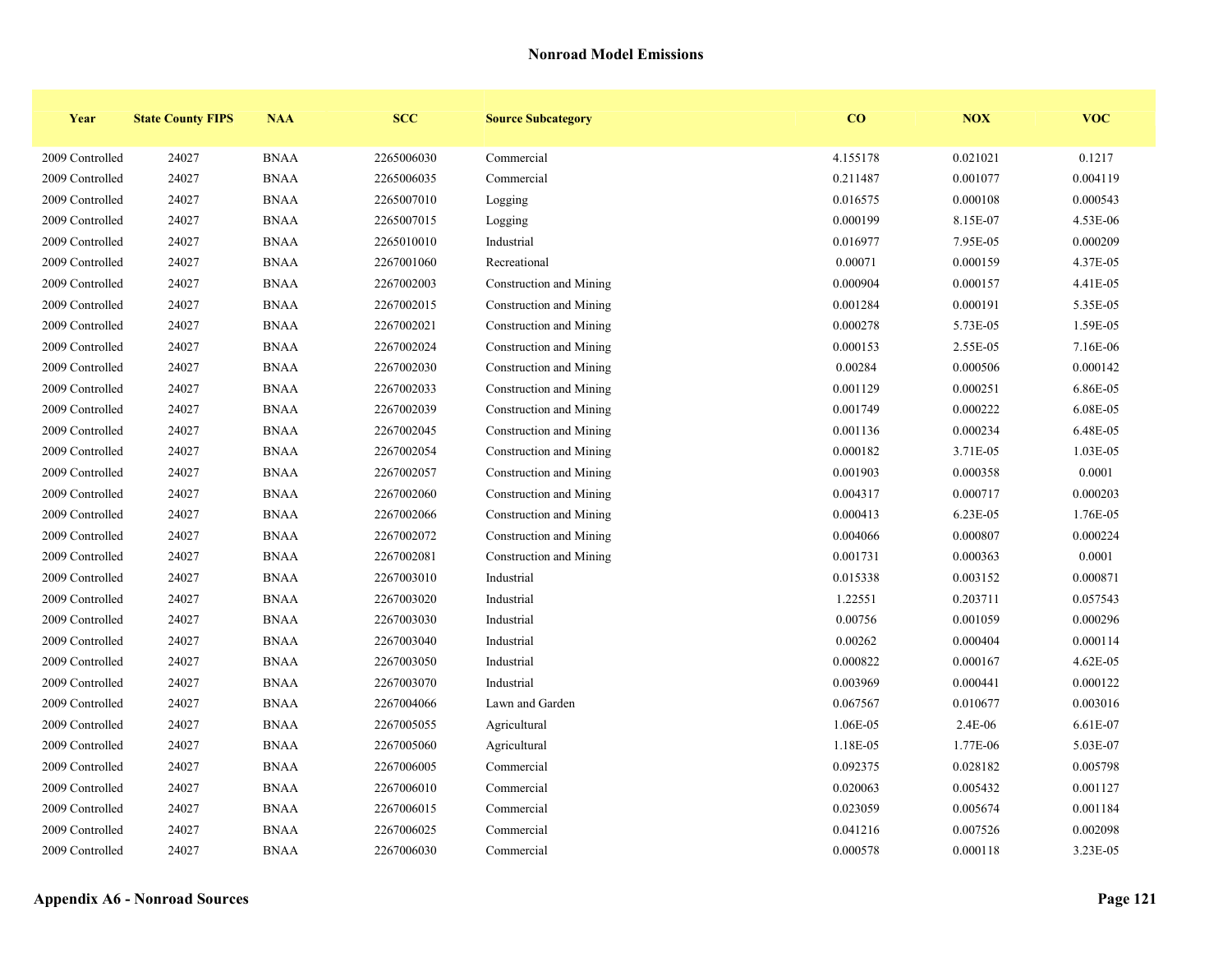| Year            | <b>State County FIPS</b> | <b>NAA</b>  | <b>SCC</b> | <b>Source Subcategory</b> | CO       | NOX      | <b>VOC</b> |
|-----------------|--------------------------|-------------|------------|---------------------------|----------|----------|------------|
| 2009 Controlled | 24027                    | <b>BNAA</b> | 2267006035 | Commercial                | 0.000332 | 7.21E-05 | 1.47E-05   |
| 2009 Controlled | 24027                    | <b>BNAA</b> | 2268002081 | Construction and Mining   | 6.81E-05 | 1.43E-05 | 2.33E-07   |
| 2009 Controlled | 24027                    | <b>BNAA</b> | 2268003020 | Industrial                | 0.08722  | 0.014592 | 0.000243   |
| 2009 Controlled | 24027                    | <b>BNAA</b> | 2268003030 | Industrial                | 9.86E-05 | 1.64E-05 | 2.73E-07   |
| 2009 Controlled | 24027                    | <b>BNAA</b> | 2268003040 | Industrial                | 5.21E-05 | 8.33E-06 | 1.39E-07   |
| 2009 Controlled | 24027                    | <b>BNAA</b> | 2268003060 | Industrial                | 0.000258 | 3.79E-05 | 6.28E-07   |
| 2009 Controlled | 24027                    | <b>BNAA</b> | 2268003070 | Industrial                | 0.000279 | 3.14E-05 | 5.13E-07   |
| 2009 Controlled | 24027                    | <b>BNAA</b> | 2268005055 | Agricultural              | 8.88E-06 | $2E-06$  | 3.46E-08   |
| 2009 Controlled | 24027                    | <b>BNAA</b> | 2268005060 | Agricultural              | 9.42E-05 | 2.09E-05 | 3.64E-07   |
| 2009 Controlled | 24027                    | <b>BNAA</b> | 2268006005 | Commercial                | 0.027732 | 0.008711 | 0.000107   |
| 2009 Controlled | 24027                    | <b>BNAA</b> | 2268006010 | Commercial                | 0.00135  | 0.000393 | 4.84E-06   |
| 2009 Controlled | 24027                    | <b>BNAA</b> | 2268006015 | Commercial                | 0.001782 | 0.000457 | 5.67E-06   |
| 2009 Controlled | 24027                    | <b>BNAA</b> | 2268006020 | Commercial                | 0.013317 | 0.002557 | 2.57E-05   |
| 2009 Controlled | 24027                    | <b>BNAA</b> | 2268010010 | Industrial                | 0.000331 | 4.44E-05 | 5.5E-07    |
| 2009 Controlled | 24027                    | <b>BNAA</b> | 2270001060 | Recreational              | 0.002057 | 0.001981 | 0.000539   |
| 2009 Controlled | 24027                    | <b>BNAA</b> | 2270002003 | Construction and Mining   | 0.008641 | 0.018744 | 0.001549   |
| 2009 Controlled | 24027                    | <b>BNAA</b> | 2270002006 | Construction and Mining   | 3.15E-05 | 4.24E-05 | 6.59E-06   |
| 2009 Controlled | 24027                    | <b>BNAA</b> | 2270002009 | Construction and Mining   | 0.000463 | 0.000664 | 0.000103   |
| 2009 Controlled | 24027                    | <b>BNAA</b> | 2270002015 | Construction and Mining   | 0.02559  | 0.048408 | 0.004198   |
| 2009 Controlled | 24027                    | <b>BNAA</b> | 2270002018 | Construction and Mining   | 0.023252 | 0.052865 | 0.003061   |
| 2009 Controlled | 24027                    | <b>BNAA</b> | 2270002021 | Construction and Mining   | 0.001595 | 0.003042 | 0.000281   |
| 2009 Controlled | 24027                    | <b>BNAA</b> | 2270002024 | Construction and Mining   | 0.001266 | 0.002202 | 0.000191   |
| 2009 Controlled | 24027                    | <b>BNAA</b> | 2270002027 | Construction and Mining   | 0.003245 | 0.00612  | 0.000826   |
| 2009 Controlled | 24027                    | <b>BNAA</b> | 2270002030 | Construction and Mining   | 0.015897 | 0.024437 | 0.002439   |
| 2009 Controlled | 24027                    | <b>BNAA</b> | 2270002033 | Construction and Mining   | 0.010136 | 0.028859 | 0.002431   |
| 2009 Controlled | 24027                    | <b>BNAA</b> | 2270002036 | Construction and Mining   | 0.071532 | 0.176406 | 0.01332    |
| 2009 Controlled | 24027                    | <b>BNAA</b> | 2270002039 | Construction and Mining   | 0.001202 | 0.00168  | 0.00018    |
| 2009 Controlled | 24027                    | <b>BNAA</b> | 2270002042 | Construction and Mining   | 0.000516 | 0.001113 | 0.000126   |
| 2009 Controlled | 24027                    | <b>BNAA</b> | 2270002045 | Construction and Mining   | 0.012832 | 0.050107 | 0.003419   |
| 2009 Controlled | 24027                    | <b>BNAA</b> | 2270002048 | Construction and Mining   | 0.015897 | 0.044393 | 0.003351   |
| 2009 Controlled | 24027                    | <b>BNAA</b> | 2270002051 | Construction and Mining   | 0.05892  | 0.174453 | 0.009717   |
| 2009 Controlled | 24027                    | <b>BNAA</b> | 2270002054 | Construction and Mining   | 0.003085 | 0.009159 | 0.000674   |
| 2009 Controlled | 24027                    | <b>BNAA</b> | 2270002057 | Construction and Mining   | 0.041016 | 0.06511  | 0.006297   |
| 2009 Controlled | 24027                    | <b>BNAA</b> | 2270002060 | Construction and Mining   | 0.097176 | 0.232727 | 0.016637   |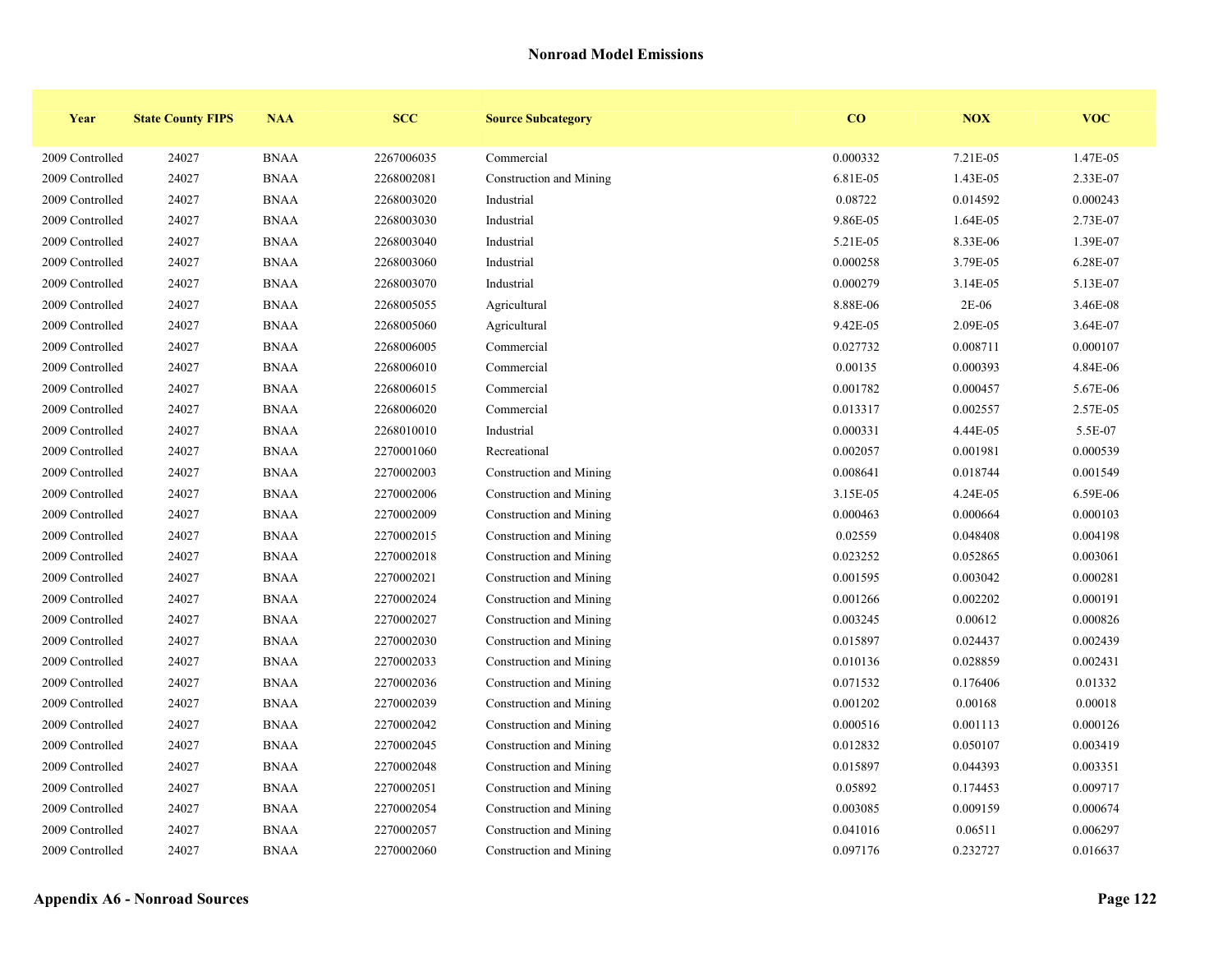| Year            | <b>State County FIPS</b> | <b>NAA</b>  | <b>SCC</b> | <b>Source Subcategory</b> | CO       | <b>NOX</b> | <b>VOC</b> |
|-----------------|--------------------------|-------------|------------|---------------------------|----------|------------|------------|
| 2009 Controlled | 24027                    | <b>BNAA</b> | 2270002066 | Construction and Mining   | 0.149716 | 0.157285   | 0.033278   |
| 2009 Controlled | 24027                    | <b>BNAA</b> | 2270002069 | Construction and Mining   | 0.082971 | 0.19814    | 0.013579   |
| 2009 Controlled | 24027                    | <b>BNAA</b> | 2270002072 | Construction and Mining   | 0.128766 | 0.107456   | 0.030331   |
| 2009 Controlled | 24027                    | <b>BNAA</b> | 2270002075 | Construction and Mining   | 0.011497 | 0.025495   | 0.001678   |
| 2009 Controlled | 24027                    | <b>BNAA</b> | 2270002078 | Construction and Mining   | 0.000393 | 0.000347   | 0.000101   |
| 2009 Controlled | 24027                    | <b>BNAA</b> | 2270002081 | Construction and Mining   | 0.011979 | 0.0246     | 0.001801   |
| 2009 Controlled | 24027                    | <b>BNAA</b> | 2270003010 | Industrial                | 0.00433  | 0.004012   | 0.001101   |
| 2009 Controlled | 24027                    | <b>BNAA</b> | 2270003020 | Industrial                | 0.027139 | 0.037127   | 0.003144   |
| 2009 Controlled | 24027                    | <b>BNAA</b> | 2270003030 | Industrial                | 0.006435 | 0.019263   | 0.001557   |
| 2009 Controlled | 24027                    | <b>BNAA</b> | 2270003040 | Industrial                | 0.006811 | 0.021876   | 0.001787   |
| 2009 Controlled | 24027                    | <b>BNAA</b> | 2270003050 | Industrial                | 0.000744 | 0.001106   | 0.000201   |
| 2009 Controlled | 24027                    | <b>BNAA</b> | 2270003060 | Industrial                | 0.048122 | 0.09522    | 0.008496   |
| 2009 Controlled | 24027                    | <b>BNAA</b> | 2270003070 | Industrial                | 0.010183 | 0.023215   | 0.001898   |
| 2009 Controlled | 24027                    | <b>BNAA</b> | 2270004031 | Lawn and Garden           | 1.18E-05 | 1.93E-05   | 3.34E-06   |
| 2009 Controlled | 24027                    | <b>BNAA</b> | 2270004046 | Lawn and Garden           | 0.059747 | 0.112333   | 0.015294   |
| 2009 Controlled | 24027                    | <b>BNAA</b> | 2270004056 | Lawn and Garden           | 0.012464 | 0.022471   | 0.003167   |
| 2009 Controlled | 24027                    | <b>BNAA</b> | 2270004066 | Lawn and Garden           | 0.069962 | 0.1708     | 0.016549   |
| 2009 Controlled | 24027                    | <b>BNAA</b> | 2270004071 | Lawn and Garden           | 0.006129 | 0.015873   | 0.001331   |
| 2009 Controlled | 24027                    | <b>BNAA</b> | 2270004076 | Lawn and Garden           | 0.000251 | 0.000459   | 6.09E-05   |
| 2009 Controlled | 24027                    | <b>BNAA</b> | 2270005010 | Agricultural              | 2.86E-06 | 2.28E-06   | 3.69E-07   |
| 2009 Controlled | 24027                    | <b>BNAA</b> | 2270005015 | Agricultural              | 0.061428 | 0.116271   | 0.011393   |
| 2009 Controlled | 24027                    | <b>BNAA</b> | 2270005020 | Agricultural              | 0.004726 | 0.012148   | 0.001057   |
| 2009 Controlled | 24027                    | <b>BNAA</b> | 2270005025 | Agricultural              | 4.06E-05 | 5.78E-05   | 9.39E-06   |
| 2009 Controlled | 24027                    | <b>BNAA</b> | 2270005030 | Agricultural              | 9.8E-06  | 1.18E-05   | 1.63E-06   |
| 2009 Controlled | 24027                    | <b>BNAA</b> | 2270005035 | Agricultural              | 0.000489 | 0.00093    | 0.000128   |
| 2009 Controlled | 24027                    | <b>BNAA</b> | 2270005040 | Agricultural              | 1.38E-06 | 2.36E-06   | 2.19E-07   |
| 2009 Controlled | 24027                    | <b>BNAA</b> | 2270005045 | Agricultural              | 0.00054  | 0.000884   | 0.000101   |
| 2009 Controlled | 24027                    | <b>BNAA</b> | 2270005055 | Agricultural              | 0.001271 | 0.002455   | 0.000258   |
| 2009 Controlled | 24027                    | <b>BNAA</b> | 2270005060 | Agricultural              | 0.000608 | 0.001568   | 0.000155   |
| 2009 Controlled | 24027                    | <b>BNAA</b> | 2270006005 | Commercial                | 0.064733 | 0.132438   | 0.016677   |
| 2009 Controlled | 24027                    | <b>BNAA</b> | 2270006010 | Commercial                | 0.01535  | 0.031382   | 0.00374    |
| 2009 Controlled | 24027                    | <b>BNAA</b> | 2270006015 | Commercial                | 0.033387 | 0.074406   | 0.007202   |
| 2009 Controlled | 24027                    | <b>BNAA</b> | 2270006025 | Commercial                | 0.050264 | 0.039515   | 0.012229   |
| 2009 Controlled | 24027                    | <b>BNAA</b> | 2270006030 | Commercial                | 0.001928 | 0.004396   | 0.000545   |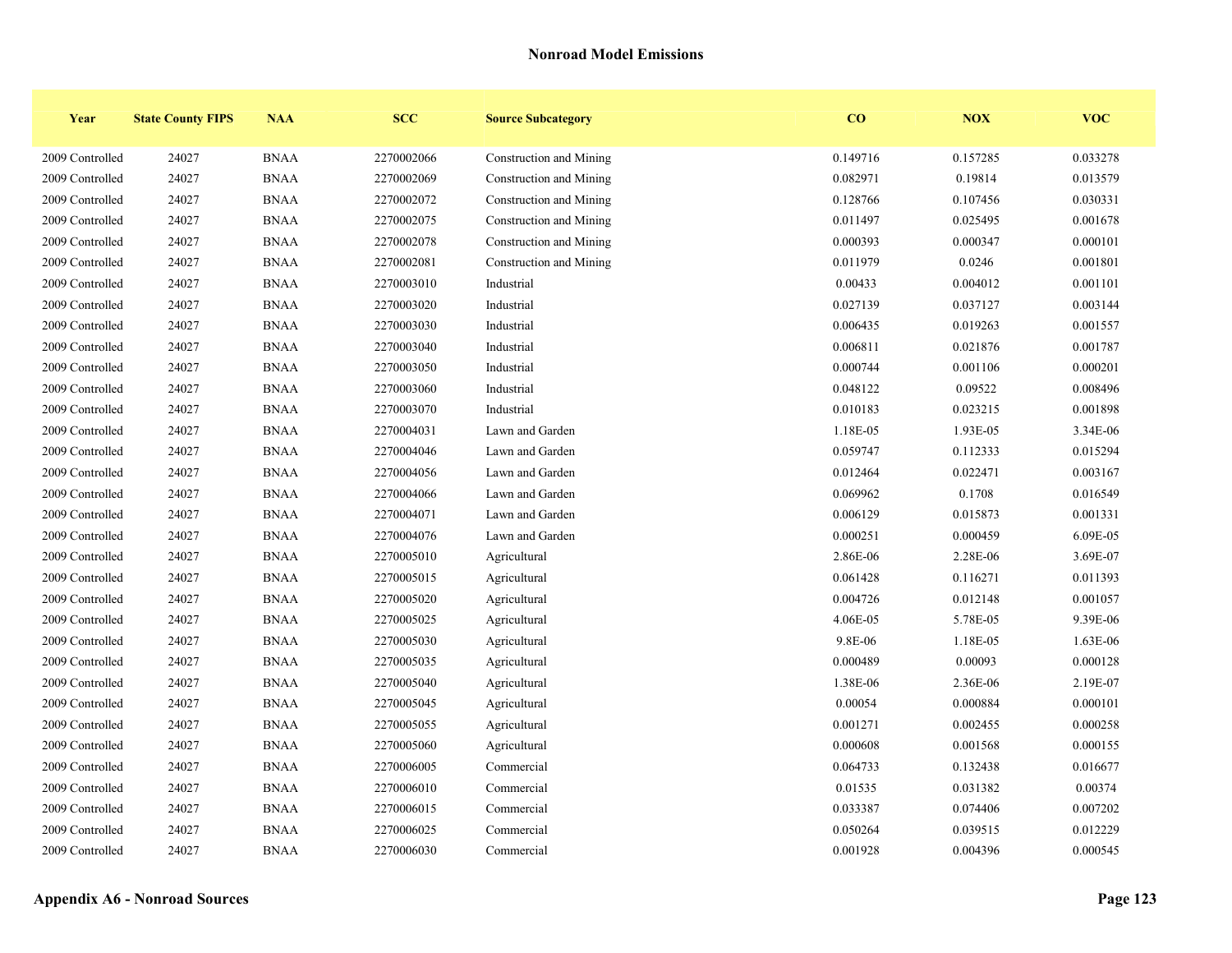| Year            | <b>State County FIPS</b> | <b>NAA</b>  | <b>SCC</b> | <b>Source Subcategory</b> | CO       | <b>NOX</b> | <b>VOC</b> |
|-----------------|--------------------------|-------------|------------|---------------------------|----------|------------|------------|
| 2009 Controlled | 24027                    | <b>BNAA</b> | 2270006035 | Commercial                | 0.00146  | 0.00321    | 0.000319   |
| 2009 Controlled | 24027                    | <b>BNAA</b> | 2270007015 | Logging                   | 0.001286 | 0.003291   | 0.00025    |
| 2009 Controlled | 24027                    | <b>BNAA</b> | 2270010010 | Industrial                | 0.000245 | 0.000895   | 5.71E-05   |
| 2009 Controlled | 24027                    | <b>BNAA</b> | 2282005010 | Pleasure Craft            | 0.234895 | 0.006303   | 0.121645   |
| 2009 Controlled | 24027                    | <b>BNAA</b> | 2282005015 | Pleasure Craft            | 0.091609 | 0.002058   | 0.033869   |
| 2009 Controlled | 24027                    | <b>BNAA</b> | 2282010005 | Pleasure Craft            | 0.067442 | 0.004229   | 0.00549    |
| 2009 Controlled | 24027                    | <b>BNAA</b> | 2282020005 | Pleasure Craft            | 0.000744 | 0.004447   | 0.000161   |
| 2009 Controlled | 24027                    | <b>BNAA</b> | 2282020010 | Pleasure Craft            | 1.83E-05 | 3.06E-05   | 5.69E-06   |
| 2009 Controlled | 24027                    | <b>BNAA</b> | 2285002015 | Railroad                  | 0.003887 | 0.00512    | 0.000912   |
| 2009 Controlled | 24027                    | <b>BNAA</b> | 2285004015 | Railroad                  | 0.012624 | 7.26E-05   | 0.000248   |
| 2009 Controlled | 24027                    | <b>BNAA</b> | 2285006015 | Railroad                  | 4.72E-05 | 9.38E-06   | 2.61E-06   |
| 2009 Controlled | 24510                    | <b>BNAA</b> | 2260003030 | Industrial                | 0.000919 | 6.74E-06   | 0.000204   |
| 2009 Controlled | 24510                    | <b>BNAA</b> | 2260003040 | Industrial                | 7.24E-05 | 5.31E-07   | 1.54E-05   |
| 2009 Controlled | 24510                    | <b>BNAA</b> | 2260004015 | Lawn and Garden           | 0.028714 | 0.000201   | 0.010589   |
| 2009 Controlled | 24510                    | <b>BNAA</b> | 2260004016 | Lawn and Garden           | 0.021854 | 0.000169   | 0.005409   |
| 2009 Controlled | 24510                    | <b>BNAA</b> | 2260004020 | Lawn and Garden           | 0.239907 | 0.00182    | 0.092051   |
| 2009 Controlled | 24510                    | <b>BNAA</b> | 2260004021 | Lawn and Garden           | 0.267716 | 0.001203   | 0.066665   |
| 2009 Controlled | 24510                    | <b>BNAA</b> | 2260004025 | Lawn and Garden           | 0.495649 | 0.004082   | 0.183806   |
| 2009 Controlled | 24510                    | <b>BNAA</b> | 2260004026 | Lawn and Garden           | 0.233936 | 0.001691   | 0.055205   |
| 2009 Controlled | 24510                    | <b>BNAA</b> | 2260004030 | Lawn and Garden           | 0.335968 | 0.002608   | 0.123118   |
| 2009 Controlled | 24510                    | <b>BNAA</b> | 2260004031 | Lawn and Garden           | 0.261187 | 0.001577   | 0.055227   |
| 2009 Controlled | 24510                    | <b>BNAA</b> | 2260004035 | Lawn and Garden           |          |            | 0.039819   |
| 2009 Controlled | 24510                    | <b>BNAA</b> | 2260004036 | Lawn and Garden           |          |            | 0.001012   |
| 2009 Controlled | 24510                    | <b>BNAA</b> | 2260004071 | Lawn and Garden           | 9.23E-05 | 7.21E-07   | 1.76E-05   |
| 2009 Controlled | 24510                    | <b>BNAA</b> | 2260006005 | Commercial                | 0.020345 | 0.000158   | 0.004566   |
| 2009 Controlled | 24510                    | <b>BNAA</b> | 2260006010 | Commercial                | 0.133652 | 0.001079   | 0.031961   |
| 2009 Controlled | 24510                    | <b>BNAA</b> | 2260006015 | Commercial                | 5.63E-05 | 4.13E-07   | 1.17E-05   |
| 2009 Controlled | 24510                    | <b>BNAA</b> | 2260006035 | Commercial                | 0.000885 | 6.49E-06   | 0.000183   |
| 2009 Controlled | 24510                    | <b>BNAA</b> | 2265001050 | Recreational              | 1.281781 | 0.006001   | 0.020044   |
| 2009 Controlled | 24510                    | <b>BNAA</b> | 2265003010 | Industrial                | 0.133566 | 0.003731   | 0.004132   |
| 2009 Controlled | 24510                    | <b>BNAA</b> | 2265003020 | Industrial                | 0.191288 | 0.010886   | 0.007833   |
| 2009 Controlled | 24510                    | <b>BNAA</b> | 2265003030 | Industrial                | 0.108842 | 0.001486   | 0.002247   |
| 2009 Controlled | 24510                    | <b>BNAA</b> | 2265003040 | Industrial                | 0.332607 | 0.001789   | 0.007604   |
| 2009 Controlled | 24510                    | <b>BNAA</b> | 2265003050 | Industrial                | 0.010337 | 0.000241   | 0.00029    |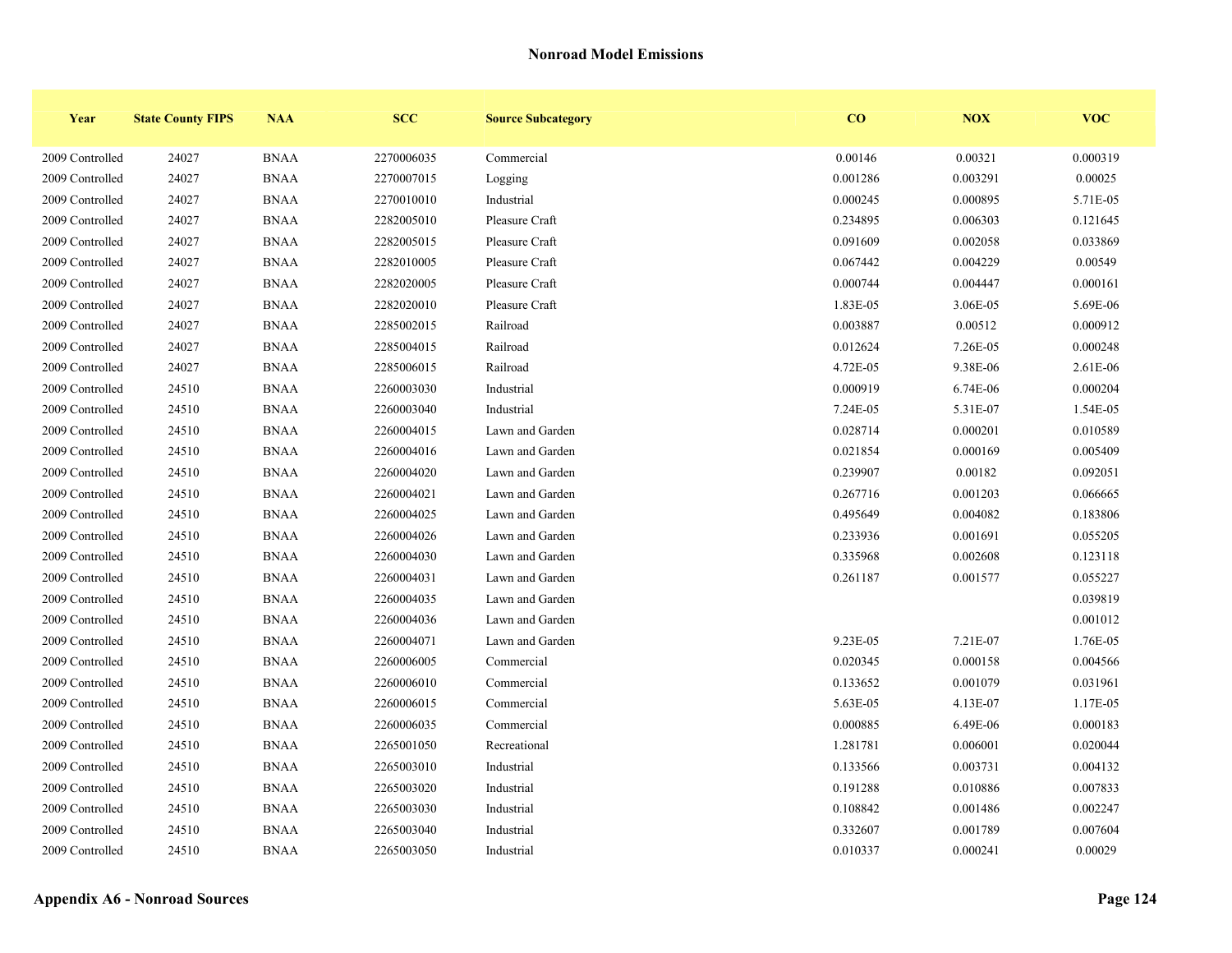| Year            | <b>State County FIPS</b> | <b>NAA</b>  | <b>SCC</b> | <b>Source Subcategory</b> | CO       | <b>NOX</b> | <b>VOC</b> |
|-----------------|--------------------------|-------------|------------|---------------------------|----------|------------|------------|
| 2009 Controlled | 24510                    | <b>BNAA</b> | 2265003060 | Industrial                | 0.012652 | 6.48E-05   | 0.000237   |
| 2009 Controlled | 24510                    | <b>BNAA</b> | 2265003070 | Industrial                | 0.009013 | 0.000493   | 0.000329   |
| 2009 Controlled | 24510                    | <b>BNAA</b> | 2265004010 | Lawn and Garden           | 9.547923 | 0.05869    | 0.94327    |
| 2009 Controlled | 24510                    | <b>BNAA</b> | 2265004011 | Lawn and Garden           | 1.310395 | 0.005573   | 0.059801   |
| 2009 Controlled | 24510                    | <b>BNAA</b> | 2265004015 | Lawn and Garden           | 0.801988 | 0.004949   | 0.081322   |
| 2009 Controlled | 24510                    | <b>BNAA</b> | 2265004016 | Lawn and Garden           | 0.646094 | 0.003692   | 0.040047   |
| 2009 Controlled | 24510                    | <b>BNAA</b> | 2265004025 | Lawn and Garden           | 0.053719 | 0.000306   | 0.005511   |
| 2009 Controlled | 24510                    | <b>BNAA</b> | 2265004026 | Lawn and Garden           | 0.033927 | 0.000163   | 0.001287   |
| 2009 Controlled | 24510                    | <b>BNAA</b> | 2265004030 | Lawn and Garden           | 0.1026   | 0.000586   | 0.009628   |
| 2009 Controlled | 24510                    | <b>BNAA</b> | 2265004031 | Lawn and Garden           | 1.365507 | 0.010498   | 0.027488   |
| 2009 Controlled | 24510                    | <b>BNAA</b> | 2265004035 | Lawn and Garden           |          |            | 0.079421   |
| 2009 Controlled | 24510                    | <b>BNAA</b> | 2265004036 | Lawn and Garden           |          |            | 0.002251   |
| 2009 Controlled | 24510                    | <b>BNAA</b> | 2265004040 | Lawn and Garden           | 2.388497 | 0.013591   | 0.096822   |
| 2009 Controlled | 24510                    | <b>BNAA</b> | 2265004041 | Lawn and Garden           | 0.182364 | 0.000949   | 0.002903   |
| 2009 Controlled | 24510                    | <b>BNAA</b> | 2265004046 | Lawn and Garden           | 0.189092 | 0.001203   | 0.005301   |
| 2009 Controlled | 24510                    | <b>BNAA</b> | 2265004051 | Lawn and Garden           | 0.074056 | 0.000438   | 0.005      |
| 2009 Controlled | 24510                    | <b>BNAA</b> | 2265004055 | Lawn and Garden           | 32.00909 | 0.182976   | 1.076471   |
| 2009 Controlled | 24510                    | <b>BNAA</b> | 2265004056 | Lawn and Garden           | 2.478932 | 0.012907   | 0.03713    |
| 2009 Controlled | 24510                    | <b>BNAA</b> | 2265004066 | Lawn and Garden           | 0.284095 | 0.002942   | 0.004642   |
| 2009 Controlled | 24510                    | <b>BNAA</b> | 2265004071 | Lawn and Garden           | 7.171636 | 0.038503   | 0.12659    |
| 2009 Controlled | 24510                    | <b>BNAA</b> | 2265004075 | Lawn and Garden           | 0.979005 | 0.006256   | 0.048527   |
| 2009 Controlled | 24510                    | <b>BNAA</b> | 2265004076 | Lawn and Garden           | 0.200522 | 0.001297   | 0.010033   |
| 2009 Controlled | 24510                    | <b>BNAA</b> | 2265006005 | Commercial                | 10.08206 | 0.057914   | 0.304072   |
| 2009 Controlled | 24510                    | <b>BNAA</b> | 2265006010 | Commercial                | 2.26855  | 0.014422   | 0.059754   |
| 2009 Controlled | 24510                    | <b>BNAA</b> | 2265006015 | Commercial                | 1.107002 | 0.009332   | 0.024944   |
| 2009 Controlled | 24510                    | <b>BNAA</b> | 2265006025 | Commercial                | 2.878414 | 0.019251   | 0.053797   |
| 2009 Controlled | 24510                    | <b>BNAA</b> | 2265006030 | Commercial                | 4.41922  | 0.022356   | 0.129433   |
| 2009 Controlled | 24510                    | <b>BNAA</b> | 2265006035 | Commercial                | 0.224926 | 0.001145   | 0.004381   |
| 2009 Controlled | 24510                    | <b>BNAA</b> | 2265010010 | Industrial                | 0.046687 | 0.000219   | 0.000574   |
| 2009 Controlled | 24510                    | <b>BNAA</b> | 2267003010 | Industrial                | 0.038071 | 0.007823   | 0.002162   |
| 2009 Controlled | 24510                    | <b>BNAA</b> | 2267003020 | Industrial                | 3.041839 | 0.505632   | 0.142828   |
| 2009 Controlled | 24510                    | <b>BNAA</b> | 2267003030 | Industrial                | 0.018765 | 0.002629   | 0.000735   |
| 2009 Controlled | 24510                    | <b>BNAA</b> | 2267003040 | Industrial                | 0.006503 | 0.001002   | 0.000282   |
| 2009 Controlled | 24510                    | <b>BNAA</b> | 2267003050 | Industrial                | 0.00204  | 0.000414   | 0.000115   |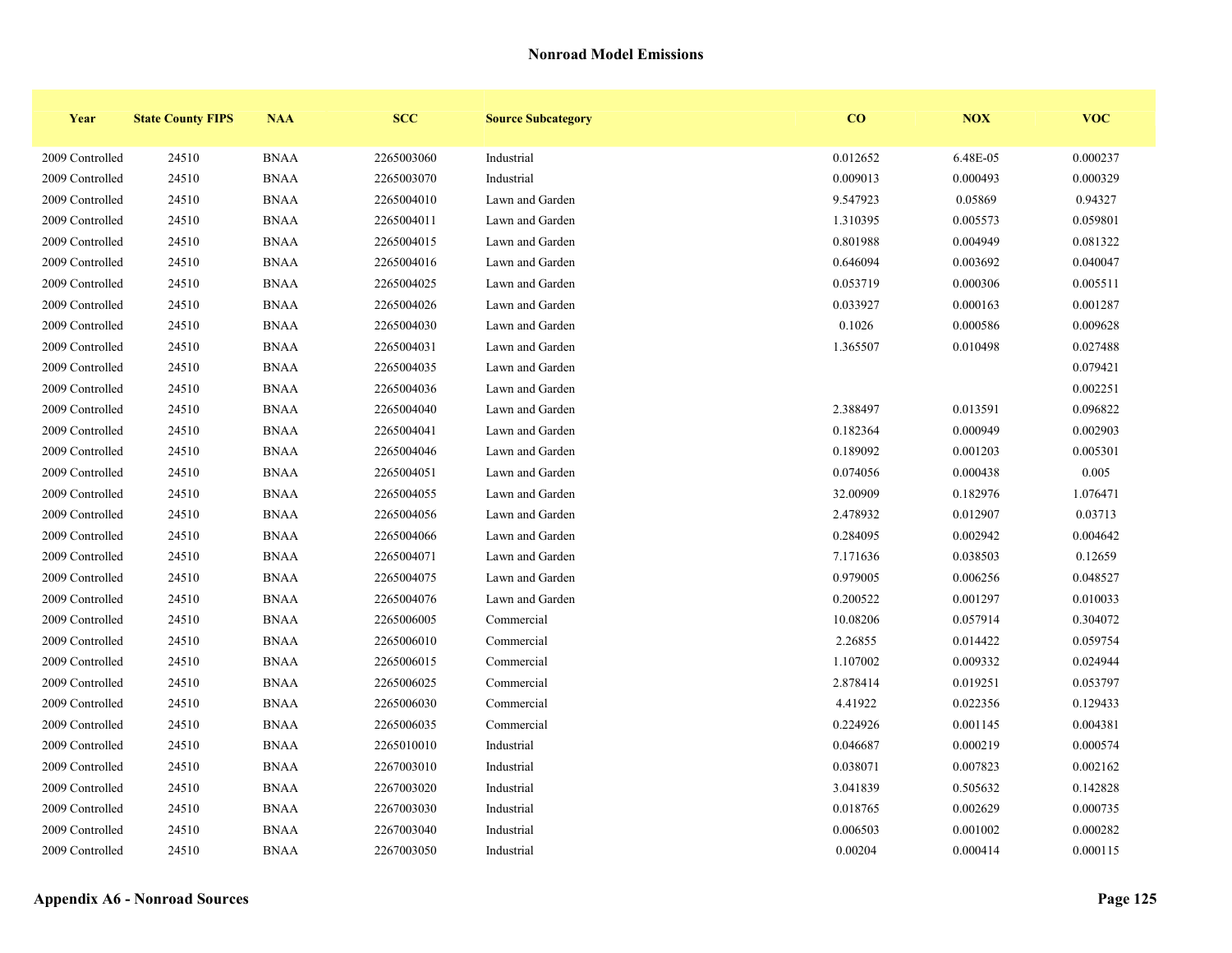| Year            | <b>State County FIPS</b> | <b>NAA</b>  | <b>SCC</b> | <b>Source Subcategory</b> | $\bf{CO}$ | <b>NOX</b> | <b>VOC</b> |
|-----------------|--------------------------|-------------|------------|---------------------------|-----------|------------|------------|
| 2009 Controlled | 24510                    | <b>BNAA</b> | 2267003070 | Industrial                | 0.009852  | 0.001095   | 0.000303   |
| 2009 Controlled | 24510                    | <b>BNAA</b> | 2267004066 | Lawn and Garden           | 0.012556  | 0.001984   | 0.00056    |
| 2009 Controlled | 24510                    | <b>BNAA</b> | 2267006005 | Commercial                | 0.098245  | 0.029973   | 0.006167   |
| 2009 Controlled | 24510                    | <b>BNAA</b> | 2267006010 | Commercial                | 0.021338  | 0.005777   | 0.001198   |
| 2009 Controlled | 24510                    | <b>BNAA</b> | 2267006015 | Commercial                | 0.024525  | 0.006035   | 0.001259   |
| 2009 Controlled | 24510                    | <b>BNAA</b> | 2267006025 | Commercial                | 0.043835  | 0.008005   | 0.002231   |
| 2009 Controlled | 24510                    | <b>BNAA</b> | 2267006030 | Commercial                | 0.000614  | 0.000125   | 3.43E-05   |
| 2009 Controlled | 24510                    | <b>BNAA</b> | 2267006035 | Commercial                | 0.000353  | 7.67E-05   | 1.57E-05   |
| 2009 Controlled | 24510                    | <b>BNAA</b> | 2268003020 | Industrial                | 0.216489  | 0.036219   | 0.000604   |
| 2009 Controlled | 24510                    | <b>BNAA</b> | 2268003030 | Industrial                | 0.000245  | 4.06E-05   | 6.78E-07   |
| 2009 Controlled | 24510                    | <b>BNAA</b> | 2268003040 | Industrial                | 0.000129  | 2.07E-05   | 3.45E-07   |
| 2009 Controlled | 24510                    | <b>BNAA</b> | 2268003060 | Industrial                | 0.000631  | 9.28E-05   | 1.54E-06   |
| 2009 Controlled | 24510                    | <b>BNAA</b> | 2268003070 | Industrial                | 0.000694  | 7.8E-05    | 1.27E-06   |
| 2009 Controlled | 24510                    | <b>BNAA</b> | 2268006005 | Commercial                | 0.029495  | 0.009264   | 0.000113   |
| 2009 Controlled | 24510                    | <b>BNAA</b> | 2268006010 | Commercial                | 0.001436  | 0.000418   | 5.15E-06   |
| 2009 Controlled | 24510                    | <b>BNAA</b> | 2268006015 | Commercial                | 0.001896  | 0.000486   | 6.03E-06   |
| 2009 Controlled | 24510                    | <b>BNAA</b> | 2268006020 | Commercial                | 0.014163  | 0.002719   | 2.74E-05   |
| 2009 Controlled | 24510                    | <b>BNAA</b> | 2268010010 | Industrial                | 0.000911  | 0.000122   | 1.51E-06   |
| 2009 Controlled | 24510                    | <b>BNAA</b> | 2270003010 | Industrial                | 0.010748  | 0.009959   | 0.002732   |
| 2009 Controlled | 24510                    | <b>BNAA</b> | 2270003020 | Industrial                | 0.067362  | 0.092154   | 0.007803   |
| 2009 Controlled | 24510                    | <b>BNAA</b> | 2270003030 | Industrial                | 0.015972  | 0.047813   | 0.003866   |
| 2009 Controlled | 24510                    | <b>BNAA</b> | 2270003040 | Industrial                | 0.016906  | 0.054298   | 0.004436   |
| 2009 Controlled | 24510                    | <b>BNAA</b> | 2270003050 | Industrial                | 0.001848  | 0.002745   | 0.000498   |
| 2009 Controlled | 24510                    | <b>BNAA</b> | 2270003060 | Industrial                | 0.117784  | 0.233062   | 0.020794   |
| 2009 Controlled | 24510                    | <b>BNAA</b> | 2270003070 | Industrial                | 0.025276  | 0.057621   | 0.004712   |
| 2009 Controlled | 24510                    | <b>BNAA</b> | 2270004031 | Lawn and Garden           | 2.18E-06  | 3.59E-06   | 6.21E-07   |
| 2009 Controlled | 24510                    | <b>BNAA</b> | 2270004046 | Lawn and Garden           | 0.011103  | 0.020875   | 0.002842   |
| 2009 Controlled | 24510                    | <b>BNAA</b> | 2270004056 | Lawn and Garden           | 0.002316  | 0.004176   | 0.000589   |
| 2009 Controlled | 24510                    | <b>BNAA</b> | 2270004066 | Lawn and Garden           | 0.013001  | 0.03174    | 0.003075   |
| 2009 Controlled | 24510                    | <b>BNAA</b> | 2270004071 | Lawn and Garden           | 0.001139  | 0.00295    | 0.000247   |
| 2009 Controlled | 24510                    | <b>BNAA</b> | 2270004076 | Lawn and Garden           | 4.66E-05  | 8.52E-05   | 1.13E-05   |
| 2009 Controlled | 24510                    | <b>BNAA</b> | 2270006005 | Commercial                | 0.068846  | 0.140854   | 0.017737   |
| 2009 Controlled | 24510                    | <b>BNAA</b> | 2270006010 | Commercial                | 0.016325  | 0.033376   | 0.003978   |
| 2009 Controlled | 24510                    | <b>BNAA</b> | 2270006015 | Commercial                | 0.035509  | 0.079135   | 0.00766    |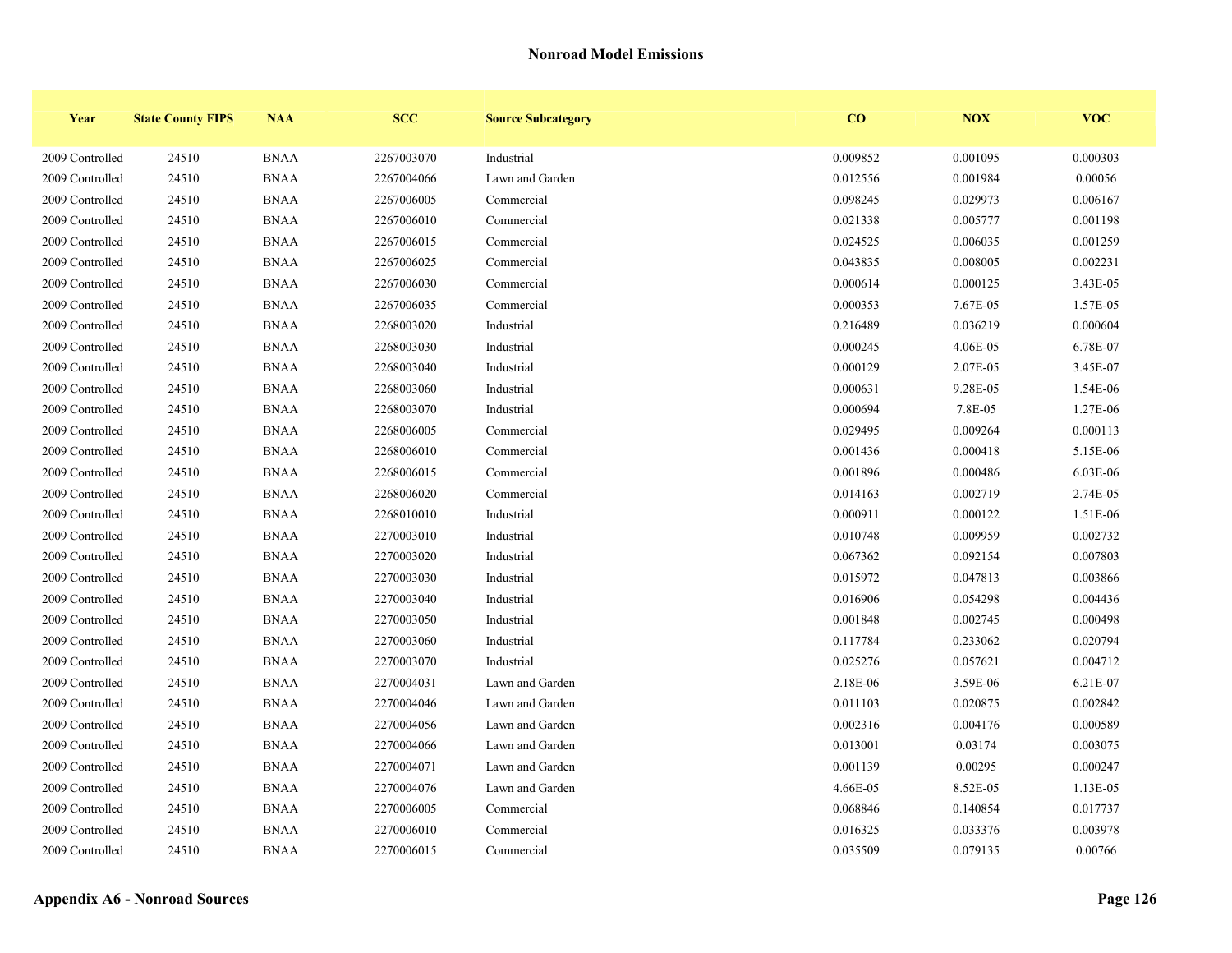| Year            | <b>State County FIPS</b> | <b>NAA</b>  | <b>SCC</b>        | <b>Source Subcategory</b> | CO       | <b>NOX</b> | <b>VOC</b> |
|-----------------|--------------------------|-------------|-------------------|---------------------------|----------|------------|------------|
| 2009 Controlled | 24510                    | <b>BNAA</b> | 2270006025        | Commercial                | 0.053458 | 0.042026   | 0.013006   |
| 2009 Controlled | 24510                    | <b>BNAA</b> | 2270006030        | Commercial                | 0.00205  | 0.004675   | 0.00058    |
| 2009 Controlled | 24510                    | <b>BNAA</b> | 2270006035        | Commercial                | 0.001552 | 0.003414   | 0.000339   |
| 2009 Controlled | 24510                    | <b>BNAA</b> | 2270010010        | Industrial                | 0.000675 | 0.002461   | 0.000157   |
| 2009 Controlled | 24510                    | <b>BNAA</b> | 2282005010        | Pleasure Craft            | 1.820434 | 0.048846   | 0.942751   |
| 2009 Controlled | 24510                    | <b>BNAA</b> | 2282005015        | Pleasure Craft            | 0.709973 | 0.015953   | 0.262482   |
| 2009 Controlled | 24510                    | <b>BNAA</b> | 2282010005        | Pleasure Craft            | 0.775583 | 0.04863    | 0.06314    |
| 2009 Controlled | 24510                    | <b>BNAA</b> | 2282020005        | Pleasure Craft            | 0.008558 | 0.051137   | 0.001854   |
| 2009 Controlled | 24510                    | <b>BNAA</b> | 2282020010        | Pleasure Craft            | 0.000142 | 0.000237   | 4.41E-05   |
| 2009 Controlled | 24510                    | <b>BNAA</b> | 2285002015        | Railroad                  | 0.003013 | 0.003969   | 0.000707   |
| 2009 Controlled | 24510                    | <b>BNAA</b> | 2285004015        | Railroad                  | 0.009784 | 5.63E-05   | 0.000192   |
| 2009 Controlled | 24510                    | <b>BNAA</b> | 2285006015        | Railroad                  | 3.66E-05 | 7.27E-06   | 2.03E-06   |
|                 | 2009 Controlled          |             | <b>BNAA</b> Total |                           | 765.6721 | 31.30124   | 49.55849   |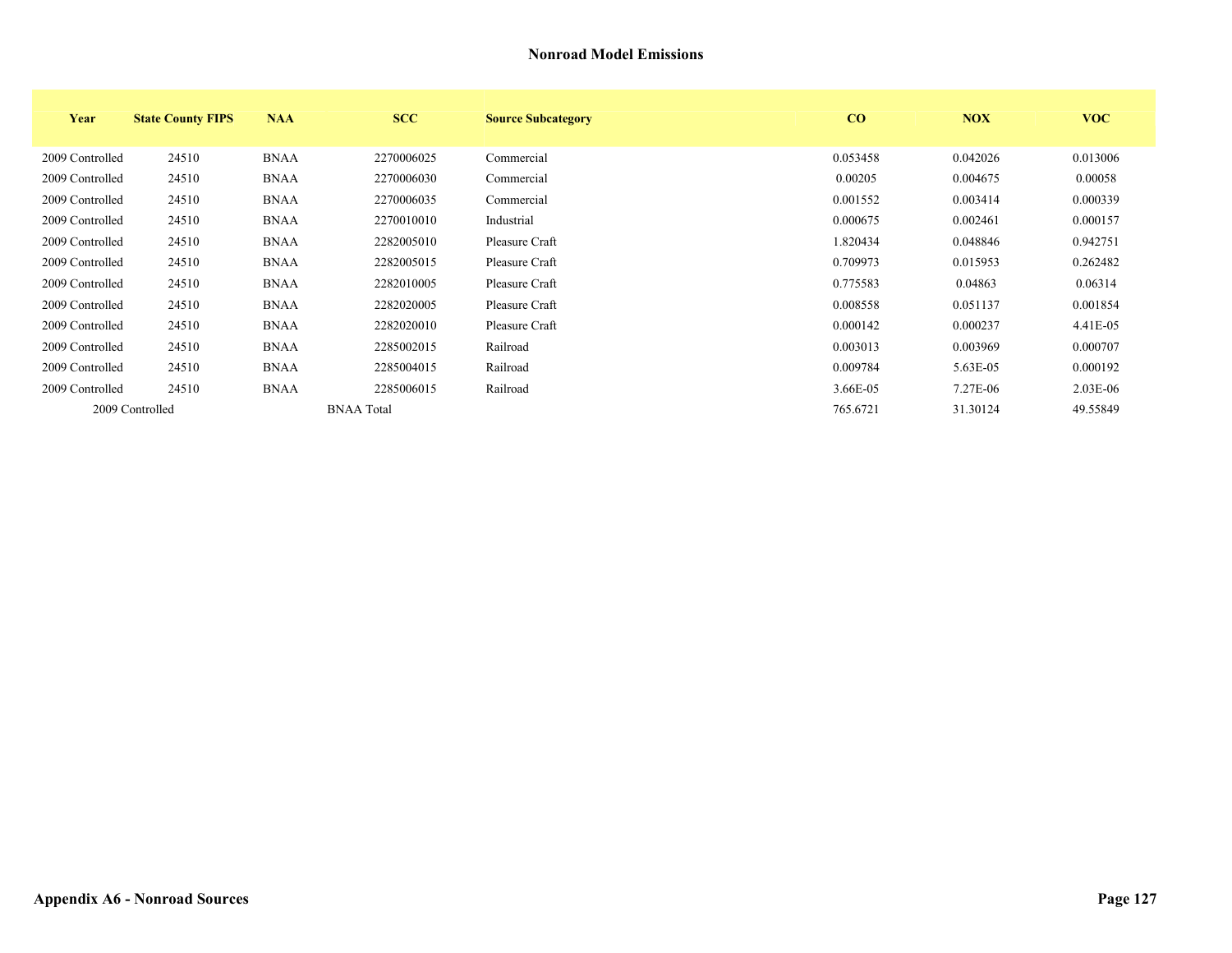| Year              | <b>State County FIPS</b> | <b>NAA</b>  | <b>SCC</b> | <b>Source Subcategory</b> | CO       | <b>NOX</b> | <b>VOC</b> |
|-------------------|--------------------------|-------------|------------|---------------------------|----------|------------|------------|
| 2009 Uncontrolled | 24003                    | <b>BNAA</b> | 2260001010 | Recreational              | 0.636427 | 0.002527   | 0.773534   |
| 2009 Uncontrolled | 24003                    | <b>BNAA</b> | 2260001030 | Recreational              | 0.883681 | 0.003536   | 1.083955   |
| 2009 Uncontrolled | 24003                    | <b>BNAA</b> | 2260001060 | Recreational              | 0.525501 | 0.004125   | 0.018727   |
| 2009 Uncontrolled | 24003                    | <b>BNAA</b> | 2260002006 | Construction and Mining   | 0.110204 | 0.000764   | 0.046603   |
| 2009 Uncontrolled | 24003                    | <b>BNAA</b> | 2260002009 | Construction and Mining   | 0.00501  | 1.33E-05   | 0.002512   |
| 2009 Uncontrolled | 24003                    | <b>BNAA</b> | 2260002021 | Construction and Mining   | 0.006036 | 1.6E-05    | 0.003007   |
| 2009 Uncontrolled | 24003                    | <b>BNAA</b> | 2260002027 | Construction and Mining   | 4.71E-05 | 1.21E-07   | 2.41E-05   |
| 2009 Uncontrolled | 24003                    | <b>BNAA</b> | 2260002039 | Construction and Mining   | 0.291195 | 0.001831   | 0.123638   |
| 2009 Uncontrolled | 24003                    | <b>BNAA</b> | 2260002054 | Construction and Mining   | 0.001227 | 3.14E-06   | 0.000606   |
| 2009 Uncontrolled | 24003                    | <b>BNAA</b> | 2260003030 | Industrial                | 0.000987 | 2.53E-06   | 0.0005     |
| 2009 Uncontrolled | 24003                    | <b>BNAA</b> | 2260003040 | Industrial                | 7.78E-05 | 1.99E-07   | 3.88E-05   |
| 2009 Uncontrolled | 24003                    | <b>BNAA</b> | 2260004015 | Lawn and Garden           | 0.026742 | 7.37E-05   | 0.01513    |
| 2009 Uncontrolled | 24003                    | <b>BNAA</b> | 2260004016 | Lawn and Garden           | 0.218079 | 0.000606   | 0.111173   |
| 2009 Uncontrolled | 24003                    | <b>BNAA</b> | 2260004020 | Lawn and Garden           | 0.230047 | 0.000631   | 0.142742   |
| 2009 Uncontrolled | 24003                    | <b>BNAA</b> | 2260004021 | Lawn and Garden           | 2.247761 | 0.013636   | 1.063192   |
| 2009 Uncontrolled | 24003                    | <b>BNAA</b> | 2260004025 | Lawn and Garden           | 0.518183 | 0.001479   | 0.304852   |
| 2009 Uncontrolled | 24003                    | <b>BNAA</b> | 2260004026 | Lawn and Garden           | 2.264016 | 0.00742    | 1.159042   |
| 2009 Uncontrolled | 24003                    | <b>BNAA</b> | 2260004030 | Lawn and Garden           | 0.32989  | 0.000916   | 0.193477   |
| 2009 Uncontrolled | 24003                    | <b>BNAA</b> | 2260004031 | Lawn and Garden           | 2.361248 | 0.011004   | 1.088189   |
| 2009 Uncontrolled | 24003                    | <b>BNAA</b> | 2260004035 | Lawn and Garden           |          |            | 0.025864   |
| 2009 Uncontrolled | 24003                    | <b>BNAA</b> | 2260004036 | Lawn and Garden           |          |            | 0.006696   |
| 2009 Uncontrolled | 24003                    | <b>BNAA</b> | 2260004071 | Lawn and Garden           | 0.000922 | 2.49E-06   | 0.000446   |
| 2009 Uncontrolled | 24003                    | <b>BNAA</b> | 2260005035 | Agricultural              | 0.000519 | 1.49E-06   | 0.000266   |
| 2009 Uncontrolled | 24003                    | <b>BNAA</b> | 2260006005 | Commercial                | 0.032024 | 8.6E-05    | 0.016255   |
| 2009 Uncontrolled | 24003                    | <b>BNAA</b> | 2260006010 | Commercial                | 0.232003 | 0.000613   | 0.118046   |
| 2009 Uncontrolled | 24003                    | <b>BNAA</b> | 2260006015 | Commercial                | 8.7E-05  | 2.23E-07   | 4.31E-05   |
| 2009 Uncontrolled | 24003                    | <b>BNAA</b> | 2260006035 | Commercial                | 0.001369 | 3.51E-06   | 0.000677   |
| 2009 Uncontrolled | 24003                    | <b>BNAA</b> | 2260007005 | Logging                   | 0.025543 | 0.000169   | 0.011213   |
| 2009 Uncontrolled | 24003                    | <b>BNAA</b> | 2265001010 | Recreational              | 0.288534 | 0.003003   | 0.028779   |
| 2009 Uncontrolled | 24003                    | <b>BNAA</b> | 2265001030 | Recreational              | 2.825853 | 0.029487   | 0.321817   |
| 2009 Uncontrolled | 24003                    | <b>BNAA</b> | 2265001050 | Recreational              | 2.22015  | 0.013295   | 0.043705   |
| 2009 Uncontrolled | 24003                    | <b>BNAA</b> | 2265001060 | Recreational              | 0.444138 | 0.003854   | 0.019862   |
| 2009 Uncontrolled | 24003                    | <b>BNAA</b> | 2265002003 | Construction and Mining   | 0.10235  | 0.001119   | 0.002334   |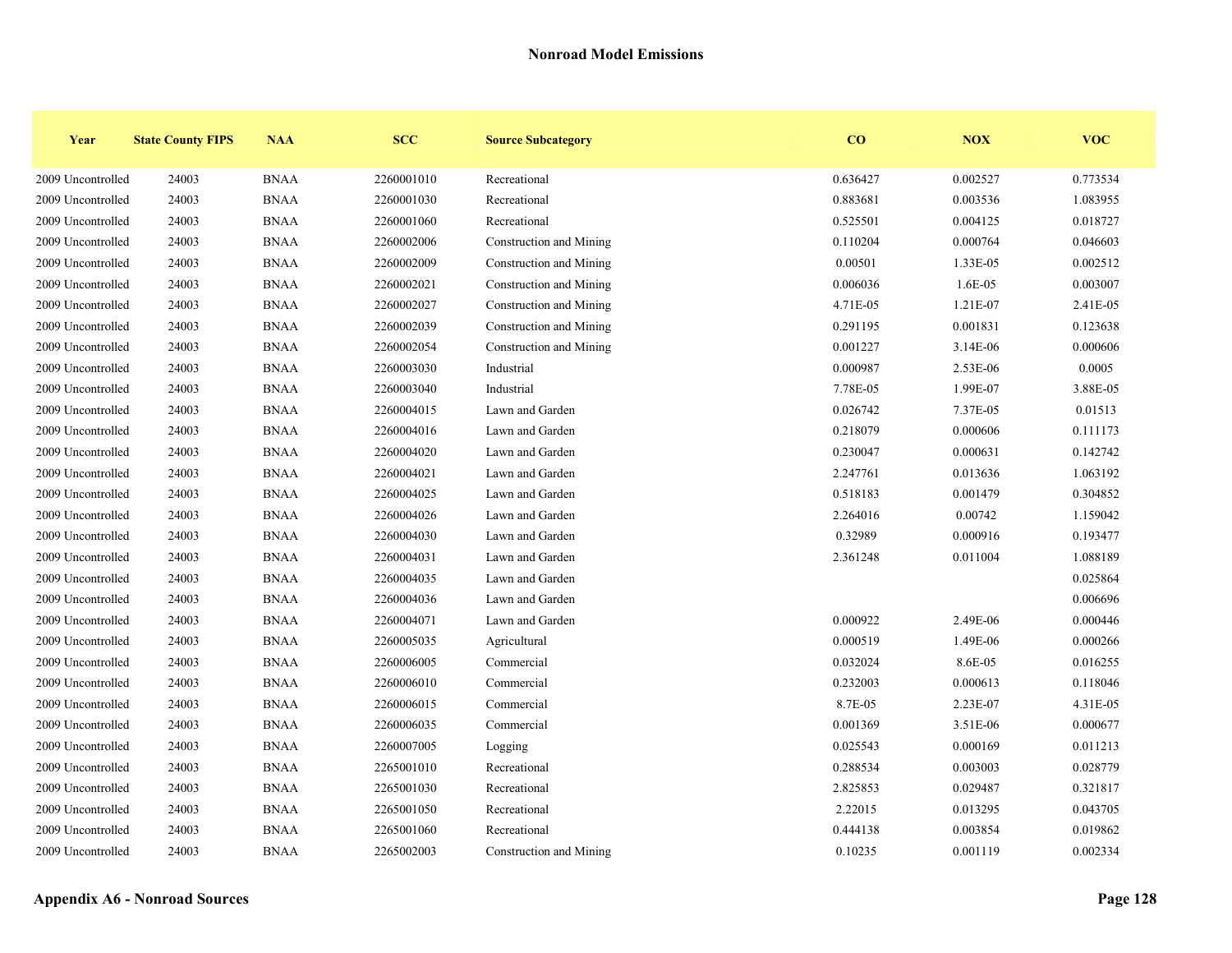| Year              | <b>State County FIPS</b> | <b>NAA</b>  | <b>SCC</b> | <b>Source Subcategory</b> | $\bf{CO}$ | NOX      | <b>VOC</b> |
|-------------------|--------------------------|-------------|------------|---------------------------|-----------|----------|------------|
| 2009 Uncontrolled | 24003                    | <b>BNAA</b> | 2265002006 | Construction and Mining   | 0.000819  | 5.54E-06 | 1.86E-05   |
| 2009 Uncontrolled | 24003                    | <b>BNAA</b> | 2265002009 | Construction and Mining   | 0.18868   | 0.001304 | 0.009284   |
| 2009 Uncontrolled | 24003                    | <b>BNAA</b> | 2265002015 | Construction and Mining   | 0.190697  | 0.001969 | 0.003845   |
| 2009 Uncontrolled | 24003                    | <b>BNAA</b> | 2265002021 | Construction and Mining   | 0.371995  | 0.002673 | 0.012744   |
| 2009 Uncontrolled | 24003                    | <b>BNAA</b> | 2265002024 | Construction and Mining   | 0.167127  | 0.001153 | 0.004738   |
| 2009 Uncontrolled | 24003                    | <b>BNAA</b> | 2265002027 | Construction and Mining   | 0.008543  | 5.51E-05 | 0.000333   |
| 2009 Uncontrolled | 24003                    | <b>BNAA</b> | 2265002030 | Construction and Mining   | 0.312601  | 0.003424 | 0.00937    |
| 2009 Uncontrolled | 24003                    | <b>BNAA</b> | 2265002033 | Construction and Mining   | 0.091156  | 0.001106 | 0.005825   |
| 2009 Uncontrolled | 24003                    | <b>BNAA</b> | 2265002039 | Construction and Mining   | 0.763751  | 0.005957 | 0.014033   |
| 2009 Uncontrolled | 24003                    | <b>BNAA</b> | 2265002042 | Construction and Mining   | 0.318403  | 0.002284 | 0.013496   |
| 2009 Uncontrolled | 24003                    | <b>BNAA</b> | 2265002045 | Construction and Mining   | 0.012839  | 0.000581 | 0.000494   |
| 2009 Uncontrolled | 24003                    | <b>BNAA</b> | 2265002054 | Construction and Mining   | 0.045402  | 0.000372 | 0.001238   |
| 2009 Uncontrolled | 24003                    | <b>BNAA</b> | 2265002057 | Construction and Mining   | 0.016708  | 0.001007 | 0.000737   |
| 2009 Uncontrolled | 24003                    | <b>BNAA</b> | 2265002060 | Construction and Mining   | 0.040027  | 0.002501 | 0.001777   |
| 2009 Uncontrolled | 24003                    | <b>BNAA</b> | 2265002066 | Construction and Mining   | 0.243357  | 0.001786 | 0.004589   |
| 2009 Uncontrolled | 24003                    | <b>BNAA</b> | 2265002072 | Construction and Mining   | 0.108867  | 0.002567 | 0.003201   |
| 2009 Uncontrolled | 24003                    | <b>BNAA</b> | 2265002078 | Construction and Mining   | 0.04946   | 0.000377 | 0.001945   |
| 2009 Uncontrolled | 24003                    | <b>BNAA</b> | 2265002081 | Construction and Mining   | 0.014066  | 0.000874 | 0.000646   |
| 2009 Uncontrolled | 24003                    | <b>BNAA</b> | 2265003010 | Industrial                | 0.100468  | 0.003164 | 0.003433   |
| 2009 Uncontrolled | 24003                    | <b>BNAA</b> | 2265003020 | Industrial                | 0.222053  | 0.013594 | 0.009668   |
| 2009 Uncontrolled | 24003                    | <b>BNAA</b> | 2265003030 | Industrial                | 0.095691  | 0.002393 | 0.002981   |
| 2009 Uncontrolled | 24003                    | <b>BNAA</b> | 2265003040 | Industrial                | 0.243151  | 0.002109 | 0.010482   |
| 2009 Uncontrolled | 24003                    | <b>BNAA</b> | 2265003050 | Industrial                | 0.007697  | 0.000208 | 0.000245   |
| 2009 Uncontrolled | 24003                    | <b>BNAA</b> | 2265003060 | Industrial                | 0.009662  | 6.29E-05 | 0.000219   |
| 2009 Uncontrolled | 24003                    | <b>BNAA</b> | 2265003070 | Industrial                | 0.02326   | 0.001421 | 0.001008   |
| 2009 Uncontrolled | 24003                    | <b>BNAA</b> | 2265004010 | Lawn and Garden           | 6.253165  | 0.047141 | 0.683069   |
| 2009 Uncontrolled | 24003                    | <b>BNAA</b> | 2265004011 | Lawn and Garden           | 8.879473  | 0.06212  | 0.680604   |
| 2009 Uncontrolled | 24003                    | <b>BNAA</b> | 2265004015 | Lawn and Garden           | 0.525815  | 0.00399  | 0.059461   |
| 2009 Uncontrolled | 24003                    | <b>BNAA</b> | 2265004016 | Lawn and Garden           | 4.320648  | 0.031908 | 0.327811   |
| 2009 Uncontrolled | 24003                    | <b>BNAA</b> | 2265004025 | Lawn and Garden           | 0.035314  | 0.000262 | 0.004177   |
| 2009 Uncontrolled | 24003                    | <b>BNAA</b> | 2265004026 | Lawn and Garden           | 0.223534  | 0.001525 | 0.012668   |
| 2009 Uncontrolled | 24003                    | <b>BNAA</b> | 2265004030 | Lawn and Garden           | 0.067506  | 0.000503 | 0.007383   |
| 2009 Uncontrolled | 24003                    | <b>BNAA</b> | 2265004031 | Lawn and Garden           | 9.048694  | 0.099921 | 0.234485   |
| 2009 Uncontrolled | 24003                    | <b>BNAA</b> | 2265004035 | Lawn and Garden           |           |          | 0.051587   |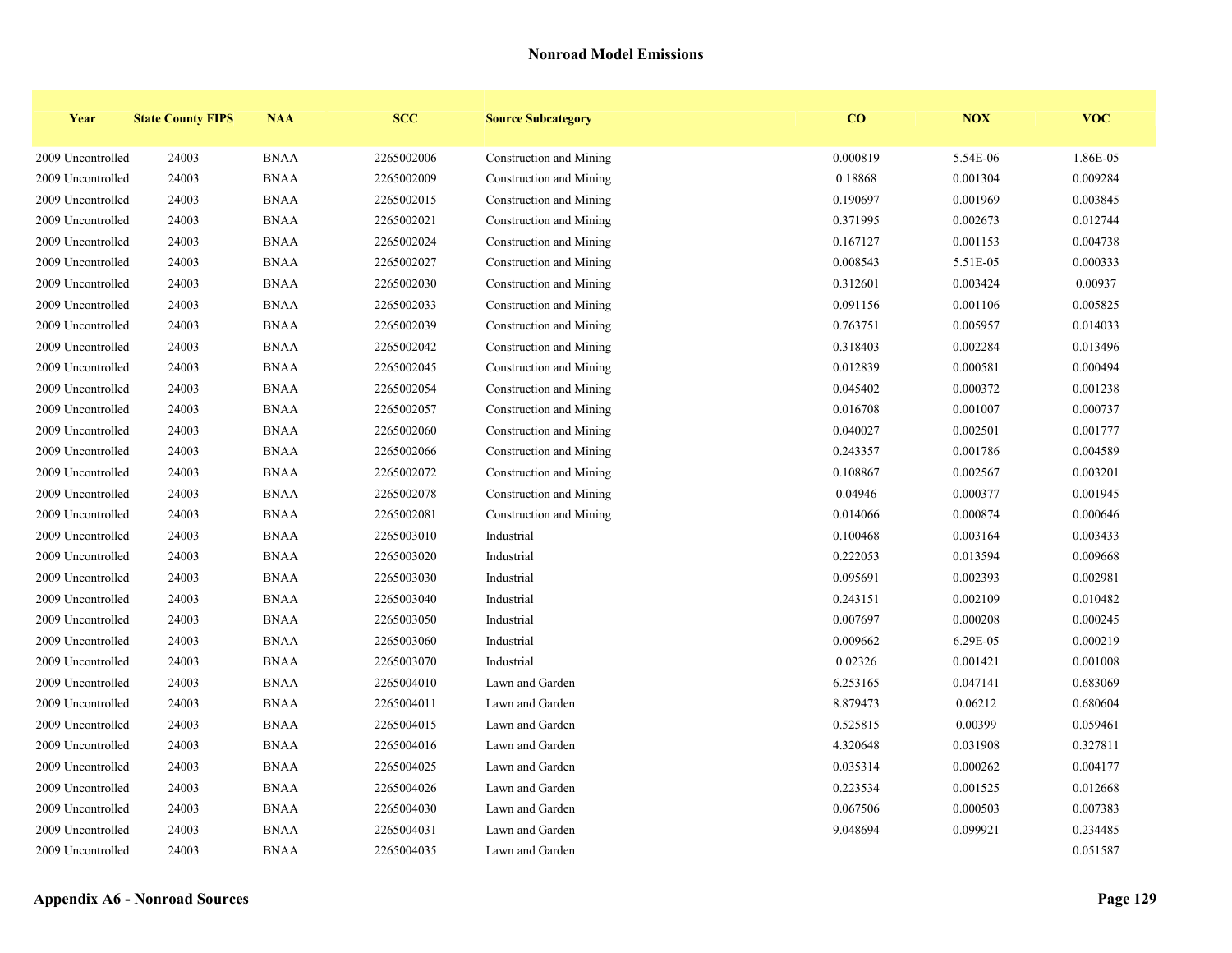| Year              | <b>State County FIPS</b> | <b>NAA</b>  | <b>SCC</b> | <b>Source Subcategory</b> | $\bf{CO}$ | NOX      | <b>VOC</b> |
|-------------------|--------------------------|-------------|------------|---------------------------|-----------|----------|------------|
| 2009 Uncontrolled | 24003                    | <b>BNAA</b> | 2265004036 | Lawn and Garden           |           |          | 0.0149     |
| 2009 Uncontrolled | 24003                    | <b>BNAA</b> | 2265004040 | Lawn and Garden           | 1.52198   | 0.010348 | 0.066526   |
| 2009 Uncontrolled | 24003                    | <b>BNAA</b> | 2265004041 | Lawn and Garden           | 1.175147  | 0.007602 | 0.02277    |
| 2009 Uncontrolled | 24003                    | <b>BNAA</b> | 2265004046 | Lawn and Garden           | 1.235239  | 0.009048 | 0.0374     |
| 2009 Uncontrolled | 24003                    | <b>BNAA</b> | 2265004051 | Lawn and Garden           | 0.494561  | 0.003676 | 0.039303   |
| 2009 Uncontrolled | 24003                    | <b>BNAA</b> | 2265004055 | Lawn and Garden           | 20.31812  | 0.141369 | 0.753826   |
| 2009 Uncontrolled | 24003                    | <b>BNAA</b> | 2265004056 | Lawn and Garden           | 15.88956  | 0.105165 | 0.299161   |
| 2009 Uncontrolled | 24003                    | <b>BNAA</b> | 2265004066 | Lawn and Garden           | 2.064874  | 0.03777  | 0.047714   |
| 2009 Uncontrolled | 24003                    | <b>BNAA</b> | 2265004071 | Lawn and Garden           | 48.1952   | 0.397172 | 1.138412   |
| 2009 Uncontrolled | 24003                    | <b>BNAA</b> | 2265004075 | Lawn and Garden           | 0.635852  | 0.004743 | 0.035244   |
| 2009 Uncontrolled | 24003                    | <b>BNAA</b> | 2265004076 | Lawn and Garden           | 1.32757   | 0.010031 | 0.074191   |
| 2009 Uncontrolled | 24003                    | <b>BNAA</b> | 2265005010 | Agricultural              | 0.002143  | 1.38E-05 | 4.05E-05   |
| 2009 Uncontrolled | 24003                    | <b>BNAA</b> | 2265005015 | Agricultural              | 0.00425   | 0.00017  | 0.00014    |
| 2009 Uncontrolled | 24003                    | <b>BNAA</b> | 2265005020 | Agricultural              | 1.78E-05  | 1.14E-06 | 9.16E-07   |
| 2009 Uncontrolled | 24003                    | <b>BNAA</b> | 2265005025 | Agricultural              | 0.001917  | 0.000123 | 0.000111   |
| 2009 Uncontrolled | 24003                    | <b>BNAA</b> | 2265005030 | Agricultural              | 0.001659  | 1.16E-05 | 3.8E-05    |
| 2009 Uncontrolled | 24003                    | <b>BNAA</b> | 2265005035 | Agricultural              | 0.013796  | 0.000202 | 0.000617   |
| 2009 Uncontrolled | 24003                    | <b>BNAA</b> | 2265005040 | Agricultural              | 0.033761  | 0.000215 | 0.00127    |
| 2009 Uncontrolled | 24003                    | <b>BNAA</b> | 2265005045 | Agricultural              | 0.003042  | 0.000195 | 0.000161   |
| 2009 Uncontrolled | 24003                    | <b>BNAA</b> | 2265005055 | Agricultural              | 0.006335  | 0.000232 | 0.00024    |
| 2009 Uncontrolled | 24003                    | <b>BNAA</b> | 2265005060 | Agricultural              | 0.005917  | 0.000339 | 0.000263   |
| 2009 Uncontrolled | 24003                    | <b>BNAA</b> | 2265006005 | Commercial                | 10.28864  | 0.071792 | 0.365167   |
| 2009 Uncontrolled | 24003                    | <b>BNAA</b> | 2265006010 | Commercial                | 2.369939  | 0.022447 | 0.107278   |
| 2009 Uncontrolled | 24003                    | <b>BNAA</b> | 2265006015 | Commercial                | 1.170347  | 0.015921 | 0.042648   |
| 2009 Uncontrolled | 24003                    | <b>BNAA</b> | 2265006025 | Commercial                | 2.954775  | 0.028123 | 0.07032    |
| 2009 Uncontrolled | 24003                    | <b>BNAA</b> | 2265006030 | Commercial                | 4.530912  | 0.031113 | 0.190629   |
| 2009 Uncontrolled | 24003                    | <b>BNAA</b> | 2265006035 | Commercial                | 0.227999  | 0.001595 | 0.006414   |
| 2009 Uncontrolled | 24003                    | <b>BNAA</b> | 2265007010 | Logging                   | 0.057435  | 0.000424 | 0.001997   |
| 2009 Uncontrolled | 24003                    | <b>BNAA</b> | 2265007015 | Logging                   | 0.000697  | 4.51E-06 | 3.32E-05   |
| 2009 Uncontrolled | 24003                    | <b>BNAA</b> | 2265008005 | Airport                   | 0.267775  | 0.009008 | 0.010836   |
| 2009 Uncontrolled | 24003                    | <b>BNAA</b> | 2267001060 | Recreational              | 0.00483   | 0.001211 | 0.000327   |
| 2009 Uncontrolled | 24003                    | <b>BNAA</b> | 2267002003 | Construction and Mining   | 0.002952  | 0.000731 | 0.000199   |
| 2009 Uncontrolled | 24003                    | <b>BNAA</b> | 2267002015 | Construction and Mining   | 0.005102  | 0.001253 | 0.000344   |
| 2009 Uncontrolled | 24003                    | <b>BNAA</b> | 2267002021 | Construction and Mining   | 0.000773  | 0.000194 | 5.24E-05   |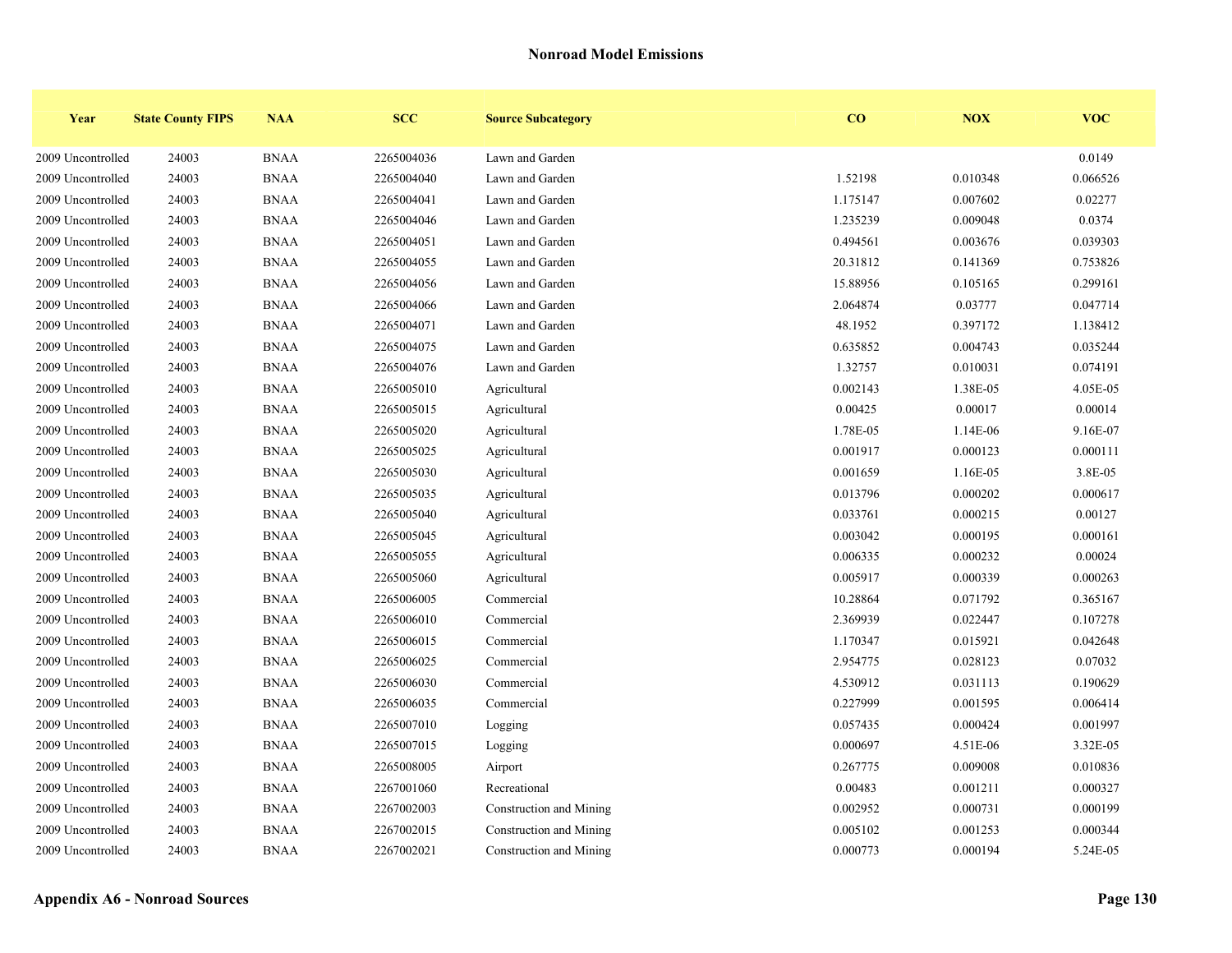| Year              | <b>State County FIPS</b> | <b>NAA</b>  | <b>SCC</b> | <b>Source Subcategory</b> | $\bf{CO}$ | NOX      | <b>VOC</b> |
|-------------------|--------------------------|-------------|------------|---------------------------|-----------|----------|------------|
| 2009 Uncontrolled | 24003                    | <b>BNAA</b> | 2267002024 | Construction and Mining   | 0.000517  | 0.000128 | 3.49E-05   |
| 2009 Uncontrolled | 24003                    | <b>BNAA</b> | 2267002030 | Construction and Mining   | 0.009073  | 0.002249 | 0.000613   |
| 2009 Uncontrolled | 24003                    | <b>BNAA</b> | 2267002033 | Construction and Mining   | 0.002938  | 0.000742 | 0.000199   |
| 2009 Uncontrolled | 24003                    | <b>BNAA</b> | 2267002039 | Construction and Mining   | 0.00882   | 0.002139 | 0.000593   |
| 2009 Uncontrolled | 24003                    | <b>BNAA</b> | 2267002045 | Construction and Mining   | 0.003164  | 0.000792 | 0.000214   |
| 2009 Uncontrolled | 24003                    | <b>BNAA</b> | 2267002054 | Construction and Mining   | 0.000512  | 0.000128 | 3.47E-05   |
| 2009 Uncontrolled | 24003                    | <b>BNAA</b> | 2267002057 | Construction and Mining   | 0.005756  | 0.001431 | 0.000389   |
| 2009 Uncontrolled | 24003                    | <b>BNAA</b> | 2267002060 | Construction and Mining   | 0.014464  | 0.003571 | 0.000976   |
| 2009 Uncontrolled | 24003                    | <b>BNAA</b> | 2267002066 | Construction and Mining   | 0.001527  | 0.000375 | 0.000103   |
| 2009 Uncontrolled | 24003                    | <b>BNAA</b> | 2267002072 | Construction and Mining   | 0.011766  | 0.002937 | 0.000796   |
| 2009 Uncontrolled | 24003                    | <b>BNAA</b> | 2267002081 | Construction and Mining   | 0.004742  | 0.001189 | 0.000321   |
| 2009 Uncontrolled | 24003                    | <b>BNAA</b> | 2267003010 | Industrial                | 0.034352  | 0.008622 | 0.002329   |
| 2009 Uncontrolled | 24003                    | <b>BNAA</b> | 2267003020 | Industrial                | 3.280531  | 0.812089 | 0.22162    |
| 2009 Uncontrolled | 24003                    | <b>BNAA</b> | 2267003030 | Industrial                | 0.025275  | 0.006182 | 0.001702   |
| 2009 Uncontrolled | 24003                    | <b>BNAA</b> | 2267003040 | Industrial                | 0.007745  | 0.00191  | 0.000523   |
| 2009 Uncontrolled | 24003                    | <b>BNAA</b> | 2267003050 | Industrial                | 0.001855  | 0.000465 | 0.000126   |
| 2009 Uncontrolled | 24003                    | <b>BNAA</b> | 2267003070 | Industrial                | 0.015493  | 0.003778 | 0.001043   |
| 2009 Uncontrolled | 24003                    | <b>BNAA</b> | 2267004066 | Lawn and Garden           | 0.131477  | 0.032429 | 0.008874   |
| 2009 Uncontrolled | 24003                    | <b>BNAA</b> | 2267005055 | Agricultural              | 1.08E-05  | 2.7E-06  | 7.33E-07   |
| 2009 Uncontrolled | 24003                    | <b>BNAA</b> | 2267005060 | Agricultural              | 1.7E-05   | 4.16E-06 | 1.14E-06   |
| 2009 Uncontrolled | 24003                    | <b>BNAA</b> | 2267006005 | Commercial                | 0.122545  | 0.045656 | 0.00932    |
| 2009 Uncontrolled | 24003                    | <b>BNAA</b> | 2267006010 | Commercial                | 0.028975  | 0.010625 | 0.002195   |
| 2009 Uncontrolled | 24003                    | <b>BNAA</b> | 2267006015 | Commercial                | 0.035343  | 0.012822 | 0.00267    |
| 2009 Uncontrolled | 24003                    | <b>BNAA</b> | 2267006025 | Commercial                | 0.06379   | 0.015989 | 0.004323   |
| 2009 Uncontrolled | 24003                    | <b>BNAA</b> | 2267006030 | Commercial                | 0.000814  | 0.000207 | 5.53E-05   |
| 2009 Uncontrolled | 24003                    | <b>BNAA</b> | 2267006035 | Commercial                | 0.000557  | 0.000201 | 4.21E-05   |
| 2009 Uncontrolled | 24003                    | <b>BNAA</b> | 2267008005 | Airport                   | 0.057097  | 0.014154 | 0.003859   |
| 2009 Uncontrolled | 24003                    | <b>BNAA</b> | 2268002081 | Construction and Mining   | 0.000186  | 4.67E-05 | 7.45E-07   |
| 2009 Uncontrolled | 24003                    | <b>BNAA</b> | 2268003020 | Industrial                | 0.231428  | 0.057212 | 0.000921   |
| 2009 Uncontrolled | 24003                    | <b>BNAA</b> | 2268003030 | Industrial                | 0.000263  | 6.5E-05  | 1.05E-06   |
| 2009 Uncontrolled | 24003                    | <b>BNAA</b> | 2268003040 | Industrial                | 0.000143  | 3.54E-05 | 5.71E-07   |
| 2009 Uncontrolled | 24003                    | <b>BNAA</b> | 2268003060 | Industrial                | 0.000834  | 0.000205 | 3.32E-06   |
| 2009 Uncontrolled | 24003                    | <b>BNAA</b> | 2268003070 | Industrial                | 0.001083  | 0.000264 | 4.3E-06    |
| 2009 Uncontrolled | 24003                    | <b>BNAA</b> | 2268005055 | Agricultural              | 8.11E-06  | 1.82E-06 | 3.15E-08   |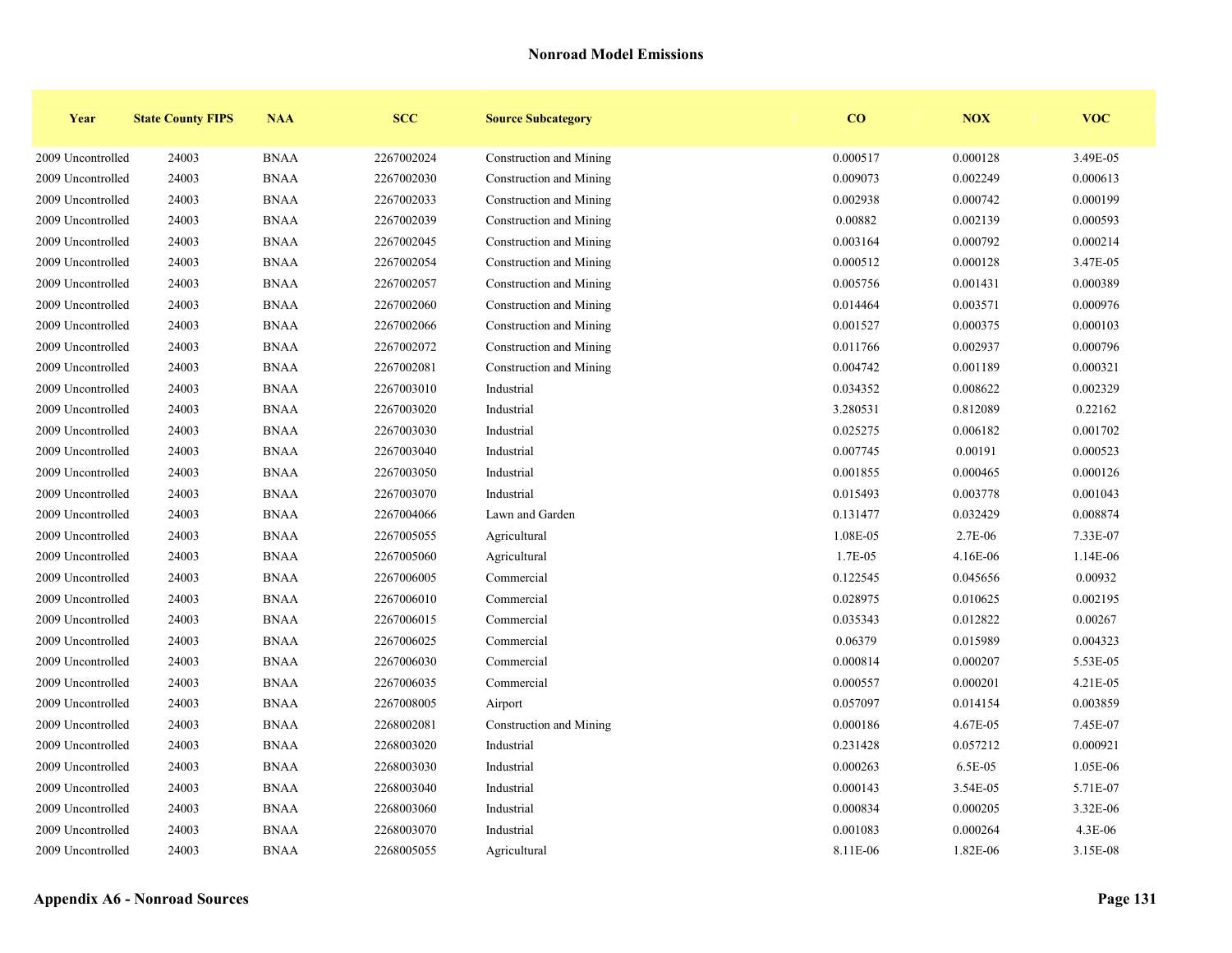| Year              | <b>State County FIPS</b> | <b>NAA</b>  | <b>SCC</b> | <b>Source Subcategory</b> | $\bf{CO}$ | <b>NOX</b> | <b>VOC</b> |
|-------------------|--------------------------|-------------|------------|---------------------------|-----------|------------|------------|
| 2009 Uncontrolled | 24003                    | <b>BNAA</b> | 2268005060 | Agricultural              | 8.7E-05   | 1.94E-05   | 3.38E-07   |
| 2009 Uncontrolled | 24003                    | <b>BNAA</b> | 2268006005 | Commercial                | 0.035518  | 0.013107   | 0.000159   |
| 2009 Uncontrolled | 24003                    | <b>BNAA</b> | 2268006010 | Commercial                | 0.00183   | 0.000669   | 8.16E-06   |
| 2009 Uncontrolled | 24003                    | <b>BNAA</b> | 2268006015 | Commercial                | 0.002626  | 0.000949   | 1.17E-05   |
| 2009 Uncontrolled | 24003                    | <b>BNAA</b> | 2268006020 | Commercial                | 0.152102  | 0.033995   | 0.000591   |
| 2009 Uncontrolled | 24003                    | <b>BNAA</b> | 2270001060 | Recreational              | 0.012687  | 0.012678   | 0.003368   |
| 2009 Uncontrolled | 24003                    | <b>BNAA</b> | 2270002003 | Construction and Mining   | 0.019963  | 0.053047   | 0.004153   |
| 2009 Uncontrolled | 24003                    | <b>BNAA</b> | 2270002006 | Construction and Mining   | 7.13E-05  | 0.000104   | 1.66E-05   |
| 2009 Uncontrolled | 24003                    | <b>BNAA</b> | 2270002009 | Construction and Mining   | 0.001056  | 0.001598   | 0.000256   |
| 2009 Uncontrolled | 24003                    | <b>BNAA</b> | 2270002015 | Construction and Mining   | 0.059739  | 0.130509   | 0.011238   |
| 2009 Uncontrolled | 24003                    | <b>BNAA</b> | 2270002018 | Construction and Mining   | 0.052882  | 0.139779   | 0.007265   |
| 2009 Uncontrolled | 24003                    | <b>BNAA</b> | 2270002021 | Construction and Mining   | 0.003707  | 0.008096   | 0.000727   |
| 2009 Uncontrolled | 24003                    | <b>BNAA</b> | 2270002024 | Construction and Mining   | 0.002935  | 0.005322   | 0.000463   |
| 2009 Uncontrolled | 24003                    | <b>BNAA</b> | 2270002027 | Construction and Mining   | 0.007579  | 0.014328   | 0.002015   |
| 2009 Uncontrolled | 24003                    | <b>BNAA</b> | 2270002030 | Construction and Mining   | 0.03767   | 0.061076   | 0.006385   |
| 2009 Uncontrolled | 24003                    | <b>BNAA</b> | 2270002033 | Construction and Mining   | 0.022921  | 0.070432   | 0.005702   |
| 2009 Uncontrolled | 24003                    | <b>BNAA</b> | 2270002036 | Construction and Mining   | 0.163866  | 0.534667   | 0.036277   |
| 2009 Uncontrolled | 24003                    | <b>BNAA</b> | 2270002039 | Construction and Mining   | 0.002897  | 0.004095   | 0.000481   |
| 2009 Uncontrolled | 24003                    | <b>BNAA</b> | 2270002042 | Construction and Mining   | 0.001165  | 0.002668   | 0.000299   |
| 2009 Uncontrolled | 24003                    | <b>BNAA</b> | 2270002045 | Construction and Mining   | 0.029114  | 0.136768   | 0.008447   |
| 2009 Uncontrolled | 24003                    | <b>BNAA</b> | 2270002048 | Construction and Mining   | 0.035779  | 0.13537    | 0.00893    |
| 2009 Uncontrolled | 24003                    | <b>BNAA</b> | 2270002051 | Construction and Mining   | 0.133511  | 0.472103   | 0.025426   |
| 2009 Uncontrolled | 24003                    | <b>BNAA</b> | 2270002054 | Construction and Mining   | 0.007004  | 0.023733   | 0.001677   |
| 2009 Uncontrolled | 24003                    | <b>BNAA</b> | 2270002057 | Construction and Mining   | 0.093366  | 0.170062   | 0.016579   |
| 2009 Uncontrolled | 24003                    | <b>BNAA</b> | 2270002060 | Construction and Mining   | 0.220916  | 0.616004   | 0.041063   |
| 2009 Uncontrolled | 24003                    | <b>BNAA</b> | 2270002066 | Construction and Mining   | 0.339376  | 0.389198   | 0.081782   |
| 2009 Uncontrolled | 24003                    | <b>BNAA</b> | 2270002069 | Construction and Mining   | 0.187622  | 0.544104   | 0.034408   |
| 2009 Uncontrolled | 24003                    | <b>BNAA</b> | 2270002072 | Construction and Mining   | 0.299962  | 0.255236   | 0.07396    |
| 2009 Uncontrolled | 24003                    | <b>BNAA</b> | 2270002075 | Construction and Mining   | 0.0259    | 0.063192   | 0.003971   |
| 2009 Uncontrolled | 24003                    | <b>BNAA</b> | 2270002078 | Construction and Mining   | 0.000917  | 0.000817   | 0.000242   |
| 2009 Uncontrolled | 24003                    | <b>BNAA</b> | 2270002081 | Construction and Mining   | 0.027221  | 0.061166   | 0.004182   |
| 2009 Uncontrolled | 24003                    | <b>BNAA</b> | 2270003010 | Industrial                | 0.008043  | 0.007519   | 0.002116   |
| 2009 Uncontrolled | 24003                    | <b>BNAA</b> | 2270003020 | Industrial                | 0.050603  | 0.090964   | 0.008457   |
| 2009 Uncontrolled | 24003                    | <b>BNAA</b> | 2270003030 | Industrial                | 0.011698  | 0.044302   | 0.003458   |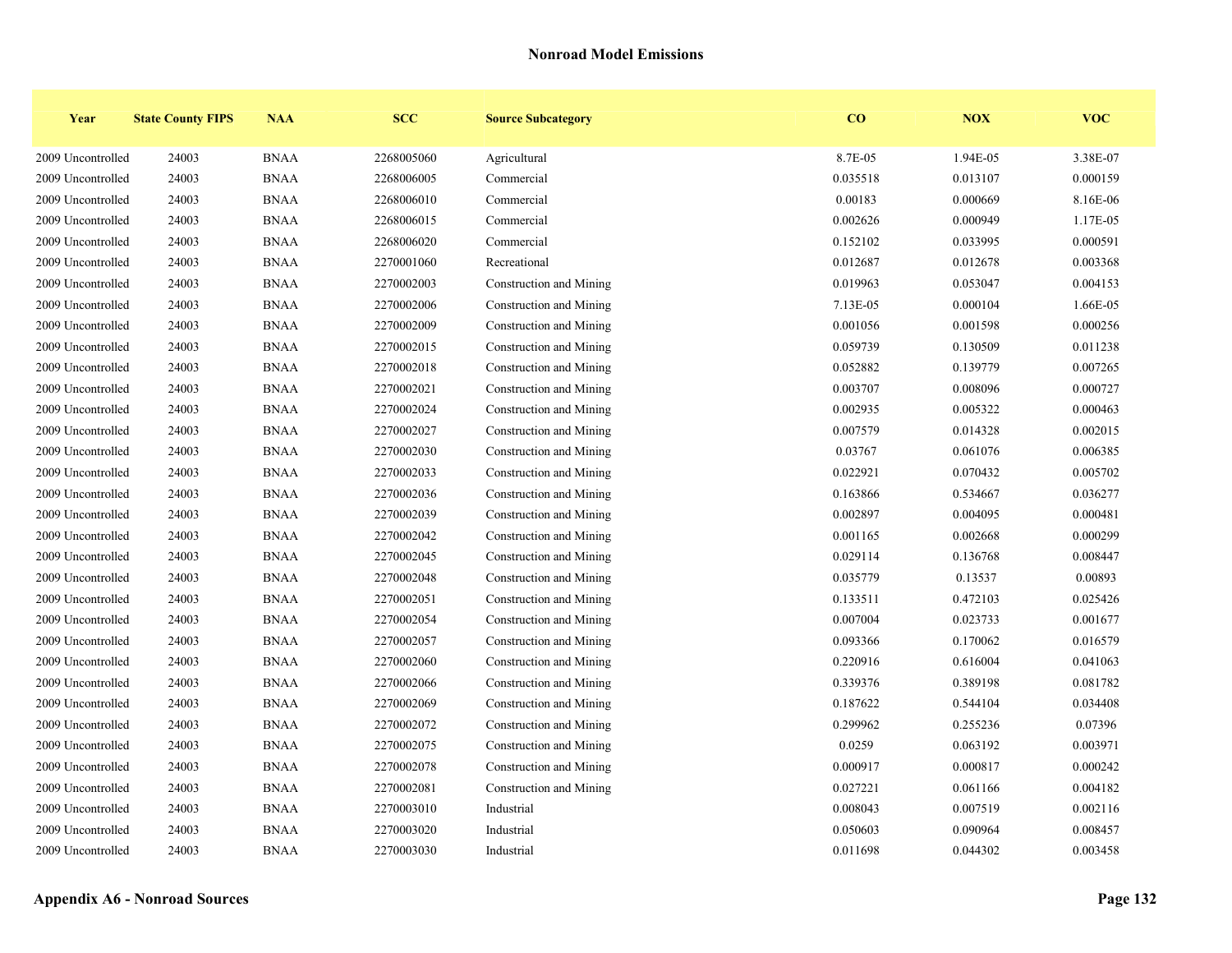| Year              | <b>State County FIPS</b> | <b>NAA</b>  | <b>SCC</b> | <b>Source Subcategory</b> | $\bf{CO}$ | <b>NOX</b> | <b>VOC</b> |
|-------------------|--------------------------|-------------|------------|---------------------------|-----------|------------|------------|
| 2009 Uncontrolled | 24003                    | <b>BNAA</b> | 2270003040 | Industrial                | 0.012201  | 0.047402   | 0.003655   |
| 2009 Uncontrolled | 24003                    | <b>BNAA</b> | 2270003050 | Industrial                | 0.001347  | 0.002152   | 0.000379   |
| 2009 Uncontrolled | 24003                    | <b>BNAA</b> | 2270003060 | Industrial                | 0.095697  | 0.214275   | 0.022013   |
| 2009 Uncontrolled | 24003                    | <b>BNAA</b> | 2270003070 | Industrial                | 0.018263  | 0.061135   | 0.004385   |
| 2009 Uncontrolled | 24003                    | <b>BNAA</b> | 2270004031 | Lawn and Garden           | 1.47E-05  | 2.45E-05   | 4.33E-06   |
| 2009 Uncontrolled | 24003                    | <b>BNAA</b> | 2270004046 | Lawn and Garden           | 0.07604   | 0.143538   | 0.020459   |
| 2009 Uncontrolled | 24003                    | <b>BNAA</b> | 2270004056 | Lawn and Garden           | 0.015922  | 0.028623   | 0.004205   |
| 2009 Uncontrolled | 24003                    | <b>BNAA</b> | 2270004066 | Lawn and Garden           | 0.086323  | 0.231384   | 0.021631   |
| 2009 Uncontrolled | 24003                    | <b>BNAA</b> | 2270004071 | Lawn and Garden           | 0.008044  | 0.022574   | 0.002071   |
| 2009 Uncontrolled | 24003                    | <b>BNAA</b> | 2270004076 | Lawn and Garden           | 0.000311  | 0.000601   | 8.08E-05   |
| 2009 Uncontrolled | 24003                    | <b>BNAA</b> | 2270005010 | Agricultural              | 2.88E-06  | 2.37E-06   | 4.18E-07   |
| 2009 Uncontrolled | 24003                    | <b>BNAA</b> | 2270005015 | Agricultural              | 0.057117  | 0.117915   | 0.011107   |
| 2009 Uncontrolled | 24003                    | <b>BNAA</b> | 2270005020 | Agricultural              | 0.004315  | 0.01218    | 0.001008   |
| 2009 Uncontrolled | 24003                    | <b>BNAA</b> | 2270005025 | Agricultural              | 3.75E-05  | 5.67E-05   | 9.02E-06   |
| 2009 Uncontrolled | 24003                    | <b>BNAA</b> | 2270005030 | Agricultural              | 8.94E-06  | 1.14E-05   | 1.61E-06   |
| 2009 Uncontrolled | 24003                    | <b>BNAA</b> | 2270005035 | Agricultural              | 0.000447  | 0.00093    | 0.000121   |
| 2009 Uncontrolled | 24003                    | <b>BNAA</b> | 2270005040 | Agricultural              | 1.27E-06  | 2.29E-06   | 2.01E-07   |
| 2009 Uncontrolled | 24003                    | <b>BNAA</b> | 2270005045 | Agricultural              | 0.000494  | 0.000857   | 9.88E-05   |
| 2009 Uncontrolled | 24003                    | <b>BNAA</b> | 2270005055 | Agricultural              | 0.001167  | 0.002467   | 0.000246   |
| 2009 Uncontrolled | 24003                    | <b>BNAA</b> | 2270005060 | Agricultural              | 0.000556  | 0.001648   | 0.000158   |
| 2009 Uncontrolled | 24003                    | <b>BNAA</b> | 2270006005 | Commercial                | 0.072072  | 0.15631    | 0.019491   |
| 2009 Uncontrolled | 24003                    | <b>BNAA</b> | 2270006010 | Commercial                | 0.017008  | 0.037381   | 0.00441    |
| 2009 Uncontrolled | 24003                    | <b>BNAA</b> | 2270006015 | Commercial                | 0.037013  | 0.093538   | 0.009241   |
| 2009 Uncontrolled | 24003                    | <b>BNAA</b> | 2270006025 | Commercial                | 0.058253  | 0.045643   | 0.014592   |
| 2009 Uncontrolled | 24003                    | <b>BNAA</b> | 2270006030 | Commercial                | 0.002142  | 0.005232   | 0.000627   |
| 2009 Uncontrolled | 24003                    | <b>BNAA</b> | 2270006035 | Commercial                | 0.001631  | 0.003991   | 0.000409   |
| 2009 Uncontrolled | 24003                    | <b>BNAA</b> | 2270007015 | Logging                   | 0.00449   | 0.016525   | 0.001074   |
| 2009 Uncontrolled | 24003                    | <b>BNAA</b> | 2270008005 | Airport                   | 0.167669  | 0.445918   | 0.030646   |
| 2009 Uncontrolled | 24003                    | <b>BNAA</b> | 2282005010 | Pleasure Craft            | 7.821086  | 0.175719   | 4.268079   |
| 2009 Uncontrolled | 24003                    | <b>BNAA</b> | 2282005015 | Pleasure Craft            | 3.037888  | 0.050922   | 1.375652   |
| 2009 Uncontrolled | 24003                    | <b>BNAA</b> | 2282010005 | Pleasure Craft            | 5.6544    | 0.331076   | 0.450391   |
| 2009 Uncontrolled | 24003                    | <b>BNAA</b> | 2282020005 | Pleasure Craft            | 0.060121  | 0.381679   | 0.014105   |
| 2009 Uncontrolled | 24003                    | <b>BNAA</b> | 2282020010 | Pleasure Craft            | 0.000591  | 0.000973   | 0.000186   |
| 2009 Uncontrolled | 24003                    | <b>BNAA</b> | 2285002015 | Railroad                  | 0.003091  | 0.004441   | 0.00076    |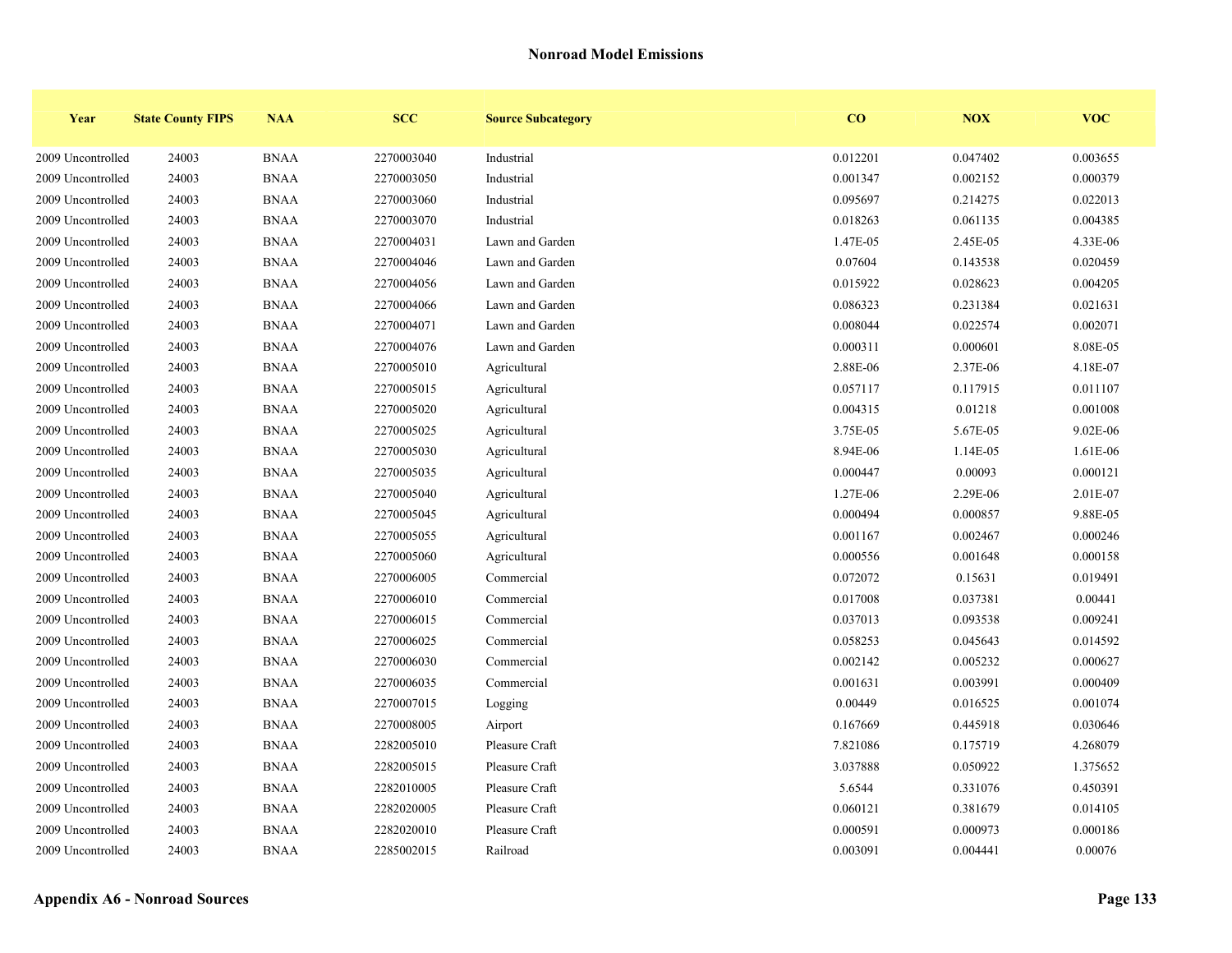| Year              | <b>State County FIPS</b> | <b>NAA</b>  | <b>SCC</b> | <b>Source Subcategory</b> | $\bf{CO}$ | <b>NOX</b> | <b>VOC</b> |
|-------------------|--------------------------|-------------|------------|---------------------------|-----------|------------|------------|
| 2009 Uncontrolled | 24003                    | <b>BNAA</b> | 2285004015 | Railroad                  | 0.009761  | 7.39E-05   | 0.000257   |
| 2009 Uncontrolled | 24003                    | <b>BNAA</b> | 2285006015 | Railroad                  | 4.75E-05  | 1.19E-05   | 3.21E-06   |
| 2009 Uncontrolled | 24005                    | <b>BNAA</b> | 2260001010 | Recreational              | 0.318213  | 0.001264   | 0.386767   |
| 2009 Uncontrolled | 24005                    | <b>BNAA</b> | 2260001030 | Recreational              | 0.44184   | 0.001768   | 0.541977   |
| 2009 Uncontrolled | 24005                    | <b>BNAA</b> | 2260001060 | Recreational              | 0.262751  | 0.002062   | 0.009364   |
| 2009 Uncontrolled | 24005                    | <b>BNAA</b> | 2260002006 | Construction and Mining   | 0.255267  | 0.001771   | 0.107947   |
| 2009 Uncontrolled | 24005                    | <b>BNAA</b> | 2260002009 | Construction and Mining   | 0.011605  | 3.09E-05   | 0.005818   |
| 2009 Uncontrolled | 24005                    | <b>BNAA</b> | 2260002021 | Construction and Mining   | 0.013981  | 3.7E-05    | 0.006966   |
| 2009 Uncontrolled | 24005                    | <b>BNAA</b> | 2260002027 | Construction and Mining   | 0.000109  | 2.8E-07    | 5.57E-05   |
| 2009 Uncontrolled | 24005                    | <b>BNAA</b> | 2260002039 | Construction and Mining   | 0.674499  | 0.004242   | 0.286384   |
| 2009 Uncontrolled | 24005                    | <b>BNAA</b> | 2260002054 | Construction and Mining   | 0.002842  | 7.28E-06   | 0.001405   |
| 2009 Uncontrolled | 24005                    | <b>BNAA</b> | 2260003030 | Industrial                | 0.001807  | 4.63E-06   | 0.000914   |
| 2009 Uncontrolled | 24005                    | <b>BNAA</b> | 2260003040 | Industrial                | 0.000142  | 3.65E-07   | 7.1E-05    |
| 2009 Uncontrolled | 24005                    | <b>BNAA</b> | 2260004015 | Lawn and Garden           | 0.044309  | 0.000122   | 0.025069   |
| 2009 Uncontrolled | 24005                    | <b>BNAA</b> | 2260004016 | Lawn and Garden           | 0.262131  | 0.000728   | 0.133631   |
| 2009 Uncontrolled | 24005                    | <b>BNAA</b> | 2260004020 | Lawn and Garden           | 0.381163  | 0.001046   | 0.236508   |
| 2009 Uncontrolled | 24005                    | <b>BNAA</b> | 2260004021 | Lawn and Garden           | 2.701816  | 0.01639    | 1.27796    |
| 2009 Uncontrolled | 24005                    | <b>BNAA</b> | 2260004025 | Lawn and Garden           | 0.858573  | 0.00245    | 0.505107   |
| 2009 Uncontrolled | 24005                    | <b>BNAA</b> | 2260004026 | Lawn and Garden           | 2.721355  | 0.008919   | 1.393173   |
| 2009 Uncontrolled | 24005                    | <b>BNAA</b> | 2260004030 | Lawn and Garden           | 0.546592  | 0.001517   | 0.320571   |
| 2009 Uncontrolled | 24005                    | <b>BNAA</b> | 2260004031 | Lawn and Garden           | 2.838228  | 0.013227   | 1.308006   |
| 2009 Uncontrolled | 24005                    | <b>BNAA</b> | 2260004035 | Lawn and Garden           |           |            | 0.042854   |
| 2009 Uncontrolled | 24005                    | <b>BNAA</b> | 2260004036 | Lawn and Garden           |           |            | 0.008048   |
| 2009 Uncontrolled | 24005                    | <b>BNAA</b> | 2260004071 | Lawn and Garden           | 0.001108  | 2.99E-06   | 0.000536   |
| 2009 Uncontrolled | 24005                    | <b>BNAA</b> | 2260005035 | Agricultural              | 0.001062  | 3.06E-06   | 0.000544   |
| 2009 Uncontrolled | 24005                    | <b>BNAA</b> | 2260006005 | Commercial                | 0.048983  | 0.000132   | 0.024863   |
| 2009 Uncontrolled | 24005                    | <b>BNAA</b> | 2260006010 | Commercial                | 0.35487   | 0.000937   | 0.180562   |
| 2009 Uncontrolled | 24005                    | <b>BNAA</b> | 2260006015 | Commercial                | 0.000133  | 3.41E-07   | 6.59E-05   |
| 2009 Uncontrolled | 24005                    | <b>BNAA</b> | 2260006035 | Commercial                | 0.002094  | 5.37E-06   | 0.001035   |
| 2009 Uncontrolled | 24005                    | <b>BNAA</b> | 2260007005 | Logging                   | 0.014221  | 9.43E-05   | 0.006243   |
| 2009 Uncontrolled | 24005                    | <b>BNAA</b> | 2265001010 | Recreational              | 0.144267  | 0.001501   | 0.01439    |
| 2009 Uncontrolled | 24005                    | <b>BNAA</b> | 2265001030 | Recreational              | 1.412926  | 0.014743   | 0.160908   |
| 2009 Uncontrolled | 24005                    | <b>BNAA</b> | 2265001050 | Recreational              | 4.686983  | 0.028067   | 0.092267   |
| 2009 Uncontrolled | 24005                    | <b>BNAA</b> | 2265001060 | Recreational              | 0.222069  | 0.001927   | 0.009931   |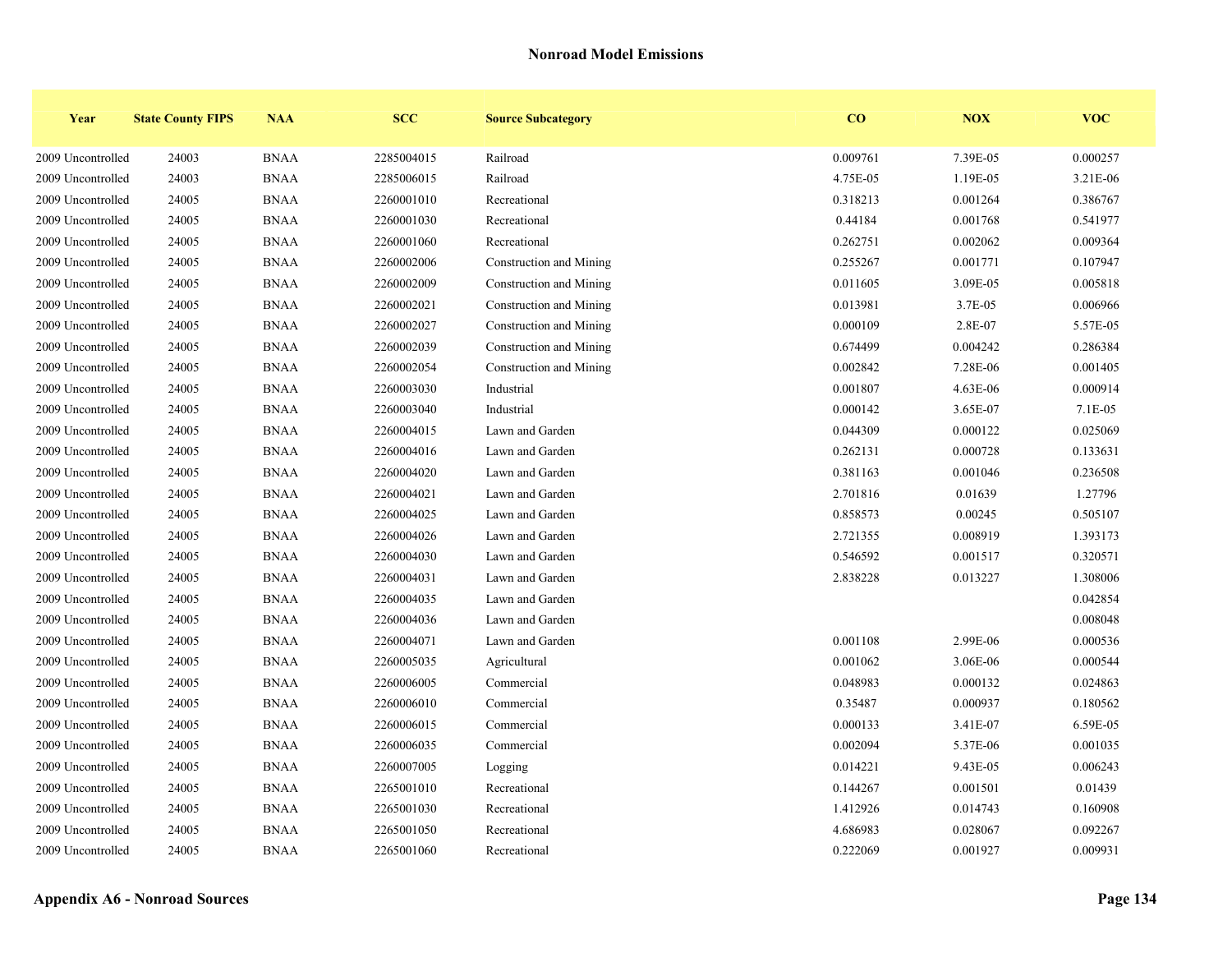| Year              | <b>State County FIPS</b> | <b>NAA</b>  | <b>SCC</b> | <b>Source Subcategory</b> | $\bf{CO}$ | <b>NOX</b> | <b>VOC</b> |
|-------------------|--------------------------|-------------|------------|---------------------------|-----------|------------|------------|
| 2009 Uncontrolled | 24005                    | <b>BNAA</b> | 2265002003 | Construction and Mining   | 0.237075  | 0.002591   | 0.005405   |
| 2009 Uncontrolled | 24005                    | <b>BNAA</b> | 2265002006 | Construction and Mining   | 0.001896  | 1.28E-05   | 4.31E-05   |
| 2009 Uncontrolled | 24005                    | <b>BNAA</b> | 2265002009 | Construction and Mining   | 0.437043  | 0.00302    | 0.021505   |
| 2009 Uncontrolled | 24005                    | <b>BNAA</b> | 2265002015 | Construction and Mining   | 0.441715  | 0.004561   | 0.008906   |
| 2009 Uncontrolled | 24005                    | <b>BNAA</b> | 2265002021 | Construction and Mining   | 0.861658  | 0.006192   | 0.02952    |
| 2009 Uncontrolled | 24005                    | <b>BNAA</b> | 2265002024 | Construction and Mining   | 0.387119  | 0.00267    | 0.010974   |
| 2009 Uncontrolled | 24005                    | <b>BNAA</b> | 2265002027 | Construction and Mining   | 0.019787  | 0.000128   | 0.00077    |
| 2009 Uncontrolled | 24005                    | <b>BNAA</b> | 2265002030 | Construction and Mining   | 0.724083  | 0.007931   | 0.021703   |
| 2009 Uncontrolled | 24005                    | <b>BNAA</b> | 2265002033 | Construction and Mining   | 0.211145  | 0.002562   | 0.013493   |
| 2009 Uncontrolled | 24005                    | <b>BNAA</b> | 2265002039 | Construction and Mining   | 1.769089  | 0.013797   | 0.032505   |
| 2009 Uncontrolled | 24005                    | <b>BNAA</b> | 2265002042 | Construction and Mining   | 0.737521  | 0.005289   | 0.031261   |
| 2009 Uncontrolled | 24005                    | <b>BNAA</b> | 2265002045 | Construction and Mining   | 0.029739  | 0.001345   | 0.001143   |
| 2009 Uncontrolled | 24005                    | <b>BNAA</b> | 2265002054 | Construction and Mining   | 0.105165  | 0.000863   | 0.002867   |
| 2009 Uncontrolled | 24005                    | <b>BNAA</b> | 2265002057 | Construction and Mining   | 0.038702  | 0.002334   | 0.001707   |
| 2009 Uncontrolled | 24005                    | <b>BNAA</b> | 2265002060 | Construction and Mining   | 0.092716  | 0.005792   | 0.004117   |
| 2009 Uncontrolled | 24005                    | <b>BNAA</b> | 2265002066 | Construction and Mining   | 0.563691  | 0.004136   | 0.010629   |
| 2009 Uncontrolled | 24005                    | <b>BNAA</b> | 2265002072 | Construction and Mining   | 0.25217   | 0.005945   | 0.007415   |
| 2009 Uncontrolled | 24005                    | <b>BNAA</b> | 2265002078 | Construction and Mining   | 0.114566  | 0.000872   | 0.004504   |
| 2009 Uncontrolled | 24005                    | <b>BNAA</b> | 2265002081 | Construction and Mining   | 0.032581  | 0.002025   | 0.001496   |
| 2009 Uncontrolled | 24005                    | <b>BNAA</b> | 2265003010 | Industrial                | 0.183864  | 0.00579    | 0.006282   |
| 2009 Uncontrolled | 24005                    | <b>BNAA</b> | 2265003020 | Industrial                | 0.406375  | 0.024878   | 0.017694   |
| 2009 Uncontrolled | 24005                    | <b>BNAA</b> | 2265003030 | Industrial                | 0.175122  | 0.004379   | 0.005456   |
| 2009 Uncontrolled | 24005                    | <b>BNAA</b> | 2265003040 | Industrial                | 0.444985  | 0.003861   | 0.019182   |
| 2009 Uncontrolled | 24005                    | <b>BNAA</b> | 2265003050 | Industrial                | 0.014086  | 0.000381   | 0.000448   |
| 2009 Uncontrolled | 24005                    | <b>BNAA</b> | 2265003060 | Industrial                | 0.014792  | 9.62E-05   | 0.000335   |
| 2009 Uncontrolled | 24005                    | <b>BNAA</b> | 2265003070 | Industrial                | 0.042568  | 0.002601   | 0.001844   |
| 2009 Uncontrolled | 24005                    | <b>BNAA</b> | 2265004010 | Lawn and Garden           | 10.36082  | 0.078108   | 1.131772   |
| 2009 Uncontrolled | 24005                    | <b>BNAA</b> | 2265004011 | Lawn and Garden           | 10.67316  | 0.074668   | 0.818089   |
| 2009 Uncontrolled | 24005                    | <b>BNAA</b> | 2265004015 | Lawn and Garden           | 0.871218  | 0.006611   | 0.09852    |
| 2009 Uncontrolled | 24005                    | <b>BNAA</b> | 2265004016 | Lawn and Garden           | 5.193433  | 0.038353   | 0.39403    |
| 2009 Uncontrolled | 24005                    | <b>BNAA</b> | 2265004025 | Lawn and Garden           | 0.058511  | 0.000434   | 0.006921   |
| 2009 Uncontrolled | 24005                    | <b>BNAA</b> | 2265004026 | Lawn and Garden           | 0.268688  | 0.001833   | 0.015228   |
| 2009 Uncontrolled | 24005                    | <b>BNAA</b> | 2265004030 | Lawn and Garden           | 0.111849  | 0.000833   | 0.012233   |
| 2009 Uncontrolled | 24005                    | <b>BNAA</b> | 2265004031 | Lawn and Garden           | 10.87656  | 0.120105   | 0.281852   |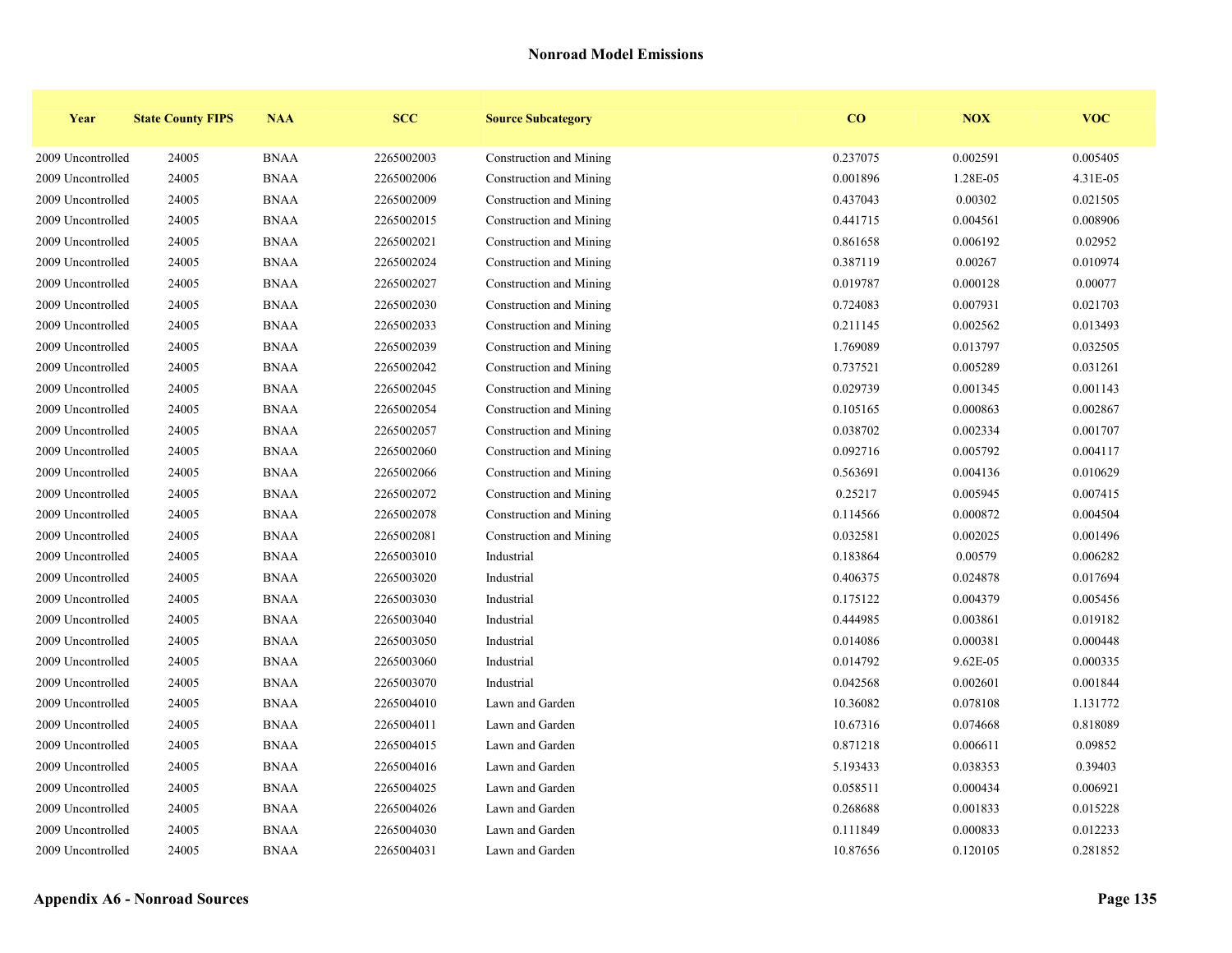| Year              | <b>State County FIPS</b> | <b>NAA</b>  | <b>SCC</b> | <b>Source Subcategory</b> | $\bf{CO}$ | NOX      | <b>VOC</b> |
|-------------------|--------------------------|-------------|------------|---------------------------|-----------|----------|------------|
| 2009 Uncontrolled | 24005                    | <b>BNAA</b> | 2265004035 | Lawn and Garden           |           |          | 0.085474   |
| 2009 Uncontrolled | 24005                    | <b>BNAA</b> | 2265004036 | Lawn and Garden           |           |          | 0.01791    |
| 2009 Uncontrolled | 24005                    | <b>BNAA</b> | 2265004040 | Lawn and Garden           | 2.521756  | 0.017145 | 0.110226   |
| 2009 Uncontrolled | 24005                    | <b>BNAA</b> | 2265004041 | Lawn and Garden           | 1.412531  | 0.009137 | 0.027369   |
| 2009 Uncontrolled | 24005                    | <b>BNAA</b> | 2265004046 | Lawn and Garden           | 1.484761  | 0.010875 | 0.044955   |
| 2009 Uncontrolled | 24005                    | <b>BNAA</b> | 2265004051 | Lawn and Garden           | 0.594464  | 0.004419 | 0.047243   |
| 2009 Uncontrolled | 24005                    | <b>BNAA</b> | 2265004055 | Lawn and Garden           | 33.66493  | 0.234233 | 1.249009   |
| 2009 Uncontrolled | 24005                    | <b>BNAA</b> | 2265004056 | Lawn and Garden           | 19.09931  | 0.126409 | 0.359593   |
| 2009 Uncontrolled | 24005                    | <b>BNAA</b> | 2265004066 | Lawn and Garden           | 2.481986  | 0.0454   | 0.057353   |
| 2009 Uncontrolled | 24005                    | <b>BNAA</b> | 2265004071 | Lawn and Garden           | 57.93079  | 0.477402 | 1.368375   |
| 2009 Uncontrolled | 24005                    | <b>BNAA</b> | 2265004075 | Lawn and Garden           | 1.053537  | 0.007858 | 0.058395   |
| 2009 Uncontrolled | 24005                    | <b>BNAA</b> | 2265004076 | Lawn and Garden           | 1.595744  | 0.012057 | 0.089178   |
| 2009 Uncontrolled | 24005                    | <b>BNAA</b> | 2265005010 | Agricultural              | 0.004384  | 2.83E-05 | 8.28E-05   |
| 2009 Uncontrolled | 24005                    | <b>BNAA</b> | 2265005015 | Agricultural              | 0.008695  | 0.000347 | 0.000286   |
| 2009 Uncontrolled | 24005                    | <b>BNAA</b> | 2265005020 | Agricultural              | 3.63E-05  | 2.33E-06 | 1.87E-06   |
| 2009 Uncontrolled | 24005                    | <b>BNAA</b> | 2265005025 | Agricultural              | 0.003922  | 0.000251 | 0.000227   |
| 2009 Uncontrolled | 24005                    | <b>BNAA</b> | 2265005030 | Agricultural              | 0.003394  | 2.37E-05 | 7.78E-05   |
| 2009 Uncontrolled | 24005                    | <b>BNAA</b> | 2265005035 | Agricultural              | 0.028222  | 0.000413 | 0.001261   |
| 2009 Uncontrolled | 24005                    | <b>BNAA</b> | 2265005040 | Agricultural              | 0.069066  | 0.000439 | 0.002599   |
| 2009 Uncontrolled | 24005                    | <b>BNAA</b> | 2265005045 | Agricultural              | 0.006223  | 0.000398 | 0.000329   |
| 2009 Uncontrolled | 24005                    | <b>BNAA</b> | 2265005055 | Agricultural              | 0.012959  | 0.000474 | 0.000491   |
| 2009 Uncontrolled | 24005                    | <b>BNAA</b> | 2265005060 | Agricultural              | 0.012105  | 0.000693 | 0.000539   |
| 2009 Uncontrolled | 24005                    | <b>BNAA</b> | 2265006005 | Commercial                | 15.7374   | 0.109813 | 0.558555   |
| 2009 Uncontrolled | 24005                    | <b>BNAA</b> | 2265006010 | Commercial                | 3.625037  | 0.034335 | 0.164092   |
| 2009 Uncontrolled | 24005                    | <b>BNAA</b> | 2265006015 | Commercial                | 1.790152  | 0.024353 | 0.065234   |
| 2009 Uncontrolled | 24005                    | <b>BNAA</b> | 2265006025 | Commercial                | 4.519596  | 0.043016 | 0.10756    |
| 2009 Uncontrolled | 24005                    | <b>BNAA</b> | 2265006030 | Commercial                | 6.930439  | 0.047591 | 0.291584   |
| 2009 Uncontrolled | 24005                    | <b>BNAA</b> | 2265006035 | Commercial                | 0.348744  | 0.00244  | 0.009811   |
| 2009 Uncontrolled | 24005                    | <b>BNAA</b> | 2265007010 | Logging                   | 0.031977  | 0.000236 | 0.001112   |
| 2009 Uncontrolled | 24005                    | <b>BNAA</b> | 2265007015 | Logging                   | 0.000388  | 2.51E-06 | 1.85E-05   |
| 2009 Uncontrolled | 24005                    | <b>BNAA</b> | 2265008005 | Airport                   | 0.000192  | 6.47E-06 | 7.78E-06   |
| 2009 Uncontrolled | 24005                    | <b>BNAA</b> | 2265010010 | Industrial                | 0.044926  | 0.000269 | 0.000729   |
| 2009 Uncontrolled | 24005                    | <b>BNAA</b> | 2267001060 | Recreational              | 0.002415  | 0.000605 | 0.000164   |
| 2009 Uncontrolled | 24005                    | <b>BNAA</b> | 2267002003 | Construction and Mining   | 0.006838  | 0.001694 | 0.000462   |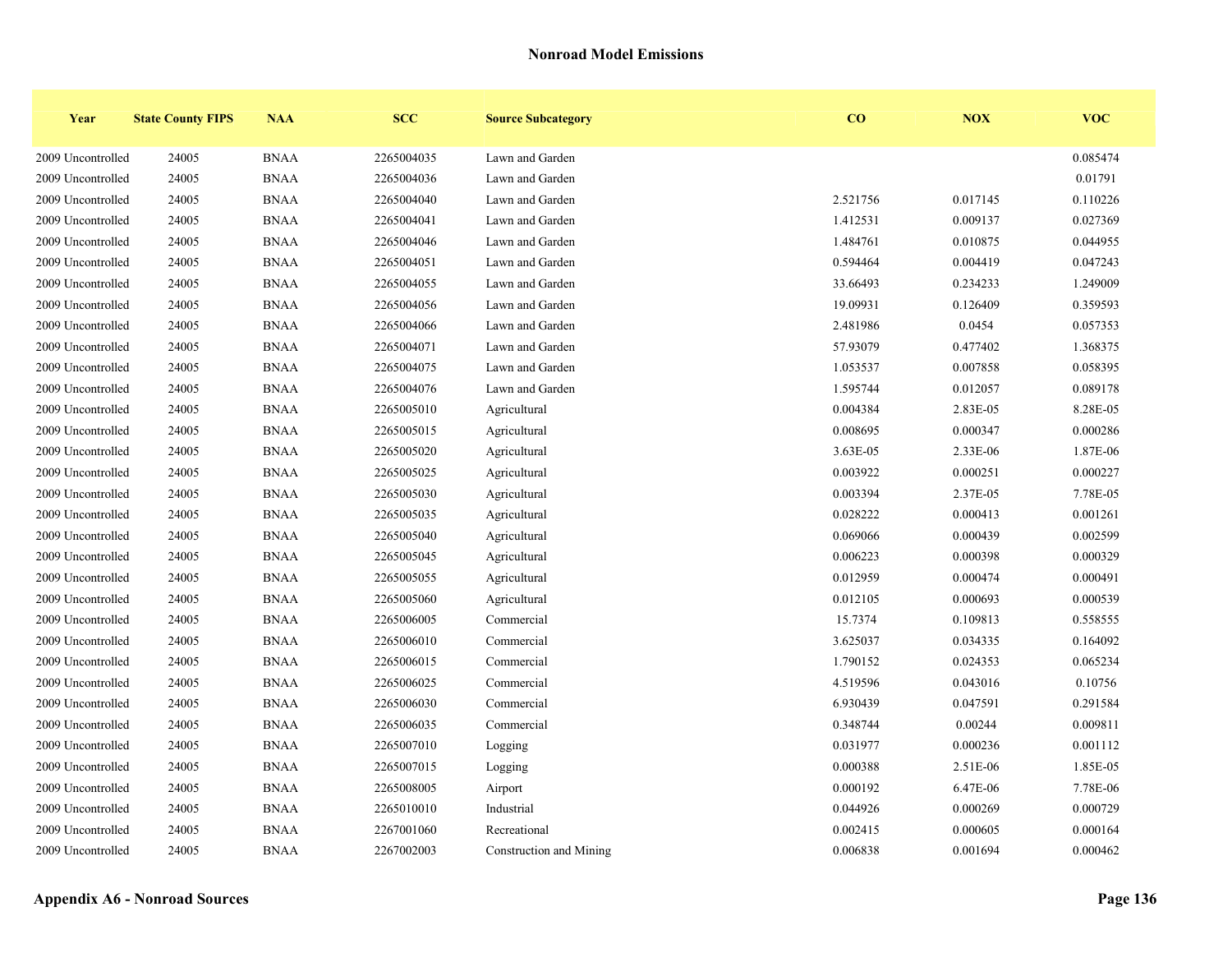| Year              | <b>State County FIPS</b> | <b>NAA</b>  | <b>SCC</b> | <b>Source Subcategory</b> | $\bf{CO}$ | NOX        | <b>VOC</b> |
|-------------------|--------------------------|-------------|------------|---------------------------|-----------|------------|------------|
| 2009 Uncontrolled | 24005                    | <b>BNAA</b> | 2267002015 | Construction and Mining   | 0.011819  | 0.002901   | 0.000797   |
| 2009 Uncontrolled | 24005                    | <b>BNAA</b> | 2267002021 | Construction and Mining   | 0.001791  | 0.000448   | 0.000121   |
| 2009 Uncontrolled | 24005                    | <b>BNAA</b> | 2267002024 | Construction and Mining   | 0.001198  | 0.000296   | 8.09E-05   |
| 2009 Uncontrolled | 24005                    | <b>BNAA</b> | 2267002030 | Construction and Mining   | 0.021015  | 0.005208   | 0.00142    |
| 2009 Uncontrolled | 24005                    | <b>BNAA</b> | 2267002033 | Construction and Mining   | 0.006805  | 0.001718   | 0.000462   |
| 2009 Uncontrolled | 24005                    | <b>BNAA</b> | 2267002039 | Construction and Mining   | 0.02043   | 0.004954   | 0.001373   |
| 2009 Uncontrolled | 24005                    | <b>BNAA</b> | 2267002045 | Construction and Mining   | 0.007329  | 0.001834   | 0.000496   |
| 2009 Uncontrolled | 24005                    | <b>BNAA</b> | 2267002054 | Construction and Mining   | 0.001187  | 0.000297   | 8.04E-05   |
| 2009 Uncontrolled | 24005                    | <b>BNAA</b> | 2267002057 | Construction and Mining   | 0.013332  | 0.003315   | 0.000902   |
| 2009 Uncontrolled | 24005                    | <b>BNAA</b> | 2267002060 | Construction and Mining   | 0.033504  | 0.008271   | 0.002262   |
| 2009 Uncontrolled | 24005                    | <b>BNAA</b> | 2267002066 | Construction and Mining   | 0.003537  | 0.000869   | 0.000238   |
| 2009 Uncontrolled | 24005                    | <b>BNAA</b> | 2267002072 | Construction and Mining   | 0.027253  | 0.006803   | 0.001845   |
| 2009 Uncontrolled | 24005                    | <b>BNAA</b> | 2267002081 | Construction and Mining   | 0.010984  | 0.002754   | 0.000744   |
| 2009 Uncontrolled | 24005                    | <b>BNAA</b> | 2267003010 | Industrial                | 0.062867  | 0.015778   | 0.004262   |
| 2009 Uncontrolled | 24005                    | <b>BNAA</b> | 2267003020 | Industrial                | 6.003633  | 1.486188   | 0.405583   |
| 2009 Uncontrolled | 24005                    | <b>BNAA</b> | 2267003030 | Industrial                | 0.046254  | 0.011314   | 0.003116   |
| 2009 Uncontrolled | 24005                    | <b>BNAA</b> | 2267003040 | Industrial                | 0.014173  | 0.003496   | 0.000957   |
| 2009 Uncontrolled | 24005                    | <b>BNAA</b> | 2267003050 | Industrial                | 0.003396  | 0.000851   | 0.00023    |
| 2009 Uncontrolled | 24005                    | <b>BNAA</b> | 2267003070 | Industrial                | 0.028353  | 0.006915   | 0.001908   |
| 2009 Uncontrolled | 24005                    | <b>BNAA</b> | 2267004066 | Lawn and Garden           | 0.158036  | 0.03898    | 0.010667   |
| 2009 Uncontrolled | 24005                    | <b>BNAA</b> | 2267005055 | Agricultural              | 2.22E-05  | 5.52E-06   | 1.5E-06    |
| 2009 Uncontrolled | 24005                    | <b>BNAA</b> | 2267005060 | Agricultural              | 3.47E-05  | 8.52E-06   | 2.34E-06   |
| 2009 Uncontrolled | 24005                    | <b>BNAA</b> | 2267006005 | Commercial                | 0.187443  | 0.069834   | 0.014256   |
| 2009 Uncontrolled | 24005                    | <b>BNAA</b> | 2267006010 | Commercial                | 0.04432   | 0.016251   | 0.003357   |
| 2009 Uncontrolled | 24005                    | <b>BNAA</b> | 2267006015 | Commercial                | 0.054061  | 0.019612   | 0.004084   |
| 2009 Uncontrolled | 24005                    | <b>BNAA</b> | 2267006025 | Commercial                | 0.097572  | 0.024456   | 0.006612   |
| 2009 Uncontrolled | 24005                    | <b>BNAA</b> | 2267006030 | Commercial                | 0.001245  | 0.000316   | 8.46E-05   |
| 2009 Uncontrolled | 24005                    | <b>BNAA</b> | 2267006035 | Commercial                | 0.000853  | 0.000308   | 6.44E-05   |
| 2009 Uncontrolled | 24005                    | <b>BNAA</b> | 2267008005 | Airport                   | $4.1E-05$ | $1.02E-05$ | 2.77E-06   |
| 2009 Uncontrolled | 24005                    | <b>BNAA</b> | 2268002081 | Construction and Mining   | 0.000432  | 0.000108   | 1.72E-06   |
| 2009 Uncontrolled | 24005                    | <b>BNAA</b> | 2268003020 | Industrial                | 0.423532  | 0.104703   | 0.001686   |
| 2009 Uncontrolled | 24005                    | <b>BNAA</b> | 2268003030 | Industrial                | 0.000482  | 0.000119   | 1.92E-06   |
| 2009 Uncontrolled | 24005                    | <b>BNAA</b> | 2268003040 | Industrial                | 0.000262  | 6.48E-05   | 1.04E-06   |
| 2009 Uncontrolled | 24005                    | <b>BNAA</b> | 2268003060 | Industrial                | 0.001277  | 0.000314   | 5.08E-06   |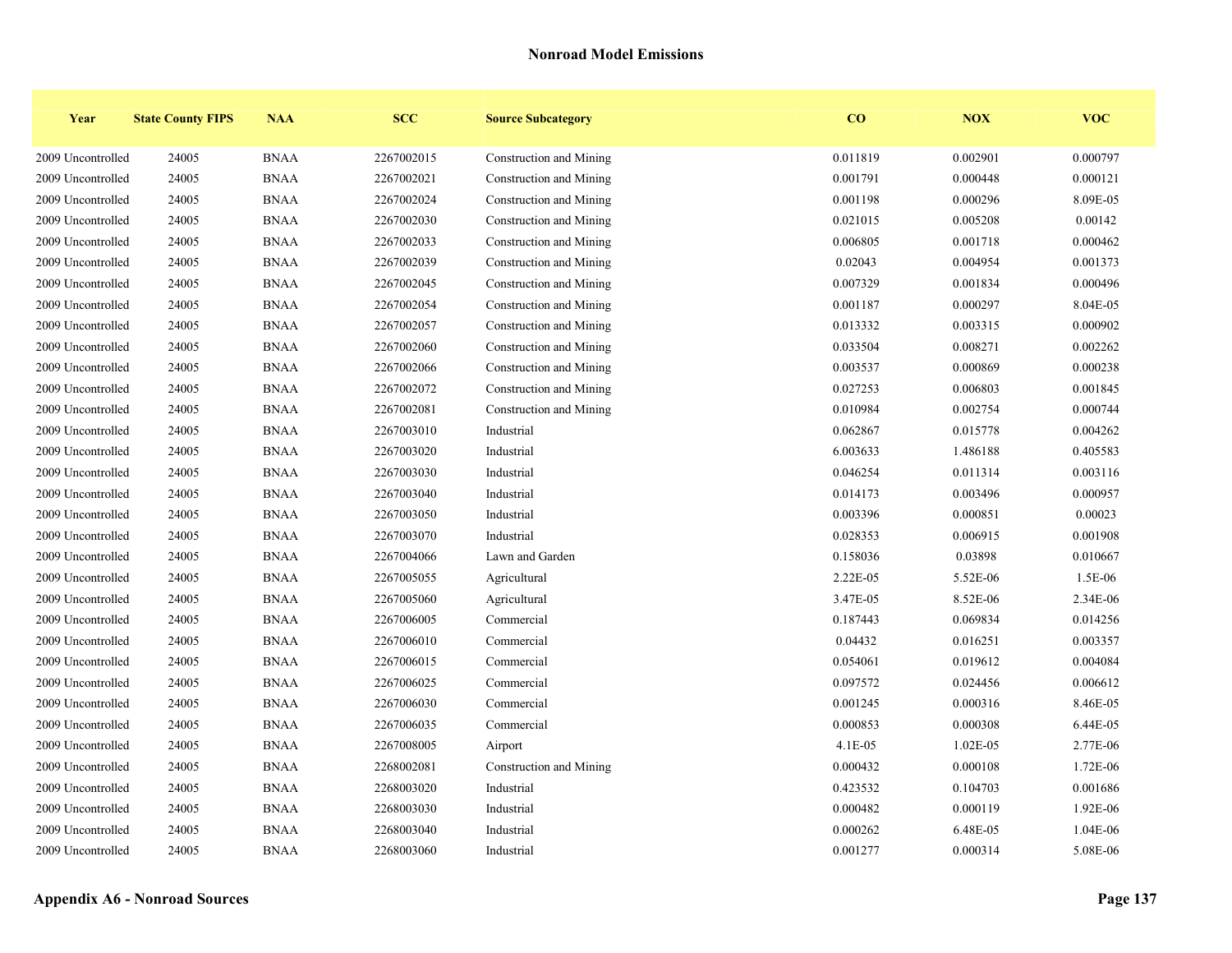| Year              | <b>State County FIPS</b> | <b>NAA</b>  | <b>SCC</b> | <b>Source Subcategory</b> | $\bf{CO}$ | NOX      | <b>VOC</b> |
|-------------------|--------------------------|-------------|------------|---------------------------|-----------|----------|------------|
| 2009 Uncontrolled | 24005                    | <b>BNAA</b> | 2268003070 | Industrial                | 0.001982  | 0.000483 | 7.86E-06   |
| 2009 Uncontrolled | 24005                    | <b>BNAA</b> | 2268005055 | Agricultural              | 1.66E-05  | 3.73E-06 | 6.45E-08   |
| 2009 Uncontrolled | 24005                    | <b>BNAA</b> | 2268005060 | Agricultural              | 0.000178  | 3.98E-05 | 6.91E-07   |
| 2009 Uncontrolled | 24005                    | <b>BNAA</b> | 2268006005 | Commercial                | 0.054328  | 0.020048 | 0.000243   |
| 2009 Uncontrolled | 24005                    | <b>BNAA</b> | 2268006010 | Commercial                | 0.002799  | 0.001023 | 1.25E-05   |
| 2009 Uncontrolled | 24005                    | <b>BNAA</b> | 2268006015 | Commercial                | 0.004017  | 0.001452 | 1.79E-05   |
| 2009 Uncontrolled | 24005                    | <b>BNAA</b> | 2268006020 | Commercial                | 0.232654  | 0.051999 | 0.000904   |
| 2009 Uncontrolled | 24005                    | <b>BNAA</b> | 2268010010 | Industrial                | 0.005033  | 0.001184 | 1.98E-05   |
| 2009 Uncontrolled | 24005                    | <b>BNAA</b> | 2270001060 | Recreational              | 0.006343  | 0.006339 | 0.001684   |
| 2009 Uncontrolled | 24005                    | <b>BNAA</b> | 2270002003 | Construction and Mining   | 0.046242  | 0.122873 | 0.009619   |
| 2009 Uncontrolled | 24005                    | <b>BNAA</b> | 2270002006 | Construction and Mining   | 0.000165  | 0.00024  | 3.85E-05   |
| 2009 Uncontrolled | 24005                    | <b>BNAA</b> | 2270002009 | Construction and Mining   | 0.002445  | 0.003702 | 0.000594   |
| 2009 Uncontrolled | 24005                    | <b>BNAA</b> | 2270002015 | Construction and Mining   | 0.138374  | 0.302301 | 0.02603    |
| 2009 Uncontrolled | 24005                    | <b>BNAA</b> | 2270002018 | Construction and Mining   | 0.122493  | 0.323773 | 0.016827   |
| 2009 Uncontrolled | 24005                    | <b>BNAA</b> | 2270002021 | Construction and Mining   | 0.008587  | 0.018752 | 0.001683   |
| 2009 Uncontrolled | 24005                    | <b>BNAA</b> | 2270002024 | Construction and Mining   | 0.006799  | 0.012327 | 0.001072   |
| 2009 Uncontrolled | 24005                    | <b>BNAA</b> | 2270002027 | Construction and Mining   | 0.017555  | 0.033187 | 0.004667   |
| 2009 Uncontrolled | 24005                    | <b>BNAA</b> | 2270002030 | Construction and Mining   | 0.087256  | 0.141472 | 0.01479    |
| 2009 Uncontrolled | 24005                    | <b>BNAA</b> | 2270002033 | Construction and Mining   | 0.053092  | 0.163143 | 0.013207   |
| 2009 Uncontrolled | 24005                    | <b>BNAA</b> | 2270002036 | Construction and Mining   | 0.379565  | 1.238456 | 0.084028   |
| 2009 Uncontrolled | 24005                    | <b>BNAA</b> | 2270002039 | Construction and Mining   | 0.006711  | 0.009485 | 0.001114   |
| 2009 Uncontrolled | 24005                    | <b>BNAA</b> | 2270002042 | Construction and Mining   | 0.002699  | 0.006179 | 0.000692   |
| 2009 Uncontrolled | 24005                    | <b>BNAA</b> | 2270002045 | Construction and Mining   | 0.067436  | 0.316797 | 0.019567   |
| 2009 Uncontrolled | 24005                    | <b>BNAA</b> | 2270002048 | Construction and Mining   | 0.082875  | 0.31356  | 0.020685   |
| 2009 Uncontrolled | 24005                    | <b>BNAA</b> | 2270002051 | Construction and Mining   | 0.309254  | 1.093539 | 0.058894   |
| 2009 Uncontrolled | 24005                    | <b>BNAA</b> | 2270002054 | Construction and Mining   | 0.016224  | 0.054973 | 0.003884   |
| 2009 Uncontrolled | 24005                    | <b>BNAA</b> | 2270002057 | Construction and Mining   | 0.216264  | 0.393918 | 0.038402   |
| 2009 Uncontrolled | 24005                    | <b>BNAA</b> | 2270002060 | Construction and Mining   | 0.511711  | 1.426859 | 0.095114   |
| 2009 Uncontrolled | 24005                    | <b>BNAA</b> | 2270002066 | Construction and Mining   | 0.786101  | 0.901504 | 0.189432   |
| 2009 Uncontrolled | 24005                    | <b>BNAA</b> | 2270002069 | Construction and Mining   | 0.434592  | 1.260316 | 0.0797     |
| 2009 Uncontrolled | 24005                    | <b>BNAA</b> | 2270002072 | Construction and Mining   | 0.694806  | 0.591207 | 0.171315   |
| 2009 Uncontrolled | 24005                    | <b>BNAA</b> | 2270002075 | Construction and Mining   | 0.059992  | 0.146373 | 0.009198   |
| 2009 Uncontrolled | 24005                    | <b>BNAA</b> | 2270002078 | Construction and Mining   | 0.002125  | 0.001894 | 0.00056    |
| 2009 Uncontrolled | 24005                    | <b>BNAA</b> | 2270002081 | Construction and Mining   | 0.063053  | 0.14168  | 0.009686   |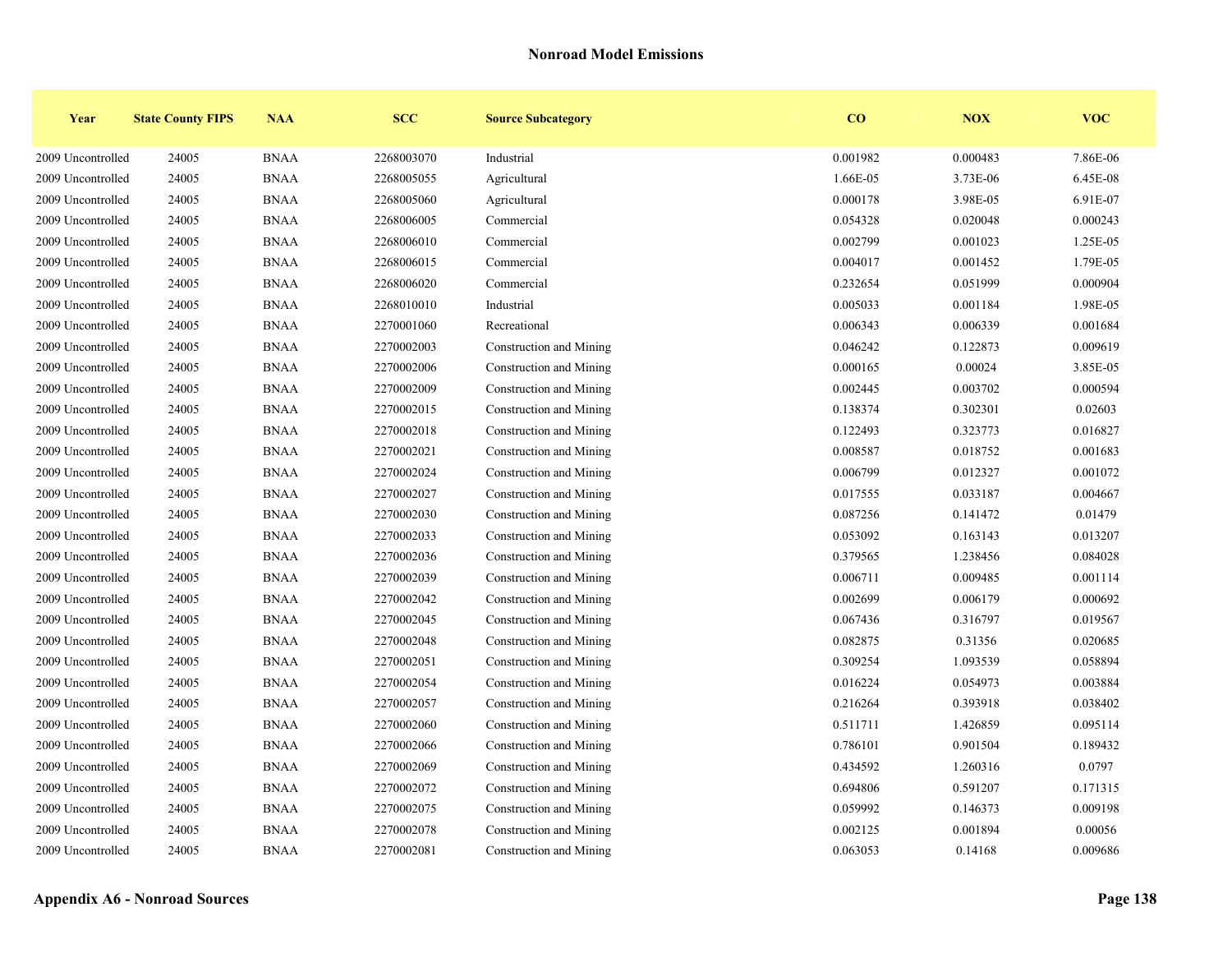| Year              | <b>State County FIPS</b> | <b>NAA</b>  | <b>SCC</b> | <b>Source Subcategory</b> | $\bf{CO}$ | <b>NOX</b> | <b>VOC</b> |
|-------------------|--------------------------|-------------|------------|---------------------------|-----------|------------|------------|
| 2009 Uncontrolled | 24005                    | <b>BNAA</b> | 2270003010 | Industrial                | 0.014719  | 0.01376    | 0.003873   |
| 2009 Uncontrolled | 24005                    | <b>BNAA</b> | 2270003020 | Industrial                | 0.092607  | 0.16647    | 0.015478   |
| 2009 Uncontrolled | 24005                    | <b>BNAA</b> | 2270003030 | Industrial                | 0.021408  | 0.081076   | 0.006329   |
| 2009 Uncontrolled | 24005                    | <b>BNAA</b> | 2270003040 | Industrial                | 0.022328  | 0.086749   | 0.006689   |
| 2009 Uncontrolled | 24005                    | <b>BNAA</b> | 2270003050 | Industrial                | 0.002466  | 0.003938   | 0.000693   |
| 2009 Uncontrolled | 24005                    | <b>BNAA</b> | 2270003060 | Industrial                | 0.1465    | 0.328029   | 0.033699   |
| 2009 Uncontrolled | 24005                    | <b>BNAA</b> | 2270003070 | Industrial                | 0.033423  | 0.111882   | 0.008024   |
| 2009 Uncontrolled | 24005                    | <b>BNAA</b> | 2270004031 | Lawn and Garden           | 1.76E-05  | 2.94E-05   | 5.21E-06   |
| 2009 Uncontrolled | 24005                    | <b>BNAA</b> | 2270004046 | Lawn and Garden           | 0.091401  | 0.172533   | 0.024592   |
| 2009 Uncontrolled | 24005                    | <b>BNAA</b> | 2270004056 | Lawn and Garden           | 0.019138  | 0.034404   | 0.005054   |
| 2009 Uncontrolled | 24005                    | <b>BNAA</b> | 2270004066 | Lawn and Garden           | 0.103761  | 0.278124   | 0.026      |
| 2009 Uncontrolled | 24005                    | <b>BNAA</b> | 2270004071 | Lawn and Garden           | 0.009669  | 0.027134   | 0.002489   |
| 2009 Uncontrolled | 24005                    | <b>BNAA</b> | 2270004076 | Lawn and Garden           | 0.000374  | 0.000722   | 9.71E-05   |
| 2009 Uncontrolled | 24005                    | <b>BNAA</b> | 2270005010 | Agricultural              | 5.89E-06  | 4.85E-06   | 8.55E-07   |
| 2009 Uncontrolled | 24005                    | <b>BNAA</b> | 2270005015 | Agricultural              | 0.116848  | 0.241225   | 0.022722   |
| 2009 Uncontrolled | 24005                    | <b>BNAA</b> | 2270005020 | Agricultural              | 0.008828  | 0.024917   | 0.002062   |
| 2009 Uncontrolled | 24005                    | <b>BNAA</b> | 2270005025 | Agricultural              | 7.68E-05  | 0.000116   | 1.85E-05   |
| 2009 Uncontrolled | 24005                    | <b>BNAA</b> | 2270005030 | Agricultural              | 1.83E-05  | 2.34E-05   | 3.3E-06    |
| 2009 Uncontrolled | 24005                    | <b>BNAA</b> | 2270005035 | Agricultural              | 0.000915  | 0.001902   | 0.000247   |
| 2009 Uncontrolled | 24005                    | <b>BNAA</b> | 2270005040 | Agricultural              | 2.6E-06   | 4.68E-06   | 4.11E-07   |
| 2009 Uncontrolled | 24005                    | <b>BNAA</b> | 2270005045 | Agricultural              | 0.001011  | 0.001753   | 0.000202   |
| 2009 Uncontrolled | 24005                    | <b>BNAA</b> | 2270005055 | Agricultural              | 0.002387  | 0.005048   | 0.000502   |
| 2009 Uncontrolled | 24005                    | <b>BNAA</b> | 2270005060 | Agricultural              | 0.001138  | 0.003371   | 0.000323   |
| 2009 Uncontrolled | 24005                    | <b>BNAA</b> | 2270006005 | Commercial                | 0.11024   | 0.23909    | 0.029814   |
| 2009 Uncontrolled | 24005                    | <b>BNAA</b> | 2270006010 | Commercial                | 0.026016  | 0.057178   | 0.006746   |
| 2009 Uncontrolled | 24005                    | <b>BNAA</b> | 2270006015 | Commercial                | 0.056615  | 0.143075   | 0.014135   |
| 2009 Uncontrolled | 24005                    | <b>BNAA</b> | 2270006025 | Commercial                | 0.089103  | 0.069815   | 0.02232    |
| 2009 Uncontrolled | 24005                    | <b>BNAA</b> | 2270006030 | Commercial                | 0.003276  | 0.008003   | 0.000958   |
| 2009 Uncontrolled | 24005                    | <b>BNAA</b> | 2270006035 | Commercial                | 0.002496  | 0.006105   | 0.000626   |
| 2009 Uncontrolled | 24005                    | <b>BNAA</b> | 2270007015 | Logging                   | 0.0025    | 0.0092     | 0.000598   |
| 2009 Uncontrolled | 24005                    | <b>BNAA</b> | 2270008005 | Airport                   | 0.00012   | 0.00032    | 2.2E-05    |
| 2009 Uncontrolled | 24005                    | <b>BNAA</b> | 2270010010 | Industrial                | 0.000677  | 0.002793   | 0.000168   |
| 2009 Uncontrolled | 24005                    | <b>BNAA</b> | 2282005010 | Pleasure Craft            | 6.020995  | 0.135275   | 3.285743   |
| 2009 Uncontrolled | 24005                    | <b>BNAA</b> | 2282005015 | Pleasure Craft            | 2.338691  | 0.039201   | 1.059034   |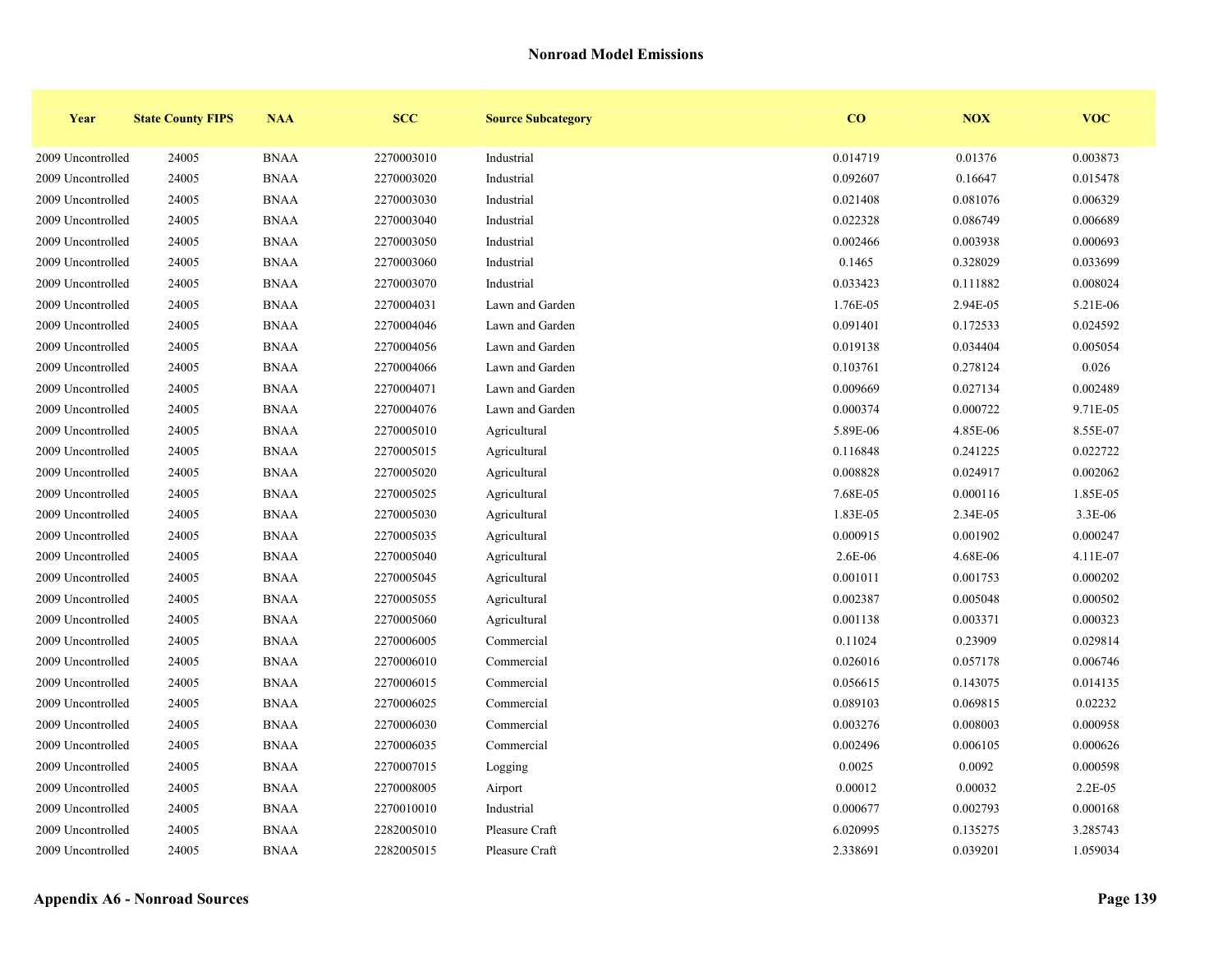| Year              | <b>State County FIPS</b> | <b>NAA</b>  | <b>SCC</b> | <b>Source Subcategory</b> | $\bf{CO}$ | NOX      | <b>VOC</b> |
|-------------------|--------------------------|-------------|------------|---------------------------|-----------|----------|------------|
| 2009 Uncontrolled | 24005                    | <b>BNAA</b> | 2282010005 | Pleasure Craft            | 3.238588  | 0.189626 | 0.257964   |
| 2009 Uncontrolled | 24005                    | <b>BNAA</b> | 2282020005 | Pleasure Craft            | 0.034434  | 0.218608 | 0.008079   |
| 2009 Uncontrolled | 24005                    | <b>BNAA</b> | 2282020010 | Pleasure Craft            | 0.000455  | 0.000749 | 0.000143   |
| 2009 Uncontrolled | 24005                    | <b>BNAA</b> | 2285002015 | Railroad                  | 0.005968  | 0.008575 | 0.001467   |
| 2009 Uncontrolled | 24005                    | <b>BNAA</b> | 2285004015 | Railroad                  | 0.018847  | 0.000143 | 0.000497   |
| 2009 Uncontrolled | 24005                    | <b>BNAA</b> | 2285006015 | Railroad                  | 9.18E-05  | 2.29E-05 | 6.21E-06   |
| 2009 Uncontrolled | 24013                    | <b>BNAA</b> | 2260001010 | Recreational              | 0.318213  | 0.001264 | 0.386767   |
| 2009 Uncontrolled | 24013                    | <b>BNAA</b> | 2260001030 | Recreational              | 0.44184   | 0.001768 | 0.541977   |
| 2009 Uncontrolled | 24013                    | <b>BNAA</b> | 2260001060 | Recreational              | 0.262751  | 0.002062 | 0.009364   |
| 2009 Uncontrolled | 24013                    | <b>BNAA</b> | 2260002006 | Construction and Mining   | 0.032385  | 0.000225 | 0.013695   |
| 2009 Uncontrolled | 24013                    | <b>BNAA</b> | 2260002009 | Construction and Mining   | 0.001472  | 3.92E-06 | 0.000738   |
| 2009 Uncontrolled | 24013                    | <b>BNAA</b> | 2260002021 | Construction and Mining   | 0.001774  | 4.69E-06 | 0.000884   |
| 2009 Uncontrolled | 24013                    | <b>BNAA</b> | 2260002027 | Construction and Mining   | 1.38E-05  | 3.55E-08 | 7.07E-06   |
| 2009 Uncontrolled | 24013                    | <b>BNAA</b> | 2260002039 | Construction and Mining   | 0.085573  | 0.000538 | 0.036333   |
| 2009 Uncontrolled | 24013                    | <b>BNAA</b> | 2260002054 | Construction and Mining   | 0.00036   | 9.23E-07 | 0.000178   |
| 2009 Uncontrolled | 24013                    | <b>BNAA</b> | 2260003030 | Industrial                | 0.000252  | 6.45E-07 | 0.000127   |
| 2009 Uncontrolled | 24013                    | <b>BNAA</b> | 2260003040 | Industrial                | 1.98E-05  | 5.08E-08 | 9.9E-06    |
| 2009 Uncontrolled | 24013                    | <b>BNAA</b> | 2260004015 | Lawn and Garden           | 0.007901  | 2.18E-05 | 0.00447    |
| 2009 Uncontrolled | 24013                    | <b>BNAA</b> | 2260004016 | Lawn and Garden           | 0.082644  | 0.00023  | 0.042131   |
| 2009 Uncontrolled | 24013                    | <b>BNAA</b> | 2260004020 | Lawn and Garden           | 0.067965  | 0.000187 | 0.042172   |
| 2009 Uncontrolled | 24013                    | <b>BNAA</b> | 2260004021 | Lawn and Garden           | 0.851823  | 0.005167 | 0.402912   |
| 2009 Uncontrolled | 24013                    | <b>BNAA</b> | 2260004025 | Lawn and Garden           | 0.153092  | 0.000437 | 0.090066   |
| 2009 Uncontrolled | 24013                    | <b>BNAA</b> | 2260004026 | Lawn and Garden           | 0.857983  | 0.002812 | 0.439236   |
| 2009 Uncontrolled | 24013                    | <b>BNAA</b> | 2260004030 | Lawn and Garden           | 0.097463  | 0.000271 | 0.057161   |
| 2009 Uncontrolled | 24013                    | <b>BNAA</b> | 2260004031 | Lawn and Garden           | 0.89483   | 0.00417  | 0.412385   |
| 2009 Uncontrolled | 24013                    | <b>BNAA</b> | 2260004035 | Lawn and Garden           |           |          | 0.007641   |
| 2009 Uncontrolled | 24013                    | <b>BNAA</b> | 2260004036 | Lawn and Garden           |           |          | 0.002537   |
| 2009 Uncontrolled | 24013                    | <b>BNAA</b> | 2260004071 | Lawn and Garden           | 0.000349  | 9.43E-07 | 0.000169   |
| 2009 Uncontrolled | 24013                    | <b>BNAA</b> | 2260005035 | Agricultural              | 0.002753  | 7.92E-06 | 0.001411   |
| 2009 Uncontrolled | 24013                    | <b>BNAA</b> | 2260006005 | Commercial                | 0.008067  | 2.17E-05 | 0.004095   |
| 2009 Uncontrolled | 24013                    | <b>BNAA</b> | 2260006010 | Commercial                | 0.058441  | 0.000154 | 0.029735   |
| 2009 Uncontrolled | 24013                    | <b>BNAA</b> | 2260006015 | Commercial                | 2.19E-05  | 5.62E-08 | 1.09E-05   |
| 2009 Uncontrolled | 24013                    | <b>BNAA</b> | 2260006035 | Commercial                | 0.000345  | 8.84E-07 | 0.00017    |
| 2009 Uncontrolled | 24013                    | <b>BNAA</b> | 2260007005 | Logging                   | 0.010711  | 7.1E-05  | 0.004702   |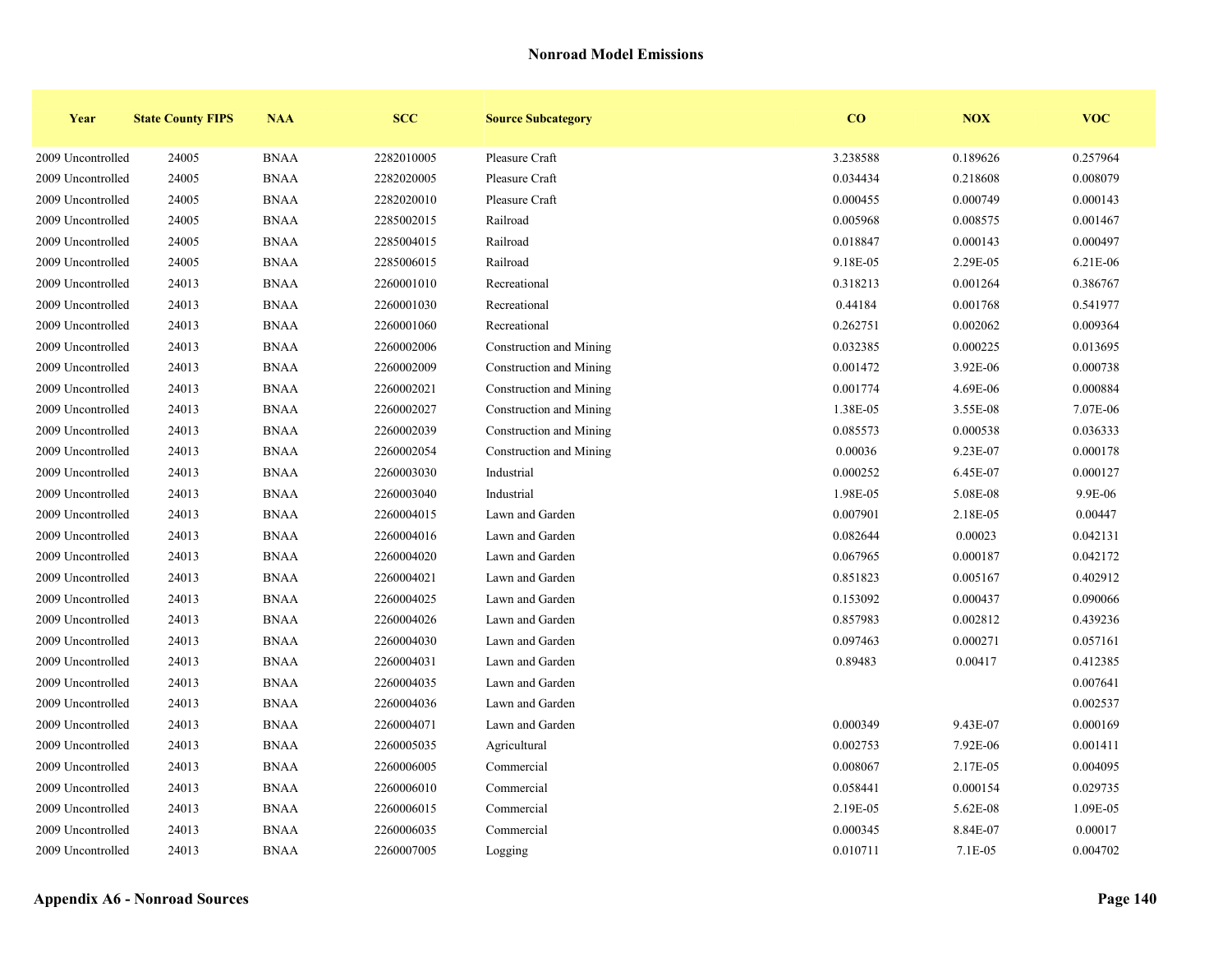| Year              | <b>State County FIPS</b> | <b>NAA</b>  | <b>SCC</b> | <b>Source Subcategory</b> | $\bf{CO}$ | <b>NOX</b> | <b>VOC</b> |
|-------------------|--------------------------|-------------|------------|---------------------------|-----------|------------|------------|
| 2009 Uncontrolled | 24013                    | <b>BNAA</b> | 2265001010 | Recreational              | 0.144267  | 0.001501   | 0.01439    |
| 2009 Uncontrolled | 24013                    | <b>BNAA</b> | 2265001030 | Recreational              | 1.412926  | 0.014743   | 0.160908   |
| 2009 Uncontrolled | 24013                    | <b>BNAA</b> | 2265001050 | Recreational              | 1.726783  | 0.01034    | 0.033993   |
| 2009 Uncontrolled | 24013                    | <b>BNAA</b> | 2265001060 | Recreational              | 0.222069  | 0.001927   | 0.009931   |
| 2009 Uncontrolled | 24013                    | <b>BNAA</b> | 2265002003 | Construction and Mining   | 0.030077  | 0.000329   | 0.000686   |
| 2009 Uncontrolled | 24013                    | <b>BNAA</b> | 2265002006 | Construction and Mining   | 0.000241  | 1.63E-06   | 5.47E-06   |
| 2009 Uncontrolled | 24013                    | <b>BNAA</b> | 2265002009 | Construction and Mining   | 0.055447  | 0.000383   | 0.002728   |
| 2009 Uncontrolled | 24013                    | <b>BNAA</b> | 2265002015 | Construction and Mining   | 0.05604   | 0.000579   | 0.00113    |
| 2009 Uncontrolled | 24013                    | <b>BNAA</b> | 2265002021 | Construction and Mining   | 0.109317  | 0.000786   | 0.003745   |
| 2009 Uncontrolled | 24013                    | <b>BNAA</b> | 2265002024 | Construction and Mining   | 0.049113  | 0.000339   | 0.001392   |
| 2009 Uncontrolled | 24013                    | <b>BNAA</b> | 2265002027 | Construction and Mining   | 0.00251   | $1.62E-05$ | 9.77E-05   |
| 2009 Uncontrolled | 24013                    | <b>BNAA</b> | 2265002030 | Construction and Mining   | 0.091863  | 0.001006   | 0.002753   |
| 2009 Uncontrolled | 24013                    | <b>BNAA</b> | 2265002033 | Construction and Mining   | 0.026788  | 0.000325   | 0.001712   |
| 2009 Uncontrolled | 24013                    | <b>BNAA</b> | 2265002039 | Construction and Mining   | 0.224442  | 0.00175    | 0.004124   |
| 2009 Uncontrolled | 24013                    | <b>BNAA</b> | 2265002042 | Construction and Mining   | 0.093568  | 0.000671   | 0.003966   |
| 2009 Uncontrolled | 24013                    | <b>BNAA</b> | 2265002045 | Construction and Mining   | 0.003773  | 0.000171   | 0.000145   |
| 2009 Uncontrolled | 24013                    | <b>BNAA</b> | 2265002054 | Construction and Mining   | 0.013342  | 0.000109   | 0.000364   |
| 2009 Uncontrolled | 24013                    | <b>BNAA</b> | 2265002057 | Construction and Mining   | 0.00491   | 0.000296   | 0.000217   |
| 2009 Uncontrolled | 24013                    | <b>BNAA</b> | 2265002060 | Construction and Mining   | 0.011763  | 0.000735   | 0.000522   |
| 2009 Uncontrolled | 24013                    | <b>BNAA</b> | 2265002066 | Construction and Mining   | 0.071515  | 0.000525   | 0.001348   |
| 2009 Uncontrolled | 24013                    | <b>BNAA</b> | 2265002072 | Construction and Mining   | 0.031993  | 0.000754   | 0.000941   |
| 2009 Uncontrolled | 24013                    | <b>BNAA</b> | 2265002078 | Construction and Mining   | 0.014535  | 0.000111   | 0.000571   |
| 2009 Uncontrolled | 24013                    | <b>BNAA</b> | 2265002081 | Construction and Mining   | 0.004134  | 0.000257   | 0.00019    |
| 2009 Uncontrolled | 24013                    | <b>BNAA</b> | 2265003010 | Industrial                | 0.025625  | 0.000807   | 0.000876   |
| 2009 Uncontrolled | 24013                    | <b>BNAA</b> | 2265003020 | Industrial                | 0.056637  | 0.003467   | 0.002466   |
| 2009 Uncontrolled | 24013                    | <b>BNAA</b> | 2265003030 | Industrial                | 0.024407  | 0.00061    | 0.00076    |
| 2009 Uncontrolled | 24013                    | <b>BNAA</b> | 2265003040 | Industrial                | 0.062018  | 0.000538   | 0.002673   |
| 2009 Uncontrolled | 24013                    | <b>BNAA</b> | 2265003050 | Industrial                | 0.001963  | 5.3E-05    | 6.24E-05   |
| 2009 Uncontrolled | 24013                    | <b>BNAA</b> | 2265003060 | Industrial                | 0.003066  | 1.99E-05   | 6.94E-05   |
| 2009 Uncontrolled | 24013                    | <b>BNAA</b> | 2265003070 | Industrial                | 0.005933  | 0.000362   | 0.000257   |
| 2009 Uncontrolled | 24013                    | <b>BNAA</b> | 2265004010 | Lawn and Garden           | 1.847435  | 0.013927   | 0.201806   |
| 2009 Uncontrolled | 24013                    | <b>BNAA</b> | 2265004011 | Lawn and Garden           | 3.365009  | 0.023541   | 0.257925   |
| 2009 Uncontrolled | 24013                    | <b>BNAA</b> | 2265004015 | Lawn and Garden           | 0.155347  | 0.001179   | 0.017567   |
| 2009 Uncontrolled | 24013                    | <b>BNAA</b> | 2265004016 | Lawn and Garden           | 1.637374  | 0.012092   | 0.124229   |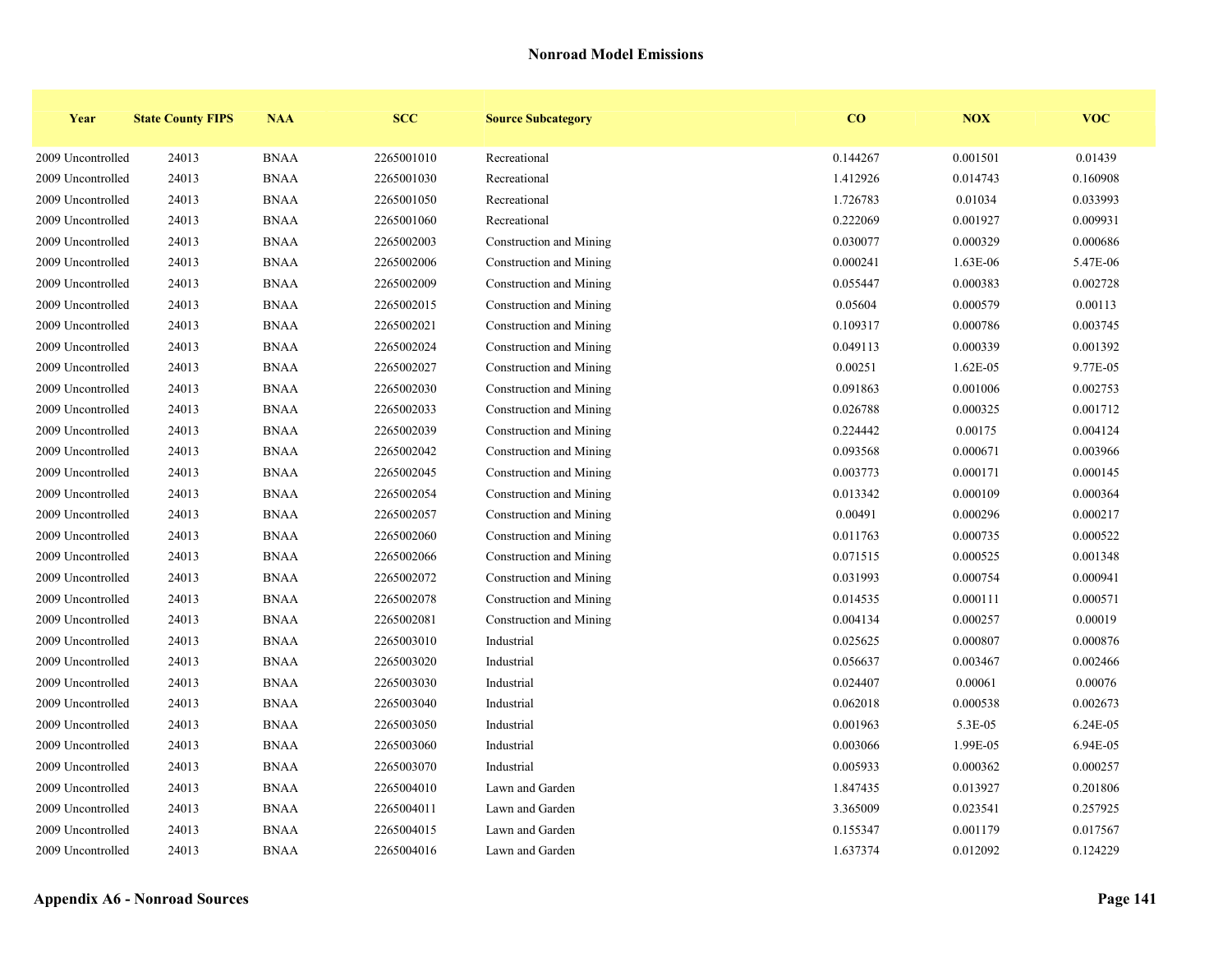| Year              | <b>State County FIPS</b> | <b>NAA</b>  | <b>SCC</b> | <b>Source Subcategory</b> | $\bf{CO}$ | NOX      | <b>VOC</b> |
|-------------------|--------------------------|-------------|------------|---------------------------|-----------|----------|------------|
| 2009 Uncontrolled | 24013                    | <b>BNAA</b> | 2265004025 | Lawn and Garden           | 0.010433  | 7.74E-05 | 0.001234   |
| 2009 Uncontrolled | 24013                    | <b>BNAA</b> | 2265004026 | Lawn and Garden           | 0.084711  | 0.000578 | 0.004801   |
| 2009 Uncontrolled | 24013                    | <b>BNAA</b> | 2265004030 | Lawn and Garden           | 0.019944  | 0.000149 | 0.002181   |
| 2009 Uncontrolled | 24013                    | <b>BNAA</b> | 2265004031 | Lawn and Garden           | 3.429138  | 0.037866 | 0.088862   |
| 2009 Uncontrolled | 24013                    | <b>BNAA</b> | 2265004035 | Lawn and Garden           |           |          | 0.015241   |
| 2009 Uncontrolled | 24013                    | <b>BNAA</b> | 2265004036 | Lawn and Garden           |           |          | 0.005646   |
| 2009 Uncontrolled | 24013                    | <b>BNAA</b> | 2265004040 | Lawn and Garden           | 0.449654  | 0.003057 | 0.019654   |
| 2009 Uncontrolled | 24013                    | <b>BNAA</b> | 2265004041 | Lawn and Garden           | 0.44534   | 0.002881 | 0.008629   |
| 2009 Uncontrolled | 24013                    | <b>BNAA</b> | 2265004046 | Lawn and Garden           | 0.468112  | 0.003429 | 0.014173   |
| 2009 Uncontrolled | 24013                    | <b>BNAA</b> | 2265004051 | Lawn and Garden           | 0.187421  | 0.001393 | 0.014895   |
| 2009 Uncontrolled | 24013                    | <b>BNAA</b> | 2265004055 | Lawn and Garden           | 6.002785  | 0.041766 | 0.22271    |
| 2009 Uncontrolled | 24013                    | <b>BNAA</b> | 2265004056 | Lawn and Garden           | 6.021587  | 0.039854 | 0.113372   |
| 2009 Uncontrolled | 24013                    | <b>BNAA</b> | 2265004066 | Lawn and Garden           | 0.782515  | 0.014314 | 0.018082   |
| 2009 Uncontrolled | 24013                    | <b>BNAA</b> | 2265004071 | Lawn and Garden           | 18.26429  | 0.150514 | 0.431418   |
| 2009 Uncontrolled | 24013                    | <b>BNAA</b> | 2265004075 | Lawn and Garden           | 0.187856  | 0.001401 | 0.010412   |
| 2009 Uncontrolled | 24013                    | <b>BNAA</b> | 2265004076 | Lawn and Garden           | 0.503103  | 0.003801 | 0.028116   |
| 2009 Uncontrolled | 24013                    | <b>BNAA</b> | 2265005010 | Agricultural              | 0.011364  | 7.34E-05 | 0.000215   |
| 2009 Uncontrolled | 24013                    | <b>BNAA</b> | 2265005015 | Agricultural              | 0.022539  | 0.000901 | 0.000742   |
| 2009 Uncontrolled | 24013                    | <b>BNAA</b> | 2265005020 | Agricultural              | 9.42E-05  | 6.03E-06 | 4.86E-06   |
| 2009 Uncontrolled | 24013                    | <b>BNAA</b> | 2265005025 | Agricultural              | 0.010166  | 0.000651 | 0.000589   |
| 2009 Uncontrolled | 24013                    | <b>BNAA</b> | 2265005030 | Agricultural              | 0.008799  | 6.13E-05 | 0.000202   |
| 2009 Uncontrolled | 24013                    | <b>BNAA</b> | 2265005035 | Agricultural              | 0.073161  | 0.00107  | 0.00327    |
| 2009 Uncontrolled | 24013                    | <b>BNAA</b> | 2265005040 | Agricultural              | 0.179038  | 0.001139 | 0.006736   |
| 2009 Uncontrolled | 24013                    | <b>BNAA</b> | 2265005045 | Agricultural              | 0.016133  | 0.001033 | 0.000854   |
| 2009 Uncontrolled | 24013                    | <b>BNAA</b> | 2265005055 | Agricultural              | 0.033593  | 0.001228 | 0.001272   |
| 2009 Uncontrolled | 24013                    | <b>BNAA</b> | 2265005060 | Agricultural              | 0.03138   | 0.001797 | 0.001397   |
| 2009 Uncontrolled | 24013                    | <b>BNAA</b> | 2265006005 | Commercial                | 2.591676  | 0.018084 | 0.091984   |
| 2009 Uncontrolled | 24013                    | <b>BNAA</b> | 2265006010 | Commercial                | 0.59698   | 0.005654 | 0.027023   |
| 2009 Uncontrolled | 24013                    | <b>BNAA</b> | 2265006015 | Commercial                | 0.294807  | 0.004011 | 0.010743   |
| 2009 Uncontrolled | 24013                    | <b>BNAA</b> | 2265006025 | Commercial                | 0.744299  | 0.007084 | 0.017713   |
| 2009 Uncontrolled | 24013                    | <b>BNAA</b> | 2265006030 | Commercial                | 1.141322  | 0.007837 | 0.048019   |
| 2009 Uncontrolled | 24013                    | <b>BNAA</b> | 2265006035 | Commercial                | 0.057432  | 0.000402 | 0.001616   |
| 2009 Uncontrolled | 24013                    | <b>BNAA</b> | 2265007010 | Logging                   | 0.024083  | 0.000178 | 0.000837   |
| 2009 Uncontrolled | 24013                    | <b>BNAA</b> | 2265007015 | Logging                   | 0.000292  | 1.89E-06 | 1.39E-05   |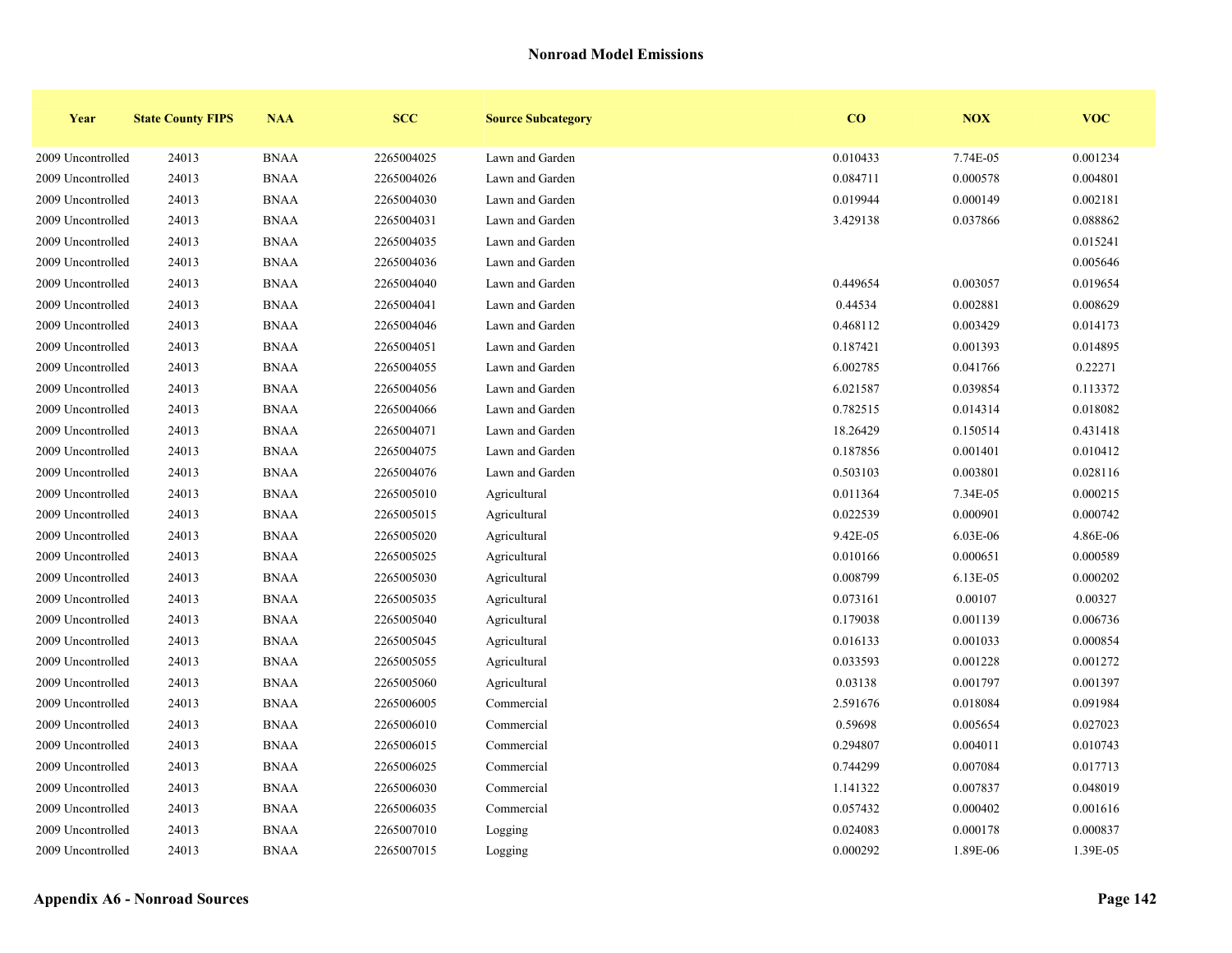| Year              | <b>State County FIPS</b> | <b>NAA</b>  | <b>SCC</b> | <b>Source Subcategory</b> | $\bf{CO}$ | <b>NOX</b> | <b>VOC</b> |
|-------------------|--------------------------|-------------|------------|---------------------------|-----------|------------|------------|
| 2009 Uncontrolled | 24013                    | <b>BNAA</b> | 2265008005 | Airport                   | 7.26E-05  | 2.44E-06   | 2.94E-06   |
| 2009 Uncontrolled | 24013                    | <b>BNAA</b> | 2265010010 | Industrial                | 0.044926  | 0.000269   | 0.000729   |
| 2009 Uncontrolled | 24013                    | <b>BNAA</b> | 2267001060 | Recreational              | 0.002415  | 0.000605   | 0.000164   |
| 2009 Uncontrolled | 24013                    | <b>BNAA</b> | 2267002003 | Construction and Mining   | 0.000868  | 0.000215   | 5.86E-05   |
| 2009 Uncontrolled | 24013                    | <b>BNAA</b> | 2267002015 | Construction and Mining   | 0.001499  | 0.000368   | 0.000101   |
| 2009 Uncontrolled | 24013                    | <b>BNAA</b> | 2267002021 | Construction and Mining   | 0.000227  | 5.69E-05   | 1.54E-05   |
| 2009 Uncontrolled | 24013                    | <b>BNAA</b> | 2267002024 | Construction and Mining   | 0.000152  | 3.75E-05   | 1.03E-05   |
| 2009 Uncontrolled | 24013                    | <b>BNAA</b> | 2267002030 | Construction and Mining   | 0.002666  | 0.000661   | 0.00018    |
| 2009 Uncontrolled | 24013                    | <b>BNAA</b> | 2267002033 | Construction and Mining   | 0.000863  | 0.000218   | 5.86E-05   |
| 2009 Uncontrolled | 24013                    | <b>BNAA</b> | 2267002039 | Construction and Mining   | 0.002592  | 0.000629   | 0.000174   |
| 2009 Uncontrolled | 24013                    | <b>BNAA</b> | 2267002045 | Construction and Mining   | 0.00093   | 0.000233   | 6.3E-05    |
| 2009 Uncontrolled | 24013                    | <b>BNAA</b> | 2267002054 | Construction and Mining   | 0.000151  | 3.76E-05   | 1.02E-05   |
| 2009 Uncontrolled | 24013                    | <b>BNAA</b> | 2267002057 | Construction and Mining   | 0.001691  | 0.000421   | 0.000114   |
| 2009 Uncontrolled | 24013                    | <b>BNAA</b> | 2267002060 | Construction and Mining   | 0.004251  | 0.001049   | 0.000287   |
| 2009 Uncontrolled | 24013                    | <b>BNAA</b> | 2267002066 | Construction and Mining   | 0.000449  | 0.00011    | 3.03E-05   |
| 2009 Uncontrolled | 24013                    | <b>BNAA</b> | 2267002072 | Construction and Mining   | 0.003458  | 0.000863   | 0.000234   |
| 2009 Uncontrolled | 24013                    | <b>BNAA</b> | 2267002081 | Construction and Mining   | 0.001394  | 0.000349   | 9.44E-05   |
| 2009 Uncontrolled | 24013                    | <b>BNAA</b> | 2267003010 | Industrial                | 0.008762  | 0.002199   | 0.000594   |
| 2009 Uncontrolled | 24013                    | <b>BNAA</b> | 2267003020 | Industrial                | 0.836734  | 0.207132   | 0.056527   |
| 2009 Uncontrolled | 24013                    | <b>BNAA</b> | 2267003030 | Industrial                | 0.006447  | 0.001577   | 0.000434   |
| 2009 Uncontrolled | 24013                    | <b>BNAA</b> | 2267003040 | Industrial                | 0.001975  | 0.000487   | 0.000133   |
| 2009 Uncontrolled | 24013                    | <b>BNAA</b> | 2267003050 | Industrial                | 0.000473  | 0.000119   | 3.21E-05   |
| 2009 Uncontrolled | 24013                    | <b>BNAA</b> | 2267003070 | Industrial                | 0.003952  | 0.000964   | 0.000266   |
| 2009 Uncontrolled | 24013                    | <b>BNAA</b> | 2267004066 | Lawn and Garden           | 0.049825  | 0.012289   | 0.003363   |
| 2009 Uncontrolled | 24013                    | <b>BNAA</b> | 2267005055 | Agricultural              | 5.75E-05  | 1.43E-05   | 3.89E-06   |
| 2009 Uncontrolled | 24013                    | <b>BNAA</b> | 2267005060 | Agricultural              | 9E-05     | 2.21E-05   | 6.07E-06   |
| 2009 Uncontrolled | 24013                    | <b>BNAA</b> | 2267006005 | Commercial                | 0.030869  | 0.011501   | 0.002348   |
| 2009 Uncontrolled | 24013                    | <b>BNAA</b> | 2267006010 | Commercial                | 0.007299  | 0.002676   | 0.000553   |
| 2009 Uncontrolled | 24013                    | <b>BNAA</b> | 2267006015 | Commercial                | 0.008903  | 0.00323    | 0.000673   |
| 2009 Uncontrolled | 24013                    | <b>BNAA</b> | 2267006025 | Commercial                | 0.016068  | 0.004028   | 0.001089   |
| 2009 Uncontrolled | 24013                    | <b>BNAA</b> | 2267006030 | Commercial                | 0.000205  | $5.2E-05$  | 1.39E-05   |
| 2009 Uncontrolled | 24013                    | <b>BNAA</b> | 2267006035 | Commercial                | 0.00014   | 5.07E-05   | 1.06E-05   |
| 2009 Uncontrolled | 24013                    | <b>BNAA</b> | 2267008005 | Airport                   | 1.55E-05  | 3.84E-06   | 1.05E-06   |
| 2009 Uncontrolled | 24013                    | <b>BNAA</b> | 2268002081 | Construction and Mining   | 5.48E-05  | 1.37E-05   | 2.19E-07   |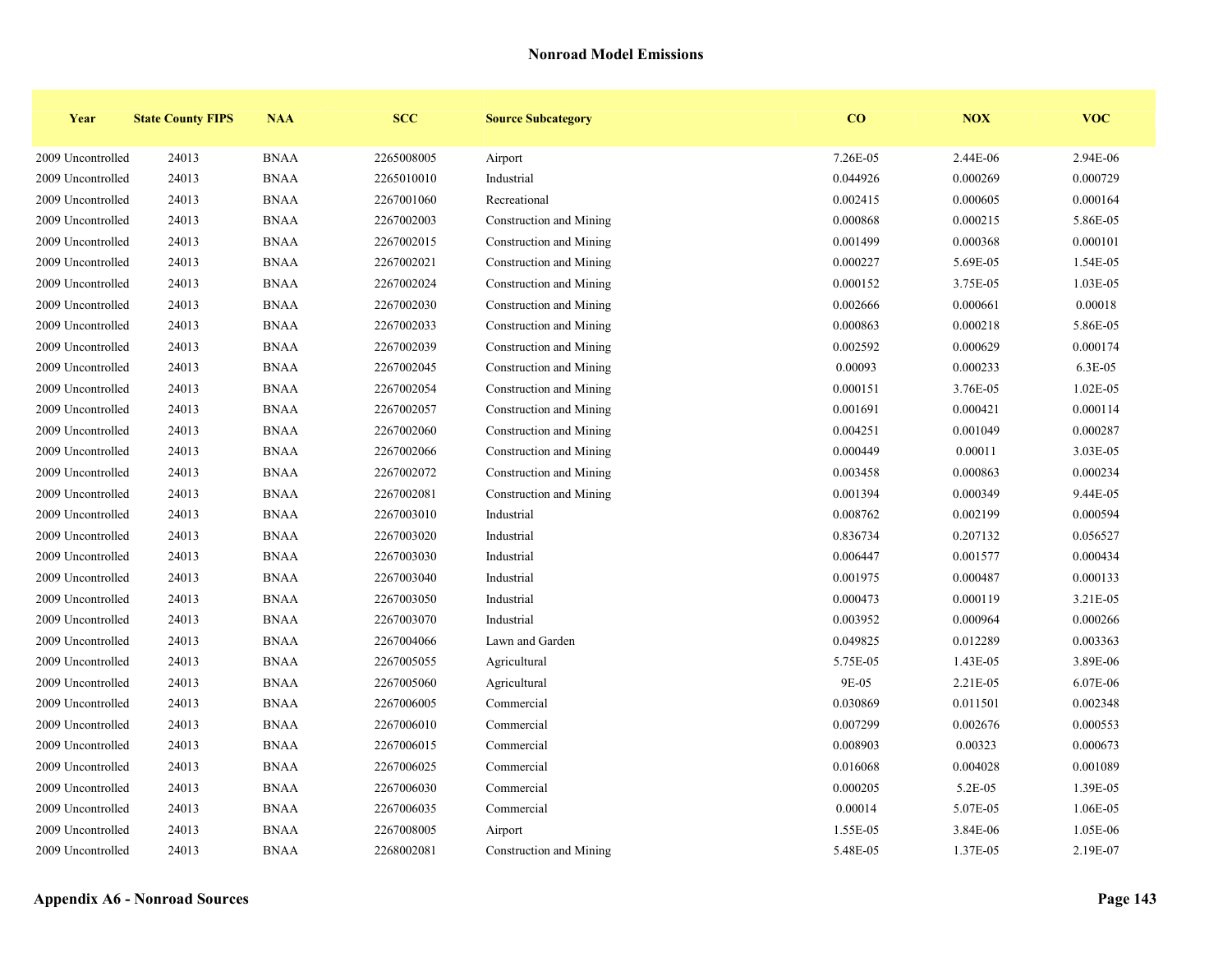| Year              | <b>State County FIPS</b> | <b>NAA</b>  | <b>SCC</b> | <b>Source Subcategory</b> | $\bf{CO}$ | NOX      | <b>VOC</b> |
|-------------------|--------------------------|-------------|------------|---------------------------|-----------|----------|------------|
| 2009 Uncontrolled | 24013                    | <b>BNAA</b> | 2268003020 | Industrial                | 0.059028  | 0.014593 | 0.000235   |
| 2009 Uncontrolled | 24013                    | <b>BNAA</b> | 2268003030 | Industrial                | 6.71E-05  | 1.66E-05 | 2.67E-07   |
| 2009 Uncontrolled | 24013                    | <b>BNAA</b> | 2268003040 | Industrial                | 3.66E-05  | 9.03E-06 | 1.46E-07   |
| 2009 Uncontrolled | 24013                    | <b>BNAA</b> | 2268003060 | Industrial                | 0.000265  | 6.51E-05 | 1.05E-06   |
| 2009 Uncontrolled | 24013                    | <b>BNAA</b> | 2268003070 | Industrial                | 0.000276  | 6.73E-05 | 1.1E-06    |
| 2009 Uncontrolled | 24013                    | <b>BNAA</b> | 2268005055 | Agricultural              | 4.3E-05   | 9.67E-06 | 1.67E-07   |
| 2009 Uncontrolled | 24013                    | <b>BNAA</b> | 2268005060 | Agricultural              | 0.000461  | 0.000103 | 1.79E-06   |
| 2009 Uncontrolled | 24013                    | <b>BNAA</b> | 2268006005 | Commercial                | 0.008947  | 0.003302 | 4E-05      |
| 2009 Uncontrolled | 24013                    | <b>BNAA</b> | 2268006010 | Commercial                | 0.000461  | 0.000169 | 2.06E-06   |
| 2009 Uncontrolled | 24013                    | <b>BNAA</b> | 2268006015 | Commercial                | 0.000662  | 0.000239 | 2.94E-06   |
| 2009 Uncontrolled | 24013                    | <b>BNAA</b> | 2268006020 | Commercial                | 0.038314  | 0.008563 | 0.000149   |
| 2009 Uncontrolled | 24013                    | <b>BNAA</b> | 2268010010 | Industrial                | 0.005033  | 0.001184 | 1.98E-05   |
| 2009 Uncontrolled | 24013                    | <b>BNAA</b> | 2270001060 | Recreational              | 0.006343  | 0.006339 | 0.001684   |
| 2009 Uncontrolled | 24013                    | <b>BNAA</b> | 2270002003 | Construction and Mining   | 0.005867  | 0.015589 | 0.00122    |
| 2009 Uncontrolled | 24013                    | <b>BNAA</b> | 2270002006 | Construction and Mining   | 2.09E-05  | 3.04E-05 | 4.89E-06   |
| 2009 Uncontrolled | 24013                    | <b>BNAA</b> | 2270002009 | Construction and Mining   | 0.00031   | 0.00047  | 7.53E-05   |
| 2009 Uncontrolled | 24013                    | <b>BNAA</b> | 2270002015 | Construction and Mining   | 0.017555  | 0.038353 | 0.003302   |
| 2009 Uncontrolled | 24013                    | <b>BNAA</b> | 2270002018 | Construction and Mining   | 0.01554   | 0.041077 | 0.002135   |
| 2009 Uncontrolled | 24013                    | <b>BNAA</b> | 2270002021 | Construction and Mining   | 0.001089  | 0.002379 | 0.000214   |
| 2009 Uncontrolled | 24013                    | <b>BNAA</b> | 2270002024 | Construction and Mining   | 0.000863  | 0.001564 | 0.000136   |
| 2009 Uncontrolled | 24013                    | <b>BNAA</b> | 2270002027 | Construction and Mining   | 0.002227  | 0.00421  | 0.000592   |
| 2009 Uncontrolled | 24013                    | <b>BNAA</b> | 2270002030 | Construction and Mining   | 0.01107   | 0.017948 | 0.001876   |
| 2009 Uncontrolled | 24013                    | <b>BNAA</b> | 2270002033 | Construction and Mining   | 0.006736  | 0.020698 | 0.001676   |
| 2009 Uncontrolled | 24013                    | <b>BNAA</b> | 2270002036 | Construction and Mining   | 0.048155  | 0.157121 | 0.010661   |
| 2009 Uncontrolled | 24013                    | <b>BNAA</b> | 2270002039 | Construction and Mining   | 0.000851  | 0.001203 | 0.000141   |
| 2009 Uncontrolled | 24013                    | <b>BNAA</b> | 2270002042 | Construction and Mining   | 0.000342  | 0.000784 | 8.78E-05   |
| 2009 Uncontrolled | 24013                    | <b>BNAA</b> | 2270002045 | Construction and Mining   | 0.008556  | 0.040192 | 0.002482   |
| 2009 Uncontrolled | 24013                    | <b>BNAA</b> | 2270002048 | Construction and Mining   | 0.010514  | 0.039781 | 0.002624   |
| 2009 Uncontrolled | 24013                    | <b>BNAA</b> | 2270002051 | Construction and Mining   | 0.039235  | 0.138736 | 0.007472   |
| 2009 Uncontrolled | 24013                    | <b>BNAA</b> | 2270002054 | Construction and Mining   | 0.002058  | 0.006974 | 0.000493   |
| 2009 Uncontrolled | 24013                    | <b>BNAA</b> | 2270002057 | Construction and Mining   | 0.027437  | 0.049976 | 0.004872   |
| 2009 Uncontrolled | 24013                    | <b>BNAA</b> | 2270002060 | Construction and Mining   | 0.06492   | 0.181024 | 0.012067   |
| 2009 Uncontrolled | 24013                    | <b>BNAA</b> | 2270002066 | Construction and Mining   | 0.099732  | 0.114373 | 0.024033   |
| 2009 Uncontrolled | 24013                    | <b>BNAA</b> | 2270002069 | Construction and Mining   | 0.055136  | 0.159895 | 0.010111   |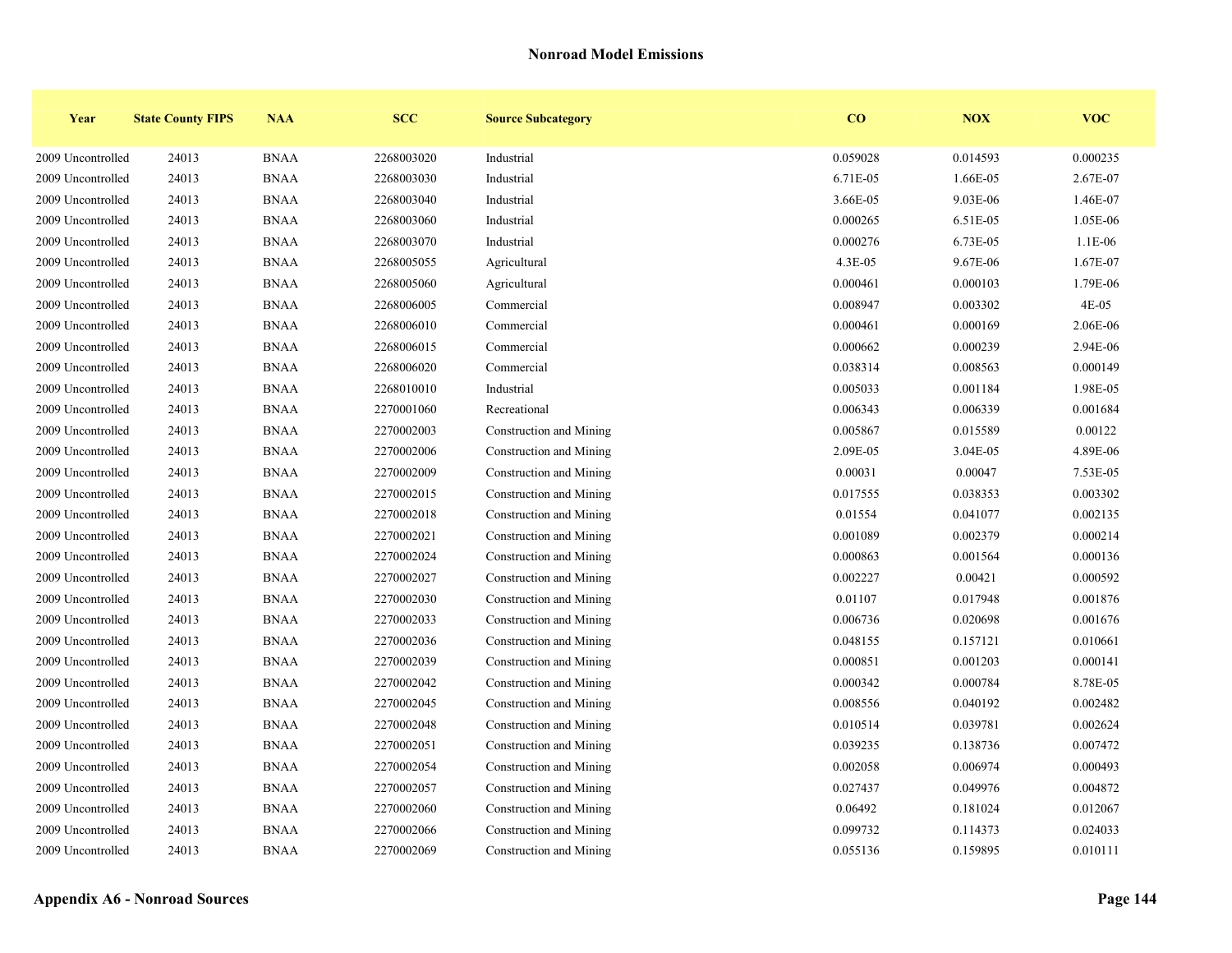| Year              | <b>State County FIPS</b> | <b>NAA</b>  | <b>SCC</b> | <b>Source Subcategory</b> | $\bf{CO}$ | <b>NOX</b> | <b>VOC</b> |
|-------------------|--------------------------|-------------|------------|---------------------------|-----------|------------|------------|
| 2009 Uncontrolled | 24013                    | <b>BNAA</b> | 2270002072 | Construction and Mining   | 0.088149  | 0.075006   | 0.021735   |
| 2009 Uncontrolled | 24013                    | <b>BNAA</b> | 2270002075 | Construction and Mining   | 0.007611  | 0.01857    | 0.001167   |
| 2009 Uncontrolled | 24013                    | <b>BNAA</b> | 2270002078 | Construction and Mining   | 0.00027   | 0.00024    | 7.11E-05   |
| 2009 Uncontrolled | 24013                    | <b>BNAA</b> | 2270002081 | Construction and Mining   | 0.007999  | 0.017975   | 0.001229   |
| 2009 Uncontrolled | 24013                    | <b>BNAA</b> | 2270003010 | Industrial                | 0.002051  | 0.001918   | 0.00054    |
| 2009 Uncontrolled | 24013                    | <b>BNAA</b> | 2270003020 | Industrial                | 0.012907  | 0.023201   | 0.002157   |
| 2009 Uncontrolled | 24013                    | <b>BNAA</b> | 2270003030 | Industrial                | 0.002984  | 0.0113     | 0.000882   |
| 2009 Uncontrolled | 24013                    | <b>BNAA</b> | 2270003040 | Industrial                | 0.003112  | 0.01209    | 0.000932   |
| 2009 Uncontrolled | 24013                    | <b>BNAA</b> | 2270003050 | Industrial                | 0.000344  | 0.000549   | 9.66E-05   |
| 2009 Uncontrolled | 24013                    | <b>BNAA</b> | 2270003060 | Industrial                | 0.030367  | 0.067995   | 0.006985   |
| 2009 Uncontrolled | 24013                    | <b>BNAA</b> | 2270003070 | Industrial                | 0.004658  | 0.015593   | 0.001118   |
| 2009 Uncontrolled | 24013                    | <b>BNAA</b> | 2270004031 | Lawn and Garden           | 5.56E-06  | 9.27E-06   | 1.64E-06   |
| 2009 Uncontrolled | 24013                    | <b>BNAA</b> | 2270004046 | Lawn and Garden           | 0.028817  | 0.054396   | 0.007753   |
| 2009 Uncontrolled | 24013                    | <b>BNAA</b> | 2270004056 | Lawn and Garden           | 0.006034  | 0.010847   | 0.001593   |
| 2009 Uncontrolled | 24013                    | <b>BNAA</b> | 2270004066 | Lawn and Garden           | 0.032713  | 0.087686   | 0.008197   |
| 2009 Uncontrolled | 24013                    | <b>BNAA</b> | 2270004071 | Lawn and Garden           | 0.003048  | 0.008555   | 0.000785   |
| 2009 Uncontrolled | 24013                    | <b>BNAA</b> | 2270004076 | Lawn and Garden           | 0.000118  | 0.000228   | 3.06E-05   |
| 2009 Uncontrolled | 24013                    | <b>BNAA</b> | 2270005010 | Agricultural              | 1.53E-05  | 1.26E-05   | 2.22E-06   |
| 2009 Uncontrolled | 24013                    | <b>BNAA</b> | 2270005015 | Agricultural              | 0.302904  | 0.625325   | 0.058901   |
| 2009 Uncontrolled | 24013                    | <b>BNAA</b> | 2270005020 | Agricultural              | 0.022884  | 0.064593   | 0.005346   |
| 2009 Uncontrolled | 24013                    | <b>BNAA</b> | 2270005025 | Agricultural              | 0.000199  | 0.000301   | 4.78E-05   |
| 2009 Uncontrolled | 24013                    | <b>BNAA</b> | 2270005030 | Agricultural              | 4.74E-05  | 6.07E-05   | 8.55E-06   |
| 2009 Uncontrolled | 24013                    | <b>BNAA</b> | 2270005035 | Agricultural              | 0.002372  | 0.004931   | 0.000639   |
| 2009 Uncontrolled | 24013                    | <b>BNAA</b> | 2270005040 | Agricultural              | 6.73E-06  | 1.21E-05   | 1.07E-06   |
| 2009 Uncontrolled | 24013                    | <b>BNAA</b> | 2270005045 | Agricultural              | 0.002622  | 0.004544   | 0.000524   |
| 2009 Uncontrolled | 24013                    | <b>BNAA</b> | 2270005055 | Agricultural              | 0.006188  | 0.013085   | 0.001303   |
| 2009 Uncontrolled | 24013                    | <b>BNAA</b> | 2270005060 | Agricultural              | 0.00295   | 0.008738   | 0.000838   |
| 2009 Uncontrolled | 24013                    | <b>BNAA</b> | 2270006005 | Commercial                | 0.018155  | 0.039374   | 0.00491    |
| 2009 Uncontrolled | 24013                    | <b>BNAA</b> | 2270006010 | Commercial                | 0.004284  | 0.009416   | 0.001111   |
| 2009 Uncontrolled | 24013                    | <b>BNAA</b> | 2270006015 | Commercial                | 0.009323  | 0.023562   | 0.002328   |
| 2009 Uncontrolled | 24013                    | <b>BNAA</b> | 2270006025 | Commercial                | 0.014674  | 0.011497   | 0.003676   |
| 2009 Uncontrolled | 24013                    | <b>BNAA</b> | 2270006030 | Commercial                | 0.00054   | 0.001318   | 0.000158   |
| 2009 Uncontrolled | 24013                    | <b>BNAA</b> | 2270006035 | Commercial                | 0.000411  | 0.001005   | 0.000103   |
| 2009 Uncontrolled | 24013                    | <b>BNAA</b> | 2270007015 | Logging                   | 0.001883  | 0.006929   | 0.00045    |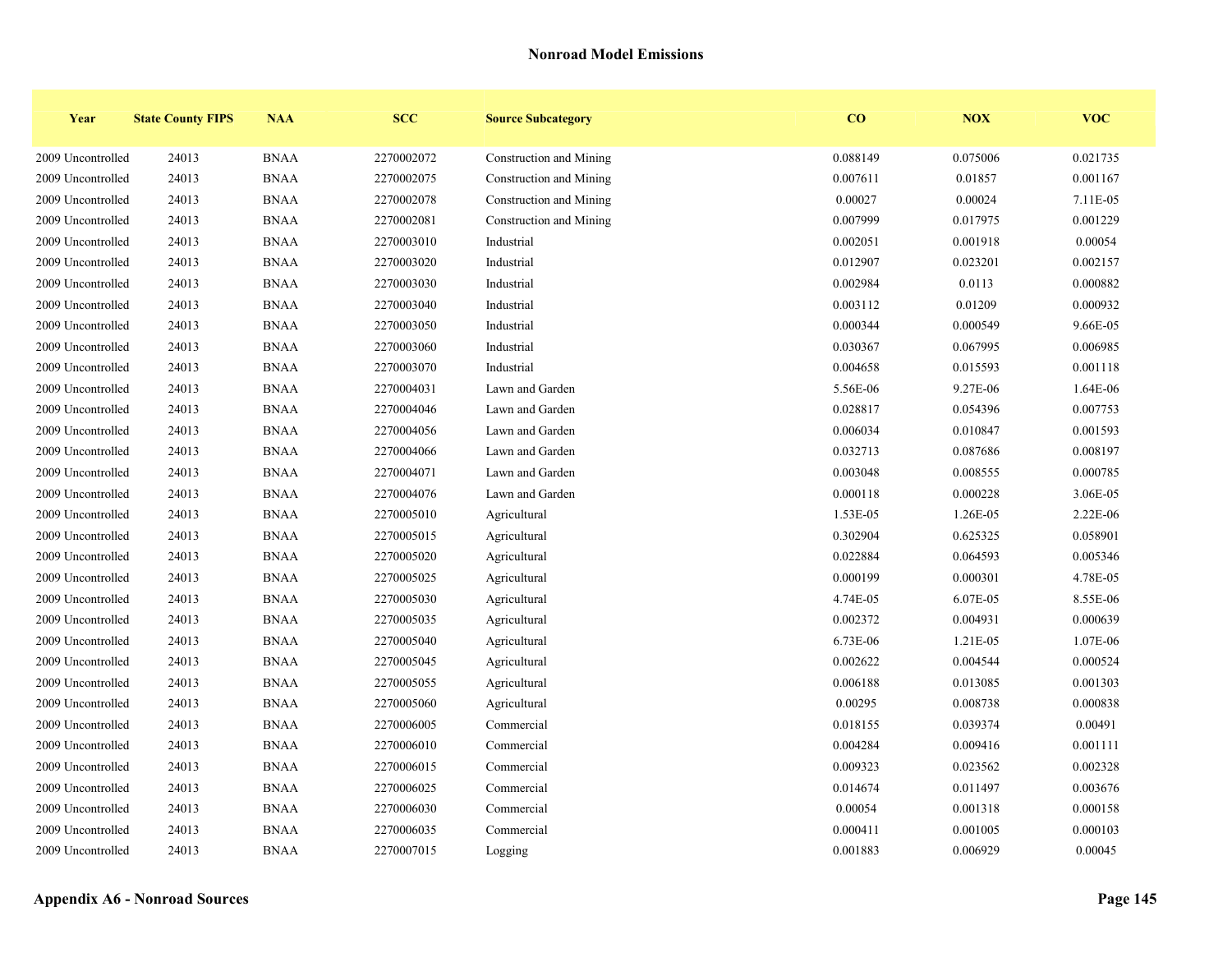| Year              | <b>State County FIPS</b> | <b>NAA</b>  | <b>SCC</b> | <b>Source Subcategory</b> | $\bf{CO}$ | NOX      | <b>VOC</b> |
|-------------------|--------------------------|-------------|------------|---------------------------|-----------|----------|------------|
| 2009 Uncontrolled | 24013                    | <b>BNAA</b> | 2270008005 | Airport                   | 4.54E-05  | 0.000121 | 8.3E-06    |
| 2009 Uncontrolled | 24013                    | <b>BNAA</b> | 2270010010 | Industrial                | 0.000677  | 0.002793 | 0.000168   |
| 2009 Uncontrolled | 24013                    | <b>BNAA</b> | 2282005010 | Pleasure Craft            | 0.496577  | 0.011157 | 0.270989   |
| 2009 Uncontrolled | 24013                    | <b>BNAA</b> | 2282005015 | Pleasure Craft            | 0.192882  | 0.003233 | 0.087343   |
| 2009 Uncontrolled | 24013                    | <b>BNAA</b> | 2282010005 | Pleasure Craft            | 0.140047  | 0.0082   | 0.011155   |
| 2009 Uncontrolled | 24013                    | <b>BNAA</b> | 2282020005 | Pleasure Craft            | 0.001489  | 0.009453 | 0.000349   |
| 2009 Uncontrolled | 24013                    | <b>BNAA</b> | 2282020010 | Pleasure Craft            | 3.75E-05  | 6.18E-05 | 1.18E-05   |
| 2009 Uncontrolled | 24013                    | <b>BNAA</b> | 2285002015 | Railroad                  | 0.001711  | 0.002459 | 0.000421   |
| 2009 Uncontrolled | 24013                    | <b>BNAA</b> | 2285004015 | Railroad                  | 0.005404  | 4.09E-05 | 0.000142   |
| 2009 Uncontrolled | 24013                    | <b>BNAA</b> | 2285006015 | Railroad                  | 2.63E-05  | 6.57E-06 | 1.78E-06   |
| 2009 Uncontrolled | 24025                    | <b>BNAA</b> | 2260001010 | Recreational              | 0.530356  | 0.002106 | 0.644612   |
| 2009 Uncontrolled | 24025                    | <b>BNAA</b> | 2260001030 | Recreational              | 0.736401  | 0.002947 | 0.903296   |
| 2009 Uncontrolled | 24025                    | <b>BNAA</b> | 2260001060 | Recreational              | 0.437918  | 0.003437 | 0.015606   |
| 2009 Uncontrolled | 24025                    | <b>BNAA</b> | 2260002006 | Construction and Mining   | 0.068239  | 0.000473 | 0.028857   |
| 2009 Uncontrolled | 24025                    | <b>BNAA</b> | 2260002009 | Construction and Mining   | 0.003102  | 8.25E-06 | 0.001555   |
| 2009 Uncontrolled | 24025                    | <b>BNAA</b> | 2260002021 | Construction and Mining   | 0.003737  | 9.88E-06 | 0.001862   |
| 2009 Uncontrolled | 24025                    | <b>BNAA</b> | 2260002027 | Construction and Mining   | 2.92E-05  | 7.47E-08 | 1.49E-05   |
| 2009 Uncontrolled | 24025                    | <b>BNAA</b> | 2260002039 | Construction and Mining   | 0.180309  | 0.001134 | 0.076557   |
| 2009 Uncontrolled | 24025                    | <b>BNAA</b> | 2260002054 | Construction and Mining   | 0.00076   | 1.95E-06 | 0.000376   |
| 2009 Uncontrolled | 24025                    | <b>BNAA</b> | 2260003030 | Industrial                | 0.000407  | 1.04E-06 | 0.000206   |
| 2009 Uncontrolled | 24025                    | <b>BNAA</b> | 2260003040 | Industrial                | 3.2E-05   | 8.21E-08 | 1.6E-05    |
| 2009 Uncontrolled | 24025                    | <b>BNAA</b> | 2260004015 | Lawn and Garden           | 0.012048  | 3.32E-05 | 0.006817   |
| 2009 Uncontrolled | 24025                    | <b>BNAA</b> | 2260004016 | Lawn and Garden           | 0.060254  | 0.000167 | 0.030716   |
| 2009 Uncontrolled | 24025                    | <b>BNAA</b> | 2260004020 | Lawn and Garden           | 0.103642  | 0.000284 | 0.064309   |
| 2009 Uncontrolled | 24025                    | <b>BNAA</b> | 2260004021 | Lawn and Garden           | 0.621042  | 0.003767 | 0.293753   |
| 2009 Uncontrolled | 24025                    | <b>BNAA</b> | 2260004025 | Lawn and Garden           | 0.233455  | 0.000666 | 0.137344   |
| 2009 Uncontrolled | 24025                    | <b>BNAA</b> | 2260004026 | Lawn and Garden           | 0.625534  | 0.00205  | 0.320236   |
| 2009 Uncontrolled | 24025                    | <b>BNAA</b> | 2260004030 | Lawn and Garden           | 0.148624  | 0.000413 | 0.087166   |
| 2009 Uncontrolled | 24025                    | <b>BNAA</b> | 2260004031 | Lawn and Garden           | 0.652398  | 0.00304  | 0.30066    |
| 2009 Uncontrolled | 24025                    | <b>BNAA</b> | 2260004035 | Lawn and Garden           |           |          | 0.011652   |
| 2009 Uncontrolled | 24025                    | <b>BNAA</b> | 2260004036 | Lawn and Garden           |           |          | 0.00185    |
| 2009 Uncontrolled | 24025                    | <b>BNAA</b> | 2260004071 | Lawn and Garden           | 0.000255  | 6.88E-07 | 0.000123   |
| 2009 Uncontrolled | 24025                    | <b>BNAA</b> | 2260005035 | Agricultural              | 0.001254  | 3.61E-06 | 0.000643   |
| 2009 Uncontrolled | 24025                    | <b>BNAA</b> | 2260006005 | Commercial                | 0.010934  | 2.94E-05 | 0.00555    |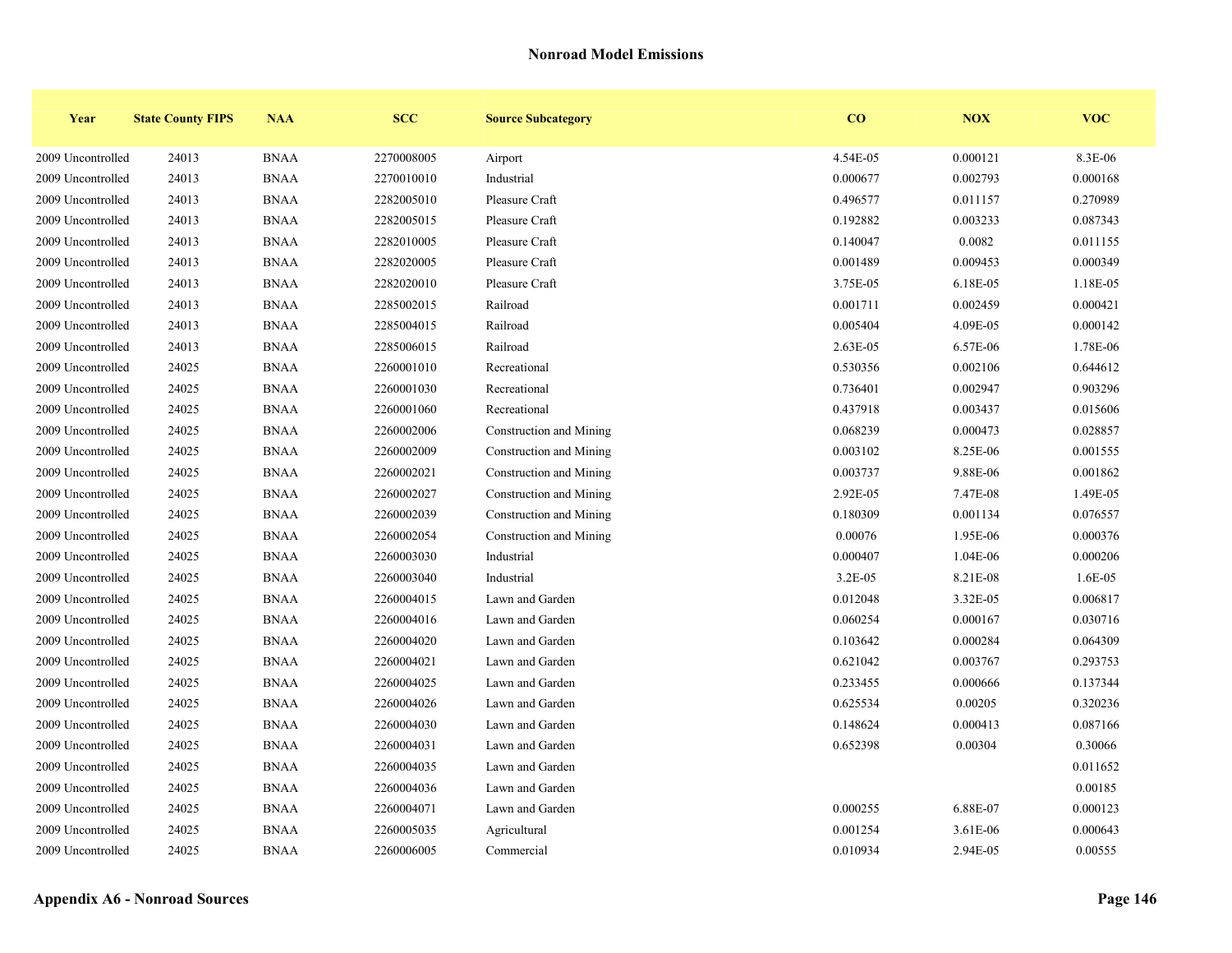| Year              | <b>State County FIPS</b> | <b>NAA</b>  | <b>SCC</b> | <b>Source Subcategory</b> | $\bf{CO}$ | <b>NOX</b> | <b>VOC</b> |
|-------------------|--------------------------|-------------|------------|---------------------------|-----------|------------|------------|
| 2009 Uncontrolled | 24025                    | <b>BNAA</b> | 2260006010 | Commercial                | 0.079212  | 0.000209   | 0.040304   |
| 2009 Uncontrolled | 24025                    | <b>BNAA</b> | 2260006015 | Commercial                | 2.97E-05  | 7.61E-08   | 1.47E-05   |
| 2009 Uncontrolled | 24025                    | <b>BNAA</b> | 2260006035 | Commercial                | 0.000468  | $1.2E-06$  | 0.000231   |
| 2009 Uncontrolled | 24025                    | <b>BNAA</b> | 2260007005 | Logging                   | 0.016179  | 0.000107   | 0.007102   |
| 2009 Uncontrolled | 24025                    | <b>BNAA</b> | 2265001010 | Recreational              | 0.240445  | 0.002502   | 0.023983   |
| 2009 Uncontrolled | 24025                    | <b>BNAA</b> | 2265001030 | Recreational              | 2.354877  | 0.024572   | 0.268181   |
| 2009 Uncontrolled | 24025                    | <b>BNAA</b> | 2265001050 | Recreational              | 2.22015   | 0.013295   | 0.043705   |
| 2009 Uncontrolled | 24025                    | <b>BNAA</b> | 2265001060 | Recreational              | 0.370115  | 0.003212   | 0.016551   |
| 2009 Uncontrolled | 24025                    | <b>BNAA</b> | 2265002003 | Construction and Mining   | 0.063375  | 0.000693   | 0.001445   |
| 2009 Uncontrolled | 24025                    | <b>BNAA</b> | 2265002006 | Construction and Mining   | 0.000507  | 3.43E-06   | 1.15E-05   |
| 2009 Uncontrolled | 24025                    | <b>BNAA</b> | 2265002009 | Construction and Mining   | 0.116831  | 0.000807   | 0.005749   |
| 2009 Uncontrolled | 24025                    | <b>BNAA</b> | 2265002015 | Construction and Mining   | 0.11808   | 0.001219   | 0.002381   |
| 2009 Uncontrolled | 24025                    | <b>BNAA</b> | 2265002021 | Construction and Mining   | 0.23034   | 0.001655   | 0.007891   |
| 2009 Uncontrolled | 24025                    | <b>BNAA</b> | 2265002024 | Construction and Mining   | 0.103486  | 0.000714   | 0.002934   |
| 2009 Uncontrolled | 24025                    | <b>BNAA</b> | 2265002027 | Construction and Mining   | 0.00529   | 3.41E-05   | 0.000206   |
| 2009 Uncontrolled | 24025                    | <b>BNAA</b> | 2265002030 | Construction and Mining   | 0.193563  | 0.00212    | 0.005802   |
| 2009 Uncontrolled | 24025                    | <b>BNAA</b> | 2265002033 | Construction and Mining   | 0.056444  | 0.000685   | 0.003607   |
| 2009 Uncontrolled | 24025                    | <b>BNAA</b> | 2265002039 | Construction and Mining   | 0.472917  | 0.003688   | 0.008689   |
| 2009 Uncontrolled | 24025                    | <b>BNAA</b> | 2265002042 | Construction and Mining   | 0.197156  | 0.001414   | 0.008357   |
| 2009 Uncontrolled | 24025                    | <b>BNAA</b> | 2265002045 | Construction and Mining   | 0.00795   | 0.00036    | 0.000306   |
| 2009 Uncontrolled | 24025                    | <b>BNAA</b> | 2265002054 | Construction and Mining   | 0.028113  | 0.000231   | 0.000767   |
| 2009 Uncontrolled | 24025                    | <b>BNAA</b> | 2265002057 | Construction and Mining   | 0.010346  | 0.000624   | 0.000456   |
| 2009 Uncontrolled | 24025                    | <b>BNAA</b> | 2265002060 | Construction and Mining   | 0.024785  | 0.001548   | 0.0011     |
| 2009 Uncontrolled | 24025                    | <b>BNAA</b> | 2265002066 | Construction and Mining   | 0.150687  | 0.001106   | 0.002841   |
| 2009 Uncontrolled | 24025                    | <b>BNAA</b> | 2265002072 | Construction and Mining   | 0.067411  | 0.001589   | 0.001982   |
| 2009 Uncontrolled | 24025                    | <b>BNAA</b> | 2265002078 | Construction and Mining   | 0.030626  | 0.000233   | 0.001204   |
| 2009 Uncontrolled | 24025                    | <b>BNAA</b> | 2265002081 | Construction and Mining   | 0.00871   | 0.000541   | 0.0004     |
| 2009 Uncontrolled | 24025                    | <b>BNAA</b> | 2265003010 | Industrial                | 0.041382  | 0.001303   | 0.001414   |
| 2009 Uncontrolled | 24025                    | <b>BNAA</b> | 2265003020 | Industrial                | 0.091462  | 0.005599   | 0.003982   |
| 2009 Uncontrolled | 24025                    | <b>BNAA</b> | 2265003030 | Industrial                | 0.039415  | 0.000986   | 0.001228   |
| 2009 Uncontrolled | 24025                    | <b>BNAA</b> | 2265003040 | Industrial                | 0.100152  | 0.000869   | 0.004317   |
| 2009 Uncontrolled | 24025                    | <b>BNAA</b> | 2265003050 | Industrial                | 0.00317   | 8.57E-05   | 0.000101   |
| 2009 Uncontrolled | 24025                    | <b>BNAA</b> | 2265003060 | Industrial                | 0.004375  | 2.85E-05   | 9.9E-05    |
| 2009 Uncontrolled | 24025                    | <b>BNAA</b> | 2265003070 | Industrial                | 0.009581  | 0.000585   | 0.000415   |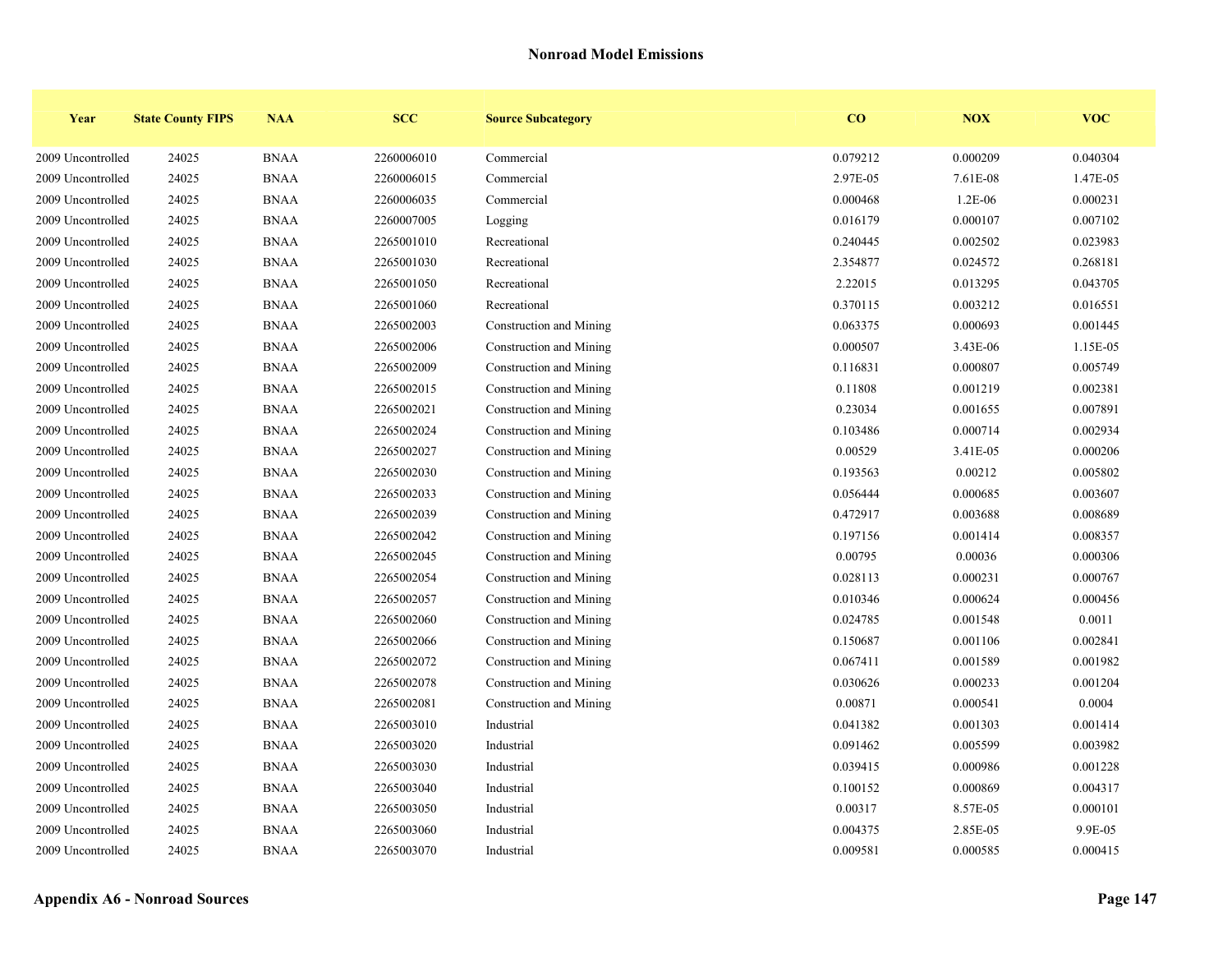| Year              | <b>State County FIPS</b> | <b>NAA</b>  | <b>SCC</b> | <b>Source Subcategory</b> | $\bf{CO}$ | <b>NOX</b> | <b>VOC</b> |
|-------------------|--------------------------|-------------|------------|---------------------------|-----------|------------|------------|
| 2009 Uncontrolled | 24025                    | <b>BNAA</b> | 2265004010 | Lawn and Garden           | 2.817215  | 0.021238   | 0.307741   |
| 2009 Uncontrolled | 24025                    | <b>BNAA</b> | 2265004011 | Lawn and Garden           | 2.453344  | 0.017163   | 0.188047   |
| 2009 Uncontrolled | 24025                    | <b>BNAA</b> | 2265004015 | Lawn and Garden           | 0.236893  | 0.001798   | 0.026789   |
| 2009 Uncontrolled | 24025                    | <b>BNAA</b> | 2265004016 | Lawn and Garden           | 1.193768  | 0.008816   | 0.090572   |
| 2009 Uncontrolled | 24025                    | <b>BNAA</b> | 2265004025 | Lawn and Garden           | 0.01591   | 0.000118   | 0.001882   |
| 2009 Uncontrolled | 24025                    | <b>BNAA</b> | 2265004026 | Lawn and Garden           | 0.061761  | 0.000421   | 0.0035     |
| 2009 Uncontrolled | 24025                    | <b>BNAA</b> | 2265004030 | Lawn and Garden           | 0.030413  | 0.000226   | 0.003326   |
| 2009 Uncontrolled | 24025                    | <b>BNAA</b> | 2265004031 | Lawn and Garden           | 2.500098  | 0.027607   | 0.064787   |
| 2009 Uncontrolled | 24025                    | <b>BNAA</b> | 2265004035 | Lawn and Garden           |           |            | 0.023241   |
| 2009 Uncontrolled | 24025                    | <b>BNAA</b> | 2265004036 | Lawn and Garden           |           |            | 0.004117   |
| 2009 Uncontrolled | 24025                    | <b>BNAA</b> | 2265004040 | Lawn and Garden           | 0.685692  | 0.004662   | 0.029972   |
| 2009 Uncontrolled | 24025                    | <b>BNAA</b> | 2265004041 | Lawn and Garden           | 0.324686  | 0.0021     | 0.006291   |
| 2009 Uncontrolled | 24025                    | <b>BNAA</b> | 2265004046 | Lawn and Garden           | 0.341289  | 0.0025     | 0.010333   |
| 2009 Uncontrolled | 24025                    | <b>BNAA</b> | 2265004051 | Lawn and Garden           | 0.136644  | 0.001016   | 0.010859   |
| 2009 Uncontrolled | 24025                    | <b>BNAA</b> | 2265004055 | Lawn and Garden           | 9.153844  | 0.06369    | 0.339618   |
| 2009 Uncontrolled | 24025                    | <b>BNAA</b> | 2265004056 | Lawn and Garden           | 4.390188  | 0.029056   | 0.082656   |
| 2009 Uncontrolled | 24025                    | <b>BNAA</b> | 2265004066 | Lawn and Garden           | 0.570512  | 0.010436   | 0.013183   |
| 2009 Uncontrolled | 24025                    | <b>BNAA</b> | 2265004071 | Lawn and Garden           | 13.31603  | 0.109736   | 0.314536   |
| 2009 Uncontrolled | 24025                    | <b>BNAA</b> | 2265004075 | Lawn and Garden           | 0.286468  | 0.002137   | 0.015878   |
| 2009 Uncontrolled | 24025                    | <b>BNAA</b> | 2265004076 | Lawn and Garden           | 0.366799  | 0.002771   | 0.020498   |
| 2009 Uncontrolled | 24025                    | <b>BNAA</b> | 2265005010 | Agricultural              | 0.005176  | 3.34E-05   | 9.78E-05   |
| 2009 Uncontrolled | 24025                    | <b>BNAA</b> | 2265005015 | Agricultural              | 0.010267  | 0.00041    | 0.000338   |
| 2009 Uncontrolled | 24025                    | <b>BNAA</b> | 2265005020 | Agricultural              | 4.29E-05  | 2.75E-06   | 2.21E-06   |
| 2009 Uncontrolled | 24025                    | <b>BNAA</b> | 2265005025 | Agricultural              | 0.004631  | 0.000296   | 0.000268   |
| 2009 Uncontrolled | 24025                    | <b>BNAA</b> | 2265005030 | Agricultural              | 0.004008  | 2.79E-05   | 9.19E-05   |
| 2009 Uncontrolled | 24025                    | <b>BNAA</b> | 2265005035 | Agricultural              | 0.033327  | 0.000487   | 0.001489   |
| 2009 Uncontrolled | 24025                    | <b>BNAA</b> | 2265005040 | Agricultural              | 0.081557  | 0.000519   | 0.003069   |
| 2009 Uncontrolled | 24025                    | <b>BNAA</b> | 2265005045 | Agricultural              | 0.007349  | 0.00047    | 0.000389   |
| 2009 Uncontrolled | 24025                    | <b>BNAA</b> | 2265005055 | Agricultural              | 0.015303  | 0.000559   | 0.000579   |
| 2009 Uncontrolled | 24025                    | <b>BNAA</b> | 2265005060 | Agricultural              | 0.014294  | 0.000819   | 0.000636   |
| 2009 Uncontrolled | 24025                    | <b>BNAA</b> | 2265006005 | Commercial                | 3.512814  | 0.024512   | 0.124678   |
| 2009 Uncontrolled | 24025                    | <b>BNAA</b> | 2265006010 | Commercial                | 0.80916   | 0.007664   | 0.036628   |
| 2009 Uncontrolled | 24025                    | <b>BNAA</b> | 2265006015 | Commercial                | 0.399587  | 0.005436   | 0.014561   |
| 2009 Uncontrolled | 24025                    | <b>BNAA</b> | 2265006025 | Commercial                | 1.008838  | 0.009602   | 0.024009   |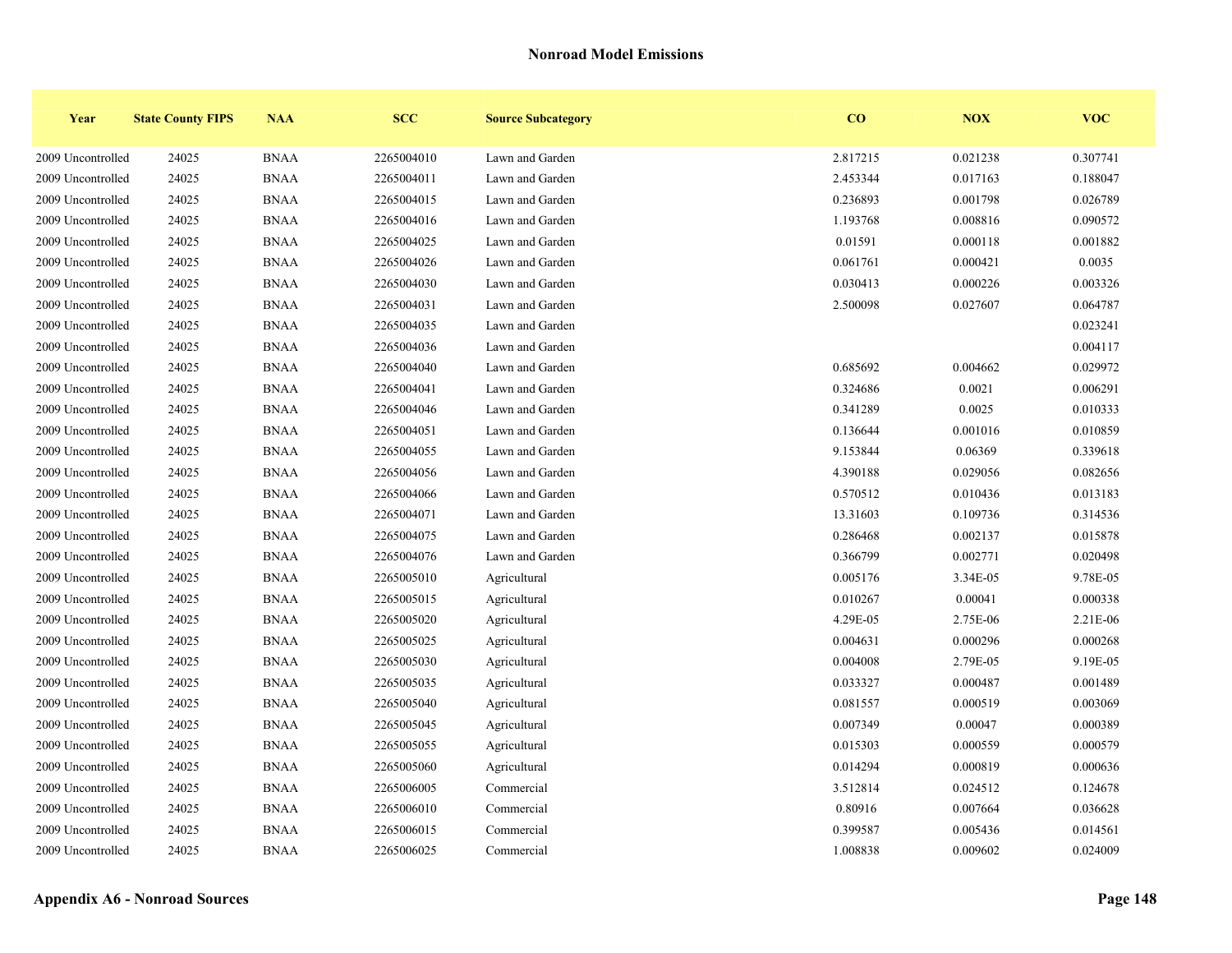| Year              | <b>State County FIPS</b> | <b>NAA</b>  | <b>SCC</b> | <b>Source Subcategory</b> | $\overline{\mathbf{C}}$ | <b>NOX</b> | <b>VOC</b> |
|-------------------|--------------------------|-------------|------------|---------------------------|-------------------------|------------|------------|
| 2009 Uncontrolled | 24025                    | <b>BNAA</b> | 2265006030 | Commercial                | 1.546973                | 0.010623   | 0.065086   |
| 2009 Uncontrolled | 24025                    | <b>BNAA</b> | 2265006035 | Commercial                | 0.077845                | 0.000545   | 0.00219    |
| 2009 Uncontrolled | 24025                    | <b>BNAA</b> | 2265007010 | Logging                   | 0.036379                | 0.000269   | 0.001265   |
| 2009 Uncontrolled | 24025                    | <b>BNAA</b> | 2265007015 | Logging                   | 0.000442                | 2.86E-06   | 2.1E-05    |
| 2009 Uncontrolled | 24025                    | <b>BNAA</b> | 2265010010 | Industrial                | 0.020421                | 0.000122   | 0.000331   |
| 2009 Uncontrolled | 24025                    | <b>BNAA</b> | 2267001060 | Recreational              | 0.004025                | 0.001009   | 0.000273   |
| 2009 Uncontrolled | 24025                    | <b>BNAA</b> | 2267002003 | Construction and Mining   | 0.001828                | 0.000453   | 0.000124   |
| 2009 Uncontrolled | 24025                    | <b>BNAA</b> | 2267002015 | Construction and Mining   | 0.003159                | 0.000776   | 0.000213   |
| 2009 Uncontrolled | 24025                    | <b>BNAA</b> | 2267002021 | Construction and Mining   | 0.000479                | 0.00012    | 3.24E-05   |
| 2009 Uncontrolled | 24025                    | <b>BNAA</b> | 2267002024 | Construction and Mining   | 0.00032                 | 7.91E-05   | 2.16E-05   |
| 2009 Uncontrolled | 24025                    | <b>BNAA</b> | 2267002030 | Construction and Mining   | 0.005618                | 0.001392   | 0.00038    |
| 2009 Uncontrolled | 24025                    | <b>BNAA</b> | 2267002033 | Construction and Mining   | 0.001819                | 0.000459   | 0.000124   |
| 2009 Uncontrolled | 24025                    | <b>BNAA</b> | 2267002039 | Construction and Mining   | 0.005461                | 0.001324   | 0.000367   |
| 2009 Uncontrolled | 24025                    | <b>BNAA</b> | 2267002045 | Construction and Mining   | 0.001959                | 0.00049    | 0.000133   |
| 2009 Uncontrolled | 24025                    | <b>BNAA</b> | 2267002054 | Construction and Mining   | 0.000317                | 7.93E-05   | 2.15E-05   |
| 2009 Uncontrolled | 24025                    | <b>BNAA</b> | 2267002057 | Construction and Mining   | 0.003564                | 0.000886   | 0.000241   |
| 2009 Uncontrolled | 24025                    | <b>BNAA</b> | 2267002060 | Construction and Mining   | 0.008956                | 0.002211   | 0.000605   |
| 2009 Uncontrolled | 24025                    | <b>BNAA</b> | 2267002066 | Construction and Mining   | 0.000945                | 0.000232   | 6.38E-05   |
| 2009 Uncontrolled | 24025                    | <b>BNAA</b> | 2267002072 | Construction and Mining   | 0.007285                | 0.001818   | 0.000493   |
| 2009 Uncontrolled | 24025                    | <b>BNAA</b> | 2267002081 | Construction and Mining   | 0.002936                | 0.000736   | 0.000199   |
| 2009 Uncontrolled | 24025                    | <b>BNAA</b> | 2267003010 | Industrial                | 0.014149                | 0.003551   | 0.000959   |
| 2009 Uncontrolled | 24025                    | <b>BNAA</b> | 2267003020 | Industrial                | 1.35123                 | 0.334494   | 0.091284   |
| 2009 Uncontrolled | 24025                    | <b>BNAA</b> | 2267003030 | Industrial                | 0.01041                 | 0.002546   | 0.000701   |
| 2009 Uncontrolled | 24025                    | <b>BNAA</b> | 2267003040 | Industrial                | 0.00319                 | 0.000787   | 0.000215   |
| 2009 Uncontrolled | 24025                    | <b>BNAA</b> | 2267003050 | Industrial                | 0.000764                | 0.000192   | 5.18E-05   |
| 2009 Uncontrolled | 24025                    | <b>BNAA</b> | 2267003070 | Industrial                | 0.006381                | 0.001556   | 0.00043    |
| 2009 Uncontrolled | 24025                    | <b>BNAA</b> | 2267004066 | Lawn and Garden           | 0.036326                | 0.00896    | 0.002452   |
| 2009 Uncontrolled | 24025                    | <b>BNAA</b> | 2267005055 | Agricultural              | 2.62E-05                | 6.52E-06   | 1.77E-06   |
| 2009 Uncontrolled | 24025                    | <b>BNAA</b> | 2267005060 | Agricultural              | $4.1E-05$               | 1.01E-05   | 2.76E-06   |
| 2009 Uncontrolled | 24025                    | <b>BNAA</b> | 2267006005 | Commercial                | 0.04184                 | 0.015588   | 0.003182   |
| 2009 Uncontrolled | 24025                    | <b>BNAA</b> | 2267006010 | Commercial                | 0.009893                | 0.003628   | 0.000749   |
| 2009 Uncontrolled | 24025                    | <b>BNAA</b> | 2267006015 | Commercial                | 0.012067                | 0.004378   | 0.000912   |
| 2009 Uncontrolled | 24025                    | <b>BNAA</b> | 2267006025 | Commercial                | 0.021779                | 0.005459   | 0.001476   |
| 2009 Uncontrolled | 24025                    | <b>BNAA</b> | 2267006030 | Commercial                | 0.000278                | 7.05E-05   | 1.89E-05   |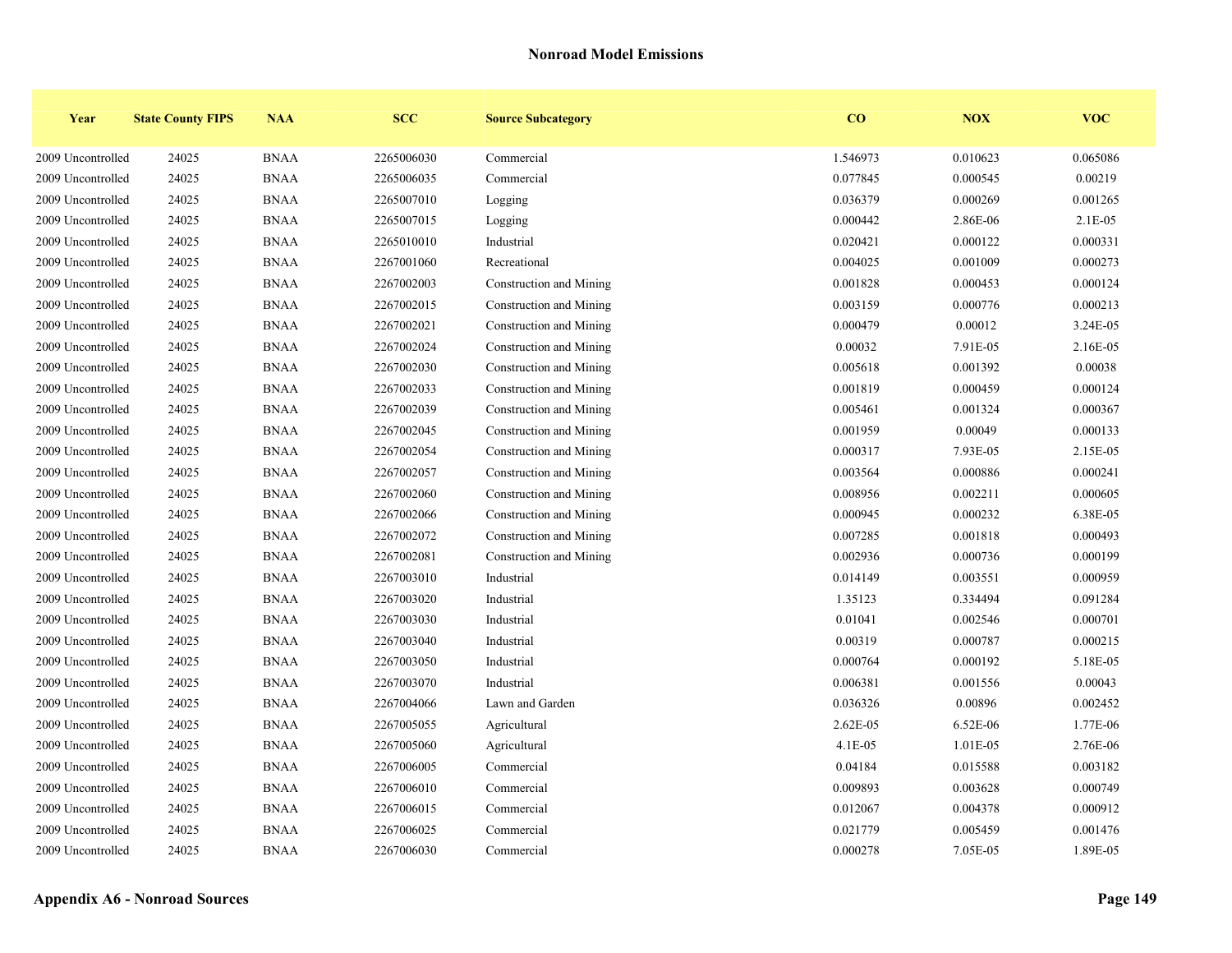| Year              | <b>State County FIPS</b> | <b>NAA</b>  | <b>SCC</b> | <b>Source Subcategory</b> | $\bf{CO}$ | NOX      | <b>VOC</b> |
|-------------------|--------------------------|-------------|------------|---------------------------|-----------|----------|------------|
| 2009 Uncontrolled | 24025                    | <b>BNAA</b> | 2267006035 | Commercial                | 0.00019   | 6.88E-05 | 1.44E-05   |
| 2009 Uncontrolled | 24025                    | <b>BNAA</b> | 2268002081 | Construction and Mining   | 0.000115  | 2.89E-05 | 4.61E-07   |
| 2009 Uncontrolled | 24025                    | <b>BNAA</b> | 2268003020 | Industrial                | 0.095324  | 0.023565 | 0.000379   |
| 2009 Uncontrolled | 24025                    | <b>BNAA</b> | 2268003030 | Industrial                | 0.000108  | 2.68E-05 | 4.31E-07   |
| 2009 Uncontrolled | 24025                    | <b>BNAA</b> | 2268003040 | Industrial                | 5.9E-05   | 1.46E-05 | 2.35E-07   |
| 2009 Uncontrolled | 24025                    | <b>BNAA</b> | 2268003060 | Industrial                | 0.000378  | 9.29E-05 | 1.5E-06    |
| 2009 Uncontrolled | 24025                    | <b>BNAA</b> | 2268003070 | Industrial                | 0.000446  | 0.000109 | 1.77E-06   |
| 2009 Uncontrolled | 24025                    | <b>BNAA</b> | 2268005055 | Agricultural              | 1.96E-05  | 4.4E-06  | 7.62E-08   |
| 2009 Uncontrolled | 24025                    | <b>BNAA</b> | 2268005060 | Agricultural              | 0.00021   | 4.7E-05  | 8.16E-07   |
| 2009 Uncontrolled | 24025                    | <b>BNAA</b> | 2268006005 | Commercial                | 0.012127  | 0.004475 | 5.42E-05   |
| 2009 Uncontrolled | 24025                    | <b>BNAA</b> | 2268006010 | Commercial                | 0.000625  | 0.000228 | 2.79E-06   |
| 2009 Uncontrolled | 24025                    | <b>BNAA</b> | 2268006015 | Commercial                | 0.000897  | 0.000324 | 3.99E-06   |
| 2009 Uncontrolled | 24025                    | <b>BNAA</b> | 2268006020 | Commercial                | 0.051932  | 0.011607 | 0.000202   |
| 2009 Uncontrolled | 24025                    | <b>BNAA</b> | 2268010010 | Industrial                | 0.002288  | 0.000538 | 9E-06      |
| 2009 Uncontrolled | 24025                    | <b>BNAA</b> | 2270001060 | Recreational              | 0.010572  | 0.010565 | 0.002807   |
| 2009 Uncontrolled | 24025                    | <b>BNAA</b> | 2270002003 | Construction and Mining   | 0.012361  | 0.032847 | 0.002571   |
| 2009 Uncontrolled | 24025                    | <b>BNAA</b> | 2270002006 | Construction and Mining   | 4.41E-05  | 6.41E-05 | 1.03E-05   |
| 2009 Uncontrolled | 24025                    | <b>BNAA</b> | 2270002009 | Construction and Mining   | 0.000654  | 0.00099  | 0.000159   |
| 2009 Uncontrolled | 24025                    | <b>BNAA</b> | 2270002015 | Construction and Mining   | 0.03699   | 0.080812 | 0.006958   |
| 2009 Uncontrolled | 24025                    | <b>BNAA</b> | 2270002018 | Construction and Mining   | 0.032745  | 0.086552 | 0.004498   |
| 2009 Uncontrolled | 24025                    | <b>BNAA</b> | 2270002021 | Construction and Mining   | 0.002295  | 0.005013 | 0.00045    |
| 2009 Uncontrolled | 24025                    | <b>BNAA</b> | 2270002024 | Construction and Mining   | 0.001818  | 0.003295 | 0.000287   |
| 2009 Uncontrolled | 24025                    | <b>BNAA</b> | 2270002027 | Construction and Mining   | 0.004693  | 0.008872 | 0.001248   |
| 2009 Uncontrolled | 24025                    | <b>BNAA</b> | 2270002030 | Construction and Mining   | 0.023325  | 0.037819 | 0.003954   |
| 2009 Uncontrolled | 24025                    | <b>BNAA</b> | 2270002033 | Construction and Mining   | 0.014193  | 0.043612 | 0.003531   |
| 2009 Uncontrolled | 24025                    | <b>BNAA</b> | 2270002036 | Construction and Mining   | 0.101466  | 0.331067 | 0.022463   |
| 2009 Uncontrolled | 24025                    | <b>BNAA</b> | 2270002039 | Construction and Mining   | 0.001794  | 0.002536 | 0.000298   |
| 2009 Uncontrolled | 24025                    | <b>BNAA</b> | 2270002042 | Construction and Mining   | 0.000721  | 0.001652 | 0.000185   |
| 2009 Uncontrolled | 24025                    | <b>BNAA</b> | 2270002045 | Construction and Mining   | 0.018027  | 0.084687 | 0.005231   |
| 2009 Uncontrolled | 24025                    | <b>BNAA</b> | 2270002048 | Construction and Mining   | 0.022154  | 0.083822 | 0.00553    |
| 2009 Uncontrolled | 24025                    | <b>BNAA</b> | 2270002051 | Construction and Mining   | 0.08267   | 0.292327 | 0.015744   |
| 2009 Uncontrolled | 24025                    | <b>BNAA</b> | 2270002054 | Construction and Mining   | 0.004337  | 0.014696 | 0.001038   |
| 2009 Uncontrolled | 24025                    | <b>BNAA</b> | 2270002057 | Construction and Mining   | 0.057812  | 0.105303 | 0.010266   |
| 2009 Uncontrolled | 24025                    | <b>BNAA</b> | 2270002060 | Construction and Mining   | 0.136792  | 0.381431 | 0.025426   |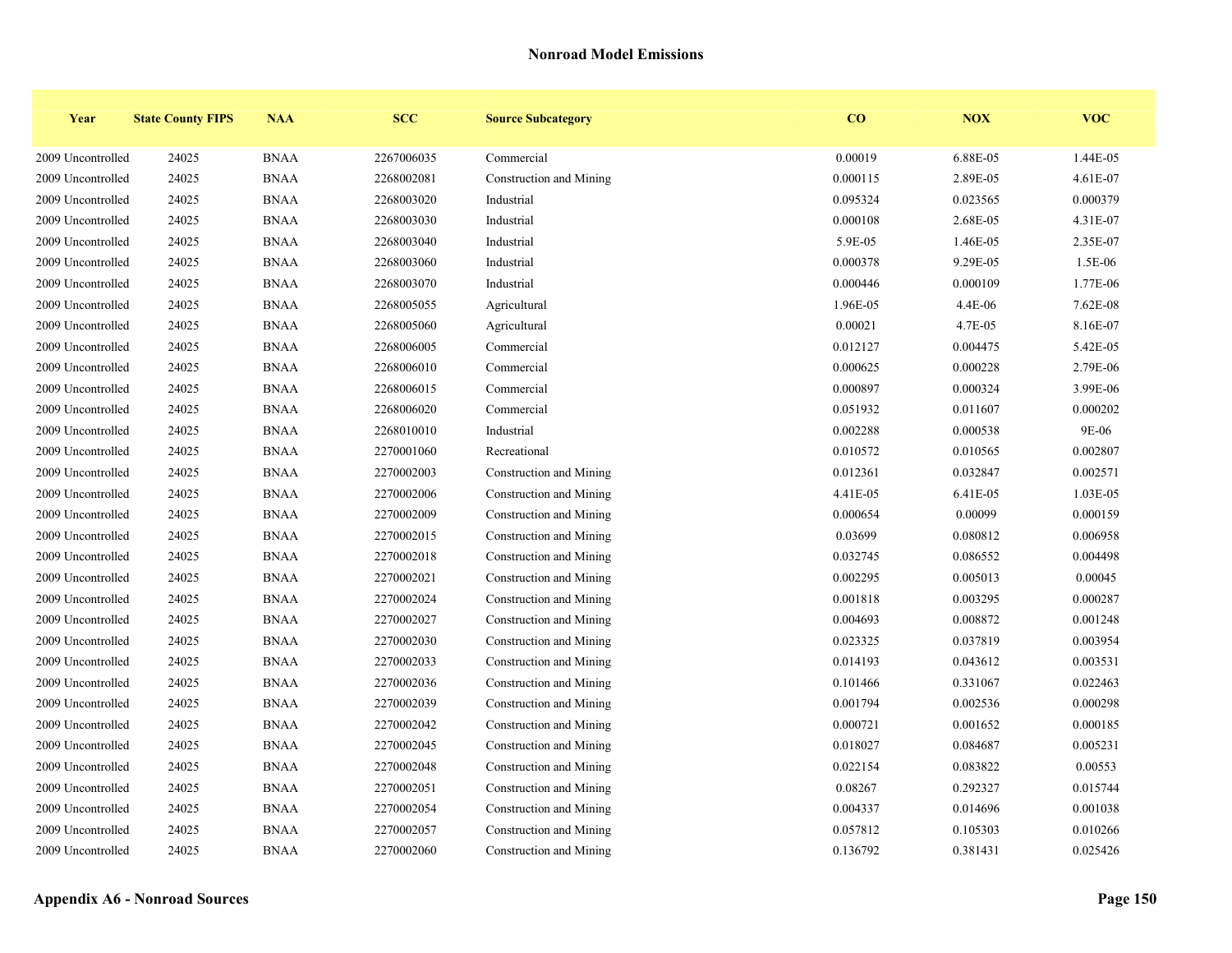| Year              | <b>State County FIPS</b> | <b>NAA</b>  | <b>SCC</b> | <b>Source Subcategory</b> | $\bf{CO}$ | <b>NOX</b> | <b>VOC</b> |
|-------------------|--------------------------|-------------|------------|---------------------------|-----------|------------|------------|
| 2009 Uncontrolled | 24025                    | <b>BNAA</b> | 2270002066 | Construction and Mining   | 0.210142  | 0.240992   | 0.050639   |
| 2009 Uncontrolled | 24025                    | <b>BNAA</b> | 2270002069 | Construction and Mining   | 0.116176  | 0.336911   | 0.021306   |
| 2009 Uncontrolled | 24025                    | <b>BNAA</b> | 2270002072 | Construction and Mining   | 0.185737  | 0.158043   | 0.045796   |
| 2009 Uncontrolled | 24025                    | <b>BNAA</b> | 2270002075 | Construction and Mining   | 0.016037  | 0.039129   | 0.002459   |
| 2009 Uncontrolled | 24025                    | <b>BNAA</b> | 2270002078 | Construction and Mining   | 0.000568  | 0.000506   | 0.00015    |
| 2009 Uncontrolled | 24025                    | <b>BNAA</b> | 2270002081 | Construction and Mining   | 0.016855  | 0.037874   | 0.002589   |
| 2009 Uncontrolled | 24025                    | <b>BNAA</b> | 2270003010 | Industrial                | 0.003313  | 0.003097   | 0.000872   |
| 2009 Uncontrolled | 24025                    | <b>BNAA</b> | 2270003020 | Industrial                | 0.020843  | 0.037467   | 0.003484   |
| 2009 Uncontrolled | 24025                    | <b>BNAA</b> | 2270003030 | Industrial                | 0.004818  | 0.018248   | 0.001425   |
| 2009 Uncontrolled | 24025                    | <b>BNAA</b> | 2270003040 | Industrial                | 0.005025  | 0.019525   | 0.001505   |
| 2009 Uncontrolled | 24025                    | <b>BNAA</b> | 2270003050 | Industrial                | 0.000555  | 0.000886   | 0.000156   |
| 2009 Uncontrolled | 24025                    | <b>BNAA</b> | 2270003060 | Industrial                | 0.043335  | 0.097032   | 0.009968   |
| 2009 Uncontrolled | 24025                    | <b>BNAA</b> | 2270003070 | Industrial                | 0.007522  | 0.025181   | 0.001806   |
| 2009 Uncontrolled | 24025                    | <b>BNAA</b> | 2270004031 | Lawn and Garden           | 4.06E-06  | 6.76E-06   | 1.2E-06    |
| 2009 Uncontrolled | 24025                    | <b>BNAA</b> | 2270004046 | Lawn and Garden           | 0.021009  | 0.039659   | 0.005653   |
| 2009 Uncontrolled | 24025                    | <b>BNAA</b> | 2270004056 | Lawn and Garden           | 0.004399  | 0.007908   | 0.001162   |
| 2009 Uncontrolled | 24025                    | <b>BNAA</b> | 2270004066 | Lawn and Garden           | 0.023851  | 0.06393    | 0.005976   |
| 2009 Uncontrolled | 24025                    | <b>BNAA</b> | 2270004071 | Lawn and Garden           | 0.002223  | 0.006237   | 0.000572   |
| 2009 Uncontrolled | 24025                    | <b>BNAA</b> | 2270004076 | Lawn and Garden           | 8.6E-05   | 0.000166   | 2.23E-05   |
| 2009 Uncontrolled | 24025                    | <b>BNAA</b> | 2270005010 | Agricultural              | 6.95E-06  | 5.73E-06   | 1.01E-06   |
| 2009 Uncontrolled | 24025                    | <b>BNAA</b> | 2270005015 | Agricultural              | 0.137981  | 0.284852   | 0.026831   |
| 2009 Uncontrolled | 24025                    | <b>BNAA</b> | 2270005020 | Agricultural              | 0.010424  | 0.029424   | 0.002435   |
| 2009 Uncontrolled | 24025                    | <b>BNAA</b> | 2270005025 | Agricultural              | 9.07E-05  | 0.000137   | 2.18E-05   |
| 2009 Uncontrolled | 24025                    | <b>BNAA</b> | 2270005030 | Agricultural              | 2.16E-05  | 2.76E-05   | 3.9E-06    |
| 2009 Uncontrolled | 24025                    | <b>BNAA</b> | 2270005035 | Agricultural              | 0.001081  | 0.002246   | 0.000291   |
| 2009 Uncontrolled | 24025                    | <b>BNAA</b> | 2270005040 | Agricultural              | 3.07E-06  | 5.53E-06   | 4.86E-07   |
| 2009 Uncontrolled | 24025                    | <b>BNAA</b> | 2270005045 | Agricultural              | 0.001194  | 0.00207    | 0.000239   |
| 2009 Uncontrolled | 24025                    | <b>BNAA</b> | 2270005055 | Agricultural              | 0.002819  | 0.005961   | 0.000593   |
| 2009 Uncontrolled | 24025                    | <b>BNAA</b> | 2270005060 | Agricultural              | 0.001344  | 0.003981   | 0.000382   |
| 2009 Uncontrolled | 24025                    | <b>BNAA</b> | 2270006005 | Commercial                | 0.024607  | 0.053368   | 0.006655   |
| 2009 Uncontrolled | 24025                    | <b>BNAA</b> | 2270006010 | Commercial                | 0.005807  | 0.012763   | 0.001506   |
| 2009 Uncontrolled | 24025                    | <b>BNAA</b> | 2270006015 | Commercial                | 0.012637  | 0.031936   | 0.003155   |
| 2009 Uncontrolled | 24025                    | <b>BNAA</b> | 2270006025 | Commercial                | 0.019889  | 0.015584   | 0.004982   |
| 2009 Uncontrolled | 24025                    | <b>BNAA</b> | 2270006030 | Commercial                | 0.000731  | 0.001786   | 0.000214   |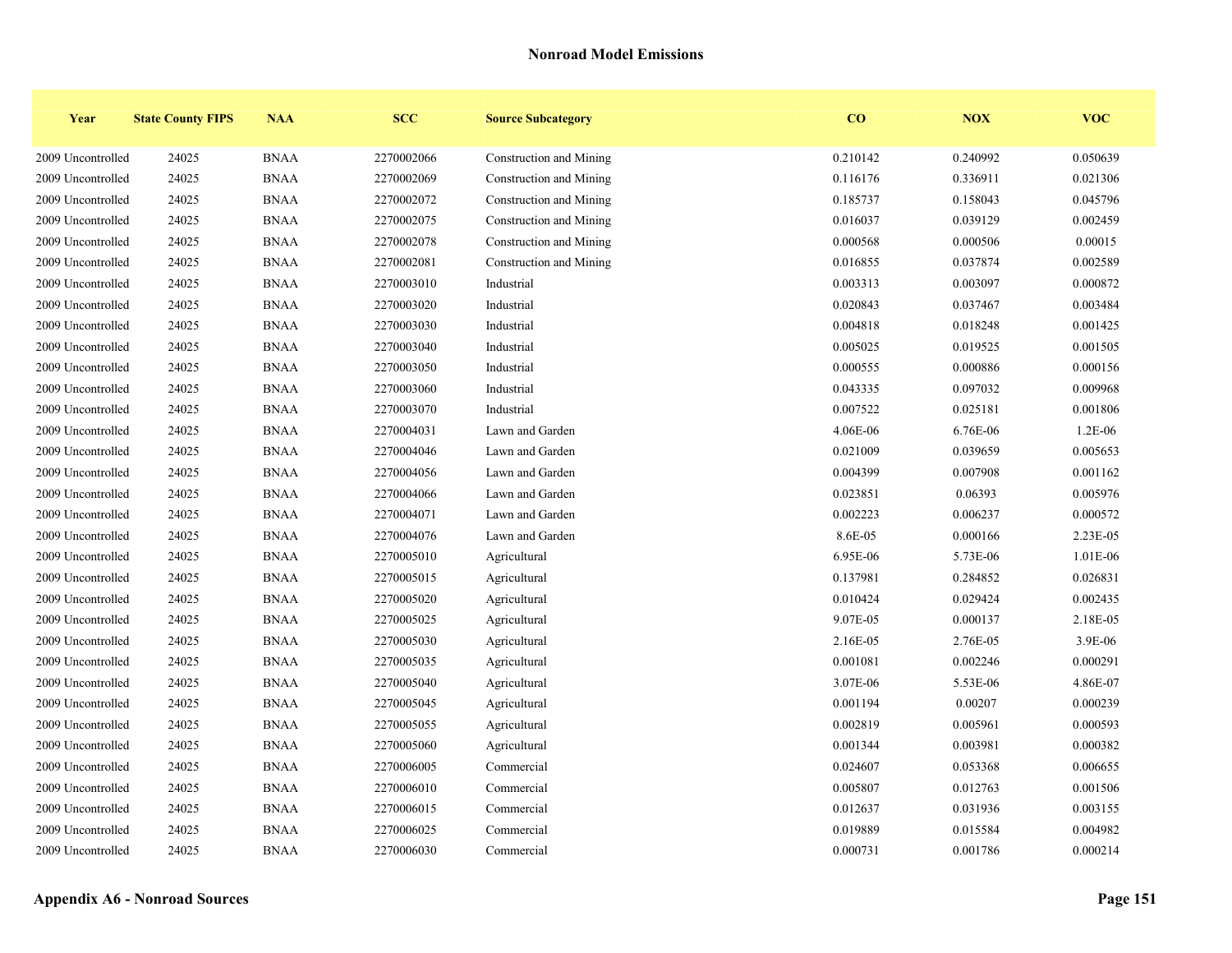| Year              | <b>State County FIPS</b> | <b>NAA</b>  | <b>SCC</b> | <b>Source Subcategory</b> | CO       | <b>NOX</b>   | <b>VOC</b> |
|-------------------|--------------------------|-------------|------------|---------------------------|----------|--------------|------------|
| 2009 Uncontrolled | 24025                    | <b>BNAA</b> | 2270006035 | Commercial                | 0.000557 | 0.001363     | 0.00014    |
| 2009 Uncontrolled | 24025                    | <b>BNAA</b> | 2270007015 | Logging                   | 0.002844 | 0.010467     | 0.00068    |
| 2009 Uncontrolled | 24025                    | <b>BNAA</b> | 2270010010 | Industrial                | 0.000308 | 0.001269     | 7.65E-05   |
| 2009 Uncontrolled | 24025                    | <b>BNAA</b> | 2282005010 | Pleasure Craft            | 4.593336 | 0.1032       | 2.50665    |
| 2009 Uncontrolled | 24025                    | <b>BNAA</b> | 2282005015 | Pleasure Craft            | 1.784156 | 0.029906     | 0.807923   |
| 2009 Uncontrolled | 24025                    | <b>BNAA</b> | 2282010005 | Pleasure Craft            | 2.923482 | 0.171176     | 0.232865   |
| 2009 Uncontrolled | 24025                    | <b>BNAA</b> | 2282020005 | Pleasure Craft            | 0.031084 | 0.197338     | 0.007292   |
| 2009 Uncontrolled | 24025                    | <b>BNAA</b> | 2282020010 | Pleasure Craft            | 0.000347 | 0.000572     | 0.000109   |
| 2009 Uncontrolled | 24025                    | <b>BNAA</b> | 2285002015 | Railroad                  | 0.003124 | 0.004488     | 0.000768   |
| 2009 Uncontrolled | 24025                    | <b>BNAA</b> | 2285004015 | Railroad                  | 0.009865 | 7.47E-05     | 0.00026    |
| 2009 Uncontrolled | 24025                    | <b>BNAA</b> | 2285006015 | Railroad                  | 4.81E-05 | $1.2E - 0.5$ | 3.25E-06   |
| 2009 Uncontrolled | 24027                    | <b>BNAA</b> | 2260001010 | Recreational              | 0.106071 | 0.000421     | 0.128922   |
| 2009 Uncontrolled | 24027                    | <b>BNAA</b> | 2260001030 | Recreational              | 0.14728  | 0.000589     | 0.180659   |
| 2009 Uncontrolled | 24027                    | <b>BNAA</b> | 2260001060 | Recreational              | 0.087584 | 0.000687     | 0.003121   |
| 2009 Uncontrolled | 24027                    | <b>BNAA</b> | 2260002006 | Construction and Mining   | 0.048981 | 0.00034      | 0.020713   |
| 2009 Uncontrolled | 24027                    | <b>BNAA</b> | 2260002009 | Construction and Mining   | 0.002227 | 5.92E-06     | 0.001116   |
| 2009 Uncontrolled | 24027                    | <b>BNAA</b> | 2260002021 | Construction and Mining   | 0.002683 | 7.1E-06      | 0.001337   |
| 2009 Uncontrolled | 24027                    | <b>BNAA</b> | 2260002027 | Construction and Mining   | 2.09E-05 | 5.36E-08     | 1.07E-05   |
| 2009 Uncontrolled | 24027                    | <b>BNAA</b> | 2260002039 | Construction and Mining   | 0.129423 | 0.000814     | 0.054951   |
| 2009 Uncontrolled | 24027                    | <b>BNAA</b> | 2260002054 | Construction and Mining   | 0.000545 | $1.4E-06$    | 0.00027    |
| 2009 Uncontrolled | 24027                    | <b>BNAA</b> | 2260003030 | Industrial                | 0.000552 | 1.42E-06     | 0.000279   |
| 2009 Uncontrolled | 24027                    | <b>BNAA</b> | 2260003040 | Industrial                | 4.35E-05 | 1.11E-07     | 2.17E-05   |
| 2009 Uncontrolled | 24027                    | <b>BNAA</b> | 2260004015 | Lawn and Garden           | 0.013429 | 3.7E-05      | 0.007598   |
| 2009 Uncontrolled | 24027                    | <b>BNAA</b> | 2260004016 | Lawn and Garden           | 0.177303 | 0.000492     | 0.090386   |
| 2009 Uncontrolled | 24027                    | <b>BNAA</b> | 2260004020 | Lawn and Garden           | 0.115523 | 0.000317     | 0.071681   |
| 2009 Uncontrolled | 24027                    | <b>BNAA</b> | 2260004021 | Lawn and Garden           | 1.827478 | 0.011086     | 0.864398   |
| 2009 Uncontrolled | 24027                    | <b>BNAA</b> | 2260004025 | Lawn and Garden           | 0.260216 | 0.000743     | 0.153087   |
| 2009 Uncontrolled | 24027                    | <b>BNAA</b> | 2260004026 | Lawn and Garden           | 1.840694 | 0.006033     | 0.942326   |
| 2009 Uncontrolled | 24027                    | <b>BNAA</b> | 2260004030 | Lawn and Garden           | 0.165661 | 0.00046      | 0.097158   |
| 2009 Uncontrolled | 24027                    | <b>BNAA</b> | 2260004031 | Lawn and Garden           | 1.919746 | 0.008946     | 0.884721   |
| 2009 Uncontrolled | 24027                    | <b>BNAA</b> | 2260004035 | Lawn and Garden           |          |              | 0.012988   |
| 2009 Uncontrolled | 24027                    | <b>BNAA</b> | 2260004036 | Lawn and Garden           |          |              | 0.005444   |
| 2009 Uncontrolled | 24027                    | <b>BNAA</b> | 2260004071 | Lawn and Garden           | 0.000749 | 2.02E-06     | 0.000363   |
| 2009 Uncontrolled | 24027                    | <b>BNAA</b> | 2260005035 | Agricultural              | 0.000569 | 1.64E-06     | 0.000292   |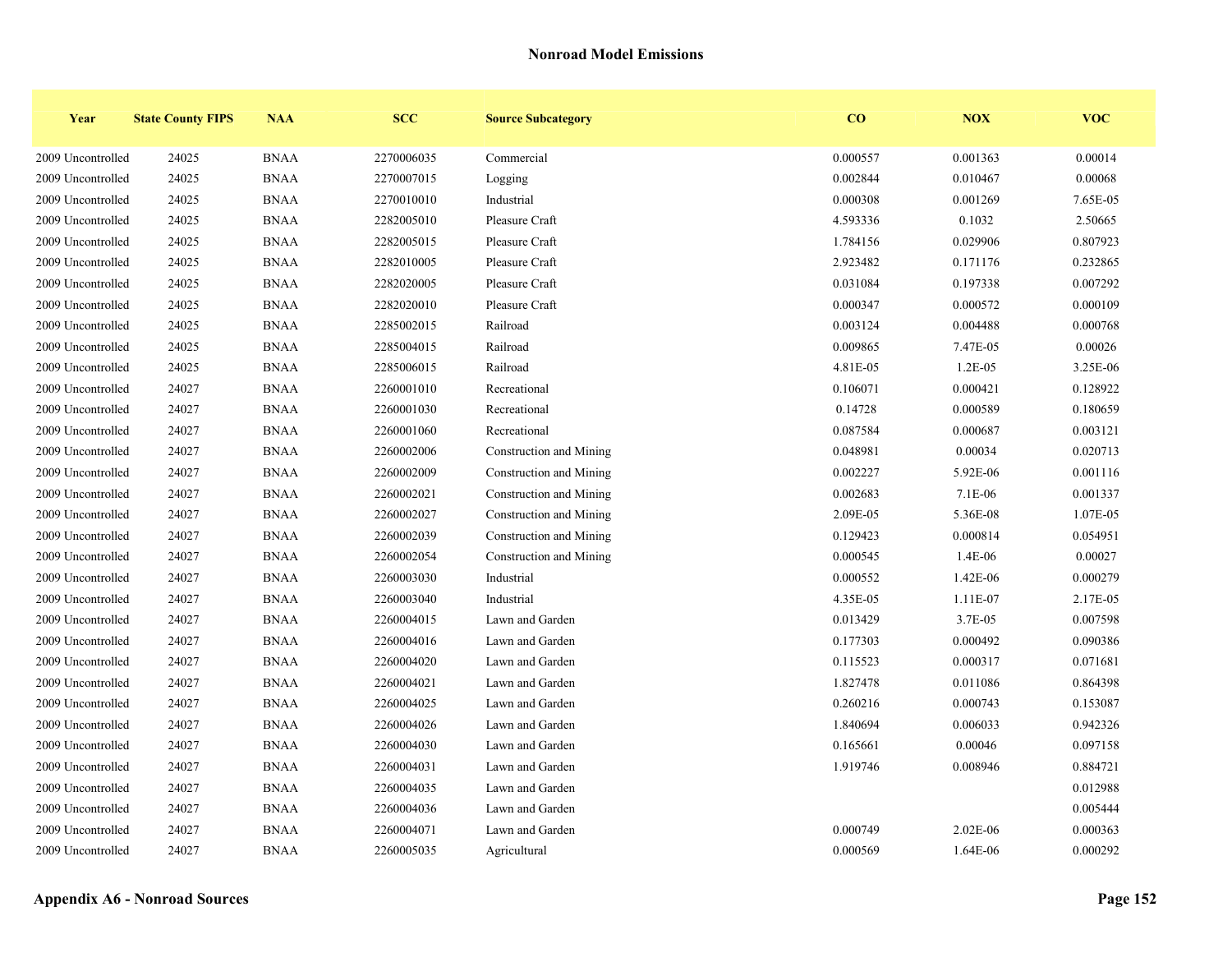| Year              | <b>State County FIPS</b> | <b>NAA</b>  | <b>SCC</b> | <b>Source Subcategory</b> | $\bf{CO}$ | <b>NOX</b> | <b>VOC</b> |
|-------------------|--------------------------|-------------|------------|---------------------------|-----------|------------|------------|
| 2009 Uncontrolled | 24027                    | <b>BNAA</b> | 2260006005 | Commercial                | 0.02906   | 7.81E-05   | 0.01475    |
| 2009 Uncontrolled | 24027                    | <b>BNAA</b> | 2260006010 | Commercial                | 0.210528  | 0.000556   | 0.107119   |
| 2009 Uncontrolled | 24027                    | <b>BNAA</b> | 2260006015 | Commercial                | 7.9E-05   | 2.02E-07   | 3.91E-05   |
| 2009 Uncontrolled | 24027                    | <b>BNAA</b> | 2260006035 | Commercial                | 0.001243  | 3.18E-06   | 0.000614   |
| 2009 Uncontrolled | 24027                    | <b>BNAA</b> | 2260007005 | Logging                   | 0.007298  | 4.84E-05   | 0.003203   |
| 2009 Uncontrolled | 24027                    | <b>BNAA</b> | 2265001010 | Recreational              | 0.048089  | 0.0005     | 0.004797   |
| 2009 Uncontrolled | 24027                    | <b>BNAA</b> | 2265001030 | Recreational              | 0.470975  | 0.004914   | 0.053636   |
| 2009 Uncontrolled | 24027                    | <b>BNAA</b> | 2265001050 | Recreational              | 1.726783  | 0.01034    | 0.033993   |
| 2009 Uncontrolled | 24027                    | <b>BNAA</b> | 2265001060 | Recreational              | 0.074023  | 0.000642   | 0.00331    |
| 2009 Uncontrolled | 24027                    | <b>BNAA</b> | 2265002003 | Construction and Mining   | 0.04549   | 0.000497   | 0.001037   |
| 2009 Uncontrolled | 24027                    | <b>BNAA</b> | 2265002006 | Construction and Mining   | 0.000364  | 2.46E-06   | 8.27E-06   |
| 2009 Uncontrolled | 24027                    | <b>BNAA</b> | 2265002009 | Construction and Mining   | 0.08386   | 0.000579   | 0.004126   |
| 2009 Uncontrolled | 24027                    | <b>BNAA</b> | 2265002015 | Construction and Mining   | 0.084756  | 0.000875   | 0.001709   |
| 2009 Uncontrolled | 24027                    | <b>BNAA</b> | 2265002021 | Construction and Mining   | 0.165335  | 0.001188   | 0.005664   |
| 2009 Uncontrolled | 24027                    | <b>BNAA</b> | 2265002024 | Construction and Mining   | 0.07428   | 0.000512   | 0.002106   |
| 2009 Uncontrolled | 24027                    | <b>BNAA</b> | 2265002027 | Construction and Mining   | 0.003797  | 2.45E-05   | 0.000148   |
| 2009 Uncontrolled | 24027                    | <b>BNAA</b> | 2265002030 | Construction and Mining   | 0.138937  | 0.001522   | 0.004164   |
| 2009 Uncontrolled | 24027                    | <b>BNAA</b> | 2265002033 | Construction and Mining   | 0.040515  | 0.000492   | 0.002589   |
| 2009 Uncontrolled | 24027                    | <b>BNAA</b> | 2265002039 | Construction and Mining   | 0.339453  | 0.002647   | 0.006237   |
| 2009 Uncontrolled | 24027                    | <b>BNAA</b> | 2265002042 | Construction and Mining   | 0.141515  | 0.001015   | 0.005998   |
| 2009 Uncontrolled | 24027                    | <b>BNAA</b> | 2265002045 | Construction and Mining   | 0.005706  | 0.000258   | 0.000219   |
| 2009 Uncontrolled | 24027                    | <b>BNAA</b> | 2265002054 | Construction and Mining   | 0.020179  | 0.000165   | 0.00055    |
| 2009 Uncontrolled | 24027                    | <b>BNAA</b> | 2265002057 | Construction and Mining   | 0.007426  | 0.000448   | 0.000328   |
| 2009 Uncontrolled | 24027                    | <b>BNAA</b> | 2265002060 | Construction and Mining   | 0.01779   | 0.001111   | 0.00079    |
| 2009 Uncontrolled | 24027                    | <b>BNAA</b> | 2265002066 | Construction and Mining   | 0.108161  | 0.000794   | 0.002039   |
| 2009 Uncontrolled | 24027                    | <b>BNAA</b> | 2265002072 | Construction and Mining   | 0.048386  | 0.001141   | 0.001423   |
| 2009 Uncontrolled | 24027                    | <b>BNAA</b> | 2265002078 | Construction and Mining   | 0.021983  | 0.000167   | 0.000864   |
| 2009 Uncontrolled | 24027                    | <b>BNAA</b> | 2265002081 | Construction and Mining   | 0.006252  | 0.000389   | 0.000287   |
| 2009 Uncontrolled | 24027                    | <b>BNAA</b> | 2265003010 | Industrial                | 0.056203  | 0.00177    | 0.00192    |
| 2009 Uncontrolled | 24027                    | <b>BNAA</b> | 2265003020 | Industrial                | 0.12422   | 0.007605   | 0.005409   |
| 2009 Uncontrolled | 24027                    | <b>BNAA</b> | 2265003030 | Industrial                | 0.053531  | 0.001339   | 0.001668   |
| 2009 Uncontrolled | 24027                    | <b>BNAA</b> | 2265003040 | Industrial                | 0.136022  | 0.00118    | 0.005864   |
| 2009 Uncontrolled | 24027                    | <b>BNAA</b> | 2265003050 | Industrial                | 0.004306  | 0.000116   | 0.000137   |
| 2009 Uncontrolled | 24027                    | <b>BNAA</b> | 2265003060 | Industrial                | 0.005002  | 3.25E-05   | 0.000113   |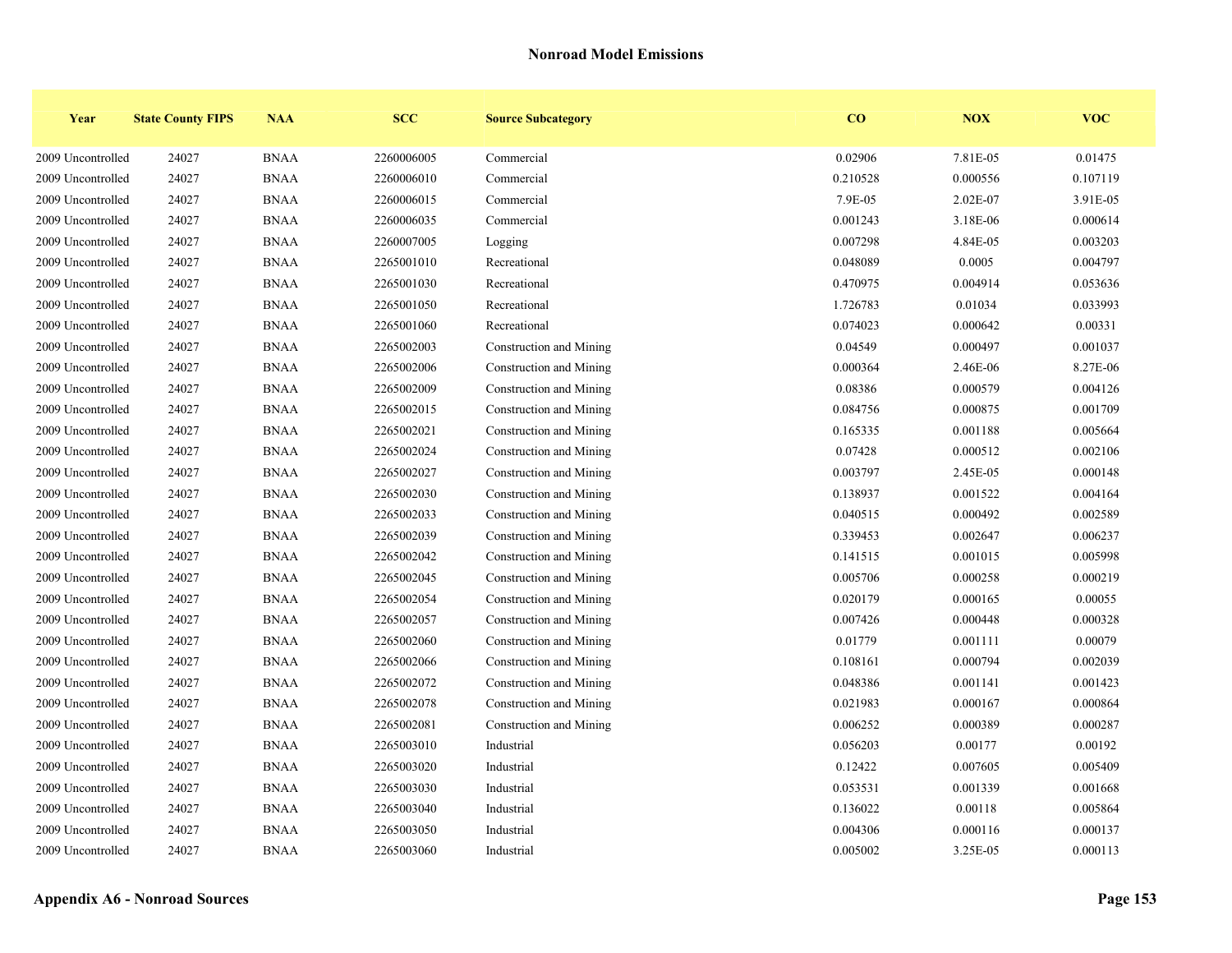| Year              | <b>State County FIPS</b> | <b>NAA</b>  | <b>SCC</b> | <b>Source Subcategory</b> | $\bf{CO}$ | <b>NOX</b> | <b>VOC</b> |
|-------------------|--------------------------|-------------|------------|---------------------------|-----------|------------|------------|
| 2009 Uncontrolled | 24027                    | <b>BNAA</b> | 2265003070 | Industrial                | 0.013012  | 0.000795   | 0.000564   |
| 2009 Uncontrolled | 24027                    | <b>BNAA</b> | 2265004010 | Lawn and Garden           | 3.140149  | 0.023673   | 0.343017   |
| 2009 Uncontrolled | 24027                    | <b>BNAA</b> | 2265004011 | Lawn and Garden           | 7.219205  | 0.050505   | 0.553346   |
| 2009 Uncontrolled | 24027                    | <b>BNAA</b> | 2265004015 | Lawn and Garden           | 0.264048  | 0.002004   | 0.029859   |
| 2009 Uncontrolled | 24027                    | <b>BNAA</b> | 2265004016 | Lawn and Garden           | 3.512781  | 0.025942   | 0.266518   |
| 2009 Uncontrolled | 24027                    | <b>BNAA</b> | 2265004025 | Lawn and Garden           | 0.017733  | 0.000132   | 0.002098   |
| 2009 Uncontrolled | 24027                    | <b>BNAA</b> | 2265004026 | Lawn and Garden           | 0.181738  | 0.00124    | 0.0103     |
| 2009 Uncontrolled | 24027                    | <b>BNAA</b> | 2265004030 | Lawn and Garden           | 0.033899  | 0.000252   | 0.003707   |
| 2009 Uncontrolled | 24027                    | <b>BNAA</b> | 2265004031 | Lawn and Garden           | 7.356785  | 0.081238   | 0.190641   |
| 2009 Uncontrolled | 24027                    | <b>BNAA</b> | 2265004035 | Lawn and Garden           |           |            | 0.025905   |
| 2009 Uncontrolled | 24027                    | <b>BNAA</b> | 2265004036 | Lawn and Garden           |           |            | 0.012114   |
| 2009 Uncontrolled | 24027                    | <b>BNAA</b> | 2265004040 | Lawn and Garden           | 0.764292  | 0.005196   | 0.033407   |
| 2009 Uncontrolled | 24027                    | <b>BNAA</b> | 2265004041 | Lawn and Garden           | 0.95542   | 0.00618    | 0.018512   |
| 2009 Uncontrolled | 24027                    | <b>BNAA</b> | 2265004046 | Lawn and Garden           | 1.004276  | 0.007356   | 0.030407   |
| 2009 Uncontrolled | 24027                    | <b>BNAA</b> | 2265004051 | Lawn and Garden           | 0.402089  | 0.002989   | 0.031954   |
| 2009 Uncontrolled | 24027                    | <b>BNAA</b> | 2265004055 | Lawn and Garden           | 10.20314  | 0.070991   | 0.378549   |
| 2009 Uncontrolled | 24027                    | <b>BNAA</b> | 2265004056 | Lawn and Garden           | 12.91856  | 0.085501   | 0.243225   |
| 2009 Uncontrolled | 24027                    | <b>BNAA</b> | 2265004066 | Lawn and Garden           | 1.678788  | 0.030708   | 0.038793   |
| 2009 Uncontrolled | 24027                    | <b>BNAA</b> | 2265004071 | Lawn and Garden           | 39.18374  | 0.322909   | 0.925553   |
| 2009 Uncontrolled | 24027                    | <b>BNAA</b> | 2265004075 | Lawn and Garden           | 0.319305  | 0.002382   | 0.017698   |
| 2009 Uncontrolled | 24027                    | <b>BNAA</b> | 2265004076 | Lawn and Garden           | 1.079344  | 0.008155   | 0.060319   |
| 2009 Uncontrolled | 24027                    | <b>BNAA</b> | 2265005010 | Agricultural              | 0.002348  | 1.52E-05   | 4.43E-05   |
| 2009 Uncontrolled | 24027                    | <b>BNAA</b> | 2265005015 | Agricultural              | 0.004658  | 0.000186   | 0.000153   |
| 2009 Uncontrolled | 24027                    | <b>BNAA</b> | 2265005020 | Agricultural              | 1.95E-05  | 1.25E-06   | 1E-06      |
| 2009 Uncontrolled | 24027                    | <b>BNAA</b> | 2265005025 | Agricultural              | 0.002101  | 0.000134   | 0.000122   |
| 2009 Uncontrolled | 24027                    | <b>BNAA</b> | 2265005030 | Agricultural              | 0.001818  | 1.27E-05   | 4.17E-05   |
| 2009 Uncontrolled | 24027                    | <b>BNAA</b> | 2265005035 | Agricultural              | 0.015118  | 0.000221   | 0.000676   |
| 2009 Uncontrolled | 24027                    | <b>BNAA</b> | 2265005040 | Agricultural              | 0.036997  | 0.000235   | 0.001392   |
| 2009 Uncontrolled | 24027                    | <b>BNAA</b> | 2265005045 | Agricultural              | 0.003334  | 0.000213   | 0.000176   |
| 2009 Uncontrolled | 24027                    | <b>BNAA</b> | 2265005055 | Agricultural              | 0.006942  | 0.000254   | 0.000263   |
| 2009 Uncontrolled | 24027                    | <b>BNAA</b> | 2265005060 | Agricultural              | 0.006484  | 0.000371   | 0.000289   |
| 2009 Uncontrolled | 24027                    | <b>BNAA</b> | 2265006005 | Commercial                | 9.336279  | 0.065147   | 0.331365   |
| 2009 Uncontrolled | 24027                    | <b>BNAA</b> | 2265006010 | Commercial                | 2.150567  | 0.020369   | 0.097348   |
| 2009 Uncontrolled | 24027                    | <b>BNAA</b> | 2265006015 | Commercial                | 1.062015  | 0.014448   | 0.0387     |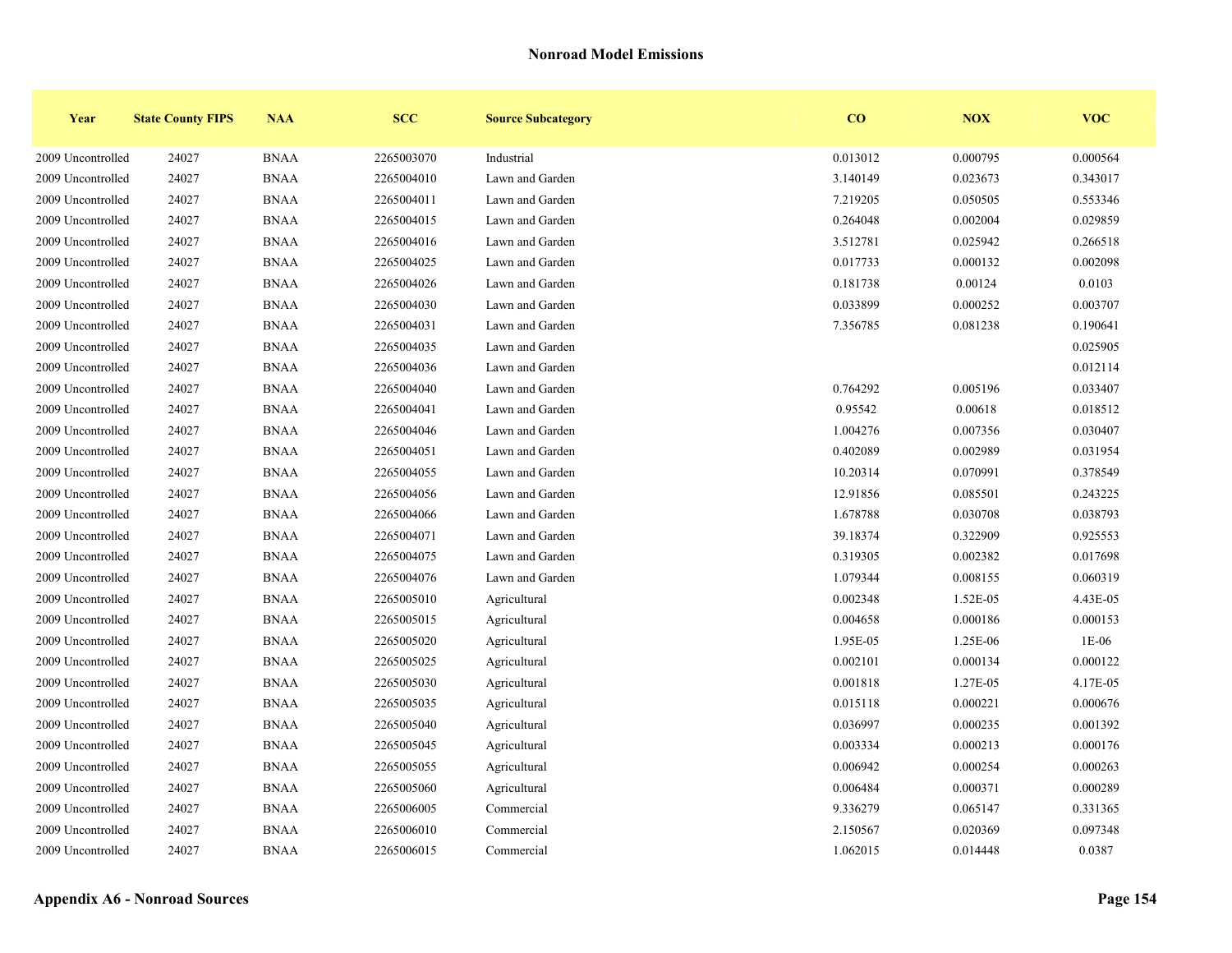| Year              | <b>State County FIPS</b> | <b>NAA</b>  | <b>SCC</b> | <b>Source Subcategory</b> | $\bf{CO}$ | NOX      | <b>VOC</b> |
|-------------------|--------------------------|-------------|------------|---------------------------|-----------|----------|------------|
| 2009 Uncontrolled | 24027                    | <b>BNAA</b> | 2265006025 | Commercial                | 2.681268  | 0.02552  | 0.063811   |
| 2009 Uncontrolled | 24027                    | <b>BNAA</b> | 2265006030 | Commercial                | 4.111511  | 0.028233 | 0.172984   |
| 2009 Uncontrolled | 24027                    | <b>BNAA</b> | 2265006035 | Commercial                | 0.206894  | 0.001448 | 0.00582    |
| 2009 Uncontrolled | 24027                    | <b>BNAA</b> | 2265007010 | Logging                   | 0.016409  | 0.000121 | 0.00057    |
| 2009 Uncontrolled | 24027                    | <b>BNAA</b> | 2265007015 | Logging                   | 0.000199  | 1.29E-06 | 9.49E-06   |
| 2009 Uncontrolled | 24027                    | <b>BNAA</b> | 2265010010 | Industrial                | 0.016337  | 9.78E-05 | 0.000265   |
| 2009 Uncontrolled | 24027                    | <b>BNAA</b> | 2267001060 | Recreational              | 0.000805  | 0.000202 | 5.46E-05   |
| 2009 Uncontrolled | 24027                    | <b>BNAA</b> | 2267002003 | Construction and Mining   | 0.001312  | 0.000325 | 8.87E-05   |
| 2009 Uncontrolled | 24027                    | <b>BNAA</b> | 2267002015 | Construction and Mining   | 0.002268  | 0.000557 | 0.000153   |
| 2009 Uncontrolled | 24027                    | <b>BNAA</b> | 2267002021 | Construction and Mining   | 0.000344  | 8.6E-05  | 2.33E-05   |
| 2009 Uncontrolled | 24027                    | <b>BNAA</b> | 2267002024 | Construction and Mining   | 0.00023   | 5.68E-05 | 1.55E-05   |
| 2009 Uncontrolled | 24027                    | <b>BNAA</b> | 2267002030 | Construction and Mining   | 0.004032  | 0.000999 | 0.000272   |
| 2009 Uncontrolled | 24027                    | <b>BNAA</b> | 2267002033 | Construction and Mining   | 0.001306  | 0.00033  | 8.86E-05   |
| 2009 Uncontrolled | 24027                    | <b>BNAA</b> | 2267002039 | Construction and Mining   | 0.00392   | 0.000951 | 0.000263   |
| 2009 Uncontrolled | 24027                    | <b>BNAA</b> | 2267002045 | Construction and Mining   | 0.001406  | 0.000352 | 9.53E-05   |
| 2009 Uncontrolled | 24027                    | <b>BNAA</b> | 2267002054 | Construction and Mining   | 0.000228  | 5.69E-05 | 1.54E-05   |
| 2009 Uncontrolled | 24027                    | <b>BNAA</b> | 2267002057 | Construction and Mining   | 0.002558  | 0.000636 | 0.000173   |
| 2009 Uncontrolled | 24027                    | <b>BNAA</b> | 2267002060 | Construction and Mining   | 0.006429  | 0.001587 | 0.000434   |
| 2009 Uncontrolled | 24027                    | <b>BNAA</b> | 2267002066 | Construction and Mining   | 0.000679  | 0.000167 | 4.58E-05   |
| 2009 Uncontrolled | 24027                    | <b>BNAA</b> | 2267002072 | Construction and Mining   | 0.005229  | 0.001305 | 0.000354   |
| 2009 Uncontrolled | 24027                    | <b>BNAA</b> | 2267002081 | Construction and Mining   | 0.002108  | 0.000528 | 0.000143   |
| 2009 Uncontrolled | 24027                    | <b>BNAA</b> | 2267003010 | Industrial                | 0.019217  | 0.004823 | 0.001303   |
| 2009 Uncontrolled | 24027                    | <b>BNAA</b> | 2267003020 | Industrial                | 1.835177  | 0.454295 | 0.123978   |
| 2009 Uncontrolled | 24027                    | <b>BNAA</b> | 2267003030 | Industrial                | 0.014139  | 0.003458 | 0.000952   |
| 2009 Uncontrolled | 24027                    | <b>BNAA</b> | 2267003040 | Industrial                | 0.004332  | 0.001069 | 0.000292   |
| 2009 Uncontrolled | 24027                    | <b>BNAA</b> | 2267003050 | Industrial                | 0.001038  | 0.00026  | 7.03E-05   |
| 2009 Uncontrolled | 24027                    | <b>BNAA</b> | 2267003070 | Industrial                | 0.008667  | 0.002114 | 0.000583   |
| 2009 Uncontrolled | 24027                    | <b>BNAA</b> | 2267004066 | Lawn and Garden           | 0.106894  | 0.026365 | 0.007215   |
| 2009 Uncontrolled | 24027                    | <b>BNAA</b> | 2267005055 | Agricultural              | 1.19E-05  | 2.96E-06 | 8.03E-07   |
| 2009 Uncontrolled | 24027                    | <b>BNAA</b> | 2267005060 | Agricultural              | 1.86E-05  | 4.56E-06 | 1.25E-06   |
| 2009 Uncontrolled | 24027                    | <b>BNAA</b> | 2267006005 | Commercial                | 0.111201  | 0.04143  | 0.008458   |
| 2009 Uncontrolled | 24027                    | <b>BNAA</b> | 2267006010 | Commercial                | 0.026293  | 0.009641 | 0.001992   |
| 2009 Uncontrolled | 24027                    | <b>BNAA</b> | 2267006015 | Commercial                | 0.032072  | 0.011635 | 0.002423   |
| 2009 Uncontrolled | 24027                    | <b>BNAA</b> | 2267006025 | Commercial                | 0.057885  | 0.014509 | 0.003923   |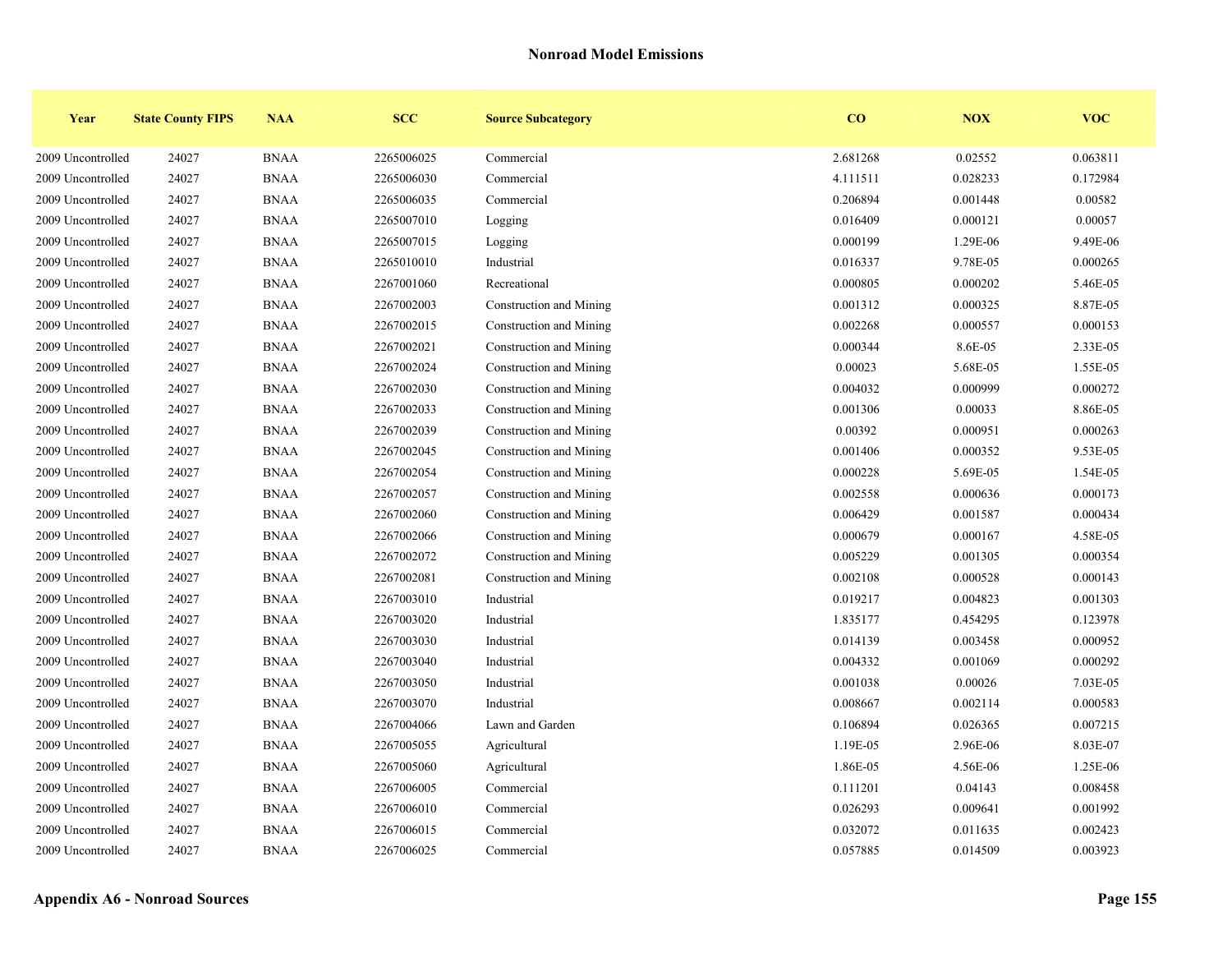| Year              | <b>State County FIPS</b> | <b>NAA</b>  | <b>SCC</b> | <b>Source Subcategory</b> | $\bf{CO}$ | NOX      | <b>VOC</b> |
|-------------------|--------------------------|-------------|------------|---------------------------|-----------|----------|------------|
| 2009 Uncontrolled | 24027                    | <b>BNAA</b> | 2267006030 | Commercial                | 0.000739  | 0.000187 | 5.02E-05   |
| 2009 Uncontrolled | 24027                    | <b>BNAA</b> | 2267006035 | Commercial                | 0.000506  | 0.000183 | 3.82E-05   |
| 2009 Uncontrolled | 24027                    | <b>BNAA</b> | 2268002081 | Construction and Mining   | 8.28E-05  | 2.08E-05 | 3.31E-07   |
| 2009 Uncontrolled | 24027                    | <b>BNAA</b> | 2268003020 | Industrial                | 0.129464  | 0.032005 | 0.000515   |
| 2009 Uncontrolled | 24027                    | <b>BNAA</b> | 2268003030 | Industrial                | 0.000147  | 3.64E-05 | 5.86E-07   |
| 2009 Uncontrolled | 24027                    | <b>BNAA</b> | 2268003040 | Industrial                | 8.02E-05  | 1.98E-05 | 3.19E-07   |
| 2009 Uncontrolled | 24027                    | <b>BNAA</b> | 2268003060 | Industrial                | 0.000432  | 0.000106 | 1.72E-06   |
| 2009 Uncontrolled | 24027                    | <b>BNAA</b> | 2268003070 | Industrial                | 0.000606  | 0.000148 | 2.4E-06    |
| 2009 Uncontrolled | 24027                    | <b>BNAA</b> | 2268005055 | Agricultural              | 8.88E-06  | $2E-06$  | 3.46E-08   |
| 2009 Uncontrolled | 24027                    | <b>BNAA</b> | 2268005060 | Agricultural              | 9.53E-05  | 2.13E-05 | 3.7E-07    |
| 2009 Uncontrolled | 24027                    | <b>BNAA</b> | 2268006005 | Commercial                | 0.03223   | 0.011893 | 0.000144   |
| 2009 Uncontrolled | 24027                    | <b>BNAA</b> | 2268006010 | Commercial                | 0.00166   | 0.000607 | 7.41E-06   |
| 2009 Uncontrolled | 24027                    | <b>BNAA</b> | 2268006015 | Commercial                | 0.002383  | 0.000861 | 1.06E-05   |
| 2009 Uncontrolled | 24027                    | <b>BNAA</b> | 2268006020 | Commercial                | 0.138023  | 0.030848 | 0.000536   |
| 2009 Uncontrolled | 24027                    | <b>BNAA</b> | 2268010010 | Industrial                | 0.00183   | 0.00043  | 7.2E-06    |
| 2009 Uncontrolled | 24027                    | <b>BNAA</b> | 2270001060 | Recreational              | 0.002114  | 0.002113 | 0.000561   |
| 2009 Uncontrolled | 24027                    | <b>BNAA</b> | 2270002003 | Construction and Mining   | 0.008873  | 0.023577 | 0.001846   |
| 2009 Uncontrolled | 24027                    | <b>BNAA</b> | 2270002006 | Construction and Mining   | 3.17E-05  | 4.6E-05  | 7.39E-06   |
| 2009 Uncontrolled | 24027                    | <b>BNAA</b> | 2270002009 | Construction and Mining   | 0.000469  | 0.00071  | 0.000114   |
| 2009 Uncontrolled | 24027                    | <b>BNAA</b> | 2270002015 | Construction and Mining   | 0.026551  | 0.058006 | 0.004995   |
| 2009 Uncontrolled | 24027                    | <b>BNAA</b> | 2270002018 | Construction and Mining   | 0.023504  | 0.062125 | 0.003229   |
| 2009 Uncontrolled | 24027                    | <b>BNAA</b> | 2270002021 | Construction and Mining   | 0.001648  | 0.003598 | 0.000323   |
| 2009 Uncontrolled | 24027                    | <b>BNAA</b> | 2270002024 | Construction and Mining   | 0.001305  | 0.002365 | 0.000206   |
| 2009 Uncontrolled | 24027                    | <b>BNAA</b> | 2270002027 | Construction and Mining   | 0.003368  | 0.006368 | 0.000896   |
| 2009 Uncontrolled | 24027                    | <b>BNAA</b> | 2270002030 | Construction and Mining   | 0.016743  | 0.027146 | 0.002838   |
| 2009 Uncontrolled | 24027                    | <b>BNAA</b> | 2270002033 | Construction and Mining   | 0.010187  | 0.031304 | 0.002534   |
| 2009 Uncontrolled | 24027                    | <b>BNAA</b> | 2270002036 | Construction and Mining   | 0.072831  | 0.237635 | 0.016123   |
| 2009 Uncontrolled | 24027                    | <b>BNAA</b> | 2270002039 | Construction and Mining   | 0.001288  | 0.00182  | 0.000214   |
| 2009 Uncontrolled | 24027                    | <b>BNAA</b> | 2270002042 | Construction and Mining   | 0.000518  | 0.001186 | 0.000133   |
| 2009 Uncontrolled | 24027                    | <b>BNAA</b> | 2270002045 | Construction and Mining   | 0.01294   | 0.060787 | 0.003754   |
| 2009 Uncontrolled | 24027                    | <b>BNAA</b> | 2270002048 | Construction and Mining   | 0.015902  | 0.060166 | 0.003969   |
| 2009 Uncontrolled | 24027                    | <b>BNAA</b> | 2270002051 | Construction and Mining   | 0.05934   | 0.209828 | 0.011301   |
| 2009 Uncontrolled | 24027                    | <b>BNAA</b> | 2270002054 | Construction and Mining   | 0.003113  | 0.010548 | 0.000745   |
| 2009 Uncontrolled | 24027                    | <b>BNAA</b> | 2270002057 | Construction and Mining   | 0.041497  | 0.075585 | 0.007369   |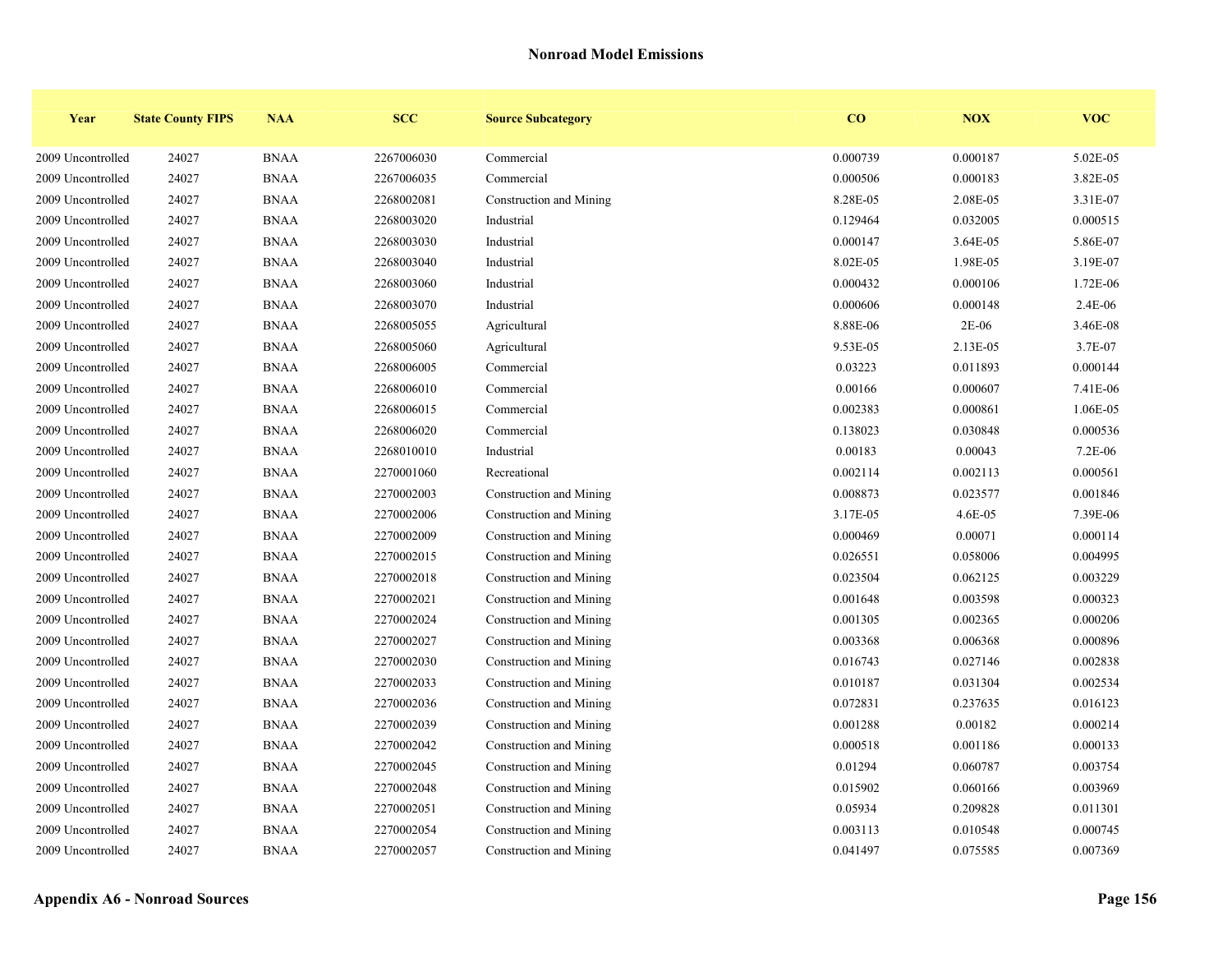| Year              | <b>State County FIPS</b> | <b>NAA</b>  | <b>SCC</b> | <b>Source Subcategory</b> | $\bf{CO}$ | NOX      | <b>VOC</b> |
|-------------------|--------------------------|-------------|------------|---------------------------|-----------|----------|------------|
| 2009 Uncontrolled | 24027                    | <b>BNAA</b> | 2270002060 | Construction and Mining   | 0.098187  | 0.273785 | 0.01825    |
| 2009 Uncontrolled | 24027                    | <b>BNAA</b> | 2270002066 | Construction and Mining   | 0.150837  | 0.172981 | 0.036348   |
| 2009 Uncontrolled | 24027                    | <b>BNAA</b> | 2270002069 | Construction and Mining   | 0.083389  | 0.241829 | 0.015293   |
| 2009 Uncontrolled | 24027                    | <b>BNAA</b> | 2270002072 | Construction and Mining   | 0.133319  | 0.113441 | 0.032872   |
| 2009 Uncontrolled | 24027                    | <b>BNAA</b> | 2270002075 | Construction and Mining   | 0.011511  | 0.028086 | 0.001765   |
| 2009 Uncontrolled | 24027                    | <b>BNAA</b> | 2270002078 | Construction and Mining   | 0.000408  | 0.000363 | 0.000107   |
| 2009 Uncontrolled | 24027                    | <b>BNAA</b> | 2270002081 | Construction and Mining   | 0.012099  | 0.027185 | 0.001859   |
| 2009 Uncontrolled | 24027                    | <b>BNAA</b> | 2270003010 | Industrial                | 0.004499  | 0.004206 | 0.001184   |
| 2009 Uncontrolled | 24027                    | <b>BNAA</b> | 2270003020 | Industrial                | 0.028308  | 0.050886 | 0.004731   |
| 2009 Uncontrolled | 24027                    | <b>BNAA</b> | 2270003030 | Industrial                | 0.006544  | 0.024783 | 0.001935   |
| 2009 Uncontrolled | 24027                    | <b>BNAA</b> | 2270003040 | Industrial                | 0.006825  | 0.026517 | 0.002045   |
| 2009 Uncontrolled | 24027                    | <b>BNAA</b> | 2270003050 | Industrial                | 0.000754  | 0.001204 | 0.000212   |
| 2009 Uncontrolled | 24027                    | <b>BNAA</b> | 2270003060 | Industrial                | 0.049537  | 0.110919 | 0.011395   |
| 2009 Uncontrolled | 24027                    | <b>BNAA</b> | 2270003070 | Industrial                | 0.010217  | 0.0342   | 0.002453   |
| 2009 Uncontrolled | 24027                    | <b>BNAA</b> | 2270004031 | Lawn and Garden           | 1.19E-05  | 1.99E-05 | 3.52E-06   |
| 2009 Uncontrolled | 24027                    | <b>BNAA</b> | 2270004046 | Lawn and Garden           | 0.061822  | 0.1167   | 0.016634   |
| 2009 Uncontrolled | 24027                    | <b>BNAA</b> | 2270004056 | Lawn and Garden           | 0.012945  | 0.023271 | 0.003419   |
| 2009 Uncontrolled | 24027                    | <b>BNAA</b> | 2270004066 | Lawn and Garden           | 0.070182  | 0.18812  | 0.017586   |
| 2009 Uncontrolled | 24027                    | <b>BNAA</b> | 2270004071 | Lawn and Garden           | 0.00654   | 0.018353 | 0.001683   |
| 2009 Uncontrolled | 24027                    | <b>BNAA</b> | 2270004076 | Lawn and Garden           | 0.000253  | 0.000489 | 6.57E-05   |
| 2009 Uncontrolled | 24027                    | <b>BNAA</b> | 2270005010 | Agricultural              | 3.15E-06  | 2.6E-06  | 4.58E-07   |
| 2009 Uncontrolled | 24027                    | <b>BNAA</b> | 2270005015 | Agricultural              | 0.062593  | 0.12922  | 0.012172   |
| 2009 Uncontrolled | 24027                    | <b>BNAA</b> | 2270005020 | Agricultural              | 0.004729  | 0.013348 | 0.001105   |
| 2009 Uncontrolled | 24027                    | <b>BNAA</b> | 2270005025 | Agricultural              | 4.11E-05  | 6.21E-05 | 9.89E-06   |
| 2009 Uncontrolled | 24027                    | <b>BNAA</b> | 2270005030 | Agricultural              | 9.8E-06   | 1.25E-05 | 1.77E-06   |
| 2009 Uncontrolled | 24027                    | <b>BNAA</b> | 2270005035 | Agricultural              | 0.00049   | 0.001019 | 0.000132   |
| 2009 Uncontrolled | 24027                    | <b>BNAA</b> | 2270005040 | Agricultural              | 1.39E-06  | 2.51E-06 | 2.2E-07    |
| 2009 Uncontrolled | 24027                    | <b>BNAA</b> | 2270005045 | Agricultural              | 0.000542  | 0.000939 | 0.000108   |
| 2009 Uncontrolled | 24027                    | <b>BNAA</b> | 2270005055 | Agricultural              | 0.001279  | 0.002704 | 0.000269   |
| 2009 Uncontrolled | 24027                    | <b>BNAA</b> | 2270005060 | Agricultural              | 0.00061   | 0.001806 | 0.000173   |
| 2009 Uncontrolled | 24027                    | <b>BNAA</b> | 2270006005 | Commercial                | 0.065401  | 0.141841 | 0.017687   |
| 2009 Uncontrolled | 24027                    | <b>BNAA</b> | 2270006010 | Commercial                | 0.015434  | 0.033921 | 0.004002   |
| 2009 Uncontrolled | 24027                    | <b>BNAA</b> | 2270006015 | Commercial                | 0.033587  | 0.08488  | 0.008385   |
| 2009 Uncontrolled | 24027                    | <b>BNAA</b> | 2270006025 | Commercial                | 0.05286   | 0.041418 | 0.013241   |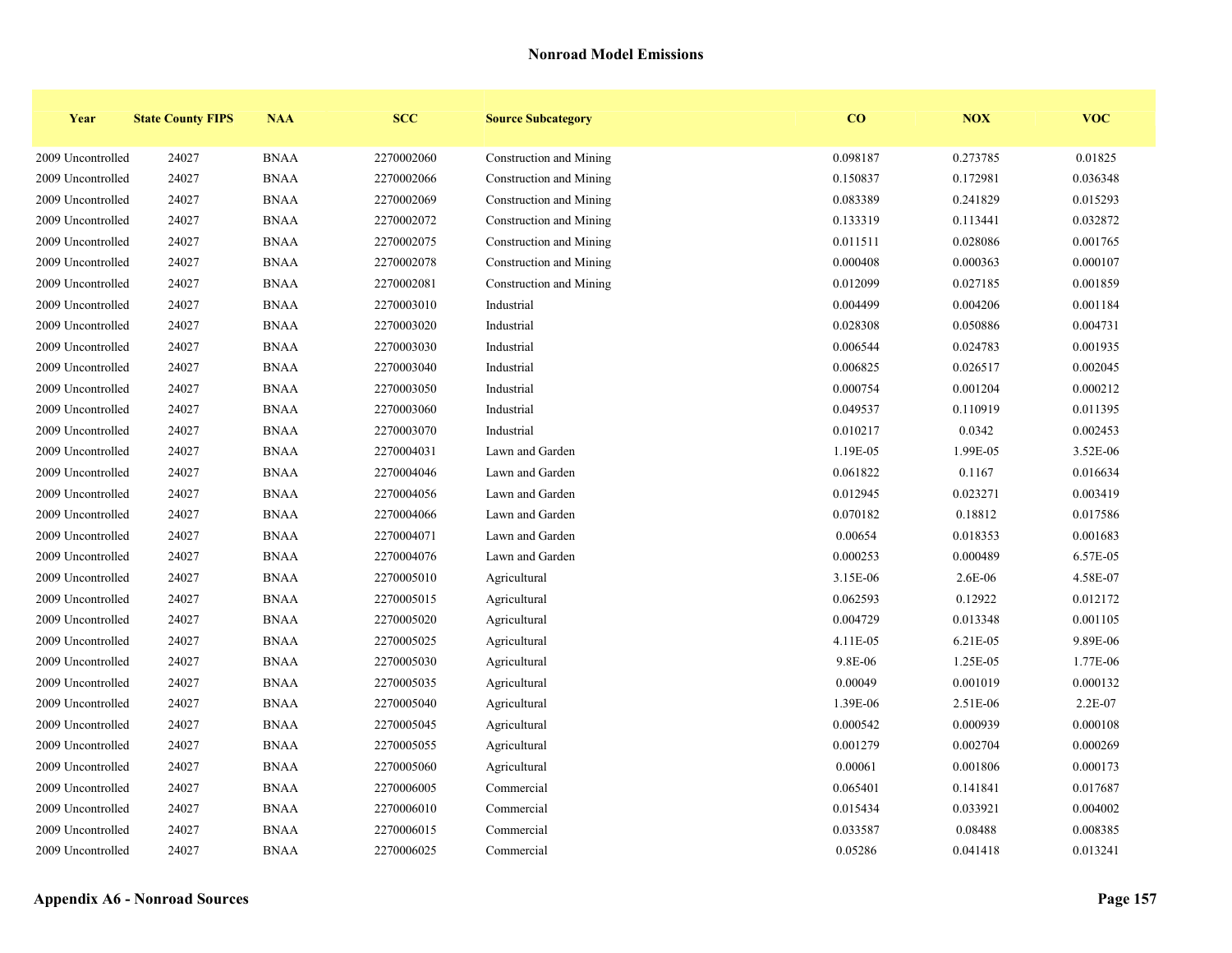| Year              | <b>State County FIPS</b> | <b>NAA</b>  | <b>SCC</b> | <b>Source Subcategory</b> | CO       | NOX      | <b>VOC</b> |
|-------------------|--------------------------|-------------|------------|---------------------------|----------|----------|------------|
| 2009 Uncontrolled | 24027                    | <b>BNAA</b> | 2270006030 | Commercial                | 0.001944 | 0.004748 | 0.000569   |
| 2009 Uncontrolled | 24027                    | <b>BNAA</b> | 2270006035 | Commercial                | 0.00148  | 0.003622 | 0.000371   |
| 2009 Uncontrolled | 24027                    | <b>BNAA</b> | 2270007015 | Logging                   | 0.001283 | 0.004721 | 0.000307   |
| 2009 Uncontrolled | 24027                    | <b>BNAA</b> | 2270010010 | Industrial                | 0.000246 | 0.001015 | 6.12E-05   |
| 2009 Uncontrolled | 24027                    | <b>BNAA</b> | 2282005010 | Pleasure Craft            | 0.248288 | 0.005578 | 0.135495   |
| 2009 Uncontrolled | 24027                    | <b>BNAA</b> | 2282005015 | Pleasure Craft            | 0.096441 | 0.001617 | 0.043671   |
| 2009 Uncontrolled | 24027                    | <b>BNAA</b> | 2282010005 | Pleasure Craft            | 0.070024 | 0.0041   | 0.005578   |
| 2009 Uncontrolled | 24027                    | <b>BNAA</b> | 2282020005 | Pleasure Craft            | 0.000745 | 0.004727 | 0.000175   |
| 2009 Uncontrolled | 24027                    | <b>BNAA</b> | 2282020010 | Pleasure Craft            | 1.88E-05 | 3.09E-05 | 5.9E-06    |
| 2009 Uncontrolled | 24027                    | <b>BNAA</b> | 2285002015 | Railroad                  | 0.003923 | 0.005636 | 0.000964   |
| 2009 Uncontrolled | 24027                    | <b>BNAA</b> | 2285004015 | Railroad                  | 0.012387 | 9.38E-05 | 0.000326   |
| 2009 Uncontrolled | 24027                    | <b>BNAA</b> | 2285006015 | Railroad                  | 6.03E-05 | 1.51E-05 | 4.08E-06   |
| 2009 Uncontrolled | 24510                    | <b>BNAA</b> | 2260003030 | Industrial                | 0.001371 | 3.51E-06 | 0.000694   |
| 2009 Uncontrolled | 24510                    | <b>BNAA</b> | 2260003040 | Industrial                | 0.000108 | 2.77E-07 | 5.39E-05   |
| 2009 Uncontrolled | 24510                    | <b>BNAA</b> | 2260004015 | Lawn and Garden           | 0.041172 | 0.000113 | 0.023294   |
| 2009 Uncontrolled | 24510                    | <b>BNAA</b> | 2260004016 | Lawn and Garden           | 0.032948 | 9.15E-05 | 0.016797   |
| 2009 Uncontrolled | 24510                    | <b>BNAA</b> | 2260004020 | Lawn and Garden           | 0.354172 | 0.000972 | 0.21976    |
| 2009 Uncontrolled | 24510                    | <b>BNAA</b> | 2260004021 | Lawn and Garden           | 0.339603 | 0.00206  | 0.160632   |
| 2009 Uncontrolled | 24510                    | <b>BNAA</b> | 2260004025 | Lawn and Garden           | 0.797776 | 0.002277 | 0.469339   |
| 2009 Uncontrolled | 24510                    | <b>BNAA</b> | 2260004026 | Lawn and Garden           | 0.342059 | 0.001121 | 0.175114   |
| 2009 Uncontrolled | 24510                    | <b>BNAA</b> | 2260004030 | Lawn and Garden           | 0.507886 | 0.00141  | 0.29787    |
| 2009 Uncontrolled | 24510                    | <b>BNAA</b> | 2260004031 | Lawn and Garden           | 0.35675  | 0.001663 | 0.164409   |
| 2009 Uncontrolled | 24510                    | <b>BNAA</b> | 2260004035 | Lawn and Garden           |          |          | 0.039819   |
| 2009 Uncontrolled | 24510                    | <b>BNAA</b> | 2260004036 | Lawn and Garden           |          |          | 0.001012   |
| 2009 Uncontrolled | 24510                    | <b>BNAA</b> | 2260004071 | Lawn and Garden           | 0.000139 | 3.76E-07 | 6.74E-05   |
| 2009 Uncontrolled | 24510                    | <b>BNAA</b> | 2260006005 | Commercial                | 0.030906 | 8.3E-05  | 0.015687   |
| 2009 Uncontrolled | 24510                    | <b>BNAA</b> | 2260006010 | Commercial                | 0.223906 | 0.000591 | 0.113926   |
| 2009 Uncontrolled | 24510                    | <b>BNAA</b> | 2260006015 | Commercial                | 8.4E-05  | 2.15E-07 | 4.16E-05   |
| 2009 Uncontrolled | 24510                    | <b>BNAA</b> | 2260006035 | Commercial                | 0.001321 | 3.39E-06 | 0.000653   |
| 2009 Uncontrolled | 24510                    | <b>BNAA</b> | 2265001050 | Recreational              | 1.233417 | 0.007386 | 0.024281   |
| 2009 Uncontrolled | 24510                    | <b>BNAA</b> | 2265003010 | Industrial                | 0.139502 | 0.004393 | 0.004766   |
| 2009 Uncontrolled | 24510                    | <b>BNAA</b> | 2265003020 | Industrial                | 0.308326 | 0.018876 | 0.013425   |
| 2009 Uncontrolled | 24510                    | <b>BNAA</b> | 2265003030 | Industrial                | 0.132869 | 0.003322 | 0.004139   |
| 2009 Uncontrolled | 24510                    | <b>BNAA</b> | 2265003040 | Industrial                | 0.33762  | 0.002929 | 0.014554   |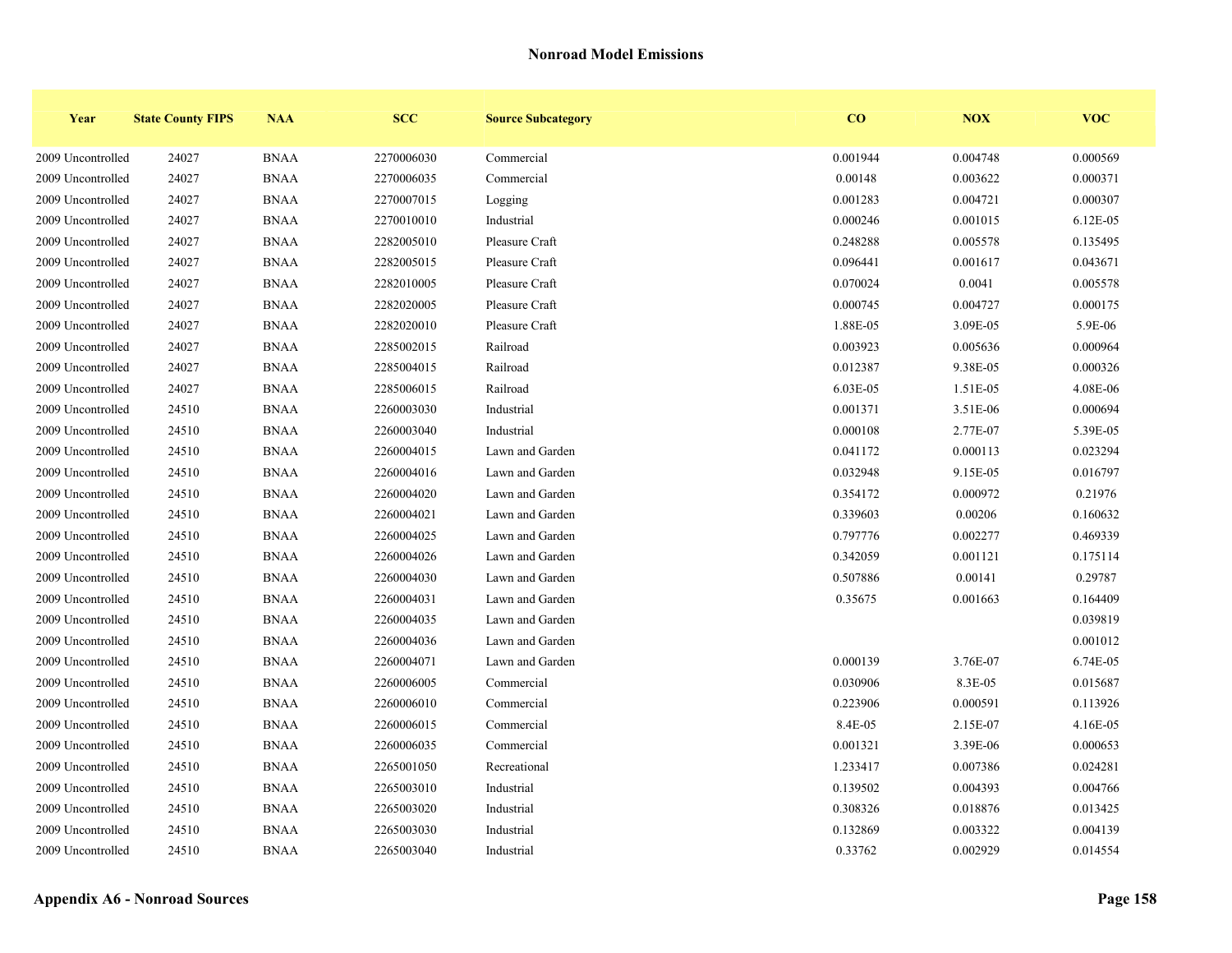| Year              | <b>State County FIPS</b> | <b>NAA</b>  | <b>SCC</b> | <b>Source Subcategory</b> | CO       | NOX      | <b>VOC</b> |
|-------------------|--------------------------|-------------|------------|---------------------------|----------|----------|------------|
| 2009 Uncontrolled | 24510                    | <b>BNAA</b> | 2265003050 | Industrial                | 0.010687 | 0.000289 | 0.00034    |
| 2009 Uncontrolled | 24510                    | <b>BNAA</b> | 2265003060 | Industrial                | 0.012242 | 7.96E-05 | 0.000277   |
| 2009 Uncontrolled | 24510                    | <b>BNAA</b> | 2265003070 | Industrial                | 0.032297 | 0.001973 | 0.001399   |
| 2009 Uncontrolled | 24510                    | <b>BNAA</b> | 2265004010 | Lawn and Garden           | 9.627148 | 0.072577 | 1.051629   |
| 2009 Uncontrolled | 24510                    | <b>BNAA</b> | 2265004011 | Lawn and Garden           | 1.341556 | 0.009385 | 0.102829   |
| 2009 Uncontrolled | 24510                    | <b>BNAA</b> | 2265004015 | Lawn and Garden           | 0.809525 | 0.006143 | 0.091543   |
| 2009 Uncontrolled | 24510                    | <b>BNAA</b> | 2265004016 | Lawn and Garden           | 0.652786 | 0.004821 | 0.049527   |
| 2009 Uncontrolled | 24510                    | <b>BNAA</b> | 2265004025 | Lawn and Garden           | 0.054368 | 0.000403 | 0.006431   |
| 2009 Uncontrolled | 24510                    | <b>BNAA</b> | 2265004026 | Lawn and Garden           | 0.033773 | 0.00023  | 0.001914   |
| 2009 Uncontrolled | 24510                    | <b>BNAA</b> | 2265004030 | Lawn and Garden           | 0.103929 | 0.000774 | 0.011366   |
| 2009 Uncontrolled | 24510                    | <b>BNAA</b> | 2265004031 | Lawn and Garden           | 1.367123 | 0.015097 | 0.035427   |
| 2009 Uncontrolled | 24510                    | <b>BNAA</b> | 2265004035 | Lawn and Garden           |          |          | 0.079421   |
| 2009 Uncontrolled | 24510                    | <b>BNAA</b> | 2265004036 | Lawn and Garden           |          |          | 0.002251   |
| 2009 Uncontrolled | 24510                    | <b>BNAA</b> | 2265004040 | Lawn and Garden           | 2.343186 | 0.015931 | 0.102421   |
| 2009 Uncontrolled | 24510                    | <b>BNAA</b> | 2265004041 | Lawn and Garden           | 0.177547 | 0.001148 | 0.00344    |
| 2009 Uncontrolled | 24510                    | <b>BNAA</b> | 2265004046 | Lawn and Garden           | 0.186626 | 0.001367 | 0.005651   |
| 2009 Uncontrolled | 24510                    | <b>BNAA</b> | 2265004051 | Lawn and Garden           | 0.074721 | 0.000555 | 0.005938   |
| 2009 Uncontrolled | 24510                    | <b>BNAA</b> | 2265004055 | Lawn and Garden           | 31.28104 | 0.217646 | 1.160564   |
| 2009 Uncontrolled | 24510                    | <b>BNAA</b> | 2265004056 | Lawn and Garden           | 2.400677 | 0.015889 | 0.045199   |
| 2009 Uncontrolled | 24510                    | <b>BNAA</b> | 2265004066 | Lawn and Garden           | 0.311972 | 0.005707 | 0.007209   |
| 2009 Uncontrolled | 24510                    | <b>BNAA</b> | 2265004071 | Lawn and Garden           | 7.281578 | 0.060007 | 0.171997   |
| 2009 Uncontrolled | 24510                    | <b>BNAA</b> | 2265004075 | Lawn and Garden           | 0.978934 | 0.007302 | 0.05426    |
| 2009 Uncontrolled | 24510                    | <b>BNAA</b> | 2265004076 | Lawn and Garden           | 0.200576 | 0.001515 | 0.011209   |
| 2009 Uncontrolled | 24510                    | <b>BNAA</b> | 2265006005 | Commercial                | 9.929553 | 0.069286 | 0.352422   |
| 2009 Uncontrolled | 24510                    | <b>BNAA</b> | 2265006010 | Commercial                | 2.287226 | 0.021664 | 0.103534   |
| 2009 Uncontrolled | 24510                    | <b>BNAA</b> | 2265006015 | Commercial                | 1.129501 | 0.015366 | 0.041159   |
| 2009 Uncontrolled | 24510                    | <b>BNAA</b> | 2265006025 | Commercial                | 2.85165  | 0.027141 | 0.067865   |
| 2009 Uncontrolled | 24510                    | <b>BNAA</b> | 2265006030 | Commercial                | 4.372777 | 0.030027 | 0.183976   |
| 2009 Uncontrolled | 24510                    | <b>BNAA</b> | 2265006035 | Commercial                | 0.220041 | 0.00154  | 0.00619    |
| 2009 Uncontrolled | 24510                    | <b>BNAA</b> | 2265010010 | Industrial                | 0.044926 | 0.000269 | 0.000729   |
| 2009 Uncontrolled | 24510                    | <b>BNAA</b> | 2267003010 | Industrial                | 0.047699 | 0.011971 | 0.003233   |
| 2009 Uncontrolled | 24510                    | <b>BNAA</b> | 2267003020 | Industrial                | 4.555095 | 1.127605 | 0.307725   |
| 2009 Uncontrolled | 24510                    | <b>BNAA</b> | 2267003030 | Industrial                | 0.035094 | 0.008584 | 0.002364   |
| 2009 Uncontrolled | 24510                    | <b>BNAA</b> | 2267003040 | Industrial                | 0.010753 | 0.002652 | 0.000726   |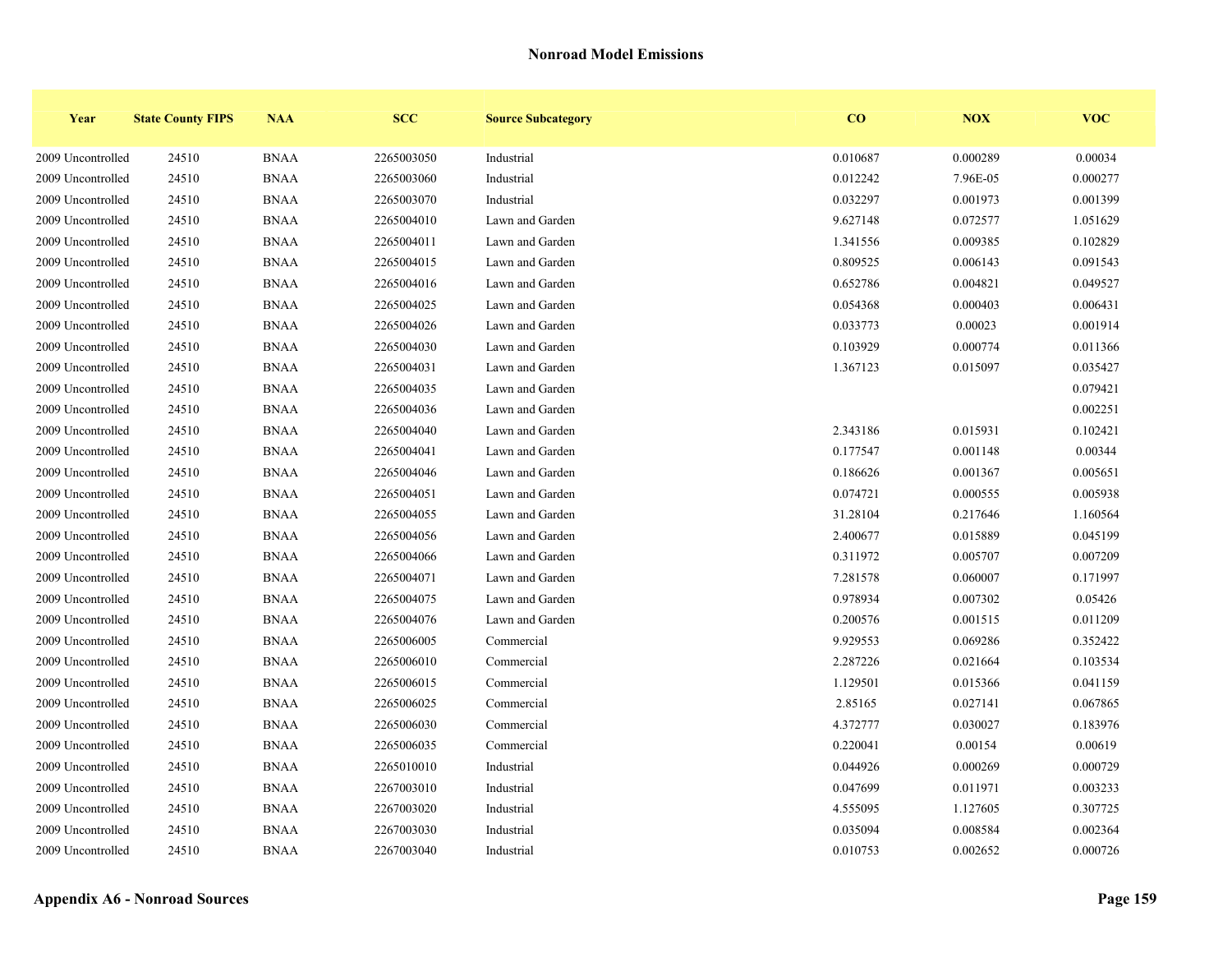| Year              | <b>State County FIPS</b> | <b>NAA</b>  | <b>SCC</b> | <b>Source Subcategory</b> | CO       | NOX      | <b>VOC</b> |
|-------------------|--------------------------|-------------|------------|---------------------------|----------|----------|------------|
| 2009 Uncontrolled | 24510                    | <b>BNAA</b> | 2267003050 | Industrial                | 0.002576 | 0.000646 | 0.000175   |
| 2009 Uncontrolled | 24510                    | <b>BNAA</b> | 2267003070 | Industrial                | 0.021512 | 0.005246 | 0.001448   |
| 2009 Uncontrolled | 24510                    | <b>BNAA</b> | 2267004066 | Lawn and Garden           | 0.019864 | 0.0049   | 0.001341   |
| 2009 Uncontrolled | 24510                    | <b>BNAA</b> | 2267006005 | Commercial                | 0.118268 | 0.044062 | 0.008995   |
| 2009 Uncontrolled | 24510                    | <b>BNAA</b> | 2267006010 | Commercial                | 0.027964 | 0.010254 | 0.002118   |
| 2009 Uncontrolled | 24510                    | <b>BNAA</b> | 2267006015 | Commercial                | 0.03411  | 0.012374 | 0.002577   |
| 2009 Uncontrolled | 24510                    | <b>BNAA</b> | 2267006025 | Commercial                | 0.061563 | 0.015431 | 0.004172   |
| 2009 Uncontrolled | 24510                    | <b>BNAA</b> | 2267006030 | Commercial                | 0.000786 | 0.000199 | 5.34E-05   |
| 2009 Uncontrolled | 24510                    | <b>BNAA</b> | 2267006035 | Commercial                | 0.000538 | 0.000194 | 4.06E-05   |
| 2009 Uncontrolled | 24510                    | <b>BNAA</b> | 2268003020 | Industrial                | 0.321343 | 0.07944  | 0.001279   |
| 2009 Uncontrolled | 24510                    | <b>BNAA</b> | 2268003030 | Industrial                | 0.000365 | 9.03E-05 | 1.45E-06   |
| 2009 Uncontrolled | 24510                    | <b>BNAA</b> | 2268003040 | Industrial                | 0.000199 | 4.92E-05 | 7.92E-07   |
| 2009 Uncontrolled | 24510                    | <b>BNAA</b> | 2268003060 | Industrial                | 0.001057 | 0.00026  | 4.2E-06    |
| 2009 Uncontrolled | 24510                    | <b>BNAA</b> | 2268003070 | Industrial                | 0.001504 | 0.000367 | 5.96E-06   |
| 2009 Uncontrolled | 24510                    | <b>BNAA</b> | 2268006005 | Commercial                | 0.034278 | 0.012649 | 0.000153   |
| 2009 Uncontrolled | 24510                    | <b>BNAA</b> | 2268006010 | Commercial                | 0.001766 | 0.000646 | 7.88E-06   |
| 2009 Uncontrolled | 24510                    | <b>BNAA</b> | 2268006015 | Commercial                | 0.002535 | 0.000916 | 1.13E-05   |
| 2009 Uncontrolled | 24510                    | <b>BNAA</b> | 2268006020 | Commercial                | 0.146793 | 0.032809 | 0.00057    |
| 2009 Uncontrolled | 24510                    | <b>BNAA</b> | 2268010010 | Industrial                | 0.005033 | 0.001184 | 1.98E-05   |
| 2009 Uncontrolled | 24510                    | <b>BNAA</b> | 2270003010 | Industrial                | 0.011168 | 0.01044  | 0.002939   |
| 2009 Uncontrolled | 24510                    | <b>BNAA</b> | 2270003020 | Industrial                | 0.070263 | 0.126305 | 0.011743   |
| 2009 Uncontrolled | 24510                    | <b>BNAA</b> | 2270003030 | Industrial                | 0.016243 | 0.061515 | 0.004802   |
| 2009 Uncontrolled | 24510                    | <b>BNAA</b> | 2270003040 | Industrial                | 0.016941 | 0.065819 | 0.005075   |
| 2009 Uncontrolled | 24510                    | <b>BNAA</b> | 2270003050 | Industrial                | 0.001871 | 0.002988 | 0.000526   |
| 2009 Uncontrolled | 24510                    | <b>BNAA</b> | 2270003060 | Industrial                | 0.121248 | 0.271489 | 0.02789    |
| 2009 Uncontrolled | 24510                    | <b>BNAA</b> | 2270003070 | Industrial                | 0.025359 | 0.084888 | 0.006088   |
| 2009 Uncontrolled | 24510                    | <b>BNAA</b> | 2270004031 | Lawn and Garden           | 2.22E-06 | 3.7E-06  | 6.55E-07   |
| 2009 Uncontrolled | 24510                    | <b>BNAA</b> | 2270004046 | Lawn and Garden           | 0.011489 | 0.021686 | 0.003091   |
| 2009 Uncontrolled | 24510                    | <b>BNAA</b> | 2270004056 | Lawn and Garden           | 0.002406 | 0.004324 | 0.000635   |
| 2009 Uncontrolled | 24510                    | <b>BNAA</b> | 2270004066 | Lawn and Garden           | 0.013042 | 0.034959 | 0.003268   |
| 2009 Uncontrolled | 24510                    | <b>BNAA</b> | 2270004071 | Lawn and Garden           | 0.001215 | 0.003411 | 0.000313   |
| 2009 Uncontrolled | 24510                    | <b>BNAA</b> | 2270004076 | Lawn and Garden           | 4.7E-05  | 9.08E-05 | 1.22E-05   |
| 2009 Uncontrolled | 24510                    | <b>BNAA</b> | 2270006005 | Commercial                | 0.069556 | 0.150855 | 0.018811   |
| 2009 Uncontrolled | 24510                    | <b>BNAA</b> | 2270006010 | Commercial                | 0.016415 | 0.036076 | 0.004256   |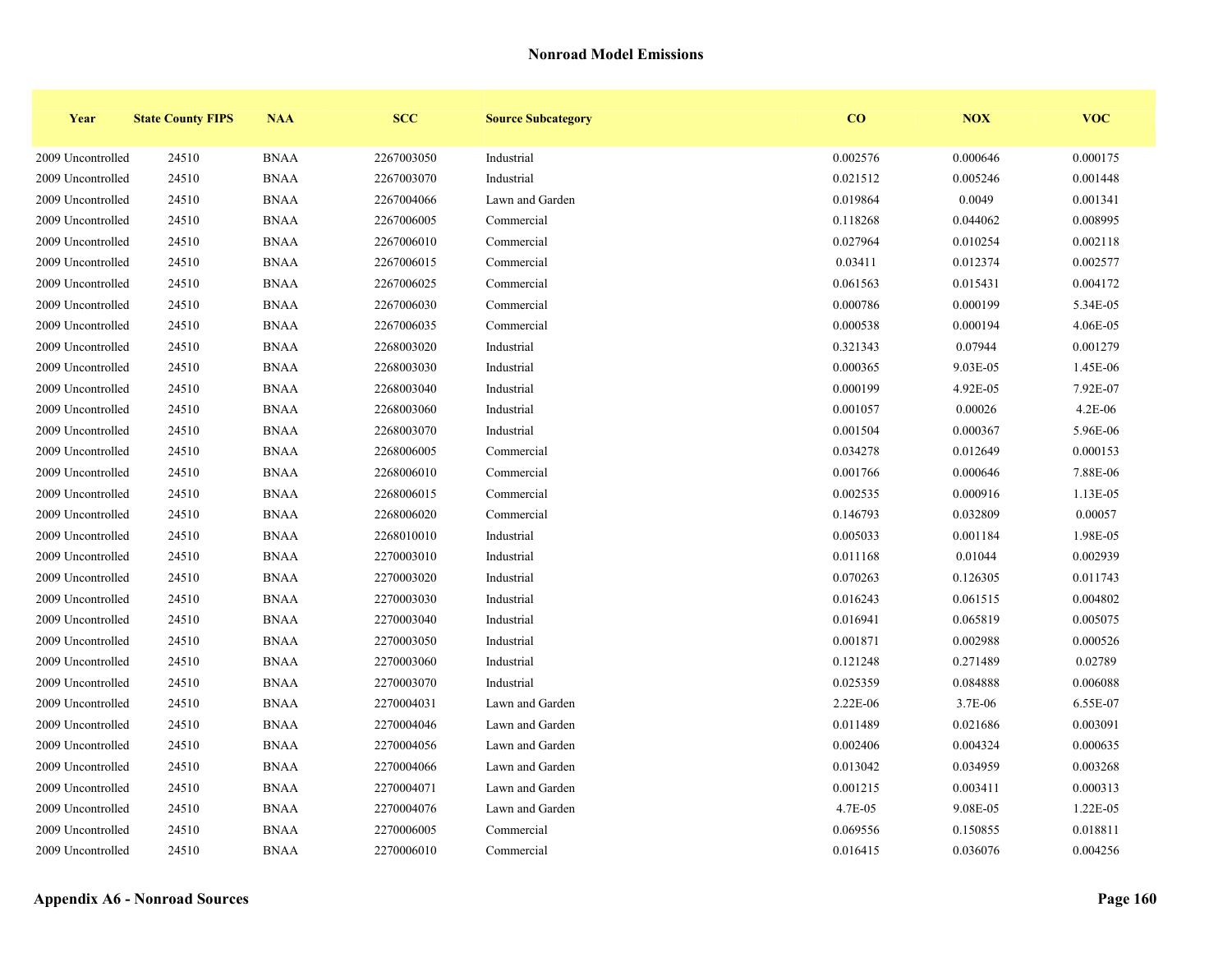| Year              | <b>State County FIPS</b> | <b>NAA</b>  | <b>SCC</b>        | <b>Source Subcategory</b> | CO       | <b>NOX</b> | <b>VOC</b> |
|-------------------|--------------------------|-------------|-------------------|---------------------------|----------|------------|------------|
| 2009 Uncontrolled | 24510                    | <b>BNAA</b> | 2270006015        | Commercial                | 0.035721 | 0.090274   | 0.008918   |
| 2009 Uncontrolled | 24510                    | <b>BNAA</b> | 2270006025        | Commercial                | 0.056219 | 0.04405    | 0.014083   |
| 2009 Uncontrolled | 24510                    | <b>BNAA</b> | 2270006030        | Commercial                | 0.002067 | 0.005049   | 0.000605   |
| 2009 Uncontrolled | 24510                    | <b>BNAA</b> | 2270006035        | Commercial                | 0.001575 | 0.003852   | 0.000395   |
| 2009 Uncontrolled | 24510                    | <b>BNAA</b> | 2270010010        | Industrial                | 0.000677 | 0.002793   | 0.000168   |
| 2009 Uncontrolled | 24510                    | <b>BNAA</b> | 2282005010        | Pleasure Craft            | 1.924235 | 0.043232   | 1.050083   |
| 2009 Uncontrolled | 24510                    | <b>BNAA</b> | 2282005015        | Pleasure Craft            | 0.747417 | 0.012528   | 0.338454   |
| 2009 Uncontrolled | 24510                    | <b>BNAA</b> | 2282010005        | Pleasure Craft            | 0.80527  | 0.04715    | 0.064142   |
| 2009 Uncontrolled | 24510                    | <b>BNAA</b> | 2282020005        | Pleasure Craft            | 0.008562 | 0.054357   | 0.002009   |
| 2009 Uncontrolled | 24510                    | <b>BNAA</b> | 2282020010        | Pleasure Craft            | 0.000145 | 0.00024    | 4.57E-05   |
| 2009 Uncontrolled | 24510                    | <b>BNAA</b> | 2285002015        | Railroad                  | 0.003041 | 0.004368   | 0.000748   |
| 2009 Uncontrolled | 24510                    | <b>BNAA</b> | 2285004015        | Railroad                  | 0.009601 | 7.27E-05   | 0.000253   |
| 2009 Uncontrolled | 24510                    | <b>BNAA</b> | 2285006015        | Railroad                  | 4.68E-05 | 1.17E-05   | $3.16E-06$ |
|                   | 2009 Uncontrolled        |             | <b>BNAA TOTAL</b> |                           | 785.998  | 39.77253   | 70.45121   |
|                   | 2009 Benefits            |             | <b>BNAA Total</b> |                           | 20.32586 | 8.47129    | 20.89272   |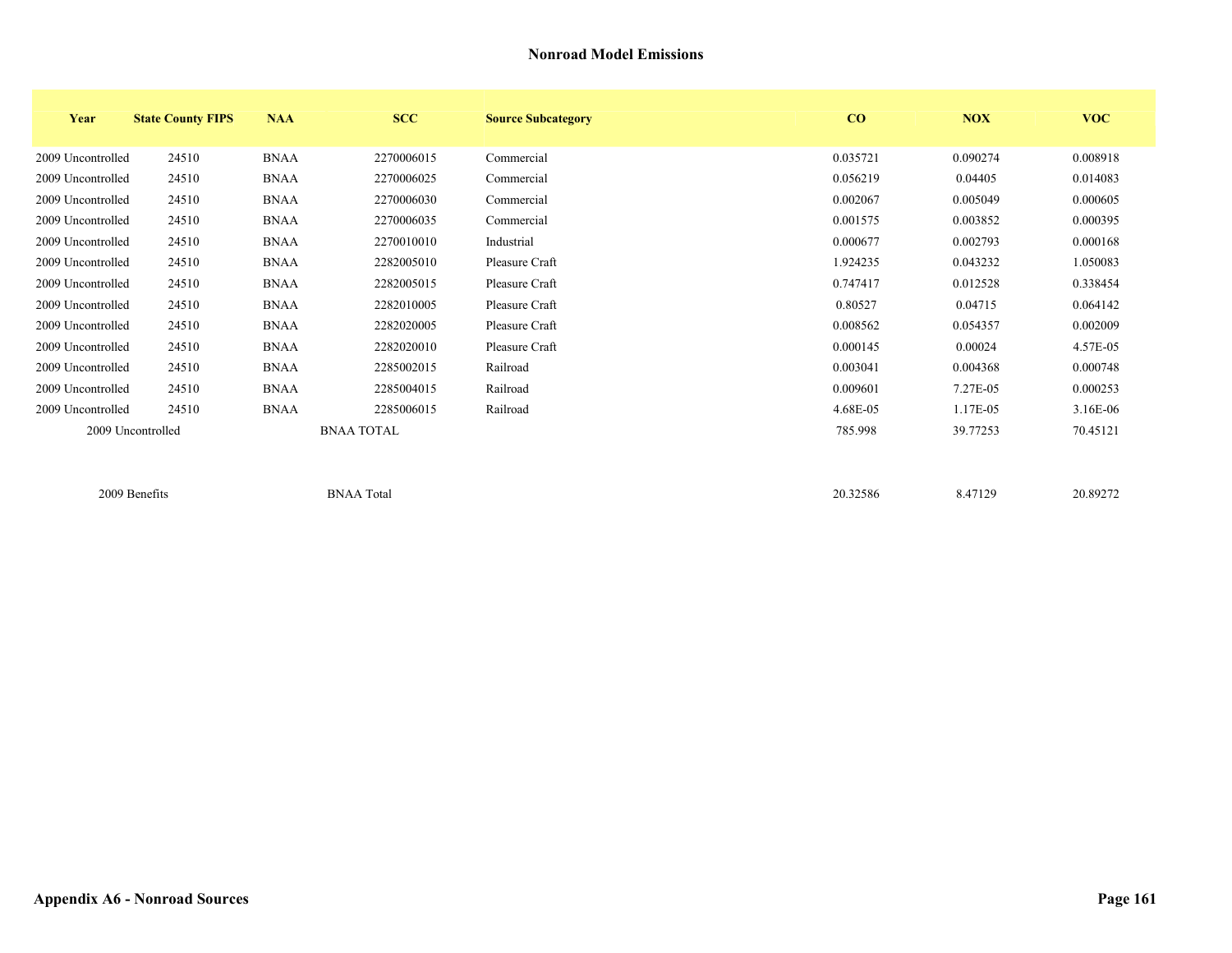| <b>State</b><br><b>County</b><br><b>FIPs</b> | <b>NAA</b>  | <b>SCC</b> | <b>Emission Process Description</b>             | <b>Category</b> | <b>Source Pollutant</b><br>Code | <b>Emission</b><br><b>Numeric</b><br><b>Value</b> | gf 2008    | gf 2009  | <b>2008 EM</b>   | <b>2009 EM</b>   | <b>Growth Factor Data Source</b>         |
|----------------------------------------------|-------------|------------|-------------------------------------------------|-----------------|---------------------------------|---------------------------------------------------|------------|----------|------------------|------------------|------------------------------------------|
| 24003                                        | <b>BNAA</b> | 2275001000 | Emissions from military aircraft LTOs           | Nonroad         | CO                              | 0.1003                                            | 1.062084   | 1.069715 | 0.106527         | 0.107292         | EGAS 5.0 from ABT Associates Inc         |
| 24003                                        | <b>BNAA</b> | 2275020000 | Emissions from commercial aircraft LTOs         | Nonroad         | $\rm CO$                        | $\bf{0}$                                          | 1.247758   | 1.293161 | $\boldsymbol{0}$ | $\mathbf{0}$     | EGAS 5.0 from ABT Associates Inc         |
| 24003                                        | <b>BNAA</b> | 2275050000 | Emissions from general aviaion aircraft LTOs    | Nonroad         | $\rm CO$                        | 1.059                                             | 1.247758   | 1.293161 | 1.321376         | 1.369458         | EGAS 5.0 from ABT Associates Inc         |
| 24003                                        | <b>BNAA</b> | 2275060000 | Emissions from air taxi aircraft LTOs           | Nonroad         | $\rm CO$                        | 0.0193                                            | 1.247758   | 1.293161 | 0.024082         | 0.024958         | EGAS 5.0 from ABT Associates Inc         |
| 24003                                        | <b>BNAA</b> | 2275070000 | Emissions from aircraft auxiliary power units   | Nonroad         | $\rm CO$                        | $\overline{0}$                                    | 1.247758   | 1.293161 | $\mathbf{0}$     | $\boldsymbol{0}$ | EGAS 5.0 from ABT Associates Inc         |
| 24003                                        | <b>BNAA</b> | 2280002010 | Emissions from commercial diesel marine vessels | Nonroad         | $\rm CO$                        | 0.166571 1.074154                                 |            | 1.085694 | 0.178923         | 0.180845         | <b>BMC Round 6B Cooperative Forecast</b> |
| 24003                                        | <b>BNAA</b> | 2285002005 | Emissions from railroad line haul engines       | Nonroad         | CO                              | 0.031234                                          | 1.074154   | 1.085694 | 0.03355          | 0.03391          | BMC Round 6B Cooperative Forecast        |
| 24003                                        | BNAA        | 2285002010 | Emissions from railroad yard engines            | Nonroad         | $\rm CO$                        |                                                   | 0 1.074154 | 1.085694 | $\boldsymbol{0}$ | $\boldsymbol{0}$ | <b>BMC Round 6B Cooperative Forecast</b> |
| 24005                                        | <b>BNAA</b> | 2275001000 | Emissions from military aircraft LTOs           | Nonroad         | $\rm CO$                        | 2.7694                                            | 1.062084   | 1.069715 | 2.941335         | 2.962469         | EGAS 5.0 from ABT Associates Inc         |
| 24005                                        | <b>BNAA</b> | 2275020000 | Emissions from commercial aircraft LTOs         | Nonroad         | $\rm CO$                        | $\overline{0}$                                    | 1.247758   | 1.293161 | $\boldsymbol{0}$ | $\boldsymbol{0}$ | EGAS 5.0 from ABT Associates Inc         |
| 24005                                        | <b>BNAA</b> | 2275050000 | Emissions from general aviaion aircraft LTOs    | Nonroad         | CO.                             | 1.493                                             | 1.247758   | 1.293161 | 1.862902         | 1.93069          | EGAS 5.0 from ABT Associates Inc         |
| 24005                                        | <b>BNAA</b> | 2275060000 | Emissions from air taxi aircraft LTOs           | Nonroad         | $\rm CO$                        | 0.02                                              | 1.247758   | 1.293161 | 0.024955         | 0.025863         | EGAS 5.0 from ABT Associates Inc         |
| 24005                                        | <b>BNAA</b> | 2280002010 | Emissions from commercial diesel marine vessels | Nonroad         | $\rm CO$                        | 0.021912                                          | 1.134266   | 1.156643 | 0.024854         | 0.025344         | BMC Round 6B Cooperative Forecast        |
| 24005                                        | <b>BNAA</b> | 2285002005 | Emissions from railroad line haul engines       | Nonroad         | $\rm CO$                        | 0.132882                                          | 1.134266   | 1.156643 | 0.150724         | 0.153697         | <b>BMC Round 6B Cooperative Forecast</b> |
| 24005                                        | <b>BNAA</b> | 2285002010 | Emissions from railroad yard engines            | Nonroad         | $\rm CO$                        | 0.132491                                          | 1.134266   | 1.156643 | 0.15028          | 0.153245         | BMC Round 6B Cooperative Forecast        |
| 24013                                        | BNAA        | 2275001000 | Emissions from military aircraft LTOs           | Nonroad         | $\rm CO$                        | 0.003                                             | 1.062084   | 1.069715 | 0.003186         | 0.003209         | EGAS 5.0 from ABT Associates Inc         |
| 24013                                        | <b>BNAA</b> | 2275020000 | Emissions from commercial aircraft LTOs         | Nonroad         | $\rm CO$                        |                                                   | 0 1.247758 | 1.293161 | $\boldsymbol{0}$ | $\bf{0}$         | EGAS 5.0 from ABT Associates Inc         |
| 24013                                        | <b>BNAA</b> | 2275050000 | Emissions from general aviaion aircraft LTOs    | Nonroad         | $\rm CO$                        | 1.3913                                            | 1.247758   | 1.293161 | 1.736005         | 1.799175         | EGAS 5.0 from ABT Associates Inc         |
| 24013                                        | <b>BNAA</b> | 2275060000 | Emissions from air taxi aircraft LTOs           | Nonroad         | CO.                             | 0.0096                                            | 1.247758   | 1.293161 | 0.011978         | 0.012414         | EGAS 5.0 from ABT Associates Inc         |
| 24013                                        | <b>BNAA</b> | 2285002005 | Emissions from railroad line haul engines       | Nonroad         | $\rm CO$                        | 0.060283                                          | 1.090927   | 1.102971 | 0.065765         | 0.066491         | <b>BMC Round 6B Cooperative Forecast</b> |
| 24013                                        | <b>BNAA</b> | 2285002010 | Emissions from railroad yard engines            | Nonroad         | $\rm CO$                        | $\overline{0}$                                    | 1.090927   | 1.102971 | $\boldsymbol{0}$ | $\boldsymbol{0}$ | BMC Round 6B Cooperative Forecast        |
| 24025                                        | <b>BNAA</b> | 2275001000 | Emissions from military aircraft LTOs           | Nonroad         | $\rm CO$                        | 0.0092                                            | 1.062084   | 1.069715 | 0.009771         | 0.009841         | EGAS 5.0 from ABT Associates Inc         |
| 24025                                        | BNAA        | 2275020000 | Emissions from commercial aircraft LTOs         | Nonroad         | $\rm CO$                        | $\overline{0}$                                    | 1.247758   | 1.293161 | $\boldsymbol{0}$ | $\bf{0}$         | EGAS 5.0 from ABT Associates Inc         |
| 24025                                        | <b>BNAA</b> | 2275050000 | Emissions from general aviaion aircraft LTOs    | Nonroad         | $\rm CO$                        | 0.368                                             | 1.247758   | 1.293161 | 0.459175         | 0.475883         | EGAS 5.0 from ABT Associates Inc         |
| 24025                                        | BNAA        | 2275060000 | Emissions from air taxi aircraft LTOs           | Nonroad         | CO.                             | $\overline{0}$                                    | 1.247758   | 1.293161 | $\boldsymbol{0}$ | $\boldsymbol{0}$ | EGAS 5.0 from ABT Associates Inc         |
| 24025                                        | <b>BNAA</b> | 2280002010 | Emissions from commercial diesel marine vessels | Nonroad         | $\rm CO$                        | 0.021912 1.142857                                 |            | 1.166667 | 0.025042         | 0.025564         | <b>BMC Round 6B Cooperative Forecast</b> |
| 24025                                        | BNAA        | 2285002005 | Emissions from railroad line haul engines       | Nonroad         | CO.                             | 0.061786 1.142857                                 |            | 1.166667 | 0.070613         | 0.072084         | BMC Round 6B Cooperative Forecast        |
| 24025                                        | <b>BNAA</b> | 2285002010 | Emissions from railroad yard engines            | Nonroad         | $\rm CO$                        |                                                   | 0 1.142857 | 1.166667 | $\mathbf{0}$     | $\theta$         | <b>BMC Round 6B Cooperative Forecast</b> |
| 24027                                        | BNAA        | 2275001000 | Emissions from military aircraft LTOs           | Nonroad         | CO.                             | $\overline{0}$                                    | 1.062084   | 1.069715 | $\mathbf{0}$     | $\Omega$         | EGAS 5.0 from ABT Associates Inc         |
| 24027                                        | <b>BNAA</b> | 2275020000 | Emissions from commercial aircraft LTOs         | Nonroad         | $\rm CO$                        | $\overline{0}$                                    | 1.247758   | 1.293161 | $\mathbf{0}$     | $\theta$         | EGAS 5.0 from ABT Associates Inc         |
| 24027                                        | BNAA        | 2275050000 | Emissions from general aviaion aircraft LTOs    | Nonroad         | $\rm CO$                        | $\overline{0}$                                    | 1.247758   | 1.293161 | $\mathbf{0}$     | $\mathbf{0}$     | EGAS 5.0 from ABT Associates Inc         |
| 24027                                        | <b>BNAA</b> | 2275060000 | Emissions from air taxi aircraft LTOs           | Nonroad         | $\rm CO$                        | $\overline{0}$                                    | 1.247758   | 1.293161 | $\mathbf{0}$     | $\theta$         | EGAS 5.0 from ABT Associates Inc         |
| 24027                                        | BNAA        | 2285002005 | Emissions from railroad line haul engines       | Nonroad         | $\rm CO$                        | 0.063544                                          | 1.02383    | 1.028881 | 0.065058         | 0.065379         | BMC Round 6B Cooperative Forecast        |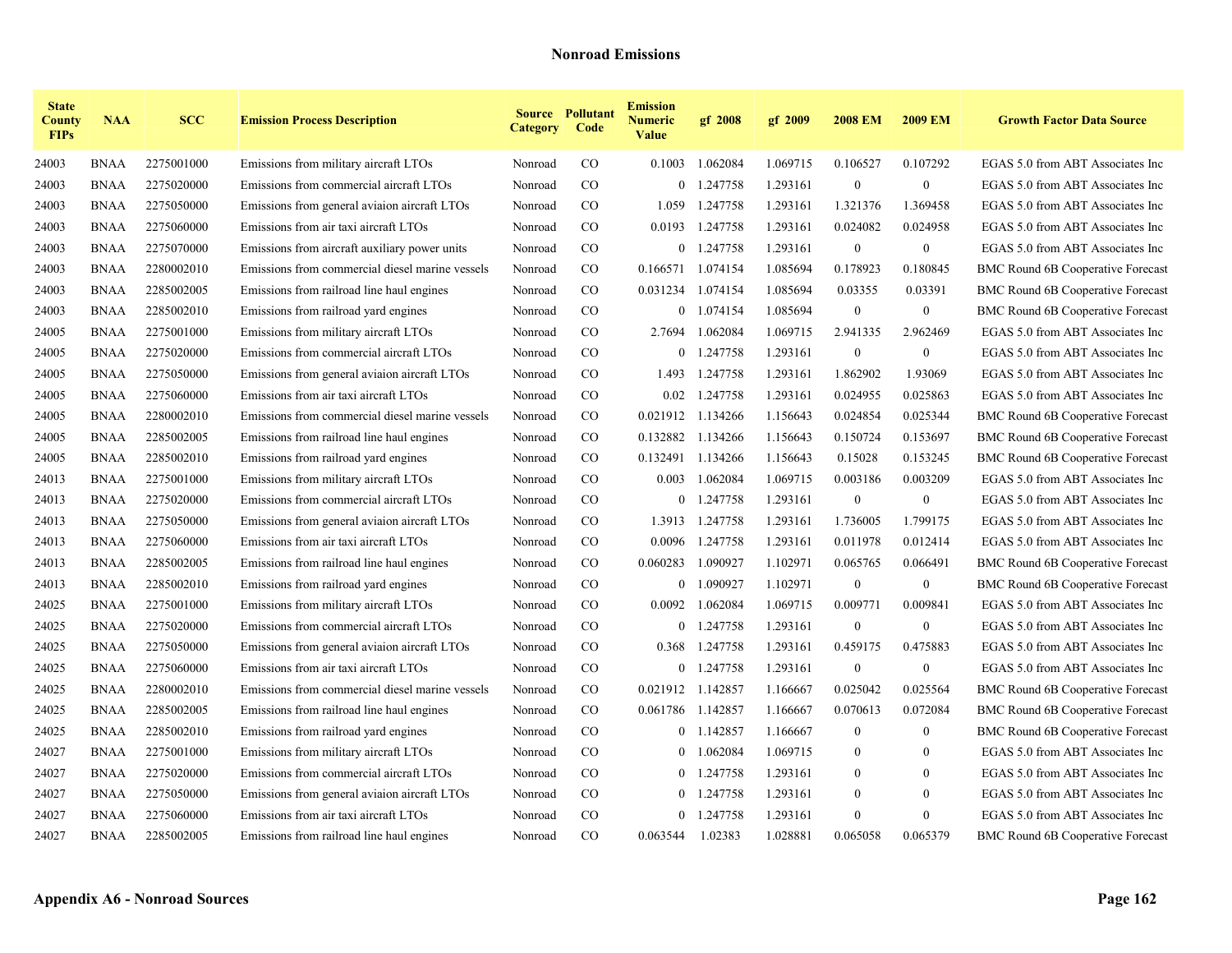| 24027 | <b>BNAA</b>       | 2285002010 | Emissions from railroad yard engines         | Nonroad | <sub>c</sub> o | 1.02383<br>$\theta$  | 1.028881 | $\Omega$ | 0        | <b>BMC Round 6B Cooperative Forecast</b> |
|-------|-------------------|------------|----------------------------------------------|---------|----------------|----------------------|----------|----------|----------|------------------------------------------|
| 24510 | <b>BNAA</b>       | 2275001000 | Emissions from military aircraft LTOs        | Nonroad | <sub>CO</sub>  | 1.062084<br>$\Omega$ | 1.069715 | $\theta$ | 0        | EGAS 5.0 from ABT Associates Inc         |
| 24510 | <b>BNAA</b>       | 2275020000 | Emissions from commercial aircraft LTOs      | Nonroad | <sub>CO</sub>  | 247758<br>$\Omega$   | .293161  | $\Omega$ | $\bf{0}$ | EGAS 5.0 from ABT Associates Inc         |
| 24510 | <b>BNAA</b>       | 2275050000 | Emissions from general aviaion aircraft LTOs | Nonroad | <sub>CO</sub>  | 247758<br>$\Omega$   | 293161   | $\left($ | $\theta$ | EGAS 5.0 from ABT Associates Inc         |
| 24510 | <b>BNAA</b>       | 2275060000 | Emissions from air taxi aircraft LTOs        | Nonroad | <sub>CO</sub>  | 247758<br>$\Omega$   | .293161  | $\theta$ | $\theta$ | EGAS 5.0 from ABT Associates Inc         |
| 24510 | <b>BNAA</b>       | 2285002005 | Emissions from railroad line haul engines    | Nonroad | <sub>CO</sub>  | 1.053317<br>0.119112 | 1.063859 | 0.125462 | 0.126718 | <b>BMC Round 6B Cooperative Forecast</b> |
| 24510 | <b>BNAA</b>       | 2285002010 | Emissions from railroad yard engines         | Nonroad | <sub>CO</sub>  | 1.053317<br>0.31594  | 1.063859 | 0.332785 | 0.336115 | <b>BMC Round 6B Cooperative Forecast</b> |
|       | <b>BNAA TOTAL</b> |            |                                              | Nonroad | -CO            | 8.369766             |          | 9.724348 | 9.960646 |                                          |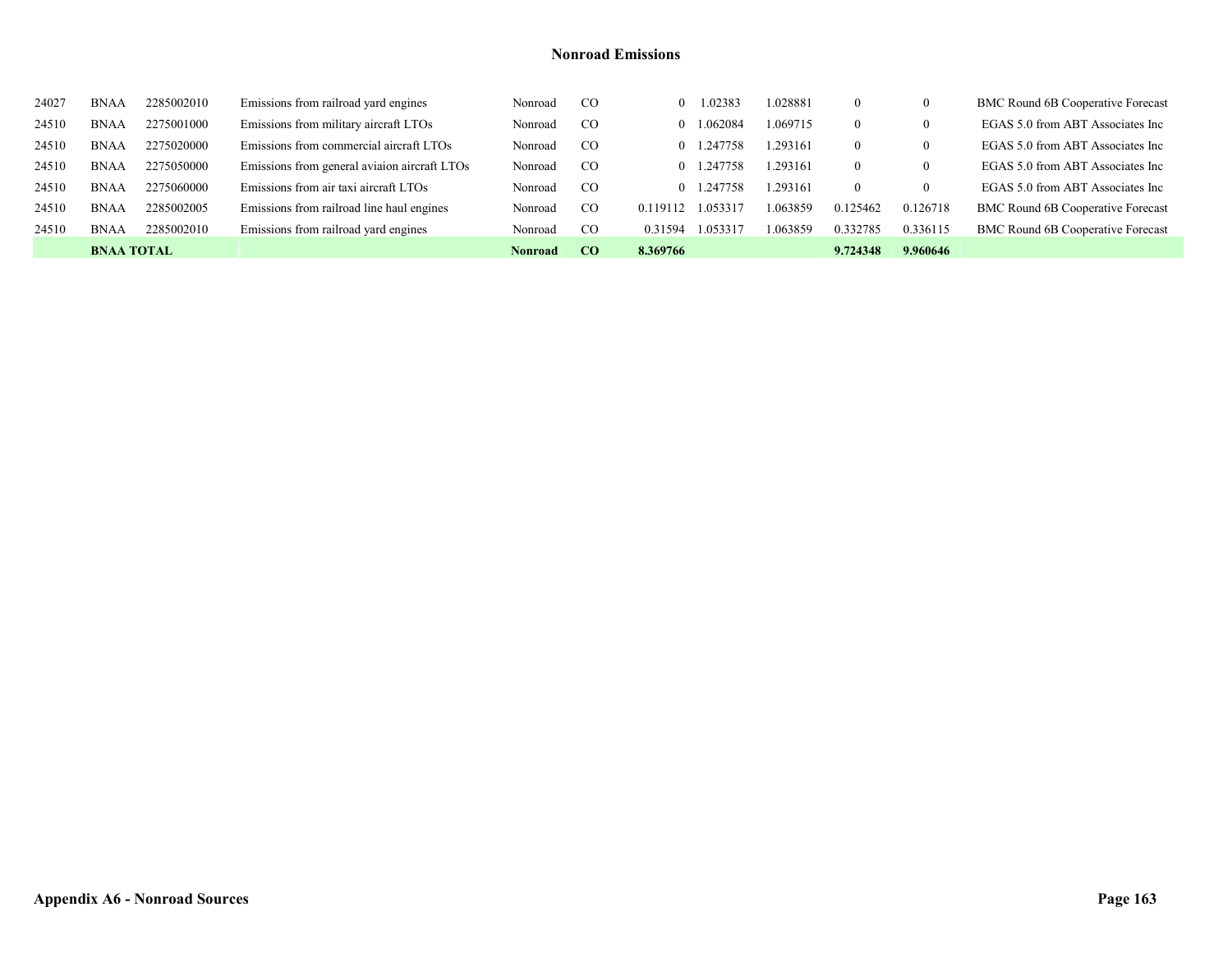| <b>State</b><br><b>County</b><br><b>FIPs</b> | <b>NAA</b>  | <b>SCC</b> | <b>Emission Process Description</b>             | <b>Category</b> | <b>Source Pollutant</b><br>Code | <b>Emission</b><br>Numeric<br><b>Value</b> | gf 2008  | gf 2009  | <b>2008 EM</b>   | <b>2009 EM</b>   | <b>Growth Factor Data Source</b>         |
|----------------------------------------------|-------------|------------|-------------------------------------------------|-----------------|---------------------------------|--------------------------------------------|----------|----------|------------------|------------------|------------------------------------------|
| 24003                                        | <b>BNAA</b> | 2275001000 | Emissions from military aircraft LTOs           | Nonroad         | <b>NOX</b>                      | 0.01882                                    | 1.062084 | 1.069715 | 0.019988         | 0.020132         | EGAS 5.0 from ABT Associates Inc         |
| 24003                                        | <b>BNAA</b> | 2275020000 | Emissions from commercial aircraft LTOs         | Nonroad         | <b>NOX</b>                      | $\boldsymbol{0}$                           | 1.247758 | 1.293161 | $\boldsymbol{0}$ | $\boldsymbol{0}$ | EGAS 5.0 from ABT Associates Inc         |
| 24003                                        | <b>BNAA</b> | 2275050000 | Emissions from general aviaion aircraft LTOs    | Nonroad         | <b>NOX</b>                      | 0.00573                                    | 1.247758 | 1.293161 | 0.00715          | 0.00741          | EGAS 5.0 from ABT Associates Inc         |
| 24003                                        | BNAA        | 2275060000 | Emissions from air taxi aircraft LTOs           | Nonroad         | <b>NOX</b>                      | 0.00011                                    | 1.247758 | 1.293161 | 0.000137         | 0.000142         | EGAS 5.0 from ABT Associates Inc         |
| 24003                                        | <b>BNAA</b> | 2275070000 | Emissions from aircraft auxiliary power units   | Nonroad         | <b>NOX</b>                      | $\mathbf{0}$                               | 1.247758 | 1.293161 | $\mathbf{0}$     | $\mathbf{0}$     | EGAS 5.0 from ABT Associates Inc         |
| 24003                                        | BNAA        | 2280002010 | Emissions from commercial diesel marine vessels | Nonroad         | <b>NOX</b>                      | 0.723115                                   | 1.074154 | 1.085694 | 0.776737         | 0.785082         | BMC Round 6B Cooperative Forecast        |
| 24003                                        | BNAA        | 2285002005 | Emissions from railroad line haul engines       | Nonroad         | <b>NOX</b>                      | 0.246027                                   | 1.074154 | 1.085694 | 0.264271         | 0.26711          | BMC Round 6B Cooperative Forecast        |
| 24003                                        | <b>BNAA</b> | 2285002010 | Emissions from railroad yard engines            | Nonroad         | <b>NOX</b>                      | $\boldsymbol{0}$                           | 1.074154 | 1.085694 | $\boldsymbol{0}$ | $\bf{0}$         | <b>BMC Round 6B Cooperative Forecast</b> |
| 24005                                        | BNAA        | 2275001000 | Emissions from military aircraft LTOs           | Nonroad         | <b>NOX</b>                      | 0.51982                                    | 1.062084 | 1.069715 | 0.552092         | 0.556059         | EGAS 5.0 from ABT Associates Inc         |
| 24005                                        | <b>BNAA</b> | 2275020000 | Emissions from commercial aircraft LTOs         | Nonroad         | <b>NOX</b>                      | $\mathbf{0}$                               | 1.247758 | 1.293161 | $\boldsymbol{0}$ | $\bf{0}$         | EGAS 5.0 from ABT Associates Inc         |
| 24005                                        | BNAA        | 2275050000 | Emissions from general aviaion aircraft LTOs    | Nonroad         | <b>NOX</b>                      | 0.00808                                    | 1.247758 | 1.293161 | 0.010082         | 0.010449         | EGAS 5.0 from ABT Associates Inc         |
| 24005                                        | BNAA        | 2275060000 | Emissions from air taxi aircraft LTOs           | Nonroad         | <b>NOX</b>                      | 0.00011                                    | 1.247758 | 1.293161 | 0.000137         | 0.000142         | EGAS 5.0 from ABT Associates Inc         |
| 24005                                        | BNAA        | 2280002010 | Emissions from commercial diesel marine vessels | Nonroad         | <b>NOX</b>                      | 0.094656                                   | 1.134266 | 1.156643 | 0.107365         | 0.109483         | <b>BMC Round 6B Cooperative Forecast</b> |
| 24005                                        | <b>BNAA</b> | 2285002005 | Emissions from railroad line haul engines       | Nonroad         | <b>NOX</b>                      | 1.046713                                   | 1.134266 | 1.156643 | 1.18725          | 1.210673         | <b>BMC Round 6B Cooperative Forecast</b> |
| 24005                                        | BNAA        | 2285002010 | Emissions from railroad yard engines            | Nonroad         | <b>NOX</b>                      | 0.747521                                   | 1.134266 | 1.156643 | 0.847887         | 0.864615         | <b>BMC Round 6B Cooperative Forecast</b> |
| 24013                                        | <b>BNAA</b> | 2275001000 | Emissions from military aircraft LTOs           | Nonroad         | <b>NOX</b>                      | 0.00056                                    | 1.062084 | 1.069715 | 0.000595         | 0.000599         | EGAS 5.0 from ABT Associates Inc         |
| 24013                                        | BNAA        | 2275020000 | Emissions from commercial aircraft LTOs         | Nonroad         | <b>NOX</b>                      | $\overline{0}$                             | 1.247758 | 1.293161 | $\overline{0}$   | $\mathbf{0}$     | EGAS 5.0 from ABT Associates Inc         |
| 24013                                        | <b>BNAA</b> | 2275050000 | Emissions from general aviaion aircraft LTOs    | Nonroad         | <b>NOX</b>                      | 0.00753                                    | 1.247758 | 1.293161 | 0.009396         | 0.009738         | EGAS 5.0 from ABT Associates Inc         |
| 24013                                        | <b>BNAA</b> | 2275060000 | Emissions from air taxi aircraft LTOs           | Nonroad         | <b>NOX</b>                      | 0.00005                                    | 1.247758 | 1.293161 | 6.24E-05         | 6.47E-05         | EGAS 5.0 from ABT Associates Inc         |
| 24013                                        | <b>BNAA</b> | 2285002005 | Emissions from railroad line haul engines       | Nonroad         | <b>NOX</b>                      | 0.47485                                    | 1.090927 | 1.102971 | 0.518027         | 0.523746         | <b>BMC Round 6B Cooperative Forecast</b> |
| 24013                                        | BNAA        | 2285002010 | Emissions from railroad yard engines            | Nonroad         | <b>NOX</b>                      | $\mathbf{0}$                               | 1.090927 | 1.102971 | $\overline{0}$   | $\mathbf{0}$     | <b>BMC Round 6B Cooperative Forecast</b> |
| 24025                                        | <b>BNAA</b> | 2275001000 | Emissions from military aircraft LTOs           | Nonroad         | <b>NOX</b>                      | 0.00173                                    | 1.062084 | 1.069715 | 0.001837         | 0.001851         | EGAS 5.0 from ABT Associates Inc         |
| 24025                                        | <b>BNAA</b> | 2275020000 | Emissions from commercial aircraft LTOs         | Nonroad         | <b>NOX</b>                      | $\mathbf{0}$                               | 1.247758 | 1.293161 | $\boldsymbol{0}$ | $\bf{0}$         | EGAS 5.0 from ABT Associates Inc         |
| 24025                                        | <b>BNAA</b> | 2275050000 | Emissions from general aviaion aircraft LTOs    | Nonroad         | <b>NOX</b>                      | 0.00199                                    | 1.247758 | 1.293161 | 0.002483         | 0.002573         | EGAS 5.0 from ABT Associates Inc         |
| 24025                                        | <b>BNAA</b> | 2275060000 | Emissions from air taxi aircraft LTOs           | Nonroad         | <b>NOX</b>                      | $\mathbf{0}$                               | 1.247758 | 1.293161 | $\mathbf{0}$     | $\bf{0}$         | EGAS 5.0 from ABT Associates Inc         |
| 24025                                        | <b>BNAA</b> | 2280002010 | Emissions from commercial diesel marine vessels | Nonroad         | <b>NOX</b>                      | 0.094656                                   | 1.142857 | 1.166667 | 0.108178         | 0.110432         | BMC Round 6B Cooperative Forecast        |
| 24025                                        | <b>BNAA</b> | 2285002005 | Emissions from railroad line haul engines       | Nonroad         | <b>NOX</b>                      | 0.48669                                    | 1.142857 | 1.166667 | 0.556217         | 0.567805         | <b>BMC Round 6B Cooperative Forecast</b> |
| 24025                                        | <b>BNAA</b> | 2285002010 | Emissions from railroad yard engines            | Nonroad         | <b>NOX</b>                      | $\overline{0}$                             | 1.142857 | 1.166667 | $\mathbf{0}$     | $\overline{0}$   | <b>BMC Round 6B Cooperative Forecast</b> |
| 24027                                        | <b>BNAA</b> | 2275001000 | Emissions from military aircraft LTOs           | Nonroad         | <b>NOX</b>                      | $\bf{0}$                                   | 1.062084 | 1.069715 | $\bf{0}$         | $\mathbf{0}$     | EGAS 5.0 from ABT Associates Inc         |
| 24027                                        | <b>BNAA</b> | 2275020000 | Emissions from commercial aircraft LTOs         | Nonroad         | <b>NOX</b>                      | $\overline{0}$                             | 1.247758 | 1.293161 | $\bf{0}$         | $\bf{0}$         | EGAS 5.0 from ABT Associates Inc         |
| 24027                                        | <b>BNAA</b> | 2275050000 | Emissions from general aviaion aircraft LTOs    | Nonroad         | <b>NOX</b>                      | $\overline{0}$                             | 1.247758 | 1.293161 | $\mathbf{0}$     | $\mathbf{0}$     | EGAS 5.0 from ABT Associates Inc         |
| 24027                                        | <b>BNAA</b> | 2275060000 | Emissions from air taxi aircraft LTOs           | Nonroad         | <b>NOX</b>                      | $\theta$                                   | 1.247758 | 1.293161 | $\Omega$         | $\theta$         | EGAS 5.0 from ABT Associates Inc         |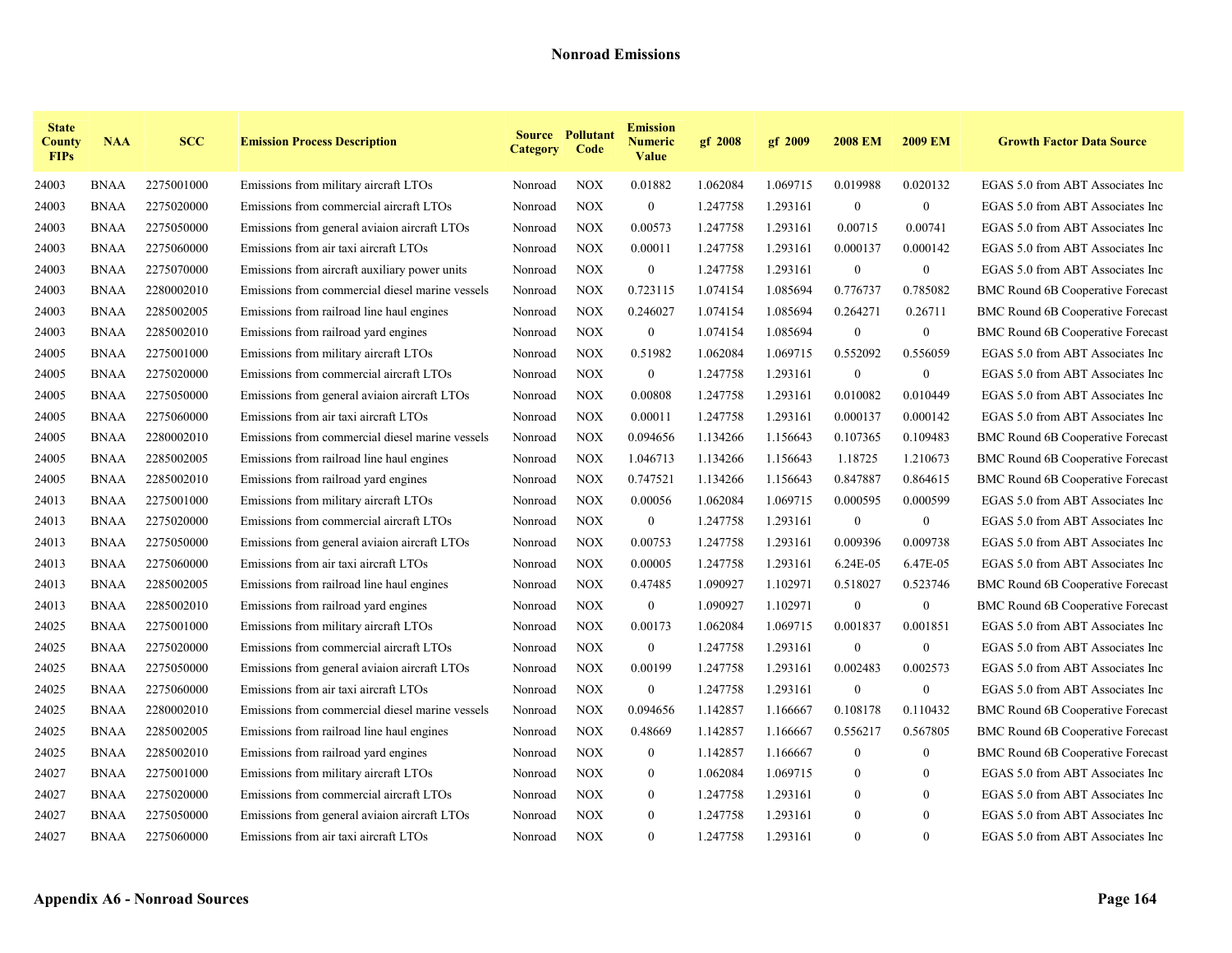| 24027 | <b>BNAA</b>       | 2285002005 | Emissions from railroad line haul engines    | Nonroad | $_{\rm NOX}$ | 0.500536 | 1.02383  | 028881   | 0.512464       | 0.514992         | <b>BMC Round 6B Cooperative Forecast</b> |
|-------|-------------------|------------|----------------------------------------------|---------|--------------|----------|----------|----------|----------------|------------------|------------------------------------------|
| 24027 | <b>BNAA</b>       | 2285002010 | Emissions from railroad yard engines         | Nonroad | <b>NOX</b>   | $\Omega$ | 1.02383  | 1.028881 | $\overline{0}$ | $\bf{0}$         | <b>BMC Round 6B Cooperative Forecast</b> |
| 24510 | <b>BNAA</b>       | 2275001000 | Emissions from military aircraft LTOs        | Nonroad | <b>NOX</b>   | $\theta$ | 1.062084 | 1.069715 | $\theta$       | 0                | EGAS 5.0 from ABT Associates Inc         |
| 24510 | <b>BNAA</b>       | 2275020000 | Emissions from commercial aircraft LTOs      | Nonroad | <b>NOX</b>   | $\theta$ | .247758  | .293161  | $\theta$       | 0                | EGAS 5.0 from ABT Associates Inc         |
| 24510 | <b>BNAA</b>       | 2275050000 | Emissions from general aviaion aircraft LTOs | Nonroad | <b>NOX</b>   | $\theta$ | 1.247758 | .293161  | $\theta$       | $\theta$         | EGAS 5.0 from ABT Associates Inc         |
| 24510 | <b>BNAA</b>       | 2275060000 | Emissions from air taxi aircraft LTOs        | Nonroad | <b>NOX</b>   | $\theta$ | 247758   | .293161  | $\theta$       | $\boldsymbol{0}$ | EGAS 5.0 from ABT Associates Inc         |
| 24510 | <b>BNAA</b>       | 2285002005 | Emissions from railroad line haul engines    | Nonroad | NOX          | 0.938242 | 1.053317 | 1.063859 | 0.988266       | 0.998157         | <b>BMC Round 6B Cooperative Forecast</b> |
| 24510 | <b>BNAA</b>       | 2285002010 | Emissions from railroad yard engines         | Nonroad | NOX          | .78255   | 1.053317 | .063859  | 1.87759        | 1.896381         | <b>BMC Round 6B Cooperative Forecast</b> |
|       | <b>BNAA TOTAL</b> |            |                                              | Nonroad | NOX          | 7.700086 |          |          | 8.348214       | 8.457635         |                                          |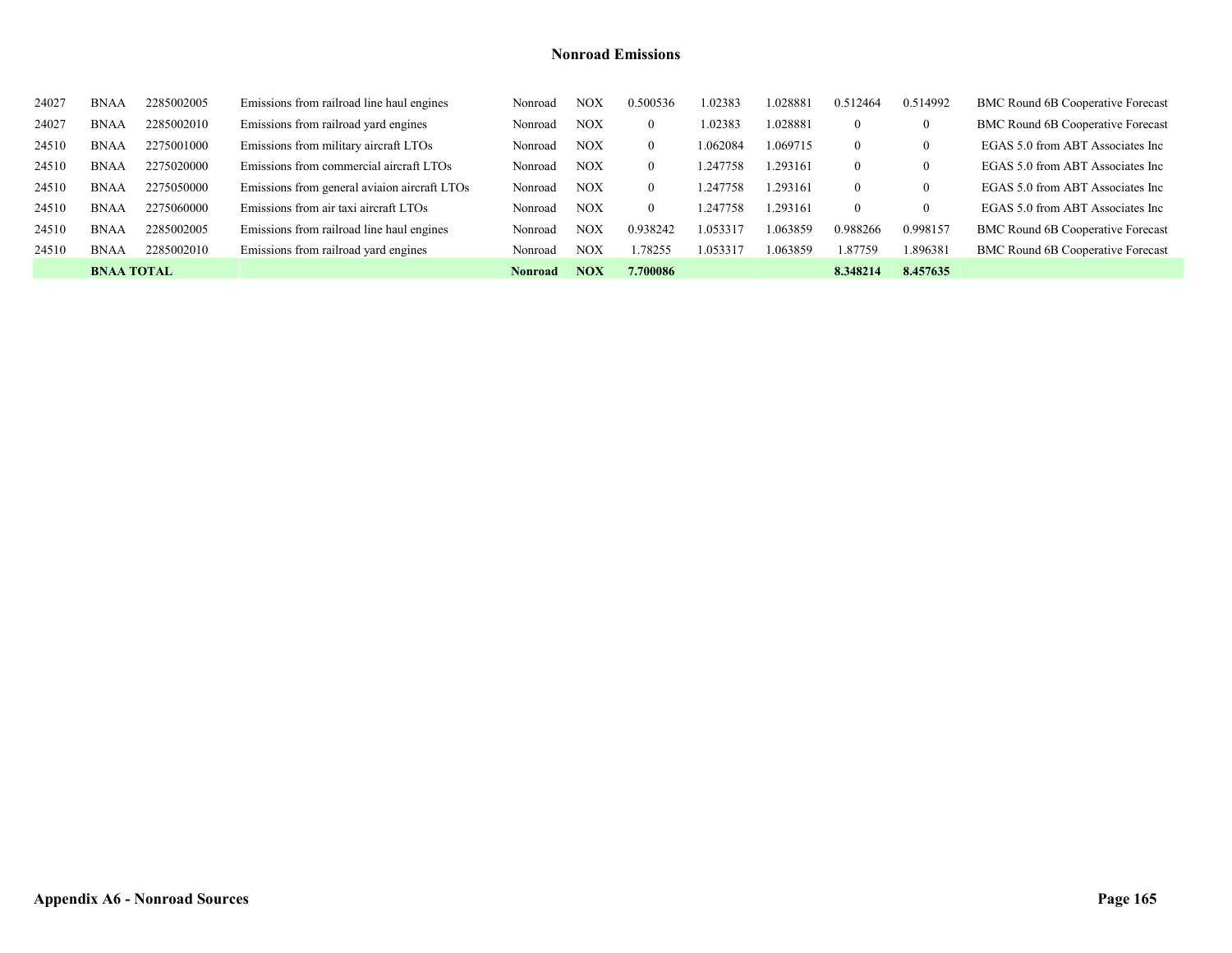| <b>State</b><br><b>County</b><br><b>FIPs</b> | <b>NAA</b>  | <b>SCC</b> | <b>Emission Process Description</b>             | <b>Category</b> | <b>Source Pollutant</b><br>Code | <b>Emission</b><br><b>Numeric</b><br>Value | gf 2008  | gf 2009  | <b>2008 EM</b>   | <b>2009 EM</b>   | <b>Growth Factor Data Source</b>         |
|----------------------------------------------|-------------|------------|-------------------------------------------------|-----------------|---------------------------------|--------------------------------------------|----------|----------|------------------|------------------|------------------------------------------|
| 24003                                        | <b>BNAA</b> | 2275001000 | Emissions from military aircraft LTOs           | Nonroad         | <b>VOC</b>                      | 0.0557                                     | 1.062084 | 1.069715 | 0.059158         | 0.059583         | EGAS 5.0 from ABT Associates Inc         |
| 24003                                        | <b>BNAA</b> | 2275020000 | Emissions from commercial aircraft LTOs         | Nonroad         | <b>VOC</b>                      | $\mathbf{0}$                               | 1.247758 | 1.293161 | $\boldsymbol{0}$ | $\boldsymbol{0}$ | EGAS 5.0 from ABT Associates Inc         |
| 24003                                        | <b>BNAA</b> | 2275050000 | Emissions from general aviaion aircraft LTOs    | Nonroad         | <b>VOC</b>                      | 0.0337                                     | 1.247758 | 1.293161 | 0.042049         | 0.04358          | EGAS 5.0 from ABT Associates Inc         |
| 24003                                        | <b>BNAA</b> | 2275060000 | Emissions from air taxi aircraft LTOs           | Nonroad         | <b>VOC</b>                      | 0.0008                                     | 1.247758 | 1.293161 | 0.000998         | 0.001035         | EGAS 5.0 from ABT Associates Inc         |
| 24003                                        | <b>BNAA</b> | 2275070000 | Emissions from aircraft auxiliary power units   | Nonroad         | <b>VOC</b>                      | $\mathbf{0}$                               | 1.247758 | 1.293161 | $\mathbf{0}$     | $\mathbf{0}$     | EGAS 5.0 from ABT Associates Inc         |
| 24003                                        | <b>BNAA</b> | 2280002010 | Emissions from commercial diesel marine vessels | Nonroad         | <b>VOC</b>                      | 0.02462                                    | 1.074154 | 1.085694 | 0.026446         | 0.02673          | BMC Round 6B Cooperative Forecast        |
| 24003                                        | <b>BNAA</b> | 2285002005 | Emissions from railroad line haul engines       | Nonroad         | <b>VOC</b>                      | 0.01063                                    | 1.074154 | 1.085694 | 0.011419         | 0.011541         | BMC Round 6B Cooperative Forecast        |
| 24003                                        | <b>BNAA</b> | 2285002010 | Emissions from railroad yard engines            | Nonroad         | <b>VOC</b>                      | $\bf{0}$                                   | 1.074154 | 1.085694 | $\boldsymbol{0}$ | $\boldsymbol{0}$ | BMC Round 6B Cooperative Forecast        |
| 24005                                        | <b>BNAA</b> | 2275001000 | Emissions from military aircraft LTOs           | Nonroad         | <b>VOC</b>                      | 1.5379                                     | 1.062084 | 1.069715 | 1.633379         | 1.645115         | EGAS 5.0 from ABT Associates Inc         |
| 24005                                        | <b>BNAA</b> | 2275020000 | Emissions from commercial aircraft LTOs         | Nonroad         | <b>VOC</b>                      | $\mathbf{0}$                               | 1.247758 | 1.293161 | $\boldsymbol{0}$ | $\boldsymbol{0}$ | EGAS 5.0 from ABT Associates Inc         |
| 24005                                        | <b>BNAA</b> | 2275050000 | Emissions from general aviaion aircraft LTOs    | Nonroad         | <b>VOC</b>                      | 0.0475                                     | 1.247758 | 1.293161 | 0.059268         | 0.061425         | EGAS 5.0 from ABT Associates Inc         |
| 24005                                        | <b>BNAA</b> | 2275060000 | Emissions from air taxi aircraft LTOs           | Nonroad         | <b>VOC</b>                      | 0.0009                                     | 1.247758 | 1.293161 | 0.001123         | 0.001164         | EGAS 5.0 from ABT Associates Inc         |
| 24005                                        | <b>BNAA</b> | 2280002010 | Emissions from commercial diesel marine vessels | Nonroad         | <b>VOC</b>                      | 0.003242                                   | 1.134266 | 1.156643 | 0.003677         | 0.00375          | BMC Round 6B Cooperative Forecast        |
| 24005                                        | <b>BNAA</b> | 2285002005 | Emissions from railroad line haul engines       | Nonroad         | <b>VOC</b>                      | 0.045227                                   | 1.134266 | 1.156643 | 0.051299         | 0.052311         | <b>BMC Round 6B Cooperative Forecast</b> |
| 24005                                        | <b>BNAA</b> | 2285002010 | Emissions from railroad yard engines            | Nonroad         | <b>VOC</b>                      | 0.075364                                   | 1.134266 | 1.156643 | 0.085483         | 0.087169         | BMC Round 6B Cooperative Forecast        |
| 24013                                        | <b>BNAA</b> | 2275001000 | Emissions from military aircraft LTOs           | Nonroad         | <b>VOC</b>                      | 0.0017                                     | 1.062084 | 1.069715 | 0.001806         | 0.001819         | EGAS 5.0 from ABT Associates Inc         |
| 24013                                        | <b>BNAA</b> | 2275020000 | Emissions from commercial aircraft LTOs         | Nonroad         | <b>VOC</b>                      | $\mathbf{0}$                               | 1.247758 | 1.293161 | $\boldsymbol{0}$ | $\boldsymbol{0}$ | EGAS 5.0 from ABT Associates Inc         |
| 24013                                        | <b>BNAA</b> | 2275050000 | Emissions from general aviaion aircraft LTOs    | Nonroad         | <b>VOC</b>                      | 0.0443                                     | 1.247758 | 1.293161 | 0.055276         | 0.057287         | EGAS 5.0 from ABT Associates Inc         |
| 24013                                        | <b>BNAA</b> | 2275060000 | Emissions from air taxi aircraft LTOs           | Nonroad         | <b>VOC</b>                      | 0.0004                                     | 1.247758 | 1.293161 | 0.000499         | 0.000517         | EGAS 5.0 from ABT Associates Inc         |
| 24013                                        | <b>BNAA</b> | 2285002005 | Emissions from railroad line haul engines       | Nonroad         | <b>VOC</b>                      | 0.020517                                   | 1.090927 | 1.102971 | 0.022383         | 0.02263          | BMC Round 6B Cooperative Forecast        |
| 24013                                        | <b>BNAA</b> | 2285002010 | Emissions from railroad yard engines            | Nonroad         | <b>VOC</b>                      | $\bf{0}$                                   | 1.090927 | 1.102971 | $\boldsymbol{0}$ | $\boldsymbol{0}$ | BMC Round 6B Cooperative Forecast        |
| 24025                                        | <b>BNAA</b> | 2275001000 | Emissions from military aircraft LTOs           | Nonroad         | <b>VOC</b>                      | 0.0051                                     | 1.062084 | 1.069715 | 0.005417         | 0.005456         | EGAS 5.0 from ABT Associates Inc         |
| 24025                                        | <b>BNAA</b> | 2275020000 | Emissions from commercial aircraft LTOs         | Nonroad         | <b>VOC</b>                      | $\overline{0}$                             | 1.247758 | 1.293161 | $\boldsymbol{0}$ | $\boldsymbol{0}$ | EGAS 5.0 from ABT Associates Inc         |
| 24025                                        | <b>BNAA</b> | 2275050000 | Emissions from general aviaion aircraft LTOs    | Nonroad         | <b>VOC</b>                      | 0.0117                                     | 1.247758 | 1.293161 | 0.014599         | 0.01513          | EGAS 5.0 from ABT Associates Inc         |
| 24025                                        | <b>BNAA</b> | 2275060000 | Emissions from air taxi aircraft LTOs           | Nonroad         | <b>VOC</b>                      | $\overline{0}$                             | 1.247758 | 1.293161 | $\mathbf{0}$     | $\boldsymbol{0}$ | EGAS 5.0 from ABT Associates Inc         |
| 24025                                        | <b>BNAA</b> | 2280002010 | Emissions from commercial diesel marine vessels | Nonroad         | <b>VOC</b>                      | 0.003242                                   | 1.142857 | 1.166667 | 0.003705         | 0.003782         | BMC Round 6B Cooperative Forecast        |
| 24025                                        | <b>BNAA</b> | 2285002005 | Emissions from railroad line haul engines       | Nonroad         | <b>VOC</b>                      | 0.021029                                   | 1.142857 | 1.166667 | 0.024033         | 0.024534         | BMC Round 6B Cooperative Forecast        |
| 24025                                        | <b>BNAA</b> | 2285002010 | Emissions from railroad yard engines            | Nonroad         | <b>VOC</b>                      | $\overline{0}$                             | 1.142857 | 1.166667 | $\boldsymbol{0}$ | $\boldsymbol{0}$ | BMC Round 6B Cooperative Forecast        |
| 24027                                        | <b>BNAA</b> | 2275001000 | Emissions from military aircraft LTOs           | Nonroad         | <b>VOC</b>                      | $\bf{0}$                                   | 1.062084 | 1.069715 | $\bf{0}$         | $\bf{0}$         | EGAS 5.0 from ABT Associates Inc         |
| 24027                                        | <b>BNAA</b> | 2275020000 | Emissions from commercial aircraft LTOs         | Nonroad         | <b>VOC</b>                      | $\overline{0}$                             | 1.247758 | 1.293161 | $\bf{0}$         | $\mathbf{0}$     | EGAS 5.0 from ABT Associates Inc         |
| 24027                                        | <b>BNAA</b> | 2275050000 | Emissions from general aviaion aircraft LTOs    | Nonroad         | <b>VOC</b>                      | $\overline{0}$                             | 1.247758 | 1.293161 | $\mathbf{0}$     | $\overline{0}$   | EGAS 5.0 from ABT Associates Inc         |
| 24027                                        | <b>BNAA</b> | 2275060000 | Emissions from air taxi aircraft LTOs           | Nonroad         | <b>VOC</b>                      | $\overline{0}$                             | 1.247758 | 1.293161 | $\theta$         | $\theta$         | EGAS 5.0 from ABT Associates Inc         |